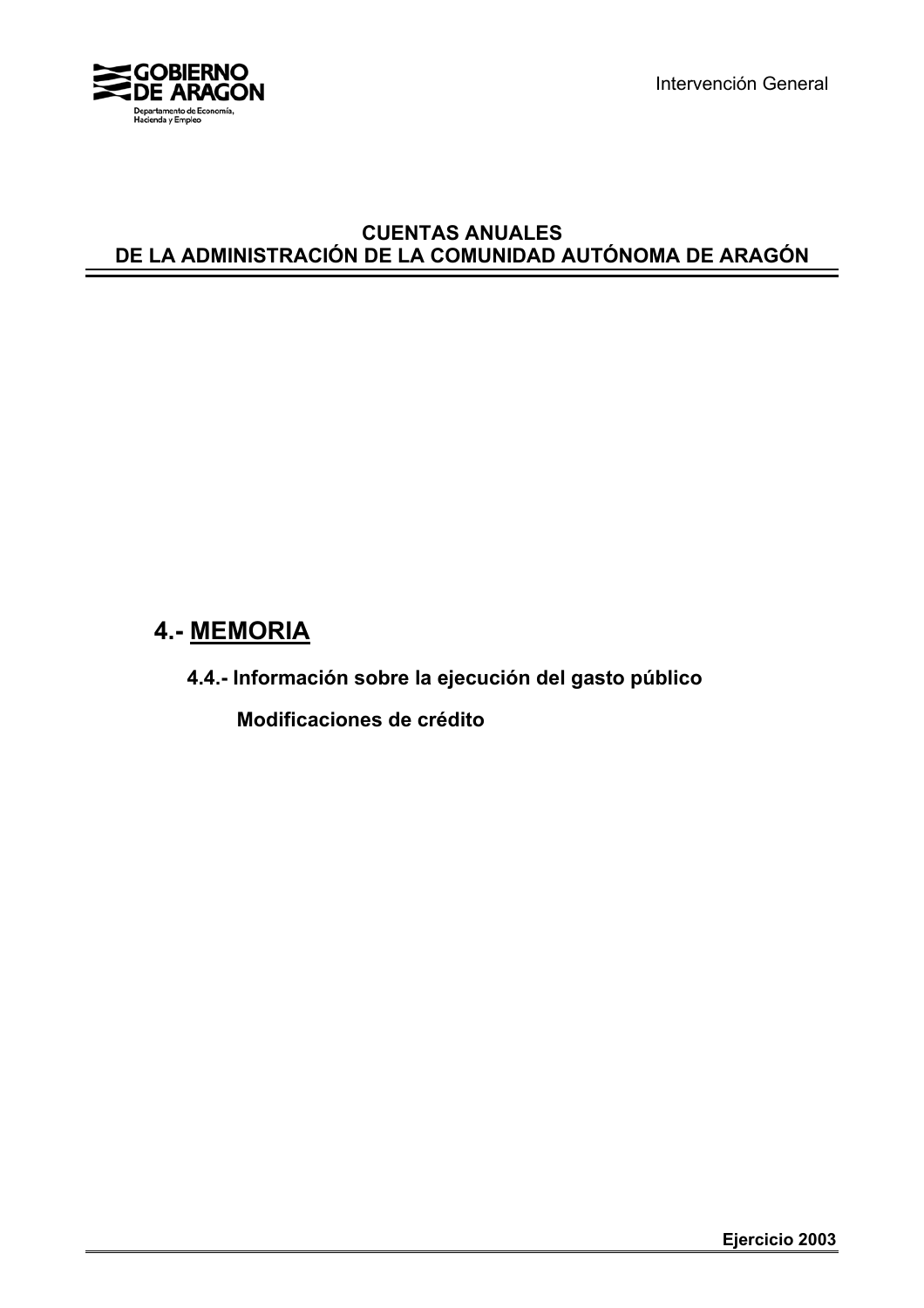| CLASIFICACION                   |                                            | CREDITOS        | SUPLEMENTOS | AMPLIACIONES | AMPLIACIONES<br>DE CREDITO | TRANSFERENCIAS DE CREDITO |           | INCORPORACIONES<br>REMANENTES | CREDITOS<br><b>GENERADOS</b> | BAJAS POR<br>ANULACION Y | OTRAS          | TOTAL          |
|---------------------------------|--------------------------------------------|-----------------|-------------|--------------|----------------------------|---------------------------|-----------|-------------------------------|------------------------------|--------------------------|----------------|----------------|
| ECONOMICA                       | EXPLICACION                                | EXTRAORDINARIOS | DE CREDITO  | DE CREDITO   | POR BAJAS                  | POSITIVAS                 | NEGATIVAS | DE CREDITO                    | POR INGRESOS                 | RECTIFICACION            | MODIFICACIONES | MODIFICACIONES |
|                                 | 0101 1111 10000 RETRIBUCIONES BASICAS      | 0,00            | 0,00        | 41.401,49    | 0,00                       | 0,00                      | 0,00      | 0,00                          | 0,00                         | 0,00                     | 0,00           | 41.401,49      |
|                                 | 0101 1111 10001 OTRAS REMUNERACIONES       | 0,00            | 0,00        | 2.948,14     | 0,00                       | 0,00                      | 0,00      | 0,00                          | 0,00                         | 0,00                     | 0,00           | 2.948,14       |
|                                 | TOTAL CONCEPTO 100 RETRIBUCIONES BA        | 0,00            | 0,00        | 44.349,63    | 0,00                       | 0,00                      | 0,00      | 0,00                          | 0,00                         | 0,00                     | 0,00           | 44.349,63      |
| TOTAL ARTICULO 10 ALTOS CARGOS  |                                            | 0,00            | 0,00        | 44.349,63    | 0,00                       | 0,00                      | 0,00      | 0,00                          | 0,00                         | 0,00                     | 0,00           | 44.349,63      |
|                                 | 0101 1111 11000 RETRIBUCIONES BASICAS      | 0.00            | 0,00        | 1.979,98     | 0,00                       | 0,00                      | 0,00      | 0,00                          | 0,00                         | 0,00                     | 0.00           | 1.979,98       |
|                                 | 0101 1111 11001 OTRAS REMUNERACIONES       | 0,00            | 0,00        | 5.294,98     | 0,00                       | 0,00                      | 0,00      | 0,00                          | 0,00                         | 0.00                     | 0,00           | 5.294,98       |
|                                 | TOTAL CONCEPTO 110 RETRIBUCIONES BA        | 0,00            | 0,00        | 7.274,96     | 0,00                       | 0,00                      | 0,00      | 0,00                          | 0,00                         | 0,00                     | 0,00           | 7.274,96       |
|                                 | TOTAL ARTICULO 11 PERSONAL EVENTUA         | 0,00            | 0,00        | 7.274,96     | 0,00                       | 0,00                      | 0,00      | 0,00                          | 0,00                         | 0,00                     | 0,00           | 7.274,96       |
| 0101 1111 12000                 | SUELDOS                                    | 0,00            | 0,00        | 22.983,77    | 0,00                       | 0,00                      | 0,00      | 0,00                          | 0,00                         | 0,00                     | 0,00           | 22.983,77      |
| 0101 1111 12005                 | TRIENIOS                                   | 0,00            | 0,00        | 6.146, 72    | 0,00                       | 0,00                      | 0,00      | 0,00                          | 0,00                         | 0,00                     | 0,00           | 6.146,72       |
|                                 | 0101 1111 12006 OTRAS RETRIBUCIONES BÁSICA | 0,00            | 0,00        | 17.414,37    | 0,00                       | 0,00                      | 0,00      | 0,00                          | 0,00                         | 0,00                     | 0,00           | 17.414,37      |
|                                 | TOTAL CONCEPTO 120 RETRIBUCIONES BA        | 0,00            | 0,00        | 46.544,86    | 0,00                       | 0,00                      | 0,00      | 0,00                          | 0,00                         | 0,00                     | 0,00           | 46.544,86      |
| 0101 1111 12100                 | COMPLEMENTO DE DESTINO                     | 0.00            | 0.00        | 10.243.75    | 0.00                       | 0.00                      | 0.00      | 0.00                          | 0.00                         | 0.00                     | 0.00           | 10.243,75      |
| 0101 1111 12101                 | COMPLEMENTO ESPECIFICO                     | 0,00            | 0,00        | 30.331,07    | 0,00                       | 0,00                      | 0,00      | 0,00                          | 0,00                         | 0,00                     | 0,00           | 30.331,07      |
| 0101 1111 12109                 | OTRAS                                      | 0,00            | 0,00        | 98,26        | 0,00                       | 0,00                      | 0,00      | 0,00                          | 0,00                         | 0,00                     | 0,00           | 98,26          |
|                                 | TOTAL CONCEPTO 121 RETRIBUCIONES CO        | 0,00            | 0,00        | 40.673,08    | 0,00                       | 0,00                      | 0,00      | 0,00                          | 0,00                         | 0,00                     | 0,00           | 40.673,08      |
| 0101 1111 12202 OTRAS           |                                            | 0,00            | 0,00        | 1.839,10     | 0,00                       | 0,00                      | 0,00      | 0,00                          | 0,00                         | 0,00                     | 0,00           | 1.839,10       |
|                                 | TOTAL CONCEPTO 122 RETRIBUCIONES EN        | 0,00            | 0,00        | 1.839,10     | 0,00                       | 0,00                      | 0,00      | 0,00                          | 0,00                         | 0,00                     | 0,00           | 1.839,10       |
| TOTAL ARTICULO 12 FUNCIONARIOS  |                                            | 0,00            | 0,00        | 89.057,04    | 0,00                       | 0,00                      | 0,00      | 0,00                          | 0,00                         | 0,00                     | 0,00           | 89.057,04      |
| 0101 1111 13000                 | SALARIO BASE                               | 0.00            | 0.00        | 2.175.05     | 0.00                       | 0.00                      | 0.00      | 0.00                          | 0.00                         | 0.00                     | 0.00           | 2.175.05       |
| 0101 1111 13001                 | ANTIGUEDAD                                 | 0,00            | 0,00        | 406,94       | 0,00                       | 0,00                      | 0,00      | 0,00                          | 0,00                         | 0,00                     | 0,00           | 406,94         |
| 0101 1111 13002                 | PAGAS EXTRAS                               | 0,00            | 0,00        | 655,07       | 0,00                       | 0,00                      | 0,00      | 0,00                          | 0,00                         | 0,00                     | 0,00           | 655,07         |
| 0101 1111 13003                 | OTRAS REMUNERACIONES                       | 0,00            | 0,00        | 1.340,27     | 0,00                       | 0,00                      | 0,00      | 0,00                          | 0,00                         | 0,00                     | 0,00           | 1.340,27       |
| TOTAL CONCEPTO 130 LABORAL FIJO |                                            | 0,00            | 0,00        | 4.577,33     | 0,00                       | 0,00                      | 0,00      | 0,00                          | 0,00                         | 0,00                     | 0,00           | 4.577,33       |
|                                 |                                            |                 |             |              |                            |                           |           |                               |                              |                          |                |                |
| 0101 1111 13100 SALARIO BASE    |                                            | 0,00            | 0,00        | 710,26       | 0,00                       | 0,00                      | 0,00      | 0,00                          | 0,00                         | 0,00                     | 0,00           | 710,26         |
|                                 | 0101 1111 13101 OTRAS REMUNERACIONES       | 0,00            | 0,00        | 457,25       | 0,00                       | 0,00                      | 0,00      | 0,00                          | 0,00                         | 0,00                     | 0,00           | 457,25         |
|                                 | TOTAL CONCEPTO 131 LABORAL EVENTUAL        | 0,00            | 0,00        | 1.167,51     | 0,00                       | 0,00                      | 0,00      | 0,00                          | 0,00                         | 0,00                     | 0,00           | 1.167,51       |
| TOTAL ARTICULO 13 LABORALES     |                                            | 0,00            | 0,00        | 5.744,84     | 0,00                       | 0,00                      | 0,00      | 0,00                          | 0,00                         | 0,00                     | 0,00           | 5.744,84       |
|                                 | 0101 1111 16000 SEGURIDAD SOCIAL           | 0,00            | 0,00        | 37.201,96    | 0,00                       | 0,00                      | 0,00      | 0,00                          | 0,00                         | 0,00                     | 0,00           | 37.201,96      |
| 0101 1111 16001 MUFACE          |                                            | 0,00            | 0,00        | 193,59       | 0,00                       | 0,00                      | 0,00      | 0,00                          | 0,00                         | 0,00                     | 0,00           | 193,59         |
|                                 | TOTAL CONCEPTO 160 CUOTAS SOCIALES         | 0,00            | 0,00        | 37.395,55    | 0,00                       | 0,00                      | 0,00      | 0,00                          | 0,00                         | 0,00                     | 0,00           | 37.395,55      |
|                                 | TOTAL ARTICULO 16 CUOTAS, PRESTACI         | 0,00            | 0,00        | 37.395,55    | 0,00                       | 0,00                      | 0,00      | 0,00                          | 0,00                         | 0,00                     | 0.00           | 37.395,55      |
|                                 | TOTAL CAPITULO 1 GASTOS DE PERSON          | 0,00            | 0,00        | 183.822,02   | 0,00                       | 0.00                      | 0,00      | 0,00                          | 0,00                         | 0.00                     | 0.00           | 183.822,02     |
|                                 |                                            |                 |             |              |                            |                           |           |                               |                              |                          |                |                |
| 0101 1111 693                   | MAQUINARIA, INSTALACIONES Y                | 0,00            | 0,00        | 0,00         | 0,00                       | 0,00                      | 4.694,44  | 0,00                          | 0,00                         | 0,00                     | 0,00           | $4.694, 44-$   |
|                                 | TOTAL CONCEPTO 693 MAQUINARIA, INST        | 0,00            | 0,00        | 0,00         | 0,00                       | 0,00                      | 4.694,44  | 0,00                          | 0,00                         | 0,00                     | 0.00           | $4.694, 44-$   |
|                                 | TOTAL ARTICULO 69 FINANCIADAS CON          | 0,00            | 0,00        | 0,00         | 0,00                       | 0,00                      | 4.694,44  | 0,00                          | 0,00                         | 0,00                     | 0,00           | $4.694, 44-$   |
|                                 | TOTAL CAPITULO 6 INVERSIONES REAL          | 0,00            | 0,00        | 0,00         | 0,00                       | 0,00                      | 4.694,44  | 0,00                          | 0,00                         | 0,00                     | 0,00           | $4.694, 44-$   |
|                                 | TOTAL FUNCIONAL 1111 CORTES DE ARAGON      | 0.00            | 0.00        | 183.822,02   | 0.00                       | 0.00                      | 4.694,44  | 0.00                          | 0.00                         | 0.00                     | 0.00           | 179.127,58     |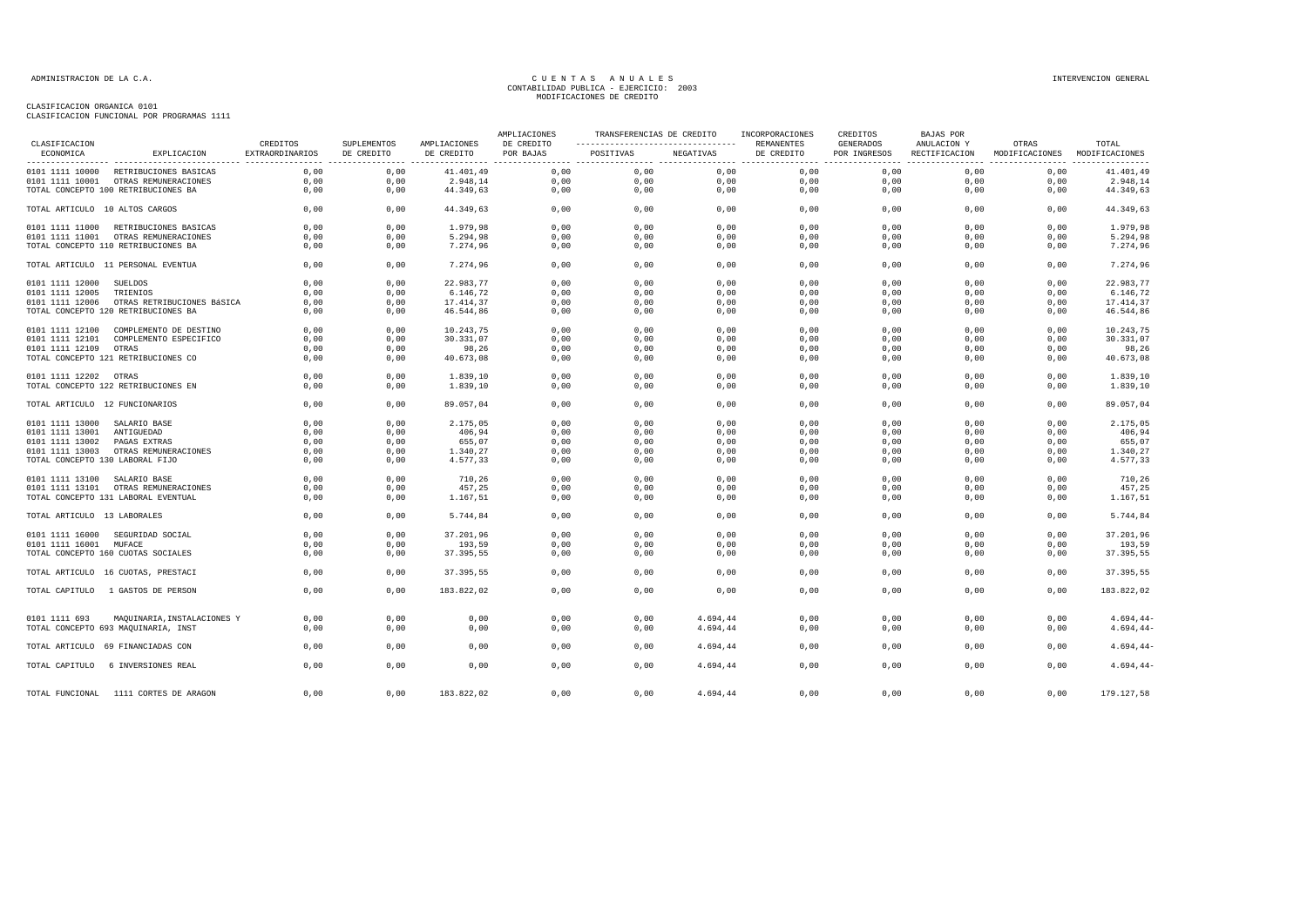| CLASIFICACION                   |                                     | CREDITOS               | SUPLEMENTOS | AMPLIACIONES | AMPLIACIONES<br>DE CREDITO | TRANSFERENCIAS DE CREDITO<br>---------------------------------- |           | INCORPORACIONES<br>REMANENTES | CREDITOS<br><b>GENERADOS</b> | <b>BAJAS POR</b>             |                         | TOTAL          |
|---------------------------------|-------------------------------------|------------------------|-------------|--------------|----------------------------|-----------------------------------------------------------------|-----------|-------------------------------|------------------------------|------------------------------|-------------------------|----------------|
| ECONOMICA                       | EXPLICACION                         | <b>EXTRAORDINARIOS</b> | DE CREDITO  | DE CREDITO   | POR BAJAS                  | POSITIVAS                                                       | NEGATIVAS | DE CREDITO                    | POR INGRESOS                 | ANULACION Y<br>RECTIFICACION | OTRAS<br>MODIFICACIONES | MODIFICACIONES |
| 0101 1113 12000                 | SUELDOS                             | 0,00                   | 0,00        | 973,84       | 0,00                       | 0,00                                                            | 0,00      | 0,00                          | 0,00                         | 0,00                         | 0,00                    | 973,84         |
| 0101 1113 12005                 | TRIENIOS                            | 0,00                   | 0,00        | 215,87       | 0,00                       | 0,00                                                            | 0,00      | 0,00                          | 0,00                         | 0,00                         | 0,00                    | 215,87         |
| 0101 1113 12006                 | OTRAS RETRIBUCIONES BASICA          | 0,00                   | 0,00        | 689,52       | 0,00                       | 0,00                                                            | 0,00      | 0,00                          | 0,00                         | 0,00                         | 0,00                    | 689,52         |
|                                 | TOTAL CONCEPTO 120 RETRIBUCIONES BA | 0,00                   | 0,00        | 1.879,23     | 0,00                       | 0,00                                                            | 0,00      | 0,00                          | 0,00                         | 0,00                         | 0,00                    | 1.879,23       |
| 0101 1113 12100                 | COMPLEMENTO DE DESTINO              | 0,00                   | 0,00        | 405,60       | 0,00                       | 0,00                                                            | 0,00      | 0,00                          | 0,00                         | 0,00                         | 0,00                    | 405,60         |
| 0101 1113 12101                 | COMPLEMENTO ESPECIFICO              | 0,00                   | 0,00        | 1.041,87     | 0,00                       | 0,00                                                            | 0,00      | 0,00                          | 0,00                         | 0,00                         | 0,00                    | 1.041,87       |
|                                 | TOTAL CONCEPTO 121 RETRIBUCIONES CO | 0,00                   | 0,00        | 1.447,47     | 0,00                       | 0,00                                                            | 0,00      | 0,00                          | 0,00                         | 0,00                         | 0,00                    | 1.447,47       |
| TOTAL ARTICULO 12 FUNCIONARIOS  |                                     | 0,00                   | 0,00        | 3.326,70     | 0,00                       | 0,00                                                            | 0,00      | 0,00                          | 0,00                         | 0,00                         | 0,00                    | 3.326,70       |
| 0101 1113 13000                 | SALARIO BASE                        | 0,00                   | 0,00        | 732,39       | 0,00                       | 0,00                                                            | 0,00      | 0,00                          | 0,00                         | 0,00                         | 0,00                    | 732,39         |
| 0101 1113 13001                 | ANTIGUEDAD                          | 0,00                   | 0,00        | 215.41       | 0,00                       | 0,00                                                            | 0,00      | 0,00                          | 0,00                         | 0,00                         | 0,00                    | 215, 41        |
| 0101 1113 13002                 | PAGAS EXTRAS                        | 0,00                   | 0,00        | 202,13       | 0,00                       | 0,00                                                            | 0,00      | 0,00                          | 0,00                         | 0,00                         | 0,00                    | 202,13         |
| 0101 1113 13003                 | OTRAS REMUNERACIONES                | 0,00                   | 0,00        | 260.66       | 0,00                       | 0,00                                                            | 0,00      | 0,00                          | 0,00                         | 0,00                         | 0,00                    | 260,66         |
| TOTAL CONCEPTO 130 LABORAL FIJO |                                     | 0,00                   | 0,00        | 1.410,59     | 0,00                       | 0,00                                                            | 0,00      | 0,00                          | 0,00                         | 0,00                         | 0,00                    | 1.410,59       |
| TOTAL ARTICULO 13 LABORALES     |                                     | 0,00                   | 0,00        | 1.410,59     | 0,00                       | 0,00                                                            | 0,00      | 0,00                          | 0,00                         | 0,00                         | 0,00                    | 1.410,59       |
| 0101 1113 16000                 | SEGURIDAD SOCIAL                    | 0,00                   | 0,00        | 1.110,78     | 0,00                       | 0,00                                                            | 0,00      | 0,00                          | 0,00                         | 0,00                         | 0,00                    | 1.110,78       |
|                                 | TOTAL CONCEPTO 160 CUOTAS SOCIALES  | 0,00                   | 0,00        | 1.110,78     | 0,00                       | 0,00                                                            | 0,00      | 0,00                          | 0,00                         | 0,00                         | 0,00                    | 1.110,78       |
|                                 | TOTAL ARTICULO 16 CUOTAS, PRESTACI  | 0,00                   | 0,00        | 1.110,78     | 0,00                       | 0,00                                                            | 0,00      | 0,00                          | 0,00                         | 0,00                         | 0,00                    | 1.110,78       |
| TOTAL CAPITULO                  | 1 GASTOS DE PERSON                  | 0,00                   | 0,00        | 5.848.07     | 0,00                       | 0,00                                                            | 0,00      | 0,00                          | 0,00                         | 0.00                         | 0,00                    | 5.848,07       |
|                                 |                                     |                        |             |              |                            |                                                                 |           |                               |                              |                              |                         |                |
| TOTAL FUNCIONAL                 | 1113 ALJAFERIA                      | 0,00                   | 0,00        | 5.848,07     | 0,00                       | 0,00                                                            | 0,00      | 0,00                          | 0,00                         | 0,00                         | 0,00                    | 5.848,07       |
| TOTAL ORGANICO                  | 0101 CORTES DE ARAGON               | 0,00                   | 0,00        | 189.670,09   | 0,00                       | 0,00                                                            | 4.694,44  | 0,00                          | 0,00                         | 0,00                         | 0,00                    | 184.975,65     |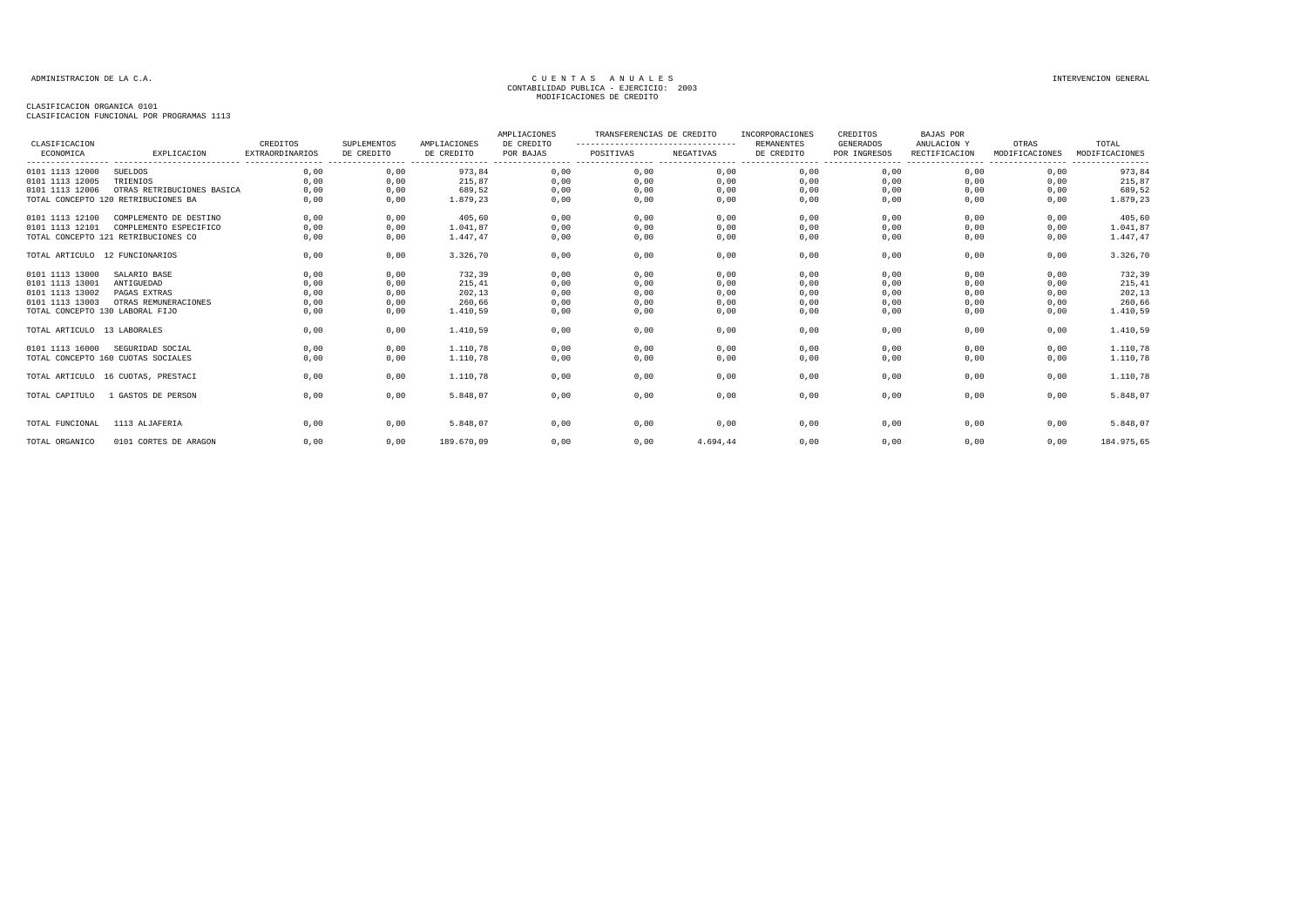| CLASIFICACION   |                                     | CREDITOS                                    | <b>SUPLEMENTOS</b> | AMPLIACIONES | AMPLIACIONES<br>DE CREDITO | TRANSFERENCIAS DE CREDITO<br>----------------------------------- |           | INCORPORACIONES<br><b>REMANENTES</b> | CREDITOS<br>GENERADOS | BAJAS POR<br>ANULACION Y | OTRAS                              | TOTAL                      |
|-----------------|-------------------------------------|---------------------------------------------|--------------------|--------------|----------------------------|------------------------------------------------------------------|-----------|--------------------------------------|-----------------------|--------------------------|------------------------------------|----------------------------|
| ECONOMICA       | EXPLICACION                         | <b>EXTRAORDINARIOS</b><br>----------------- | DE CREDITO         | DE CREDITO   | POR BAJAS                  | POSITIVAS                                                        | NEGATIVAS | DE CREDITO                           | POR INGRESOS          | RECTIFICACION<br>.       | MODIFICACIONES<br>---------------- | MODIFICACIONES<br>-------- |
| 0102 1112 10000 | RETRIBUCIONES BASICAS               | 0.00                                        | 0,00               | 472.58       | 0,00                       | 0,00                                                             | 0,00      | 0,00                                 | 0,00                  | 0,00                     | 0,00                               | 472,58                     |
| 0102 1112 10001 | OTRAS REMUNERACIONES                | 0,00                                        | 0,00               | 746,64       | 0,00                       | 0,00                                                             | 0,00      | 0,00                                 | 0,00                  | 0,00                     | 0,00                               | 746,64                     |
|                 | TOTAL CONCEPTO 100 RETRIBUCIONES BA | 0.00                                        | 0,00               | 1.219,22     | 0,00                       | 0,00                                                             | 0,00      | 0,00                                 | 0,00                  | 0,00                     | 0,00                               | 1.219,22                   |
|                 | TOTAL ARTICULO 10 ALTOS CARGOS      | 0,00                                        | 0,00               | 1.219,22     | 0,00                       | 0,00                                                             | 0,00      | 0,00                                 | 0,00                  | 0,00                     | 0,00                               | 1.219,22                   |
| 0102 1112 11000 | RETRIBUCIONES BASICAS               | 0,00                                        | 0,00               | 6.576,86     | 0,00                       | 0,00                                                             | 0,00      | 0,00                                 | 0,00                  | 0,00                     | 0,00                               | 6.576,86                   |
| 0102 1112 11001 | OTRAS REMUNERACIONES                | 0.00                                        | 0,00               | 14.101,99    | 0,00                       | 0.00                                                             | 0.00      | 0,00                                 | 0,00                  | 0,00                     | 0.00                               | 14.101,99                  |
|                 | TOTAL CONCEPTO 110 RETRIBUCIONES BA | 0,00                                        | 0,00               | 20.678,85    | 0,00                       | 0,00                                                             | 0,00      | 0,00                                 | 0,00                  | 0,00                     | 0,00                               | 20.678,85                  |
|                 | TOTAL ARTICULO 11 PERSONAL EVENTUA  | 0,00                                        | 0,00               | 20.678,85    | 0,00                       | 0.00                                                             | 0,00      | 0,00                                 | 0.00                  | 0.00                     | 0.00                               | 20.678,85                  |
| 0102 1112 12000 | <b>SUELDOS</b>                      | 0,00                                        | 0.00               | 2.823,24     | 0,00                       | 0.00                                                             | 0.00      | 0.00                                 | 0.00                  | 0.00                     | 0.00                               | 2.823,24                   |
| 0102 1112 12005 | TRIENIOS                            | 0,00                                        | 0,00               | 1.218,02     | 0,00                       | 0,00                                                             | 0,00      | 0,00                                 | 0,00                  | 0,00                     | 0,00                               | 1.218,02                   |
| 0102 1112 12006 | OTRAS RETRIBUCIONES BÁSICA          | 0,00                                        | 0,00               | 2.031,53     | 0,00                       | 0,00                                                             | 0,00      | 0,00                                 | 0,00                  | 0,00                     | 0,00                               | 2.031,53                   |
|                 | TOTAL CONCEPTO 120 RETRIBUCIONES BA | 0,00                                        | 0,00               | 6.072,79     | 0,00                       | 0,00                                                             | 0,00      | 0,00                                 | 0,00                  | 0,00                     | 0,00                               | 6.072,79                   |
| 0102 1112 12100 | COMPLEMENTO DE DESTINO              | 0,00                                        | 0,00               | 1.195,02     | 0,00                       | 0,00                                                             | 0,00      | 0,00                                 | 0,00                  | 0,00                     | 0,00                               | 1.195,02                   |
| 0102 1112 12101 | COMPLEMENTO ESPECIFICO              | 0,00                                        | 0,00               | 3.816,73     | 0,00                       | 0,00                                                             | 0,00      | 0,00                                 | 0,00                  | 0,00                     | 0,00                               | 3.816,73                   |
| 0102 1112 12109 | OTRAS                               | 0,00                                        | 0,00               | 171,65       | 0,00                       | 0,00                                                             | 0,00      | 0,00                                 | 0,00                  | 0,00                     | 0,00                               | 171,65                     |
|                 | TOTAL CONCEPTO 121 RETRIBUCIONES CO | 0,00                                        | 0,00               | 5.183,40     | 0,00                       | 0,00                                                             | 0,00      | 0,00                                 | 0,00                  | 0,00                     | 0,00                               | 5.183,40                   |
|                 | TOTAL ARTICULO 12 FUNCIONARIOS      | 0.00                                        | 0,00               | 11.256.19    | 0,00                       | 0.00                                                             | 0,00      | 0,00                                 | 0,00                  | 0.00                     | 0,00                               | 11.256,19                  |
| 0102 1112 16000 | SEGURIDAD SOCIAL                    | 0,00                                        | 0,00               | 6.027,73     | 0,00                       | 0,00                                                             | 0,00      | 0,00                                 | 0,00                  | 0,00                     | 0,00                               | 6.027,73                   |
| 0102 1112 16001 | MUFACE                              | 0,00                                        | 0,00               | 84,56        | 0,00                       | 0,00                                                             | 0,00      | 0,00                                 | 0,00                  | 0,00                     | 0,00                               | 84,56                      |
| 0102 1112 16009 | OTRAS                               | 0,00                                        | 0,00               | 235,40       | 0,00                       | 0,00                                                             | 0,00      | 0,00                                 | 0,00                  | 0,00                     | 0,00                               | 235,40                     |
|                 | TOTAL CONCEPTO 160 CUOTAS SOCIALES  | 0,00                                        | 0,00               | 6.347,69     | 0,00                       | 0,00                                                             | 0,00      | 0,00                                 | 0,00                  | 0,00                     | 0,00                               | 6.347,69                   |
|                 | TOTAL ARTICULO 16 CUOTAS, PRESTACI  | 0,00                                        | 0,00               | 6.347,69     | 0,00                       | 0,00                                                             | 0,00      | 0,00                                 | 0,00                  | 0,00                     | 0,00                               | 6.347,69                   |
| TOTAL CAPITULO  | 1 GASTOS DE PERSON                  | 0,00                                        | 0,00               | 39.501,95    | 0,00                       | 0,00                                                             | 0,00      | 0,00                                 | 0,00                  | 0.00                     | 0,00                               | 39.501,95                  |
| 0102 1112 695   | MOBILIARIO Y ENSERES                | 0,00                                        | 0,00               | 0,00         | 0,00                       | 0,00                                                             | 210,08    | 0,00                                 | 0,00                  | 0,00                     | 0,00                               | $210,08 -$                 |
|                 | TOTAL CONCEPTO 695 MOBILIARIO Y ENS | 0,00                                        | 0,00               | 0,00         | 0,00                       | 0,00                                                             | 210,08    | 0,00                                 | 0,00                  | 0,00                     | 0,00                               | $210,08-$                  |
|                 | TOTAL ARTICULO 69 FINANCIADAS CON   | 0,00                                        | 0,00               | 0,00         | 0,00                       | 0,00                                                             | 210,08    | 0.00                                 | 0.00                  | 0.00                     | 0.00                               | $210,08-$                  |
| TOTAL CAPITULO  | 6 INVERSIONES REAL                  | 0,00                                        | 0,00               | 0,00         | 0,00                       | 0,00                                                             | 210,08    | 0,00                                 | 0,00                  | 0,00                     | 0,00                               | $210,08 -$                 |
| TOTAL FUNCIONAL | 1112 ACTUACIONES DEL                | 0.00                                        | 0.00               | 39.501.95    | 0.00                       | 0.00                                                             | 210,08    | 0.00                                 | 0.00                  | 0.00                     | 0.00                               | 39.291,87                  |
| TOTAL ORGANICO  | 0102 EL JUSTICIA DE A               | 0,00                                        | 0,00               | 39.501,95    | 0,00                       | 0,00                                                             | 210,08    | 0,00                                 | 0,00                  | 0,00                     | 0,00                               | 39.291,87                  |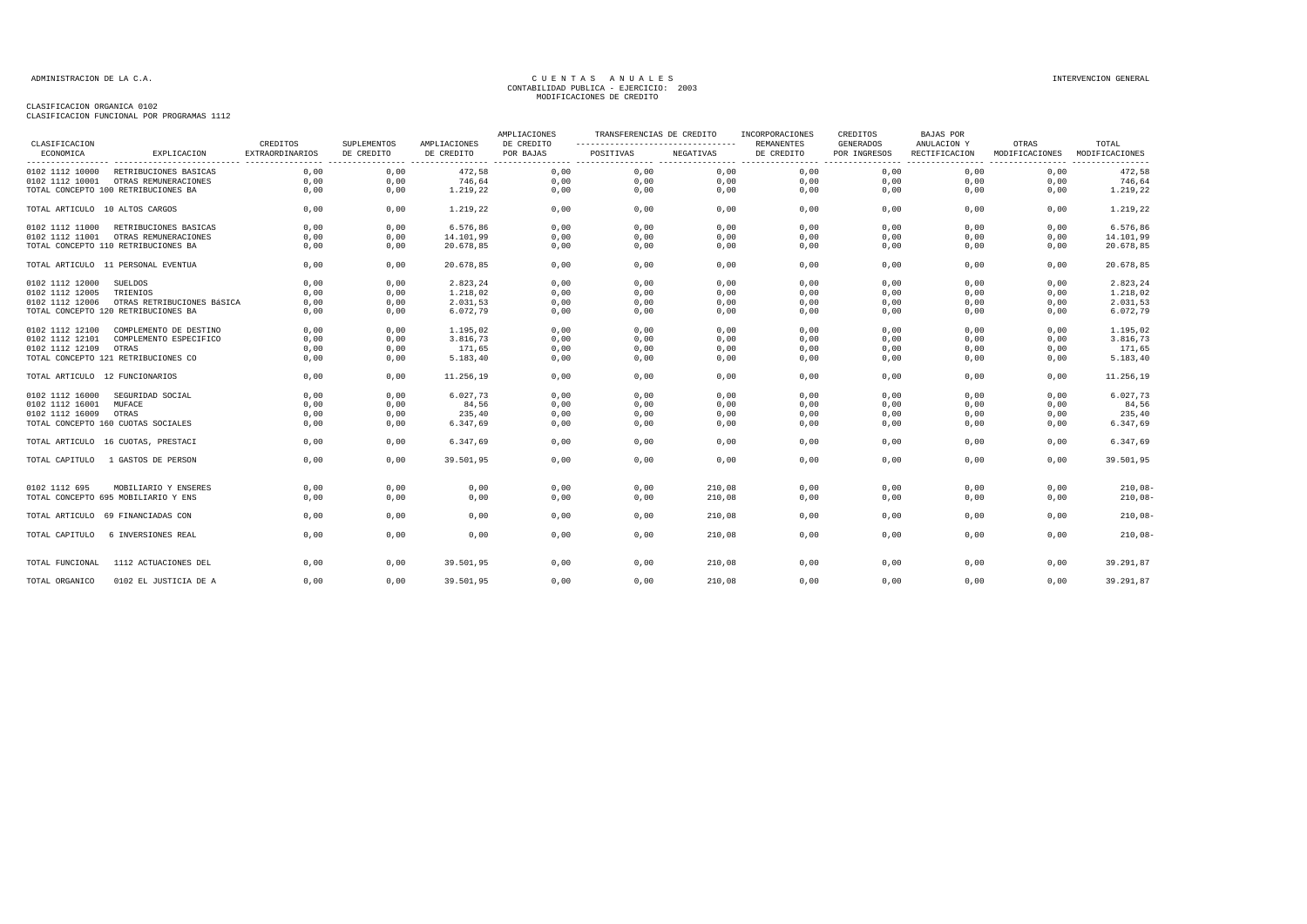| CLASIFICACION                  |                                     | CREDITOS               | <b>SUPLEMENTOS</b>         | AMPLIACIONES | AMPLIACIONES<br>DE CREDITO | TRANSFERENCIAS DE CREDITO<br>--------------------------------- |           | INCORPORACIONES<br><b>REMANENTES</b> | CREDITOS<br><b>GENERADOS</b> | BAJAS POR<br>ANULACION Y | OTRAS          | TOTAL                     |
|--------------------------------|-------------------------------------|------------------------|----------------------------|--------------|----------------------------|----------------------------------------------------------------|-----------|--------------------------------------|------------------------------|--------------------------|----------------|---------------------------|
| ECONOMICA                      | EXPLICACION                         | <b>EXTRAORDINARIOS</b> | DE CREDITO<br>. <u>.</u> . | DE CREDITO   | POR BAJAS                  | POSITIVAS                                                      | NEGATIVAS | DE CREDITO<br>.                      | POR INGRESOS                 | RECTIFICACION            | MODIFICACIONES | MODIFICACIONES<br>------- |
| 0103 1114 10000                | RETRIBUCIONES BASICAS               | 0,00                   | 0,00                       | 472,58       | 0,00                       | 0,00                                                           | 0,00      | 0,00                                 | 0,00                         | 0,00                     | 0,00           | 472,58                    |
| 0103 1114 10001                | OTRAS REMUNERACIONES                | 0,00                   | 0,00                       | 636,40       | 0,00                       | 0,00                                                           | 0,00      | 0,00                                 | 0,00                         | 0,00                     | 0,00           | 636,40                    |
|                                | TOTAL CONCEPTO 100 RETRIBUCIONES BA | 0,00                   | 0,00                       | 1.108,98     | 0,00                       | 0,00                                                           | 0,00      | 0,00                                 | 0,00                         | 0,00                     | 0,00           | 1.108,98                  |
| TOTAL ARTICULO 10 ALTOS CARGOS |                                     | 0,00                   | 0,00                       | 1.108,98     | 0,00                       | 0,00                                                           | 0,00      | 0,00                                 | 0,00                         | 0,00                     | 0,00           | 1.108,98                  |
| 0103 1114 11000                | RETRIBUCIONES BASICAS               | 0,00                   | 0,00                       | 928,36       | 0,00                       | 0,00                                                           | 0,00      | 0,00                                 | 0,00                         | 0,00                     | 0.00           | 928,36                    |
| 0103 1114 11001                | OTRAS REMUNERACIONES                | 0.00                   | 0.00                       | 2.700.80     | 0.00                       | 0.00                                                           | 0.00      | 0.00                                 | 0.00                         | 0.00                     | 0.00           | 2.700,80                  |
|                                | TOTAL CONCEPTO 110 RETRIBUCIONES BA | 0,00                   | 0,00                       | 3.629, 16    | 0,00                       | 0,00                                                           | 0,00      | 0,00                                 | 0,00                         | 0,00                     | 0,00           | 3.629,16                  |
|                                | TOTAL ARTICULO 11 PERSONAL EVENTUA  | 0,00                   | 0,00                       | 3.629, 16    | 0,00                       | 0,00                                                           | 0,00      | 0,00                                 | 0,00                         | 0,00                     | 0,00           | 3.629,16                  |
| 0103 1114 12000                | <b>SUELDOS</b>                      | 0,00                   | 0,00                       | 1.694,73     | 0,00                       | 0,00                                                           | 0,00      | 0,00                                 | 0,00                         | 0,00                     | 0,00           | 1.694,73                  |
| 0103 1114 12005                | TRIENIOS                            | 0,00                   | 0,00                       | 272,28       | 0,00                       | 0,00                                                           | 0,00      | 0,00                                 | 0,00                         | 0,00                     | 0,00           | 272,28                    |
| 0103 1114 12006                | OTRAS RETRIBUCIONES BASICA          | 0,00                   | 0,00                       | 1.173,79     | 0,00                       | 0,00                                                           | 0,00      | 0,00                                 | 0,00                         | 0,00                     | 0,00           | 1.173,79                  |
|                                | TOTAL CONCEPTO 120 RETRIBUCIONES BA | 0,00                   | 0,00                       | 3.140,80     | 0,00                       | 0,00                                                           | 0,00      | 0,00                                 | 0,00                         | 0,00                     | 0,00           | 3.140,80                  |
| 0103 1114 12100                | COMPLEMENTO DE DESTINO              | 0,00                   | 0,00                       | 690,46       | 0,00                       | 0,00                                                           | 0,00      | 0,00                                 | 0,00                         | 0,00                     | 0,00           | 690,46                    |
| 0103 1114 12101                | COMPLEMENTO ESPECIFICO              | 0,00                   | 0,00                       | 1.638,11     | 0,00                       | 0,00                                                           | 0,00      | 0,00                                 | 0,00                         | 0,00                     | 0,00           | 1.638,11                  |
|                                | TOTAL CONCEPTO 121 RETRIBUCIONES CO | 0,00                   | 0,00                       | 2.328,57     | 0,00                       | 0,00                                                           | 0,00      | 0,00                                 | 0,00                         | 0,00                     | 0,00           | 2.328,57                  |
| TOTAL ARTICULO 12 FUNCIONARIOS |                                     | 0,00                   | 0,00                       | 5.469,37     | 0,00                       | 0,00                                                           | 0,00      | 0,00                                 | 0,00                         | 0,00                     | 0,00           | 5.469,37                  |
| 0103 1114 16000                | SEGURIDAD SOCIAL                    | 0,00                   | 0,00                       | 1.294,09     | 0,00                       | 0,00                                                           | 0,00      | 0,00                                 | 0,00                         | 0,00                     | 0,00           | 1.294,09                  |
|                                | TOTAL CONCEPTO 160 CUOTAS SOCIALES  | 0.00                   | 0,00                       | 1.294,09     | 0,00                       | 0,00                                                           | 0,00      | 0,00                                 | 0,00                         | 0,00                     | 0,00           | 1.294,09                  |
|                                | TOTAL ARTICULO 16 CUOTAS, PRESTACI  | 0,00                   | 0,00                       | 1.294.09     | 0,00                       | 0,00                                                           | 0,00      | 0,00                                 | 0,00                         | 0.00                     | 0.00           | 1.294,09                  |
| TOTAL CAPITULO                 | 1 GASTOS DE PERSON                  | 0,00                   | 0,00                       | 11.501,60    | 0,00                       | 0,00                                                           | 0,00      | 0,00                                 | 0,00                         | 0,00                     | 0,00           | 11.501,60                 |
| 0103 1114 695                  | MOBILIARIO Y ENSERES                | 0,00                   | 0,00                       | 0,00         | 0,00                       | 0,00                                                           | 363,11    | 0,00                                 | 0,00                         | 0,00                     | 0,00           | $363, 11 -$               |
|                                | TOTAL CONCEPTO 695 MOBILIARIO Y ENS | 0,00                   | 0,00                       | 0,00         | 0,00                       | 0,00                                                           | 363,11    | 0,00                                 | 0,00                         | 0,00                     | 0,00           | $363, 11 -$               |
| TOTAL ARTICULO                 | 69 FINANCIADAS CON                  | 0,00                   | 0,00                       | 0,00         | 0,00                       | 0,00                                                           | 363,11    | 0,00                                 | 0,00                         | 0,00                     | 0,00           | $363, 11 -$               |
| TOTAL CAPITULO                 | 6 INVERSIONES REAL                  | 0.00                   | 0,00                       | 0,00         | 0,00                       | 0,00                                                           | 363,11    | 0,00                                 | 0,00                         | 0,00                     | 0,00           | $363, 11 -$               |
| TOTAL FUNCIONAL                | 1114 ACTUACIONES DE L               | 0,00                   | 0,00                       | 11.501,60    | 0,00                       | 0,00                                                           | 363,11    | 0,00                                 | 0,00                         | 0,00                     | 0,00           | 11.138,49                 |
| TOTAL ORGANICO                 | 0103 CAMARA DE CUENTA               | 0,00                   | 0,00                       | 11.501,60    | 0,00                       | 0,00                                                           | 363,11    | 0,00                                 | 0,00                         | 0,00                     | 0,00           | 11.138,49                 |
|                                |                                     |                        |                            |              |                            |                                                                |           |                                      |                              |                          |                |                           |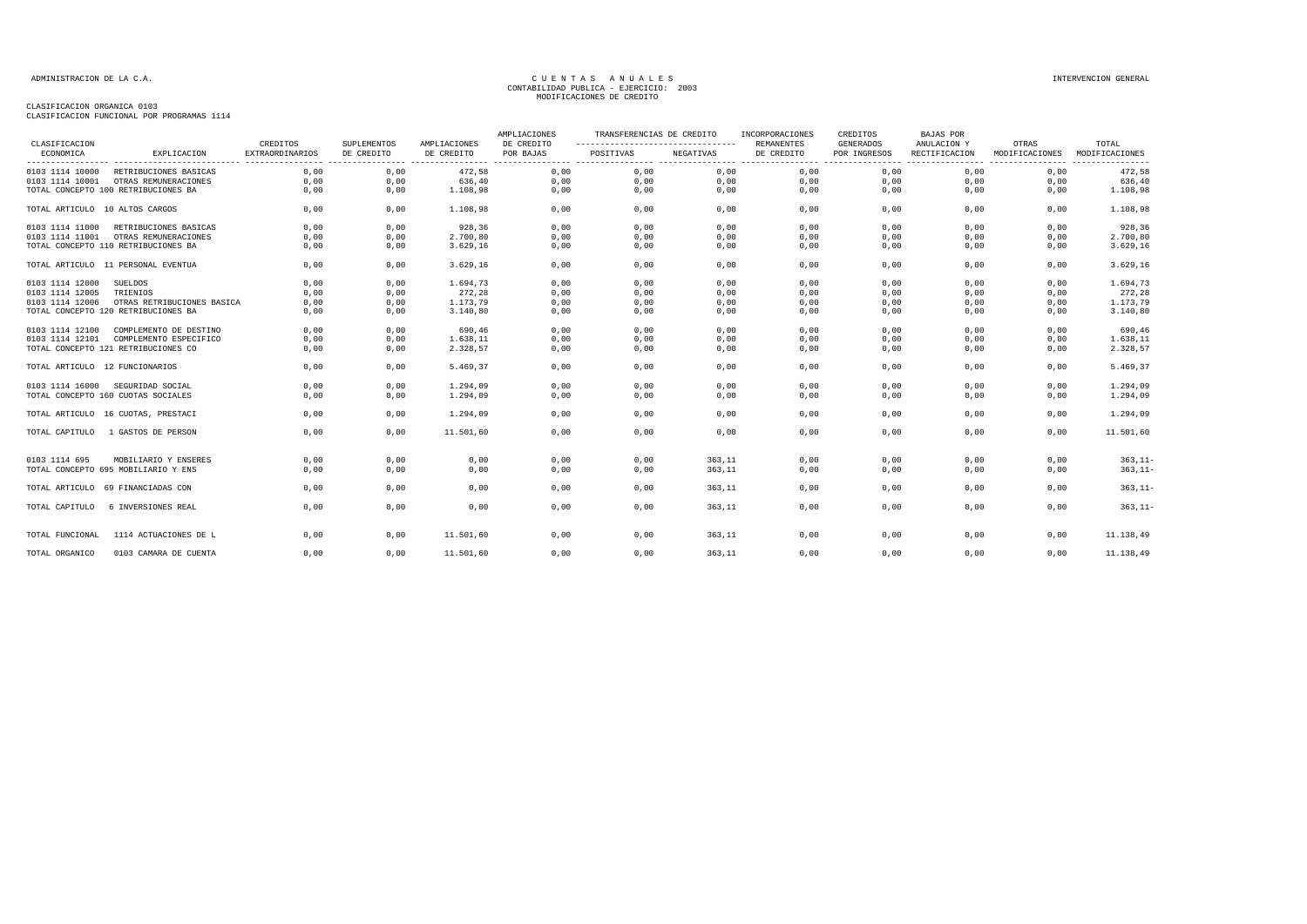| <b>CLASTFICACION</b>            |                                                                                  | CREDITOS        | SUPLEMENTOS  | AMPLIACIONES | AMPLIACIONES<br>DE CREDITO | TRANSFERENCIAS DE CREDITO |                  | INCORPORACIONES<br>REMANENTES | CREDITOS<br>GENERADOS | BAJAS POR<br>ANULACION Y | OTRAS                                       | TOTAL                   |
|---------------------------------|----------------------------------------------------------------------------------|-----------------|--------------|--------------|----------------------------|---------------------------|------------------|-------------------------------|-----------------------|--------------------------|---------------------------------------------|-------------------------|
| ECONOMICA                       | EXPLICACION                                                                      | EXTRAORDINARIOS | DE CREDITO   | DE CREDITO   | POR BAJAS                  | POSITIVAS                 | NEGATIVAS        | DE CREDITO                    | POR INGRESOS          |                          | RECTIFICACION MODIFICACIONES MODIFICACIONES |                         |
|                                 | 0201 1121 10000 RETRIBUCIONES BASICAS                                            | 0.00            | 0,00         | 1.033,56     | 0,00                       | 0,00                      | 0,00             | 0,00                          | 0,00                  | 0,00                     | 0,00                                        | 1.033,56                |
|                                 | 0201 1121 10001 OTRAS REMUNERACIONES                                             | 0,00            | 0,00         | 1.155,33     | 0,00                       | 0,00                      | 0,00             | 0,00                          | 0,00                  | 0,00                     | 0,00                                        | 1.155,33                |
|                                 | TOTAL CONCEPTO 100 RETRIBUCIONES BA                                              | 0,00            | 0,00         | 2.188,89     | 0,00                       | 0,00                      | 0,00             | 0,00                          | 0,00                  | 0,00                     | 0,00                                        | 2.188,89                |
| TOTAL ARTICULO 10 ALTOS CARGOS  |                                                                                  | 0,00            | 0,00         | 2.188,89     | 0,00                       | 0,00                      | 0,00             | 0,00                          | 0,00                  | 0,00                     | 0,00                                        | 2.188,89                |
|                                 | 0201 1121 11000 RETRIBUCIONES BASICAS                                            | 0,00            | 0,00         | 10.210,33    | 0,00                       | 6.682,32                  | 0,00             | 0.00                          | 0,00                  | 0.00                     | 0.00                                        | 16.892,65               |
|                                 | 0201 1121 11001 OTRAS REMUNERACIONES                                             | 0,00            | 0,00         | 40.025,50    | 0,00                       | 8.936,76                  | 0,00             | 0,00                          | 0,00                  | 0,00                     | 0,00                                        | 48.962,26               |
|                                 | TOTAL CONCEPTO 110 RETRIBUCIONES BA                                              | 0,00            | 0,00         | 50.235,83    | 0,00                       | 15.619,08                 | 0,00             | 0,00                          | 0,00                  | 0,00                     | 0,00                                        | 65.854,91               |
|                                 | TOTAL ARTICULO 11 PERSONAL EVENTUA                                               | 0,00            | 0,00         | 50.235,83    | 0,00                       | 15.619,08                 | 0,00             | 0,00                          | 0,00                  | 0,00                     | 0,00                                        | 65.854,91               |
| 0201 1121 12000                 | SUELDOS                                                                          | 0,00            | 0,00         | 5.301,72     | 0,00                       | 0,00                      | 0,00             | 0,00                          | 0,00                  | 0,00                     | 0,00                                        | 5.301,72                |
| 0201 1121 12005                 | TRIENIOS                                                                         | 0,00            | 0,00         | 1.134,05     | 0,00                       | 0,00                      | 0,00             | 0,00                          | 0,00                  | 0,00                     | 0,00                                        | 1.134,05                |
| 0201 1121 12006                 | OTRAS RETRIBUCIONES BASICA                                                       | 0.00            | 0.00         | 5.537.74     | 0,00                       | 0.00                      | 0.00             | 0.00                          | 0.00                  | 0.00                     | 0.00                                        | 5.537,74                |
|                                 | TOTAL CONCEPTO 120 RETRIBUCIONES BA                                              | 0,00            | 0,00         | 11.973,51    | 0,00                       | 0,00                      | 0,00             | 0,00                          | 0,00                  | 0,00                     | 0,00                                        | 11.973,51               |
|                                 | 0201 1121 12100 COMPLEMENTO DE DESTINO                                           | 0,00            | 0,00         | 3.257,50     | 0,00                       | 0,00                      | 0,00             | 0,00                          | 0,00                  | 0,00                     | 0,00                                        | 3.257,50                |
|                                 | 0201 1121 12101 COMPLEMENTO ESPECIFICO                                           | 0,00            | 0,00         | 13.961,32    | 0,00                       | 0,00                      | 0,00             | 0,00                          | 0,00                  | 0,00                     | 0,00                                        | 13.961,32               |
|                                 | TOTAL CONCEPTO 121 RETRIBUCIONES CO                                              | 0,00            | 0,00         | 17.218,82    | 0,00                       | 0,00                      | 0,00             | 0,00                          | 0,00                  | 0,00                     | 0,00                                        | 17.218,82               |
| TOTAL ARTICULO 12 FUNCIONARIOS  |                                                                                  | 0,00            | 0,00         | 29.192,33    | 0,00                       | 0,00                      | 0,00             | 0,00                          | 0,00                  | 0,00                     | 0,00                                        | 29.192,33               |
| 0201 1121 13000 SALARIO BASE    |                                                                                  | 0,00            | 0,00         | 629,77       | 0,00                       | 8.299,60                  | 8.299,60         | 0,00                          | 0,00                  | 0,00                     | 0,00                                        | 629,77                  |
| 0201 1121 13001 ANTIGUEDAD      |                                                                                  | 0,00            | 0.00         | 240,10       | 0,00                       | 425,88                    | 0,00             | 0,00                          | 0,00                  | 0,00                     | 0,00                                        | 665,98                  |
| 0201 1121 13002                 | PAGAS EXTRAS                                                                     | 0,00            | 0,00         | 121,33       | 0,00                       | 1.383,28                  | 1.383,28         | 0,00                          | 0,00                  | 0,00                     | 0,00                                        | 121,33                  |
|                                 | 0201 1121 13003 OTRAS REMUNERACIONES                                             | 0,00            | 0,00         | 414,13       | 0,00                       | 0,00                      | 0,00             | 0,00                          | 0,00                  | 0,00                     | 0,00                                        | 414,13                  |
| TOTAL CONCEPTO 130 LABORAL FIJO |                                                                                  | 0,00            | 0,00         | 1.405,33     | 0,00                       | 10.108,76                 | 9.682,88         | 0,00                          | 0,00                  | 0,00                     | 0,00                                        | 1.831,21                |
| 0201 1121 13100 SALARIO BASE    |                                                                                  | 0,00            | 0,00         | 0,00         | 0,00                       | 9.682,88                  | 0,00             | 0,00                          | 0,00                  | 0,00                     | 0,00                                        | 9.682,88                |
|                                 | 0201 1121 13101 OTRAS REMUNERACIONES                                             | 0,00            | 0,00         | 0,00         | 0,00                       | 4.918,00                  | 0,00             | 0,00                          | 0,00                  | 0,00                     | 0,00                                        | 4.918,00                |
|                                 | TOTAL CONCEPTO 131 LABORAL EVENTUAL                                              | 0,00            | 0,00         | 0,00         | 0,00                       | 14.600,88                 | 0,00             | 0,00                          | 0,00                  | 0,00                     | 0,00                                        | 14.600,88               |
| TOTAL ARTICULO 13 LABORALES     |                                                                                  | 0.00            | 0.00         | 1.405.33     | 0.00                       | 24.709.64                 | 9.682,88         | 0.00                          | 0.00                  | 0.00                     | 0.00                                        | 16.432.09               |
|                                 | 0201 1121 15100 PERSONAL FUNCIONARIO                                             | 0,00            | 0,00         | 0,00         | 0,00                       | 0,00                      | 20.801,40        | 0,00                          | 0,00                  | 0,00                     | 0,00                                        | $20.801, 40 -$          |
| 0201 1121 15101 OTRO PERSONAL   |                                                                                  | 0,00            | 0,00         | 1.147,00     | 0,00                       | 0,00                      | 760,00           | 0,00                          | 0,00                  | 0,00                     | 0,00                                        | 387,00                  |
|                                 | TOTAL CONCEPTO 151 GRATIFICACIONES                                               | 0,00            | 0,00         | 1.147,00     | 0,00                       | 0,00                      | 21.561,40        | 0,00                          | 0,00                  | 0,00                     | 0,00                                        | $20.414, 40-$           |
|                                 | TOTAL ARTICULO 15 INCENTIVO AL REN                                               | 0,00            | 0,00         | 1.147,00     | 0,00                       | 0,00                      | 21.561,40        | 0,00                          | 0,00                  | 0,00                     | 0,00                                        | $20.414, 40 -$          |
|                                 | 0201 1121 16000 SEGURIDAD SOCIAL                                                 | 0,00            | 0,00         | 10.067,71    | 0,00                       | 8.190,36                  | 0,00             | 0,00                          | 0,00                  | 0,00                     | 0,00                                        | 18.258,07               |
|                                 | TOTAL CONCEPTO 160 CUOTAS SOCIALES                                               | 0,00            | 0,00         | 10.067,71    | 0,00                       | 8.190,36                  | 0,00             | 0,00                          | 0,00                  | 0,00                     | 0,00                                        | 18.258,07               |
|                                 | 0201 1121 16100 FORMACION Y PERFECCIONAMIE                                       | 0,00            | 0,00         | 0,00         | 0,00                       | 0,00                      | 1.543,00         | 0,00                          | 0,00                  | 0,00                     | 0,00                                        | $1.543,00-$             |
|                                 | TOTAL CONCEPTO 161 GASTOS SOCIALES                                               | 0,00            | 0,00         | 0,00         | 0,00                       | 0,00                      | 1.543,00         | 0,00                          | 0,00                  | 0,00                     | 0,00                                        | $1.543,00-$             |
|                                 |                                                                                  |                 |              |              |                            |                           |                  |                               |                       |                          |                                             |                         |
|                                 | 0201 1121 16200 FORMACION Y PERFECCIONAMIE<br>TOTAL CONCEPTO 162 GASTOS SOCIALES | 0,00<br>0,00    | 0,00<br>0,00 | 0,00<br>0,00 | 0,00<br>0,00               | 0,00<br>0,00              | 595,00<br>595,00 | 0,00<br>0,00                  | 0,00<br>0,00          | 0,00<br>0,00             | 0,00<br>0,00                                | $595,00 -$<br>$595,00-$ |
|                                 | TOTAL ARTICULO 16 CUOTAS, PRESTACI                                               | 0,00            | 0,00         | 10.067,71    | 0,00                       | 8.190,36                  | 2.138,00         | 0,00                          | 0,00                  | 0,00                     | 0,00                                        | 16.120,07               |
|                                 |                                                                                  |                 |              |              |                            |                           |                  |                               |                       |                          |                                             |                         |
|                                 | TOTAL CAPITULO 1 GASTOS DE PERSON                                                | 0.00            | 0.00         | 94.237.09    | 0.00                       | 48.519,08                 | 33.382,28        | 0.00                          | 0.00                  | 0.00                     | 0.00                                        | 109.373.89              |
| 0201 1121 212                   | EDIFICIOS Y OTRAS CONSTRUC                                                       | 0,00            | 0,00         | 0,00         | 0,00                       | 0,00                      | 43.346,66        | 0,00                          | 0,00                  | 0,00                     | 0,00                                        | 43.346,66-              |
|                                 | TOTAL CONCEPTO 212 EDIFICIOS Y OTRA                                              | 0,00            | 0,00         | 0,00         | 0,00                       | 0,00                      | 43.346,66        | 0,00                          | 0,00                  | 0,00                     | 0,00                                        | 43.346,66-              |
|                                 |                                                                                  |                 |              |              |                            |                           |                  |                               |                       |                          |                                             |                         |
| 0201 1121 215                   | MOBILIARIO Y ENSERES                                                             | 0,00            | 0,00         | 0,00         | 0,00                       | 0,00                      | 4.042,71         | 0,00                          | 0,00                  | 0,00                     | 0,00                                        | $4.042, 71 -$           |
|                                 | TOTAL CONCEPTO 215 MOBILIARIO Y ENS                                              | 0,00            | 0,00         | 0,00         | 0,00                       | 0,00                      | 4.042,71         | 0,00                          | 0,00                  | 0,00                     | 0,00                                        | $4.042, 71-$            |
|                                 | TOTAL ARTICULO 21 REPARACION Y CON                                               | 0,00            | 0,00         | 0,00         | 0,00                       | 0,00                      | 47.389,37        | 0,00                          | 0,00                  | 0,00                     | 0,00                                        | 47.389,37-              |
|                                 | 0201 1121 22000 ORDINARIO NO INVENTARIABLE                                       | 0,00            | 0,00         | 0,00         | 0,00                       | 0,00                      | 40.366,81        | 0,00                          | 0,00                  | 0,00                     | 0,00                                        | $40.366, 81 -$          |
|                                 | 0201 1121 22002 PRENSA, REVISTAS Y PUBLICAC                                      | 0,00            | 0,00         | 0,00         | 0,00                       | 0,00                      | 18.288,37        | 0,00                          | 0,00                  | 0,00                     | 0,00                                        | 18.288,37-              |
|                                 | TOTAL CONCEPTO 220 MATERIAL DE OFIC                                              | 0,00            | 0,00         | 0,00         | 0,00                       | 0,00                      | 58.655,18        | 0,00                          | 0,00                  | 0,00                     | 0,00                                        | $58.655, 18-$           |
| 0201 1121 22103 COMBUSTIBLES    |                                                                                  | 0,00            | 0,00         | 0,00         | 0,00                       | 30.000,00                 | 0,00             | 0,00                          | 0,00                  | 0,00                     | 0,00                                        | 30.000,00               |
| TOTAL CONCEPTO 221 SUMINISTROS  |                                                                                  | 0,00            | 0,00         | 0,00         | 0,00                       | 30.000,00                 | 0,00             | 0,00                          | 0,00                  | 0,00                     | 0,00                                        | 30.000,00               |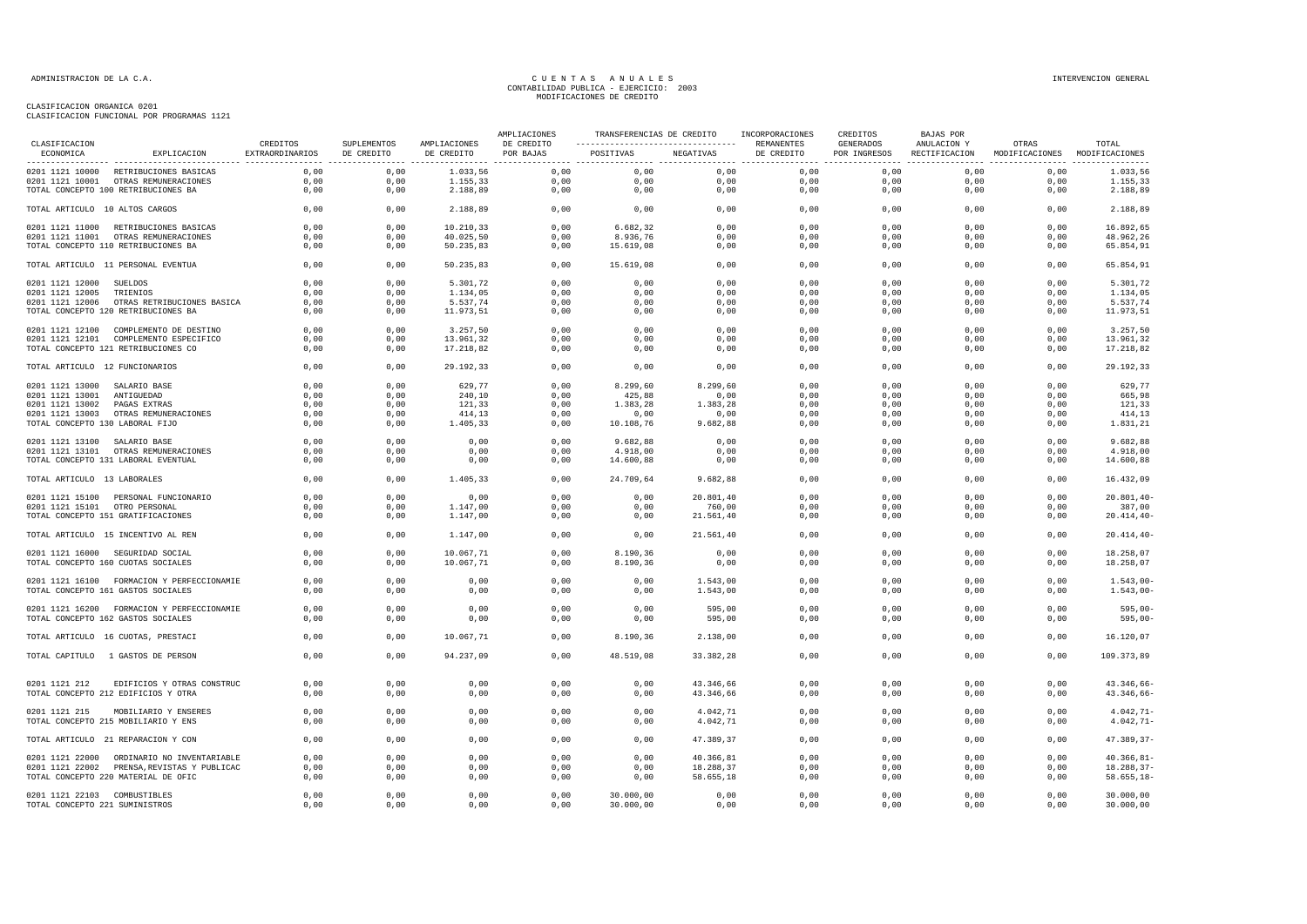#### CLASIFICACION ORGANICA 0201

| CLASIFICACION FUNCIONAL POR PROGRAMAS 1121 |  |  |  |
|--------------------------------------------|--|--|--|
|                                            |  |  |  |

| CLASIFICACION                 |                                            |                             |                                              |                            | AMPLIACIONES<br>DE CREDITO | TRANSFERENCIAS DE CREDITO<br>------------------------------------ |            | INCORPORACIONES          | CREDITOS<br><b>GENERADOS</b> | <b>BAJAS POR</b>             |                         |                         |
|-------------------------------|--------------------------------------------|-----------------------------|----------------------------------------------|----------------------------|----------------------------|-------------------------------------------------------------------|------------|--------------------------|------------------------------|------------------------------|-------------------------|-------------------------|
| ECONOMICA                     | EXPLICACION                                | CREDITOS<br>EXTRAORDINARIOS | SUPLEMENTOS<br>DE CREDITO<br>--------------- | AMPLIACIONES<br>DE CREDITO | POR BAJAS                  | POSITIVAS                                                         | NEGATIVAS  | REMANENTES<br>DE CREDITO | POR INGRESOS                 | ANULACION Y<br>RECTIFICACION | OTRAS<br>MODIFICACIONES | TOTAL<br>MODIFICACIONES |
| 0201 1121 22200 TELEFONICAS   |                                            | 0.00                        | 0,00                                         | 0,00                       | 0,00                       | 0,00                                                              | 172.788,61 | 0,00                     | 0.00                         | 0,00                         | 0,00                    | 172.788.61-             |
| 0201 1121 22201 POSTALES      |                                            | 0,00                        | 0,00                                         | 0,00                       | 0,00                       | 0,00                                                              | 3.005,00   | 0,00                     | 0,00                         | 0,00                         | 0,00                    | $3.005,00 -$            |
|                               | TOTAL CONCEPTO 222 COMUNICACIONES          | 0,00                        | 0,00                                         | 0,00                       | 0,00                       | 0,00                                                              | 175.793,61 | 0,00                     | 0,00                         | 0,00                         | 0,00                    | $175.793,61 -$          |
| 0201 1121 223                 | TRANSPORTE                                 | 0,00                        | 0,00                                         | 0,00                       | 0,00                       | 10.000,00                                                         | 18.713,88  | 0,00                     | 0,00                         | 0,00                         | 0,00                    | $8.713, 88 -$           |
| TOTAL CONCEPTO 223 TRANSPORTE |                                            | 0,00                        | 0,00                                         | 0,00                       | 0,00                       | 10.000,00                                                         | 18.713,88  | 0,00                     | 0,00                         | 0,00                         | 0,00                    | $8.713, 88 -$           |
| 0201 1121 22601               | ATENCIONES PROTOCOLARIAS Y                 | 0,00                        | 0,00                                         | 0,00                       | 0,00                       | 261.192,00                                                        | 0,00       | 0,00                     | 0,00                         | 0,00                         | 0,00                    | 261.192,00              |
| 0201 1121 22602               | GASTOS DE DIVULGACION Y PR                 | 0,00                        | 0,00                                         | 0,00                       | 0,00                       | 2.301.667,54                                                      | 0,00       | 0,00                     | 0,00                         | 0,00                         | 0,00                    | 2.301.667,54            |
| 0201 1121 22605               | REUNIONES Y CONFERENCIAS                   | 0,00                        | 0,00                                         | 0,00                       | 0,00                       | 445.000,00                                                        | 151.000,00 | 0,00                     | 0,00                         | 0,00                         | 0,00                    | 294.000,00              |
| 0201 1121 22609               | OTROS                                      | 0,00                        | 0,00                                         | 0,00                       | 0,00                       | 21.000,00                                                         | 0,00       | 0,00                     | 0,00                         | 0,00                         | 0,00                    | 21.000,00               |
|                               | TOTAL CONCEPTO 226 GASTOS DIVERSOS         | 0,00                        | 0,00                                         | 0,00                       | 0,00                       | 3.028.859,54                                                      | 151.000,00 | 0,00                     | 0,00                         | 0,00                         | 0,00                    | 2.877.859,54            |
| 0201 1121 22706               | ESTUDIOS Y TRABAJOS TECNIC                 | 0,00                        | 0,00                                         | 0,00                       | 0,00                       | 0,00                                                              | 86.424,54  | 0,00                     | 0,00                         | 0,00                         | 0,00                    | 86.424,54               |
| 0201 1121 22709               | OTROS                                      | 0,00                        | 0,00                                         | 0,00                       | 0,00                       | 289.000,00                                                        | 0,00       | 0,00                     | 0,00                         | 0,00                         | 0,00                    | 289.000,00              |
|                               | TOTAL CONCEPTO 227 TRABAJOS REALIZA        | 0,00                        | 0,00                                         | 0,00                       | 0,00                       | 289.000,00                                                        | 86.424,54  | 0,00                     | 0,00                         | 0,00                         | 0,00                    | 202.575,46              |
|                               | TOTAL ARTICULO 22 MATERIAL, SUMINI         | 0,00                        | 0,00                                         | 0,00                       | 0,00                       | 3.357.859,54                                                      | 490.587,21 | 0,00                     | 0,00                         | 0,00                         | 0,00                    | 2.867.272,33            |
| TOTAL CAPITULO                | 2 GASTOS EN BIENES                         | 0.00                        | 0,00                                         | 0,00                       | 0,00                       | 3.357.859,54                                                      | 537.976.58 | 0.00                     | 0,00                         | 0.00                         | 0,00                    | 2.819.882,96            |
|                               | 0201 1121 44900 SUBVENCIONES INESPECIFICAS | 0.00                        | 0,00                                         | 0,00                       | 0,00                       | 13.000,00                                                         | 0,00       | 0,00                     | 0,00                         | 0,00                         | 0,00                    | 13.000,00               |
|                               | TOTAL CONCEPTO 449 FINANCIADAS CON         | 0.00                        | 0,00                                         | 0.00                       | 0,00                       | 13.000,00                                                         | 0,00       | 0.00                     | 0.00                         | 0,00                         | 0,00                    | 13.000,00               |
|                               |                                            |                             |                                              |                            |                            |                                                                   |            |                          |                              |                              |                         |                         |
|                               | TOTAL ARTICULO 44 A EMPRESAS PUBLI         | 0,00                        | 0,00                                         | 0,00                       | 0,00                       | 13.000,00                                                         | 0,00       | 0,00                     | 0,00                         | 0,00                         | 0,00                    | 13.000,00               |
| 0201 1121 46900               | SUBVENCIONES INESPECIFICAS                 | 0,00                        | 0,00                                         | 0,00                       | 0,00                       | 0,00                                                              | 60.000,00  | 0,00                     | 0,00                         | 0,00                         | 0,00                    | $60.000,00 -$           |
|                               | 0201 1121 46903 FONDO AQUITANIA-MIDI-PYREN | 0,00                        | 0,00                                         | 0,00                       | 0,00                       | 0,00                                                              | 37.860,68  | 0,00                     | 0,00                         | 0,00                         | 0,00                    | $37.860,68 -$           |
|                               | TOTAL CONCEPTO 469 FINANCIADAS CON         | 0,00                        | 0,00                                         | 0,00                       | 0,00                       | 0,00                                                              | 97.860,68  | 0,00                     | 0,00                         | 0,00                         | 0,00                    | $97.860,68 -$           |
|                               | TOTAL ARTICULO 46 A CORPORACIONES          | 0.00                        | 0,00                                         | 0,00                       | 0.00                       | 0.00                                                              | 97.860,68  | 0,00                     | 0.00                         | 0.00                         | 0.00                    | $97.860,68 -$           |
|                               | 0201 1121 47903 FONDO AQUITANIA-MIDI-PYREN | 0,00                        | 0,00                                         | 0,00                       | 0,00                       | 0,00                                                              | 79.661,94  | 0,00                     | 0,00                         | 0,00                         | 0,00                    | $79.661, 94 -$          |
|                               | TOTAL CONCEPTO 479 FINANCIADAS CON         | 0,00                        | 0,00                                         | 0,00                       | 0,00                       | 0,00                                                              | 79.661,94  | 0,00                     | 0,00                         | 0,00                         | 0,00                    | $79.661, 94 -$          |
|                               | TOTAL ARTICULO 47 A EMPRESAS PRIVA         | 0.00                        | 0,00                                         | 0,00                       | 0,00                       | 0.00                                                              | 79.661,94  | 0,00                     | 0,00                         | 0.00                         | 0,00                    | 79.661,94-              |
| 0201 1121 48900               | SUBVECIONES INESPECIFICAS                  | 0.00                        | 0,00                                         | 0,00                       | 0,00                       | 200.880.00                                                        | 0,00       | 0,00                     | 0.00                         | 0,00                         | 0,00                    | 200.880,00              |
| 0201 1121 48902               | SUBV.A FAMILIAS Y ENTES SI                 | 0,00                        | 0,00                                         | 0,00                       | 0,00                       | 360.607,00                                                        | 0,00       | 0,00                     | 0,00                         | 0,00                         | 0,00                    | 360.607,00              |
|                               | 0201 1121 48903 FONDO AQUITANIA-MIDI-PYREN | 0,00                        | 0,00                                         | 0,00                       | 0,00                       | 117.522,62                                                        | 0,00       | 0,00                     | 0,00                         | 0,00                         | 0,00                    | 117.522,62              |
|                               | TOTAL CONCEPTO 489 FINANCIADAS CON         | 0,00                        | 0,00                                         | 0,00                       | 0,00                       | 679.009,62                                                        | 0,00       | 0,00                     | 0,00                         | 0,00                         | 0,00                    | 679.009,62              |
|                               | TOTAL ARTICULO 48 A FAMILIAS E INS         | 0,00                        | 0,00                                         | 0,00                       | 0,00                       | 679.009,62                                                        | 0,00       | 0.00                     | 0.00                         | 0.00                         | 0.00                    | 679.009,62              |
|                               | TOTAL CAPITULO 4 TRANSFERENCIAS C          | 0,00                        | 0,00                                         | 0,00                       | 0,00                       | 692.009,62                                                        | 177.522,62 | 0,00                     | 0,00                         | 0,00                         | 0,00                    | 514.487,00              |
| 0201 1121 694                 | MATERIAL DE TRANSPORTE                     | 0,00                        | 0,00                                         | 0,00                       | 0,00                       | 0,00                                                              | 1.960,31   | 0,00                     | 0,00                         | 0,00                         | 0,00                    | $1.960, 31 -$           |
|                               | TOTAL CONCEPTO 694 MATERIAL DE TRAN        | 0,00                        | 0,00                                         | 0,00                       | 0,00                       | 0,00                                                              | 1.960,31   | 0,00                     | 0,00                         | 0,00                         | 0,00                    | $1.960, 31 -$           |
|                               | TOTAL ARTICULO 69 FINANCIADAS CON          | 0,00                        | 0,00                                         | 0,00                       | 0,00                       | 0,00                                                              | 1.960,31   | 0,00                     | 0,00                         | 0,00                         | 0,00                    | $1.960, 31 -$           |
|                               |                                            |                             |                                              |                            |                            |                                                                   |            |                          |                              |                              |                         |                         |
| TOTAL CAPITULO                | 6 INVERSIONES REAL                         | 0,00                        | 0,00                                         | 0,00                       | 0,00                       | 0,00                                                              | 1.960,31   | 0,00                     | 0,00                         | 0,00                         | 0,00                    | $1.960, 31 -$           |
| TOTAL FUNCIONAL               | 1121 PRESIDENCIA Y OR                      | 0,00                        | 0,00                                         | 94.237,09                  | 0,00                       | 4.098.388,24                                                      | 750.841,79 | 0,00                     | 0,00                         | 0,00                         | 0,00                    | 3.441.783,54            |
| TOTAL ORGANICO                | 0201 PRESIDENCIA DE L                      | 0,00                        | 0,00                                         | 94.237,09                  | 0,00                       | 4.098.388,24                                                      | 750.841,79 | 0,00                     | 0,00                         | 0,00                         | 0,00                    | 3.441.783,54            |
|                               |                                            |                             |                                              |                            |                            |                                                                   |            |                          |                              |                              |                         |                         |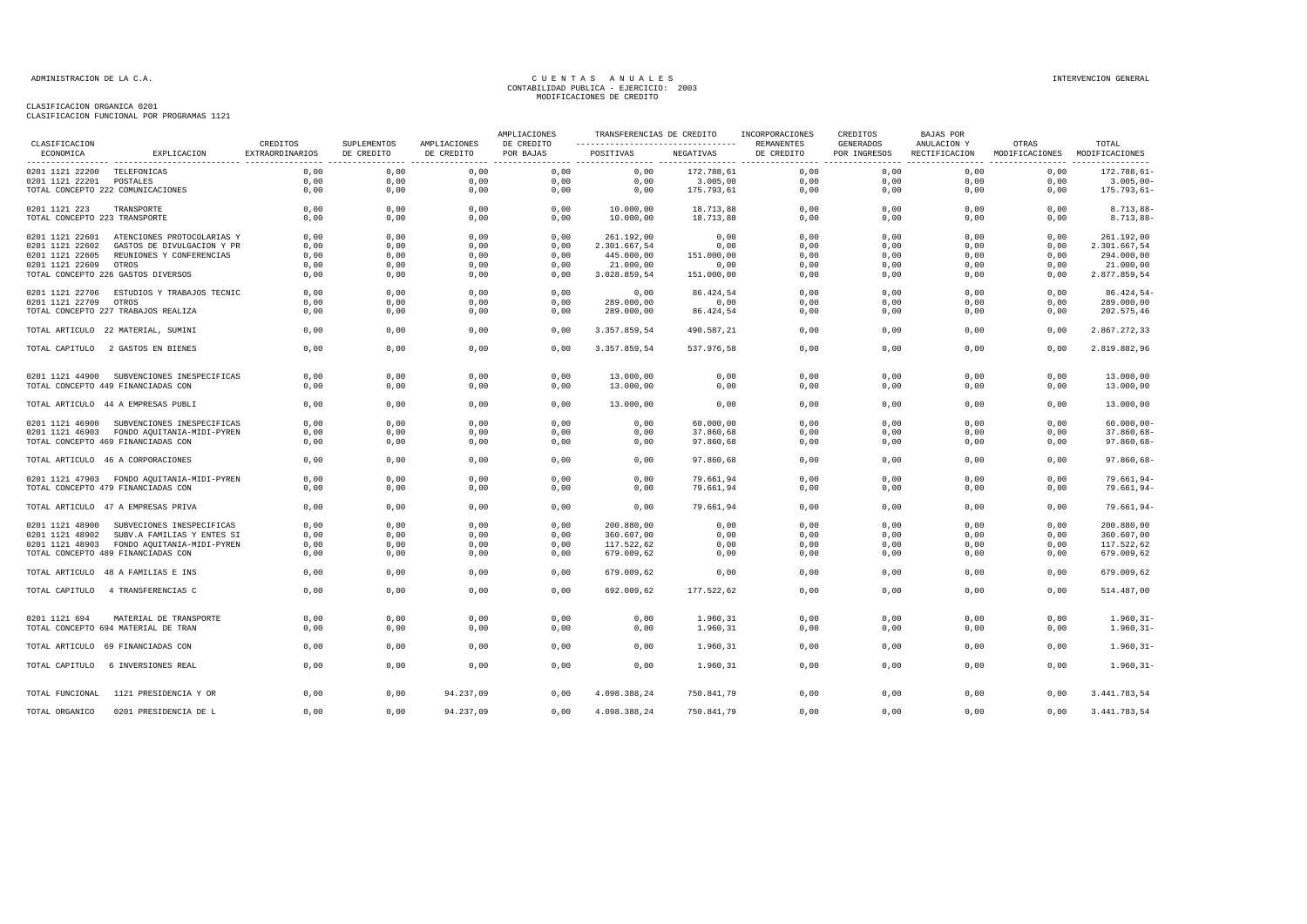| CLASIFICACION<br>ECONOMICA         | EXPLICACION                                                                             | CREDITOS<br><b>EXTRAORDINARIOS</b> | SUPLEMENTOS<br>DE CREDITO | AMPLIACIONES<br>DE CREDITO     | AMPLIACIONES<br>DE CREDITO<br>POR BAJAS | TRANSFERENCIAS DE CREDITO<br>----------------------------------<br>POSITIVAS | NEGATIVAS            | INCORPORACIONES<br><b>REMANENTES</b><br>DE CREDITO | CREDITOS<br>GENERADOS<br>POR INGRESOS | BAJAS POR<br>ANULACION Y<br>RECTIFICACION | OTRAS<br>MODIFICACIONES | TOTAL<br>MODIFICACIONES<br>---------------- |
|------------------------------------|-----------------------------------------------------------------------------------------|------------------------------------|---------------------------|--------------------------------|-----------------------------------------|------------------------------------------------------------------------------|----------------------|----------------------------------------------------|---------------------------------------|-------------------------------------------|-------------------------|---------------------------------------------|
| 0301 1125 12000<br>0301 1125 12005 | SUELDOS<br>TRIENIOS                                                                     | 0,00<br>0,00                       | 0,00<br>0,00              | 633,38<br>105,77               | 0,00<br>0,00                            | 0,00<br>0,00                                                                 | 0,00<br>0,00         | 0,00<br>0,00                                       | 0,00<br>0,00                          | 0,00<br>0,00                              | 0,00<br>0,00            | 633,38<br>105,77                            |
| 0301 1125 12006                    | OTRAS RETRIBUCIONES BASICA<br>TOTAL CONCEPTO 120 RETRIBUCIONES BA                       | 0,00<br>0,00                       | 0,00<br>0,00              | 595,62<br>1.334,77             | 0,00<br>0,00                            | 0,00<br>0,00                                                                 | 0,00<br>0,00         | 0,00<br>0,00                                       | 0,00<br>0,00                          | 0,00<br>0.00                              | 0,00<br>0,00            | 595,62<br>1.334,77                          |
| 0301 1125 12100<br>0301 1125 12101 | COMPLEMENTO DE DESTINO<br>COMPLEMENTO ESPECIFICO<br>TOTAL CONCEPTO 121 RETRIBUCIONES CO | 0,00<br>0,00<br>0,00               | 0,00<br>0,00<br>0,00      | 350,36<br>1.223,35<br>1.573,71 | 0,00<br>0,00<br>0,00                    | 0,00<br>0,00<br>0,00                                                         | 0,00<br>0,00<br>0,00 | 0,00<br>0,00<br>0,00                               | 0,00<br>0,00<br>0,00                  | 0,00<br>0,00<br>0,00                      | 0,00<br>0,00<br>0,00    | 350,36<br>1.223,35<br>1.573,71              |
| TOTAL ARTICULO 12 FUNCIONARIOS     |                                                                                         | 0,00                               | 0,00                      | 2.908,48                       | 0,00                                    | 0,00                                                                         | 0,00                 | 0,00                                               | 0,00                                  | 0,00                                      | 0,00                    | 2.908,48                                    |
| 0301 1125 16000                    | SEGURIDAD SOCIAL<br>TOTAL CONCEPTO 160 CUOTAS SOCIALES                                  | 0,00<br>0,00                       | 0,00<br>0,00              | 376,26<br>376,26               | 0,00<br>0,00                            | 0,00<br>0,00                                                                 | 0,00<br>0,00         | 0,00<br>0,00                                       | 0,00<br>0,00                          | 0,00<br>0,00                              | 0,00<br>0,00            | 376,26<br>376,26                            |
|                                    | TOTAL ARTICULO 16 CUOTAS, PRESTACI                                                      | 0,00                               | 0,00                      | 376,26                         | 0,00                                    | 0,00                                                                         | 0,00                 | 0,00                                               | 0,00                                  | 0,00                                      | 0,00                    | 376,26                                      |
| TOTAL CAPITULO                     | L GASTOS DE PERSON                                                                      | 0,00                               | 0,00                      | 3.284,74                       | 0,00                                    | 0,00                                                                         | 0,00                 | 0,00                                               | 0,00                                  | 0,00                                      | 0,00                    | 3.284,74                                    |
| TOTAL FUNCIONAL                    | 1125 COMISION JURIDIC                                                                   | 0.00                               | 0,00                      | 3.284,74                       | 0,00                                    | 0,00                                                                         | 0,00                 | 0,00                                               | 0,00                                  | 0,00                                      | 0,00                    | 3.284,74                                    |
| TOTAL ORGANICO                     | 0301 COMISION JURIDIC                                                                   | 0,00                               | 0,00                      | 3.284,74                       | 0,00                                    | 0,00                                                                         | 0,00                 | 0,00                                               | 0,00                                  | 0,00                                      | 0,00                    | 3.284,74                                    |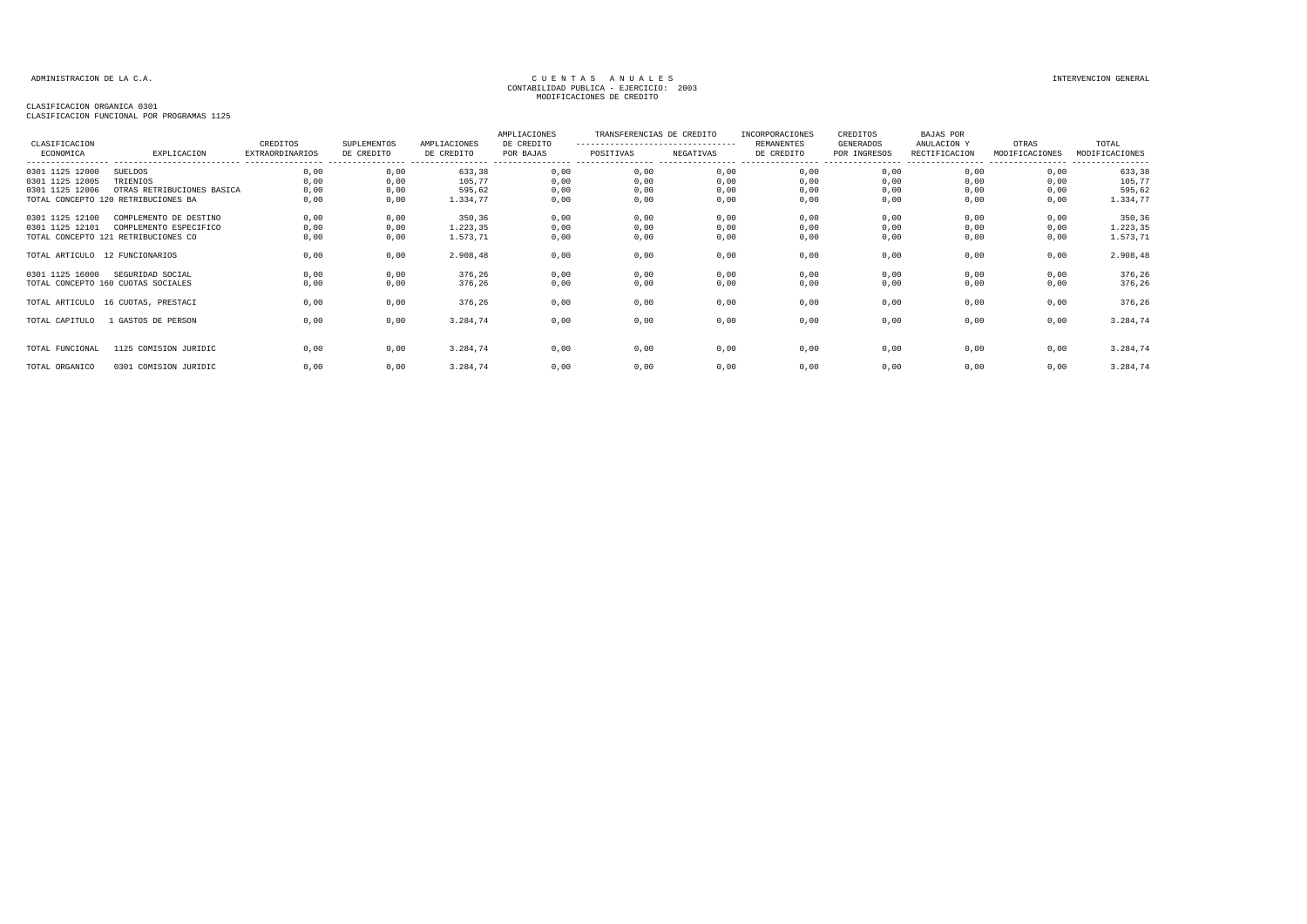| CLASIFICACION                   |                                                                  | CREDITOS               | <b>SUPLEMENTOS</b> | AMPLIACIONES | AMPLIACIONES<br>DE CREDITO | TRANSFERENCIAS DE CREDITO<br>--------------------------------- |              | INCORPORACIONES<br><b>REMANENTES</b> | CREDITOS<br><b>GENERADOS</b> | BAJAS POR<br>ANULACION Y                            | OTRAS          | TOTAL                              |
|---------------------------------|------------------------------------------------------------------|------------------------|--------------------|--------------|----------------------------|----------------------------------------------------------------|--------------|--------------------------------------|------------------------------|-----------------------------------------------------|----------------|------------------------------------|
| ECONOMICA                       | EXPLICACION                                                      | <b>EXTRAORDINARIOS</b> | DE CREDITO         | DE CREDITO   | POR BAJAS                  | POSITIVAS                                                      | NEGATIVAS    | DE CREDITO                           | POR INGRESOS                 | RECTIFICACION<br>---------------- ----------------- | MODIFICACIONES | MODIFICACIONES<br>---------------- |
| 0901 3229 12000                 | <b>SUELDOS</b>                                                   | 0,00                   | 0,00               | 1.055,17     | 0,00                       | 0,00                                                           | 0,00         | 0,00                                 | 0,00                         | 0,00                                                | 0,00           | 1.055,17                           |
| 0901 3229 12005                 | TRIENIOS                                                         | 0,00                   | 0,00               | 189,34       | 0,00                       | 0,00                                                           | 0,00         | 0,00                                 | 0,00                         | 0,00                                                | 0,00           | 189,34                             |
| 0901 3229 12006                 | OTRAS RETRIBUCIONES BASICA                                       | 0,00                   | 0,00               | 1.001,99     | 0,00                       | 0,00                                                           | 0,00         | 0,00                                 | 0,00                         | 0,00                                                | 0,00           | 1.001,99                           |
|                                 | TOTAL CONCEPTO 120 RETRIBUCIONES BA                              | 0,00                   | 0,00               | 2.246,50     | 0,00                       | 0,00                                                           | 0,00         | 0,00                                 | 0,00                         | 0,00                                                | 0,00           | 2.246,50                           |
| 0901 3229 12100                 | COMPLEMENTO DE DESTINO                                           | 0,00                   | 0.00               | 589.41       | 0,00                       | 0,00                                                           | 0,00         | 0,00                                 | 0,00                         | 0,00                                                | 0.00           | 589,41                             |
| 0901 3229 12101                 | COMPLEMENTO ESPECIFICO                                           | 0,00                   | 0,00               | 2.242,64     | 0,00                       | 0,00                                                           | 0,00         | 0,00                                 | 0,00                         | 0,00                                                | 0,00           | 2.242,64                           |
|                                 | TOTAL CONCEPTO 121 RETRIBUCIONES CO                              | 0,00                   | 0,00               | 2.832,05     | 0,00                       | 0,00                                                           | 0,00         | 0,00                                 | 0,00                         | 0,00                                                | 0,00           | 2.832,05                           |
| TOTAL ARTICULO 12 FUNCIONARIOS  |                                                                  | 0,00                   | 0,00               | 5.078,55     | 0,00                       | 0,00                                                           | 0,00         | 0,00                                 | 0,00                         | 0,00                                                | 0,00           | 5.078,55                           |
| 0901 3229 13000                 | SALARIO BASE                                                     | 0,00                   | 0,00               | 427,43       | 0,00                       | 0,00                                                           | 0,00         | 0,00                                 | 0,00                         | 0,00                                                | 0,00           | 427,43                             |
| 0901 3229 13001                 | ANTIGUEDAD                                                       | 0,00                   | 0,00               | 28,07        | 0,00                       | 0,00                                                           | 0,00         | 0,00                                 | 0,00                         | 0,00                                                | 0,00           | 28,07                              |
| 0901 3229 13002                 | PAGAS EXTRAS                                                     | 0,00                   | 0,00               | 75,92        | 0,00                       | 0,00                                                           | 0,00         | 0,00                                 | 0,00                         | 0,00                                                | 0,00           | 75,92                              |
| 0901 3229 13003                 | OTRAS REMUNERACIONES                                             | 0,00                   | 0,00               | 100,16       | 0,00                       | 0,00                                                           | 0,00         | 0,00                                 | 0,00                         | 0,00                                                | 0,00           | 100,16                             |
| TOTAL CONCEPTO 130 LABORAL FIJO |                                                                  | 0,00                   | 0,00               | 631,58       | 0,00                       | 0,00                                                           | 0,00         | 0,00                                 | 0,00                         | 0,00                                                | 0,00           | 631,58                             |
| TOTAL ARTICULO 13 LABORALES     |                                                                  | 0,00                   | 0,00               | 631,58       | 0,00                       | 0,00                                                           | 0,00         | 0,00                                 | 0,00                         | 0,00                                                | 0,00           | 631,58                             |
| 0901 3229 16000                 | SEGURIDAD SOCIAL                                                 | 0,00                   | 0,00               | 725,74       | 0,00                       | 0,00                                                           | 0,00         | 0,00                                 | 0,00                         | 0,00                                                | 0,00           | 725,74                             |
|                                 | TOTAL CONCEPTO 160 CUOTAS SOCIALES                               | 0.00                   | 0,00               | 725.74       | 0,00                       | 0,00                                                           | 0,00         | 0,00                                 | 0,00                         | 0,00                                                | 0,00           | 725,74                             |
|                                 | TOTAL ARTICULO 16 CUOTAS, PRESTACI                               | 0.00                   | 0,00               | 725.74       | 0,00                       | 0,00                                                           | 0,00         | 0,00                                 | 0,00                         | 0.00                                                | 0,00           | 725,74                             |
| TOTAL CAPITULO                  | 1 GASTOS DE PERSON                                               | 0,00                   | 0,00               | 6.435.87     | 0,00                       | 0,00                                                           | 0,00         | 0,00                                 | 0,00                         | 0,00                                                | 0.00           | 6.435,87                           |
| 0901 3229 22602                 | GASTOS DE DIVULGACION Y PR<br>TOTAL CONCEPTO 226 GASTOS DIVERSOS | 0,00<br>0,00           | 0,00<br>0,00       | 0,00<br>0,00 | 0,00<br>0,00               | 13.000,00<br>13.000,00                                         | 0,00<br>0,00 | 0,00<br>0,00                         | 0,00<br>0,00                 | 0,00<br>0,00                                        | 0,00<br>0,00   | 13.000,00<br>13.000,00             |
|                                 |                                                                  |                        |                    |              |                            |                                                                |              |                                      |                              |                                                     |                |                                    |
| 0901 3229 22706                 | ESTUDIOS Y TRABAJOS TECNIC                                       | 0.00                   | 0.00               | 0,00         | 0.00                       | 0,00                                                           | 13.000,00    | 0,00                                 | 0.00                         | 0.00                                                | 0.00           | $13.000,00 -$                      |
|                                 | TOTAL CONCEPTO 227 TRABAJOS REALIZA                              | 0,00                   | 0,00               | 0,00         | 0,00                       | 0,00                                                           | 13.000,00    | 0,00                                 | 0,00                         | 0,00                                                | 0,00           | $13.000,00 -$                      |
|                                 | TOTAL ARTICULO 22 MATERIAL, SUMINI                               | 0,00                   | 0,00               | 0,00         | 0,00                       | 13.000,00                                                      | 13.000,00    | 0,00                                 | 0,00                         | 0,00                                                | 0,00           | 0,00                               |
| TOTAL CAPITULO                  | 2 GASTOS EN BIENES                                               | 0,00                   | 0,00               | 0,00         | 0,00                       | 13.000,00                                                      | 13.000,00    | 0,00                                 | 0,00                         | 0,00                                                | 0,00           | 0,00                               |
|                                 |                                                                  |                        |                    |              |                            |                                                                |              |                                      |                              |                                                     |                |                                    |
| TOTAL FUNCIONAL                 | 3229 CONSEJO ECONOMIC                                            | 0,00                   | 0,00               | 6.435,87     | 0,00                       | 13.000,00                                                      | 13.000,00    | 0,00                                 | 0,00                         | 0,00                                                | 0,00           | 6.435,87                           |
| TOTAL ORGANICO                  | 0901 CONSEJO ECONOMIC                                            | 0,00                   | 0,00               | 6.435,87     | 0,00                       | 13.000,00                                                      | 13.000,00    | 0,00                                 | 0,00                         | 0,00                                                | 0,00           | 6.435,87                           |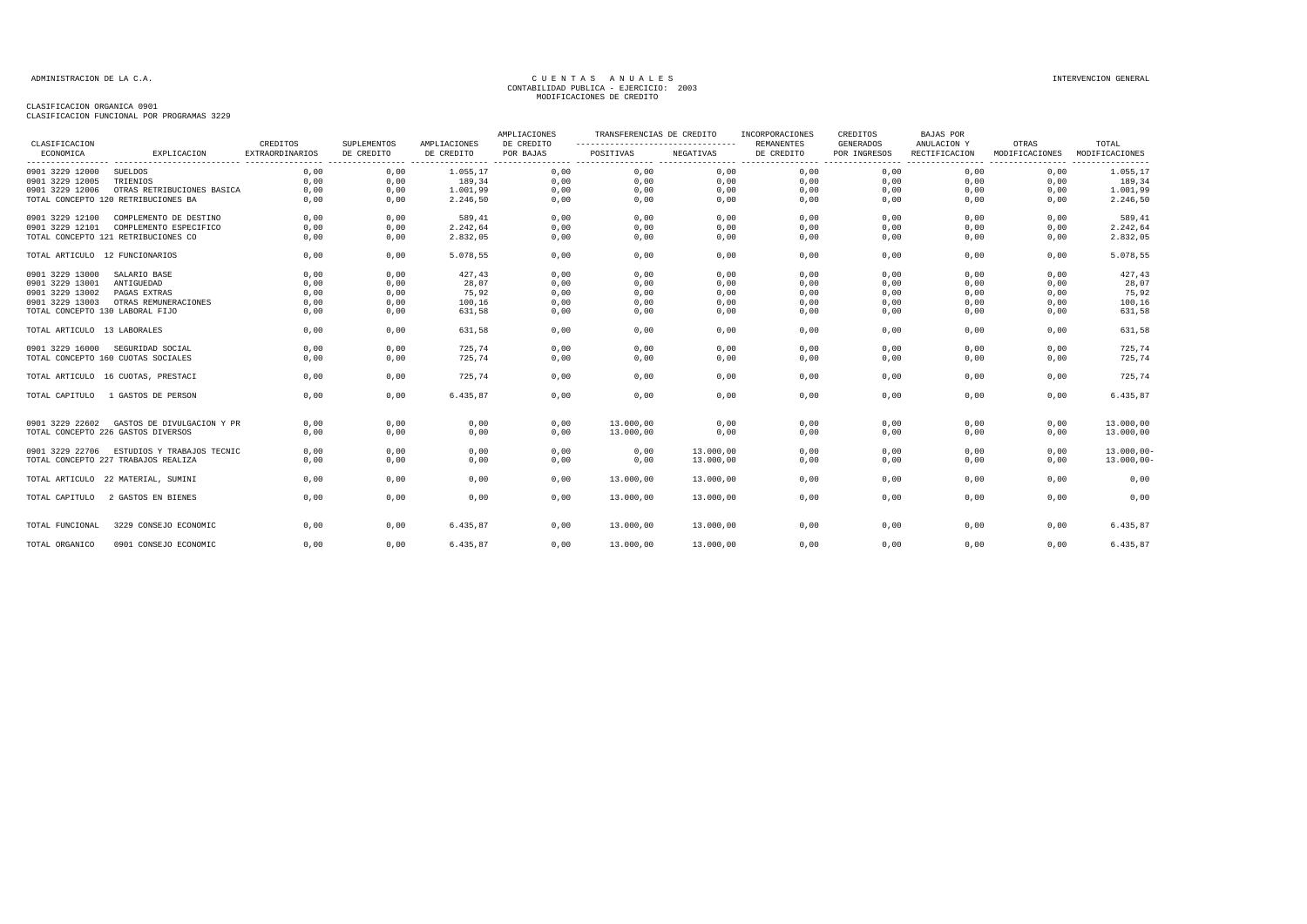|                                |                                            |                                    |                           |                            | AMPLIACIONES            | TRANSFERENCIAS DE CREDITO                       |           | INCORPORACIONES                 | CREDITOS                  | BAJAS POR                    |                                                                 |                                             |
|--------------------------------|--------------------------------------------|------------------------------------|---------------------------|----------------------------|-------------------------|-------------------------------------------------|-----------|---------------------------------|---------------------------|------------------------------|-----------------------------------------------------------------|---------------------------------------------|
| CLASIFICACION<br>ECONOMICA     | EXPLICACION                                | CREDITOS<br><b>EXTRAORDINARIOS</b> | SUPLEMENTOS<br>DE CREDITO | AMPLIACIONES<br>DE CREDITO | DE CREDITO<br>POR BAJAS | ----------------------------------<br>POSITIVAS | NEGATIVAS | <b>REMANENTES</b><br>DE CREDITO | GENERADOS<br>POR INGRESOS | ANULACION Y<br>RECTIFICACION | OTRAS<br>MODIFICACIONES<br>------------------------------------ | TOTAL<br>MODIFICACIONES<br>---------------- |
| 1101 1211 10000                | RETRIBUCIONES BASICAS                      | 0,00                               | 0,00                      | 1.731,77                   | 0,00                    | 0,00                                            | 0,00      | 0,00                            | 0,00                      | 0,00                         | 0,00                                                            | 1.731,77                                    |
| 1101 1211 10001                | OTRAS REMUNERACIONES                       | 0,00                               | 0,00                      | 865,32                     | 0,00                    | 681,45                                          | 0,00      | 0,00                            | 0,00                      | 0,00                         | 0,00                                                            | 1.546,77                                    |
|                                | TOTAL CONCEPTO 100 RETRIBUCIONES BA        | 0,00                               | 0,00                      | 2.597,09                   | 0,00                    | 681,45                                          | 0,00      | 0,00                            | 0,00                      | 0,00                         | 0,00                                                            | 3.278,54                                    |
| TOTAL ARTICULO 10 ALTOS CARGOS |                                            | 0,00                               | 0,00                      | 2.597,09                   | 0,00                    | 681,45                                          | 0,00      | 0,00                            | 0,00                      | 0,00                         | 0,00                                                            | 3.278,54                                    |
| 1101 1211 11000                | RETRIBUCIONES BASICAS                      | 0,00                               | 0,00                      | 1.701,72                   | 0,00                    | 0,00                                            | 0,00      | 0,00                            | 0,00                      | 0,00                         | 0,00                                                            | 1.701,72                                    |
| 1101 1211 11001                | OTRAS REMUNERACIONES                       | 0.00                               | 0,00                      | 6.306, 11                  | 0,00                    | 0,00                                            | 0,00      | 0,00                            | 0,00                      | 0,00                         | 0,00                                                            | 6.306, 11                                   |
|                                | TOTAL CONCEPTO 110 RETRIBUCIONES BA        | 0,00                               | 0,00                      | 8.007,83                   | 0,00                    | 0,00                                            | 0,00      | 0,00                            | 0,00                      | 0,00                         | 0,00                                                            | 8.007,83                                    |
|                                | TOTAL ARTICULO 11 PERSONAL EVENTUA         | 0.00                               | 0.00                      | 8.007,83                   | 0.00                    | 0.00                                            | 0.00      | 0.00                            | 0.00                      | 0.00                         | 0.00                                                            | 8.007,83                                    |
| 1101 1211 12000                | <b>SUELDOS</b>                             | 0,00                               | 0,00                      | 8.201,63                   | 0,00                    | 0,00                                            | 0,00      | 0,00                            | 0,00                      | 0,00                         | 0,00                                                            | 8.201,63                                    |
| 1101 1211 12005                | TRIENIOS                                   | 0,00                               | 0,00                      | 2.195,70                   | 0,00                    | 0,00                                            | 0,00      | 0,00                            | 0,00                      | 0,00                         | 0,00                                                            | 2.195,70                                    |
| 1101 1211 12006                | OTRAS RETRIBUCIONES BASICA                 | 0,00                               | 0,00                      | 7.714,79                   | 0,00                    | 0,00                                            | 0,00      | 0,00                            | 0,00                      | 0,00                         | 0,00                                                            | 7.714,79                                    |
|                                | TOTAL CONCEPTO 120 RETRIBUCIONES BA        | 0,00                               | 0,00                      | 18.112,12                  | 0,00                    | 0,00                                            | 0,00      | 0,00                            | 0,00                      | 0,00                         | 0,00                                                            | 18.112,12                                   |
| 1101 1211 12100                | COMPLEMENTO DE DESTINO                     | 0,00                               | 0,00                      | 4.538,11                   | 0,00                    | 0,00                                            | 0,00      | 0,00                            | 0,00                      | 0,00                         | 0,00                                                            | 4.538,11                                    |
| 1101 1211 12101                | COMPLEMENTO ESPECIFICO                     | 0,00                               | 0,00                      | 17.792,10                  | 0,00                    | 0,00                                            | 10.683,92 | 0,00                            | 0,00                      | 0,00                         | 0,00                                                            | 7.108,18                                    |
|                                | TOTAL CONCEPTO 121 RETRIBUCIONES CO        | 0,00                               | 0,00                      | 22.330,21                  | 0.00                    | 0.00                                            | 10.683,92 | 0,00                            | 0.00                      | 0.00                         | 0,00                                                            | 11.646,29                                   |
| TOTAL ARTICULO 12 FUNCIONARIOS |                                            | 0,00                               | 0,00                      | 40.442,33                  | 0,00                    | 0,00                                            | 10.683,92 | 0,00                            | 0,00                      | 0,00                         | 0,00                                                            | 29.758,41                                   |
|                                | 1101 1211 15101 OTRO PERSONAL-GRATIFICACIO | 0,00                               | 0,00                      | 444,75                     | 0,00                    | 496,00                                          | 0,00      | 0,00                            | 0,00                      | 0,00                         | 0,00                                                            | 940,75                                      |
|                                | TOTAL CONCEPTO 151 GRATIFICACIONES         | 0,00                               | 0,00                      | 444,75                     | 0,00                    | 496,00                                          | 0,00      | 0,00                            | 0,00                      | 0,00                         | 0,00                                                            | 940,75                                      |
|                                | TOTAL ARTICULO 15 INCENTIVO AL REN         | 0,00                               | 0,00                      | 444,75                     | 0,00                    | 496,00                                          | 0,00      | 0,00                            | 0,00                      | 0,00                         | 0,00                                                            | 940,75                                      |
| 1101 1211 16000                | SEGURIDAD SOCIAL                           | 0.00                               | 0.00                      | 5.291.00                   | 0.00                    | 0.00                                            | 376.77    | 0.00                            | 0.00                      | 0.00                         | 0.00                                                            | 4.914,23                                    |
|                                | TOTAL CONCEPTO 160 CUOTAS SOCIALES         | 0,00                               | 0,00                      | 5.291,00                   | 0,00                    | 0,00                                            | 376,77    | 0,00                            | 0,00                      | 0,00                         | 0,00                                                            | 4.914,23                                    |
|                                | TOTAL ARTICULO 16 CUOTAS, PRESTACI         | 0,00                               | 0,00                      | 5.291,00                   | 0,00                    | 0,00                                            | 376,77    | 0,00                            | 0,00                      | 0,00                         | 0,00                                                            | 4.914,23                                    |
|                                | TOTAL CAPITULO 1 GASTOS DE PERSON          | 0.00                               | 0,00                      | 56.783.00                  | 0.00                    | 1.177.45                                        | 11,060,69 | 0.00                            | 0,00                      | 0.00                         | 0.00                                                            | 46.899,76                                   |
| 1101 1211 22000                | ORDINARIO NO INVENTARIABLE                 | 0,00                               | 0,00                      | 0,00                       | 0,00                    | 0,00                                            | 8.500,00  | 0,00                            | 0,00                      | 0,00                         | 0,00                                                            | $8.500,00 -$                                |
| 1101 1211 22003                | LIBROS Y OTRAS PUBLICACION                 | 0.00                               | 0.00                      | 0,00                       | 0.00                    | 0.00                                            | 4.096.00  | 0.00                            | 0.00                      | 0.00                         | 0,00                                                            | $4.096.00 -$                                |
|                                | TOTAL CONCEPTO 220 MATERIAL DE OFIC        | 0,00                               | 0,00                      | 0,00                       | 0,00                    | 0,00                                            | 12.596,00 | 0,00                            | 0,00                      | 0,00                         | 0,00                                                            | $12.596,00 -$                               |
| 1101 1211 22601                | ATENCIONES PROTOCOLARIAS Y                 | 0,00                               | 0,00                      | 0,00                       | 0,00                    | 18.600,00                                       | 0,00      | 0,00                            | 0,00                      | 0,00                         | 0,00                                                            | 18.600,00                                   |
| 1101 1211 22602                | GASTOS DE DIVULGACION Y PR                 | 0,00                               | 0,00                      | 0,00                       | 0,00                    | 30.001,04                                       | 15.000,00 | 0,00                            | 0,00                      | 0,00                         | 0,00                                                            | 15.001,04                                   |
| 1101 1211 22605                | REUNIONES Y CONFERENCIAS                   | 0,00                               | 0,00                      | 0,00                       | 0,00                    | 0,00                                            | 5.000,00  | 0,00                            | 0,00                      | 0,00                         | 0,00                                                            | 5.000,00                                    |
|                                | TOTAL CONCEPTO 226 GASTOS DIVERSOS         | 0,00                               | 0,00                      | 0,00                       | 0,00                    | 48.601,04                                       | 20.000,00 | 0,00                            | 0,00                      | 0,00                         | 0,00                                                            | 28.601,04                                   |
|                                | TOTAL ARTICULO 22 MATERIAL, SUMINI         | 0,00                               | 0,00                      | 0,00                       | 0,00                    | 48.601,04                                       | 32.596,00 | 0,00                            | 0,00                      | 0,00                         | 0,00                                                            | 16.005,04                                   |
| TOTAL CAPITULO                 | 2 GASTOS EN BIENES                         | 0,00                               | 0,00                      | 0,00                       | 0,00                    | 48.601,04                                       | 32.596,00 | 0,00                            | 0,00                      | 0,00                         | 0,00                                                            | 16.005,04                                   |
|                                |                                            |                                    |                           |                            |                         |                                                 |           |                                 |                           |                              |                                                                 |                                             |
|                                | TOTAL FUNCIONAL 1211 SERVICIOS GENERA      | 0.00                               | 0,00                      | 56.783,00                  | 0,00                    | 49.778,49                                       | 43.656,69 | 0.00                            | 0.00                      | 0.00                         | 0.00                                                            | 62.904,80                                   |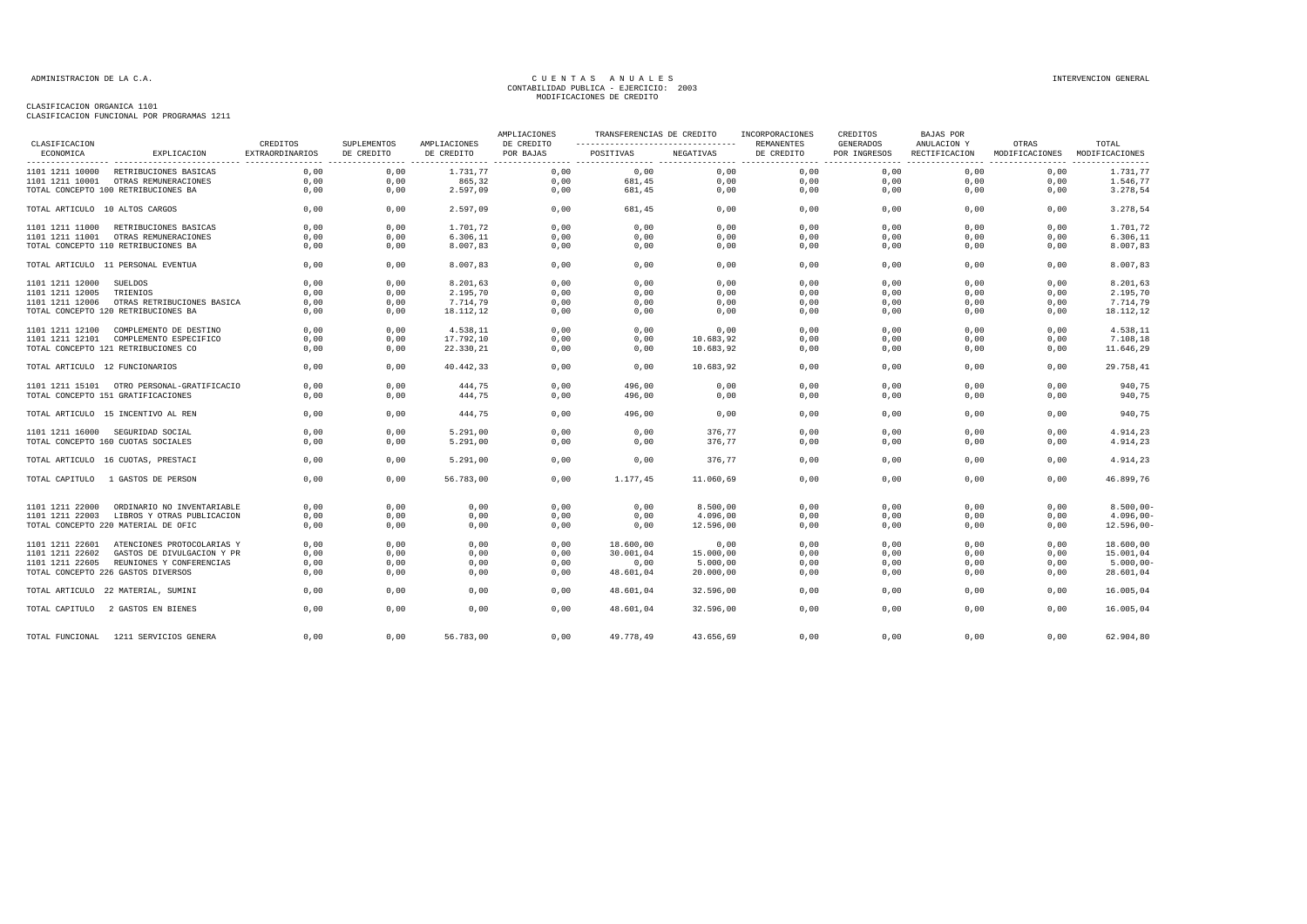| CLASIFICACION<br>ECONOMICA | EXPLICACION                                                        | CREDITOS<br><b>EXTRAORDINARIOS</b> | SUPLEMENTOS<br>DE CREDITO | AMPLIACIONES<br>DE CREDITO | AMPLIACIONES<br>DE CREDITO<br>POR BAJAS | TRANSFERENCIAS DE CREDITO<br>---------------------------------<br>POSITIVAS | NEGATIVAS        | INCORPORACIONES<br>REMANENTES<br>DE CREDITO | CREDITOS<br>GENERADOS<br>POR INGRESOS | BAJAS POR<br>ANULACION Y<br>RECTIFICACION | OTRAS<br>MODIFICACIONES | TOTAL<br>MODIFICACIONES |
|----------------------------|--------------------------------------------------------------------|------------------------------------|---------------------------|----------------------------|-----------------------------------------|-----------------------------------------------------------------------------|------------------|---------------------------------------------|---------------------------------------|-------------------------------------------|-------------------------|-------------------------|
| 1101 1216 242              | MATERIAL, SUMINISTROS Y OTR<br>TOTAL CONCEPTO 242 MATERIAL, SUMINI | 0.00<br>0,00                       | 0,00<br>0,00              | 0.00<br>0,00               | 0.00<br>0,00                            | 0.00<br>0,00                                                                | 882.07<br>882,07 | 0.00<br>0,00                                | 0,00<br>0,00                          | 0.00<br>0,00                              | 0,00<br>0,00            | $882.07 -$<br>$882,07-$ |
| TOTAL ARTICULO             | 24 SERVICIOS NUEVOS                                                | 0,00                               | 0,00                      | 0,00                       | 0,00                                    | 0,00                                                                        | 882,07           | 0,00                                        | 0,00                                  | 0,00                                      | 0,00                    | $882,07-$               |
| TOTAL CAPITULO             | GASTOS EN BIENES                                                   | 0,00                               | 0,00                      | 0,00                       | 0,00                                    | 0,00                                                                        | 882,07           | 0,00                                        | 0,00                                  | 0,00                                      | 0,00                    | $882,07-$               |
| TOTAL FUNCIONAL            | 1216 COMUNIDADES ARAG                                              | 0.00                               | 0,00                      | 0,00                       | 0,00                                    | 0.00                                                                        | 882,07           | 0,00                                        | 0,00                                  | 0,00                                      | 0,00                    | $882,07-$               |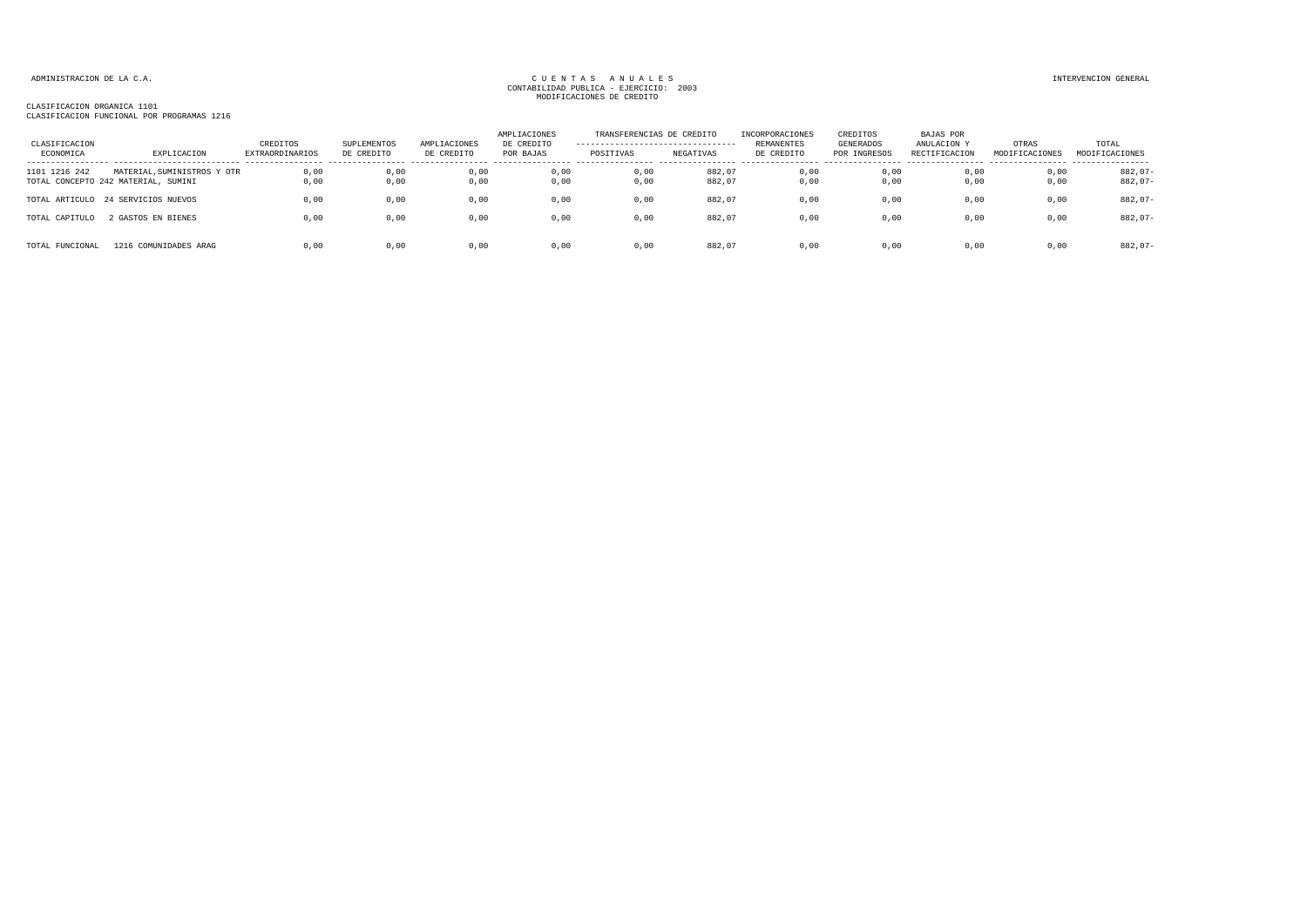| CLASIFICACION                  |                                       | CREDITOS               | SUPLEMENTOS           | AMPLIACIONES    | AMPLIACIONES<br>DE CREDITO | TRANSFERENCIAS DE CREDITO<br>---------------------------------- |           | INCORPORACIONES<br><b>REMANENTES</b>        | CREDITOS<br><b>GENERADOS</b> | <b>BAJAS POR</b><br>ANULACION Y | OTRAS                            | TOTAL                      |
|--------------------------------|---------------------------------------|------------------------|-----------------------|-----------------|----------------------------|-----------------------------------------------------------------|-----------|---------------------------------------------|------------------------------|---------------------------------|----------------------------------|----------------------------|
| ECONOMICA                      | EXPLICACION                           | <b>EXTRAORDINARIOS</b> | DE CREDITO<br>------- | DE CREDITO<br>. | POR BAJAS                  | POSITIVAS                                                       | NEGATIVAS | DE CREDITO<br>--------- -------<br>-------- | POR INGRESOS<br>.            | RECTIFICACION                   | MODIFICACIONES<br>-------------- | MODIFICACIONES<br>-------- |
| 1101 1231 12000                | <b>SUELDOS</b>                        | 0,00                   | 0,00                  | 2.520,51        | 0,00                       | 0,00                                                            | 9.105,88  | 0,00                                        | 0,00                         | 0,00                            | 0,00                             | $6.585, 37-$               |
| 1101 1231 12005                | TRIENIOS                              | 0.00                   | 0,00                  | 492.55          | 0,00                       | 0,00                                                            | 887.60    | 0,00                                        | 0.00                         | 0.00                            | 0,00                             | $395.05 -$                 |
| 1101 1231 12006                | OTRAS RETRIBUCIONES BASICA            | 0.00                   | 0.00                  | 2.220,89        | 0,00                       | 0,00                                                            | 130,42    | 0,00                                        | 0.00                         | 0.00                            | 0,00                             | 2.090,47                   |
|                                | TOTAL CONCEPTO 120 RETRIBUCIONES BA   | 0,00                   | 0,00                  | 5.233,95        | 0,00                       | 0,00                                                            | 10.123,90 | 0,00                                        | 0,00                         | 0,00                            | 0,00                             | 4.889,95-                  |
| 1101 1231 12100                | COMPLEMENTO DE DESTINO                | 0.00                   | 0.00                  | 1,306,40        | 0.00                       | 0.00                                                            | 3.912.60  | 0.00                                        | 0.00                         | 0.00                            | 0.00                             | $2.606, 20 -$              |
| 1101 1231 12101                | COMPLEMENTO ESPECIFICO                | 0,00                   | 0,00                  | 4.794.88        | 0,00                       | 0,00                                                            | 5.445.72  | 0,00                                        | 0,00                         | 0,00                            | 0,00                             | $650, 84-$                 |
|                                | TOTAL CONCEPTO 121 RETRIBUCIONES CO   | 0.00                   | 0,00                  | 6.101, 28       | 0,00                       | 0,00                                                            | 9.358,32  | 0,00                                        | 0,00                         | 0,00                            | 0,00                             | $3.257,04-$                |
| TOTAL ARTICULO 12 FUNCIONARIOS |                                       | 0,00                   | 0,00                  | 11.335,23       | 0,00                       | 0,00                                                            | 19.482,22 | 0,00                                        | 0,00                         | 0,00                            | 0,00                             | $8.146,99-$                |
| 1101 1231 16000                | SEGURIDAD SOCIAL                      | 0,00                   | 0,00                  | 1.073,13        | 0,00                       | 0,00                                                            | 5.065,38  | 0,00                                        | 0,00                         | 0,00                            | 0,00                             | $3.992, 25 -$              |
|                                | TOTAL CONCEPTO 160 CUOTAS SOCIALES    | 0.00                   | 0,00                  | 1.073,13        | 0,00                       | 0,00                                                            | 5.065,38  | 0,00                                        | 0,00                         | 0,00                            | 0,00                             | $3.992, 25 -$              |
|                                | TOTAL ARTICULO 16 CUOTAS, PRESTACI    | 0.00                   | 0.00                  | 1.073.13        | 0.00                       | 0.00                                                            | 5.065.38  | 0.00                                        | 0.00                         | 0.00                            | 0.00                             | $3.992, 25 -$              |
| TOTAL CAPITULO                 | 1 GASTOS DE PERSON                    | 0,00                   | 0,00                  | 12.408,36       | 0,00                       | 0,00                                                            | 24.547,60 | 0,00                                        | 0,00                         | 0,00                            | 0,00                             | $12.139, 24-$              |
| 1101 1231 22000                | ORDINARIO NO INVENTARIABLE            | 0,00                   | 0,00                  | 0,00            | 0,00                       | 0,00                                                            | 7.784.95  | 0,00                                        | 0,00                         | 0,00                            | 0,00                             | 7.784,95-<br>7.784,95-     |
|                                | TOTAL CONCEPTO 220 MATERIAL DE OFIC   | 0.00                   | 0,00                  | 0,00            | 0,00                       | 0,00                                                            | 7.784.95  | 0,00                                        | 0,00                         | 0.00                            | 0,00                             |                            |
|                                | 1101 1231 22109 OTROS SUMINISTROS     | 0,00                   | 0,00                  | 0,00            | 0,00                       | 0,00                                                            | 715,05    | 0,00                                        | 0,00                         | 0,00                            | 0,00                             | $715,05-$                  |
| TOTAL CONCEPTO 221 SUMINISTROS |                                       | 0,00                   | 0,00                  | 0,00            | 0,00                       | 0,00                                                            | 715,05    | 0,00                                        | 0,00                         | 0,00                            | 0,00                             | $715,05-$                  |
|                                | TOTAL ARTICULO 22 MATERIAL, SUMINI    | 0,00                   | 0,00                  | 0,00            | 0,00                       | 0,00                                                            | 8.500,00  | 0,00                                        | 0,00                         | 0,00                            | 0,00                             | $8.500,00 -$               |
| 1101 1231 250                  | GASTOS PRUEBAS SELECTIVAS             | 0.00                   | 0.00                  | 0.00            | 0.00                       | 30,000,00                                                       | 0.00      | 0.00                                        | 0.00                         | 0.00                            | 0.00                             | 30,000,00                  |
|                                | TOTAL CONCEPTO 250 GASTOS PRUEBAS S   | 0.00                   | 0,00                  | 0,00            | 0.00                       | 30.000,00                                                       | 0,00      | 0,00                                        | 0.00                         | 0.00                            | 0.00                             | 30.000,00                  |
| 1101 1231 25100                | FINANCIADOS CON RECURSOS P            | 0,00                   | 0,00                  | 0,00            | 0,00                       | 37.865,33                                                       | 0,00      | 0,00                                        | 0,00                         | 0,00                            | 0.00                             | 37.865,33                  |
| 1101 1231 25101                | GASTOS REALIZACION CURSOS             | 0,00                   | 0,00                  | 0,00            | 0,00                       | 0.00                                                            | 0,00      | 0.00                                        | 913.767,62                   | 0.00                            | 0.00                             | 913.767,62                 |
|                                | TOTAL CONCEPTO 251 GASTOS REALIZACI   | 0,00                   | 0,00                  | 0,00            | 0,00                       | 37.865,33                                                       | 0,00      | 0,00                                        | 913.767,62                   | 0,00                            | 0,00                             | 951.632,95                 |
| TOTAL ARTICULO 25 OTROS GASTOS |                                       | 0.00                   | 0,00                  | 0,00            | 0.00                       | 67.865.33                                                       | 0.00      | 0.00                                        | 913.767.62                   | 0.00                            | 0.00                             | 981.632,95                 |
| TOTAL CAPITULO                 | 2 GASTOS EN BIENES                    | 0.00                   | 0,00                  | 0,00            | 0,00                       | 67.865,33                                                       | 8.500,00  | 0,00                                        | 913.767,62                   | 0,00                            | 0,00                             | 973.132,95                 |
|                                | TOTAL FUNCIONAL 1231 SELECCION, FORMA | 0.00                   | 0.00                  | 12.408.36       | 0.00                       | 67.865.33                                                       | 33.047.60 | 0.00                                        | 913.767.62                   | 0.00                            | 0.00                             | 960.993,71                 |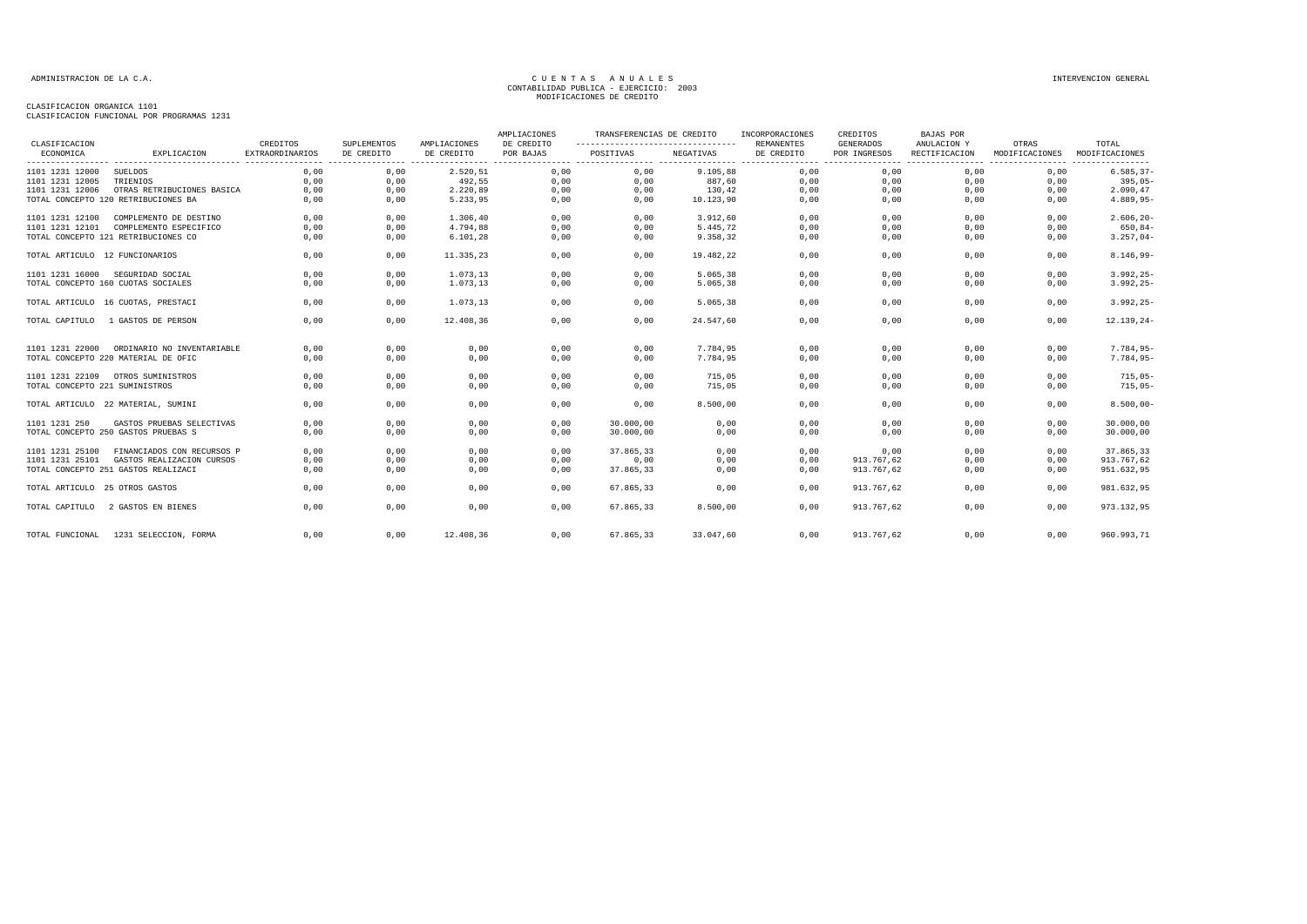CLASIFICACION ORGANICA 1101

CLASIFICACION FUNCIONAL POR PROGRAMAS 1253

| CLASIFICACION   |                                     | CREDITOS               | SUPLEMENTOS | AMPLIACIONES | AMPLIACIONES<br>DE CREDITO | TRANSFERENCIAS DE CREDITO<br>--------------------------------- |            | INCORPORACIONES<br>REMANENTES | CREDITOS<br>GENERADOS | <b>BAJAS POR</b><br>ANULACION Y | OTRAS          | TOTAL          |
|-----------------|-------------------------------------|------------------------|-------------|--------------|----------------------------|----------------------------------------------------------------|------------|-------------------------------|-----------------------|---------------------------------|----------------|----------------|
| ECONOMICA       | EXPLICACION                         | <b>EXTRAORDINARIOS</b> | DE CREDITO  | DE CREDITO   | POR BAJAS                  | POSITIVAS                                                      | NEGATIVAS  | DE CREDITO                    | POR INGRESOS          | RECTIFICACION                   | MODIFICACIONES | MODIFICACIONES |
| 1101 1266 242   | MATERIAL, SUMINISTROS Y OTR         | 0,00                   | 0,00        | 0,00         | 0,00                       | 0,00                                                           | 60.101,00  | 0,00                          | 0,00                  | 0,00                            | 0,00           | $60.101,00 -$  |
|                 | TOTAL CONCEPTO 242 MATERIAL, SUMINI | 0.00                   | 0,00        | 0,00         | 0,00                       | 0,00                                                           | 60.101,00  | 0,00                          | 0,00                  | 0.00                            | 0,00           | $60.101,00 -$  |
|                 | TOTAL ARTICULO 24 SERVICIOS NUEVOS  | 0.00                   | 0,00        | 0,00         | 0,00                       | 0,00                                                           | 60.101,00  | 0,00                          | 0,00                  | 0,00                            | 0,00           | $60.101,00 -$  |
| TOTAL CAPITULO  | 2 GASTOS EN BIENES                  | 0,00                   | 0,00        | 0,00         | 0,00                       | 0,00                                                           | 60.101,00  | 0,00                          | 0,00                  | 0,00                            | 0,00           | $60.101,00 -$  |
| 1101 1266 693   | MAQUINARIA, INSTALACIONES Y         | 0,00                   | 0,00        | 0,00         | 0,00                       | 0,00                                                           | 601.012.00 | 0,00                          | 0,00                  | 0,00                            | 0,00           | $601.012,00 -$ |
|                 | TOTAL CONCEPTO 693 MAQUINARIA, INST | 0.00                   | 0,00        | 0,00         | 0,00                       | 0,00                                                           | 601.012,00 | 0,00                          | 0,00                  | 0.00                            | 0,00           | $601.012,00 -$ |
|                 | TOTAL ARTICULO 69 FINANCIADAS CON   | 0.00                   | 0,00        | 0,00         | 0,00                       | 0,00                                                           | 601.012,00 | 0,00                          | 0,00                  | 0,00                            | 0,00           | $601.012,00 -$ |
| TOTAL CAPITULO  | 6 INVERSIONES REAL                  | 0.00                   | 0,00        | 0,00         | 0,00                       | 0,00                                                           | 601.012,00 | 0,00                          | 0,00                  | 0,00                            | 0,00           | $601.012,00 -$ |
|                 |                                     |                        |             |              |                            |                                                                |            |                               |                       |                                 |                |                |
| TOTAL FUNCIONAL | 1253 POLITICA DEMOGRA               | 0.00                   | 0,00        | 0,00         | 0.00                       | 0.00                                                           | 661.113,00 | 0,00                          | 0.00                  | 0.00                            | 0.00           | $661.113,00 -$ |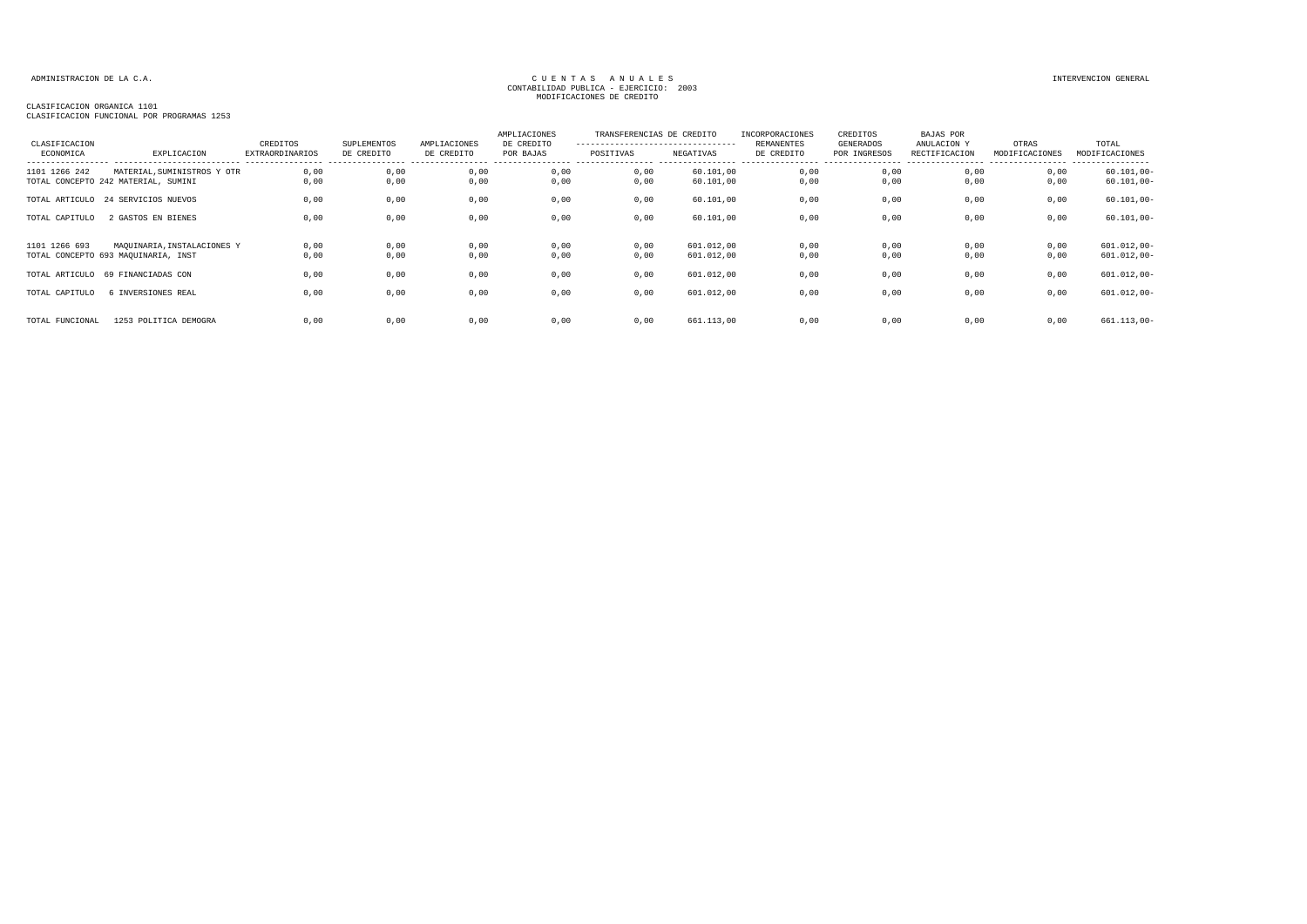#### CLASIFICACION ORGANICA 1101

CLASIFICACION FUNCIONAL POR PROGRAMAS 4631

| CLASIFICACION   |                                                                    | CREDITOS               | SUPLEMENTOS  | AMPLIACIONES | AMPLIACIONES<br>DE CREDITO | TRANSFERENCIAS DE CREDITO<br>---------------------------------- |                          | INCORPORACIONES<br><b>REMANENTES</b> | CREDITOS<br>GENERADOS | BAJAS POR<br>ANULACION Y | OTRAS          | TOTAL                              |
|-----------------|--------------------------------------------------------------------|------------------------|--------------|--------------|----------------------------|-----------------------------------------------------------------|--------------------------|--------------------------------------|-----------------------|--------------------------|----------------|------------------------------------|
| ECONOMICA       | EXPLICACION                                                        | <b>EXTRAORDINARIOS</b> | DE CREDITO   | DE CREDITO   | POR BAJAS                  | POSITIVAS                                                       | NEGATIVAS                | DE CREDITO                           | POR INGRESOS          | RECTIFICACION            | MODIFICACIONES | MODIFICACIONES<br>---------------- |
| 1101 4631 242   | MATERIAL, SUMINISTROS Y OTR<br>TOTAL CONCEPTO 242 MATERIAL, SUMINI | 0,00<br>0,00           | 0,00<br>0,00 | 0,00<br>0,00 | 0,00<br>0,00               | 0,00<br>0,00                                                    | 42.647,18<br>42.647,18   | 0,00<br>0,00                         | 0,00<br>0,00          | 0,00<br>0,00             | 0,00<br>0,00   | $42.647, 18-$<br>$42.647, 18-$     |
|                 | TOTAL ARTICULO 24 SERVICIOS NUEVOS                                 | 0,00                   | 0,00         | 0,00         | 0,00                       | 0,00                                                            | 42.647,18                | 0,00                                 | 0,00                  | 0,00                     | 0,00           | $42.647, 18-$                      |
| TOTAL CAPITULO  | 2 GASTOS EN BIENES                                                 | 0.00                   | 0,00         | 0,00         | 0,00                       | 0,00                                                            | 42.647,18                | 0,00                                 | 0,00                  | 0,00                     | 0,00           | $42.647, 18-$                      |
| 1101 4631 48900 | GASTOS ELECTORALES<br>TOTAL CONCEPTO 489 FINANCIADAS CON           | 0,00<br>0,00           | 0,00<br>0,00 | 0,00<br>0,00 | 0,00<br>0,00               | 0,00<br>0,00                                                    | 123.743,00<br>123.743,00 | 0,00<br>0,00                         | 0,00<br>0,00          | 0,00<br>0,00             | 0,00<br>0,00   | $123.743,00 -$<br>$123.743,00 -$   |
|                 | TOTAL ARTICULO 48 A FAMILIAS E INS                                 | 0,00                   | 0,00         | 0,00         | 0,00                       | 0,00                                                            | 123.743,00               | 0,00                                 | 0,00                  | 0,00                     | 0,00           | $123.743,00 -$                     |
| TOTAL CAPITULO  | 4 TRANSFERENCIAS C                                                 | 0,00                   | 0,00         | 0,00         | 0,00                       | 0,00                                                            | 123.743,00               | 0,00                                 | 0,00                  | 0,00                     | 0,00           | $123.743,00 -$                     |
| TOTAL FUNCIONAL | 4631 ELECCCIONES INST                                              | 0,00                   | 0,00         | 0,00         | 0,00                       | 0,00                                                            | 166.390,18               | 0,00                                 | 0,00                  | 0,00                     | 0,00           | $166.390, 18 -$                    |
| TOTAL ORGANICO  | 1101 SECRETARIA GENER                                              | 0,00                   | 0,00         | 69.191,36    | 0,00                       | 117.643,82                                                      | 905.089,54               | 0,00                                 | 913.767,62            | 0,00                     | 0,00           | 195.513,26                         |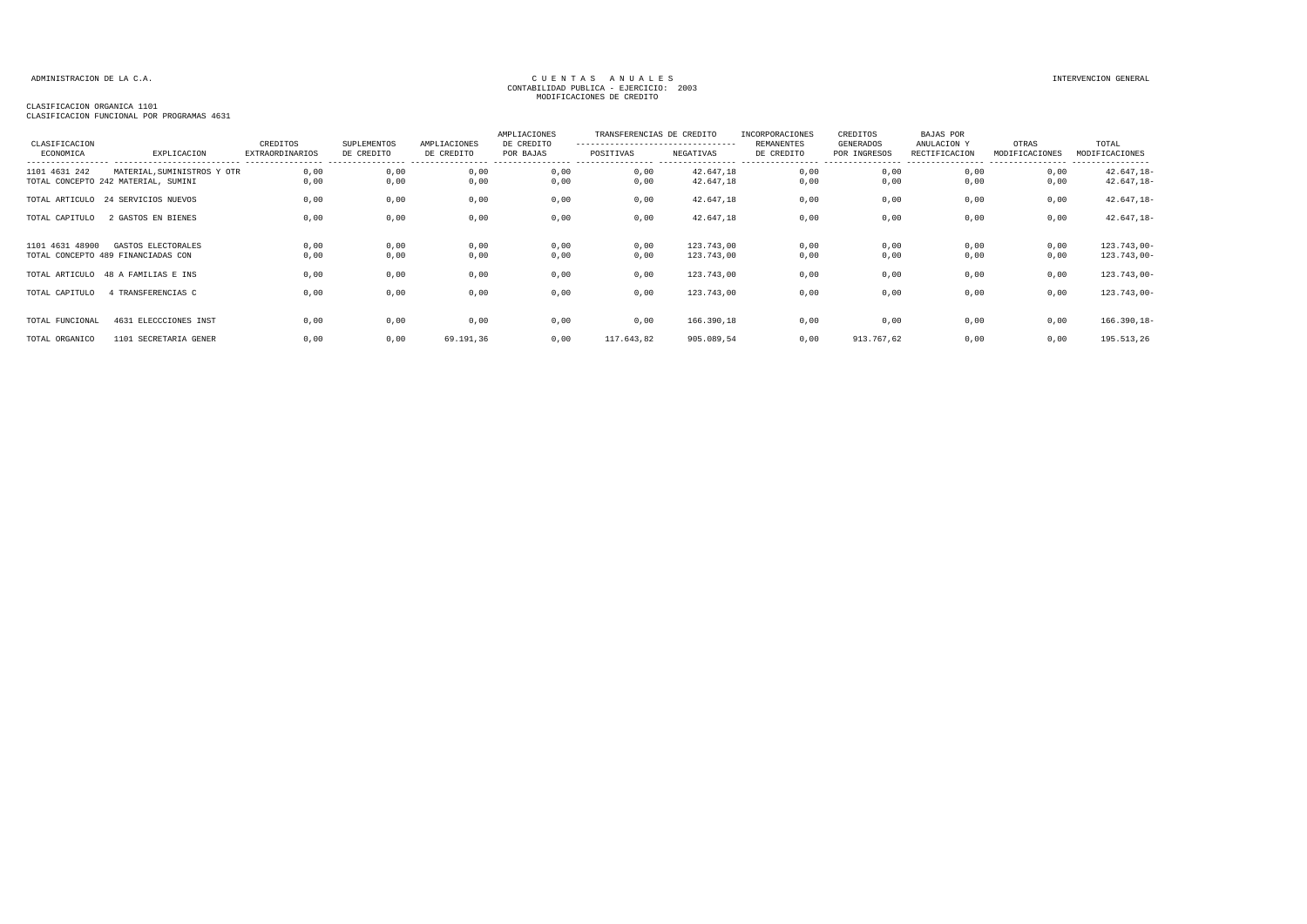| CLASIFICACION                  |                                     | CREDITOS               | <b>SUPLEMENTOS</b> | AMPLIACIONES | AMPLIACIONES<br>DE CREDITO | TRANSFERENCIAS DE CREDITO<br> |            | INCORPORACIONES<br><b>REMANENTES</b> | CREDITOS<br><b>GENERADOS</b> | <b>BAJAS POR</b><br>ANULACION Y | OTRAS          | TOTAL          |
|--------------------------------|-------------------------------------|------------------------|--------------------|--------------|----------------------------|-------------------------------|------------|--------------------------------------|------------------------------|---------------------------------|----------------|----------------|
| ECONOMICA                      | EXPLICACION                         | <b>EXTRAORDINARIOS</b> | DE CREDITO         | DE CREDITO   | POR BAJAS                  | POSITIVAS                     | NEGATIVAS  | DE CREDITO                           | POR INGRESOS                 | RECTIFICACION                   | MODIFICACIONES | MODIFICACIONES |
| 1102 1263 12000                | SUELDOS                             | 0,00                   | 0,00               | 7.324,98     | 0,00                       | 22.002,02                     | 14.392,70  | 0,00                                 | 0,00                         | 0,00                            | 0,00           | 14.934,30      |
| 1102 1263 12005                | TRIENIOS                            | 0,00                   | 0,00               | 1.267,24     | 0,00                       | 2.324,70                      | 3.650,08   | 0,00                                 | 0,00                         | 0,00                            | 0,00           | $58, 14-$      |
| 1102 1263 12006                | OTRAS RETRIBUCIONES BASICA          | 0,00                   | 0,00               | 7.524,93     | 0,00                       | 310,28                        | 190,04     | 0,00                                 | 0,00                         | 0,00                            | 0,00           | 7.645,17       |
|                                | TOTAL CONCEPTO 120 RETRIBUCIONES BA | 0,00                   | 0,00               | 16.117,15    | 0,00                       | 24.637,00                     | 18.232,82  | 0,00                                 | 0,00                         | 0,00                            | 0,00           | 22.521,33      |
| 1102 1263 12100                | COMPLEMENTO DE DESTINO              | 0,00                   | 0.00               | 4.426.43     | 0,00                       | 14.219.16                     | 5.700.96   | 0.00                                 | 0.00                         | 0.00                            | 0.00           | 12.944,63      |
| 1102 1263 12101                | COMPLEMENTO ESPECIFICO              | 0,00                   | 0,00               | 16.111,28    | 0,00                       | 19.534.80                     | 9.294,24   | 0,00                                 | 0,00                         | 0.00                            | 0.00           | 26.351,84      |
| 1102 1263 12109                | OTRAS                               | 0,00                   | 0,00               | 167,80       | 0,00                       | 0,00                          | 0,00       | 0,00                                 | 0,00                         | 0,00                            | 0,00           | 167,80         |
|                                | TOTAL CONCEPTO 121 RETRIBUCIONES CO | 0,00                   | 0,00               | 20.705,51    | 0,00                       | 33.753,96                     | 14.995,20  | 0,00                                 | 0,00                         | 0,00                            | 0,00           | 39.464,27      |
| TOTAL ARTICULO 12 FUNCIONARIOS |                                     | 0,00                   | 0,00               | 36.822,66    | 0,00                       | 58.390,96                     | 33.228,02  | 0,00                                 | 0,00                         | 0,00                            | 0,00           | 61.985,60      |
| 1102 1263 16000                | SEGURIDAD SOCIAL                    | 0.00                   | 0.00               | 3.369,87     | 0.00                       | 12.051,18                     | 8.274,24   | 0,00                                 | 0.00                         | 0.00                            | 0.00           | 7.146,81       |
|                                | TOTAL CONCEPTO 160 CUOTAS SOCIALES  | 0,00                   | 0,00               | 3.369,87     | 0,00                       | 12.051,18                     | 8.274,24   | 0,00                                 | 0,00                         | 0,00                            | 0,00           | 7.146,81       |
|                                | TOTAL ARTICULO 16 CUOTAS, PRESTACI  | 0.00                   | 0,00               | 3.369.87     | 0,00                       | 12.051,18                     | 8.274,24   | 0,00                                 | 0,00                         | 0.00                            | 0.00           | 7.146,81       |
| TOTAL CAPITULO                 | 1 GASTOS DE PERSON                  | 0,00                   | 0,00               | 40.192,53    | 0,00                       | 70.442,14                     | 41.502,26  | 0,00                                 | 0,00                         | 0,00                            | 0,00           | 69.132,41      |
| 1102 1263 22000                | ORDINARIO NO INVENTARIABLE          | 0,00                   | 0,00               | 0,00         | 0,00                       | 0,00                          | 3.000,00   | 0,00                                 | 0,00                         | 0,00                            | 0,00           | $3.000,00 -$   |
|                                | TOTAL CONCEPTO 220 MATERIAL DE OFIC | 0,00                   | 0,00               | 0,00         | 0,00                       | 0,00                          | 3.000,00   | 0,00                                 | 0,00                         | 0,00                            | 0,00           | $3.000,00 -$   |
| 1102 1263 22603                | JURIDICOS, CONTENCIOSOS             | 0,00                   | 0,00               | 0,00         | 0,00                       | 0,00                          | 71.442.14  | 0,00                                 | 0,00                         | 0,00                            | 0,00           | $71.442, 14-$  |
|                                | TOTAL CONCEPTO 226 GASTOS DIVERSOS  | 0,00                   | 0,00               | 0,00         | 0,00                       | 0,00                          | 71.442,14  | 0,00                                 | 0,00                         | 0,00                            | 0,00           | $71.442, 14-$  |
| 1102 1263 22706                | ESTUDIOS Y TRABAJOS TECNIC          | 0.00                   | 0.00               | 0.00         | 0.00                       | 0.00                          | 6.000.00   | 0.00                                 | 0.00                         | 0.00                            | 0.00           | $6.000,00 -$   |
|                                | TOTAL CONCEPTO 227 TRABAJOS REALIZA | 0,00                   | 0,00               | 0,00         | 0,00                       | 0,00                          | 6.000,00   | 0,00                                 | 0,00                         | 0,00                            | 0,00           | $6.000,00 -$   |
|                                | TOTAL ARTICULO 22 MATERIAL, SUMINI  | 0,00                   | 0,00               | 0,00         | 0,00                       | 0,00                          | 80.442,14  | 0,00                                 | 0,00                         | 0,00                            | 0,00           | $80.442, 14-$  |
| TOTAL CAPITULO                 | 2 GASTOS EN BIENES                  | 0,00                   | 0,00               | 0,00         | 0,00                       | 0,00                          | 80.442,14  | 0,00                                 | 0,00                         | 0,00                            | 0,00           | $80.442, 14-$  |
| TOTAL FUNCIONAL                | 1263 SERVICIOS JURIDI               | 0.00                   | 0,00               | 40.192,53    | 0,00                       | 70.442.14                     | 121.944.40 | 0,00                                 | 0,00                         | 0.00                            | 0.00           | $11.309,73-$   |
| TOTAL ORGANICO                 | 1102 D.G.DE SERVICIOS               | 0,00                   | 0,00               | 40.192,53    | 0,00                       | 70.442,14                     | 121.944,40 | 0,00                                 | 0,00                         | 0,00                            | 0,00           | $11.309,73-$   |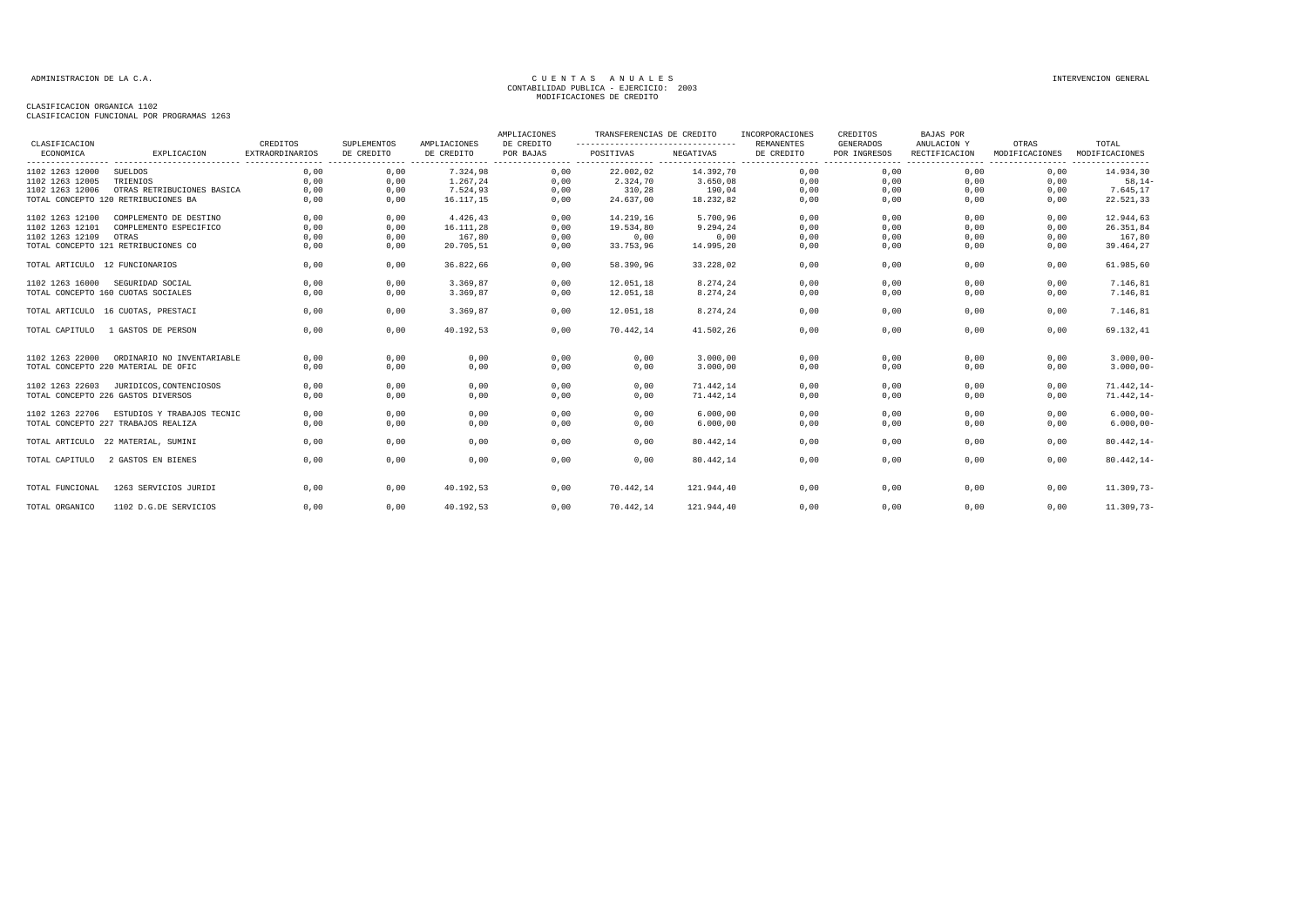|                                                |                                                                        |                             |                           |                            | AMPLIACIONES            | TRANSFERENCIAS DE CREDITO |                          | INCORPORACIONES          | CREDITOS                  | BAJAS POR                    |                                        |                          |
|------------------------------------------------|------------------------------------------------------------------------|-----------------------------|---------------------------|----------------------------|-------------------------|---------------------------|--------------------------|--------------------------|---------------------------|------------------------------|----------------------------------------|--------------------------|
| CLASIFICACION<br>ECONOMICA                     | EXPLICACION                                                            | CREDITOS<br>EXTRAORDINARIOS | SUPLEMENTOS<br>DE CREDITO | AMPLIACIONES<br>DE CREDITO | DE CREDITO<br>POR BAJAS | POSITIVAS NEGATIVAS       |                          | REMANENTES<br>DE CREDITO | GENERADOS<br>POR INGRESOS | ANULACION Y<br>RECTIFICACION | OTRAS<br>MODIFICACIONES MODIFICACIONES | TOTAL                    |
| 1103 1212 12000 SUELDOS                        |                                                                        | 0,00                        | 0,00                      | 4.947,39                   | 0,00                    | 7.445,62                  | 0,00                     | 0,00                     | 0,00                      | 0,00                         | 0,00                                   | 12.393,01                |
| 1103 1212 12005                                | TRIENIOS                                                               | 0,00                        | 0,00                      | 1.149,04                   | 0,00                    | 665,70                    | 0,00                     | 0,00                     | 0,00                      | 0,00                         | 0,00                                   | 1.814,74                 |
|                                                | 1103 1212 12006 OTRAS RETRIBUCIONES BASICA                             | 0,00                        | 0,00                      | 4.436,63                   | 0,00                    | 130,42                    | 0,00                     | 0,00                     | 0,00                      | 0,00                         | 0,00                                   | 4.567,05                 |
|                                                | TOTAL CONCEPTO 120 RETRIBUCIONES BA                                    | 0,00                        | 0,00                      | 10.533,06                  | 0,00                    | 8.241,74                  | 0,00                     | 0,00                     | 0,00                      | 0,00                         | 0,00                                   | 18.774,80                |
|                                                | 1103 1212 12100 COMPLEMENTO DE DESTINO                                 | 0.00                        | 0.00                      | 2.609,78                   | 0,00                    | 3.912,60                  | 0,00                     | 0.00                     | 0.00                      | 0.00                         | 0.00                                   | 6.522,38                 |
|                                                | 1103 1212 12101 COMPLEMENTO ESPECIFICO                                 | 0,00                        | 0,00                      | 9.851,70                   | 0,00                    | 5.294,52                  | 0,00                     | 0,00                     | 0,00                      | 0,00                         | 0,00                                   | 15.146,22                |
|                                                | TOTAL CONCEPTO 121 RETRIBUCIONES CO                                    | 0,00                        | 0,00                      | 12.461,48                  | 0,00                    | 9.207, 12                 | 0,00                     | 0,00                     | 0,00                      | 0,00                         | 0,00                                   | 21.668,60                |
| TOTAL ARTICULO 12 FUNCIONARIOS                 |                                                                        | 0,00                        | 0,00                      | 22.994,54                  | 0,00                    | 17.448,86                 | 0,00                     | 0,00                     | 0,00                      | 0,00                         | 0,00                                   | 40.443,40                |
| 1103 1212 13000 SALARIO BASE                   |                                                                        | 0,00                        | 0,00                      | 33.019,31                  | 0,00                    | 1.707,60                  | 0,00                     | 0,00                     | 0,00                      | 0,00                         | 0,00                                   | 34.726,91                |
| 1103 1212 13001 ANTIGUEDAD                     |                                                                        | 0.00                        | 0,00                      | 3.625,76                   | 0,00                    | 1.300,00                  | 0,00                     | 0,00                     | 0,00                      | 0,00                         | 0,00                                   | 4.925,76                 |
| 1103 1212 13002 PAGAS EXTRAS                   |                                                                        | 0.00                        | 0,00                      | 6.107, 51                  | 0,00                    | 34,60                     | 0,00                     | 0,00                     | 0.00                      | 0,00                         | 0,00                                   | 6.142, 11                |
|                                                | 1103 1212 13003 OTRAS REMUNERACIONES                                   | 0,00                        | 0,00                      | 4.266,88                   | 0,00                    | 35.259,00                 | 0,00                     | 0,00                     | 0,00                      | 0,00                         | 0,00                                   | 39.525,88                |
| TOTAL CONCEPTO 130 LABORAL FIJO                |                                                                        | 0,00                        | 0,00                      | 47.019,46                  | 0,00                    | 38.301,20                 | 0,00                     | 0,00                     | 0,00                      | 0,00                         | 0,00                                   | 85.320,66                |
| 1103 1212 13100 SALARIO BASE                   |                                                                        | 0,00                        | 0,00                      | 340,23                     | 0,00                    | 23.739,24                 | 0,00                     | 0,00                     | 0,00                      | 0,00                         | 0,00                                   | 24.079,47                |
|                                                | 1103 1212 13101 OTRAS REMUNERACIONES                                   | 0.00                        | 0.00                      | 113,41                     | 0,00                    | 3.956,54                  | 0,00                     | 0,00                     | 0,00                      | 0.00                         | 0,00                                   | 4.069,95                 |
|                                                | TOTAL CONCEPTO 131 LABORAL EVENTUAL                                    | 0,00                        | 0,00                      | 453,64                     | 0,00                    | 27.695,78                 | 0,00                     | 0,00                     | 0,00                      | 0,00                         | 0,00                                   | 28.149,42                |
| TOTAL ARTICULO 13 LABORALES                    |                                                                        | 0,00                        | 0,00                      | 47.473,10                  | 0,00                    | 65.996,98                 | 0,00                     | 0,00                     | 0,00                      | 0,00                         | 0,00                                   | 113.470,08               |
|                                                | 1103 1212 16000 SEGURIDAD SOCIAL                                       | 0,00                        | 0,00                      | 10.311,53                  | 0,00                    | 23.851,05                 | 0,00                     | 0,00                     | 0,00                      | 0,00                         | 0,00                                   | 34.162,58                |
|                                                | TOTAL CONCEPTO 160 CUOTAS SOCIALES                                     | 0,00                        | 0,00                      | 10.311,53                  | 0,00                    | 23.851,05                 | 0,00                     | 0,00                     | 0,00                      | 0,00                         | 0,00                                   | 34.162,58                |
|                                                | TOTAL ARTICULO 16 CUOTAS, PRESTACI                                     | 0,00                        | 0,00                      | 10.311,53                  | 0.00                    | 23.851,05                 | 0,00                     | 0,00                     | 0,00                      | 0,00                         | 0,00                                   | 34.162,58                |
|                                                | TOTAL CAPITULO 1 GASTOS DE PERSON                                      | 0,00                        | 0,00                      | 80.779,17                  | 0,00                    | 107.296,89                | 0,00                     | 0,00                     | 0,00                      | 0,00                         | 0,00                                   | 188.076,06               |
| 1103 1212 212                                  | EDIFICIOS Y OTRAS CONSTRUC                                             | 0.00                        | 0.00                      | 0.00                       | 0,00                    | 432.624,71                | 91.806.76                | 0.00                     | 0.00                      | 0.00                         | 0.00                                   | 340.817,95               |
|                                                | TOTAL CONCEPTO 212 EDIFICIOS Y OTRA                                    | 0,00                        | 0,00                      | 0,00                       | 0,00                    | 432.624,71                | 91.806,76                | 0,00                     | 0,00                      | 0,00                         | 0,00                                   | 340.817,95               |
|                                                | TOTAL ARTICULO 21 REPARACION Y CON                                     | 0,00                        | 0,00                      | 0,00                       | 0,00                    | 432.624,71                | 91.806,76                | 0,00                     | 0,00                      | 0,00                         | 0,00                                   | 340.817,95               |
|                                                | 1103 1212 22000 ORDINARIO NO INVENTARIABLE                             | 0,00                        | 0,00                      | 0,00                       | 0,00                    | 924.416,40                | 172.067,73               | 0,00                     | 0,00                      | 0,00                         | 0,00                                   | 752.348,67               |
|                                                | 1103 1212 22002 PRENSA, REVISTAS Y PUBLICAC                            | 0.00                        | 0.00                      | 0.00                       | 0.00                    | 59.944,20                 | 0,00                     | 0.00                     | 0.00                      | 0.00                         | 0.00                                   | 59.944,20                |
|                                                | TOTAL CONCEPTO 220 MATERIAL DE OFIC                                    | 0,00                        | 0,00                      | 0,00                       | 0,00                    | 984.360,60                | 172.067,73               | 0,00                     | 0,00                      | 0,00                         | 0,00                                   | 812.292,87               |
|                                                | 1103 1212 22109 OTROS SUMINISTROS                                      | 0,00                        | 0,00                      | 0,00                       | 0,00                    | 6.493,84                  | 0,00                     | 0,00                     | 0,00                      | 0,00                         | 0,00                                   | 6.493,84                 |
| TOTAL CONCEPTO 221 SUMINISTROS                 |                                                                        | 0,00                        | 0,00                      | 0,00                       | 0,00                    | 6.493,84                  | 0,00                     | 0,00                     | 0,00                      | 0,00                         | 0,00                                   | 6.493,84                 |
| 1103 1212 22200 TELEFONICAS                    |                                                                        | 0,00                        | 0,00                      | 0,00                       | 0,00                    | 3.512.380,21              | 0,00                     | 0,00                     | 0,00                      | 0,00                         | 0,00                                   | 3.512.380,21             |
| 1103 1212 22201 POSTALES                       |                                                                        | 0,00                        | 0,00                      | 0,00                       | 0,00                    | 1.110.040,62              | 0,00                     | 0,00                     | 0,00                      | 0,00                         | 0,00                                   | 1.110.040,62             |
|                                                | TOTAL CONCEPTO 222 COMUNICACIONES                                      | 0,00                        | 0,00                      | 0,00                       | 0,00                    | 4.622.420,83              | 0,00                     | 0,00                     | 0,00                      | 0,00                         | 0,00                                   | 4.622.420,83             |
| 1103 1212 223                                  | TRANSPORTE                                                             | 0,00                        | 0,00                      | 0,00                       | 0,00                    | 72.355,11                 | 0,00                     | 0,00                     | 0,00                      | 0,00                         | 0,00                                   | 72.355,11                |
| TOTAL CONCEPTO 223 TRANSPORTE                  |                                                                        | 0,00                        | 0,00                      | 0,00                       | 0,00                    | 72.355,11                 | 0,00                     | 0,00                     | 0,00                      | 0,00                         | 0,00                                   | 72.355,11                |
|                                                |                                                                        |                             |                           |                            |                         |                           |                          |                          |                           |                              |                                        |                          |
|                                                | 1103 1212 22700 LIMPIEZA Y ASEO<br>TOTAL CONCEPTO 227 TRABAJOS REALIZA | 0.00<br>0,00                | 0.00<br>0,00              | 0.00<br>0,00               | 0.00<br>0,00            | 952.181.41<br>952.181,41  | 29, 164, 80<br>29.164,80 | 0.00<br>0,00             | 0.00<br>0,00              | 0.00<br>0,00                 | 0.00<br>0,00                           | 923.016.61<br>923.016,61 |
|                                                | TOTAL ARTICULO 22 MATERIAL, SUMINI                                     | 0,00                        | 0,00                      | 0,00                       | 0,00                    | 6.637.811,79              | 201.232,53               | 0,00                     | 0,00                      | 0,00                         | 0,00                                   | 6.436.579,26             |
|                                                |                                                                        |                             |                           |                            |                         |                           |                          |                          |                           |                              |                                        |                          |
| 1103 1212 231<br>TOTAL CONCEPTO 231 LOCOMOCION | LOCOMOCION                                                             | 0.00<br>0,00                | 0,00<br>0,00              | 0,00<br>0,00               | 0,00<br>0,00            | 316.262,74<br>316.262,74  | 0,00<br>0,00             | 0,00<br>0,00             | 0,00<br>0,00              | 0.00<br>0,00                 | 0,00<br>0,00                           | 316.262,74<br>316.262,74 |
|                                                |                                                                        |                             |                           |                            |                         |                           |                          |                          |                           |                              |                                        |                          |
|                                                | TOTAL ARTICULO 23 INDEMNIZACIONES                                      | 0,00                        | 0,00                      | 0,00                       | 0,00                    | 316.262,74                | 0,00                     | 0,00                     | 0,00                      | 0,00                         | 0,00                                   | 316.262,74               |
|                                                | TOTAL CAPITULO 2 GASTOS EN BIENES                                      | 0,00                        | 0,00                      | 0,00                       | 0,00                    | 7.386.699,24              | 293.039,29               | 0,00                     | 0,00                      | 0,00                         | 0,00                                   | 7.093.659,95             |
| 1103 1212 692                                  | EDIFICIOS Y OTRAS CONSTRUC                                             | 0.00                        | 0.00                      | 0,00                       | 0,00                    | 2.845.239,63              | 2.549.697,63             | 0.00                     | 62.845,62                 | 0.00                         | 0.00                                   | 358.387,62               |
|                                                | TOTAL CONCEPTO 692 EDIFICIOS Y OTRA                                    | 0,00                        | 0,00                      | 0,00                       | 0,00                    | 2.845.239,63              | 2.549.697,63             | 0,00                     | 62.845,62                 | 0,00                         | 0,00                                   | 358.387,62               |
| 1103 1212 694                                  | MATERIAL DE TRANSPORTE                                                 | 0.00                        | 0.00                      | 0,00                       | 0,00                    | 0,00                      | 24.080,97                | 0.00                     | 0,00                      | 0.00                         | 0,00                                   | 24.080,97-               |
|                                                | TOTAL CONCEPTO 694 MATERIAL DE TRAN                                    | 0,00                        | 0,00                      | 0,00                       | 0,00                    | 0,00                      | 24.080,97                | 0,00                     | 0,00                      | 0,00                         | 0,00                                   | 24.080,97-               |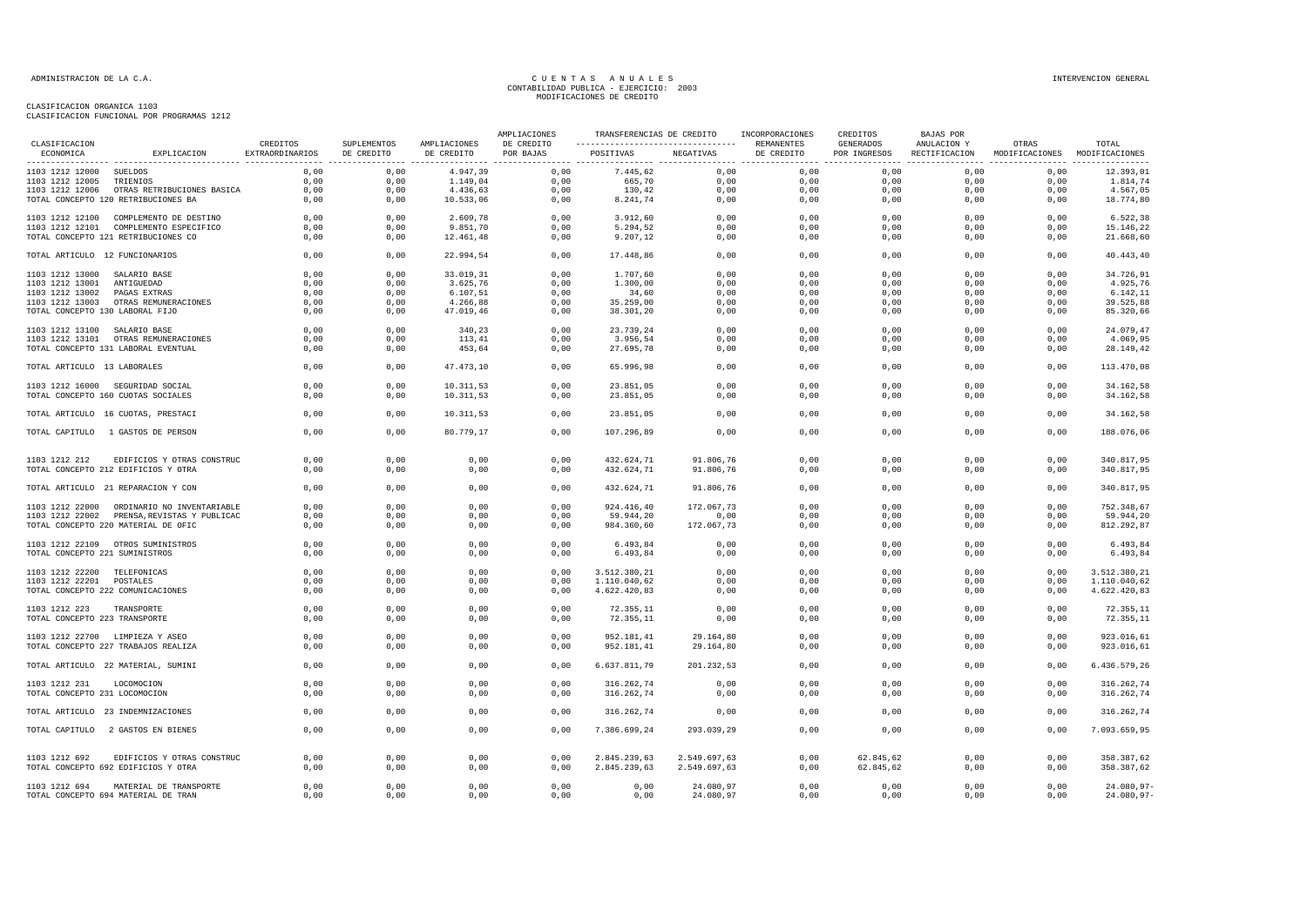| CLASIFICACION<br>ECONOMICA | EXPLICACION                                                       | CREDITOS<br>EXTRAORDINARIOS | SUPLEMENTOS<br>DE CREDITO | AMPLIACIONES<br>DE CREDITO | AMPLIACIONES<br>DE CREDITO<br>POR BAJAS | TRANSFERENCIAS DE CREDITO<br>---------------------------------<br>POSITIVAS | NEGATIVAS                | INCORPORACIONES<br>REMANENTES<br>DE CREDITO | CREDITOS<br>GENERADOS<br>POR INGRESOS | <b>BAJAS POR</b><br>ANULACION Y<br>RECTIFICACION | OTRAS<br>MODIFICACIONES | TOTAL<br>MODIFICACIONES  |
|----------------------------|-------------------------------------------------------------------|-----------------------------|---------------------------|----------------------------|-----------------------------------------|-----------------------------------------------------------------------------|--------------------------|---------------------------------------------|---------------------------------------|--------------------------------------------------|-------------------------|--------------------------|
| 1103 1212 696              | EQUIPOS PARA PROCESOS DE I<br>TOTAL CONCEPTO 696 EQUIPOS PARA PRO | 0,00<br>0.00                | 0,00<br>0,00              | 0,00<br>0,00               | 0.00<br>0,00                            | 1.550.900.03<br>1.550.900,03                                                | 650.900,03<br>650.900,03 | 0,00<br>0,00                                | 0.00<br>0,00                          | 0.00<br>0,00                                     | 0,00<br>0,00            | 900.000,00<br>900.000,00 |
|                            | TOTAL ARTICULO 69 FINANCIADAS CON                                 | 0.00                        | 0,00                      | 0,00                       | 0.00                                    | 4.396.139.66                                                                | 3.224.678.63             | 0,00                                        | 62.845,62                             | 0,00                                             | 0,00                    | 1.234.306,65             |
| TOTAL CAPITULO             | INVERSIONES REAL                                                  | 0,00                        | 0,00                      | 0,00                       | 0.00                                    | 4.396.139,66                                                                | 3.224.678.63             | 0,00                                        | 62.845,62                             | 0,00                                             | 0,00                    | 1.234.306,65             |
| TOTAL FUNCIONAL            | 1212 SERVICIOS CENTRA                                             | 0.00                        | 0,00                      | 80.779,17                  | 0.00                                    | 11.890.135,79                                                               | 3.517.717,92             | 0,00                                        | 62.845,62                             | 0,00                                             | 0,00                    | 8.516.042,66             |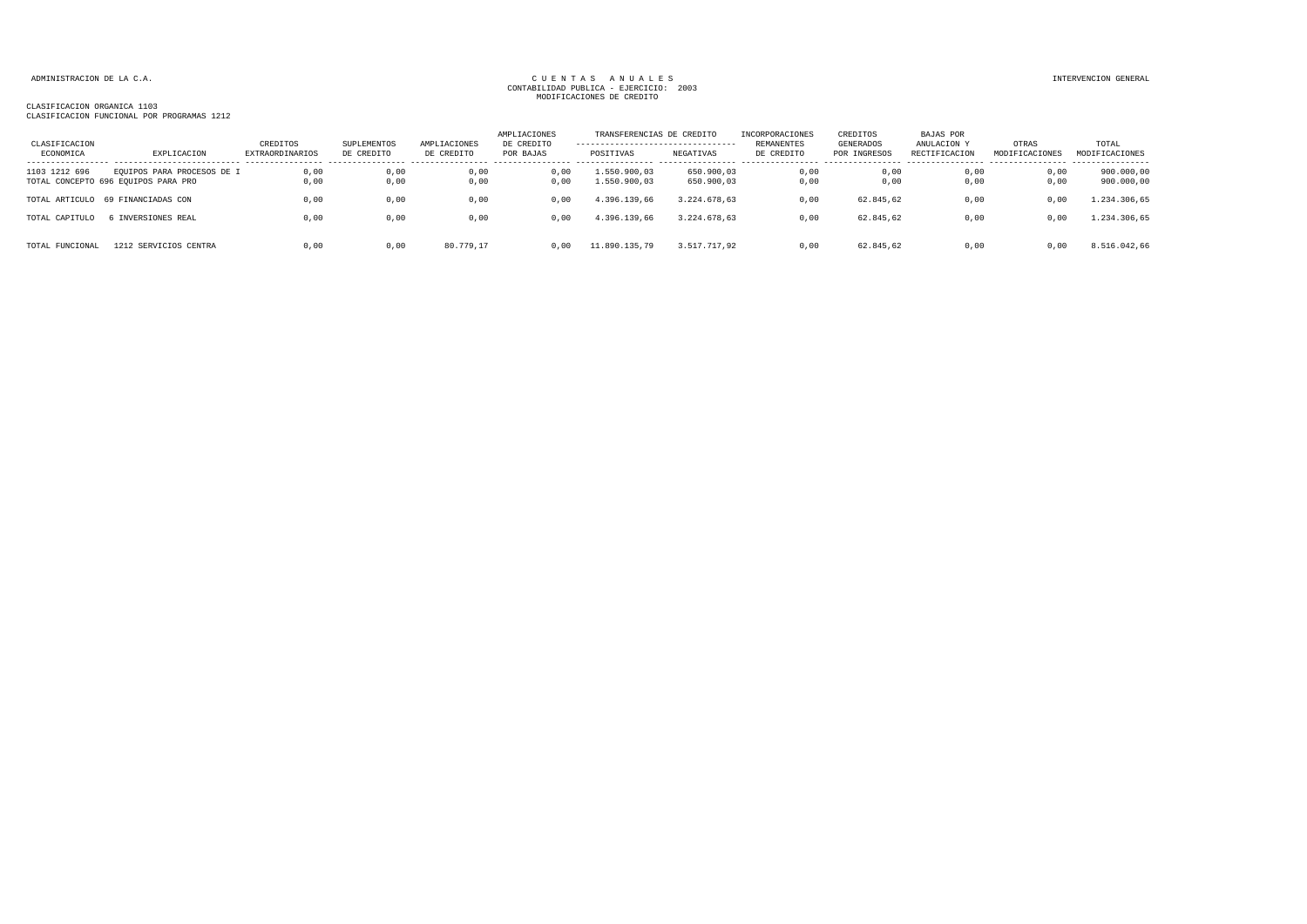|                                |                                     |                                    |                           |                            | AMPLIACIONES            | TRANSFERENCIAS DE CREDITO                      |           | INCORPORACIONES                 | CREDITOS                         | BAJAS POR                    |                            |                         |
|--------------------------------|-------------------------------------|------------------------------------|---------------------------|----------------------------|-------------------------|------------------------------------------------|-----------|---------------------------------|----------------------------------|------------------------------|----------------------------|-------------------------|
| CLASIFICACION<br>ECONOMICA     | EXPLICACION                         | CREDITOS<br><b>EXTRAORDINARIOS</b> | SUPLEMENTOS<br>DE CREDITO | AMPLIACIONES<br>DE CREDITO | DE CREDITO<br>POR BAJAS | ---------------------------------<br>POSITIVAS | NEGATIVAS | <b>REMANENTES</b><br>DE CREDITO | <b>GENERADOS</b><br>POR INGRESOS | ANULACION Y<br>RECTIFICACION | OTRAS<br>MODIFICACIONES    | TOTAL<br>MODIFICACIONES |
|                                |                                     |                                    |                           | .                          |                         |                                                |           |                                 | ------- -----------------        |                              | -------- --------<br>----- | --------                |
| 1103 1214 12000                | <b>SUELDOS</b>                      | 0,00                               | 0,00                      | 2.539,52                   | 0,00                    | 92.261.78                                      | 0,00      | 0,00                            | 0,00                             | 0,00                         | 0,00                       | 94.801,30               |
| 1103 1214 12005                | TRIENIOS                            | 0.00                               | 0,00                      | 797,08                     | 0,00                    | 12.449,97                                      | 0,00      | 0,00                            | 0,00                             | 0,00                         | 0,00                       | 13.247,05               |
| 1103 1214 12006                | OTRAS RETRIBUCIONES BASICA          | 0,00                               | 0,00                      | 3.256,35                   | 0,00                    | 1.899,33                                       | 0,00      | 0,00                            | 0,00                             | 0,00                         | 0,00                       | 5.155,68                |
|                                | TOTAL CONCEPTO 120 RETRIBUCIONES BA | 0,00                               | 0,00                      | 6.592,95                   | 0,00                    | 106.611,08                                     | 0,00      | 0,00                            | 0,00                             | 0.00                         | 0,00                       | 113.204,03              |
| 1103 1214 12100                | COMPLEMENTO DE DESTINO              | 0,00                               | 0,00                      | 1.915,50                   | 0,00                    | 58.424,31                                      | 0,00      | 0,00                            | 0,00                             | 0,00                         | 0,00                       | 60.339,81               |
| 1103 1214 12101                | COMPLEMENTO ESPECIFICO              | 0,00                               | 0,00                      | 6.010, 71                  | 0,00                    | 88.607,70                                      | 0,00      | 0,00                            | 0,00                             | 0,00                         | 0,00                       | 94.618,41               |
|                                | TOTAL CONCEPTO 121 RETRIBUCIONES CO | 0,00                               | 0,00                      | 7.926,21                   | 0,00                    | 147.032,01                                     | 0,00      | 0,00                            | 0,00                             | 0,00                         | 0,00                       | 154.958,22              |
| TOTAL ARTICULO 12 FUNCIONARIOS |                                     | 0,00                               | 0,00                      | 14.519,16                  | 0,00                    | 253.643,09                                     | 0,00      | 0,00                            | 0,00                             | 0,00                         | 0,00                       | 268.162,25              |
|                                | 1103 1214 16000 SEGURIDAD SOCIAL    | 0.00                               | 0.00                      | 1.488.47                   | 0.00                    | 53.139,01                                      | 0.00      | 0.00                            | 0.00                             | 0,00                         | 0.00                       | 54.627,48               |
|                                | TOTAL CONCEPTO 160 CUOTAS SOCIALES  | 0,00                               | 0,00                      | 1.488.47                   | 0,00                    | 53.139,01                                      | 0,00      | 0,00                            | 0,00                             | 0,00                         | 0,00                       | 54.627,48               |
|                                | TOTAL ARTICULO 16 CUOTAS, PRESTACI  | 0,00                               | 0,00                      | 1.488,47                   | 0,00                    | 53.139,01                                      | 0,00      | 0,00                            | 0,00                             | 0,00                         | 0,00                       | 54.627,48               |
| TOTAL CAPITULO                 | 1 GASTOS DE PERSON                  | 0,00                               | 0,00                      | 16.007,63                  | 0,00                    | 306.782,10                                     | 0,00      | 0,00                            | 0,00                             | 0,00                         | 0,00                       | 322.789,73              |
| 1103 1214 22000                | ORDINARIO NO INVENTARIABLE          | 0,00                               | 0,00                      | 0,00                       | 0,00                    | 0,00                                           | 1,000,00  | 0,00                            | 0,00                             | 0,00                         | 0.00                       | $1.000,00 -$            |
|                                | TOTAL CONCEPTO 220 MATERIAL DE OFIC | 0,00                               | 0,00                      | 0,00                       | 0,00                    | 0,00                                           | 1.000,00  | 0,00                            | 0,00                             | 0,00                         | 0,00                       | $1.000,00 -$            |
|                                | TOTAL ARTICULO 22 MATERIAL, SUMINI  | 0,00                               | 0,00                      | 0,00                       | 0,00                    | 0,00                                           | 1.000,00  | 0,00                            | 0,00                             | 0,00                         | 0,00                       | $1.000,00 -$            |
|                                | TOTAL CAPITULO 2 GASTOS EN BIENES   | 0,00                               | 0,00                      | 0,00                       | 0,00                    | 0,00                                           | 1.000,00  | 0,00                            | 0,00                             | 0,00                         | 0.00                       | $1.000,00 -$            |
| 1103 1214 695                  | MOBILIARIO Y ENSERES                | 0,00                               | 0,00                      | 0,00                       | 0,00                    | 24.080.97                                      | 0,00      | 0,00                            | 0,00                             | 0,00                         | 0,00                       | 24.080,97               |
|                                | TOTAL CONCEPTO 695 MOBILIARIO Y ENS | 0,00                               | 0,00                      | 0,00                       | 0,00                    | 24.080,97                                      | 0,00      | 0,00                            | 0,00                             | 0,00                         | 0,00                       | 24.080,97               |
| 1103 1214 699                  | INMOVILIZADO INMATERIAL             | 0,00                               | 0,00                      | 0,00                       | 0,00                    | 600,000,00                                     | 38.033,00 | 0,00                            | 0,00                             | 0,00                         | 0,00                       | 561.967,00              |
|                                | TOTAL CONCEPTO 699 INMOVILIZADO INM | 0,00                               | 0,00                      | 0,00                       | 0,00                    | 600.000,00                                     | 38.033,00 | 0,00                            | 0,00                             | 0,00                         | 0,00                       | 561.967,00              |
|                                | TOTAL ARTICULO 69 FINANCIADAS CON   | 0.00                               | 0.00                      | 0.00                       | 0,00                    | 624.080.97                                     | 38.033.00 | 0.00                            | 0,00                             | 0.00                         | 0.00                       | 586.047,97              |
| TOTAL CAPITULO                 | 6 INVERSIONES REAL                  | 0,00                               | 0,00                      | 0,00                       | 0,00                    | 624.080,97                                     | 38.033,00 | 0,00                            | 0,00                             | 0,00                         | 0,00                       | 586.047,97              |
| TOTAL FUNCIONAL                | 1214 ORDENACION ADMIN               | 0,00                               | 0,00                      | 16.007,63                  | 0,00                    | 930.863,07                                     | 39.033,00 | 0.00                            | 0,00                             | 0.00                         | 0,00                       | 907.837,70              |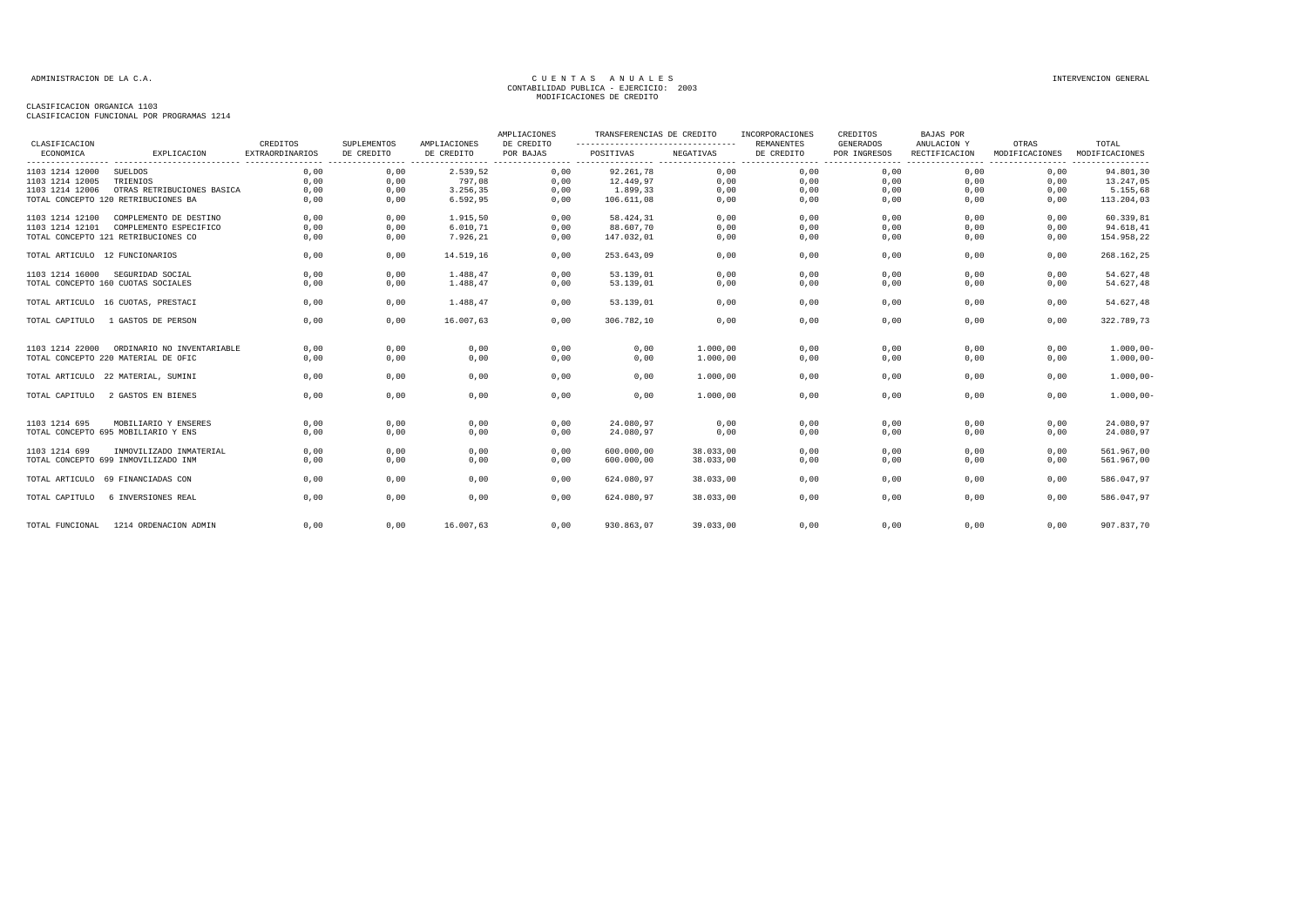| CLASIFICACION                   |                                     | CREDITOS               | SUPLEMENTOS | AMPLIACIONES | AMPLIACIONES<br>DE CREDITO | TRANSFERENCIAS DE CREDITO<br>--------------------------------- |           | INCORPORACIONES<br><b>REMANENTES</b> | CREDITOS<br><b>GENERADOS</b> | <b>BAJAS POR</b><br>ANULACION Y              | OTRAS          | TOTAL                         |
|---------------------------------|-------------------------------------|------------------------|-------------|--------------|----------------------------|----------------------------------------------------------------|-----------|--------------------------------------|------------------------------|----------------------------------------------|----------------|-------------------------------|
| ECONOMICA                       | EXPLICACION                         | <b>EXTRAORDINARIOS</b> | DE CREDITO  | DE CREDITO   | POR BAJAS                  | POSITIVAS                                                      | NEGATIVAS | DE CREDITO                           | POR INGRESOS                 | RECTIFICACION                                | MODIFICACIONES | MODIFICACIONES                |
| 1103 1264 12000                 | <b>SUELDOS</b>                      | 0.00                   | 0,00        | 6.581, 11    | 0,00                       | 0,00                                                           | 0,00      | 0,00                                 | . <b>.</b> .<br>0,00         | ------------------------------------<br>0,00 | 0,00           | ----------------<br>6.581, 11 |
| 1103 1264 12005                 | TRIENIOS                            | 0,00                   | 0,00        | 1.253,04     | 0,00                       | 0,00                                                           | 0,00      | 0,00                                 | 0,00                         | 0,00                                         | 0,00           | 1.253,04                      |
| 1103 1264 12006                 | OTRAS RETRIBUCIONES BASICA          | 0,00                   | 0,00        | 5.809,76     | 0,00                       | 0,00                                                           | 0,00      | 0,00                                 | 0,00                         | 0,00                                         | 0,00           | 5.809,76                      |
|                                 | TOTAL CONCEPTO 120 RETRIBUCIONES BA | 0,00                   | 0,00        | 13.643,91    | 0,00                       | 0,00                                                           | 0,00      | 0,00                                 | 0,00                         | 0,00                                         | 0,00           | 13.643,91                     |
| 1103 1264 12100                 | COMPLEMENTO DE DESTINO              | 0,00                   | 0,00        | 3.417,51     | 0,00                       | 0,00                                                           | 0,00      | 0,00                                 | 0,00                         | 0,00                                         | 0,00           | 3.417,51                      |
| 1103 1264 12101                 | COMPLEMENTO ESPECIFICO              | 0,00                   | 0,00        | 12.338,74    | 0,00                       | 0,00                                                           | 0,00      | 0,00                                 | 0,00                         | 0,00                                         | 0,00           | 12.338,74                     |
|                                 | TOTAL CONCEPTO 121 RETRIBUCIONES CO | 0,00                   | 0,00        | 15.756,25    | 0,00                       | 0,00                                                           | 0,00      | 0,00                                 | 0,00                         | 0,00                                         | 0,00           | 15.756,25                     |
| TOTAL ARTICULO 12 FUNCIONARIOS  |                                     | 0.00                   | 0,00        | 29.400.16    | 0,00                       | 0,00                                                           | 0,00      | 0.00                                 | 0,00                         | 0.00                                         | 0.00           | 29.400,16                     |
| 1103 1264 13000                 | SALARIO BASE                        | 0,00                   | 0,00        | 3.988,57     | 0,00                       | 0,00                                                           | 0,00      | 0,00                                 | 0,00                         | 0,00                                         | 0,00           | 3.988,57                      |
| 1103 1264 13001                 | ANTIGUEDAD                          | 0,00                   | 0,00        | 611,86       | 0,00                       | 0,00                                                           | 0,00      | 0,00                                 | 0,00                         | 0,00                                         | 0,00           | 611,86                        |
| 1103 1264 13002                 | PAGAS EXTRAS                        | 0,00                   | 0.00        | 766.74       | 0,00                       | 0,00                                                           | 0,00      | 0,00                                 | 0.00                         | 0,00                                         | 0.00           | 766,74                        |
| 1103 1264 13003                 | OTRAS REMUNERACIONES                | 0,00                   | 0,00        | 1.105,26     | 0,00                       | 0,00                                                           | 0,00      | 0,00                                 | 0,00                         | 0,00                                         | 0,00           | 1.105,26                      |
| TOTAL CONCEPTO 130 LABORAL FIJO |                                     | 0,00                   | 0,00        | 6.472,43     | 0,00                       | 0,00                                                           | 0,00      | 0,00                                 | 0,00                         | 0,00                                         | 0,00           | 6.472,43                      |
| TOTAL ARTICULO 13 LABORALES     |                                     | 0,00                   | 0,00        | 6.472,43     | 0,00                       | 0,00                                                           | 0,00      | 0,00                                 | 0,00                         | 0,00                                         | 0,00           | 6.472,43                      |
| 1103 1264 16000                 | SEGURIDAD SOCIAL                    | 0,00                   | 0,00        | 3.946,75     | 0,00                       | 0,00                                                           | 0,00      | 0,00                                 | 0,00                         | 0,00                                         | 0,00           | 3.946,75                      |
|                                 | TOTAL CONCEPTO 160 CUOTAS SOCIALES  | 0,00                   | 0,00        | 3.946,75     | 0,00                       | 0,00                                                           | 0,00      | 0,00                                 | 0,00                         | 0,00                                         | 0,00           | 3.946,75                      |
|                                 | TOTAL ARTICULO 16 CUOTAS, PRESTACI  | 0.00                   | 0.00        | 3.946.75     | 0,00                       | 0,00                                                           | 0,00      | 0,00                                 | 0,00                         | 0.00                                         | 0.00           | 3.946,75                      |
| TOTAL CAPITULO                  | 1 GASTOS DE PERSON                  | 0.00                   | 0,00        | 39.819.34    | 0,00                       | 0,00                                                           | 0,00      | 0,00                                 | 0,00                         | 0.00                                         | 0,00           | 39.819,34                     |
| 1103 1264 22000                 | ORDINARIO NO INVENTARIABLE          | 0,00                   | 0,00        | 0,00         | 0,00                       | 0,00                                                           | 3.000,00  | 0,00                                 | 0,00                         | 0,00                                         | 0,00           | $3.000,00 -$                  |
|                                 | TOTAL CONCEPTO 220 MATERIAL DE OFIC | 0,00                   | 0,00        | 0,00         | 0,00                       | 0,00                                                           | 3.000,00  | 0,00                                 | 0,00                         | 0,00                                         | 0,00           | $3.000,00 -$                  |
|                                 | TOTAL ARTICULO 22 MATERIAL, SUMINI  | 0,00                   | 0,00        | 0,00         | 0,00                       | 0,00                                                           | 3.000,00  | 0,00                                 | 0,00                         | 0,00                                         | 0,00           | $3.000,00 -$                  |
| TOTAL CAPITULO                  | 2 GASTOS EN BIENES                  | 0.00                   | 0,00        | 0,00         | 0,00                       | 0,00                                                           | 3,000,00  | 0,00                                 | 0,00                         | 0.00                                         | 0.00           | $3.000,00 -$                  |
| TOTAL FUNCIONAL                 | 1264 INFORMACION CIUD               | 0,00                   | 0,00        | 39.819,34    | 0,00                       | 0,00                                                           | 3.000,00  | 0,00                                 | 0,00                         | 0,00                                         | 0,00           | 36.819,34                     |
|                                 |                                     |                        |             |              |                            |                                                                |           |                                      |                              |                                              |                |                               |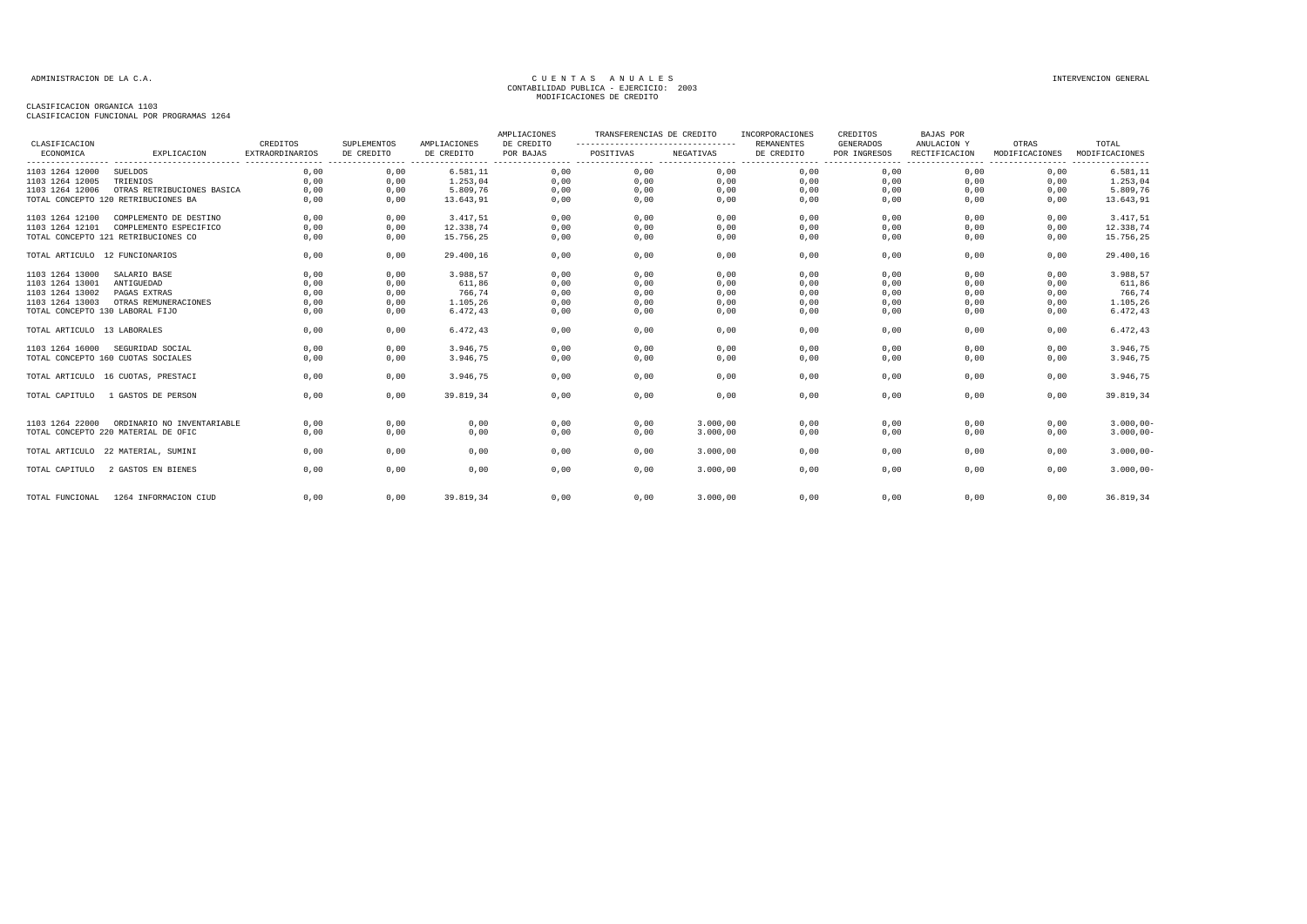| CLASIFICACION   |                                                                  | CREDITOS        | <b>SUPLEMENTOS</b> | AMPLIACIONES | AMPLIACIONES<br>DE CREDITO | TRANSFERENCIAS DE CREDITO<br>---------------------------------- |                              | INCORPORACIONES<br><b>REMANENTES</b> | CREDITOS<br>GENERADOS | BAJAS POR<br>ANULACION Y | OTRAS          | TOTAL                              |
|-----------------|------------------------------------------------------------------|-----------------|--------------------|--------------|----------------------------|-----------------------------------------------------------------|------------------------------|--------------------------------------|-----------------------|--------------------------|----------------|------------------------------------|
| ECONOMICA       | EXPLICACION                                                      | EXTRAORDINARIOS | DE CREDITO         | DE CREDITO   | POR BAJAS                  | POSITIVAS                                                       | NEGATIVAS                    | DE CREDITO                           | POR INGRESOS          | RECTIFICACION            | MODIFICACIONES | MODIFICACIONES<br>---------------- |
| 1103 1265 44900 | ENTIDAD ARAGONESA DE SERVI<br>TOTAL CONCEPTO 449 FINANCIADAS CON | 0,00<br>0,00    | 0,00<br>0,00       | 0,00<br>0,00 | 0,00<br>0,00               | 1.008.964,07<br>1.008.964,07                                    | 0,00<br>0,00                 | 0,00<br>0,00                         | 0,00<br>0,00          | 0,00<br>0,00             | 0,00<br>0,00   | 1.008.964,07<br>1.008.964,07       |
|                 | TOTAL ARTICULO 44 A EMPRESAS PUBLI                               | 0,00            | 0,00               | 0,00         | 0,00                       | 1.008.964,07                                                    | 0,00                         | 0,00                                 | 0,00                  | 0,00                     | 0,00           | 1.008.964,07                       |
| TOTAL CAPITULO  | 4 TRANSFERENCIAS C                                               | 0.00            | 0,00               | 0,00         | 0,00                       | 1.008.964,07                                                    | 0,00                         | 0,00                                 | 0,00                  | 0,00                     | 0,00           | 1.008.964,07                       |
| 1103 1265 74900 | ENTIDAD ARAGONESA DE SERVI<br>TOTAL CONCEPTO 749 FINANCIADAS CON | 0,00<br>0,00    | 0,00<br>0,00       | 0,00<br>0,00 | 0,00<br>0,00               | 0,00<br>0,00                                                    | 1.500.000,00<br>1.500.000,00 | 0,00<br>0,00                         | 0,00<br>0,00          | 0,00<br>0,00             | 0,00<br>0,00   | $1.500.000,00-$<br>$1.500.000,00-$ |
|                 | TOTAL ARTICULO 74 A EMPRESAS PUBLI                               | 0,00            | 0,00               | 0,00         | 0,00                       | 0,00                                                            | 1.500.000,00                 | 0,00                                 | 0,00                  | 0,00                     | 0,00           | $1.500.000,00-$                    |
| TOTAL CAPITULO  | 7 TRANSFERENCIAS D                                               | 0.00            | 0,00               | 0,00         | 0,00                       | 0.00                                                            | 1,500,000,00                 | 0,00                                 | 0,00                  | 0,00                     | 0.00           | 1.500.000,00-                      |
| TOTAL FUNCIONAL | 1265 ARAGONESA DE SER                                            | 0.00            | 0,00               | 0,00         | 0,00                       | 1.008.964,07                                                    | 1.500.000,00                 | 0,00                                 | 0,00                  | 0,00                     | 0,00           | 491.035,93-                        |
| TOTAL ORGANICO  | 1103 D.G. DE ORGANIZA                                            | 0,00            | 0,00               | 136.606,14   | 0,00                       | 13.829.962,93                                                   | 5.059.750,92                 | 0,00                                 | 62.845,62             | 0,00                     | 0,00           | 8.969.663,77                       |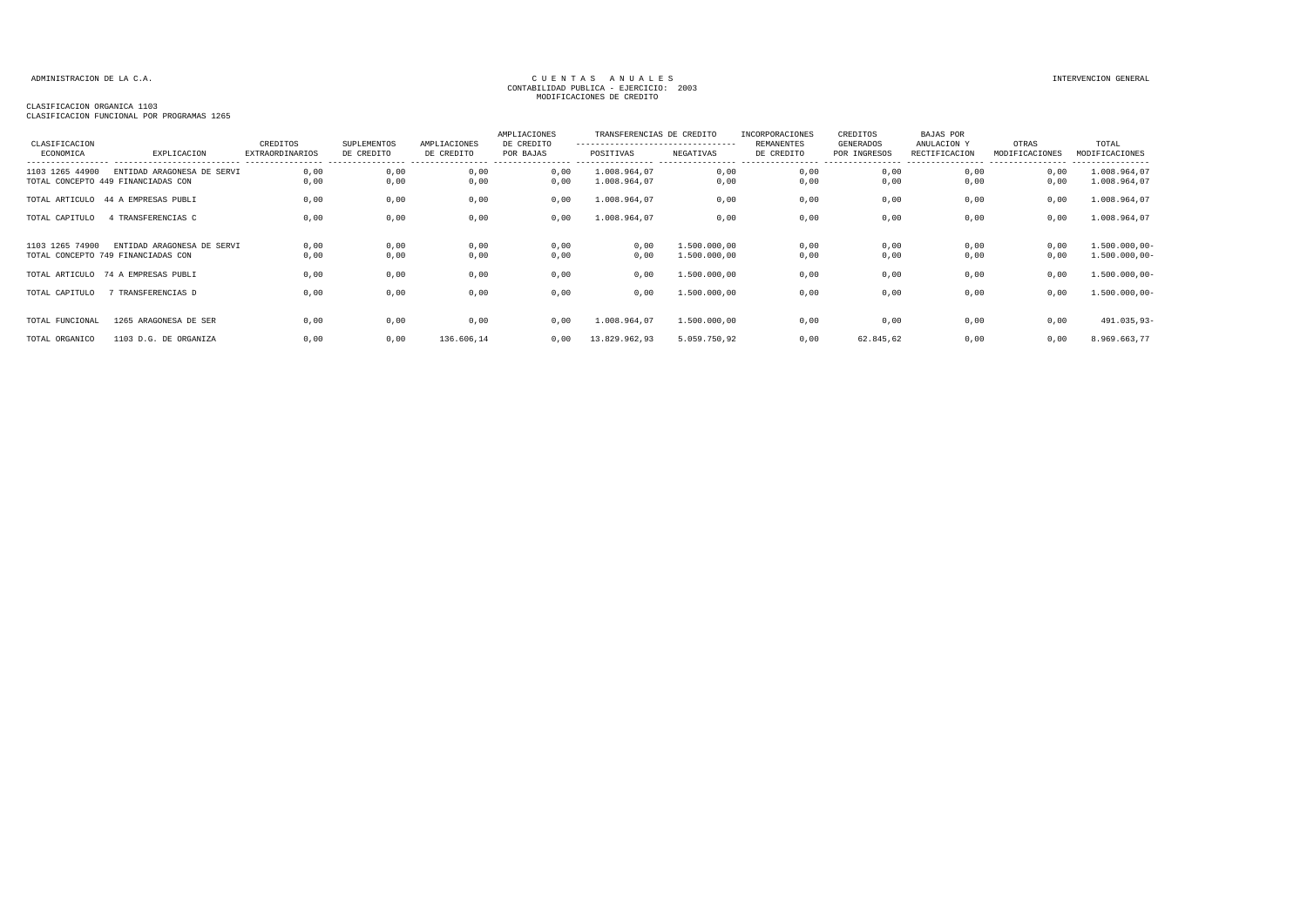| CLASIFICACION                   |                                            |                             |                           |                            | AMPLIACIONES            | TRANSFERENCIAS DE CREDITO                       |            | INCORPORACIONES<br>REMANENTES | CREDITOS                         | <b>BAJAS POR</b>             | OTRAS          | TOTAL          |
|---------------------------------|--------------------------------------------|-----------------------------|---------------------------|----------------------------|-------------------------|-------------------------------------------------|------------|-------------------------------|----------------------------------|------------------------------|----------------|----------------|
| ECONOMICA                       | EXPLICACION                                | CREDITOS<br>EXTRAORDINARIOS | SUPLEMENTOS<br>DE CREDITO | AMPLIACIONES<br>DE CREDITO | DE CREDITO<br>POR BAJAS | ----------------------------------<br>POSITIVAS | NEGATIVAS  | DE CREDITO                    | <b>GENERADOS</b><br>POR INGRESOS | ANULACION Y<br>RECTIFICACION | MODIFICACIONES | MODIFICACIONES |
| 1104 1251 12000                 | SUELDOS                                    | 0,00                        | 0,00                      | 2.455,77                   | 0,00                    | 11.478,56                                       | 0,00       | 0,00                          | 0,00                             | 0,00                         | 0,00           | 13.934,33      |
| 1104 1251 12005                 | TRIENIOS                                   | 0,00                        | 0,00                      | 577,18                     | 0,00                    | 3.075,04                                        | 0,00       | 0,00                          | 0,00                             | 0,00                         | 0,00           | 3.652,22       |
| 1104 1251 12006                 | OTRAS RETRIBUCIONES BASICA                 | 0,00                        | 0,00                      | 2.495,41                   | 0,00                    | 95,02                                           | 0,00       | 0,00                          | 0,00                             | 0,00                         | 0,00           | 2.590,43       |
|                                 | TOTAL CONCEPTO 120 RETRIBUCIONES BA        | 0.00                        | 0,00                      | 5.528,36                   | 0,00                    | 14.648,62                                       | 0,00       | 0,00                          | 0,00                             | 0,00                         | 0,00           | 20.176,98      |
|                                 | 1104 1251 12100 COMPLEMENTO DE DESTINO     | 0,00                        | 0,00                      | 1.467,89                   | 0,00                    | 7.267,77                                        | 0,00       | 0,00                          | 0,00                             | 0,00                         | 0,00           | 8.735,66       |
| 1104 1251 12101                 | COMPLEMENTO ESPECIFICO                     | 0,00                        | 0,00                      | 5.159,55                   | 0,00                    | 11.883,87                                       | 0,00       | 0,00                          | 0,00                             | 0,00                         | 0,00           | 17.043,42      |
|                                 | TOTAL CONCEPTO 121 RETRIBUCIONES CO        | 0,00                        | 0,00                      | 6.627,44                   | 0,00                    | 19.151,64                                       | 0,00       | 0,00                          | 0,00                             | 0,00                         | 0,00           | 25.779,08      |
|                                 |                                            |                             |                           |                            |                         |                                                 |            |                               |                                  |                              |                |                |
| TOTAL ARTICULO 12 FUNCIONARIOS  |                                            | 0,00                        | 0,00                      | 12.155,80                  | 0,00                    | 33.800,26                                       | 0,00       | 0,00                          | 0,00                             | 0,00                         | 0,00           | 45.956,06      |
| 1104 1251 13000                 | SALARIO BASE                               | 0,00                        | 0,00                      | 927,01                     | 0,00                    | 0,00                                            | 17.714,99  | 0,00                          | 0,00                             | 0,00                         | 0,00           | 16.787,98-     |
| 1104 1251 13001                 | ANTIGUEDAD                                 | 0,00                        | 0,00                      | 124,32                     | 0,00                    | 0,00                                            | 2.284,94   | 0,00                          | 0,00                             | 0,00                         | 0,00           | $2.160, 62 -$  |
| 1104 1251 13002                 | PAGAS EXTRAS                               | 0,00                        | 0,00                      | 175,22                     | 0,00                    | 0,00                                            | 3.333,33   | 0,00                          | 0,00                             | 0,00                         | 0,00           | $3.158, 11-$   |
| 1104 1251 13003                 | OTRAS REMUNERACIONES                       | 0,00                        | 0,00                      | 522,01                     | 0,00                    | 0,00                                            | 8.753,15   | 0,00                          | 0,00                             | 0,00                         | 0,00           | $8.231, 14-$   |
| TOTAL CONCEPTO 130 LABORAL FIJO |                                            | 0,00                        | 0,00                      | 1.748,56                   | 0,00                    | 0,00                                            | 32.086,41  | 0,00                          | 0,00                             | 0,00                         | 0,00           | $30.337,85-$   |
| TOTAL ARTICULO 13 LABORALES     |                                            | 0,00                        | 0,00                      | 1.748,56                   | 0,00                    | 0,00                                            | 32.086,41  | 0,00                          | 0,00                             | 0,00                         | 0,00           | $30.337,85 -$  |
|                                 | 1104 1251 16000 SEGURIDAD SOCIAL           | 0,00                        | 0,00                      | 1.388,63                   | 0,00                    | 0,00                                            | 1.713,85   | 0,00                          | 0,00                             | 0,00                         | 0,00           | $325, 22-$     |
|                                 | TOTAL CONCEPTO 160 CUOTAS SOCIALES         | 0,00                        | 0,00                      | 1.388,63                   | 0,00                    | 0,00                                            | 1.713,85   | 0,00                          | 0,00                             | 0,00                         | 0,00           | $325, 22-$     |
|                                 |                                            |                             |                           |                            |                         |                                                 |            |                               |                                  |                              |                |                |
|                                 | TOTAL ARTICULO 16 CUOTAS, PRESTACI         | 0,00                        | 0,00                      | 1.388,63                   | 0.00                    | 0,00                                            | 1.713,85   | 0,00                          | 0,00                             | 0,00                         | 0,00           | $325, 22-$     |
|                                 | TOTAL CAPITULO 1 GASTOS DE PERSON          | 0.00                        | 0.00                      | 15.292,99                  | 0.00                    | 33.800,26                                       | 33.800,26  | 0,00                          | 0,00                             | 0.00                         | 0,00           | 15.292,99      |
| 1104 1251 22000                 | ORDINARIO NO INVENTARIABLE                 | 0,00                        | 0,00                      | 0,00                       | 0,00                    | 0,00                                            | 3.256,64   | 0,00                          | 0,00                             | 0,00                         | 0,00           | $3.256, 64-$   |
| 1104 1251 22001                 | MOBILIARIO Y ENSERES                       | 0.00                        | 0,00                      | 0,00                       | 0,00                    | 0,00                                            | 3.517,71   | 0,00                          | 0,00                             | 0,00                         | 0,00           | $3.517, 71-$   |
|                                 | TOTAL CONCEPTO 220 MATERIAL DE OFIC        | 0.00                        | 0,00                      | 0,00                       | 0.00                    | 0,00                                            | 6.774,35   | 0,00                          | 0.00                             | 0.00                         | 0.00           | $6.774, 35-$   |
|                                 |                                            |                             |                           |                            |                         |                                                 |            |                               |                                  |                              |                |                |
|                                 | 1104 1251 22605 REUNIONES Y CONFERENCIAS   | 0,00                        | 0,00                      | 0,00                       | 0,00                    | 0,00                                            | 15.000,00  | 0,00                          | 0,00                             | 0,00                         | 0,00           | $15.000,00 -$  |
|                                 | TOTAL CONCEPTO 226 GASTOS DIVERSOS         | 0,00                        | 0,00                      | 0,00                       | 0,00                    | 0,00                                            | 15.000,00  | 0,00                          | 0,00                             | 0,00                         | 0,00           | $15.000,00 -$  |
|                                 | TOTAL ARTICULO 22 MATERIAL, SUMINI         | 0,00                        | 0,00                      | 0,00                       | 0,00                    | 0,00                                            | 21.774,35  | 0,00                          | 0,00                             | 0,00                         | 0,00           | $21.774, 35 -$ |
| 1104 1251 231                   | LOCOMOCION                                 | 0,00                        | 0,00                      | 0,00                       | 0,00                    | 0,00                                            | 3.000,00   | 0,00                          | 0,00                             | 0,00                         | 0,00           | $3.000,00 -$   |
| TOTAL CONCEPTO 231 LOCOMOCION   |                                            | 0,00                        | 0,00                      | 0,00                       | 0,00                    | 0,00                                            | 3.000,00   | 0,00                          | 0,00                             | 0,00                         | 0,00           | $3.000,00 -$   |
|                                 |                                            |                             |                           |                            |                         |                                                 |            |                               |                                  |                              |                |                |
|                                 | TOTAL ARTICULO 23 INDEMNIZACIONES          | 0,00                        | 0,00                      | 0,00                       | 0,00                    | 0,00                                            | 3.000,00   | 0,00                          | 0,00                             | 0,00                         | 0,00           | $3.000,00 -$   |
|                                 | TOTAL CAPITULO 2 GASTOS EN BIENES          | 0,00                        | 0,00                      | 0,00                       | 0,00                    | 0,00                                            | 24.774,35  | 0,00                          | 0,00                             | 0,00                         | 0,00           | $24.774, 35 -$ |
|                                 | 1104 1251 76904 PUNTOS DE INTERES DEUDA LO | 0,00                        | 0,00                      | 0,00                       | 0,00                    | 0,00                                            | 474.959,58 | 0,00                          | 0,00                             | 0,00                         | 0,00           | 474.959,58-    |
|                                 |                                            |                             |                           |                            |                         |                                                 |            |                               |                                  |                              |                |                |
|                                 | TOTAL CONCEPTO 769 FINANCIADAS CON         | 0,00                        | 0,00                      | 0,00                       | 0,00                    | 0,00                                            | 474.959,58 | 0,00                          | 0,00                             | 0,00                         | 0,00           | 474.959,58-    |
|                                 | TOTAL ARTICULO 76 A CORPORACIONES          | 0,00                        | 0,00                      | 0,00                       | 0,00                    | 0,00                                            | 474.959,58 | 0,00                          | 0,00                             | 0,00                         | 0,00           | 474.959,58-    |
|                                 | TOTAL CAPITULO 7 TRANSFERENCIAS D          | 0,00                        | 0,00                      | 0,00                       | 0,00                    | 0,00                                            | 474.959,58 | 0,00                          | 0,00                             | 0,00                         | 0,00           | 474.959,58-    |
|                                 | TOTAL FUNCIONAL 1251 APOYO A LA ADMIN      | 0,00                        | 0,00                      | 15.292,99                  | 0,00                    | 33.800,26                                       | 533.534,19 | 0.00                          | 0,00                             | 0,00                         | 0,00           | 484.440,94-    |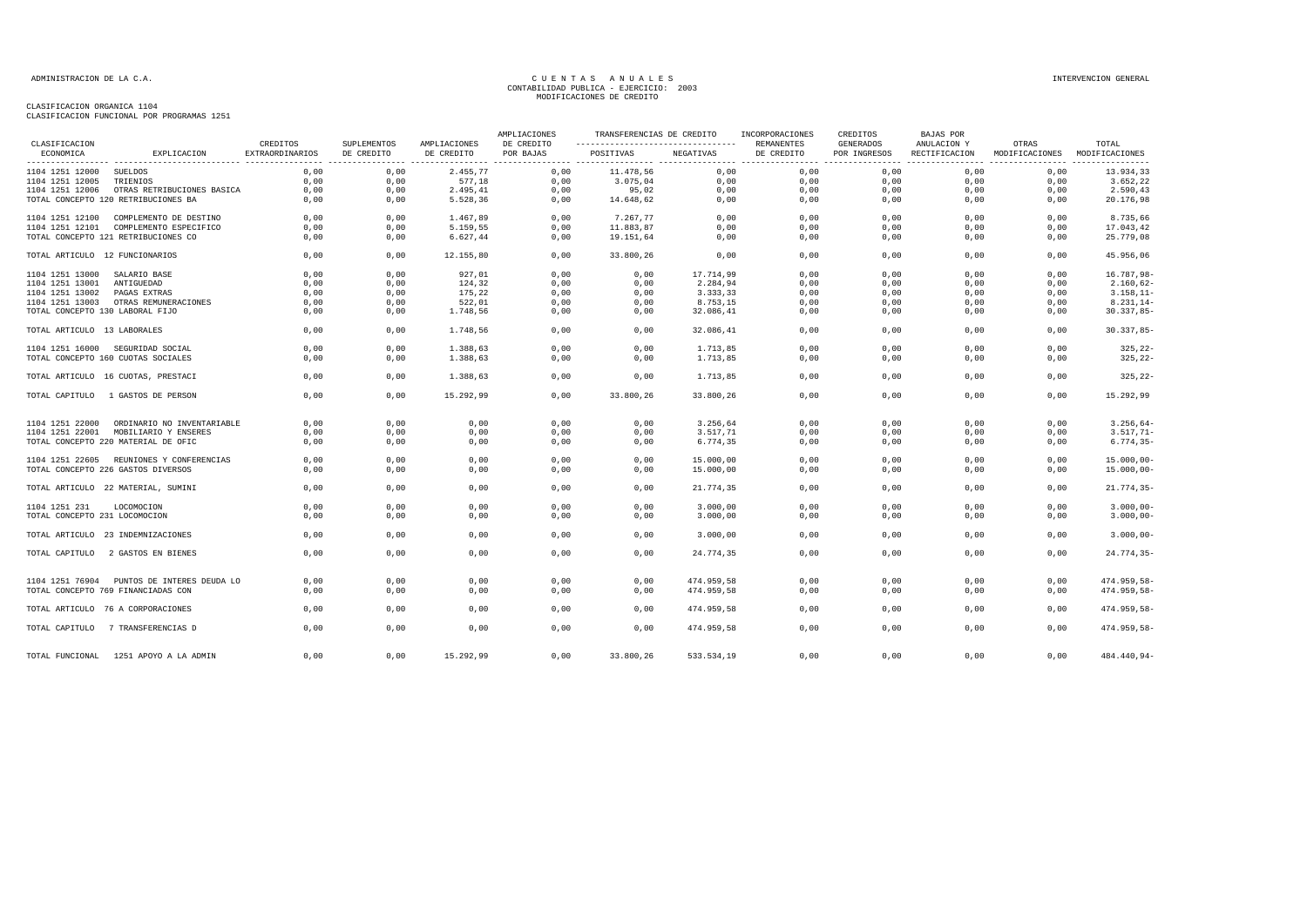|                                                |                                                                                  |                             |                           |                            | AMPLIACIONES            | TRANSFERENCIAS DE CREDITO |                              | INCORPORACIONES          | CREDITOS                         | BAJAS POR                    |                                        |                                |
|------------------------------------------------|----------------------------------------------------------------------------------|-----------------------------|---------------------------|----------------------------|-------------------------|---------------------------|------------------------------|--------------------------|----------------------------------|------------------------------|----------------------------------------|--------------------------------|
| CLASIFICACION<br>ECONOMICA                     | EXPLICACION                                                                      | CREDITOS<br>EXTRAORDINARIOS | SUPLEMENTOS<br>DE CREDITO | AMPLIACIONES<br>DE CREDITO | DE CREDITO<br>POR BAJAS | POSITIVAS                 | NEGATIVAS                    | REMANENTES<br>DE CREDITO | <b>GENERADOS</b><br>POR INGRESOS | ANULACION Y<br>RECTIFICACION | OTRAS<br>MODIFICACIONES MODIFICACIONES | TOTAL                          |
| 1104 1252 12000 SUELDOS                        |                                                                                  | 0,00                        | 0,00                      | 4.645,99                   | 0,00                    | 36.927,35                 | 0,00                         | 0,00                     | 0,00                             | 0,00                         | 0,00                                   | 41.573,34                      |
| 1104 1252 12005                                | TRIENIOS                                                                         | 0,00                        | 0,00                      | 858,37                     | 0,00                    | 5.448,94                  | 0,00                         | 0,00                     | 0,00                             | 0,00                         | 0,00                                   | 6.307,31                       |
|                                                | 1104 1252 12006 OTRAS RETRIBUCIONES BÁSICA                                       | 0,00                        | 0,00                      | 3.955,31                   | 0,00                    | 695,32                    | 0,00                         | 0,00                     | 0,00                             | 0,00                         | 0,00                                   | 4.650,63                       |
|                                                | TOTAL CONCEPTO 120 RETRIBUCIONES BA                                              | 0,00                        | 0,00                      | 9.459,67                   | 0,00                    | 43.071,61                 | 0,00                         | 0,00                     | 0,00                             | 0,00                         | 0,00                                   | 52.531,28                      |
|                                                | 1104 1252 12100 COMPLEMENTO DE DESTINO                                           | 0,00                        | 0,00                      | 2.326,65                   | 0,00                    | 20.859,27                 | 0,00                         | 0,00                     | 0,00                             | 0,00                         | 0,00                                   | 23.185,92                      |
|                                                | 1104 1252 12101 COMPLEMENTO ESPECIFICO                                           | 0,00                        | 0,00                      | 8.912,67                   | 0,00                    | 34.900,13                 | 13.548,38                    | 0,00                     | 0,00                             | 0,00                         | 0,00                                   | 30.264,42                      |
|                                                | TOTAL CONCEPTO 121 RETRIBUCIONES CO                                              | 0,00                        | 0,00                      | 11.239,32                  | 0,00                    | 55.759,40                 | 13.548,38                    | 0,00                     | 0,00                             | 0,00                         | 0,00                                   | 53.450,34                      |
| TOTAL ARTICULO 12 FUNCIONARIOS                 |                                                                                  | 0,00                        | 0,00                      | 20.698,99                  | 0,00                    | 98.831,01                 | 13.548,38                    | 0,00                     | 0,00                             | 0,00                         | 0,00                                   | 105.981,62                     |
| 1104 1252 13000                                | SALARIO BASE                                                                     | 0,00                        | 0,00                      | 1.292,89                   | 0,00                    | 2,23                      | 0,00                         | 0,00                     | 0,00                             | 0,00                         | 0,00                                   | 1.295,12                       |
| 1104 1252 13001                                | ANTIGUEDAD                                                                       | 0,00                        | 0,00                      | 134,06                     | 0,00                    | 427,06                    | 0,00                         | 0,00                     | 0,00                             | 0,00                         | 0,00                                   | 561,12                         |
| 1104 1252 13002                                | PAGAS EXTRAS                                                                     | 0,00                        | 0,00                      | 237,83                     | 0,00                    | 192,71                    | 0,00                         | 0,00                     | 0,00                             | 0,00                         | 0,00                                   | 430,54                         |
|                                                | 1104 1252 13003 OTRAS REMUNERACIONES                                             | 0,00                        | 0,00                      | 80,60                      | 0,00                    | 0,00                      | 0,00                         | 0,00                     | 0,00                             | 0.00                         | 0,00                                   | 80,60                          |
| TOTAL CONCEPTO 130 LABORAL FIJO                |                                                                                  | 0,00                        | 0,00                      | 1.745,38                   | 0,00                    | 622,00                    | 0,00                         | 0,00                     | 0,00                             | 0,00                         | 0,00                                   | 2.367,38                       |
| TOTAL ARTICULO 13 LABORALES                    |                                                                                  | 0,00                        | 0,00                      | 1.745,38                   | 0,00                    | 622,00                    | 0,00                         | 0,00                     | 0,00                             | 0,00                         | 0,00                                   | 2.367,38                       |
|                                                | 1104 1252 15100 PERSONAL FUNCIONARIO                                             | 0,00                        | 0,00                      | 0,00                       | 0,00                    | 3.620,96                  | 0,00                         | 0,00                     | 0,00                             | 0,00                         | 0,00                                   | 3.620,96                       |
|                                                | TOTAL CONCEPTO 151 GRATIFICACIONES                                               | 0,00                        | 0,00                      | 0,00                       | 0,00                    | 3.620, 96                 | 0,00                         | 0,00                     | 0,00                             | 0,00                         | 0,00                                   | 3.620,96                       |
|                                                | TOTAL ARTICULO 15 INCENTIVO AL REN                                               | 0,00                        | 0,00                      | 0,00                       | 0,00                    | 3.620, 96                 | 0,00                         | 0,00                     | 0,00                             | 0,00                         | 0,00                                   | 3.620,96                       |
|                                                | 1104 1252 16000 SEGURIDAD SOCIAL                                                 | 0,00                        | 0,00                      | 2.930,11                   | 0,00                    | 17.842,29                 | 2.362,94                     | 0,00                     | 0,00                             | 0,00                         | 0,00                                   | 18.409,46                      |
|                                                | TOTAL CONCEPTO 160 CUOTAS SOCIALES                                               | 0,00                        | 0,00                      | 2.930,11                   | 0,00                    | 17.842,29                 | 2.362,94                     | 0,00                     | 0,00                             | 0,00                         | 0,00                                   | 18.409,46                      |
|                                                | TOTAL ARTICULO 16 CUOTAS, PRESTACI                                               | 0,00                        | 0,00                      | 2.930,11                   | 0,00                    | 17.842,29                 | 2.362,94                     | 0,00                     | 0.00                             | 0,00                         | 0,00                                   | 18,409,46                      |
|                                                | TOTAL CAPITULO 1 GASTOS DE PERSON                                                | 0,00                        | 0,00                      | 25.374,48                  | 0,00                    | 120.916,26                | 15.911,32                    | 0,00                     | 0,00                             | 0,00                         | 0,00                                   | 130.379,42                     |
|                                                |                                                                                  | 0.00                        |                           |                            |                         |                           |                              |                          |                                  |                              | 0,00                                   |                                |
| 1104 1252 202                                  | EDIFICIOS Y OTRAS CONSTRUC                                                       |                             | 0,00                      | 0,00                       | 0,00                    | 0,00                      | 25.383,40                    | 0,00                     | 0,00                             | 0,00                         |                                        | $25.383, 40 -$                 |
|                                                | TOTAL CONCEPTO 202 EDIFICIOS Y OTRA                                              | 0,00                        | 0,00                      | 0,00                       | 0,00                    | 0,00                      | 25.383,40                    | 0,00                     | 0,00                             | 0,00                         | 0,00                                   | $25.383, 40 -$                 |
|                                                | TOTAL ARTICULO 20 ARRENDAMIENTOS                                                 | 0,00                        | 0,00                      | 0,00                       | 0,00                    | 0,00                      | 25.383,40                    | 0,00                     | 0,00                             | 0,00                         | 0,00                                   | $25.383, 40 -$                 |
|                                                | 1104 1252 22000 ORDINARIO NO INVENTARIABLE                                       | 0,00                        | 0,00                      | 0,00                       | 0,00                    | 14.600,16                 | 10.823,62                    | 0,00                     | 0,00                             | 0,00                         | 0,00                                   | 3.776,54                       |
|                                                | 1104 1252 22001 MOBILIARIO Y ENSERES                                             | 0.00                        | 0,00                      | 0,00                       | 0,00                    | 0.00                      | 1.100,00                     | 0,00                     | 0.00                             | 0.00                         | 0,00                                   | $1.100,00 -$                   |
|                                                | 1104 1252 22003 LIBROS Y OTRAS PUBLICACION                                       | 0,00                        | 0,00                      | 0,00                       | 0,00                    | 0,00                      | 7.000,00                     | 0,00                     | 0,00                             | 0,00                         | 0,00                                   | $7.000,00 -$                   |
|                                                | TOTAL CONCEPTO 220 MATERIAL DE OFIC                                              | 0,00                        | 0,00                      | 0,00                       | 0,00                    | 14.600,16                 | 18.923,62                    | 0,00                     | 0,00                             | 0,00                         | 0,00                                   | $4.323, 46-$                   |
|                                                | 1104 1252 22602 GASTOS DE DIVULGACION Y PR                                       | 0,00                        | 0,00                      | 0,00                       | 0,00                    | 25.383,40                 | 0,00                         | 0,00                     | 0,00                             | 0,00                         | 0,00                                   | 25.383,40                      |
|                                                | 1104 1252 22605 REUNIONES Y CONFERENCIAS                                         | 0,00                        | 0,00                      | 0,00                       | 0,00                    | 0,00                      | 22.600,16                    | 0,00                     | 0,00                             | 0,00                         | 0,00                                   | $22.600, 16 -$                 |
|                                                | TOTAL CONCEPTO 226 GASTOS DIVERSOS                                               | 0,00                        | 0,00                      | 0,00                       | 0,00                    | 25.383,40                 | 22.600,16                    | 0,00                     | 0,00                             | 0,00                         | 0,00                                   | 2.783,24                       |
|                                                | 1104 1252 22706 ESTUDIOS Y TRABAJOS TECNIC                                       | 0,00                        | 0,00                      | 0,00                       | 0,00                    | 0,00                      | 17.400,64                    | 0,00                     | 0,00                             | 0,00                         | 0,00                                   | $17.400,64-$                   |
|                                                | TOTAL CONCEPTO 227 TRABAJOS REALIZA                                              | 0,00                        | 0,00                      | 0,00                       | 0,00                    | 0,00                      | 17.400,64                    | 0,00                     | 0,00                             | 0,00                         | 0,00                                   | $17.400,64-$                   |
|                                                | TOTAL ARTICULO 22 MATERIAL, SUMINI                                               | 0,00                        | 0,00                      | 0,00                       | 0,00                    | 39.983,56                 | 58.924,42                    | 0,00                     | 0,00                             | 0,00                         | 0,00                                   | 18.940,86-                     |
|                                                |                                                                                  |                             |                           |                            |                         |                           |                              |                          |                                  |                              |                                        |                                |
| 1104 1252 231<br>TOTAL CONCEPTO 231 LOCOMOCION | LOCOMOCION                                                                       | 0.00<br>0,00                | 0.00<br>0,00              | 0.00<br>0,00               | 0,00<br>0,00            | 0.00<br>0,00              | 2.801,39<br>2.801,39         | 0.00<br>0,00             | 0,00<br>0,00                     | 0.00<br>0,00                 | 0,00<br>0,00                           | $2.801.39 -$<br>$2.801, 39-$   |
|                                                |                                                                                  |                             |                           |                            |                         |                           |                              |                          |                                  |                              |                                        |                                |
|                                                | TOTAL ARTICULO 23 INDEMNIZACIONES                                                | 0,00                        | 0,00                      | 0,00                       | 0,00                    | 0,00                      | 2.801,39                     | 0,00                     | 0,00                             | 0,00                         | 0,00                                   | $2.801, 39 -$                  |
|                                                | 1104 1252 25100 GASTOS REALIZACION DE CURS                                       | 0.00                        | 0,00                      | 0,00                       | 0,00                    | 8.000,00                  | 0,00                         | 0,00                     | 0,00                             | 0.00                         | 0.00                                   | 8.000,00                       |
|                                                | TOTAL CONCEPTO 251 GASTOS REALIZACI                                              | 0,00                        | 0,00                      | 0,00                       | 0,00                    | 8.000,00                  | 0,00                         | 0,00                     | 0,00                             | 0,00                         | 0,00                                   | 8.000,00                       |
| TOTAL ARTICULO 25 OTROS GASTOS                 |                                                                                  | 0,00                        | 0,00                      | 0,00                       | 0,00                    | 8.000,00                  | 0,00                         | 0,00                     | 0,00                             | 0,00                         | 0,00                                   | 8.000,00                       |
|                                                | TOTAL CAPITULO 2 GASTOS EN BIENES                                                | 0,00                        | 0,00                      | 0,00                       | 0,00                    | 47.983,56                 | 87.109,21                    | 0,00                     | 0,00                             | 0,00                         | 0,00                                   | $39.125,65-$                   |
|                                                |                                                                                  |                             |                           |                            |                         |                           |                              |                          |                                  |                              |                                        |                                |
|                                                | 1104 1252 46900 AYUDAS A ORGANIZACIONES SU<br>TOTAL CONCEPTO 469 FINANCIADAS CON | 0,00<br>0,00                | 0,00<br>0,00              | 0,00<br>0,00               | 0,00<br>0,00            | 0,00<br>0,00              | 3.188.296,97<br>3.188.296,97 | 0,00<br>0,00             | 0,00<br>0,00                     | 0,00<br>0,00                 | 0,00<br>0,00                           | 3.188.296,97-<br>3.188.296,97- |
|                                                | TOTAL ARTICULO 46 A CORPORACIONES                                                | 0,00                        | 0,00                      | 0,00                       | 0,00                    | 0,00                      | 3.188.296,97                 | 0.00                     | 0,00                             | 0,00                         | 0,00                                   | 3.188.296,97-                  |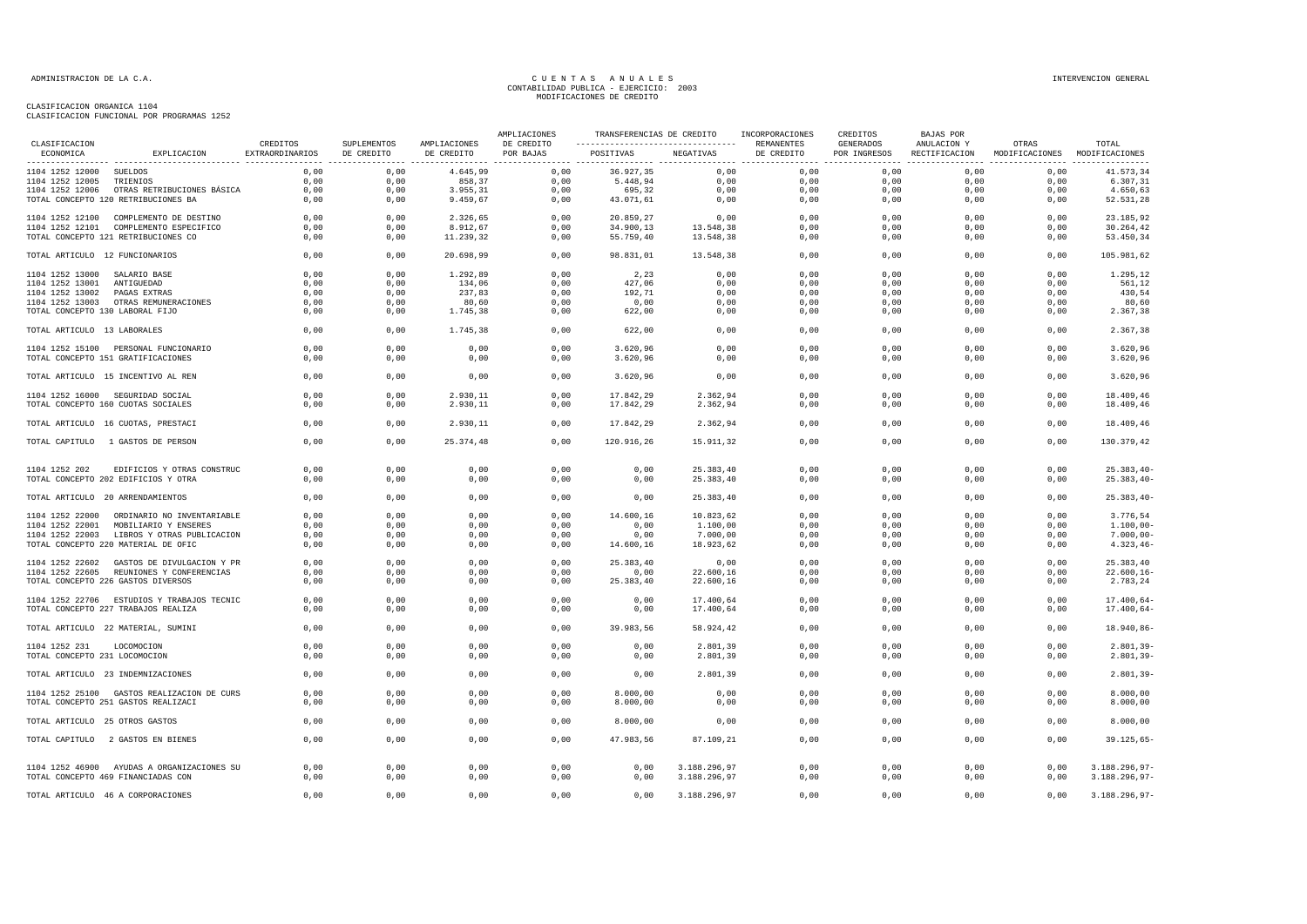| CLASIFICACION                      |                                                          | CREDITOS               | SUPLEMENTOS  | AMPLIACIONES | AMPLIACIONES<br>DE CREDITO | TRANSFERENCIAS DE CREDITO<br>---------------------------------- |               | INCORPORACIONES<br><b>REMANENTES</b> | CREDITOS<br><b>GENERADOS</b> | <b>BAJAS POR</b><br>ANULACION Y | OTRAS                    | TOTAL                        |
|------------------------------------|----------------------------------------------------------|------------------------|--------------|--------------|----------------------------|-----------------------------------------------------------------|---------------|--------------------------------------|------------------------------|---------------------------------|--------------------------|------------------------------|
| ECONOMICA                          | EXPLICACION                                              | <b>EXTRAORDINARIOS</b> | DE CREDITO   | DE CREDITO   | POR BAJAS                  | POSITIVAS                                                       | NEGATIVAS     | DE CREDITO                           | POR INGRESOS                 | RECTIFICACION                   | MODIFICACIONES<br>------ | MODIFICACIONES<br>.          |
| TOTAL CAPITULO                     | 4 TRANSFERENCIAS C                                       | 0.00                   | 0,00         | 0,00         | 0,00                       | 0.00                                                            | 3.188.296,97  | 0,00                                 | 0.00                         | 0.00                            | 0.00                     | $3.188.296,97-$              |
| 1104 1252 692                      | EDIFICIOS Y OTRAS CONSTRUC                               | 0,00                   | 0,00         | 0,00         | 0,00                       | 314.411,61                                                      | 460.964,65    | 0,00                                 | 0,00                         | 0,00                            | 0,00                     | $146.553,04-$                |
|                                    | TOTAL CONCEPTO 692 EDIFICIOS Y OTRA                      | 0,00                   | 0,00         | 0,00         | 0,00                       | 314.411,61                                                      | 460.964,65    | 0,00                                 | 0,00                         | 0,00                            | 0,00                     | $146.553,04-$                |
| 1104 1252 697                      | BIENES DESTINADOS PARA USO                               | 0,00                   | 0,00         | 0,00         | 0,00                       | 6.527.376.41                                                    | 9.941.058.90  | 0,00                                 | 0,00                         | 0,00                            | 0,00                     | $3.413.682,49-$              |
|                                    | TOTAL CONCEPTO 697 BIENES DESTINADO                      | 0.00                   | 0,00         | 0,00         | 0,00                       | 6.527.376,41                                                    | 9.941.058,90  | 0,00                                 | 0,00                         | 0.00                            | 0,00                     | $3.413.682,49-$              |
| 1104 1252 698                      | OTRO INMOVILIZADO MATERIAL                               | 0,00                   | 0,00         | 0,00         | 0,00                       | 696.180.89                                                      | 669.856.42    | 0.00                                 | 0.00                         | 0,00                            | 0.00                     | 26.324,47                    |
|                                    | TOTAL CONCEPTO 698 OTRO INMOVILIZAD                      | 0.00                   | 0,00         | 0,00         | 0,00                       | 696.180,89                                                      | 669.856,42    | 0,00                                 | 0.00                         | 0.00                            | 0,00                     | 26.324,47                    |
| 1104 1252 699                      | INMOVILIZADO INMATERIAL                                  | 0,00                   | 0,00         | 0,00         | 0,00                       | 951.532,02                                                      | 1.001.384,88  | 0,00                                 | 6.510,00                     | 0,00                            | 0,00                     | $43.342,86-$                 |
|                                    | TOTAL CONCEPTO 699 INMOVILIZADO INM                      | 0,00                   | 0,00         | 0,00         | 0,00                       | 951.532,02                                                      | 1.001.384,88  | 0,00                                 | 6.510,00                     | 0,00                            | 0,00                     | 43.342,86-                   |
| TOTAL ARTICULO                     | 69 FINANCIADAS CON                                       | 0.00                   | 0.00         | 0,00         | 0,00                       | 8.489.500.93                                                    | 12.073.264.85 | 0.00                                 | 6.510,00                     | 0,00                            | 0.00                     | 3.577.253,92-                |
| TOTAL CAPITULO                     | 6 INVERSIONES REAL                                       | 0,00                   | 0,00         | 0,00         | 0,00                       | 8.489.500,93                                                    | 12.073.264,85 | 0,00                                 | 6.510,00                     | 0,00                            | 0,00                     | 3.577.253,92-                |
| 1104 1252 76900                    | FONDO DE COOPERACION COMAR                               | 0,00                   | 0,00         | 0,00         | 0,00                       | 1.741.611,90                                                    | 18.682.097,18 | 0,00                                 | 0,00                         | 0,00                            | 0,00                     | 16.940.485,28-               |
| 1104 1252 76901                    | ACTUACIONES ESPECIFICAS                                  | 0,00                   | 0,00         | 0,00         | 0,00                       | 2.982.985,70                                                    | 0,00          | 0,00                                 | 0,00                         | 0,00                            | 0.00                     | 2.982.985,70<br>1.123.892.47 |
| 1104 1252 76903<br>1104 1252 76970 | ACTUACIONES COMPLEMENTARIA<br>INFRAEST. LOCALES. INUNDAC | 0,00<br>0.00           | 0,00<br>0,00 | 0,00<br>0,00 | 0,00<br>0,00               | 1.123.892,47<br>2.893.000,00                                    | 0,00<br>0,00  | 0,00<br>0,00                         | 0,00<br>0,00                 | 0,00<br>0,00                    | 0,00<br>0.00             | 2.893.000,00                 |
| 1104 1252 76980                    | INFRAESTRUCTURAS LOCALES-D                               | 0,00                   | 0,00         | 0,00         | 0,00                       | 322.156,19                                                      | 0,00          | 0,00                                 | 0,00                         | 0,00                            | 0,00                     | 322.156,19                   |
|                                    | TOTAL CONCEPTO 769 FINANCIADAS CON                       | 0,00                   | 0,00         | 0,00         | 0,00                       | 9.063.646,26                                                    | 18.682.097,18 | 0,00                                 | 0,00                         | 0,00                            | 0,00                     | $9.618.450, 92 -$            |
|                                    | TOTAL ARTICULO 76 A CORPORACIONES                        | 0,00                   | 0,00         | 0,00         | 0.00                       | 9.063.646,26                                                    | 18.682.097,18 | 0,00                                 | 0,00                         | 0.00                            | 0.00                     | $9.618.450, 92 -$            |
| 1104 1252 78900                    | ACTUACIONES DE COOPERACION                               | 0.00                   | 0.00         | 0,00         | 0,00                       | 21.035,42                                                       | 0,00          | 0,00                                 | 0.00                         | 0.00                            | 0.00                     | 21.035,42                    |
|                                    | TOTAL CONCEPTO 789 FINANCIADAS CON                       | 0,00                   | 0,00         | 0,00         | 0,00                       | 21.035,42                                                       | 0,00          | 0,00                                 | 0,00                         | 0,00                            | 0,00                     | 21.035,42                    |
|                                    | TOTAL ARTICULO 78 A FAMILIAS E INS                       | 0,00                   | 0,00         | 0,00         | 0,00                       | 21.035,42                                                       | 0,00          | 0,00                                 | 0,00                         | 0,00                            | 0,00                     | 21.035,42                    |
| TOTAL CAPITULO                     | 7 TRANSFERENCIAS D                                       | 0.00                   | 0.00         | 0,00         | 0.00                       | 9.084.681,68                                                    | 18.682.097.18 | 0,00                                 | 0.00                         | 0.00                            | 0.00                     | $9.597.415,50 -$             |
| TOTAL FUNCIONAL                    | 1252 POLITICA TERRITO                                    | 0.00                   | 0,00         | 25.374.48    | 0.00                       | 17.743.082,43                                                   | 34.046.679.53 | 0.00                                 | 6.510,00                     | 0.00                            | 0.00                     | 16.271.712,62-               |
| TOTAL ORGANICO                     | 1104 D.G.DE ADMINISTR                                    | 0.00                   | 0,00         | 40.667,47    | 0.00                       | 17.776.882,69                                                   | 34.580.213,72 | 0.00                                 | 6.510,00                     | 0.00                            | 0.00                     | 16.756.153,56-               |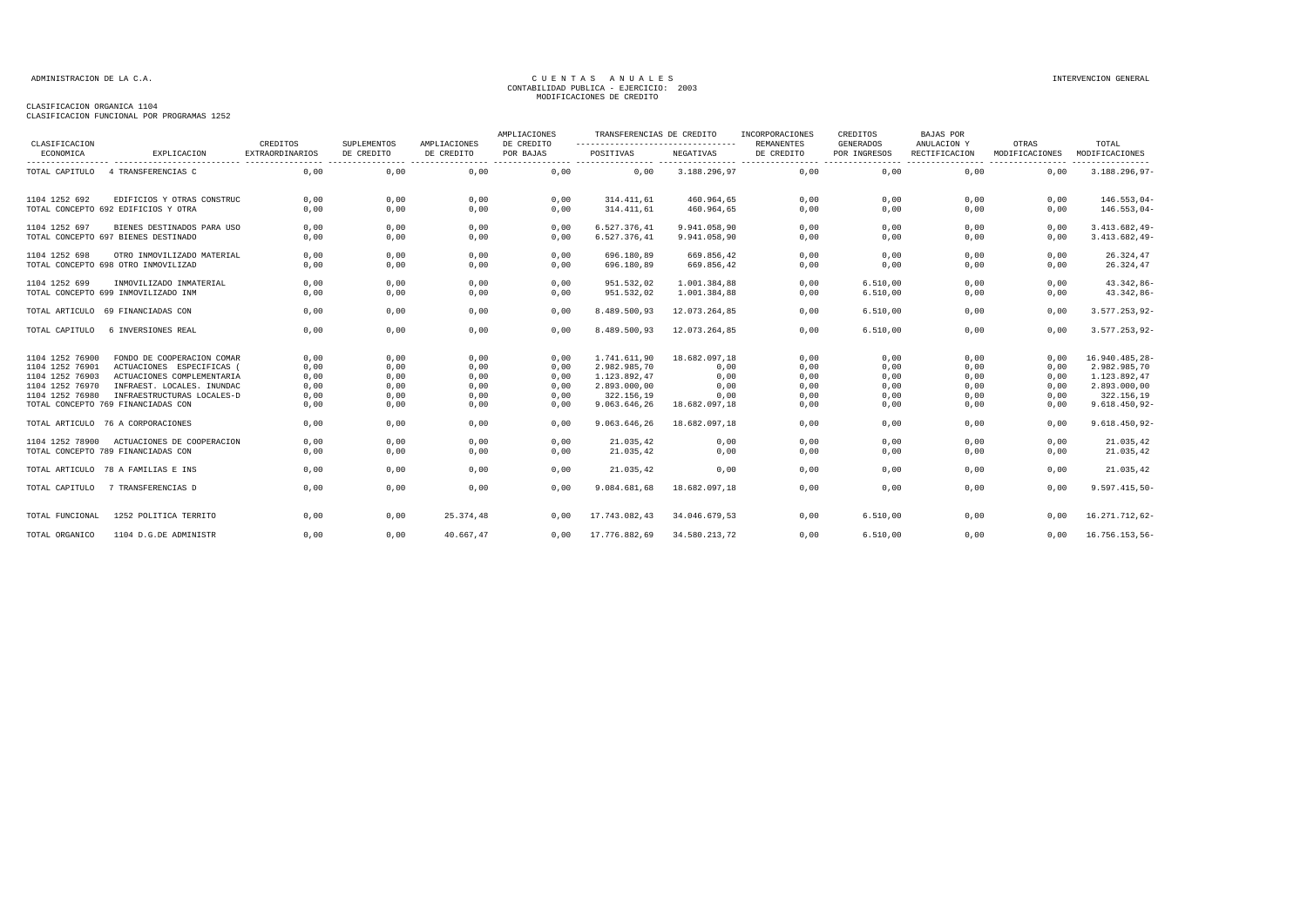|                                                |                                                                    |                             |                           |                            | AMPLIACIONES            | TRANSFERENCIAS DE CREDITO                       |                              | INCORPORACIONES          | CREDITOS                  | BAJAS POR                    |                         |                                     |
|------------------------------------------------|--------------------------------------------------------------------|-----------------------------|---------------------------|----------------------------|-------------------------|-------------------------------------------------|------------------------------|--------------------------|---------------------------|------------------------------|-------------------------|-------------------------------------|
| CLASIFICACION<br>ECONOMICA                     | EXPLICACION                                                        | CREDITOS<br>EXTRAORDINARIOS | SUPLEMENTOS<br>DE CREDITO | AMPLIACIONES<br>DE CREDITO | DE CREDITO<br>POR BAJAS | POSITIVAS<br>----------------- ---------------- | NEGATIVAS                    | REMANENTES<br>DE CREDITO | GENERADOS<br>POR INGRESOS | ANULACION Y<br>RECTIFICACION | OTRAS<br>MODIFICACIONES | TOTAL<br>MODIFICACIONES<br>-------- |
| 1105 1213 12000 SUELDOS                        |                                                                    | 0,00                        | 0,00                      | 1.889,73                   | 0,00                    | 0,00                                            | 0,00                         | 0,00                     | 0,00                      | 0,00                         | 0,00                    | 1.889,73                            |
| 1105 1213 12005                                | TRIENIOS                                                           | 0,00                        | 0,00                      | 444,61                     | 0,00                    | 0,00                                            | 0,00                         | 0,00                     | 0,00                      | 0,00                         | 0,00                    | 444,61                              |
| 1105 1213 12006                                | OTRAS RETRIBUCIONES BASICA                                         | 0,00                        | 0,00                      | 2.056, 45                  | 0,00                    | 0,00                                            | 0,00                         | 0,00                     | 0,00                      | 0,00                         | 0,00                    | 2.056,45                            |
|                                                | TOTAL CONCEPTO 120 RETRIBUCIONES BA                                | 0,00                        | 0,00                      | 4.390,79                   | 0,00                    | 0,00                                            | 0,00                         | 0,00                     | 0,00                      | 0,00                         | 0,00                    | 4.390,79                            |
|                                                | 1105 1213 12100 COMPLEMENTO DE DESTINO                             | 0,00                        | 0,00                      | 1.209,68                   | 0,00                    | 0,00                                            | 0,00                         | 0,00                     | 0,00                      | 0,00                         | 0,00                    | 1.209,68                            |
|                                                | 1105 1213 12101 COMPLEMENTO ESPECIFICO                             | 0,00                        | 0,00                      | 5.334,08                   | 0,00                    | 0,00                                            | 0,00                         | 0,00                     | 0,00                      | 0,00                         | 0,00                    | 5.334,08                            |
|                                                | TOTAL CONCEPTO 121 RETRIBUCIONES CO                                | 0,00                        | 0,00                      | 6.543,76                   | 0,00                    | 0,00                                            | 0,00                         | 0,00                     | 0,00                      | 0,00                         | 0,00                    | 6.543,76                            |
| TOTAL ARTICULO 12 FUNCIONARIOS                 |                                                                    | 0,00                        | 0,00                      | 10.934,55                  | 0,00                    | 0,00                                            | 0,00                         | 0,00                     | 0,00                      | 0,00                         | 0,00                    | 10.934,55                           |
|                                                | 1105 1213 15100 GRATIFICACIONES PERSONAL F                         | 0,00                        | 0,00                      | 0,00                       | 0,00                    | 1.800,00                                        | 0,00                         | 0,00                     | 0,00                      | 0,00                         | 0,00                    | 1.800,00                            |
|                                                | TOTAL CONCEPTO 151 GRATIFICACIONES                                 | 0.00                        | 0,00                      | 0,00                       | 0,00                    | 1.800,00                                        | 0,00                         | 0,00                     | 0,00                      | 0,00                         | 0,00                    | 1.800,00                            |
|                                                | TOTAL ARTICULO 15 INCENTIVO AL REN                                 | 0,00                        | 0,00                      | 0,00                       | 0,00                    | 1.800,00                                        | 0,00                         | 0,00                     | 0,00                      | 0,00                         | 0,00                    | 1.800,00                            |
|                                                | 1105 1213 16000 SEGURIDAD SOCIAL                                   | 0,00                        | 0,00                      | 1.276,06                   | 0,00                    | 0,00                                            | 0,00                         | 0,00                     | 0,00                      | 0,00                         | 0,00                    | 1.276,06                            |
|                                                | TOTAL CONCEPTO 160 CUOTAS SOCIALES                                 | 0,00                        | 0,00                      | 1.276,06                   | 0,00                    | 0,00                                            | 0,00                         | 0,00                     | 0,00                      | 0,00                         | 0,00                    | 1.276,06                            |
|                                                | TOTAL ARTICULO 16 CUOTAS, PRESTACI                                 | 0,00                        | 0,00                      | 1.276,06                   | 0,00                    | 0,00                                            | 0,00                         | 0,00                     | 0,00                      | 0,00                         | 0,00                    | 1.276,06                            |
|                                                | TOTAL CAPITULO 1 GASTOS DE PERSON                                  | 0,00                        | 0,00                      | 12.210,61                  | 0,00                    | 1.800,00                                        | 0,00                         | 0,00                     | 0,00                      | 0,00                         | 0,00                    | 14.010,61                           |
|                                                |                                                                    |                             |                           |                            |                         |                                                 |                              |                          |                           |                              |                         |                                     |
|                                                | 1105 1213 22000 ORDINARIO NO INVENTARIABLE                         | 0,00                        | 0.00                      | 0.00                       | 0,00                    | 0,00                                            | 5.884,35                     | 0.00                     | 0.00                      | 0,00                         | 0,00                    | $5.884, 35 -$                       |
|                                                | TOTAL CONCEPTO 220 MATERIAL DE OFIC                                | 0,00                        | 0,00                      | 0,00                       | 0,00                    | 0,00                                            | 5.884,35                     | 0,00                     | 0,00                      | 0,00                         | 0,00                    | $5.884, 35-$                        |
|                                                | 1105 1213 22605 REUNIONES Y CONFERENCIAS                           | 0,00                        | 0,00                      | 0,00                       | 0,00                    | 15.000,00                                       | 0,00                         | 0,00                     | 0,00                      | 0,00                         | 0,00                    | 15.000,00                           |
|                                                | TOTAL CONCEPTO 226 GASTOS DIVERSOS                                 | 0,00                        | 0,00                      | 0,00                       | 0,00                    | 15.000,00                                       | 0,00                         | 0,00                     | 0,00                      | 0,00                         | 0,00                    | 15.000,00                           |
| 1105 1213 22701 SEGURIDAD                      |                                                                    | 0,00                        | 0,00                      | 0,00                       | 0,00                    | 516.579,18                                      | 20.662,71                    | 0,00                     | 0,00                      | 0,00                         | 0,00                    | 495.916,47                          |
|                                                | TOTAL CONCEPTO 227 TRABAJOS REALIZA                                | 0,00                        | 0,00                      | 0,00                       | 0,00                    | 516.579,18                                      | 20.662,71                    | 0,00                     | 0,00                      | 0,00                         | 0,00                    | 495.916,47                          |
|                                                | TOTAL ARTICULO 22 MATERIAL, SUMINI                                 | 0,00                        | 0,00                      | 0,00                       | 0,00                    | 531.579,18                                      | 26.547,06                    | 0,00                     | 0,00                      | 0,00                         | 0,00                    | 505.032,12                          |
|                                                |                                                                    |                             |                           |                            |                         |                                                 |                              |                          |                           |                              |                         |                                     |
| 1105 1213 231<br>TOTAL CONCEPTO 231 LOCOMOCION | LOCOMOCION                                                         | 0,00<br>0,00                | 0,00<br>0,00              | 0,00<br>0,00               | 0,00<br>0,00            | 0,00<br>0,00                                    | 2.200,00<br>2.200,00         | 0,00<br>0,00             | 0,00<br>0,00              | 0,00<br>0,00                 | 0,00<br>0,00            | $2.200,00-$<br>$2.200,00 -$         |
|                                                |                                                                    |                             |                           |                            |                         |                                                 |                              |                          |                           |                              |                         |                                     |
|                                                | TOTAL ARTICULO 23 INDEMNIZACIONES                                  | 0,00                        | 0,00                      | 0,00                       | 0,00                    | 0,00                                            | 2.200,00                     | 0,00                     | 0,00                      | 0,00                         | 0,00                    | $2.200,00 -$                        |
|                                                | TOTAL CAPITULO 2 GASTOS EN BIENES                                  | 0,00                        | 0,00                      | 0,00                       | 0,00                    | 531.579,18                                      | 28.747,06                    | 0,00                     | 0,00                      | 0,00                         | 0,00                    | 502.832,12                          |
|                                                | 1105 1213 40900 AYUDAS EN MATERIA DE PROTE                         | 0,00                        | 0,00                      | 0,00                       | 0,00                    | 0,00                                            | 37.262,75                    | 0,00                     | 0,00                      | 0,00                         | 0,00                    | $37.262,75-$                        |
|                                                | TOTAL CONCEPTO 409 FINANCIADAS CON                                 | 0,00                        | 0,00                      | 0,00                       | 0,00                    | 0,00                                            | 37.262,75                    | 0,00                     | 0,00                      | 0,00                         | 0,00                    | $37.262,75-$                        |
|                                                | TOTAL ARTICULO 40 A LA ADMINISTRAC                                 | 0,00                        | 0,00                      | 0,00                       | 0,00                    | 0,00                                            | 37.262,75                    | 0,00                     | 0,00                      | 0,00                         | 0,00                    | $37.262,75-$                        |
|                                                |                                                                    |                             |                           |                            |                         |                                                 |                              |                          |                           |                              |                         |                                     |
|                                                | 1105 1213 48901 SUBV.A FAMILIAS Y ENTES SI                         | 0,00                        | 0,00                      | 0,00                       | 0,00                    | 60.000,00                                       | 0,00                         | 0,00                     | 0,00                      | 0,00                         | 0,00                    | 60.000,00                           |
|                                                | TOTAL CONCEPTO 489 FINANCIADAS CON                                 | 0,00                        | 0,00                      | 0,00                       | 0,00                    | 60.000,00                                       | 0,00                         | 0,00                     | 0,00                      | 0,00                         | 0,00                    | 60.000,00                           |
|                                                | TOTAL ARTICULO 48 A FAMILIAS E INS                                 | 0,00                        | 0,00                      | 0,00                       | 0,00                    | 60.000,00                                       | 0,00                         | 0,00                     | 0,00                      | 0,00                         | 0,00                    | 60.000,00                           |
|                                                | TOTAL CAPITULO 4 TRANSFERENCIAS C                                  | 0,00                        | 0,00                      | 0,00                       | 0,00                    | 60.000,00                                       | 37.262,75                    | 0,00                     | 0,00                      | 0,00                         | 0,00                    | 22.737,25                           |
|                                                |                                                                    |                             |                           |                            |                         |                                                 |                              |                          |                           |                              |                         |                                     |
| 1105 1213 693                                  | MAQUINARIA, INSTALACIONES Y<br>TOTAL CONCEPTO 693 MAQUINARIA, INST | 0,00<br>0,00                | 0,00<br>0,00              | 0,00<br>0,00               | 0,00<br>0,00            | 592.012,11<br>592.012,11                        | 1.125.458,07<br>1.125.458,07 | 0,00<br>0,00             | 0,00<br>0,00              | 0,00<br>0,00                 | 0,00<br>0,00            | 533.445,96-<br>533.445,96-          |
|                                                |                                                                    |                             |                           |                            |                         |                                                 |                              |                          |                           |                              |                         |                                     |
| 1105 1213 694                                  | MATERIAL DE TRANSPORTE                                             | 0.00                        | 0.00                      | 0.00                       | 0.00                    | 579.201.98                                      | 579.201.98                   | 0.00                     | 0.00                      | 0.00                         | 0.00                    | 0,00                                |
|                                                | TOTAL CONCEPTO 694 MATERIAL DE TRAN                                | 0,00                        | 0,00                      | 0,00                       | 0,00                    | 579.201,98                                      | 579.201,98                   | 0,00                     | 0,00                      | 0,00                         | 0,00                    | 0,00                                |
|                                                | TOTAL ARTICULO 69 FINANCIADAS CON                                  | 0,00                        | 0,00                      | 0,00                       | 0,00                    | 1.171.214,09                                    | 1.704.660,05                 | 0,00                     | 0,00                      | 0,00                         | 0,00                    | 533.445,96-                         |
|                                                | TOTAL CAPITULO 6 INVERSIONES REAL                                  | 0,00                        | 0,00                      | 0,00                       | 0,00                    | 1.171.214,09                                    | 1.704.660,05                 | 0,00                     | 0,00                      | 0,00                         | 0,00                    | 533.445,96-                         |
|                                                |                                                                    |                             |                           |                            |                         |                                                 |                              |                          |                           |                              |                         |                                     |
|                                                | 1105 1213 78900 AYUDAS EN MATERIA DE PROTE                         | 0,00                        | 0,00                      | 0,00                       | 0,00                    | 36.000,00                                       | 0,00                         | 0,00                     | 0,00                      | 0.00                         | 0,00                    | 36.000,00                           |
|                                                | TOTAL CONCEPTO 789 FINANCIADAS CON                                 | 0,00                        | 0,00                      | 0,00                       | 0,00                    | 36.000,00                                       | 0,00                         | 0,00                     | 0,00                      | 0,00                         | 0,00                    | 36.000,00                           |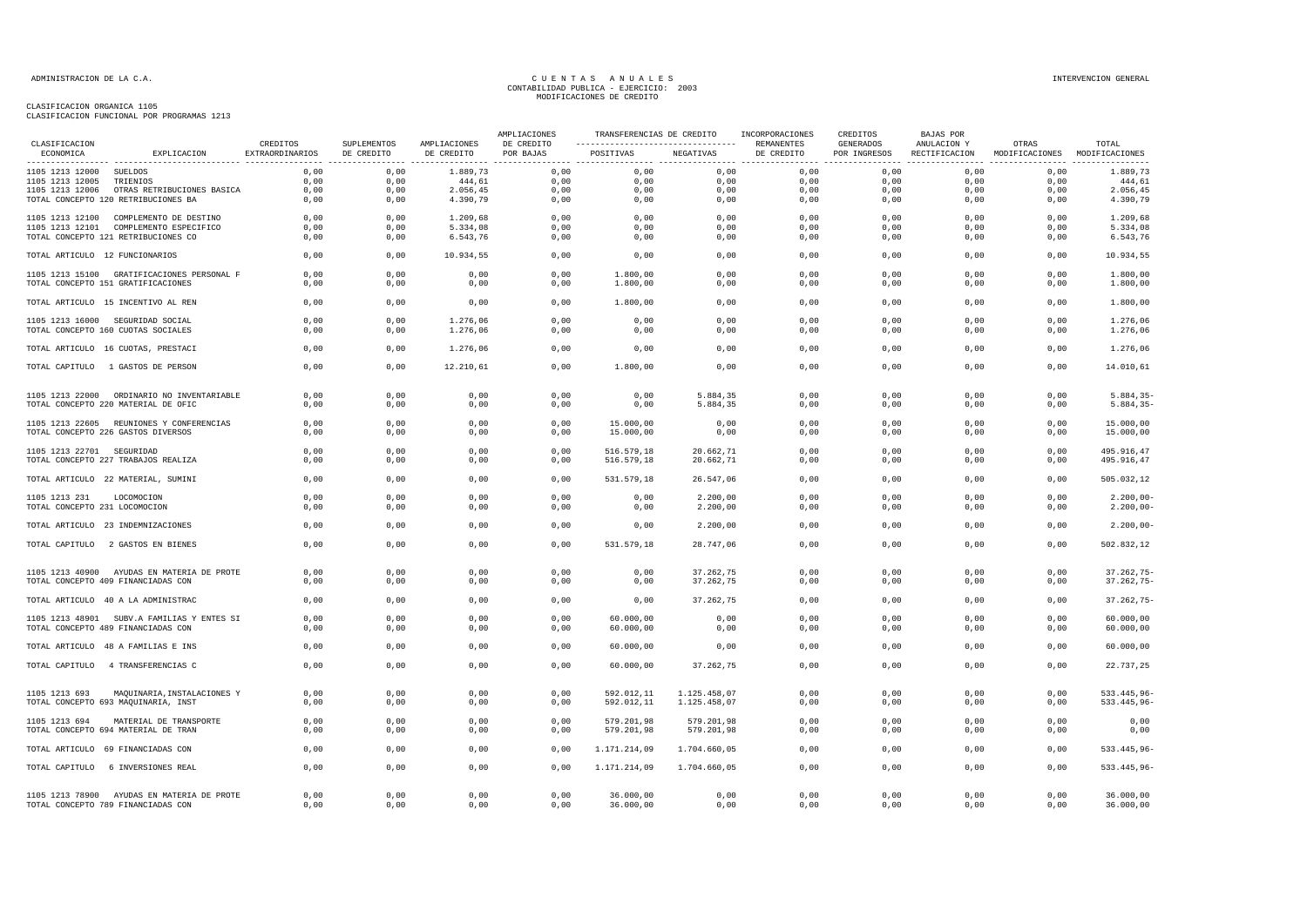| CLASIFICACION<br>ECONOMICA | EXPLICACION           | CREDITOS<br>EXTRAORDINARIOS | SUPLEMENTOS<br>DE CREDITO | AMPLIACIONES<br>DE CREDITO | AMPLIACIONES<br>DE CREDITO<br>POR BAJAS | TRANSFERENCIAS DE CREDITO<br>----------------------------------<br>POSITIVAS | NEGATIVAS    | INCORPORACIONES<br>REMANENTES<br>DE CREDITO | CREDITOS<br>GENERADOS<br>POR INGRESOS | <b>BAJAS POR</b><br>ANULACION Y<br>RECTIFICACION | OTRAS<br>MODIFICACIONES | TOTAL<br>MODIFICACIONES |
|----------------------------|-----------------------|-----------------------------|---------------------------|----------------------------|-----------------------------------------|------------------------------------------------------------------------------|--------------|---------------------------------------------|---------------------------------------|--------------------------------------------------|-------------------------|-------------------------|
| TOTAL ARTICULO             | 78 A FAMILIAS E INS   | 0,00                        | 0,00                      | 0,00                       | 0,00                                    | 36.000,00                                                                    | 0,00         | 0,00                                        | 0,00                                  | 0,00                                             | 0,00                    | 36.000,00               |
| TOTAL CAPITULO             | TRANSFERENCIAS D      | 0,00                        | 0,00                      | 0,00                       | 0,00                                    | 36.000,00                                                                    | 0,00         | 0,00                                        | 0,00                                  | 0,00                                             | 0,00                    | 36.000,00               |
| TOTAL FUNCIONAL            | 1213 SERVICIOS DE SEG | 0.00                        | 0,00                      | 12.210.61                  | 0.00                                    | 1.800.593,27                                                                 | 1.770.669,86 | 0.00                                        | 0.00                                  | 0.00                                             | 0.00                    | 42.134,02               |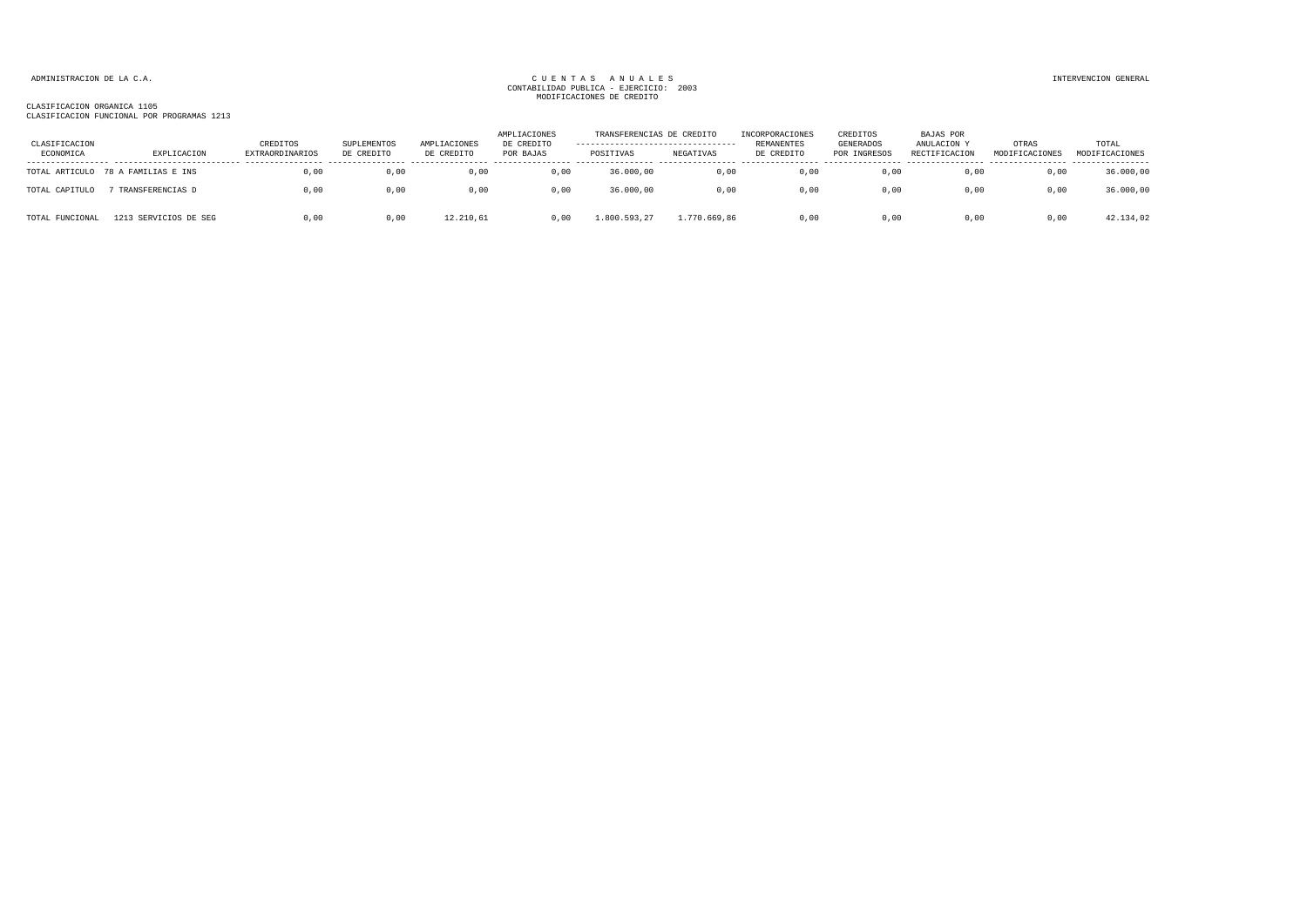| CLASIFICACION                   |                                                                   | CREDITOS        | SUPLEMENTOS  | AMPLIACIONES | AMPLIACIONES<br>DE CREDITO | TRANSFERENCIAS DE CREDITO<br>---------------------------------- |                      | INCORPORACIONES<br>REMANENTES | CREDITOS<br><b>GENERADOS</b>             | BAJAS POR<br>ANULACION Y                       | OTRAS                    | TOTAL                      |
|---------------------------------|-------------------------------------------------------------------|-----------------|--------------|--------------|----------------------------|-----------------------------------------------------------------|----------------------|-------------------------------|------------------------------------------|------------------------------------------------|--------------------------|----------------------------|
| ECONOMICA                       | EXPLICACION                                                       | EXTRAORDINARIOS | DE CREDITO   | DE CREDITO   | POR BAJAS                  | POSITIVAS                                                       | NEGATIVAS            | DE CREDITO                    | POR INGRESOS<br>------- ---------------- | RECTIFICACION<br>----------------------------- | MODIFICACIONES<br>------ | MODIFICACIONES<br>-------- |
| 1105 1215 12000                 | <b>SUELDOS</b>                                                    | 0,00            | 0,00         | 4.231,33     | 0,00                       | 0,00                                                            | 9.105,88             | 0,00                          | 0,00                                     | 0,00                                           | 0,00                     | $4.874,55-$                |
| 1105 1215 12005                 | TRIENIOS                                                          | 0,00            | 0,00         | 898,32       | 0,00                       | 0,00                                                            | 2.324,56             | 0,00                          | 0,00                                     | 0,00                                           | 0,00                     | $1.426, 24-$               |
| 1105 1215 12006                 | OTRAS RETRIBUCIONES BASICA                                        | 0,00            | 0,00         | 3.570,90     | 0,00                       | 0,00                                                            | 130,42               | 0,00                          | 0,00                                     | 0,00                                           | 0,00                     | 3.440, 48                  |
|                                 | TOTAL CONCEPTO 120 RETRIBUCIONES BA                               | 0,00            | 0,00         | 8.700,55     | 0,00                       | 0,00                                                            | 11.560,86            | 0,00                          | 0,00                                     | 0,00                                           | 0,00                     | $2.860, 31 -$              |
| 1105 1215 12100                 | COMPLEMENTO DE DESTINO                                            | 0.00            | 0.00         | 2.100,53     | 0.00                       | 0.00                                                            | 3.912,60             | 0.00                          | 0.00                                     | 0.00                                           | 0.00                     | $1.812,07-$                |
| 1105 1215 12101                 | COMPLEMENTO ESPECIFICO                                            | 0,00            | 0,00         | 7.931,11     | 0,00                       | 1.449,12                                                        | 3.186,72             | 0,00                          | 0,00                                     | 0,00                                           | 0,00                     | 6.193, 51                  |
|                                 | TOTAL CONCEPTO 121 RETRIBUCIONES CO                               | 0.00            | 0,00         | 10.031,64    | 0,00                       | 1.449,12                                                        | 7.099,32             | 0,00                          | 0,00                                     | 0,00                                           | 0,00                     | 4.381,44                   |
| TOTAL ARTICULO 12 FUNCIONARIOS  |                                                                   | 0,00            | 0,00         | 18.732,19    | 0,00                       | 1.449,12                                                        | 18.660,18            | 0,00                          | 0,00                                     | 0.00                                           | 0,00                     | 1.521,13                   |
| 1105 1215 13000                 | SALARIO BASE                                                      | 0,00            | 0,00         | 499,58       | 0,00                       | 0,10                                                            | 0,00                 | 0,00                          | 0,00                                     | 0,00                                           | 0,00                     | 499,68                     |
| 1105 1215 13001                 | ANTIGUEDAD                                                        | 0,00            | 0,00         | 77,93        | 0,00                       | 185,35                                                          | 0,00                 | 0,00                          | 0,00                                     | 0,00                                           | 0,00                     | 263,28                     |
| 1105 1215 13002                 | PAGAS EXTRAS                                                      | 0,00            | 0,00         | 96,25        | 0,00                       | 30,91                                                           | 0,00                 | 0,00                          | 0,00                                     | 0,00                                           | 0,00                     | 127,16                     |
| 1105 1215 13003                 | OTRAS REMUNERACIONES                                              | 0,00            | 0,00         | 151,61       | 0,00                       | 19,33                                                           | 0,00                 | 0,00                          | 0,00                                     | 0,00                                           | 0,00                     | 170,94                     |
| TOTAL CONCEPTO 130 LABORAL FIJO |                                                                   | 0,00            | 0,00         | 825,37       | 0,00                       | 235,69                                                          | 0,00                 | 0,00                          | 0,00                                     | 0,00                                           | 0,00                     | 1.061,06                   |
|                                 |                                                                   |                 |              |              |                            |                                                                 |                      |                               |                                          |                                                |                          |                            |
| TOTAL ARTICULO 13 LABORALES     |                                                                   | 0.00            | 0,00         | 825, 37      | 0,00                       | 235,69                                                          | 0,00                 | 0.00                          | 0,00                                     | 0.00                                           | 0.00                     | 1.061,06                   |
|                                 | 1105 1215 15100 PERSONAL FUNCIONARIO                              | 0,00            | 0,00         | 0,00         | 0,00                       | 0,00                                                            | 235,69               | 0,00                          | 0,00                                     | 0,00                                           | 0,00                     | $235,69-$                  |
|                                 | TOTAL CONCEPTO 151 GRATIFICACIONES                                | 0,00            | 0,00         | 0,00         | 0,00                       | 0,00                                                            | 235,69               | 0,00                          | 0,00                                     | 0,00                                           | 0,00                     | $235,69-$                  |
|                                 | TOTAL ARTICULO 15 INCENTIVO AL REN                                | 0.00            | 0.00         | 0,00         | 0.00                       | 0.00                                                            | 235,69               | 0.00                          | 0.00                                     | 0.00                                           | 0.00                     | $235,69-$                  |
|                                 | 1105 1215 16000 SEGURIDAD SOCIAL                                  | 0,00            | 0,00         | 2.074,83     | 0,00                       | 376,77                                                          | 4.851,65             | 0,00                          | 0,00                                     | 0,00                                           | 0,00                     | $2.400,05-$                |
|                                 | TOTAL CONCEPTO 160 CUOTAS SOCIALES                                | 0,00            | 0,00         | 2.074,83     | 0,00                       | 376,77                                                          | 4.851,65             | 0,00                          | 0,00                                     | 0,00                                           | 0,00                     | $2.400,05-$                |
|                                 | TOTAL ARTICULO 16 CUOTAS, PRESTACI                                | 0,00            | 0,00         | 2.074,83     | 0,00                       | 376,77                                                          | 4.851,65             | 0,00                          | 0,00                                     | 0,00                                           | 0,00                     | $2.400,05-$                |
| TOTAL CAPITULO                  | 1 GASTOS DE PERSON                                                | 0,00            | 0,00         | 21.632,39    | 0,00                       | 2.061,58                                                        | 23.747,52            | 0,00                          | 0,00                                     | 0,00                                           | 0,00                     | $53, 55-$                  |
|                                 |                                                                   | 0.00            |              |              |                            |                                                                 |                      |                               | 0.00                                     |                                                |                          | $7.309,03-$                |
| 1105 1215 22706                 | ESTUDIOS Y TRABAJOS TECNIC<br>TOTAL CONCEPTO 227 TRABAJOS REALIZA | 0,00            | 0,00<br>0,00 | 0,00<br>0,00 | 0,00<br>0,00               | 0,00<br>0,00                                                    | 7.309,03<br>7.309,03 | 0,00<br>0,00                  | 0,00                                     | 0,00<br>0,00                                   | 0,00<br>0,00             | $7.309,03-$                |
|                                 | TOTAL ARTICULO 22 MATERIAL, SUMINI                                | 0,00            | 0,00         | 0,00         | 0,00                       | 0,00                                                            | 7.309,03             | 0,00                          | 0,00                                     | 0,00                                           | 0,00                     | $7.309,03-$                |
|                                 |                                                                   |                 |              |              |                            |                                                                 |                      |                               |                                          |                                                |                          |                            |
| 1105 1215 231                   | LOCOMOCION                                                        | 0,00            | 0,00         | 0,00         | 0,00                       | 0,00                                                            | 2.706,62             | 0,00                          | 0,00                                     | 0,00                                           | 0,00                     | $2.706, 62 -$              |
| TOTAL CONCEPTO 231 LOCOMOCION   |                                                                   | 0,00            | 0,00         | 0,00         | 0,00                       | 0,00                                                            | 2.706,62             | 0,00                          | 0,00                                     | 0,00                                           | 0,00                     | $2.706, 62 -$              |
|                                 | TOTAL ARTICULO 23 INDEMNIZACIONES                                 | 0,00            | 0,00         | 0,00         | 0,00                       | 0,00                                                            | 2.706,62             | 0,00                          | 0,00                                     | 0,00                                           | 0,00                     | $2.706, 62 -$              |
|                                 | TOTAL CAPITULO 2 GASTOS EN BIENES                                 | 0,00            | 0,00         | 0,00         | 0,00                       | 0,00                                                            | 10.015,65            | 0,00                          | 0,00                                     | 0,00                                           | 0,00                     | $10.015,65 -$              |
| TOTAL FUNCIONAL                 | 1215 SERVICIOS DE INT                                             | 0.00            | 0,00         | 21.632.39    | 0,00                       | 2.061,58                                                        | 33.763.17            | 0,00                          | 0.00                                     | 0.00                                           | 0.00                     | $10.069, 20 -$             |
| TOTAL ORGANICO                  | 1105 D.G.DE INTERIOR                                              | 0,00            | 0,00         | 33.843,00    | 0,00                       | 1.802.654,85                                                    | 1.804.433,03         | 0.00                          | 0.00                                     | 0.00                                           | 0.00                     | 32.064,82                  |
|                                 |                                                                   |                 |              |              |                            |                                                                 |                      |                               |                                          |                                                |                          |                            |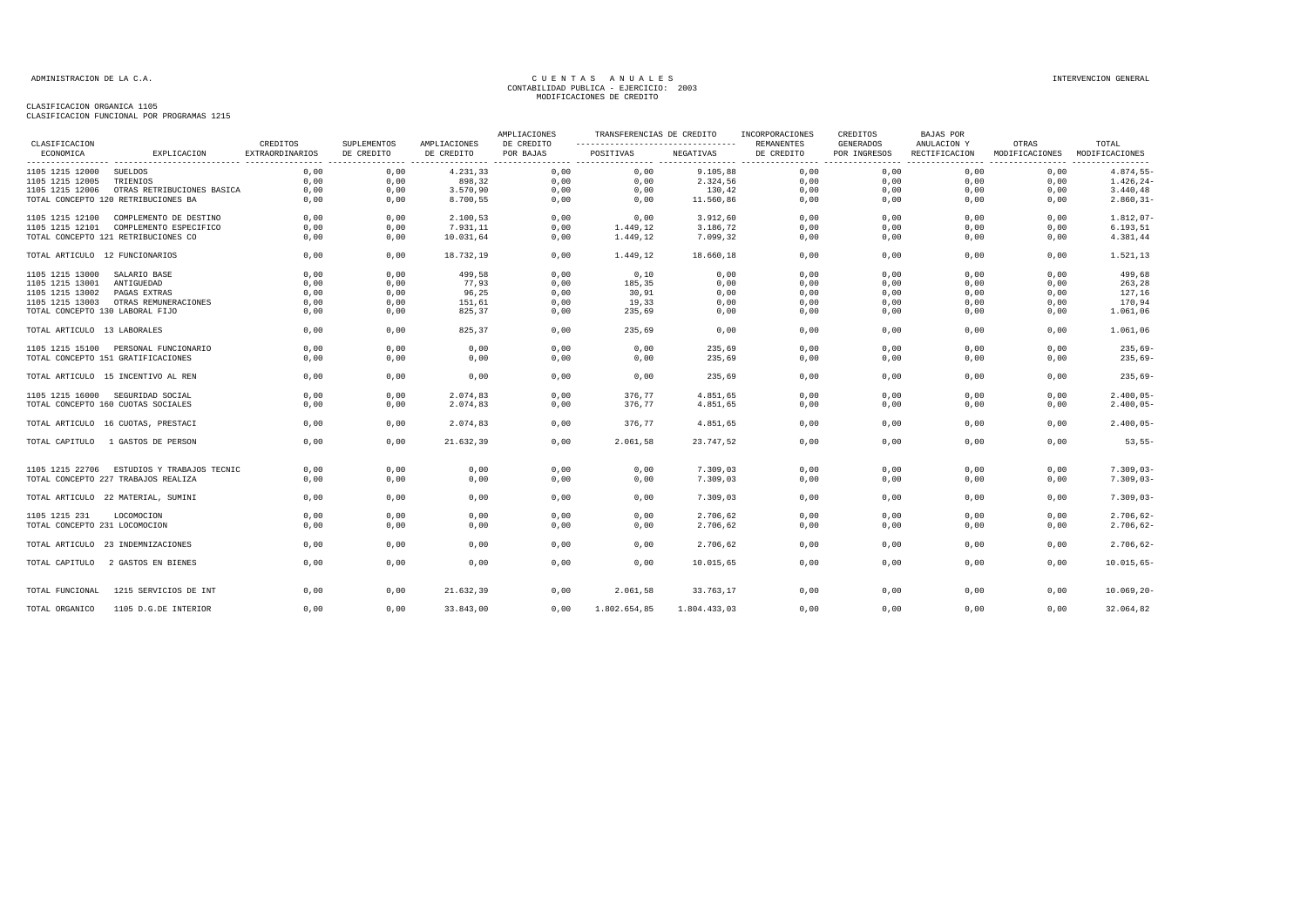|                                    |                                                    |                             |                           |                            | AMPLIACIONES            | TRANSFERENCIAS DE CREDITO |           | INCORPORACIONES          | CREDITOS                         | BAJAS POR                    |                                        |               |
|------------------------------------|----------------------------------------------------|-----------------------------|---------------------------|----------------------------|-------------------------|---------------------------|-----------|--------------------------|----------------------------------|------------------------------|----------------------------------------|---------------|
| CLASIFICACION<br>ECONOMICA         | EXPLICACION                                        | CREDITOS<br>EXTRAORDINARIOS | SUPLEMENTOS<br>DE CREDITO | AMPLIACIONES<br>DE CREDITO | DE CREDITO<br>POR BAJAS | POSITIVAS                 | NEGATIVAS | REMANENTES<br>DE CREDITO | <b>GENERADOS</b><br>POR INGRESOS | ANULACION Y<br>RECTIFICACION | OTRAS<br>MODIFICACIONES MODIFICACIONES | TOTAL         |
| 1106 1261 12000                    | SUELDOS                                            | 0,00                        | 0,00                      | 4.228,83                   | 0,00                    | 0,00                      | 0,00      | 0,00                     | 0,00                             | 0,00                         | 0,00                                   | 4.228,83      |
| 1106 1261 12005                    | TRIENIOS                                           | 0,00                        | 0,00                      | 831,43                     | 0,00                    | 0,00                      | 0,00      | 0,00                     | 0,00                             | 0,00                         | 0,00                                   | 831,43        |
| 1106 1261 12006                    | OTRAS RETRIBUCIONES BASICA                         | 0,00                        | 0,00                      | 4.029,56                   | 0,00                    | 16,74                     | 0,00      | 0,00                     | 0,00                             | 0,00                         | 0,00                                   | 4.046,30      |
|                                    | TOTAL CONCEPTO 120 RETRIBUCIONES BA                | 0,00                        | 0,00                      | 9.089, 82                  | 0,00                    | 16,74                     | 0,00      | 0,00                     | 0,00                             | 0,00                         | 0,00                                   | 9.106,56      |
|                                    | 1106 1261 12100 COMPLEMENTO DE DESTINO             | 0,00                        | 0,00                      | 2.370,33                   | 0,00                    | 502,20                    | 0,00      | 0,00                     | 0.00                             | 0,00                         | 0,00                                   | 2.872,53      |
|                                    | 1106 1261 12101 COMPLEMENTO ESPECIFICO             | 0,00                        | 0,00                      | 8.535,02                   | 0,00                    | 809,52                    | 0,00      | 0,00                     | 0,00                             | 0,00                         | 0,00                                   | 9.344,54      |
|                                    | TOTAL CONCEPTO 121 RETRIBUCIONES CO                | 0,00                        | 0,00                      | 10.905,35                  | 0,00                    | 1.311,72                  | 0,00      | 0,00                     | 0,00                             | 0,00                         | 0,00                                   | 12.217,07     |
| TOTAL ARTICULO 12 FUNCIONARIOS     |                                                    | 0,00                        | 0,00                      | 19.995,17                  | 0,00                    | 1.328,46                  | 0,00      | 0,00                     | 0,00                             | 0,00                         | 0,00                                   | 21.323,63     |
| 1106 1261 13000 SALARIO BASE       |                                                    | 0,00                        | 0,00                      | 2.516,96                   | 0,00                    | 14.697,36                 | 0,00      | 0,00                     | 0,00                             | 0,00                         | 0,00                                   | 17.214,32     |
| 1106 1261 13001                    | ANTIGUEDAD                                         | 0,00                        | 0,00                      | 402,96                     | 0,00                    | 3.159,36                  | 0,00      | 0,00                     | 0,00                             | 0,00                         | 0,00                                   | 3.562,32      |
| 1106 1261 13002                    | PAGAS EXTRAS                                       | 0.00                        | 0,00                      | 486,65                     | 0,00                    | 2.976,12                  | 0,00      | 0,00                     | 0,00                             | 0,00                         | 0,00                                   | 3.462,77      |
| 1106 1261 13003                    | OTRAS REMUNERACIONES                               | 0,00                        | 0,00                      | 281,46                     | 0,00                    | 8.968,06                  | 0,00      | 0,00                     | 0,00                             | 0,00                         | 0,00                                   | 9.249,52      |
| TOTAL CONCEPTO 130 LABORAL FIJO    |                                                    | 0,00                        | 0,00                      | 3.688,03                   | 0,00                    | 29.800,90                 | 0,00      | 0,00                     | 0,00                             | 0,00                         | 0,00                                   | 33.488,93     |
| TOTAL ARTICULO 13 LABORALES        |                                                    | 0,00                        | 0,00                      | 3.688,03                   | 0,00                    | 29.800,90                 | 0,00      | 0,00                     | 0,00                             | 0,00                         | 0,00                                   | 33.488,93     |
|                                    | 1106 1261 16000 SEGURIDAD SOCIAL                   | 0,00                        | 0,00                      | 2.919,19                   | 0,00                    | 9.871,44                  | 0,00      | 0,00                     | 0,00                             | 0,00                         | 0,00                                   | 12.790,63     |
|                                    | TOTAL CONCEPTO 160 CUOTAS SOCIALES                 | 0,00                        | 0,00                      | 2.919,19                   | 0,00                    | 9.871,44                  | 0,00      | 0,00                     | 0,00                             | 0,00                         | 0,00                                   | 12.790,63     |
|                                    | TOTAL ARTICULO 16 CUOTAS, PRESTACI                 | 0.00                        | 0,00                      | 2.919,19                   | 0,00                    | 9.871,44                  | 0,00      | 0,00                     | 0.00                             | 0.00                         | 0,00                                   | 12.790.63     |
|                                    | TOTAL CAPITULO 1 GASTOS DE PERSON                  | 0,00                        | 0,00                      | 26.602,39                  | 0,00                    | 41.000,80                 | 0,00      | 0,00                     | 0,00                             | 0,00                         | 0,00                                   | 67.603,19     |
|                                    |                                                    |                             |                           |                            |                         |                           |           |                          |                                  |                              |                                        |               |
| 1106 1261 212                      | EDIFICIOS Y OTRAS CONSTRUC                         | 0,00                        | 0,00                      | 0,00                       | 0,00                    | 7.515,55                  | 0,00      | 0,00                     | 0,00                             | 0,00                         | 0,00                                   | 7.515,55      |
|                                    | TOTAL CONCEPTO 212 EDIFICIOS Y OTRA                | 0,00                        | 0,00                      | 0,00                       | 0,00                    | 7.515,55                  | 0,00      | 0,00                     | 0,00                             | 0,00                         | 0,00                                   | 7.515,55      |
| 1106 1261 213                      | MAQUINARIA, INSTALACION Y U                        | 0,00                        | 0,00                      | 0,00                       | 0,00                    | 0,00                      | 1.502,53  | 0,00                     | 0,00                             | 0,00                         | 0,00                                   | $1.502, 53 -$ |
|                                    | TOTAL CONCEPTO 213 MAQUINARIA, INST                | 0.00                        | 0,00                      | 0,00                       | 0,00                    | 0,00                      | 1.502,53  | 0,00                     | 0.00                             | 0,00                         | 0,00                                   | $1.502, 53 -$ |
|                                    |                                                    |                             |                           |                            |                         |                           |           |                          |                                  |                              |                                        |               |
| 1106 1261 214                      | MATERIAL DE TRANSPORTE                             | 0,00                        | 0,00                      | 0,00                       | 0,00                    | 0,00                      | 171,33    | 0,00                     | 0,00                             | 0,00                         | 0,00                                   | 171,33-       |
|                                    | TOTAL CONCEPTO 214 MATERIAL DE TRAN                | 0.00                        | 0,00                      | 0,00                       | 0,00                    | 0,00                      | 171,33    | 0,00                     | 0.00                             | 0,00                         | 0,00                                   | $171, 33-$    |
| 1106 1261 215                      | MOBILIARIO Y ENSERES                               | 0,00                        | 0,00                      | 0,00                       | 0,00                    | 0,00                      | 994,94    | 0,00                     | 0,00                             | 0,00                         | 0,00                                   | $994, 94-$    |
|                                    | TOTAL CONCEPTO 215 MOBILIARIO Y ENS                | 0,00                        | 0,00                      | 0,00                       | 0,00                    | 0,00                      | 994,94    | 0,00                     | 0,00                             | 0,00                         | 0,00                                   | $994, 94 -$   |
|                                    | TOTAL ARTICULO 21 REPARACION Y CON                 | 0.00                        | 0.00                      | 0.00                       | 0.00                    | 7.515.55                  | 2.668.80  | 0.00                     | 0.00                             | 0.00                         | 0.00                                   | 4.846.75      |
|                                    |                                                    | 0,00                        | 0,00                      | 0,00                       | 0,00                    | 170.223,08                | 0,00      | 0,00                     | 0,00                             | 0,00                         | 0,00                                   | 170.223,08    |
| 1106 1261 22000<br>1106 1261 22001 | ORDINARIO NO INVENTARIABLE<br>MOBILIARIO Y ENSERES | 0.00                        | 0.00                      | 0,00                       | 0,00                    | 0.00                      | 1.502,53  | 0,00                     | 0.00                             | 0.00                         | 0.00                                   | $1.502, 53-$  |
|                                    | 1106 1261 22004 MATERIAL INFORMATICO               | 0,00                        | 0,00                      | 0,00                       | 0,00                    | 0,00                      | 1.502,53  | 0,00                     | 0,00                             | 0,00                         | 0,00                                   | $1.502, 53-$  |
|                                    | TOTAL CONCEPTO 220 MATERIAL DE OFIC                | 0,00                        | 0,00                      | 0,00                       | 0,00                    | 170.223,08                | 3.005,06  | 0,00                     | 0,00                             | 0,00                         | 0,00                                   | 167.218,02    |
|                                    |                                                    |                             |                           |                            |                         |                           |           |                          |                                  |                              |                                        |               |
|                                    | 1106 1261 22700 LIMPIEZA Y ASEO                    | 0,00                        | 0,00                      | 0,00                       | 0,00                    | 161.806,76                | 0,00      | 0,00                     | 0,00                             | 0,00                         | 0,00                                   | 161.806,76    |
|                                    | TOTAL CONCEPTO 227 TRABAJOS REALIZA                | 0,00                        | 0,00                      | 0,00                       | 0,00                    | 161.806,76                | 0,00      | 0,00                     | 0,00                             | 0,00                         | 0,00                                   | 161.806,76    |
|                                    | TOTAL ARTICULO 22 MATERIAL, SUMINI                 | 0,00                        | 0,00                      | 0,00                       | 0,00                    | 332.029,84                | 3.005,06  | 0,00                     | 0,00                             | 0,00                         | 0,00                                   | 329.024,78    |
|                                    | TOTAL CAPITULO 2 GASTOS EN BIENES                  | 0.00                        | 0.00                      | 0,00                       | 0.00                    | 339.545.39                | 5.673.86  | 0.00                     | 0.00                             | 0.00                         | 0.00                                   | 333.871,53    |
|                                    |                                                    |                             |                           |                            |                         |                           |           |                          |                                  |                              |                                        |               |
|                                    | 1106 1261 76900 ACTUACIONES DE COOPERACION         | 0,00                        | 0,00                      | 0,00                       | 0,00                    | 0,00                      | 630,05    | 0,00                     | 0,00                             | 0,00                         | 0,00                                   | $630,05-$     |
|                                    | TOTAL CONCEPTO 769 FINANCIADAS CON                 | 0,00                        | 0,00                      | 0,00                       | 0,00                    | 0,00                      | 630,05    | 0,00                     | 0,00                             | 0,00                         | 0,00                                   | $630,05-$     |
|                                    | TOTAL ARTICULO 76 A CORPORACIONES                  | 0,00                        | 0,00                      | 0,00                       | 0,00                    | 0,00                      | 630,05    | 0,00                     | 0,00                             | 0,00                         | 0,00                                   | $630.05 -$    |
|                                    |                                                    |                             |                           |                            |                         |                           |           |                          |                                  |                              |                                        |               |
|                                    | TOTAL CAPITULO 7 TRANSFERENCIAS D                  | 0,00                        | 0,00                      | 0,00                       | 0,00                    | 0,00                      | 630,05    | 0,00                     | 0,00                             | 0,00                         | 0,00                                   | $630,05-$     |
| TOTAL FUNCIONAL                    | 1261 SERVICIOS DE COO                              | 0,00                        | 0,00                      | 26.602,39                  | 0,00                    | 380.546,19                | 6.303, 91 | 0,00                     | 0,00                             | 0,00                         | 0,00                                   | 400.844,67    |
| TOTAL ORGANICO                     | 1106 DELEGACION TERRI                              | 0,00                        | 0,00                      | 26.602,39                  | 0,00                    | 380.546,19                | 6.303,91  | 0,00                     | 0,00                             | 0,00                         | 0,00                                   | 400.844,67    |
|                                    |                                                    |                             |                           |                            |                         |                           |           |                          |                                  |                              |                                        |               |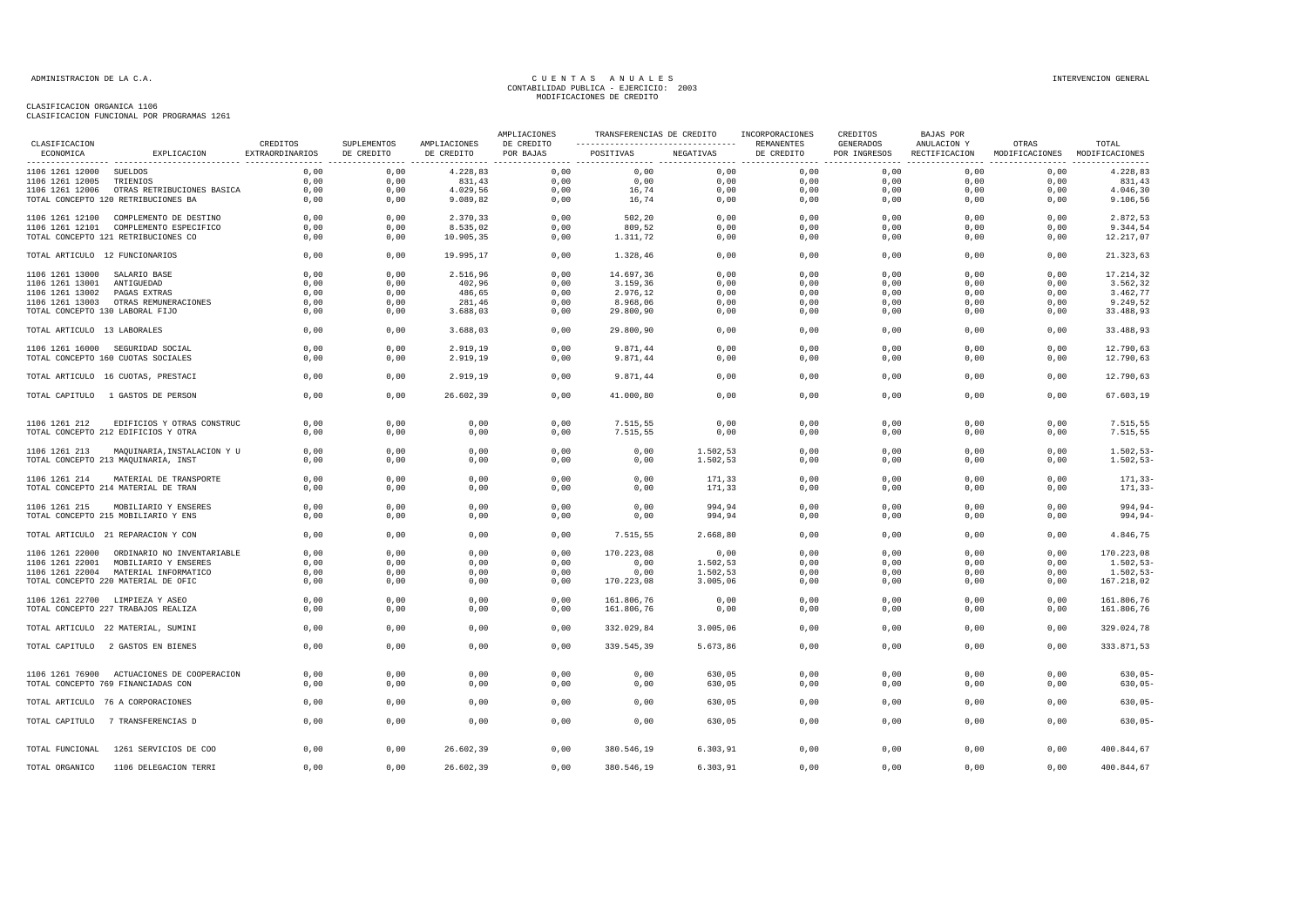|                                 |                                            |                                    |                           |                            | AMPLIACIONES            | TRANSFERENCIAS DE CREDITO                         |           | INCORPORACIONES                 | CREDITOS                         | BAJAS POR                    |                         |                         |
|---------------------------------|--------------------------------------------|------------------------------------|---------------------------|----------------------------|-------------------------|---------------------------------------------------|-----------|---------------------------------|----------------------------------|------------------------------|-------------------------|-------------------------|
| CLASIFICACION<br>ECONOMICA      | EXPLICACION                                | CREDITOS<br><b>EXTRAORDINARIOS</b> | SUPLEMENTOS<br>DE CREDITO | AMPLIACIONES<br>DE CREDITO | DE CREDITO<br>POR BAJAS | ------------------------------------<br>POSITIVAS | NEGATIVAS | <b>REMANENTES</b><br>DE CREDITO | <b>GENERADOS</b><br>POR INGRESOS | ANULACION Y<br>RECTIFICACION | OTRAS<br>MODIFICACIONES | TOTAL<br>MODIFICACIONES |
| 1107 1262 12000                 | <b>SUELDOS</b>                             | 0.00                               | 0,00                      | 4.926,52                   | 0,00                    | 0,00                                              | 0,00      | 0,00                            | 0,00                             | 0,00                         | 0,00                    | ---------<br>4.926,52   |
| 1107 1262 12005                 | TRIENIOS                                   | 0,00                               | 0,00                      | 897,44                     | 0,00                    | 0,00                                              | 0,00      | 0,00                            | 0,00                             | 0,00                         | 0,00                    | 897,44                  |
| 1107 1262 12006                 | OTRAS RETRIBUCIONES BASICA                 | 0,00                               | 0,00                      | 4.511,13                   | 0,00                    | 0,00                                              | 0,00      | 0,00                            | 0,00                             | 0,00                         | 0,00                    | 4.511,13                |
|                                 | TOTAL CONCEPTO 120 RETRIBUCIONES BA        | 0,00                               | 0,00                      | 10.335,09                  | 0,00                    | 0,00                                              | 0,00      | 0,00                            | 0,00                             | 0,00                         | 0,00                    | 10.335,09               |
| 1107 1262 12100                 | COMPLEMENTO DE DESTINO                     | 0,00                               | 0,00                      | 2.653,61                   | 0,00                    | 0,00                                              | 0,00      | 0,00                            | 0.00                             | 0,00                         | 0,00                    | 2.653,61                |
| 1107 1262 12101                 | COMPLEMENTO ESPECIFICO                     | 0.00                               | 0.00                      | 9.695.53                   | 0,00                    | 809,52                                            | 0.00      | 0,00                            | 0.00                             | 0.00                         | 0.00                    | 10.505,05               |
| 1107 1262 12109                 | OTRAS                                      | 0,00                               | 0,00                      | 29,94                      | 0,00                    | 0,00                                              | 0,00      | 0,00                            | 0,00                             | 0,00                         | 0,00                    | 29,94                   |
|                                 | TOTAL CONCEPTO 121 RETRIBUCIONES CO        | 0,00                               | 0,00                      | 12.379,08                  | 0,00                    | 809,52                                            | 0,00      | 0,00                            | 0,00                             | 0,00                         | 0,00                    | 13.188,60               |
| TOTAL ARTICULO 12 FUNCIONARIOS  |                                            | 0,00                               | 0,00                      | 22.714,17                  | 0,00                    | 809,52                                            | 0,00      | 0,00                            | 0,00                             | 0,00                         | 0,00                    | 23.523,69               |
| 1107 1262 13000                 | SALARIO BASE                               | 0,00                               | 0,00                      | 2.205,82                   | 0,00                    | 0,00                                              | 0,00      | 0,00                            | 0,00                             | 0,00                         | 0,00                    | 2.205,82                |
| 1107 1262 13001                 | ANTIGUEDAD                                 | 0,00                               | 0,00                      | 243,23                     | 0,00                    | 0,00                                              | 0,00      | 0,00                            | 0,00                             | 0,00                         | 0,00                    | 243,23                  |
| 1107 1262 13002                 | PAGAS EXTRAS                               | 0.00                               | 0,00                      | 408,18                     | 0,00                    | 0,00                                              | 0,00      | 0,00                            | 0,00                             | 0,00                         | 0,00                    | 408,18                  |
| 1107 1262 13003                 | OTRAS REMUNERACIONES                       | 0,00                               | 0,00                      | 353,31                     | 0,00                    | 26.739,85                                         | 0,00      | 0,00                            | 0,00                             | 0,00                         | 0,00                    | 27.093,16               |
| TOTAL CONCEPTO 130 LABORAL FIJO |                                            | 0,00                               | 0,00                      | 3.210,54                   | 0,00                    | 26.739,85                                         | 0,00      | 0,00                            | 0,00                             | 0,00                         | 0,00                    | 29.950,39               |
| TOTAL ARTICULO 13 LABORALES     |                                            | 0,00                               | 0,00                      | 3.210,54                   | 0,00                    | 26.739,85                                         | 0,00      | 0,00                            | 0,00                             | 0,00                         | 0,00                    | 29.950,39               |
|                                 | 1107 1262 16000 SEGURIDAD SOCIAL           | 0,00                               | 0,00                      | 3.211,06                   | 0,00                    | 8.608,11                                          | 0,00      | 0,00                            | 0,00                             | 0,00                         | 0,00                    | 11.819,17               |
|                                 | TOTAL CONCEPTO 160 CUOTAS SOCIALES         | 0,00                               | 0,00                      | 3.211,06                   | 0,00                    | 8.608, 11                                         | 0,00      | 0,00                            | 0,00                             | 0,00                         | 0,00                    | 11.819,17               |
|                                 |                                            |                                    |                           |                            |                         |                                                   |           |                                 |                                  |                              |                         |                         |
|                                 | TOTAL ARTICULO 16 CUOTAS, PRESTACI         | 0,00                               | 0,00                      | 3.211,06                   | 0,00                    | 8.608,11                                          | 0,00      | 0,00                            | 0,00                             | 0,00                         | 0,00                    | 11.819,17               |
| TOTAL CAPITULO                  | 1 GASTOS DE PERSON                         | 0,00                               | 0,00                      | 29.135,77                  | 0,00                    | 36.157,48                                         | 0,00      | 0,00                            | 0,00                             | 0,00                         | 0,00                    | 65.293,25               |
| 1107 1262 212                   | EDIFICIOS Y OTRAS CONSTRUC                 | 0,00                               | 0,00                      | 0,00                       | 0,00                    | 116.009,07                                        | 1.020,00  | 0,00                            | 0,00                             | 0,00                         | 0,00                    | 114.989,07              |
|                                 | TOTAL CONCEPTO 212 EDIFICIOS Y OTRA        | 0,00                               | 0,00                      | 0,00                       | 0,00                    | 116.009,07                                        | 1.020,00  | 0,00                            | 0,00                             | 0,00                         | 0,00                    | 114.989,07              |
|                                 | TOTAL ARTICULO 21 REPARACION Y CON         | 0,00                               | 0,00                      | 0,00                       | 0,00                    | 116.009,07                                        | 1.020,00  | 0,00                            | 0.00                             | 0.00                         | 0.00                    | 114.989,07              |
|                                 | 1107 1262 22000 ORDINARIO NO INVENTARIABLE | 0,00                               | 0,00                      | 0,00                       | 0,00                    | 116.924,74                                        | 0,00      | 0,00                            | 0,00                             | 0,00                         | 0,00                    | 116.924,74              |
|                                 | TOTAL CONCEPTO 220 MATERIAL DE OFIC        | 0,00                               | 0,00                      | 0,00                       | 0,00                    | 116.924,74                                        | 0,00      | 0,00                            | 0,00                             | 0,00                         | 0,00                    | 116.924,74              |
| 1107 1262 22201 POSTALES        |                                            | 0,00                               | 0,00                      | 0,00                       | 0,00                    | 0,00                                              | 630,05    | 0,00                            | 0,00                             | 0,00                         | 0,00                    | $630,05-$               |
|                                 | TOTAL CONCEPTO 222 COMUNICACIONES          | 0.00                               | 0,00                      | 0,00                       | 0.00                    | 0.00                                              | 630,05    | 0,00                            | 0.00                             | 0.00                         | 0.00                    | $630,05-$               |
|                                 | 1107 1262 22601 ATENCIONES PROTOCOLARIAS Y | 0,00                               | 0,00                      | 0,00                       | 0,00                    | 840,00                                            | 0,00      | 0,00                            | 0,00                             | 0,00                         | 0,00                    | 840,00                  |
| 1107 1262 22605                 | REUNIONES Y CONFERENCIAS                   | 0,00                               | 0,00                      | 0,00                       | 0,00                    | 0,00                                              | 840,00    | 0,00                            | 0,00                             | 0,00                         | 0,00                    | $840,00 -$              |
|                                 | TOTAL CONCEPTO 226 GASTOS DIVERSOS         | 0,00                               | 0,00                      | 0,00                       | 0,00                    | 840,00                                            | 840,00    | 0,00                            | 0,00                             | 0,00                         | 0,00                    | 0,00                    |
|                                 | 1107 1262 22700 LIMPIEZA Y ASEO            | 0.00                               | 0.00                      | 0,00                       | 0.00                    | 49.164,80                                         | 0,00      | 0.00                            | 0.00                             | 0.00                         | 0.00                    | 49.164,80               |
|                                 | TOTAL CONCEPTO 227 TRABAJOS REALIZA        | 0,00                               | 0,00                      | 0,00                       | 0,00                    | 49.164,80                                         | 0,00      | 0,00                            | 0,00                             | 0,00                         | 0,00                    | 49.164,80               |
|                                 |                                            |                                    |                           |                            |                         |                                                   |           |                                 |                                  |                              |                         |                         |
|                                 | TOTAL ARTICULO 22 MATERIAL, SUMINI         | 0.00                               | 0,00                      | 0,00                       | 0.00                    | 166.929,54                                        | 1.470,05  | 0,00                            | 0,00                             | 0,00                         | 0.00                    | 165.459,49              |
| TOTAL CAPITULO                  | 2 GASTOS EN BIENES                         | 0,00                               | 0,00                      | 0,00                       | 0,00                    | 282.938,61                                        | 2.490,05  | 0,00                            | 0,00                             | 0,00                         | 0,00                    | 280.448,56              |
| TOTAL FUNCIONAL                 | 1262 SERVICIOS DE COO                      | 0.00                               | 0.00                      | 29.135.77                  | 0.00                    | 319,096,09                                        | 2.490.05  | 0.00                            | 0.00                             | 0.00                         | 0.00                    | 345.741,81              |
| TOTAL ORGANICO                  | 1107 DELEGACION TERRI                      | 0,00                               | 0,00                      | 29.135,77                  | 0,00                    | 319.096,09                                        | 2.490.05  | 0,00                            | 0,00                             | 0,00                         | 0,00                    | 345.741,81              |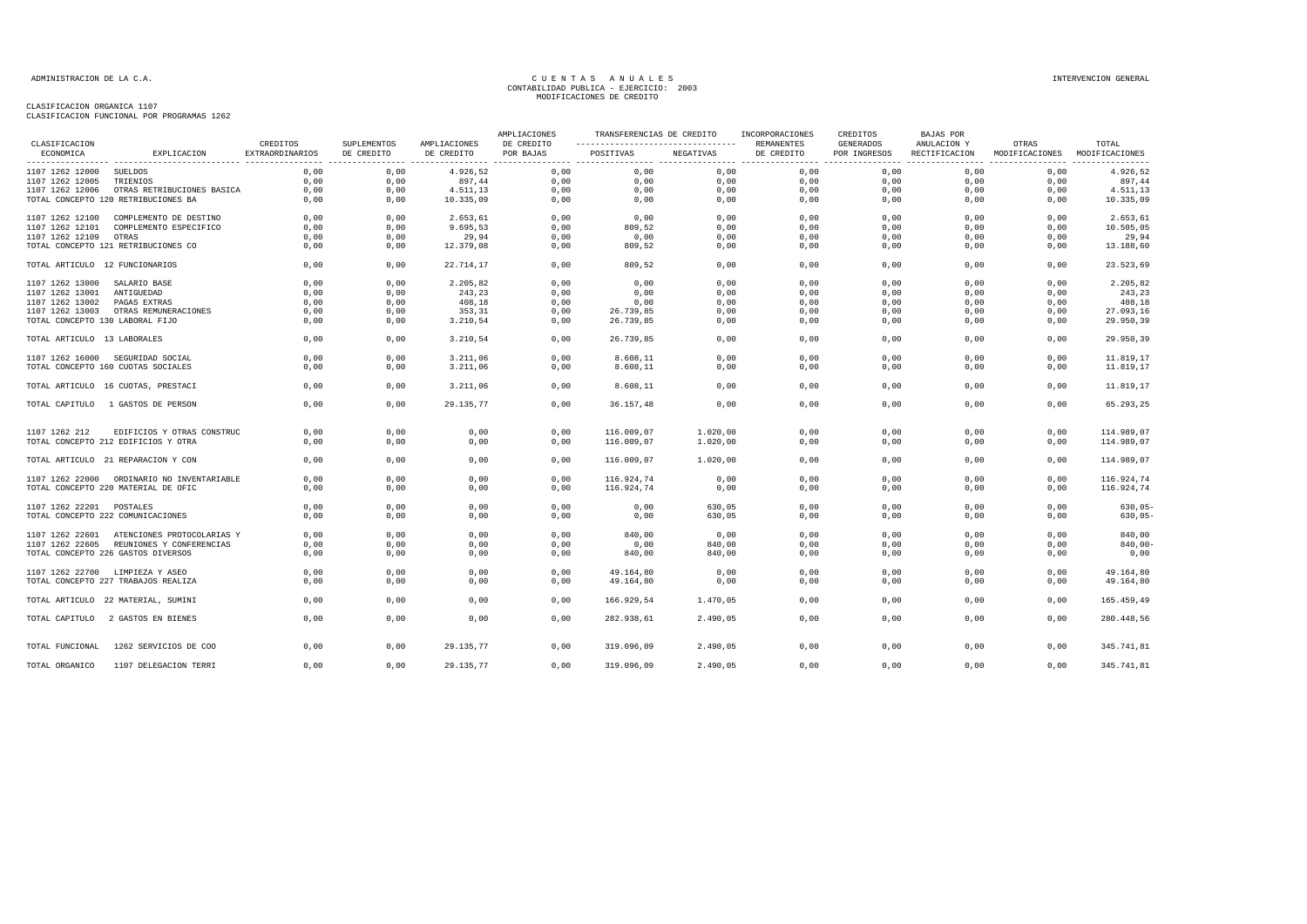| CLASIFICACION                                  |                                            | CREDITOS        | SUPLEMENTOS  | AMPLIACIONES | AMPLIACIONES<br>DE CREDITO | TRANSFERENCIAS DE CREDITO |                  | INCORPORACIONES<br>REMANENTES | CREDITOS<br><b>GENERADOS</b> | <b>BAJAS POR</b><br>ANULACION Y | OTRAS                         | TOTAL                    |
|------------------------------------------------|--------------------------------------------|-----------------|--------------|--------------|----------------------------|---------------------------|------------------|-------------------------------|------------------------------|---------------------------------|-------------------------------|--------------------------|
| ECONOMICA                                      | EXPLICACION                                | EXTRAORDINARIOS | DE CREDITO   | DE CREDITO   | POR BAJAS                  | POSITIVAS                 | NEGATIVAS        | DE CREDITO                    | POR INGRESOS                 | RECTIFICACION                   | MODIFICACIONES MODIFICACIONES |                          |
| 1110 3232 12000 SUELDOS                        |                                            | 0,00            | 0,00         | 4.020,23     | 0,00                       | 0,00                      | 0,00             | 0,00                          | 0,00                         | 0,00                            | 0,00                          | 4.020,23                 |
| 1110 3232 12005                                | TRIENIOS                                   | 0,00            | 0,00         | 569,61       | 0,00                       | 0,00                      | 0,00             | 0,00                          | 0,00                         | 0,00                            | 0,00                          | 569,61                   |
|                                                | 1110 3232 12006 OTRAS RETRIBUCIONES BASICA | 0,00            | 0,00         | 3.593,00     | 0,00                       | 0,00                      | 0,00             | 0,00                          | 0,00                         | 0,00                            | 0,00                          | 3.593,00                 |
|                                                | TOTAL CONCEPTO 120 RETRIBUCIONES BA        | 0,00            | 0,00         | 8.182,84     | 0,00                       | 0,00                      | 0,00             | 0,00                          | 0,00                         | 0,00                            | 0,00                          | 8.182,84                 |
|                                                | 1110 3232 12100 COMPLEMENTO DE DESTINO     | 0,00            | 0,00         | 2.113,53     | 0,00                       | 0,00                      | 4.000,00         | 0,00                          | 0,00                         | 0,00                            | 0,00                          | 1.886,47-                |
|                                                | 1110 3232 12101 COMPLEMENTO ESPECIFICO     | 0,00            | 0,00         | 7.400,81     | 0,00                       | 0,00                      | 4.000,00         | 0,00                          | 0,00                         | 0,00                            | 0,00                          | 3.400,81                 |
|                                                | TOTAL CONCEPTO 121 RETRIBUCIONES CO        | 0,00            | 0,00         | 9.514,34     | 0,00                       | 0,00                      | 8.000,00         | 0,00                          | 0,00                         | 0,00                            | 0,00                          | 1.514,34                 |
| TOTAL ARTICULO 12 FUNCIONARIOS                 |                                            | 0.00            | 0.00         | 17.697,18    | 0.00                       | 0.00                      | 8.000,00         | 0,00                          | 0.00                         | 0.00                            | 0.00                          | 9.697,18                 |
| 1110 3232 13000 SALARIO BASE                   |                                            | 0,00            | 0,00         | 405,99       | 0,00                       | 0,00                      | 0,00             | 0,00                          | 0,00                         | 0,00                            | 0,00                          | 405,99                   |
| 1110 3232 13001 ANTIGUEDAD                     |                                            | 0,00            | 0,00         | 60,96        | 0,00                       | 0,00                      | 0,00             | 0,00                          | 0,00                         | 0,00                            | 0,00                          | 60,96                    |
| 1110 3232 13002  PAGAS EXTRAS                  |                                            | 0,00            | 0,00         | 70,78        | 0,00                       | 1.000,00                  | 0,00             | 0,00                          | 0,00                         | 0,00                            | 0,00                          | 1.070,78                 |
|                                                | 1110 3232 13003 OTRAS REMUNERACIONES       | 0,00            | 0,00         | 51,21        | 0,00                       | 4.000,00                  | 0,00             | 0,00                          | 0,00                         | 0,00                            | 0,00                          | 4.051,21                 |
| TOTAL CONCEPTO 130 LABORAL FIJO                |                                            | 0,00            | 0,00         | 588,94       | 0,00                       | 5.000,00                  | 0,00             | 0,00                          | 0,00                         | 0,00                            | 0,00                          | 5.588,94                 |
| TOTAL ARTICULO 13 LABORALES                    |                                            | 0,00            | 0,00         | 588,94       | 0,00                       | 5.000,00                  | 0,00             | 0,00                          | 0,00                         | 0,00                            | 0,00                          | 5.588,94                 |
|                                                | 1110 3232 15100 GRATIFICACIONES PERSONAL F | 0,00            | 0,00         | 0,00         | 0,00                       | 3.000,00                  | 0,00             | 0,00                          | 0,00                         | 0,00                            | 0,00                          | 3.000,00                 |
|                                                | TOTAL CONCEPTO 151 GRATIFICACIONES         | 0,00            | 0,00         | 0,00         | 0,00                       | 3.000,00                  | 0,00             | 0,00                          | 0,00                         | 0,00                            | 0,00                          | 3.000,00                 |
|                                                | TOTAL ARTICULO 15 INCENTIVO AL REN         | 0,00            | 0,00         | 0,00         | 0,00                       | 3.000,00                  | 0,00             | 0,00                          | 0,00                         | 0,00                            | 0,00                          | 3.000,00                 |
|                                                | 1110 3232 16000 SEGURIDAD SOCIAL           | 0,00            | 0,00         | 1.880,16     | 0,00                       | 0,00                      | 0,00             | 0,00                          | 0,00                         | 0,00                            | 0,00                          | 1.880,16                 |
|                                                | TOTAL CONCEPTO 160 CUOTAS SOCIALES         | 0,00            | 0,00         | 1.880,16     | 0,00                       | 0,00                      | 0,00             | 0,00                          | 0,00                         | 0,00                            | 0,00                          | 1.880,16                 |
|                                                | TOTAL ARTICULO 16 CUOTAS, PRESTACI         | 0,00            | 0,00         | 1.880,16     | 0,00                       | 0,00                      | 0,00             | 0,00                          | 0,00                         | 0,00                            | 0,00                          | 1.880,16                 |
|                                                | TOTAL CAPITULO 1 GASTOS DE PERSON          | 0,00            | 0,00         | 20.166,28    | 0,00                       | 8.000,00                  | 8.000,00         | 0,00                          | 0,00                         | 0,00                            | 0,00                          | 20.166,28                |
|                                                |                                            |                 |              |              |                            |                           |                  |                               |                              |                                 |                               |                          |
|                                                | 1110 3232 22003 LIBROS Y OTRAS PUBLICACION | 0.00            | 0.00         | 0,00         | 0,00                       | 0,00                      | 13.000,00        | 0,00                          | 0.00                         | 0.00                            | 0,00                          | $13.000,00 -$            |
|                                                | TOTAL CONCEPTO 220 MATERIAL DE OFIC        | 0,00            | 0,00         | 0,00         | 0,00                       | 0,00                      | 13.000,00        | 0,00                          | 0,00                         | 0,00                            | 0,00                          | $13.000,00 -$            |
| 1110 3232 22200 TELEFONICAS                    |                                            | 0,00            | 0,00         | 0,00         | 0,00                       | 0,00                      | 17.485,73        | 0,00                          | 0,00                         | 0,00                            | 0,00                          | 17.485,73-               |
| 1110 3232 22201 POSTALES                       |                                            | 0,00            | 0,00         | 0,00         | 0,00                       | 0,00                      | 9.618,96         | 0,00                          | 0,00                         | 0,00                            | 0,00                          | $9.618, 96 -$            |
|                                                | TOTAL CONCEPTO 222 COMUNICACIONES          | 0,00            | 0,00         | 0,00         | 0,00                       | 0,00                      | 27.104,69        | 0,00                          | 0,00                         | 0,00                            | 0,00                          | $27.104,69-$             |
|                                                |                                            |                 |              |              |                            |                           |                  |                               |                              |                                 |                               |                          |
|                                                | 1110 3232 22602 GASTOS DE DIVULGACION Y PR | 0,00            | 0,00         | 0,00         | 0,00                       | 121.672,11                | 0,00             | 0,00                          | 0,00                         | 0,00                            | 0,00                          | 121.672,11               |
|                                                | TOTAL CONCEPTO 226 GASTOS DIVERSOS         | 0.00            | 0,00         | 0,00         | 0,00                       | 121.672,11                | 0,00             | 0,00                          | 0,00                         | 0.00                            | 0,00                          | 121.672,11               |
|                                                | 1110 3232 22706 ESTUDIOS Y TRABAJOS TECNIC | 0,00            | 0,00         | 0,00         | 0,00                       | 58.711,95                 | 0,00             | 0,00                          | 0,00                         | 0,00                            | 0,00                          | 58.711,95                |
| 1110 3232 22709 OTROS                          |                                            | 0,00            | 0,00         | 0,00         | 0,00                       | 42.969,86                 | 0,00             | 0,00                          | 0,00                         | 0,00                            | 0,00                          | 42.969,86                |
|                                                | TOTAL CONCEPTO 227 TRABAJOS REALIZA        | 0,00            | 0,00         | 0,00         | 0,00                       | 101.681,81                | 0,00             | 0,00                          | 0,00                         | 0,00                            | 0,00                          | 101.681,81               |
|                                                | TOTAL ARTICULO 22 MATERIAL, SUMINI         | 0.00            | 0.00         | 0.00         | 0.00                       | 223.353.92                | 40.104,69        | 0.00                          | 0.00                         | 0.00                            | 0.00                          | 183.249.23               |
|                                                |                                            |                 |              |              |                            |                           |                  |                               |                              |                                 |                               |                          |
| 1110 3232 231<br>TOTAL CONCEPTO 231 LOCOMOCION | LOCOMOCION                                 | 0,00<br>0,00    | 0,00<br>0,00 | 0,00<br>0,00 | 0,00<br>0,00               | 0,00<br>0,00              | 485,14<br>485,14 | 0,00<br>0,00                  | 0,00<br>0,00                 | 0,00<br>0,00                    | 0,00<br>0,00                  | $485, 14-$<br>$485, 14-$ |
|                                                | TOTAL ARTICULO 23 INDEMNIZACIONES          | 0,00            | 0,00         | 0,00         | 0,00                       | 0,00                      | 485,14           | 0,00                          | 0,00                         | 0,00                            | 0,00                          | $485, 14-$               |
|                                                |                                            |                 |              |              |                            |                           |                  |                               |                              |                                 |                               |                          |
|                                                | TOTAL CAPITULO 2 GASTOS EN BIENES          | 0,00            | 0,00         | 0,00         | 0,00                       | 223.353,92                | 40.589,83        | 0,00                          | 0,00                         | 0,00                            | 0,00                          | 182.764,09               |
|                                                | 1110 3232 44000 CONVENIOS CON ORGANISMOS P | 0,00            | 0,00         | 0,00         | 0,00                       | 0,00                      | 24.000,00        | 0,00                          | 0,00                         | 0,00                            | 0,00                          | $24.000,00 -$            |
|                                                | TOTAL CONCEPTO 440 COFINANCIADAS. (U       | 0,00            | 0,00         | 0,00         | 0,00                       | 0,00                      | 24.000,00        | 0,00                          | 0,00                         | 0,00                            | 0,00                          | $24.000,00 -$            |
|                                                | TOTAL ARTICULO 44 A EMPRESAS PUBLI         | 0,00            | 0,00         | 0,00         | 0,00                       | 0,00                      | 24.000,00        | 0,00                          | 0,00                         | 0,00                            | 0,00                          | $24.000,00 -$            |
|                                                | 1110 3232 46000 CONVENIOS CON CORPORACIONE | 0,00            | 0,00         | 0,00         | 0,00                       | 58.258,00                 | 0,00             | 0,00                          | 0,00                         | 0,00                            | 0,00                          | 58.258,00                |
|                                                | TOTAL CONCEPTO 460 COFINANCIADAS. (U       | 0,00            | 0,00         | 0,00         | 0,00                       | 58.258,00                 | 0,00             | 0,00                          | 0,00                         | 0,00                            | 0,00                          | 58.258,00                |
|                                                | TOTAL ARTICULO 46 A CORPORACIONES          | 0,00            | 0,00         | 0,00         | 0,00                       | 58.258,00                 | 0,00             | $0$ , $00$                    | 0,00                         | 0,00                            | 0,00                          | 58.258,00                |
|                                                | 1110 3232 48002 CONVENIOS CON ASOCIAC.SIN  | 0,00            | 0,00         | 0,00         | 0,00                       | 0,00                      | 257.611,92       | 0,00                          | 0,00                         | 0,00                            | 0,00                          | 257.611,92-              |
|                                                | TOTAL CONCEPTO 480 COFINANCIADAS. (U       | 0,00            | 0,00         | 0,00         | 0,00                       | 0,00                      | 257.611,92       | 0,00                          | 0,00                         | 0,00                            | 0,00                          | 257.611,92-              |
|                                                |                                            |                 |              |              |                            |                           |                  |                               |                              |                                 |                               |                          |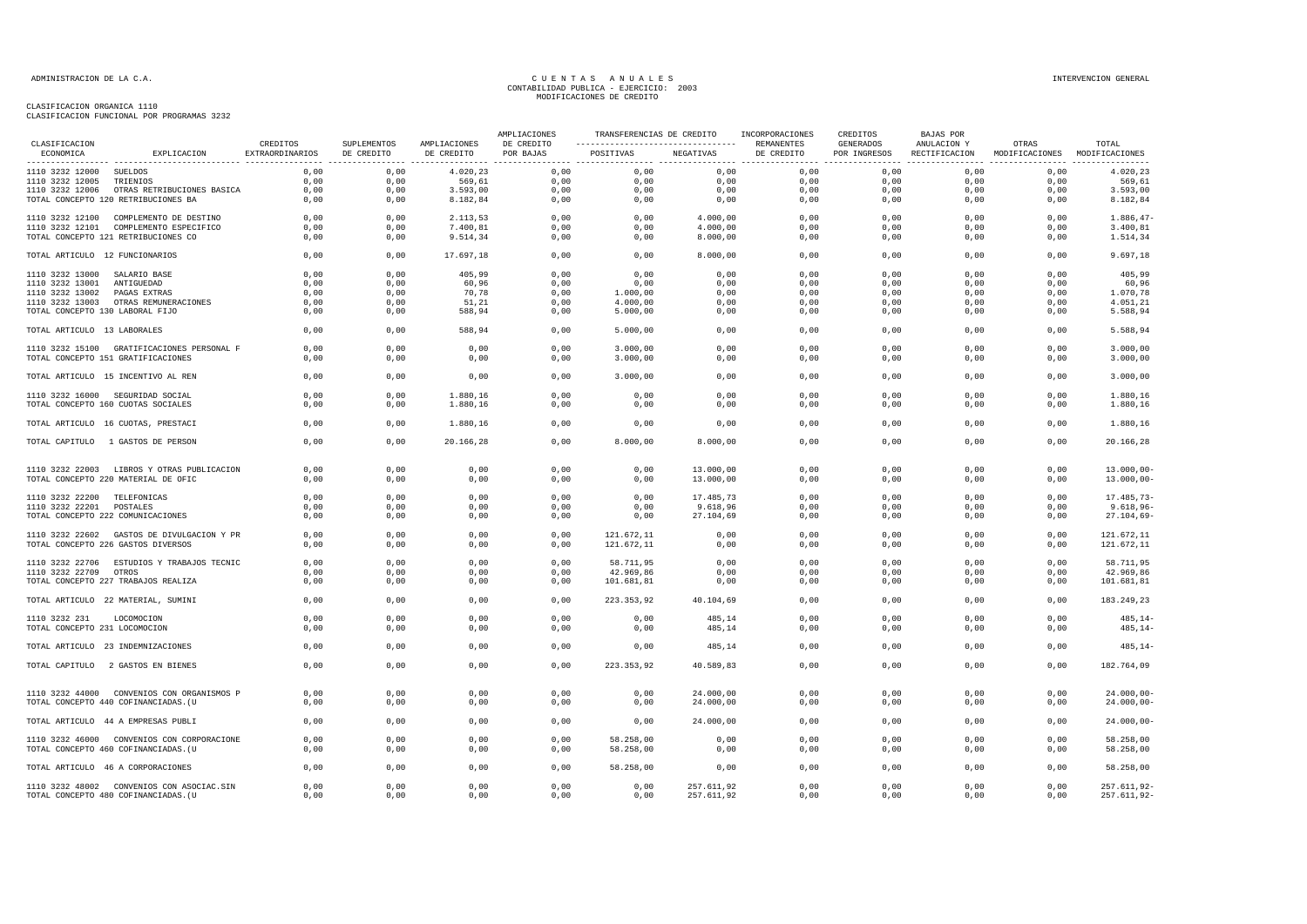| CLASIFICACION   |                                                                  | CREDITOS                                   | SUPLEMENTOS                                                                                                                                                                                                                                                                                                                                                                                                                                                                                                     | AMPLIACIONES                       | AMPLIACIONES<br>DE CREDITO           | TRANSFERENCIAS DE CREDITO<br>---------------------------------- |                                                    | INCORPORACIONES<br><b>REMANENTES</b> | CREDITOS<br><b>GENERADOS</b> | <b>BAJAS POR</b><br>ANULACION Y | OTRAS                   | TOTAL                          |
|-----------------|------------------------------------------------------------------|--------------------------------------------|-----------------------------------------------------------------------------------------------------------------------------------------------------------------------------------------------------------------------------------------------------------------------------------------------------------------------------------------------------------------------------------------------------------------------------------------------------------------------------------------------------------------|------------------------------------|--------------------------------------|-----------------------------------------------------------------|----------------------------------------------------|--------------------------------------|------------------------------|---------------------------------|-------------------------|--------------------------------|
| ECONOMICA       | EXPLICACION                                                      | <b>EXTRAORDINARIOS</b><br>---------------- | DE CREDITO<br>$\begin{array}{cccccccccccccc} \multicolumn{2}{c}{} & \multicolumn{2}{c}{} & \multicolumn{2}{c}{} & \multicolumn{2}{c}{} & \multicolumn{2}{c}{} & \multicolumn{2}{c}{} & \multicolumn{2}{c}{} & \multicolumn{2}{c}{} & \multicolumn{2}{c}{} & \multicolumn{2}{c}{} & \multicolumn{2}{c}{} & \multicolumn{2}{c}{} & \multicolumn{2}{c}{} & \multicolumn{2}{c}{} & \multicolumn{2}{c}{} & \multicolumn{2}{c}{} & \multicolumn{2}{c}{} & \multicolumn{2}{c}{} & \multicolumn{2}{c}{} & \$<br>------- | DE CREDITO<br>-------<br>--------- | POR BAJAS<br>----------------------- | POSITIVAS                                                       | NEGATIVAS<br>----------- ---------------- -------- | DE CREDITO<br>------                 | POR INGRESOS<br>------       | RECTIFICACION<br>-------        | MODIFICACIONES<br>----- | MODIFICACIONES<br>.            |
| 1110 3232 48900 | SUBVENCIONES A INSTITUCION<br>TOTAL CONCEPTO 489 FINANCIADAS CON | 0.00<br>0,00                               | 0,00<br>0,00                                                                                                                                                                                                                                                                                                                                                                                                                                                                                                    | 0,00<br>0,00                       | 0,00<br>0,00                         | 22.000,00<br>22,000,00                                          | 0,00<br>0,00                                       | 0,00<br>0,00                         | 0,00<br>0,00                 | 0.00<br>0,00                    | 0.00<br>0,00            | 22.000,00<br>22.000,00         |
|                 | TOTAL ARTICULO 48 A FAMILIAS E INS                               | 0,00                                       | 0,00                                                                                                                                                                                                                                                                                                                                                                                                                                                                                                            | 0,00                               | 0,00                                 | 22.000,00                                                       | 257.611,92                                         | 0,00                                 | 0,00                         | 0,00                            | 0,00                    | 235.611,92-                    |
| TOTAL CAPITULO  | 4 TRANSFERENCIAS C                                               | 0,00                                       | 0,00                                                                                                                                                                                                                                                                                                                                                                                                                                                                                                            | 0,00                               | 0,00                                 | 80.258,00                                                       | 281.611,92                                         | 0,00                                 | 0,00                         | 0,00                            | 0,00                    | $201.353,92-$                  |
| 1110 3232 695   | MOBILIARIO Y ENSERES<br>TOTAL CONCEPTO 695 MOBILIARIO Y ENS      | 0.00<br>0.00                               | 0.00<br>0,00                                                                                                                                                                                                                                                                                                                                                                                                                                                                                                    | 0,00<br>0,00                       | 0,00<br>0,00                         | 0,00<br>0,00                                                    | 0,00<br>0,00                                       | 0.00<br>0,00                         | 31,180,00<br>31,180,00       | 0,00<br>0,00                    | 0.00<br>0,00            | 31.180,00<br>31.180,00         |
|                 | TOTAL ARTICULO 69 FINANCIADAS CON                                | 0,00                                       | 0,00                                                                                                                                                                                                                                                                                                                                                                                                                                                                                                            | 0,00                               | 0,00                                 | 0,00                                                            | 0,00                                               | 0,00                                 | 31.180,00                    | 0,00                            | 0,00                    | 31.180,00                      |
| TOTAL CAPITULO  | 6 INVERSIONES REAL                                               | 0,00                                       | 0,00                                                                                                                                                                                                                                                                                                                                                                                                                                                                                                            | 0,00                               | 0,00                                 | 0,00                                                            | 0,00                                               | 0,00                                 | 31.180,00                    | 0,00                            | 0,00                    | 31.180,00                      |
| 1110 3232 76900 | CONV.AYTOS HUESCA, TERUEL<br>TOTAL CONCEPTO 769 FINANCIADAS CON  | 0,00<br>0,00                               | 0,00<br>0,00                                                                                                                                                                                                                                                                                                                                                                                                                                                                                                    | 0,00<br>0,00                       | 0,00<br>0,00                         | 0,00<br>0,00                                                    | 13,200,00<br>13.200,00                             | 0,00<br>0,00                         | 0,00<br>0,00                 | 0,00<br>0,00                    | 0,00<br>0,00            | $13.200,00 -$<br>$13.200,00 -$ |
|                 | TOTAL ARTICULO 76 A CORPORACIONES                                | 0,00                                       | 0,00                                                                                                                                                                                                                                                                                                                                                                                                                                                                                                            | 0,00                               | 0,00                                 | 0,00                                                            | 13,200,00                                          | 0,00                                 | 0,00                         | 0,00                            | 0,00                    | $13.200,00 -$                  |
| 1110 3232 78900 | A INSTITUCIONES SIN FINES<br>TOTAL CONCEPTO 789 FINANCIADAS CON  | 0,00<br>0.00                               | 0,00<br>0,00                                                                                                                                                                                                                                                                                                                                                                                                                                                                                                    | 0,00<br>0,00                       | 0,00<br>0,00                         | 13,200,00<br>13,200,00                                          | 0,00<br>0,00                                       | 0,00<br>0,00                         | 0,00<br>0,00                 | 0,00<br>0,00                    | 0,00<br>0,00            | 13.200,00<br>13.200,00         |
|                 | TOTAL ARTICULO 78 A FAMILIAS E INS                               | 0,00                                       | 0,00                                                                                                                                                                                                                                                                                                                                                                                                                                                                                                            | 0,00                               | 0,00                                 | 13.200,00                                                       | 0,00                                               | 0,00                                 | 0,00                         | 0,00                            | 0,00                    | 13.200,00                      |
| TOTAL CAPITULO  | 7 TRANSFERENCIAS D                                               | 0.00                                       | 0,00                                                                                                                                                                                                                                                                                                                                                                                                                                                                                                            | 0,00                               | 0,00                                 | 13,200,00                                                       | 13,200,00                                          | 0.00                                 | 0,00                         | 0,00                            | 0,00                    | 0,00                           |
| TOTAL FUNCIONAL | 3232 PROMOCION DE LA                                             | 0.00                                       | 0,00                                                                                                                                                                                                                                                                                                                                                                                                                                                                                                            | 20.166.28                          | 0,00                                 | 324.811,92                                                      | 343.401.75                                         | 0.00                                 | 31.180,00                    | 0.00                            | 0,00                    | 32.756,45                      |
| TOTAL ORGANICO  | 1110 INSTITUTO ARAGON                                            | 0,00                                       | 0,00                                                                                                                                                                                                                                                                                                                                                                                                                                                                                                            | 20.166,28                          | 0,00                                 | 324.811,92                                                      | 343.401,75                                         | 0,00                                 | 31.180,00                    | 0,00                            | 0,00                    | 32.756,45                      |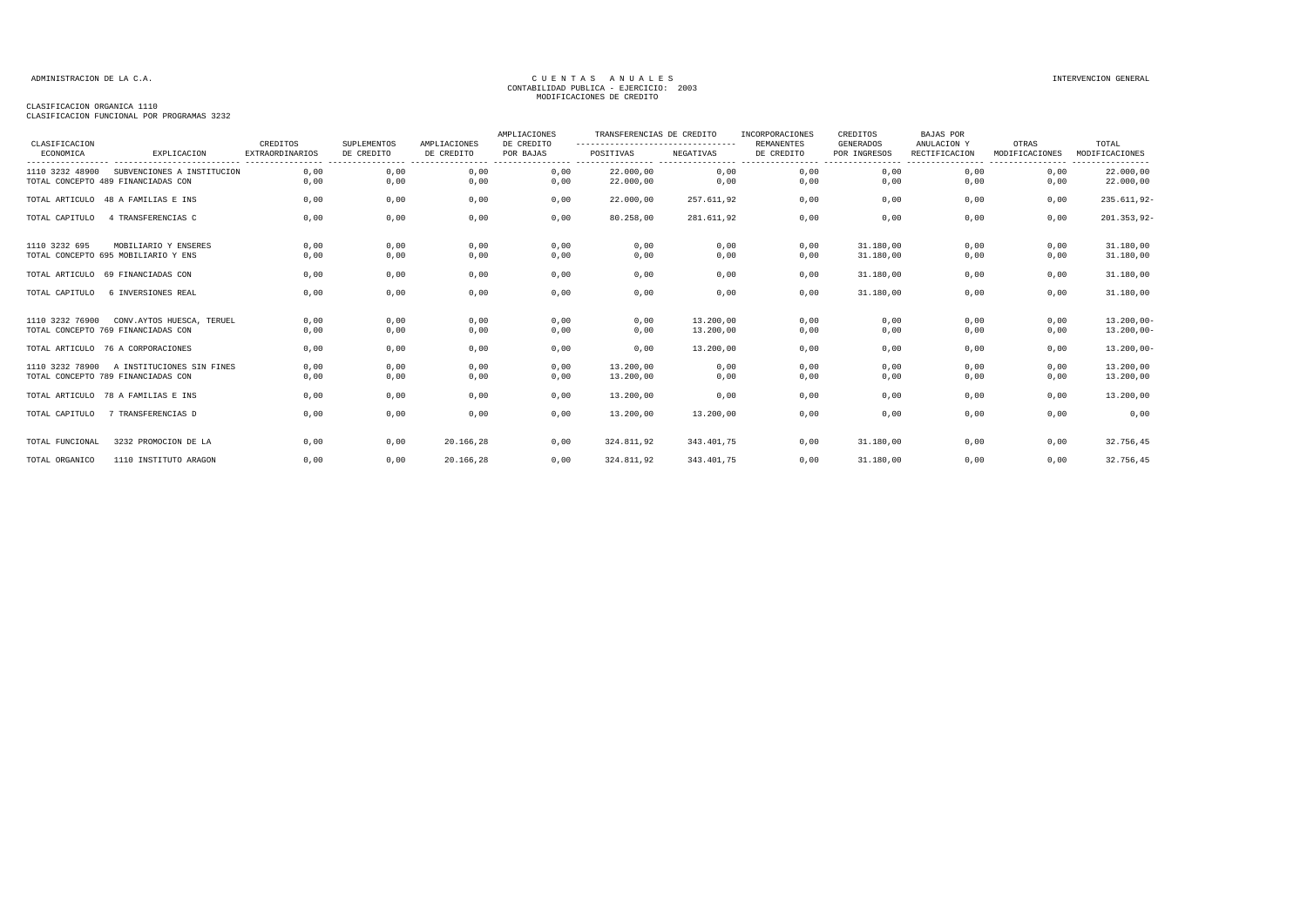| CLASIFICACION                   |                                                                        |                             |                           |                            | AMPLIACIONES            | TRANSFERENCIAS DE CREDITO                                 |                        | INCORPORACIONES | CREDITOS                         | <b>BAJAS POR</b>             |                                        |                          |
|---------------------------------|------------------------------------------------------------------------|-----------------------------|---------------------------|----------------------------|-------------------------|-----------------------------------------------------------|------------------------|-----------------|----------------------------------|------------------------------|----------------------------------------|--------------------------|
| ECONOMICA                       | EXPLICACION                                                            | CREDITOS<br>EXTRAORDINARIOS | SUPLEMENTOS<br>DE CREDITO | AMPLIACIONES<br>DE CREDITO | DE CREDITO<br>POR BAJAS | --------------------------------- REMANENTES<br>POSITIVAS | NEGATIVAS              | DE CREDITO      | <b>GENERADOS</b><br>POR INGRESOS | ANULACION Y<br>RECTIFICACION | OTRAS<br>MODIFICACIONES MODIFICACIONES | TOTAL                    |
| 1111 3231 12000 SUELDOS         |                                                                        | 0,00                        | 0,00                      | 6.329,76                   | 0,00                    | 31.647,66                                                 | 0,00                   | 0,00            | 0,00                             | 0,00                         | 0,00                                   | 37.977,42                |
| 1111 3231 12005 TRIENIOS        |                                                                        | 0,00                        | 0,00                      | 1.293,89                   | 0,00                    | 3.647,48                                                  | 10.000,00              | 0,00            | 0,00                             | 0,00                         | 0,00                                   | 5.058, 63                |
|                                 | 1111 3231 12006 OTRAS RETRIBUCIONES BASICA                             | 0,00                        | 0,00                      | 5.367,58                   | 0,00                    | 111,76                                                    | 0,00                   | 0,00            | 0,00                             | 0,00                         | 0,00                                   | 5.479,34                 |
|                                 | TOTAL CONCEPTO 120 RETRIBUCIONES BA                                    | 0,00                        | 0,00                      | 12.991,23                  | 0,00                    | 35.406,90                                                 | 10.000,00              | 0,00            | 0,00                             | 0,00                         | 0,00                                   | 38.398,13                |
|                                 | 1111 3231 12100 COMPLEMENTO DE DESTINO                                 | 0,00                        | 0,00                      | 3.157,40                   | 0,00                    | 13.931,31                                                 | 0,00                   | 0,00            | 0,00                             | 0,00                         | 0,00                                   | 17.088,71                |
|                                 | 1111 3231 12101 COMPLEMENTO ESPECIFICO                                 | 0,00                        | 0,00                      | 12.248,17                  | 0,00                    | 24.963,64                                                 | 11.297,17              | 0,00            | 0,00                             | 0,00                         | 0,00                                   | 25.914,64                |
| 1111 3231 12109 OTRAS           |                                                                        | 0.00                        | 0.00                      | 55.28                      | 0,00                    | 0,00                                                      | 0,00                   | 0,00            | 0.00                             | 0.00                         | 0.00                                   | 55,28                    |
|                                 | TOTAL CONCEPTO 121 RETRIBUCIONES CO                                    | 0,00                        | 0,00                      | 15.460,85                  | 0,00                    | 38.894,95                                                 | 11.297,17              | 0,00            | 0,00                             | 0,00                         | 0,00                                   | 43.058,63                |
| TOTAL ARTICULO 12 FUNCIONARIOS  |                                                                        | 0,00                        | 0,00                      | 28.452,08                  | 0,00                    | 74.301,85                                                 | 21.297,17              | 0,00            | 0,00                             | 0,00                         | 0,00                                   | 81.456,76                |
| 1111 3231 13000 SALARIO BASE    |                                                                        | 0,00                        | 0,00                      | 45.861,75                  | 0,00                    | 21.813,92                                                 | 95.153,35              | 0,00            | 0,00                             | 0,00                         | 0,00                                   | 27.477,68-               |
| 1111 3231 13001 ANTIGUEDAD      |                                                                        | 0,00                        | 0,00                      | 4.850,73                   | 0,00                    | 1.517,04                                                  | 24.758,52              | 0,00            | 0,00                             | 0,00                         | 0,00                                   | 18.390,75-               |
| 1111 3231 13002 PAGAS EXTRAS    |                                                                        | 0,00                        | 0,00                      | 8.452,08                   | 0,00                    | 3.888,50                                                  | 3.699,88               | 0,00            | 0,00                             | 0,00                         | 0,00                                   | 8.640,70                 |
|                                 | 1111 3231 13003 OTRAS REMUNERACIONES                                   | 0,00                        | 0,00                      | 4.344,89                   | 0,00                    | 14.613,60                                                 | 5.588,79               | 0,00            | 0,00                             | 0,00                         | 0,00                                   | 13.369,70                |
| TOTAL CONCEPTO 130 LABORAL FIJO |                                                                        | 0,00                        | 0,00                      | 63.509,45                  | 0,00                    | 41.833,06                                                 | 129.200,54             | 0,00            | 0,00                             | 0,00                         | 0,00                                   | $23.858,03-$             |
| 1111 3231 13100  SALARIO BASE   |                                                                        | 0.00                        | 0.00                      | 4.975,58                   | 0,00                    | 61,000,00                                                 | 0,00                   | 0,00            | 88.517,07                        | 0.00                         | 0.00                                   | 154.492.65               |
|                                 | 1111 3231 13101 OTRAS REMUNERACIONES                                   | 0,00                        | 0.00                      | 1.961,46                   | 0,00                    | 24.000,00                                                 | 0,00                   | 0,00            | 13.763,29                        | 0,00                         | 0,00                                   | 39.724,75                |
|                                 | TOTAL CONCEPTO 131 LABORAL EVENTUAL                                    | 0,00                        | 0,00                      | 6.937,04                   | 0,00                    | 85.000,00                                                 | 0,00                   | 0,00            | 102.280,36                       | 0,00                         | 0,00                                   | 194.217,40               |
| TOTAL ARTICULO 13 LABORALES     |                                                                        | 0,00                        | 0,00                      | 70.446,49                  | 0,00                    | 126.833,06                                                | 129.200,54             | 0,00            | 102.280,36                       | 0,00                         | 0,00                                   | 170.359,37               |
|                                 |                                                                        | 0,00                        | 0,00                      | 15.401,33                  | 0,00                    | 24.343,30                                                 | 4.379,69               | 0,00            | 30.706,53                        | 0,00                         | 0,00                                   | 66.071,47                |
|                                 | 1111 3231 16000 SEGURIDAD SOCIAL<br>TOTAL CONCEPTO 160 CUOTAS SOCIALES | 0,00                        | 0,00                      | 15.401,33                  | 0,00                    | 24.343,30                                                 | 4.379,69               | 0,00            | 30.706,53                        | 0,00                         | 0,00                                   | 66.071,47                |
|                                 | 1111 3231 16109 GASTOS SOCIALES FUNC. Y PE                             | 0,00                        | 0,00                      | 0,00                       | 0,00                    | 130,00                                                    | 0,00                   | 0,00            | 0,00                             | 0,00                         | 0,00                                   | 130,00                   |
|                                 | TOTAL CONCEPTO 161 GASTOS SOCIALES                                     | 0,00                        | 0,00                      | 0,00                       | 0,00                    | 130,00                                                    | 0,00                   | 0,00            | 0,00                             | 0,00                         | 0,00                                   | 130,00                   |
|                                 | 1111 3231 16209 GASTOS SOCIALES PERSONAL L                             | 0.00                        | 0.00                      | 0,00                       | 0,00                    | 1.615,00                                                  | 0,00                   | 0,00            | 0,00                             | 0,00                         | 0,00                                   | 1.615,00                 |
|                                 | TOTAL CONCEPTO 162 GASTOS SOCIALES                                     | 0,00                        | 0,00                      | 0,00                       | 0,00                    | 1.615,00                                                  | 0,00                   | 0,00            | 0,00                             | 0,00                         | 0,00                                   | 1.615,00                 |
|                                 | TOTAL ARTICULO 16 CUOTAS, PRESTACI                                     | 0,00                        | 0,00                      | 15.401,33                  | 0,00                    | 26.088,30                                                 | 4.379,69               | 0,00            | 30.706,53                        | 0,00                         | 0,00                                   | 67.816,47                |
|                                 | TOTAL CAPITULO 1 GASTOS DE PERSON                                      | 0,00                        | 0,00                      | 114.299,90                 | 0,00                    | 227.223,21                                                | 154.877,40             | 0,00            | 132.986,89                       | 0,00                         | 0,00                                   | 319.632,60               |
| 1111 3231 212                   | EDIFICIOS Y OTRAS CONSTRUC                                             | 0,00                        | 0,00                      | 0,00                       | 0,00                    | 0,00                                                      | 3.414,51               | 0,00            | 0,00                             | 0,00                         | 0,00                                   | $3.414, 51 -$            |
|                                 | TOTAL CONCEPTO 212 EDIFICIOS Y OTRA                                    | 0,00                        | 0,00                      | 0,00                       | 0,00                    | 0,00                                                      | 3.414,51               | 0,00            | 0,00                             | 0,00                         | 0,00                                   | $3.414, 51 -$            |
|                                 | TOTAL ARTICULO 21 REPARACION Y CON                                     | 0,00                        | 0,00                      | 0,00                       | 0,00                    | 0,00                                                      | 3.414,51               | 0,00            | 0,00                             | 0,00                         | 0,00                                   | $3.414, 51 -$            |
|                                 |                                                                        |                             |                           |                            |                         |                                                           |                        |                 |                                  |                              |                                        |                          |
|                                 | 1111 3231 22000 ORDINARIO NO INVENTARIABLE                             | 0,00                        | 0.00                      | 0,00                       | 0,00                    | 0,00                                                      | 13.870,58              | 0,00            | 0,00                             | 0.00                         | 0,00                                   | 13.870,58-               |
|                                 | TOTAL CONCEPTO 220 MATERIAL DE OFIC                                    | 0,00                        | 0,00                      | 0,00                       | 0,00                    | 0,00                                                      | 13.870,58              | 0,00            | 0,00                             | 0,00                         | 0,00                                   | 13.870,58-               |
| 1111 3231 22103 COMBUSTIBLES    |                                                                        | 0,00                        | 0,00                      | 0,00                       | 0,00                    | 0,00                                                      | 41.851,40              | 0,00            | 0,00                             | 0,00                         | 0,00                                   | $41.851, 40 -$           |
|                                 | 1111 3231 22109 OTROS SUMINISTROS                                      | 0,00                        | 0,00                      | 0,00                       | 0,00                    | 0,00                                                      | 5.849,21               | 0,00            | 0,00                             | 0,00                         | 0,00                                   | $5.849, 21 -$            |
| TOTAL CONCEPTO 221 SUMINISTROS  |                                                                        | 0,00                        | 0,00                      | 0,00                       | 0,00                    | 0,00                                                      | 47.700,61              | 0,00            | 0,00                             | 0,00                         | 0,00                                   | $47.700,61 -$            |
|                                 |                                                                        |                             |                           |                            |                         |                                                           |                        |                 |                                  |                              |                                        |                          |
| 1111 3231 22200 TELEFONICAS     | TOTAL CONCEPTO 222 COMUNICACIONES                                      | 0,00<br>0,00                | 0,00<br>0,00              | 0,00<br>0,00               | 0,00<br>0,00            | 0,00<br>0,00                                              | 38.931,92<br>38.931,92 | 0,00<br>0,00    | 0,00<br>0,00                     | 0,00<br>0,00                 | 0,00<br>0,00                           | 38.931,92-<br>38.931,92- |
|                                 |                                                                        |                             |                           |                            |                         |                                                           |                        |                 |                                  |                              |                                        |                          |
| 1111 3231 223                   | TRANSPORTE                                                             | 0.00                        | 0.00                      | 0,00                       | 0,00                    | 0,00                                                      | 500,00                 | 0,00            | 0,00                             | 0.00                         | 0.00                                   | $500,00 -$               |
| TOTAL CONCEPTO 223 TRANSPORTE   |                                                                        | 0,00                        | 0,00                      | 0,00                       | 0,00                    | 0,00                                                      | 500,00                 | 0,00            | 0,00                             | 0,00                         | 0,00                                   | $500,00 -$               |
| 1111 3231 22403 OTROS RIESGOS   |                                                                        | 0,00                        | 0,00                      | 0,00                       | 0,00                    | 0,00                                                      | 1.745,00               | 0,00            | 0,00                             | 0,00                         | 0,00                                   | $1.745,00-$              |
|                                 | TOTAL CONCEPTO 224 PRIMAS DE SEGURO                                    | 0,00                        | 0,00                      | 0,00                       | 0,00                    | 0,00                                                      | 1.745,00               | 0,00            | 0,00                             | 0,00                         | 0,00                                   | $1.745,00 -$             |
|                                 | 1111 3231 22605 REUNIONES Y CONFERENCIAS                               | 0,00                        | 0,00                      | 0,00                       | 0,00                    | 0,00                                                      | 5.686,02               | 0,00            | 0,00                             | 0,00                         | 0,00                                   | $5.686,02-$              |
| 1111 3231 22609 OTROS           |                                                                        | 0,00                        | 0,00                      | 0,00                       | 0,00                    | 0,00                                                      | 0,00                   | 0,00            | 74.115,99                        | 0,00                         | 0,00                                   | 74.115.99                |
|                                 | TOTAL CONCEPTO 226 GASTOS DIVERSOS                                     | 0,00                        | 0,00                      | 0,00                       | 0,00                    | 0,00                                                      | 5.686,02               | 0,00            | 74.115,99                        | 0,00                         | 0,00                                   | 68.429,97                |
|                                 | TOTAL ARTICULO 22 MATERIAL, SUMINI                                     | 0,00                        | 0,00                      | 0,00                       | 0,00                    | 0,00                                                      | 108.434,13             | 0,00            | 74.115,99                        | 0,00                         | 0,00                                   | $34.318, 14-$            |
| 1111 3231 231                   | LOCOMOCION                                                             | 0,00                        | 0,00                      | 0,00                       | 0,00                    | 0,00                                                      | 7.132,49               | 0,00            | 0,00                             | 0,00                         | 0,00                                   | $7.132, 49-$             |
| TOTAL CONCEPTO 231 LOCOMOCION   |                                                                        | 0,00                        | 0,00                      | 0,00                       | 0,00                    | 0,00                                                      | 7.132,49               | 0,00            | 0,00                             | 0,00                         | 0,00                                   | $7.132, 49-$             |
|                                 |                                                                        |                             |                           |                            |                         |                                                           |                        |                 |                                  |                              |                                        |                          |
|                                 | TOTAL ARTICULO 23 INDEMNIZACIONES                                      | 0,00                        | 0,00                      | 0,00                       | 0,00                    | 0,00                                                      | 7.132,49               | 0,00            | 0,00                             | 0,00                         | 0,00                                   | $7.132, 49-$             |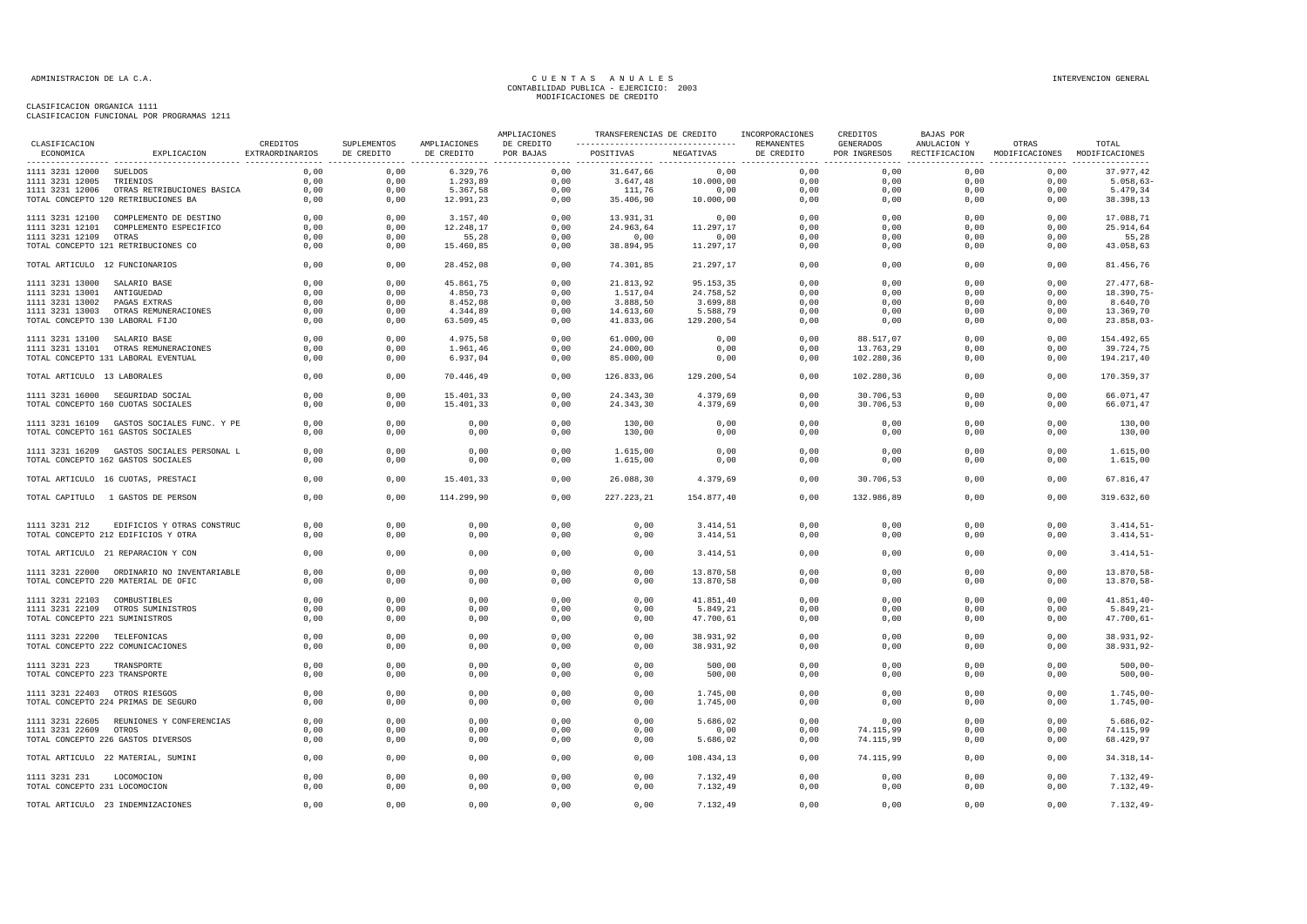#### CLASIFICACION ORGANICA 1111

CLASIFICACION FUNCIONAL POR PROGRAMAS 1211

| CLASIFICACION   |                                     | CREDITOS        | SUPLEMENTOS |                            | AMPLIACIONES<br>DE CREDITO | TRANSFERENCIAS DE CREDITO<br>----------------------------------- |              | INCORPORACIONES<br><b>REMANENTES</b> | CREDITOS<br><b>GENERADOS</b> | <b>BAJAS POR</b><br>ANULACION Y |                         | TOTAL                     |
|-----------------|-------------------------------------|-----------------|-------------|----------------------------|----------------------------|------------------------------------------------------------------|--------------|--------------------------------------|------------------------------|---------------------------------|-------------------------|---------------------------|
| ECONOMICA       | EXPLICACION                         | EXTRAORDINARIOS | DE CREDITO  | AMPLIACIONES<br>DE CREDITO | POR BAJAS                  | POSITIVAS                                                        | NEGATIVAS    | DE CREDITO                           | POR INGRESOS                 | RECTIFICACION                   | OTRAS<br>MODIFICACIONES | MODIFICACIONES            |
|                 | TOTAL CAPITULO 2 GASTOS EN BIENES   | 0.00            | 0.00        | 0.00                       | 0,00                       | 0.00                                                             | 118.981.13   | 0.00                                 | 74.115.99                    | 0.00                            | 0,00                    | --------<br>$44.865, 14-$ |
| 1111 3231 46901 | PROYECTOS DE SERVICIOS DE           | 0,00            | 0,00        | 0,00                       | 0,00                       | 0,00                                                             | 236.583,53   | 0,00                                 | 0,00                         | 0,00                            | 0,00                    | $236.583,53-$             |
| 1111 3231 46902 | PROGRAMAS Y SERVICIOS DE J          | 0,00            | 0,00        | 0,00                       | 0,00                       | 0,00                                                             | 52.025,50    | 0,00                                 | 0,00                         | 0,00                            | 0,00                    | $52.025, 50 -$            |
|                 | TOTAL CONCEPTO 469 FINANCIADAS CON  | 0.00            | 0,00        | 0,00                       | 0,00                       | 0,00                                                             | 288.609,03   | 0,00                                 | 0.00                         | 0,00                            | 0,00                    | $288.609,03-$             |
|                 | TOTAL ARTICULO 46 A CORPORACIONES   | 0.00            | 0.00        | 0,00                       | 0.00                       | 0.00                                                             | 288.609,03   | 0.00                                 | 0.00                         | 0.00                            | 0.00                    | $288.609,03-$             |
| 1111 3231 48901 | PROYECTOS DE JUVENTUD DE A          | 0,00            | 0,00        | 0,00                       | 0,00                       | 140.000,00                                                       | 248.622,93   | 0,00                                 | 0,00                         | 0,00                            | 0,00                    | $108.622,93-$             |
| 1111 3231 48903 | PROMOCION Y FORMACION DE J          | 0.00            | 0,00        | 0,00                       | 0,00                       | 0,00                                                             | 48.141,69    | 0,00                                 | 0,00                         | 0,00                            | 0,00                    | $48.141,69-$              |
| 1111 3231 48904 | FORMACION DE ANIMADORES DE          | 0,00            | 0,00        | 0,00                       | 0,00                       | 0,00                                                             | 32.172,06    | 0,00                                 | 0,00                         | 0,00                            | 0,00                    | $32.172,06 -$             |
| 1111 3231 48905 | PROYECTOS ESPECIFICOS DE J          | 0,00            | 0,00        | 0,00                       | 0,00                       | 0,00                                                             | 129.217,60   | 0,00                                 | 0,00                         | 0,00                            | 0,00                    | 129.217,60-               |
|                 | TOTAL CONCEPTO 489 FINANCIADAS CON  | 0.00            | 0,00        | 0,00                       | 0,00                       | 140.000,00                                                       | 458.154,28   | 0,00                                 | 0,00                         | 0,00                            | 0,00                    | 318.154,28-               |
|                 | TOTAL ARTICULO 48 A FAMILIAS E INS  | 0,00            | 0,00        | 0,00                       | 0,00                       | 140.000,00                                                       | 458.154,28   | 0,00                                 | 0,00                         | 0,00                            | 0,00                    | 318.154,28-               |
| TOTAL CAPITULO  | 4 TRANSFERENCIAS C                  | 0,00            | 0,00        | 0,00                       | 0,00                       | 140.000,00                                                       | 746.763,31   | 0,00                                 | 0,00                         | 0,00                            | 0,00                    | $606.763, 31 -$           |
| 1111 3231 692   | EDIFICIOS Y OTRAS CONSTRUC          | 0,00            | 0,00        | 0,00                       | 0,00                       | 207.907,65                                                       | 575.211,66   | 0,00                                 | 0,00                         | 0,00                            | 0,00                    | $367.304,01 -$            |
|                 | TOTAL CONCEPTO 692 EDIFICIOS Y OTRA | 0.00            | 0,00        | 0,00                       | 0,00                       | 207.907,65                                                       | 575.211,66   | 0,00                                 | 0,00                         | 0.00                            | 0.00                    | $367.304,01 -$            |
| 1111 3231 693   | MAQUINARIA, INSTALACIONES Y         | 0,00            | 0,00        | 0,00                       | 0,00                       | 0,00                                                             | 18.090,46    | 0,00                                 | 0,00                         | 0,00                            | 0,00                    | $18.090, 46 -$            |
|                 | TOTAL CONCEPTO 693 MAQUINARIA, INST | 0,00            | 0,00        | 0,00                       | 0,00                       | 0,00                                                             | 18.090,46    | 0,00                                 | 0,00                         | 0,00                            | 0,00                    | $18.090, 46 -$            |
| 1111 3231 695   | MOBILIARIO Y ENSERES                | 0,00            | 0,00        | 0,00                       | 0,00                       | 0,00                                                             | 60.101,21    | 0,00                                 | 0,00                         | 0,00                            | 0,00                    | $60.101, 21 -$            |
|                 | TOTAL CONCEPTO 695 MOBILIARIO Y ENS | 0,00            | 0,00        | 0,00                       | 0,00                       | 0,00                                                             | 60.101,21    | 0,00                                 | 0,00                         | 0,00                            | 0,00                    | $60.101, 21 -$            |
|                 | TOTAL ARTICULO 69 FINANCIADAS CON   | 0,00            | 0,00        | 0,00                       | 0,00                       | 207.907,65                                                       | 653.403,33   | 0,00                                 | 0,00                         | 0,00                            | 0,00                    | 445.495,68-               |
| TOTAL CAPITULO  | 6 INVERSIONES REAL                  | 0,00            | 0,00        | 0,00                       | 0,00                       | 207.907,65                                                       | 653.403,33   | 0,00                                 | 0,00                         | 0.00                            | 0,00                    | 445.495,68-               |
| 1111 3231 76902 | PROGRAMAS DE SERVICIOS DE           | 0,00            | 0,00        | 0,00                       | 0,00                       | 0,00                                                             | 16.497,09    | 0,00                                 | 0,00                         | 0,00                            | 0,00                    | $16.497,09-$              |
|                 | TOTAL CONCEPTO 769 FINANCIADAS CON  | 0.00            | 0,00        | 0,00                       | 0.00                       | 0,00                                                             | 16.497,09    | 0,00                                 | 0.00                         | 0.00                            | 0.00                    | $16.497,09-$              |
|                 | TOTAL ARTICULO 76 A CORPORACIONES   | 0,00            | 0,00        | 0,00                       | 0,00                       | 0,00                                                             | 16.497,09    | 0,00                                 | 0,00                         | 0,00                            | 0,00                    | $16.497,09-$              |
|                 |                                     |                 |             |                            |                            |                                                                  |              |                                      |                              |                                 |                         |                           |
| 1111 3231 78901 | PROYECTOS DE JUVENTUD DE A          | 0,00            | 0,00        | 0,00                       | 0,00                       | 0,00                                                             | 40.221,89    | 0,00                                 | 0,00                         | 0,00                            | 0,00                    | $40.221,89-$              |
| 1111 3231 78902 | FORMACION DE ANIMADORES DE          | 0.00            | 0.00        | 0,00                       | 0,00                       | 0,00                                                             | 24.040,48    | 0,00                                 | 0,00                         | 0.00                            | 0.00                    | $24.040, 48 -$            |
| 1111 3231 78903 | PROYECTOS ESPECIF. DE JUVE          | 0,00            | 0,00        | 0,00                       | 0,00                       | 0,00                                                             | 12.020,24    | 0,00                                 | 0,00                         | 0,00                            | 0,00                    | $12.020, 24 -$            |
|                 | TOTAL CONCEPTO 789 FINANCIADAS CON  | 0.00            | 0,00        | 0,00                       | 0,00                       | 0,00                                                             | 76.282,61    | 0,00                                 | 0.00                         | 0.00                            | 0,00                    | $76.282, 61 -$            |
|                 | TOTAL ARTICULO 78 A FAMILIAS E INS  | 0,00            | 0,00        | 0,00                       | 0,00                       | 0,00                                                             | 76.282,61    | 0,00                                 | 0,00                         | 0,00                            | 0,00                    | $76.282, 61 -$            |
| TOTAL CAPITULO  | 7 TRANSFERENCIAS D                  | 0,00            | 0,00        | 0,00                       | 0,00                       | 0,00                                                             | 92.779,70    | 0,00                                 | 0,00                         | 0,00                            | 0,00                    | 92.779,70-                |
| TOTAL FUNCIONAL | 1211 SERVICIOS GENERA               | 0.00            | 0.00        | 114,299,90                 | 0.00                       | 575.130.86                                                       | 1,766,804,87 | 0.00                                 | 207.102.88                   | 0.00                            | 0.00                    | 870.271,23-               |
| TOTAL ORGANICO  | 1111 INSTITUTO ARAGON               | 0,00            | 0.00        | 114.299,90                 | 0,00                       | 575.130,86                                                       | 1.766.804,87 | 0.00                                 | 207.102,88                   | 0,00                            | 0,00                    | 870.271,23-               |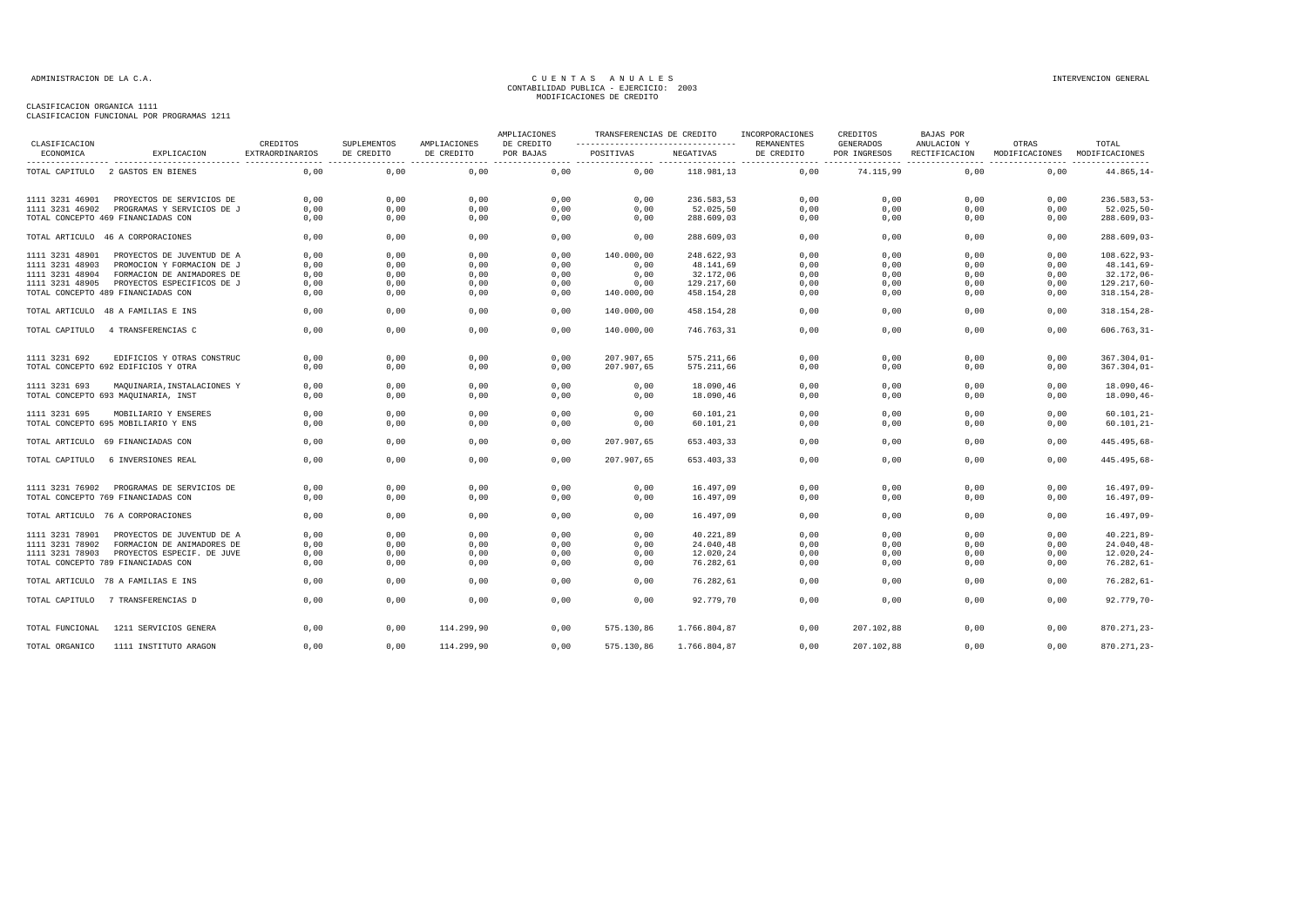| CLASIFICACION                   |                                            | CREDITOS        | SUPLEMENTOS | AMPLIACIONES | AMPLIACIONES<br>DE CREDITO | ----------------------------------  REMANENTES |           | TRANSFERENCIAS DE CREDITO INCORPORACIONES | CREDITOS<br>GENERADOS | BAJAS POR<br>ANULACION Y | OTRAS                                       | TOTAL         |
|---------------------------------|--------------------------------------------|-----------------|-------------|--------------|----------------------------|------------------------------------------------|-----------|-------------------------------------------|-----------------------|--------------------------|---------------------------------------------|---------------|
| ECONOMICA                       | EXPLICACION                                | EXTRAORDINARIOS | DE CREDITO  | DE CREDITO   | POR BAJAS                  | POSITIVAS                                      | NEGATIVAS | DE CREDITO                                | POR INGRESOS          |                          | RECTIFICACION MODIFICACIONES MODIFICACIONES |               |
|                                 | 1201 6111 10000 RETRIBUCIONES BASICAS      | 0.00            | 0.00        | 1.238.94     | 0.00                       | 0.00                                           | 0.00      | 0.00                                      | 0.00                  | 0.00                     | 0.00                                        | 1.238.94      |
|                                 | 1201 6111 10001 OTRAS REMUNERACIONES       | 0,00            | 0,00        | 865,32       | 0,00                       | 0,00                                           | 0,00      | 0,00                                      | 0,00                  | 0,00                     | 0,00                                        | 865,32        |
|                                 | TOTAL CONCEPTO 100 RETRIBUCIONES BA        | 0,00            | 0,00        | 2.104,26     | 0,00                       | 0,00                                           | 0,00      | 0,00                                      | 0,00                  | 0,00                     | 0,00                                        | 2.104,26      |
| TOTAL ARTICULO 10 ALTOS CARGOS  |                                            | 0,00            | 0,00        | 2.104,26     | 0,00                       | 0,00                                           | 0,00      | 0,00                                      | 0,00                  | 0,00                     | 0,00                                        | 2.104,26      |
|                                 | 1201 6111 11000 RETRIBUCIONES BASICAS      | 0,00            | 0,00        | 1.418,10     | 0,00                       | 0,00                                           | 0,00      | 0,00                                      | 0,00                  | 0,00                     | 0,00                                        | 1.418,10      |
|                                 | 1201 6111 11001 OTRAS REMUNERACIONES       | 0.00            | 0.00        | 4.817.96     | 0.00                       | 0.00                                           | 0,00      | 0,00                                      | 0,00                  | 0.00                     | 0.00                                        | 4.817,96      |
|                                 | TOTAL CONCEPTO 110 RETRIBUCIONES BA        | 0,00            | 0,00        | 6.236,06     | 0,00                       | 0,00                                           | 0,00      | 0,00                                      | 0,00                  | 0,00                     | 0,00                                        | 6.236,06      |
|                                 | TOTAL ARTICULO 11 PERSONAL EVENTUA         | 0,00            | 0,00        | 6.236,06     | 0,00                       | 0,00                                           | 0,00      | 0,00                                      | 0,00                  | 0,00                     | 0,00                                        | 6.236,06      |
| 1201 6111 12000 SUELDOS         |                                            | 0,00            | 0,00        | 7.539,96     | 0,00                       | 16.302,23                                      | 0,00      | 0,00                                      | 0,00                  | 0,00                     | 0,00                                        | 23.842,19     |
| 1201 6111 12005 TRIENIOS        |                                            | 0,00            | 0,00        | 1.415,54     | 0,00                       | 2.102,24                                       | 0,00      | 0,00                                      | 0,00                  | 0,00                     | 0,00                                        | 3.517,78      |
|                                 | 1201 6111 12006 OTRAS RETRIBUCIONES BÁSICA | 0,00            | 0,00        | 7.630,23     | 0,00                       | 361,38                                         | 0,00      | 0,00                                      | 0,00                  | 0,00                     | 0,00                                        | 7.991,61      |
|                                 | TOTAL CONCEPTO 120 RETRIBUCIONES BA        | 0,00            | 0,00        | 16.585,73    | 0,00                       | 18.765,85                                      | 0,00      | 0,00                                      | 0,00                  | 0,00                     | 0,00                                        | 35.351,58     |
|                                 | 1201 6111 12100 COMPLEMENTO DE DESTINO     | 0,00            | 0,00        | 4.488,37     | 0,00                       | 10.841,40                                      | 0,00      | 0.00                                      | 0,00                  | 0.00                     | 0,00                                        | 15.329.77     |
|                                 | 1201 6111 12101 COMPLEMENTO ESPECIFICO     | 0,00            | 0,00        | 16.359.05    | 0,00                       | 20.370.36                                      | 0,00      | 0,00                                      | 0,00                  | 0,00                     | 0,00                                        | 36.729,41     |
| 1201 6111 12109 OTRAS           |                                            | 0,00            | 0,00        | 18,89        | 0,00                       | 0,00                                           | 0,00      | 0,00                                      | 0,00                  | 0,00                     | 0,00                                        | 18,89         |
|                                 | TOTAL CONCEPTO 121 RETRIBUCIONES CO        | 0,00            | 0,00        | 20.866,31    | 0,00                       | 31.211,76                                      | 0,00      | 0,00                                      | 0,00                  | 0,00                     | 0,00                                        | 52.078,07     |
| TOTAL ARTICULO 12 FUNCIONARIOS  |                                            | 0,00            | 0,00        | 37.452,04    | 0,00                       | 49.977,61                                      | 0,00      | 0,00                                      | 0,00                  | 0,00                     | 0,00                                        | 87.429,65     |
| 1201 6111 13000 SALARIO BASE    |                                            | 0,00            | 0,00        | 4.931,56     | 0,00                       | 26.615,88                                      | 0,00      | 0,00                                      | 0,00                  | 0,00                     | 0,00                                        | 31.547,44     |
| 1201 6111 13001 ANTIGUEDAD      |                                            | 0,00            | 0,00        | 645,50       | 0,00                       | 1.572,48                                       | 0,00      | 0,00                                      | 0,00                  | 0,00                     | 0,00                                        | 2.217,98      |
| 1201 6111 13002 PAGAS EXTRAS    |                                            | 0,00            | 0,00        | 929,51       | 0,00                       | 4.698,06                                       | 0,00      | 0,00                                      | 0,00                  | 0,00                     | 0,00                                        | 5.627,57      |
|                                 | 1201 6111 13003 OTRAS REMUNERACIONES       | 0,00            | 0,00        | 900,80       | 0,00                       | 3.029, 40                                      | 0,00      | 0,00                                      | 0,00                  | 0,00                     | 0,00                                        | 3.930,20      |
| TOTAL CONCEPTO 130 LABORAL FIJO |                                            | 0,00            | 0,00        | 7.407,37     | 0,00                       | 35.915,82                                      | 0,00      | 0,00                                      | 0,00                  | 0,00                     | 0,00                                        | 43.323,19     |
| 1201 6111 13100 SALARIO BASE    |                                            | 0,00            | 0,00        | 416,11       | 0,00                       | 0,00                                           | 0,00      | 0,00                                      | 0,00                  | 0,00                     | 0,00                                        | 416,11        |
|                                 | 1201 6111 13101 OTRAS REMUNERACIONES       | 0,00            | 0,00        | 69,35        | 0,00                       | 0,00                                           | 0,00      | 0,00                                      | 0,00                  | 0,00                     | 0,00                                        | 69,35         |
|                                 | TOTAL CONCEPTO 131 LABORAL EVENTUAL        | 0,00            | 0,00        | 485,46       | 0,00                       | 0,00                                           | 0,00      | 0,00                                      | 0,00                  | 0,00                     | 0,00                                        | 485,46        |
| TOTAL ARTICULO 13 LABORALES     |                                            | 0.00            | 0.00        | 7.892,83     | 0.00                       | 35.915,82                                      | 0.00      | 0.00                                      | 0.00                  | 0.00                     | 0.00                                        | 43.808,65     |
|                                 | 1201 6111 15100 PERSONAL FUNCIONARIO       | 0,00            | 0,00        | 0,00         | 0,00                       | 3.360,00                                       | 0,00      | 0,00                                      | 0,00                  | 0,00                     | 0,00                                        | 3.360,00      |
|                                 | TOTAL CONCEPTO 151 GRATIFICACIONES         | 0,00            | 0,00        | 0,00         | 0,00                       | 3.360,00                                       | 0,00      | 0,00                                      | 0,00                  | 0,00                     | 0,00                                        | 3.360,00      |
|                                 | TOTAL ARTICULO 15 INCENTIVO AL REN         | 0,00            | 0,00        | 0,00         | 0,00                       | 3.360,00                                       | 0,00      | 0,00                                      | 0,00                  | 0,00                     | 0,00                                        | 3.360,00      |
|                                 | 1201 6111 16000 SEGURIDAD SOCIAL           | 0,00            | 0,00        | 5.816,93     | 0,00                       | 17.104,07                                      | 0,00      | 0,00                                      | 0,00                  | 0.00                     | 0,00                                        | 22.921,00     |
|                                 | TOTAL CONCEPTO 160 CUOTAS SOCIALES         | 0,00            | 0,00        | 5.816,93     | 0,00                       | 17.104,07                                      | 0,00      | 0,00                                      | 0,00                  | 0,00                     | 0,00                                        | 22.921,00     |
|                                 | TOTAL ARTICULO 16 CUOTAS, PRESTACI         | 0,00            | 0,00        | 5.816,93     | 0,00                       | 17.104,07                                      | 0,00      | 0,00                                      | 0,00                  | 0,00                     | 0,00                                        | 22.921,00     |
|                                 | TOTAL CAPITULO 1 GASTOS DE PERSON          | 0,00            | 0,00        | 59.502,12    | 0,00                       | 106.357,50                                     | 0,00      | 0,00                                      | 0,00                  | 0,00                     | 0,00                                        | 165.859,62    |
| 1201 6111 202                   | EDIFICIOS Y OTRAS CONSTRUC                 | 0,00            | 0,00        | 0,00         | 0,00                       | 0,00                                           | 18.005,05 | 0,00                                      | 0,00                  | 0,00                     | 0,00                                        | $18.005,05-$  |
|                                 | TOTAL CONCEPTO 202 EDIFICIOS Y OTRA        | 0,00            | 0,00        | 0,00         | 0,00                       | 0,00                                           | 18.005,05 | 0,00                                      | 0,00                  | 0,00                     | 0,00                                        | $18.005,05-$  |
|                                 | TOTAL ARTICULO 20 ARRENDAMIENTOS           | 0,00            | 0,00        | 0,00         | 0,00                       | 0,00                                           | 18.005,05 | 0,00                                      | 0,00                  | 0,00                     | 0,00                                        | $18.005,05-$  |
|                                 |                                            |                 |             |              |                            |                                                |           |                                           |                       |                          |                                             |               |
|                                 | 1201 6111 212 EDIFICIOS Y OTRAS CONSTRUC   | 0,00            | 0,00        | 0,00         | 0,00                       | 0,00                                           | 12.000,00 | 0,00                                      | 0,00                  | 0,00                     | 0,00                                        | $12.000,00 -$ |
|                                 | TOTAL CONCEPTO 212 EDIFICIOS Y OTRA        | 0,00            | 0,00        | 0,00         | 0,00                       | 0,00                                           | 12.000,00 | 0,00                                      | 0,00                  | 0,00                     | 0,00                                        | $12.000,00 -$ |
|                                 | TOTAL ARTICULO 21 REPARACION Y CON         | 0,00            | 0,00        | 0,00         | 0,00                       | 0,00                                           | 12.000,00 | 0,00                                      | 0,00                  | 0,00                     | 0,00                                        | $12.000,00 -$ |
| 1201 6111 22200 TELEFONICAS     |                                            | 0,00            | 0,00        | 0,00         | 0,00                       | 0,00                                           | 35.400,00 | 0,00                                      | 0,00                  | 0,00                     | 0,00                                        | $35.400,00 -$ |
| 1201 6111 22201 POSTALES        |                                            | 0,00            | 0,00        | 0,00         | 0,00                       | 0,00                                           | 20.000,00 | 0,00                                      | 0,00                  | 0,00                     | 0,00                                        | $20.000,00 -$ |
|                                 | TOTAL CONCEPTO 222 COMUNICACIONES          | 0,00            | 0,00        | 0,00         | 0,00                       | 0,00                                           | 55.400,00 | 0,00                                      | 0,00                  | 0,00                     | 0,00                                        | $55.400,00 -$ |
|                                 | 1201 6111 22601 ATENCIONES PROTOCOLARIAS Y | 0,00            | 0,00        | 0,00         | 0,00                       | 0,00                                           | 0,00      | 0,00                                      | 3.999,56              | 0,00                     | 0,00                                        | 3.999,56      |
|                                 | 1201 6111 22602 GASTOS DE DIVULGACION Y PR | 0,00            | 0,00        | 0,00         | 0,00                       | 17.400,00                                      | 0,00      | 0,00                                      | 0,00                  | 0,00                     | 0,00                                        | 17.400,00     |
|                                 | TOTAL CONCEPTO 226 GASTOS DIVERSOS         | 0,00            | 0,00        | 0,00         | 0,00                       | 17.400,00                                      | 0,00      | 0,00                                      | 3.999,56              | 0,00                     | 0,00                                        | 21.399,56     |
|                                 | 1201 6111 22706 ESTUDIOS Y TRABAJOS TECNIC | 0,00            | 0,00        | 0,00         | 0,00                       | 0,00                                           | 23.904,03 | 0,00                                      | 0,00                  | 0,00                     | 0,00                                        | $23.904,03-$  |
|                                 | TOTAL CONCEPTO 227 TRABAJOS REALIZA        | 0,00            | 0,00        | 0,00         | 0,00                       | 0,00                                           | 23.904,03 | 0,00                                      | 0,00                  | 0,00                     | 0,00                                        | $23.904,03-$  |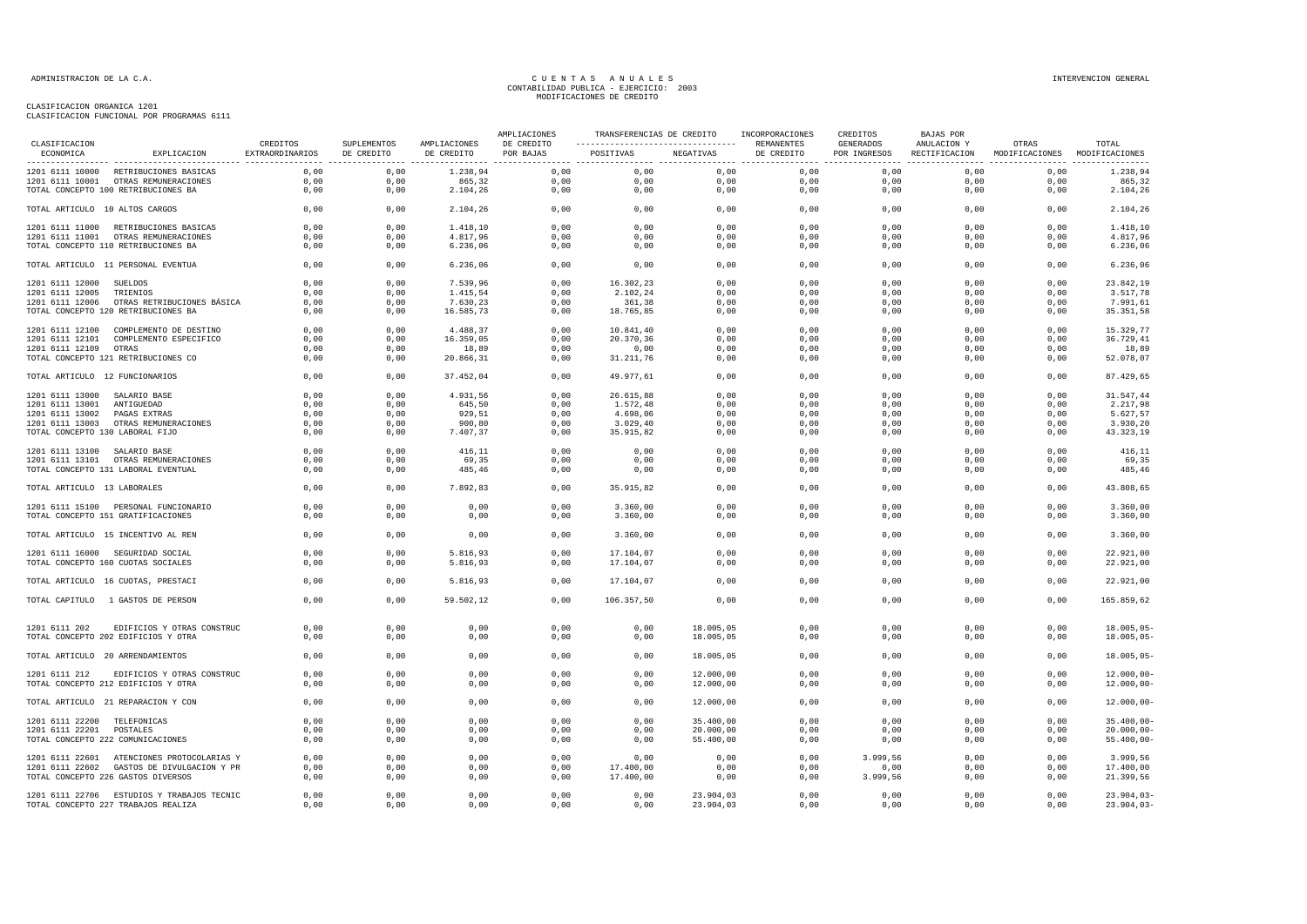#### CLASIFICACION ORGANICA 1201

CLASIFICACION FUNCIONAL POR PROGRAMAS 6111

|                            |                                     |                                    |                           |                            | AMPLIACIONES            | TRANSFERENCIAS DE CREDITO                      |            | INCORPORACIONES                 | CREDITOS                         | <b>BAJAS POR</b>             |                         |                         |
|----------------------------|-------------------------------------|------------------------------------|---------------------------|----------------------------|-------------------------|------------------------------------------------|------------|---------------------------------|----------------------------------|------------------------------|-------------------------|-------------------------|
| CLASIFICACION<br>ECONOMICA | EXPLICACION                         | CREDITOS<br><b>EXTRAORDINARIOS</b> | SUPLEMENTOS<br>DE CREDITO | AMPLIACIONES<br>DE CREDITO | DE CREDITO<br>POR BAJAS | ---------------------------------<br>POSITIVAS | NEGATIVAS  | <b>REMANENTES</b><br>DE CREDITO | <b>GENERADOS</b><br>POR INGRESOS | ANULACION Y<br>RECTIFICACION | OTRAS<br>MODIFICACIONES | TOTAL<br>MODIFICACIONES |
|                            | TOTAL ARTICULO 22 MATERIAL, SUMINI  | 0,00                               | 0,00                      | 0,00                       | 0,00                    | 17.400,00                                      | 79.304,03  | 0,00                            | 3.999,56                         | 0,00                         | 0,00                    | $57.904, 47-$           |
| TOTAL CAPITULO             | 2 GASTOS EN BIENES                  | 0.00                               | 0,00                      | 0,00                       | 0,00                    | 17.400,00                                      | 109.309,08 | 0.00                            | 3.999,56                         | 0.00                         | 0,00                    | 87.909,52-              |
| 1201 6111 46900            | TRANSFERENCIAS CORPORACION          | 0,00                               | 0,00                      | 0,00                       | 0,00                    | 0,00                                           | 113.056.00 | 0,00                            | 0,00                             | 0,00                         | 0,00                    | $113.056,00 -$          |
|                            | TOTAL CONCEPTO 469 FINANCIADAS CON  | 0,00                               | 0,00                      | 0,00                       | 0,00                    | 0,00                                           | 113.056,00 | 0,00                            | 0,00                             | 0,00                         | 0,00                    | $113.056,00 -$          |
|                            | TOTAL ARTICULO 46 A CORPORACIONES   | 0,00                               | 0,00                      | 0,00                       | 0,00                    | 0,00                                           | 113.056,00 | 0,00                            | 0,00                             | 0,00                         | 0,00                    | $113.056,00 -$          |
| 1201 6111 47900            | AYUDAS A ENPRESAS PRIVADAS          | 0,00                               | 0,00                      | 0,00                       | 0,00                    | 0,00                                           | 45.535,61  | 0,00                            | 0,00                             | 0,00                         | 0,00                    | $45.535,61-$            |
|                            | TOTAL CONCEPTO 479 FINANCIADAS CON  | 0,00                               | 0,00                      | 0,00                       | 0,00                    | 0,00                                           | 45.535,61  | 0,00                            | 0,00                             | 0,00                         | 0,00                    | $45.535,61-$            |
|                            | TOTAL ARTICULO 47 A EMPRESAS PRIVA  | 0,00                               | 0,00                      | 0,00                       | 0,00                    | 0,00                                           | 45.535,61  | 0,00                            | 0,00                             | 0,00                         | 0,00                    | $45.535,61-$            |
| 1201 6111 48904            | CONVENIO ASOCIAC INDUSTRIA          | 0,00                               | 0,00                      | 0,00                       | 0,00                    | 15.485,00                                      | 0,00       | 0,00                            | 0,00                             | 0,00                         | 0,00                    | 15.485,00               |
| 1201 6111 48905            | CONVENIO COLEGIO ECONOMIST          | 0,00                               | 0,00                      | 0,00                       | 0,00                    | 80.000,00                                      | 0,00       | 0,00                            | 0,00                             | 0,00                         | 0,00                    | 80.000,00               |
| 1201 6111 48906            | UGT ARAGON SITUACION ECONO          | 0,00                               | 0,00                      | 0,00                       | 0,00                    | 33.056.00                                      | 0,00       | 0,00                            | 0,00                             | 0,00                         | 0,00                    | 33.056,00               |
|                            | TOTAL CONCEPTO 489 FINANCIADAS CON  | 0,00                               | 0,00                      | 0,00                       | 0,00                    | 128.541,00                                     | 0,00       | 0,00                            | 0,00                             | 0,00                         | 0,00                    | 128.541,00              |
|                            | TOTAL ARTICULO 48 A FAMILIAS E INS  | 0,00                               | 0,00                      | 0,00                       | 0,00                    | 128.541,00                                     | 0,00       | 0,00                            | 0,00                             | 0.00                         | 0,00                    | 128.541,00              |
| TOTAL CAPITULO             | 4 TRANSFERENCIAS C                  | 0.00                               | 0,00                      | 0,00                       | 0,00                    | 128.541,00                                     | 158.591.61 | 0,00                            | 0,00                             | 0.00                         | 0,00                    | $30.050, 61 -$          |
| 1201 6111 692              | EDIFICIOS Y OTRAS CONSTRUC          | 0,00                               | 0,00                      | 0,00                       | 0,00                    | 56.437,34                                      | 127.393,81 | 0,00                            | 0,00                             | 0,00                         | 0,00                    | $70.956, 47 -$          |
|                            | TOTAL CONCEPTO 692 EDIFICIOS Y OTRA | 0,00                               | 0,00                      | 0,00                       | 0,00                    | 56.437,34                                      | 127.393,81 | 0,00                            | 0,00                             | 0,00                         | 0,00                    | $70.956, 47 -$          |
| 1201 6111 698              | OTRO INMOVILIZADO MATERIAL          | 0,00                               | 0,00                      | 0,00                       | 0,00                    | 0,00                                           | 21.035,42  | 0,00                            | 0,00                             | 0,00                         | 0,00                    | $21.035, 42-$           |
|                            | TOTAL CONCEPTO 698 OTRO INMOVILIZAD | 0,00                               | 0,00                      | 0,00                       | 0,00                    | 0,00                                           | 21.035,42  | 0,00                            | 0,00                             | 0,00                         | 0,00                    | $21.035, 42-$           |
| TOTAL ARTICULO             | 69 FINANCIADAS CON                  | 0,00                               | 0,00                      | 0,00                       | 0,00                    | 56.437.34                                      | 148.429,23 | 0,00                            | 0,00                             | 0.00                         | 0,00                    | $91.991,89-$            |
| TOTAL CAPITULO             | 6 INVERSIONES REAL                  | 0,00                               | 0,00                      | 0,00                       | 0,00                    | 56.437,34                                      | 148.429,23 | 0,00                            | 0,00                             | 0,00                         | 0,00                    | $91.991,89-$            |
| TOTAL FUNCIONAL            | 6111 SERVICIOS GENERA               | 0,00                               | 0,00                      | 59.502,12                  | 0,00                    | 308.735,84                                     | 416.329,92 | 0,00                            | 3.999,56                         | 0,00                         | 0,00                    | $44.092, 40 -$          |
| TOTAL ORGANICO             | 1201 SECRETARIA GENER               | 0.00                               | 0.00                      | 59.502.12                  | 0.00                    | 308.735.84                                     | 416.329.92 | 0.00                            | 3.999.56                         | 0.00                         | 0.00                    | $44.092, 40 -$          |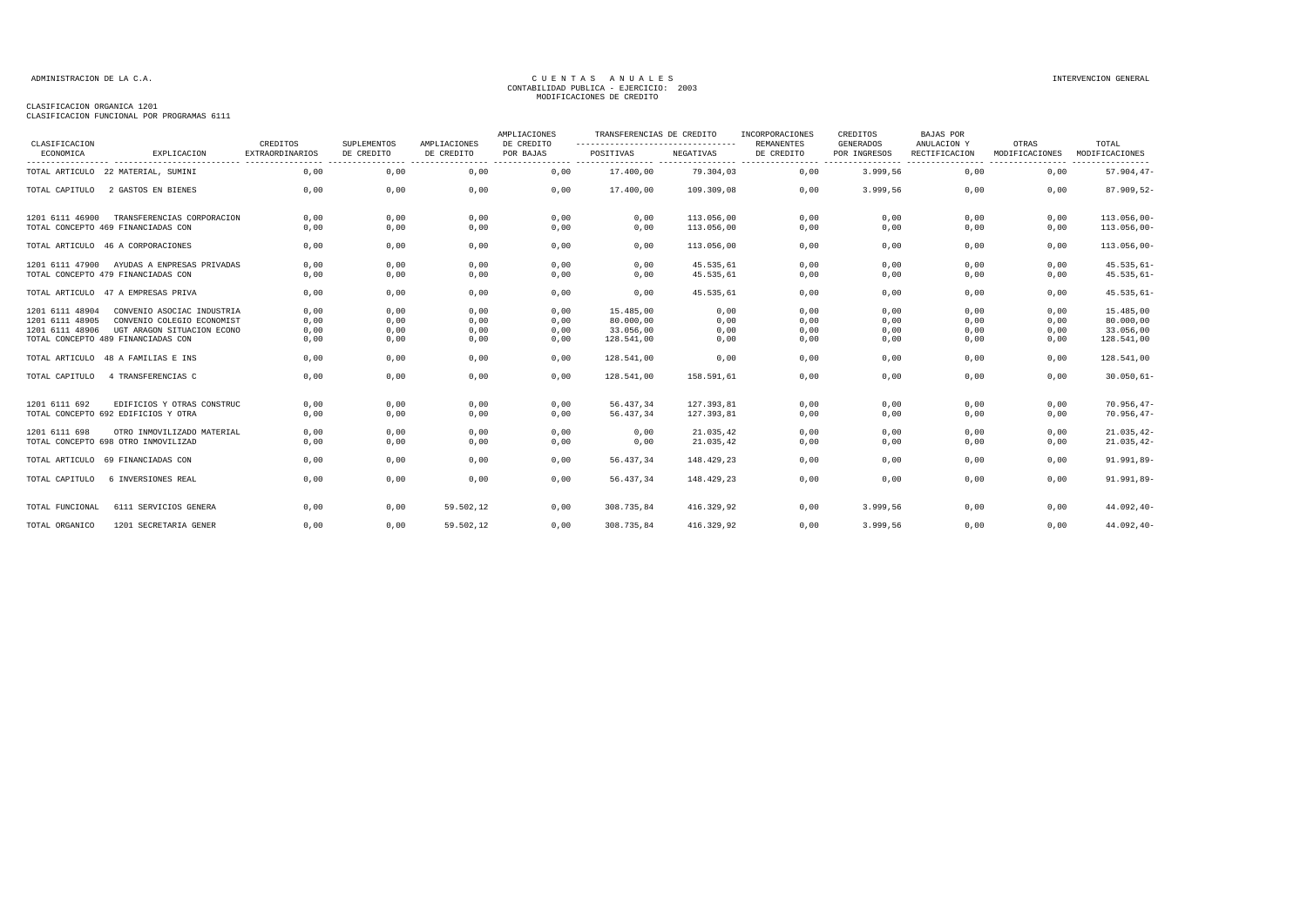| CLASIFICACION                     |                                     | CREDITOS               | <b>SUPLEMENTOS</b> | AMPLIACIONES | AMPLIACIONES<br>DE CREDITO | TRANSFERENCIAS DE CREDITO<br>--------------------------------- |           | INCORPORACIONES<br><b>REMANENTES</b> | CREDITOS<br>GENERADOS | <b>BAJAS POR</b><br>ANULACION Y | OTRAS          | TOTAL          |
|-----------------------------------|-------------------------------------|------------------------|--------------------|--------------|----------------------------|----------------------------------------------------------------|-----------|--------------------------------------|-----------------------|---------------------------------|----------------|----------------|
| ECONOMICA                         | EXPLICACION                         | <b>EXTRAORDINARIOS</b> | DE CREDITO         | DE CREDITO   | POR BAJAS                  | POSITIVAS                                                      | NEGATIVAS | DE CREDITO                           | POR INGRESOS          | RECTIFICACION                   | MODIFICACIONES | MODIFICACIONES |
| 1202 6121 12000                   | SUELDOS                             | 0,00                   | 0,00               | 4.535,96     | 0,00                       | 0,00                                                           | 0,00      | 0,00                                 | 0,00                  | 0,00                            | 0,00           | 4.535,96       |
| 1202 6121 12005                   | TRIENIOS                            | 0,00                   | 0,00               | 1.226,24     | 0,00                       | 0,00                                                           | 0,00      | 0,00                                 | 0,00                  | 0,00                            | 0,00           | 1.226,24       |
| 1202 6121 12006                   | OTRAS RETRIBUCIONES BASICA          | 0,00                   | 0,00               | 5.157,30     | 0,00                       | 0,00                                                           | 0,00      | 0,00                                 | 0,00                  | 0,00                            | 0,00           | 5.157,30       |
|                                   | TOTAL CONCEPTO 120 RETRIBUCIONES BA | 0,00                   | 0,00               | 10.919,50    | 0,00                       | 0,00                                                           | 0,00      | 0,00                                 | 0,00                  | 0,00                            | 0,00           | 10.919,50      |
| 1202 6121 12100                   | COMPLEMENTO DE DESTINO              | 0.00                   | 0.00               | 3.033.71     | 0.00                       | 0,00                                                           | 0.00      | 0.00                                 | 0.00                  | 0.00                            | 0.00           | 3.033,71       |
| 1202 6121 12101                   | COMPLEMENTO ESPECIFICO              | 0.00                   | 0,00               | 11.246.76    | 0,00                       | 0,00                                                           | 0,00      | 0,00                                 | 0,00                  | 0,00                            | 0,00           | 11.246,76      |
|                                   | TOTAL CONCEPTO 121 RETRIBUCIONES CO | 0,00                   | 0,00               | 14.280,47    | 0,00                       | 0,00                                                           | 0,00      | 0,00                                 | 0,00                  | 0,00                            | 0,00           | 14.280,47      |
| TOTAL ARTICULO 12 FUNCIONARIOS    |                                     | 0,00                   | 0,00               | 25.199,97    | 0,00                       | 0,00                                                           | 0,00      | 0,00                                 | 0,00                  | 0,00                            | 0,00           | 25.199,97      |
| 1202 6121 15100                   | PERSONAL FUNCIONARIO                | 0.00                   | 0,00               | 0,00         | 0,00                       | 0,00                                                           | 18.027,26 | 0,00                                 | 0,00                  | 0,00                            | 0.00           | $18.027, 26 -$ |
|                                   | TOTAL CONCEPTO 151 GRATIFICACIONES  | 0,00                   | 0,00               | 0,00         | 0,00                       | 0,00                                                           | 18.027,26 | 0,00                                 | 0,00                  | 0,00                            | 0,00           | $18.027, 26 -$ |
|                                   | TOTAL ARTICULO 15 INCENTIVO AL REN  | 0,00                   | 0,00               | 0,00         | 0,00                       | 0,00                                                           | 18.027.26 | 0,00                                 | 0,00                  | 0,00                            | 0.00           | $18.027, 26 -$ |
| 1202 6121 16000                   | SEGURIDAD SOCIAL                    | 0,00                   | 0,00               | 1.159,56     | 0,00                       | 0,00                                                           | 0,00      | 0,00                                 | 0,00                  | 0,00                            | 0,00           | 1.159,56       |
|                                   | TOTAL CONCEPTO 160 CUOTAS SOCIALES  | 0,00                   | 0,00               | 1.159,56     | 0,00                       | 0,00                                                           | 0,00      | 0,00                                 | 0,00                  | 0,00                            | 0,00           | 1.159,56       |
|                                   | TOTAL ARTICULO 16 CUOTAS, PRESTACI  | 0,00                   | 0,00               | 1.159,56     | 0,00                       | 0,00                                                           | 0,00      | 0,00                                 | 0,00                  | 0,00                            | 0,00           | 1.159,56       |
| TOTAL CAPITULO                    | 1 GASTOS DE PERSON                  | 0,00                   | 0,00               | 26.359,53    | 0,00                       | 0,00                                                           | 18.027,26 | 0,00                                 | 0,00                  | 0,00                            | 0,00           | 8.332,27       |
| 1202 6121 22000                   | ORDINARIO NO INVENTARIABLE          | 0,00                   | 0,00               | 0,00         | 0,00                       | 0,00                                                           | 3.000,00  | 0,00                                 | 0,00                  | 0,00                            | 0,00           | $3.000,00 -$   |
| 1202 6121 22003                   | LIBROS Y OTRAS PUBLICACION          | 0,00                   | 0,00               | 0,00         | 0,00                       | 0,00                                                           | 10.670,93 | 0,00                                 | 0,00                  | 0,00                            | 0,00           | $10.670, 93 -$ |
| 1202 6121 22004                   | MATERIAL INFORMATICO                | 0,00                   | 0,00               | 0,00         | 0,00                       | 0,00                                                           | 2.000,00  | 0,00                                 | 0,00                  | 0,00                            | 0,00           | $2.000,00 -$   |
|                                   | TOTAL CONCEPTO 220 MATERIAL DE OFIC | 0.00                   | 0,00               | 0,00         | 0,00                       | 0.00                                                           | 15.670,93 | 0,00                                 | 0,00                  | 0,00                            | 0,00           | $15.670, 93-$  |
| 1202 6121 22200                   | TELEFONICAS                         | 0,00                   | 0,00               | 0,00         | 0,00                       | 0,00                                                           | 637,23    | 0,00                                 | 0,00                  | 0,00                            | 0,00           | $637, 23-$     |
| TOTAL CONCEPTO 222 COMUNICACIONES |                                     | 0,00                   | 0,00               | 0,00         | 0,00                       | 0,00                                                           | 637,23    | 0,00                                 | 0,00                  | 0,00                            | 0,00           | $637, 23-$     |
|                                   | TOTAL ARTICULO 22 MATERIAL, SUMINI  | 0,00                   | 0,00               | 0,00         | 0,00                       | 0,00                                                           | 16.308,16 | 0,00                                 | 0,00                  | 0,00                            | 0,00           | $16.308, 16 -$ |
| TOTAL CAPITULO                    | 2 GASTOS EN BIENES                  | 0,00                   | 0,00               | 0,00         | 0,00                       | 0,00                                                           | 16.308,16 | 0,00                                 | 0,00                  | 0,00                            | 0,00           | $16.308, 16 -$ |
| TOTAL FUNCIONAL                   | 6121 PLANIFICACION Y                | 0,00                   | 0,00               | 26.359,53    | 0,00                       | 0,00                                                           | 34.335,42 | 0,00                                 | 0,00                  | 0,00                            | 0,00           | 7.975,89-      |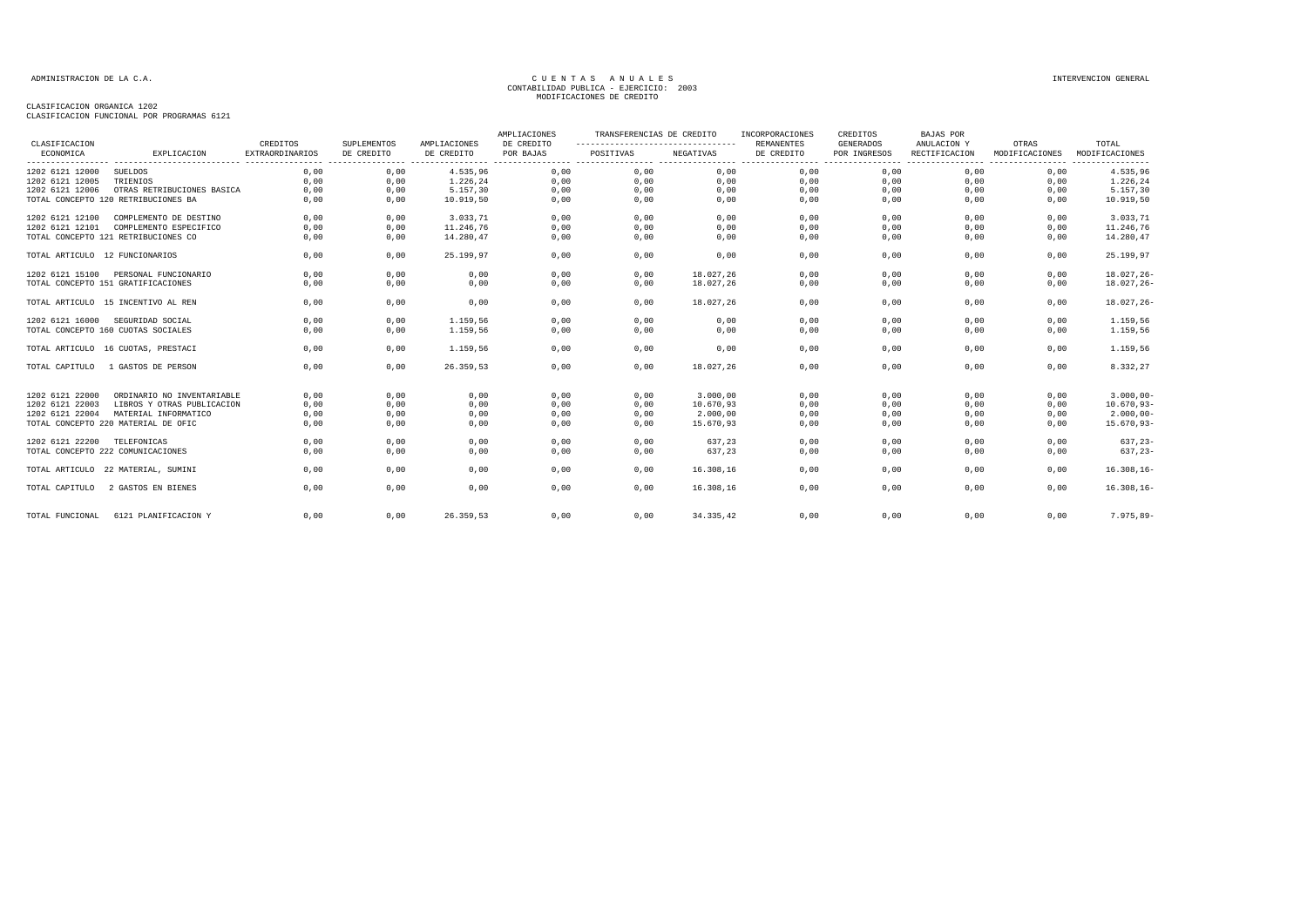| CLASIFICACION                     |                                            | CREDITOS        | <b>SUPLEMENTOS</b> | AMPLIACIONES | AMPLIACIONES<br>DE CREDITO | TRANSFERENCIAS DE CREDITO<br>____________________________________ |           | INCORPORACIONES<br><b>REMANENTES</b> | CREDITOS<br><b>GENERADOS</b> | <b>BAJAS POR</b><br>ANULACION Y | OTRAS          | TOTAL          |
|-----------------------------------|--------------------------------------------|-----------------|--------------------|--------------|----------------------------|-------------------------------------------------------------------|-----------|--------------------------------------|------------------------------|---------------------------------|----------------|----------------|
| ECONOMICA                         | EXPLICACION                                | EXTRAORDINARIOS | DE CREDITO         | DE CREDITO   | POR BAJAS                  | POSITIVAS                                                         | NEGATIVAS | DE CREDITO                           | POR INGRESOS                 | RECTIFICACION                   | MODIFICACIONES | MODIFICACIONES |
| 1202 6313 12000                   | SUELDOS                                    | 0,00            | 0,00               | 2.924,67     | 0,00                       | 0,00                                                              | 0,00      | 0,00                                 | 0,00                         | 0,00                            | 0,00           | 2.924,67       |
| 1202 6313 12005                   | TRIENIOS                                   | 0,00            | 0,00               | 570,61       | 0,00                       | 0,00                                                              | 0,00      | 0,00                                 | 0,00                         | 0,00                            | 0,00           | 570,61         |
| 1202 6313 12006                   | OTRAS RETRIBUCIONES BASICA                 | 0.00            | 0,00               | 3.018,22     | 0,00                       | 0,00                                                              | 0,00      | 0,00                                 | 0,00                         | 0,00                            | 0,00           | 3.018,22       |
|                                   | TOTAL CONCEPTO 120 RETRIBUCIONES BA        | 0,00            | 0,00               | 6.513, 50    | 0,00                       | 0,00                                                              | 0,00      | 0,00                                 | 0,00                         | 0,00                            | 0,00           | 6.513,50       |
| 1202 6313 12100                   | COMPLEMENTO DE DESTINO                     | 0,00            | 0,00               | 1.775,42     | 0,00                       | 0,00                                                              | 0,00      | 0,00                                 | 0,00                         | 0,00                            | 0,00           | 1.775,42       |
| 1202 6313 12101                   | COMPLEMENTO ESPECIFICO                     | 0,00            | 0,00               | 5.518,75     | 0,00                       | 0,00                                                              | 0,00      | 0,00                                 | 0,00                         | 0,00                            | 0,00           | 5.518,75       |
|                                   | TOTAL CONCEPTO 121 RETRIBUCIONES CO        | 0,00            | 0,00               | 7.294,17     | 0,00                       | 0,00                                                              | 0,00      | 0,00                                 | 0,00                         | 0,00                            | 0,00           | 7.294,17       |
| TOTAL ARTICULO 12 FUNCIONARIOS    |                                            | 0,00            | 0,00               | 13.807,67    | 0,00                       | 0,00                                                              | 0,00      | 0,00                                 | 0,00                         | 0,00                            | 0,00           | 13.807,67      |
| 1202 6313 16000                   | SEGURIDAD SOCIAL                           | 0,00            | 0,00               | 1.476,51     | 0,00                       | 0,00                                                              | 0,00      | 0,00                                 | 0,00                         | 0,00                            | 0,00           | 1.476,51       |
|                                   | TOTAL CONCEPTO 160 CUOTAS SOCIALES         | 0,00            | 0,00               | 1.476,51     | 0,00                       | 0,00                                                              | 0,00      | 0,00                                 | 0,00                         | 0,00                            | 0,00           | 1.476,51       |
|                                   | TOTAL ARTICULO 16 CUOTAS, PRESTACI         | 0,00            | 0,00               | 1.476,51     | 0,00                       | 0,00                                                              | 0,00      | 0,00                                 | 0,00                         | 0,00                            | 0,00           | 1.476,51       |
| TOTAL CAPITULO                    | 1 GASTOS DE PERSON                         | 0.00            | 0,00               | 15.284,18    | 0,00                       | 0,00                                                              | 0,00      | 0,00                                 | 0,00                         | 0.00                            | 0.00           | 15.284,18      |
| 1202 6313 22004                   | MATERIAL INFORMATICO                       | 0.00            | 0,00               | 0,00         | 0.00                       | 0,00                                                              | 2.000.00  | 0,00                                 | 0.00                         | 0.00                            | 0.00           | $2.000,00 -$   |
|                                   | TOTAL CONCEPTO 220 MATERIAL DE OFIC        | 0,00            | 0,00               | 0,00         | 0,00                       | 0,00                                                              | 2.000,00  | 0,00                                 | 0,00                         | 0,00                            | 0,00           | $2.000,00 -$   |
| 1202 6313 22200 TELEFONICAS       |                                            | 0,00            | 0,00               | 0,00         | 0,00                       | 0,00                                                              | 2.000,00  | 0,00                                 | 0,00                         | 0,00                            | 0,00           | $2.000,00 -$   |
| TOTAL CONCEPTO 222 COMUNICACIONES |                                            | 0,00            | 0,00               | 0,00         | 0,00                       | 0,00                                                              | 2.000,00  | 0,00                                 | 0,00                         | 0,00                            | 0,00           | $2.000,00 -$   |
|                                   | 1202 6313 22604 REMUNERACIONES A AGENTES M | 0,00            | 0,00               | 0,00         | 0,00                       | 0,00                                                              | 5.000,00  | 0,00                                 | 0,00                         | 0,00                            | 0.00           | $5.000,00 -$   |
|                                   | TOTAL CONCEPTO 226 GASTOS DIVERSOS         | 0,00            | 0,00               | 0,00         | 0,00                       | 0,00                                                              | 5.000,00  | 0,00                                 | 0,00                         | 0,00                            | 0,00           | $5.000,00 -$   |
| 1202 6313 22706                   | ESTUDIOS Y TRABAJOS TECNIC                 | 0,00            | 0,00               | 0,00         | 0,00                       | 0,00                                                              | 6.576,22  | 0,00                                 | 0,00                         | 0,00                            | 0,00           | $6.576, 22-$   |
|                                   | TOTAL CONCEPTO 227 TRABAJOS REALIZA        | 0,00            | 0,00               | 0,00         | 0,00                       | 0,00                                                              | 6.576,22  | 0,00                                 | 0,00                         | 0,00                            | 0,00           | $6.576, 22 -$  |
|                                   | TOTAL ARTICULO 22 MATERIAL, SUMINI         | 0,00            | 0,00               | 0,00         | 0,00                       | 0,00                                                              | 15.576,22 | 0,00                                 | 0,00                         | 0,00                            | 0,00           | 15.576,22-     |
| TOTAL CAPITULO                    | 2 GASTOS EN BIENES                         | 0.00            | 0,00               | 0,00         | 0,00                       | 0,00                                                              | 15.576.22 | 0,00                                 | 0,00                         | 0,00                            | 0,00           | 15.576,22-     |
| TOTAL FUNCIONAL                   | 6313 GESTION DEL PATR                      | 0,00            | 0,00               | 15.284,18    | 0,00                       | 0,00                                                              | 15.576,22 | 0,00                                 | 0,00                         | 0,00                            | 0,00           | $292,04-$      |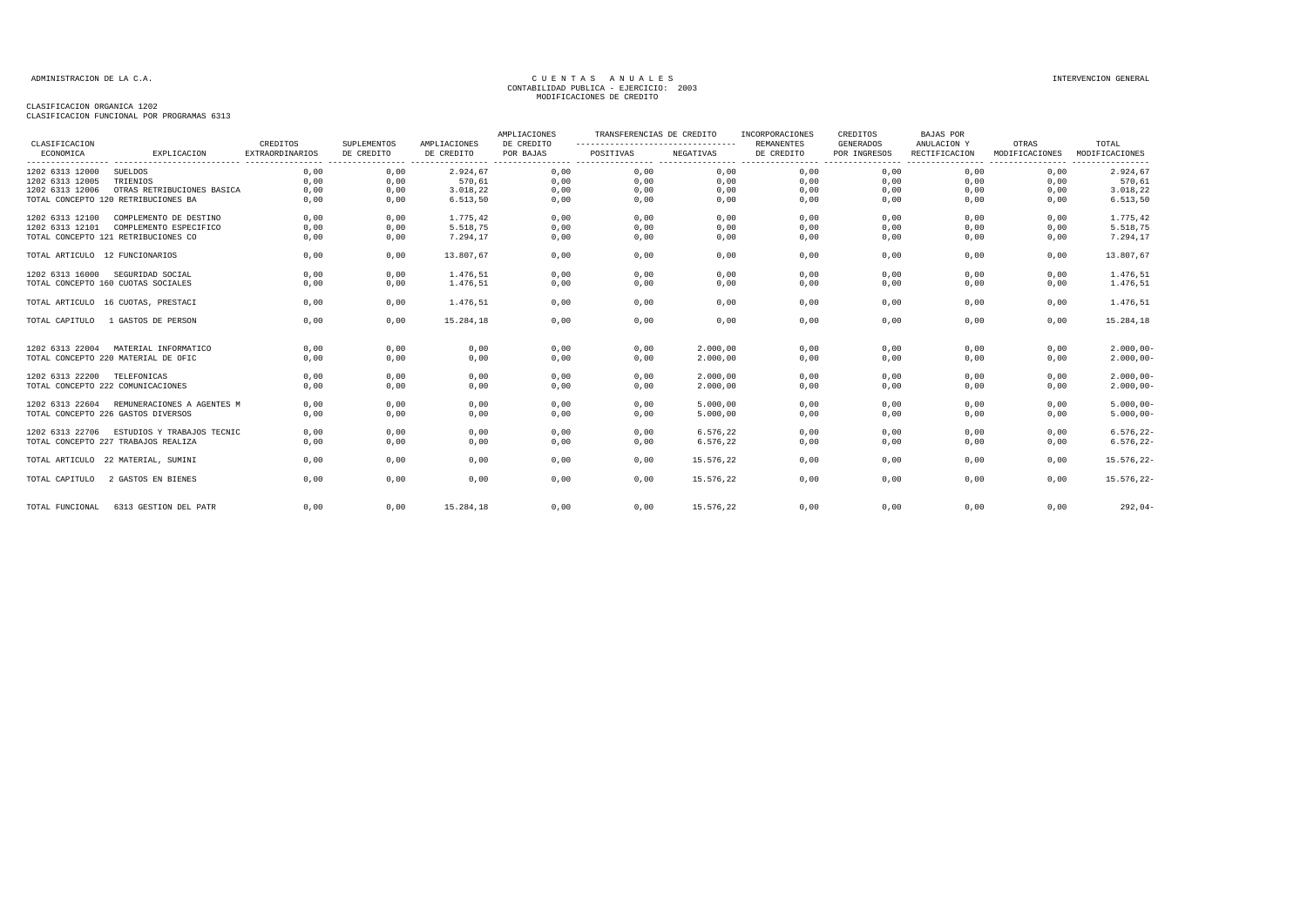|                                 |                                            |                                    |                                               |                                                 | AMPLIACIONES            | TRANSFERENCIAS DE CREDITO                          |           | INCORPORACIONES                          | CREDITOS                                           | <b>BAJAS POR</b>                                 |                                             |                         |
|---------------------------------|--------------------------------------------|------------------------------------|-----------------------------------------------|-------------------------------------------------|-------------------------|----------------------------------------------------|-----------|------------------------------------------|----------------------------------------------------|--------------------------------------------------|---------------------------------------------|-------------------------|
| CLASIFICACION<br>ECONOMICA      | EXPLICACION                                | CREDITOS<br><b>EXTRAORDINARIOS</b> | SUPLEMENTOS<br>DE CREDITO<br>---------------- | AMPLIACIONES<br>DE CREDITO<br>----------------- | DE CREDITO<br>POR BAJAS | -------------------------------------<br>POSITIVAS | NEGATIVAS | REMANENTES<br>DE CREDITO<br>. <u>.</u> . | <b>GENERADOS</b><br>POR INGRESOS<br>-------------- | ANULACION Y<br>RECTIFICACION<br>---------------- | OTRAS<br>MODIFICACIONES<br>---------------- | TOTAL<br>MODIFICACIONES |
| 1202 6314 12000                 | SUELDOS                                    | 0,00                               | 0,00                                          | 3.046,01                                        | 0,00                    | 0,00                                               | 0,00      | 0,00                                     | 0,00                                               | 0,00                                             | 0,00                                        | 3.046,01                |
| 1202 6314 12005                 | TRIENIOS                                   | 0.00                               | 0,00                                          | 674,96                                          | 0,00                    | 0,00                                               | 0,00      | 0,00                                     | 0,00                                               | 0,00                                             | 0,00                                        | 674,96                  |
| 1202 6314 12006                 | OTRAS RETRIBUCIONES BASICA                 | 0,00                               | 0,00                                          | 2.829,29                                        | 0,00                    | 0,00                                               | 0,00      | 0,00                                     | 0,00                                               | 0,00                                             | 0,00                                        | 2.829,29                |
|                                 | TOTAL CONCEPTO 120 RETRIBUCIONES BA        | 0.00                               | 0,00                                          | 6.550,26                                        | 0,00                    | 0,00                                               | 0,00      | 0,00                                     | 0,00                                               | 0,00                                             | 0,00                                        | 6.550,26                |
| 1202 6314 12100                 | COMPLEMENTO DE DESTINO                     | 0,00                               | 0,00                                          | 1.664,28                                        | 0,00                    | 0,00                                               | 0,00      | 0,00                                     | 0,00                                               | 0,00                                             | 0,00                                        | 1.664,28                |
| 1202 6314 12101                 | COMPLEMENTO ESPECIFICO                     | 0,00                               | 0,00                                          | 5.998,92                                        | 0,00                    | 0,00                                               | 0,00      | 0,00                                     | 0,00                                               | 0,00                                             | 0,00                                        | 5.998,92                |
|                                 | TOTAL CONCEPTO 121 RETRIBUCIONES CO        | 0,00                               | 0,00                                          | 7.663,20                                        | 0,00                    | 0,00                                               | 0,00      | 0,00                                     | 0,00                                               | 0,00                                             | 0,00                                        | 7.663,20                |
| TOTAL ARTICULO 12 FUNCIONARIOS  |                                            | 0,00                               | 0,00                                          | 14.213,46                                       | 0,00                    | 0,00                                               | 0,00      | 0,00                                     | 0,00                                               | 0,00                                             | 0,00                                        | 14.213,46               |
| 1202 6314 13000                 | SALARIO BASE                               | 0,00                               | 0,00                                          | 793,31                                          | 0,00                    | 0,00                                               | 0,00      | 0,00                                     | 0,00                                               | 0,00                                             | 0,00                                        | 793,31                  |
| 1202 6314 13001                 | ANTIGUEDAD                                 | 0.00                               | 0.00                                          | 98,21                                           | 0,00                    | 0,00                                               | 0,00      | 0,00                                     | 0.00                                               | 0.00                                             | 0.00                                        | 98,21                   |
| 1202 6314 13002                 | PAGAS EXTRAS                               | 0,00                               | 0,00                                          | 148,59                                          | 0,00                    | 0,00                                               | 0,00      | 0,00                                     | 0,00                                               | 0,00                                             | 0,00                                        | 148,59                  |
|                                 |                                            |                                    |                                               |                                                 |                         |                                                    |           |                                          |                                                    |                                                  |                                             |                         |
| 1202 6314 13003                 | OTRAS REMUNERACIONES                       | 0,00                               | 0,00                                          | 197,85                                          | 0,00                    | 0,00                                               | 0,00      | 0,00                                     | 0,00                                               | 0,00                                             | 0,00                                        | 197,85                  |
| TOTAL CONCEPTO 130 LABORAL FIJO |                                            | 0,00                               | 0,00                                          | 1.237,96                                        | 0,00                    | 0,00                                               | 0,00      | 0,00                                     | 0,00                                               | 0,00                                             | 0,00                                        | 1.237,96                |
| TOTAL ARTICULO 13 LABORALES     |                                            | 0,00                               | 0,00                                          | 1.237,96                                        | 0,00                    | 0,00                                               | 0,00      | 0,00                                     | 0,00                                               | 0,00                                             | 0,00                                        | 1.237,96                |
|                                 | 1202 6314 16000 SEGURIDAD SOCIAL           | 0,00                               | 0,00                                          | 1.277,91                                        | 0,00                    | 0,00                                               | 0,00      | 0,00                                     | 0,00                                               | 0,00                                             | 0,00                                        | 1.277,91                |
|                                 | TOTAL CONCEPTO 160 CUOTAS SOCIALES         | 0,00                               | 0,00                                          | 1.277,91                                        | 0,00                    | 0,00                                               | 0,00      | 0,00                                     | 0,00                                               | 0,00                                             | 0,00                                        | 1.277,91                |
|                                 | TOTAL ARTICULO 16 CUOTAS, PRESTACI         | 0,00                               | 0,00                                          | 1.277,91                                        | 0,00                    | 0,00                                               | 0,00      | 0,00                                     | 0,00                                               | 0,00                                             | 0,00                                        | 1.277,91                |
|                                 | TOTAL CAPITULO 1 GASTOS DE PERSON          | 0,00                               | 0,00                                          | 16.729,33                                       | 0,00                    | 0,00                                               | 0,00      | 0,00                                     | 0,00                                               | 0,00                                             | 0,00                                        | 16.729,33               |
| 1202 6314 215                   | MOBILIARIO Y ENSERES                       | 0,00                               | 0,00                                          | 0,00                                            | 0,00                    | 0,00                                               | 500,00    | 0,00                                     | 0,00                                               | 0,00                                             | 0,00                                        | $500,00 -$              |
|                                 | TOTAL CONCEPTO 215 MOBILIARIO Y ENS        | 0,00                               | 0,00                                          | 0,00                                            | 0,00                    | 0,00                                               | 500,00    | 0,00                                     | 0,00                                               | 0,00                                             | 0,00                                        | $500,00-$               |
|                                 |                                            |                                    |                                               |                                                 |                         |                                                    |           |                                          |                                                    |                                                  |                                             |                         |
|                                 | TOTAL ARTICULO 21 REPARACION Y CON         | 0.00                               | 0,00                                          | 0,00                                            | 0.00                    | 0,00                                               | 500,00    | 0,00                                     | 0.00                                               | 0.00                                             | 0.00                                        | $500,00-$               |
| 1202 6314 22000                 | ORDINARIO NO INVENTARIABLE                 | 0,00                               | 0,00                                          | 0,00                                            | 0,00                    | 0,00                                               | 1.000,00  | 0,00                                     | 0,00                                               | 0,00                                             | 0,00                                        | $1.000,00 -$            |
| 1202 6314 22001                 | MOBILIARIO Y ENSERES                       | 0,00                               | 0,00                                          | 0,00                                            | 0,00                    | 0,00                                               | 506,21    | 0,00                                     | 0,00                                               | 0,00                                             | 0,00                                        | $506, 21 -$             |
|                                 | TOTAL CONCEPTO 220 MATERIAL DE OFIC        | 0,00                               | 0,00                                          | 0,00                                            | 0,00                    | 0,00                                               | 1.506,21  | 0,00                                     | 0,00                                               | 0,00                                             | 0,00                                        | $1.506, 21 -$           |
| 1202 6314 22200 TELEFONICAS     |                                            | 0.00                               | 0.00                                          | 0,00                                            | 0,00                    | 0.00                                               | 2,000,00  | 0,00                                     | 0.00                                               | 0.00                                             | 0.00                                        | $2.000,00 -$            |
|                                 | TOTAL CONCEPTO 222 COMUNICACIONES          | 0,00                               | 0,00                                          | 0,00                                            | 0,00                    | 0,00                                               | 2.000,00  | 0,00                                     | 0,00                                               | 0,00                                             | 0,00                                        | $2.000,00 -$            |
|                                 | 1202 6314 22706 ESTUDIOS Y TRABAJOS TECNIC | 0,00                               | 0,00                                          | 0,00                                            | 0,00                    | 0,00                                               | 3.151,27  | 0,00                                     | 0,00                                               | 0,00                                             | 0,00                                        | $3.151, 27-$            |
|                                 | TOTAL CONCEPTO 227 TRABAJOS REALIZA        | 0,00                               | 0,00                                          | 0,00                                            | 0,00                    | 0,00                                               | 3.151,27  | 0,00                                     | 0,00                                               | 0,00                                             | 0,00                                        | $3.151, 27-$            |
|                                 | TOTAL ARTICULO 22 MATERIAL, SUMINI         | 0,00                               | 0,00                                          | 0,00                                            | 0,00                    | 0,00                                               | 6.657, 48 | 0,00                                     | 0,00                                               | 0.00                                             | 0.00                                        | $6.657, 48-$            |
|                                 | TOTAL CAPITULO 2 GASTOS EN BIENES          | 0,00                               | 0,00                                          | 0,00                                            | 0,00                    | 0,00                                               | 7.157,48  | 0,00                                     | 0,00                                               | 0,00                                             | 0,00                                        | $7.157,48-$             |
| TOTAL FUNCIONAL                 | 6314 GESTION DE TESOR                      | 0.00                               | 0.00                                          | 16.729,33                                       | 0.00                    | 0.00                                               | 7.157.48  | 0.00                                     | 0.00                                               | 0.00                                             | 0.00                                        | 9.571,85                |
| TOTAL ORGANICO                  | 1202 D.G.DE PRESUPUES                      | 0.00                               | 0.00                                          | 58.373.04                                       | 0.00                    | 0.00                                               | 57.069.12 | 0.00                                     | 0.00                                               | 0.00                                             | 0.00                                        | 1.303,92                |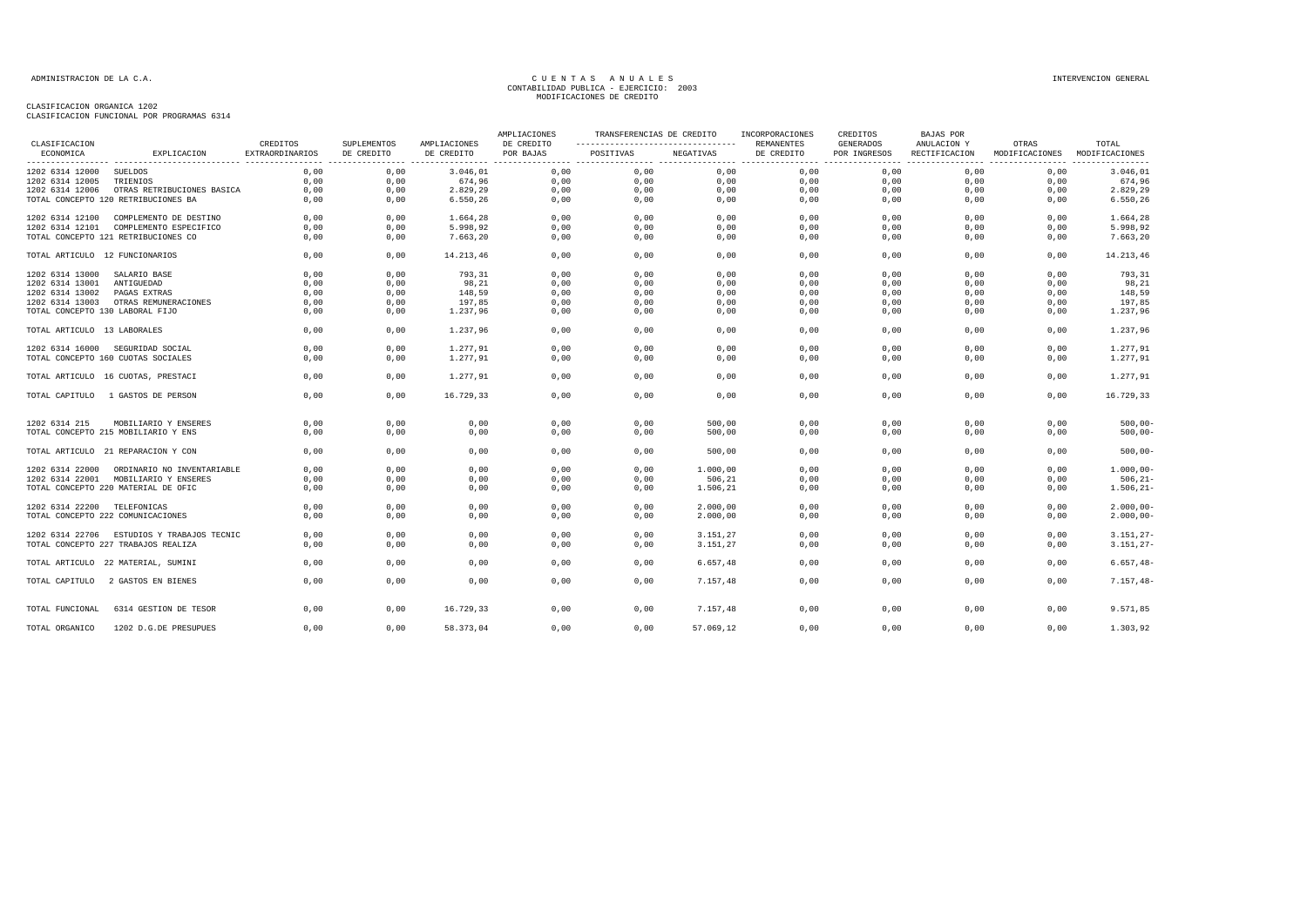| CLASIFICACION   |                                    | CREDITOS               | SUPLEMENTOS                     | AMPLIACIONES                    | AMPLIACIONES<br>DE CREDITO | TRANSFERENCIAS DE CREDITO<br>---------------------------------- |            | INCORPORACIONES<br><b>REMANENTES</b> | CREDITOS<br><b>GENERADOS</b>   | <b>BAJAS POR</b><br>ANULACION Y | OTRAS                              | TOTAL                              |
|-----------------|------------------------------------|------------------------|---------------------------------|---------------------------------|----------------------------|-----------------------------------------------------------------|------------|--------------------------------------|--------------------------------|---------------------------------|------------------------------------|------------------------------------|
| ECONOMICA       | EXPLICACION                        | <b>EXTRAORDINARIOS</b> | DE CREDITO<br>----------------- | DE CREDITO<br>----------------- | POR BAJAS                  | POSITIVAS                                                       | NEGATIVAS  | DE CREDITO                           | POR INGRESOS<br>-------------- | RECTIFICACION<br>---------      | MODIFICACIONES<br>---------------- | MODIFICACIONES<br>---------------- |
| 1203 3225 41400 | AL INAEM. PLAN FIP                 | 0,00                   | 0,00                            | 0,00                            | 0,00                       | 0,00                                                            | 0,00       | 0,00                                 | 0,00                           | 114.825,35                      | 0,00                               | 114.825,35-                        |
| 1203 3225 41401 | AL INAEM. APOYO CREACION E         | 0,00                   | 0,00                            | 998,82                          | 0,00                       | 0,00                                                            | 0,00       | 0,00                                 | 0,00                           | 0,00                            | 0,00                               | 998,82                             |
| 1203 3225 41402 | AL INAEM. PROMOCION EMPLEO         | 0,00                   | 0,00                            | 0,00                            | 0,00                       | 0,00                                                            | 0,00       | 0,00                                 | 0,00                           | 33.585,13                       | 0,00                               | $33.585, 13-$                      |
| 1203 3225 41403 | AL INAEM. INTEGRACION LABO         | 0,00                   | 0,00                            | 140.602,95                      | 0,00                       | 0,00                                                            | 0,00       | 0,00                                 | 0,00                           | 0,00                            | 0,00                               | 140.602,95                         |
| 1203 3225 41405 | AL INAEM POLITICAS ACTIVAS         | 0,00                   | 0,00                            | 0,00                            | 0,00                       | 0,00                                                            | 0,00       | 0,00                                 | 537.797.75                     | 0,00                            | 0,00                               | 537.797,75                         |
| 1203 3225 41406 | AL INAEM. POLITICAS ACTIVA         | 0,00                   | 0,00                            | 0,00                            | 0,00                       | 0,00                                                            | 0,00       | 0,00                                 | 270.202,25                     | 0,00                            | 0,00                               | 270.202,25                         |
| 1203 3225 41407 | PLAN PERFECC. TECNICO C.N.         | 0,00                   | 0,00                            | 272.079,80                      | 0,00                       | 0,00                                                            | 0,00       | 0,00                                 | 0,00                           | 0,00                            | 0.00                               | 272.079,80                         |
|                 | TOTAL CONCEPTO 414 FINANCIADAS CON | 0,00                   | 0,00                            | 413.681,57                      | 0,00                       | 0,00                                                            | 0,00       | 0,00                                 | 808.000,00                     | 148.410,48                      | 0,00                               | 1.073.271,09                       |
| 1203 3225 41900 | AL INAEM. GASTOS DE PERSONA        | 0,00                   | 0,00                            | 377.581,43                      | 0,00                       | 375.156,07                                                      | 84.048,54  | 0,00                                 | 0,00                           | 0,00                            | 0,00                               | 668.688,96                         |
| 1203 3225 41901 | AL INAEM. GASTOS CORRIENTE         | 0,00                   | 0,00                            | 0,00                            | 0,00                       | 0,00                                                            | 323.418,45 | 0,00                                 | 0,00                           | 0,00                            | 0,00                               | $323.418,45-$                      |
| 1203 3225 41902 | AL INAEM. TRANSFERENCIAS C         | 0,00                   | 0,00                            | 0,00                            | 0,00                       | 14, 243, 00                                                     | 40.358.72  | 0,00                                 | 0,00                           | 93.800,00                       | 0,00                               | 119.915,72-                        |
|                 | TOTAL CONCEPTO 419 FINANCIADAS CON | 0,00                   | 0,00                            | 377.581,43                      | 0,00                       | 389.399,07                                                      | 447.825,71 | 0,00                                 | 0,00                           | 93.800,00                       | 0,00                               | 225.354,79                         |
|                 | TOTAL ARTICULO 41 A ORGANISMOS AUT | 0,00                   | 0,00                            | 791.263,00                      | 0,00                       | 389.399,07                                                      | 447.825,71 | 0,00                                 | 808.000,00                     | 242.210,48                      | 0,00                               | 1.298.625,88                       |
| TOTAL CAPITULO  | 4 TRANSFERENCIAS C                 | 0,00                   | 0,00                            | 791.263,00                      | 0,00                       | 389.399,07                                                      | 447.825,71 | 0,00                                 | 808.000,00                     | 242.210,48                      | 0,00                               | 1.298.625,88                       |
| 1203 3225 71400 | AL INAEM. SUBVENCIONES DE          | 0,00                   | 0,00                            | 0,00                            | 0,00                       | 0,00                                                            | 0,00       | 0,00                                 | 0,00                           | 4.378,75                        | 0,00                               | 4.378,75-                          |
| 1203 3225 71401 | AL INAEM POLITICAS ACTIVAS         | 0,00                   | 0,00                            | 0,00                            | 0,00                       | 0,00                                                            | 0,00       | 0,00                                 | 60.000,00                      | 0,00                            | 0,00                               | 60.000,00                          |
|                 | TOTAL CONCEPTO 714 FINANCIADAS CON | 0.00                   | 0,00                            | 0,00                            | 0,00                       | 0,00                                                            | 0,00       | 0.00                                 | 60.000,00                      | 4.378,75                        | 0.00                               | 55.621,25                          |
| 1203 3225 71900 | AL INAEM TRANSFERENCIAS D          | 0,00                   | 0,00                            | 0,00                            | 0,00                       | 0,00                                                            | 11.016,93  | 0,00                                 | 0,00                           | 0,00                            | 0,00                               | $11.016,93-$                       |
|                 | TOTAL CONCEPTO 719 FINANCIADAS CON | 0,00                   | 0,00                            | 0,00                            | 0,00                       | 0,00                                                            | 11.016,93  | 0,00                                 | 0,00                           | 0.00                            | 0,00                               | $11.016,93-$                       |
|                 | TOTAL ARTICULO 71 A ORGANISMOS AUT | 0.00                   | 0.00                            | 0,00                            | 0.00                       | 0,00                                                            | 11,016,93  | 0.00                                 | 60,000,00                      | 4.378.75                        | 0,00                               | 44.604,32                          |
| TOTAL CAPITULO  | 7 TRANSFERENCIAS D                 | 0.00                   | 0.00                            | 0,00                            | 0.00                       | 0.00                                                            | 11.016.93  | 0.00                                 | 60.000,00                      | 4.378.75                        | 0.00                               | 44.604,32                          |
| TOTAL FUNCIONAL | 3225 FOMENTO DEL EMPL              | 0,00                   | 0,00                            | 791.263,00                      | 0,00                       | 389.399,07                                                      | 458.842,64 | 0,00                                 | 868.000,00                     | 246.589,23                      | 0,00                               | 1.343.230,20                       |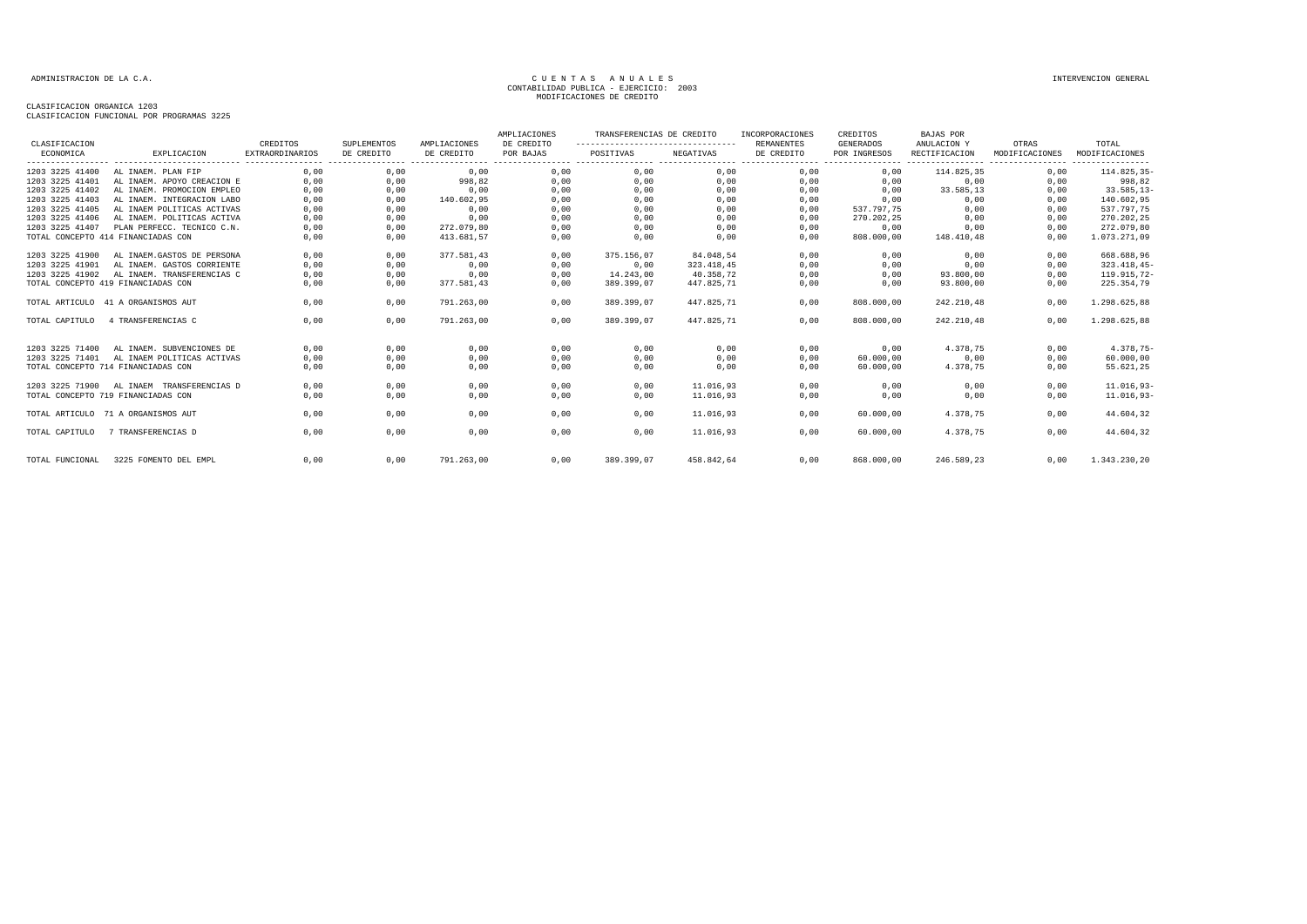| CLASIFICACION                   |                                            | CREDITOS        | SUPLEMENTOS | AMPLIACIONES | AMPLIACIONES<br>DE CREDITO | TRANSFERENCIAS DE CREDITO |           | INCORPORACIONES<br>REMANENTES | CREDITOS<br>GENERADOS | BAJAS POR<br>ANULACION Y | OTRAS                         | TOTAL          |
|---------------------------------|--------------------------------------------|-----------------|-------------|--------------|----------------------------|---------------------------|-----------|-------------------------------|-----------------------|--------------------------|-------------------------------|----------------|
| ECONOMICA                       | EXPLICACION                                | EXTRAORDINARIOS | DE CREDITO  | DE CREDITO   | POR BAJAS                  | POSITIVAS                 | NEGATIVAS | DE CREDITO                    | POR INGRESOS          | RECTIFICACION            | MODIFICACIONES MODIFICACIONES |                |
| 1203 5511 12000 SUELDOS         |                                            | 0,00            | 0,00        | 3.428,48     | 0,00                       | 0,00                      | 0,00      | 0,00                          | 0,00                  | 0,00                     | 0,00                          | 3.428,48       |
| 1203 5511 12005 TRIENIOS        |                                            | 0,00            | 0,00        | 752,54       | 0,00                       | 0,00                      | 0,00      | 0,00                          | 0,00                  | 0,00                     | 0,00                          | 752,54         |
|                                 | 1203 5511 12006 OTRAS RETRIBUCIONES BASICA | 0,00            | 0,00        | 3.286,46     | 0,00                       | 0,00                      | 0,00      | 0,00                          | 0,00                  | 0,00                     | 0,00                          | 3.286,46       |
|                                 | TOTAL CONCEPTO 120 RETRIBUCIONES BA        | 0,00            | 0,00        | 7.467,48     | 0,00                       | 0,00                      | 0,00      | 0,00                          | 0,00                  | 0,00                     | 0,00                          | 7.467,48       |
|                                 | 1203 5511 12100 COMPLEMENTO DE DESTINO     | 0,00            | 0,00        | 1.933,21     | 0,00                       | 0,00                      | 0,00      | 0,00                          | 0,00                  | 0,00                     | 0,00                          | 1.933,21       |
|                                 | 1203 5511 12101 COMPLEMENTO ESPECIFICO     | 0.00            | 0.00        | 7.016.95     | 0,00                       | 0,00                      | 0,00      | 0,00                          | 0.00                  | 0.00                     | 0.00                          | 7.016,95       |
|                                 | TOTAL CONCEPTO 121 RETRIBUCIONES CO        | 0,00            | 0,00        | 8.950,16     | 0,00                       | 0,00                      | 0,00      | 0,00                          | 0,00                  | 0,00                     | 0,00                          | 8.950,16       |
| TOTAL ARTICULO 12 FUNCIONARIOS  |                                            | 0,00            | 0,00        | 16.417,64    | 0,00                       | 0,00                      | 0,00      | 0,00                          | 0,00                  | 0,00                     | 0,00                          | 16.417,64      |
| 1203 5511 13000 SALARIO BASE    |                                            | 0,00            | 0,00        | 643,08       | 0,00                       | 0,00                      | 0,00      | 0,00                          | 0,00                  | 0,00                     | 0,00                          | 643,08         |
| 1203 5511 13001                 | ANTIGUEDAD                                 | 0,00            | 0,00        | 61,38        | 0,00                       | 0,00                      | 0,00      | 0,00                          | 0,00                  | 0,00                     | 0,00                          | 61,38          |
| 1203 5511 13002                 | PAGAS EXTRAS                               | 0,00            | 0,00        | 117,41       | 0,00                       | 0,00                      | 0,00      | 0,00                          | 0,00                  | 0,00                     | 0,00                          | 117,41         |
|                                 | 1203 5511 13003 OTRAS REMUNERACIONES       | 0,00            | 0,00        | 204,48       | 0,00                       | 0,00                      | 0,00      | 0,00                          | 0,00                  | 0,00                     | 0,00                          | 204,48         |
| TOTAL CONCEPTO 130 LABORAL FIJO |                                            | 0,00            | 0,00        | 1.026,35     | 0,00                       | 0,00                      | 0,00      | 0,00                          | 0,00                  | 0,00                     | 0,00                          | 1.026,35       |
| TOTAL ARTICULO 13 LABORALES     |                                            | 0,00            | 0,00        | 1.026,35     | 0,00                       | 0,00                      | 0,00      | 0,00                          | 0,00                  | 0,00                     | 0,00                          | 1.026,35       |
|                                 | 1203 5511 16000 SEGURIDAD SOCIAL           | 0,00            | 0,00        | 2.013,39     | 0,00                       | 0,00                      | 0,00      | 0,00                          | 0,00                  | 0,00                     | 0,00                          | 2.013,39       |
|                                 | TOTAL CONCEPTO 160 CUOTAS SOCIALES         | 0,00            | 0,00        | 2.013,39     | 0,00                       | 0,00                      | 0,00      | 0,00                          | 0,00                  | 0,00                     | 0,00                          | 2.013,39       |
|                                 | TOTAL ARTICULO 16 CUOTAS, PRESTACI         | 0,00            | 0,00        | 2.013,39     | 0,00                       | 0,00                      | 0,00      | 0,00                          | 0,00                  | 0,00                     | 0,00                          | 2.013,39       |
|                                 | TOTAL CAPITULO 1 GASTOS DE PERSON          | 0,00            | 0,00        | 19.457,38    | 0,00                       | 0,00                      | 0,00      | 0,00                          | 0,00                  | 0,00                     | 0,00                          | 19.457,38      |
| 1203 5511 202                   | EDIFICIOS Y OTRAS CONSTRUC                 | 0,00            | 0,00        | 0,00         | 0,00                       | 27.852,13                 | 20.000,00 | 0,00                          | 0,00                  | 0,00                     | 0,00                          | 7.852,13       |
|                                 | TOTAL CONCEPTO 202 EDIFICIOS Y OTRA        | 0,00            | 0,00        | 0,00         | 0,00                       | 27.852,13                 | 20.000,00 | 0,00                          | 0,00                  | 0,00                     | 0,00                          | 7.852,13       |
|                                 | TOTAL ARTICULO 20 ARRENDAMIENTOS           | 0,00            | 0,00        | 0,00         | 0,00                       | 27.852,13                 | 20.000,00 | 0,00                          | 0,00                  | 0,00                     | 0,00                          | 7.852,13       |
|                                 | 1203 5511 22000 ORDINARIO NO INVENTARIABLE | 0,00            | 0,00        | 0,00         | 0,00                       | 5.000,00                  | 0,00      | 0,00                          | 0,00                  | 0,00                     | 0,00                          | 5.000,00       |
| 1203 5511 22003                 | LIBROS Y OTRAS PUBLICACION                 | 0,00            | 0,00        | 0,00         | 0,00                       | 5.000,00                  | 0,00      | 0,00                          | 0,00                  | 0,00                     | 0,00                          | 5.000,00       |
|                                 | 1203 5511 22004 MATERIAL INFORMATICO       | 0.00            | 0,00        | 0,00         | 0,00                       | 5.000,00                  | 0,00      | 0,00                          | 0.00                  | 0.00                     | 0.00                          | 5.000,00       |
|                                 | TOTAL CONCEPTO 220 MATERIAL DE OFIC        | 0,00            | 0,00        | 0,00         | 0,00                       | 15.000,00                 | 0,00      | 0,00                          | 0,00                  | 0,00                     | 0,00                          | 15.000,00      |
|                                 | 1203 5511 22109 OTROS SUMINISTROS          | 0,00            | 0,00        | 0,00         | 0,00                       | 5.000,00                  | 0,00      | 0,00                          | 0,00                  | 0,00                     | 0,00                          | 5.000,00       |
| TOTAL CONCEPTO 221 SUMINISTROS  |                                            | 0,00            | 0,00        | 0,00         | 0,00                       | 5.000,00                  | 0,00      | 0,00                          | 0,00                  | 0,00                     | 0,00                          | 5.000,00       |
|                                 | 1203 5511 22602 GASTOS DE DIVULGACION Y PR | 0,00            | 0,00        | 0,00         | 0,00                       | 0,00                      | 20.000,00 | 0,00                          | 0,00                  | 0,00                     | 0,00                          | $20.000,00 -$  |
|                                 | TOTAL CONCEPTO 226 GASTOS DIVERSOS         | 0,00            | 0,00        | 0,00         | 0,00                       | 0,00                      | 20.000,00 | 0,00                          | 0,00                  | 0,00                     | 0,00                          | $20.000,00 -$  |
|                                 | 1203 5511 22700 LIMPIEZA Y ASEO            | 0,00            | 0,00        | 0,00         | 0,00                       | 0,00                      | 7.000,00  | 0,00                          | 0,00                  | 0,00                     | 0,00                          | $7.000,00 -$   |
|                                 | 1203 5511 22706 ESTUDIOS Y TRABAJOS TECNIC | 0,00            | 0,00        | 0,00         | 0,00                       | 0,00                      | 11.458,81 | 0,00                          | 0,00                  | 0,00                     | 0,00                          | $11.458, 81 -$ |
| 1203 5511 22709 OTROS           |                                            | 0,00            | 0,00        | 0,00         | 0,00                       | 0,00                      | 34.527,70 | 0,00                          | 0,00                  | 0,00                     | 0,00                          | 34.527,70-     |
|                                 | TOTAL CONCEPTO 227 TRABAJOS REALIZA        | 0,00            | 0,00        | 0,00         | 0,00                       | 0,00                      | 52.986,51 | 0,00                          | 0,00                  | 0,00                     | 0,00                          | $52.986, 51 -$ |
|                                 | TOTAL ARTICULO 22 MATERIAL, SUMINI         | 0,00            | 0,00        | 0,00         | 0,00                       | 20.000,00                 | 72.986,51 | 0,00                          | 0,00                  | 0,00                     | 0,00                          | $52.986, 51 -$ |
|                                 | TOTAL CAPITULO 2 GASTOS EN BIENES          | 0,00            | 0,00        | 0,00         | 0,00                       | 47.852,13                 | 92.986,51 | 0,00                          | 0,00                  | 0,00                     | 0,00                          | $45.134, 38 -$ |
|                                 |                                            |                 |             |              |                            |                           |           |                               |                       |                          |                               |                |
|                                 | 1203 5511 48900 BECAS DE FORMACIÓN         | 0,00            | 0,00        | 0,00         | 0,00                       | 2.450,00                  | 12.020,24 | 0,00                          | 0,00                  | 0,00                     | 0,00                          | $9.570, 24 -$  |
|                                 | TOTAL CONCEPTO 489 FINANCIADAS CON         | 0,00            | 0,00        | 0,00         | 0,00                       | 2.450,00                  | 12.020,24 | 0,00                          | 0,00                  | 0,00                     | 0,00                          | $9.570, 24 -$  |
|                                 | TOTAL ARTICULO 48 A FAMILIAS E INS         | 0,00            | 0,00        | 0,00         | 0,00                       | 2.450,00                  | 12.020,24 | 0,00                          | 0,00                  | 0,00                     | 0,00                          | $9.570, 24 -$  |
|                                 | TOTAL CAPITULO 4 TRANSFERENCIAS C          | 0,00            | 0,00        | 0,00         | 0,00                       | 2.450,00                  | 12.020,24 | 0,00                          | 0,00                  | 0,00                     | 0,00                          | $9.570, 24 -$  |
|                                 |                                            |                 |             |              |                            |                           |           |                               |                       |                          |                               |                |
| 1203 5511 699                   | INMOVILIZADO INMATERIAL                    | 0,00            | 0,00        | 0,00         | 0,00                       | 32.807,26                 | 32.807,26 | 0,00                          | 0,00                  | 0,00                     | 0,00                          | 0,00           |
|                                 | TOTAL CONCEPTO 699 INMOVILIZADO INM        | 0,00            | 0,00        | 0,00         | 0,00                       | 32.807,26                 | 32.807,26 | 0,00                          | 0,00                  | 0,00                     | 0,00                          | 0,00           |
|                                 | TOTAL ARTICULO 69 FINANCIADAS CON          | 0,00            | 0,00        | 0,00         | 0,00                       | 32.807,26                 | 32.807,26 | 0,00                          | 0,00                  | 0,00                     | 0,00                          | 0,00           |
|                                 | TOTAL CAPITULO 6 INVERSIONES REAL          | 0,00            | 0,00        | 0,00         | 0,00                       | 32.807,26                 | 32.807,26 | 0,00                          | 0,00                  | 0,00                     | 0,00                          | 0,00           |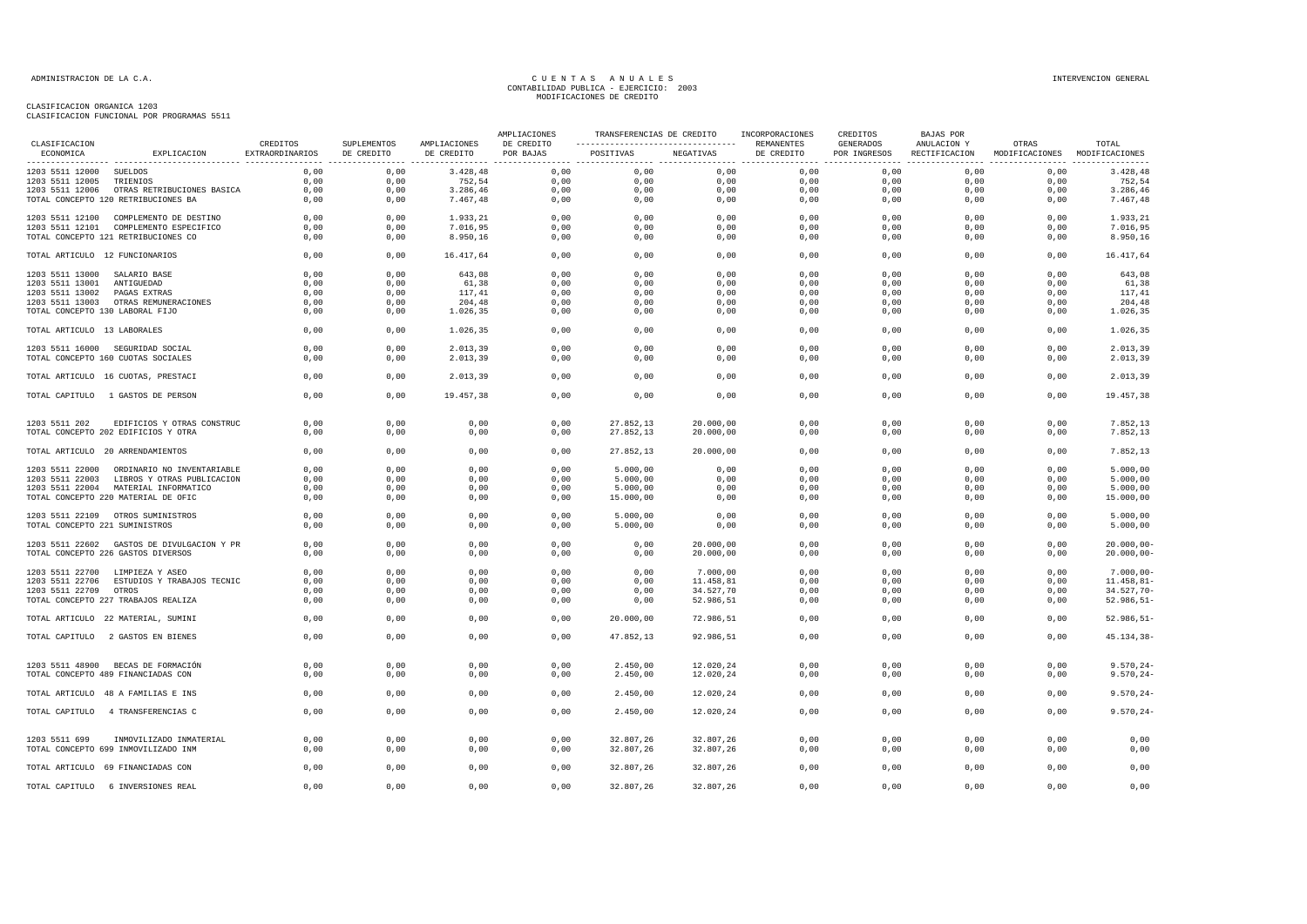|                                |             |                        |            |             | <b>ACTONES</b> | TRANSFERENCESS C |            |                   | CREDITOS                | .AJAS POR            |                |                |
|--------------------------------|-------------|------------------------|------------|-------------|----------------|------------------|------------|-------------------|-------------------------|----------------------|----------------|----------------|
|                                |             | <b>REDITOS</b>         |            | TACIONES    | : CREDITC      |                  |            | <b>REMANENTES</b> | <b>GENERADOS</b>        | ANULACTON            | OTRAS          | TOTAI          |
| ECONOMICA                      |             | <b>EXTRAORDINARIOS</b> | DE CREDITO | DE CREDITO  | POR BAJAS      | POSITIVAS        | NEGATIVAS  | DE CREDITO        | <b>INGRESOS</b><br>DOD. | <b>RECTIFICACION</b> | MODIFICACIONES | MODIFICACIONES |
| TOTAL.<br><b><i>ITONAT</i></b> | <b>CC11</b> | 0 <sup>n</sup>         |            | $-9.457.38$ | 0.00           | 83.109.39        | 137.814.01 | 0.00              | 0.00                    |                      |                |                |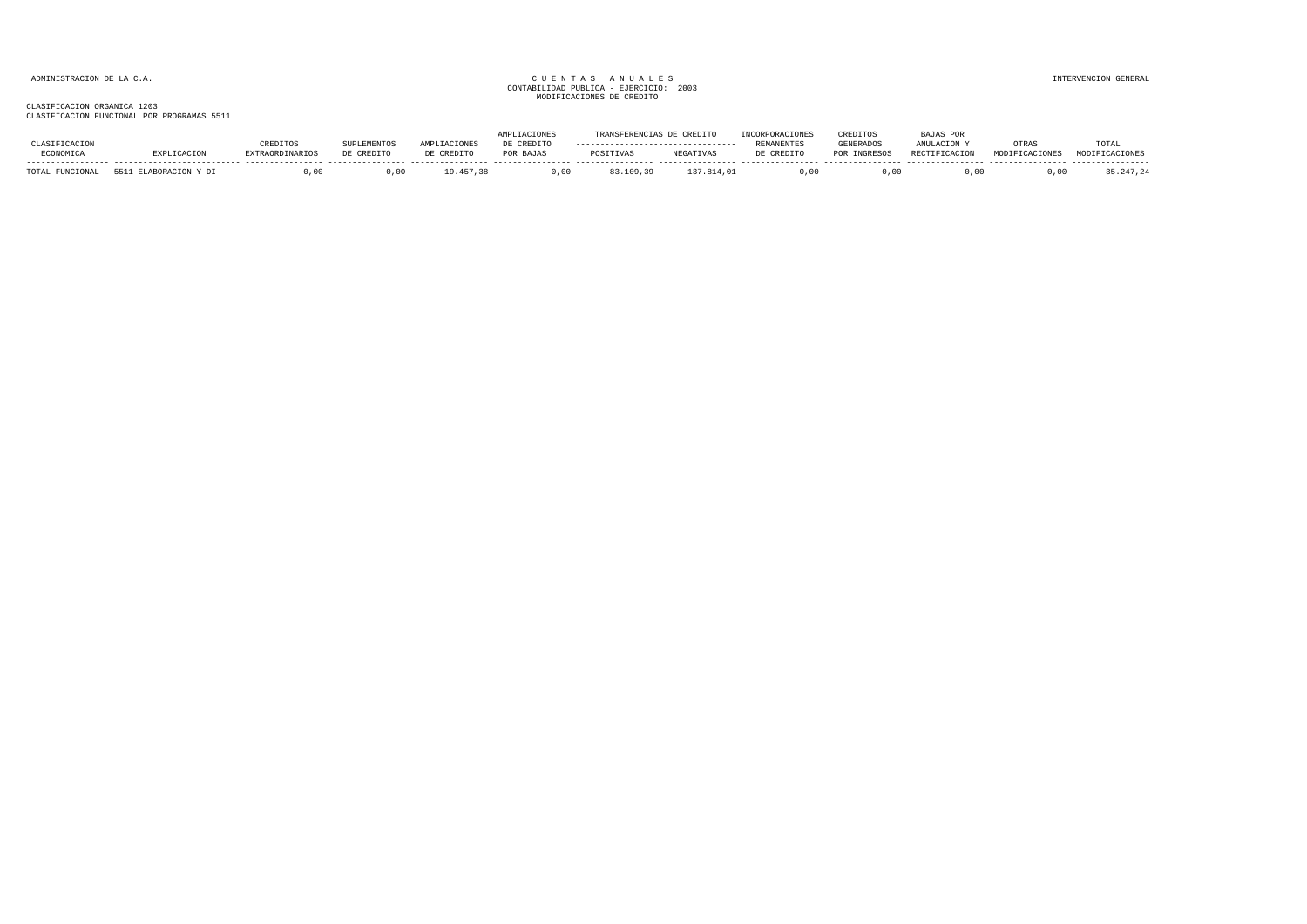|                                |                                                                                  |                             |                           |                            | AMPLIACIONES            | TRANSFERENCIAS DE CREDITO |                          | INCORPORACIONES          | CREDITOS                         | <b>BAJAS POR</b>             |                                        |                                 |
|--------------------------------|----------------------------------------------------------------------------------|-----------------------------|---------------------------|----------------------------|-------------------------|---------------------------|--------------------------|--------------------------|----------------------------------|------------------------------|----------------------------------------|---------------------------------|
| CLASIFICACION<br>ECONOMICA     | EXPLICACION                                                                      | CREDITOS<br>EXTRAORDINARIOS | SUPLEMENTOS<br>DE CREDITO | AMPLIACIONES<br>DE CREDITO | DE CREDITO<br>POR BAJAS | POSITIVAS                 | NEGATIVAS                | REMANENTES<br>DE CREDITO | <b>GENERADOS</b><br>POR INGRESOS | ANULACION Y<br>RECTIFICACION | OTRAS<br>MODIFICACIONES MODIFICACIONES | TOTAL                           |
| 1203 6122 12000 SUELDOS        |                                                                                  | 0,00                        | 0,00                      | 3.864,47                   | 0,00                    | 0,00                      | 0,00                     | 0,00                     | 0,00                             | 0,00                         | 0,00                                   | 3.864,47                        |
| 1203 6122 12005                | TRIENIOS                                                                         | 0,00                        | 0,00                      | 804,97                     | 0,00                    | 0,00                      | 0,00                     | 0,00                     | 0,00                             | 0,00                         | 0,00                                   | 804,97                          |
|                                | 1203 6122 12006 OTRAS RETRIBUCIONES BASICA                                       | 0,00                        | 0,00                      | 3.740,29                   | 0,00                    | 0,00                      | 0,00                     | 0,00                     | 0,00                             | 0,00                         | 0,00                                   | 3.740,29                        |
|                                | TOTAL CONCEPTO 120 RETRIBUCIONES BA                                              | 0,00                        | 0,00                      | 8.409,73                   | 0,00                    | 0,00                      | 0,00                     | 0,00                     | 0,00                             | 0,00                         | 0,00                                   | 8.409,73                        |
|                                | 1203 6122 12100 COMPLEMENTO DE DESTINO                                           | 0,00                        | 0,00                      | 2.200,17                   | 0,00                    | 0,00                      | 0,00                     | 0,00                     | 0,00                             | 0,00                         | 0,00                                   | 2.200,17                        |
|                                | 1203 6122 12101 COMPLEMENTO ESPECIFICO                                           | 0,00                        | 0,00                      | 8.335,79                   | 0,00                    | 0,00                      | 0,00                     | 0,00                     | 0,00                             | 0,00                         | 0,00                                   | 8.335,79                        |
|                                | TOTAL CONCEPTO 121 RETRIBUCIONES CO                                              | 0,00                        | 0,00                      | 10.535,96                  | 0,00                    | 0,00                      | 0,00                     | 0,00                     | 0,00                             | 0,00                         | 0,00                                   | 10.535,96                       |
| TOTAL ARTICULO 12 FUNCIONARIOS |                                                                                  | 0,00                        | 0,00                      | 18.945,69                  | 0,00                    | 0,00                      | 0,00                     | 0,00                     | 0,00                             | 0,00                         | 0,00                                   | 18.945,69                       |
|                                | 1203 6122 16000 SEGURIDAD SOCIAL                                                 | 0.00                        | 0,00                      | 1.428,83                   | 0,00                    | 0.00                      | 0,00                     | 0,00                     | 0,00                             | 0.00                         | 0,00                                   | 1.428,83                        |
|                                | TOTAL CONCEPTO 160 CUOTAS SOCIALES                                               | 0,00                        | 0,00                      | 1.428,83                   | 0,00                    | 0,00                      | 0,00                     | 0,00                     | 0,00                             | 0,00                         | 0,00                                   | 1.428,83                        |
|                                | TOTAL ARTICULO 16 CUOTAS, PRESTACI                                               | 0,00                        | 0,00                      | 1.428,83                   | 0,00                    | 0,00                      | 0,00                     | 0,00                     | 0,00                             | 0,00                         | 0,00                                   | 1.428,83                        |
|                                | TOTAL CAPITULO 1 GASTOS DE PERSON                                                | 0,00                        | 0,00                      | 20.374,52                  | 0,00                    | 0,00                      | 0,00                     | 0,00                     | 0,00                             | 0,00                         | 0,00                                   | 20.374,52                       |
| 1203 6122 22706                | ESTUDIOS Y TRABAJOS TECNIC                                                       | 0,00                        | 0,00                      | 0,00                       | 0,00                    | 0,00                      | 80.468,85                | 0,00                     | 0,00                             | 0,00                         | 0,00                                   | $80.468, 85 -$                  |
| 1203 6122 22709                | OTROS                                                                            | 0,00                        | 0,00                      | 0,00                       | 0,00                    | 0,00                      | 7.000,00                 | 0,00                     | 0,00                             | 0,00                         | 0,00                                   | $7.000,00 -$                    |
|                                | TOTAL CONCEPTO 227 TRABAJOS REALIZA                                              | 0,00                        | 0,00                      | 0,00                       | 0,00                    | 0,00                      | 87.468,85                | 0,00                     | 0,00                             | 0,00                         | 0,00                                   | 87.468,85-                      |
|                                | TOTAL ARTICULO 22 MATERIAL, SUMINI                                               | 0,00                        | 0,00                      | 0,00                       | 0,00                    | 0,00                      | 87.468,85                | 0,00                     | 0,00                             | 0,00                         | 0,00                                   | 87.468,85-                      |
|                                | TOTAL CAPITULO 2 GASTOS EN BIENES                                                | 0,00                        | 0,00                      | 0,00                       | 0,00                    | 0,00                      | 87.468,85                | 0,00                     | 0,00                             | 0,00                         | 0,00                                   | 87.468,85-                      |
|                                |                                                                                  |                             |                           |                            |                         |                           |                          |                          |                                  |                              |                                        |                                 |
|                                | 1203 6122 47900 APOYO A EMPRESAS DE INTERE<br>TOTAL CONCEPTO 479 FINANCIADAS CON | 0,00<br>0,00                | 0,00<br>0,00              | 0,00<br>0,00               | 0,00<br>0,00            | 0,00<br>0,00              | 250.000,00<br>250.000,00 | 0,00<br>0,00             | 0,00<br>0,00                     | 0,00<br>0,00                 | 0,00<br>0,00                           | $250.000,00 -$<br>$250.000,00-$ |
|                                |                                                                                  |                             |                           |                            |                         |                           |                          |                          |                                  |                              |                                        |                                 |
|                                | TOTAL ARTICULO 47 A EMPRESAS PRIVA                                               | 0,00                        | 0,00                      | 0,00                       | 0,00                    | 0,00                      | 250.000,00               | 0,00                     | 0,00                             | 0,00                         | 0,00                                   | $250.000,00 -$                  |
|                                | 1203 6122 48900 APOYO A ENTIDADES DE INTER                                       | 0,00                        | 0,00                      | 0,00                       | 0,00                    | 250.000,00                | 23.048,07                | 0,00                     | 0,00                             | 0,00                         | 0,00                                   | 226.951,93                      |
|                                | TOTAL CONCEPTO 489 FINANCIADAS CON                                               | 0,00                        | 0,00                      | 0,00                       | 0,00                    | 250.000,00                | 23.048,07                | 0,00                     | 0,00                             | 0,00                         | 0,00                                   | 226.951,93                      |
|                                | TOTAL ARTICULO 48 A FAMILIAS E INS                                               | 0,00                        | 0,00                      | 0,00                       | 0,00                    | 250.000,00                | 23.048,07                | 0,00                     | 0,00                             | 0,00                         | 0,00                                   | 226.951,93                      |
|                                | TOTAL CAPITULO 4 TRANSFERENCIAS C                                                | 0,00                        | 0,00                      | 0,00                       | 0,00                    | 250.000,00                | 273.048,07               | 0,00                     | 0,00                             | 0,00                         | 0,00                                   | $23.048,07-$                    |
|                                | 1203 6122 76900 TRANSFERENCIAS DE CAPITAL                                        | 0,00                        | 0,00                      | 0,00                       | 0,00                    | 462.267,66                | 0,00                     | 0,00                     | 0,00                             | 0,00                         | 0,00                                   | 462.267,66                      |
|                                | TOTAL CONCEPTO 769 FINANCIADAS CON                                               | 0,00                        | 0,00                      | 0,00                       | 0,00                    | 462.267,66                | 0,00                     | 0,00                     | 0,00                             | 0,00                         | 0,00                                   | 462.267,66                      |
|                                | TOTAL ARTICULO 76 A CORPORACIONES                                                | 0,00                        | 0,00                      | 0,00                       | 0,00                    | 462.267,66                | 0,00                     | 0,00                     | 0,00                             | 0,00                         | 0,00                                   | 462.267,66                      |
|                                | 1203 6122 77900 APOYO A EMPRESAS ARAGONESA                                       | 0.00                        | 0,00                      | 0,00                       | 0,00                    | 0,00                      | 852.301,07               | 0,00                     | 0,00                             | 0,00                         | 0,00                                   | 852.301,07-                     |
|                                | 1203 6122 77970 INUNDACIONES 2003                                                | 0.00                        | 0,00                      | 0,00                       | 0,00                    | 770.000,00                | 0,00                     | 0,00                     | 0,00                             | 0,00                         | 0,00                                   | 770.000,00                      |
|                                | TOTAL CONCEPTO 779 FINANCIADAS CON                                               | 0,00                        | 0,00                      | 0,00                       | 0,00                    | 770.000,00                | 852.301,07               | 0,00                     | 0,00                             | 0,00                         | 0,00                                   | $82.301,07-$                    |
|                                | TOTAL ARTICULO 77 A EMPRESAS PRIVA                                               | 0,00                        | 0,00                      | 0,00                       | 0,00                    | 770.000,00                | 852.301,07               | 0,00                     | 0,00                             | 0,00                         | 0,00                                   | $82.301,07-$                    |
|                                |                                                                                  | 0,00                        | 0,00                      | 0,00                       | 0,00                    |                           | 0,00                     | 0,00                     | 0,00                             | 0,00                         | 0,00                                   | 330.000,00                      |
|                                | 1203 6122 78970 INUNDACIONES 2003<br>TOTAL CONCEPTO 789 FINANCIADAS CON          | 0,00                        | 0,00                      | 0,00                       | 0,00                    | 330.000,00<br>330.000,00  | 0,00                     | 0,00                     | 0,00                             | 0,00                         | 0,00                                   | 330.000,00                      |
|                                | TOTAL ARTICULO 78 A FAMILIAS E INS                                               | 0,00                        | 0,00                      | 0,00                       | 0,00                    | 330.000,00                | 0,00                     | 0,00                     | 0,00                             | 0,00                         | 0,00                                   | 330.000,00                      |
|                                | TOTAL CAPITULO 7 TRANSFERENCIAS D                                                | 0.00                        | 0.00                      | 0,00                       | 0.00                    | 1.562.267.66              | 852.301,07               | 0,00                     | 0.00                             | 0.00                         | 0.00                                   | 709.966,59                      |
|                                |                                                                                  |                             |                           |                            |                         |                           |                          |                          |                                  |                              |                                        |                                 |
| 1203 6122 819                  | COMPRA DE ACCIONES Y PARTI                                                       | 0.00                        | 0,00                      | 0,00                       | 0,00                    | 0,00                      | 1.785.036,31             | 0,00                     | 0,00                             | 0,00                         | 0,00                                   | 1.785.036,31-                   |
|                                | TOTAL CONCEPTO 819 COMPRA DE ACCION                                              | 0,00                        | 0,00                      | 0,00                       | 0,00                    | 0,00                      | 1.785.036,31             | 0,00                     | 0,00                             | 0,00                         | 0,00                                   | $1.785.036, 31-$                |
|                                | TOTAL ARTICULO 81 ADQUISICION DE A                                               | 0,00                        | 0,00                      | 0,00                       | 0,00                    | 0,00                      | 1.785.036,31             | 0,00                     | 0,00                             | 0,00                         | 0,00                                   | 1.785.036,31-                   |
| 1203 6122 829                  | COMPRA DE ACCIONES Y PARTI                                                       | 0,00                        | 0,00                      | 0,00                       | 0,00                    | 375.069,72                | 0,00                     | 0,00                     | 0,00                             | 0,00                         | 0,00                                   | 375.069,72                      |
|                                | TOTAL CONCEPTO 829 COMPRA DE ACCION                                              | 0.00                        | 0,00                      | 0,00                       | 0,00                    | 375.069,72                | 0,00                     | 0,00                     | 0.00                             | 0.00                         | 0,00                                   | 375.069,72                      |
|                                | TOTAL ARTICULO 82 ADQUISICION DE A                                               | 0,00                        | 0,00                      | 0,00                       | 0,00                    | 375.069,72                | 0,00                     | 0,00                     | 0,00                             | 0,00                         | 0,00                                   | 375.069,72                      |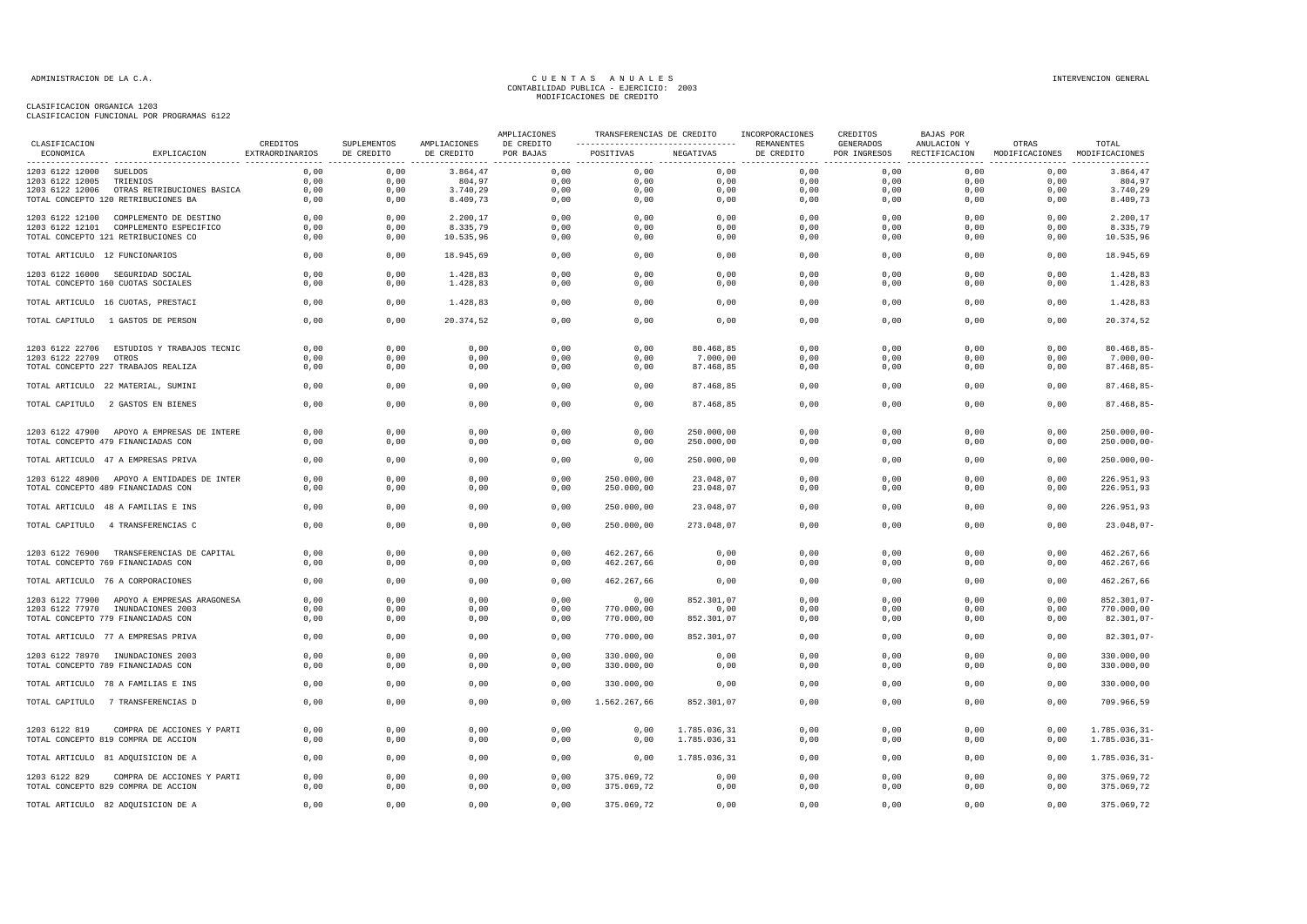| CLASIFICACION<br>ECONOMICA | EXPLICACION                                                       | CREDITOS<br><b>EXTRAORDINARIOS</b> | SUPLEMENTOS<br>DE CREDITO | AMPLIACIONES<br>DE CREDITO | AMPLIACIONES<br>DE CREDITO<br>POR BAJAS | TRANSFERENCIAS DE CREDITO<br>---------------------------------<br>POSITIVAS | NEGATIVAS    | INCORPORACIONES<br>REMANENTES<br>DE CREDITO | CREDITOS<br>GENERADOS<br>POR INGRESOS | <b>BAJAS POR</b><br>ANULACION Y<br>RECTIFICACION | OTRAS<br>MODIFICACIONES | TOTAL<br>MODIFICACIONES      |
|----------------------------|-------------------------------------------------------------------|------------------------------------|---------------------------|----------------------------|-----------------------------------------|-----------------------------------------------------------------------------|--------------|---------------------------------------------|---------------------------------------|--------------------------------------------------|-------------------------|------------------------------|
| 1203 6122 870              | APORTACIONES PATRIMONIALES<br>TOTAL CONCEPTO 870 APORTACIONES PAT | 0,00<br>0,00                       | 0,00<br>0,00              | 0,00<br>0,00               | 0,00<br>0,00                            | 1.800.000,00<br>1.800.000,00                                                | 0,00<br>0,00 | 0,00<br>0,00                                | 0,00<br>0,00                          | 0,00<br>0,00                                     | 0,00<br>0,00            | 1.800.000,00<br>1.800.000,00 |
| TOTAL ARTICULO             | 87 APORTACIONES PAT                                               | 0.00                               | 0,00                      | 0,00                       | 0,00                                    | 1.800.000,00                                                                | 0,00         | 0,00                                        | 0,00                                  | 0,00                                             | 0,00                    | 1.800.000,00                 |
| TOTAL CAPITULO             | 8 ACTIVOS FINANCIE                                                | 0.00                               | 0,00                      | 0,00                       | 0.00                                    | 2.175.069,72                                                                | 1.785.036.31 | 0,00                                        | 0.00                                  | 0.00                                             | 0,00                    | 390.033,41                   |
| TOTAL FUNCIONAL            | 6122 PROMOCION Y DESA                                             | 0.00                               | 0,00                      | 20.374.52                  | 0.00                                    | 3.987.337,38                                                                | 2.997.854.30 | 0,00                                        | 0.00                                  | 0.00                                             | 0.00                    | 1.009.857,60                 |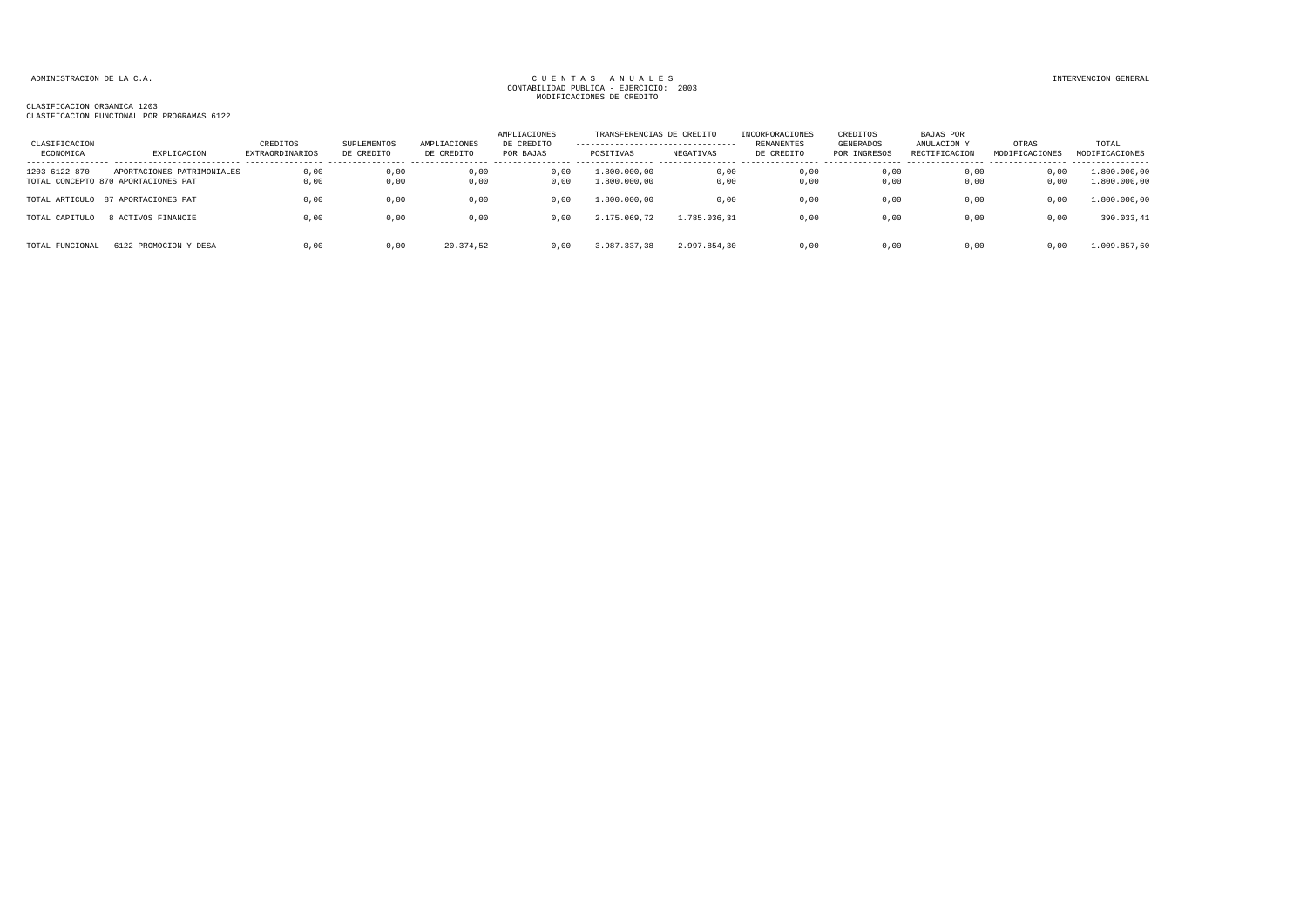| CLASIFICACION                  |                                             | CREDITOS        | SUPLEMENTOS | AMPLIACIONES | AMPLIACIONES<br>DE CREDITO | TRANSFERENCIAS DE CREDITO |                          | INCORPORACIONES<br>REMANENTES | CREDITOS<br><b>GENERADOS</b> | <b>BAJAS POR</b><br>ANULACION Y | OTRAS                         | TOTAL                              |
|--------------------------------|---------------------------------------------|-----------------|-------------|--------------|----------------------------|---------------------------|--------------------------|-------------------------------|------------------------------|---------------------------------|-------------------------------|------------------------------------|
| ECONOMICA                      | EXPLICACION                                 | EXTRAORDINARIOS | DE CREDITO  | DE CREDITO   | POR BAJAS                  | POSITIVAS                 | NEGATIVAS                | DE CREDITO                    | POR INGRESOS                 | RECTIFICACION                   | MODIFICACIONES MODIFICACIONES |                                    |
| 1203 6152 12000 SUELDOS        |                                             | 0,00            | 0,00        | 3.864,47     | 0,00                       | 0,00                      | 0,00                     | 0,00                          | 0,00                         | 0,00                            | 0,00                          | 3.864,47                           |
| 1203 6152 12005 TRIENIOS       |                                             | 0,00            | 0,00        | 932,83       | 0,00                       | 0,00                      | 0,00                     | $0$ , $00$                    | 0,00                         | 0,00                            | 0,00                          | 932,83                             |
|                                | 1203 6152 12006 OTRAS RETRIBUCIONES BASICA  | 0,00            | 0,00        | 3.750,12     | 0,00                       | 0,00                      | 0,00                     | 0,00                          | 0,00                         | 0,00                            | 0,00                          | 3.750,12                           |
|                                | TOTAL CONCEPTO 120 RETRIBUCIONES BA         | 0,00            | 0,00        | 8.547,42     | 0,00                       | 0,00                      | 0,00                     | 0,00                          | 0,00                         | 0,00                            | 0,00                          | 8.547,42                           |
|                                | 1203 6152 12100 COMPLEMENTO DE DESTINO      | 0.00            | 0.00        | 2.205,96     | 0,00                       | 0,00                      | 0,00                     | 0,00                          | 0,00                         | 0.00                            | 0,00                          | 2.205,96                           |
|                                | 1203 6152 12101 COMPLEMENTO ESPECIFICO      | 0,00            | 0,00        | 7.923,68     | 0,00                       | 0,00                      | 0,00                     | 0,00                          | 0,00                         | 0,00                            | 0,00                          | 7.923,68                           |
|                                | TOTAL CONCEPTO 121 RETRIBUCIONES CO         | 0,00            | 0,00        | 10.129,64    | 0,00                       | 0,00                      | 0,00                     | 0,00                          | 0,00                         | 0,00                            | 0,00                          | 10.129,64                          |
| TOTAL ARTICULO 12 FUNCIONARIOS |                                             | 0,00            | 0,00        | 18.677,06    | 0,00                       | 0,00                      | 0,00                     | 0,00                          | 0,00                         | 0,00                            | 0,00                          | 18.677,06                          |
|                                | 1203 6152 16000 SEGURIDAD SOCIAL            | 0,00            | 0,00        | 1.745,36     | 0,00                       | 0,00                      | 0,00                     | 0,00                          | 0,00                         | 0,00                            | 0,00                          | 1.745,36                           |
|                                | TOTAL CONCEPTO 160 CUOTAS SOCIALES          | 0,00            | 0,00        | 1.745,36     | 0,00                       | 0,00                      | 0,00                     | 0,00                          | 0,00                         | 0,00                            | 0,00                          | 1.745,36                           |
|                                | TOTAL ARTICULO 16 CUOTAS, PRESTACI          | 0,00            | 0,00        | 1.745,36     | 0,00                       | 0,00                      | 0,00                     | 0,00                          | 0,00                         | 0,00                            | 0,00                          | 1.745,36                           |
|                                | TOTAL CAPITULO 1 GASTOS DE PERSON           | 0,00            | 0,00        | 20.422,42    | 0,00                       | 0,00                      | 0,00                     | 0,00                          | 0,00                         | 0,00                            | 0,00                          | 20.422,42                          |
|                                |                                             |                 |             |              |                            |                           |                          |                               |                              |                                 |                               |                                    |
| 1203 6152 215                  | MOBILIARIO Y ENSERES                        | 0,00            | 0,00        | 0,00         | 0,00                       | 0,00                      | 10.000,00                | 0,00                          | 0,00                         | 0,00                            | 0,00                          | $10.000,00-$                       |
|                                | TOTAL CONCEPTO 215 MOBILIARIO Y ENS         | 0,00            | 0,00        | 0,00         | 0,00                       | 0,00                      | 10.000,00                | 0,00                          | 0,00                         | 0,00                            | 0,00                          | $10.000,00-$                       |
|                                | TOTAL ARTICULO 21 REPARACION Y CON          | 0,00            | 0,00        | 0,00         | 0,00                       | 0,00                      | 10.000,00                | 0,00                          | 0,00                         | 0,00                            | 0,00                          | $10.000,00 -$                      |
|                                | 1203 6152 22002 PRENSA, REVISTAS Y PUBLICAC | 0,00            | 0,00        | 0,00         | 0,00                       | 0,00                      | 1.474,70                 | 0,00                          | 0,00                         | 0,00                            | 0,00                          | $1.474, 70-$                       |
|                                | TOTAL CONCEPTO 220 MATERIAL DE OFIC         | 0,00            | 0,00        | 0,00         | 0,00                       | 0,00                      | 1.474,70                 | 0,00                          | 0,00                         | 0,00                            | 0,00                          | $1.474, 70-$                       |
|                                | 1203 6152 22602 GASTOS DE DIVULGACION Y PR  | 0,00            | 0,00        | 0,00         | 0,00                       | 0,00                      | 5.000,00                 | 0,00                          | 0,00                         | 0,00                            | 0,00                          | $5.000,00-$                        |
|                                | 1203 6152 22605 REUNIONES Y CONFERENCIAS    | 0,00            | 0,00        | 0,00         | 0,00                       | 0,00                      | 5.000,00                 | 0,00                          | 0,00                         | 0,00                            | 0,00                          | $5.000,00 -$                       |
|                                | TOTAL CONCEPTO 226 GASTOS DIVERSOS          | 0,00            | 0,00        | 0,00         | 0,00                       | 0,00                      | 10.000,00                | 0,00                          | 0,00                         | 0,00                            | 0,00                          | $10.000,00 -$                      |
|                                | 1203 6152 22706 ESTUDIOS Y TRABAJOS TECNIC  | 0,00            | 0,00        | 0,00         | 0,00                       | 0,00                      | 29.406,61                | 0,00                          | 0,00                         | 0,00                            | 0,00                          | $29.406, 61 -$                     |
| 1203 6152 22709 OTROS          |                                             | 0,00            | 0,00        | 0,00         | 0,00                       | 0,00                      | 62.874,52                | 0,00                          | 0,00                         | 0,00                            | 0,00                          | 62.874,52-                         |
|                                | TOTAL CONCEPTO 227 TRABAJOS REALIZA         | 0,00            | 0,00        | 0,00         | 0,00                       | 0,00                      | 92.281,13                | 0,00                          | 0,00                         | 0,00                            | 0,00                          | $92.281, 13 -$                     |
|                                | TOTAL ARTICULO 22 MATERIAL, SUMINI          | 0,00            | 0,00        | 0,00         | 0,00                       | 0,00                      | 103.755,83               | 0,00                          | 0,00                         | 0,00                            | 0,00                          | $103.755,83-$                      |
| 1203 6152 230                  | DIETAS                                      | 0.00            | 0.00        | 0,00         | 0.00                       | 0,00                      | 5.000,00                 | 0,00                          | 0.00                         | 0.00                            | 0,00                          | $5.000,00 -$                       |
| TOTAL CONCEPTO 230 DIETAS      |                                             | 0,00            | 0,00        | 0,00         | 0,00                       | 0,00                      | 5.000,00                 | 0,00                          | 0,00                         | 0,00                            | 0,00                          | $5.000,00-$                        |
| 1203 6152 231                  | LOCOMOCION                                  | 0,00            | 0,00        | 0,00         | 0,00                       | 0,00                      | 5.000,00                 | 0,00                          | 0,00                         | 0,00                            | 0,00                          | $5.000,00-$                        |
| TOTAL CONCEPTO 231 LOCOMOCION  |                                             | 0,00            | 0,00        | 0,00         | 0,00                       | 0,00                      | 5.000,00                 | 0,00                          | 0,00                         | 0,00                            | 0,00                          | $5.000,00 -$                       |
|                                | TOTAL ARTICULO 23 INDEMNIZACIONES           | 0,00            | 0,00        | 0,00         | 0,00                       | 0,00                      | 10.000,00                | 0,00                          | 0,00                         | 0,00                            | 0,00                          | $10.000,00-$                       |
|                                | TOTAL CAPITULO 2 GASTOS EN BIENES           | 0,00            | 0,00        | 0,00         | 0,00                       | 0,00                      | 123.755,83               | 0,00                          | 0,00                         | 0,00                            | 0,00                          | 123.755,83-                        |
|                                |                                             |                 |             |              |                            |                           |                          |                               |                              |                                 |                               |                                    |
|                                | 1203 6152 44000 TRANSF.EMPRESAS Y ENTES PU  | 0,00            | 0,00        | 0,00         | 0,00                       | 705.000,00                | 0,00                     | 0,00                          | 0,00                         | 0,00                            | 0,00                          | 705.000,00                         |
|                                | TOTAL CONCEPTO 440 COFINANCIADAS. (U        | 0,00            | 0,00        | 0,00         | 0,00                       | 705.000,00                | 0,00                     | 0,00                          | 0,00                         | 0,00                            | 0,00                          | 705.000,00                         |
|                                | TOTAL ARTICULO 44 A EMPRESAS PUBLI          | 0,00            | 0,00        | 0,00         | 0,00                       | 705.000,00                | 0,00                     | 0,00                          | 0,00                         | 0,00                            | 0,00                          | 705.000,00                         |
|                                |                                             | 0.00            | 0,00        |              |                            |                           |                          |                               | 0,00                         | 0.00                            | 0,00                          |                                    |
| 1203 6152 48000 PROGRAMAS U.E. | TOTAL CONCEPTO 480 COFINANCIADAS. (U        | 0,00            | 0,00        | 0,00<br>0,00 | 0,00<br>0,00               | 0,00<br>0,00              | 717.020,24<br>717.020,24 | 0,00<br>0,00                  | 0,00                         | 0,00                            | 0,00                          | $717.020, 24 -$<br>$717.020, 24 -$ |
|                                |                                             |                 |             |              |                            |                           |                          |                               |                              |                                 |                               |                                    |
|                                | TOTAL ARTICULO 48 A FAMILIAS E INS          | 0,00            | 0,00        | 0,00         | 0,00                       | 0,00                      | 717.020,24               | 0,00                          | 0,00                         | 0,00                            | 0,00                          | 717.020,24-                        |
|                                | TOTAL CAPITULO 4 TRANSFERENCIAS C           | 0,00            | 0,00        | 0,00         | 0,00                       | 705.000,00                | 717.020,24               | 0,00                          | 0,00                         | 0,00                            | 0,00                          | $12.020, 24 -$                     |
| 1203 6152 76900 SUBV. CC.LL.   |                                             | 0.00            | 0.00        | 0.00         | 0.00                       | 0.00                      | 1.140.039.27             | 0.00                          | 0.00                         | 0.00                            | 0.00                          | 1.140.039,27-                      |
|                                | TOTAL CONCEPTO 769 FINANCIADAS CON          | 0,00            | 0,00        | 0,00         | 0,00                       | 0,00                      | 1.140.039,27             | 0,00                          | 0,00                         | 0,00                            | 0,00                          | 1.140.039,27-                      |
|                                | TOTAL ARTICULO 76 A CORPORACIONES           | 0,00            | 0,00        | 0,00         | 0,00                       | 0,00                      | 1.140.039,27             | 0,00                          | 0,00                         | 0,00                            | 0,00                          | 1.140.039,27-                      |
|                                | 1203 6152 77900 SUBV. A EMPRESAS PRIVADAS   | 0.00            | 0.00        | 0,00         | 0,00                       | 0.00                      | 36.060,73                | 0,00                          | 0.00                         | 0.00                            | 0,00                          | $36.060, 73 -$                     |
|                                | TOTAL CONCEPTO 779 FINANCIADAS CON          | 0,00            | 0,00        | 0,00         | 0,00                       | 0,00                      | 36.060,73                | 0,00                          | 0,00                         | 0,00                            | 0,00                          | $36.060, 73-$                      |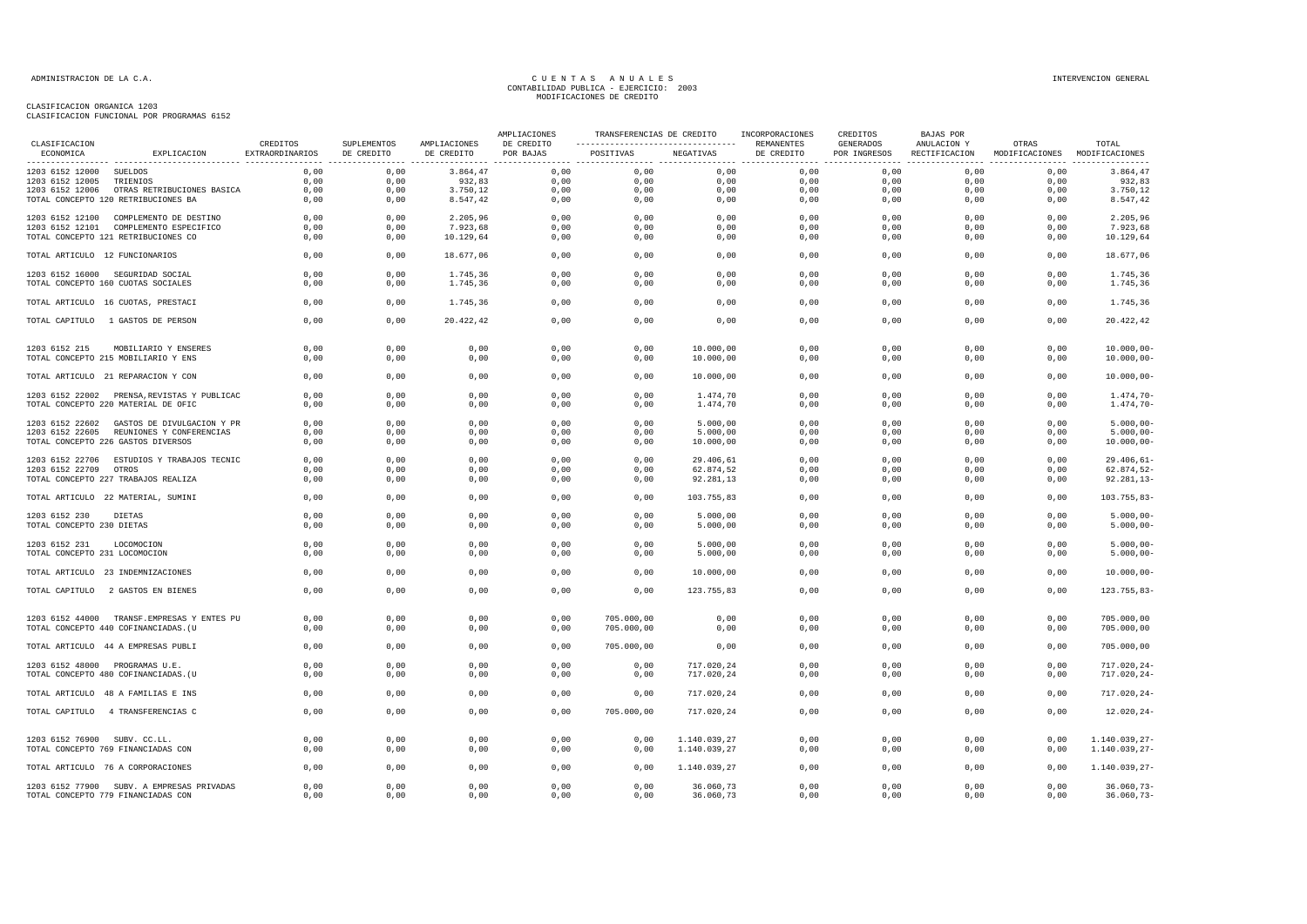| CLASIFICACION<br>ECONOMICA | EXPLICACION                        | CREDITOS<br>EXTRAORDINARIOS | SUPLEMENTOS<br>DE CREDITO | AMPLIACIONES<br>DE CREDITO | AMPLIACIONES<br>DE CREDITO<br>POR BAJAS | TRANSFERENCIAS DE CREDITO<br>---------------------------------<br>POSITIVAS | NEGATIVAS    | INCORPORACIONES<br><b>REMANENTES</b><br>DE CREDITO | CREDITOS<br>GENERADOS<br>POR INGRESOS | BAJAS POR<br>ANULACION Y<br>RECTIFICACION | OTRAS<br>MODIFICACIONES | TOTAL<br>MODIFICACIONES |
|----------------------------|------------------------------------|-----------------------------|---------------------------|----------------------------|-----------------------------------------|-----------------------------------------------------------------------------|--------------|----------------------------------------------------|---------------------------------------|-------------------------------------------|-------------------------|-------------------------|
|                            |                                    |                             |                           |                            |                                         |                                                                             |              |                                                    |                                       |                                           |                         |                         |
| TOTAL ARTICULO             | 77 A EMPRESAS PRIVA                | 0,00                        | 0,00                      | 0,00                       | 0,00                                    | 0,00                                                                        | 36.060,73    | 0,00                                               | 0,00                                  | 0,00                                      | 0,00                    | $36.060, 73-$           |
| 1203 6152 78900            | A FAMILIAS E INSTITUCIONES         | 0,00                        | 0,00                      | 0,00                       | 0,00                                    | 1.176.100.00                                                                | 0,00         | 0,00                                               | 0,00                                  | 0,00                                      | 0,00                    | 1.176.100,00            |
|                            | TOTAL CONCEPTO 789 FINANCIADAS CON | 0.00                        | 0.00                      | 0,00                       | 0,00                                    | 1.176.100.00                                                                | 0,00         | 0.00                                               | 0,00                                  | 0,00                                      | 0,00                    | 1.176.100,00            |
|                            | TOTAL ARTICULO 78 A FAMILIAS E INS | 0,00                        | 0,00                      | 0,00                       | 0,00                                    | 1,176,100,00                                                                | 0,00         | 0,00                                               | 0,00                                  | 0,00                                      | 0,00                    | 1.176.100,00            |
| TOTAL CAPITULO             | TRANSFERENCIAS D                   | 0,00                        | 0,00                      | 0,00                       | 0,00                                    | 1.176.100,00                                                                | 1.176.100,00 | 0,00                                               | 0,00                                  | 0,00                                      | 0,00                    | 0,00                    |
|                            |                                    |                             |                           |                            |                                         |                                                                             |              |                                                    |                                       |                                           |                         |                         |
| TOTAL FUNCIONAL            | 6152 ACTUACIONES RELA              | 0,00                        | 0,00                      | 20.422,42                  | 0,00                                    | 1.881.100,00                                                                | 2.016.876.07 | 0,00                                               | 0,00                                  | 0,00                                      | 0,00                    | $115.353.65 -$          |
| TOTAL ORGANICO             | 1203 D.G.DE ECONOMIA               | 0.00                        | 0,00                      | 851.517,32                 | 0.00                                    | 6.340.945.84                                                                | 5.611.387.02 | 0.00                                               | 868.000,00                            | 246.589.23                                | 0,00                    | 2.202.486,91            |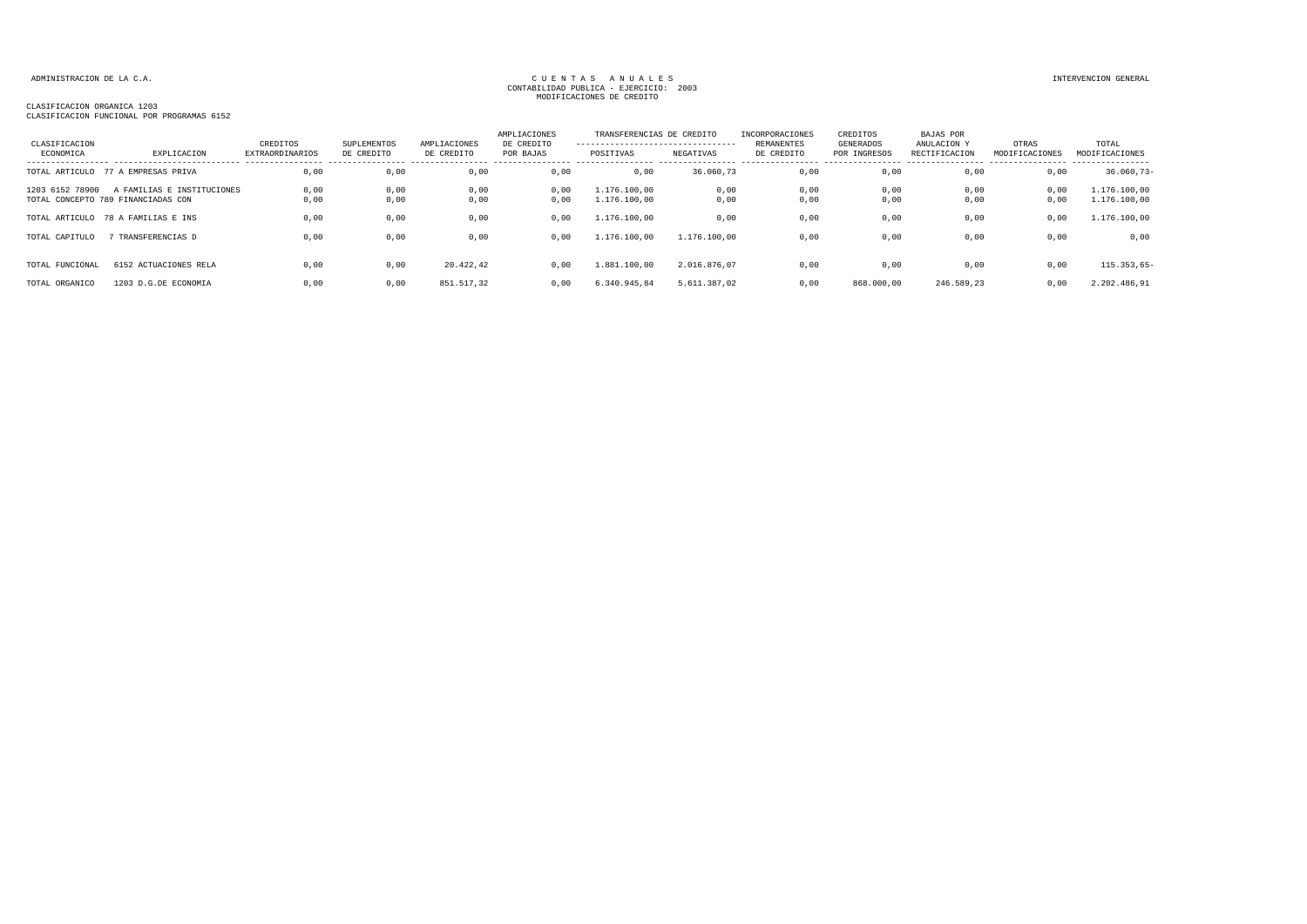|                                 |                                            |                             |                           |                            | AMPLIACIONES            | TRANSFERENCIAS DE CREDITO                        |           | INCORPORACIONES          | CREDITOS                         | <b>BAJAS POR</b>             |                                        |                |
|---------------------------------|--------------------------------------------|-----------------------------|---------------------------|----------------------------|-------------------------|--------------------------------------------------|-----------|--------------------------|----------------------------------|------------------------------|----------------------------------------|----------------|
| CLASIFICACION<br>ECONOMICA      | EXPLICACION                                | CREDITOS<br>EXTRAORDINARIOS | SUPLEMENTOS<br>DE CREDITO | AMPLIACIONES<br>DE CREDITO | DE CREDITO<br>POR BAJAS | -----------------------------------<br>POSITIVAS | NEGATIVAS | REMANENTES<br>DE CREDITO | <b>GENERADOS</b><br>POR INGRESOS | ANULACION Y<br>RECTIFICACION | OTRAS<br>MODIFICACIONES MODIFICACIONES | TOTAL          |
| 1204 6312 12000                 | SUELDOS                                    | 0,00                        | 0,00                      | 37.624,73                  | 0,00                    | 9.794,48                                         | 0,00      | 0,00                     | 0,00                             | 0,00                         | 0,00                                   | 47.419,21      |
| 1204 6312 12005                 | TRIENIOS                                   | 0,00                        | 0,00                      | 7.098,55                   | 0,00                    | 1.659,00                                         | 0,00      | 0,00                     | 0,00                             | 0,00                         | 0,00                                   | 8.757,55       |
| 1204 6312 12006                 | OTRAS RETRIBUCIONES BASICA                 | 0,00                        | 0,00                      | 35.829,99                  | 0,00                    | 361,10                                           | 0,00      | 0,00                     | 0,00                             | 0,00                         | 0,00                                   | 36.191,09      |
|                                 | TOTAL CONCEPTO 120 RETRIBUCIONES BA        | 0,00                        | 0,00                      | 80.553,27                  | 0,00                    | 11.814,58                                        | 0,00      | 0,00                     | 0,00                             | 0,00                         | 0,00                                   | 92.367,85      |
|                                 | 1204 6312 12100 COMPLEMENTO DE DESTINO     | 0,00                        | 0,00                      | 21.076,46                  | 0,00                    | 12.235,81                                        | 0,00      | 0,00                     | 0,00                             | 0,00                         | 0,00                                   | 33.312,27      |
|                                 | 1204 6312 12101 COMPLEMENTO ESPECIFICO     | 0,00                        | 0,00                      | 78.126,82                  | 0,00                    | 18.718,72                                        | 0,00      | 0,00                     | 0,00                             | 0,00                         | 0,00                                   | 96.845,54      |
|                                 |                                            | 0,00                        | 0,00                      | 252,09                     | 0,00                    | 0,00                                             |           |                          | 0,00                             | 0,00                         | 0,00                                   |                |
| 1204 6312 12109 OTRAS           |                                            |                             |                           |                            |                         |                                                  | 0,00      | 0,00                     |                                  |                              |                                        | 252,09         |
|                                 | TOTAL CONCEPTO 121 RETRIBUCIONES CO        | 0.00                        | 0.00                      | 99.455,37                  | 0.00                    | 30.954,53                                        | 0,00      | 0,00                     | 0.00                             | 0.00                         | 0.00                                   | 130.409,90     |
| TOTAL ARTICULO 12 FUNCIONARIOS  |                                            | 0.00                        | 0.00                      | 180.008,64                 | 0.00                    | 42.769,11                                        | 0,00      | 0.00                     | 0.00                             | 0.00                         | 0.00                                   | 222.777,75     |
| 1204 6312 13000                 | SALARIO BASE                               | 0,00                        | 0,00                      | 2.172,56                   | 0,00                    | 0,00                                             | 0,00      | 0,00                     | 0,00                             | 0,00                         | 0,00                                   | 2.172,56       |
| 1204 6312 13001                 | ANTIGUEDAD                                 | 0.00                        | 0,00                      | 243,23                     | 0,00                    | 0,00                                             | 0,00      | 0,00                     | 0,00                             | 0,00                         | 0,00                                   | 243,23         |
| 1204 6312 13002                 | PAGAS EXTRAS                               | 0,00                        | 0,00                      | 402,63                     | 0,00                    | 0,00                                             | 0,00      | 0,00                     | 0,00                             | 0,00                         | 0,00                                   | 402,63         |
| 1204 6312 13003                 | OTRAS REMUNERACIONES                       | 0,00                        | 0,00                      | 378,49                     | 0,00                    | 0,00                                             | 0,00      | 0,00                     | 0,00                             | 0.00                         | 0,00                                   | 378,49         |
| TOTAL CONCEPTO 130 LABORAL FIJO |                                            | 0,00                        | 0,00                      | 3.196,91                   | 0,00                    | 0,00                                             | 0,00      | 0,00                     | 0,00                             | 0,00                         | 0,00                                   | 3.196,91       |
| TOTAL ARTICULO 13 LABORALES     |                                            | 0,00                        | 0,00                      | 3.196,91                   | 0,00                    | 0,00                                             | 0,00      | 0,00                     | 0,00                             | 0,00                         | 0,00                                   | 3.196,91       |
|                                 |                                            |                             |                           |                            |                         |                                                  |           |                          |                                  |                              |                                        |                |
|                                 | 1204 6312 15100 PERSONAL FUNCIONARIO       | 0,00                        | 0,00                      | 0,00                       | 0,00                    | 0,00                                             | 3.220,37  | 0,00                     | 0,00                             | 0,00                         | 0,00                                   | $3.220, 37-$   |
|                                 | TOTAL CONCEPTO 151 GRATIFICACIONES         | 0,00                        | 0,00                      | 0,00                       | 0,00                    | 0,00                                             | 3.220,37  | 0,00                     | 0,00                             | 0,00                         | 0,00                                   | $3.220, 37-$   |
|                                 | TOTAL ARTICULO 15 INCENTIVO AL REN         | 0,00                        | 0,00                      | 0,00                       | 0,00                    | 0,00                                             | 3.220,37  | 0,00                     | 0,00                             | 0,00                         | 0,00                                   | $3.220, 37 -$  |
|                                 | 1204 6312 16000 SEGURIDAD SOCIAL           | 0,00                        | 0,00                      | 17.652,99                  | 0,00                    | 0,00                                             | 0,00      | 0,00                     | 0,00                             | 0,00                         | 0,00                                   | 17.652,99      |
|                                 | TOTAL CONCEPTO 160 CUOTAS SOCIALES         | 0,00                        | 0,00                      | 17.652,99                  | 0,00                    | 0,00                                             | 0,00      | 0,00                     | 0,00                             | 0,00                         | 0,00                                   | 17.652,99      |
|                                 |                                            |                             |                           |                            |                         |                                                  |           |                          |                                  |                              |                                        |                |
|                                 | TOTAL ARTICULO 16 CUOTAS, PRESTACI         | 0,00                        | 0,00                      | 17.652,99                  | 0,00                    | 0,00                                             | 0,00      | 0,00                     | 0,00                             | 0,00                         | 0.00                                   | 17.652,99      |
|                                 | TOTAL CAPITULO 1 GASTOS DE PERSON          | 0.00                        | 0.00                      | 200.858.54                 | 0.00                    | 42.769.11                                        | 3.220.37  | 0.00                     | 0.00                             | 0.00                         | 0.00                                   | 240.407.28     |
| 1204 6312 202                   | ALQUILER DE EDIFICIOS Y OT                 | 0,00                        | 0,00                      | 0,00                       | 0,00                    | 61.063,44                                        | 0,00      | 0,00                     | 0,00                             | 0,00                         | 0,00                                   | 61.063,44      |
|                                 | TOTAL CONCEPTO 202 EDIFICIOS Y OTRA        | 0,00                        | 0,00                      | 0,00                       | 0,00                    | 61.063,44                                        | 0,00      | 0,00                     | 0,00                             | 0,00                         | 0,00                                   | 61.063,44      |
|                                 |                                            |                             |                           |                            |                         |                                                  |           |                          |                                  |                              |                                        |                |
|                                 | TOTAL ARTICULO 20 ARRENDAMIENTOS           | 0,00                        | 0,00                      | 0,00                       | 0,00                    | 61.063,44                                        | 0,00      | 0,00                     | 0,00                             | 0,00                         | 0.00                                   | 61.063,44      |
|                                 | 1204 6312 22000 ORDINARIO NO INVENTARIABLE | 0,00                        | 0,00                      | 0,00                       | 0,00                    | 0,00                                             | 4.000,00  | 0,00                     | 0,00                             | 0,00                         | 0,00                                   | $4.000,00 -$   |
|                                 | 1204 6312 22004 MATERIAL INFORMATICO       | 0.00                        | 0,00                      | 0,00                       | 0,00                    | 0,00                                             | 4.000,00  | 0,00                     | 0,00                             | 0,00                         | 0,00                                   | $4.000,00 -$   |
|                                 | TOTAL CONCEPTO 220 MATERIAL DE OFIC        | 0,00                        | 0,00                      | 0,00                       | 0,00                    | 0,00                                             | 8.000,00  | 0,00                     | 0,00                             | 0,00                         | 0,00                                   | $8.000,00 -$   |
|                                 |                                            |                             |                           |                            |                         |                                                  |           |                          |                                  |                              |                                        |                |
| 1204 6312 22200 TELEFONICAS     |                                            | 0,00                        | 0,00                      | 0,00                       | 0,00                    | 0,00                                             | 10.000,00 | 0,00                     | 0,00                             | 0,00                         | 0,00                                   | $10.000,00 -$  |
|                                 | TOTAL CONCEPTO 222 COMUNICACIONES          | 0,00                        | 0,00                      | 0,00                       | 0,00                    | 0,00                                             | 10.000,00 | 0,00                     | 0,00                             | 0,00                         | 0,00                                   | $10.000,00 -$  |
|                                 | 1204 6312 22706 ESTUDIOS Y TRABAJOS TECNIC | 0,00                        | 0,00                      | 0,00                       | 0,00                    | 0,00                                             | 4.923,22  | 0,00                     | 0,00                             | 0,00                         | 0,00                                   | $4.923, 22 -$  |
| 1204 6312 22709 OTROS           |                                            | 0.00                        | 0,00                      | 0,00                       | 0,00                    | 0,00                                             | 20.759,94 | 0,00                     | 0,00                             | 0,00                         | 0,00                                   | $20.759,94-$   |
|                                 | TOTAL CONCEPTO 227 TRABAJOS REALIZA        | 0,00                        | 0,00                      | 0,00                       | 0,00                    | 0,00                                             | 25.683,16 | 0,00                     | 0,00                             | 0,00                         | 0,00                                   | $25.683, 16 -$ |
|                                 |                                            |                             |                           |                            |                         |                                                  |           |                          |                                  |                              |                                        |                |
|                                 | TOTAL ARTICULO 22 MATERIAL, SUMINI         | 0,00                        | 0,00                      | 0,00                       | 0,00                    | 0,00                                             | 43.683,16 | 0,00                     | 0,00                             | 0,00                         | 0,00                                   | $43.683, 16 -$ |
|                                 | TOTAL CAPITULO 2 GASTOS EN BIENES          | 0.00                        | 0,00                      | 0,00                       | 0,00                    | 61.063.44                                        | 43.683,16 | 0,00                     | 0,00                             | 0.00                         | 0,00                                   | 17.380,28      |
| TOTAL FUNCIONAL                 | 6312 CONTROL INTERNO                       | 0,00                        | 0,00                      | 200.858,54                 | 0,00                    | 103.832,55                                       | 46.903,53 | 0,00                     | 0,00                             | 0,00                         | 0,00                                   | 257.787,56     |
| TOTAL ORGANICO                  | 1204 INTERVENCION GEN                      | 0,00                        | 0,00                      | 200.858,54                 | 0,00                    | 103.832,55                                       | 46.903,53 | 0,00                     | 0,00                             | 0,00                         | 0,00                                   | 257.787,56     |
|                                 |                                            |                             |                           |                            |                         |                                                  |           |                          |                                  |                              |                                        |                |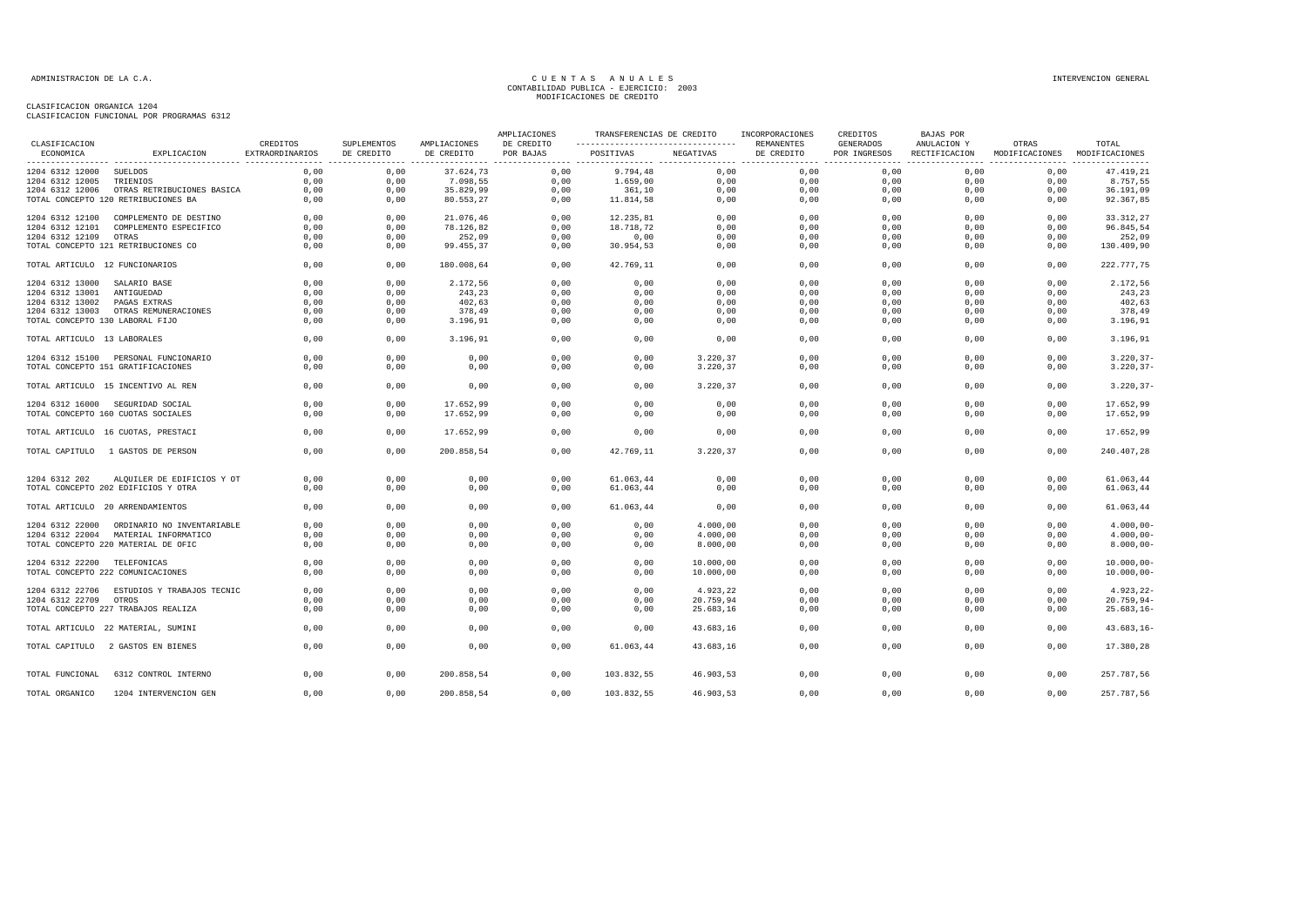| CLASTFICACION                   |                                                                                  | CREDITOS        | SUPLEMENTOS | AMPLIACIONES | AMPLIACIONES<br>DE CREDITO | ----------------------------------- REMANENTES |            | TRANSFERENCIAS DE CREDITO INCORPORACIONES | CREDITOS<br>GENERADOS | BAJAS POR<br>ANULACION Y                                 | OTRAS | TOTAL                |
|---------------------------------|----------------------------------------------------------------------------------|-----------------|-------------|--------------|----------------------------|------------------------------------------------|------------|-------------------------------------------|-----------------------|----------------------------------------------------------|-------|----------------------|
| ECONOMICA                       | EXPLICACION                                                                      | EXTRAORDINARIOS | DE CREDITO  | DE CREDITO   | POR BAJAS                  | POSITIVAS                                      | NEGATIVAS  | DE CREDITO                                |                       | POR INGRESOS RECTIFICACION MODIFICACIONES MODIFICACIONES |       |                      |
| 1205 6311 12000 SUELDOS         |                                                                                  | 0,00            | 0,00        | 27.842,82    | 0,00                       | 0,00                                           | 0,00       | 0,00                                      | 0,00                  | 0,00                                                     | 0,00  | 27.842,82            |
| 1205 6311 12005 TRIENIOS        |                                                                                  | 0,00            | 0,00        | 5.915,88     | 0,00                       | 0,00                                           | 0,00       | 0,00                                      | 0,00                  | 0,00                                                     | 0,00  | 5.915,88             |
|                                 | 1205 6311 12006 OTRAS RETRIBUCIONES BASICA                                       | 0,00            | 0,00        | 25.467,82    | 0,00                       | 0,00                                           | 0,00       | 0,00                                      | 0,00                  | 0,00                                                     | 0,00  | 25.467,82            |
|                                 | TOTAL CONCEPTO 120 RETRIBUCIONES BA                                              | 0,00            | 0,00        | 59.226,52    | 0,00                       | 0,00                                           | 0,00       | 0,00                                      | 0,00                  | 0,00                                                     | 0,00  | 59.226,52            |
|                                 | 1205 6311 12100 COMPLEMENTO DE DESTINO                                           | 0.00            | 0,00        | 14.981,07    | 0,00                       | 0,00                                           | 0,00       | 0,00                                      | 0,00                  | 0,00                                                     | 0,00  | 14.981,07            |
|                                 | 1205 6311 12101 COMPLEMENTO ESPECIFICO                                           | 0,00            | 0,00        | 55.649,51    | 0,00                       | 0,00                                           | 0,00       | 0,00                                      | 0,00                  | 0,00                                                     | 0,00  | 55.649,51            |
|                                 | TOTAL CONCEPTO 121 RETRIBUCIONES CO                                              | 0,00            | 0,00        | 70.630,58    | 0,00                       | 0,00                                           | 0,00       | 0,00                                      | 0,00                  | 0,00                                                     | 0,00  | 70.630,58            |
| TOTAL ARTICULO 12 FUNCIONARIOS  |                                                                                  | 0,00            | 0,00        | 129.857,10   | 0,00                       | 0,00                                           | 0,00       | 0,00                                      | 0,00                  | 0,00                                                     | 0,00  | 129.857,10           |
| 1205 6311 13000                 | SALARIO BASE                                                                     | 0,00            | 0,00        | 1.632,85     | 0,00                       | 0,00                                           | 0,00       | 0,00                                      | 0,00                  | 0,00                                                     | 0,00  | 1.632,85             |
| 1205 6311 13001                 | ANTIGUEDAD                                                                       | 0,00            | 0,00        | 187,10       | 0,00                       | 0,00                                           | 0,00       | 0,00                                      | 0,00                  | 0,00                                                     | 0,00  | 187,10               |
| 1205 6311 13002                 | PAGAS EXTRAS                                                                     | 0,00            | 0,00        | 303,32       | 0,00                       | 0,00                                           | 0,00       | 0,00                                      | 0,00                  | 0,00                                                     | 0,00  | 303,32               |
| TOTAL CONCEPTO 130 LABORAL FIJO | 1205 6311 13003 OTRAS REMUNERACIONES                                             | 0,00            | 0,00        | 201,01       | 0,00                       | 0,00                                           | 0,00       | 0,00                                      | 0,00<br>0,00          | 0,00                                                     | 0,00  | 201,01               |
|                                 |                                                                                  | 0,00            | 0,00        | 2.324,28     | 0,00                       | 0,00                                           | 0,00       | 0,00                                      |                       | 0,00                                                     | 0,00  | 2.324,28             |
| TOTAL ARTICULO 13 LABORALES     |                                                                                  | 0,00            | 0,00        | 2.324,28     | 0,00                       | 0,00                                           | 0,00       | 0,00                                      | 0,00                  | 0,00                                                     | 0,00  | 2.324,28             |
|                                 | 1205 6311 16000 SEGURIDAD SOCIAL                                                 | 0,00            | 0,00        | 9.177,41     | 0,00                       | 0,00                                           | 0,00       | 0,00                                      | 0,00                  | 0,00                                                     | 0,00  | 9.177,41             |
|                                 | TOTAL CONCEPTO 160 CUOTAS SOCIALES                                               | 0,00            | 0,00        | 9.177,41     | 0,00                       | 0,00                                           | 0,00       | 0,00                                      | 0,00                  | 0,00                                                     | 0,00  | 9.177,41             |
|                                 | TOTAL ARTICULO 16 CUOTAS, PRESTACI                                               | 0,00            | 0,00        | 9.177,41     | 0,00                       | 0,00                                           | 0,00       | 0,00                                      | 0,00                  | 0,00                                                     | 0,00  | 9.177,41             |
|                                 | TOTAL CAPITULO 1 GASTOS DE PERSON                                                | 0,00            | 0,00        | 141.358,79   | 0,00                       | 0,00                                           | 0,00       | 0,00                                      | 0.00                  | 0.00                                                     | 0.00  | 141.358,79           |
| 1205 6311 212                   | EDIFICIOS Y OTRAS CONSTRUC                                                       | 0,00            | 0,00        | 0,00         | 0,00                       | 0,00                                           | 7.048,03   | 0,00                                      | 0,00                  | 0,00                                                     | 0,00  | $7.048,03-$          |
|                                 | TOTAL CONCEPTO 212 EDIFICIOS Y OTRA                                              | 0,00            | 0,00        | 0,00         | 0,00                       | 0,00                                           | 7.048,03   | 0,00                                      | 0,00                  | 0,00                                                     | 0,00  | $7.048,03-$          |
|                                 | TOTAL ARTICULO 21 REPARACION Y CON                                               | 0,00            | 0,00        | 0,00         | 0,00                       | 0,00                                           | 7.048,03   | 0,00                                      | 0,00                  | 0,00                                                     | 0,00  | $7.048,03-$          |
|                                 | 1205 6311 22000 ORDINARIO NO INVENTARIABLE                                       | 0,00            | 0,00        | 0,00         | 0,00                       | 0,00                                           | 43.628,57  | 0,00                                      | 0,00                  | 0,00                                                     | 0,00  | 43.628,57-           |
|                                 | TOTAL CONCEPTO 220 MATERIAL DE OFIC                                              | 0,00            | 0,00        | 0,00         | 0,00                       | 0,00                                           | 43.628,57  | 0,00                                      | 0,00                  | 0,00                                                     | 0,00  | 43.628,57-           |
|                                 | 1205 6311 22100 ENERGIA ELECTRICA                                                | 0.00            | 0,00        | 0,00         | 0,00                       | 0.00                                           | 20.000,00  | 0,00                                      | 0,00                  | 0.00                                                     | 0,00  | $20.000,00-$         |
| TOTAL CONCEPTO 221 SUMINISTROS  |                                                                                  | 0,00            | 0,00        | 0,00         | 0,00                       | 0,00                                           | 20.000,00  | 0,00                                      | 0,00                  | 0,00                                                     | 0,00  | $20.000,00 -$        |
| 1205 6311 22200 TELEFONICAS     |                                                                                  | 0,00            | 0,00        | 0,00         | 0,00                       | 0,00                                           | 30.000,00  | 0,00                                      | 0,00                  | 0,00                                                     | 0,00  | $30.000,00-$         |
|                                 | TOTAL CONCEPTO 222 COMUNICACIONES                                                | 0,00            | 0,00        | 0,00         | 0,00                       | 0,00                                           | 30.000,00  | 0,00                                      | 0,00                  | 0,00                                                     | 0,00  | $30.000,00-$         |
| 1205 6311 22500 LOCALES         |                                                                                  | 0,00            | 0,00        | 0,00         | 0,00                       | 0,00                                           | 1.525,03   | 0,00                                      | 0,00                  | 0,00                                                     | 0,00  | $1.525.03 -$         |
| TOTAL CONCEPTO 225 TRIBUTOS     |                                                                                  | 0,00            | 0,00        | 0,00         | 0,00                       | 0,00                                           | 1.525,03   | 0,00                                      | 0,00                  | 0,00                                                     | 0,00  | $1.525,03-$          |
|                                 | 1205 6311 22700 LIMPIEZA Y ASEO                                                  | 0,00            | 0,00        | 0,00         | 0,00                       | 0,00                                           | 30.000,00  | 0,00                                      | 0,00                  | 0,00                                                     | 0,00  | $30.000,00-$         |
| 1205 6311 22703                 | POSTALES                                                                         | 0,00            | 0,00        | 0,00         | 0,00                       | 0,00                                           | 7.750,00   | 0,00                                      | 0,00                  | 0,00                                                     | 0,00  | $7.750,00 -$         |
|                                 | 1205 6311 22704 CUSTODIA, DEPOSITO Y ALMACE                                      | 0,00            | 0,00        | 0,00         | 0,00                       | 0,00                                           | 8.000,00   | 0,00                                      | 0,00                  | 0,00                                                     | 0,00  | $8.000,00 -$         |
| 1205 6311 22709 OTROS           |                                                                                  | 0.00            | 0.00        | 0.00         | 0,00                       | 0,00                                           | 32.030,56  | 0,00                                      | 0.00                  | 0.00                                                     | 0.00  | $32.030,56 -$        |
|                                 | TOTAL CONCEPTO 227 TRABAJOS REALIZA                                              | 0,00            | 0,00        | 0,00         | 0,00                       | 0,00                                           | 77.780,56  | 0,00                                      | 0,00                  | 0,00                                                     | 0,00  | 77.780,56-           |
|                                 | TOTAL ARTICULO 22 MATERIAL, SUMINI                                               | 0,00            | 0,00        | 0,00         | 0,00                       | 0,00                                           | 172.934,16 | 0,00                                      | 0,00                  | 0,00                                                     | 0,00  | 172.934,16-          |
| 1205 6311 231                   | LOCOMOCION                                                                       | 0,00            | 0,00        | 0,00         | 0,00                       | 0,00                                           | 10.000,00  | 0,00                                      | 0,00                  | 0,00                                                     | 0,00  | $10.000,00-$         |
| TOTAL CONCEPTO 231 LOCOMOCION   |                                                                                  | 0,00            | 0,00        | 0,00         | 0,00                       | 0,00                                           | 10.000,00  | 0,00                                      | 0,00                  | 0,00                                                     | 0,00  | $10.000,00-$         |
|                                 | TOTAL ARTICULO 23 INDEMNIZACIONES                                                | 0,00            | 0,00        | 0,00         | 0,00                       | 0,00                                           | 10.000,00  | 0,00                                      | 0,00                  | 0,00                                                     | 0,00  | $10.000,00-$         |
|                                 | TOTAL CAPITULO 2 GASTOS EN BIENES                                                | 0,00            | 0,00        | 0,00         | 0,00                       | 0,00                                           | 189.982,19 | 0,00                                      | 0,00                  | 0,00                                                     | 0,00  | 189.982,19-          |
|                                 |                                                                                  |                 |             |              |                            |                                                |            |                                           |                       |                                                          |       |                      |
|                                 | 1205 6311 48900 BECAS FORMACION EN PRACTIC<br>TOTAL CONCEPTO 489 FINANCIADAS CON | 0.00<br>0,00    | 0.00        | 0,00<br>0,00 | 0,00<br>0,00               | 2.244,00<br>2.244,00                           | 0,00       | 0,00                                      | 0.00<br>0,00          | 0.00                                                     | 0.00  | 2.244,00<br>2.244,00 |
|                                 |                                                                                  |                 | 0,00        |              |                            |                                                | 0,00       | 0,00                                      |                       | 0,00                                                     | 0,00  |                      |
|                                 | TOTAL ARTICULO 48 A FAMILIAS E INS                                               | 0,00            | 0,00        | 0,00         | 0,00                       | 2.244,00                                       | 0,00       | 0,00                                      | 0,00                  | 0,00                                                     | 0,00  | 2.244,00             |
|                                 | TOTAL CAPITULO 4 TRANSFERENCIAS C                                                | 0,00            | 0,00        | 0,00         | 0,00                       | 2.244,00                                       | 0,00       | 0,00                                      | 0,00                  | 0,00                                                     | 0,00  | 2.244,00             |
|                                 | TOTAL FUNCIONAL 6311 GESTION E INSPEC                                            | 0,00            | 0,00        | 141.358,79   | 0,00                       | 2.244,00                                       | 189.982,19 | 0,00                                      | 0,00                  | 0,00                                                     | 0,00  | $46.379, 40-$        |
|                                 |                                                                                  |                 |             |              |                            |                                                |            |                                           |                       |                                                          |       |                      |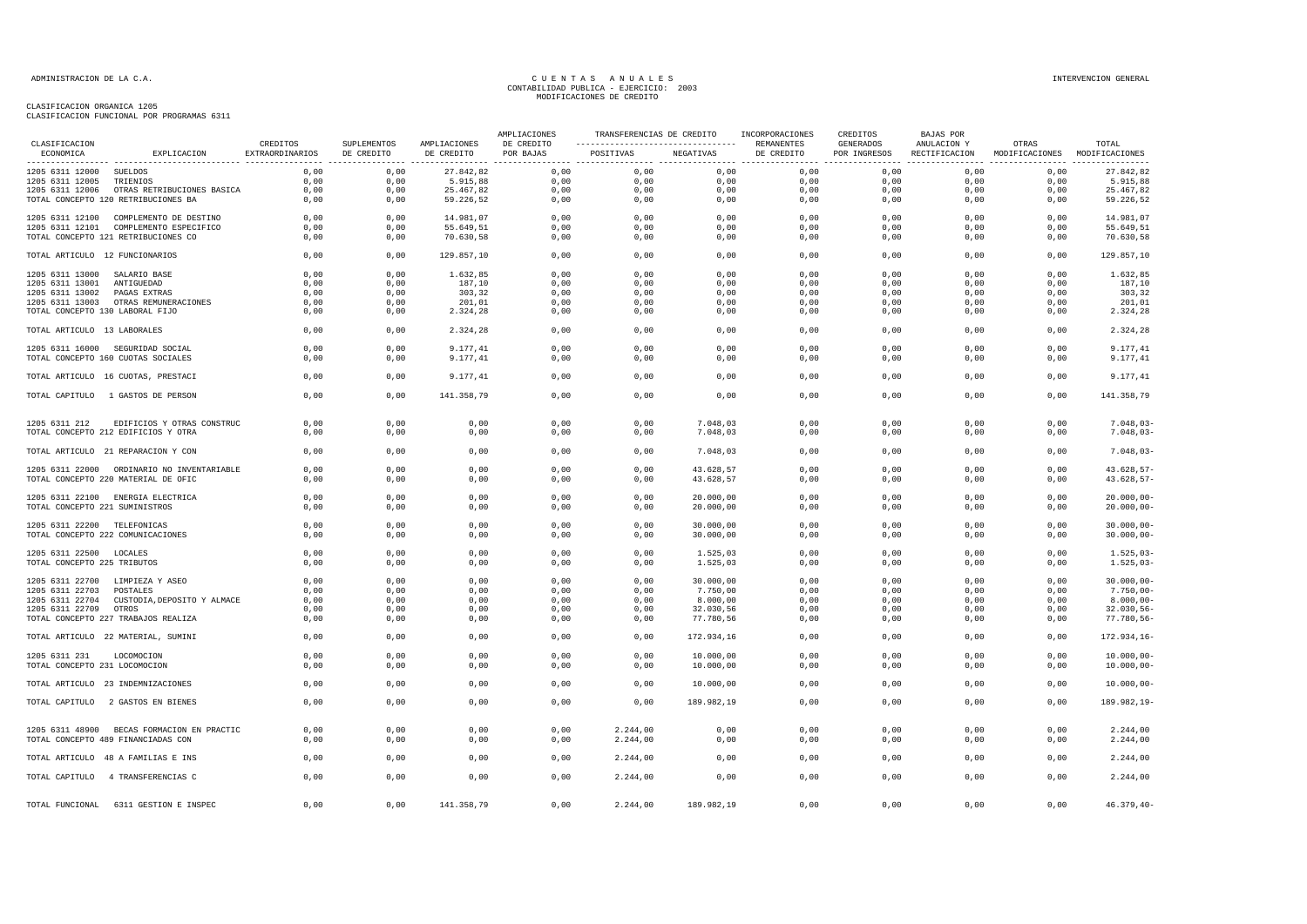|              |                |                 |            |             |            |           | CREDITO          |                   | CREDITOS        | AJAS POR             |       |                |
|--------------|----------------|-----------------|------------|-------------|------------|-----------|------------------|-------------------|-----------------|----------------------|-------|----------------|
|              |                | REDITOS         |            | <b>AMDT</b> | DE CREDITO |           |                  | <b>REMANENTES</b> | GENERADOS       | ANULACTON            | OTRAS | TOTAL          |
| ECONOMICA    | <b>LGACTON</b> | EXTRAORDINARIOS | DE CREDITO | DE CREDITC  | POR BAJAS  | POSITIVAS | <b>NEGATIVAS</b> | : CREDITO         | <b>INGRESOS</b> | <b>RECTIFICACION</b> | MODIE | MODIFICACIONES |
| <b>TOTAL</b> |                |                 | 00,        |             | ,00        | 2.244,00  | . 982. 19        |                   |                 | .00.                 |       |                |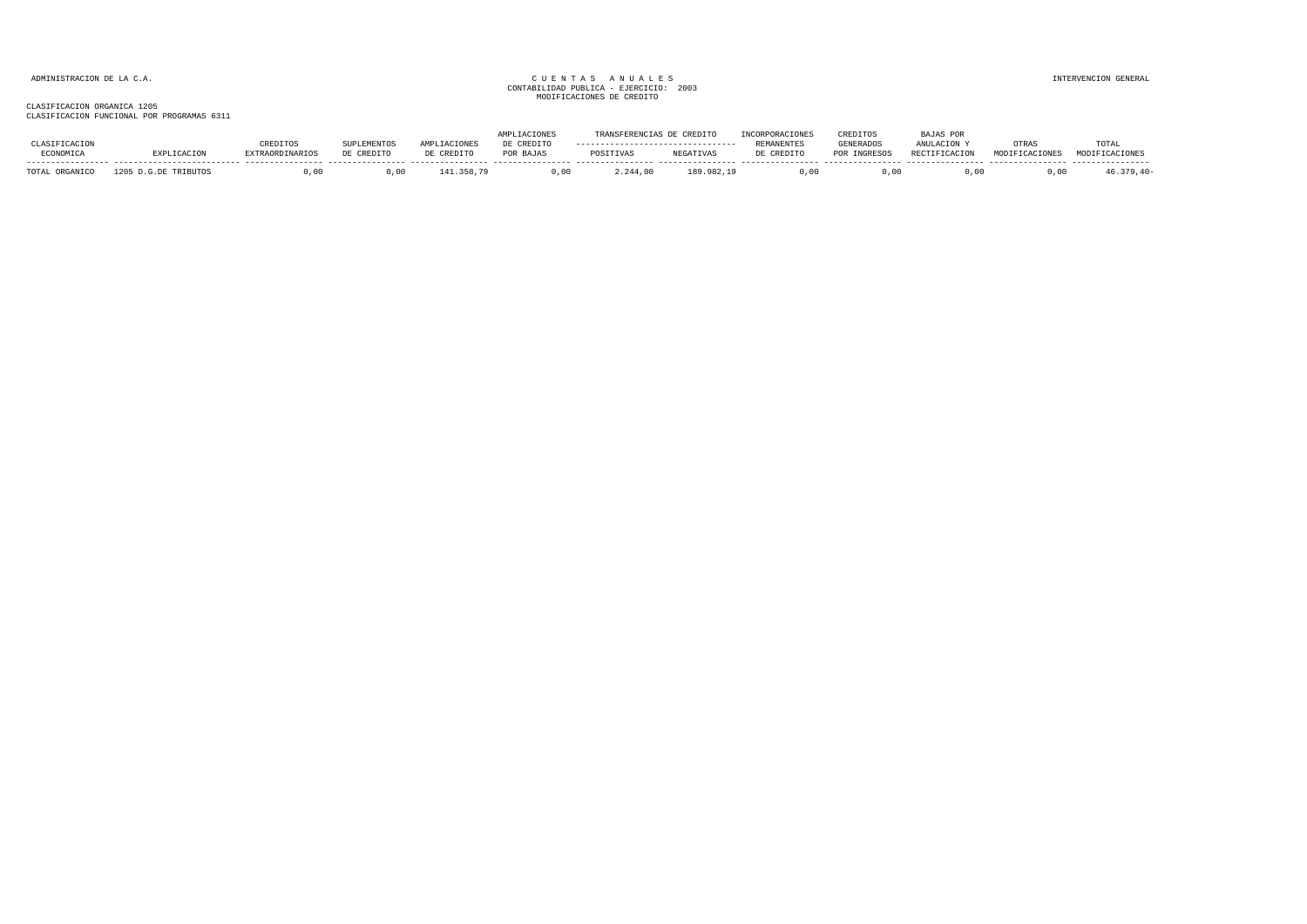| -----------------------------------<br>ECONOMICA<br>EXPLICACION<br>EXTRAORDINARIOS<br>DE CREDITO<br>DE CREDITO<br>POR BAJAS<br>POSITIVAS<br>NEGATIVAS<br>DE CREDITO<br>POR INGRESOS<br>RECTIFICACION<br>MODIFICACIONES MODIFICACIONES<br>0,00<br>16.266,26<br>0,00<br>0,00<br>0,00<br>0,00<br>0,00<br>0,00<br>16.266,26<br>1206 1221 12000<br>SUELDOS<br>0,00<br>0,00<br>0,00<br>2.905,23<br>0,00<br>0,00<br>0,00<br>0,00<br>0,00<br>0,00<br>0,00<br>2.905,23<br>1206 1221 12005<br>TRIENIOS<br>0,00<br>0,00<br>14.698,62<br>0,00<br>0,00<br>0,00<br>0,00<br>0,00<br>0,00<br>0,00<br>14.698,62<br>1206 1221 12006 OTRAS RETRIBUCIONES BASICA<br>0,00<br>0,00<br>33.870,11<br>0,00<br>0,00<br>0,00<br>0,00<br>0,00<br>33.870,11<br>TOTAL CONCEPTO 120 RETRIBUCIONES BA<br>0,00<br>0,00<br>0,00<br>0,00<br>0,00<br>0.00<br>0.00<br>0,00<br>8.646,25<br>1206 1221 12100<br>0,00<br>0,00<br>8.646,25<br>0,00<br>0,00<br>COMPLEMENTO DE DESTINO<br>0,00<br>0,00<br>0,00<br>0,00<br>35.565,93<br>1206 1221 12101<br>COMPLEMENTO ESPECIFICO<br>0,00<br>31.411,77<br>0,00<br>4.154,16<br>0,00<br>0,00<br>0,00<br>0,00<br>1206 1221 12109<br>0,00<br>0,00<br>10,31<br>0,00<br>0,00<br>0,00<br>0,00<br>0,00<br>10,31<br>OTRAS<br>TOTAL CONCEPTO 121 RETRIBUCIONES CO<br>0,00<br>44.222,49<br>0,00<br>0,00<br>40.068,33<br>0,00<br>4.154,16<br>0,00<br>0,00<br>0,00<br>0,00<br>0,00<br>0,00<br>0,00<br>0,00<br>TOTAL ARTICULO 12 FUNCIONARIOS<br>0,00<br>0,00<br>73.938,44<br>4.154,16<br>0,00<br>0,00<br>78.092,60<br>0.00<br>0.00<br>0.00<br>0.00<br>0.00<br>0.00<br>0.00<br>0.00<br>0.00<br>1206 1221 13000<br>1.573.55<br>1.573.55<br>SALARIO BASE<br>0.00<br>199,55<br>1206 1221 13001<br>0.00<br>0,00<br>199.55<br>0.00<br>0.00<br>0,00<br>0,00<br>0.00<br>0.00<br>ANTIGUEDAD<br>0.00<br>295,52<br>1206 1221 13002<br>PAGAS EXTRAS<br>0.00<br>295.52<br>0,00<br>0,00<br>0,00<br>0,00<br>0.00<br>0,00<br>0,00<br>0,00<br>0,00<br>0,00<br>0,00<br>0,00<br>1206 1221 13003 OTRAS REMUNERACIONES<br>0,00<br>0,00<br>496,40<br>3.672,50<br>0,00<br>$3.176, 10 -$<br>TOTAL CONCEPTO 130 LABORAL FIJO<br>0,00<br>0,00<br>2.565,02<br>0,00<br>0,00<br>3.672,50<br>0,00<br>0,00<br>0,00<br>0,00<br>$1.107, 48-$<br>0,00<br>0,00<br>486,62<br>0,00<br>0,00<br>0,00<br>0,00<br>0,00<br>0,00<br>$3.185, 88 -$<br>1206 1221 13100<br>SALARIO BASE<br>3.672,50<br>0.00<br>1206 1221 13101 OTRAS REMUNERACIONES<br>0.00<br>0,00<br>196,43<br>0,00<br>0,00<br>0,00<br>0,00<br>0.00<br>0.00<br>196,43<br>TOTAL CONCEPTO 131 LABORAL EVENTUAL<br>0.00<br>0,00<br>683,05<br>0,00<br>0,00<br>3.672,50<br>0,00<br>0.00<br>0.00<br>0.00<br>$2.989, 45-$<br>0,00<br>TOTAL ARTICULO 13 LABORALES<br>0,00<br>0,00<br>3.248,07<br>0,00<br>7.345,00<br>0,00<br>0,00<br>0,00<br>0,00<br>$4.096,93-$<br>0,00<br>0,00<br>8.012,04<br>0,00<br>140,36<br>0,00<br>0,00<br>0,00<br>0,00<br>0,00<br>8.152,40<br>1206 1221 16000 SEGURIDAD SOCIAL<br>8.152,40<br>TOTAL CONCEPTO 160 CUOTAS SOCIALES<br>0,00<br>0,00<br>8.012,04<br>0,00<br>140,36<br>0,00<br>0,00<br>0,00<br>0,00<br>0,00<br>0,00<br>8.152,40<br>TOTAL ARTICULO 16 CUOTAS, PRESTACI<br>0.00<br>0,00<br>8.012,04<br>0.00<br>140,36<br>0,00<br>0,00<br>0,00<br>0,00<br>0,00<br>0,00<br>0,00<br>0,00<br>0,00<br>82.148,07<br>TOTAL CAPITULO 1 GASTOS DE PERSON<br>85.198,55<br>0,00<br>4.294,52<br>7.345,00<br>0,00<br>0,00<br>0,00<br>0,00<br>0,00<br>0,00<br>9.525,03<br>0,00<br>0,00<br>0,00<br>0,00<br>$9.525,03-$<br>1206 1221 22000 ORDINARIO NO INVENTARIABLE<br>0,00<br>0,00<br>0,00<br>9.525,03<br>0,00<br>0,00<br>0,00<br>0,00<br>$9.525.03 -$<br>TOTAL CONCEPTO 220 MATERIAL DE OFIC<br>0,00<br>0,00<br>0.00<br>0.00<br>0,00<br>0.00<br>983.526,68<br>0,00<br>0,00<br>0.00<br>0.00<br>0.00<br>983.526,68<br>1206 1221 22403 OTROS RIESGOS<br>TOTAL CONCEPTO 224 PRIMAS DE SEGURO<br>0,00<br>0,00<br>0,00<br>0,00<br>983.526,68<br>0,00<br>0,00<br>0,00<br>0,00<br>0.00<br>983.526,68<br>0,00<br>0,00<br>0,00<br>0,00<br>0,00<br>0,00<br>0,00<br>0,00<br>45.624,32<br>1206 1221 22709 OTROS<br>117.197,36<br>71.573,04<br>117.197,36<br>71.573,04<br>TOTAL CONCEPTO 227 TRABAJOS REALIZA<br>0,00<br>0,00<br>0,00<br>0,00<br>0,00<br>0,00<br>0,00<br>0,00<br>45.624,32<br>0,00<br>0,00<br>0,00<br>0,00<br>0,00<br>0,00<br>0,00<br>0,00<br>1.100.724,04<br>81.098,07<br>1.019.625,97<br>TOTAL ARTICULO 22 MATERIAL, SUMINI<br>0.00<br>0.00<br>0.00<br>0.00<br>0.00<br>1.019.625,97<br>0.00<br>0.00<br>0.00<br>1.100.724.04<br>81.098.07<br>TOTAL CAPITULO 2 GASTOS EN BIENES<br>0,00<br>0,00<br>84.142,00<br>0,00<br>0,00<br>0,00<br>1206 1221 48900 SUBV. CENTRALES SINDICALES<br>0,00<br>0,00<br>0,00<br>0,00<br>84.142,00<br>84.142,00<br>TOTAL CONCEPTO 489 FINANCIADAS CON<br>0,00<br>0,00<br>0,00<br>0,00<br>84.142,00<br>0,00<br>0,00<br>0,00<br>0,00<br>0,00<br>0,00<br>0,00<br>0,00<br>0,00<br>0,00<br>TOTAL ARTICULO 48 A FAMILIAS E INS<br>0,00<br>0,00<br>0,00<br>84.142,00<br>0,00<br>84.142,00<br>TOTAL CAPITULO 4 TRANSFERENCIAS C<br>0.00<br>0,00<br>0,00<br>0.00<br>84.142,00<br>0,00<br>0.00<br>0.00<br>0.00<br>0.00<br>84.142,00<br>TOTAL FUNCIONAL 1221 DIRECCION Y ADMI<br>0,00<br>0,00<br>85.198,55<br>0,00<br>1.189.160,56<br>88.443,07<br>0.00<br>0.00<br>0,00<br>0,00<br>1.185.916,04 |               |          |             |              | AMPLIACIONES | TRANSFERENCIAS DE CREDITO | INCORPORACIONES | CREDITOS         | <b>BAJAS POR</b> |       |       |
|--------------------------------------------------------------------------------------------------------------------------------------------------------------------------------------------------------------------------------------------------------------------------------------------------------------------------------------------------------------------------------------------------------------------------------------------------------------------------------------------------------------------------------------------------------------------------------------------------------------------------------------------------------------------------------------------------------------------------------------------------------------------------------------------------------------------------------------------------------------------------------------------------------------------------------------------------------------------------------------------------------------------------------------------------------------------------------------------------------------------------------------------------------------------------------------------------------------------------------------------------------------------------------------------------------------------------------------------------------------------------------------------------------------------------------------------------------------------------------------------------------------------------------------------------------------------------------------------------------------------------------------------------------------------------------------------------------------------------------------------------------------------------------------------------------------------------------------------------------------------------------------------------------------------------------------------------------------------------------------------------------------------------------------------------------------------------------------------------------------------------------------------------------------------------------------------------------------------------------------------------------------------------------------------------------------------------------------------------------------------------------------------------------------------------------------------------------------------------------------------------------------------------------------------------------------------------------------------------------------------------------------------------------------------------------------------------------------------------------------------------------------------------------------------------------------------------------------------------------------------------------------------------------------------------------------------------------------------------------------------------------------------------------------------------------------------------------------------------------------------------------------------------------------------------------------------------------------------------------------------------------------------------------------------------------------------------------------------------------------------------------------------------------------------------------------------------------------------------------------------------------------------------------------------------------------------------------------------------------------------------------------------------------------------------------------------------------------------------------------------------------------------------------------------------------------------------------------------------------------------------------------------------------------------------------------------------------------------------------------------------------------------------------------------------------------------------------------------------------------------------------------------------------------------------------------------------------------------------------------------------------------------------------------------------------------------------------------------------------------------------------------------------------------------------------------------------------------------------------------------------------------------------------------------------------------------------------------------------------------------------------------------------------------------------------------------------------------------------------------------------------------------------------------------------------------------------------------------------------------------------------------------------------------------------------------------------------------------------------------------------------------------------------------------------------------------------------------------------------------------------------------------------------------------------------------------------------------------------------------------|---------------|----------|-------------|--------------|--------------|---------------------------|-----------------|------------------|------------------|-------|-------|
|                                                                                                                                                                                                                                                                                                                                                                                                                                                                                                                                                                                                                                                                                                                                                                                                                                                                                                                                                                                                                                                                                                                                                                                                                                                                                                                                                                                                                                                                                                                                                                                                                                                                                                                                                                                                                                                                                                                                                                                                                                                                                                                                                                                                                                                                                                                                                                                                                                                                                                                                                                                                                                                                                                                                                                                                                                                                                                                                                                                                                                                                                                                                                                                                                                                                                                                                                                                                                                                                                                                                                                                                                                                                                                                                                                                                                                                                                                                                                                                                                                                                                                                                                                                                                                                                                                                                                                                                                                                                                                                                                                                                                                                                                                                                                                                                                                                                                                                                                                                                                                                                                                                                                                                                                                            | CLASIFICACION | CREDITOS | SUPLEMENTOS | AMPLIACIONES | DE CREDITO   |                           | REMANENTES      | <b>GENERADOS</b> | ANULACION Y      | OTRAS | TOTAL |
|                                                                                                                                                                                                                                                                                                                                                                                                                                                                                                                                                                                                                                                                                                                                                                                                                                                                                                                                                                                                                                                                                                                                                                                                                                                                                                                                                                                                                                                                                                                                                                                                                                                                                                                                                                                                                                                                                                                                                                                                                                                                                                                                                                                                                                                                                                                                                                                                                                                                                                                                                                                                                                                                                                                                                                                                                                                                                                                                                                                                                                                                                                                                                                                                                                                                                                                                                                                                                                                                                                                                                                                                                                                                                                                                                                                                                                                                                                                                                                                                                                                                                                                                                                                                                                                                                                                                                                                                                                                                                                                                                                                                                                                                                                                                                                                                                                                                                                                                                                                                                                                                                                                                                                                                                                            |               |          |             |              |              |                           |                 |                  |                  |       |       |
|                                                                                                                                                                                                                                                                                                                                                                                                                                                                                                                                                                                                                                                                                                                                                                                                                                                                                                                                                                                                                                                                                                                                                                                                                                                                                                                                                                                                                                                                                                                                                                                                                                                                                                                                                                                                                                                                                                                                                                                                                                                                                                                                                                                                                                                                                                                                                                                                                                                                                                                                                                                                                                                                                                                                                                                                                                                                                                                                                                                                                                                                                                                                                                                                                                                                                                                                                                                                                                                                                                                                                                                                                                                                                                                                                                                                                                                                                                                                                                                                                                                                                                                                                                                                                                                                                                                                                                                                                                                                                                                                                                                                                                                                                                                                                                                                                                                                                                                                                                                                                                                                                                                                                                                                                                            |               |          |             |              |              |                           |                 |                  |                  |       |       |
|                                                                                                                                                                                                                                                                                                                                                                                                                                                                                                                                                                                                                                                                                                                                                                                                                                                                                                                                                                                                                                                                                                                                                                                                                                                                                                                                                                                                                                                                                                                                                                                                                                                                                                                                                                                                                                                                                                                                                                                                                                                                                                                                                                                                                                                                                                                                                                                                                                                                                                                                                                                                                                                                                                                                                                                                                                                                                                                                                                                                                                                                                                                                                                                                                                                                                                                                                                                                                                                                                                                                                                                                                                                                                                                                                                                                                                                                                                                                                                                                                                                                                                                                                                                                                                                                                                                                                                                                                                                                                                                                                                                                                                                                                                                                                                                                                                                                                                                                                                                                                                                                                                                                                                                                                                            |               |          |             |              |              |                           |                 |                  |                  |       |       |
|                                                                                                                                                                                                                                                                                                                                                                                                                                                                                                                                                                                                                                                                                                                                                                                                                                                                                                                                                                                                                                                                                                                                                                                                                                                                                                                                                                                                                                                                                                                                                                                                                                                                                                                                                                                                                                                                                                                                                                                                                                                                                                                                                                                                                                                                                                                                                                                                                                                                                                                                                                                                                                                                                                                                                                                                                                                                                                                                                                                                                                                                                                                                                                                                                                                                                                                                                                                                                                                                                                                                                                                                                                                                                                                                                                                                                                                                                                                                                                                                                                                                                                                                                                                                                                                                                                                                                                                                                                                                                                                                                                                                                                                                                                                                                                                                                                                                                                                                                                                                                                                                                                                                                                                                                                            |               |          |             |              |              |                           |                 |                  |                  |       |       |
|                                                                                                                                                                                                                                                                                                                                                                                                                                                                                                                                                                                                                                                                                                                                                                                                                                                                                                                                                                                                                                                                                                                                                                                                                                                                                                                                                                                                                                                                                                                                                                                                                                                                                                                                                                                                                                                                                                                                                                                                                                                                                                                                                                                                                                                                                                                                                                                                                                                                                                                                                                                                                                                                                                                                                                                                                                                                                                                                                                                                                                                                                                                                                                                                                                                                                                                                                                                                                                                                                                                                                                                                                                                                                                                                                                                                                                                                                                                                                                                                                                                                                                                                                                                                                                                                                                                                                                                                                                                                                                                                                                                                                                                                                                                                                                                                                                                                                                                                                                                                                                                                                                                                                                                                                                            |               |          |             |              |              |                           |                 |                  |                  |       |       |
|                                                                                                                                                                                                                                                                                                                                                                                                                                                                                                                                                                                                                                                                                                                                                                                                                                                                                                                                                                                                                                                                                                                                                                                                                                                                                                                                                                                                                                                                                                                                                                                                                                                                                                                                                                                                                                                                                                                                                                                                                                                                                                                                                                                                                                                                                                                                                                                                                                                                                                                                                                                                                                                                                                                                                                                                                                                                                                                                                                                                                                                                                                                                                                                                                                                                                                                                                                                                                                                                                                                                                                                                                                                                                                                                                                                                                                                                                                                                                                                                                                                                                                                                                                                                                                                                                                                                                                                                                                                                                                                                                                                                                                                                                                                                                                                                                                                                                                                                                                                                                                                                                                                                                                                                                                            |               |          |             |              |              |                           |                 |                  |                  |       |       |
|                                                                                                                                                                                                                                                                                                                                                                                                                                                                                                                                                                                                                                                                                                                                                                                                                                                                                                                                                                                                                                                                                                                                                                                                                                                                                                                                                                                                                                                                                                                                                                                                                                                                                                                                                                                                                                                                                                                                                                                                                                                                                                                                                                                                                                                                                                                                                                                                                                                                                                                                                                                                                                                                                                                                                                                                                                                                                                                                                                                                                                                                                                                                                                                                                                                                                                                                                                                                                                                                                                                                                                                                                                                                                                                                                                                                                                                                                                                                                                                                                                                                                                                                                                                                                                                                                                                                                                                                                                                                                                                                                                                                                                                                                                                                                                                                                                                                                                                                                                                                                                                                                                                                                                                                                                            |               |          |             |              |              |                           |                 |                  |                  |       |       |
|                                                                                                                                                                                                                                                                                                                                                                                                                                                                                                                                                                                                                                                                                                                                                                                                                                                                                                                                                                                                                                                                                                                                                                                                                                                                                                                                                                                                                                                                                                                                                                                                                                                                                                                                                                                                                                                                                                                                                                                                                                                                                                                                                                                                                                                                                                                                                                                                                                                                                                                                                                                                                                                                                                                                                                                                                                                                                                                                                                                                                                                                                                                                                                                                                                                                                                                                                                                                                                                                                                                                                                                                                                                                                                                                                                                                                                                                                                                                                                                                                                                                                                                                                                                                                                                                                                                                                                                                                                                                                                                                                                                                                                                                                                                                                                                                                                                                                                                                                                                                                                                                                                                                                                                                                                            |               |          |             |              |              |                           |                 |                  |                  |       |       |
|                                                                                                                                                                                                                                                                                                                                                                                                                                                                                                                                                                                                                                                                                                                                                                                                                                                                                                                                                                                                                                                                                                                                                                                                                                                                                                                                                                                                                                                                                                                                                                                                                                                                                                                                                                                                                                                                                                                                                                                                                                                                                                                                                                                                                                                                                                                                                                                                                                                                                                                                                                                                                                                                                                                                                                                                                                                                                                                                                                                                                                                                                                                                                                                                                                                                                                                                                                                                                                                                                                                                                                                                                                                                                                                                                                                                                                                                                                                                                                                                                                                                                                                                                                                                                                                                                                                                                                                                                                                                                                                                                                                                                                                                                                                                                                                                                                                                                                                                                                                                                                                                                                                                                                                                                                            |               |          |             |              |              |                           |                 |                  |                  |       |       |
|                                                                                                                                                                                                                                                                                                                                                                                                                                                                                                                                                                                                                                                                                                                                                                                                                                                                                                                                                                                                                                                                                                                                                                                                                                                                                                                                                                                                                                                                                                                                                                                                                                                                                                                                                                                                                                                                                                                                                                                                                                                                                                                                                                                                                                                                                                                                                                                                                                                                                                                                                                                                                                                                                                                                                                                                                                                                                                                                                                                                                                                                                                                                                                                                                                                                                                                                                                                                                                                                                                                                                                                                                                                                                                                                                                                                                                                                                                                                                                                                                                                                                                                                                                                                                                                                                                                                                                                                                                                                                                                                                                                                                                                                                                                                                                                                                                                                                                                                                                                                                                                                                                                                                                                                                                            |               |          |             |              |              |                           |                 |                  |                  |       |       |
|                                                                                                                                                                                                                                                                                                                                                                                                                                                                                                                                                                                                                                                                                                                                                                                                                                                                                                                                                                                                                                                                                                                                                                                                                                                                                                                                                                                                                                                                                                                                                                                                                                                                                                                                                                                                                                                                                                                                                                                                                                                                                                                                                                                                                                                                                                                                                                                                                                                                                                                                                                                                                                                                                                                                                                                                                                                                                                                                                                                                                                                                                                                                                                                                                                                                                                                                                                                                                                                                                                                                                                                                                                                                                                                                                                                                                                                                                                                                                                                                                                                                                                                                                                                                                                                                                                                                                                                                                                                                                                                                                                                                                                                                                                                                                                                                                                                                                                                                                                                                                                                                                                                                                                                                                                            |               |          |             |              |              |                           |                 |                  |                  |       |       |
|                                                                                                                                                                                                                                                                                                                                                                                                                                                                                                                                                                                                                                                                                                                                                                                                                                                                                                                                                                                                                                                                                                                                                                                                                                                                                                                                                                                                                                                                                                                                                                                                                                                                                                                                                                                                                                                                                                                                                                                                                                                                                                                                                                                                                                                                                                                                                                                                                                                                                                                                                                                                                                                                                                                                                                                                                                                                                                                                                                                                                                                                                                                                                                                                                                                                                                                                                                                                                                                                                                                                                                                                                                                                                                                                                                                                                                                                                                                                                                                                                                                                                                                                                                                                                                                                                                                                                                                                                                                                                                                                                                                                                                                                                                                                                                                                                                                                                                                                                                                                                                                                                                                                                                                                                                            |               |          |             |              |              |                           |                 |                  |                  |       |       |
|                                                                                                                                                                                                                                                                                                                                                                                                                                                                                                                                                                                                                                                                                                                                                                                                                                                                                                                                                                                                                                                                                                                                                                                                                                                                                                                                                                                                                                                                                                                                                                                                                                                                                                                                                                                                                                                                                                                                                                                                                                                                                                                                                                                                                                                                                                                                                                                                                                                                                                                                                                                                                                                                                                                                                                                                                                                                                                                                                                                                                                                                                                                                                                                                                                                                                                                                                                                                                                                                                                                                                                                                                                                                                                                                                                                                                                                                                                                                                                                                                                                                                                                                                                                                                                                                                                                                                                                                                                                                                                                                                                                                                                                                                                                                                                                                                                                                                                                                                                                                                                                                                                                                                                                                                                            |               |          |             |              |              |                           |                 |                  |                  |       |       |
|                                                                                                                                                                                                                                                                                                                                                                                                                                                                                                                                                                                                                                                                                                                                                                                                                                                                                                                                                                                                                                                                                                                                                                                                                                                                                                                                                                                                                                                                                                                                                                                                                                                                                                                                                                                                                                                                                                                                                                                                                                                                                                                                                                                                                                                                                                                                                                                                                                                                                                                                                                                                                                                                                                                                                                                                                                                                                                                                                                                                                                                                                                                                                                                                                                                                                                                                                                                                                                                                                                                                                                                                                                                                                                                                                                                                                                                                                                                                                                                                                                                                                                                                                                                                                                                                                                                                                                                                                                                                                                                                                                                                                                                                                                                                                                                                                                                                                                                                                                                                                                                                                                                                                                                                                                            |               |          |             |              |              |                           |                 |                  |                  |       |       |
|                                                                                                                                                                                                                                                                                                                                                                                                                                                                                                                                                                                                                                                                                                                                                                                                                                                                                                                                                                                                                                                                                                                                                                                                                                                                                                                                                                                                                                                                                                                                                                                                                                                                                                                                                                                                                                                                                                                                                                                                                                                                                                                                                                                                                                                                                                                                                                                                                                                                                                                                                                                                                                                                                                                                                                                                                                                                                                                                                                                                                                                                                                                                                                                                                                                                                                                                                                                                                                                                                                                                                                                                                                                                                                                                                                                                                                                                                                                                                                                                                                                                                                                                                                                                                                                                                                                                                                                                                                                                                                                                                                                                                                                                                                                                                                                                                                                                                                                                                                                                                                                                                                                                                                                                                                            |               |          |             |              |              |                           |                 |                  |                  |       |       |
|                                                                                                                                                                                                                                                                                                                                                                                                                                                                                                                                                                                                                                                                                                                                                                                                                                                                                                                                                                                                                                                                                                                                                                                                                                                                                                                                                                                                                                                                                                                                                                                                                                                                                                                                                                                                                                                                                                                                                                                                                                                                                                                                                                                                                                                                                                                                                                                                                                                                                                                                                                                                                                                                                                                                                                                                                                                                                                                                                                                                                                                                                                                                                                                                                                                                                                                                                                                                                                                                                                                                                                                                                                                                                                                                                                                                                                                                                                                                                                                                                                                                                                                                                                                                                                                                                                                                                                                                                                                                                                                                                                                                                                                                                                                                                                                                                                                                                                                                                                                                                                                                                                                                                                                                                                            |               |          |             |              |              |                           |                 |                  |                  |       |       |
|                                                                                                                                                                                                                                                                                                                                                                                                                                                                                                                                                                                                                                                                                                                                                                                                                                                                                                                                                                                                                                                                                                                                                                                                                                                                                                                                                                                                                                                                                                                                                                                                                                                                                                                                                                                                                                                                                                                                                                                                                                                                                                                                                                                                                                                                                                                                                                                                                                                                                                                                                                                                                                                                                                                                                                                                                                                                                                                                                                                                                                                                                                                                                                                                                                                                                                                                                                                                                                                                                                                                                                                                                                                                                                                                                                                                                                                                                                                                                                                                                                                                                                                                                                                                                                                                                                                                                                                                                                                                                                                                                                                                                                                                                                                                                                                                                                                                                                                                                                                                                                                                                                                                                                                                                                            |               |          |             |              |              |                           |                 |                  |                  |       |       |
|                                                                                                                                                                                                                                                                                                                                                                                                                                                                                                                                                                                                                                                                                                                                                                                                                                                                                                                                                                                                                                                                                                                                                                                                                                                                                                                                                                                                                                                                                                                                                                                                                                                                                                                                                                                                                                                                                                                                                                                                                                                                                                                                                                                                                                                                                                                                                                                                                                                                                                                                                                                                                                                                                                                                                                                                                                                                                                                                                                                                                                                                                                                                                                                                                                                                                                                                                                                                                                                                                                                                                                                                                                                                                                                                                                                                                                                                                                                                                                                                                                                                                                                                                                                                                                                                                                                                                                                                                                                                                                                                                                                                                                                                                                                                                                                                                                                                                                                                                                                                                                                                                                                                                                                                                                            |               |          |             |              |              |                           |                 |                  |                  |       |       |
|                                                                                                                                                                                                                                                                                                                                                                                                                                                                                                                                                                                                                                                                                                                                                                                                                                                                                                                                                                                                                                                                                                                                                                                                                                                                                                                                                                                                                                                                                                                                                                                                                                                                                                                                                                                                                                                                                                                                                                                                                                                                                                                                                                                                                                                                                                                                                                                                                                                                                                                                                                                                                                                                                                                                                                                                                                                                                                                                                                                                                                                                                                                                                                                                                                                                                                                                                                                                                                                                                                                                                                                                                                                                                                                                                                                                                                                                                                                                                                                                                                                                                                                                                                                                                                                                                                                                                                                                                                                                                                                                                                                                                                                                                                                                                                                                                                                                                                                                                                                                                                                                                                                                                                                                                                            |               |          |             |              |              |                           |                 |                  |                  |       |       |
|                                                                                                                                                                                                                                                                                                                                                                                                                                                                                                                                                                                                                                                                                                                                                                                                                                                                                                                                                                                                                                                                                                                                                                                                                                                                                                                                                                                                                                                                                                                                                                                                                                                                                                                                                                                                                                                                                                                                                                                                                                                                                                                                                                                                                                                                                                                                                                                                                                                                                                                                                                                                                                                                                                                                                                                                                                                                                                                                                                                                                                                                                                                                                                                                                                                                                                                                                                                                                                                                                                                                                                                                                                                                                                                                                                                                                                                                                                                                                                                                                                                                                                                                                                                                                                                                                                                                                                                                                                                                                                                                                                                                                                                                                                                                                                                                                                                                                                                                                                                                                                                                                                                                                                                                                                            |               |          |             |              |              |                           |                 |                  |                  |       |       |
|                                                                                                                                                                                                                                                                                                                                                                                                                                                                                                                                                                                                                                                                                                                                                                                                                                                                                                                                                                                                                                                                                                                                                                                                                                                                                                                                                                                                                                                                                                                                                                                                                                                                                                                                                                                                                                                                                                                                                                                                                                                                                                                                                                                                                                                                                                                                                                                                                                                                                                                                                                                                                                                                                                                                                                                                                                                                                                                                                                                                                                                                                                                                                                                                                                                                                                                                                                                                                                                                                                                                                                                                                                                                                                                                                                                                                                                                                                                                                                                                                                                                                                                                                                                                                                                                                                                                                                                                                                                                                                                                                                                                                                                                                                                                                                                                                                                                                                                                                                                                                                                                                                                                                                                                                                            |               |          |             |              |              |                           |                 |                  |                  |       |       |
|                                                                                                                                                                                                                                                                                                                                                                                                                                                                                                                                                                                                                                                                                                                                                                                                                                                                                                                                                                                                                                                                                                                                                                                                                                                                                                                                                                                                                                                                                                                                                                                                                                                                                                                                                                                                                                                                                                                                                                                                                                                                                                                                                                                                                                                                                                                                                                                                                                                                                                                                                                                                                                                                                                                                                                                                                                                                                                                                                                                                                                                                                                                                                                                                                                                                                                                                                                                                                                                                                                                                                                                                                                                                                                                                                                                                                                                                                                                                                                                                                                                                                                                                                                                                                                                                                                                                                                                                                                                                                                                                                                                                                                                                                                                                                                                                                                                                                                                                                                                                                                                                                                                                                                                                                                            |               |          |             |              |              |                           |                 |                  |                  |       |       |
|                                                                                                                                                                                                                                                                                                                                                                                                                                                                                                                                                                                                                                                                                                                                                                                                                                                                                                                                                                                                                                                                                                                                                                                                                                                                                                                                                                                                                                                                                                                                                                                                                                                                                                                                                                                                                                                                                                                                                                                                                                                                                                                                                                                                                                                                                                                                                                                                                                                                                                                                                                                                                                                                                                                                                                                                                                                                                                                                                                                                                                                                                                                                                                                                                                                                                                                                                                                                                                                                                                                                                                                                                                                                                                                                                                                                                                                                                                                                                                                                                                                                                                                                                                                                                                                                                                                                                                                                                                                                                                                                                                                                                                                                                                                                                                                                                                                                                                                                                                                                                                                                                                                                                                                                                                            |               |          |             |              |              |                           |                 |                  |                  |       |       |
|                                                                                                                                                                                                                                                                                                                                                                                                                                                                                                                                                                                                                                                                                                                                                                                                                                                                                                                                                                                                                                                                                                                                                                                                                                                                                                                                                                                                                                                                                                                                                                                                                                                                                                                                                                                                                                                                                                                                                                                                                                                                                                                                                                                                                                                                                                                                                                                                                                                                                                                                                                                                                                                                                                                                                                                                                                                                                                                                                                                                                                                                                                                                                                                                                                                                                                                                                                                                                                                                                                                                                                                                                                                                                                                                                                                                                                                                                                                                                                                                                                                                                                                                                                                                                                                                                                                                                                                                                                                                                                                                                                                                                                                                                                                                                                                                                                                                                                                                                                                                                                                                                                                                                                                                                                            |               |          |             |              |              |                           |                 |                  |                  |       |       |
|                                                                                                                                                                                                                                                                                                                                                                                                                                                                                                                                                                                                                                                                                                                                                                                                                                                                                                                                                                                                                                                                                                                                                                                                                                                                                                                                                                                                                                                                                                                                                                                                                                                                                                                                                                                                                                                                                                                                                                                                                                                                                                                                                                                                                                                                                                                                                                                                                                                                                                                                                                                                                                                                                                                                                                                                                                                                                                                                                                                                                                                                                                                                                                                                                                                                                                                                                                                                                                                                                                                                                                                                                                                                                                                                                                                                                                                                                                                                                                                                                                                                                                                                                                                                                                                                                                                                                                                                                                                                                                                                                                                                                                                                                                                                                                                                                                                                                                                                                                                                                                                                                                                                                                                                                                            |               |          |             |              |              |                           |                 |                  |                  |       |       |
|                                                                                                                                                                                                                                                                                                                                                                                                                                                                                                                                                                                                                                                                                                                                                                                                                                                                                                                                                                                                                                                                                                                                                                                                                                                                                                                                                                                                                                                                                                                                                                                                                                                                                                                                                                                                                                                                                                                                                                                                                                                                                                                                                                                                                                                                                                                                                                                                                                                                                                                                                                                                                                                                                                                                                                                                                                                                                                                                                                                                                                                                                                                                                                                                                                                                                                                                                                                                                                                                                                                                                                                                                                                                                                                                                                                                                                                                                                                                                                                                                                                                                                                                                                                                                                                                                                                                                                                                                                                                                                                                                                                                                                                                                                                                                                                                                                                                                                                                                                                                                                                                                                                                                                                                                                            |               |          |             |              |              |                           |                 |                  |                  |       |       |
|                                                                                                                                                                                                                                                                                                                                                                                                                                                                                                                                                                                                                                                                                                                                                                                                                                                                                                                                                                                                                                                                                                                                                                                                                                                                                                                                                                                                                                                                                                                                                                                                                                                                                                                                                                                                                                                                                                                                                                                                                                                                                                                                                                                                                                                                                                                                                                                                                                                                                                                                                                                                                                                                                                                                                                                                                                                                                                                                                                                                                                                                                                                                                                                                                                                                                                                                                                                                                                                                                                                                                                                                                                                                                                                                                                                                                                                                                                                                                                                                                                                                                                                                                                                                                                                                                                                                                                                                                                                                                                                                                                                                                                                                                                                                                                                                                                                                                                                                                                                                                                                                                                                                                                                                                                            |               |          |             |              |              |                           |                 |                  |                  |       |       |
|                                                                                                                                                                                                                                                                                                                                                                                                                                                                                                                                                                                                                                                                                                                                                                                                                                                                                                                                                                                                                                                                                                                                                                                                                                                                                                                                                                                                                                                                                                                                                                                                                                                                                                                                                                                                                                                                                                                                                                                                                                                                                                                                                                                                                                                                                                                                                                                                                                                                                                                                                                                                                                                                                                                                                                                                                                                                                                                                                                                                                                                                                                                                                                                                                                                                                                                                                                                                                                                                                                                                                                                                                                                                                                                                                                                                                                                                                                                                                                                                                                                                                                                                                                                                                                                                                                                                                                                                                                                                                                                                                                                                                                                                                                                                                                                                                                                                                                                                                                                                                                                                                                                                                                                                                                            |               |          |             |              |              |                           |                 |                  |                  |       |       |
|                                                                                                                                                                                                                                                                                                                                                                                                                                                                                                                                                                                                                                                                                                                                                                                                                                                                                                                                                                                                                                                                                                                                                                                                                                                                                                                                                                                                                                                                                                                                                                                                                                                                                                                                                                                                                                                                                                                                                                                                                                                                                                                                                                                                                                                                                                                                                                                                                                                                                                                                                                                                                                                                                                                                                                                                                                                                                                                                                                                                                                                                                                                                                                                                                                                                                                                                                                                                                                                                                                                                                                                                                                                                                                                                                                                                                                                                                                                                                                                                                                                                                                                                                                                                                                                                                                                                                                                                                                                                                                                                                                                                                                                                                                                                                                                                                                                                                                                                                                                                                                                                                                                                                                                                                                            |               |          |             |              |              |                           |                 |                  |                  |       |       |
|                                                                                                                                                                                                                                                                                                                                                                                                                                                                                                                                                                                                                                                                                                                                                                                                                                                                                                                                                                                                                                                                                                                                                                                                                                                                                                                                                                                                                                                                                                                                                                                                                                                                                                                                                                                                                                                                                                                                                                                                                                                                                                                                                                                                                                                                                                                                                                                                                                                                                                                                                                                                                                                                                                                                                                                                                                                                                                                                                                                                                                                                                                                                                                                                                                                                                                                                                                                                                                                                                                                                                                                                                                                                                                                                                                                                                                                                                                                                                                                                                                                                                                                                                                                                                                                                                                                                                                                                                                                                                                                                                                                                                                                                                                                                                                                                                                                                                                                                                                                                                                                                                                                                                                                                                                            |               |          |             |              |              |                           |                 |                  |                  |       |       |
|                                                                                                                                                                                                                                                                                                                                                                                                                                                                                                                                                                                                                                                                                                                                                                                                                                                                                                                                                                                                                                                                                                                                                                                                                                                                                                                                                                                                                                                                                                                                                                                                                                                                                                                                                                                                                                                                                                                                                                                                                                                                                                                                                                                                                                                                                                                                                                                                                                                                                                                                                                                                                                                                                                                                                                                                                                                                                                                                                                                                                                                                                                                                                                                                                                                                                                                                                                                                                                                                                                                                                                                                                                                                                                                                                                                                                                                                                                                                                                                                                                                                                                                                                                                                                                                                                                                                                                                                                                                                                                                                                                                                                                                                                                                                                                                                                                                                                                                                                                                                                                                                                                                                                                                                                                            |               |          |             |              |              |                           |                 |                  |                  |       |       |
|                                                                                                                                                                                                                                                                                                                                                                                                                                                                                                                                                                                                                                                                                                                                                                                                                                                                                                                                                                                                                                                                                                                                                                                                                                                                                                                                                                                                                                                                                                                                                                                                                                                                                                                                                                                                                                                                                                                                                                                                                                                                                                                                                                                                                                                                                                                                                                                                                                                                                                                                                                                                                                                                                                                                                                                                                                                                                                                                                                                                                                                                                                                                                                                                                                                                                                                                                                                                                                                                                                                                                                                                                                                                                                                                                                                                                                                                                                                                                                                                                                                                                                                                                                                                                                                                                                                                                                                                                                                                                                                                                                                                                                                                                                                                                                                                                                                                                                                                                                                                                                                                                                                                                                                                                                            |               |          |             |              |              |                           |                 |                  |                  |       |       |
|                                                                                                                                                                                                                                                                                                                                                                                                                                                                                                                                                                                                                                                                                                                                                                                                                                                                                                                                                                                                                                                                                                                                                                                                                                                                                                                                                                                                                                                                                                                                                                                                                                                                                                                                                                                                                                                                                                                                                                                                                                                                                                                                                                                                                                                                                                                                                                                                                                                                                                                                                                                                                                                                                                                                                                                                                                                                                                                                                                                                                                                                                                                                                                                                                                                                                                                                                                                                                                                                                                                                                                                                                                                                                                                                                                                                                                                                                                                                                                                                                                                                                                                                                                                                                                                                                                                                                                                                                                                                                                                                                                                                                                                                                                                                                                                                                                                                                                                                                                                                                                                                                                                                                                                                                                            |               |          |             |              |              |                           |                 |                  |                  |       |       |
|                                                                                                                                                                                                                                                                                                                                                                                                                                                                                                                                                                                                                                                                                                                                                                                                                                                                                                                                                                                                                                                                                                                                                                                                                                                                                                                                                                                                                                                                                                                                                                                                                                                                                                                                                                                                                                                                                                                                                                                                                                                                                                                                                                                                                                                                                                                                                                                                                                                                                                                                                                                                                                                                                                                                                                                                                                                                                                                                                                                                                                                                                                                                                                                                                                                                                                                                                                                                                                                                                                                                                                                                                                                                                                                                                                                                                                                                                                                                                                                                                                                                                                                                                                                                                                                                                                                                                                                                                                                                                                                                                                                                                                                                                                                                                                                                                                                                                                                                                                                                                                                                                                                                                                                                                                            |               |          |             |              |              |                           |                 |                  |                  |       |       |
|                                                                                                                                                                                                                                                                                                                                                                                                                                                                                                                                                                                                                                                                                                                                                                                                                                                                                                                                                                                                                                                                                                                                                                                                                                                                                                                                                                                                                                                                                                                                                                                                                                                                                                                                                                                                                                                                                                                                                                                                                                                                                                                                                                                                                                                                                                                                                                                                                                                                                                                                                                                                                                                                                                                                                                                                                                                                                                                                                                                                                                                                                                                                                                                                                                                                                                                                                                                                                                                                                                                                                                                                                                                                                                                                                                                                                                                                                                                                                                                                                                                                                                                                                                                                                                                                                                                                                                                                                                                                                                                                                                                                                                                                                                                                                                                                                                                                                                                                                                                                                                                                                                                                                                                                                                            |               |          |             |              |              |                           |                 |                  |                  |       |       |
|                                                                                                                                                                                                                                                                                                                                                                                                                                                                                                                                                                                                                                                                                                                                                                                                                                                                                                                                                                                                                                                                                                                                                                                                                                                                                                                                                                                                                                                                                                                                                                                                                                                                                                                                                                                                                                                                                                                                                                                                                                                                                                                                                                                                                                                                                                                                                                                                                                                                                                                                                                                                                                                                                                                                                                                                                                                                                                                                                                                                                                                                                                                                                                                                                                                                                                                                                                                                                                                                                                                                                                                                                                                                                                                                                                                                                                                                                                                                                                                                                                                                                                                                                                                                                                                                                                                                                                                                                                                                                                                                                                                                                                                                                                                                                                                                                                                                                                                                                                                                                                                                                                                                                                                                                                            |               |          |             |              |              |                           |                 |                  |                  |       |       |
|                                                                                                                                                                                                                                                                                                                                                                                                                                                                                                                                                                                                                                                                                                                                                                                                                                                                                                                                                                                                                                                                                                                                                                                                                                                                                                                                                                                                                                                                                                                                                                                                                                                                                                                                                                                                                                                                                                                                                                                                                                                                                                                                                                                                                                                                                                                                                                                                                                                                                                                                                                                                                                                                                                                                                                                                                                                                                                                                                                                                                                                                                                                                                                                                                                                                                                                                                                                                                                                                                                                                                                                                                                                                                                                                                                                                                                                                                                                                                                                                                                                                                                                                                                                                                                                                                                                                                                                                                                                                                                                                                                                                                                                                                                                                                                                                                                                                                                                                                                                                                                                                                                                                                                                                                                            |               |          |             |              |              |                           |                 |                  |                  |       |       |
|                                                                                                                                                                                                                                                                                                                                                                                                                                                                                                                                                                                                                                                                                                                                                                                                                                                                                                                                                                                                                                                                                                                                                                                                                                                                                                                                                                                                                                                                                                                                                                                                                                                                                                                                                                                                                                                                                                                                                                                                                                                                                                                                                                                                                                                                                                                                                                                                                                                                                                                                                                                                                                                                                                                                                                                                                                                                                                                                                                                                                                                                                                                                                                                                                                                                                                                                                                                                                                                                                                                                                                                                                                                                                                                                                                                                                                                                                                                                                                                                                                                                                                                                                                                                                                                                                                                                                                                                                                                                                                                                                                                                                                                                                                                                                                                                                                                                                                                                                                                                                                                                                                                                                                                                                                            |               |          |             |              |              |                           |                 |                  |                  |       |       |
|                                                                                                                                                                                                                                                                                                                                                                                                                                                                                                                                                                                                                                                                                                                                                                                                                                                                                                                                                                                                                                                                                                                                                                                                                                                                                                                                                                                                                                                                                                                                                                                                                                                                                                                                                                                                                                                                                                                                                                                                                                                                                                                                                                                                                                                                                                                                                                                                                                                                                                                                                                                                                                                                                                                                                                                                                                                                                                                                                                                                                                                                                                                                                                                                                                                                                                                                                                                                                                                                                                                                                                                                                                                                                                                                                                                                                                                                                                                                                                                                                                                                                                                                                                                                                                                                                                                                                                                                                                                                                                                                                                                                                                                                                                                                                                                                                                                                                                                                                                                                                                                                                                                                                                                                                                            |               |          |             |              |              |                           |                 |                  |                  |       |       |
|                                                                                                                                                                                                                                                                                                                                                                                                                                                                                                                                                                                                                                                                                                                                                                                                                                                                                                                                                                                                                                                                                                                                                                                                                                                                                                                                                                                                                                                                                                                                                                                                                                                                                                                                                                                                                                                                                                                                                                                                                                                                                                                                                                                                                                                                                                                                                                                                                                                                                                                                                                                                                                                                                                                                                                                                                                                                                                                                                                                                                                                                                                                                                                                                                                                                                                                                                                                                                                                                                                                                                                                                                                                                                                                                                                                                                                                                                                                                                                                                                                                                                                                                                                                                                                                                                                                                                                                                                                                                                                                                                                                                                                                                                                                                                                                                                                                                                                                                                                                                                                                                                                                                                                                                                                            |               |          |             |              |              |                           |                 |                  |                  |       |       |
|                                                                                                                                                                                                                                                                                                                                                                                                                                                                                                                                                                                                                                                                                                                                                                                                                                                                                                                                                                                                                                                                                                                                                                                                                                                                                                                                                                                                                                                                                                                                                                                                                                                                                                                                                                                                                                                                                                                                                                                                                                                                                                                                                                                                                                                                                                                                                                                                                                                                                                                                                                                                                                                                                                                                                                                                                                                                                                                                                                                                                                                                                                                                                                                                                                                                                                                                                                                                                                                                                                                                                                                                                                                                                                                                                                                                                                                                                                                                                                                                                                                                                                                                                                                                                                                                                                                                                                                                                                                                                                                                                                                                                                                                                                                                                                                                                                                                                                                                                                                                                                                                                                                                                                                                                                            |               |          |             |              |              |                           |                 |                  |                  |       |       |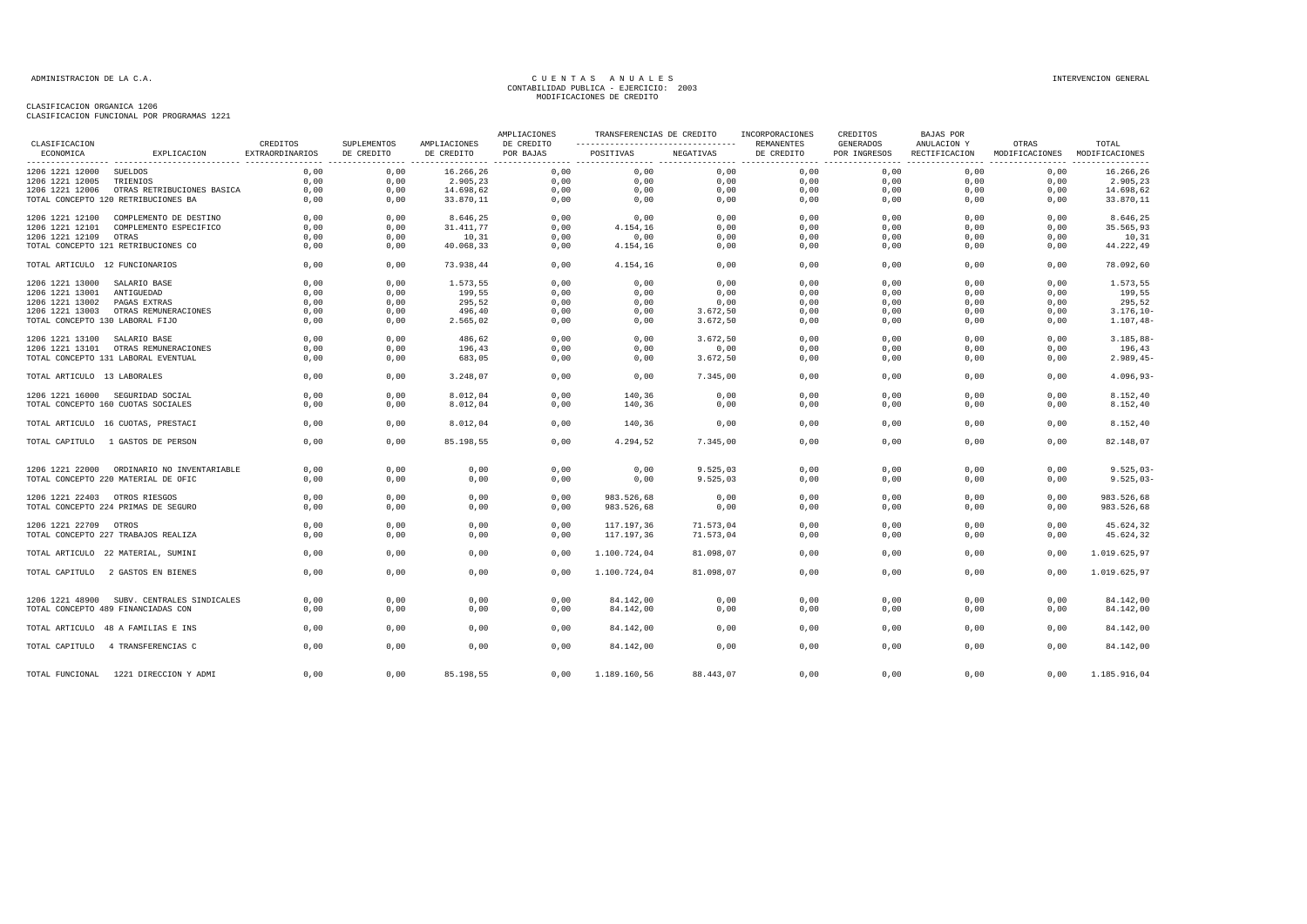| CLASIFICACION   |                                            | CREDITOS               | SUPLEMENTOS | AMPLIACIONES | AMPLIACIONES<br>DE CREDITO       | TRANSFERENCIAS DE CREDITO<br>---------------------------------- |           | INCORPORACIONES<br>REMANENTES | CREDITOS<br>GENERADOS | <b>BAJAS POR</b><br>ANULACION Y                      | OTRAS          | TOTAL                              |
|-----------------|--------------------------------------------|------------------------|-------------|--------------|----------------------------------|-----------------------------------------------------------------|-----------|-------------------------------|-----------------------|------------------------------------------------------|----------------|------------------------------------|
| ECONOMICA       | EXPLICACION<br>--------------------------- | <b>EXTRAORDINARIOS</b> | DE CREDITO  | DE CREDITO   | POR BAJAS<br>---------------- -- | POSITIVAS                                                       | NEGATIVAS | DE CREDITO                    | POR INGRESOS          | RECTIFICACION<br>----------------- ----------------- | MODIFICACIONES | MODIFICACIONES<br>---------------- |
| 1206 3135 16500 | FONDO DE ACCION SOCIAL                     | 0,00                   | 0,00        | 0,00         | 0,00                             | 1.152.900,43                                                    | 0,00      | 0,00                          | 0,00                  | 0,00                                                 | 0,00           | 1.152.900,43                       |
| 1206 3135 16505 | FONDO DE PENSIONES ACCION                  | 0,00                   | 0,00        | 0,00         | 0,00                             | 2.476.169.19                                                    | 0,00      | 0,00                          | 0,00                  | 0,00                                                 | 0,00           | 2.476.169,19                       |
|                 | TOTAL CONCEPTO 165 FONDO DE ACCION         | 0,00                   | 0,00        | 0,00         | 0,00                             | 3.629.069,62                                                    | 0,00      | 0,00                          | 0,00                  | 0.00                                                 | 0,00           | 3.629.069,62                       |
|                 | TOTAL ARTICULO 16 CUOTAS, PRESTACI         | 0,00                   | 0,00        | 0,00         | 0,00                             | 3.629.069,62                                                    | 0,00      | 0,00                          | 0,00                  | 0,00                                                 | 0,00           | 3.629.069,62                       |
| TOTAL CAPITULO  | GASTOS DE PERSON                           | 0,00                   | 0,00        | 0,00         | 0,00                             | 3.629.069,62                                                    | 0,00      | 0,00                          | 0,00                  | 0,00                                                 | 0,00           | 3.629.069,62                       |
| 1206 3135 41900 | TRANSF. A ORG. AUTON. FOND                 | 0,00                   | 0,00        | 0,00         | 0,00                             | 251.479,14                                                      | 0,00      | 0,00                          | 0,00                  | 0,00                                                 | 0,00           | 251.479,14                         |
| 1206 3135 41901 | AL INAEM ACCION SOCIAL                     | 0,00                   | 0,00        | 0,00         | 0,00                             | 57.614,44                                                       | 0,00      | 0,00                          | 0,00                  | 0,00                                                 | 0,00           | 57.614,44                          |
| 1206 3135 41902 | AL SALUD ACCION SOCIAL                     | 0,00                   | 0,00        | 0,00         | 0,00                             | 473.349,80                                                      | 0,00      | 0,00                          | 0,00                  | 0,00                                                 | 0,00           | 473.349,80                         |
|                 | TOTAL CONCEPTO 419 FINANCIADAS CON         | 0.00                   | 0.00        | 0,00         | 0.00                             | 782.443.38                                                      | 0,00      | 0,00                          | 0,00                  | 0.00                                                 | 0,00           | 782.443,38                         |
|                 | TOTAL ARTICULO 41 A ORGANISMOS AUT         | 0,00                   | 0,00        | 0,00         | 0,00                             | 782.443,38                                                      | 0,00      | 0,00                          | 0,00                  | 0.00                                                 | 0,00           | 782.443,38                         |
| TOTAL CAPITULO  | 4 TRANSFERENCIAS C                         | 0,00                   | 0,00        | 0,00         | 0,00                             | 782.443,38                                                      | 0,00      | 0,00                          | 0,00                  | 0,00                                                 | 0,00           | 782.443,38                         |
|                 |                                            |                        |             |              |                                  |                                                                 |           |                               |                       |                                                      |                |                                    |
| TOTAL FUNCIONAL | 3135 ACCION SOCIAL EN                      | 0.00                   | 0,00        | 0,00         | 0,00                             | 4.411.513,00                                                    | 0,00      | 0,00                          | 0,00                  | 0,00                                                 | 0,00           | 4.411.513,00                       |
| TOTAL ORGANICO  | 1206 D.G.DE LA FUNCIO                      | 0,00                   | 0,00        | 85.198,55    | 0.00                             | 5.600.673,56                                                    | 88.443,07 | 0,00                          | 0,00                  | 0.00                                                 | 0.00           | 5.597.429,04                       |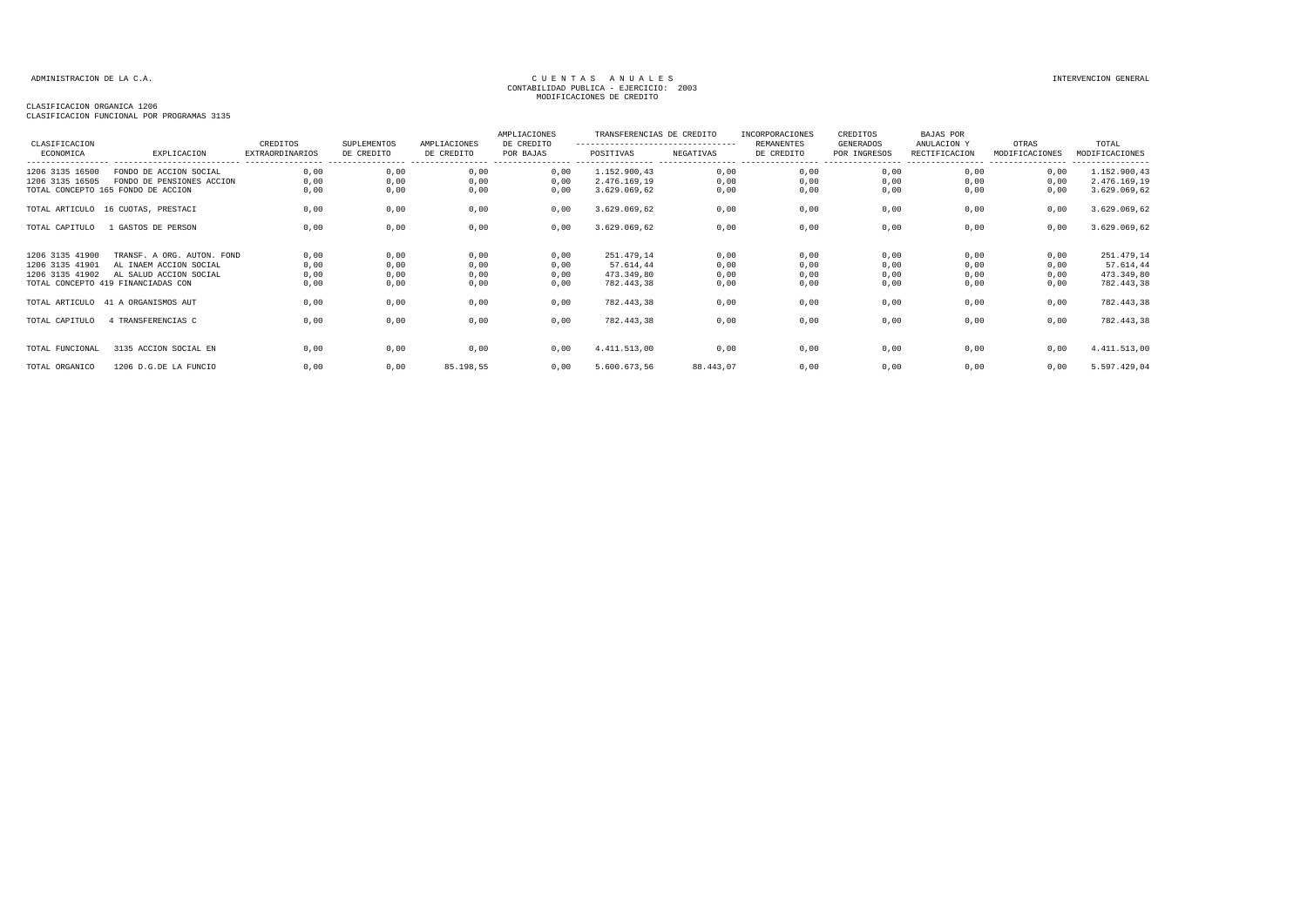|                                 |                                            |                             |                           |                            | AMPLIACIONES            | TRANSFERENCIAS DE CREDITO                      |                     | INCORPORACIONES | CREDITOS                  | BAJAS POR   |                                                      |                |
|---------------------------------|--------------------------------------------|-----------------------------|---------------------------|----------------------------|-------------------------|------------------------------------------------|---------------------|-----------------|---------------------------|-------------|------------------------------------------------------|----------------|
| CLASIFICACION<br>ECONOMICA      | EXPLICACION                                | CREDITOS<br>EXTRAORDINARIOS | SUPLEMENTOS<br>DE CREDITO | AMPLIACIONES<br>DE CREDITO | DE CREDITO<br>POR BAJAS | ----------------------------------  REMANENTES | POSITIVAS NEGATIVAS | DE CREDITO      | GENERADOS<br>POR INGRESOS | ANULACION Y | OTRAS<br>RECTIFICACION MODIFICACIONES MODIFICACIONES | TOTAL          |
| 1207 3151 12000 SUELDOS         |                                            | 0.00                        | 0.00                      | 25.979.58                  |                         | $0.00$ 0.00                                    | 34.044,39           | 0.00            | 0.00                      | 0.00        | 0.00                                                 | $8.064, 81 -$  |
| 1207 3151 12005 TRIENIOS        |                                            | 0,00                        | 0,00                      | 6.773,62                   | 0,00                    | 0,00                                           | $0,00$<br>0,00      |                 | 0,00                      | 0,00        | 0,00                                                 | 6.773,62       |
|                                 | 1207 3151 12006 OTRAS RETRIBUCIONES BASICA | 0,00                        | 0,00                      | 21.845,97                  | 0,00                    | 0,00                                           |                     |                 | 0,00                      | 0,00        | $0$ , $00$                                           | 21.845,97      |
|                                 | TOTAL CONCEPTO 120 RETRIBUCIONES BA        | 0,00                        | 0,00                      | 54.599,17                  | 0,00                    | 0,00                                           | 34.044,39           | $0,00$<br>0,00  | 0,00                      | 0,00        | 0,00                                                 | 20.554,78      |
|                                 | 1207 3151 12100 COMPLEMENTO DE DESTINO     | 0,00                        | 0,00                      | 12.850,57                  | 0,00                    | 0,00                                           | 6.868,86            | 0,00            | 0,00                      | 0,00        | 0,00                                                 | 5.981,71       |
|                                 | 1207 3151 12101 COMPLEMENTO ESPECIFICO     | 0,00                        | 0,00                      | 44.197,37                  | 0,00                    | 0,00                                           | 0,00                | 0,00            | 0,00                      | 0,00        | 0,00                                                 | 44.197,37      |
| 1207 3151 12109 OTRAS           |                                            | 0,00                        | 0,00                      | 54,13                      | 0,00                    | 0,00                                           | 0,00                | 0,00            | 0,00                      | 0,00        | 0,00                                                 | 54,13          |
|                                 | TOTAL CONCEPTO 121 RETRIBUCIONES CO        | 0,00                        | 0,00                      | 57.102,07                  | 0,00                    | 0,00                                           | 6.868,86            | 0,00            | 0,00                      | 0,00        | 0,00                                                 | 50.233,21      |
| TOTAL ARTICULO 12 FUNCIONARIOS  |                                            | 0.00                        | 0.00                      | 111.701.24                 | 0.00                    | 0.00                                           | 40.913.25           | 0.00            | 0.00                      | 0.00        | 0.00                                                 | 70.787.99      |
| 1207 3151 13000 SALARIO BASE    |                                            | 0,00                        | 0,00                      | 8.178,83                   | 0,00                    | 0,00                                           | 0,00                | 0,00            | 0,00                      | 0,00        | 0,00                                                 | 8.178,83       |
| 1207 3151 13001 ANTIGUEDAD      |                                            | 0,00                        | 0,00                      | 1.197,70                   | 0,00                    | 0,00                                           | 0,00                | 0,00            | 0,00                      | 0,00        | 0,00                                                 | 1.197,70       |
| 1207 3151 13002 PAGAS EXTRAS    |                                            | 0,00                        | 0,00                      | 1.562,76                   | 0,00                    | 0,00                                           | 0,00                | 0,00            | 0,00                      | 0,00        | 0,00                                                 | 1.562,76       |
|                                 | 1207 3151 13003 OTRAS REMUNERACIONES       | 0,00                        | 0,00                      | 220,41                     | 0,00                    | 6.868,86                                       | 0,00                | 0,00            | 0,00                      | 0,00        | 0,00                                                 | 7.089,27       |
| TOTAL CONCEPTO 130 LABORAL FIJO |                                            | 0.00                        | 0,00                      | 11.159,70                  | 0,00                    | 6.868,86                                       | 0,00                | 0,00            | 0,00                      | 0,00        | 0,00                                                 | 18.028,56      |
| TOTAL ARTICULO 13 LABORALES     |                                            | 0,00                        | 0,00                      | 11.159,70                  | 0,00                    | 6.868,86                                       | 0,00                | 0,00            | 0,00                      | 0,00        | 0,00                                                 | 18.028,56      |
|                                 | 1207 3151 16000 SEGURIDAD SOCIAL           | 0,00                        | 0,00                      | 14.867,71                  | 0,00                    | 0,00                                           | 0,00                | 0,00            | 0,00                      | 0,00        | 0,00                                                 | 14.867,71      |
|                                 | TOTAL CONCEPTO 160 CUOTAS SOCIALES         | 0,00                        | 0,00                      | 14.867,71                  | 0,00                    | 0,00                                           | 0,00                | 0,00            | 0,00                      | 0,00        | 0,00                                                 | 14.867,71      |
|                                 | TOTAL ARTICULO 16 CUOTAS, PRESTACI         | 0,00                        | 0,00                      | 14.867,71                  | 0,00                    | 0,00                                           | 0,00                | 0,00            | 0,00                      | 0,00        | 0,00                                                 | 14.867,71      |
|                                 |                                            |                             |                           |                            |                         |                                                |                     | 0,00            |                           |             |                                                      |                |
|                                 | TOTAL CAPITULO 1 GASTOS DE PERSON          | 0,00                        | 0,00                      | 137.728,65                 | 0,00                    | 6.868,86                                       | 40.913,25           |                 | 0,00                      | 0,00        | 0,00                                                 | 103.684,26     |
| 1207 3151 202                   | EDIFICIOS Y OTRAS CONSTRUC                 | 0.00                        | 0.00                      | 0,00                       | 0,00                    | 70.906.78                                      | 0,00                | 0.00            | 0.00                      | 0.00        | 0.00                                                 | 70.906,78      |
|                                 | TOTAL CONCEPTO 202 EDIFICIOS Y OTRA        | 0,00                        | 0,00                      | 0,00                       | 0,00                    | 70.906,78                                      | 0,00                | 0,00            | 0,00                      | 0,00        | 0,00                                                 | 70.906,78      |
|                                 | TOTAL ARTICULO 20 ARRENDAMIENTOS           | 0,00                        | 0,00                      | 0,00                       | 0,00                    | 70.906,78                                      | 0,00                | 0,00            | 0,00                      | 0,00        | 0,00                                                 | 70.906,78      |
|                                 | 1207 3151 212 EDIFICIOS Y OTRAS CONSTRUC   | 0,00                        | 0,00                      | 0,00                       | 0,00                    | 0,00                                           | 25.000,00           | 0,00            | 0,00                      | 0,00        | 0,00                                                 | $25.000,00 -$  |
|                                 | TOTAL CONCEPTO 212 EDIFICIOS Y OTRA        | 0.00                        | 0,00                      | 0,00                       | 0,00                    | 0,00                                           | 25.000,00           | 0,00            | 0,00                      | 0,00        | 0.00                                                 | $25.000,00 -$  |
|                                 | 1207 3151 215 MOBILIARIO Y ENSERES         | 0,00                        | 0,00                      | 0,00                       | 0,00                    | 0,00                                           | 2.349,30            | 0,00            | 0,00                      | 0,00        | 0,00                                                 | $2.349, 30 -$  |
|                                 | TOTAL CONCEPTO 215 MOBILIARIO Y ENS        | 0,00                        | 0,00                      | 0,00                       | 0,00                    | 0,00                                           | 2.349,30            | 0,00            | 0,00                      | 0,00        | 0,00                                                 | $2.349, 30 -$  |
|                                 |                                            |                             |                           |                            |                         |                                                |                     |                 |                           |             |                                                      |                |
|                                 | TOTAL ARTICULO 21 REPARACION Y CON         | 0,00                        | 0,00                      | 0,00                       | 0,00                    | 0,00                                           | 27.349,30           | 0,00            | 0,00                      | 0,00        | 0,00                                                 | $27.349, 30 -$ |
|                                 | 1207 3151 22000 ORDINARIO NO INVENTARIABLE | 0,00                        | 0,00                      | 0,00                       | 0,00                    | 0,00                                           | 20.151,89           | 0,00            | 0,00                      | 0,00        | 0,00                                                 | $20.151, 89 -$ |
| 1207 3151 22001                 | MOBILIARIO Y ENSERES                       | 0,00                        | 0,00                      | 0,00                       | 0,00                    | 7.000,00                                       | 0,00                | 0,00            | 0,00                      | 0,00        | 0,00                                                 | 7.000,00       |
| 1207 3151 22002                 | PRENSA, REVISTAS Y PUBLICAC                | 0,00                        | 0,00                      | 0,00                       | 0,00                    | 0,00                                           | 6.000,00            | 0,00            | 0,00                      | 0,00        | 0,00                                                 | $6.000,00 -$   |
|                                 | 1207 3151 22003 LIBROS Y OTRAS PUBLICACION | 0,00                        | 0,00                      | 0,00                       | 0,00                    | 7.000,00                                       | 0,00                | 0,00            | 0,00                      | 0,00        | 0,00                                                 | 7.000,00       |
|                                 | TOTAL CONCEPTO 220 MATERIAL DE OFIC        | 0,00                        | 0,00                      | 0,00                       | 0,00                    | 14.000,00                                      | 26.151,89           | 0,00            | 0,00                      | 0,00        | 0,00                                                 | $12.151,89-$   |
|                                 | 1207 3151 22100 ENERGIA ELECTRICA          | 0,00                        | 0,00                      | 0,00                       | 0,00                    | 0,00                                           | 20.000,00           | 0,00            | 0,00                      | 0,00        | 0,00                                                 | $20.000,00 -$  |
| 1207 3151 22103 COMBUSTIBLES    |                                            | 0,00                        | 0,00                      | 0,00                       | 0,00                    | 0,00                                           | 10.000,00           | 0,00            | 0,00                      | 0,00        | 0,00                                                 | $10.000,00-$   |
|                                 | 1207 3151 22106 PRODUCTOS FARMACEUTICOS    | 0,00                        | 0,00                      | 0,00                       | 0,00                    | 0,00                                           | 20.000,00           | 0,00            | 0,00                      | 0,00        | 0,00                                                 | $20.000,00-$   |
| TOTAL CONCEPTO 221 SUMINISTROS  |                                            | 0,00                        | 0,00                      | 0,00                       | 0,00                    | 0,00                                           | 50.000,00           | 0,00            | 0,00                      | 0,00        | 0,00                                                 | $50.000,00 -$  |
| 1207 3151 22200 TELEFONICAS     |                                            | 0,00                        | 0,00                      | 0,00                       | 0,00                    | 0,00                                           | 30.000,00           | 0,00            | 0,00                      | 0,00        | 0,00                                                 | $30.000,00-$   |
|                                 | TOTAL CONCEPTO 222 COMUNICACIONES          | 0,00                        | 0,00                      | 0,00                       | 0,00                    | 0,00                                           | 30.000,00           | 0,00            | 0,00                      | 0,00        | 0,00                                                 | $30.000,00-$   |
| 1207 3151 22500 LOCALES         |                                            | 0,00                        | 0,00                      | 0,00                       | 0,00                    | 10.000,00                                      | 0,00                | 0,00            | 0,00                      | 0,00        | 0,00                                                 | 10.000,00      |
| TOTAL CONCEPTO 225 TRIBUTOS     |                                            | 0,00                        | 0,00                      | 0,00                       | 0,00                    | 10.000,00                                      | 0,00                | 0,00            | 0,00                      | 0,00        | 0,00                                                 | 10.000,00      |
|                                 | 1207 3151 22601 ATENCIONES PROTOCOLARIAS Y | 0,00                        | 0,00                      | 0,00                       | 0,00                    | 0,00                                           | 1.000,00            | 0,00            | 0,00                      | 0,00        | 0,00                                                 | $1.000,00 -$   |
|                                 | 1207 3151 22602 GASTOS DE DIVULGACION Y PR | 0,00                        | 0,00                      | 0,00                       | 0,00                    | 0,00                                           | 15.100,00           | 0,00            | 0,00                      | 0,00        | 0,00                                                 | $15.100,00 -$  |
|                                 | 1207 3151 22603 JURIDICOS, CONTENCIOSOS    | 0,00                        | 0,00                      | 0,00                       | 0,00                    | 10.000,00                                      | 0,00                | 0,00            | 0,00                      | 0,00        | 0,00                                                 | 10.000,00      |
|                                 | 1207 3151 22605 REUNIONES Y CONFERENCIAS   | 0,00                        | 0,00                      | 0,00                       | 0,00                    | 0,00                                           | 22.000,00           | 0,00            | 0,00                      | 0,00        | 0,00                                                 | $22.000,00 -$  |
|                                 | TOTAL CONCEPTO 226 GASTOS DIVERSOS         | 0,00                        | 0,00                      | 0,00                       | 0,00                    | 10.000,00                                      | 38.100,00           | 0,00            | 0,00                      | 0,00        | 0,00                                                 | $28.100,00 -$  |
|                                 |                                            |                             |                           |                            |                         |                                                |                     |                 |                           |             |                                                      |                |
|                                 | 1207 3151 22700 LIMPIEZA Y ASEO            | 0,00                        | 0,00                      | 0,00                       | 0,00                    | 0,00                                           | 20.000,00           | 0,00            | 0,00                      | 0,00        | 0,00                                                 | $20.000,00 -$  |
|                                 | 1207 3151 22706 ESTUDIOS Y TRABAJOS TECNIC | 0,00                        | 0,00                      | 0,00                       | 0,00                    | 0,00                                           | 44.393,72           | 0,00            | 0,00                      | 0,00        | 0,00                                                 | 44.393,72-     |
| 1207 3151 22709 OTROS           |                                            | 0,00                        | 0,00                      | 0,00                       | 0,00                    | 1.100,00                                       | 0,00                | 0,00            | 0,00                      | 0,00        | 0,00                                                 | 1.100,00       |
|                                 | TOTAL CONCEPTO 227 TRABAJOS REALIZA        | 0,00                        | 0,00                      | 0,00                       | 0,00                    | 1.100,00                                       | 64.393,72           | 0,00            | 0,00                      | 0,00        | 0,00                                                 | 63.293,72-     |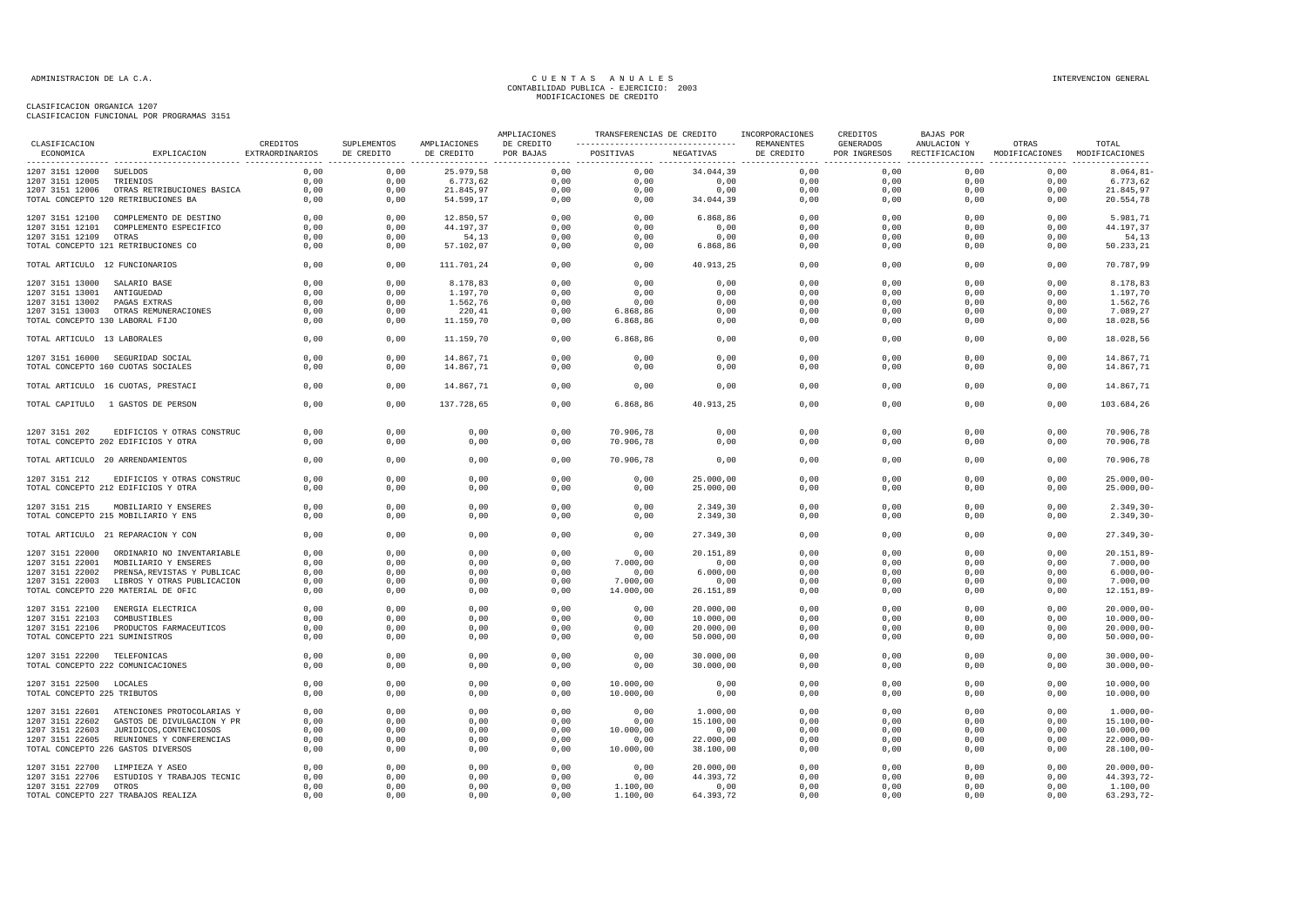| CLASIFICACION                 |                                     | CREDITOS               | SUPLEMENTOS | AMPLIACIONES | AMPLIACIONES<br>DE CREDITO | TRANSFERENCIAS DE CREDITO<br>--------------------------------- |            | INCORPORACIONES<br><b>REMANENTES</b> | CREDITOS<br>GENERADOS | <b>BAJAS POR</b><br>ANULACION Y | OTRAS          | TOTAL          |
|-------------------------------|-------------------------------------|------------------------|-------------|--------------|----------------------------|----------------------------------------------------------------|------------|--------------------------------------|-----------------------|---------------------------------|----------------|----------------|
| ECONOMICA                     | EXPLICACION                         | <b>EXTRAORDINARIOS</b> | DE CREDITO  | DE CREDITO   | POR BAJAS                  | POSITIVAS                                                      | NEGATIVAS  | DE CREDITO                           | POR INGRESOS          | RECTIFICACION                   | MODIFICACIONES | MODIFICACIONES |
|                               | TOTAL ARTICULO 22 MATERIAL, SUMINI  | 0,00                   | 0,00        | 0,00         | 0,00                       | 35.100,00                                                      | 208.645,61 | 0,00                                 | 0,00                  | 0,00                            | 0,00           | $173.545.61 -$ |
| 1207 3151 230                 | DIETAS                              | 0,00                   | 0,00        | 0,00         | 0,00                       | 1.500,00                                                       | 0,00       | 0,00                                 | 0,00                  | 0,00                            | 0,00           | 1.500,00       |
| TOTAL CONCEPTO 230 DIETAS     |                                     | 0,00                   | 0,00        | 0,00         | 0,00                       | 1.500,00                                                       | 0,00       | 0,00                                 | 0,00                  | 0,00                            | 0,00           | 1.500,00       |
| 1207 3151 231                 | LOCOMOCION                          | 0,00                   | 0,00        | 0,00         | 0,00                       | 1.500,00                                                       | 0,00       | 0,00                                 | 0,00                  | 0,00                            | 0,00           | 1.500,00       |
| TOTAL CONCEPTO 231 LOCOMOCION |                                     | 0,00                   | 0,00        | 0,00         | 0,00                       | 1.500,00                                                       | 0,00       | 0,00                                 | 0,00                  | 0,00                            | 0,00           | 1.500,00       |
|                               | TOTAL ARTICULO 23 INDEMNIZACIONES   | 0,00                   | 0,00        | 0,00         | 0,00                       | 3.000,00                                                       | 0,00       | 0,00                                 | 0,00                  | 0,00                            | 0,00           | 3.000,00       |
| 1207 3151 242                 | MATERIAL, SUMINISTROS Y OTR         | 0,00                   | 0,00        | 0,00         | 0,00                       | 0,00                                                           | 10.000,00  | 0,00                                 | 0,00                  | 0,00                            | 0,00           | $10.000,00 -$  |
|                               | TOTAL CONCEPTO 242 MATERIAL, SUMINI | 0,00                   | 0,00        | 0,00         | 0,00                       | 0,00                                                           | 10.000,00  | 0,00                                 | 0,00                  | 0,00                            | 0,00           | $10.000,00 -$  |
|                               | TOTAL ARTICULO 24 SERVICIOS NUEVOS  | 0,00                   | 0,00        | 0,00         | 0,00                       | 0,00                                                           | 10.000,00  | 0,00                                 | 0,00                  | 0,00                            | 0,00           | $10.000,00 -$  |
| TOTAL CAPITULO                | 2 GASTOS EN BIENES                  | 0,00                   | 0,00        | 0,00         | 0,00                       | 109.006,78                                                     | 245.994,91 | 0,00                                 | 0,00                  | 0,00                            | 0,00           | 136.988,13-    |
| 1207 3151 48901               | PROVIENE DE SGT                     | 0,00                   | 0,00        | 0,00         | 0,00                       | 0,00                                                           | 12.621,26  | 0,00                                 | 0,00                  | 0,00                            | 0,00           | $12.621, 26 -$ |
|                               | TOTAL CONCEPTO 489 FINANCIADAS CON  | 0,00                   | 0,00        | 0,00         | 0,00                       | 0,00                                                           | 12.621,26  | 0,00                                 | 0,00                  | 0,00                            | 0,00           | $12.621, 26 -$ |
|                               | TOTAL ARTICULO 48 A FAMILIAS E INS  | 0,00                   | 0,00        | 0,00         | 0,00                       | 0,00                                                           | 12.621,26  | 0,00                                 | 0,00                  | 0,00                            | 0,00           | $12.621, 26 -$ |
| TOTAL CAPITULO                | 4 TRANSFERENCIAS C                  | 0,00                   | 0,00        | 0,00         | 0,00                       | 0,00                                                           | 12.621,26  | 0,00                                 | 0,00                  | 0,00                            | 0,00           | $12.621, 26 -$ |
| 1207 3151 692                 | EDIFICIOS Y OTRAS CONSTRUC          | 0,00                   | 0,00        | 0,00         | 0,00                       | 0,00                                                           | 31.393,00  | 0,00                                 | 0,00                  | 0,00                            | 0,00           | $31.393,00 -$  |
|                               | TOTAL CONCEPTO 692 EDIFICIOS Y OTRA | 0,00                   | 0,00        | 0,00         | 0,00                       | 0,00                                                           | 31.393,00  | 0,00                                 | 0,00                  | 0,00                            | 0,00           | $31.393,00-$   |
| 1207 3151 693                 | MAQUINARIA, INSTALACIONES Y         | 0,00                   | 0,00        | 0,00         | 0,00                       | 85.101,22                                                      | 60.101,22  | 0,00                                 | 0,00                  | 0,00                            | 0,00           | 25.000,00      |
|                               | TOTAL CONCEPTO 693 MAQUINARIA, INST | 0,00                   | 0,00        | 0,00         | 0,00                       | 85.101,22                                                      | 60.101,22  | 0,00                                 | 0.00                  | 0,00                            | 0,00           | 25.000,00      |
| 1207 3151 699                 | INMOVILIZADO INMATERIAL             | 0,00                   | 0,00        | 0,00         | 0,00                       | 6.393,00                                                       | 0,00       | 0,00                                 | 0,00                  | 0,00                            | 0,00           | 6.393,00       |
|                               | TOTAL CONCEPTO 699 INMOVILIZADO INM | 0,00                   | 0,00        | 0,00         | 0,00                       | 6.393,00                                                       | 0,00       | 0,00                                 | 0,00                  | 0,00                            | 0,00           | 6.393,00       |
| TOTAL ARTICULO                | 69 FINANCIADAS CON                  | 0,00                   | 0,00        | 0,00         | 0,00                       | 91.494,22                                                      | 91.494,22  | 0,00                                 | 0,00                  | 0,00                            | 0,00           | 0,00           |
| TOTAL CAPITULO                | 6 INVERSIONES REAL                  | 0,00                   | 0,00        | 0,00         | 0,00                       | 91.494,22                                                      | 91.494,22  | 0,00                                 | 0,00                  | 0,00                            | 0,00           | 0,00           |
| TOTAL FUNCIONAL               | 3151 RELACIONES LABOR               | 0,00                   | 0,00        | 137.728,65   | 0,00                       | 207.369,86                                                     | 391.023,64 | 0,00                                 | 0,00                  | 0,00                            | 0,00           | $45.925, 13 -$ |
| TOTAL ORGANICO                | 1207 D.G.DE TRABAJO                 | 0,00                   | 0,00        | 137.728,65   | 0,00                       | 207.369,86                                                     | 391.023,64 | 0,00                                 | 0,00                  | 0,00                            | 0,00           | $45.925, 13 -$ |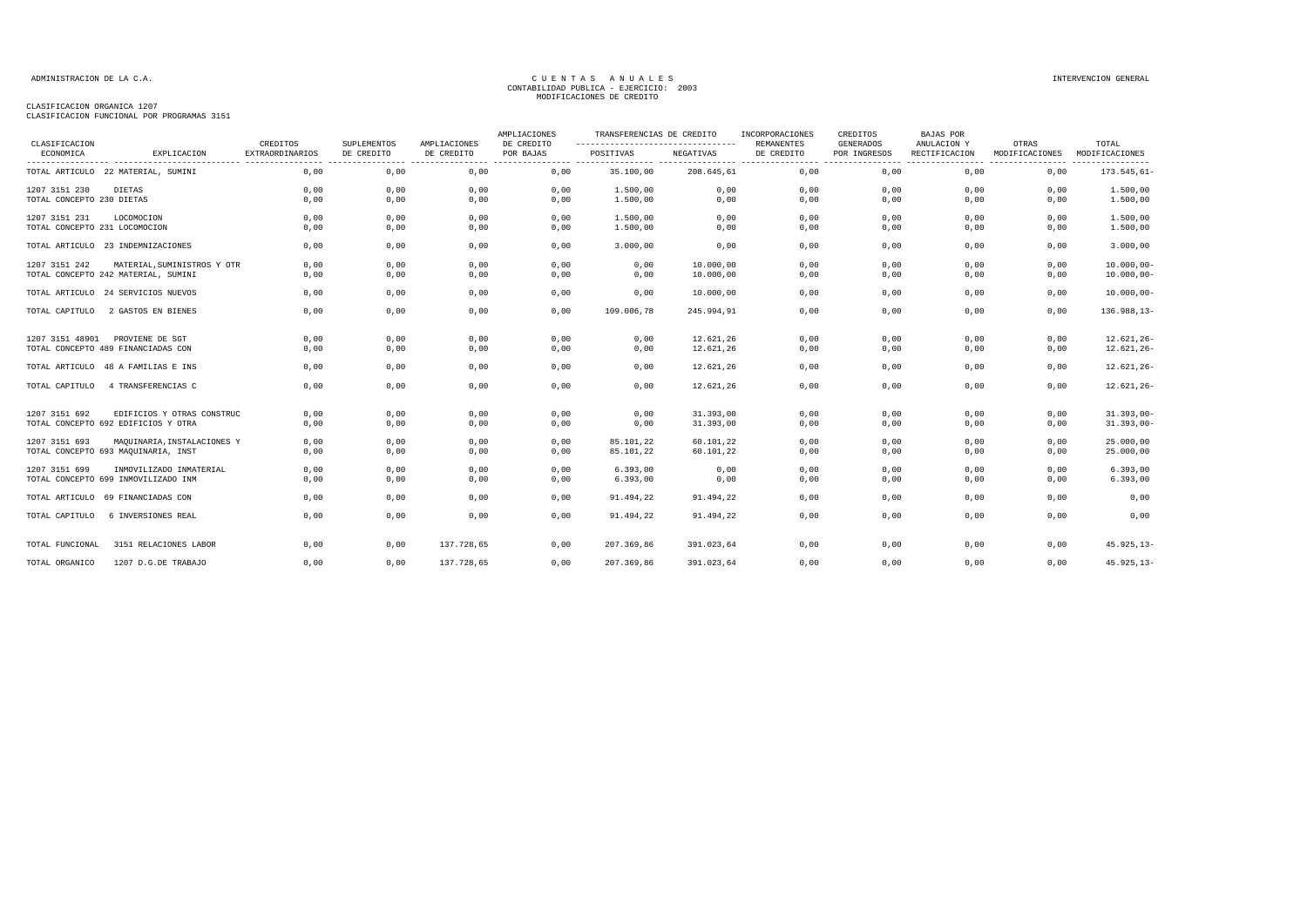| CLASIFICACION<br>ECONOMICA         | EXPLICACION                                                                             | CREDITOS<br><b>EXTRAORDINARIOS</b><br>---------------- | <b>SUPLEMENTOS</b><br>DE CREDITO | AMPLIACIONES<br>DE CREDITO | AMPLIACIONES<br>DE CREDITO<br>POR BAJAS | TRANSFERENCIAS DE CREDITO<br>---------------------------------<br>POSITIVAS | NEGATIVAS            | INCORPORACIONES<br>REMANENTES<br>DE CREDITO | CREDITOS<br>GENERADOS<br>POR INGRESOS | BAJAS POR<br>ANULACION Y<br>RECTIFICACION | OTRAS<br>MODIFICACIONES | TOTAL<br>MODIFICACIONES<br>--------- |
|------------------------------------|-----------------------------------------------------------------------------------------|--------------------------------------------------------|----------------------------------|----------------------------|-----------------------------------------|-----------------------------------------------------------------------------|----------------------|---------------------------------------------|---------------------------------------|-------------------------------------------|-------------------------|--------------------------------------|
| 1208 6111 12000<br>1208 6111 12005 | SUELDOS<br>TRIENIOS                                                                     | 0,00<br>0,00                                           | 0,00<br>0,00                     | 0,00<br>0,00               | 0,00<br>0.00                            | 16.302,23<br>2.378,74                                                       | 0,00<br>0,00         | 0,00<br>0,00                                | 0,00<br>0,00                          | 0,00<br>0.00                              | 0,00<br>0.00            | 16.302,23<br>2.378,74                |
| 1208 6111 12006                    | OTRAS RETRIBUCIONES BÁSICA<br>TOTAL CONCEPTO 120 RETRIBUCIONES BA                       | 0.00<br>0,00                                           | 0,00<br>0,00                     | 0,00<br>0,00               | 0,00<br>0,00                            | 361,38<br>19.042,35                                                         | 0,00<br>0,00         | 0,00<br>0,00                                | 0,00<br>0,00                          | 0,00<br>0.00                              | 0.00<br>0,00            | 361,38<br>19.042,35                  |
| 1208 6111 12100<br>1208 6111 12101 | COMPLEMENTO DE DESTINO<br>COMPLEMENTO ESPECIFICO<br>TOTAL CONCEPTO 121 RETRIBUCIONES CO | 0,00<br>0,00<br>0,00                                   | 0,00<br>0,00<br>0,00             | 0,00<br>0,00<br>0,00       | 0,00<br>0,00<br>0,00                    | 10.841,40<br>20.370,36<br>31.211,76                                         | 0,00<br>0,00<br>0,00 | 0,00<br>0,00<br>0,00                        | 0,00<br>0,00<br>0,00                  | 0,00<br>0,00<br>0,00                      | 0,00<br>0,00<br>0,00    | 10.841,40<br>20.370,36<br>31.211,76  |
| TOTAL ARTICULO 12 FUNCIONARIOS     |                                                                                         | 0,00                                                   | 0,00                             | 0,00                       | 0,00                                    | 50.254,11                                                                   | 0,00                 | 0,00                                        | 0,00                                  | 0,00                                      | 0,00                    | 50.254,11                            |
| 1208 6111 16000                    | SEGURIDAD SOCIAL<br>TOTAL CONCEPTO 160 CUOTAS SOCIALES                                  | 0,00<br>0,00                                           | 0,00<br>0,00                     | 0,00<br>0,00               | 0,00<br>0,00                            | 5.611,01<br>5.611,01                                                        | 0,00<br>0,00         | 0,00<br>0,00                                | 0,00<br>0,00                          | 0,00<br>0,00                              | 0,00<br>0,00            | 5.611,01<br>5.611,01                 |
|                                    | TOTAL ARTICULO 16 CUOTAS, PRESTACI                                                      | 0,00                                                   | 0,00                             | 0,00                       | 0,00                                    | 5.611,01                                                                    | 0,00                 | 0,00                                        | 0,00                                  | 0,00                                      | 0,00                    | 5.611,01                             |
| TOTAL CAPITULO                     | 1 GASTOS DE PERSON                                                                      | 0,00                                                   | 0,00                             | 0,00                       | 0,00                                    | 55.865,12                                                                   | 0,00                 | 0,00                                        | 0,00                                  | 0,00                                      | 0,00                    | 55.865,12                            |
| TOTAL FUNCIONAL                    | 6111 SERVICIOS GENERA                                                                   | 0,00                                                   | 0,00                             | 0,00                       | 0,00                                    | 55.865,12                                                                   | 0,00                 | 0,00                                        | 0,00                                  | 0,00                                      | 0,00                    | 55.865,12                            |
| TOTAL ORGANICO                     | 1208 D.G. DE ASUNTOS                                                                    | 0,00                                                   | 0,00                             | 0,00                       | 0,00                                    | 55.865,12                                                                   | 0,00                 | 0,00                                        | 0,00                                  | 0,00                                      | 0,00                    | 55.865,12                            |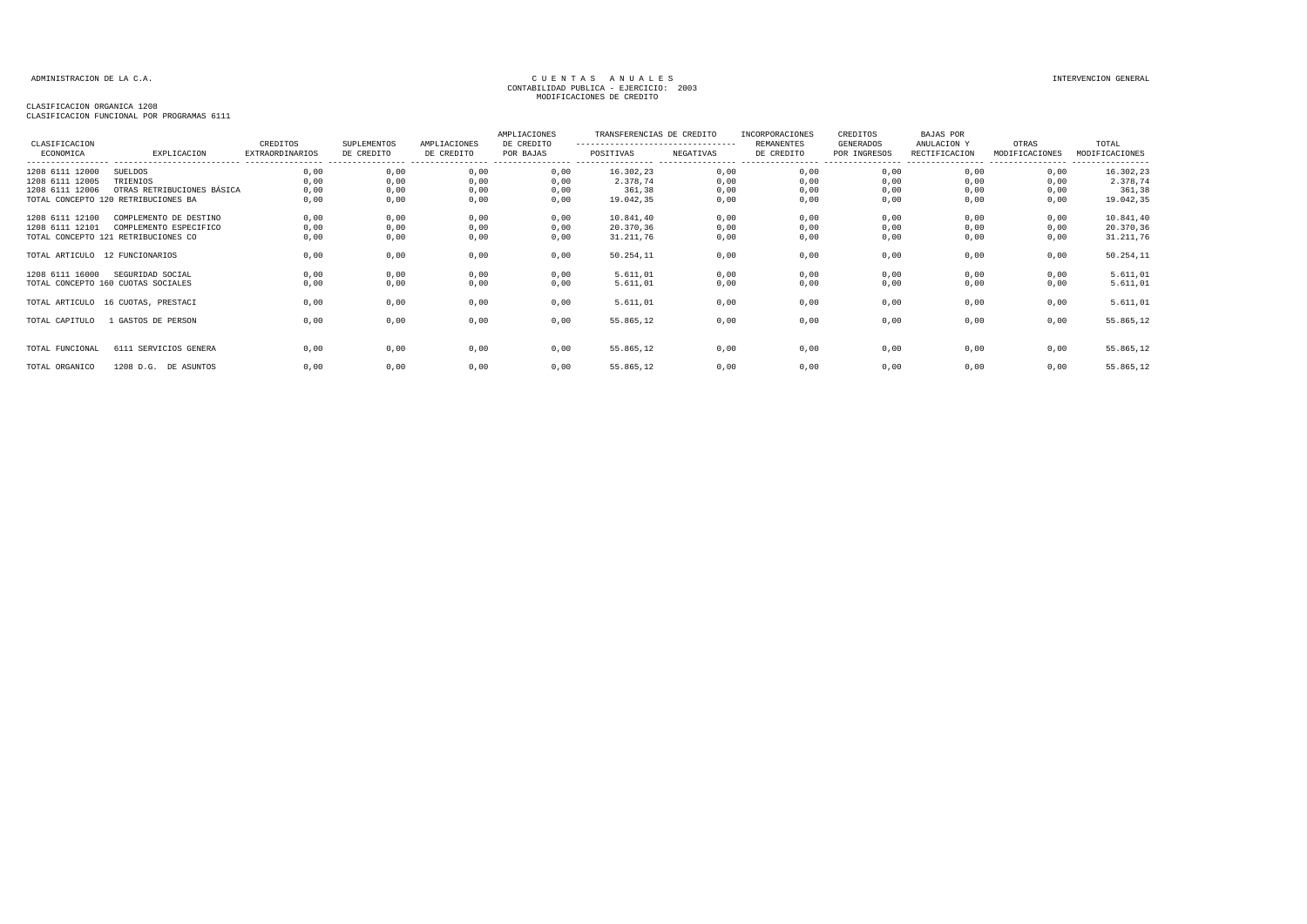| CLASIFICACION                   |                                            | CREDITOS        | SUPLEMENTOS  | AMPLIACIONES | AMPLIACIONES<br>DE CREDITO | ----------------------------------  REMANENTES | TRANSFERENCIAS DE CREDITO INCORPORACIONES |              | CREDITOS<br>GENERADOS | BAJAS POR<br>ANULACION Y | OTRAS                                       | TOTAL                  |
|---------------------------------|--------------------------------------------|-----------------|--------------|--------------|----------------------------|------------------------------------------------|-------------------------------------------|--------------|-----------------------|--------------------------|---------------------------------------------|------------------------|
| ECONOMICA                       | EXPLICACION                                | EXTRAORDINARIOS | DE CREDITO   | DE CREDITO   | POR BAJAS                  | POSITIVAS                                      | NEGATIVAS                                 | DE CREDITO   | POR INGRESOS          |                          | RECTIFICACION MODIFICACIONES MODIFICACIONES |                        |
|                                 | 1301 5111 10000 RETRIBUCIONES BASICAS      | 0,00            | 0,00         | 1.238,94     | 0,00                       | 0,00                                           | 0,00                                      | 0,00         | 0,00                  | 0,00                     | 0,00                                        | 1.238,94               |
|                                 | 1301 5111 10001 OTRAS REMUNERACIONES       | 0,00            | 0,00         | 865,32       | 0,00                       | 698,76                                         | 0,00                                      | 0,00         | 0,00                  | 0,00                     | 0,00                                        | 1.564,08               |
|                                 | TOTAL CONCEPTO 100 RETRIBUCIONES BA        | 0,00            | 0,00         | 2.104,26     | 0,00                       | 698,76                                         | 0,00                                      | 0,00         | 0,00                  | 0,00                     | 0,00                                        | 2.803,02               |
| TOTAL ARTICULO 10 ALTOS CARGOS  |                                            | 0,00            | 0,00         | 2.104,26     | 0,00                       | 698,76                                         | 0,00                                      | 0.00         | 0,00                  | 0,00                     | 0,00                                        | 2.803,02               |
|                                 | 1301 5111 11000 RETRIBUCIONES BASICAS      | 0,00            | 0,00         | 1.418,10     | 0,00                       | 3.800,71                                       | 14.392,70                                 | 0,00         | 0,00                  | 0,00                     | 0,00                                        | $9.173,89-$            |
|                                 | 1301 5111 11001 OTRAS REMUNERACIONES       | 0,00            | 0,00         | 4.817,96     | 0,00                       | 4.468,38                                       | 17.873,52                                 | 0,00         | 0,00                  | 0,00                     | 0,00                                        | $8.587, 18-$           |
|                                 | TOTAL CONCEPTO 110 RETRIBUCIONES BA        | 0,00            | 0,00         | 6.236,06     | 0,00                       | 8.269,09                                       | 32.266,22                                 | 0,00         | 0,00                  | 0,00                     | 0,00                                        | 17.761,07-             |
|                                 | TOTAL ARTICULO 11 PERSONAL EVENTUA         | 0,00            | 0,00         | 6.236,06     | 0,00                       | 8.269,09                                       | 32.266,22                                 | 0,00         | 0,00                  | 0,00                     | 0,00                                        | 17.761,07-             |
| 1301 5111 12000 SUELDOS         |                                            | 0,00            | 0,00         | 9.254,43     | 0,00                       | 0,00                                           | 1.886,09                                  | 0,00         | 0,00                  | 0,00                     | 0,00                                        | 7.368,34               |
| 1301 5111 12005 TRIENIOS        |                                            | 0,00            | 0,00         | 2.154,37     | 0,00                       | 443,80                                         | 9.282,01                                  | 0,00         | 0,00                  | 0,00                     | 0,00                                        | $6.683, 84-$           |
|                                 | 1301 5111 12006 OTRAS RETRIBUCIONES BASICA | 0,00            | 0,00         | 9.022,56     | 0,00                       | 0,00                                           | 0,00                                      | 0,00         | 0,00                  | 0,00                     | 0,00                                        | 9.022, 56              |
|                                 | TOTAL CONCEPTO 120 RETRIBUCIONES BA        | 0,00            | 0,00         | 20.431,36    | 0,00                       | 443,80                                         | 11.168,10                                 | 0,00         | 0,00                  | 0,00                     | 0,00                                        | 9.707,06               |
|                                 | 1301 5111 12100 COMPLEMENTO DE DESTINO     | 0,00            | 0,00         | 5.307,39     | 0,00                       | 0,00                                           | 9.716,73                                  | 0,00         | 0,00                  | 0,00                     | 0.00                                        | $4.409, 34-$           |
|                                 | 1301 5111 12101 COMPLEMENTO ESPECIFICO     | 0,00            | 0,00         | 18.683,60    | 0,00                       | 0,00                                           | 8.003,72                                  | 0,00         | 0,00                  | 5.000,00                 | 0,00                                        | 5.679,88               |
| 1301 5111 12109 OTRAS           |                                            | 0.00            | 0.00         | 16.29        | 0.00                       | 0.00                                           | 0.00                                      | 0.00         | 0,00                  | 0.00                     | 0.00                                        | 16,29                  |
|                                 | TOTAL CONCEPTO 121 RETRIBUCIONES CO        | 0,00            | 0,00         | 24.007,28    | 0,00                       | 0,00                                           | 17.720,45                                 | 0,00         | 0,00                  | 5.000,00                 | 0,00                                        | 1.286,83               |
|                                 |                                            |                 |              |              |                            |                                                |                                           |              |                       |                          |                                             |                        |
| TOTAL ARTICULO 12 FUNCIONARIOS  |                                            | 0,00            | 0,00         | 44.438,64    | 0,00                       | 443,80                                         | 28.888,55                                 | 0,00         | 0,00                  | 5.000,00                 | 0,00                                        | 10.993,89              |
| 1301 5111 13000 SALARIO BASE    |                                            | 0,00            | 0,00         | 9.127,52     | 0,00                       | 0,00                                           | 0,00                                      | 0,00         | 0,00                  | 0,00                     | 0,00                                        | 9.127,52               |
| 1301 5111 13001 ANTIGUEDAD      |                                            | 0,00            | 0,00         | 1.449,69     | 0,00                       | 0,00                                           | 698,76                                    | 0,00         | 0,00                  | 0,00                     | 0,00                                        | 750,93                 |
| 1301 5111 13002 PAGAS EXTRAS    |                                            | 0,00            | 0,00         | 1.744,68     | 0,00                       | 0,00                                           | 0,00                                      | 0,00         | 0,00                  | 0,00                     | 0,00                                        | 1.744,68               |
|                                 | 1301 5111 13003 OTRAS REMUNERACIONES       | 0,00            | 0,00         | 1.622,64     | 0,00                       | 35.172,75                                      | 0,00                                      | 0,00         | 0,00                  | 3.000,00                 | 0,00                                        | 33.795,39              |
| TOTAL CONCEPTO 130 LABORAL FIJO |                                            | 0,00            | 0,00         | 13.944,53    | 0,00                       | 35.172,75                                      | 698,76                                    | 0,00         | 0,00                  | 3.000,00                 | 0,00                                        | 45.418,52              |
| TOTAL ARTICULO 13 LABORALES     |                                            | 0,00            | 0,00         | 13.944,53    | 0,00                       | 35.172,75                                      | 698,76                                    | 0,00         | 0,00                  | 3.000,00                 | 0,00                                        | 45.418,52              |
|                                 | 1301 5111 15100 PERSONAL FUNCIONARIO       | 0,00            | 0,00         | 0,00         | 0,00                       | 0,00                                           | 3.782,95                                  | 0,00         | 0,00                  | 0,00                     | 0,00                                        | $3.782,95-$            |
|                                 | TOTAL CONCEPTO 151 GRATIFICACIONES         | 0,00            | 0,00         | 0,00         | 0,00                       | 0,00                                           | 3.782,95                                  | 0,00         | 0,00                  | 0,00                     | 0,00                                        | $3.782, 95 -$          |
|                                 | TOTAL ARTICULO 15 INCENTIVO AL REN         | 0,00            | 0,00         | 0,00         | 0,00                       | 0,00                                           | 3.782,95                                  | 0,00         | 0,00                  | 0,00                     | 0,00                                        | $3.782,95-$            |
|                                 | 1301 5111 16000 SEGURIDAD SOCIAL           | 0.00            | 0.00         | 7.994.89     | 0,00                       | 6.328.87                                       | 17.345,99                                 | 0.00         | 0.00                  | 0.00                     | 0.00                                        | $3.022.23 -$           |
|                                 | TOTAL CONCEPTO 160 CUOTAS SOCIALES         | 0,00            | 0,00         | 7.994,89     | 0,00                       | 6.328,87                                       | 17.345,99                                 | 0,00         | 0,00                  | 0,00                     | 0,00                                        | $3.022, 23-$           |
|                                 |                                            |                 |              |              |                            |                                                |                                           |              |                       |                          |                                             |                        |
| 1301 5111 16209 OTROS           | TOTAL CONCEPTO 162 GASTOS SOCIALES         | 0,00            | 0,00<br>0,00 | 0,00<br>0,00 | 0,00<br>0,00               | 33.055,66                                      | 0,00                                      | 0,00<br>0,00 | 0,00<br>0,00          | 0,00                     | 0,00<br>0,00                                | 33.055,66<br>33.055,66 |
|                                 |                                            | 0,00            |              |              |                            | 33.055,66                                      | 0,00                                      |              |                       | 0,00                     |                                             |                        |
|                                 | TOTAL ARTICULO 16 CUOTAS, PRESTACI         | 0,00            | 0,00         | 7.994,89     | 0,00                       | 39.384,53                                      | 17.345,99                                 | 0,00         | 0,00                  | 0,00                     | 0,00                                        | 30.033,43              |
|                                 | TOTAL CAPITULO 1 GASTOS DE PERSON          | 0.00            | 0.00         | 74.718.38    | 0.00                       | 83.968.93                                      | 82.982.47                                 | 0.00         | 0.00                  | 8,000,00                 | 0.00                                        | 67.704.84              |
| 1301 5111 212                   | EDIFICIOS Y OTRAS CONSTRUC                 | 0,00            | 0,00         | 0,00         | 0,00                       | 0,00                                           | 160.000,00                                | 0,00         | 0,00                  | 0,00                     | 0,00                                        | $160.000,00 -$         |
|                                 | TOTAL CONCEPTO 212 EDIFICIOS Y OTRA        | 0,00            | 0,00         | 0,00         | 0,00                       | 0,00                                           | 160.000,00                                | 0,00         | 0,00                  | 0,00                     | 0,00                                        | $160.000,00 -$         |
| 1301 5111 213                   | MAQUINARIA, INSTALACION Y U                | 0,00            | 0,00         | 0,00         | 0,00                       | 0,00                                           | 1.400,00                                  | 0,00         | 0,00                  | 0,00                     | 0,00                                        | $1.400,00 -$           |
|                                 | TOTAL CONCEPTO 213 MAQUINARIA, INST        | 0,00            | 0,00         | 0,00         | 0,00                       | 0,00                                           | 1.400,00                                  | 0,00         | 0,00                  | 0,00                     | 0,00                                        | $1.400,00 -$           |
| 1301 5111 215                   | MOBILIARIO Y ENSERES                       | 0.00            | 0.00         | 0.00         | 0.00                       | 0.00                                           | 10,000,00                                 | 0.00         | 0.00                  | 0.00                     | 0,00                                        | $10.000.00 -$          |
|                                 | TOTAL CONCEPTO 215 MOBILIARIO Y ENS        | 0,00            | 0,00         | 0,00         | 0,00                       | 0,00                                           | 10.000,00                                 | 0,00         | 0,00                  | 0,00                     | 0,00                                        | $10.000,00 -$          |
|                                 | 1301 5111 216 EQUIPOS PARA PROCESOS DE I   | 0,00            | 0,00         | 0,00         | 0,00                       | 0,00                                           | 26,84                                     | 0,00         | 0,00                  | 0,00                     | 0,00                                        | $26,84-$               |
|                                 | TOTAL CONCEPTO 216 EQUIPOS PARA PRO        | 0,00            | 0,00         | 0,00         | 0,00                       | 0,00                                           | 26,84                                     | 0,00         | 0,00                  | 0,00                     | 0,00                                        | $26,84-$               |
|                                 | TOTAL ARTICULO 21 REPARACION Y CON         | 0,00            | 0,00         | 0,00         | 0,00                       | 0,00                                           | 171.426,84                                | 0,00         | 0,00                  | 0,00                     | 0,00                                        | 171.426,84-            |
|                                 | 1301 5111 22000 ORDINARIO NO INVENTARIABLE | 0.00            | 0.00         | 0.00         | 0.00                       | 0.00                                           | 10.000,00                                 | 0.00         | 0.00                  | 0.00                     | 0.00                                        | $10.000.00 -$          |
|                                 | 1301 5111 22003 LIBROS Y OTRAS PUBLICACION | 0,00            | 0,00         | 0,00         | 0,00                       | 0,00                                           | 5.000,00                                  | 0,00         | 0,00                  | 0,00                     | 0,00                                        | $5.000,00 -$           |
|                                 | 1301 5111 22004 MATERIAL INFORMATICO       | 0,00            | 0,00         | 0,00         | 0,00                       | 0,00                                           | 5.000,00                                  | 0,00         | 0,00                  | 0,00                     | 0,00                                        | $5.000,00 -$           |
|                                 | TOTAL CONCEPTO 220 MATERIAL DE OFIC        | 0,00            | 0,00         | 0,00         | 0,00                       | 0,00                                           | 20.000,00                                 | 0,00         | 0,00                  | 0,00                     | 0,00                                        | $20.000,00-$           |
|                                 |                                            | 0,00            | 0,00         | 0,00         | 0,00                       | 0,00                                           | 5.000,00                                  | 0,00         | 0,00                  | 0,00                     | 0,00                                        | $5.000,00 -$           |
| 1301 5111 22101                 | 1301 5111 22100 ENERGIA ELECTRICA<br>AGUA  | 0,00            | 0,00         | 0,00         | 0,00                       | 0,00                                           | 6.986,70                                  | 0,00         | 0,00                  | 0,00                     | 0,00                                        | $6.986, 70 -$          |
|                                 |                                            |                 |              |              |                            |                                                |                                           |              |                       |                          |                                             |                        |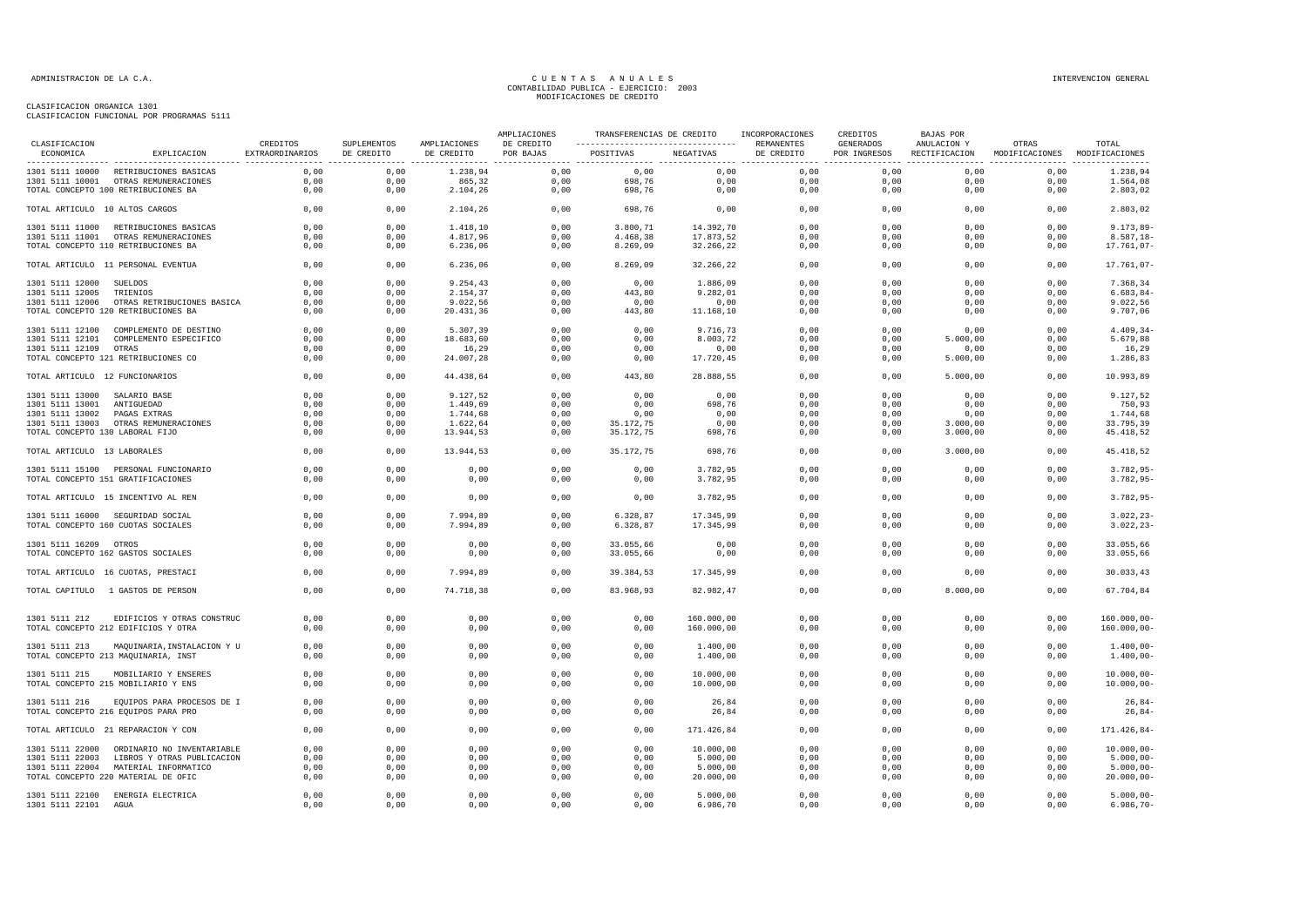| CLASIFICACION                  |                                     | CREDITOS                            | SUPLEMENTOS                                | AMPLIACIONES           | AMPLIACIONES<br>DE CREDITO | TRANSFERENCIAS DE CREDITO<br>----------------------------------- |            | INCORPORACIONES<br><b>REMANENTES</b> | CREDITOS<br><b>GENERADOS</b> | <b>BAJAS POR</b><br>ANULACION Y | OTRAS          | TOTAL                      |
|--------------------------------|-------------------------------------|-------------------------------------|--------------------------------------------|------------------------|----------------------------|------------------------------------------------------------------|------------|--------------------------------------|------------------------------|---------------------------------|----------------|----------------------------|
| ECONOMICA                      | EXPLICACION                         | EXTRAORDINARIOS<br>---------------- | DE CREDITO<br>---------------------------- | DE CREDITO<br>-------- | POR BAJAS                  | POSITIVAS<br>-------------- ---------------- ------              | NEGATIVAS  | DE CREDITO<br>.<br>--------          | POR INGRESOS                 | RECTIFICACION                   | MODIFICACIONES | MODIFICACIONES<br>-------- |
| 1301 5111 22104                | VESTUARIO                           | 0,00                                | 0,00                                       | 0,00                   | 0,00                       | 0,00                                                             | 5.000,00   | 0,00                                 | 0,00                         | 0,00                            | 0,00           | $5.000,00 -$               |
| 1301 5111 22109                | OTROS SUMINISTROS                   | 0,00                                | 0,00                                       | 0,00                   | 0,00                       | 0,00                                                             | 4.862,71   | 0,00                                 | 0,00                         | 0,00                            | 0,00           | $4.862, 71 -$              |
| TOTAL CONCEPTO 221 SUMINISTROS |                                     | 0,00                                | 0,00                                       | 0,00                   | 0,00                       | 0,00                                                             | 21.849,41  | 0,00                                 | 0,00                         | 0,00                            | 0,00           | $21.849, 41-$              |
| 1301 5111 22200                | TELEFONICAS                         | 0,00                                | 0,00                                       | 0,00                   | 0,00                       | 0,00                                                             | 45.577,30  | 0,00                                 | 0,00                         | 0,00                            | 0,00           | $45.577, 30 -$             |
| 1301 5111 22201                | POSTALES                            | 0.00                                | 0.00                                       | 0.00                   | 0.00                       | 0.00                                                             | 15,000,00  | 0.00                                 | 0.00                         | 0.00                            | 0.00           | $15.000.00 -$              |
|                                | TOTAL CONCEPTO 222 COMUNICACIONES   | 0,00                                | 0,00                                       | 0,00                   | 0,00                       | 0,00                                                             | 60.577,30  | 0,00                                 | 0,00                         | 0,00                            | 0,00           | $60.577, 30 -$             |
| 1301 5111 22401 VEHICULOS      |                                     | 0,00                                | 0,00                                       | 0,00                   | 0,00                       | 0,00                                                             | 900,00     | 0,00                                 | 0,00                         | 0,00                            | 0,00           | $900.00 -$                 |
|                                | TOTAL CONCEPTO 224 PRIMAS DE SEGURO | 0,00                                | 0,00                                       | 0,00                   | 0,00                       | 0,00                                                             | 900,00     | 0,00                                 | 0,00                         | 0,00                            | 0,00           | $900,00-$                  |
| 1301 5111 22500                | LOCALES                             | 0,00                                | 0,00                                       | 0,00                   | 0,00                       | 0,00                                                             | 957,02     | 0,00                                 | 0,00                         | 0,00                            | 0,00           | $957,02-$                  |
| TOTAL CONCEPTO 225 TRIBUTOS    |                                     | 0.00                                | 0,00                                       | 0,00                   | 0,00                       | 0,00                                                             | 957,02     | 0,00                                 | 0,00                         | 0.00                            | 0,00           | $957,02-$                  |
| 1301 5111 22609 OTROS          |                                     | 0,00                                | 0,00                                       | 0,00                   | 0,00                       | 0,00                                                             | 1,500,00   | 0,00                                 | 0,00                         | 0,00                            | 0,00           | $1.500,00 -$               |
|                                | TOTAL CONCEPTO 226 GASTOS DIVERSOS  | 0,00                                | 0,00                                       | 0,00                   | 0,00                       | 0,00                                                             | 1.500,00   | 0,00                                 | 0,00                         | 0,00                            | 0,00           | $1.500,00 -$               |
| 1301 5111 22700                | LIMPIEZA Y ASEO                     | 0,00                                | 0,00                                       | 0,00                   | 0,00                       | 0,00                                                             | 14.000,00  | 0,00                                 | 0,00                         | 0,00                            | 0,00           | $14.000,00 -$              |
| 1301 5111 22701                | SEGURIDAD                           | 0,00                                | 0,00                                       | 0,00                   | 0,00                       | 0,00                                                             | 33.932,01  | 0,00                                 | 0,00                         | 0,00                            | 0,00           | $33.932,01-$               |
| 1301 5111 22706                | ESTUDIOS Y TRABAJOS TECNIC          | 0,00                                | 0,00                                       | 0,00                   | 0,00                       | 0,00                                                             | 6.553,65   | 0,00                                 | 0,00                         | 0,00                            | 0,00           | $6.553, 65-$               |
|                                | TOTAL CONCEPTO 227 TRABAJOS REALIZA | 0.00                                | 0,00                                       | 0,00                   | 0,00                       | 0,00                                                             | 54.485,66  | 0,00                                 | 0,00                         | 0,00                            | 0,00           | 54.485,66-                 |
|                                | TOTAL ARTICULO 22 MATERIAL, SUMINI  | 0,00                                | 0,00                                       | 0,00                   | 0,00                       | 0,00                                                             | 160.269,39 | 0,00                                 | 0,00                         | 0,00                            | 0,00           | $160.269, 39 -$            |
| TOTAL CAPITULO                 | 2 GASTOS EN BIENES                  | 0,00                                | 0,00                                       | 0,00                   | 0,00                       | 0,00                                                             | 331.696,23 | 0,00                                 | 0,00                         | 0,00                            | 0,00           | 331.696,23-                |
| 1301 5111 819                  | COMPRA DE ACCIONES Y PARTI          | 0,00                                | 0,00                                       | 0,00                   | 0,00                       | 4.220.459,50                                                     | 0,00       | 0,00                                 | 0,00                         | 0,00                            | 0,00           | 4.220.459,50               |
|                                | TOTAL CONCEPTO 819 COMPRA DE ACCION | 0.00                                | 0,00                                       | 0,00                   | 0,00                       | 4.220.459,50                                                     | 0,00       | 0,00                                 | 0,00                         | 0.00                            | 0,00           | 4.220.459,50               |
|                                | TOTAL ARTICULO 81 ADQUISICION DE A  | 0,00                                | 0,00                                       | 0,00                   | 0,00                       | 4.220.459,50                                                     | 0,00       | 0,00                                 | 0,00                         | 0,00                            | 0,00           | 4.220.459,50               |
| TOTAL CAPITULO                 | 8 ACTIVOS FINANCIE                  | 0.00                                | 0,00                                       | 0.00                   | 0.00                       | 4.220.459,50                                                     | 0.00       | 0.00                                 | 0.00                         | 0.00                            | 0.00           | 4.220.459,50               |
| TOTAL FUNCIONAL                | 5111 SERVICIOS GENERA               | 0,00                                | 0,00                                       | 74.718,38              | 0,00                       | 4.304.428,43                                                     | 414.678,70 | 0,00                                 | 0,00                         | 8.000,00                        | 0,00           | 3.956.468,11               |
|                                |                                     |                                     |                                            |                        |                            |                                                                  |            |                                      |                              |                                 |                |                            |
| TOTAL ORGANICO                 | 1301 SECRETARIA GENER               | 0,00                                | 0,00                                       | 74.718,38              | 0,00                       | 4.304.428,43                                                     | 414.678.70 | 0,00                                 | 0,00                         | 8.000,00                        | 0,00           | 3.956.468,11               |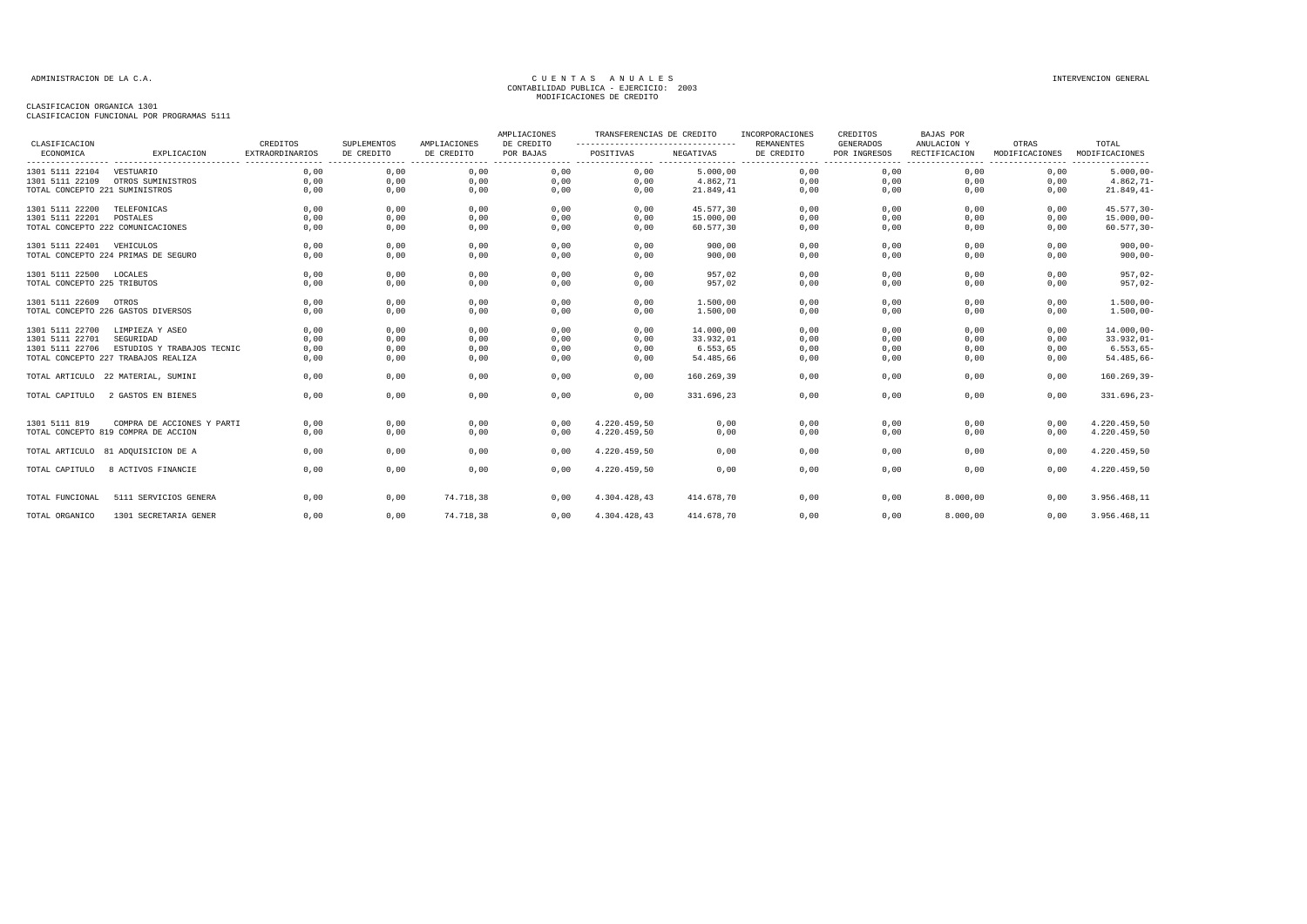|                                 |                                            |                                    |                           | AMPLIACIONES               | TRANSFERENCIAS DE CREDITO |            | INCORPORACIONES | CREDITOS                 | BAJAS POR                        |                              |                                        |                |
|---------------------------------|--------------------------------------------|------------------------------------|---------------------------|----------------------------|---------------------------|------------|-----------------|--------------------------|----------------------------------|------------------------------|----------------------------------------|----------------|
| CLASIFICACION<br>ECONOMICA      | EXPLICACION                                | CREDITOS<br><b>EXTRAORDINARIOS</b> | SUPLEMENTOS<br>DE CREDITO | AMPLIACIONES<br>DE CREDITO | DE CREDITO<br>POR BAJAS   | POSITIVAS  | NEGATIVAS       | REMANENTES<br>DE CREDITO | <b>GENERADOS</b><br>POR INGRESOS | ANULACION Y<br>RECTIFICACION | OTRAS<br>MODIFICACIONES MODIFICACIONES | TOTAL          |
| 1302 5131 12000 SUELDOS         |                                            | 0,00                               | 0,00                      | 13.973,75                  | 0,00                      | 5.203, 36  | 0,00            | 0,00                     | 0,00                             | 0,00                         | 0,00                                   | 19.177,11      |
| 1302 5131 12005                 | TRIENIOS                                   | 0,00                               | 0,00                      | 2.835,95                   | 0,00                      | 569,28     | 20.205,00       | 0,00                     | 0,00                             | 0,00                         | 0,00                                   | 16.799,77-     |
| 1302 5131 12006                 | OTRAS RETRIBUCIONES BASICA                 | 0,00                               | 0,00                      | 12.854,15                  | 0,00                      | 73,58      | 0,00            | 0,00                     | 0,00                             | 0,00                         | 0,00                                   | 12.927,73      |
|                                 | TOTAL CONCEPTO 120 RETRIBUCIONES BA        | 0,00                               | 0,00                      | 29.663,85                  | 0,00                      | 5.846,22   | 20.205,00       | 0,00                     | 0,00                             | 0,00                         | 0,00                                   | 15.305,07      |
| 1302 5131 12100                 | COMPLEMENTO DE DESTINO                     | 0,00                               | 0,00                      | 7.561,26                   | 0,00                      | 2.575,09   | 0,00            | 0,00                     | 0,00                             | 0,00                         | 0,00                                   | 10.136,35      |
| 1302 5131 12101                 | COMPLEMENTO ESPECIFICO                     | 0,00                               | 0,00                      | 27.451,08                  | 0,00                      | 3.459,33   | 0,00            | 0,00                     | 0,00                             | 0,00                         | 0,00                                   | 30.910,41      |
| 1302 5131 12109 OTRAS           |                                            | 0,00                               | 0,00                      | 980,00                     | 0,00                      | 0,00       | 0,00            | 0,00                     | 0,00                             | 0,00                         | 0,00                                   | 980,00         |
|                                 | TOTAL CONCEPTO 121 RETRIBUCIONES CO        | 0,00                               | 0,00                      | 35.992,34                  | 0,00                      | 6.034, 42  | 0,00            | 0,00                     | 0,00                             | 0,00                         | 0,00                                   | 42.026,76      |
| TOTAL ARTICULO 12 FUNCIONARIOS  |                                            | 0,00                               | 0,00                      | 65.656,19                  | 0,00                      | 11.880,64  | 20.205,00       | 0,00                     | 0,00                             | 0,00                         | 0,00                                   | 57.331,83      |
| 1302 5131 13000 SALARIO BASE    |                                            | 0,00                               | 0,00                      | 226.425,79                 | 0,00                      | 0,00       | 219.324,22      | 0,00                     | 0,00                             | 0,00                         | 0,00                                   | 7.101,57       |
| 1302 5131 13001 ANTIGUEDAD      |                                            | 0,00                               | 0,00                      | 34.185,35                  | 0,00                      | 0,00       | 140.445,51      | 0,00                     | 0,00                             | 0,00                         | 0,00                                   | 106.260, 16    |
| 1302 5131 13002 PAGAS EXTRAS    |                                            | 0,00                               | 0,00                      | 43.435,19                  | 0,00                      | 0,00       | 1.559,95        | 0,00                     | 0,00                             | 0,00                         | 0,00                                   | 41.875,24      |
|                                 | 1302 5131 13003 OTRAS REMUNERACIONES       | 0,00                               | 0,00                      | 82.330,29                  | 0,00                      | 0,00       | 0,00            | 0,00                     | 0,00                             | 0,00                         | 0,00                                   | 82.330,29      |
| TOTAL CONCEPTO 130 LABORAL FIJO |                                            | 0,00                               | 0,00                      | 386.376,62                 | 0,00                      | 0,00       | 361.329,68      | 0,00                     | 0,00                             | 0,00                         | 0,00                                   | 25.046,94      |
| TOTAL ARTICULO 13 LABORALES     |                                            | 0,00                               | 0,00                      | 386.376,62                 | 0,00                      | 0,00       | 361.329,68      | 0,00                     | 0,00                             | 0,00                         | 0,00                                   | 25.046,94      |
|                                 | 1302 5131 16000 SEGURIDAD SOCIAL           | 0.00                               | 0.00                      | 72.822.87                  | 0,00                      | 338,770.88 | 9.882.62        | 0,00                     | 0,00                             | 0.00                         | 0.00                                   | 401.711,13     |
|                                 | TOTAL CONCEPTO 160 CUOTAS SOCIALES         | 0,00                               | 0,00                      | 72.822,87                  | 0,00                      | 338.770,88 | 9.882,62        | 0,00                     | 0,00                             | 0,00                         | 0,00                                   | 401.711,13     |
|                                 | TOTAL ARTICULO 16 CUOTAS, PRESTACI         | 0,00                               | 0,00                      | 72.822,87                  | 0,00                      | 338.770,88 | 9.882,62        | 0,00                     | 0,00                             | 0,00                         | 0,00                                   | 401.711,13     |
|                                 | TOTAL CAPITULO 1 GASTOS DE PERSON          | 0,00                               | 0,00                      | 524.855,68                 | 0,00                      | 350.651,52 | 391.417,30      | 0,00                     | 0,00                             | 0,00                         | 0,00                                   | 484.089,90     |
|                                 |                                            |                                    |                           |                            |                           |            |                 |                          |                                  |                              |                                        |                |
|                                 | 1302 5131 22000 ORDINARIO NO INVENTARIABLE | 0,00                               | 0,00                      | 0,00                       | 0,00                      | 5.603,73   | 30.000,00       | 0,00                     | 0,00                             | 0,00                         | 0,00                                   | $24.396, 27 -$ |
|                                 | 1302 5131 22001 MOBILIARIO Y ENSERES       | 0,00                               | 0,00                      | 0,00                       | 0,00                      | 0,00       | 10.000,00       | 0,00                     | 0,00                             | 0,00                         | 0,00                                   | $10.000,00 -$  |
|                                 | TOTAL CONCEPTO 220 MATERIAL DE OFIC        | 0,00                               | 0,00                      | 0,00                       | 0,00                      | 5.603,73   | 40.000,00       | 0,00                     | 0,00                             | 0,00                         | 0,00                                   | $34.396, 27-$  |
|                                 | 1302 5131 22100 ENERGIA ELECTRICA          | 0,00                               | 0,00                      | 0,00                       | 0,00                      | 0,00       | 15.000,00       | 0,00                     | 0,00                             | 0,00                         | 0,00                                   | $15.000,00 -$  |
| 1302 5131 22103 COMBUSTIBLES    |                                            | 0.00                               | 0.00                      | 0,00                       | 0.00                      | 0,00       | 10.000,00       | 0,00                     | 0.00                             | 0,00                         | 0,00                                   | $10.000,00 -$  |
| TOTAL CONCEPTO 221 SUMINISTROS  |                                            | 0,00                               | 0,00                      | 0,00                       | 0,00                      | 0,00       | 25.000,00       | 0,00                     | 0,00                             | 0,00                         | 0,00                                   | $25.000,00 -$  |
| 1302 5131 22200 TELEFONICAS     |                                            | 0,00                               | 0,00                      | 0,00                       | 0,00                      | 0,00       | 50.000,00       | 0,00                     | 0,00                             | 0,00                         | 0,00                                   | $50.000,00-$   |
| 1302 5131 22201 POSTALES        |                                            | 0,00                               | 0,00                      | 0,00                       | 0,00                      | 0,00       | 3.900,66        | 0,00                     | 0,00                             | 0,00                         | 0,00                                   | $3.900,66 -$   |
|                                 | TOTAL CONCEPTO 222 COMUNICACIONES          | 0,00                               | 0,00                      | 0,00                       | 0,00                      | 0,00       | 53.900,66       | 0,00                     | 0,00                             | 0,00                         | 0,00                                   | $53.900,66 -$  |
|                                 |                                            | 0,00                               | 0,00                      | 0,00                       | 0,00                      | 0,00       | 30.000,00       | 0,00                     | 0,00                             | 0,00                         | 0,00                                   | $30.000,00-$   |
| 1302 5131 22500 LOCALES         |                                            |                                    |                           |                            |                           |            |                 |                          |                                  |                              |                                        |                |
| TOTAL CONCEPTO 225 TRIBUTOS     |                                            | 0,00                               | 0,00                      | 0,00                       | 0,00                      | 0,00       | 30.000,00       | 0,00                     | 0,00                             | 0,00                         | 0,00                                   | $30.000,00 -$  |
|                                 | 1302 5131 22601 ATENCIONES PROTOCOLARIAS Y | 0,00                               | 0,00                      | 0,00                       | 0,00                      | 0,00       | 17,11           | 0,00                     | 0,00                             | 0,00                         | 0,00                                   | $17, 11-$      |
| 1302 5131 22602                 | GASTOS DE DIVULGACION Y PR                 | 0,00                               | 0,00                      | 0,00                       | 0,00                      | 0,00       | 4.038,22        | 0,00                     | 0,00                             | 0,00                         | 0,00                                   | $4.038, 22 -$  |
|                                 | 1302 5131 22605 REUNIONES Y CONFERENCIAS   | 0,00                               | 0,00                      | 0,00                       | 0,00                      | 0,00       | 1.548,40        | 0,00                     | 0,00                             | 0,00                         | 0,00                                   | $1.548, 40-$   |
|                                 | TOTAL CONCEPTO 226 GASTOS DIVERSOS         | 0,00                               | 0,00                      | 0,00                       | 0,00                      | 0,00       | 5.603,73        | 0,00                     | 0,00                             | 0,00                         | 0,00                                   | $5.603, 73-$   |
|                                 | 1302 5131 22700 LIMPIEZA Y ASEO            | 0,00                               | 0,00                      | 0,00                       | 0,00                      | 0,00       | 21.099,34       | 0,00                     | 0,00                             | 0,00                         | 0,00                                   | $21.099, 34-$  |
|                                 | TOTAL CONCEPTO 227 TRABAJOS REALIZA        | 0,00                               | 0,00                      | 0,00                       | 0,00                      | 0,00       | 21.099,34       | 0,00                     | 0,00                             | 0,00                         | 0,00                                   | $21.099, 34-$  |
|                                 | TOTAL ARTICULO 22 MATERIAL, SUMINI         | 0,00                               | 0,00                      | 0,00                       | 0,00                      | 5.603,73   | 175.603,73      | 0,00                     | 0,00                             | 0,00                         | 0,00                                   | $170.000,00 -$ |
| 1302 5131 230                   | DIETAS                                     | 0.00                               | 0.00                      | 0,00                       | 0,00                      | 0,00       | 95.215,01       | 0,00                     | 0.00                             | 0.00                         | 0.00                                   | $95.215,01 -$  |
| TOTAL CONCEPTO 230 DIETAS       |                                            | 0,00                               | 0,00                      | 0,00                       | 0,00                      | 0,00       | 95.215,01       | 0,00                     | 0,00                             | 0,00                         | 0,00                                   | $95.215,01 -$  |
|                                 | TOTAL ARTICULO 23 INDEMNIZACIONES          | 0,00                               | 0,00                      | 0,00                       | 0,00                      | 0,00       | 95.215,01       | 0,00                     | 0,00                             | 0,00                         | 0,00                                   | $95.215.01 -$  |
|                                 |                                            | 0,00                               |                           | 0,00                       |                           |            |                 | 0,00                     |                                  | 0,00                         | 0,00                                   |                |
|                                 | TOTAL CAPITULO 2 GASTOS EN BIENES          |                                    | 0,00                      |                            | 0,00                      | 5.603,73   | 270.818,74      |                          | 0,00                             |                              |                                        | $265.215,01-$  |
| 1302 5131 690                   | TERRENOS Y BIENES NATURALE                 | 0,00                               | 0,00                      | 0,00                       | 0,00                      | 700.000,00 | 0,00            | 0,00                     | 0,00                             | 0,00                         | 0,00                                   | 700.000,00     |
|                                 | TOTAL CONCEPTO 690 TERRENOS Y BIENE        | 0,00                               | 0,00                      | 0,00                       | 0,00                      | 700.000,00 | 0,00            | 0,00                     | 0,00                             | 0,00                         | 0,00                                   | 700.000,00     |
| 1302 5131 692                   | EDIFICIOS Y OTRAS CONSTRUC                 | 0,00                               | 0.00                      | 0,00                       | 0,00                      | 80.000,00  | 0,00            | 0,00                     | 0,00                             | 0,00                         | 0,00                                   | 80.000,00      |
|                                 | TOTAL CONCEPTO 692 EDIFICIOS Y OTRA        | 0,00                               | 0,00                      | 0,00                       | 0,00                      | 80.000,00  | 0,00            | 0,00                     | 0,00                             | 0,00                         | 0,00                                   | 80.000,00      |
|                                 |                                            |                                    |                           |                            |                           |            |                 |                          |                                  |                              |                                        |                |
| 1302 5131 693                   | MAQUINARIA, INSTALACIONES Y                | 0,00                               | 0,00                      | 0,00                       | 0,00                      | 180.000,00 | 0,00            | 0,00                     | 0,00                             | 0,00                         | 0,00                                   | 180.000,00     |
|                                 | TOTAL CONCEPTO 693 MAQUINARIA, INST        | 0,00                               | 0,00                      | 0,00                       | 0,00                      | 180.000,00 | 0,00            | 0,00                     | 0,00                             | 0,00                         | 0,00                                   | 180.000,00     |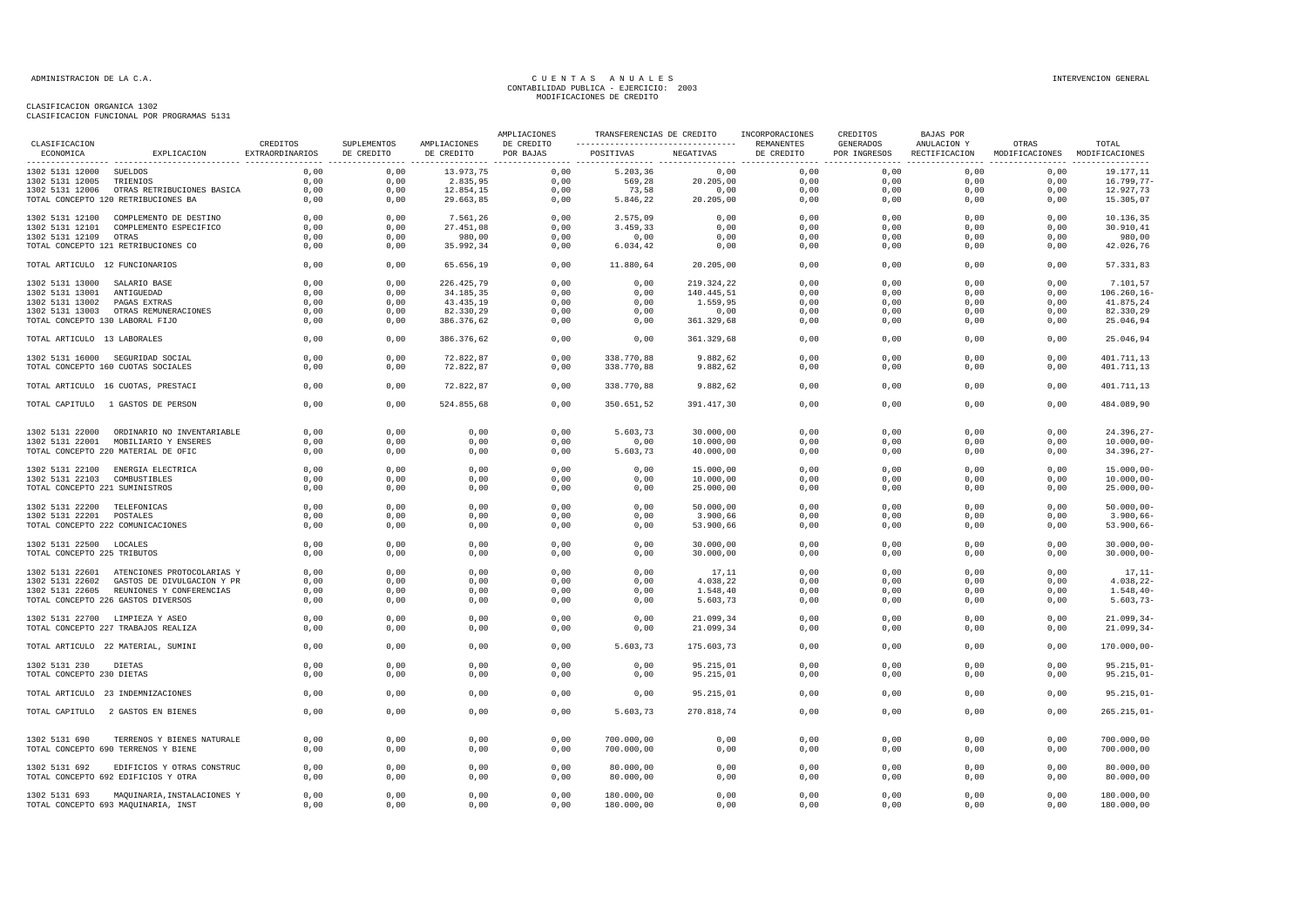| CLASIFICACION   |                                     | CREDITOS               | SUPLEMENTOS | AMPLIACIONES | AMPLIACIONES<br>DE CREDITO | TRANSFERENCIAS DE CREDITO<br>---------------------------------- |               | INCORPORACIONES<br><b>REMANENTES</b> | CREDITOS<br>GENERADOS | <b>BAJAS POR</b><br>ANULACION Y | OTRAS          | TOTAL                              |
|-----------------|-------------------------------------|------------------------|-------------|--------------|----------------------------|-----------------------------------------------------------------|---------------|--------------------------------------|-----------------------|---------------------------------|----------------|------------------------------------|
| ECONOMICA       | EXPLICACION                         | <b>EXTRAORDINARIOS</b> | DE CREDITO  | DE CREDITO   | POR BAJAS                  | POSITIVAS                                                       | NEGATIVAS     | DE CREDITO                           | POR INGRESOS          | RECTIFICACION                   | MODIFICACIONES | MODIFICACIONES<br>---------------- |
| 1302 5131 697   | BIENES DESTINADOS PARA USO          | 0,00                   | 0,00        | 750.000,00   | 0,00                       | 14.280.715,39                                                   | 16.180.271.63 | 0,00                                 | 0,00                  | 0,00                            | 0,00           | $1.149.556, 24-$                   |
|                 | TOTAL CONCEPTO 697 BIENES DESTINADO | 0,00                   | 0,00        | 750.000,00   | 0.00                       | 14.280.715,39                                                   | 16.180.271,63 | 0,00                                 | 0,00                  | 0.00                            | 0,00           | $1.149.556, 24-$                   |
| 1302 5131 698   | OTRO INMOVILIZADO MATERIAL          | 0,00                   | 0,00        | 0,00         | 0,00                       | 153.692.16                                                      | 153.692,16    | 0,00                                 | 0,00                  | 0.00                            | 0,00           | 0,00                               |
|                 | TOTAL CONCEPTO 698 OTRO INMOVILIZAD | 0,00                   | 0,00        | 0,00         | 0,00                       | 153.692,16                                                      | 153.692,16    | 0,00                                 | 0,00                  | 0.00                            | 0,00           | 0,00                               |
| TOTAL ARTICULO  | 69 FINANCIADAS CON                  | 0,00                   | 0,00        | 750.000,00   | 0,00                       | 15.394.407,55                                                   | 16.333.963,79 | 0,00                                 | 0,00                  | 0,00                            | 0,00           | 189.556,24-                        |
| TOTAL CAPITULO  | 6 INVERSIONES REAL                  | 0,00                   | 0.00        | 750.000,00   | 0.00                       | 15.394.407.55                                                   | 16.333.963.79 | 0,00                                 | 0,00                  | 0,00                            | 0,00           | 189.556,24-                        |
|                 |                                     |                        |             |              |                            |                                                                 |               |                                      |                       |                                 |                |                                    |
| TOTAL FUNCIONAL | 5131 CARRETERAS                     | 0.00                   | 0.00        | 1.274.855.68 | 0.00                       | 15,750,662,80                                                   | 16.996.199.83 | 0,00                                 | 0,00                  | 0.00                            | 0,00           | 29.318,65                          |
| TOTAL ORGANICO  | 1302 D.G. DE CARRETER               | 0.00                   | 0.00        | 1.274.855.68 | 0.00                       | 15.750.662.80                                                   | 16,996,199,83 | 0,00                                 | 0,00                  | 0.00                            | 0,00           | 29.318.65                          |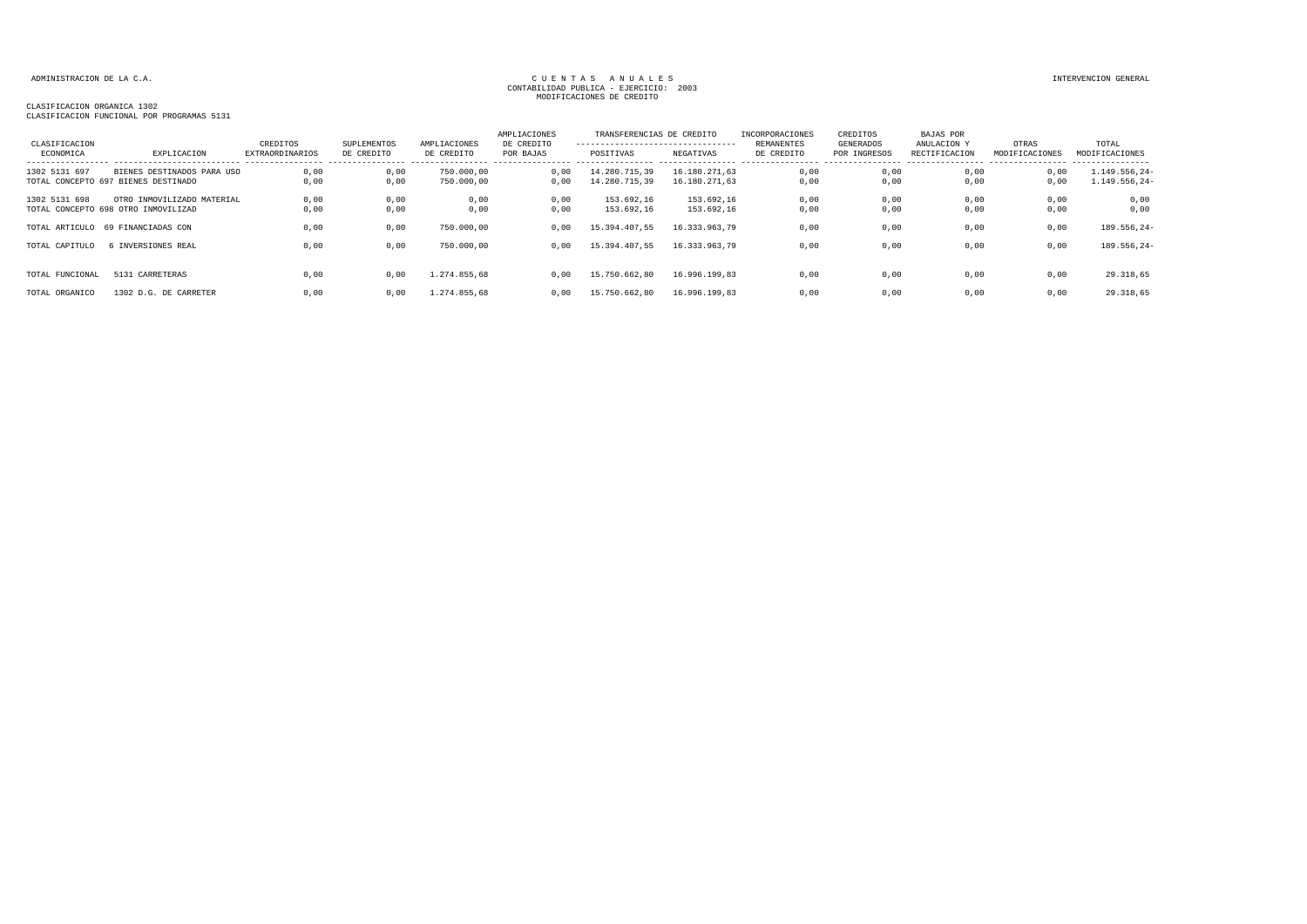| CLASIFICACION                   |                                                                                 | CREDITOS        | SUPLEMENTOS  | AMPLIACIONES | AMPLIACIONES<br>DE CREDITO | TRANSFERENCIAS DE CREDITO<br>---------------------------------- |                        | INCORPORACIONES<br>REMANENTES | CREDITOS<br>GENERADOS | <b>BAJAS POR</b><br>ANULACION Y | OTRAS                         | TOTAL                          |
|---------------------------------|---------------------------------------------------------------------------------|-----------------|--------------|--------------|----------------------------|-----------------------------------------------------------------|------------------------|-------------------------------|-----------------------|---------------------------------|-------------------------------|--------------------------------|
| ECONOMICA                       | EXPLICACION                                                                     | EXTRAORDINARIOS | DE CREDITO   | DE CREDITO   | POR BAJAS                  | POSITIVAS NEGATIVAS                                             |                        | DE CREDITO                    | POR INGRESOS          | RECTIFICACION                   | MODIFICACIONES MODIFICACIONES |                                |
| 1303 4321 12000 SUELDOS         |                                                                                 | 0.00            | 0.00         | 12.607.92    |                            | $0.00$ 0.00                                                     | 0.00                   | 0.00                          | 0.00                  | 0.00                            | 0.00                          | 12.607,92                      |
| 1303 4321 12005 TRIENIOS        |                                                                                 | 0,00            | 0,00         | 1.921,52     | 0,00                       | 0,00                                                            | 0,00                   | 0.00                          | 0.00                  | 0.00                            | 0.00                          | 1.921,52                       |
|                                 | 1303 4321 12006 OTRAS RETRIBUCIONES BASICA                                      | 0, 00           | 0,00         | 10.524,89    | 0,00                       | 0,00                                                            | 0,00                   | 0,00                          | 0,00                  | 0,00                            | 0,00                          | 10.524,89                      |
|                                 | TOTAL CONCEPTO 120 RETRIBUCIONES BA                                             | 0,00            | 0,00         | 25.054,33    | 0,00                       | 0,00                                                            | 0,00                   | 0,00                          | 0,00                  | 0,00                            | 0,00                          | 25.054,33                      |
|                                 | 1303 4321 12100 COMPLEMENTO DE DESTINO                                          | 0,00            | 0,00         | 6.191, 11    | 0,00                       | 0,00                                                            | 0,00                   | 0,00                          | 0,00                  | 1.000,00                        | 0,00                          | 5.191,11                       |
|                                 | 1303 4321 12101 COMPLEMENTO ESPECIFICO                                          | 0,00            | 0,00         | 21.188,18    | 0,00                       | 0,00                                                            | 0,00                   | 0,00                          | 0,00                  | 1.000,00                        | 0,00                          | 20.188,18                      |
|                                 | TOTAL CONCEPTO 121 RETRIBUCIONES CO                                             | 0,00            | 0,00         | 27.379,29    | 0,00                       | 0,00                                                            | 0,00                   | 0,00                          | 0,00                  | 2.000,00                        | 0,00                          | 25.379,29                      |
| TOTAL ARTICULO 12 FUNCIONARIOS  |                                                                                 | 0.00            | 0,00         | 52.433,62    | 0,00                       | 0,00                                                            | 0,00                   | 0,00                          | 0.00                  | 2.000,00                        | 0.00                          | 50.433.62                      |
| 1303 4321 13000 SALARIO BASE    |                                                                                 | 0,00            | 0,00         | 1.658,48     | 0,00                       | 0,00                                                            | 0,00                   | 0,00                          | 0,00                  | 0,00                            | 0,00                          | 1.658,48                       |
| 1303 4321 13001 ANTIGUEDAD      |                                                                                 | 0,00            | 0,00         | 246,01       | 0,00                       | 0,00                                                            | 0,00                   | 0,00                          | 0,00                  | 0,00                            | 0,00                          | 246,01                         |
| 1303 4321 13002 PAGAS EXTRAS    |                                                                                 | 0,00            | 0,00         | 317,41       | 0,00                       | 0,00                                                            | 0,00                   | 0,00                          | 0,00                  | 0,00                            | 0,00                          | 317,41                         |
|                                 | 1303 4321 13003 OTRAS REMUNERACIONES                                            | 0,00            | 0,00         | 634,01       | 0,00                       | 0,00                                                            | 0,00                   | 0,00                          | 0,00                  | 0,00                            | 0,00                          | 634,01                         |
| TOTAL CONCEPTO 130 LABORAL FIJO |                                                                                 | 0,00            | 0,00         | 2.855,91     | 0,00                       | 0,00                                                            | 0,00                   | 0,00                          | 0,00                  | 0,00                            | 0,00                          | 2.855,91                       |
| TOTAL ARTICULO 13 LABORALES     |                                                                                 | 0,00            | 0,00         | 2.855,91     | 0,00                       | 0,00                                                            | 0,00                   | 0,00                          | 0,00                  | 0,00                            | 0,00                          | 2.855,91                       |
|                                 | 1303 4321 16000 SEGURIDAD SOCIAL                                                | 0,00            | 0.00         | 6.563,24     | 0,00                       | 0.00                                                            | 0,00                   | 0.00                          | 0.00                  | 0.00                            | 0,00                          | 6.563,24                       |
|                                 | TOTAL CONCEPTO 160 CUOTAS SOCIALES                                              | 0,00            | 0,00         | 6.563,24     | 0,00                       | 0,00                                                            | 0,00                   | 0,00                          | 0,00                  | 0,00                            | 0,00                          | 6.563,24                       |
|                                 | TOTAL ARTICULO 16 CUOTAS, PRESTACI                                              | 0,00            | 0,00         | 6.563,24     | 0,00                       | 0,00                                                            | 0,00                   | 0,00                          | 0,00                  | 0,00                            | 0,00                          | 6.563,24                       |
|                                 | TOTAL CAPITULO 1 GASTOS DE PERSON                                               | 0,00            | 0,00         | 61.852,77    | 0,00                       | 0,00                                                            | 0,00                   | 0,00                          | 0,00                  | 2.000,00                        | 0,00                          | 59.852,77                      |
|                                 |                                                                                 |                 |              |              |                            |                                                                 |                        |                               |                       |                                 |                               |                                |
|                                 | 1303 4321 202 EDIFICIOS Y OTRAS CONSTRUC<br>TOTAL CONCEPTO 202 EDIFICIOS Y OTRA | 0,00<br>0,00    | 0,00<br>0,00 | 0,00<br>0,00 | 0,00<br>0,00               | 0,00<br>0,00                                                    | 27.172,03<br>27.172,03 | 0,00<br>0,00                  | 0,00<br>0,00          | 0,00<br>0,00                    | 0,00<br>0,00                  | $27.172.03 -$<br>$27.172,03-$  |
|                                 | TOTAL ARTICULO 20 ARRENDAMIENTOS                                                | 0,00            | 0,00         | 0,00         | 0,00                       | 0,00                                                            | 27.172,03              | 0,00                          | 0,00                  | 0,00                            | 0,00                          | $27.172.03 -$                  |
|                                 |                                                                                 |                 |              |              |                            |                                                                 |                        |                               |                       |                                 |                               |                                |
| 1303 4321 212                   | EDIFICIOS Y OTRAS CONSTRUC<br>TOTAL CONCEPTO 212 EDIFICIOS Y OTRA               | 0,00<br>0,00    | 0,00<br>0,00 | 0,00<br>0,00 | 0,00<br>0,00               | 0,00<br>0,00                                                    | 1.000,00<br>1.000,00   | 0,00<br>0,00                  | 0,00<br>0,00          | 0,00<br>0,00                    | 0,00<br>0,00                  | $1.000,00 -$<br>$1.000,00-$    |
|                                 |                                                                                 |                 |              |              |                            |                                                                 |                        |                               |                       |                                 |                               |                                |
|                                 | 1303 4321 214 MATERIAL DE TRANSPORTE<br>TOTAL CONCEPTO 214 MATERIAL DE TRAN     | 0,00<br>0,00    | 0,00<br>0,00 | 0,00<br>0,00 | 0,00<br>0,00               | 0,00<br>0,00                                                    | 3.000,00               | 0,00<br>0,00                  | 0,00<br>0,00          | 0,00<br>0,00                    | 0,00<br>0,00                  | $3.000,00 -$                   |
|                                 |                                                                                 |                 |              |              |                            |                                                                 | 3.000,00               |                               |                       |                                 |                               | $3.000,00 -$                   |
|                                 | 1303 4321 215 MOBILIARIO Y ENSERES                                              | 0,00            | 0,00         | 0,00         | 0,00                       | 0,00                                                            | 5.807,74               | 0,00                          | 0,00                  | 0,00                            | 0,00                          | $5.807,74-$                    |
|                                 | TOTAL CONCEPTO 215 MOBILIARIO Y ENS                                             | 0,00            | 0,00         | 0,00         | 0,00                       | 0,00                                                            | 5.807,74               | 0,00                          | 0,00                  | 0,00                            | 0,00                          | $5.807,74-$                    |
|                                 | 1303 4321 216 EQUIPOS PARA PROCESOS DE I                                        | 0,00            | 0,00         | 0,00         | 0,00                       | 0,00                                                            | 601,01                 | 0,00                          | 0,00                  | 0,00                            | 0,00                          | $601,01-$                      |
|                                 | TOTAL CONCEPTO 216 EQUIPOS PARA PRO                                             | 0,00            | 0,00         | 0,00         | 0,00                       | 0,00                                                            | 601,01                 | 0,00                          | 0,00                  | 0,00                            | 0,00                          | $601,01-$                      |
|                                 | TOTAL ARTICULO 21 REPARACION Y CON                                              | 0,00            | 0,00         | 0,00         | 0,00                       | 0,00                                                            | 10.408,75              | 0,00                          | 0,00                  | 0,00                            | 0,00                          | $10.408,75 -$                  |
|                                 |                                                                                 |                 |              |              |                            |                                                                 |                        |                               |                       |                                 |                               |                                |
|                                 | 1303 4321 22000 ORDINARIO NO INVENTARIABLE                                      | 0.00            | 0,00         | 0,00         | 0,00                       | 0.00                                                            | 8.000,00               | 0,00                          | 0.00                  | 0.00                            | 0,00                          | $8.000.00 -$                   |
|                                 | 1303 4321 22001 MOBILIARIO Y ENSERES                                            | 0,00            | 0,00         | 0,00         | 0,00                       | 0,00                                                            | 4.784,25               | 0,00                          | 0,00                  | 0,00                            | 0,00                          | $4.784, 25 -$                  |
|                                 | 1303 4321 22002 PRENSA, REVISTAS Y PUBLICAC                                     | 0,00            | 0,00         | 0,00         | 0,00                       | 0,00                                                            | 5.195,37               | 0,00                          | 0,00                  | 0,00                            | 0,00                          | $5.195, 37-$                   |
|                                 | 1303 4321 22003 LIBROS Y OTRAS PUBLICACION                                      | 0,00            | 0,00         | 0,00         | 0,00                       | 10.080,97                                                       | 5.505,06               | 0,00                          | 0,00                  | 0,00                            | 0,00                          | 4.575,91                       |
|                                 | 1303 4321 22004 MATERIAL INFORMATICO<br>TOTAL CONCEPTO 220 MATERIAL DE OFIC     | 0,00<br>0,00    | 0,00<br>0,00 | 0,00<br>0,00 | 0,00<br>0,00               | 0,00<br>10.080,97                                               | 1.500,00<br>24.984,68  | 0,00<br>0,00                  | 0,00<br>0,00          | 0,00<br>0,00                    | 0,00<br>0,00                  | $1.500,00 -$<br>$14.903, 71 -$ |
|                                 |                                                                                 |                 |              |              |                            |                                                                 |                        |                               |                       |                                 |                               |                                |
|                                 | 1303 4321 22100 ENERGIA ELECTRICA                                               | 0,00            | 0,00         | 0,00         | 0,00                       | 0,00                                                            | 10.000,00              | 0,00                          | 0,00                  | 0,00                            | 0,00                          | $10.000,00-$                   |
| 1303 4321 22101 AGUA            |                                                                                 | 0,00            | 0,00         | 0,00         | 0,00                       | 0,00                                                            | 601,01                 | 0,00                          | 0,00                  | 0,00                            | 0,00                          | $601,01-$                      |
| 1303 4321 22103 COMBUSTIBLES    |                                                                                 | 0,00            | 0.00         | 0,00         | 0,00                       | 0.00                                                            | 8.000,00               | 0,00                          | 0.00                  | 0.00                            | 0.00                          | $8.000.00 -$                   |
|                                 | 1303 4321 22106 PRODUCTOS FARMACEUTICOS                                         | 0,00            | 0,00         | 0,00         | 0,00                       | 0,00                                                            | 1.000,00               | 0,00                          | 0,00                  | 0,00                            | 0,00                          | $1.000,00 -$                   |
|                                 | 1303 4321 22109 OTROS SUMINISTROS                                               | 0,00            | 0,00         | 0,00         | 0,00                       | 0,00                                                            | 2.502,53               | 0,00                          | 0,00                  | 0,00                            | 0,00                          | $2.502, 53-$                   |
| TOTAL CONCEPTO 221 SUMINISTROS  |                                                                                 | 0,00            | 0,00         | 0,00         | 0,00                       | 0,00                                                            | 22.103,54              | 0,00                          | 0,00                  | 0,00                            | 0,00                          | $22.103,54-$                   |
| 1303 4321 22200 TELEFONICAS     |                                                                                 | 0,00            | 0,00         | 0,00         | 0,00                       | 0,00                                                            | 7.500,00               | 0,00                          | 0,00                  | 0,00                            | 0,00                          | $7.500,00 -$                   |
|                                 | 1303 4321 22203 TELEX Y TELEFAX                                                 | 0,00            | 0,00         | 0,00         | 0,00                       | 0,00                                                            | 1.000,00               | 0,00                          | 0,00                  | 0,00                            | 0,00                          | $1.000,00-$                    |
| 1303 4321 22209 OTRAS           |                                                                                 | 0,00            | 0,00         | 0,00         | 0,00                       | 0,00                                                            | 1.000,00               | 0,00                          | 0,00                  | 0,00                            | 0,00                          | $1.000,00 -$                   |
|                                 | TOTAL CONCEPTO 222 COMUNICACIONES                                               | 0,00            | 0,00         | 0,00         | 0,00                       | 0,00                                                            | 9.500,00               | 0,00                          | 0,00                  | 0,00                            | 0,00                          | $9.500,00 -$                   |
| 1303 4321 223                   | TRANSPORTE                                                                      | 0,00            | 0,00         | 0,00         | 0,00                       | 0,00                                                            | 4.000,00               | 0,00                          | 0,00                  | 0,00                            | 0,00                          | $4.000,00-$                    |
| TOTAL CONCEPTO 223 TRANSPORTE   |                                                                                 | 0,00            | 0,00         | 0,00         | 0,00                       | 0,00                                                            | 4.000,00               | 0,00                          | 0,00                  | 0,00                            | 0,00                          | $4.000,00 -$                   |
|                                 | 1303 4321 22602 GASTOS DE DIVULGACION Y PR                                      | 0,00            | 0,00         | 0,00         | 0,00                       | 0,00                                                            | 3.606,07               | 0,00                          | 0,00                  | 0,00                            | 0,00                          | $3.606,07-$                    |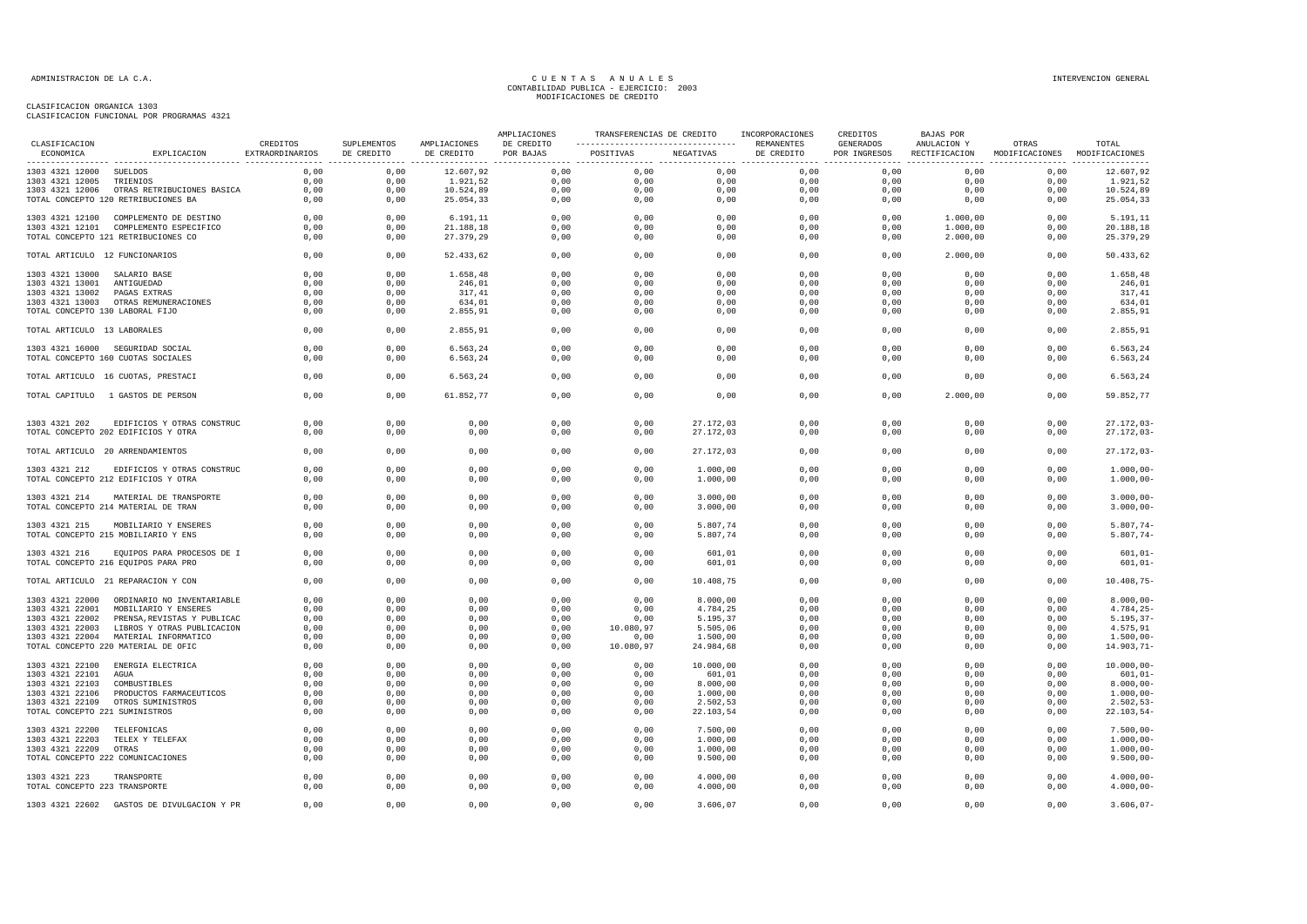| CLASIFICACION                 |                                     | CREDITOS               | SUPLEMENTOS | AMPLIACIONES | AMPLIACIONES<br>DE CREDITO | TRANSFERENCIAS DE CREDITO<br>--------------------------------- |            | INCORPORACIONES<br><b>REMANENTES</b> | CREDITOS<br><b>GENERADOS</b> | <b>BAJAS POR</b><br>ANULACION Y | OTRAS          | TOTAL          |
|-------------------------------|-------------------------------------|------------------------|-------------|--------------|----------------------------|----------------------------------------------------------------|------------|--------------------------------------|------------------------------|---------------------------------|----------------|----------------|
| ECONOMICA                     | EXPLICACION                         | <b>EXTRAORDINARIOS</b> | DE CREDITO  | DE CREDITO   | POR BAJAS                  | POSITIVAS                                                      | NEGATIVAS  | DE CREDITO                           | POR INGRESOS                 | RECTIFICACION                   | MODIFICACIONES | MODIFICACIONES |
| 1303 4321 22603               | JURIDICOS, CONTENCIOSOS             | 0,00                   | 0,00        | 0,00         | 0,00                       | 35.000,00                                                      | 0,00       | 0,00                                 | 0,00                         | 0,00                            | 0,00           | 35.000,00      |
| 1303 4321 22605               | REUNIONES Y CONFERENCIAS            | 0.00                   | 0,00        | 0,00         | 0,00                       | 0,00                                                           | 12.828,34  | 0,00                                 | 0,00                         | 0,00                            | 0,00           | $12.828, 34-$  |
| 1303 4321 22609               | OTROS                               | 0,00                   | 0,00        | 0,00         | 0,00                       | 0,00                                                           | 751,27     | 0,00                                 | 0,00                         | 0,00                            | 0,00           | $751, 27 -$    |
|                               | TOTAL CONCEPTO 226 GASTOS DIVERSOS  | 0,00                   | 0,00        | 0,00         | 0,00                       | 35.000,00                                                      | 17.185,68  | 0,00                                 | 0,00                         | 0,00                            | 0,00           | 17.814,32      |
| 1303 4321 22706               | ESTUDIOS Y TRABAJOS TECNIC          | 0,00                   | 0,00        | 0,00         | 0,00                       | 0,00                                                           | 11.000,00  | 0,00                                 | 0,00                         | 0,00                            | 0,00           | $11.000,00 -$  |
|                               | TOTAL CONCEPTO 227 TRABAJOS REALIZA | 0,00                   | 0,00        | 0,00         | 0,00                       | 0,00                                                           | 11.000,00  | 0,00                                 | 0,00                         | 0,00                            | 0,00           | $11.000,00 -$  |
|                               | TOTAL ARTICULO 22 MATERIAL, SUMINI  | 0,00                   | 0,00        | 0,00         | 0,00                       | 45.080,97                                                      | 88.773,90  | 0,00                                 | 0,00                         | 0,00                            | 0,00           | $43.692,93-$   |
| 1303 4321 230                 | DIETAS                              | 0,00                   | 0,00        | 0,00         | 0,00                       | 0,00                                                           | 9.808,59   | 0,00                                 | 0,00                         | 0,00                            | 0,00           | $9.808, 59 -$  |
| TOTAL CONCEPTO 230 DIETAS     |                                     | 0,00                   | 0,00        | 0,00         | 0,00                       | 0,00                                                           | 9.808,59   | 0,00                                 | 0,00                         | 0,00                            | 0,00           | $9.808, 59 -$  |
| 1303 4321 231                 | LOCOMOCION                          | 0,00                   | 0,00        | 0,00         | 0,00                       | 0,00                                                           | 2.943,14   | 0,00                                 | 0,00                         | 0,00                            | 0,00           | $2.943, 14-$   |
| TOTAL CONCEPTO 231 LOCOMOCION |                                     | 0,00                   | 0,00        | 0,00         | 0,00                       | 0,00                                                           | 2.943,14   | 0,00                                 | 0,00                         | 0,00                            | 0,00           | $2.943, 14-$   |
|                               | TOTAL ARTICULO 23 INDEMNIZACIONES   | 0,00                   | 0,00        | 0,00         | 0,00                       | 0,00                                                           | 12.751,73  | 0,00                                 | 0,00                         | 0,00                            | 0,00           | 12.751,73-     |
| TOTAL CAPITULO                | 2 GASTOS EN BIENES                  | 0.00                   | 0,00        | 0,00         | 0,00                       | 45.080.97                                                      | 139.106.41 | 0,00                                 | 0.00                         | 0.00                            | 0.00           | $94.025, 44-$  |
| 1303 4321 48901               | ORGANIZACION FOROS EN MATE          | 0,00                   | 0,00        | 0,00         | 0,00                       | 0,00                                                           | 45.080,97  | 0,00                                 | 0,00                         | 0,00                            | 0,00           | 45.080,97-     |
|                               | TOTAL CONCEPTO 489 FINANCIADAS CON  | 0,00                   | 0,00        | 0,00         | 0,00                       | 0,00                                                           | 45.080,97  | 0,00                                 | 0,00                         | 0,00                            | 0,00           | 45.080,97-     |
|                               | TOTAL ARTICULO 48 A FAMILIAS E INS  | 0,00                   | 0,00        | 0,00         | 0,00                       | 0,00                                                           | 45.080,97  | 0,00                                 | 0,00                         | 0,00                            | 0,00           | 45.080,97-     |
| TOTAL CAPITULO                | 4 TRANSFERENCIAS C                  | 0.00                   | 0,00        | 0,00         | 0,00                       | 0,00                                                           | 45.080,97  | 0,00                                 | 0,00                         | 0,00                            | 0,00           | 45.080,97-     |
| 1303 4321 698                 | OTRO INMOVILIZADO MATERIAL          | 0.00                   | 0.00        | 0.00         | 0,00                       | 33.055.00                                                      | 46.175,08  | 0,00                                 | 0.00                         | 0.00                            | 0.00           | $13.120,08 -$  |
|                               | TOTAL CONCEPTO 698 OTRO INMOVILIZAD | 0,00                   | 0,00        | 0,00         | 0,00                       | 33.055,00                                                      | 46.175,08  | 0,00                                 | 0,00                         | 0,00                            | 0,00           | $13.120.08 -$  |
|                               | TOTAL ARTICULO 69 FINANCIADAS CON   | 0.00                   | 0,00        | 0,00         | 0,00                       | 33.055,00                                                      | 46.175,08  | 0,00                                 | 0,00                         | 0,00                            | 0,00           | $13.120,08 -$  |
| TOTAL CAPITULO                | 6 INVERSIONES REAL                  | 0.00                   | 0.00        | 0,00         | 0.00                       | 33.055,00                                                      | 46.175.08  | 0,00                                 | 0,00                         | 0.00                            | 0.00           | $13.120,08 -$  |
| TOTAL FUNCIONAL               | 4321 URBANISMO                      | 0,00                   | 0,00        | 61.852,77    | 0,00                       | 78.135,97                                                      | 230.362,46 | 0,00                                 | 0,00                         | 2.000,00                        | 0,00           | 92.373,72-     |
|                               |                                     |                        |             |              |                            |                                                                |            |                                      |                              |                                 |                |                |
| TOTAL ORGANICO                | 1303 D.G. DE URBANISM               | 0,00                   | 0,00        | 61.852,77    | 0,00                       | 78.135.97                                                      | 230.362,46 | 0,00                                 | 0,00                         | 2.000,00                        | 0,00           | 92.373,72-     |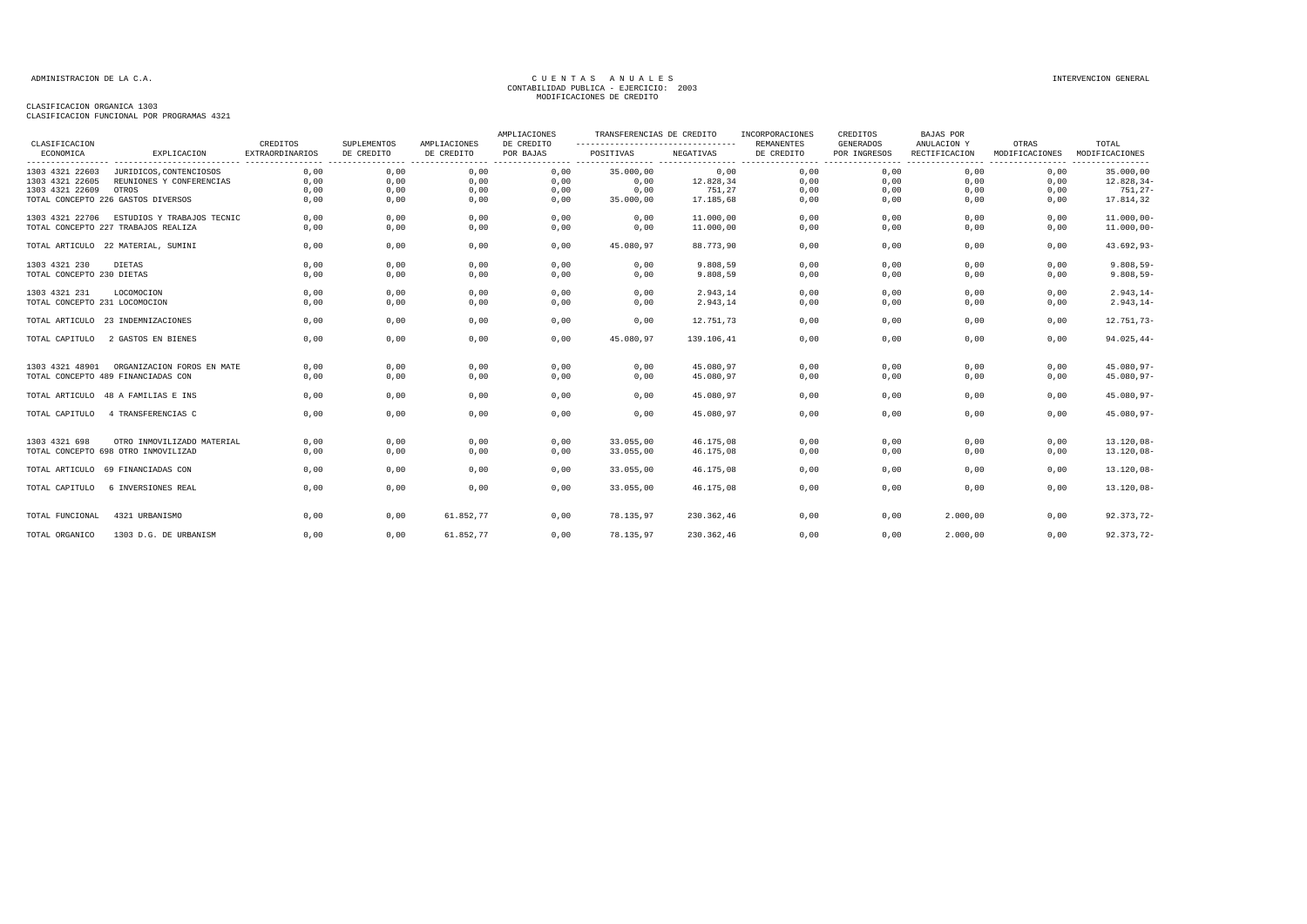|                                 |                                            |                             |                           |                            | AMPLIACIONES            | TRANSFERENCIAS DE CREDITO |            | INCORPORACIONES          | CREDITOS                  | <b>BAJAS POR</b>             |                                        |                 |
|---------------------------------|--------------------------------------------|-----------------------------|---------------------------|----------------------------|-------------------------|---------------------------|------------|--------------------------|---------------------------|------------------------------|----------------------------------------|-----------------|
| CLASIFICACION<br>ECONOMICA      | EXPLICACION                                | CREDITOS<br>EXTRAORDINARIOS | SUPLEMENTOS<br>DE CREDITO | AMPLIACIONES<br>DE CREDITO | DE CREDITO<br>POR BAJAS | POSITIVAS NEGATIVAS       |            | REMANENTES<br>DE CREDITO | GENERADOS<br>POR INGRESOS | ANULACION Y<br>RECTIFICACION | OTRAS<br>MODIFICACIONES MODIFICACIONES | TOTAL           |
| 1304 5132 12000 SUELDOS         |                                            | 0,00                        | 0,00                      | 10.802,23                  | 0,00                    | 0,00                      | 0,00       | 0,00                     | 0,00                      | 0,00                         | 0,00                                   | 10.802,23       |
| 1304 5132 12005 TRIENIOS        |                                            | 0,00                        | 0,00                      | 1.774,94                   | 0,00                    | 0,00                      | 0,00       | 0,00                     | 0,00                      | 0,00                         | 0,00                                   | 1.774,94        |
|                                 | 1304 5132 12006 OTRAS RETRIBUCIONES BASICA | 0,00                        | 0,00                      | 9.268,51                   | 0,00                    | 0,00                      | 0,00       | 0,00                     | 0,00                      | 0,00                         | 0,00                                   | 9.268,51        |
|                                 | TOTAL CONCEPTO 120 RETRIBUCIONES BA        | 0,00                        | 0,00                      | 21.845,68                  | 0,00                    | 0,00                      | 0,00       | 0,00                     | 0,00                      | 0,00                         | 0,00                                   | 21.845,68       |
|                                 | 1304 5132 12100 COMPLEMENTO DE DESTINO     | 0,00                        | 0,00                      | 12.934,13                  | 0,00                    | 0,00                      | 0,00       | 0,00                     | 0,00                      | 0,00                         | 0,00                                   | 12.934,13       |
|                                 | 1304 5132 12101 COMPLEMENTO ESPECIFICO     | 0,00                        | 0,00                      | 27.434,18                  | 0,00                    | 0,00                      | 0,00       | 0,00                     | 0,00                      | 0,00                         | 0,00                                   | 27.434,18       |
| 1304 5132 12109 OTRAS           |                                            | 0,00                        | 0,00                      | 11,16                      | 0,00                    | 0,00                      | 0,00       | 0,00                     | 0,00                      | 0,00                         | 0,00                                   | 11,16           |
|                                 | TOTAL CONCEPTO 121 RETRIBUCIONES CO        | 0,00                        | 0,00                      | 40.379,47                  | 0,00                    | 0,00                      | 0,00       | 0,00                     | 0,00                      | 0,00                         | 0,00                                   | 40.379,47       |
| TOTAL ARTICULO 12 FUNCIONARIOS  |                                            | 0.00                        | 0,00                      | 62.225, 15                 | 0,00                    | 0,00                      | 0,00       | 0,00                     | 0.00                      | 0.00                         | 0.00                                   | 62.225.15       |
| 1304 5132 13000 SALARIO BASE    |                                            | 0,00                        | 0,00                      | 5.224,62                   | 0,00                    | 0,00                      | 0,00       | 0,00                     | 0,00                      | 0,00                         | 0,00                                   | 5.224,62        |
| 1304 5132 13001 ANTIGUEDAD      |                                            | 0,00                        | 0,00                      | 816,67                     | 0,00                    | 0,00                      | 0,00       | 0,00                     | 0,00                      | 0,00                         | 0,00                                   | 816,67          |
| 1304 5132 13002 PAGAS EXTRAS    |                                            | 0,00                        | 0,00                      | 1.006,88                   | 0,00                    | 0,00                      | 0,00       | 0,00                     | 0,00                      | 0,00                         | 0,00                                   | 1.006,88        |
|                                 | 1304 5132 13003 OTRAS REMUNERACIONES       | 0,00                        | 0,00                      | 1.223,25                   | 0,00                    | 0,00                      | 0,00       | 0,00                     | 0,00                      | 1.330,71                     | 0,00                                   | 107,46          |
| TOTAL CONCEPTO 130 LABORAL FIJO |                                            | 0,00                        | 0,00                      | 8.271, 42                  | 0,00                    | 0,00                      | 0,00       | 0,00                     | 0,00                      | 1.330,71                     | 0,00                                   | 6.940,71        |
| TOTAL ARTICULO 13 LABORALES     |                                            | 0,00                        | 0,00                      | 8.271,42                   | 0,00                    | 0,00                      | 0,00       | 0,00                     | 0,00                      | 1.330,71                     | 0,00                                   | 6.940,71        |
|                                 |                                            |                             |                           |                            |                         |                           |            |                          |                           |                              |                                        |                 |
|                                 | 1304 5132 16000 SEGURIDAD SOCIAL           | 0,00                        | 0,00                      | 6.196,83                   | 0,00                    | 0,00                      | 0,00       | 0,00                     | 0,00                      | 0,00                         | 0,00                                   | 6.196,83        |
|                                 | TOTAL CONCEPTO 160 CUOTAS SOCIALES         | 0,00                        | 0,00                      | 6.196,83                   | 0,00                    | 0,00                      | 0,00       | 0,00                     | 0,00                      | 0,00                         | 0,00                                   | 6.196,83        |
|                                 | TOTAL ARTICULO 16 CUOTAS, PRESTACI         | 0,00                        | 0,00                      | 6.196,83                   | 0,00                    | 0,00                      | 0,00       | 0,00                     | 0,00                      | 0,00                         | 0,00                                   | 6.196,83        |
|                                 | TOTAL CAPITULO 1 GASTOS DE PERSON          | 0,00                        | 0,00                      | 76.693,40                  | 0,00                    | 0,00                      | 0,00       | 0,00                     | 0,00                      | 1.330,71                     | 0,00                                   | 75.362,69       |
| 1304 5132 214                   | MATERIAL DE TRANSPORTE                     | 0,00                        | 0,00                      | 0,00                       | 0,00                    | 400,00                    | 0,00       | 0,00                     | 0,00                      | 0,00                         | 0,00                                   | 400,00          |
|                                 | TOTAL CONCEPTO 214 MATERIAL DE TRAN        | 0,00                        | 0,00                      | 0,00                       | 0,00                    | 400,00                    | 0,00       | 0,00                     | 0,00                      | 0,00                         | 0,00                                   | 400,00          |
|                                 |                                            |                             |                           |                            |                         |                           |            |                          |                           |                              |                                        |                 |
|                                 | 1304 5132 215 MOBILIARIO Y ENSERES         | 0,00                        | 0,00                      | 0,00                       | 0,00                    | 0,00                      | 2.000,00   | 0,00                     | 0,00                      | 0,00                         | 0,00                                   | $2.000,00 -$    |
|                                 | TOTAL CONCEPTO 215 MOBILIARIO Y ENS        | 0.00                        | 0,00                      | 0,00                       | 0.00                    | 0.00                      | 2.000,00   | 0,00                     | 0.00                      | 0.00                         | 0.00                                   | $2.000,00 -$    |
|                                 | TOTAL ARTICULO 21 REPARACION Y CON         | 0,00                        | 0,00                      | 0,00                       | 0,00                    | 400,00                    | 2.000,00   | 0,00                     | 0,00                      | 0,00                         | 0,00                                   | $1.600,00 -$    |
|                                 | 1304 5132 22000 ORDINARIO NO INVENTARIABLE | 0,00                        | 0,00                      | 0,00                       | 0,00                    | 10.453,86                 | 29.000,00  | 0,00                     | 0,00                      | 0,00                         | 0,00                                   | $18.546, 14-$   |
| 1304 5132 22001                 | MOBILIARIO Y ENSERES                       | 0,00                        | 0,00                      | 0,00                       | 0,00                    | 0,00                      | 3.000,00   | 0,00                     | 0,00                      | 0,00                         | 0,00                                   | $3.000,00 -$    |
|                                 | 1304 5132 22003 LIBROS Y OTRAS PUBLICACION | 0,00                        | 0,00                      | 0,00                       | 0,00                    | 0,00                      | 2.000,00   | 0,00                     | 0,00                      | 0,00                         | 0,00                                   | $2.000,00 -$    |
|                                 | 1304 5132 22004 MATERIAL INFORMATICO       | 0,00                        | 0,00                      | 0,00                       | 0,00                    | 4.000,00                  | 4.910,12   | 0,00                     | 0,00                      | 0,00                         | 0,00                                   | $910, 12-$      |
|                                 | TOTAL CONCEPTO 220 MATERIAL DE OFIC        | 0,00                        | 0,00                      | 0,00                       | 0,00                    | 14.453,86                 | 38.910,12  | 0,00                     | 0,00                      | 0,00                         | 0,00                                   | $24.456, 26 -$  |
|                                 | 1304 5132 22100 ENERGIA ELECTRICA          | 0,00                        | 0,00                      | 0,00                       | 0,00                    | 0,00                      | 3.000,00   | 0,00                     | 0,00                      | 0,00                         | 0,00                                   | $3.000,00 -$    |
| 1304 5132 22103 COMBUSTIBLES    |                                            | 0.00                        | 0.00                      | 0.00                       | 0,00                    | 1,500,00                  | 6.000,00   | 0.00                     | 0.00                      | 0.00                         | 0.00                                   | $4.500.00 -$    |
| TOTAL CONCEPTO 221 SUMINISTROS  |                                            | 0,00                        | 0,00                      | 0,00                       | 0,00                    | 1.500,00                  | 9.000,00   | 0,00                     | 0,00                      | 0,00                         | 0,00                                   | $7.500,00 -$    |
|                                 |                                            |                             |                           |                            |                         |                           |            |                          |                           |                              |                                        |                 |
| 1304 5132 22200 TELEFONICAS     |                                            | 0,00                        | 0,00                      | 0,00                       | 0,00                    | 0,00                      | 35.000,00  | 0,00                     | 0,00                      | 0,00                         | 0,00                                   | $35.000,00 -$   |
| 1304 5132 22201 POSTALES        |                                            | 0,00                        | 0,00                      | 0,00                       | 0,00                    | 0,00                      | 24.000,00  | 0,00                     | 0,00                      | 0,00                         | 0,00                                   | $24.000,00 -$   |
|                                 | TOTAL CONCEPTO 222 COMUNICACIONES          | 0,00                        | 0,00                      | 0,00                       | 0,00                    | 0,00                      | 59.000,00  | 0,00                     | 0,00                      | 0,00                         | 0,00                                   | $59.000,00 -$   |
| 1304 5132 22500 LOCALES         |                                            | 0,00                        | 0,00                      | 0,00                       | 0,00                    | 0,00                      | 5.000,00   | 0,00                     | 0,00                      | 0,00                         | 0,00                                   | $5.000,00 -$    |
| TOTAL CONCEPTO 225 TRIBUTOS     |                                            | 0,00                        | 0,00                      | 0,00                       | 0,00                    | 0,00                      | 5.000,00   | 0,00                     | 0,00                      | 0,00                         | 0,00                                   | $5.000,00 -$    |
|                                 | 1304 5132 22601 ATENCIONES PROTOCOLARIAS Y | 0,00                        | 0,00                      | 0,00                       | 0,00                    | 0,00                      | 14.805,05  | 0,00                     | 0,00                      | 0,00                         | 0,00                                   | 14.805,05-      |
|                                 | 1304 5132 22602 GASTOS DE DIVULGACION Y PR | 0,00                        | 0,00                      | 0,00                       | 0,00                    | 0,00                      | 10.360,57  | 0,00                     | 0,00                      | 0,00                         | 0,00                                   | $10.360, 57 -$  |
|                                 | 1304 5132 22605 REUNIONES Y CONFERENCIAS   | 0.00                        | 0,00                      | 0,00                       | 0,00                    | 0,00                      | 18.401,21  | 0,00                     | 0,00                      | 0,00                         | 0,00                                   | $18.401, 21 -$  |
|                                 | TOTAL CONCEPTO 226 GASTOS DIVERSOS         | 0,00                        | 0,00                      | 0,00                       | 0,00                    | 0,00                      | 43.566,83  | 0,00                     | 0,00                      | 0,00                         | 0,00                                   | $43.566, 83 -$  |
|                                 |                                            |                             |                           |                            |                         |                           |            |                          |                           |                              |                                        |                 |
|                                 | 1304 5132 22700 LIMPIEZA Y ASEO            | 0,00                        | 0,00                      | 0,00                       | 0,00                    | 0,00                      | 6.000,00   | 0,00                     | 0,00                      | 0,00                         | 0,00                                   | $6.000,00 -$    |
|                                 | 1304 5132 22706 ESTUDIOS Y TRABAJOS TECNIC | 0,00                        | 0,00                      | 0,00                       | 0,00                    | 18.000,00                 | 23.733,82  | 0,00                     | 0,00                      | 0,00                         | 0,00                                   | 5.733,82-       |
| 1304 5132 22709 OTROS           |                                            | 0,00                        | 0,00                      | 0,00                       | 0,00                    | 0,00                      | 15.000,00  | 0,00                     | 0,00                      | 0,00                         | 0,00                                   | $15.000,00 -$   |
|                                 | TOTAL CONCEPTO 227 TRABAJOS REALIZA        | 0,00                        | 0,00                      | 0,00                       | 0,00                    | 18.000,00                 | 44.733,82  | 0,00                     | 0,00                      | 0,00                         | 0,00                                   | $26.733,82-$    |
|                                 | TOTAL ARTICULO 22 MATERIAL, SUMINI         | 0,00                        | 0,00                      | 0,00                       | 0,00                    | 33.953,86                 | 200.210,77 | 0,00                     | 0,00                      | 0,00                         | 0,00                                   | $166.256, 91 -$ |
| 1304 5132 230                   | <b>DIETAS</b>                              | 0,00                        | 0,00                      | 0,00                       | 0,00                    | 0,00                      | 10.000,00  | 0,00                     | 0,00                      | 0,00                         | 0,00                                   | $10.000,00-$    |
| TOTAL CONCEPTO 230 DIETAS       |                                            | 0,00                        | 0,00                      | 0,00                       | 0,00                    | 0,00                      | 10.000,00  | 0,00                     | 0,00                      | 0,00                         | 0,00                                   | $10.000,00-$    |
| 1304 5132 231                   | LOCOMOCION                                 | 0,00                        | 0,00                      | 0,00                       | 0,00                    | 0,00                      | 5.000,00   | 0,00                     | 0,00                      | 0,00                         | 0,00                                   | $5.000,00-$     |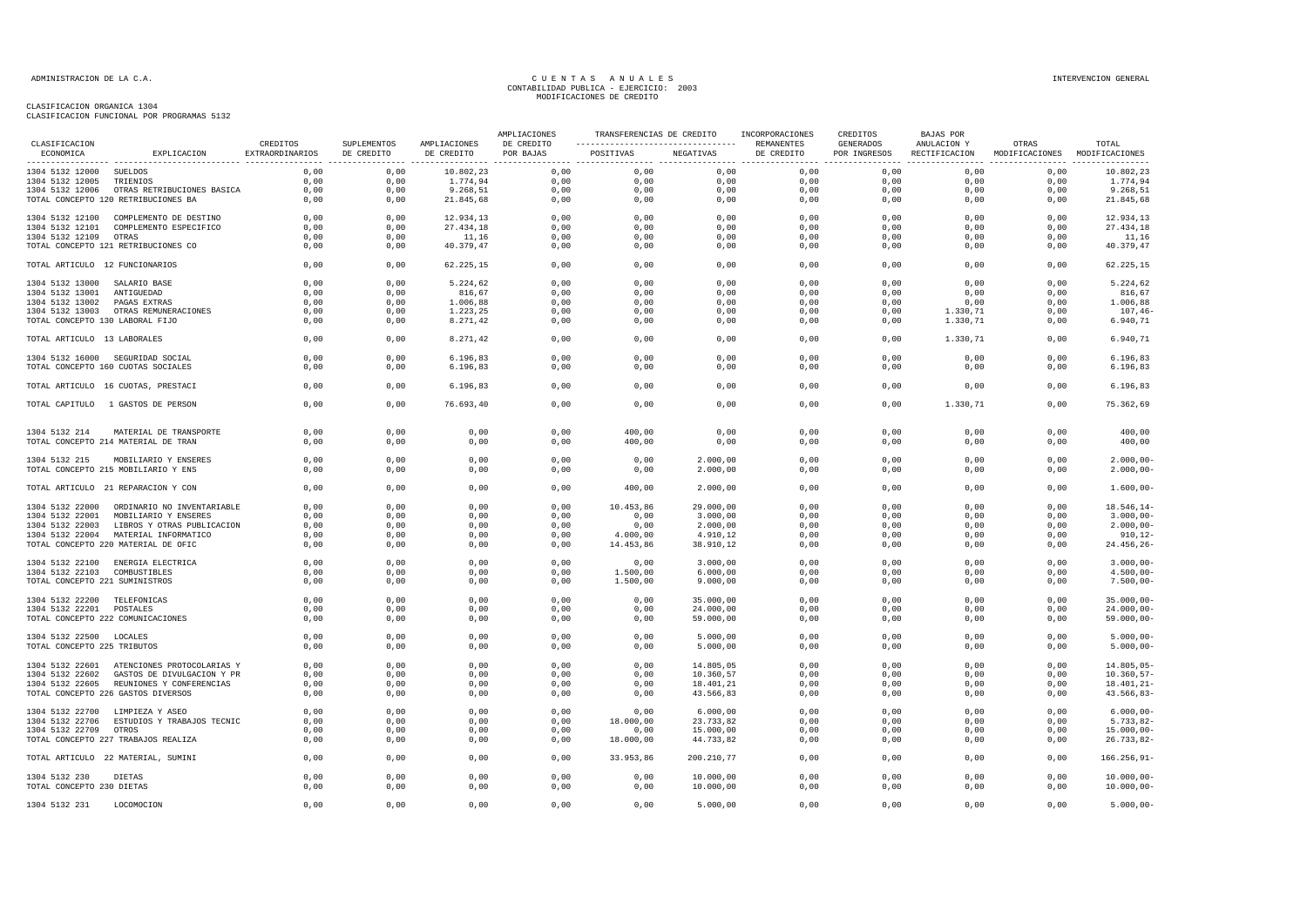| COMPUTE TOMOTON FUNCTONAL FOR FROGRAMMO JIJA |  |  |
|----------------------------------------------|--|--|
|                                              |  |  |
|                                              |  |  |

| CLASIFICACION                  |                                                                                 |                                    |                           |                            | AMPLIACIONES            |                     |                        | TRANSFERENCIAS DE CREDITO INCORPORACIONES | CREDITOS                  | <b>BAJAS POR</b> |                                                      |                        |
|--------------------------------|---------------------------------------------------------------------------------|------------------------------------|---------------------------|----------------------------|-------------------------|---------------------|------------------------|-------------------------------------------|---------------------------|------------------|------------------------------------------------------|------------------------|
| ECONOMICA                      | EXPLICACION                                                                     | CREDITOS<br><b>EXTRAORDINARIOS</b> | SUPLEMENTOS<br>DE CREDITO | AMPLIACIONES<br>DE CREDITO | DE CREDITO<br>POR BAJAS | POSITIVAS NEGATIVAS |                        | REMANENTES<br>DE CREDITO                  | GENERADOS<br>POR INGRESOS | ANULACION Y      | OTRAS<br>RECTIFICACION MODIFICACIONES MODIFICACIONES | TOTAL                  |
| TOTAL CONCEPTO 231 LOCOMOCION  |                                                                                 | 0,00                               | 0,00                      | 0,00                       | 0,00                    | 0,00                | 5.000,00               | 0,00                                      | 0,00                      | 0,00             | 0,00                                                 | $5.000,00 -$           |
| 1304 5132 239                  | OTRAS INDEMNIZACIONES                                                           | 0,00                               | 0,00                      | 0,00                       | 0,00                    | 11.282,97           | 9.911,46               | 0,00                                      | 0,00                      | 0.00             | 0,00                                                 | 1.371,51               |
|                                | TOTAL CONCEPTO 239 OTRAS INDEMNIZAC                                             | 0,00                               | 0,00                      | 0,00                       | 0,00                    | 11.282,97           | 9.911,46               | 0,00                                      | 0,00                      | 0,00             | 0,00                                                 | 1.371,51               |
|                                | TOTAL ARTICULO 23 INDEMNIZACIONES                                               | 0.00                               | 0.00                      | 0.00                       | 0.00                    | 11.282.97           | 24.911.46              | 0.00                                      | 0.00                      | 0.00             | 0.00                                                 | 13.628.49-             |
|                                | TOTAL CAPITULO 2 GASTOS EN BIENES                                               | 0,00                               | 0,00                      | 0,00                       | 0,00                    | 45.636,83           | 227.122,23             | 0,00                                      | 0,00                      | 0,00             | 0,00                                                 | 181.485,40-            |
| 1304 5132 44900 CONVENIO RENFE |                                                                                 | 0.00                               | 0,00                      | 0,00                       | 0,00                    | 0,00                | 12.500,00              | 0,00                                      | 0,00                      | 0,00             | 0,00                                                 | 12.500,00              |
|                                | 1304 5132 44901 FOMENTO. PROMOCION TRANSPO                                      | 0,00                               | 0,00                      | 0,00                       | 0,00                    | 0,00                | 42.070,00              | 0,00                                      | 0,00                      | 0,00             | 0,00                                                 | 42.070,00-             |
|                                | TOTAL CONCEPTO 449 FINANCIADAS CON                                              | 0,00                               | 0,00                      | 0,00                       | 0,00                    | 0,00                | 54.570,00              | 0,00                                      | 0,00                      | 0,00             | 0,00                                                 | $54.570,00 -$          |
|                                | TOTAL ARTICULO 44 A EMPRESAS PUBLI                                              | 0,00                               | 0,00                      | 0,00                       | 0,00                    | 0,00                | 54.570,00              | 0,00                                      | 0,00                      | 0,00             | 0,00                                                 | 54.570,00-             |
|                                | 1304 5132 46901 AYUDAS ENTIDADES LOCALES P                                      | 0,00                               | 0,00                      | 0,00                       | 0,00                    | 6.010, 12           | 0,00                   | 0,00                                      | 0,00                      | 0,00             | 0,00                                                 | 6.010, 12              |
|                                | TOTAL CONCEPTO 469 FINANCIADAS CON                                              | 0,00                               | 0,00                      | 0,00                       | 0,00                    | 6.010, 12           | 0,00                   | 0,00                                      | 0,00                      | 0,00             | 0,00                                                 | 6.010, 12              |
|                                | TOTAL ARTICULO 46 A CORPORACIONES                                               | 0,00                               | 0,00                      | 0,00                       | 0,00                    | 6.010, 12           | 0,00                   | 0,00                                      | 0,00                      | 0,00             | 0,00                                                 | 6.010, 12              |
|                                |                                                                                 |                                    |                           |                            |                         |                     |                        |                                           |                           |                  |                                                      |                        |
|                                | 1304 5132 47900 ESTABLECIM.SERV.REGULARES<br>TOTAL CONCEPTO 479 FINANCIADAS CON | 0,00<br>0.00                       | 0,00<br>0,00              | 0,00<br>0,00               | 0,00<br>0,00            | 0,00<br>0,00        | 21.000,00<br>21.000,00 | 0,00<br>0,00                              | 0,00<br>0.00              | 0,00<br>0,00     | 0,00<br>0,00                                         | 21.000,00<br>21.000,00 |
|                                | TOTAL ARTICULO 47 A EMPRESAS PRIVA                                              | 0,00                               | 0,00                      | 0,00                       | 0,00                    | 0,00                | 21.000,00              | 0,00                                      | 0,00                      | 0,00             | 0,00                                                 | 21.000,00              |
|                                | 1304 5132 48901 AYUDAS A ORGANISMOS RELACI                                      | 0.00                               | 0.00                      | 0,00                       | 0,00                    | 0.00                | 3.010,12               | 0.00                                      | 0.00                      | 0.00             | 0,00                                                 | 3.010, 12              |
|                                | 1304 5132 48902 FUND TRANSPIRENAICA-TRAVES                                      | 0,00                               | 0,00                      | 0,00                       | 0,00                    | 40.000,00           | 0,00                   | 0,00                                      | 0,00                      | 0,00             | 0,00                                                 | 40.000,00              |
|                                | TOTAL CONCEPTO 489 FINANCIADAS CON                                              | 0,00                               | 0,00                      | 0,00                       | 0,00                    | 40.000,00           | 3.010,12               | 0,00                                      | 0,00                      | 0,00             | 0,00                                                 | 36.989,88              |
|                                | TOTAL ARTICULO 48 A FAMILIAS E INS                                              | 0,00                               | 0,00                      | 0,00                       | 0,00                    | 40.000.00           | 3.010,12               | 0.00                                      | 0.00                      | 0.00             | 0,00                                                 | 36,989,88              |
|                                | TOTAL CAPITULO 4 TRANSFERENCIAS C                                               | 0,00                               | 0,00                      | 0,00                       | 0,00                    | 46.010,12           | 78.580,12              | 0,00                                      | 0,00                      | 0,00             | 0,00                                                 | 32.570,00              |
|                                |                                                                                 |                                    |                           |                            |                         |                     |                        |                                           |                           |                  |                                                      |                        |
| 1304 5132 690                  | TERRENOS Y BIENES NATURALE                                                      | 0.00                               | 0.00                      | 0,00                       | 0,00                    | 0,00                | 129,000,00             | 0.00                                      | 0,00                      | 0.00             | 0,00                                                 | 129.000,00-            |
|                                | TOTAL CONCEPTO 690 TERRENOS Y BIENE                                             | 0,00                               | 0,00                      | 0,00                       | 0,00                    | 0,00                | 129.000,00             | 0,00                                      | 0,00                      | 0,00             | 0,00                                                 | 129.000,00-            |
| 1304 5132 697                  | BIENES DESTINADOS PARA USO                                                      | 0.00                               | 0.00                      | 0.00                       | 0.00                    | 135,000,00          | 15,000,00              | 0.00                                      | 0.00                      | 0.00             | 0.00                                                 | 120.000.00             |
|                                | TOTAL CONCEPTO 697 BIENES DESTINADO                                             | 0.00                               | 0,00                      | 0,00                       | 0,00                    | 135.000,00          | 15.000,00              | 0,00                                      | 0.00                      | 0,00             | 0,00                                                 | 120.000,00             |
| 1304 5132 699                  | INMOVILIZADO INMATERIAL                                                         | 0.00                               | 0,00                      | 0,00                       | 0,00                    | 9.000,00            | 0,00                   | 0.00                                      | 0,00                      | 0.00             | 0,00                                                 | 9.000,00               |
|                                | TOTAL CONCEPTO 699 INMOVILIZADO INM                                             | 0.00                               | 0,00                      | 0,00                       | 0,00                    | 9.000,00            | 0,00                   | 0,00                                      | 0.00                      | 0,00             | 0,00                                                 | 9.000,00               |
|                                | TOTAL ARTICULO 69 FINANCIADAS CON                                               | 0,00                               | 0,00                      | 0,00                       | 0,00                    | 144.000,00          | 144.000,00             | 0,00                                      | 0,00                      | 0,00             | 0,00                                                 | 0,00                   |
|                                | TOTAL CAPITULO 6 INVERSIONES REAL                                               | 0.00                               | 0.00                      | 0.00                       | 0.00                    | 144,000,00          | 144,000,00             | 0.00                                      | 0.00                      | 0.00             | 0.00                                                 | 0.00                   |
|                                |                                                                                 |                                    |                           |                            |                         |                     |                        |                                           |                           |                  |                                                      |                        |
|                                | 1304 5132 76900 EQUIPAMIENTOS AUXILIARES D                                      | 0,00                               | 0,00                      | 0,00                       | 0,00                    | 118.741,63          | 0,00                   | 0,00                                      | 0,00                      | 0,00             | 0,00                                                 | 118.741,63             |
|                                | 1304 5132 76903 ESTUDIOS Y CREACION CONSOR                                      | 0,00                               | 0,00                      | 0,00                       | 0,00                    | 0,00                | 23.285,68              | 0,00                                      | 0,00                      | 0,00             | 0,00                                                 | 23.285,68              |
|                                | TOTAL CONCEPTO 769 FINANCIADAS CON                                              | 0,00                               | 0,00                      | 0,00                       | 0,00                    | 118.741,63          | 23.285,68              | 0,00                                      | 0,00                      | 0,00             | 0,00                                                 | 95.455,95              |
|                                | TOTAL ARTICULO 76 A CORPORACIONES                                               | 0,00                               | 0,00                      | 0,00                       | 0,00                    | 118.741,63          | 23.285,68              | 0,00                                      | 0,00                      | 0,00             | 0,00                                                 | 95.455,95              |
|                                | 1304 5132 77901 AYUDAS RENOVACION VEHICULO                                      | 0.00                               | 0,00                      | 0,00                       | 0,00                    | 0,00                | 118.741,63             | 0,00                                      | 0,00                      | 0,00             | 0,00                                                 | 118.741,63-            |
|                                | TOTAL CONCEPTO 779 FINANCIADAS CON                                              | 0,00                               | 0,00                      | 0,00                       | 0,00                    | 0,00                | 118.741,63             | 0,00                                      | 0,00                      | 0,00             | 0,00                                                 | 118.741,63-            |
|                                | TOTAL ARTICULO 77 A EMPRESAS PRIVA                                              | 0,00                               | 0,00                      | 0,00                       | 0,00                    | 0,00                | 118.741,63             | 0,00                                      | 0,00                      | 0,00             | 0,00                                                 | $118.741,63-$          |
|                                | TOTAL CAPITULO 7 TRANSFERENCIAS D                                               | 0,00                               | 0,00                      | 0,00                       | 0,00                    | 118.741,63          | 142.027,31             | 0,00                                      | 0,00                      | 0,00             | 0,00                                                 | 23.285,68-             |
| TOTAL FUNCIONAL                | 5132 TRANSPORTES Y CO                                                           | 0,00                               | 0,00                      | 76.693,40                  | 0,00                    | 354.388,58          | 591.729,66             | 0.00                                      | 0,00                      | 1.330,71         | 0,00                                                 | 161.978,39-            |
| TOTAL ORGANICO                 | 1304 D.G. DE TRANSPOR                                                           | 0,00                               | 0,00                      | 76.693,40                  | 0,00                    | 354.388,58          | 591.729,66             | 0,00                                      | 0,00                      | 1.330,71         | 0,00                                                 | 161.978,39-            |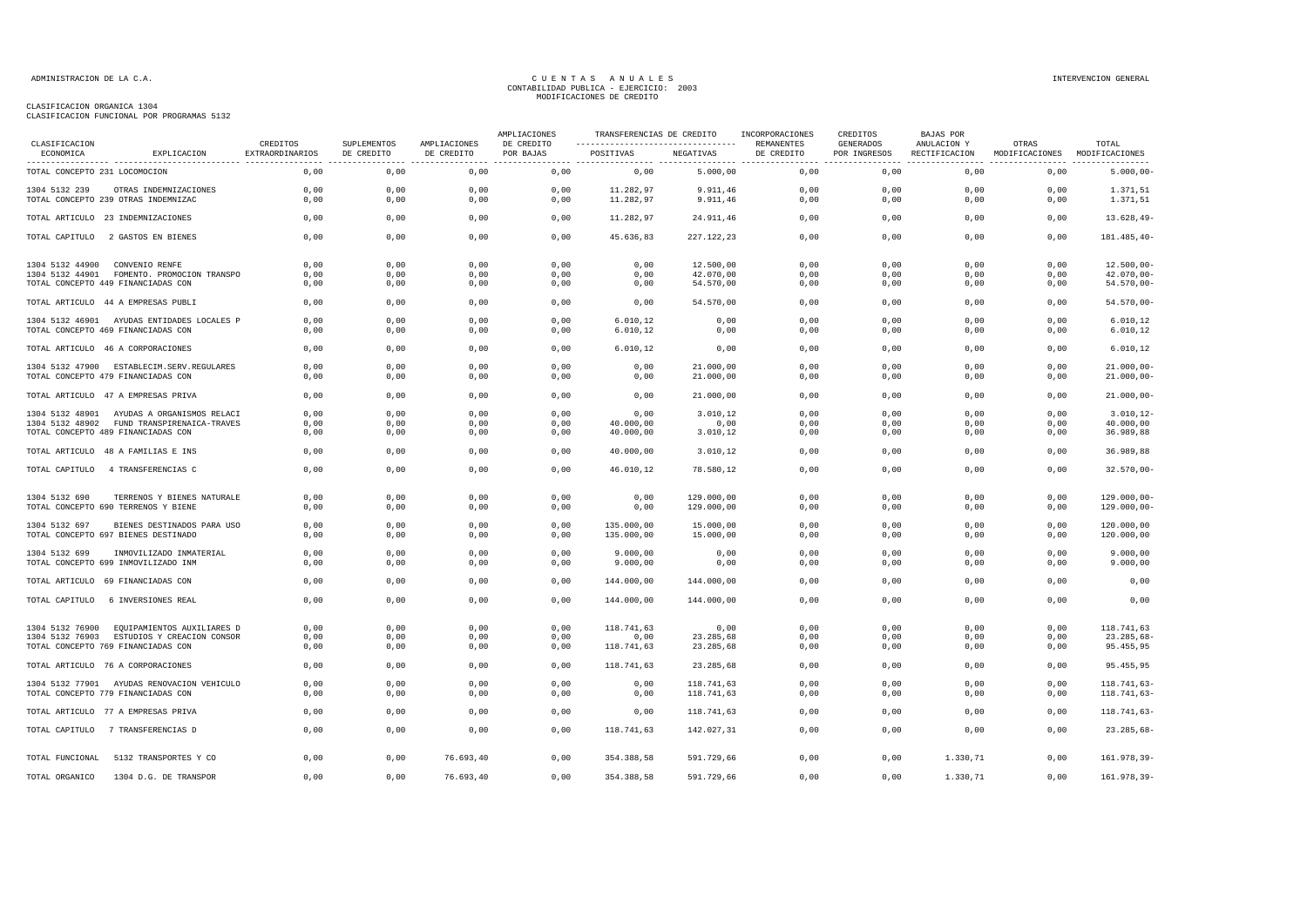### ADMINISTRACION DE LA C.A. INTERVENCION GENERAL CONTABILIDAD PUBLICA - EJERCICIO: 2003<br>CONTABILIDAD PUBLICA - EJERCICIO: 2003 MODIFICACIONES DE CREDITO

|                                 |                                            |                             |                           |                            | AMPLIACIONES            | TRANSFERENCIAS DE CREDITO |              | INCORPORACIONES                             | CREDITOS                  | BAJAS POR                    |                                        |                     |
|---------------------------------|--------------------------------------------|-----------------------------|---------------------------|----------------------------|-------------------------|---------------------------|--------------|---------------------------------------------|---------------------------|------------------------------|----------------------------------------|---------------------|
| CLASIFICACION<br>ECONOMICA      | EXPLICACION                                | CREDITOS<br>EXTRAORDINARIOS | SUPLEMENTOS<br>DE CREDITO | AMPLIACIONES<br>DE CREDITO | DE CREDITO<br>POR BAJAS | POSITIVAS                 | NEGATIVAS    | REMANENTES<br>DE CREDITO                    | GENERADOS<br>POR INGRESOS | ANULACION Y<br>RECTIFICACION | OTRAS<br>MODIFICACIONES MODIFICACIONES | TOTAL               |
| 1305 4311 12000 SUELDOS         |                                            | 0,00                        | 0,00                      | 15.181,70                  | 0,00                    | 4.444,54                  | 0,00         | ----------------- -----------------<br>0,00 | 0,00                      | 0,00                         | 0,00                                   | 19.626,24           |
| 1305 4311 12005                 | TRIENIOS                                   | 0,00                        | 0,00                      | 2.692,87                   | 0,00                    | 486,26                    | 0,00         | 0,00                                        | 0,00                      | 0,00                         | 0,00                                   | 3.179,13            |
|                                 | 1305 4311 12006 OTRAS RETRIBUCIONES BASICA | 0,00                        | 0,00                      | 12.804,44                  | 0,00                    | 108,68                    | 0,00         | 0,00                                        | 0,00                      | 0,00                         | 0,00                                   | 12.913,12           |
|                                 | TOTAL CONCEPTO 120 RETRIBUCIONES BA        | 0,00                        | 0,00                      | 30.679,01                  | 0,00                    | 5.039, 48                 | 0,00         | 0,00                                        | 0,00                      | 0,00                         | 0,00                                   | 35.718,49           |
| 1305 4311 12100                 | COMPLEMENTO DE DESTINO                     | 0,00                        | 0,00                      | 7.532,02                   | 0,00                    | 1.956,30                  | 0,00         | 0,00                                        | 0,00                      | 0,00                         | 0,00                                   | 9.488,32            |
| 1305 4311 12101                 | COMPLEMENTO ESPECIFICO                     | 0,00                        | 0,00                      | 27.600,88                  | 0,00                    | 1.593,36                  | 0,00         | 0,00                                        | 0,00                      | 0,00                         | 0,00                                   | 29.194,24           |
| 1305 4311 12109 OTRAS           | TOTAL CONCEPTO 121 RETRIBUCIONES CO        | 0,00<br>0,00                | 0,00<br>0,00              | 522,91<br>35.655,81        | 0,00<br>0,00            | 0,00<br>3.549,66          | 0,00<br>0,00 | 0,00<br>0,00                                | 0,00<br>0,00              | 0,00<br>0,00                 | 0,00<br>0,00                           | 522,91<br>39.205,47 |
| TOTAL ARTICULO 12 FUNCIONARIOS  |                                            | 0,00                        | 0,00                      | 66.334,82                  | 0,00                    | 8.589,14                  | 0,00         | 0,00                                        | 0,00                      | 0,00                         | 0,00                                   | 74.923,96           |
| 1305 4311 13000 SALARIO BASE    |                                            | 0,00                        | 0,00                      | 3.205,25                   | 0,00                    | 0,00                      | 6.505,03     | 0,00                                        | 0,00                      | 0,00                         | 0,00                                   | $3.299,78-$         |
| 1305 4311 13001                 | ANTIGUEDAD                                 | 0.00                        | 0,00                      | 370,30                     | 0.00                    | 0.00                      | 786,24       | 0.00                                        | 0.00                      | 0.00                         | 0.00                                   | $415,94-$           |
| 1305 4311 13002                 | PAGAS EXTRAS                               | 0,00                        | 0,00                      | 595,93                     | 0,00                    | 0,00                      | 1.297,87     | 0,00                                        | 0,00                      | 0,00                         | 0,00                                   | 701,94-             |
|                                 | 1305 4311 13003 OTRAS REMUNERACIONES       | 0,00                        | 0,00                      | 898,08                     | 0,00                    | 0,00                      | 0,00         | 0,00                                        | 0,00                      | 2.000,00                     | 0,00                                   | 1.101,92-           |
| TOTAL CONCEPTO 130 LABORAL FIJO |                                            | 0,00                        | 0,00                      | 5.069,56                   | 0,00                    | 0,00                      | 8.589,14     | 0,00                                        | 0,00                      | 2.000,00                     | 0,00                                   | 5.519,58-           |
| TOTAL ARTICULO 13 LABORALES     |                                            | 0,00                        | 0,00                      | 5.069,56                   | 0,00                    | 0,00                      | 8.589,14     | 0,00                                        | 0,00                      | 2.000,00                     | 0,00                                   | 5.519,58-           |
|                                 | 1305 4311 16000 SEGURIDAD SOCIAL           | 0,00                        | 0,00                      | 8.776,07                   | 0,00                    | 0,00                      | 0,00         | 0,00                                        | 0,00                      | 0,00                         | 0,00                                   | 8.776,07            |
|                                 | TOTAL CONCEPTO 160 CUOTAS SOCIALES         | 0,00                        | 0,00                      | 8.776,07                   | 0,00                    | 0,00                      | 0,00         | 0,00                                        | 0,00                      | 0,00                         | 0,00                                   | 8.776,07            |
|                                 | TOTAL ARTICULO 16 CUOTAS, PRESTACI         | 0,00                        | 0,00                      | 8.776,07                   | 0,00                    | 0,00                      | 0,00         | 0,00                                        | 0,00                      | 0,00                         | 0,00                                   | 8.776,07            |
|                                 | TOTAL CAPITULO 1 GASTOS DE PERSON          | 0,00                        | 0,00                      | 80.180,45                  | 0.00                    | 8.589,14                  | 8.589,14     | 0.00                                        | 0.00                      | 2.000,00                     | 0.00                                   | 78.180,45           |
|                                 |                                            |                             |                           |                            |                         |                           |              |                                             |                           |                              |                                        |                     |
| 1305 4311 205                   | MOBILIARIO Y ENSERES                       | 0,00                        | 0,00                      | 0,00                       | 0,00                    | 0,00                      | 2.713,00     | 0,00                                        | 0,00                      | 0,00                         | 0,00                                   | $2.713,00 -$        |
|                                 | TOTAL CONCEPTO 205 MOBILIARIO Y ENS        | 0,00                        | 0,00                      | 0,00                       | 0,00                    | 0,00                      | 2.713,00     | 0,00                                        | 0,00                      | 0,00                         | 0,00                                   | $2.713,00-$         |
|                                 | TOTAL ARTICULO 20 ARRENDAMIENTOS           | 0,00                        | 0,00                      | 0,00                       | 0,00                    | 0,00                      | 2.713,00     | 0,00                                        | 0,00                      | 0,00                         | 0,00                                   | $2.713,00 -$        |
| 1305 4311 212                   | EDIFICIOS Y OTRAS CONSTRUC                 | 0,00                        | 0,00                      | 0,00                       | 0,00                    | 104.101,83                | 26.472,35    | 0,00                                        | 0,00                      | 0,00                         | 0,00                                   | 77.629,48           |
|                                 | TOTAL CONCEPTO 212 EDIFICIOS Y OTRA        | 0,00                        | 0,00                      | 0,00                       | 0,00                    | 104.101,83                | 26.472,35    | 0,00                                        | 0,00                      | 0,00                         | 0,00                                   | 77.629,48           |
| 1305 4311 213                   | MAQUINARIA, INSTALACION Y U                | 0,00                        | 0,00                      | 0,00                       | 0,00                    | 0,00                      | 11.000,00    | 0,00                                        | 0,00                      | 0,00                         | 0,00                                   | $11.000,00 -$       |
|                                 | TOTAL CONCEPTO 213 MAQUINARIA, INST        | 0,00                        | 0,00                      | 0,00                       | 0,00                    | 0,00                      | 11.000,00    | 0,00                                        | 0,00                      | 0,00                         | 0,00                                   | 11.000,00           |
| 1305 4311 214                   | MATERIAL DE TRANSPORTE                     | 0,00                        | 0,00                      | 0,00                       | 0,00                    | 0,00                      | 2.585,42     | 0,00                                        | 0,00                      | 0,00                         | 0,00                                   | 2.585,42-           |
|                                 | TOTAL CONCEPTO 214 MATERIAL DE TRAN        | 0,00                        | 0,00                      | 0,00                       | 0,00                    | 0,00                      | 2.585,42     | 0,00                                        | 0,00                      | 0,00                         | 0,00                                   | 2.585,42-           |
| 1305 4311 215                   | MOBILIARIO Y ENSERES                       | 0,00                        | 0,00                      | 0,00                       | 0,00                    | 20.000,00                 | 5.639,90     | 0,00                                        | 0,00                      | 0,00                         | 0,00                                   | 14.360,10           |
|                                 | TOTAL CONCEPTO 215 MOBILIARIO Y ENS        | 0,00                        | 0,00                      | 0,00                       | 0,00                    | 20.000,00                 | 5.639,90     | 0,00                                        | 0,00                      | 0,00                         | 0,00                                   | 14.360,10           |
|                                 | TOTAL ARTICULO 21 REPARACION Y CON         | 0,00                        | 0,00                      | 0,00                       | 0,00                    | 124.101,83                | 45.697,67    | 0,00                                        | 0,00                      | 0,00                         | 0,00                                   | 78.404,16           |
| 1305 4311 22000                 | ORDINARIO NO INVENTARIABLE                 | 0,00                        | 0,00                      | 0,00                       | 0,00                    | 0,00                      | 11.763,54    | 0,00                                        | 0,00                      | 0,00                         | 0,00                                   | 11.763,54-          |
| 1305 4311 22001                 | MOBILIARIO Y ENSERES                       | 0,00                        | 0,00                      | 0,00                       | 0,00                    | 0,00                      | 6.873,06     | 0,00                                        | 0,00                      | 0,00                         | 0,00                                   | $6.873,06-$         |
| 1305 4311 22002                 | PRENSA, REVISTAS Y PUBLICAC                | 0,00                        | 0,00                      | 0,00                       | 0,00                    | 0,00                      | 1.072,04     | 0,00                                        | 0,00                      | 0,00                         | 0,00                                   | 1.072,04-           |
| 1305 4311 22003                 | LIBROS Y OTRAS PUBLICACION                 | 0,00                        | 0,00                      | 0,00                       | 0,00                    | 0,00                      | 1.500,00     | 0,00                                        | 0,00                      | 0,00                         | 0,00                                   | $1.500,00 -$        |
|                                 | 1305 4311 22004 MATERIAL INFORMATICO       | 0,00                        | 0,00                      | 0,00                       | 0,00                    | 0,00                      | 7.492,22     | 0,00                                        | 0,00                      | 0,00                         | 0,00                                   | 7.492,22-           |
|                                 | TOTAL CONCEPTO 220 MATERIAL DE OFIC        | 0,00                        | 0,00                      | 0,00                       | 0,00                    | 0,00                      | 28.700,86    | 0,00                                        | 0,00                      | 0,00                         | 0,00                                   | 28.700,86-          |
| 1305 4311 22100                 | ENERGIA ELECTRICA                          | 0,00                        | 0,00                      | 0,00                       | 0,00                    | 0,00                      | 11.343,39    | 0,00                                        | 0,00                      | 0,00                         | 0,00                                   | $11.343, 39-$       |
| 1305 4311 22101                 | AGUA                                       | 0,00                        | 0,00                      | 0,00                       | 0,00                    | 0,00                      | 1.952,00     | 0,00                                        | 0,00                      | 0,00                         | 0,00                                   | 1.952,00-           |
| 1305 4311 22103                 | COMBUSTIBLES                               | 0,00                        | 0,00                      | 0,00                       | 0,00                    | 0,00                      | 5.764,50     | 0,00                                        | 0,00                      | 0,00                         | 0,00                                   | 5.764,50-           |
| 1305 4311 22109                 | OTROS SUMINISTROS                          | 0,00                        | 0,00                      | 0,00                       | 0,00                    | 0,00                      | 2.848,64     | 0,00                                        | 0,00                      | 0,00                         | 0,00                                   | 2.848,64-           |
| TOTAL CONCEPTO 221 SUMINISTROS  |                                            | 0,00                        | 0,00                      | 0,00                       | 0,00                    | 0,00                      | 21.908,53    | 0,00                                        | 0,00                      | 0,00                         | 0,00                                   | 21.908,53-          |
| 1305 4311 22200 TELEFONICAS     |                                            | 0.00                        | 0,00                      | 0.00                       | 0.00                    | 0.00                      | 9.000,00     | 0.00                                        | 0.00                      | 0.00                         | 0.00                                   | $9.000,00 -$        |
|                                 | TOTAL CONCEPTO 222 COMUNICACIONES          | 0,00                        | 0,00                      | 0,00                       | 0,00                    | 0,00                      | 9.000,00     | 0,00                                        | 0,00                      | 0,00                         | 0,00                                   | $9.000,00 -$        |
| 1305 4311 223 TRANSPORTE        |                                            | 0,00                        | 0,00                      | 0,00                       | 0,00                    | 0,00                      | 1.000,00     | 0,00                                        | 0,00                      | 0,00                         | 0,00                                   | $1.000,00 -$        |
| TOTAL CONCEPTO 223 TRANSPORTE   |                                            | 0,00                        | 0,00                      | 0,00                       | 0,00                    | 0,00                      | 1.000,00     | 0,00                                        | 0,00                      | 0,00                         | 0,00                                   | $1.000,00 -$        |
|                                 | 1305 4311 22400 EDIFICIOS Y LOCALES        | 0,00                        | 0,00                      | 0,00                       | 0,00                    | 9.477,00                  | 13.000,00    | 0,00                                        | 0,00                      | 0,00                         | 0,00                                   | $3.523,00-$         |
|                                 | TOTAL CONCEPTO 224 PRIMAS DE SEGURO        | 0,00                        | 0,00                      | 0,00                       | 0,00                    | 9.477,00                  | 13.000,00    | 0,00                                        | 0,00                      | 0,00                         | 0,00                                   | $3.523,00-$         |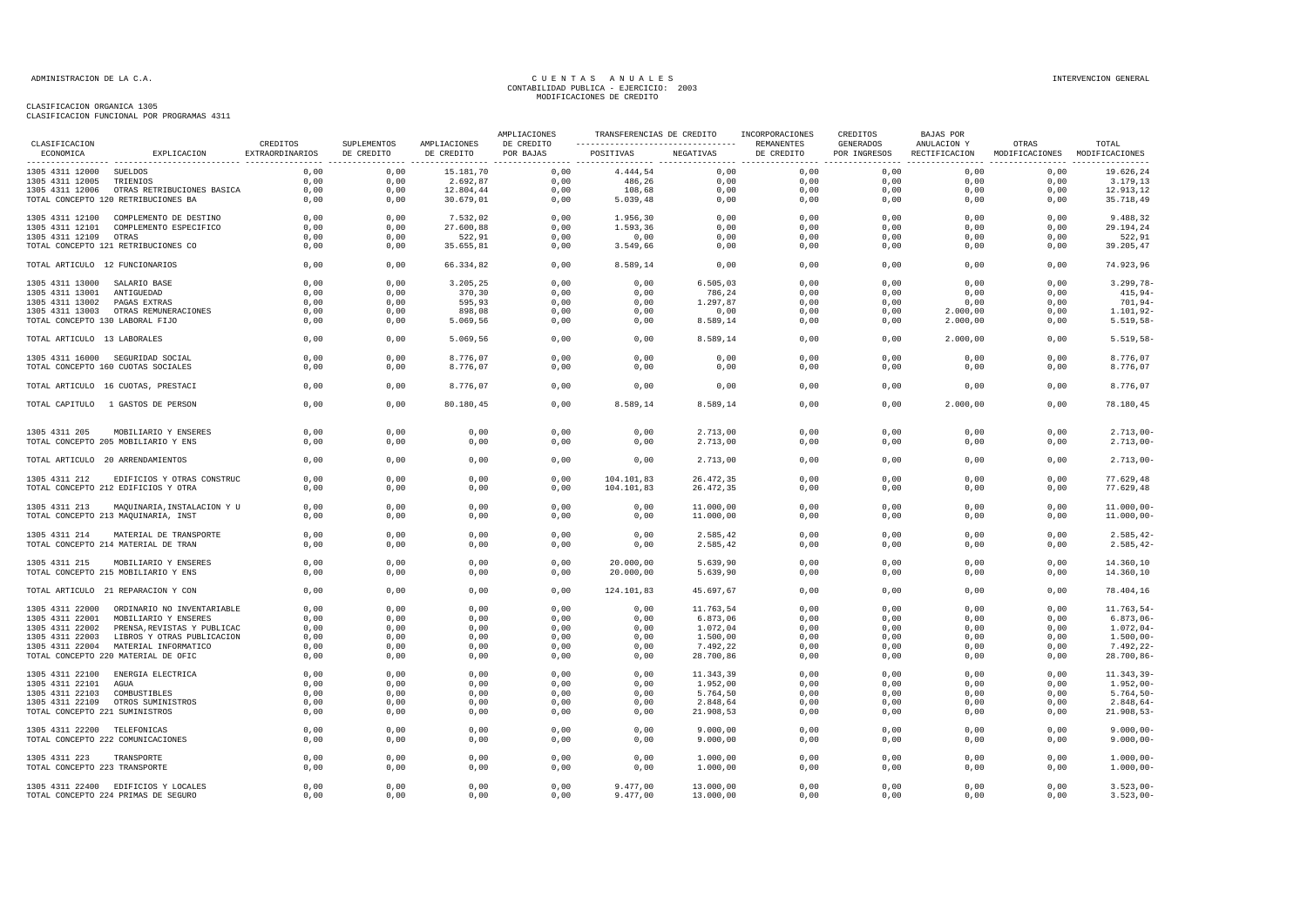| CLASIFICACION                 |                                                                                  |                                    |                           |                            | AMPLIACIONES            |                                                                     |                        | TRANSFERENCIAS DE CREDITO INCORPORACIONES | CREDITOS                  | BAJAS POR    |                                                      |                            |
|-------------------------------|----------------------------------------------------------------------------------|------------------------------------|---------------------------|----------------------------|-------------------------|---------------------------------------------------------------------|------------------------|-------------------------------------------|---------------------------|--------------|------------------------------------------------------|----------------------------|
| ECONOMICA                     | EXPLICACION                                                                      | CREDITOS<br><b>EXTRAORDINARIOS</b> | SUPLEMENTOS<br>DE CREDITO | AMPLIACIONES<br>DE CREDITO | DE CREDITO<br>POR BAJAS | --------------------------------- REMANENTES<br>POSITIVAS NEGATIVAS |                        | DE CREDITO                                | GENERADOS<br>POR INGRESOS | ANULACION Y  | OTRAS<br>RECTIFICACION MODIFICACIONES MODIFICACIONES | TOTAL                      |
| 1305 4311 22500 LOCALES       |                                                                                  | 0,00                               | 0,00                      | 0,00                       | 0,00                    | 0,00                                                                | 7.535,00               | 0,00                                      | 0,00                      | 0,00         | 0,00                                                 | $7.535,00 -$               |
| 1305 4311 22502 ESTATALES     |                                                                                  | 0,00                               | 0,00                      | 0,00                       | 0,00                    | 0.00                                                                | 9.000,00               | 0.00                                      | 0,00                      | 0.00         | 0,00                                                 | $9.000,00 -$               |
| TOTAL CONCEPTO 225 TRIBUTOS   |                                                                                  | 0,00                               | 0,00                      | 0,00                       | 0,00                    | 0,00                                                                | 16.535,00              | 0,00                                      | 0,00                      | 0,00         | 0,00                                                 | $16.535,00-$               |
|                               | 1305 4311 22601 ATENCIONES PROTOCOLARIAS Y                                       | 0,00                               | 0,00                      | 0,00                       | 0,00                    | 600,00                                                              | 0,00                   | 0,00                                      | 0,00                      | 0,00         | 0,00                                                 | 600,00                     |
| 1305 4311 22602               | GASTOS DE DIVULGACION Y PR                                                       | 0,00                               | 0,00                      | 0,00                       | 0,00                    | 0,00                                                                | 1.721,41               | 0,00                                      | 0,00                      | 0,00         | 0,00                                                 | $1.721, 41-$               |
| 1305 4311 22603               | JURIDICOS, CONTENCIOSOS                                                          | 0,00                               | 0,00                      | 0,00                       | 0,00                    | 0,00                                                                | 1.009,54               | 0,00                                      | 0,00                      | 0,00         | 0,00                                                 | $1.009, 54-$               |
|                               | 1305 4311 22604 REMUNERACIONES A AGENTES M                                       | 0,00                               | 0,00                      | 0,00                       | 0,00                    | 110.200,00                                                          | 119.935,42             | 0,00                                      | 0,00                      | 0,00         | 0,00                                                 | $9.735, 42-$               |
|                               | 1305 4311 22605 REUNIONES Y CONFERENCIAS<br>TOTAL CONCEPTO 226 GASTOS DIVERSOS   | 0,00<br>0,00                       | 0,00<br>0,00              | 0,00<br>0,00               | 0,00<br>0,00            | 0,00<br>110.800,00                                                  | 3.005,00<br>125.671,37 | 0,00<br>0,00                              | 0,00<br>0,00              | 0,00<br>0,00 | 0,00<br>0,00                                         | $3.005,00 -$<br>14.871,37- |
|                               |                                                                                  |                                    |                           |                            |                         |                                                                     |                        |                                           |                           |              |                                                      |                            |
|                               | 1305 4311 22706 ESTUDIOS Y TRABAJOS TECNIC                                       | 0,00                               | 0,00                      | 0,00                       | 0,00                    | 0,00                                                                | 3.000,00               | 0,00                                      | 0,00                      | 0,00         | 0,00                                                 | $3.000,00 -$               |
| 1305 4311 22709 OTROS         |                                                                                  | 0,00                               | 0,00                      | 0,00                       | 0,00                    | 0,00                                                                | 3.000,00               | 0,00                                      | 0,00                      | 0,00         | 0,00                                                 | $3.000,00 -$               |
|                               | TOTAL CONCEPTO 227 TRABAJOS REALIZA                                              | 0,00                               | 0,00                      | 0,00                       | 0,00                    | 0,00                                                                | 6.000,00               | 0,00                                      | 0,00                      | 0,00         | 0,00                                                 | $6.000,00 -$               |
|                               | TOTAL ARTICULO 22 MATERIAL, SUMINI                                               | 0,00                               | 0,00                      | 0,00                       | 0,00                    | 120.277,00                                                          | 221.815,76             | 0,00                                      | 0,00                      | 0,00         | 0,00                                                 | 101.538,76-                |
| 1305 4311 230                 | DIETAS                                                                           | 0.00                               | 0.00                      | 0.00                       | 0.00                    | 0.00                                                                | 2,000,00               | 0.00                                      | 0.00                      | 0.00         | 0.00                                                 | $2.000.00 -$               |
| TOTAL CONCEPTO 230 DIETAS     |                                                                                  | 0,00                               | 0,00                      | 0,00                       | 0,00                    | 0,00                                                                | 2.000,00               | 0,00                                      | 0,00                      | 0,00         | 0,00                                                 | $2.000,00-$                |
| 1305 4311 231                 | LOCOMOCION                                                                       | 0,00                               | 0,00                      | 0,00                       | 0,00                    | 0,00                                                                | 1.041,05               | 0,00                                      | 0,00                      | 0,00         | 0,00                                                 | $1.041,05-$                |
| TOTAL CONCEPTO 231 LOCOMOCION |                                                                                  | 0,00                               | 0,00                      | 0,00                       | 0,00                    | 0,00                                                                | 1.041,05               | 0,00                                      | 0,00                      | 0,00         | 0,00                                                 | $1.041,05-$                |
|                               | TOTAL ARTICULO 23 INDEMNIZACIONES                                                | 0,00                               | 0,00                      | 0,00                       | 0,00                    | 0,00                                                                | 3.041,05               | 0,00                                      | 0,00                      | 0,00         | 0,00                                                 | $3.041,05-$                |
|                               |                                                                                  |                                    |                           |                            |                         |                                                                     |                        |                                           |                           |              |                                                      |                            |
|                               | TOTAL CAPITULO 2 GASTOS EN BIENES                                                | 0,00                               | 0,00                      | 0,00                       | 0,00                    | 244.378.83                                                          | 273.267.48             | 0.00                                      | 0,00                      | 0.00         | 0.00                                                 | 28.888,65-                 |
|                               | 1305 4311 44900 A EMPRESA PUBLICA                                                | 0,00                               | 0,00                      | 0,00                       | 0,00                    | 0,00                                                                | 261.802,42             | 0,00                                      | 0,00                      | 1.300.289,72 | 0,00                                                 | 1.562.092,14-              |
|                               | TOTAL CONCEPTO 449 FINANCIADAS CON                                               | 0,00                               | 0,00                      | 0,00                       | 0,00                    | 0,00                                                                | 261.802,42             | 0,00                                      | 0,00                      | 1.300.289,72 | 0,00                                                 | 1.562.092,14-              |
|                               | TOTAL ARTICULO 44 A EMPRESAS PUBLI                                               | 0,00                               | 0,00                      | 0,00                       | 0,00                    | 0,00                                                                | 261.802,42             | 0,00                                      | 0,00                      | 1.300.289,72 | 0,00                                                 | 1.562.092,14-              |
|                               | TOTAL CAPITULO 4 TRANSFERENCIAS C                                                | 0,00                               | 0,00                      | 0.00                       | 0,00                    | 0.00                                                                | 261.802.42             | 0.00                                      | 0.00                      | 1,300,289.72 | 0.00                                                 | 1.562.092,14-              |
| 1305 4311 649                 | INMOVILIZADO INMATERIAL                                                          | 0,00                               | 0,00                      | 0,00                       | 0,00                    | 684,03                                                              | 684,03                 | 0,00                                      | 0,00                      | 0,00         | 0,00                                                 | 0,00                       |
|                               | TOTAL CONCEPTO 649 INMOVILIZADO INM                                              | 0,00                               | 0,00                      | 0,00                       | 0,00                    | 684,03                                                              | 684,03                 | 0,00                                      | 0,00                      | 0,00         | 0,00                                                 | 0,00                       |
|                               | TOTAL ARTICULO 64 FINANCIADAS CON                                                | 0,00                               | 0,00                      | 0,00                       | 0,00                    | 684,03                                                              | 684,03                 | 0,00                                      | 0,00                      | 0,00         | 0,00                                                 | 0,00                       |
|                               |                                                                                  |                                    |                           |                            |                         |                                                                     |                        |                                           |                           |              |                                                      |                            |
| 1305 4311 692                 | EDIFICIOS Y OTRAS CONSTRUC<br>TOTAL CONCEPTO 692 EDIFICIOS Y OTRA                | 0,00<br>0,00                       | 0,00<br>0,00              | 411.287,00<br>411.287.00   | 0,00<br>0,00            | 0,00<br>0,00                                                        | 0,00<br>0,00           | 0,00<br>0,00                              | 0,00<br>0,00              | 0,00<br>0,00 | 0,00<br>0,00                                         | 411.287,00<br>411.287,00   |
|                               |                                                                                  |                                    |                           |                            |                         |                                                                     |                        |                                           |                           |              |                                                      |                            |
| 1305 4311 694                 | MATERIAL DE TRANSPORTE                                                           | 0,00                               | 0,00                      | 60.000,00                  | 0,00                    | 0,00                                                                | 0,00                   | 0,00                                      | 0,00                      | 0,00         | 0,00                                                 | 60.000,00                  |
|                               | TOTAL CONCEPTO 694 MATERIAL DE TRAN                                              | 0,00                               | 0,00                      | 60.000,00                  | 0,00                    | 0,00                                                                | 0,00                   | 0,00                                      | 0,00                      | 0,00         | 0,00                                                 | 60.000,00                  |
| 1305 4311 697                 | BIENES DESTINADOS PARA USO                                                       | 0,00                               | 0,00                      | 0,00                       | 0,00                    | 0,00                                                                | 126.783,25             | 0,00                                      | 0,00                      | 0,00         | 0,00                                                 | 126.783,25-                |
|                               | TOTAL CONCEPTO 697 BIENES DESTINADO                                              | 0.00                               | 0,00                      | 0.00                       | 0.00                    | 0.00                                                                | 126.783,25             | 0.00                                      | 0.00                      | 0.00         | 0.00                                                 | $126.783, 25 -$            |
| 1305 4311 698                 | OTRO INMOVILIZADO MATERIAL                                                       | 0,00                               | 0,00                      | 47.083,63                  | 0,00                    | 0,00                                                                | 0,00                   | 0,00                                      | 0,00                      | 0.00         | 0,00                                                 | 47.083.63                  |
|                               | TOTAL CONCEPTO 698 OTRO INMOVILIZAD                                              | 0,00                               | 0,00                      | 47.083,63                  | 0,00                    | 0,00                                                                | 0,00                   | 0,00                                      | 0,00                      | 0,00         | 0,00                                                 | 47.083,63                  |
|                               |                                                                                  |                                    |                           |                            |                         |                                                                     |                        |                                           |                           |              |                                                      |                            |
| 1305 4311 699                 | INMOVILIZADO INMATERIAL                                                          | 0,00                               | 0,00                      | 0,00                       | 0,00                    | 0,00                                                                | 0,00                   | 0,00                                      | 0,00                      | 47.083,63    | 0,00                                                 | $47.083,63-$               |
|                               | TOTAL CONCEPTO 699 INMOVILIZADO INM                                              | 0,00                               | 0,00                      | 0,00                       | 0,00                    | 0,00                                                                | 0,00                   | 0,00                                      | 0,00                      | 47.083,63    | 0,00                                                 | $47.083,63-$               |
|                               | TOTAL ARTICULO 69 FINANCIADAS CON                                                | 0,00                               | 0,00                      | 518,370.63                 | 0.00                    | 0.00                                                                | 126.783.25             | 0.00                                      | 0.00                      | 47.083.63    | 0.00                                                 | 344.503.75                 |
|                               | TOTAL CAPITULO 6 INVERSIONES REAL                                                | 0,00                               | 0,00                      | 518.370,63                 | 0,00                    | 684,03                                                              | 127.467,28             | 0,00                                      | 0,00                      | 47.083,63    | 0,00                                                 | 344.503,75                 |
|                               | 1305 4311 74900 A EMPRESA PUBLICA                                                | 0,00                               | 0,00                      | 0,00                       | 0,00                    | 0,00                                                                | 0,00                   | 0,00                                      | 0,00                      | 3.207.301,08 | 0,00                                                 | 3.207.301,08-              |
|                               | TOTAL CONCEPTO 749 FINANCIADAS CON                                               | 0,00                               | 0,00                      | 0,00                       | 0,00                    | 0,00                                                                | 0,00                   | 0,00                                      | 0,00                      | 3.207.301,08 | 0,00                                                 | $3.207.301,08-$            |
|                               | TOTAL ARTICULO 74 A EMPRESAS PUBLI                                               | 0.00                               | 0,00                      | 0.00                       | 0,00                    | 0.00                                                                | 0.00                   | 0.00                                      | 0.00                      | 3.207.301.08 | 0.00                                                 | 3.207.301.08-              |
|                               |                                                                                  |                                    |                           |                            |                         |                                                                     |                        |                                           |                           |              |                                                      |                            |
|                               | 1305 4311 76452 PROMOCION PBCA DE VVDAS EN<br>TOTAL CONCEPTO 764 FINANCIADAS CON | 0,00<br>0,00                       | 0,00<br>0,00              | 15.012,45<br>15.012,45     | 0,00<br>0,00            | 0,00<br>0,00                                                        | 0,00<br>0,00           | 0,00<br>0,00                              | 0,00<br>0,00              | 0,00<br>0,00 | 0,00<br>0,00                                         | 15.012,45<br>15.012,45     |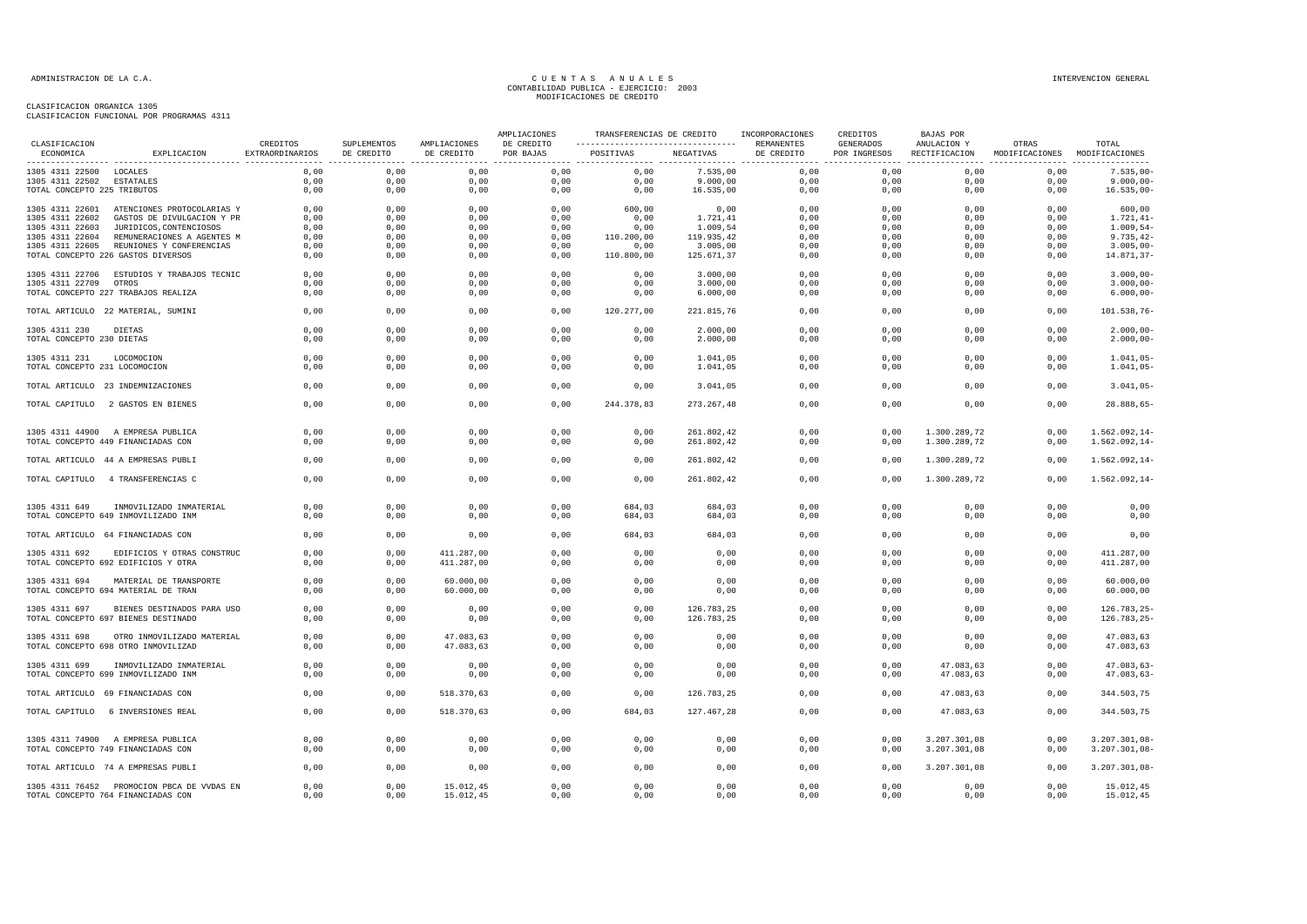| CLASIFICACION   |                                     | CREDITOS               | SUPLEMENTOS | AMPLIACIONES | AMPLIACIONES<br>DE CREDITO | TRANSFERENCIAS DE CREDITO<br>---------------------------------- |            | INCORPORACIONES<br><b>REMANENTES</b> | CREDITOS<br><b>GENERADOS</b> | <b>BAJAS POR</b><br>ANULACION Y                       | OTRAS          | TOTAL                              |
|-----------------|-------------------------------------|------------------------|-------------|--------------|----------------------------|-----------------------------------------------------------------|------------|--------------------------------------|------------------------------|-------------------------------------------------------|----------------|------------------------------------|
| ECONOMICA       | EXPLICACION                         | <b>EXTRAORDINARIOS</b> | DE CREDITO  | DE CREDITO   | POR BAJAS                  | POSITIVAS                                                       | NEGATIVAS  | DE CREDITO                           | POR INGRESOS                 | RECTIFICACION<br>------------------------------------ | MODIFICACIONES | MODIFICACIONES<br>---------------- |
| 1305 4311 76952 | PROMOC. PUBLICA VIVIENDAS           | 0,00                   | 0,00        | 7.518,29     | 0,00                       | 0,00                                                            | 0,00       | 0,00                                 | 0,00                         | 0,00                                                  | 0,00           | 7.518,29                           |
| 1305 4311 76953 | ACTUACION SUELO INDUSTRIAL          | 0,00                   | 0,00        | 188.422.90   | 0,00                       | 0,00                                                            | 0,00       | 0,00                                 | 0,00                         | 0.00                                                  | 0,00           | 188.422,90                         |
|                 | TOTAL CONCEPTO 769 FINANCIADAS CON  | 0,00                   | 0,00        | 195.941,19   | 0,00                       | 0,00                                                            | 0,00       | 0,00                                 | 0,00                         | 0,00                                                  | 0,00           | 195.941,19                         |
|                 | TOTAL ARTICULO 76 A CORPORACIONES   | 0,00                   | 0,00        | 210.953,64   | 0,00                       | 0,00                                                            | 0,00       | 0,00                                 | 0,00                         | 0,00                                                  | 0,00           | 210.953,64                         |
| 1305 4311 78400 | PLAN VIVIENDAS 1992-1995            | 0,00                   | 0,00        | 0,00         | 0,00                       | 0,00                                                            | 0,00       | 0,00                                 | 0,00                         | 15.012.45                                             | 0.00           | $15.012, 45-$                      |
|                 | TOTAL CONCEPTO 784 FINANCIADAS CON  | 0,00                   | 0,00        | 0,00         | 0,00                       | 0,00                                                            | 0,00       | 0,00                                 | 0,00                         | 15.012.45                                             | 0,00           | $15.012, 45-$                      |
| 1305 4311 78900 | SUBVENCIONES A FAMILIAS DE          | 0,00                   | 0,00        | 0,00         | 0,00                       | 0,00                                                            | 0,00       | 0,00                                 | 0,00                         | 7.518,29                                              | 0,00           | $7.518, 29-$                       |
| 1305 4311 78903 | SUBVENCIONES A FAMILIAS DE          | 0,00                   | 0,00        | 0,00         | 0,00                       | 0,00                                                            | 0,00       | 0,00                                 | 0,00                         | 659.709.90                                            | 0,00           | 659.709,90-                        |
| 1305 4311 78904 | SUBVENCIONES A FAMILIAS DE          | 0,00                   | 0,00        | 0,00         | 0,00                       | 0,00                                                            | 0,00       | 0,00                                 | 0,00                         | 750,000,00                                            | 0,00           | $750.000,00 -$                     |
| 1305 4311 78970 | AYUDAS DAÑOS INUNDACIONES           | 0,00                   | 0,00        | 0,00         | 0,00                       | 1.500.000,00                                                    | 0,00       | 0,00                                 | 0,00                         | 0,00                                                  | 0,00           | 1.500.000,00                       |
|                 | TOTAL CONCEPTO 789 FINANCIADAS CON  | 0,00                   | 0,00        | 0,00         | 0,00                       | 1.500.000,00                                                    | 0,00       | 0,00                                 | 0,00                         | 1.417.228,19                                          | 0,00           | 82.771,81                          |
|                 | TOTAL ARTICULO 78 A FAMILIAS E INS  | 0,00                   | 0,00        | 0,00         | 0,00                       | 1.500.000,00                                                    | 0,00       | 0,00                                 | 0,00                         | 1.432.240,64                                          | 0,00           | 67.759,36                          |
| TOTAL CAPITULO  | 7 TRANSFERENCIAS D                  | 0.00                   | 0,00        | 210.953.64   | 0.00                       | 1.500.000.00                                                    | 0.00       | 0,00                                 | 0.00                         | 4.639.541.72                                          | 0.00           | 2.928.588,08-                      |
| 1305 4311 819   | COMPRA DE ACCIONES Y PARTI          | 0,00                   | 0,00        | 4.507.590,80 | 0,00                       | 0,00                                                            | 0,00       | 0,00                                 | 0,00                         | 0,00                                                  | 0,00           | 4.507.590,80                       |
|                 | TOTAL CONCEPTO 819 COMPRA DE ACCION | 0,00                   | 0,00        | 4.507.590,80 | 0,00                       | 0,00                                                            | 0,00       | 0,00                                 | 0,00                         | 0,00                                                  | 0,00           | 4.507.590,80                       |
|                 | TOTAL ARTICULO 81 ADOUISICION DE A  | 0.00                   | 0,00        | 4.507.590.80 | 0,00                       | 0,00                                                            | 0,00       | 0,00                                 | 0,00                         | 0.00                                                  | 0,00           | 4.507.590,80                       |
| TOTAL CAPITULO  | 8 ACTIVOS FINANCIE                  | 0,00                   | 0,00        | 4.507.590,80 | 0,00                       | 0,00                                                            | 0,00       | 0,00                                 | 0,00                         | 0,00                                                  | 0,00           | 4.507.590,80                       |
| TOTAL FUNCIONAL | 4311 PROMOCION Y ADMI               | 0,00                   | 0,00        | 5.317.095.52 | 0,00                       | 1.753.652,00                                                    | 671.126.32 | 0,00                                 | 0,00                         | 5.988.915.07                                          | 0,00           | 410.706,13                         |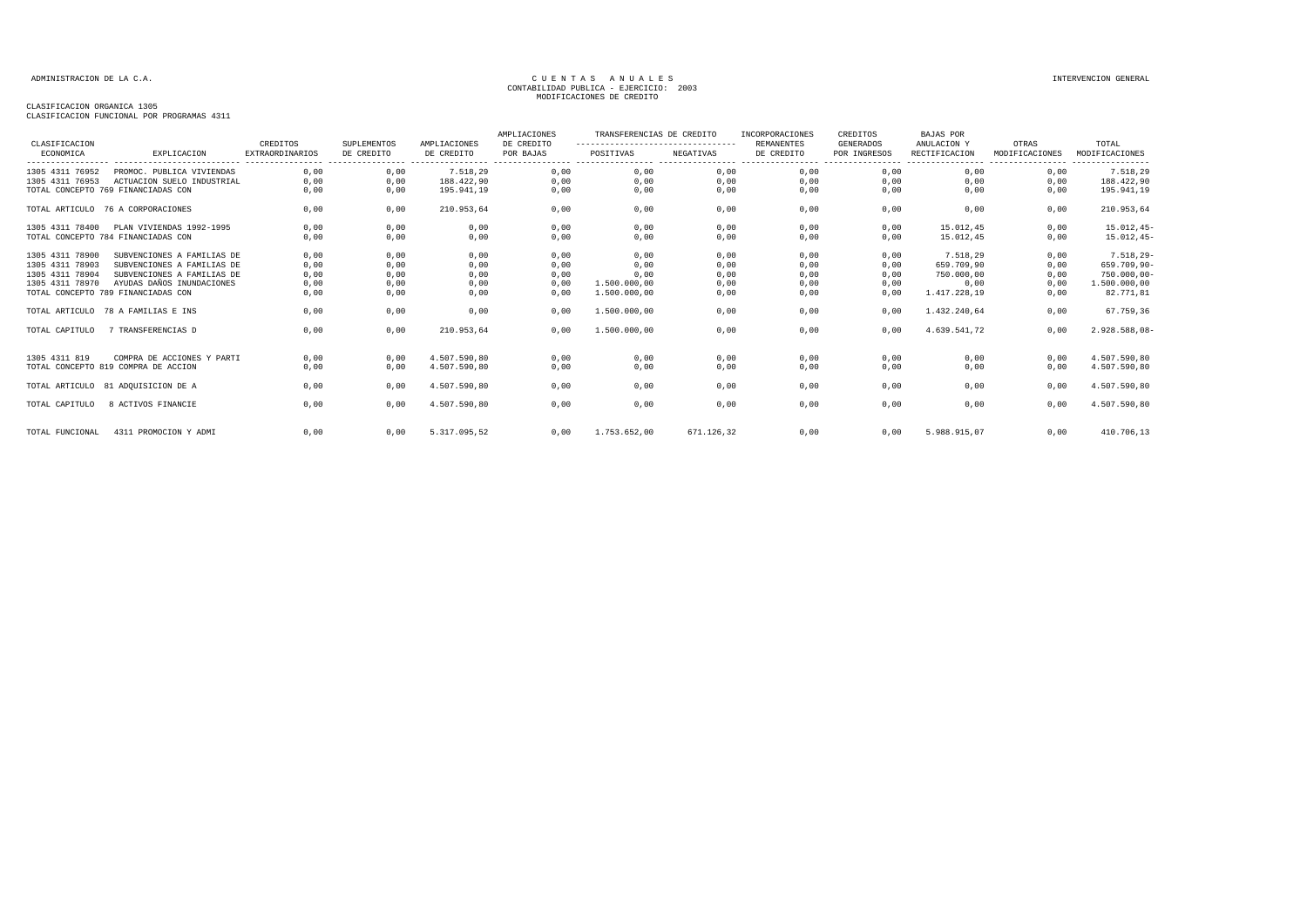|                                 |                                                                   |                             |                           |                            | AMPLIACIONES            | TRANSFERENCIAS DE CREDITO                                  |                      | INCORPORACIONES | CREDITOS                  | BAJAS POR                    |                                        |                              |
|---------------------------------|-------------------------------------------------------------------|-----------------------------|---------------------------|----------------------------|-------------------------|------------------------------------------------------------|----------------------|-----------------|---------------------------|------------------------------|----------------------------------------|------------------------------|
| CLASIFICACION<br>ECONOMICA      | EXPLICACION                                                       | CREDITOS<br>EXTRAORDINARIOS | SUPLEMENTOS<br>DE CREDITO | AMPLIACIONES<br>DE CREDITO | DE CREDITO<br>POR BAJAS | ---------------------------------- REMANENTES<br>POSITIVAS | NEGATIVAS            | DE CREDITO      | GENERADOS<br>POR INGRESOS | ANULACION Y<br>RECTIFICACION | OTRAS<br>MODIFICACIONES MODIFICACIONES | TOTAL                        |
| 1305 4323 12000 SUELDOS         |                                                                   | 0.00                        | 0.00                      | 9.743,14                   | 0.00                    | 4.444,54                                                   | 4.444,54             | 0.00            | 0.00                      | 0.00                         | 0,00                                   | 9.743,14                     |
| 1305 4323 12005 TRIENIOS        |                                                                   | 0,00                        | 0,00                      | 1.728,51                   | 0,00                    | 486,26                                                     | 486,26               | 0,00            | 0,00                      | 0,00                         | 0,00                                   | 1.728,51                     |
|                                 |                                                                   | 0,00                        |                           | 8.782,51                   | 0,00                    | 108,68                                                     | 108,68               | 0,00            | 0,00                      | 0,00                         | 0,00                                   | 8.782,51                     |
|                                 | 1305 4323 12006 OTRAS RETRIBUCIONES BASICA                        |                             | 0,00                      |                            |                         |                                                            |                      |                 |                           |                              |                                        |                              |
|                                 | TOTAL CONCEPTO 120 RETRIBUCIONES BA                               | 0,00                        | 0,00                      | 20.254,16                  | 0,00                    | 5.039,48                                                   | 5.039, 48            | 0,00            | 0,00                      | 0,00                         | 0,00                                   | 20.254,16                    |
|                                 | 1305 4323 12100 COMPLEMENTO DE DESTINO                            | 0,00                        | 0,00                      | 5.166,18                   | 0,00                    | 1.956,30                                                   | 1.956,30             | 0,00            | 0,00                      | 0.00                         | 0.00                                   | 5.166,18                     |
|                                 | 1305 4323 12101 COMPLEMENTO ESPECIFICO                            | 0,00                        | 0,00                      | 15.486,95                  | 0,00                    | 1.593,36                                                   | 1.593,36             | 0,00            | 0,00                      | 0,00                         | 0,00                                   | 15.486,95                    |
|                                 | TOTAL CONCEPTO 121 RETRIBUCIONES CO                               | 0,00                        | 0,00                      | 20.653,13                  | 0,00                    | 3.549,66                                                   | 3.549,66             | 0,00            | 0,00                      | 0,00                         | 0,00                                   | 20.653, 13                   |
| TOTAL ARTICULO 12 FUNCIONARIOS  |                                                                   | 0,00                        | 0,00                      | 40.907,29                  | 0,00                    | 8.589,14                                                   | 8.589,14             | 0,00            | 0,00                      | 0,00                         | 0,00                                   | 40.907,29                    |
| 1305 4323 13000 SALARIO BASE    |                                                                   | 0.00                        | 0.00                      | 4.285.81                   | 0.00                    | 4.594.45                                                   | 14.001,96            | 0.00            | 0.00                      | 0.00                         | 0.00                                   | $5.121.70 -$                 |
| 1305 4323 13001 ANTIGUEDAD      |                                                                   | 0,00                        | 0,00                      | 492,78                     | 0,00                    | 436,80                                                     | 2.367,12             | 0,00            | 0,00                      | 0,00                         | 0,00                                   | $1.437,54-$                  |
| 1305 4323 13002 PAGAS EXTRAS    |                                                                   | 0,00                        | 0,00                      | 796,43                     | 0,00                    | 1.006,25                                                   | 2.081,45             | 0,00            | 0,00                      | 0,00                         | 0,00                                   | 278,77-                      |
|                                 | 1305 4323 13003 OTRAS REMUNERACIONES                              | 0,00                        | 0,00                      | 1.010,17                   | 0,00                    | 0,00                                                       | 35,21                | 0,00            | 0,00                      | 2.000,00                     | 0,00                                   | $1.025,04-$                  |
| TOTAL CONCEPTO 130 LABORAL FIJO |                                                                   | 0,00                        | 0,00                      | 6.585, 19                  | 0,00                    | 6.037,50                                                   | 18.485,74            | 0,00            | 0,00                      | 2.000,00                     | 0,00                                   | $7.863,05-$                  |
| TOTAL ARTICULO 13 LABORALES     |                                                                   | 0,00                        | 0,00                      | 6.585, 19                  | 0,00                    | 6.037,50                                                   | 18.485,74            | 0,00            | 0,00                      | 2.000,00                     | 0,00                                   | $7.863,05 -$                 |
|                                 | 1305 4323 16000 SEGURIDAD SOCIAL                                  | 0,00                        | 0,00                      | 5.977,81                   | 0,00                    | 1.932,00                                                   | 5.915,44             | 0,00            | 0,00                      | 0,00                         | 0,00                                   | 1.994,37                     |
|                                 | TOTAL CONCEPTO 160 CUOTAS SOCIALES                                | 0,00                        | 0,00                      | 5.977,81                   | 0,00                    | 1.932,00                                                   | 5.915,44             | 0,00            | 0,00                      | 0,00                         | 0,00                                   | 1.994,37                     |
|                                 | TOTAL ARTICULO 16 CUOTAS, PRESTACI                                | 0,00                        | 0,00                      | 5.977,81                   | 0,00                    | 1.932,00                                                   | 5.915,44             | 0,00            | 0,00                      | 0,00                         | 0,00                                   | 1.994,37                     |
|                                 | TOTAL CAPITULO 1 GASTOS DE PERSON                                 | 0,00                        | 0,00                      | 53.470,29                  | 0,00                    | 16.558,64                                                  | 32.990,32            | 0.00            | 0,00                      | 2.000,00                     | 0,00                                   | 35.038,61                    |
|                                 |                                                                   |                             |                           |                            |                         |                                                            |                      |                 |                           |                              |                                        |                              |
| 1305 4323 212                   | EDIFICIOS Y OTRAS CONSTRUC<br>TOTAL CONCEPTO 212 EDIFICIOS Y OTRA | 0,00<br>0,00                | 0,00<br>0,00              | 0,00<br>0,00               | 0,00<br>0,00            | 0,00<br>0,00                                               | 3.000,00<br>3.000,00 | 0,00<br>0,00    | 0,00<br>0,00              | 0,00<br>0,00                 | 0,00<br>0,00                           | $3.000,00 -$<br>$3.000,00 -$ |
| 1305 4323 213                   | MAQUINARIA, INSTALACION Y U                                       | 0,00                        | 0,00                      | 0,00                       | 0,00                    | 1.000,00                                                   | 0,00                 | 0.00            | 0.00                      | 0.00                         | 0,00                                   | 1.000,00                     |
|                                 | TOTAL CONCEPTO 213 MAQUINARIA, INST                               | 0,00                        | 0,00                      | 0,00                       | 0,00                    | 1.000,00                                                   | 0,00                 | 0,00            | 0,00                      | 0,00                         | 0,00                                   | 1.000,00                     |
| 1305 4323 214                   | MATERIAL DE TRANSPORTE                                            | 0,00                        | 0,00                      | 0,00                       | 0,00                    | 420,00                                                     | 0,00                 | 0,00            | 0,00                      | 0,00                         | 0,00                                   | 420,00                       |
|                                 | TOTAL CONCEPTO 214 MATERIAL DE TRAN                               | 0,00                        | 0,00                      | 0,00                       | 0,00                    | 420,00                                                     | 0,00                 | 0,00            | 0,00                      | 0,00                         | 0,00                                   | 420,00                       |
|                                 | 1305 4323 215 MOBILIARIO Y ENSERES                                | 0,00                        | 0,00                      | 0,00                       | 0,00                    | 3.240,00                                                   | 0,00                 | 0,00            | 0,00                      | 0,00                         | 0,00                                   | 3.240,00                     |
|                                 | TOTAL CONCEPTO 215 MOBILIARIO Y ENS                               | 0,00                        | 0,00                      | 0,00                       | 0,00                    | 3.240,00                                                   | 0,00                 | 0,00            | 0,00                      | 0,00                         | 0,00                                   | 3.240,00                     |
|                                 | TOTAL ARTICULO 21 REPARACION Y CON                                | 0,00                        | 0,00                      | 0,00                       | 0,00                    | 4.660,00                                                   | 3.000,00             | 0,00            | 0,00                      | 0,00                         | 0,00                                   | 1.660,00                     |
|                                 | 1305 4323 22000 ORDINARIO NO INVENTARIABLE                        | 0,00                        | 0,00                      | 0,00                       | 0,00                    | 3.500,00                                                   | 12.000,00            | 0,00            | 0,00                      | 0,00                         | 0,00                                   | $8.500,00 -$                 |
|                                 | 1305 4323 22001 MOBILIARIO Y ENSERES                              | 0,00                        | 0,00                      | 0,00                       | 0,00                    | 0,00                                                       | 6.787,38             | 0,00            | 0,00                      | 0,00                         | 0,00                                   | $6.787, 38 -$                |
|                                 | 1305 4323 22002 PRENSA, REVISTAS Y PUBLICAC                       | 0,00                        | 0,00                      | 0,00                       | 0,00                    | 0,00                                                       | 1.500,00             | 0,00            | 0,00                      | 0,00                         | 0,00                                   | $1.500,00 -$                 |
|                                 | TOTAL CONCEPTO 220 MATERIAL DE OFIC                               | 0,00                        | 0,00                      | 0,00                       | 0,00                    | 3.500,00                                                   | 20.287,38            | 0,00            | 0,00                      | 0,00                         | 0,00                                   | $16.787, 38 -$               |
|                                 | 1305 4323 22100 ENERGIA ELECTRICA                                 | 0,00                        | 0,00                      | 0,00                       | 0,00                    | 0,00                                                       | 17.270,13            | 0,00            | 0,00                      | 0,00                         | 0,00                                   | $17.270, 13 -$               |
| 1305 4323 22101 AGUA            |                                                                   | 0,00                        | 0,00                      | 0,00                       | 0,00                    | 300,00                                                     | 1.500,00             | 0,00            | 0,00                      | 0,00                         | 0,00                                   | $1.200,00 -$                 |
| 1305 4323 22103 COMBUSTIBLES    |                                                                   | 0,00                        | 0,00                      | 0,00                       | 0,00                    | 2.840,20                                                   | 2.938,65             | 0,00            | 0,00                      | 0,00                         | 0,00                                   | $98,45-$                     |
|                                 | 1305 4323 22109 OTROS SUMINISTROS                                 | 0,00                        | 0,00                      | 0,00                       | 0,00                    | 2.900,00                                                   | 3.605,38             | 0,00            | 0,00                      | 0.00                         | 0.00                                   | $705, 38 -$                  |
| TOTAL CONCEPTO 221 SUMINISTROS  |                                                                   | 0,00                        | 0,00                      | 0,00                       | 0,00                    | 6.040, 20                                                  | 25.314,16            | 0,00            | 0,00                      | 0,00                         | 0,00                                   | 19.273,96-                   |
| 1305 4323 22200 TELEFONICAS     |                                                                   | 0,00                        | 0,00                      | 0,00                       | 0,00                    | 4.980,00                                                   | 9.000,00             | 0,00            | 0,00                      | 0,00                         | 0,00                                   | $4.020,00 -$                 |
| 1305 4323 22201 POSTALES        |                                                                   | 0,00                        | 0,00                      | 0,00                       | 0,00                    | 0,00                                                       | 8.000,00             | 0,00            | 0,00                      | 0,00                         | 0,00                                   | $8.000,00 -$                 |
|                                 | TOTAL CONCEPTO 222 COMUNICACIONES                                 | 0,00                        | 0,00                      | 0,00                       | 0,00                    | 4.980,00                                                   | 17.000,00            | 0,00            | 0,00                      | 0,00                         | 0,00                                   | $12.020,00 -$                |
|                                 |                                                                   |                             |                           |                            |                         |                                                            |                      |                 |                           |                              |                                        |                              |
| 1305 4323 22500 LOCALES         |                                                                   | 0,00                        | 0,00                      | 0,00                       | 0,00                    | 2.000,00                                                   | 0,00                 | 0,00            | 0,00                      | 0,00                         | 0,00                                   | 2.000,00                     |
| TOTAL CONCEPTO 225 TRIBUTOS     |                                                                   | 0,00                        | 0,00                      | 0,00                       | 0,00                    | 2.000,00                                                   | 0,00                 | 0,00            | 0,00                      | 0,00                         | 0,00                                   | 2.000,00                     |
|                                 | 1305 4323 22601 ATENCIONES PROTOCOLARIAS Y                        | 0,00                        | 0,00                      | 0,00                       | 0,00                    | 0,00                                                       | 3.005,00             | 0,00            | 0,00                      | 0,00                         | 0,00                                   | $3.005,00-$                  |
|                                 | 1305 4323 22605 REUNIONES Y CONFERENCIAS                          | 0,00                        | 0,00                      | 0,00                       | 0,00                    | 0,00                                                       | 1.028,20             | 0,00            | 0,00                      | 0,00                         | 0,00                                   | $1.028, 20 -$                |
|                                 | TOTAL CONCEPTO 226 GASTOS DIVERSOS                                | 0,00                        | 0,00                      | 0,00                       | 0,00                    | 0,00                                                       | 4.033,20             | 0,00            | 0,00                      | 0,00                         | 0,00                                   | $4.033, 20 -$                |
|                                 | 1305 4323 22700 LIMPIEZA Y ASEO                                   | 0,00                        | 0,00                      | 0,00                       | 0,00                    | 2.553,00                                                   | 0,00                 | 0,00            | 0,00                      | 0,00                         | 0,00                                   | 2.553,00                     |
| 1305 4323 22709 OTROS           |                                                                   | 0,00                        | 0,00                      | 0,00                       | 0,00                    | 0,00                                                       | 1.000,00             | 0,00            | 0,00                      | 0,00                         | 0,00                                   | $1.000,00 -$                 |
|                                 | TOTAL CONCEPTO 227 TRABAJOS REALIZA                               | 0,00                        | 0,00                      | 0,00                       | 0,00                    | 2.553,00                                                   | 1.000,00             | 0,00            | 0,00                      | 0,00                         | 0,00                                   | 1.553,00                     |
|                                 | TOTAL ARTICULO 22 MATERIAL, SUMINI                                | 0,00                        | 0,00                      | 0,00                       | 0,00                    | 19.073,20                                                  | 67.634,74            | 0,00            | 0,00                      | 0,00                         | 0,00                                   | 48.561,54-                   |
|                                 |                                                                   |                             |                           |                            |                         |                                                            |                      |                 |                           |                              |                                        |                              |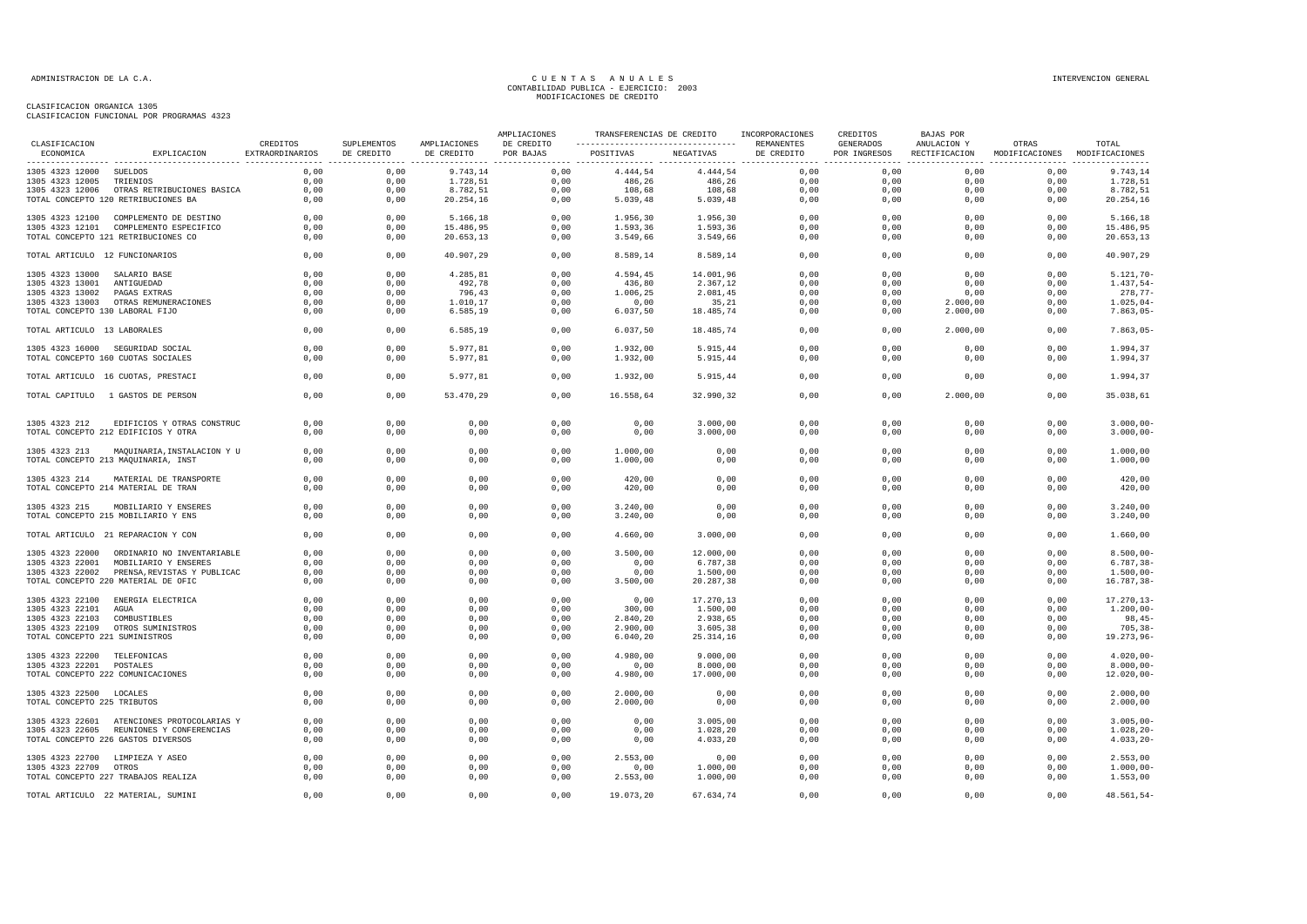| CLASIFICACION                 |                                     | CREDITOS               | SUPLEMENTOS | AMPLIACIONES | AMPLIACIONES<br>DE CREDITO | TRANSFERENCIAS DE CREDITO<br>--------------------------------- |              | INCORPORACIONES<br>REMANENTES | CREDITOS<br>GENERADOS | BAJAS POR<br>ANULACION Y          | OTRAS                              | TOTAL                              |
|-------------------------------|-------------------------------------|------------------------|-------------|--------------|----------------------------|----------------------------------------------------------------|--------------|-------------------------------|-----------------------|-----------------------------------|------------------------------------|------------------------------------|
| ECONOMICA                     | EXPLICACION                         | <b>EXTRAORDINARIOS</b> | DE CREDITO  | DE CREDITO   | POR BAJAS                  | POSITIVAS                                                      | NEGATIVAS    | DE CREDITO                    | POR INGRESOS          | RECTIFICACION<br>---------------- | MODIFICACIONES<br>---------------- | MODIFICACIONES<br>---------------- |
| 1305 4323 230                 | DIETAS                              | 0,00                   | 0,00        | 0,00         | 0,00                       | 2.450,00                                                       | 12.000,00    | 0,00                          | 0,00                  | 0,00                              | 0,00                               | $9.550,00 -$                       |
| TOTAL CONCEPTO 230 DIETAS     |                                     | 0,00                   | 0,00        | 0,00         | 0,00                       | 2.450,00                                                       | 12.000,00    | 0,00                          | 0,00                  | 0,00                              | 0,00                               | $9.550,00 -$                       |
| 1305 4323 231                 | LOCOMOCION                          | 0.00                   | 0.00        | 0,00         | 0.00                       | 0,00                                                           | 11.127,22    | 0,00                          | 0.00                  | 0.00                              | 0.00                               | $11.127.22 -$                      |
| TOTAL CONCEPTO 231 LOCOMOCION |                                     | 0,00                   | 0,00        | 0,00         | 0,00                       | 0,00                                                           | 11.127,22    | 0,00                          | 0,00                  | 0,00                              | 0,00                               | $11.127, 22 -$                     |
|                               | TOTAL ARTICULO 23 INDEMNIZACIONES   | 0,00                   | 0,00        | 0,00         | 0,00                       | 2.450,00                                                       | 23.127,22    | 0,00                          | 0,00                  | 0,00                              | 0,00                               | $20.677, 22 -$                     |
| TOTAL CAPITULO                | 2 GASTOS EN BIENES                  | 0,00                   | 0,00        | 0,00         | 0,00                       | 26.183,20                                                      | 93.761,96    | 0,00                          | 0,00                  | 0,00                              | 0,00                               | $67.578,76-$                       |
| 1305 4323 692                 | EDIFICIOS Y OTRAS CONSTRUC          | 0,00                   | 0,00        | 13.642,67    | 0,00                       | 2.699.637,85                                                   | 2.699.637,85 | 0,00                          | 0,00                  | 0,00                              | 0,00                               | 13.642,67                          |
|                               | TOTAL CONCEPTO 692 EDIFICIOS Y OTRA | 0,00                   | 0,00        | 13.642,67    | 0,00                       | 2.699.637,85                                                   | 2.699.637,85 | 0,00                          | 0,00                  | 0,00                              | 0,00                               | 13.642,67                          |
| 1305 4323 693                 | MAQUINARIA, INSTALACIONES Y         | 0,00                   | 0,00        | 0,00         | 0,00                       | 0,00                                                           | 0,00         | 0,00                          | 0,00                  | 32.642,67                         | 0,00                               | $32.642,67-$                       |
|                               | TOTAL CONCEPTO 693 MAQUINARIA, INST | 0,00                   | 0,00        | 0,00         | 0,00                       | 0,00                                                           | 0,00         | 0,00                          | 0.00                  | 32.642,67                         | 0,00                               | $32.642,67-$                       |
| 1305 4323 694                 | MATERIAL DE TRANSPORTE              | 0,00                   | 0,00        | 19.000,00    | 0,00                       | 0,00                                                           | 0,00         | 0,00                          | 0.00                  | 0,00                              | 0,00                               | 19.000,00                          |
|                               | TOTAL CONCEPTO 694 MATERIAL DE TRAN | 0,00                   | 0,00        | 19.000,00    | 0,00                       | 0,00                                                           | 0,00         | 0,00                          | 0,00                  | 0,00                              | 0,00                               | 19.000,00                          |
|                               | TOTAL ARTICULO 69 FINANCIADAS CON   | 0,00                   | 0,00        | 32.642,67    | 0,00                       | 2.699.637,85                                                   | 2.699.637,85 | 0,00                          | 0,00                  | 32.642,67                         | 0,00                               | 0,00                               |
| TOTAL CAPITULO                | 6 INVERSIONES REAL                  | 0,00                   | 0,00        | 32.642,67    | 0.00                       | 2.699.637,85                                                   | 2.699.637,85 | 0,00                          | 0,00                  | 32.642,67                         | 0,00                               | 0,00                               |
| 1305 4323 76950               | AYUDAS REHABILITACION ARQU          | 0,00                   | 0,00        | 595.910,06   | 0,00                       | 0,00                                                           | 0,00         | 0,00                          | 0,00                  | 0,00                              | 0,00                               | 595.910,06                         |
|                               | TOTAL CONCEPTO 769 FINANCIADAS CON  | 0,00                   | 0,00        | 595.910,06   | 0,00                       | 0,00                                                           | 0,00         | 0,00                          | 0,00                  | 0,00                              | 0,00                               | 595.910,06                         |
|                               | TOTAL ARTICULO 76 A CORPORACIONES   | 0,00                   | 0,00        | 595.910,06   | 0,00                       | 0,00                                                           | 0,00         | 0,00                          | 0,00                  | 0.00                              | 0,00                               | 595.910,06                         |
| 1305 4323 78910               | OTRAS AYUDAS COMPLEMENTARI          | 0,00                   | 0,00        | 0,00         | 0,00                       | 0,00                                                           | 0,00         | 0,00                          | 0,00                  | 595.910,06                        | 0,00                               | 595.910,06-                        |
| 1305 4323 78980               | DAÑOS POR INUNDACIONES Y O          | 0,00                   | 0,00        | 0,00         | 0,00                       | 2.955.475,61                                                   | 0,00         | 0,00                          | 0,00                  | 0,00                              | 0,00                               | 2.955.475,61                       |
|                               | TOTAL CONCEPTO 789 FINANCIADAS CON  | 0.00                   | 0,00        | 0,00         | 0,00                       | 2.955.475,61                                                   | 0,00         | 0,00                          | 0.00                  | 595.910,06                        | 0,00                               | 2.359.565,55                       |
| TOTAL ARTICULO                | 78 A FAMILIAS E INS                 | 0,00                   | 0,00        | 0,00         | 0,00                       | 2.955.475,61                                                   | 0,00         | 0,00                          | 0,00                  | 595.910,06                        | 0,00                               | 2.359.565,55                       |
| TOTAL CAPITULO                | 7 TRANSFERENCIAS D                  | 0,00                   | 0,00        | 595.910,06   | 0.00                       | 2.955.475,61                                                   | 0,00         | 0,00                          | 0,00                  | 595.910,06                        | 0,00                               | 2.955.475,61                       |
| TOTAL FUNCIONAL               | 4323 ARQUITECTURA Y R               | 0,00                   | 0,00        | 682.023,02   | 0,00                       | 5.697.855,30                                                   | 2.826.390,13 | 0,00                          | 0,00                  | 630.552,73                        | 0,00                               | 2.922.935,46                       |
| TOTAL ORGANICO                | 1305 DIRECCION GENERA               | 0,00                   | 0,00        | 5.999.118,54 | 0.00                       | 7.451.507,30                                                   | 3.497.516,45 | 0,00                          | 0,00                  | 6.619.467,80                      | 0.00                               | 3.333.641,59                       |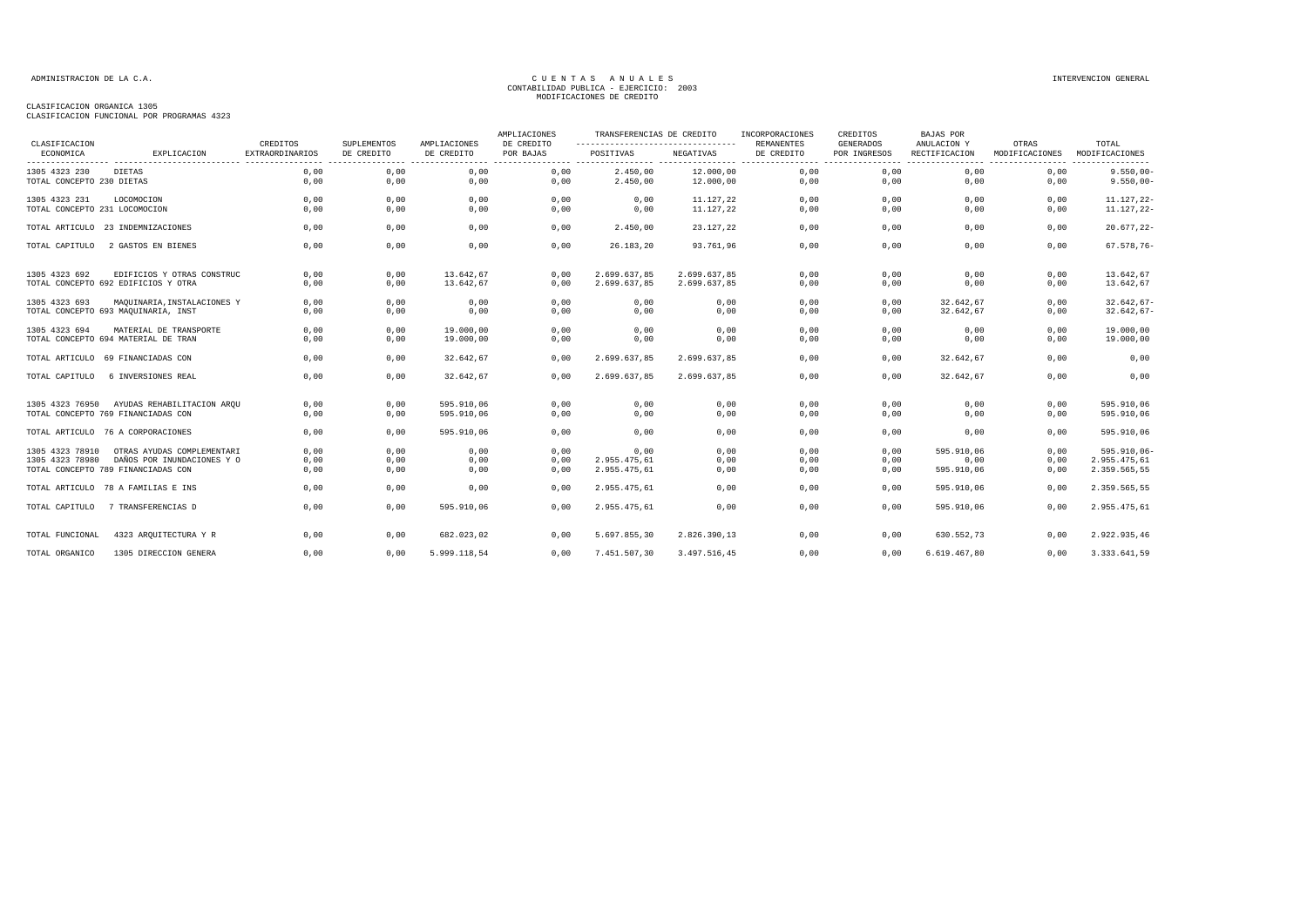| CLASIFICACION                  |                                     | CREDITOS               | SUPLEMENTOS | AMPLIACIONES | AMPLIACIONES<br>DE CREDITO | TRANSFERENCIAS DE CREDITO<br>--------------------------------- |           | INCORPORACIONES<br><b>REMANENTES</b> | CREDITOS<br><b>GENERADOS</b> | <b>BAJAS POR</b><br>ANULACION Y | OTRAS                                                 | TOTAL                              |
|--------------------------------|-------------------------------------|------------------------|-------------|--------------|----------------------------|----------------------------------------------------------------|-----------|--------------------------------------|------------------------------|---------------------------------|-------------------------------------------------------|------------------------------------|
| ECONOMICA                      | EXPLICACION                         | <b>EXTRAORDINARIOS</b> | DE CREDITO  | DE CREDITO   | POR BAJAS                  | POSITIVAS                                                      | NEGATIVAS | DE CREDITO                           | POR INGRESOS                 | RECTIFICACION                   | MODIFICACIONES<br>----------------- ----------------- | MODIFICACIONES<br>---------------- |
| 1401 7111 10000                | RETRIBUCIONES BASICAS               | 0,00                   | 0,00        | 1.238,94     | 0,00                       | 0,00                                                           | 0,00      | 0,00                                 | 0,00                         | 0,00                            | 0,00                                                  | 1.238,94                           |
| 1401 7111 10001                | OTRAS REMUNERACIONES                | 0,00                   | 0,00        | 865,32       | 0,00                       | 0,00                                                           | 0,00      | 0,00                                 | 0,00                         | 0,00                            | 0,00                                                  | 865,32                             |
|                                | TOTAL CONCEPTO 100 RETRIBUCIONES BA | 0,00                   | 0,00        | 2.104,26     | 0,00                       | 0,00                                                           | 0,00      | 0,00                                 | 0,00                         | 0,00                            | 0,00                                                  | 2.104,26                           |
| TOTAL ARTICULO 10 ALTOS CARGOS |                                     | 0,00                   | 0,00        | 2.104,26     | 0,00                       | 0,00                                                           | 0,00      | 0,00                                 | 0,00                         | 0,00                            | 0.00                                                  | 2.104,26                           |
| 1401 7111 11000                | RETRIBUCIONES BASICAS               | 0,00                   | 0,00        | 1.418,10     | 0,00                       | 0,00                                                           | 0,00      | 0,00                                 | 0,00                         | 0,00                            | 0,00                                                  | 1.418,10                           |
| 1401 7111 11001                | OTRAS REMUNERACIONES                | 0,00                   | 0,00        | 4.817,96     | 0,00                       | 0,00                                                           | 0,00      | 0,00                                 | 0,00                         | 0,00                            | 0,00                                                  | 4.817,96                           |
|                                | TOTAL CONCEPTO 110 RETRIBUCIONES BA | 0,00                   | 0,00        | 6.236,06     | 0,00                       | 0,00                                                           | 0,00      | 0,00                                 | 0,00                         | 0,00                            | 0,00                                                  | 6.236,06                           |
|                                | TOTAL ARTICULO 11 PERSONAL EVENTUA  | 0,00                   | 0,00        | 6.236,06     | 0,00                       | 0,00                                                           | 0,00      | 0,00                                 | 0,00                         | 0,00                            | 0,00                                                  | 6.236,06                           |
| 1401 7111 12000                | SUELDOS                             | 0,00                   | 0,00        | 503,08       | 0,00                       | 32.604,46                                                      | 0,00      | 0,00                                 | 0,00                         | 0,00                            | 0,00                                                  | 33.107,54                          |
| 1401 7111 12005                | TRIENIOS                            | 0,00                   | 0,00        | 328,56       | 0,00                       | 1.992,48                                                       | 0,00      | 0,00                                 | 0,00                         | 0,00                            | 0.00                                                  | 2.321,04                           |
| 1401 7111 12006                | OTRAS RETRIBUCIONES BASICA          | 0,00                   | 0,00        | 441,44       | 0,00                       | 722,76                                                         | 0,00      | 0,00                                 | 0,00                         | 0,00                            | 0,00                                                  | 1.164,20                           |
|                                | TOTAL CONCEPTO 120 RETRIBUCIONES BA | 0,00                   | 0,00        | 1.273,08     | 0,00                       | 35.319,70                                                      | 0,00      | 0,00                                 | 0,00                         | 0,00                            | 0,00                                                  | 36.592,78                          |
| 1401 7111 12100                | COMPLEMENTO DE DESTINO              | 0,00                   | 0,00        | 259.67       | 0,00                       | 21.682,80                                                      | 0,00      | 0,00                                 | 0,00                         | 0,00                            | 0,00                                                  | 21.942,47                          |
| 1401 7111 12101                | COMPLEMENTO ESPECIFICO              | 0,00                   | 0,00        | 1.435,78     | 0,00                       | 40.740,72                                                      | 0,00      | 0,00                                 | 0,00                         | 0,00                            | 0,00                                                  | 42.176,50                          |
|                                | TOTAL CONCEPTO 121 RETRIBUCIONES CO | 0,00                   | 0,00        | 1.695,45     | 0,00                       | 62.423,52                                                      | 0,00      | 0,00                                 | 0,00                         | 0,00                            | 0,00                                                  | 64.118,97                          |
| TOTAL ARTICULO 12 FUNCIONARIOS |                                     | 0,00                   | 0,00        | 2.968,53     | 0,00                       | 97.743,22                                                      | 0,00      | 0,00                                 | 0,00                         | 0,00                            | 0,00                                                  | 100.711,75                         |
| 1401 7111 16000                | SEGURIDAD SOCIAL                    | 0,00                   | 0,00        | 1.321,86     | 0,00                       | 19.496.26                                                      | 0,00      | 0,00                                 | 0,00                         | 0,00                            | 0,00                                                  | 20.818,12                          |
|                                | TOTAL CONCEPTO 160 CUOTAS SOCIALES  | 0,00                   | 0,00        | 1.321,86     | 0,00                       | 19.496,26                                                      | 0,00      | 0,00                                 | 0,00                         | 0,00                            | 0,00                                                  | 20.818,12                          |
|                                | TOTAL ARTICULO 16 CUOTAS, PRESTACI  | 0,00                   | 0,00        | 1.321,86     | 0,00                       | 19.496.26                                                      | 0,00      | 0,00                                 | 0,00                         | 0,00                            | 0,00                                                  | 20.818,12                          |
| TOTAL CAPITULO                 | 1 GASTOS DE PERSON                  | 0,00                   | 0,00        | 12.630,71    | 0,00                       | 117.239,48                                                     | 0,00      | 0,00                                 | 0,00                         | 0,00                            | 0.00                                                  | 129.870,19                         |
| 1401 7111 22601                | ATENCIONES PROTOCOLARIAS Y          | 0,00                   | 0,00        | 0,00         | 0,00                       | 2.500,00                                                       | 0,00      | 0,00                                 | 0,00                         | 0,00                            | 0,00                                                  | 2.500,00                           |
| 1401 7111 22602                | GASTOS DE DIVULGACION Y PR          | 0,00                   | 0,00        | 0,00         | 0,00                       | 0,00                                                           | 2.500,00  | 0,00                                 | 0,00                         | 0,00                            | 0,00                                                  | $2.500,00 -$                       |
|                                | TOTAL CONCEPTO 226 GASTOS DIVERSOS  | 0,00                   | 0,00        | 0,00         | 0,00                       | 2.500,00                                                       | 2.500,00  | 0,00                                 | 0,00                         | 0,00                            | 0,00                                                  | 0,00                               |
|                                | TOTAL ARTICULO 22 MATERIAL, SUMINI  | 0.00                   | 0,00        | 0,00         | 0.00                       | 2.500,00                                                       | 2.500,00  | 0,00                                 | 0,00                         | 0.00                            | 0,00                                                  | 0,00                               |
| TOTAL CAPITULO                 | 2 GASTOS EN BIENES                  | 0.00                   | 0,00        | 0,00         | 0,00                       | 2.500,00                                                       | 2.500.00  | 0.00                                 | 0,00                         | 0.00                            | 0.00                                                  | 0,00                               |
| TOTAL FUNCIONAL                | 7111 SERVICIOS GENERA               | 0,00                   | 0,00        | 12.630,71    | 0,00                       | 119.739,48                                                     | 2.500,00  | 0,00                                 | 0,00                         | 0,00                            | 0,00                                                  | 129.870,19                         |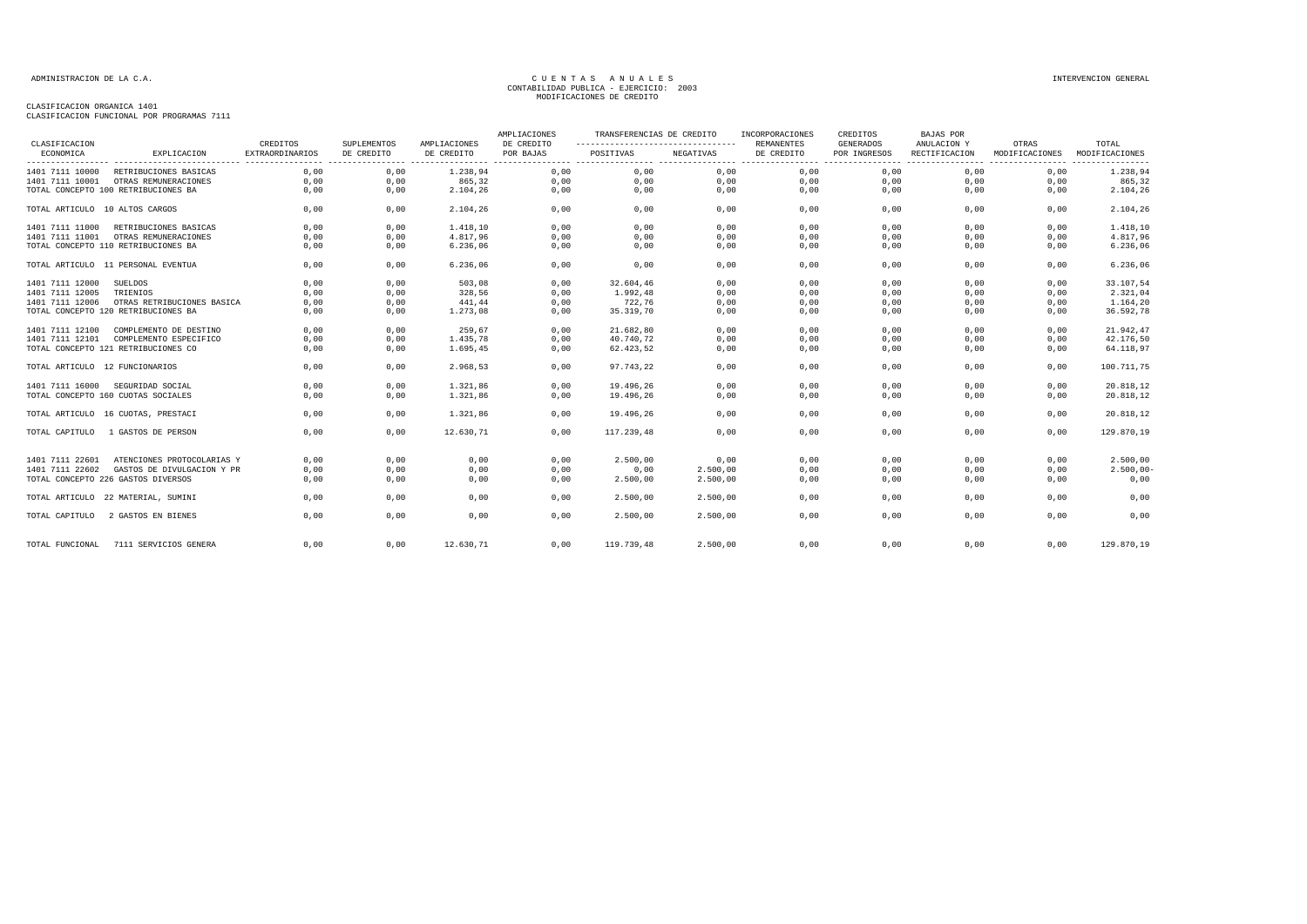| ECONOMICA<br>EXPLICACION<br>EXTRAORDINARIOS<br>DE CREDITO<br>DE CREDITO<br>POR BAJAS<br>POSITIVAS<br>NEGATIVAS<br>DE CREDITO<br>POR INGRESOS<br>RECTIFICACION<br>MODIFICACIONES MODIFICACIONES<br>0,00<br>652.107,22<br>72.274,33<br>0,00<br>0,00<br>629.193,94<br>1401 7122 12000 SUELDOS<br>0,00<br>0,00<br>49.361,05<br>0,00<br>0,00<br>1401 7122 12005<br>TRIENIOS<br>0,00<br>0,00<br>10.316,18<br>0,00<br>159.671,60<br>140.000,00<br>0,00<br>0,00<br>0,00<br>0,00<br>29.987,78<br>1401 7122 12006 OTRAS RETRIBUCIONES BASICA<br>0,00<br>0,00<br>40.998,52<br>0,00<br>24.270,31<br>0,00<br>0,00<br>0,00<br>0,00<br>65.268,83<br>0,00<br>836.049,13<br>TOTAL CONCEPTO 120 RETRIBUCIONES BA<br>0,00<br>100.675,75<br>0,00<br>212.274,33<br>0,00<br>0,00<br>0,00<br>724.450,55<br>0,00<br>0,00<br>1401 7122 12100<br>COMPLEMENTO DE DESTINO<br>0,00<br>0,00<br>24.116,78<br>0,00<br>296.183,24<br>36.142,28<br>0,00<br>0,00<br>0,00<br>0,00<br>284.157,74<br>0,00<br>87.666,80<br>0,00<br>81.424,78<br>0,00<br>0,00<br>386.253,38<br>1401 7122 12101<br>COMPLEMENTO ESPECIFICO<br>0,00<br>380.011,36<br>0,00<br>0,00<br>1401 7122 12109<br>0,00<br>0,00<br>1.001,54<br>0,00<br>4.543,74<br>4.000,00<br>0,00<br>0,00<br>0,00<br>0,00<br>1.545,28<br>OTRAS<br>0,00<br>671.956,40<br>TOTAL CONCEPTO 121 RETRIBUCIONES CO<br>0,00<br>112.785,12<br>0,00<br>680.738,34<br>121.567,06<br>0,00<br>0,00<br>0,00<br>0,00<br>0,00<br>0,00<br>213.460,87<br>0,00<br>1.516.787,47<br>333.841,39<br>0,00<br>0,00<br>0,00<br>0,00<br>1.396.406,95<br>TOTAL ARTICULO 12 FUNCIONARIOS<br>1401 7122 13000 SALARIO BASE<br>0,00<br>0,00<br>24.382,43<br>0,00<br>132.330,45<br>59.507,35<br>0,00<br>0,00<br>0,00<br>0,00<br>97.205,53<br>1401 7122 13001 ANTIGUEDAD<br>0,00<br>0,00<br>3.235,16<br>0,00<br>17.557,28<br>6.788,25<br>0,00<br>0.00<br>0,00<br>0,00<br>14.004,19<br>1401 7122 13002 PAGAS EXTRAS<br>0,00<br>0,00<br>4.606,08<br>0,00<br>32.607,80<br>14.210,22<br>0,00<br>0,00<br>0,00<br>0,00<br>23.003,66<br>11.649,35<br>12.755,07<br>1401 7122 13003 OTRAS REMUNERACIONES<br>0,00<br>0,00<br>2.250,00<br>0,00<br>1.144,28<br>0,00<br>0,00<br>0,00<br>0,00<br>146.968,45<br>TOTAL CONCEPTO 130 LABORAL FIJO<br>0,00<br>34.473,67<br>0,00<br>194.144,88<br>81.650,10<br>0,00<br>0,00<br>0,00<br>0,00<br>0,00<br>0,00<br>0,00<br>0,00<br>0,00<br>57,44<br>0,00<br>0,00<br>0,00<br>0,00<br>0,00<br>57,44<br>1401 7122 13101 OTRAS REMUNERACIONES<br>TOTAL CONCEPTO 131 LABORAL EVENTUAL<br>0,00<br>0,00<br>0,00<br>0,00<br>57,44<br>0,00<br>0,00<br>0,00<br>0,00<br>0,00<br>57,44<br>0,00<br>34.473,67<br>0,00<br>194.202,32<br>0,00<br>147.025,89<br>0,00<br>81.650,10<br>0,00<br>0,00<br>0,00<br>TOTAL ARTICULO 13 LABORALES<br>0,00<br>0,00<br>0,00<br>0,00<br>370.614,55<br>1401 7122 16000 SEGURIDAD SOCIAL<br>30.255,59<br>371.291,65<br>30.932,69<br>0,00<br>0,00<br>0,00<br>TOTAL CONCEPTO 160 CUOTAS SOCIALES<br>0,00<br>0,00<br>30.255,59<br>0,00<br>371.291,65<br>30.932,69<br>0,00<br>0,00<br>0,00<br>0,00<br>370.614,55<br>TOTAL ARTICULO 16 CUOTAS, PRESTACI<br>0.00<br>0,00<br>30.255,59<br>0,00<br>371.291,65<br>30.932,69<br>0,00<br>0,00<br>0,00<br>0,00<br>370.614,55<br>0,00<br>0,00<br>278.190,13<br>2.082.281,44<br>446.424,18<br>0,00<br>0,00<br>0,00<br>0,00<br>1.914.047,39<br>TOTAL CAPITULO 1 GASTOS DE PERSON<br>0,00<br>0,00<br>0,00<br>0,00<br>0,00<br>4.878,03<br>0,00<br>0,00<br>0,00<br>0,00<br>0,00<br>4.878,03<br>1401 7122 202<br>EDIFICIOS Y OTRAS CONSTRUC<br>TOTAL CONCEPTO 202 EDIFICIOS Y OTRA<br>0,00<br>0,00<br>0,00<br>0,00<br>4.878,03<br>0,00<br>0,00<br>0,00<br>0,00<br>0,00<br>4.878,03<br>0,00<br>0,00<br>0,00<br>0,00<br>0,00<br>0,00<br>0,00<br>4.878,03<br>TOTAL ARTICULO 20 ARRENDAMIENTOS<br>0,00<br>4.878,03<br>0,00<br>1401 7122 212<br>EDIFICIOS Y OTRAS CONSTRUC<br>0,00<br>0,00<br>0,00<br>0,00<br>0,00<br>230.000,00<br>0,00<br>125.000,00<br>0,00<br>0,00<br>$105.000,00 -$<br>TOTAL CONCEPTO 212 EDIFICIOS Y OTRA<br>0,00<br>0,00<br>0,00<br>0,00<br>230.000,00<br>0,00<br>125.000,00<br>0,00<br>0,00<br>105.000,00-<br>0,00<br>0,00<br>0,00<br>0,00<br>0,00<br>0,00<br>0,00<br>0,00<br>110.000,00<br>0,00<br>0,00<br>110.000,00<br>1401 7122 213 MAQUINARIA, INSTALACION Y U<br>TOTAL CONCEPTO 213 MAQUINARIA, INST<br>0,00<br>0,00<br>0,00<br>0,00<br>0,00<br>0,00<br>110.000,00<br>0,00<br>110.000,00<br>0,00<br>0,00<br>0,00<br>0,00<br>1401 7122 214<br>MATERIAL DE TRANSPORTE<br>0,00<br>0,00<br>0,00<br>0,00<br>70.000,00<br>0,00<br>0,00<br>0,00<br>70.000,00<br>TOTAL CONCEPTO 214 MATERIAL DE TRAN<br>0,00<br>0,00<br>0,00<br>0,00<br>0,00<br>70.000,00<br>0,00<br>0,00<br>0,00<br>0,00<br>$70.000,00 -$<br>0,00<br>0,00<br>0,00<br>0,00<br>7.080,15<br>33.818,69<br>0,00<br>0,00<br>0,00<br>0,00<br>26.738,54<br>1401 7122 215<br>MOBILIARIO Y ENSERES<br>7.080,15<br>26.738,54<br>TOTAL CONCEPTO 215 MOBILIARIO Y ENS<br>0,00<br>0,00<br>0,00<br>0,00<br>33.818,69<br>0,00<br>0,00<br>0,00<br>0,00<br>0,00<br>0,00<br>235.000,00<br>0,00<br>91.738,54-<br>TOTAL ARTICULO 21 REPARACION Y CON<br>0,00<br>0,00<br>7.080,15<br>333.818,69<br>0,00<br>0,00<br>0,00<br>0,00<br>0,00<br>0,00<br>21.024,06<br>168.056,37<br>0,00<br>0,00<br>0,00<br>0,00<br>147.032,31-<br>1401 7122 22000 ORDINARIO NO INVENTARIABLE<br>1401 7122 22004 MATERIAL INFORMATICO<br>0.00<br>0,00<br>0,00<br>0,00<br>0.00<br>10.000,00<br>0.00<br>0.00<br>0.00<br>0,00<br>10.000,00<br>0,00<br>0,00<br>178.056,37<br>0,00<br>157.032,31-<br>TOTAL CONCEPTO 220 MATERIAL DE OFIC<br>0,00<br>0,00<br>21.024,06<br>0,00<br>0,00<br>0,00<br>0,00<br>0,00<br>0,00<br>0,00<br>14.022,40<br>83.965,00<br>0,00<br>230.000,00<br>0,00<br>0,00<br>160.057,40<br>1401 7122 22100<br>ENERGIA ELECTRICA<br>1401 7122 22101<br>0,00<br>0,00<br>0,00<br>0,00<br>384,58<br>0,00<br>0,00<br>0,00<br>0,00<br>0,00<br>384,58<br>AGUA<br>1401 7122 22102<br>0,00<br>0,00<br>0,00<br>6.413,90<br>0,00<br>0,00<br>0,00<br>0,00<br>6.413,90<br>GAS<br>0,00<br>0,00<br>131.943,63<br>1401 7122 22103<br>COMBUSTIBLES<br>0,00<br>0,00<br>0,00<br>0,00<br>0,00<br>131.943,63<br>0,00<br>0,00<br>0,00<br>0,00<br>0,00<br>0,00<br>10.000,00<br>0,00<br>0,00<br>10.000,00<br>1401 7122 22104<br>VESTUARIO<br>0,00<br>0,00<br>0,00<br>0,00<br>0,00<br>0,00<br>0,00<br>10.000,00<br>1401 7122 22109<br>OTROS SUMINISTROS<br>0,00<br>0,00<br>0,00<br>10.000,00<br>0,00<br>0,00<br>0,00<br>0,00<br>0,00<br>0,00<br>0,00<br>14.912,25<br>TOTAL CONCEPTO 221 SUMINISTROS<br>0,00<br>0,00<br>20.820,88<br>235.908,63<br>230.000,00<br>0,00<br>0,00<br>1401 7122 22200 TELEFONICAS<br>0,00<br>0,00<br>0,00<br>0,00<br>53.777,23<br>410.000,00<br>0,00<br>120.000,00<br>0,00<br>0,00<br>236.222,77-<br>1401 7122 22201 POSTALES<br>0.00<br>0,00<br>0,00<br>0,00<br>0.00<br>120.000,00<br>0.00<br>0,00<br>0,00<br>0,00<br>$120.000,00 -$<br>TOTAL CONCEPTO 222 COMUNICACIONES<br>0,00<br>0,00<br>53.777,23<br>530.000,00<br>0,00<br>120.000,00<br>0,00<br>0,00<br>356.222,77-<br>0,00<br>0,00<br>0,00<br>0,00<br>0.00<br>0.00<br>0,00<br>1401 7122 223<br>TRANSPORTE<br>0,00<br>0,00<br>0.00<br>10.000,00<br>0,00<br>$10.000,00 -$<br>$10.000,00-$<br>TOTAL CONCEPTO 223 TRANSPORTE<br>0,00<br>0,00<br>0,00<br>0,00<br>0,00<br>10.000,00<br>0,00<br>0,00<br>0,00<br>0,00 |               |          |             |              | AMPLIACIONES | TRANSFERENCIAS DE CREDITO | INCORPORACIONES | CREDITOS  | BAJAS POR   |       |       |
|------------------------------------------------------------------------------------------------------------------------------------------------------------------------------------------------------------------------------------------------------------------------------------------------------------------------------------------------------------------------------------------------------------------------------------------------------------------------------------------------------------------------------------------------------------------------------------------------------------------------------------------------------------------------------------------------------------------------------------------------------------------------------------------------------------------------------------------------------------------------------------------------------------------------------------------------------------------------------------------------------------------------------------------------------------------------------------------------------------------------------------------------------------------------------------------------------------------------------------------------------------------------------------------------------------------------------------------------------------------------------------------------------------------------------------------------------------------------------------------------------------------------------------------------------------------------------------------------------------------------------------------------------------------------------------------------------------------------------------------------------------------------------------------------------------------------------------------------------------------------------------------------------------------------------------------------------------------------------------------------------------------------------------------------------------------------------------------------------------------------------------------------------------------------------------------------------------------------------------------------------------------------------------------------------------------------------------------------------------------------------------------------------------------------------------------------------------------------------------------------------------------------------------------------------------------------------------------------------------------------------------------------------------------------------------------------------------------------------------------------------------------------------------------------------------------------------------------------------------------------------------------------------------------------------------------------------------------------------------------------------------------------------------------------------------------------------------------------------------------------------------------------------------------------------------------------------------------------------------------------------------------------------------------------------------------------------------------------------------------------------------------------------------------------------------------------------------------------------------------------------------------------------------------------------------------------------------------------------------------------------------------------------------------------------------------------------------------------------------------------------------------------------------------------------------------------------------------------------------------------------------------------------------------------------------------------------------------------------------------------------------------------------------------------------------------------------------------------------------------------------------------------------------------------------------------------------------------------------------------------------------------------------------------------------------------------------------------------------------------------------------------------------------------------------------------------------------------------------------------------------------------------------------------------------------------------------------------------------------------------------------------------------------------------------------------------------------------------------------------------------------------------------------------------------------------------------------------------------------------------------------------------------------------------------------------------------------------------------------------------------------------------------------------------------------------------------------------------------------------------------------------------------------------------------------------------------------------------------------------------------------------------------------------------------------------------------------------------------------------------------------------------------------------------------------------------------------------------------------------------------------------------------------------------------------------------------------------------------------------------------------------------------------------------------------------------------------------------------------------------------------------------------------------------------------------------------------------------------------------------------------------------------------------------------------------------------------------------------------------------------------------------------------------------------------------------------------------------------------------------------------------------------------------------------------------------------------------------------------------------------------------------------------------------------------------------------------------------------------------------------------------------------------------------------------------------------------------------------------------------------------------------------------------------------------------------------------------------------------------------------------------------------------------------------------------------------------------------------------------------------------------------------------------------------------------------------------------------------------------------------------------------------------------------------------------------------------------------------------------------------------------------------------------------------------------------------------------------------------------------------------------------------------------------------------------------------------------------------------------------------------------------------|---------------|----------|-------------|--------------|--------------|---------------------------|-----------------|-----------|-------------|-------|-------|
|                                                                                                                                                                                                                                                                                                                                                                                                                                                                                                                                                                                                                                                                                                                                                                                                                                                                                                                                                                                                                                                                                                                                                                                                                                                                                                                                                                                                                                                                                                                                                                                                                                                                                                                                                                                                                                                                                                                                                                                                                                                                                                                                                                                                                                                                                                                                                                                                                                                                                                                                                                                                                                                                                                                                                                                                                                                                                                                                                                                                                                                                                                                                                                                                                                                                                                                                                                                                                                                                                                                                                                                                                                                                                                                                                                                                                                                                                                                                                                                                                                                                                                                                                                                                                                                                                                                                                                                                                                                                                                                                                                                                                                                                                                                                                                                                                                                                                                                                                                                                                                                                                                                                                                                                                                                                                                                                                                                                                                                                                                                                                                                                                                                                                                                                                                                                                                                                                                                                                                                                                                                                                                                                                                                                                                                                                                                                                                                                                                                                                                                                                                                                                                                                                                                                                                                                                                                                                                                                                                                                                                                                                                                                                                                                                                                                              | CLASIFICACION | CREDITOS | SUPLEMENTOS | AMPLIACIONES | DE CREDITO   |                           | REMANENTES      | GENERADOS | ANULACION Y | OTRAS | TOTAL |
|                                                                                                                                                                                                                                                                                                                                                                                                                                                                                                                                                                                                                                                                                                                                                                                                                                                                                                                                                                                                                                                                                                                                                                                                                                                                                                                                                                                                                                                                                                                                                                                                                                                                                                                                                                                                                                                                                                                                                                                                                                                                                                                                                                                                                                                                                                                                                                                                                                                                                                                                                                                                                                                                                                                                                                                                                                                                                                                                                                                                                                                                                                                                                                                                                                                                                                                                                                                                                                                                                                                                                                                                                                                                                                                                                                                                                                                                                                                                                                                                                                                                                                                                                                                                                                                                                                                                                                                                                                                                                                                                                                                                                                                                                                                                                                                                                                                                                                                                                                                                                                                                                                                                                                                                                                                                                                                                                                                                                                                                                                                                                                                                                                                                                                                                                                                                                                                                                                                                                                                                                                                                                                                                                                                                                                                                                                                                                                                                                                                                                                                                                                                                                                                                                                                                                                                                                                                                                                                                                                                                                                                                                                                                                                                                                                                                              |               |          |             |              |              |                           |                 |           |             |       |       |
|                                                                                                                                                                                                                                                                                                                                                                                                                                                                                                                                                                                                                                                                                                                                                                                                                                                                                                                                                                                                                                                                                                                                                                                                                                                                                                                                                                                                                                                                                                                                                                                                                                                                                                                                                                                                                                                                                                                                                                                                                                                                                                                                                                                                                                                                                                                                                                                                                                                                                                                                                                                                                                                                                                                                                                                                                                                                                                                                                                                                                                                                                                                                                                                                                                                                                                                                                                                                                                                                                                                                                                                                                                                                                                                                                                                                                                                                                                                                                                                                                                                                                                                                                                                                                                                                                                                                                                                                                                                                                                                                                                                                                                                                                                                                                                                                                                                                                                                                                                                                                                                                                                                                                                                                                                                                                                                                                                                                                                                                                                                                                                                                                                                                                                                                                                                                                                                                                                                                                                                                                                                                                                                                                                                                                                                                                                                                                                                                                                                                                                                                                                                                                                                                                                                                                                                                                                                                                                                                                                                                                                                                                                                                                                                                                                                                              |               |          |             |              |              |                           |                 |           |             |       |       |
|                                                                                                                                                                                                                                                                                                                                                                                                                                                                                                                                                                                                                                                                                                                                                                                                                                                                                                                                                                                                                                                                                                                                                                                                                                                                                                                                                                                                                                                                                                                                                                                                                                                                                                                                                                                                                                                                                                                                                                                                                                                                                                                                                                                                                                                                                                                                                                                                                                                                                                                                                                                                                                                                                                                                                                                                                                                                                                                                                                                                                                                                                                                                                                                                                                                                                                                                                                                                                                                                                                                                                                                                                                                                                                                                                                                                                                                                                                                                                                                                                                                                                                                                                                                                                                                                                                                                                                                                                                                                                                                                                                                                                                                                                                                                                                                                                                                                                                                                                                                                                                                                                                                                                                                                                                                                                                                                                                                                                                                                                                                                                                                                                                                                                                                                                                                                                                                                                                                                                                                                                                                                                                                                                                                                                                                                                                                                                                                                                                                                                                                                                                                                                                                                                                                                                                                                                                                                                                                                                                                                                                                                                                                                                                                                                                                                              |               |          |             |              |              |                           |                 |           |             |       |       |
|                                                                                                                                                                                                                                                                                                                                                                                                                                                                                                                                                                                                                                                                                                                                                                                                                                                                                                                                                                                                                                                                                                                                                                                                                                                                                                                                                                                                                                                                                                                                                                                                                                                                                                                                                                                                                                                                                                                                                                                                                                                                                                                                                                                                                                                                                                                                                                                                                                                                                                                                                                                                                                                                                                                                                                                                                                                                                                                                                                                                                                                                                                                                                                                                                                                                                                                                                                                                                                                                                                                                                                                                                                                                                                                                                                                                                                                                                                                                                                                                                                                                                                                                                                                                                                                                                                                                                                                                                                                                                                                                                                                                                                                                                                                                                                                                                                                                                                                                                                                                                                                                                                                                                                                                                                                                                                                                                                                                                                                                                                                                                                                                                                                                                                                                                                                                                                                                                                                                                                                                                                                                                                                                                                                                                                                                                                                                                                                                                                                                                                                                                                                                                                                                                                                                                                                                                                                                                                                                                                                                                                                                                                                                                                                                                                                                              |               |          |             |              |              |                           |                 |           |             |       |       |
|                                                                                                                                                                                                                                                                                                                                                                                                                                                                                                                                                                                                                                                                                                                                                                                                                                                                                                                                                                                                                                                                                                                                                                                                                                                                                                                                                                                                                                                                                                                                                                                                                                                                                                                                                                                                                                                                                                                                                                                                                                                                                                                                                                                                                                                                                                                                                                                                                                                                                                                                                                                                                                                                                                                                                                                                                                                                                                                                                                                                                                                                                                                                                                                                                                                                                                                                                                                                                                                                                                                                                                                                                                                                                                                                                                                                                                                                                                                                                                                                                                                                                                                                                                                                                                                                                                                                                                                                                                                                                                                                                                                                                                                                                                                                                                                                                                                                                                                                                                                                                                                                                                                                                                                                                                                                                                                                                                                                                                                                                                                                                                                                                                                                                                                                                                                                                                                                                                                                                                                                                                                                                                                                                                                                                                                                                                                                                                                                                                                                                                                                                                                                                                                                                                                                                                                                                                                                                                                                                                                                                                                                                                                                                                                                                                                                              |               |          |             |              |              |                           |                 |           |             |       |       |
|                                                                                                                                                                                                                                                                                                                                                                                                                                                                                                                                                                                                                                                                                                                                                                                                                                                                                                                                                                                                                                                                                                                                                                                                                                                                                                                                                                                                                                                                                                                                                                                                                                                                                                                                                                                                                                                                                                                                                                                                                                                                                                                                                                                                                                                                                                                                                                                                                                                                                                                                                                                                                                                                                                                                                                                                                                                                                                                                                                                                                                                                                                                                                                                                                                                                                                                                                                                                                                                                                                                                                                                                                                                                                                                                                                                                                                                                                                                                                                                                                                                                                                                                                                                                                                                                                                                                                                                                                                                                                                                                                                                                                                                                                                                                                                                                                                                                                                                                                                                                                                                                                                                                                                                                                                                                                                                                                                                                                                                                                                                                                                                                                                                                                                                                                                                                                                                                                                                                                                                                                                                                                                                                                                                                                                                                                                                                                                                                                                                                                                                                                                                                                                                                                                                                                                                                                                                                                                                                                                                                                                                                                                                                                                                                                                                                              |               |          |             |              |              |                           |                 |           |             |       |       |
|                                                                                                                                                                                                                                                                                                                                                                                                                                                                                                                                                                                                                                                                                                                                                                                                                                                                                                                                                                                                                                                                                                                                                                                                                                                                                                                                                                                                                                                                                                                                                                                                                                                                                                                                                                                                                                                                                                                                                                                                                                                                                                                                                                                                                                                                                                                                                                                                                                                                                                                                                                                                                                                                                                                                                                                                                                                                                                                                                                                                                                                                                                                                                                                                                                                                                                                                                                                                                                                                                                                                                                                                                                                                                                                                                                                                                                                                                                                                                                                                                                                                                                                                                                                                                                                                                                                                                                                                                                                                                                                                                                                                                                                                                                                                                                                                                                                                                                                                                                                                                                                                                                                                                                                                                                                                                                                                                                                                                                                                                                                                                                                                                                                                                                                                                                                                                                                                                                                                                                                                                                                                                                                                                                                                                                                                                                                                                                                                                                                                                                                                                                                                                                                                                                                                                                                                                                                                                                                                                                                                                                                                                                                                                                                                                                                                              |               |          |             |              |              |                           |                 |           |             |       |       |
|                                                                                                                                                                                                                                                                                                                                                                                                                                                                                                                                                                                                                                                                                                                                                                                                                                                                                                                                                                                                                                                                                                                                                                                                                                                                                                                                                                                                                                                                                                                                                                                                                                                                                                                                                                                                                                                                                                                                                                                                                                                                                                                                                                                                                                                                                                                                                                                                                                                                                                                                                                                                                                                                                                                                                                                                                                                                                                                                                                                                                                                                                                                                                                                                                                                                                                                                                                                                                                                                                                                                                                                                                                                                                                                                                                                                                                                                                                                                                                                                                                                                                                                                                                                                                                                                                                                                                                                                                                                                                                                                                                                                                                                                                                                                                                                                                                                                                                                                                                                                                                                                                                                                                                                                                                                                                                                                                                                                                                                                                                                                                                                                                                                                                                                                                                                                                                                                                                                                                                                                                                                                                                                                                                                                                                                                                                                                                                                                                                                                                                                                                                                                                                                                                                                                                                                                                                                                                                                                                                                                                                                                                                                                                                                                                                                                              |               |          |             |              |              |                           |                 |           |             |       |       |
|                                                                                                                                                                                                                                                                                                                                                                                                                                                                                                                                                                                                                                                                                                                                                                                                                                                                                                                                                                                                                                                                                                                                                                                                                                                                                                                                                                                                                                                                                                                                                                                                                                                                                                                                                                                                                                                                                                                                                                                                                                                                                                                                                                                                                                                                                                                                                                                                                                                                                                                                                                                                                                                                                                                                                                                                                                                                                                                                                                                                                                                                                                                                                                                                                                                                                                                                                                                                                                                                                                                                                                                                                                                                                                                                                                                                                                                                                                                                                                                                                                                                                                                                                                                                                                                                                                                                                                                                                                                                                                                                                                                                                                                                                                                                                                                                                                                                                                                                                                                                                                                                                                                                                                                                                                                                                                                                                                                                                                                                                                                                                                                                                                                                                                                                                                                                                                                                                                                                                                                                                                                                                                                                                                                                                                                                                                                                                                                                                                                                                                                                                                                                                                                                                                                                                                                                                                                                                                                                                                                                                                                                                                                                                                                                                                                                              |               |          |             |              |              |                           |                 |           |             |       |       |
|                                                                                                                                                                                                                                                                                                                                                                                                                                                                                                                                                                                                                                                                                                                                                                                                                                                                                                                                                                                                                                                                                                                                                                                                                                                                                                                                                                                                                                                                                                                                                                                                                                                                                                                                                                                                                                                                                                                                                                                                                                                                                                                                                                                                                                                                                                                                                                                                                                                                                                                                                                                                                                                                                                                                                                                                                                                                                                                                                                                                                                                                                                                                                                                                                                                                                                                                                                                                                                                                                                                                                                                                                                                                                                                                                                                                                                                                                                                                                                                                                                                                                                                                                                                                                                                                                                                                                                                                                                                                                                                                                                                                                                                                                                                                                                                                                                                                                                                                                                                                                                                                                                                                                                                                                                                                                                                                                                                                                                                                                                                                                                                                                                                                                                                                                                                                                                                                                                                                                                                                                                                                                                                                                                                                                                                                                                                                                                                                                                                                                                                                                                                                                                                                                                                                                                                                                                                                                                                                                                                                                                                                                                                                                                                                                                                                              |               |          |             |              |              |                           |                 |           |             |       |       |
|                                                                                                                                                                                                                                                                                                                                                                                                                                                                                                                                                                                                                                                                                                                                                                                                                                                                                                                                                                                                                                                                                                                                                                                                                                                                                                                                                                                                                                                                                                                                                                                                                                                                                                                                                                                                                                                                                                                                                                                                                                                                                                                                                                                                                                                                                                                                                                                                                                                                                                                                                                                                                                                                                                                                                                                                                                                                                                                                                                                                                                                                                                                                                                                                                                                                                                                                                                                                                                                                                                                                                                                                                                                                                                                                                                                                                                                                                                                                                                                                                                                                                                                                                                                                                                                                                                                                                                                                                                                                                                                                                                                                                                                                                                                                                                                                                                                                                                                                                                                                                                                                                                                                                                                                                                                                                                                                                                                                                                                                                                                                                                                                                                                                                                                                                                                                                                                                                                                                                                                                                                                                                                                                                                                                                                                                                                                                                                                                                                                                                                                                                                                                                                                                                                                                                                                                                                                                                                                                                                                                                                                                                                                                                                                                                                                                              |               |          |             |              |              |                           |                 |           |             |       |       |
|                                                                                                                                                                                                                                                                                                                                                                                                                                                                                                                                                                                                                                                                                                                                                                                                                                                                                                                                                                                                                                                                                                                                                                                                                                                                                                                                                                                                                                                                                                                                                                                                                                                                                                                                                                                                                                                                                                                                                                                                                                                                                                                                                                                                                                                                                                                                                                                                                                                                                                                                                                                                                                                                                                                                                                                                                                                                                                                                                                                                                                                                                                                                                                                                                                                                                                                                                                                                                                                                                                                                                                                                                                                                                                                                                                                                                                                                                                                                                                                                                                                                                                                                                                                                                                                                                                                                                                                                                                                                                                                                                                                                                                                                                                                                                                                                                                                                                                                                                                                                                                                                                                                                                                                                                                                                                                                                                                                                                                                                                                                                                                                                                                                                                                                                                                                                                                                                                                                                                                                                                                                                                                                                                                                                                                                                                                                                                                                                                                                                                                                                                                                                                                                                                                                                                                                                                                                                                                                                                                                                                                                                                                                                                                                                                                                                              |               |          |             |              |              |                           |                 |           |             |       |       |
|                                                                                                                                                                                                                                                                                                                                                                                                                                                                                                                                                                                                                                                                                                                                                                                                                                                                                                                                                                                                                                                                                                                                                                                                                                                                                                                                                                                                                                                                                                                                                                                                                                                                                                                                                                                                                                                                                                                                                                                                                                                                                                                                                                                                                                                                                                                                                                                                                                                                                                                                                                                                                                                                                                                                                                                                                                                                                                                                                                                                                                                                                                                                                                                                                                                                                                                                                                                                                                                                                                                                                                                                                                                                                                                                                                                                                                                                                                                                                                                                                                                                                                                                                                                                                                                                                                                                                                                                                                                                                                                                                                                                                                                                                                                                                                                                                                                                                                                                                                                                                                                                                                                                                                                                                                                                                                                                                                                                                                                                                                                                                                                                                                                                                                                                                                                                                                                                                                                                                                                                                                                                                                                                                                                                                                                                                                                                                                                                                                                                                                                                                                                                                                                                                                                                                                                                                                                                                                                                                                                                                                                                                                                                                                                                                                                                              |               |          |             |              |              |                           |                 |           |             |       |       |
|                                                                                                                                                                                                                                                                                                                                                                                                                                                                                                                                                                                                                                                                                                                                                                                                                                                                                                                                                                                                                                                                                                                                                                                                                                                                                                                                                                                                                                                                                                                                                                                                                                                                                                                                                                                                                                                                                                                                                                                                                                                                                                                                                                                                                                                                                                                                                                                                                                                                                                                                                                                                                                                                                                                                                                                                                                                                                                                                                                                                                                                                                                                                                                                                                                                                                                                                                                                                                                                                                                                                                                                                                                                                                                                                                                                                                                                                                                                                                                                                                                                                                                                                                                                                                                                                                                                                                                                                                                                                                                                                                                                                                                                                                                                                                                                                                                                                                                                                                                                                                                                                                                                                                                                                                                                                                                                                                                                                                                                                                                                                                                                                                                                                                                                                                                                                                                                                                                                                                                                                                                                                                                                                                                                                                                                                                                                                                                                                                                                                                                                                                                                                                                                                                                                                                                                                                                                                                                                                                                                                                                                                                                                                                                                                                                                                              |               |          |             |              |              |                           |                 |           |             |       |       |
|                                                                                                                                                                                                                                                                                                                                                                                                                                                                                                                                                                                                                                                                                                                                                                                                                                                                                                                                                                                                                                                                                                                                                                                                                                                                                                                                                                                                                                                                                                                                                                                                                                                                                                                                                                                                                                                                                                                                                                                                                                                                                                                                                                                                                                                                                                                                                                                                                                                                                                                                                                                                                                                                                                                                                                                                                                                                                                                                                                                                                                                                                                                                                                                                                                                                                                                                                                                                                                                                                                                                                                                                                                                                                                                                                                                                                                                                                                                                                                                                                                                                                                                                                                                                                                                                                                                                                                                                                                                                                                                                                                                                                                                                                                                                                                                                                                                                                                                                                                                                                                                                                                                                                                                                                                                                                                                                                                                                                                                                                                                                                                                                                                                                                                                                                                                                                                                                                                                                                                                                                                                                                                                                                                                                                                                                                                                                                                                                                                                                                                                                                                                                                                                                                                                                                                                                                                                                                                                                                                                                                                                                                                                                                                                                                                                                              |               |          |             |              |              |                           |                 |           |             |       |       |
|                                                                                                                                                                                                                                                                                                                                                                                                                                                                                                                                                                                                                                                                                                                                                                                                                                                                                                                                                                                                                                                                                                                                                                                                                                                                                                                                                                                                                                                                                                                                                                                                                                                                                                                                                                                                                                                                                                                                                                                                                                                                                                                                                                                                                                                                                                                                                                                                                                                                                                                                                                                                                                                                                                                                                                                                                                                                                                                                                                                                                                                                                                                                                                                                                                                                                                                                                                                                                                                                                                                                                                                                                                                                                                                                                                                                                                                                                                                                                                                                                                                                                                                                                                                                                                                                                                                                                                                                                                                                                                                                                                                                                                                                                                                                                                                                                                                                                                                                                                                                                                                                                                                                                                                                                                                                                                                                                                                                                                                                                                                                                                                                                                                                                                                                                                                                                                                                                                                                                                                                                                                                                                                                                                                                                                                                                                                                                                                                                                                                                                                                                                                                                                                                                                                                                                                                                                                                                                                                                                                                                                                                                                                                                                                                                                                                              |               |          |             |              |              |                           |                 |           |             |       |       |
|                                                                                                                                                                                                                                                                                                                                                                                                                                                                                                                                                                                                                                                                                                                                                                                                                                                                                                                                                                                                                                                                                                                                                                                                                                                                                                                                                                                                                                                                                                                                                                                                                                                                                                                                                                                                                                                                                                                                                                                                                                                                                                                                                                                                                                                                                                                                                                                                                                                                                                                                                                                                                                                                                                                                                                                                                                                                                                                                                                                                                                                                                                                                                                                                                                                                                                                                                                                                                                                                                                                                                                                                                                                                                                                                                                                                                                                                                                                                                                                                                                                                                                                                                                                                                                                                                                                                                                                                                                                                                                                                                                                                                                                                                                                                                                                                                                                                                                                                                                                                                                                                                                                                                                                                                                                                                                                                                                                                                                                                                                                                                                                                                                                                                                                                                                                                                                                                                                                                                                                                                                                                                                                                                                                                                                                                                                                                                                                                                                                                                                                                                                                                                                                                                                                                                                                                                                                                                                                                                                                                                                                                                                                                                                                                                                                                              |               |          |             |              |              |                           |                 |           |             |       |       |
|                                                                                                                                                                                                                                                                                                                                                                                                                                                                                                                                                                                                                                                                                                                                                                                                                                                                                                                                                                                                                                                                                                                                                                                                                                                                                                                                                                                                                                                                                                                                                                                                                                                                                                                                                                                                                                                                                                                                                                                                                                                                                                                                                                                                                                                                                                                                                                                                                                                                                                                                                                                                                                                                                                                                                                                                                                                                                                                                                                                                                                                                                                                                                                                                                                                                                                                                                                                                                                                                                                                                                                                                                                                                                                                                                                                                                                                                                                                                                                                                                                                                                                                                                                                                                                                                                                                                                                                                                                                                                                                                                                                                                                                                                                                                                                                                                                                                                                                                                                                                                                                                                                                                                                                                                                                                                                                                                                                                                                                                                                                                                                                                                                                                                                                                                                                                                                                                                                                                                                                                                                                                                                                                                                                                                                                                                                                                                                                                                                                                                                                                                                                                                                                                                                                                                                                                                                                                                                                                                                                                                                                                                                                                                                                                                                                                              |               |          |             |              |              |                           |                 |           |             |       |       |
|                                                                                                                                                                                                                                                                                                                                                                                                                                                                                                                                                                                                                                                                                                                                                                                                                                                                                                                                                                                                                                                                                                                                                                                                                                                                                                                                                                                                                                                                                                                                                                                                                                                                                                                                                                                                                                                                                                                                                                                                                                                                                                                                                                                                                                                                                                                                                                                                                                                                                                                                                                                                                                                                                                                                                                                                                                                                                                                                                                                                                                                                                                                                                                                                                                                                                                                                                                                                                                                                                                                                                                                                                                                                                                                                                                                                                                                                                                                                                                                                                                                                                                                                                                                                                                                                                                                                                                                                                                                                                                                                                                                                                                                                                                                                                                                                                                                                                                                                                                                                                                                                                                                                                                                                                                                                                                                                                                                                                                                                                                                                                                                                                                                                                                                                                                                                                                                                                                                                                                                                                                                                                                                                                                                                                                                                                                                                                                                                                                                                                                                                                                                                                                                                                                                                                                                                                                                                                                                                                                                                                                                                                                                                                                                                                                                                              |               |          |             |              |              |                           |                 |           |             |       |       |
|                                                                                                                                                                                                                                                                                                                                                                                                                                                                                                                                                                                                                                                                                                                                                                                                                                                                                                                                                                                                                                                                                                                                                                                                                                                                                                                                                                                                                                                                                                                                                                                                                                                                                                                                                                                                                                                                                                                                                                                                                                                                                                                                                                                                                                                                                                                                                                                                                                                                                                                                                                                                                                                                                                                                                                                                                                                                                                                                                                                                                                                                                                                                                                                                                                                                                                                                                                                                                                                                                                                                                                                                                                                                                                                                                                                                                                                                                                                                                                                                                                                                                                                                                                                                                                                                                                                                                                                                                                                                                                                                                                                                                                                                                                                                                                                                                                                                                                                                                                                                                                                                                                                                                                                                                                                                                                                                                                                                                                                                                                                                                                                                                                                                                                                                                                                                                                                                                                                                                                                                                                                                                                                                                                                                                                                                                                                                                                                                                                                                                                                                                                                                                                                                                                                                                                                                                                                                                                                                                                                                                                                                                                                                                                                                                                                                              |               |          |             |              |              |                           |                 |           |             |       |       |
|                                                                                                                                                                                                                                                                                                                                                                                                                                                                                                                                                                                                                                                                                                                                                                                                                                                                                                                                                                                                                                                                                                                                                                                                                                                                                                                                                                                                                                                                                                                                                                                                                                                                                                                                                                                                                                                                                                                                                                                                                                                                                                                                                                                                                                                                                                                                                                                                                                                                                                                                                                                                                                                                                                                                                                                                                                                                                                                                                                                                                                                                                                                                                                                                                                                                                                                                                                                                                                                                                                                                                                                                                                                                                                                                                                                                                                                                                                                                                                                                                                                                                                                                                                                                                                                                                                                                                                                                                                                                                                                                                                                                                                                                                                                                                                                                                                                                                                                                                                                                                                                                                                                                                                                                                                                                                                                                                                                                                                                                                                                                                                                                                                                                                                                                                                                                                                                                                                                                                                                                                                                                                                                                                                                                                                                                                                                                                                                                                                                                                                                                                                                                                                                                                                                                                                                                                                                                                                                                                                                                                                                                                                                                                                                                                                                                              |               |          |             |              |              |                           |                 |           |             |       |       |
|                                                                                                                                                                                                                                                                                                                                                                                                                                                                                                                                                                                                                                                                                                                                                                                                                                                                                                                                                                                                                                                                                                                                                                                                                                                                                                                                                                                                                                                                                                                                                                                                                                                                                                                                                                                                                                                                                                                                                                                                                                                                                                                                                                                                                                                                                                                                                                                                                                                                                                                                                                                                                                                                                                                                                                                                                                                                                                                                                                                                                                                                                                                                                                                                                                                                                                                                                                                                                                                                                                                                                                                                                                                                                                                                                                                                                                                                                                                                                                                                                                                                                                                                                                                                                                                                                                                                                                                                                                                                                                                                                                                                                                                                                                                                                                                                                                                                                                                                                                                                                                                                                                                                                                                                                                                                                                                                                                                                                                                                                                                                                                                                                                                                                                                                                                                                                                                                                                                                                                                                                                                                                                                                                                                                                                                                                                                                                                                                                                                                                                                                                                                                                                                                                                                                                                                                                                                                                                                                                                                                                                                                                                                                                                                                                                                                              |               |          |             |              |              |                           |                 |           |             |       |       |
|                                                                                                                                                                                                                                                                                                                                                                                                                                                                                                                                                                                                                                                                                                                                                                                                                                                                                                                                                                                                                                                                                                                                                                                                                                                                                                                                                                                                                                                                                                                                                                                                                                                                                                                                                                                                                                                                                                                                                                                                                                                                                                                                                                                                                                                                                                                                                                                                                                                                                                                                                                                                                                                                                                                                                                                                                                                                                                                                                                                                                                                                                                                                                                                                                                                                                                                                                                                                                                                                                                                                                                                                                                                                                                                                                                                                                                                                                                                                                                                                                                                                                                                                                                                                                                                                                                                                                                                                                                                                                                                                                                                                                                                                                                                                                                                                                                                                                                                                                                                                                                                                                                                                                                                                                                                                                                                                                                                                                                                                                                                                                                                                                                                                                                                                                                                                                                                                                                                                                                                                                                                                                                                                                                                                                                                                                                                                                                                                                                                                                                                                                                                                                                                                                                                                                                                                                                                                                                                                                                                                                                                                                                                                                                                                                                                                              |               |          |             |              |              |                           |                 |           |             |       |       |
|                                                                                                                                                                                                                                                                                                                                                                                                                                                                                                                                                                                                                                                                                                                                                                                                                                                                                                                                                                                                                                                                                                                                                                                                                                                                                                                                                                                                                                                                                                                                                                                                                                                                                                                                                                                                                                                                                                                                                                                                                                                                                                                                                                                                                                                                                                                                                                                                                                                                                                                                                                                                                                                                                                                                                                                                                                                                                                                                                                                                                                                                                                                                                                                                                                                                                                                                                                                                                                                                                                                                                                                                                                                                                                                                                                                                                                                                                                                                                                                                                                                                                                                                                                                                                                                                                                                                                                                                                                                                                                                                                                                                                                                                                                                                                                                                                                                                                                                                                                                                                                                                                                                                                                                                                                                                                                                                                                                                                                                                                                                                                                                                                                                                                                                                                                                                                                                                                                                                                                                                                                                                                                                                                                                                                                                                                                                                                                                                                                                                                                                                                                                                                                                                                                                                                                                                                                                                                                                                                                                                                                                                                                                                                                                                                                                                              |               |          |             |              |              |                           |                 |           |             |       |       |
|                                                                                                                                                                                                                                                                                                                                                                                                                                                                                                                                                                                                                                                                                                                                                                                                                                                                                                                                                                                                                                                                                                                                                                                                                                                                                                                                                                                                                                                                                                                                                                                                                                                                                                                                                                                                                                                                                                                                                                                                                                                                                                                                                                                                                                                                                                                                                                                                                                                                                                                                                                                                                                                                                                                                                                                                                                                                                                                                                                                                                                                                                                                                                                                                                                                                                                                                                                                                                                                                                                                                                                                                                                                                                                                                                                                                                                                                                                                                                                                                                                                                                                                                                                                                                                                                                                                                                                                                                                                                                                                                                                                                                                                                                                                                                                                                                                                                                                                                                                                                                                                                                                                                                                                                                                                                                                                                                                                                                                                                                                                                                                                                                                                                                                                                                                                                                                                                                                                                                                                                                                                                                                                                                                                                                                                                                                                                                                                                                                                                                                                                                                                                                                                                                                                                                                                                                                                                                                                                                                                                                                                                                                                                                                                                                                                                              |               |          |             |              |              |                           |                 |           |             |       |       |
|                                                                                                                                                                                                                                                                                                                                                                                                                                                                                                                                                                                                                                                                                                                                                                                                                                                                                                                                                                                                                                                                                                                                                                                                                                                                                                                                                                                                                                                                                                                                                                                                                                                                                                                                                                                                                                                                                                                                                                                                                                                                                                                                                                                                                                                                                                                                                                                                                                                                                                                                                                                                                                                                                                                                                                                                                                                                                                                                                                                                                                                                                                                                                                                                                                                                                                                                                                                                                                                                                                                                                                                                                                                                                                                                                                                                                                                                                                                                                                                                                                                                                                                                                                                                                                                                                                                                                                                                                                                                                                                                                                                                                                                                                                                                                                                                                                                                                                                                                                                                                                                                                                                                                                                                                                                                                                                                                                                                                                                                                                                                                                                                                                                                                                                                                                                                                                                                                                                                                                                                                                                                                                                                                                                                                                                                                                                                                                                                                                                                                                                                                                                                                                                                                                                                                                                                                                                                                                                                                                                                                                                                                                                                                                                                                                                                              |               |          |             |              |              |                           |                 |           |             |       |       |
|                                                                                                                                                                                                                                                                                                                                                                                                                                                                                                                                                                                                                                                                                                                                                                                                                                                                                                                                                                                                                                                                                                                                                                                                                                                                                                                                                                                                                                                                                                                                                                                                                                                                                                                                                                                                                                                                                                                                                                                                                                                                                                                                                                                                                                                                                                                                                                                                                                                                                                                                                                                                                                                                                                                                                                                                                                                                                                                                                                                                                                                                                                                                                                                                                                                                                                                                                                                                                                                                                                                                                                                                                                                                                                                                                                                                                                                                                                                                                                                                                                                                                                                                                                                                                                                                                                                                                                                                                                                                                                                                                                                                                                                                                                                                                                                                                                                                                                                                                                                                                                                                                                                                                                                                                                                                                                                                                                                                                                                                                                                                                                                                                                                                                                                                                                                                                                                                                                                                                                                                                                                                                                                                                                                                                                                                                                                                                                                                                                                                                                                                                                                                                                                                                                                                                                                                                                                                                                                                                                                                                                                                                                                                                                                                                                                                              |               |          |             |              |              |                           |                 |           |             |       |       |
|                                                                                                                                                                                                                                                                                                                                                                                                                                                                                                                                                                                                                                                                                                                                                                                                                                                                                                                                                                                                                                                                                                                                                                                                                                                                                                                                                                                                                                                                                                                                                                                                                                                                                                                                                                                                                                                                                                                                                                                                                                                                                                                                                                                                                                                                                                                                                                                                                                                                                                                                                                                                                                                                                                                                                                                                                                                                                                                                                                                                                                                                                                                                                                                                                                                                                                                                                                                                                                                                                                                                                                                                                                                                                                                                                                                                                                                                                                                                                                                                                                                                                                                                                                                                                                                                                                                                                                                                                                                                                                                                                                                                                                                                                                                                                                                                                                                                                                                                                                                                                                                                                                                                                                                                                                                                                                                                                                                                                                                                                                                                                                                                                                                                                                                                                                                                                                                                                                                                                                                                                                                                                                                                                                                                                                                                                                                                                                                                                                                                                                                                                                                                                                                                                                                                                                                                                                                                                                                                                                                                                                                                                                                                                                                                                                                                              |               |          |             |              |              |                           |                 |           |             |       |       |
|                                                                                                                                                                                                                                                                                                                                                                                                                                                                                                                                                                                                                                                                                                                                                                                                                                                                                                                                                                                                                                                                                                                                                                                                                                                                                                                                                                                                                                                                                                                                                                                                                                                                                                                                                                                                                                                                                                                                                                                                                                                                                                                                                                                                                                                                                                                                                                                                                                                                                                                                                                                                                                                                                                                                                                                                                                                                                                                                                                                                                                                                                                                                                                                                                                                                                                                                                                                                                                                                                                                                                                                                                                                                                                                                                                                                                                                                                                                                                                                                                                                                                                                                                                                                                                                                                                                                                                                                                                                                                                                                                                                                                                                                                                                                                                                                                                                                                                                                                                                                                                                                                                                                                                                                                                                                                                                                                                                                                                                                                                                                                                                                                                                                                                                                                                                                                                                                                                                                                                                                                                                                                                                                                                                                                                                                                                                                                                                                                                                                                                                                                                                                                                                                                                                                                                                                                                                                                                                                                                                                                                                                                                                                                                                                                                                                              |               |          |             |              |              |                           |                 |           |             |       |       |
|                                                                                                                                                                                                                                                                                                                                                                                                                                                                                                                                                                                                                                                                                                                                                                                                                                                                                                                                                                                                                                                                                                                                                                                                                                                                                                                                                                                                                                                                                                                                                                                                                                                                                                                                                                                                                                                                                                                                                                                                                                                                                                                                                                                                                                                                                                                                                                                                                                                                                                                                                                                                                                                                                                                                                                                                                                                                                                                                                                                                                                                                                                                                                                                                                                                                                                                                                                                                                                                                                                                                                                                                                                                                                                                                                                                                                                                                                                                                                                                                                                                                                                                                                                                                                                                                                                                                                                                                                                                                                                                                                                                                                                                                                                                                                                                                                                                                                                                                                                                                                                                                                                                                                                                                                                                                                                                                                                                                                                                                                                                                                                                                                                                                                                                                                                                                                                                                                                                                                                                                                                                                                                                                                                                                                                                                                                                                                                                                                                                                                                                                                                                                                                                                                                                                                                                                                                                                                                                                                                                                                                                                                                                                                                                                                                                                              |               |          |             |              |              |                           |                 |           |             |       |       |
|                                                                                                                                                                                                                                                                                                                                                                                                                                                                                                                                                                                                                                                                                                                                                                                                                                                                                                                                                                                                                                                                                                                                                                                                                                                                                                                                                                                                                                                                                                                                                                                                                                                                                                                                                                                                                                                                                                                                                                                                                                                                                                                                                                                                                                                                                                                                                                                                                                                                                                                                                                                                                                                                                                                                                                                                                                                                                                                                                                                                                                                                                                                                                                                                                                                                                                                                                                                                                                                                                                                                                                                                                                                                                                                                                                                                                                                                                                                                                                                                                                                                                                                                                                                                                                                                                                                                                                                                                                                                                                                                                                                                                                                                                                                                                                                                                                                                                                                                                                                                                                                                                                                                                                                                                                                                                                                                                                                                                                                                                                                                                                                                                                                                                                                                                                                                                                                                                                                                                                                                                                                                                                                                                                                                                                                                                                                                                                                                                                                                                                                                                                                                                                                                                                                                                                                                                                                                                                                                                                                                                                                                                                                                                                                                                                                                              |               |          |             |              |              |                           |                 |           |             |       |       |
|                                                                                                                                                                                                                                                                                                                                                                                                                                                                                                                                                                                                                                                                                                                                                                                                                                                                                                                                                                                                                                                                                                                                                                                                                                                                                                                                                                                                                                                                                                                                                                                                                                                                                                                                                                                                                                                                                                                                                                                                                                                                                                                                                                                                                                                                                                                                                                                                                                                                                                                                                                                                                                                                                                                                                                                                                                                                                                                                                                                                                                                                                                                                                                                                                                                                                                                                                                                                                                                                                                                                                                                                                                                                                                                                                                                                                                                                                                                                                                                                                                                                                                                                                                                                                                                                                                                                                                                                                                                                                                                                                                                                                                                                                                                                                                                                                                                                                                                                                                                                                                                                                                                                                                                                                                                                                                                                                                                                                                                                                                                                                                                                                                                                                                                                                                                                                                                                                                                                                                                                                                                                                                                                                                                                                                                                                                                                                                                                                                                                                                                                                                                                                                                                                                                                                                                                                                                                                                                                                                                                                                                                                                                                                                                                                                                                              |               |          |             |              |              |                           |                 |           |             |       |       |
|                                                                                                                                                                                                                                                                                                                                                                                                                                                                                                                                                                                                                                                                                                                                                                                                                                                                                                                                                                                                                                                                                                                                                                                                                                                                                                                                                                                                                                                                                                                                                                                                                                                                                                                                                                                                                                                                                                                                                                                                                                                                                                                                                                                                                                                                                                                                                                                                                                                                                                                                                                                                                                                                                                                                                                                                                                                                                                                                                                                                                                                                                                                                                                                                                                                                                                                                                                                                                                                                                                                                                                                                                                                                                                                                                                                                                                                                                                                                                                                                                                                                                                                                                                                                                                                                                                                                                                                                                                                                                                                                                                                                                                                                                                                                                                                                                                                                                                                                                                                                                                                                                                                                                                                                                                                                                                                                                                                                                                                                                                                                                                                                                                                                                                                                                                                                                                                                                                                                                                                                                                                                                                                                                                                                                                                                                                                                                                                                                                                                                                                                                                                                                                                                                                                                                                                                                                                                                                                                                                                                                                                                                                                                                                                                                                                                              |               |          |             |              |              |                           |                 |           |             |       |       |
|                                                                                                                                                                                                                                                                                                                                                                                                                                                                                                                                                                                                                                                                                                                                                                                                                                                                                                                                                                                                                                                                                                                                                                                                                                                                                                                                                                                                                                                                                                                                                                                                                                                                                                                                                                                                                                                                                                                                                                                                                                                                                                                                                                                                                                                                                                                                                                                                                                                                                                                                                                                                                                                                                                                                                                                                                                                                                                                                                                                                                                                                                                                                                                                                                                                                                                                                                                                                                                                                                                                                                                                                                                                                                                                                                                                                                                                                                                                                                                                                                                                                                                                                                                                                                                                                                                                                                                                                                                                                                                                                                                                                                                                                                                                                                                                                                                                                                                                                                                                                                                                                                                                                                                                                                                                                                                                                                                                                                                                                                                                                                                                                                                                                                                                                                                                                                                                                                                                                                                                                                                                                                                                                                                                                                                                                                                                                                                                                                                                                                                                                                                                                                                                                                                                                                                                                                                                                                                                                                                                                                                                                                                                                                                                                                                                                              |               |          |             |              |              |                           |                 |           |             |       |       |
|                                                                                                                                                                                                                                                                                                                                                                                                                                                                                                                                                                                                                                                                                                                                                                                                                                                                                                                                                                                                                                                                                                                                                                                                                                                                                                                                                                                                                                                                                                                                                                                                                                                                                                                                                                                                                                                                                                                                                                                                                                                                                                                                                                                                                                                                                                                                                                                                                                                                                                                                                                                                                                                                                                                                                                                                                                                                                                                                                                                                                                                                                                                                                                                                                                                                                                                                                                                                                                                                                                                                                                                                                                                                                                                                                                                                                                                                                                                                                                                                                                                                                                                                                                                                                                                                                                                                                                                                                                                                                                                                                                                                                                                                                                                                                                                                                                                                                                                                                                                                                                                                                                                                                                                                                                                                                                                                                                                                                                                                                                                                                                                                                                                                                                                                                                                                                                                                                                                                                                                                                                                                                                                                                                                                                                                                                                                                                                                                                                                                                                                                                                                                                                                                                                                                                                                                                                                                                                                                                                                                                                                                                                                                                                                                                                                                              |               |          |             |              |              |                           |                 |           |             |       |       |
|                                                                                                                                                                                                                                                                                                                                                                                                                                                                                                                                                                                                                                                                                                                                                                                                                                                                                                                                                                                                                                                                                                                                                                                                                                                                                                                                                                                                                                                                                                                                                                                                                                                                                                                                                                                                                                                                                                                                                                                                                                                                                                                                                                                                                                                                                                                                                                                                                                                                                                                                                                                                                                                                                                                                                                                                                                                                                                                                                                                                                                                                                                                                                                                                                                                                                                                                                                                                                                                                                                                                                                                                                                                                                                                                                                                                                                                                                                                                                                                                                                                                                                                                                                                                                                                                                                                                                                                                                                                                                                                                                                                                                                                                                                                                                                                                                                                                                                                                                                                                                                                                                                                                                                                                                                                                                                                                                                                                                                                                                                                                                                                                                                                                                                                                                                                                                                                                                                                                                                                                                                                                                                                                                                                                                                                                                                                                                                                                                                                                                                                                                                                                                                                                                                                                                                                                                                                                                                                                                                                                                                                                                                                                                                                                                                                                              |               |          |             |              |              |                           |                 |           |             |       |       |
|                                                                                                                                                                                                                                                                                                                                                                                                                                                                                                                                                                                                                                                                                                                                                                                                                                                                                                                                                                                                                                                                                                                                                                                                                                                                                                                                                                                                                                                                                                                                                                                                                                                                                                                                                                                                                                                                                                                                                                                                                                                                                                                                                                                                                                                                                                                                                                                                                                                                                                                                                                                                                                                                                                                                                                                                                                                                                                                                                                                                                                                                                                                                                                                                                                                                                                                                                                                                                                                                                                                                                                                                                                                                                                                                                                                                                                                                                                                                                                                                                                                                                                                                                                                                                                                                                                                                                                                                                                                                                                                                                                                                                                                                                                                                                                                                                                                                                                                                                                                                                                                                                                                                                                                                                                                                                                                                                                                                                                                                                                                                                                                                                                                                                                                                                                                                                                                                                                                                                                                                                                                                                                                                                                                                                                                                                                                                                                                                                                                                                                                                                                                                                                                                                                                                                                                                                                                                                                                                                                                                                                                                                                                                                                                                                                                                              |               |          |             |              |              |                           |                 |           |             |       |       |
|                                                                                                                                                                                                                                                                                                                                                                                                                                                                                                                                                                                                                                                                                                                                                                                                                                                                                                                                                                                                                                                                                                                                                                                                                                                                                                                                                                                                                                                                                                                                                                                                                                                                                                                                                                                                                                                                                                                                                                                                                                                                                                                                                                                                                                                                                                                                                                                                                                                                                                                                                                                                                                                                                                                                                                                                                                                                                                                                                                                                                                                                                                                                                                                                                                                                                                                                                                                                                                                                                                                                                                                                                                                                                                                                                                                                                                                                                                                                                                                                                                                                                                                                                                                                                                                                                                                                                                                                                                                                                                                                                                                                                                                                                                                                                                                                                                                                                                                                                                                                                                                                                                                                                                                                                                                                                                                                                                                                                                                                                                                                                                                                                                                                                                                                                                                                                                                                                                                                                                                                                                                                                                                                                                                                                                                                                                                                                                                                                                                                                                                                                                                                                                                                                                                                                                                                                                                                                                                                                                                                                                                                                                                                                                                                                                                                              |               |          |             |              |              |                           |                 |           |             |       |       |
|                                                                                                                                                                                                                                                                                                                                                                                                                                                                                                                                                                                                                                                                                                                                                                                                                                                                                                                                                                                                                                                                                                                                                                                                                                                                                                                                                                                                                                                                                                                                                                                                                                                                                                                                                                                                                                                                                                                                                                                                                                                                                                                                                                                                                                                                                                                                                                                                                                                                                                                                                                                                                                                                                                                                                                                                                                                                                                                                                                                                                                                                                                                                                                                                                                                                                                                                                                                                                                                                                                                                                                                                                                                                                                                                                                                                                                                                                                                                                                                                                                                                                                                                                                                                                                                                                                                                                                                                                                                                                                                                                                                                                                                                                                                                                                                                                                                                                                                                                                                                                                                                                                                                                                                                                                                                                                                                                                                                                                                                                                                                                                                                                                                                                                                                                                                                                                                                                                                                                                                                                                                                                                                                                                                                                                                                                                                                                                                                                                                                                                                                                                                                                                                                                                                                                                                                                                                                                                                                                                                                                                                                                                                                                                                                                                                                              |               |          |             |              |              |                           |                 |           |             |       |       |
|                                                                                                                                                                                                                                                                                                                                                                                                                                                                                                                                                                                                                                                                                                                                                                                                                                                                                                                                                                                                                                                                                                                                                                                                                                                                                                                                                                                                                                                                                                                                                                                                                                                                                                                                                                                                                                                                                                                                                                                                                                                                                                                                                                                                                                                                                                                                                                                                                                                                                                                                                                                                                                                                                                                                                                                                                                                                                                                                                                                                                                                                                                                                                                                                                                                                                                                                                                                                                                                                                                                                                                                                                                                                                                                                                                                                                                                                                                                                                                                                                                                                                                                                                                                                                                                                                                                                                                                                                                                                                                                                                                                                                                                                                                                                                                                                                                                                                                                                                                                                                                                                                                                                                                                                                                                                                                                                                                                                                                                                                                                                                                                                                                                                                                                                                                                                                                                                                                                                                                                                                                                                                                                                                                                                                                                                                                                                                                                                                                                                                                                                                                                                                                                                                                                                                                                                                                                                                                                                                                                                                                                                                                                                                                                                                                                                              |               |          |             |              |              |                           |                 |           |             |       |       |
|                                                                                                                                                                                                                                                                                                                                                                                                                                                                                                                                                                                                                                                                                                                                                                                                                                                                                                                                                                                                                                                                                                                                                                                                                                                                                                                                                                                                                                                                                                                                                                                                                                                                                                                                                                                                                                                                                                                                                                                                                                                                                                                                                                                                                                                                                                                                                                                                                                                                                                                                                                                                                                                                                                                                                                                                                                                                                                                                                                                                                                                                                                                                                                                                                                                                                                                                                                                                                                                                                                                                                                                                                                                                                                                                                                                                                                                                                                                                                                                                                                                                                                                                                                                                                                                                                                                                                                                                                                                                                                                                                                                                                                                                                                                                                                                                                                                                                                                                                                                                                                                                                                                                                                                                                                                                                                                                                                                                                                                                                                                                                                                                                                                                                                                                                                                                                                                                                                                                                                                                                                                                                                                                                                                                                                                                                                                                                                                                                                                                                                                                                                                                                                                                                                                                                                                                                                                                                                                                                                                                                                                                                                                                                                                                                                                                              |               |          |             |              |              |                           |                 |           |             |       |       |
|                                                                                                                                                                                                                                                                                                                                                                                                                                                                                                                                                                                                                                                                                                                                                                                                                                                                                                                                                                                                                                                                                                                                                                                                                                                                                                                                                                                                                                                                                                                                                                                                                                                                                                                                                                                                                                                                                                                                                                                                                                                                                                                                                                                                                                                                                                                                                                                                                                                                                                                                                                                                                                                                                                                                                                                                                                                                                                                                                                                                                                                                                                                                                                                                                                                                                                                                                                                                                                                                                                                                                                                                                                                                                                                                                                                                                                                                                                                                                                                                                                                                                                                                                                                                                                                                                                                                                                                                                                                                                                                                                                                                                                                                                                                                                                                                                                                                                                                                                                                                                                                                                                                                                                                                                                                                                                                                                                                                                                                                                                                                                                                                                                                                                                                                                                                                                                                                                                                                                                                                                                                                                                                                                                                                                                                                                                                                                                                                                                                                                                                                                                                                                                                                                                                                                                                                                                                                                                                                                                                                                                                                                                                                                                                                                                                                              |               |          |             |              |              |                           |                 |           |             |       |       |
|                                                                                                                                                                                                                                                                                                                                                                                                                                                                                                                                                                                                                                                                                                                                                                                                                                                                                                                                                                                                                                                                                                                                                                                                                                                                                                                                                                                                                                                                                                                                                                                                                                                                                                                                                                                                                                                                                                                                                                                                                                                                                                                                                                                                                                                                                                                                                                                                                                                                                                                                                                                                                                                                                                                                                                                                                                                                                                                                                                                                                                                                                                                                                                                                                                                                                                                                                                                                                                                                                                                                                                                                                                                                                                                                                                                                                                                                                                                                                                                                                                                                                                                                                                                                                                                                                                                                                                                                                                                                                                                                                                                                                                                                                                                                                                                                                                                                                                                                                                                                                                                                                                                                                                                                                                                                                                                                                                                                                                                                                                                                                                                                                                                                                                                                                                                                                                                                                                                                                                                                                                                                                                                                                                                                                                                                                                                                                                                                                                                                                                                                                                                                                                                                                                                                                                                                                                                                                                                                                                                                                                                                                                                                                                                                                                                                              |               |          |             |              |              |                           |                 |           |             |       |       |
|                                                                                                                                                                                                                                                                                                                                                                                                                                                                                                                                                                                                                                                                                                                                                                                                                                                                                                                                                                                                                                                                                                                                                                                                                                                                                                                                                                                                                                                                                                                                                                                                                                                                                                                                                                                                                                                                                                                                                                                                                                                                                                                                                                                                                                                                                                                                                                                                                                                                                                                                                                                                                                                                                                                                                                                                                                                                                                                                                                                                                                                                                                                                                                                                                                                                                                                                                                                                                                                                                                                                                                                                                                                                                                                                                                                                                                                                                                                                                                                                                                                                                                                                                                                                                                                                                                                                                                                                                                                                                                                                                                                                                                                                                                                                                                                                                                                                                                                                                                                                                                                                                                                                                                                                                                                                                                                                                                                                                                                                                                                                                                                                                                                                                                                                                                                                                                                                                                                                                                                                                                                                                                                                                                                                                                                                                                                                                                                                                                                                                                                                                                                                                                                                                                                                                                                                                                                                                                                                                                                                                                                                                                                                                                                                                                                                              |               |          |             |              |              |                           |                 |           |             |       |       |
|                                                                                                                                                                                                                                                                                                                                                                                                                                                                                                                                                                                                                                                                                                                                                                                                                                                                                                                                                                                                                                                                                                                                                                                                                                                                                                                                                                                                                                                                                                                                                                                                                                                                                                                                                                                                                                                                                                                                                                                                                                                                                                                                                                                                                                                                                                                                                                                                                                                                                                                                                                                                                                                                                                                                                                                                                                                                                                                                                                                                                                                                                                                                                                                                                                                                                                                                                                                                                                                                                                                                                                                                                                                                                                                                                                                                                                                                                                                                                                                                                                                                                                                                                                                                                                                                                                                                                                                                                                                                                                                                                                                                                                                                                                                                                                                                                                                                                                                                                                                                                                                                                                                                                                                                                                                                                                                                                                                                                                                                                                                                                                                                                                                                                                                                                                                                                                                                                                                                                                                                                                                                                                                                                                                                                                                                                                                                                                                                                                                                                                                                                                                                                                                                                                                                                                                                                                                                                                                                                                                                                                                                                                                                                                                                                                                                              |               |          |             |              |              |                           |                 |           |             |       |       |
|                                                                                                                                                                                                                                                                                                                                                                                                                                                                                                                                                                                                                                                                                                                                                                                                                                                                                                                                                                                                                                                                                                                                                                                                                                                                                                                                                                                                                                                                                                                                                                                                                                                                                                                                                                                                                                                                                                                                                                                                                                                                                                                                                                                                                                                                                                                                                                                                                                                                                                                                                                                                                                                                                                                                                                                                                                                                                                                                                                                                                                                                                                                                                                                                                                                                                                                                                                                                                                                                                                                                                                                                                                                                                                                                                                                                                                                                                                                                                                                                                                                                                                                                                                                                                                                                                                                                                                                                                                                                                                                                                                                                                                                                                                                                                                                                                                                                                                                                                                                                                                                                                                                                                                                                                                                                                                                                                                                                                                                                                                                                                                                                                                                                                                                                                                                                                                                                                                                                                                                                                                                                                                                                                                                                                                                                                                                                                                                                                                                                                                                                                                                                                                                                                                                                                                                                                                                                                                                                                                                                                                                                                                                                                                                                                                                                              |               |          |             |              |              |                           |                 |           |             |       |       |
|                                                                                                                                                                                                                                                                                                                                                                                                                                                                                                                                                                                                                                                                                                                                                                                                                                                                                                                                                                                                                                                                                                                                                                                                                                                                                                                                                                                                                                                                                                                                                                                                                                                                                                                                                                                                                                                                                                                                                                                                                                                                                                                                                                                                                                                                                                                                                                                                                                                                                                                                                                                                                                                                                                                                                                                                                                                                                                                                                                                                                                                                                                                                                                                                                                                                                                                                                                                                                                                                                                                                                                                                                                                                                                                                                                                                                                                                                                                                                                                                                                                                                                                                                                                                                                                                                                                                                                                                                                                                                                                                                                                                                                                                                                                                                                                                                                                                                                                                                                                                                                                                                                                                                                                                                                                                                                                                                                                                                                                                                                                                                                                                                                                                                                                                                                                                                                                                                                                                                                                                                                                                                                                                                                                                                                                                                                                                                                                                                                                                                                                                                                                                                                                                                                                                                                                                                                                                                                                                                                                                                                                                                                                                                                                                                                                                              |               |          |             |              |              |                           |                 |           |             |       |       |
|                                                                                                                                                                                                                                                                                                                                                                                                                                                                                                                                                                                                                                                                                                                                                                                                                                                                                                                                                                                                                                                                                                                                                                                                                                                                                                                                                                                                                                                                                                                                                                                                                                                                                                                                                                                                                                                                                                                                                                                                                                                                                                                                                                                                                                                                                                                                                                                                                                                                                                                                                                                                                                                                                                                                                                                                                                                                                                                                                                                                                                                                                                                                                                                                                                                                                                                                                                                                                                                                                                                                                                                                                                                                                                                                                                                                                                                                                                                                                                                                                                                                                                                                                                                                                                                                                                                                                                                                                                                                                                                                                                                                                                                                                                                                                                                                                                                                                                                                                                                                                                                                                                                                                                                                                                                                                                                                                                                                                                                                                                                                                                                                                                                                                                                                                                                                                                                                                                                                                                                                                                                                                                                                                                                                                                                                                                                                                                                                                                                                                                                                                                                                                                                                                                                                                                                                                                                                                                                                                                                                                                                                                                                                                                                                                                                                              |               |          |             |              |              |                           |                 |           |             |       |       |
|                                                                                                                                                                                                                                                                                                                                                                                                                                                                                                                                                                                                                                                                                                                                                                                                                                                                                                                                                                                                                                                                                                                                                                                                                                                                                                                                                                                                                                                                                                                                                                                                                                                                                                                                                                                                                                                                                                                                                                                                                                                                                                                                                                                                                                                                                                                                                                                                                                                                                                                                                                                                                                                                                                                                                                                                                                                                                                                                                                                                                                                                                                                                                                                                                                                                                                                                                                                                                                                                                                                                                                                                                                                                                                                                                                                                                                                                                                                                                                                                                                                                                                                                                                                                                                                                                                                                                                                                                                                                                                                                                                                                                                                                                                                                                                                                                                                                                                                                                                                                                                                                                                                                                                                                                                                                                                                                                                                                                                                                                                                                                                                                                                                                                                                                                                                                                                                                                                                                                                                                                                                                                                                                                                                                                                                                                                                                                                                                                                                                                                                                                                                                                                                                                                                                                                                                                                                                                                                                                                                                                                                                                                                                                                                                                                                                              |               |          |             |              |              |                           |                 |           |             |       |       |
|                                                                                                                                                                                                                                                                                                                                                                                                                                                                                                                                                                                                                                                                                                                                                                                                                                                                                                                                                                                                                                                                                                                                                                                                                                                                                                                                                                                                                                                                                                                                                                                                                                                                                                                                                                                                                                                                                                                                                                                                                                                                                                                                                                                                                                                                                                                                                                                                                                                                                                                                                                                                                                                                                                                                                                                                                                                                                                                                                                                                                                                                                                                                                                                                                                                                                                                                                                                                                                                                                                                                                                                                                                                                                                                                                                                                                                                                                                                                                                                                                                                                                                                                                                                                                                                                                                                                                                                                                                                                                                                                                                                                                                                                                                                                                                                                                                                                                                                                                                                                                                                                                                                                                                                                                                                                                                                                                                                                                                                                                                                                                                                                                                                                                                                                                                                                                                                                                                                                                                                                                                                                                                                                                                                                                                                                                                                                                                                                                                                                                                                                                                                                                                                                                                                                                                                                                                                                                                                                                                                                                                                                                                                                                                                                                                                                              |               |          |             |              |              |                           |                 |           |             |       |       |
|                                                                                                                                                                                                                                                                                                                                                                                                                                                                                                                                                                                                                                                                                                                                                                                                                                                                                                                                                                                                                                                                                                                                                                                                                                                                                                                                                                                                                                                                                                                                                                                                                                                                                                                                                                                                                                                                                                                                                                                                                                                                                                                                                                                                                                                                                                                                                                                                                                                                                                                                                                                                                                                                                                                                                                                                                                                                                                                                                                                                                                                                                                                                                                                                                                                                                                                                                                                                                                                                                                                                                                                                                                                                                                                                                                                                                                                                                                                                                                                                                                                                                                                                                                                                                                                                                                                                                                                                                                                                                                                                                                                                                                                                                                                                                                                                                                                                                                                                                                                                                                                                                                                                                                                                                                                                                                                                                                                                                                                                                                                                                                                                                                                                                                                                                                                                                                                                                                                                                                                                                                                                                                                                                                                                                                                                                                                                                                                                                                                                                                                                                                                                                                                                                                                                                                                                                                                                                                                                                                                                                                                                                                                                                                                                                                                                              |               |          |             |              |              |                           |                 |           |             |       |       |
|                                                                                                                                                                                                                                                                                                                                                                                                                                                                                                                                                                                                                                                                                                                                                                                                                                                                                                                                                                                                                                                                                                                                                                                                                                                                                                                                                                                                                                                                                                                                                                                                                                                                                                                                                                                                                                                                                                                                                                                                                                                                                                                                                                                                                                                                                                                                                                                                                                                                                                                                                                                                                                                                                                                                                                                                                                                                                                                                                                                                                                                                                                                                                                                                                                                                                                                                                                                                                                                                                                                                                                                                                                                                                                                                                                                                                                                                                                                                                                                                                                                                                                                                                                                                                                                                                                                                                                                                                                                                                                                                                                                                                                                                                                                                                                                                                                                                                                                                                                                                                                                                                                                                                                                                                                                                                                                                                                                                                                                                                                                                                                                                                                                                                                                                                                                                                                                                                                                                                                                                                                                                                                                                                                                                                                                                                                                                                                                                                                                                                                                                                                                                                                                                                                                                                                                                                                                                                                                                                                                                                                                                                                                                                                                                                                                                              |               |          |             |              |              |                           |                 |           |             |       |       |
|                                                                                                                                                                                                                                                                                                                                                                                                                                                                                                                                                                                                                                                                                                                                                                                                                                                                                                                                                                                                                                                                                                                                                                                                                                                                                                                                                                                                                                                                                                                                                                                                                                                                                                                                                                                                                                                                                                                                                                                                                                                                                                                                                                                                                                                                                                                                                                                                                                                                                                                                                                                                                                                                                                                                                                                                                                                                                                                                                                                                                                                                                                                                                                                                                                                                                                                                                                                                                                                                                                                                                                                                                                                                                                                                                                                                                                                                                                                                                                                                                                                                                                                                                                                                                                                                                                                                                                                                                                                                                                                                                                                                                                                                                                                                                                                                                                                                                                                                                                                                                                                                                                                                                                                                                                                                                                                                                                                                                                                                                                                                                                                                                                                                                                                                                                                                                                                                                                                                                                                                                                                                                                                                                                                                                                                                                                                                                                                                                                                                                                                                                                                                                                                                                                                                                                                                                                                                                                                                                                                                                                                                                                                                                                                                                                                                              |               |          |             |              |              |                           |                 |           |             |       |       |
|                                                                                                                                                                                                                                                                                                                                                                                                                                                                                                                                                                                                                                                                                                                                                                                                                                                                                                                                                                                                                                                                                                                                                                                                                                                                                                                                                                                                                                                                                                                                                                                                                                                                                                                                                                                                                                                                                                                                                                                                                                                                                                                                                                                                                                                                                                                                                                                                                                                                                                                                                                                                                                                                                                                                                                                                                                                                                                                                                                                                                                                                                                                                                                                                                                                                                                                                                                                                                                                                                                                                                                                                                                                                                                                                                                                                                                                                                                                                                                                                                                                                                                                                                                                                                                                                                                                                                                                                                                                                                                                                                                                                                                                                                                                                                                                                                                                                                                                                                                                                                                                                                                                                                                                                                                                                                                                                                                                                                                                                                                                                                                                                                                                                                                                                                                                                                                                                                                                                                                                                                                                                                                                                                                                                                                                                                                                                                                                                                                                                                                                                                                                                                                                                                                                                                                                                                                                                                                                                                                                                                                                                                                                                                                                                                                                                              |               |          |             |              |              |                           |                 |           |             |       |       |
|                                                                                                                                                                                                                                                                                                                                                                                                                                                                                                                                                                                                                                                                                                                                                                                                                                                                                                                                                                                                                                                                                                                                                                                                                                                                                                                                                                                                                                                                                                                                                                                                                                                                                                                                                                                                                                                                                                                                                                                                                                                                                                                                                                                                                                                                                                                                                                                                                                                                                                                                                                                                                                                                                                                                                                                                                                                                                                                                                                                                                                                                                                                                                                                                                                                                                                                                                                                                                                                                                                                                                                                                                                                                                                                                                                                                                                                                                                                                                                                                                                                                                                                                                                                                                                                                                                                                                                                                                                                                                                                                                                                                                                                                                                                                                                                                                                                                                                                                                                                                                                                                                                                                                                                                                                                                                                                                                                                                                                                                                                                                                                                                                                                                                                                                                                                                                                                                                                                                                                                                                                                                                                                                                                                                                                                                                                                                                                                                                                                                                                                                                                                                                                                                                                                                                                                                                                                                                                                                                                                                                                                                                                                                                                                                                                                                              |               |          |             |              |              |                           |                 |           |             |       |       |
|                                                                                                                                                                                                                                                                                                                                                                                                                                                                                                                                                                                                                                                                                                                                                                                                                                                                                                                                                                                                                                                                                                                                                                                                                                                                                                                                                                                                                                                                                                                                                                                                                                                                                                                                                                                                                                                                                                                                                                                                                                                                                                                                                                                                                                                                                                                                                                                                                                                                                                                                                                                                                                                                                                                                                                                                                                                                                                                                                                                                                                                                                                                                                                                                                                                                                                                                                                                                                                                                                                                                                                                                                                                                                                                                                                                                                                                                                                                                                                                                                                                                                                                                                                                                                                                                                                                                                                                                                                                                                                                                                                                                                                                                                                                                                                                                                                                                                                                                                                                                                                                                                                                                                                                                                                                                                                                                                                                                                                                                                                                                                                                                                                                                                                                                                                                                                                                                                                                                                                                                                                                                                                                                                                                                                                                                                                                                                                                                                                                                                                                                                                                                                                                                                                                                                                                                                                                                                                                                                                                                                                                                                                                                                                                                                                                                              |               |          |             |              |              |                           |                 |           |             |       |       |
|                                                                                                                                                                                                                                                                                                                                                                                                                                                                                                                                                                                                                                                                                                                                                                                                                                                                                                                                                                                                                                                                                                                                                                                                                                                                                                                                                                                                                                                                                                                                                                                                                                                                                                                                                                                                                                                                                                                                                                                                                                                                                                                                                                                                                                                                                                                                                                                                                                                                                                                                                                                                                                                                                                                                                                                                                                                                                                                                                                                                                                                                                                                                                                                                                                                                                                                                                                                                                                                                                                                                                                                                                                                                                                                                                                                                                                                                                                                                                                                                                                                                                                                                                                                                                                                                                                                                                                                                                                                                                                                                                                                                                                                                                                                                                                                                                                                                                                                                                                                                                                                                                                                                                                                                                                                                                                                                                                                                                                                                                                                                                                                                                                                                                                                                                                                                                                                                                                                                                                                                                                                                                                                                                                                                                                                                                                                                                                                                                                                                                                                                                                                                                                                                                                                                                                                                                                                                                                                                                                                                                                                                                                                                                                                                                                                                              |               |          |             |              |              |                           |                 |           |             |       |       |
|                                                                                                                                                                                                                                                                                                                                                                                                                                                                                                                                                                                                                                                                                                                                                                                                                                                                                                                                                                                                                                                                                                                                                                                                                                                                                                                                                                                                                                                                                                                                                                                                                                                                                                                                                                                                                                                                                                                                                                                                                                                                                                                                                                                                                                                                                                                                                                                                                                                                                                                                                                                                                                                                                                                                                                                                                                                                                                                                                                                                                                                                                                                                                                                                                                                                                                                                                                                                                                                                                                                                                                                                                                                                                                                                                                                                                                                                                                                                                                                                                                                                                                                                                                                                                                                                                                                                                                                                                                                                                                                                                                                                                                                                                                                                                                                                                                                                                                                                                                                                                                                                                                                                                                                                                                                                                                                                                                                                                                                                                                                                                                                                                                                                                                                                                                                                                                                                                                                                                                                                                                                                                                                                                                                                                                                                                                                                                                                                                                                                                                                                                                                                                                                                                                                                                                                                                                                                                                                                                                                                                                                                                                                                                                                                                                                                              |               |          |             |              |              |                           |                 |           |             |       |       |
|                                                                                                                                                                                                                                                                                                                                                                                                                                                                                                                                                                                                                                                                                                                                                                                                                                                                                                                                                                                                                                                                                                                                                                                                                                                                                                                                                                                                                                                                                                                                                                                                                                                                                                                                                                                                                                                                                                                                                                                                                                                                                                                                                                                                                                                                                                                                                                                                                                                                                                                                                                                                                                                                                                                                                                                                                                                                                                                                                                                                                                                                                                                                                                                                                                                                                                                                                                                                                                                                                                                                                                                                                                                                                                                                                                                                                                                                                                                                                                                                                                                                                                                                                                                                                                                                                                                                                                                                                                                                                                                                                                                                                                                                                                                                                                                                                                                                                                                                                                                                                                                                                                                                                                                                                                                                                                                                                                                                                                                                                                                                                                                                                                                                                                                                                                                                                                                                                                                                                                                                                                                                                                                                                                                                                                                                                                                                                                                                                                                                                                                                                                                                                                                                                                                                                                                                                                                                                                                                                                                                                                                                                                                                                                                                                                                                              |               |          |             |              |              |                           |                 |           |             |       |       |
|                                                                                                                                                                                                                                                                                                                                                                                                                                                                                                                                                                                                                                                                                                                                                                                                                                                                                                                                                                                                                                                                                                                                                                                                                                                                                                                                                                                                                                                                                                                                                                                                                                                                                                                                                                                                                                                                                                                                                                                                                                                                                                                                                                                                                                                                                                                                                                                                                                                                                                                                                                                                                                                                                                                                                                                                                                                                                                                                                                                                                                                                                                                                                                                                                                                                                                                                                                                                                                                                                                                                                                                                                                                                                                                                                                                                                                                                                                                                                                                                                                                                                                                                                                                                                                                                                                                                                                                                                                                                                                                                                                                                                                                                                                                                                                                                                                                                                                                                                                                                                                                                                                                                                                                                                                                                                                                                                                                                                                                                                                                                                                                                                                                                                                                                                                                                                                                                                                                                                                                                                                                                                                                                                                                                                                                                                                                                                                                                                                                                                                                                                                                                                                                                                                                                                                                                                                                                                                                                                                                                                                                                                                                                                                                                                                                                              |               |          |             |              |              |                           |                 |           |             |       |       |
|                                                                                                                                                                                                                                                                                                                                                                                                                                                                                                                                                                                                                                                                                                                                                                                                                                                                                                                                                                                                                                                                                                                                                                                                                                                                                                                                                                                                                                                                                                                                                                                                                                                                                                                                                                                                                                                                                                                                                                                                                                                                                                                                                                                                                                                                                                                                                                                                                                                                                                                                                                                                                                                                                                                                                                                                                                                                                                                                                                                                                                                                                                                                                                                                                                                                                                                                                                                                                                                                                                                                                                                                                                                                                                                                                                                                                                                                                                                                                                                                                                                                                                                                                                                                                                                                                                                                                                                                                                                                                                                                                                                                                                                                                                                                                                                                                                                                                                                                                                                                                                                                                                                                                                                                                                                                                                                                                                                                                                                                                                                                                                                                                                                                                                                                                                                                                                                                                                                                                                                                                                                                                                                                                                                                                                                                                                                                                                                                                                                                                                                                                                                                                                                                                                                                                                                                                                                                                                                                                                                                                                                                                                                                                                                                                                                                              |               |          |             |              |              |                           |                 |           |             |       |       |
|                                                                                                                                                                                                                                                                                                                                                                                                                                                                                                                                                                                                                                                                                                                                                                                                                                                                                                                                                                                                                                                                                                                                                                                                                                                                                                                                                                                                                                                                                                                                                                                                                                                                                                                                                                                                                                                                                                                                                                                                                                                                                                                                                                                                                                                                                                                                                                                                                                                                                                                                                                                                                                                                                                                                                                                                                                                                                                                                                                                                                                                                                                                                                                                                                                                                                                                                                                                                                                                                                                                                                                                                                                                                                                                                                                                                                                                                                                                                                                                                                                                                                                                                                                                                                                                                                                                                                                                                                                                                                                                                                                                                                                                                                                                                                                                                                                                                                                                                                                                                                                                                                                                                                                                                                                                                                                                                                                                                                                                                                                                                                                                                                                                                                                                                                                                                                                                                                                                                                                                                                                                                                                                                                                                                                                                                                                                                                                                                                                                                                                                                                                                                                                                                                                                                                                                                                                                                                                                                                                                                                                                                                                                                                                                                                                                                              |               |          |             |              |              |                           |                 |           |             |       |       |
|                                                                                                                                                                                                                                                                                                                                                                                                                                                                                                                                                                                                                                                                                                                                                                                                                                                                                                                                                                                                                                                                                                                                                                                                                                                                                                                                                                                                                                                                                                                                                                                                                                                                                                                                                                                                                                                                                                                                                                                                                                                                                                                                                                                                                                                                                                                                                                                                                                                                                                                                                                                                                                                                                                                                                                                                                                                                                                                                                                                                                                                                                                                                                                                                                                                                                                                                                                                                                                                                                                                                                                                                                                                                                                                                                                                                                                                                                                                                                                                                                                                                                                                                                                                                                                                                                                                                                                                                                                                                                                                                                                                                                                                                                                                                                                                                                                                                                                                                                                                                                                                                                                                                                                                                                                                                                                                                                                                                                                                                                                                                                                                                                                                                                                                                                                                                                                                                                                                                                                                                                                                                                                                                                                                                                                                                                                                                                                                                                                                                                                                                                                                                                                                                                                                                                                                                                                                                                                                                                                                                                                                                                                                                                                                                                                                                              |               |          |             |              |              |                           |                 |           |             |       |       |
|                                                                                                                                                                                                                                                                                                                                                                                                                                                                                                                                                                                                                                                                                                                                                                                                                                                                                                                                                                                                                                                                                                                                                                                                                                                                                                                                                                                                                                                                                                                                                                                                                                                                                                                                                                                                                                                                                                                                                                                                                                                                                                                                                                                                                                                                                                                                                                                                                                                                                                                                                                                                                                                                                                                                                                                                                                                                                                                                                                                                                                                                                                                                                                                                                                                                                                                                                                                                                                                                                                                                                                                                                                                                                                                                                                                                                                                                                                                                                                                                                                                                                                                                                                                                                                                                                                                                                                                                                                                                                                                                                                                                                                                                                                                                                                                                                                                                                                                                                                                                                                                                                                                                                                                                                                                                                                                                                                                                                                                                                                                                                                                                                                                                                                                                                                                                                                                                                                                                                                                                                                                                                                                                                                                                                                                                                                                                                                                                                                                                                                                                                                                                                                                                                                                                                                                                                                                                                                                                                                                                                                                                                                                                                                                                                                                                              |               |          |             |              |              |                           |                 |           |             |       |       |
|                                                                                                                                                                                                                                                                                                                                                                                                                                                                                                                                                                                                                                                                                                                                                                                                                                                                                                                                                                                                                                                                                                                                                                                                                                                                                                                                                                                                                                                                                                                                                                                                                                                                                                                                                                                                                                                                                                                                                                                                                                                                                                                                                                                                                                                                                                                                                                                                                                                                                                                                                                                                                                                                                                                                                                                                                                                                                                                                                                                                                                                                                                                                                                                                                                                                                                                                                                                                                                                                                                                                                                                                                                                                                                                                                                                                                                                                                                                                                                                                                                                                                                                                                                                                                                                                                                                                                                                                                                                                                                                                                                                                                                                                                                                                                                                                                                                                                                                                                                                                                                                                                                                                                                                                                                                                                                                                                                                                                                                                                                                                                                                                                                                                                                                                                                                                                                                                                                                                                                                                                                                                                                                                                                                                                                                                                                                                                                                                                                                                                                                                                                                                                                                                                                                                                                                                                                                                                                                                                                                                                                                                                                                                                                                                                                                                              |               |          |             |              |              |                           |                 |           |             |       |       |
|                                                                                                                                                                                                                                                                                                                                                                                                                                                                                                                                                                                                                                                                                                                                                                                                                                                                                                                                                                                                                                                                                                                                                                                                                                                                                                                                                                                                                                                                                                                                                                                                                                                                                                                                                                                                                                                                                                                                                                                                                                                                                                                                                                                                                                                                                                                                                                                                                                                                                                                                                                                                                                                                                                                                                                                                                                                                                                                                                                                                                                                                                                                                                                                                                                                                                                                                                                                                                                                                                                                                                                                                                                                                                                                                                                                                                                                                                                                                                                                                                                                                                                                                                                                                                                                                                                                                                                                                                                                                                                                                                                                                                                                                                                                                                                                                                                                                                                                                                                                                                                                                                                                                                                                                                                                                                                                                                                                                                                                                                                                                                                                                                                                                                                                                                                                                                                                                                                                                                                                                                                                                                                                                                                                                                                                                                                                                                                                                                                                                                                                                                                                                                                                                                                                                                                                                                                                                                                                                                                                                                                                                                                                                                                                                                                                                              |               |          |             |              |              |                           |                 |           |             |       |       |
|                                                                                                                                                                                                                                                                                                                                                                                                                                                                                                                                                                                                                                                                                                                                                                                                                                                                                                                                                                                                                                                                                                                                                                                                                                                                                                                                                                                                                                                                                                                                                                                                                                                                                                                                                                                                                                                                                                                                                                                                                                                                                                                                                                                                                                                                                                                                                                                                                                                                                                                                                                                                                                                                                                                                                                                                                                                                                                                                                                                                                                                                                                                                                                                                                                                                                                                                                                                                                                                                                                                                                                                                                                                                                                                                                                                                                                                                                                                                                                                                                                                                                                                                                                                                                                                                                                                                                                                                                                                                                                                                                                                                                                                                                                                                                                                                                                                                                                                                                                                                                                                                                                                                                                                                                                                                                                                                                                                                                                                                                                                                                                                                                                                                                                                                                                                                                                                                                                                                                                                                                                                                                                                                                                                                                                                                                                                                                                                                                                                                                                                                                                                                                                                                                                                                                                                                                                                                                                                                                                                                                                                                                                                                                                                                                                                                              |               |          |             |              |              |                           |                 |           |             |       |       |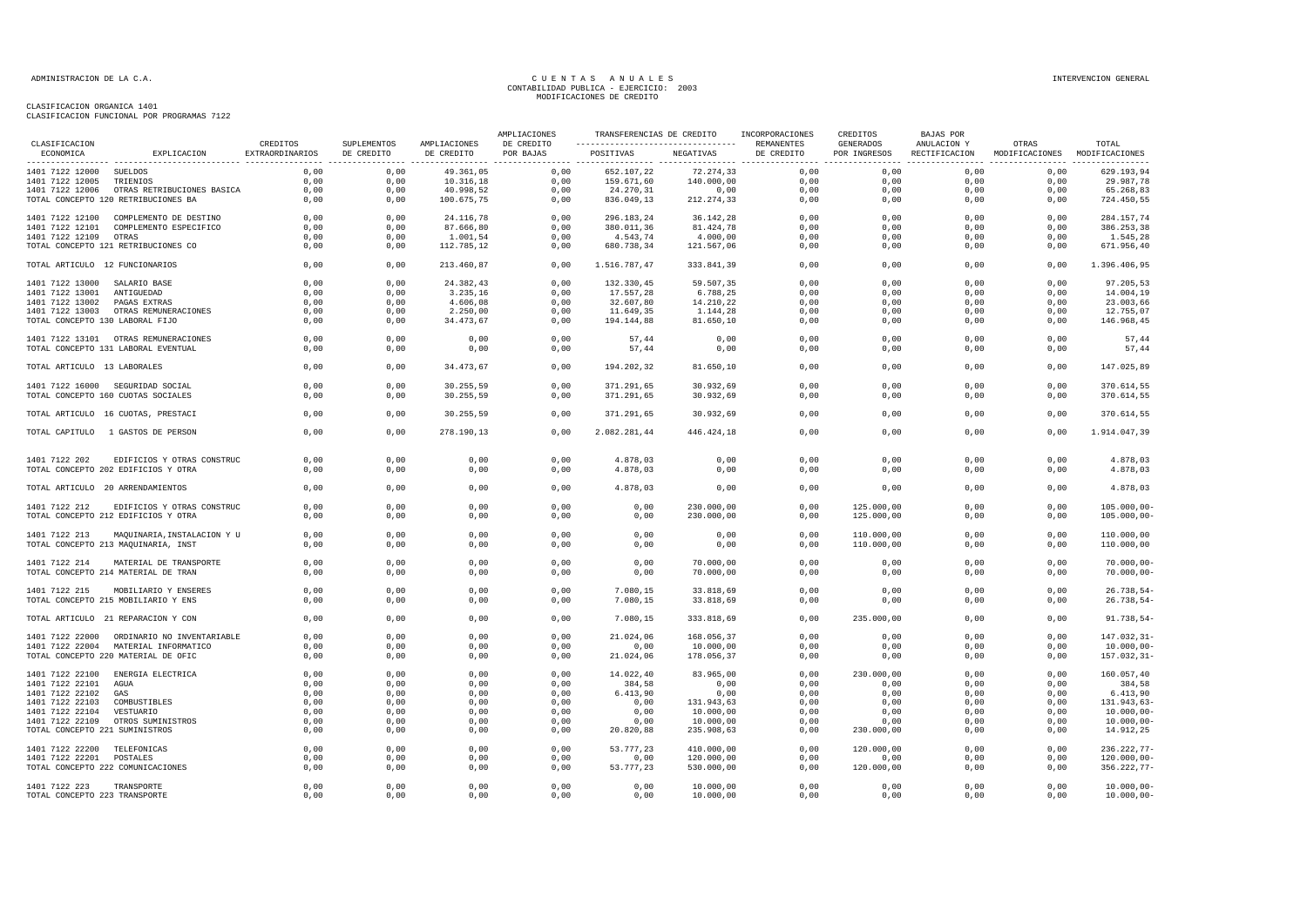| CLASIFICACION                      |                                            | CREDITOS                              | SUPLEMENTOS            | AMPLIACIONES               | AMPLIACIONES<br>DE CREDITO | TRANSFERENCIAS DE CREDITO |                                  | INCORPORACIONES<br>REMANENTES | CREDITOS<br><b>GENERADOS</b> | <b>BAJAS POR</b><br>ANULACION Y | OTRAS          | TOTAL               |
|------------------------------------|--------------------------------------------|---------------------------------------|------------------------|----------------------------|----------------------------|---------------------------|----------------------------------|-------------------------------|------------------------------|---------------------------------|----------------|---------------------|
| ECONOMICA                          | EXPLICACION                                | <b>EXTRAORDINARIOS</b><br>$- - - - -$ | DE CREDITO<br>-------- | DE CREDITO<br>.<br>------- | POR BAJAS                  | POSITIVAS                 | NEGATIVAS<br>---------- -------- | DE CREDITO                    | POR INGRESOS<br>.            | RECTIFICACION                   | MODIFICACIONES | MODIFICACIONES<br>. |
| 1401 7122 22500 LOCALES            |                                            | 0.00                                  | 0,00                   | 0,00                       | 0,00                       | 155,04                    | 315.641,24                       | 0,00                          | 0,00                         | ------<br>0,00                  | 0,00           | 315.486,20-         |
| TOTAL CONCEPTO 225 TRIBUTOS        |                                            | 0,00                                  | 0,00                   | 0,00                       | 0,00                       | 155,04                    | 315.641,24                       | 0,00                          | 0,00                         | 0,00                            | 0,00           | 315.486,20-         |
| 1401 7122 22601                    | ATENCIONES PROTOCOLARIAS Y                 | 0.00                                  | 0,00                   | 0,00                       | 0,00                       | 300,00                    | 0,00                             | 0,00                          | 0,00                         | 0.00                            | 0.00           | 300,00              |
| 1401 7122 22605                    | REUNIONES Y CONFERENCIAS                   | 0,00                                  | 0,00                   | 0,00                       | 0,00                       | 0,00                      | 300,00                           | 0,00                          | 0,00                         | 0,00                            | 0,00           | $300,00 -$          |
| TOTAL CONCEPTO 226 GASTOS DIVERSOS |                                            | 0,00                                  | 0,00                   | 0,00                       | 0,00                       | 300,00                    | 300,00                           | 0,00                          | 0,00                         | 0,00                            | 0,00           | 0,00                |
| 1401 7122 22700 LIMPIEZA Y ASEO    |                                            | 0.00                                  | 0,00                   | 0,00                       | 0,00                       | 7.010,71                  | 0,00                             | 0,00                          | 92.354,58                    | 0,00                            | 0,00           | 99.365,29           |
|                                    | TOTAL CONCEPTO 227 TRABAJOS REALIZA        | 0,00                                  | 0,00                   | 0,00                       | 0,00                       | 7.010,71                  | 0,00                             | 0,00                          | 92.354,58                    | 0,00                            | 0,00           | 99.365,29           |
|                                    | TOTAL ARTICULO 22 MATERIAL, SUMINI         | 0,00                                  | 0,00                   | 0,00                       | 0,00                       | 103.087,92                | 1.269.906,24                     | 0,00                          | 442.354,58                   | 0,00                            | 0,00           | $724.463,74-$       |
| 1401 7122 230                      | DIETAS                                     | 0,00                                  | 0,00                   | 0,00                       | 0.00                       | 0,00                      | 106.575,07                       | 0,00                          | 0,00                         | 0,00                            | 0,00           | $106.575,07-$       |
| TOTAL CONCEPTO 230 DIETAS          |                                            | 0,00                                  | 0,00                   | 0,00                       | 0,00                       | 0,00                      | 106.575,07                       | 0,00                          | 0,00                         | 0,00                            | 0,00           | $106.575,07-$       |
| 1401 7122 231                      | LOCOMOCION                                 | 0,00                                  | 0,00                   | 0,00                       | 0,00                       | 0,00                      | 40.000,00                        | 0,00                          | 0,00                         | 0,00                            | 0,00           | $40.000,00 -$       |
| TOTAL CONCEPTO 231 LOCOMOCION      |                                            | 0,00                                  | 0,00                   | 0,00                       | 0,00                       | 0,00                      | 40.000,00                        | 0,00                          | 0,00                         | 0,00                            | 0,00           | $40.000,00 -$       |
| TOTAL ARTICULO 23 INDEMNIZACIONES  |                                            | 0.00                                  | 0.00                   | 0,00                       | 0.00                       | 0.00                      | 146.575.07                       | 0,00                          | 0.00                         | 0.00                            | 0.00           | 146.575,07-         |
|                                    | 1401 7122 25100 FINANCIADOS CON RECURSOS P | 0,00                                  | 0,00                   | 0,00                       | 0,00                       | 0,00                      | 30.000,00                        | 0,00                          | 0,00                         | 0,00                            | 0.00           | $30.000,00-$        |
|                                    | TOTAL CONCEPTO 251 GASTOS REALIZACI        | 0,00                                  | 0,00                   | 0,00                       | 0,00                       | 0,00                      | 30.000,00                        | 0,00                          | 0,00                         | 0,00                            | 0,00           | $30.000,00-$        |
| TOTAL ARTICULO 25 OTROS GASTOS     |                                            | 0,00                                  | 0,00                   | 0,00                       | 0,00                       | 0,00                      | 30.000,00                        | 0,00                          | 0,00                         | 0,00                            | 0,00           | $30.000,00-$        |
| TOTAL CAPITULO                     | 2 GASTOS EN BIENES                         | 0,00                                  | 0,00                   | 0,00                       | 0,00                       | 115.046,10                | 1.780.300,00                     | 0,00                          | 677.354,58                   | 0,00                            | 0,00           | 987.899,32-         |
| 1401 7122 692                      | EDIFICIOS Y OTRAS CONSTRUC                 | 0,00                                  | 0,00                   | 0,00                       | 0,00                       | 0,00                      | 12.000,00                        | 0,00                          | 0,00                         | 0,00                            | 0,00           | $12.000,00 -$       |
|                                    | TOTAL CONCEPTO 692 EDIFICIOS Y OTRA        | 0,00                                  | 0,00                   | 0,00                       | 0,00                       | 0,00                      | 12.000,00                        | 0,00                          | 0,00                         | 0,00                            | 0,00           | $12.000,00 -$       |
| 1401 7122 693                      | MAQUINARIA, INSTALACIONES Y                | 0.00                                  | 0,00                   | 0,00                       | 0.00                       | 0,00                      | 24.000,00                        | 0,00                          | 0,00                         | 0,00                            | 0,00           | $24.000,00 -$       |
|                                    | TOTAL CONCEPTO 693 MAQUINARIA, INST        | 0,00                                  | 0,00                   | 0,00                       | 0,00                       | 0,00                      | 24.000,00                        | 0,00                          | 0,00                         | 0,00                            | 0,00           | $24.000,00 -$       |
| 1401 7122 699                      | INMOVILIZADO MATERIAL                      | 0,00                                  | 0,00                   | 0,00                       | 0,00                       | 36.000,00                 | 0,00                             | 0,00                          | 0,00                         | 0,00                            | 0,00           | 36.000,00           |
|                                    | TOTAL CONCEPTO 699 INMOVILIZADO INM        | 0,00                                  | 0,00                   | 0,00                       | 0,00                       | 36.000,00                 | 0,00                             | 0,00                          | 0,00                         | 0,00                            | 0,00           | 36.000,00           |
|                                    | TOTAL ARTICULO 69 FINANCIADAS CON          | 0.00                                  | 0,00                   | 0,00                       | 0.00                       | 36.000,00                 | 36.000,00                        | 0,00                          | 0.00                         | 0.00                            | 0.00           | 0,00                |
| TOTAL CAPITULO                     | 6 INVERSIONES REAL                         | 0.00                                  | 0,00                   | 0,00                       | 0.00                       | 36,000,00                 | 36.000,00                        | 0,00                          | 0,00                         | 0.00                            | 0.00           | 0,00                |
| TOTAL FUNCIONAL                    | 7122 COORDINAC.Y GEST                      | 0,00                                  | 0,00                   | 278.190,13                 | 0,00                       | 2.233.327,54              | 2.262.724,18                     | 0,00                          | 677.354,58                   | 0,00                            | 0,00           | 926.148,07          |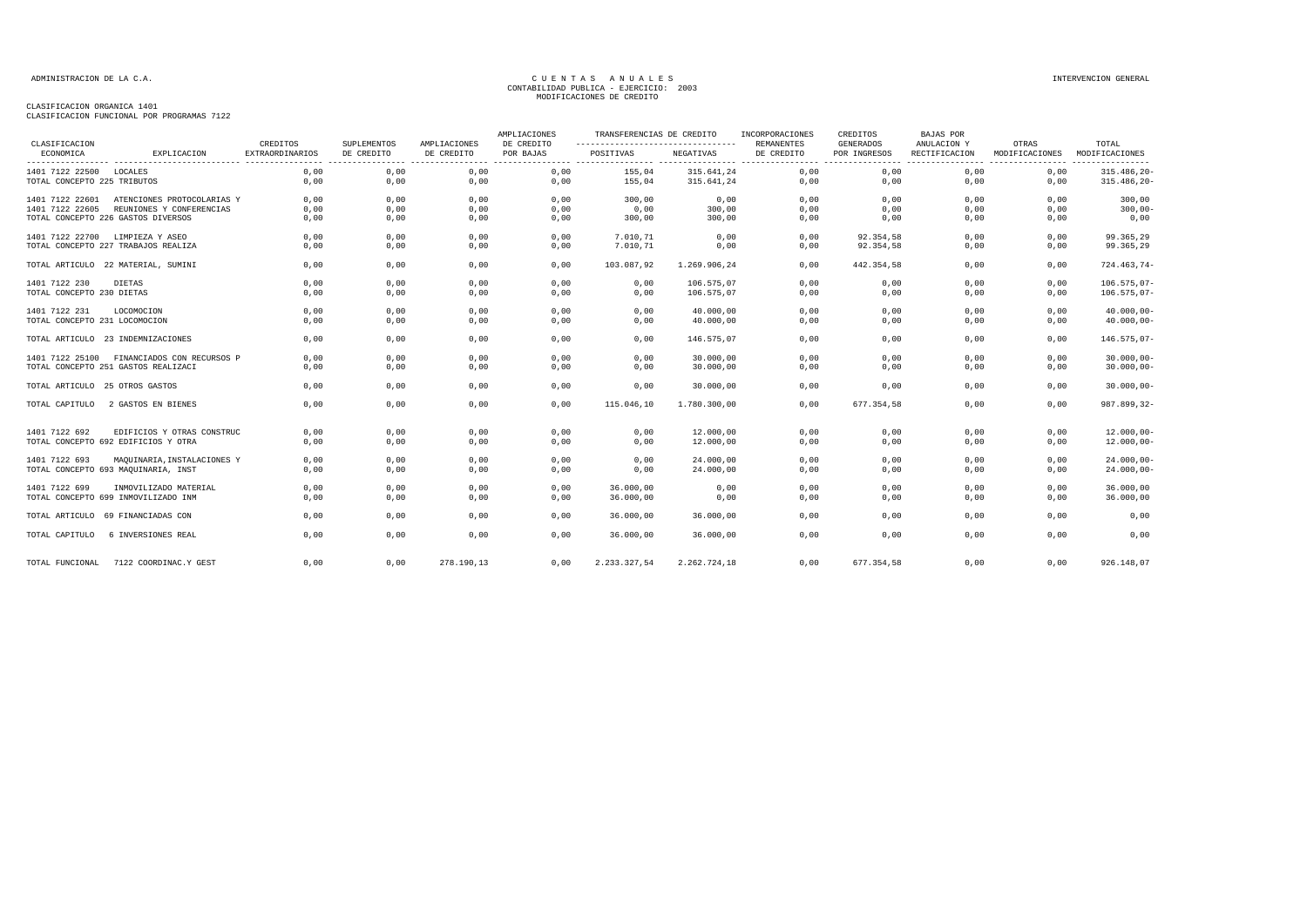### ADMINISTRACION DE LA C.A. INTERVENCION GENERAL CONTABILIDAD PUBLICA - EJERCICIO: 2003<br>CONTABILIDAD PUBLICA - EJERCICIO: 2003 MODIFICACIONES DE CREDITO

| CLASIFICACION<br>ECONOMICA                            | EXPLICACION                | CREDITOS<br><b>EXTRAORDINARIOS</b> | SUPLEMENTOS<br>DE CREDITO | AMPLIACIONES<br>DE CREDITO | AMPLIACIONES<br>DE CREDITO<br>POR BAJAS | TRANSFERENCIAS DE CREDITO<br>----------------------------------<br>POSITIVAS | NEGATIVAS                | INCORPORACIONES<br>REMANENTES<br>DE CREDITO | CREDITOS<br><b>GENERADOS</b><br>POR INGRESOS | <b>BAJAS POR</b><br>ANULACION Y<br>RECTIFICACION | OTRAS<br>MODIFICACIONES | TOTAL<br>MODIFICACIONES        |
|-------------------------------------------------------|----------------------------|------------------------------------|---------------------------|----------------------------|-----------------------------------------|------------------------------------------------------------------------------|--------------------------|---------------------------------------------|----------------------------------------------|--------------------------------------------------|-------------------------|--------------------------------|
| 1401 7128 47800<br>TOTAL CONCEPTO 478 FINANCIADAS CON | POLITICA AGRARIA COMUNITAR | ,00<br>.00                         | 0,00<br>0,00              | 0,00<br>0,00               | 0,00<br>0,00                            | 0,00<br>0,00                                                                 | 155.967,00<br>155.967,00 | 0.00<br>0,00                                | 16.000.000,00<br>16.000.000,00               | 0,00<br>0,00                                     | 0,00<br>0,00            | 15.844.033,00<br>15.844.033,00 |
| TOTAL ARTICULO 47 A EMPRESAS PRIVA                    |                            | .00                                | 0.00                      | ).OC                       | 0,00                                    | 00، ر                                                                        | 155,967,00               | 0.00                                        | 16,000,000,00                                | 0.00                                             |                         | 15.844.033,00                  |

| 1401 7128 47800 | POLITICA AGRARIA COMUNITAR<br>TOTAL CONCEPTO 478 FINANCIADAS CON | 0,00<br>0,00 | 0,00<br>0,00 | 0,00<br>0,00 | 0,00<br>0,00 | 0,00<br>0,00 | 155,967,00<br>155.967,00 | 0,00<br>0,00 | 16.000.000,00<br>16.000.000,00 | 0,00<br>0,00 | 0,00<br>0,00 | 15.844.033,00<br>15.844.033,00 |
|-----------------|------------------------------------------------------------------|--------------|--------------|--------------|--------------|--------------|--------------------------|--------------|--------------------------------|--------------|--------------|--------------------------------|
| TOTAL ARTICULO  | 47 A EMPRESAS PRIVA                                              | 0,00         | 0,00         | 0,00         | 0,00         | 0,00         | 155.967,00               | 0,00         | 16.000.000,00                  | 0,00         | 0,00         | 15.844.033,00                  |
| TOTAL CAPITULO  | 4 TRANSFERENCIAS C                                               | 0,00         | 0,00         | 0,00         | 0,00         | 0,00         | 155.967,00               | 0,00         | 16.000.000,00                  | 0,00         | 0,00         | 15.844.033,00                  |
|                 |                                                                  |              |              |              |              |              |                          |              |                                |              |              |                                |
| 1401 7128 687   | BIENES DESTINADOS PARA USO                                       | 0,00         | 0,00         | 0,00         | 0,00         | 155.967,00   | 0,00                     | 0,00         | 0,00                           | 0,00         | 0,00         | 155.967,00                     |
|                 | TOTAL CONCEPTO 687 BIENES DESTINADO                              | 0,00         | 0,00         | 0,00         | 0,00         | 155.967,00   | 0,00                     | 0,00         | 0,00                           | 0,00         | 0,00         | 155.967,00                     |
| TOTAL ARTICULO  | 68 FINANCIADAS CON                                               | 0,00         | 0,00         | 0,00         | 0,00         | 155.967,00   | 0,00                     | 0,00         | 0,00                           | 0,00         | 0,00         | 155.967,00                     |
| TOTAL CAPITULO  | 6 INVERSIONES REAL                                               | 0,00         | 0,00         | 0,00         | 0,00         | 155.967,00   | 0,00                     | 0,00         | 0,00                           | 0,00         | 0,00         | 155.967,00                     |
|                 |                                                                  |              |              |              |              |              |                          |              |                                |              |              |                                |
| TOTAL FUNCIONAL | 7128 POLITICA AGRARIA                                            | 0,00         | 0,00         | 0,00         | 0,00         | 155.967,00   | 155.967,00               | 0,00         | 16.000.000,00                  | 0,00         | 0,00         | 16.000.000,00                  |
| TOTAL ORGANICO  | 1401 SECRETARIA GENER                                            | 0,00         | 0,00         | 290.820,84   | 0,00         | 2.509.034,02 | 2.421.191,18             | 0.00         | 16.677.354,58                  | 0,00         | 0,00         | 17.056.018,26                  |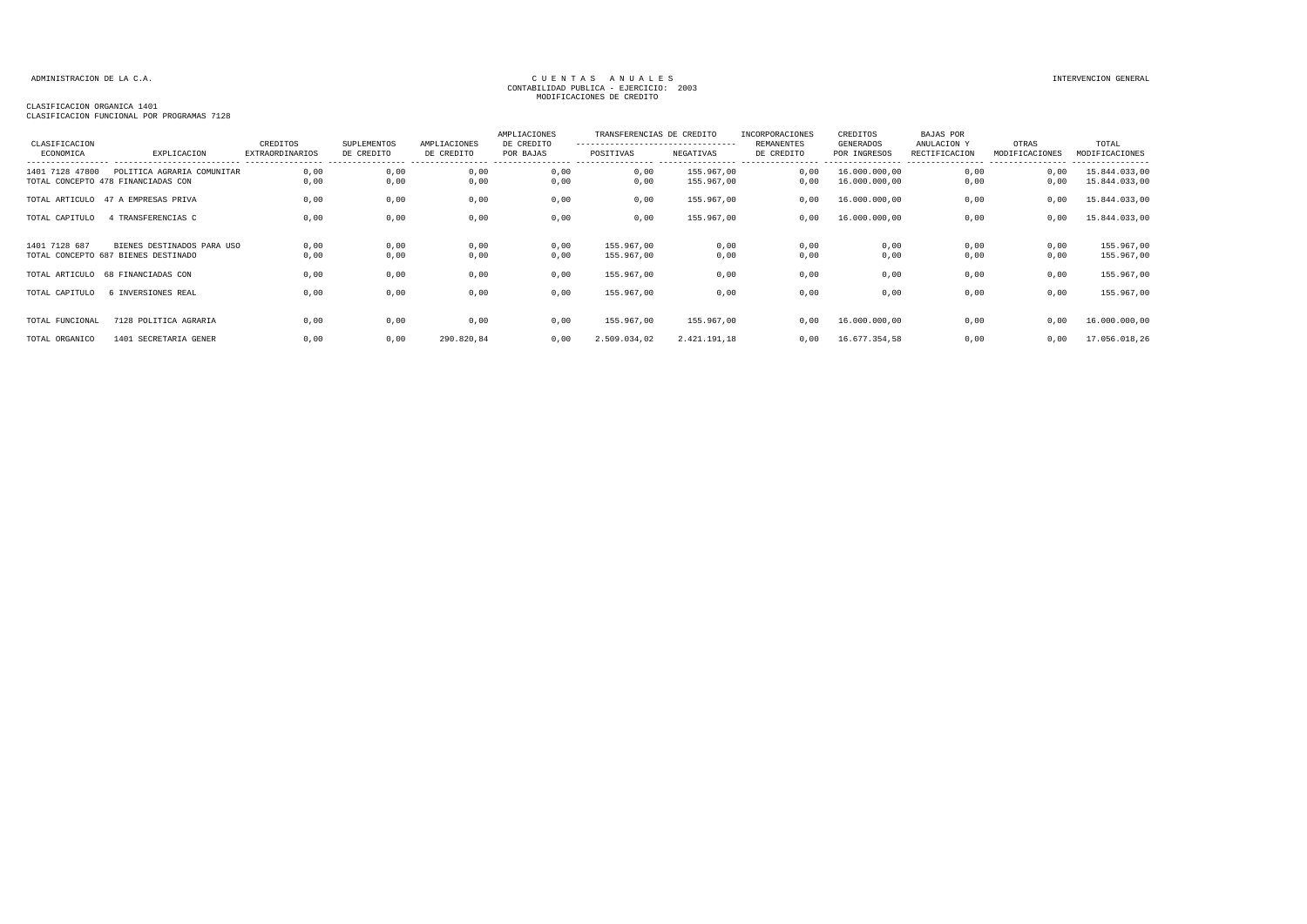| <b>CLASTFICACION</b>            |                                                                            |                             | SUPLEMENTOS  |                            | AMPLIACIONES            | TRANSFERENCIAS DE CREDITO                                  |                      | INCORPORACIONES | CREDITOS                  | BAJAS POR    |                                                      | TOTAL                        |
|---------------------------------|----------------------------------------------------------------------------|-----------------------------|--------------|----------------------------|-------------------------|------------------------------------------------------------|----------------------|-----------------|---------------------------|--------------|------------------------------------------------------|------------------------------|
| ECONOMICA                       | EXPLICACION                                                                | CREDITOS<br>EXTRAORDINARIOS | DE CREDITO   | AMPLIACIONES<br>DE CREDITO | DE CREDITO<br>POR BAJAS | ---------------------------------- REMANENTES<br>POSITIVAS | NEGATIVAS            | DE CREDITO      | GENERADOS<br>POR INGRESOS | ANULACION Y  | OTRAS<br>RECTIFICACION MODIFICACIONES MODIFICACIONES |                              |
| 1402 7123 12000 SUELDOS         |                                                                            | 0,00                        | 0,00         | 67.107,41                  | 0,00                    | 982.303,21                                                 | 0,00                 | 0,00            | 0,00                      | 0,00         | 0,00                                                 | 1.049.410,62                 |
| 1402 7123 12005                 | TRIENIOS                                                                   | 0,00                        | 0,00         | 8.424,60                   | 0,00                    | 184.132,35                                                 | 0,00                 | 0,00            | 0,00                      | 0,00         | 0,00                                                 | 192.556,95                   |
| 1402 7123 12006                 | OTRAS RETRIBUCIONES BASICA                                                 | 0,00                        | 0,00         | 51.369,80                  | 0,00                    | 15.477,44                                                  | 0,00                 | 0,00            | 0,00                      | 0,00         | 0,00                                                 | 66.847,24                    |
|                                 | TOTAL CONCEPTO 120 RETRIBUCIONES BA                                        | 0,00                        | 0,00         | 126.901,81                 | 0,00                    | 1.181.913,00                                               | 0,00                 | 0,00            | 0,00                      | 0,00         | 0,00                                                 | 1.308.814,81                 |
|                                 | 1402 7123 12100 COMPLEMENTO DE DESTINO                                     | 0.00                        | 0.00         | 30.217,53                  | 0,00                    | 308.959,08                                                 | 0,00                 | 0.00            | 0.00                      | 0.00         | 0.00                                                 | 339.176,61                   |
| 1402 7123 12101                 | COMPLEMENTO ESPECIFICO                                                     | 0,00                        | 0,00         | 118.594,04                 | 0,00                    | 431.858,82                                                 | 6.390, 84            | 0,00            | 0,00                      | 0,00         | 0,00                                                 | 544.062,02                   |
| 1402 7123 12109                 | OTRAS                                                                      | 0,00                        | 0,00         | 1.137,89                   | 0,00                    | 56.039,46                                                  | 0,00                 | 0,00            | 0,00                      | 0,00         | 0,00                                                 | 57.177,35                    |
|                                 | TOTAL CONCEPTO 121 RETRIBUCIONES CO                                        | 0,00                        | 0,00         | 149.949,46                 | 0,00                    | 796.857,36                                                 | 6.390, 84            | 0,00            | 0,00                      | 0,00         | 0,00                                                 | 940.415,98                   |
| TOTAL ARTICULO 12 FUNCIONARIOS  |                                                                            | 0,00                        | 0,00         | 276.851,27                 | 0,00                    | 1.978.770,36                                               | 6.390,84             | 0,00            | 0,00                      | 0,00         | 0,00                                                 | 2.249.230,79                 |
| 1402 7123 13000 SALARIO BASE    |                                                                            | 0,00                        | 0,00         | 31.716,76                  | 0,00                    | 101.388,33                                                 | 57.961,08            | 0,00            | 0,00                      | 0,00         | 0,00                                                 | 75.144,01                    |
| 1402 7123 13001                 | ANTIGUEDAD                                                                 | 0,00                        | 0,00         | 6.001, 28                  | 0,00                    | 14.032,62                                                  | 5.309,64             | 0,00            | 0,00                      | 0,00         | 0,00                                                 | 14.724,26                    |
| 1402 7123 13002                 | PAGAS EXTRAS                                                               | 0,00                        | 0,00         | 6.286,34                   | 0,00                    | 25.649,10                                                  | 9.674,31             | 0,00            | 0,00                      | 0,00         | 0,00                                                 | 22.261,13                    |
|                                 | 1402 7123 13003 OTRAS REMUNERACIONES                                       | 0,00                        | 0.00         | 2.476.53                   | 0.00                    | 10.428,57                                                  | 0,00                 | 0,00            | 0,00                      | 0.00         | 0.00                                                 | 12.905,10                    |
| TOTAL CONCEPTO 130 LABORAL FIJO |                                                                            | 0,00                        | 0,00         | 46.480,91                  | 0,00                    | 151.498,62                                                 | 72.945,03            | 0,00            | 0,00                      | 0,00         | 0,00                                                 | 125.034,50                   |
|                                 |                                                                            |                             |              |                            |                         |                                                            |                      |                 |                           |              |                                                      |                              |
| TOTAL ARTICULO 13 LABORALES     |                                                                            | 0,00                        | 0,00         | 46.480,91                  | 0,00                    | 151.498,62                                                 | 72.945,03            | 0,00            | 0,00                      | 0,00         | 0,00                                                 | 125.034,50                   |
|                                 | 1402 7123 16000 SEGURIDAD SOCIAL                                           | 0,00                        | 0,00         | 39.830,68                  | 0,00                    | 447.533,85                                                 | 24.566,96            | 0,00            | 0,00                      | 0,00         | 0,00                                                 | 462.797,57                   |
|                                 | TOTAL CONCEPTO 160 CUOTAS SOCIALES                                         | 0,00                        | 0,00         | 39.830,68                  | 0,00                    | 447.533,85                                                 | 24.566,96            | 0,00            | 0,00                      | 0,00         | 0,00                                                 | 462.797,57                   |
|                                 | TOTAL ARTICULO 16 CUOTAS, PRESTACI                                         | 0,00                        | 0,00         | 39.830,68                  | 0,00                    | 447.533,85                                                 | 24.566,96            | 0,00            | 0,00                      | 0,00         | 0,00                                                 | 462.797,57                   |
|                                 | TOTAL CAPITULO 1 GASTOS DE PERSON                                          | 0,00                        | 0,00         | 363.162,86                 | 0.00                    | 2.577.802,83                                               | 103.902,83           | 0,00            | 0,00                      | 0.00         | 0,00                                                 | 2.837.062,86                 |
|                                 |                                                                            |                             |              |                            |                         |                                                            |                      |                 |                           |              |                                                      |                              |
|                                 | 1402 7123 41900 CONVENIO TELEDETECCION FEG                                 | 0,00                        | 0,00         | 0,00                       | 0,00                    | 33.237,00                                                  | 0,00                 | 0,00            | 0,00                      | 0,00         | 0,00                                                 | 33.237,00                    |
|                                 | TOTAL CONCEPTO 419 FINANCIADAS CON                                         | 0,00                        | 0,00         | 0,00                       | 0,00                    | 33.237,00                                                  | 0,00                 | 0,00            | 0,00                      | 0,00         | 0,00                                                 | 33.237,00                    |
|                                 |                                                                            | 0,00                        |              |                            | 0,00                    | 33.237,00                                                  |                      |                 | 0,00                      | 0,00         |                                                      |                              |
|                                 | TOTAL ARTICULO 41 A ORGANISMOS AUT                                         |                             | 0,00         | 0,00                       |                         |                                                            | 0,00                 | 0,00            |                           |              | 0,00                                                 | 33.237,00                    |
|                                 | 1402 7123 46800 CERTAMENES GANADEROS                                       | 0,00                        | 0,00         | 0,00                       | 0,00                    | 3.160,00                                                   | 0,00                 | 0,00            | 0,00                      | 0,00         | 0,00                                                 | 3.160,00                     |
|                                 | TOTAL CONCEPTO 468 FINANCIADAS CON                                         | 0,00                        | 0,00         | 0,00                       | 0,00                    | 3.160,00                                                   | 0,00                 | 0,00            | 0,00                      | 0,00         | 0,00                                                 | 3.160,00                     |
|                                 |                                                                            |                             |              |                            |                         |                                                            |                      |                 |                           |              |                                                      |                              |
|                                 | 1402 7123 46900 CERTAMENES GANADEROS                                       | 0,00                        | 0,00         | 0,00                       | 0,00                    | 3.160,00                                                   | 0,00                 | 0,00            | 0,00                      | 0,00         | 0,00                                                 | 3.160,00                     |
|                                 | TOTAL CONCEPTO 469 FINANCIADAS CON                                         | 0,00                        | 0,00         | 0,00                       | 0,00                    | 3.160,00                                                   | 0,00                 | 0,00            | 0,00                      | 0,00         | 0,00                                                 | 3.160,00                     |
|                                 | TOTAL ARTICULO 46 A CORPORACIONES                                          | 0,00                        | 0,00         | 0,00                       | 0,00                    | 6.320,00                                                   | 0,00                 | 0,00            | 0,00                      | 0,00         | 0,00                                                 | 6.320,00                     |
|                                 | 1402 7123 47400 AYUDAS NACIONALES COMPLEME                                 | 0,00                        | 0,00         | 0,00                       | 0,00                    | 0,00                                                       | 0,00                 | 0,00            | 12.945,00                 | 0,00         | 0,00                                                 | 12.945,00                    |
|                                 | 1402 7123 47401 PLAN EET (ELIMINACION HARI                                 | 0,00                        | 0,00         | 0,00                       | 0,00                    | 0,00                                                       | 0,00                 | 0,00            | 0,00                      | 481.319,00   | 0,00                                                 | 481.319,00-                  |
|                                 | TOTAL CONCEPTO 474 FINANCIADAS CON                                         | 0,00                        | 0,00         | 0,00                       | 0,00                    | 0,00                                                       | 0,00                 | 0,00            | 12.945,00                 | 481.319,00   | 0,00                                                 | 468.374,00-                  |
|                                 |                                                                            |                             |              |                            |                         |                                                            |                      |                 |                           |              |                                                      |                              |
|                                 | 1402 7123 47900 PLAN EET (ELIMINACION HARI                                 | 0,00                        | 0,00         | 0.00                       | 0,00                    | 0,00                                                       | 541.166,01           | 0,00            | 0,00                      | 541.165,99   | 0,00                                                 | 1.082.332,00-                |
|                                 | TOTAL CONCEPTO 479 FINANCIADAS CON                                         | 0,00                        | 0,00         | 0,00                       | 0,00                    | 0,00                                                       | 541.166,01           | 0,00            | 0,00                      | 541.165,99   | 0,00                                                 | 1.082.332,00-                |
|                                 | TOTAL ARTICULO 47 A EMPRESAS PRIVA                                         | 0,00                        | 0,00         | 0,00                       | 0,00                    | 0,00                                                       | 541.166,01           | 0,00            | 12.945,00                 | 1.022.484,99 | 0,00                                                 | 1.550.706,00-                |
|                                 |                                                                            |                             |              |                            |                         |                                                            |                      |                 |                           |              |                                                      |                              |
|                                 | 1402 7123 48800 CERTAMENES GANADEROS<br>TOTAL CONCEPTO 488 FINANCIADAS CON | 0,00<br>0,00                | 0,00<br>0,00 | 0,00<br>0,00               | 0,00<br>0,00            | 0,00<br>0,00                                               | 3.160,00<br>3.160,00 | 0,00<br>0,00    | 0,00<br>0,00              | 0,00<br>0,00 | 0,00<br>0,00                                         | $3.160,00 -$<br>$3.160,00 -$ |
|                                 |                                                                            |                             |              |                            |                         |                                                            |                      |                 |                           |              |                                                      |                              |
|                                 | 1402 7123 48901 CERTAMENES GANADEROS                                       | 0,00                        | 0,00         | 0,00                       | 0,00                    | 0,00                                                       | 3.160,00             | 0,00            | 0,00                      | 0,00         | 0,00                                                 | $3.160,00 -$                 |
|                                 | 1402 7123 48903 CONVENIO ASOCIACIONES GANA                                 | 0.00                        | 0.00         | 0.00                       | 0.00                    | 21.479.36                                                  | 0,00                 | 0,00            | 0,00                      | 0.00         | 0.00                                                 | 21.479,36                    |
|                                 | TOTAL CONCEPTO 489 FINANCIADAS CON                                         | 0,00                        | 0,00         | 0,00                       | 0,00                    | 21.479,36                                                  | 3.160,00             | 0,00            | 0,00                      | 0,00         | 0,00                                                 | 18.319,36                    |
|                                 | TOTAL ARTICULO 48 A FAMILIAS E INS                                         | 0,00                        | 0,00         | 0,00                       | 0,00                    | 21.479,36                                                  | 6.320,00             | 0,00            | 0,00                      | 0,00         | 0,00                                                 | 15.159,36                    |
|                                 | TOTAL CAPITULO 4 TRANSFERENCIAS C                                          | 0,00                        | 0,00         | 0,00                       | 0,00                    | 61.036,36                                                  | 547.486,01           | 0,00            | 12.945,00                 | 1.022.484,99 | 0,00                                                 | 1.495.989,64-                |
|                                 |                                                                            |                             |              |                            |                         |                                                            |                      |                 |                           |              |                                                      |                              |
| 1402 7123 647                   | BIENES DESTINADOS PARA USO                                                 | 0,00                        | 0,00         | 0,00                       | 0,00                    | 0,00                                                       | 0,00                 | 392.542,64      | 1.290.142,00              | 0,00         | 0,00                                                 | 1.682.684,64                 |
|                                 | TOTAL CONCEPTO 647 BIENES DESTINADO                                        | 0,00                        | 0,00         | 0,00                       | 0,00                    | 0,00                                                       | 0,00                 | 392.542,64      | 1.290.142,00              | 0,00         | 0,00                                                 | 1.682.684,64                 |
|                                 | TOTAL ARTICULO 64 FINANCIADAS CON                                          | 0,00                        | 0,00         | 0,00                       | 0,00                    | 0,00                                                       | 0,00                 | 392.542,64      | 1.290.142,00              | 0,00         | 0,00                                                 | 1.682.684,64                 |
|                                 |                                                                            |                             |              |                            |                         |                                                            |                      |                 |                           |              |                                                      |                              |
|                                 | 1402 7123 697 BIENES DESTINADOS PARA USO                                   | 0,00                        | 0,00         | 541.165,99                 | 0,00                    | 687.270,38                                                 | 200.820,73           | 0,00            | 0,00                      | 0,00         | 0,00                                                 | 1.027.615,64                 |
|                                 | TOTAL CONCEPTO 697 BIENES DESTINADO                                        | 0,00                        | 0,00         | 541.165,99                 | 0,00                    | 687.270,38                                                 | 200.820,73           | 0,00            | 0,00                      | 0,00         | 0,00                                                 | 1.027.615,64                 |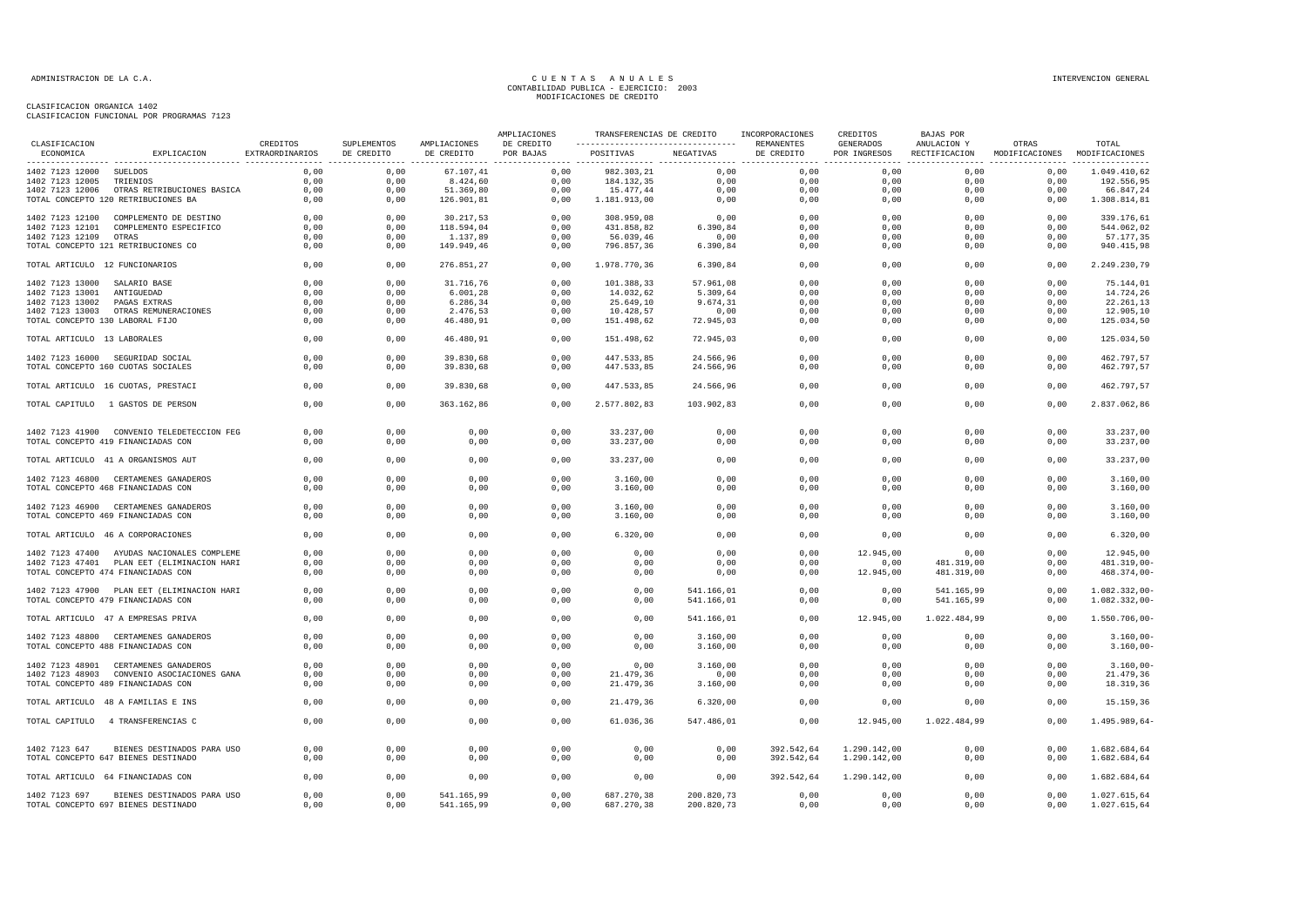### CLASIFICACION ORGANICA 1402

CLASIFICACION FUNCIONAL POR PROGRAMAS 7123

| CLASIFICACION<br>ECONOMICA | EXPLICACION                        | CREDITOS<br><b>EXTRAORDINARIOS</b> | SUPLEMENTOS<br>DE CREDITO | AMPLIACIONES<br>DE CREDITO | AMPLIACIONES<br>DE CREDITO<br>POR BAJAS | TRANSFERENCIAS DE CREDITO<br>---------------------------------- |            | INCORPORACIONES<br><b>REMANENTES</b> | CREDITOS<br><b>GENERADOS</b> | <b>BAJAS POR</b><br>ANULACION Y | OTRAS                                       | TOTAL                            |
|----------------------------|------------------------------------|------------------------------------|---------------------------|----------------------------|-----------------------------------------|-----------------------------------------------------------------|------------|--------------------------------------|------------------------------|---------------------------------|---------------------------------------------|----------------------------------|
|                            |                                    |                                    |                           |                            |                                         | POSITIVAS                                                       | NEGATIVAS  | DE CREDITO                           | POR INGRESOS                 | RECTIFICACION                   | MODIFICACIONES                              | MODIFICACIONES                   |
|                            | TOTAL ARTICULO 69 FINANCIADAS CON  | 0,00                               | 0,00                      | 541.165,99                 | 0,00                                    | 687.270,38                                                      | 200.820,73 | 0,00                                 | ----------------<br>0,00     | 0,00                            | ----------------- -----------------<br>0,00 | ----------------<br>1.027.615,64 |
| TOTAL CAPITULO             | 6 INVERSIONES REAL                 | 0,00                               | 0,00                      | 541.165,99                 | 0,00                                    | 687.270,38                                                      | 200.820,73 | 392.542,64                           | 1.290.142,00                 | 0,00                            | 0,00                                        | 2.710.300,28                     |
| 1402 7123 77402            | GANADERIA EXTENSIVA - CONC         | 0,00                               | 0,00                      | 0,00                       | 0,00                                    | 0,00                                                            | 0,00       | 106.346.95                           | 93.975.00                    | 0,00                            | 0.00                                        | 200.321,95                       |
| 1402 7123 77403            | PROGRAMA APICOLA (COF. MAP         | 0,00                               | 0,00                      | 0,00                       | 0,00                                    | 0,00                                                            | 0,00       | 2.570,97                             | 18.480,00                    | 0,00                            | 0,00                                        | 21.050,97                        |
| 1402 7123 77404            | PROGRAMAS ABANDONO PRODUCC         | 0,00                               | 0,00                      | 0,00                       | 0,00                                    | 0,00                                                            | 0,00       | 0,00                                 | 0,00                         | 111.201,65                      | 0,00                                        | $111.201,65-$                    |
| 1402 7123 77405            | PROGRAMAS MEJORA CALIDAD L         | 0,00                               | 0,00                      | 0,00                       | 0,00                                    | 0,00                                                            | 0,00       | 20.023,15                            | 33.897,00                    | 0,00                            | 0,00                                        | 53.920,15                        |
| 1402 7123 77406            | INDEMNIZACION ERRAD. ENF.          | 0,00                               | 0,00                      | 0,00                       | 0,00                                    | 0,00                                                            | 0,00       | 0,00                                 | 134.695,88                   | 0,00                            | 0,00                                        | 134.695,88                       |
| 1402 7123 77407            | APOYO A.D.S.                       | 0,00                               | 0,00                      | 0,00                       | 0,00                                    | 0,00                                                            | 0,00       | 13.339,61                            | 1.273.464,00                 | 0,00                            | 0,00                                        | 1.286.803,61                     |
| 1402 7123 77408            | AYUDA TRANSITORIA FRUTOS S         | 0,00                               | 0,00                      | 0,00                       | 0,00                                    | 0,00                                                            | 0,00       | 0,00                                 | 5.048.486,00                 | 0,00                            | 0,00                                        | 5.048.486,00                     |
|                            | TOTAL CONCEPTO 774 FINANCIADAS CON | 0,00                               | 0,00                      | 0,00                       | 0,00                                    | 0,00                                                            | 0,00       | 142.280,68                           | 6.602.997,88                 | 111.201,65                      | 0,00                                        | 6.634.076,91                     |
| 1402 7123 77801            | PLANES REESTRUCTURACION VI         | 0,00                               | 0,00                      | 0,00                       | 0,00                                    | 0,00                                                            | 0,00       | 0,00                                 | 0,00                         | 6.411.314,70                    | 0,00                                        | $6.411.314,70-$                  |
| 1402 7123 77803            | PROGRAMA APICOLA (U.E.)            | 0,00                               | 0,00                      | 0,00                       | 0,00                                    | 0,00                                                            | 0,00       | 0,00                                 | 24.577,00                    | 0,00                            | 0,00                                        | 24.577,00                        |
| 1402 7123 77807            | APOYO ADS                          | 0,00                               | 0,00                      | 0,00                       | 0,00                                    | 0,00                                                            | 18.000,00  | 0,00                                 | 0,00                         | 0,00                            | 0,00                                        | $18.000,00 -$                    |
|                            | TOTAL CONCEPTO 778 FINANCIADAS CON | 0,00                               | 0,00                      | 0,00                       | 0,00                                    | 0,00                                                            | 18.000,00  | 0,00                                 | 24.577,00                    | 6.411.314,70                    | 0,00                                        | $6.404.737,70-$                  |
| 1402 7123 77951            | AYUDAS GANADERIA                   | 0,00                               | 0,00                      | 0,00                       | 0,00                                    | 0,00                                                            | 18.000,00  | 0,00                                 | 0,00                         | 0,00                            | 0,00                                        | $18.000,00 -$                    |
|                            | TOTAL CONCEPTO 779 FINANCIADAS CON | 0,00                               | 0,00                      | 0,00                       | 0,00                                    | 0,00                                                            | 18.000,00  | 0,00                                 | 0,00                         | 0,00                            | 0,00                                        | $18.000,00 -$                    |
|                            | TOTAL ARTICULO 77 A EMPRESAS PRIVA | 0,00                               | 0,00                      | 0,00                       | 0,00                                    | 0,00                                                            | 36.000,00  | 142.280,68                           | 6.627.574.88                 | 6.522.516,35                    | 0,00                                        | 211.339,21                       |
| TOTAL CAPITULO             | 7 TRANSFERENCIAS D                 | 0.00                               | 0,00                      | 0,00                       | 0,00                                    | 0.00                                                            | 36,000,00  | 142.280,68                           | 6.627.574.88                 | 6.522.516.35                    | 0.00                                        | 211.339,21                       |
| TOTAL FUNCIONAL            | 7123 PRODUCCION AGRAR              | 0,00                               | 0,00                      | 904.328,85                 | 0.00                                    | 3.326.109,57                                                    | 888.209,57 | 534.823,32                           | 7.930.661.88                 | 7.545.001.34                    | 0,00                                        | 4.262.712,71                     |
| TOTAL ORGANICO             | 1402 D.G. DE PRODUCCI              | 0.00                               | 0,00                      | 904.328.85                 | 0,00                                    | 3.326.109.57                                                    | 888.209,57 | 534.823,32                           | 7.930.661.88                 | 7.545.001.34                    | 0.00                                        | 4.262.712,71                     |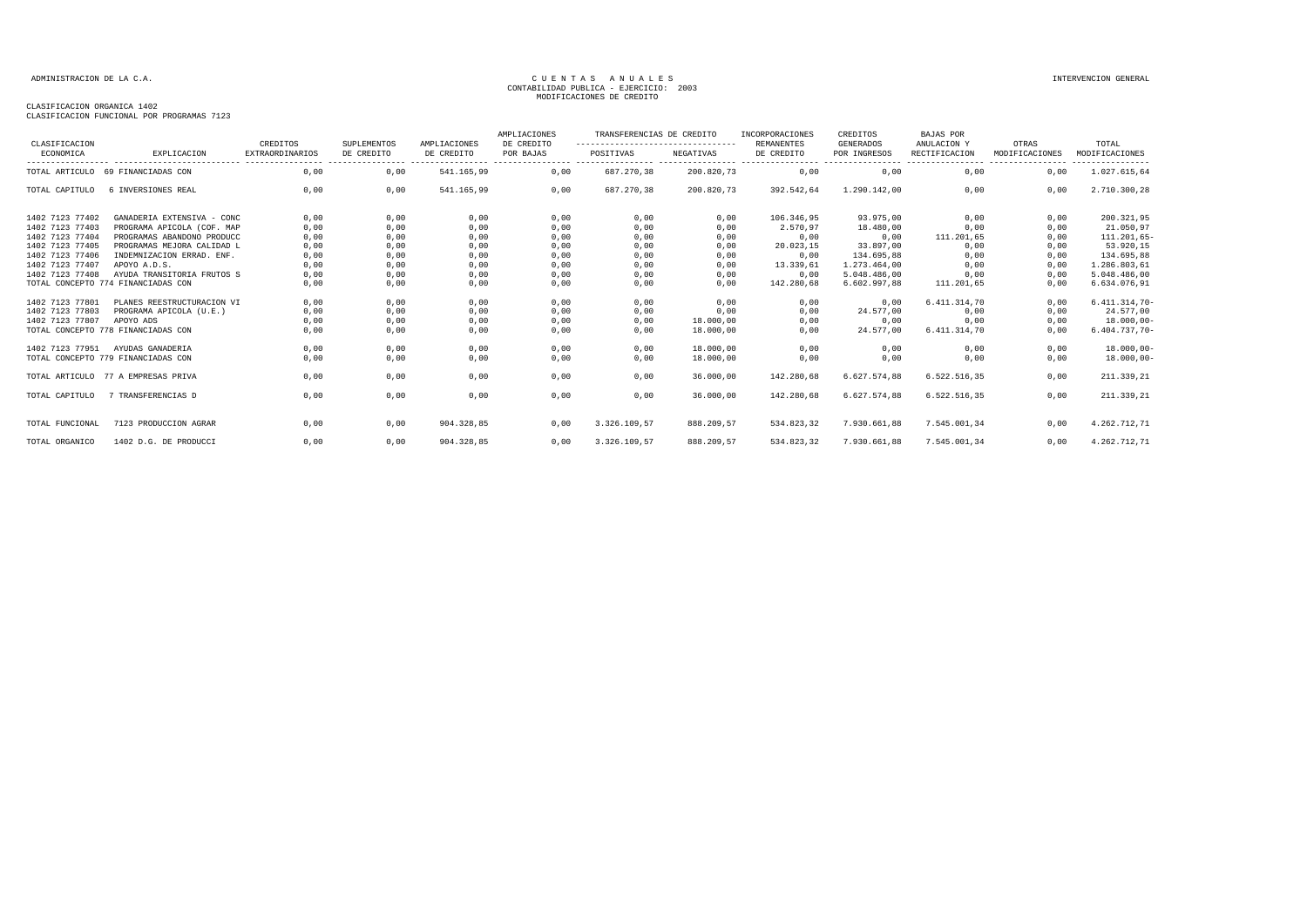| CLASIFICACION<br>ECONOMICA      | EXPLICACION                                                            | CREDITOS<br>EXTRAORDINARIOS | SUPLEMENTOS<br>DE CREDITO | AMPLIACIONES<br>DE CREDITO | AMPLIACIONES<br>DE CREDITO<br>POR BAJAS | TRANSFERENCIAS DE CREDITO INCORPORACIONES<br>---------------------------------- REMANENTES |                        |              | CREDITOS                  | <b>BAJAS POR</b> |                                                      |                                |
|---------------------------------|------------------------------------------------------------------------|-----------------------------|---------------------------|----------------------------|-----------------------------------------|--------------------------------------------------------------------------------------------|------------------------|--------------|---------------------------|------------------|------------------------------------------------------|--------------------------------|
|                                 |                                                                        |                             |                           |                            |                                         | POSITIVAS NEGATIVAS                                                                        |                        | DE CREDITO   | GENERADOS<br>POR INGRESOS | ANULACION Y      | OTRAS<br>RECTIFICACION MODIFICACIONES MODIFICACIONES | TOTAL                          |
| 1403 7121 12000 SUELDOS         |                                                                        | 0,00                        | 0,00                      | 13.074,48                  | 0,00                                    | 67.822,48                                                                                  | 0,00                   | 0,00         | 0,00                      | 0,00             | 0,00                                                 | 80.896,96                      |
| 1403 7121 12005 TRIENIOS        |                                                                        | 0.00                        | 0.00                      | 2.844,24                   | 0,00                                    | 13.577,96                                                                                  | 0,00                   | 0,00         | 0,00                      | 0,00             | 0,00                                                 | 16.422,20                      |
|                                 | 1403 7121 12006 OTRAS RETRIBUCIONES BASICA                             | 0,00                        | 0,00                      | 10.794,53                  | 0,00                                    | 0,00                                                                                       | 0,00                   | 0,00         | 0,00                      | 0,00             | 0,00                                                 | 10.794,53                      |
|                                 | TOTAL CONCEPTO 120 RETRIBUCIONES BA                                    | 0,00                        | 0,00                      | 26.713,25                  | 0,00                                    | 81.400,44                                                                                  | 0,00                   | 0,00         | 0,00                      | 0,00             | 0,00                                                 | 108.113,69                     |
|                                 | 1403 7121 12100 COMPLEMENTO DE DESTINO                                 | 0,00                        | 0,00                      | 6.349,72                   | 0,00                                    | 27.663,75                                                                                  | 0,00                   | 0,00         | 0,00                      | 0,00             | 0,00                                                 | 34.013,47                      |
|                                 | 1403 7121 12101 COMPLEMENTO ESPECIFICO                                 | 0,00                        | 0,00                      | 24.451,93                  | 0,00                                    | 39.678,45                                                                                  | 0,00                   | 0,00         | 0,00                      | 0,00             | 0,00                                                 | 64.130,38                      |
|                                 | TOTAL CONCEPTO 121 RETRIBUCIONES CO                                    | 0,00                        | 0,00                      | 30.801,65                  | 0,00                                    | 67.342,20                                                                                  | 0,00                   | 0,00         | 0,00                      | 0,00             | 0,00                                                 | 98.143,85                      |
| TOTAL ARTICULO 12 FUNCIONARIOS  |                                                                        | 0,00                        | 0,00                      | 57.514,90                  | 0,00                                    | 148.742,64                                                                                 | 0,00                   | 0,00         | 0,00                      | 0,00             | 0,00                                                 | 206.257,54                     |
| 1403 7121 13000 SALARIO BASE    |                                                                        | 0,00                        | 0,00                      | 444,19                     | 0,00                                    | 10.413,36                                                                                  | 9.326, 61              | 0,00         | 0,00                      | 0,00             | 0,00                                                 | 1.530,94                       |
| 1403 7121 13001 ANTIGUEDAD      |                                                                        | 0,00                        | 0,00                      | 37,42                      | 0,00                                    | 2.275,56                                                                                   | 758,52                 | 0,00         | 0,00                      | 0,00             | 0,00                                                 | 1.554,46                       |
| 1403 7121 13002 PAGAS EXTRAS    |                                                                        | 0,00                        | 0,00                      | 80,27                      | 0,00                                    | 2.819,76                                                                                   | 2.169,42               | 0,00         | 0,00                      | 0,00             | 0,00                                                 | 730,61                         |
|                                 | 1403 7121 13003 OTRAS REMUNERACIONES                                   | 0.00                        | 0.00                      | 99.10                      | 0.00                                    | 0.00                                                                                       | 1.666,44               | 0.00         | 0.00                      | 0.00             | 0.00                                                 | 1.567,34                       |
| TOTAL CONCEPTO 130 LABORAL FIJO |                                                                        | 0,00                        | 0,00                      | 660,98                     | 0,00                                    | 15.508,68                                                                                  | 13.920,99              | 0,00         | 0,00                      | 0,00             | 0,00                                                 | 2.248,67                       |
| TOTAL ARTICULO 13 LABORALES     |                                                                        | 0,00                        | 0,00                      | 660,98                     | 0,00                                    | 15.508,68                                                                                  | 13.920,99              | 0,00         | 0,00                      | 0,00             | 0,00                                                 | 2.248,67                       |
|                                 |                                                                        |                             |                           |                            |                                         |                                                                                            |                        |              |                           |                  |                                                      |                                |
|                                 | 1403 7121 16000 SEGURIDAD SOCIAL<br>TOTAL CONCEPTO 160 CUOTAS SOCIALES | 0,00<br>0,00                | 0,00<br>0,00              | 4.783,91<br>4.783,91       | 0,00<br>0,00                            | 37.338,40<br>37.338,40                                                                     | 4.276,47<br>4.276,47   | 0,00<br>0,00 | 0,00<br>0,00              | 0,00<br>0,00     | 0,00<br>0,00                                         | 37.845,84<br>37.845,84         |
|                                 |                                                                        |                             |                           |                            |                                         |                                                                                            |                        |              |                           |                  |                                                      |                                |
|                                 | TOTAL ARTICULO 16 CUOTAS, PRESTACI                                     | 0,00                        | 0,00                      | 4.783,91                   | 0,00                                    | 37.338,40                                                                                  | 4.276,47               | 0,00         | 0,00                      | 0,00             | 0.00                                                 | 37.845,84                      |
|                                 | TOTAL CAPITULO 1 GASTOS DE PERSON                                      | 0,00                        | 0,00                      | 62.959,79                  | 0,00                                    | 201.589,72                                                                                 | 18.197,46              | 0,00         | 0,00                      | 0,00             | 0,00                                                 | 246.352,05                     |
| 1403 7121 202                   | EDIFICIOS Y OTRAS CONSTRUC                                             | 0,00                        | 0,00                      | 0,00                       | 0,00                                    | 150.000,00                                                                                 | 0,00                   | 0,00         | 0,00                      | 0,00             | 0,00                                                 | 150.000,00                     |
|                                 | TOTAL CONCEPTO 202 EDIFICIOS Y OTRA                                    | 0,00                        | 0,00                      | 0,00                       | 0,00                                    | 150.000,00                                                                                 | 0,00                   | 0,00         | 0,00                      | 0,00             | 0,00                                                 | 150.000,00                     |
|                                 | TOTAL ARTICULO 20 ARRENDAMIENTOS                                       | 0,00                        | 0,00                      | 0,00                       | 0,00                                    | 150.000,00                                                                                 | 0,00                   | 0,00         | 0,00                      | 0,00             | 0,00                                                 | 150.000,00                     |
|                                 |                                                                        |                             |                           |                            |                                         |                                                                                            |                        |              |                           |                  |                                                      |                                |
|                                 | 1403 7121 22001 MOBILIARIO Y ENSERES                                   | 0,00                        | 0,00                      | 0,00                       | 0,00                                    | 0,00                                                                                       | 10.000,00              | 0,00         | 0,00                      | 0,00             | 0,00                                                 | $10.000,00 -$                  |
|                                 | TOTAL CONCEPTO 220 MATERIAL DE OFIC                                    | 0,00                        | 0,00                      | 0,00                       | 0,00                                    | 0,00                                                                                       | 10.000,00              | 0,00         | 0,00                      | 0,00             | 0,00                                                 | $10.000,00 -$                  |
|                                 | 1403 7121 22602 GASTOS DE DIVULGACION Y PR                             | 0,00                        | 0,00                      | 0,00                       | 0,00                                    | 0,00                                                                                       | 502.368,76             | 0,00         | 2.997,00                  | 0,00             | 0,00                                                 | 499.371,76-                    |
|                                 | 1403 7121 22605 REUNIONES Y CONFERENCIAS                               | 0,00                        | 0,00                      | 0,00                       | 0,00                                    | 7.000,00                                                                                   | 0,00                   | 0,00         | 0,00                      | 0,00             | 0,00                                                 | 7.000,00                       |
|                                 | TOTAL CONCEPTO 226 GASTOS DIVERSOS                                     | 0,00                        | 0,00                      | 0,00                       | 0,00                                    | 7.000,00                                                                                   | 502.368,76             | 0,00         | 2.997,00                  | 0,00             | 0,00                                                 | 492.371,76-                    |
|                                 |                                                                        |                             |                           |                            |                                         |                                                                                            |                        |              |                           |                  |                                                      |                                |
| 1403 7121 22709 OTROS           |                                                                        | 0,00                        | 0.00                      | 0,00                       | 0,00                                    | 0,00                                                                                       | 20.000,00              | 0,00         | 0,00                      | 0,00             | 0,00                                                 | $20.000,00 -$                  |
|                                 | TOTAL CONCEPTO 227 TRABAJOS REALIZA                                    | 0,00                        | 0,00                      | 0,00                       | 0,00                                    | 0,00                                                                                       | 20.000,00              | 0,00         | 0,00                      | 0,00             | 0,00                                                 | $20.000,00-$                   |
|                                 |                                                                        |                             |                           |                            |                                         |                                                                                            |                        |              |                           |                  |                                                      |                                |
|                                 | TOTAL ARTICULO 22 MATERIAL, SUMINI                                     | 0,00                        | 0,00                      | 0,00                       | 0,00                                    | 7.000,00                                                                                   | 532.368,76             | 0,00         | 2.997,00                  | 0,00             | 0,00                                                 | 522.371,76-                    |
|                                 | TOTAL CAPITULO 2 GASTOS EN BIENES                                      | 0,00                        | 0,00                      | 0,00                       | 0,00                                    | 157.000,00                                                                                 | 532.368,76             | 0,00         | 2.997,00                  | 0,00             | 0,00                                                 | 372.371,76-                    |
|                                 |                                                                        |                             |                           |                            |                                         |                                                                                            |                        |              |                           |                  |                                                      |                                |
| 1403 7121 692                   | EDIFICIOS Y OTRAS CONSTRUC                                             | 0,00                        | 0,00                      | 0,00                       | 0,00                                    | 0,00                                                                                       | 57.152,00              | 0,00         | 0,00                      | 0,00             | 0,00                                                 | $57.152,00 -$                  |
|                                 | TOTAL CONCEPTO 692 EDIFICIOS Y OTRA                                    | 0,00                        | 0,00                      | 0,00                       | 0,00                                    | 0,00                                                                                       | 57.152,00              | 0,00         | 0,00                      | 0,00             | 0,00                                                 | $57.152,00 -$                  |
| 1403 7121 695                   | MOBILIARIO Y ENSERES                                                   | 0,00                        | 0,00                      | 0,00                       | 0,00                                    | 51.000,00                                                                                  | 0,00                   | 0,00         | 0,00                      | 0,00             | 0,00                                                 | 51.000,00                      |
|                                 | TOTAL CONCEPTO 695 MOBILIARIO Y ENS                                    | 0,00                        | 0,00                      | 0,00                       | 0,00                                    | 51.000,00                                                                                  | 0,00                   | 0,00         | 0,00                      | 0,00             | 0,00                                                 | 51.000,00                      |
|                                 |                                                                        |                             |                           |                            |                                         |                                                                                            |                        |              |                           |                  |                                                      |                                |
| 1403 7121 696                   | EQUIPOS PARA PROCESOS DE I                                             | 0.00                        | 0.00                      | 0,00                       | 0,00                                    | 44.152,00                                                                                  | 0,00                   | 0,00         | 0,00                      | 0.00             | 0,00                                                 | 44.152,00                      |
|                                 | TOTAL CONCEPTO 696 EQUIPOS PARA PRO                                    | 0,00                        | 0,00                      | 0,00                       | 0,00                                    | 44.152,00                                                                                  | 0,00                   | 0,00         | 0,00                      | 0,00             | 0,00                                                 | 44.152,00                      |
|                                 |                                                                        |                             |                           | 0,00                       |                                         |                                                                                            |                        |              | 0,00                      |                  | 0,00                                                 |                                |
| 1403 7121 699                   | INMOVILIZADO INMATERIAL<br>TOTAL CONCEPTO 699 INMOVILIZADO INM         | 0,00<br>0,00                | 0,00<br>0,00              | 0,00                       | 0,00<br>0,00                            | 0,00<br>0,00                                                                               | 38.000,00<br>38.000,00 | 0,00<br>0,00 | 0,00                      | 0,00<br>0,00     | 0,00                                                 | $38.000,00 -$<br>$38.000,00 -$ |
|                                 |                                                                        |                             |                           |                            |                                         |                                                                                            |                        |              |                           |                  |                                                      |                                |
|                                 | TOTAL ARTICULO 69 FINANCIADAS CON                                      | 0,00                        | 0,00                      | 0,00                       | 0,00                                    | 95.152,00                                                                                  | 95.152,00              | 0,00         | 0,00                      | 0,00             | 0,00                                                 | 0,00                           |
|                                 | TOTAL CAPITULO 6 INVERSIONES REAL                                      | 0,00                        | 0,00                      | 0,00                       | 0,00                                    | 95.152,00                                                                                  | 95.152,00              | 0,00         | 0,00                      | 0,00             | 0,00                                                 | 0,00                           |
|                                 | 1403 7121 77403 ADQUISICION MAQUINARIA EN                              | 0,00                        | 0,00                      | 0,00                       | 0,00                                    | 0,00                                                                                       | 0,00                   | 493.508,35   | 0,00                      | 0,00             | 0,00                                                 | 493.508,35                     |
|                                 | TOTAL CONCEPTO 774 FINANCIADAS CON                                     | 0,00                        | 0,00                      | 0,00                       | 0,00                                    | 0,00                                                                                       | 0,00                   | 493.508,35   | 0,00                      | 0,00             | 0,00                                                 | 493.508,35                     |
|                                 | TOTAL ARTICULO 77 A EMPRESAS PRIVA                                     | 0,00                        | 0,00                      | 0,00                       | 0,00                                    | 0,00                                                                                       | 0,00                   | 493.508,35   | 0,00                      | 0,00             | 0,00                                                 | 493.508,35                     |
|                                 |                                                                        |                             |                           |                            |                                         |                                                                                            |                        |              |                           |                  |                                                      |                                |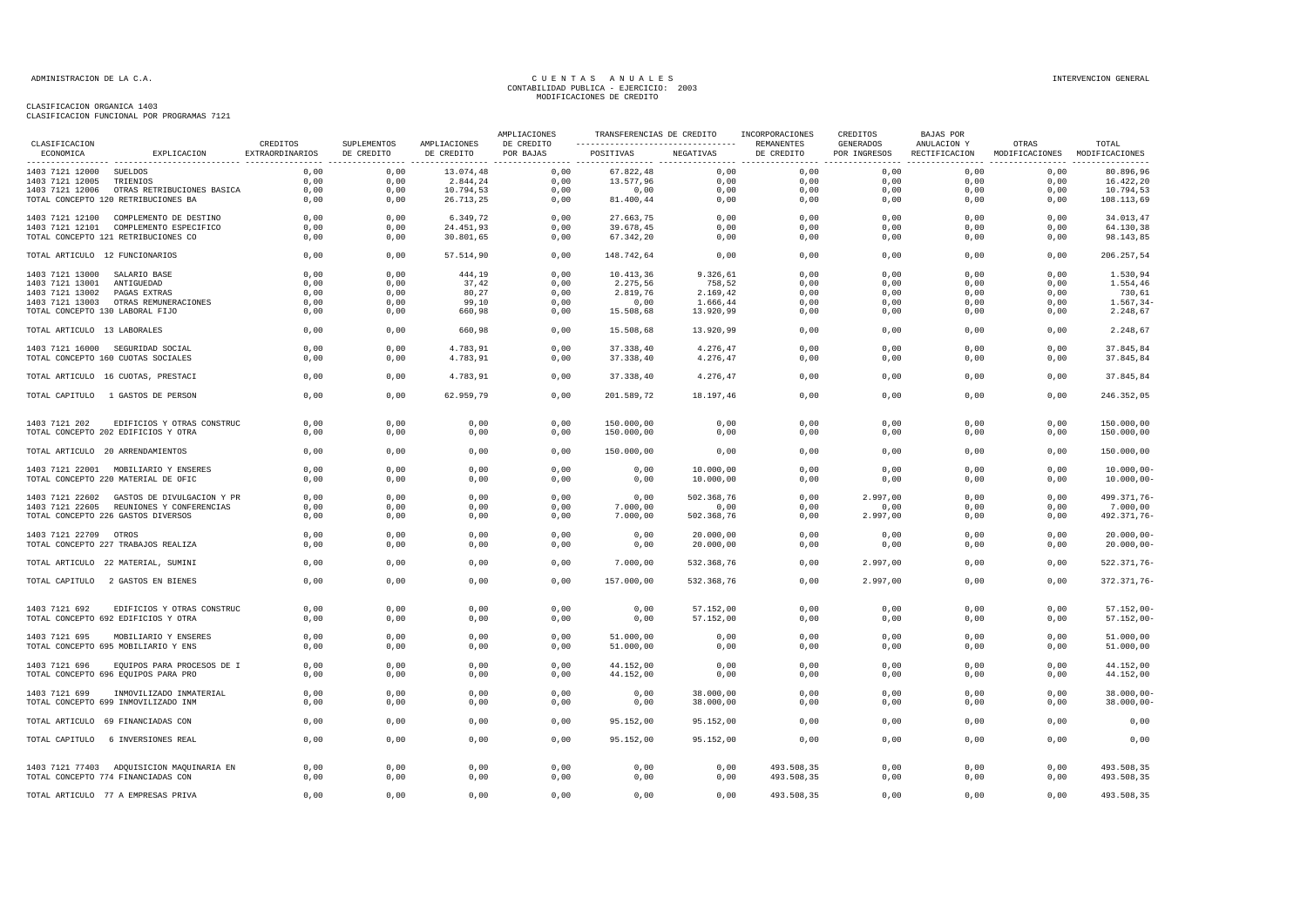| CLASIFICACION<br>ECONOMICA | EXPLICACION           | CREDITOS<br><b>EXTRAORDINARIOS</b> | <b>SUPLEMENTOS</b><br>DE CREDITO | AMPLIACIONES<br>DE CREDITO | AMPLIACIONES<br>DE CREDITO<br>POR BAJAS | TRANSFERENCIAS DE CREDITO<br>---------------------------------<br>POSITIVAS | NEGATIVAS  | INCORPORACIONES<br>REMANENTES<br>DE CREDITO | CREDITOS<br><b>GENERADOS</b><br>POR INGRESOS | <b>BAJAS POR</b><br>ANULACION Y<br>RECTIFICACION | OTRAS<br>MODIFICACIONES | TOTAL<br>MODIFICACIONES |
|----------------------------|-----------------------|------------------------------------|----------------------------------|----------------------------|-----------------------------------------|-----------------------------------------------------------------------------|------------|---------------------------------------------|----------------------------------------------|--------------------------------------------------|-------------------------|-------------------------|
| TOTAL CAPITULO             | TRANSFERENCIAS D      | 0,00                               | 0,00                             | 0,00                       | 0,00                                    | 0,00                                                                        | 0,00       | 493.508,35                                  | 0,00                                         | 0,00                                             | 0,00                    | 493.508,35              |
| TOTAL FUNCIONAL            | 7121 DESARROLLO AGROA | 0,00                               | 0,00                             | 62.959,79                  | 0,00                                    | 453.741,72                                                                  | 645.718,22 | 493.508,35                                  | 2.997,00                                     | 0,00                                             | 0,00                    | 367.488,64              |
| TOTAL ORGANICO             | 1403 D.G. DE INDUSTRI | 0.00                               | 0,00                             | 62.959.79                  | 0.00                                    | 453.741.72                                                                  | 645.718.22 | 493.508,35                                  | 2.997.00                                     | 0.00                                             | 0.00                    | 367.488,64              |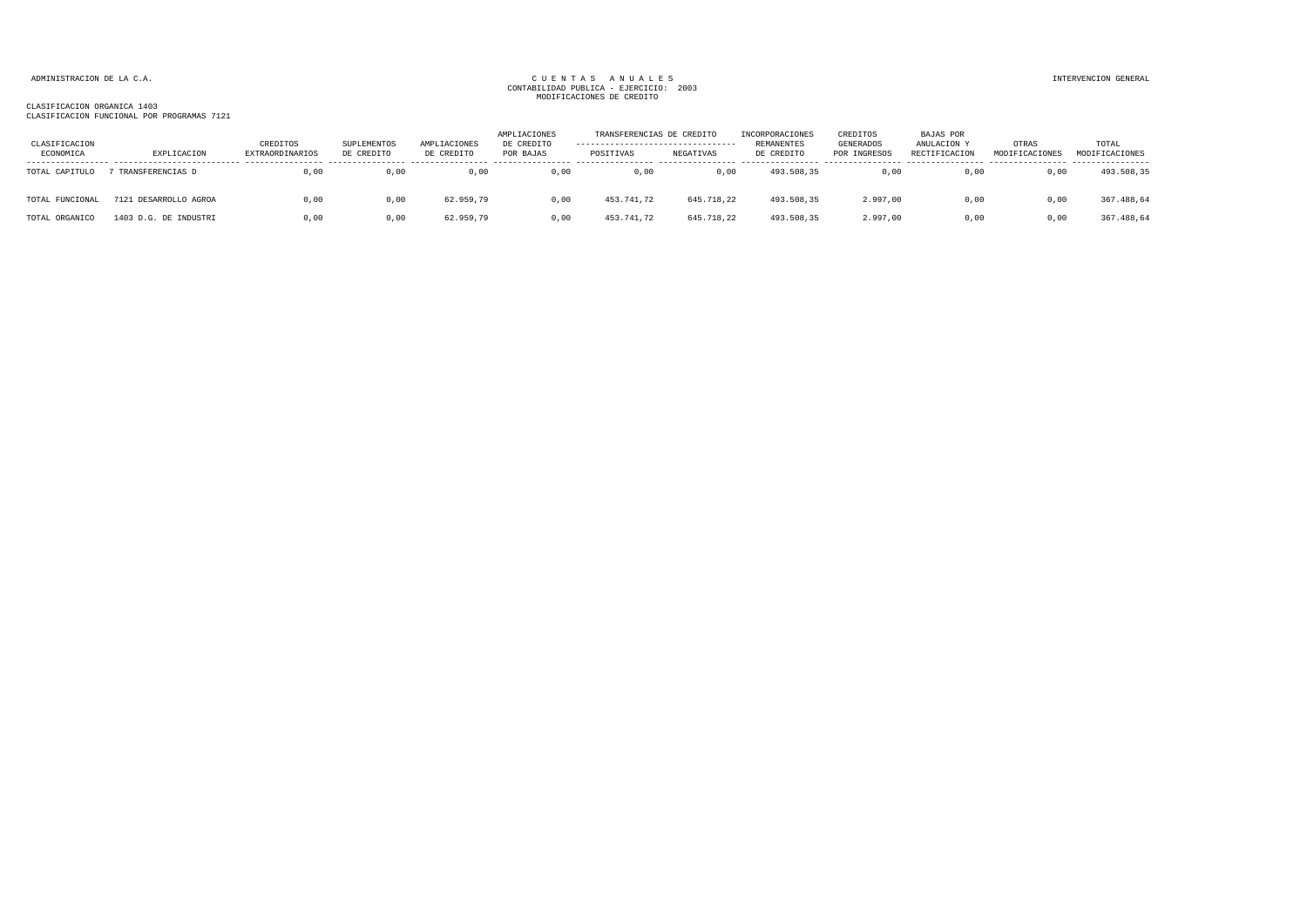| CLASIFICACION                   |                                                                                 |                             |                           |                            | AMPLIACIONES            |                                                |                        | TRANSFERENCIAS DE CREDITO INCORPORACIONES | CREDITOS                  | <b>BAJAS POR</b> |                                                      |                                |
|---------------------------------|---------------------------------------------------------------------------------|-----------------------------|---------------------------|----------------------------|-------------------------|------------------------------------------------|------------------------|-------------------------------------------|---------------------------|------------------|------------------------------------------------------|--------------------------------|
| ECONOMICA                       | EXPLICACION                                                                     | CREDITOS<br>EXTRAORDINARIOS | SUPLEMENTOS<br>DE CREDITO | AMPLIACIONES<br>DE CREDITO | DE CREDITO<br>POR BAJAS | ----------------------------------  REMANENTES | POSITIVAS NEGATIVAS    | DE CREDITO                                | GENERADOS<br>POR INGRESOS | ANULACION Y      | OTRAS<br>RECTIFICACION MODIFICACIONES MODIFICACIONES | TOTAL                          |
| 1404 5421 12000 SUELDOS         |                                                                                 | 0,00                        | 0,00                      | 20.767,51                  | 0,00                    | 14.392,70                                      | 14.053,04              | 0,00                                      | 0,00                      | 0,00             | 0,00                                                 | 21.107,17                      |
| 1404 5421 12005 TRIENIOS        |                                                                                 | 0.00                        | 0.00                      | 5.163,53                   | 0.00                    | 5.530,00                                       | 6.381,24               | 0.00                                      | 0.00                      | 0.00             | 0.00                                                 | 4.312,29                       |
|                                 | 1404 5421 12006 OTRAS RETRIBUCIONES BASICA                                      | 0,00                        | 0,00                      | 16.092,29                  | 0,00                    | 461,92                                         | 461,92                 | 0.00                                      | 0,00                      | 0.00             | 0,00                                                 | 16.092,29                      |
|                                 | TOTAL CONCEPTO 120 RETRIBUCIONES BA                                             | 0,00                        | 0,00                      | 42.023,33                  | 0,00                    | 20.384,62                                      | 20.896,20              | 0,00                                      | 0,00                      | 0,00             | 0,00                                                 | 41.511,75                      |
| 1404 5421 12100                 | COMPLEMENTO DE DESTINO                                                          | 0,00                        | 0,00                      | 9.466,05                   | 0,00                    | 13.857,60                                      | 13.655,77              | 0,00                                      | 0,00                      | 0,00             | 0,00                                                 | 9.667,88                       |
|                                 | 1404 5421 12101 COMPLEMENTO ESPECIFICO                                          | 0,00                        | 0,00                      | 37.719,65                  | 0,00                    | 14.405,28                                      | 14.095,53              | 0,00                                      | 0,00                      | 0,00             | 0,00                                                 | 38.029,40                      |
| 1404 5421 12109 OTRAS           |                                                                                 | 0,00                        | 0,00                      | 218,70                     | 0,00                    | 0,00                                           | 0,00                   | 0,00                                      | 0,00                      | 0,00             | 0,00                                                 | 218,70                         |
|                                 | TOTAL CONCEPTO 121 RETRIBUCIONES CO                                             | 0,00                        | 0,00                      | 47.404,40                  | 0,00                    | 28.262,88                                      | 27.751,30              | 0,00                                      | 0,00                      | 0,00             | 0,00                                                 | 47.915,98                      |
| TOTAL ARTICULO 12 FUNCIONARIOS  |                                                                                 | 0,00                        | 0,00                      | 89.427,73                  | 0,00                    | 48.647,50                                      | 48.647,50              | 0,00                                      | 0,00                      | 0,00             | 0,00                                                 | 89.427,73                      |
| 1404 5421 13000 SALARIO BASE    |                                                                                 | 0,00                        | 0,00                      | 27.928,31                  | 0,00                    | 33.517,35                                      | 0,00                   | 0,00                                      | 0,00                      | 0,00             | 0,00                                                 | 61.445,66                      |
| 1404 5421 13001 ANTIGUEDAD      |                                                                                 | 0,00                        | 0,00                      | 3.264,92                   | 0,00                    | 4.133,43                                       | 0,00                   | 0,00                                      | 0,00                      | 0,00             | 0,00                                                 | 7.398,35                       |
| 1404 5421 13002                 | PAGAS EXTRAS                                                                    | 0,00                        | 0,00                      | 5.198,87                   | 0,00                    | 8.366,84                                       | 0,00                   | 0,00                                      | 0,00                      | 0,00             | 0,00                                                 | 13.565,71                      |
|                                 | 1404 5421 13003 OTRAS REMUNERACIONES                                            | 0,00                        | 0,00                      | 2.469,06                   | 0,00                    | 1.086,84                                       | 0,00                   | 0,00                                      | 0,00                      | 0,00             | 0,00                                                 | 3.555,90                       |
| TOTAL CONCEPTO 130 LABORAL FIJO |                                                                                 | 0,00                        | 0,00                      | 38.861,16                  | 0,00                    | 47.104,46                                      | 0,00                   | 0,00                                      | 0,00                      | 0,00             | 0,00                                                 | 85.965,62                      |
| 1404 5421 13100 SALARIO BASE    |                                                                                 | 0,00                        | 0,00                      | 92,50                      | 0,00                    | 0,00                                           | 0,00                   | 0,00                                      | 0,00                      | 0,00             | 0,00                                                 | 92,50                          |
|                                 | 1404 5421 13101 OTRAS REMUNERACIONES                                            | 0,00                        | 0,00                      | 18,50                      | 0,00                    | 0,00                                           | 0,00                   | 0,00                                      | 0,00                      | 0,00             | 0,00                                                 | 18,50                          |
|                                 | TOTAL CONCEPTO 131 LABORAL EVENTUAL                                             | 0,00                        | 0,00                      | 111,00                     | 0,00                    | 0,00                                           | 0,00                   | 0,00                                      | 0,00                      | 0,00             | 0,00                                                 | 111,00                         |
| TOTAL ARTICULO 13 LABORALES     |                                                                                 | 0,00                        | 0,00                      | 38.972,16                  | 0,00                    | 47.104,46                                      | 0,00                   | 0,00                                      | 0,00                      | 0,00             | 0,00                                                 | 86.076,62                      |
|                                 |                                                                                 |                             |                           |                            |                         |                                                |                        |                                           |                           |                  |                                                      |                                |
|                                 | 1404 5421 16000 SEGURIDAD SOCIAL<br>TOTAL CONCEPTO 160 CUOTAS SOCIALES          | 0,00<br>0,00                | 0,00<br>0,00              | 18.312,83<br>18.312,83     | 0,00<br>0,00            | 22.678,30<br>22.678,30                         | 8.274,24<br>8.274,24   | 0,00<br>0,00                              | 0,00<br>0,00              | 0,00<br>0,00     | 0,00<br>0,00                                         | 32.716,89<br>32.716,89         |
|                                 | TOTAL ARTICULO 16 CUOTAS, PRESTACI                                              | 0,00                        | 0.00                      | 18.312,83                  | 0,00                    | 22.678,30                                      | 8.274,24               | 0.00                                      | 0.00                      | 0.00             | 0.00                                                 | 32.716.89                      |
|                                 |                                                                                 | 0,00                        | 0,00                      | 146.712,72                 | 0,00                    | 118.430,26                                     | 56.921,74              | 0,00                                      | 0,00                      | 0,00             | 0,00                                                 | 208.221,24                     |
|                                 | TOTAL CAPITULO 1 GASTOS DE PERSON                                               |                             |                           |                            |                         |                                                |                        |                                           |                           |                  |                                                      |                                |
| 1404 5421 22103 COMBUSTIBLES    |                                                                                 | 0,00                        | 0,00                      | 0,00                       | 0,00                    | 0,00                                           | 21.975,81              | 0,00                                      | 0,00                      | 0,00             | 0,00                                                 | $21.975,81-$                   |
| TOTAL CONCEPTO 221 SUMINISTROS  |                                                                                 | 0,00                        | 0,00                      | 0,00                       | 0,00                    | 0,00                                           | 21.975,81              | 0,00                                      | 0,00                      | 0,00             | 0,00                                                 | $21.975, 81 -$                 |
|                                 |                                                                                 |                             |                           |                            |                         |                                                |                        |                                           |                           |                  |                                                      |                                |
| 1404 5421 22200 TELEFONICAS     | TOTAL CONCEPTO 222 COMUNICACIONES                                               | 0,00<br>0,00                | 0,00<br>0,00              | 0,00<br>0,00               | 0,00<br>0,00            | 0.00<br>0,00                                   | 40.000,00<br>40.000,00 | 0.00<br>0,00                              | 0,00<br>0,00              | 0.00<br>0,00     | 0,00<br>0,00                                         | $40.000,00 -$<br>$40.000,00 -$ |
|                                 |                                                                                 |                             |                           |                            |                         |                                                |                        |                                           |                           |                  |                                                      |                                |
|                                 | TOTAL ARTICULO 22 MATERIAL, SUMINI                                              | 0,00                        | 0,00                      | 0,00                       | 0,00                    | 0,00                                           | 61.975,81              | 0,00                                      | 0,00                      | 0,00             | 0,00                                                 | $61.975, 81 -$                 |
|                                 | TOTAL CAPITULO 2 GASTOS EN BIENES                                               | 0,00                        | 0,00                      | 0,00                       | 0,00                    | 0,00                                           | 61.975,81              | 0,00                                      | 0,00                      | 0,00             | 0,00                                                 | $61.975, 81 -$                 |
| 1404 5421 647                   | BIENES DESTINADOS PARA USO                                                      | 0,00                        | 0,00                      | 0,00                       | 0,00                    | 150.000,00                                     | 161.539,44             | 0,00                                      | 0,00                      | 0,00             | 0,00                                                 | $11.539, 44-$                  |
|                                 | TOTAL CONCEPTO 647 BIENES DESTINADO                                             | 0,00                        | 0,00                      | 0,00                       | 0,00                    | 150.000,00                                     | 161.539,44             | 0,00                                      | 0,00                      | 0,00             | 0,00                                                 | $11.539.44-$                   |
|                                 | TOTAL ARTICULO 64 FINANCIADAS CON                                               | 0,00                        | 0,00                      | 0,00                       | 0,00                    | 150.000,00                                     | 161.539,44             | 0,00                                      | 0,00                      | 0,00             | 0,00                                                 | $11.539,44-$                   |
|                                 |                                                                                 |                             |                           |                            |                         |                                                |                        |                                           |                           |                  |                                                      |                                |
|                                 | 1404 5421 687 BIENES DESTINADOS PARA USO<br>TOTAL CONCEPTO 687 BIENES DESTINADO | 0,00<br>0,00                | 0,00<br>0,00              | 0,00<br>0,00               | 0,00<br>0,00            | 0,00<br>0,00                                   | 9.000,00<br>9.000,00   | 0,00<br>0,00                              | 0,00<br>0,00              | 0,00<br>0,00     | 0,00<br>0,00                                         | $9.000,00 -$<br>$9.000,00 -$   |
|                                 | TOTAL ARTICULO 68 FINANCIADAS CON                                               | 0,00                        | 0,00                      | 0,00                       | 0,00                    | 0,00                                           | 9.000,00               | 0,00                                      | 0,00                      | 0,00             | 0.00                                                 | $9.000,00 -$                   |
|                                 |                                                                                 |                             |                           |                            |                         |                                                |                        |                                           |                           |                  |                                                      |                                |
| 1404 5421 692                   | EDIFICIOS Y OTRAS CONSTRUC<br>TOTAL CONCEPTO 692 EDIFICIOS Y OTRA               | 0,00<br>0,00                | 0,00<br>0,00              | 0,00<br>0,00               | 0,00<br>0,00            | 0,00<br>0,00                                   | 60.000,00<br>60.000,00 | 0,00<br>0,00                              | 0,00<br>0,00              | 0.00<br>0,00     | 0,00<br>0,00                                         | $60.000.00 -$<br>$60.000,00 -$ |
|                                 |                                                                                 |                             |                           |                            |                         |                                                |                        |                                           |                           |                  |                                                      |                                |
| 1404 5421 697                   | BIENES DESTINADOS PARA USO<br>TOTAL CONCEPTO 697 BIENES DESTINADO               | 0,00<br>0,00                | 0,00<br>0,00              | 0,00<br>0,00               | 0,00<br>0,00            | 24.000,00<br>24.000,00                         | 63.000,00<br>63.000,00 | 0,00<br>0,00                              | 0,00<br>0,00              | 0,00<br>0,00     | 0,00<br>0,00                                         | $39.000,00 -$<br>$39.000,00 -$ |
|                                 |                                                                                 |                             |                           |                            |                         |                                                |                        |                                           |                           |                  |                                                      |                                |
| 1404 5421 699                   | ASESORIAS CLIMATOLOGIA ADV<br>TOTAL CONCEPTO 699 INMOVILIZADO INM               | 0,00<br>0,00                | 0,00<br>0,00              | 0,00<br>0,00               | 0,00<br>0,00            | 60.000,00<br>60.000,00                         | 0,00<br>0,00           | 0,00<br>0,00                              | 0,00<br>0,00              | 0,00<br>0,00     | 0,00<br>0,00                                         | 60.000,00<br>60.000,00         |
|                                 | TOTAL ARTICULO 69 FINANCIADAS CON                                               | 0,00                        | 0,00                      | 0,00                       | 0,00                    | 84.000,00                                      | 123.000,00             | 0,00                                      | 0,00                      | 0,00             | 0,00                                                 | $39.000,00 -$                  |
|                                 | TOTAL CAPITULO 6 INVERSIONES REAL                                               | 0,00                        | 0,00                      | 0,00                       | 0,00                    | 234.000,00                                     | 293.539,44             | 0,00                                      | 0,00                      | 0,00             | 0,00                                                 | $59.539, 44-$                  |
|                                 |                                                                                 |                             |                           |                            |                         |                                                |                        |                                           |                           |                  |                                                      |                                |
|                                 | 1404 5421 74900 CONVENIO IVESTIGACION GENE                                      | 0,00                        | 0,00                      | 0,00                       | 0,00                    | 30.000,00                                      | 0,00                   | 0,00                                      | 0,00                      | 0,00             | 0,00                                                 | 30.000,00                      |
|                                 | TOTAL CONCEPTO 749 FINANCIADAS CON                                              | 0,00                        | 0,00                      | 0,00                       | 0,00                    | 30.000,00                                      | 0,00                   | 0,00                                      | 0,00                      | 0,00             | 0,00                                                 | 30.000,00                      |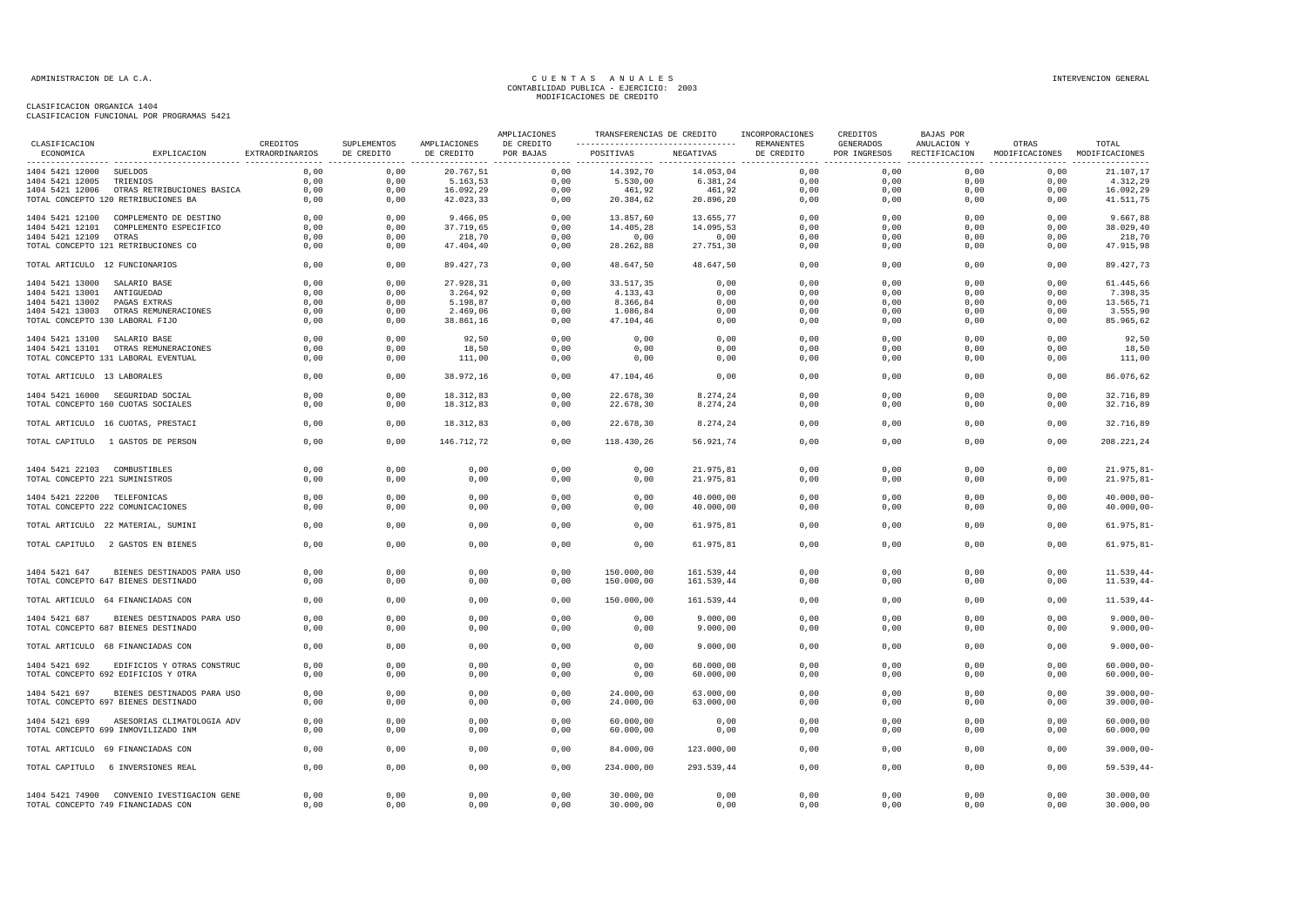## CLASIFICACION ORGANICA 1404

CLASIFICACION FUNCIONAL POR PROGRAMAS 5421

| CLASIFICACION   |                                                                  | CREDITOS               | SUPLEMENTOS  | AMPLIACIONES | AMPLIACIONES<br>DE CREDITO | TRANSFERENCIAS DE CREDITO<br>---------------------------------- |              | INCORPORACIONES<br><b>REMANENTES</b> | CREDITOS<br>GENERADOS | <b>BAJAS POR</b><br>ANULACION Y | OTRAS          | TOTAL                  |
|-----------------|------------------------------------------------------------------|------------------------|--------------|--------------|----------------------------|-----------------------------------------------------------------|--------------|--------------------------------------|-----------------------|---------------------------------|----------------|------------------------|
| ECONOMICA       | EXPLICACION                                                      | <b>EXTRAORDINARIOS</b> | DE CREDITO   | DE CREDITO   | POR BAJAS                  | POSITIVAS                                                       | NEGATIVAS    | DE CREDITO                           | POR INGRESOS          | RECTIFICACION                   | MODIFICACIONES | MODIFICACIONES         |
|                 | TOTAL ARTICULO 74 A EMPRESAS PUBLI                               | 0,00                   | 0,00         | 0,00         | 0,00                       | 30.000,00                                                       | 0,00         | 0,00                                 | 0,00                  | 0,00                            | 0,00           | 30.000,00              |
| 1404 5421 77800 | SUVBV. A EMPRESAS FONDOS U<br>TOTAL CONCEPTO 778 FINANCIADAS CON | 0,00<br>0,00           | 0,00<br>0,00 | 0,00<br>0,00 | 0,00<br>0,00               | 9.000,00<br>9.000,00                                            | 0,00<br>0,00 | 0,00<br>0,00                         | 0,00<br>0,00          | 0,00<br>0,00                    | 0,00<br>0,00   | 9.000,00<br>9.000,00   |
| 1404 5421 77900 | SUBV. A EMPRESA FONDOS PRO<br>TOTAL CONCEPTO 779 FINANCIADAS CON | 0,00<br>0,00           | 0,00<br>0,00 | 0,00<br>0,00 | 0,00<br>0,00               | 9.000,00<br>9.000,00                                            | 0,00<br>0,00 | 0,00<br>0,00                         | 0,00<br>0,00          | 0,00<br>0,00                    | 0,00<br>0,00   | 9.000,00<br>9.000,00   |
|                 | TOTAL ARTICULO 77 A EMPRESAS PRIVA                               | 0,00                   | 0,00         | 0,00         | 0,00                       | 18.000,00                                                       | 0,00         | 0,00                                 | 0,00                  | 0,00                            | 0,00           | 18.000,00              |
| 1404 5421 78401 | BECAS PREDOCTORALES P DE I<br>TOTAL CONCEPTO 784 FINANCIADAS CON | 0,00<br>0,00           | 0,00<br>0,00 | 0,00<br>0,00 | 0,00<br>0,00               | 11.539,44<br>11.539,44                                          | 0,00<br>0,00 | 0,00<br>0,00                         | 0,00<br>0,00          | 0,00<br>0,00                    | 0,00<br>0,00   | 11.539,44<br>11.539,44 |
|                 | TOTAL ARTICULO 78 A FAMILIAS E INS                               | 0.00                   | 0,00         | 0,00         | 0,00                       | 11.539,44                                                       | 0,00         | 0,00                                 | 0,00                  | 0,00                            | 0,00           | 11.539,44              |
| TOTAL CAPITULO  | 7 TRANSFERENCIAS D                                               | 0,00                   | 0,00         | 0,00         | 0,00                       | 59.539,44                                                       | 0,00         | 0,00                                 | 0,00                  | 0,00                            | 0,00           | 59.539,44              |
| TOTAL FUNCIONAL | 5421 INVESTIGACION AG                                            | 0.00                   | 0,00         | 146.712,72   | 0,00                       | 411.969,70                                                      | 412.436,99   | 0,00                                 | 0,00                  | 0,00                            | 0,00           | 146.245,43             |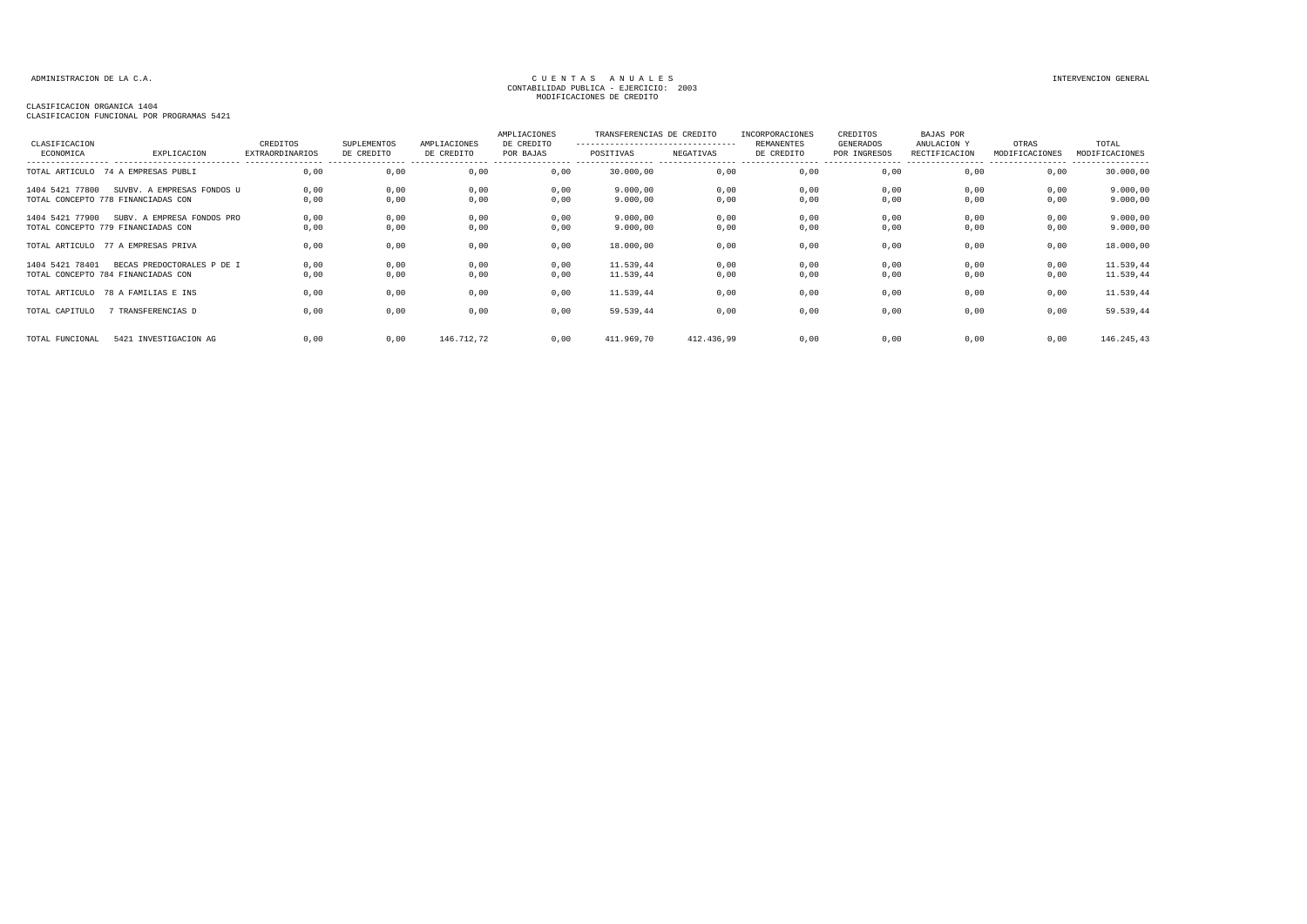| CLASIFICACION                   |                                            |          |                           |                            | AMPLIACIONES            |                                                                      |                       | TRANSFERENCIAS DE CREDITO INCORPORACIONES | CREDITOS                  | BAJAS POR   |                                                      |                  |
|---------------------------------|--------------------------------------------|----------|---------------------------|----------------------------|-------------------------|----------------------------------------------------------------------|-----------------------|-------------------------------------------|---------------------------|-------------|------------------------------------------------------|------------------|
| ECONOMICA                       | EXPLICACION EXTRAORDINARIOS                | CREDITOS | SUPLEMENTOS<br>DE CREDITO | AMPLIACIONES<br>DE CREDITO | DE CREDITO<br>POR BAJAS | ---------------------------------- REMANENTES<br>POSITIVAS NEGATIVAS |                       | DE CREDITO                                | GENERADOS<br>POR INGRESOS | ANULACION Y | OTRAS<br>RECTIFICACION MODIFICACIONES MODIFICACIONES | TOTAL            |
| 1404 7141 12000 SUELDOS         |                                            | 0,00     | 0,00                      | 62.524,65                  | 0,00                    |                                                                      | 5.850,13 1.552.957,47 | 0,00                                      | 0,00                      | 0,00        | 0,00                                                 | 1.484.582,69-    |
| 1404 7141 12005 TRIENIOS        |                                            | 0,00     | 0,00                      | 14.620,41                  | 0,00                    | 871,75                                                               | 339.995,35            | 0,00                                      | 0,00                      | 0,00        | 0,00                                                 | 324.503,19-      |
|                                 | 1404 7141 12006 OTRAS RETRIBUCIONES BASICA | 0,00     | 0,00                      | 47.414,54                  | 0,00                    | 0,00                                                                 | 0,00                  | 0,00                                      | 0,00                      | 0,00        | 0,00                                                 | 47.414,54        |
|                                 | TOTAL CONCEPTO 120 RETRIBUCIONES BA        | 0,00     | 0,00                      | 124.559,60                 | 0,00                    | 6.721, 88                                                            | 1.892.952,82          | 0,00                                      | 0,00                      | 0,00        | 0,00                                                 | 1.761.671,34-    |
|                                 | 1404 7141 12100 COMPLEMENTO DE DESTINO     | 0,00     | 0,00                      | 27.890,90                  | 0,00                    | 2.557,80                                                             | 636.940,07            | 0,00                                      | 0,00                      | 0,00        | 0,00                                                 | $606.491, 37 -$  |
|                                 | 1404 7141 12101 COMPLEMENTO ESPECIFICO     | 0,00     | 0,00                      | 110.978,54                 | 0,00                    | 6.893,34                                                             | 830.178,31            | 0,00                                      | 0,00                      | 0,00        | 0,00                                                 | $712.306,43-$    |
| 1404 7141 12109 OTRAS           |                                            | 0,00     | 0,00                      | 1.851,74                   | 0,00                    | 0,00                                                                 | 56.796,75             | 0,00                                      | 0,00                      | 0,00        | 0,00                                                 | 54.945,01-       |
|                                 | TOTAL CONCEPTO 121 RETRIBUCIONES CO        | 0,00     | 0,00                      | 140.721,18                 | 0,00                    | 9.451, 14                                                            | 1.523.915,13          | 0,00                                      | 0,00                      | 0,00        | 0,00                                                 | 1.373.742,81-    |
| TOTAL ARTICULO 12 FUNCIONARIOS  |                                            | 0,00     | 0,00                      | 265.280,78                 | 0,00                    | 16.173,02                                                            | 3.416.867,95          | 0,00                                      | 0,00                      | 0,00        | 0,00                                                 | $3.135.414, 15-$ |
| 1404 7141 13000 SALARIO BASE    |                                            | 0,00     | 0,00                      | 32.663,21                  | 0,00                    | 25.672,41                                                            | 232.894,16            | 0,00                                      | 0,00                      | 0,00        | 0,00                                                 | 174.558,54-      |
| 1404 7141 13001                 | ANTIGUEDAD                                 | 0.00     | 0.00                      | 4.037,25                   | 0,00                    | 2.654,82                                                             | 32.887,81             | 0.00                                      | 0.00                      | 0.00        | 0,00                                                 | $26.195,74-$     |
| 1404 7141 13002                 | PAGAS EXTRAS                               | 0,00     | 0,00                      | 6.116, 74                  | 0,00                    | 6.294,94                                                             | 58.927,96             | 0,00                                      | 0,00                      | 0,00        | 0,00                                                 | $46.516, 28 -$   |
|                                 | 1404 7141 13003 OTRAS REMUNERACIONES       | 0,00     | 0,00                      | 3.404,93                   | 0,00                    | 1.666,44                                                             | 11.195,56             | 0,00                                      | 0,00                      | 0,00        | 0,00                                                 | $6.124, 19-$     |
| TOTAL CONCEPTO 130 LABORAL FIJO |                                            | 0,00     | 0,00                      | 46.222,13                  | 0,00                    | 36.288,61                                                            | 335.905,49            | 0,00                                      | 0,00                      | 0,00        | 0,00                                                 | 253.394,75-      |
| 1404 7141 13100 SALARIO BASE    |                                            | 0,00     | 0,00                      | 647,50                     | 0,00                    | 0,00                                                                 | 500,00                | 0,00                                      | 0,00                      | 0,00        | 0,00                                                 | 147,50           |
|                                 | 1404 7141 13101 OTRAS REMUNERACIONES       | 0,00     | 0,00                      | 129,50                     | 0,00                    | 0,00                                                                 | 0,00                  | 0,00                                      | 0,00                      | 0,00        | 0,00                                                 | 129,50           |
|                                 | TOTAL CONCEPTO 131 LABORAL EVENTUAL        | 0,00     | 0,00                      | 777,00                     | 0,00                    | 0,00                                                                 | 500,00                | 0,00                                      | 0,00                      | 0,00        | 0,00                                                 | 277,00           |
| TOTAL ARTICULO 13 LABORALES     |                                            | 0,00     | 0,00                      | 46.999,13                  | 0,00                    | 36.288,61                                                            | 336.405,49            | 0,00                                      | 0,00                      | 0,00        | 0,00                                                 | 253.117,75-      |
|                                 |                                            |          |                           |                            |                         |                                                                      |                       |                                           |                           |             |                                                      |                  |
|                                 | 1404 7141 15100 PERSONAL FUNCIONARIO       | 0,00     | 0,00                      | 0,00                       | 0,00                    | 500,00                                                               | 0,00                  | 0,00                                      | 0,00                      | 0,00        | 0,00                                                 | 500,00           |
|                                 | TOTAL CONCEPTO 151 GRATIFICACIONES         | 0,00     | 0,00                      | 0,00                       | 0,00                    | 500,00                                                               | 0,00                  | 0,00                                      | 0,00                      | 0,00        | 0,00                                                 | 500,00           |
|                                 | TOTAL ARTICULO 15 INCENTIVO AL REN         | 0,00     | 0,00                      | 0,00                       | 0,00                    | 500,00                                                               | 0,00                  | 0,00                                      | 0,00                      | 0,00        | 0,00                                                 | 500,00           |
|                                 | 1404 7141 16000 SEGURIDAD SOCIAL           | 0,00     | 0,00                      | 41.173,81                  | 0,00                    | 15.256,47                                                            | 887.398,67            | 0,00                                      | 0,00                      | 0,00        | 0,00                                                 | 830.968,39-      |
|                                 | TOTAL CONCEPTO 160 CUOTAS SOCIALES         | 0,00     | 0,00                      | 41.173,81                  | 0,00                    | 15.256,47                                                            | 887.398,67            | 0,00                                      | 0,00                      | 0,00        | 0,00                                                 | 830.968,39-      |
|                                 | 1404 7141 16100 FORMACION Y PERFECCCIONAMI | 0,00     | 0.00                      | 0,00                       | 0,00                    | 1.500,00                                                             | 0,00                  | 0,00                                      | 0,00                      | 0.00        | 0,00                                                 | 1.500,00         |
|                                 | TOTAL CONCEPTO 161 GASTOS SOCIALES         | 0,00     | 0,00                      | 0,00                       | 0,00                    | 1.500,00                                                             | 0,00                  | 0,00                                      | 0,00                      | 0,00        | 0,00                                                 | 1.500,00         |
|                                 | TOTAL ARTICULO 16 CUOTAS, PRESTACI         | 0,00     | 0,00                      | 41.173,81                  | 0,00                    | 16.756,47                                                            | 887.398,67            | 0,00                                      | 0,00                      | 0,00        | 0,00                                                 | 829.468,39-      |
|                                 | TOTAL CAPITULO 1 GASTOS DE PERSON          | 0,00     | 0,00                      | 353.453,72                 | 0,00                    | 69.718,10                                                            | 4.640.672,11          | 0,00                                      | 0,00                      | 0,00        | 0,00                                                 | 4.217.500,29-    |
|                                 |                                            |          |                           |                            |                         |                                                                      |                       |                                           |                           |             |                                                      |                  |
|                                 | 1404 7141 213 MAQUINARIA, INSTALACION Y U  | 0,00     | 0,00                      | 0,00                       | 0,00                    | 0,00                                                                 | 4.903,70              | 0,00                                      | 0,00                      | 0,00        | 0,00                                                 | $4.903, 70 -$    |
|                                 | TOTAL CONCEPTO 213 MAQUINARIA, INST        | 0.00     | 0.00                      | 0.00                       | 0,00                    | 0.00                                                                 | 4.903,70              | 0.00                                      | 0.00                      | 0.00        | 0.00                                                 | $4.903, 70 -$    |
|                                 | TOTAL ARTICULO 21 REPARACION Y CON         | 0,00     | 0,00                      | 0,00                       | 0,00                    | 0,00                                                                 | 4.903,70              | 0,00                                      | 0,00                      | 0,00        | 0,00                                                 | $4.903, 70 -$    |
|                                 |                                            |          |                           |                            |                         |                                                                      |                       |                                           |                           |             |                                                      |                  |
|                                 | 1404 7141 22109 OTROS SUMINISTROS          | 0,00     | 0,00                      | 0,00                       | 0,00                    | 0,00                                                                 | 8.040,55              | 0,00                                      | 0,00                      | 0,00        | 0,00                                                 | $8.040, 55 -$    |
| TOTAL CONCEPTO 221 SUMINISTROS  |                                            | 0,00     | 0,00                      | 0,00                       | 0,00                    | 0,00                                                                 | 8.040,55              | 0,00                                      | 0,00                      | 0,00        | 0,00                                                 | $8.040, 55 -$    |
| 1404 7141 22200 TELEFONICAS     |                                            | 0.00     | 0.00                      | 0.00                       | 0.00                    | 0.00                                                                 | 20,000,00             | 0.00                                      | 0.00                      | 0.00        | 0.00                                                 | $20.000.00 -$    |
|                                 | TOTAL CONCEPTO 222 COMUNICACIONES          | 0,00     | 0,00                      | 0,00                       | 0,00                    | 0,00                                                                 | 20.000,00             | 0,00                                      | 0,00                      | 0,00        | 0,00                                                 | $20.000,00 -$    |
|                                 |                                            |          |                           |                            |                         |                                                                      |                       |                                           |                           |             |                                                      |                  |
|                                 | 1404 7141 22602 GASTOS DE DIVULGACION Y PR | 0,00     | 0,00                      | 0,00                       | 0,00                    | 0,00                                                                 | 9.600,00              | 0,00                                      | 0,00                      | 0,00        | 0,00                                                 | $9.600,00 -$     |
|                                 | TOTAL CONCEPTO 226 GASTOS DIVERSOS         | 0,00     | 0,00                      | 0,00                       | 0,00                    | 0,00                                                                 | 9.600,00              | 0,00                                      | 0,00                      | 0,00        | 0,00                                                 | $9.600,00 -$     |
|                                 | TOTAL ARTICULO 22 MATERIAL, SUMINI         | 0,00     | 0,00                      | 0,00                       | 0,00                    | 0,00                                                                 | 37.640,55             | 0,00                                      | 0,00                      | 0,00        | 0,00                                                 | $37.640, 55 -$   |
|                                 |                                            |          |                           |                            |                         |                                                                      |                       |                                           |                           |             |                                                      |                  |
| 1404 7141 230                   | <b>DIETAS</b>                              | 0,00     | 0.00                      | 0,00                       | 0,00                    | 0,00                                                                 | 2.055,75              | 0,00                                      | 0,00                      | 0.00        | 0,00                                                 | $2.055,75-$      |
| TOTAL CONCEPTO 230 DIETAS       |                                            | 0,00     | 0,00                      | 0,00                       | 0,00                    | 0,00                                                                 | 2.055,75              | 0,00                                      | 0,00                      | 0,00        | 0,00                                                 | $2.055,75-$      |
|                                 | TOTAL ARTICULO 23 INDEMNIZACIONES          | 0,00     | 0,00                      | 0,00                       | 0,00                    | 0,00                                                                 | 2.055,75              | 0,00                                      | 0,00                      | 0,00        | 0,00                                                 | $2.055,75-$      |
|                                 | 1404 7141 25100 FINANCIADOS CON RECURSOS P | 0,00     | 0,00                      | 0,00                       | 0,00                    | 4.800,00                                                             | 0,00                  | 0,00                                      | 0,00                      | 0,00        | 0,00                                                 | 4.800,00         |
|                                 | 1404 7141 25101 FINANCIADOS CON RECURSOS F | 0.00     | 0.00                      | 0,00                       | 0,00                    | 4.800.00                                                             | 0,00                  | 0,00                                      | 0,00                      | 0.00        | 0,00                                                 | 4.800,00         |
|                                 | TOTAL CONCEPTO 251 GASTOS REALIZACI        | 0,00     | 0,00                      | 0,00                       | 0,00                    | 9.600,00                                                             | 0,00                  | 0,00                                      | 0,00                      | 0,00        | 0,00                                                 | 9.600,00         |
| TOTAL ARTICULO 25 OTROS GASTOS  |                                            | 0,00     | 0,00                      | 0,00                       | 0,00                    | 9.600,00                                                             | 0,00                  | 0,00                                      | 0,00                      | 0,00        | 0,00                                                 | 9.600,00         |
|                                 | TOTAL CAPITULO 2 GASTOS EN BIENES          | 0,00     | 0,00                      | 0,00                       | 0,00                    | 9.600,00                                                             | 44.600,00             | 0,00                                      | 0,00                      | 0,00        | 0,00                                                 | $35.000,00 -$    |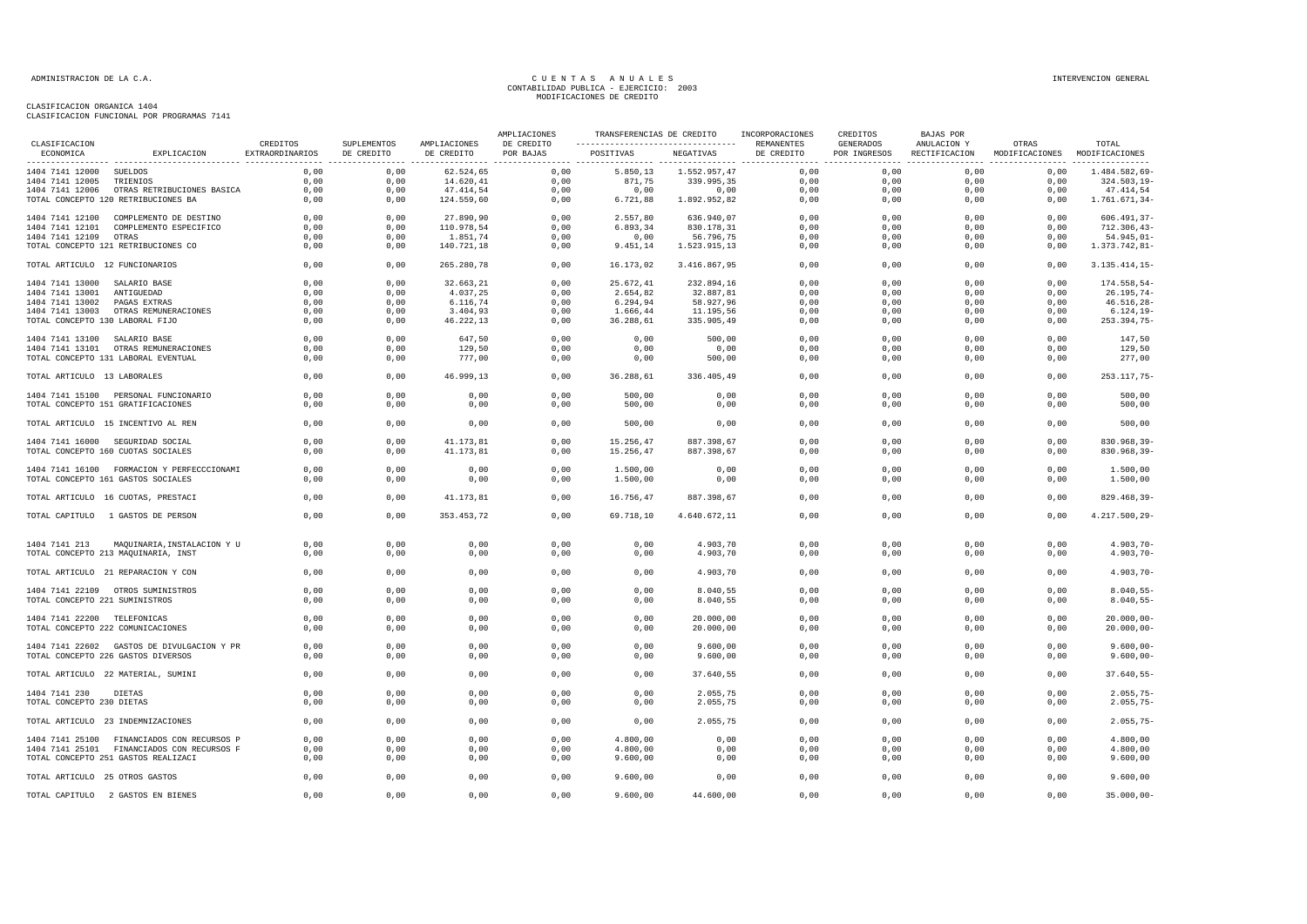| CLASIFICACION                      |                                                                                  |                             |                           |                                                 | AMPLIACIONES            |              |                      | TRANSFERENCIAS DE CREDITO INCORPORACIONES | CREDITOS                         | <b>BAJAS POR</b>             |                                        |                              |
|------------------------------------|----------------------------------------------------------------------------------|-----------------------------|---------------------------|-------------------------------------------------|-------------------------|--------------|----------------------|-------------------------------------------|----------------------------------|------------------------------|----------------------------------------|------------------------------|
| ECONOMICA                          | EXPLICACION                                                                      | CREDITOS<br>EXTRAORDINARIOS | SUPLEMENTOS<br>DE CREDITO | AMPLIACIONES<br>DE CREDITO<br>_________________ | DE CREDITO<br>POR BAJAS | POSITIVAS    | NEGATIVAS            | REMANENTES<br>DE CREDITO                  | <b>GENERADOS</b><br>POR INGRESOS | ANULACION Y<br>RECTIFICACION | OTRAS<br>MODIFICACIONES MODIFICACIONES | TOTAL<br>.                   |
|                                    | 1404 7141 47800 APOYO FORMACION ENTIDADES<br>TOTAL CONCEPTO 478 FINANCIADAS CON  | 0.00<br>0,00                | 0,00                      | 0,00                                            | 0,00<br>0,00            | 0,00         | 4.450,00             | 0,00                                      | 0,00                             | 0,00<br>0,00                 | 0,00                                   | $4.450,00 -$                 |
|                                    |                                                                                  |                             | 0,00                      | 0,00                                            |                         | 0,00         | 4.450,00             | 0,00                                      | 0,00                             |                              | 0,00                                   | $4.450,00 -$                 |
|                                    | 1404 7141 47902 APOYO FORMACION ENTIDADES<br>TOTAL CONCEPTO 479 FINANCIADAS CON  | 0,00<br>0,00                | 0,00<br>0,00              | 0,00<br>0,00                                    | 0,00<br>0,00            | 0,00<br>0,00 | 4.450,00<br>4.450,00 | 0,00<br>0,00                              | 0,00<br>0,00                     | 0,00<br>0,00                 | 0,00<br>0,00                           | $4.450,00 -$<br>$4.450,00 -$ |
|                                    | TOTAL ARTICULO 47 A EMPRESAS PRIVA                                               | 0,00                        | 0,00                      | 0,00                                            | 0,00                    | 0,00         | 8.900,00             | 0,00                                      | 0,00                             | 0,00                         | 0,00                                   | $8.900,00 -$                 |
|                                    |                                                                                  |                             |                           |                                                 |                         |              |                      |                                           |                                  |                              |                                        |                              |
|                                    | 1404 7141 48400 APOYO ASOCIACIONES RAZAS A<br>TOTAL CONCEPTO 484 FINANCIADAS CON | 0,00<br>0,00                | 0,00<br>0,00              | 36.061,00<br>36.061,00                          | 0,00<br>0,00            | 0,00<br>0,00 | 0,00<br>0,00         | 69.097,48<br>69.097,48                    | 36.059,00<br>36.059,00           | 0,00<br>0,00                 | 0,00<br>0,00                           | 141.217,48<br>141.217,48     |
|                                    | 1404 7141 48800 APOYO ACTIVIDADES FORMATIV                                       | 0,00                        | 0,00                      | 0,00                                            | 0,00                    | 0,00         | 16.000,00            | 0,00                                      | 0,00                             | 0,00                         | 0,00                                   | $16.000,00 -$                |
|                                    | 1404 7141 48802 APOYO FORMACION ENTIDADES                                        | 0,00                        | 0,00                      | 0,00                                            | 0,00                    | 4.450,00     | 0,00                 | 0,00                                      | 0,00                             | 0,00                         | 0,00                                   | 4.450,00                     |
|                                    | TOTAL CONCEPTO 488 FINANCIADAS CON                                               | 0,00                        | 0,00                      | 0,00                                            | 0,00                    | 4.450,00     | 16.000,00            | 0,00                                      | 0,00                             | 0,00                         | 0,00                                   | $11.550,00 -$                |
|                                    | 1404 7141 48902 APOYO FORMACION ENTIDADES                                        | 0,00                        | 0,00                      | 0,00                                            | 0,00                    | 4.450,00     | 0,00                 | 0,00                                      | 0,00                             | 0,00                         | 0,00                                   | 4.450,00                     |
|                                    | TOTAL CONCEPTO 489 FINANCIADAS CON                                               | 0,00                        | 0,00                      | 0,00                                            | 0,00                    | 4.450,00     | 0,00                 | 0,00                                      | 0,00                             | 0,00                         | 0,00                                   | 4.450,00                     |
|                                    | TOTAL ARTICULO 48 A FAMILIAS E INS                                               | 0,00                        | 0,00                      | 36.061,00                                       | 0,00                    | 8.900,00     | 16.000,00            | 69.097,48                                 | 36.059,00                        | 0,00                         | 0,00                                   | 134.117,48                   |
|                                    | TOTAL CAPITULO 4 TRANSFERENCIAS C                                                | 0,00                        | 0,00                      | 36.061,00                                       | 0,00                    | 8.900,00     | 24.900,00            | 69.097,48                                 | 36.059,00                        | 0,00                         | 0,00                                   | 125.217,48                   |
|                                    |                                                                                  |                             |                           |                                                 |                         |              |                      |                                           |                                  |                              |                                        |                              |
| 1404 7141 647                      | BIENES DESTINADOS PARA USO                                                       | 0.00                        | 0.00                      | 74.879,13                                       | 0,00                    | 0,00         | 0,00                 | 56.334,18                                 | 0,00                             | 0.00                         | 0,00                                   | 131.213,31                   |
|                                    | TOTAL CONCEPTO 647 BIENES DESTINADO                                              | 0,00                        | 0,00                      | 74.879,13                                       | 0,00                    | 0,00         | 0,00                 | 56.334,18                                 | 0,00                             | 0,00                         | 0,00                                   | 131.213,31                   |
| 1404 7141 649                      | INMOVILIZADO INMATERIAL                                                          | 0,00                        | 0,00                      | 235.000,00                                      | 0,00                    | 218.171,25   | 0,00                 | 116.437,16                                | 47.828,00                        | 0,00                         | 0,00                                   | 617.436,41                   |
|                                    | TOTAL CONCEPTO 649 INMOVILIZADO INM                                              | 0.00                        | 0.00                      | 235,000,00                                      | 0.00                    | 218.171,25   | 0.00                 | 116.437.16                                | 47.828.00                        | 0.00                         | 0.00                                   | 617.436,41                   |
|                                    | TOTAL ARTICULO 64 FINANCIADAS CON                                                | 0,00                        | 0,00                      | 309.879,13                                      | 0,00                    | 218.171,25   | 0,00                 | 172.771,34                                | 47.828,00                        | 0,00                         | 0,00                                   | 748.649,72                   |
| 1404 7141 689                      | INMOVILIZADO INMATERIAL                                                          | 0,00                        | 0.00                      | 0,00                                            | 0,00                    | 47.795.50    | 0,00                 | 0,00                                      | 0,00                             | 0,00                         | 0,00                                   | 47.795,50                    |
|                                    | TOTAL CONCEPTO 689 INMOVILIZADO INM                                              | 0,00                        | 0,00                      | 0,00                                            | 0,00                    | 47.795,50    | 0,00                 | 0,00                                      | 0,00                             | 0,00                         | 0,00                                   | 47.795,50                    |
|                                    | TOTAL ARTICULO 68 FINANCIADAS CON                                                | 0,00                        | 0,00                      | 0,00                                            | 0,00                    | 47.795,50    | 0,00                 | 0,00                                      | 0,00                             | 0,00                         | 0,00                                   | 47.795,50                    |
| 1404 7141 693                      | MAQUINARIA, INSTALACIONES Y                                                      | 0,00                        | 0,00                      | 0,00                                            | 0,00                    | 0,00         | 116.000,00           | 0,00                                      | 0,00                             | 0,00                         | 0,00                                   | $116.000,00 -$               |
|                                    | TOTAL CONCEPTO 693 MAQUINARIA, INST                                              | 0,00                        | 0,00                      | 0,00                                            | 0,00                    | 0,00         | 116.000,00           | 0,00                                      | 0,00                             | 0,00                         | 0,00                                   | $116.000,00 -$               |
| 1404 7141 699                      | INMOVILIZADO INMATERIAL                                                          | 0,00                        | 0,00                      | 0,00                                            | 0,00                    | 163.795,50   | 0,00                 | 0,00                                      | 0,00                             | 0,00                         | 0,00                                   | 163.795,50                   |
|                                    | TOTAL CONCEPTO 699 INMOVILIZADO INM                                              | 0,00                        | 0,00                      | 0,00                                            | 0,00                    | 163.795,50   | 0,00                 | 0,00                                      | 0,00                             | 0,00                         | 0,00                                   | 163.795,50                   |
|                                    | TOTAL ARTICULO 69 FINANCIADAS CON                                                | 0,00                        | 0,00                      | 0,00                                            | 0,00                    | 163.795,50   | 116.000,00           | 0,00                                      | 0,00                             | 0,00                         | 0,00                                   | 47.795,50                    |
| TOTAL CAPITULO                     | 6 INVERSIONES REAL                                                               | 0.00                        | 0.00                      | 309.879,13                                      | 0.00                    | 429.762,25   | 116.000,00           | 172.771.34                                | 47.828,00                        | 0.00                         | 0.00                                   | 844.240,72                   |
|                                    |                                                                                  |                             |                           |                                                 |                         |              |                      |                                           |                                  |                              |                                        |                              |
| 1404 7141 77403<br>1404 7141 77407 | LUCHA CONTRA AGENTES NOCIV<br>CONTROL OFICIAL LECHERO                            | 0,00<br>0,00                | 0,00<br>0,00              | 237.531,00<br>8.216,00                          | 0,00<br>0,00            | 0,00<br>0,00 | 218.171,25<br>0,00   | 163.291,25<br>75.592,09                   | 0,00<br>0,00                     | 0,00<br>0,00                 | 0,00<br>0,00                           | 182.651,00<br>83.808,09      |
| 1404 7141 77409                    | APOYO ATRIAS MAPA                                                                | 0,00                        | 0,00                      | 0,00                                            | 0,00                    | 0,00         | 0,00                 | 21.534,03                                 | 0,00                             | 0,00                         | 0,00                                   | 21.534,03                    |
|                                    | TOTAL CONCEPTO 774 FINANCIADAS CON                                               | 0,00                        | 0,00                      | 245.747,00                                      | 0,00                    | 0,00         | 218.171,25           | 260.417,37                                | 0,00                             | 0,00                         | 0,00                                   | 287.993,12                   |
|                                    | 1404 7141 77800 APOYO RED EXPERIMENTAL AGR                                       | 0.00                        | 0.00                      | 0,00                                            | 0,00                    | 0,00         | 57.265,50            | 0,00                                      | 0,00                             | 0,00                         | 0,00                                   | 57.265,50-                   |
| 1404 7141 77804                    | APOYO ATRIAS (MAPA)                                                              | 0,00                        | 0,00                      | 0,00                                            | 0,00                    | 16.000,00    | 0,00                 | 0,00                                      | 0,00                             | 0,00                         | 0,00                                   | 16.000,00                    |
| 1404 7141 77805                    | APOYO GESTION CONTABILIDAD                                                       | 0,00                        | 0,00                      | 0,00                                            | 0,00                    | 0,00         | 27.045,52            | 0,00                                      | 0,00                             | 0,00                         | 0,00                                   | 27.045,52-                   |
|                                    | TOTAL CONCEPTO 778 FINANCIADAS CON                                               | 0.00                        | 0,00                      | 0,00                                            | 0.00                    | 16.000,00    | 84.311,02            | 0,00                                      | 0.00                             | 0.00                         | 0.00                                   | 68.311.02-                   |
|                                    | 1404 7141 77900 APOYO RED EXPERIMENTAL AGR                                       | 0,00                        | 0,00                      | 0,00                                            | 0,00                    | 0,00         | 57.265,50            | 0,00                                      | 0,00                             | 0,00                         | 0,00                                   | $57.265, 50 -$               |
|                                    | 1404 7141 77902 APOYO GESTION CONTABILIDAD                                       | 0.00                        | 0.00                      | 0,00                                            | 0.00                    | 0,00         | 27.045,56            | 0,00                                      | 0.00                             | 0,00                         | 0,00                                   | 27.045,56-                   |
|                                    | TOTAL CONCEPTO 779 FINANCIADAS CON                                               | 0,00                        | 0,00                      | 0,00                                            | 0,00                    | 0,00         | 84.311,06            | 0,00                                      | 0,00                             | 0,00                         | 0,00                                   | 84.311,06-                   |
|                                    | TOTAL ARTICULO 77 A EMPRESAS PRIVA                                               | 0,00                        | 0,00                      | 245.747,00                                      | 0,00                    | 16.000,00    | 386.793,33           | 260.417,37                                | 0,00                             | 0,00                         | 0,00                                   | 135.371,04                   |
|                                    | 1404 7141 78801 APOYO A ASOCIACIONES TECNI                                       | 0,00                        | 0,00                      | 0,00                                            | 0,00                    | 18.000,00    | 0,00                 | 0,00                                      | 0,00                             | 0,00                         | 0,00                                   | 18.000,00                    |
|                                    | 1404 7141 78802 APOYO GESTION DE CONTABILI                                       | 0,00                        | 0,00                      | 0,00                                            | 0,00                    | 27.045,52    | 0,00                 | 0,00                                      | 0,00                             | 0,00                         | 0,00                                   | 27.045,52                    |
|                                    | 1404 7141 78803 APOYO RED EXPERIMENTAL AGR                                       | 0,00                        | 0,00                      | 0,00                                            | 0,00                    | 9.470,00     | 0,00                 | 0,00                                      | 0,00                             | 0,00                         | 0,00                                   | 9.470,00                     |
|                                    | TOTAL CONCEPTO 788 FINANCIADAS CON                                               | 0,00                        | 0,00                      | 0,00                                            | 0,00                    | 54.515,52    | 0,00                 | 0,00                                      | 0,00                             | 0,00                         | 0,00                                   | 54.515,52                    |
|                                    | 1404 7141 78901 APOYO A ASOCIACIONES TECNI                                       | 0,00                        | 0,00                      | 0,00                                            | 0,00                    | 18.000,00    | 0,00                 | 0,00                                      | 0,00                             | 0,00                         | 0,00                                   | 18.000,00                    |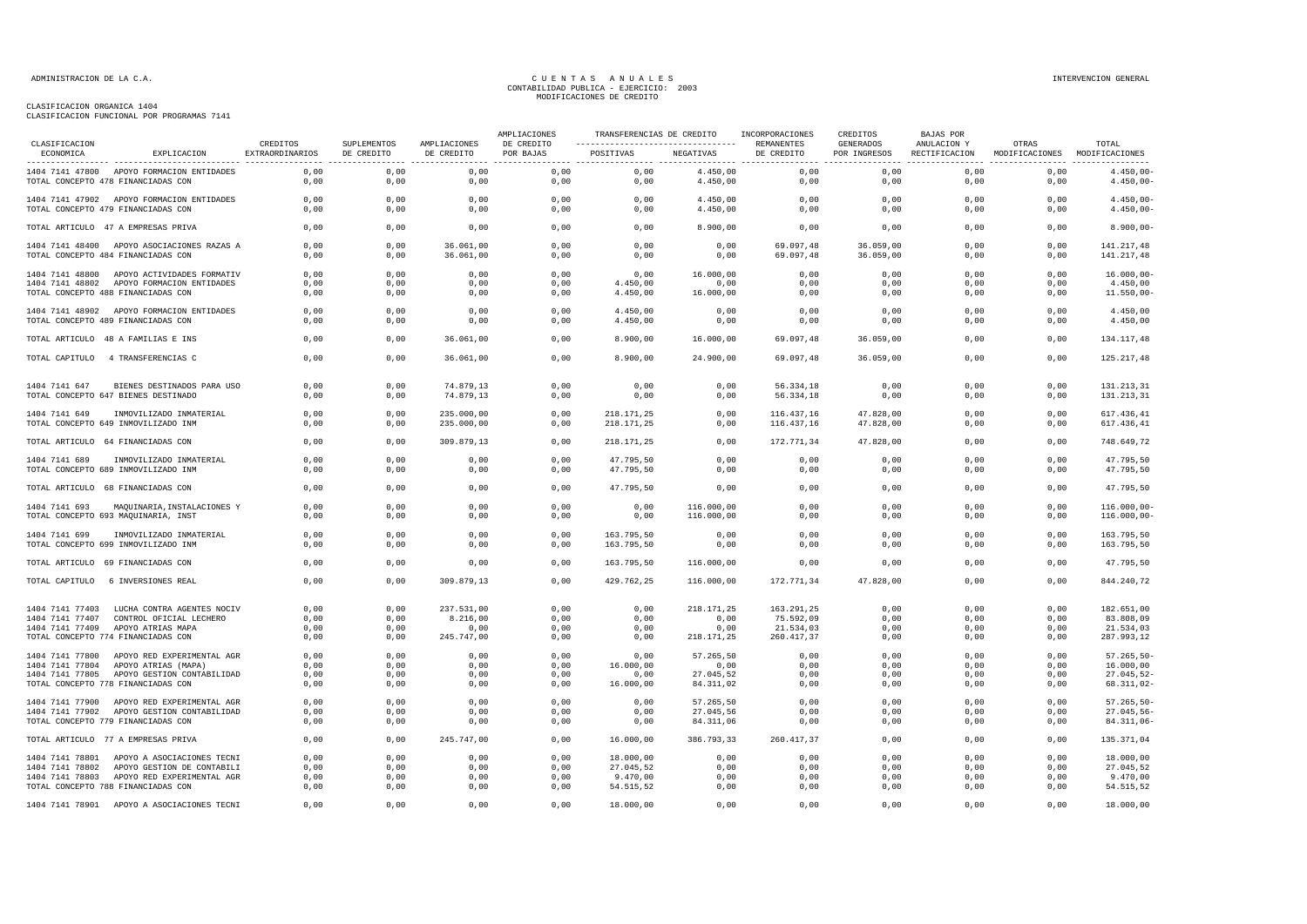TOTAL ORGANICO 1404 D.G. DE TECNOLOG 0,00 0,00 1.091.853,57 0,00 1.054.981,13 5.625.402,43 502.286,19 83.887,00 0,00 0,00 2.892.394,54-

| CLASIFICACION<br>ECONOMICA | EXPLICACION                        | CREDITOS<br><b>EXTRAORDINARIOS</b> | SUPLEMENTOS<br>DE CREDITO | AMPLIACIONES<br>DE CREDITO | AMPLIACIONES<br>DE CREDITO<br>POR BAJAS | TRANSFERENCIAS DE CREDITO<br>---------------------------------<br>POSITIVAS | NEGATIVAS    | INCORPORACIONES<br>REMANENTES<br>DE CREDITO | CREDITOS<br>GENERADOS<br>POR INGRESOS | BAJAS POR<br>ANULACION Y<br>RECTIFICACION | OTRAS<br>MODIFICACIONES | TOTAL<br>MODIFICACIONES |
|----------------------------|------------------------------------|------------------------------------|---------------------------|----------------------------|-----------------------------------------|-----------------------------------------------------------------------------|--------------|---------------------------------------------|---------------------------------------|-------------------------------------------|-------------------------|-------------------------|
| 1404 7141 78902            | APOYO GESTION CONTABILIDAD         | 0,00                               | 0,00                      | 0,00                       | 0,00                                    | 27.045.56                                                                   | 0,00         | 0,00                                        | 0,00                                  | 0,00                                      | 0,00                    | 27.045,56               |
| 1404 7141 78903            | APOYO RED EXPERIMENTAL AGR         | 0,00                               | 0,00                      | 0,00                       | 0,00                                    | 9.470.00                                                                    | 0,00         | 0,00                                        | 0,00                                  | 0,00                                      | 0,00                    | 9.470,00                |
|                            | TOTAL CONCEPTO 789 FINANCIADAS CON | 0,00                               | 0,00                      | 0,00                       | 0,00                                    | 54.515,56                                                                   | 0,00         | 0,00                                        | 0,00                                  | 0,00                                      | 0,00                    | 54.515,56               |
|                            | TOTAL ARTICULO 78 A FAMILIAS E INS | 0,00                               | 0,00                      | 0,00                       | 0,00                                    | 109.031,08                                                                  | 0,00         | 0,00                                        | 0,00                                  | 0,00                                      | 0,00                    | 109.031,08              |
| TOTAL CAPITULO             | TRANSFERENCIAS D                   | 0,00                               | 0,00                      | 245.747,00                 | 0,00                                    | 125.031,08                                                                  | 386.793,33   | 260.417.37                                  | 0,00                                  | 0,00                                      | 0,00                    | 244.402,12              |
| TOTAL FUNCIONAL            | 7141 TRANSFERENCIA DE              | 0.00                               | 0,00                      | 945.140.85                 | 0.00                                    | 643.011.43                                                                  | 5.212.965.44 | 502.286.19                                  | 83.887.00                             | 0.00                                      | 0,00                    | $3.038.639,97-$         |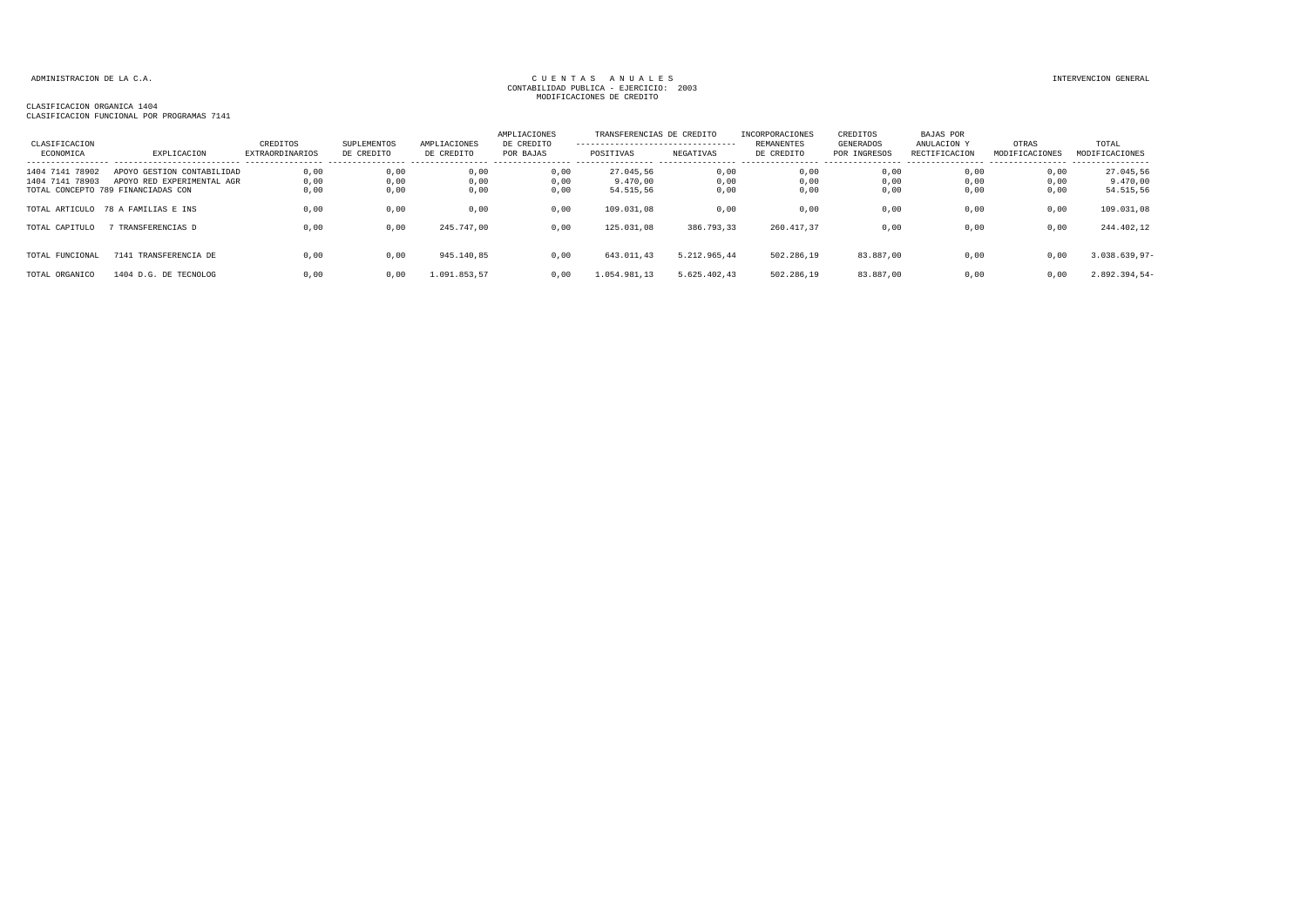|                                            |                                            |                             |                           |                            | AMPLIACIONES            |                                                                       |              | TRANSFERENCIAS DE CREDITO INCORPORACIONES | CREDITOS                         | <b>BAJAS POR</b>             |                                        |                         |
|--------------------------------------------|--------------------------------------------|-----------------------------|---------------------------|----------------------------|-------------------------|-----------------------------------------------------------------------|--------------|-------------------------------------------|----------------------------------|------------------------------|----------------------------------------|-------------------------|
| CLASIFICACION<br>ECONOMICA                 | EXPLICACION                                | CREDITOS<br>EXTRAORDINARIOS | SUPLEMENTOS<br>DE CREDITO | AMPLIACIONES<br>DE CREDITO | DE CREDITO<br>POR BAJAS | ----------------------------------  REMANENTES<br>POSITIVAS NEGATIVAS |              | DE CREDITO                                | <b>GENERADOS</b><br>POR INGRESOS | ANULACION Y<br>RECTIFICACION | OTRAS<br>MODIFICACIONES MODIFICACIONES | TOTAL                   |
| 1405 5311 12000 SUELDOS<br>1405 5311 12005 | TRIENIOS                                   | 0,00<br>0,00                | 0,00<br>0,00              | 33.694,87<br>7.493,91      | 0,00<br>0,00            | 113.695,45<br>22.690,36                                               | 0,00<br>0,00 | 0,00<br>0,00                              | 0,00<br>0,00                     | 0,00<br>0,00                 | 0,00<br>0,00                           | 147.390,32<br>30.184,27 |
| 1405 5311 12006                            | OTRAS RETRIBUCIONES BASICA                 | 0,00                        | 0,00                      | 25.926,84                  | 0,00                    | 0,00                                                                  | 0,00         | 0,00                                      | 0,00                             | 0,00                         | 0,00                                   | 25.926,84               |
|                                            | TOTAL CONCEPTO 120 RETRIBUCIONES BA        | 0.00                        | 0.00                      | 67.115,62                  | 0.00                    | 136.385,81                                                            | 0,00         | 0,00                                      | 0.00                             | 0.00                         | 0.00                                   | 203.501,43              |
|                                            |                                            |                             |                           |                            |                         |                                                                       |              |                                           |                                  |                              |                                        |                         |
| 1405 5311 12100                            | COMPLEMENTO DE DESTINO                     | 0.00                        | 0.00                      | 15.251,08                  | 0.00                    | 45.585,18                                                             | 0,00         | 0.00                                      | 0.00                             | 0.00                         | 0.00                                   | 60.836,26               |
| 1405 5311 12101                            | COMPLEMENTO ESPECIFICO                     | 0.00                        | 0,00                      | 59.918,21                  | 0,00                    | 59.072.91                                                             | 0,00         | 0,00                                      | 0,00                             | 0.00                         | 0,00                                   | 118.991,12              |
| 1405 5311 12109                            | OTRAS                                      | 0,00                        | 0,00                      | 121,17                     | 0,00                    | 0,00                                                                  | 0,00         | 0,00                                      | 0,00                             | 0,00                         | 0,00                                   | 121,17                  |
|                                            | TOTAL CONCEPTO 121 RETRIBUCIONES CO        | 0,00                        | 0,00                      | 75.290,46                  | 0,00                    | 104.658,09                                                            | 0,00         | 0,00                                      | 0,00                             | 0,00                         | 0,00                                   | 179.948,55              |
| TOTAL ARTICULO 12 FUNCIONARIOS             |                                            | 0,00                        | 0,00                      | 142.406,08                 | 0,00                    | 241.043,90                                                            | 0,00         | 0,00                                      | 0,00                             | 0,00                         | 0,00                                   | 383.449,98              |
| 1405 5311 13000 SALARIO BASE               |                                            | 0,00                        | 0,00                      | 18.235,47                  | 0,00                    | 0,00                                                                  | 11.261,13    | 0,00                                      | 0,00                             | 0,00                         | 0,00                                   | 6.974,34                |
| 1405 5311 13001                            | ANTIGUEDAD                                 | 0,00                        | 0,00                      | 2.956,21                   | 0,00                    | 0,00                                                                  | 786,24       | 0,00                                      | 0,00                             | 0,00                         | 0,00                                   | 2.169,97                |
| 1405 5311 13002 PAGAS EXTRAS               |                                            | 0.00                        | 0.00                      | 3.531,95                   | 0,00                    | 0.00                                                                  | 782,92       | 0,00                                      | 0.00                             | 0.00                         | 0.00                                   | 2.749,03                |
|                                            | 1405 5311 13003 OTRAS REMUNERACIONES       | 0,00                        | 0,00                      | 2.429,67                   | 0,00                    | 0,00                                                                  | 1.435,20     | 0,00                                      | 0,00                             | 0,00                         | 0,00                                   | 994,47                  |
| TOTAL CONCEPTO 130 LABORAL FIJO            |                                            | 0,00                        | 0,00                      | 27.153,30                  | 0,00                    | 0,00                                                                  | 14.265,49    | 0,00                                      | 0,00                             | 0,00                         | 0,00                                   | 12.887,81               |
| TOTAL ARTICULO 13 LABORALES                |                                            | 0,00                        | 0,00                      | 27.153,30                  | 0,00                    | 0,00                                                                  | 14.265,49    | 0,00                                      | 0,00                             | 0,00                         | 0,00                                   | 12.887,81               |
|                                            | 1405 5311 16000 SEGURIDAD SOCIAL           | 0,00                        | 0.00                      | 22.517.97                  | 0.00                    | 52.495.90                                                             | 5.000.95     | 0,00                                      | 0.00                             | 0,00                         | 0,00                                   | 70.012.92               |
|                                            | TOTAL CONCEPTO 160 CUOTAS SOCIALES         | 0,00                        | 0,00                      | 22.517,97                  | 0,00                    | 52.495,90                                                             | 5.000, 95    | 0,00                                      | 0,00                             | 0,00                         | 0,00                                   | 70.012,92               |
|                                            | TOTAL ARTICULO 16 CUOTAS, PRESTACI         | 0,00                        | 0,00                      | 22.517,97                  | 0,00                    | 52.495,90                                                             | 5.000, 95    | 0,00                                      | 0,00                             | 0,00                         | 0,00                                   | 70.012,92               |
|                                            | TOTAL CAPITULO 1 GASTOS DE PERSON          | 0,00                        | 0,00                      | 192.077,35                 | 0.00                    | 293.539,80                                                            | 19.266,44    | 0,00                                      | 0,00                             | 0.00                         | 0.00                                   | 466.350,71              |
|                                            |                                            |                             |                           |                            |                         |                                                                       |              |                                           |                                  |                              |                                        |                         |
| 1405 5311 687                              | BIENES DESTINADOS PARA USO                 | 0.00                        | 0.00                      | 200.000,00                 | 0,00                    | 774.521,73                                                            | 774.521,73   | 0,00                                      | 0,00                             | 0.00                         | 0,00                                   | 200.000,00              |
|                                            |                                            |                             |                           |                            |                         |                                                                       |              |                                           |                                  |                              |                                        |                         |
|                                            | TOTAL CONCEPTO 687 BIENES DESTINADO        | 0,00                        | 0,00                      | 200.000,00                 | 0,00                    | 774.521,73                                                            | 774.521,73   | 0,00                                      | 0,00                             | 0,00                         | 0,00                                   | 200.000,00              |
|                                            | TOTAL ARTICULO 68 FINANCIADAS CON          | 0,00                        | 0,00                      | 200.000,00                 | 0,00                    | 774.521,73                                                            | 774.521,73   | 0,00                                      | 0,00                             | 0,00                         | 0,00                                   | 200.000,00              |
| 1405 5311 690                              | TERRENOS Y BIENES NATURALE                 | 0,00                        | 0,00                      | 0,00                       | 0,00                    | 481.968,91                                                            | 0,00         | 0,00                                      | 0,00                             | 0.00                         | 0,00                                   | 481.968,91              |
|                                            | TOTAL CONCEPTO 690 TERRENOS Y BIENE        | 0,00                        | 0,00                      | 0,00                       | 0,00                    | 481.968,91                                                            | 0,00         | 0,00                                      | 0,00                             | 0,00                         | 0,00                                   | 481.968,91              |
| 1405 5311 697                              | BIENES DESTINADOS PARA USO                 | 0.00                        | 0.00                      | 0,00                       | 0.00                    | 5.712.541,76                                                          | 953.607,08   | 0,00                                      | 0.00                             | 0.00                         | 0.00                                   | 4.758.934.68            |
|                                            | TOTAL CONCEPTO 697 BIENES DESTINADO        | 0,00                        | 0,00                      | 0,00                       | 0,00                    | 5.712.541,76                                                          | 953.607,08   | 0,00                                      | 0,00                             | 0,00                         | 0,00                                   | 4.758.934,68            |
|                                            | TOTAL ARTICULO 69 FINANCIADAS CON          | 0,00                        | 0,00                      | 0,00                       | 0,00                    | 6.194.510,67                                                          | 953.607,08   | 0,00                                      | 0,00                             | 0,00                         | 0,00                                   | 5.240.903,59            |
| TOTAL CAPITULO                             | 6 INVERSIONES REAL                         | 0.00                        | 0.00                      | 200,000,00                 | 0.00                    | 6.969.032,40                                                          | 1.728.128,81 | 0.00                                      | 0.00                             | 0.00                         | 0.00                                   | 5.440.903,59            |
|                                            |                                            |                             |                           |                            |                         |                                                                       |              |                                           |                                  |                              |                                        |                         |
|                                            | 1405 5311 76802 SERVICIOS BASICOS PARA LA  | 0.00                        | 0.00                      | 110,000,00                 | 0.00                    | 0,00                                                                  | 0,00         | 0,00                                      | 0.00                             | 0.00                         | 0.00                                   | 110.000,00              |
|                                            | TOTAL CONCEPTO 768 FINANCIADAS CON         | 0,00                        | 0,00                      | 110.000,00                 | 0,00                    | 0,00                                                                  | 0,00         | 0,00                                      | 0,00                             | 0,00                         | 0,00                                   | 110.000,00              |
|                                            | TOTAL ARTICULO 76 A CORPORACIONES          | 0,00                        | 0,00                      | 110.000,00                 | 0,00                    | 0,00                                                                  | 0,00         | 0,00                                      | 0,00                             | 0,00                         | 0,00                                   | 110.000,00              |
|                                            | 1405 5311 77410 AYUDAS HELADAS OLIVAR.FIN. | 0.00                        | 0.00                      | 0,00                       | 0,00                    | 0.00                                                                  | 0,00         | 0,00                                      | 101.919,96                       | 0.00                         | 0,00                                   | 101.919,96              |
|                                            | TOTAL CONCEPTO 774 FINANCIADAS CON         | 0,00                        | 0,00                      | 0,00                       | 0,00                    | 0,00                                                                  | 0,00         | 0,00                                      | 101.919,96                       | 0,00                         | 0,00                                   | 101.919,96              |
|                                            | 1405 5311 77955 INICIATIVA LEADER PLUS     | 0,00                        | 0,00                      | 0,00                       | 0,00                    | 0,00                                                                  | 75.737,21    | 0,00                                      | 0,00                             | 0,00                         | 0,00                                   | 75.737,21-              |
|                                            | 1405 5311 77970 AYUDAS EXPLOTACIONES AFECT | 0,00                        | 0,00                      | 0,00                       | 0,00                    | 2.000.000,00                                                          | 0,00         | 0,00                                      | 0,00                             | 0,00                         | 0,00                                   | 2.000.000,00            |
|                                            | TOTAL CONCEPTO 779 FINANCIADAS CON         | 0,00                        |                           | 0,00                       | 0,00                    | 2.000.000,00                                                          |              |                                           | 0,00                             | 0,00                         | 0,00                                   | 1.924.262,79            |
|                                            |                                            |                             | 0,00                      |                            |                         |                                                                       | 75.737,21    | 0,00                                      |                                  |                              |                                        |                         |
|                                            | TOTAL ARTICULO 77 A EMPRESAS PRIVA         | 0,00                        | 0,00                      | 0,00                       | 0,00                    | 2.000.000,00                                                          | 75.737,21    | 0,00                                      | 101.919,96                       | 0,00                         | 0,00                                   | 2.026.182,75            |
|                                            | TOTAL CAPITULO 7 TRANSFERENCIAS D          | 0,00                        | 0,00                      | 110.000,00                 | 0,00                    | 2.000.000,00                                                          | 75.737,21    | 0,00                                      | 101.919,96                       | 0,00                         | 0,00                                   | 2.136.182,75            |
| TOTAL FUNCIONAL                            | 5311 MEJORA DE ESTRUC                      | 0,00                        | 0,00                      | 502.077,35                 | 0,00                    | 9.262.572,20                                                          | 1.823.132,46 | 0,00                                      | 101.919,96                       | 0,00                         | 0,00                                   | 8.043.437,05            |
| TOTAL ORGANICO                             | 1405 D.G. DE ESTRUCTU                      | 0,00                        | 0,00                      | 502.077,35                 | 0,00                    | 9.262.572,20                                                          | 1.823.132,46 | 0.00                                      | 101.919,96                       | 0,00                         | 0,00                                   | 8.043.437,05            |
|                                            |                                            |                             |                           |                            |                         |                                                                       |              |                                           |                                  |                              |                                        |                         |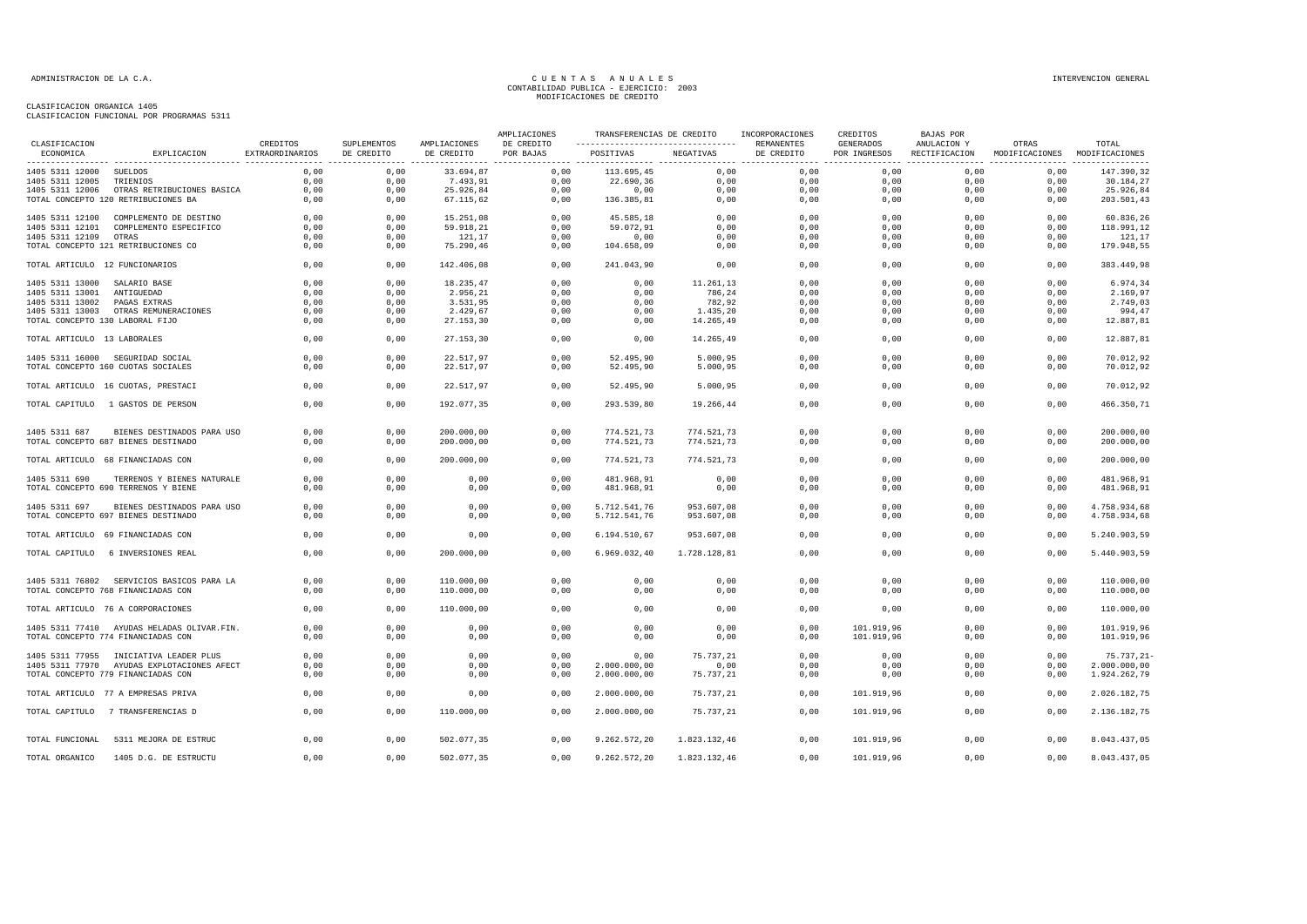| CLASIFICACION<br>ECONOMICA                            | EXPLICACION                | CREDITOS<br><b>EXTRAORDINARIOS</b> | SUPLEMENTOS<br>DE CREDITO | AMPLIACIONES<br>DE CREDITO | AMPLIACIONES<br>DE CREDITO<br>POR BAJAS | TRANSFERENCIAS DE CREDITO<br>---------------------------------<br>POSITIVAS | NEGATIVAS              | INCORPORACIONES<br>REMANENTES<br>DE CREDITO | CREDITOS<br>GENERADOS<br>POR INGRESOS | <b>BAJAS POR</b><br>ANULACION Y<br>RECTIFICACION | OTRAS<br>MODIFICACIONES | TOTAL<br>MODIFICACIONES        |
|-------------------------------------------------------|----------------------------|------------------------------------|---------------------------|----------------------------|-----------------------------------------|-----------------------------------------------------------------------------|------------------------|---------------------------------------------|---------------------------------------|--------------------------------------------------|-------------------------|--------------------------------|
| 1501 5422 44900<br>TOTAL CONCEPTO 449 FINANCIADAS CON | SUBV. ACTIVIDADES ITA I+D+ | 0,00<br>0,00                       | 0,00<br>0,00              | 0,00<br>0,00               | 0,00<br>0,00                            | 0,00<br>0,00                                                                | 70.000,00<br>70.000,00 | 0,00<br>0,00                                | 0,00<br>0,00                          | 0,00<br>0,00                                     | 0,00<br>0,00            | $70.000,00 -$<br>$70.000,00 -$ |
| TOTAL ARTICULO 44 A EMPRESAS PUBLI                    |                            | 0.00                               | 0,00                      | 0,00                       | 0,00                                    | 0,00                                                                        | 70.000.00              | 0,00                                        | 0,00                                  | 0,00                                             | 0,00                    | $70.000,00 -$                  |
| TOTAL CAPITULO                                        | TRANSFERENCIAS C           | 0,00                               | 0,00                      | 0,00                       | 0,00                                    | 0,00                                                                        | 70.000,00              | 0,00                                        | 0,00                                  | 0,00                                             | 0,00                    | $70.000,00 -$                  |
| TOTAL FUNCIONAL                                       | 5422 INVESTIGACION Y       | 0,00                               | 0,00                      | 0,00                       | 0,00                                    | 0,00                                                                        | 70.000,00              | 0,00                                        | 0,00                                  | 0,00                                             | 0,00                    | $70.000,00 -$                  |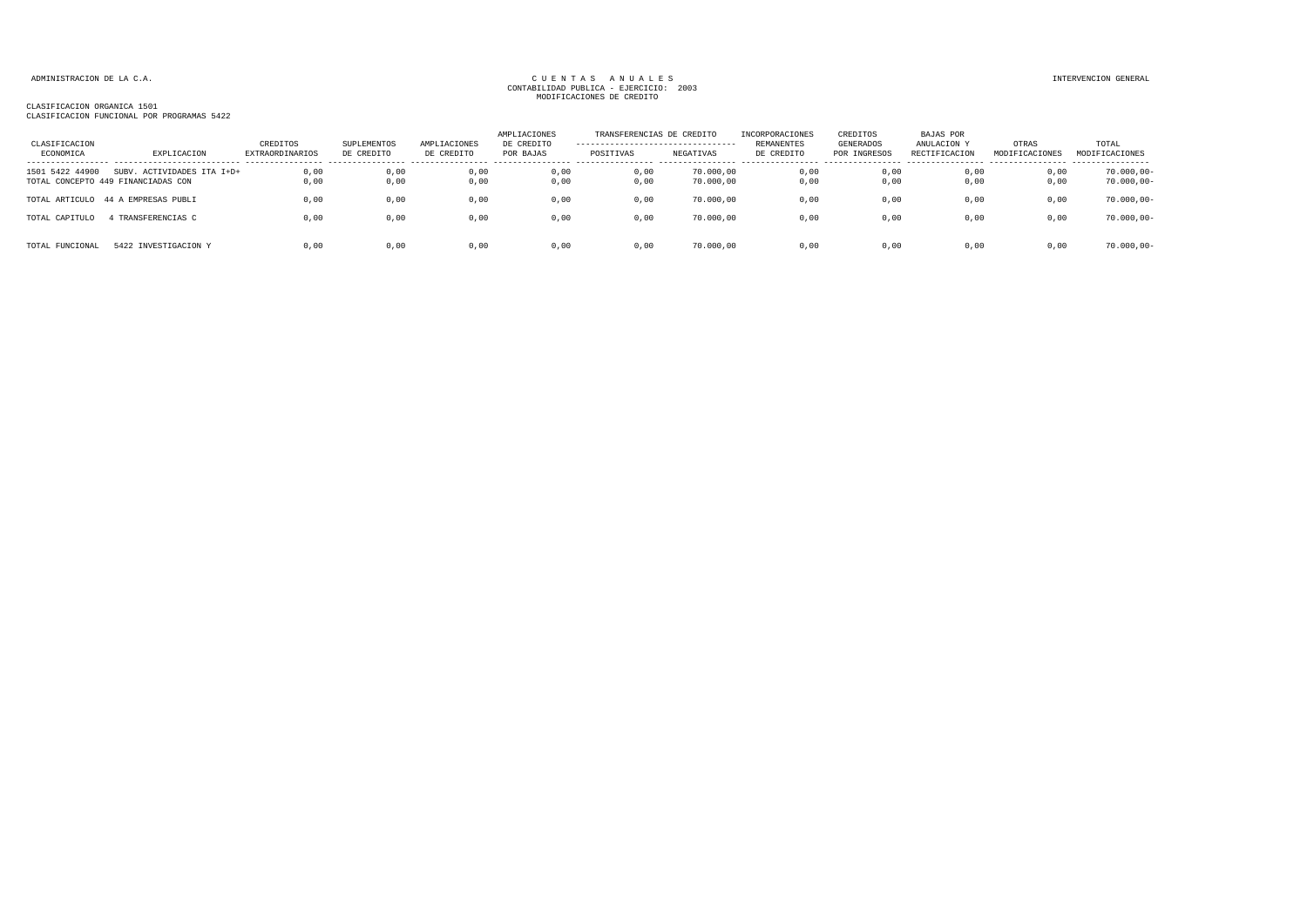| CLASIFICACION                                  |                                             |                             |                           |                            | AMPLIACIONES            |                                                                      |           | TRANSFERENCIAS DE CREDITO INCORPORACIONES | CREDITOS  | BAJAS POR                                                               |       |                |
|------------------------------------------------|---------------------------------------------|-----------------------------|---------------------------|----------------------------|-------------------------|----------------------------------------------------------------------|-----------|-------------------------------------------|-----------|-------------------------------------------------------------------------|-------|----------------|
| ECONOMICA                                      | EXPLICACION                                 | CREDITOS<br>EXTRAORDINARIOS | SUPLEMENTOS<br>DE CREDITO | AMPLIACIONES<br>DE CREDITO | DE CREDITO<br>POR BAJAS | ---------------------------------- REMANENTES<br>POSITIVAS NEGATIVAS |           | DE CREDITO                                | GENERADOS | ANULACION Y<br>POR INGRESOS RECTIFICACION MODIFICACIONES MODIFICACIONES | OTRAS | TOTAL          |
|                                                | 1501 7211 10000 RETRIBUCIONES BASICAS       | 0,00                        | 0,00                      | 1.238,94                   | 0,00                    | 600,00                                                               | 0,00      | 0,00                                      | 0,00      | 0,00                                                                    | 0,00  | 1.838,94       |
|                                                | 1501 7211 10001 OTRAS REMUNERACIONES        | 0,00                        | 0,00                      | 865,32                     | 0,00                    | 0,00                                                                 | 0,00      | 0,00                                      | 0,00      | 0,00                                                                    | 0,00  | 865,32         |
|                                                | TOTAL CONCEPTO 100 RETRIBUCIONES BA         | 0,00                        | 0,00                      | 2.104,26                   | 0,00                    | 600,00                                                               | 0,00      | 0,00                                      | 0,00      | 0,00                                                                    | 0,00  | 2.704,26       |
| TOTAL ARTICULO 10 ALTOS CARGOS                 |                                             | 0,00                        | 0,00                      | 2.104,26                   | 0,00                    | 600,00                                                               | 0,00      | 0,00                                      | 0,00      | 0,00                                                                    | 0,00  | 2.704,26       |
|                                                | 1501 7211 11000 RETRIBUCIONES BASICAS       | 0,00                        | 0,00                      | 1.418,10                   | 0,00                    | 0,00                                                                 | 600,00    | 0,00                                      | 0,00      | 0.00                                                                    | 0,00  | 818,10         |
|                                                | 1501 7211 11001 OTRAS REMUNERACIONES        | 0,00                        | 0,00                      | 4.817,96                   | 0,00                    | 0,00                                                                 | 0,00      | 0,00                                      | 0,00      | 0,00                                                                    | 0,00  | 4.817,96       |
|                                                | TOTAL CONCEPTO 110 RETRIBUCIONES BA         | 0,00                        | 0,00                      | 6.236,06                   | 0,00                    | 0,00                                                                 | 600,00    | 0,00                                      | 0,00      | 0,00                                                                    | 0,00  | 5.636,06       |
|                                                | TOTAL ARTICULO 11 PERSONAL EVENTUA          | 0,00                        | 0,00                      | 6.236,06                   | 0,00                    | 0,00                                                                 | 600,00    | 0,00                                      | 0,00      | 0,00                                                                    | 0,00  | 5.636,06       |
| 1501 7211 12000 SUELDOS                        |                                             | 0,00                        | 0,00                      | 6.751,84                   | 0,00                    | 35.878,90                                                            | 1.718,53  | 0,00                                      | 0,00      | 0,00                                                                    | 0,00  | 40.912,21      |
| 1501 7211 12005 TRIENIOS                       |                                             | 0,00                        | 0,00                      | 1.633,81                   | 0,00                    | 12.252,20                                                            | 5.443,33  | 0,00                                      | 0,00      | 0,00                                                                    | 0,00  | 8.442,68       |
|                                                | 1501 7211 12006 OTRAS RETRIBUCIONES BASICA  | 0.00                        | 0.00                      | 6.684.80                   | 0.00                    | 1.054,26                                                             | 41,48     | 0.00                                      | 0.00      | 0.00                                                                    | 0.00  | 7.697.58       |
|                                                | TOTAL CONCEPTO 120 RETRIBUCIONES BA         | 0,00                        | 0,00                      | 15.070,45                  | 0,00                    | 49.185,36                                                            | 7.203,34  | 0,00                                      | 0,00      | 0,00                                                                    | 0,00  | 57.052,47      |
|                                                | 1501 7211 12100 COMPLEMENTO DE DESTINO      | 0,00                        | 0,00                      | 3.932,24                   | 0,00                    | 30.975,55                                                            | 4.865,84  | 0,00                                      | 0,00      | 0,00                                                                    | 0,00  | 30.041,95      |
|                                                | 1501 7211 12101 COMPLEMENTO ESPECIFICO      | 0,00                        | 0,00                      | 14.811,77                  | 0,00                    | 34.710,82                                                            | 7.421,44  | 0,00                                      | 0,00      | 0,00                                                                    | 0,00  | 42.101,15      |
| 1501 7211 12109 OTRAS                          |                                             | 0,00                        | 0,00                      | 15,04                      | 0,00                    | 0,00                                                                 | 0,00      | 0,00                                      | 0,00      | 0,00                                                                    | 0,00  | 15,04          |
|                                                | TOTAL CONCEPTO 121 RETRIBUCIONES CO         | 0,00                        | 0,00                      | 18.759,05                  | 0,00                    | 65.686,37                                                            | 12.287,28 | 0,00                                      | 0,00      | 0,00                                                                    | 0,00  | 72.158,14      |
| TOTAL ARTICULO 12 FUNCIONARIOS                 |                                             | 0,00                        | 0,00                      | 33.829,50                  | 0,00                    | 114.871,73                                                           | 19.490,62 | 0,00                                      | 0,00      | 0,00                                                                    | 0,00  | 129.210,61     |
| 1501 7211 13000 SALARIO BASE                   |                                             | 0,00                        | 0,00                      | 2.573,61                   | 0,00                    | 4.594.45                                                             | 0,00      | 0,00                                      | 0,00      | 0,00                                                                    | 0,00  | 7.168,06       |
| 1501 7211 13001 ANTIGUEDAD                     |                                             | 0,00                        | 0,00                      | 299,36                     | 0,00                    | 436,80                                                               | 0,00      | 0,00                                      | 0,00      | 0,00                                                                    | 0,00  | 736,16         |
| 1501 7211 13002                                | PAGAS EXTRAS                                | 0,00                        | 0,00                      | 478,83                     | 0,00                    | 1.006,25                                                             | 0,00      | 0,00                                      | 0,00      | 0,00                                                                    | 0,00  | 1.485,08       |
|                                                | 1501 7211 13003 OTRAS REMUNERACIONES        | 0,00                        | 0,00                      | 358,51                     | 0,00                    | 0,00                                                                 | 0,00      | 0,00                                      | 0,00      | 0,00                                                                    | 0,00  | 358,51         |
| TOTAL CONCEPTO 130 LABORAL FIJO                |                                             | 0,00                        | 0,00                      | 3.710,31                   | 0,00                    | 6.037,50                                                             | 0,00      | 0,00                                      | 0,00      | 0,00                                                                    | 0,00  | 9.747,81       |
| 1501 7211 13100 SALARIO BASE                   |                                             | 0,00                        | 0,00                      | 12.388,60                  | 0,00                    | 0,00                                                                 | 8.266,18  | 0,00                                      | 0,00      | 0,00                                                                    | 0,00  | 4.122,42       |
|                                                | 1501 7211 13101 OTRAS REMUNERACIONES        | 0,00                        | 0,00                      | 2.346,33                   | 0,00                    | 0,00                                                                 | 0,00      | 0,00                                      | 0,00      | 0,00                                                                    | 0,00  | 2.346,33       |
|                                                | TOTAL CONCEPTO 131 LABORAL EVENTUAL         | 0,00                        | 0,00                      | 14.734,93                  | 0,00                    | 0,00                                                                 | 8.266,18  | 0,00                                      | 0,00      | 0,00                                                                    | 0,00  | 6.468,75       |
| TOTAL ARTICULO 13 LABORALES                    |                                             | 0,00                        | 0,00                      | 18.445,24                  | 0,00                    | 6.037,50                                                             | 8.266,18  | 0,00                                      | 0,00      | 0,00                                                                    | 0,00  | 16.216,56      |
|                                                | 1501 7211 16000 SEGURIDAD SOCIAL            | 0,00                        | 0,00                      | 6.919,29                   | 0,00                    | 14.210,28                                                            | 5.067,56  | 0,00                                      | 0,00      | 0,00                                                                    | 0,00  | 16.062,01      |
|                                                | TOTAL CONCEPTO 160 CUOTAS SOCIALES          | 0,00                        | 0,00                      | 6.919,29                   | 0,00                    | 14.210,28                                                            | 5.067,56  | 0,00                                      | 0,00      | 0,00                                                                    | 0,00  | 16.062,01      |
|                                                | 1501 7211 16100 FORMACION Y PERFECCIONAMIE  | 0,00                        | 0,00                      | 0,00                       | 0,00                    | 0,00                                                                 | 0,00      | 0,00                                      | 116,00    | 0,00                                                                    | 0,00  | 116,00         |
|                                                | TOTAL CONCEPTO 161 GASTOS SOCIALES          | 0,00                        | 0,00                      | 0,00                       | 0,00                    | 0,00                                                                 | 0,00      | 0,00                                      | 116,00    | 0,00                                                                    | 0,00  | 116,00         |
|                                                | TOTAL ARTICULO 16 CUOTAS, PRESTACI          | 0,00                        | 0,00                      | 6.919, 29                  | 0,00                    | 14.210,28                                                            | 5.067,56  | 0,00                                      | 116,00    | 0,00                                                                    | 0,00  | 16.178,01      |
|                                                | TOTAL CAPITULO 1 GASTOS DE PERSON           | 0,00                        | 0,00                      | 67.534,35                  | 0,00                    | 135.719,51                                                           | 33.424,36 | 0,00                                      | 116,00    | 0,00                                                                    | 0,00  | 169.945,50     |
|                                                | 1501 7211 22000 ORDINARIO NO INVENTARIABLE  | 0,00                        | 0,00                      | 0,00                       | 0,00                    | 0,00                                                                 | 6.000,00  | 0,00                                      | 0,00      | 0,00                                                                    | 0,00  | $6.000,00 -$   |
|                                                | 1501 7211 22002 PRENSA, REVISTAS Y PUBLICAC | 0,00                        | 0,00                      | 0,00                       | 0,00                    | 0,00                                                                 | 2.000,00  | 0,00                                      | 0,00      | 0,00                                                                    | 0,00  | $2.000,00-$    |
|                                                | TOTAL CONCEPTO 220 MATERIAL DE OFIC         | 0,00                        | 0,00                      | 0,00                       | 0,00                    | 0,00                                                                 | 8.000,00  | 0,00                                      | 0,00      | 0,00                                                                    | 0,00  | $8.000,00 -$   |
|                                                | 1501 7211 22100 ENERGIA ELECTRICA           | 0,00                        | 0,00                      | 0,00                       | 0,00                    | 0,00                                                                 | 3.000,00  | 0,00                                      | 0,00      | 0,00                                                                    | 0,00  | $3.000,00 -$   |
| TOTAL CONCEPTO 221 SUMINISTROS                 |                                             | 0,00                        | 0,00                      | 0,00                       | 0,00                    | 0,00                                                                 | 3.000,00  | 0,00                                      | 0,00      | 0.00                                                                    | 0.00  | $3.000,00 -$   |
| 1501 7211 22200 TELEFONICAS                    |                                             | 0,00                        | 0,00                      | 0,00                       | 0,00                    | 0,00                                                                 | 30.000,00 | 0,00                                      | 0,00      | 0,00                                                                    | 0,00  | $30.000,00 -$  |
| 1501 7211 22201 POSTALES                       |                                             | 0,00                        | 0,00                      | 0,00                       | 0,00                    | 0,00                                                                 | 16.800,00 | 0,00                                      | 0,00      | 0,00                                                                    | 0,00  | $16.800,00 -$  |
|                                                | TOTAL CONCEPTO 222 COMUNICACIONES           | 0,00                        | 0,00                      | 0,00                       | 0,00                    | 0,00                                                                 | 46.800,00 | 0,00                                      | 0,00      | 0,00                                                                    | 0,00  | $46.800,00 -$  |
|                                                | TRANSPORTE                                  | 0,00                        | 0,00                      | 0,00                       | 0,00                    | 0,00                                                                 | 2.000,00  | 0,00                                      | 0,00      | 0,00                                                                    | 0,00  | $2.000,00 -$   |
| 1501 7211 223<br>TOTAL CONCEPTO 223 TRANSPORTE |                                             | 0,00                        | 0,00                      | 0,00                       | 0,00                    | 0,00                                                                 | 2.000,00  | 0,00                                      | 0,00      | 0,00                                                                    | 0,00  | $2.000,00 -$   |
|                                                |                                             |                             |                           |                            |                         |                                                                      |           |                                           |           |                                                                         |       |                |
|                                                | 1501 7211 22601 ATENCIONES PROTOCOLARIAS Y  | 0,00                        | 0,00                      | 0,00                       | 0,00                    | 1.200,00                                                             | 0,00      | 0,00                                      | 766,70    | 0,00                                                                    | 0,00  | 1.966,70       |
|                                                | TOTAL CONCEPTO 226 GASTOS DIVERSOS          | 0,00                        | 0,00                      | 0,00                       | 0,00                    | 1.200,00                                                             | 0,00      | 0,00                                      | 766,70    | 0,00                                                                    | 0,00  | 1.966,70       |
|                                                | 1501 7211 22700 LIMPIEZA Y ASEO             | 0,00                        | 0,00                      | 0,00                       | 0,00                    | 0,00                                                                 | 1.800,00  | 0,00                                      | 0,00      | 0,00                                                                    | 0,00  | $1.800,00 -$   |
|                                                | 1501 7211 22706 ESTUDIOS Y TRABAJOS TECNIC  | 0,00                        | 0,00                      | 0,00                       | 0,00                    | 0,00                                                                 | 13.000,00 | 0,00                                      | 0,00      | 0,00                                                                    | 0,00  | $13.000,00 -$  |
|                                                | TOTAL CONCEPTO 227 TRABAJOS REALIZA         | 0,00                        | 0,00                      | 0,00                       | 0,00                    | 0,00                                                                 | 14.800,00 | 0,00                                      | 0,00      | 0,00                                                                    | 0,00  | $14.800,00 -$  |
|                                                | TOTAL ARTICULO 22 MATERIAL, SUMINI          | 0,00                        | 0,00                      | 0,00                       | 0,00                    | 1.200,00                                                             | 74.600,00 | 0,00                                      | 766,70    | 0,00                                                                    | 0,00  | $72.633, 30 -$ |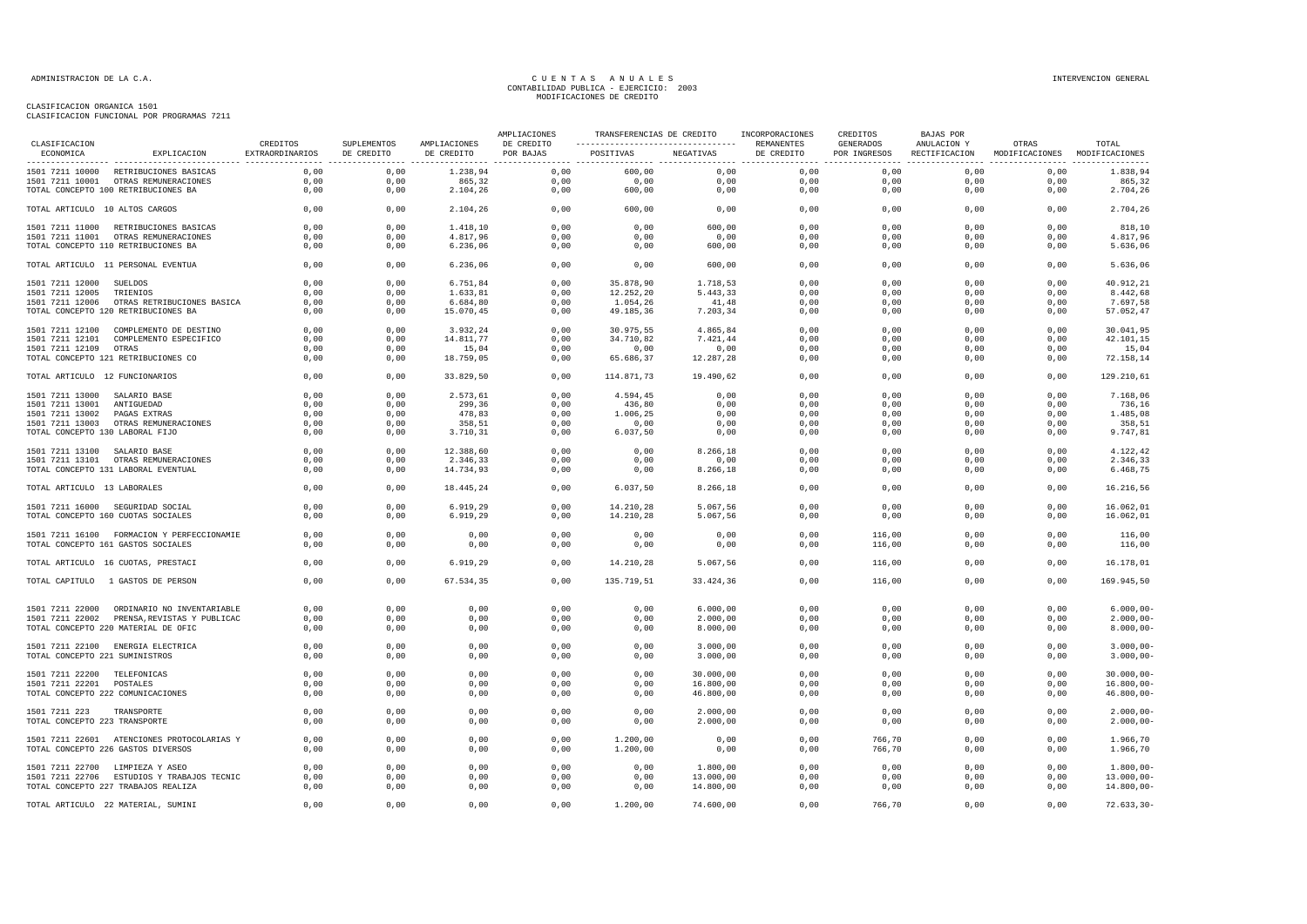## CLASIFICACION ORGANICA 1501

CLASIFICACION FUNCIONAL POR PROGRAMAS 7211

| CLASIFICACION                 |                                             |                                    |                           |                            | AMPLIACIONES            | TRANSFERENCIAS DE CREDITO |            | INCORPORACIONES                 | CREDITOS                         | <b>BAJAS POR</b>             |                                                                 |                                                  |
|-------------------------------|---------------------------------------------|------------------------------------|---------------------------|----------------------------|-------------------------|---------------------------|------------|---------------------------------|----------------------------------|------------------------------|-----------------------------------------------------------------|--------------------------------------------------|
| ECONOMICA                     | EXPLICACION                                 | CREDITOS<br><b>EXTRAORDINARIOS</b> | SUPLEMENTOS<br>DE CREDITO | AMPLIACIONES<br>DE CREDITO | DE CREDITO<br>POR BAJAS | POSITIVAS                 | NEGATIVAS  | <b>REMANENTES</b><br>DE CREDITO | <b>GENERADOS</b><br>POR INGRESOS | ANULACION Y<br>RECTIFICACION | OTRAS<br>MODIFICACIONES<br>------------------------------------ | TOTAL<br>MODIFICACIONES<br>---------<br>-------- |
| 1501 7211 231                 | LOCOMOCION                                  | 0.00                               | 0,00                      | 0,00                       | 0,00                    | 0,00                      | 2.000,00   | 0,00                            | 0,00                             | 0,00                         | 0,00                                                            | $2.000,00-$                                      |
| TOTAL CONCEPTO 231 LOCOMOCION |                                             | 0.00                               | 0,00                      | 0,00                       | 0,00                    | 0,00                      | 2.000,00   | 0,00                            | 0,00                             | 0,00                         | 0,00                                                            | $2.000,00-$                                      |
|                               | TOTAL ARTICULO 23 INDEMNIZACIONES           | 0.00                               | 0,00                      | 0,00                       | 0,00                    | 0,00                      | 2.000,00   | 0,00                            | 0.00                             | 0.00                         | 0.00                                                            | $2.000,00-$                                      |
| 1501 7211 242                 | MATERIAL, SUMINISTROS Y OTR                 | 0,00                               | 0,00                      | 0,00                       | 0,00                    | 0,00                      | 41.400,00  | 0,00                            | 0,00                             | 0,00                         | 0.00                                                            | $41.400,00 -$                                    |
|                               | TOTAL CONCEPTO 242 MATERIAL, SUMINI         | 0,00                               | 0,00                      | 0,00                       | 0,00                    | 0,00                      | 41.400,00  | 0,00                            | 0,00                             | 0,00                         | 0,00                                                            | $41.400,00 -$                                    |
|                               | TOTAL ARTICULO 24 SERVICIOS NUEVOS          | 0,00                               | 0,00                      | 0,00                       | 0,00                    | 0.00                      | 41.400,00  | 0,00                            | 0,00                             | 0.00                         | 0.00                                                            | $41.400,00 -$                                    |
| TOTAL CAPITULO                | 2 GASTOS EN BIENES                          | 0.00                               | 0,00                      | 0,00                       | 0,00                    | 1.200,00                  | 118,000,00 | 0,00                            | 766,70                           | 0.00                         | 0,00                                                            | $116.033,30-$                                    |
| 1501 7211 44900               | SUBVENCION ACTIVIDADES IAF                  | 0,00                               | 0,00                      | 0,00                       | 0,00                    | 0,00                      | 105.177,12 | 0,00                            | 0,00                             | 0,00                         | 0,00                                                            | 105.177,12-                                      |
|                               | TOTAL CONCEPTO 449 FINANCIADAS CON          | 0,00                               | 0,00                      | 0,00                       | 0,00                    | 0,00                      | 105.177,12 | 0,00                            | 0,00                             | 0,00                         | 0,00                                                            | 105.177,12-                                      |
|                               | TOTAL ARTICULO 44 A EMPRESAS PUBLI          | 0,00                               | 0,00                      | 0,00                       | 0,00                    | 0,00                      | 105.177,12 | 0,00                            | 0,00                             | 0,00                         | 0,00                                                            | 105.177,12-                                      |
|                               | 1501 7211 48900 SUBV. VARIOS ADAPTACION GLO | 0,00                               | 0,00                      | 0,00                       | 0,00                    | 0,00                      | 131.458,42 | 0,00                            | 0,00                             | 0,00                         | 0,00                                                            | 131.458,42-                                      |
|                               | TOTAL CONCEPTO 489 FINANCIADAS CON          | 0.00                               | 0,00                      | 0,00                       | 0,00                    | 0,00                      | 131.458,42 | 0,00                            | 0,00                             | 0,00                         | 0,00                                                            | 131.458,42-                                      |
|                               | TOTAL ARTICULO 48 A FAMILIAS E INS          | 0,00                               | 0,00                      | 0,00                       | 0,00                    | 0,00                      | 131.458,42 | 0,00                            | 0,00                             | 0,00                         | 0,00                                                            | 131.458,42-                                      |
| TOTAL CAPITULO                | 4 TRANSFERENCIAS C                          | 0,00                               | 0,00                      | 0,00                       | 0,00                    | 0,00                      | 236.635,54 | 0,00                            | 0,00                             | 0,00                         | 0,00                                                            | $236.635,54-$                                    |
| 1501 7211 692                 | EDIFICIOS Y OTRAS CONSTRUC                  | 0,00                               | 0,00                      | 0,00                       | 0,00                    | 0,00                      | 15.000,00  | 0,00                            | 0,00                             | 0,00                         | 0,00                                                            | $15.000,00 -$                                    |
|                               | TOTAL CONCEPTO 692 EDIFICIOS Y OTRA         | 0.00                               | 0,00                      | 0,00                       | 0,00                    | 0,00                      | 15.000,00  | 0,00                            | 0,00                             | 0,00                         | 0,00                                                            | $15.000,00-$                                     |
| 1501 7211 694                 | MATERIAL DE TRANSPORTE                      | 0,00                               | 0,00                      | 0,00                       | 0,00                    | 0,00                      | 25.000,00  | 0,00                            | 0,00                             | 0,00                         | 0,00                                                            | $25.000,00 -$                                    |
|                               | TOTAL CONCEPTO 694 MATERIAL DE TRAN         | 0,00                               | 0,00                      | 0,00                       | 0,00                    | 0,00                      | 25.000,00  | 0,00                            | 0,00                             | 0,00                         | 0,00                                                            | $25.000,00 -$                                    |
| 1501 7211 698                 | OTRO INMOVILIZADO MATERIAL                  | 0,00                               | 0,00                      | 0,00                       | 0,00                    | 0,00                      | 25.000,00  | 0,00                            | 0,00                             | 0,00                         | 0,00                                                            | $25.000,00 -$                                    |
|                               | TOTAL CONCEPTO 698 OTRO INMOVILIZAD         | 0,00                               | 0,00                      | 0,00                       | 0,00                    | 0,00                      | 25.000,00  | 0,00                            | 0,00                             | 0,00                         | 0,00                                                            | $25.000,00 -$                                    |
| 1501 7211 699                 | INMOVILIZADO INMATERIAL                     | 0,00                               | 0,00                      | 0,00                       | 0,00                    | 0,00                      | 70,000,00  | 0,00                            | 0,00                             | 0,00                         | 0,00                                                            | $70.000,00 -$                                    |
|                               | TOTAL CONCEPTO 699 INMOVILIZADO INM         | 0.00                               | 0,00                      | 0,00                       | 0,00                    | 0,00                      | 70,000,00  | 0,00                            | 0.00                             | 0,00                         | 0.00                                                            | $70.000,00 -$                                    |
|                               | TOTAL ARTICULO 69 FINANCIADAS CON           | 0,00                               | 0,00                      | 0,00                       | 0,00                    | 0,00                      | 135.000,00 | 0,00                            | 0,00                             | 0,00                         | 0,00                                                            | $135.000,00 -$                                   |
| TOTAL CAPITULO                | 6 INVERSIONES REAL                          | 0,00                               | 0,00                      | 0,00                       | 0,00                    | 0,00                      | 135.000,00 | 0,00                            | 0,00                             | 0,00                         | 0,00                                                            | $135.000,00 -$                                   |
| TOTAL FUNCIONAL               | 7211 SERVICIOS GENERA                       | 0.00                               | 0,00                      | 67.534.35                  | 0.00                    | 136.919.51                | 523.059.90 | 0.00                            | 882,70                           | 0.00                         | 0,00                                                            | $317.723.34-$                                    |
| TOTAL ORGANICO                | 1501 SECRETARIA GENER                       | 0.00                               | 0.00                      | 67.534.35                  | 0.00                    | 136.919.51                | 593.059.90 | 0.00                            | 882.70                           | 0.00                         | 0.00                                                            | 387.723.34-                                      |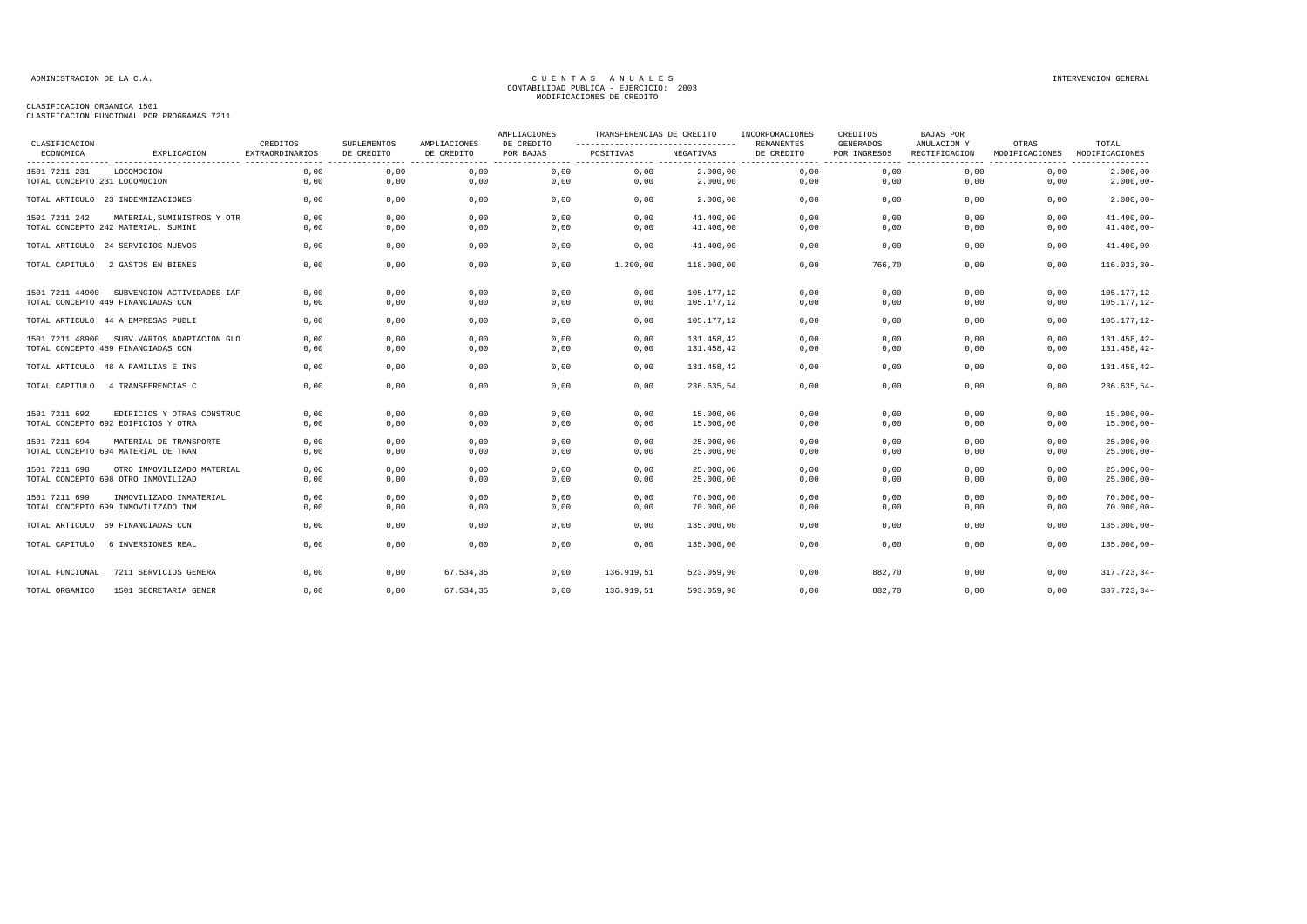| CLASIFICACION                   |                                             |                                    |                           |                            | AMPLIACIONES            | TRANSFERENCIAS DE CREDITO |            | INCORPORACIONES          | CREDITOS                         | BAJAS POR                    |                         |                         |
|---------------------------------|---------------------------------------------|------------------------------------|---------------------------|----------------------------|-------------------------|---------------------------|------------|--------------------------|----------------------------------|------------------------------|-------------------------|-------------------------|
| ECONOMICA                       | EXPLICACION                                 | CREDITOS<br><b>EXTRAORDINARIOS</b> | SUPLEMENTOS<br>DE CREDITO | AMPLIACIONES<br>DE CREDITO | DE CREDITO<br>POR BAJAS | POSITIVAS                 | NEGATIVAS  | REMANENTES<br>DE CREDITO | <b>GENERADOS</b><br>POR INGRESOS | ANULACION Y<br>RECTIFICACION | OTRAS<br>MODIFICACIONES | TOTAL<br>MODIFICACIONES |
| 1502 7221 12000 SUELDOS         |                                             | 0,00                               | 0,00                      | 17.703,55                  | 0,00                    | 6.512, 38                 | 55.068,68  | 0,00                     | 0,00                             | 0,00                         | 0,00                    | $30.852,75 -$           |
| 1502 7221 12005 TRIENIOS        |                                             | 0,00                               | 0,00                      | 3.549,81                   | 0,00                    | 760,80                    | 13.651,18  | 0,00                     | 0,00                             | 0,00                         | 0,00                    | $9.340,57-$             |
|                                 | 1502 7221 12006 OTRAS RETRIBUCIONES BASICA  | 0,00                               | 0,00                      | 15.537,85                  | 0,00                    | 0,00                      | 767,53     | 0,00                     | 0,00                             | 0,00                         | 0,00                    | 14.770,32               |
|                                 | TOTAL CONCEPTO 120 RETRIBUCIONES BA         | 0,00                               | 0,00                      | 36.791,21                  | 0,00                    | 7.273,18                  | 69.487,39  | 0,00                     | 0,00                             | 0,00                         | 0,00                    | $25.423,00-$            |
|                                 | 1502 7221 12100 COMPLEMENTO DE DESTINO      | 0,00                               | 0,00                      | 9.139,92                   | 0,00                    | 3.260,50                  | 27.638,13  | 0,00                     | 0,00                             | 0,00                         | 0,00                    | 15.237,71-              |
|                                 | 1502 7221 12101 COMPLEMENTO ESPECIFICO      | 0,00                               | 0,00                      | 31.998,94                  | 0,00                    | 6.024, 10                 | 27.567,89  | 0,00                     | 0,00                             | 0,00                         | 0,00                    | 10.455,15               |
| 1502 7221 12109 OTRAS           |                                             | 0.00                               | 0.00                      | 7.61                       | 0.00                    | 0,00                      | 0.00       | 0.00                     | 0.00                             | 0.00                         | 0.00                    | 7,61                    |
|                                 | TOTAL CONCEPTO 121 RETRIBUCIONES CO         | 0,00                               | 0,00                      | 41.146,47                  | 0,00                    | 9.284,60                  | 55.206,02  | 0,00                     | 0,00                             | 0,00                         | 0,00                    | 4.774,95-               |
| TOTAL ARTICULO 12 FUNCIONARIOS  |                                             | 0,00                               | 0,00                      | 77.937,68                  | 0,00                    | 16.557,78                 | 124.693,41 | 0,00                     | 0,00                             | 0,00                         | 0,00                    | $30.197,95 -$           |
| 1502 7221 13000 SALARIO BASE    |                                             | 0,00                               | 0,00                      | 12.998,53                  | 0,00                    | 7.291,32                  | 22.522,83  | 0,00                     | 0,00                             | 0,00                         | 0,00                    | $2.232,98-$             |
| 1502 7221 13001                 | ANTIGUEDAD                                  | 0,00                               | 0,00                      | 1.508,01                   | 0,00                    | 758,52                    | 2.543,11   | 0,00                     | 0,00                             | 0,00                         | 0,00                    | $276,58-$               |
| 1502 7221 13002                 | PAGAS EXTRAS                                | 0,00                               | 0,00                      | 2.417,76                   | 0,00                    | 0,00                      | 4.476,44   | 0,00                     | 0,00                             | 0,00                         | 0,00                    | $2.058,68-$             |
|                                 | 1502 7221 13003 OTRAS REMUNERACIONES        | 0,00                               | 0,00                      | 818,04                     | 0,00                    | 602,70                    | 0,00       | 0,00                     | 0,00                             | 0,00                         | 0,00                    | 1.420,74                |
| TOTAL CONCEPTO 130 LABORAL FIJO |                                             | 0,00                               | 0,00                      | 17.742,34                  | 0,00                    | 8.652,54                  | 29.542,38  | 0,00                     | 0,00                             | 0,00                         | 0,00                    | $3.147,50-$             |
| TOTAL ARTICULO 13 LABORALES     |                                             | 0,00                               | 0,00                      | 17.742,34                  | 0,00                    | 8.652,54                  | 29.542,38  | 0,00                     | 0,00                             | 0,00                         | 0,00                    | $3.147,50-$             |
|                                 | 1502 7221 16000 SEGURIDAD SOCIAL            | 0,00                               | 0,00                      | 10.507,08                  | 0,00                    | 7.073,83                  | 36.452,48  | 0,00                     | 0,00                             | 0,00                         | 0,00                    | 18.871,57-              |
|                                 | TOTAL CONCEPTO 160 CUOTAS SOCIALES          | 0,00                               | 0,00                      | 10.507,08                  | 0,00                    | 7.073,83                  | 36.452,48  | 0,00                     | 0,00                             | 0,00                         | 0,00                    | $18.871, 57 -$          |
|                                 | TOTAL ARTICULO 16 CUOTAS, PRESTACI          | 0,00                               | 0,00                      | 10.507,08                  | 0,00                    | 7.073,83                  | 36.452,48  | 0,00                     | 0,00                             | 0,00                         | 0,00                    | 18.871,57-              |
|                                 | TOTAL CAPITULO 1 GASTOS DE PERSON           | 0,00                               | 0,00                      | 106.187,10                 | 0,00                    | 32.284,15                 | 190.688,27 | 0,00                     | 0,00                             | 0,00                         | 0,00                    | $52.217,02-$            |
|                                 |                                             |                                    |                           |                            |                         |                           |            |                          |                                  |                              |                         |                         |
| 1502 7221 212                   | EDIFICIOS Y OTRAS CONSTRUC                  | 0,00                               | 0,00                      | 0,00                       | 0,00                    | 0,00                      | 8.000,00   | 0,00                     | 3.308,43                         | 0,00                         | 0,00                    | $4.691, 57 -$           |
|                                 | TOTAL CONCEPTO 212 EDIFICIOS Y OTRA         | 0.00                               | 0,00                      | 0.00                       | 0.00                    | 0,00                      | 8.000,00   | 0.00                     | 3.308.43                         | 0.00                         | 0.00                    | $4.691, 57 -$           |
| 1502 7221 213                   | MAQUINARIA, INSTALACION Y U                 | 0,00                               | 0,00                      | 0,00                       | 0,00                    | 0,00                      | 10.000,00  | 0,00                     | 0,00                             | 0,00                         | 0,00                    | $10.000,00 -$           |
|                                 | TOTAL CONCEPTO 213 MAQUINARIA, INST         | 0,00                               | 0,00                      | 0,00                       | 0,00                    | 0,00                      | 10.000,00  | 0,00                     | 0,00                             | 0,00                         | 0,00                    | $10.000,00-$            |
| 1502 7221 214                   | MATERIAL DE TRANSPORTE                      | 0,00                               | 0,00                      | 0,00                       | 0,00                    | 0,00                      | 150,00     | 0,00                     | 0,00                             | 0,00                         | 0,00                    | $150,00-$               |
|                                 | TOTAL CONCEPTO 214 MATERIAL DE TRAN         | 0,00                               | 0,00                      | 0,00                       | 0,00                    | 0,00                      | 150,00     | 0,00                     | 0,00                             | 0,00                         | 0,00                    | $150,00 -$              |
|                                 |                                             |                                    |                           |                            |                         |                           |            |                          |                                  |                              |                         |                         |
|                                 | TOTAL ARTICULO 21 REPARACION Y CON          | 0,00                               | 0,00                      | 0,00                       | 0,00                    | 0,00                      | 18.150,00  | 0,00                     | 3.308,43                         | 0,00                         | 0,00                    | 14.841,57-              |
|                                 | 1502 7221 22000 ORDINARIO NO INVENTARIABLE  | 0,00                               | 0,00                      | 0,00                       | 0,00                    | 0,00                      | 20.000,01  | 0,00                     | 0,00                             | 0,00                         | 0,00                    | $20.000, 01 -$          |
|                                 | 1502 7221 22002 PRENSA, REVISTAS Y PUBLICAC | 0,00                               | 0,00                      | 0,00                       | 0,00                    | 0,00                      | 2.000,00   | 0,00                     | 0,00                             | 0,00                         | 0,00                    | $2.000,00-$             |
|                                 | TOTAL CONCEPTO 220 MATERIAL DE OFIC         | 0,00                               | 0,00                      | 0,00                       | 0,00                    | 0,00                      | 22.000,01  | 0,00                     | 0,00                             | 0,00                         | 0,00                    | $22.000, 01 -$          |
| 1502 7221 22103                 | COMBUSTIBLES                                | 0,00                               | 0,00                      | 0,00                       | 0,00                    | 0,00                      | 12.000,00  | 0,00                     | 0,00                             | 0.00                         | 0.00                    | $12.000,00 -$           |
| 1502 7221 22104 VESTUARIO       |                                             | 0,00                               | 0,00                      | 0,00                       | 0,00                    | 0,00                      | 3.000,00   | 0,00                     | 0,00                             | 0,00                         | 0,00                    | $3.000,00-$             |
|                                 | 1502 7221 22109 OTROS SUMINISTROS           | 0,00                               | 0,00                      | 0,00                       | 0,00                    | 0,00                      | 3.000,00   | 0,00                     | 0,00                             | 0,00                         | 0,00                    | $3.000,00-$             |
| TOTAL CONCEPTO 221 SUMINISTROS  |                                             | 0,00                               | 0,00                      | 0,00                       | 0,00                    | 0,00                      | 18.000,00  | 0,00                     | 0,00                             | 0,00                         | 0,00                    | $18.000,00 -$           |
| 1502 7221 22200 TELEFONICAS     |                                             | 0,00                               | 0,00                      | 0,00                       | 0,00                    | 0,00                      | 22.500,00  | 0,00                     | 0,00                             | 0,00                         | 0,00                    | $22.500,00 -$           |
|                                 | TOTAL CONCEPTO 222 COMUNICACIONES           | 0,00                               | 0,00                      | 0,00                       | 0,00                    | 0,00                      | 22.500,00  | 0,00                     | 0,00                             | 0,00                         | 0,00                    | $22.500,00 -$           |
| 1502 7221 22500 LOCALES         |                                             | 0,00                               | 0,00                      | 0,00                       | 0,00                    | 0,00                      | 1.500,00   | 0,00                     | 0,00                             | 0,00                         | 0,00                    | $1.500,00 -$            |
| TOTAL CONCEPTO 225 TRIBUTOS     |                                             | 0.00                               | 0,00                      | 0,00                       | 0.00                    | 0.00                      | 1.500,00   | 0.00                     | 0.00                             | 0.00                         | 0,00                    | $1.500,00 -$            |
|                                 | 1502 7221 22601 ATENCIONES PROTOCOLARIAS Y  | 0,00                               | 0,00                      | 0,00                       | 0,00                    | 150,00                    | 0,00       | 0,00                     | 0,00                             | 0,00                         | 0,00                    | 150,00                  |
|                                 | 1502 7221 22603 JURIDICOS, CONTENCIOSOS     | 0,00                               | 0,00                      | 0,00                       | 0,00                    | 0,00                      | 5.000,00   | 0,00                     | 0,00                             | 0,00                         | 0,00                    | $5.000,00 -$            |
|                                 | TOTAL CONCEPTO 226 GASTOS DIVERSOS          | 0,00                               | 0,00                      | 0,00                       | 0,00                    | 150,00                    | 5.000,00   | 0,00                     | 0,00                             | 0,00                         | 0,00                    | $4.850,00 -$            |
|                                 |                                             |                                    |                           |                            |                         |                           |            |                          |                                  |                              |                         |                         |
| 1502 7221 22700                 | LIMPIEZA Y ASEO                             | 0,00                               | 0,00                      | 0,00                       | 0,00                    | 0,00                      | 15.000,00  | 0,00                     | 0,00                             | 0,00                         | 0,00                    | $15.000,00 -$           |
| 1502 7221 22701                 | SEGURIDAD                                   | 0,00                               | 0,00                      | 0,00                       | 0,00                    | 0,00                      | 11.000,00  | 0,00                     | 0,00                             | 0,00                         | 0,00                    | $11.000,00 -$           |
|                                 | 1502 7221 22706 ESTUDIOS Y TRABAJOS TECNIC  | 0,00                               | 0,00                      | 0,00                       | 0,00                    | 0,00                      | 52.000,00  | 0,00                     | 0,00                             | 0,00                         | 0,00                    | $52.000,00-$            |
|                                 | TOTAL CONCEPTO 227 TRABAJOS REALIZA         | 0,00                               | 0,00                      | 0,00                       | 0,00                    | 0,00                      | 78.000,00  | 0,00                     | 0,00                             | 0,00                         | 0,00                    | $78.000,00 -$           |
|                                 | TOTAL ARTICULO 22 MATERIAL, SUMINI          | 0,00                               | 0,00                      | 0,00                       | 0,00                    | 150,00                    | 147.000,01 | 0,00                     | 0,00                             | 0,00                         | 0,00                    | $146.850,01 -$          |
| 1502 7221 230                   | <b>DIETAS</b>                               | 0,00                               | 0,00                      | 0,00                       | 0,00                    | 0,00                      | 34.000,00  | 0,00                     | 0,00                             | 0,00                         | 0,00                    | $34.000,00-$            |
| TOTAL CONCEPTO 230 DIETAS       |                                             | 0,00                               | 0,00                      | 0,00                       | 0,00                    | 0,00                      | 34.000,00  | 0,00                     | 0,00                             | 0,00                         | 0,00                    | $34.000,00-$            |
| 1502 7221 231                   | LOCOMOCION                                  | 0,00                               | 0,00                      | 0,00                       | 0,00                    | 0,00                      | 32.000,00  | 0,00                     | 0,00                             | 0,00                         | 0,00                    | $32.000,00 -$           |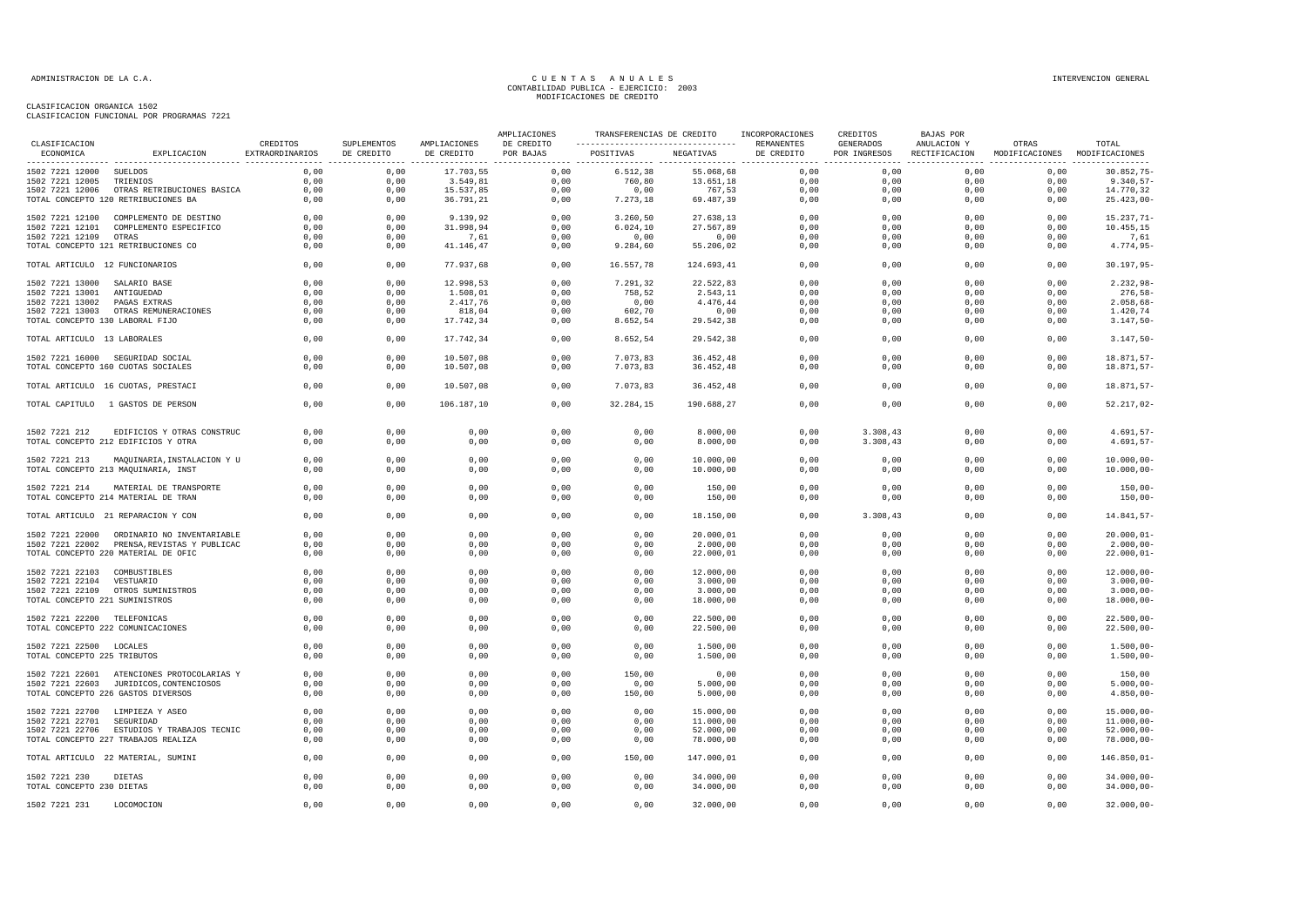| CLASIFICACION<br>ECONOMICA    |                                     | CREDITOS               | SUPLEMENTOS | AMPLIACIONES | AMPLIACIONES<br>DE CREDITO | TRANSFERENCIAS DE CREDITO<br>--------------------------------- |            | INCORPORACIONES<br><b>REMANENTES</b> | CREDITOS<br>GENERADOS | <b>BAJAS POR</b><br>ANULACION Y | OTRAS          | TOTAL                        |
|-------------------------------|-------------------------------------|------------------------|-------------|--------------|----------------------------|----------------------------------------------------------------|------------|--------------------------------------|-----------------------|---------------------------------|----------------|------------------------------|
|                               | EXPLICACION                         | <b>EXTRAORDINARIOS</b> | DE CREDITO  | DE CREDITO   | POR BAJAS                  | POSITIVAS                                                      | NEGATIVAS  | DE CREDITO                           | POR INGRESOS          | RECTIFICACION                   | MODIFICACIONES | MODIFICACIONES<br>---------- |
| TOTAL CONCEPTO 231 LOCOMOCION |                                     | 0,00                   | 0,00        | 0,00         | 0,00                       | 0,00                                                           | 32.000,00  | 0,00                                 | 0,00                  | 0,00                            | 0,00           | $32.000,00 -$                |
| 1502 7221 239                 | OTRAS INDEMNIZACIONES               | 0,00                   | 0,00        | 0,00         | 0,00                       | 0,00                                                           | 8.999,99   | 0,00                                 | 0,00                  | 0,00                            | 0,00           | $8.999,99-$                  |
|                               | TOTAL CONCEPTO 239 OTRAS INDEMNIZAC | 0,00                   | 0,00        | 0,00         | 0,00                       | 0,00                                                           | 8.999,99   | 0,00                                 | 0,00                  | 0,00                            | 0,00           | $8.999,99-$                  |
|                               | TOTAL ARTICULO 23 INDEMNIZACIONES   | 0,00                   | 0,00        | 0,00         | 0,00                       | 0,00                                                           | 74.999,99  | 0,00                                 | 0,00                  | 0,00                            | 0,00           | 74.999,99-                   |
| TOTAL CAPITULO                | 2 GASTOS EN BIENES                  | 0.00                   | 0,00        | 0,00         | 0,00                       | 150,00                                                         | 240.150,00 | 0,00                                 | 3.308,43              | 0,00                            | 0,00           | $236.691,57-$                |
| 1502 7221 693                 | MAQUINARIA, INSTALACIONES Y         | 0,00                   | 0,00        | 0,00         | 0,00                       | 0,00                                                           | 15.000,00  | 0,00                                 | 0,00                  | 0,00                            | 0,00           | $15.000,00 -$                |
|                               | TOTAL CONCEPTO 693 MAQUINARIA, INST | 0,00                   | 0,00        | 0,00         | 0,00                       | 0,00                                                           | 15.000,00  | 0,00                                 | 0,00                  | 0,00                            | 0,00           | $15.000,00 -$                |
|                               | TOTAL ARTICULO 69 FINANCIADAS CON   | 0,00                   | 0,00        | 0,00         | 0,00                       | 0,00                                                           | 15.000,00  | 0,00                                 | 0,00                  | 0,00                            | 0,00           | $15.000,00-$                 |
| TOTAL CAPITULO                | 6 INVERSIONES REAL                  | 0,00                   | 0,00        | 0,00         | 0,00                       | 0,00                                                           | 15.000,00  | 0,00                                 | 0,00                  | 0,00                            | 0,00           | $15.000,00 -$                |
| TOTAL FUNCIONAL               | 7221 ACTUACIONES ADMI               | 0.00                   | 0,00        | 106.187,10   | 0,00                       | 32.434,15                                                      | 445.838,27 | 0.00                                 | 3.308,43              | 0.00                            | 0,00           | $303.908, 59 -$              |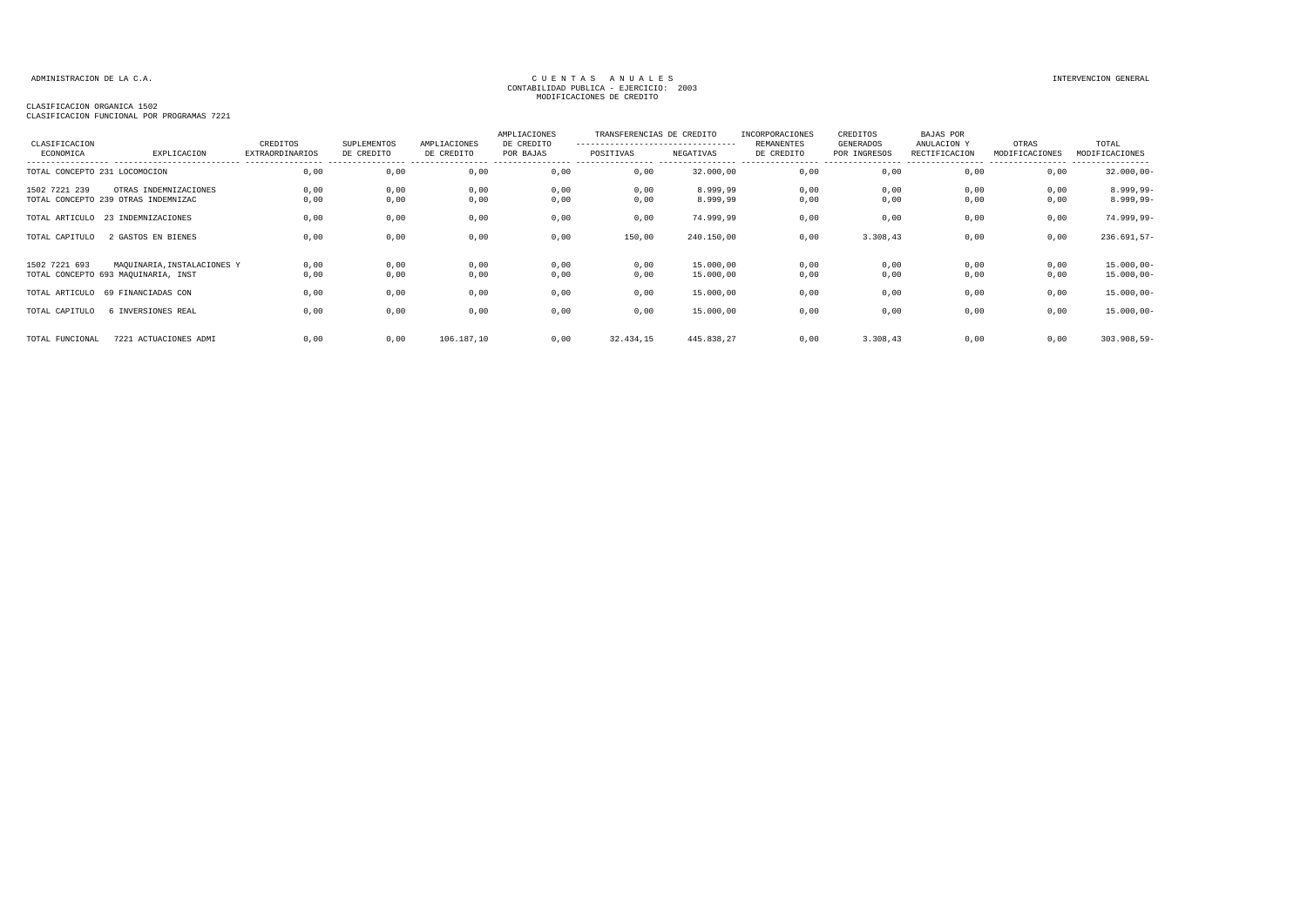|                                 |                                            |                             |                           |                            | AMPLIACIONES            | TRANSFERENCIAS DE CREDITO<br>------------------------------------- |            | INCORPORACIONES          | CREDITOS                         | <b>BAJAS POR</b>             |                                        |                           |
|---------------------------------|--------------------------------------------|-----------------------------|---------------------------|----------------------------|-------------------------|--------------------------------------------------------------------|------------|--------------------------|----------------------------------|------------------------------|----------------------------------------|---------------------------|
| CLASIFICACION<br>ECONOMICA      | EXPLICACION                                | CREDITOS<br>EXTRAORDINARIOS | SUPLEMENTOS<br>DE CREDITO | AMPLIACIONES<br>DE CREDITO | DE CREDITO<br>POR BAJAS | POSITIVAS                                                          | NEGATIVAS  | REMANENTES<br>DE CREDITO | <b>GENERADOS</b><br>POR INGRESOS | ANULACION Y<br>RECTIFICACION | OTRAS<br>MODIFICACIONES MODIFICACIONES | TOTAL<br>---------------- |
| 1502 7231 12000 SUELDOS         |                                            | 0,00                        | 0,00                      | 5.250,75                   | 0,00                    | 21.746,46                                                          | 0,00       | 0,00                     | 0,00                             | 0,00                         | 0,00                                   | 26.997,21                 |
| 1502 7231 12005                 | TRIENIOS                                   | 0,00                        | 0,00                      | 739,76                     | 0,00                    | 2.798,22                                                           | 0,00       | 0,00                     | 0,00                             | 0,00                         | 0,00                                   | 3.537,98                  |
| 1502 7231 12006                 | OTRAS RETRIBUCIONES BASICA                 | 0,00                        | 0,00                      | 4.094,34                   | 0,00                    | 130,42                                                             | 0,00       | 0,00                     | 0,00                             | 0,00                         | 0,00                                   | 4.224,76                  |
|                                 | TOTAL CONCEPTO 120 RETRIBUCIONES BA        | 0,00                        | 0,00                      | 10.084,85                  | 0,00                    | 24.675,10                                                          | 0,00       | 0,00                     | 0,00                             | 0,00                         | 0,00                                   | 34.759,95                 |
|                                 | 1502 7231 12100 COMPLEMENTO DE DESTINO     | 0,00                        | 0,00                      | 2.408,44                   | 0,00                    | 11.067,91                                                          | 0,00       | 0,00                     | 0,00                             | 0,00                         | 0,00                                   | 13.476,35                 |
|                                 | 1502 7231 12101 COMPLEMENTO ESPECIFICO     | 0,00                        | 0,00                      | 8.213,67                   | 0,00                    | 14.550,10                                                          | 0,00       | 0,00                     | 0,00                             | 0,00                         | 0,00                                   | 22.763,77                 |
|                                 | TOTAL CONCEPTO 121 RETRIBUCIONES CO        | 0,00                        | 0,00                      | 10.622,11                  | 0,00                    | 25.618,01                                                          | 0,00       | 0,00                     | 0,00                             | 0,00                         | 0,00                                   | 36.240,12                 |
| TOTAL ARTICULO 12 FUNCIONARIOS  |                                            | 0,00                        | 0,00                      | 20.706,96                  | 0,00                    | 50.293,11                                                          | 0,00       | 0,00                     | 0,00                             | 0,00                         | 0,00                                   | 71.000,07                 |
| 1502 7231 13000 SALARIO BASE    |                                            | 0.00                        | 0.00                      | 793.31                     | 0.00                    | 0.00                                                               | 22.234.07  | 0.00                     | 0.00                             | 0.00                         | 0.00                                   | $21.440.76 -$             |
| 1502 7231 13001 ANTIGUEDAD      |                                            | 0,00                        | 0.00                      | 28,07                      | 0,00                    | 0.00                                                               | 786,59     | 0,00                     | 0,00                             | 0,00                         | 0.00                                   | 758,52-                   |
| 1502 7231 13002 PAGAS EXTRAS    |                                            | 0,00                        | 0,00                      | 136,90                     | 0,00                    | 0,00                                                               | 3.836,78   | 0,00                     | 0,00                             | 0,00                         | 0,00                                   | $3.699, 88 -$             |
|                                 | 1502 7231 13003 OTRAS REMUNERACIONES       | 0,00                        | 0,00                      | 233,87                     | 0,00                    | 0,00                                                               | 6.554,75   | 0,00                     | 0,00                             | 0,00                         | 0,00                                   | $6.320, 88 -$             |
| TOTAL CONCEPTO 130 LABORAL FIJO |                                            | 0,00                        | 0,00                      | 1.192,15                   | 0,00                    | 0,00                                                               | 33.412,19  | 0,00                     | 0,00                             | 0,00                         | 0,00                                   | $32.220,04-$              |
| TOTAL ARTICULO 13 LABORALES     |                                            | 0,00                        | 0,00                      | 1.192,15                   | 0,00                    | 0,00                                                               | 33.412,19  | 0,00                     | 0,00                             | 0,00                         | 0,00                                   | $32.220,04-$              |
|                                 | 1502 7231 16000 SEGURIDAD SOCIAL           | 0,00                        | 0,00                      | 2.923,82                   | 0,00                    | 11.999,00                                                          | 4.588,32   | 0,00                     | 0,00                             | 0,00                         | 0,00                                   | 10.334,50                 |
|                                 | TOTAL CONCEPTO 160 CUOTAS SOCIALES         | 0,00                        | 0,00                      | 2.923,82                   | 0,00                    | 11.999,00                                                          | 4.588,32   | 0,00                     | 0,00                             | 0,00                         | 0,00                                   | 10.334,50                 |
|                                 | TOTAL ARTICULO 16 CUOTAS, PRESTACI         | 0,00                        | 0,00                      | 2.923,82                   | 0.00                    | 11.999,00                                                          | 4.588,32   | 0,00                     | 0,00                             | 0,00                         | 0,00                                   | 10.334,50                 |
|                                 | TOTAL CAPITULO 1 GASTOS DE PERSON          | 0,00                        | 0,00                      | 24.822,93                  | 0.00                    | 62.292,11                                                          | 38.000,51  | 0,00                     | 0,00                             | 0.00                         | 0,00                                   | 49.114,53                 |
|                                 |                                            |                             |                           |                            |                         |                                                                    |            |                          |                                  |                              |                                        |                           |
|                                 | 1502 7231 22706 ESTUDIOS Y TRABAJOS TECNIC | 0,00                        | 0,00                      | 0,00                       | 0,00                    | 0,00                                                               | 55.000,00  | 0,00                     | 0,00                             | 0,00                         | 0,00                                   | $55.000,00-$              |
|                                 | TOTAL CONCEPTO 227 TRABAJOS REALIZA        | 0,00                        | 0,00                      | 0,00                       | 0,00                    | 0,00                                                               | 55.000,00  | 0,00                     | 0,00                             | 0,00                         | 0,00                                   | $55.000,00-$              |
|                                 | TOTAL ARTICULO 22 MATERIAL, SUMINI         | 0,00                        | 0,00                      | 0,00                       | 0,00                    | 0,00                                                               | 55.000,00  | 0,00                     | 0,00                             | 0,00                         | 0,00                                   | $55.000,00-$              |
|                                 | TOTAL CAPITULO 2 GASTOS EN BIENES          | 0.00                        | 0.00                      | 0,00                       | 0.00                    | 0.00                                                               | 55.000,00  | 0.00                     | 0.00                             | 0.00                         | 0.00                                   | $55.000,00-$              |
|                                 | 1502 7231 44000 SUBVENCION ACCIONES INNOVA | 0,00                        | 0,00                      | 0,00                       | 0,00                    | 60,000,00                                                          | 0,00       | 0,00                     | 0,00                             | 0,00                         | 0,00                                   | 60.000,00                 |
|                                 | TOTAL CONCEPTO 440 COFINANCIADAS. (U       | 0,00                        | 0,00                      | 0,00                       | 0,00                    | 60.000,00                                                          | 0,00       | 0,00                     | 0,00                             | 0,00                         | 0,00                                   | 60.000,00                 |
|                                 |                                            |                             |                           |                            |                         |                                                                    |            |                          |                                  |                              |                                        |                           |
|                                 | TOTAL ARTICULO 44 A EMPRESAS PUBLI         | 0,00                        | 0,00                      | 0,00                       | 0,00                    | 60.000,00                                                          | 0,00       | 0,00                     | 0,00                             | 0,00                         | 0,00                                   | 60.000,00                 |
|                                 | 1502 7231 47000 SUBV. EMPRESAS VARIAS LINE | 0,00                        | 0,00                      | 0,00                       | 0,00                    | 0,00                                                               | 109.711,23 | 0,00                     | 0,00                             | 0,00                         | 0,00                                   | $109.711, 23 -$           |
|                                 | TOTAL CONCEPTO 470 COFINANCIADAS. (U       | 0,00                        | 0,00                      | 0,00                       | 0,00                    | 0,00                                                               | 109.711,23 | 0,00                     | 0,00                             | 0,00                         | 0,00                                   | $109.711, 23 -$           |
|                                 | TOTAL ARTICULO 47 A EMPRESAS PRIVA         | 0,00                        | 0,00                      | 0,00                       | 0,00                    | 0,00                                                               | 109.711,23 | 0,00                     | 0,00                             | 0,00                         | 0,00                                   | $109.711, 23 -$           |
|                                 | 1502 7231 48000 SUBV. PROMOCION, INNOVACIO | 0,00                        | 0,00                      | 0,00                       | 0,00                    | 41.003,00                                                          | 0,00       | 0,00                     | 0,00                             | 0.00                         | 0,00                                   | 41.003,00                 |
|                                 | TOTAL CONCEPTO 480 COFINANCIADAS. (U       | 0,00                        | 0,00                      | 0,00                       | 0,00                    | 41.003,00                                                          | 0,00       | 0,00                     | 0,00                             | 0,00                         | 0,00                                   | 41.003,00                 |
|                                 | TOTAL ARTICULO 48 A FAMILIAS E INS         | 0,00                        | 0,00                      | 0,00                       | 0,00                    | 41.003,00                                                          | 0,00       | 0,00                     | 0,00                             | 0,00                         | 0,00                                   | 41.003,00                 |
| TOTAL CAPITULO                  | 4 TRANSFERENCIAS C                         | 0,00                        | 0,00                      | 0,00                       | 0.00                    | 101.003,00                                                         | 109.711,23 | 0,00                     | 0,00                             | 0.00                         | 0,00                                   | $8.708, 23 -$             |
|                                 |                                            |                             |                           |                            |                         |                                                                    |            |                          |                                  |                              |                                        |                           |
| 1502 7231 699                   | INMOVILIZADO INMATERIAL                    | 0.00                        | 0.00                      | 0.00                       | 0.00                    | 8.708.23                                                           | 0.00       | 0.00                     | 0.00                             | 0.00                         | 0.00                                   | 8.708,23                  |
|                                 | TOTAL CONCEPTO 699 INMOVILIZADO INM        | 0,00                        | 0,00                      | 0,00                       | 0,00                    | 8.708,23                                                           | 0,00       | 0,00                     | 0,00                             | 0,00                         | 0,00                                   | 8.708,23                  |
|                                 | TOTAL ARTICULO 69 FINANCIADAS CON          | 0,00                        | 0,00                      | 0,00                       | 0,00                    | 8.708,23                                                           | 0,00       | 0,00                     | 0,00                             | 0,00                         | 0,00                                   | 8.708,23                  |
|                                 | TOTAL CAPITULO 6 INVERSIONES REAL          | 0,00                        | 0,00                      | 0,00                       | 0,00                    | 8.708,23                                                           | 0,00       | 0,00                     | 0,00                             | 0,00                         | 0,00                                   | 8.708,23                  |
|                                 |                                            |                             |                           |                            |                         |                                                                    |            |                          |                                  |                              |                                        |                           |
|                                 | 1502 7231 77401 PLAN CONSOLIDACION Y COMPE | 0,00                        | 0.00                      | 1.654.536,00               | 0,00                    | 0,00                                                               | 0,00       | 0,00                     | 1.003.571,30                     | 0,00                         | 0,00                                   | 2.658.107,30              |
|                                 | TOTAL CONCEPTO 774 FINANCIADAS CON         | 0,00                        | 0,00                      | 1.654.536,00               | 0,00                    | 0,00                                                               | 0,00       | 0,00                     | 1.003.571,30                     | 0,00                         | 0,00                                   | 2.658.107,30              |
| 1502 7231 77900 SUBV. PYMES     |                                            | 0,00                        | 0,00                      | 0,00                       | 0,00                    | 0,00                                                               | 45.000,00  | 0,00                     | 80.124,48                        | 0,00                         | 0,00                                   | 35.124,48                 |
|                                 | 1502 7231 77980 DAñOS POR INUNDACIONES Y O | 0,00                        | 0,00                      | 0,00                       | 0,00                    | 131.777,37                                                         | 0,00       | 0,00                     | 0,00                             | 0,00                         | 0,00                                   | 131.777,37                |
|                                 | TOTAL CONCEPTO 779 FINANCIADAS CON         | 0,00                        | 0,00                      | 0,00                       | 0,00                    | 131.777,37                                                         | 45.000,00  | 0,00                     | 80.124,48                        | 0,00                         | 0,00                                   | 166.901,85                |
|                                 |                                            |                             |                           |                            |                         |                                                                    |            |                          |                                  |                              |                                        |                           |
|                                 | TOTAL ARTICULO 77 A EMPRESAS PRIVA         | 0,00                        | 0,00                      | 1.654.536,00               | 0,00                    | 131.777,37                                                         | 45.000,00  | 0,00                     | 1.083.695,78                     | 0,00                         | 0,00                                   | 2.825.009,15              |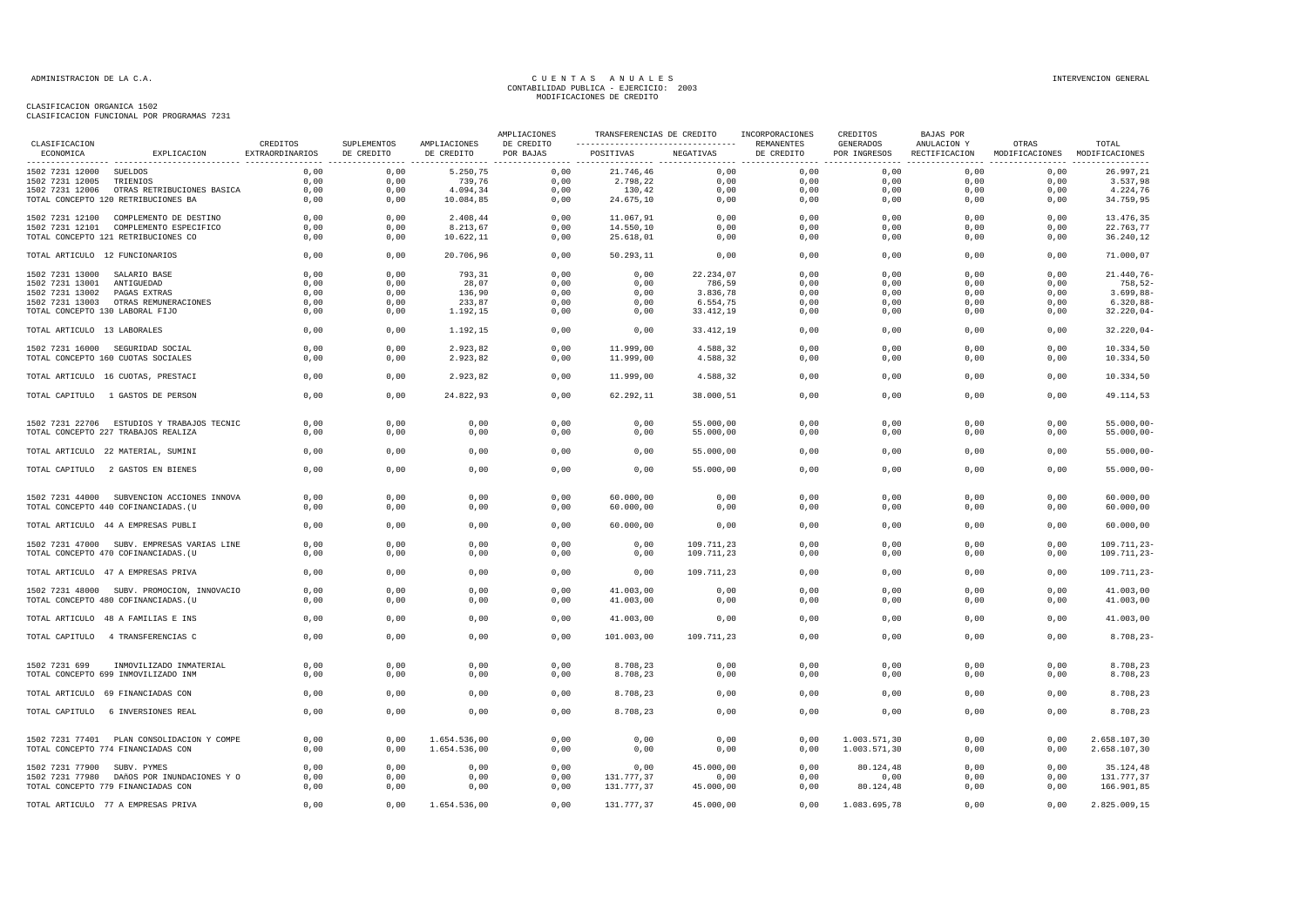| CLASIFICACION<br>ECONOMICA | EXPLICACION                                                      | CREDITOS<br>EXTRAORDINARIOS | <b>SUPLEMENTOS</b><br>DE CREDITO | AMPLIACIONES<br>DE CREDITO | AMPLIACIONES<br>DE CREDITO<br>POR BAJAS | TRANSFERENCIAS DE CREDITO<br>----------------------------------<br>POSITIVAS | NEGATIVAS    | INCORPORACIONES<br>REMANENTES<br>DE CREDITO | CREDITOS<br>GENERADOS<br>POR INGRESOS | <b>BAJAS POR</b><br>ANULACION ?<br>RECTIFICACION | OTRAS<br>MODIFICACIONES | TOTAL<br>MODIFICACIONES |
|----------------------------|------------------------------------------------------------------|-----------------------------|----------------------------------|----------------------------|-----------------------------------------|------------------------------------------------------------------------------|--------------|---------------------------------------------|---------------------------------------|--------------------------------------------------|-------------------------|-------------------------|
| 78900<br>1502 7231         | SUBVENCION INFRAESTRUCTURA<br>TOTAL CONCEPTO 789 FINANCIADAS CON | 0,00<br>0,00                | 0,00<br>0,00                     | 0,00<br>0,00               | 0,00<br>0,00                            | 45,000,00<br>45.000,00                                                       | 0,00<br>0,00 | 0,00<br>0,00                                | 0,00<br>0,00                          | 0.00<br>0,00                                     | 0,00<br>0,00            | 45.000,00<br>45.000,00  |
| TOTAL ARTICULO             | 78 A FAMILIAS E INS                                              | 0,00                        | 0,00                             | 0,00                       | 0,00                                    | 45.000,00                                                                    | 0,00         | 0,00                                        | 0,00                                  | 0,00                                             | 0,00                    | 45.000,00               |
| TOTAL CAPITULO             | TRANSFERENCIAS D                                                 | 0,00                        | 0,00                             | 1.654.536.00               | 0,00                                    | 176.777,37                                                                   | 45.000,00    | 0.00                                        | 1.083.695.78                          | 0.00                                             | 0,00                    | 2.870.009,15            |
| TOTAL FUNCIONAL            | 7231 FOMENTO INDUSTRI                                            | 0,00                        | 0,00                             | 1.679.358.93               | 0,00                                    | 348.780,71                                                                   | 247.711,74   | 0,00                                        | 1.083.695,78                          | 0,00                                             | 0,00                    | 2.864.123,68            |
| TOTAL ORGANICO             | 1502 D.G.DE INDUSTRIA                                            | 0.00                        | 0,00                             | 1.785.546.03               | 0.00                                    | 381.214,86                                                                   | 693.550,01   | 0.00                                        | 1.087.004.21                          | 0.00                                             | 0,00                    | 2.560.215,09            |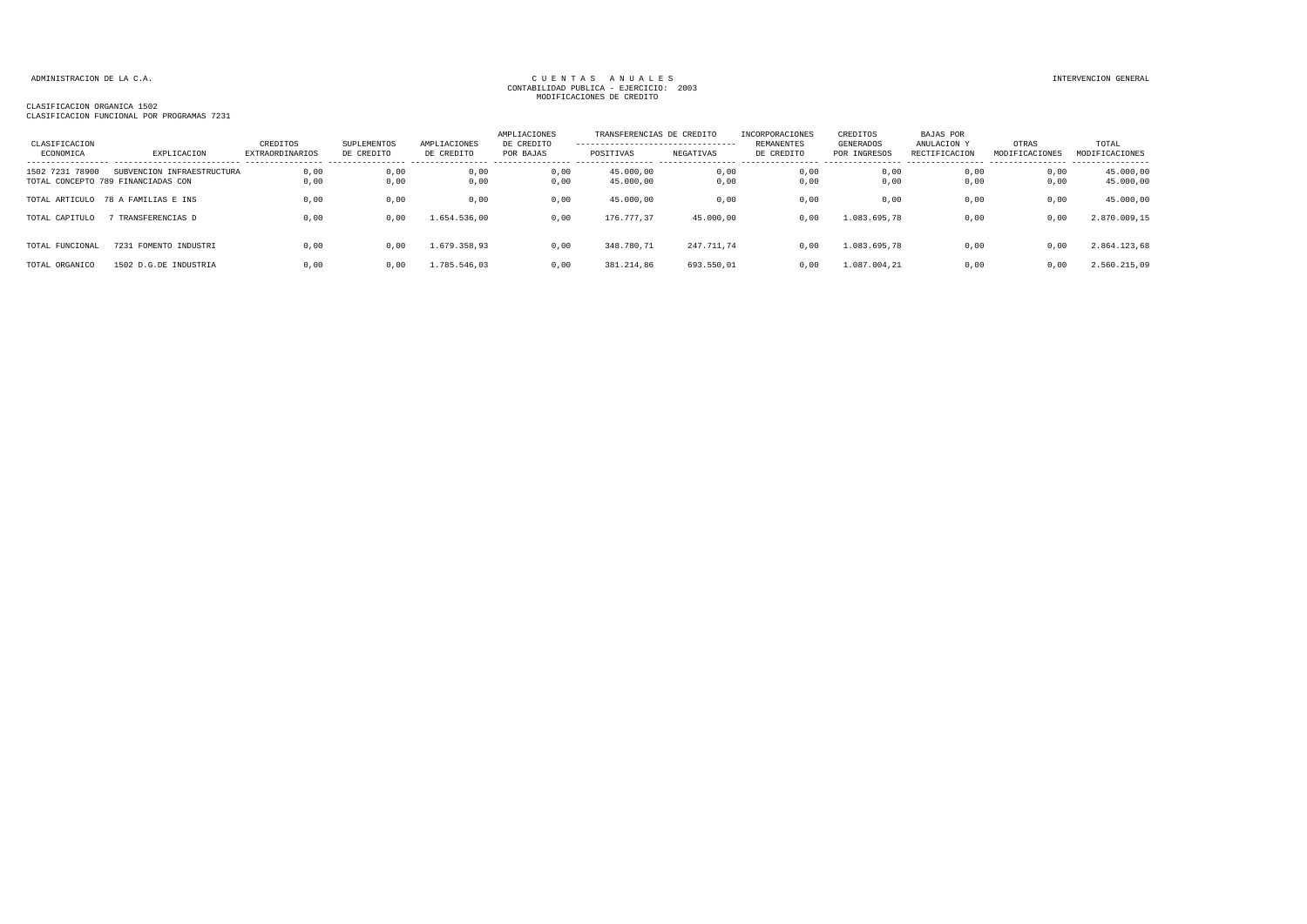|                                 |                                                              |                             |                           |                                                | AMPLIACIONES            | TRANSFERENCIAS DE CREDITO |                      | INCORPORACIONES          | CREDITOS                                      | BAJAS POR                    |                         |                            |
|---------------------------------|--------------------------------------------------------------|-----------------------------|---------------------------|------------------------------------------------|-------------------------|---------------------------|----------------------|--------------------------|-----------------------------------------------|------------------------------|-------------------------|----------------------------|
| CLASIFICACION<br>ECONOMICA      | EXPLICACION                                                  | CREDITOS<br>EXTRAORDINARIOS | SUPLEMENTOS<br>DE CREDITO | AMPLIACIONES<br>DE CREDITO<br>---------------- | DE CREDITO<br>POR BAJAS | POSITIVAS                 | NEGATIVAS            | REMANENTES<br>DE CREDITO | GENERADOS<br>POR INGRESOS<br>---------------- | ANULACION Y<br>RECTIFICACION | OTRAS<br>MODIFICACIONES | TOTAL<br>MODIFICACIONES    |
| 1503 7311 12000 SUELDOS         |                                                              | 0,00                        | 0,00                      | 4.918,96                                       | 0,00                    | 14.702,98                 | 0,00                 | 0,00                     | 0,00                                          | 0,00                         | 0,00                    | 19.621,94                  |
| 1503 7311 12005 TRIENIOS        |                                                              | 0,00                        | 0.00                      | 961,45                                         | 0,00                    | 1.659.00                  | 0,00                 | 0,00                     | 0,00                                          | 0.00                         | 0.00                    | 2.620,45                   |
|                                 | 1503 7311 12006 OTRAS RETRIBUCIONES BASICA                   | 0,00                        | 0,00                      | 4.496,88                                       | 0,00                    | 0,00                      | 0,00                 | 0,00                     | 0,00                                          | 0,00                         | 0,00                    | 4.496,88                   |
|                                 | TOTAL CONCEPTO 120 RETRIBUCIONES BA                          | 0,00                        | 0,00                      | 10.377,29                                      | 0,00                    | 16.361,98                 | 0,00                 | 0,00                     | 0,00                                          | 0,00                         | 0,00                    | 26.739,27                  |
|                                 | 1503 7311 12100 COMPLEMENTO DE DESTINO                       | 0,00                        | 0,00                      | 2.645,23                                       | 0,00                    | 9.308,16                  | 0,00                 | 0,00                     | 0,00                                          | 0,00                         | 0,00                    | 11.953,39                  |
|                                 | 1503 7311 12101 COMPLEMENTO ESPECIFICO                       | 0,00                        | 0,00                      | 9.896,76                                       | 0,00                    | 14.085,84                 | 0,00                 | 0,00                     | 0,00                                          | 0,00                         | 0,00                    | 23.982,60                  |
|                                 | TOTAL CONCEPTO 121 RETRIBUCIONES CO                          | 0,00                        | 0,00                      | 12.541,99                                      | 0,00                    | 23.394,00                 | 0,00                 | 0,00                     | 0,00                                          | 0,00                         | 0,00                    | 35.935,99                  |
| TOTAL ARTICULO 12 FUNCIONARIOS  |                                                              | 0,00                        | 0,00                      | 22.919,28                                      | 0,00                    | 39.755,98                 | 0,00                 | 0,00                     | 0,00                                          | 0,00                         | 0,00                    | 62.675,26                  |
| 1503 7311 13000 SALARIO BASE    |                                                              | 0,00                        | 0,00                      | 499,58                                         | 0,00                    | 0,00                      | 0,00                 | 0,00                     | 0,00                                          | 0,00                         | 0,00                    | 499,58                     |
| 1503 7311 13001                 | ANTIGUEDAD                                                   | 0,00                        | 0,00                      | 56,13                                          | 0,00                    | 0,00                      | 0,00                 | 0,00                     | 0,00                                          | 0,00                         | 0,00                    | 56,13                      |
| 1503 7311 13002                 | PAGAS EXTRAS                                                 | 0,00                        | 0,00                      | 92,62                                          | 0,00                    | 0,00                      | 0,00                 | 0,00                     | 0,00                                          | 0,00                         | 0,00                    | 92,62                      |
|                                 | 1503 7311 13003 OTRAS REMUNERACIONES                         | 0,00                        | 0,00                      | 195,23                                         | 0,00                    | 0,00                      | 0,00                 | 0,00                     | 0,00                                          | 0,00                         | 0,00                    | 195,23                     |
| TOTAL CONCEPTO 130 LABORAL FIJO |                                                              | 0,00                        | 0,00                      | 843,56                                         | 0,00                    | 0,00                      | 0,00                 | 0,00                     | 0,00                                          | 0,00                         | 0,00                    | 843,56                     |
| TOTAL ARTICULO 13 LABORALES     |                                                              | 0,00                        | 0,00                      | 843,56                                         | 0,00                    | 0,00                      | 0,00                 | 0,00                     | 0,00                                          | 0.00                         | 0,00                    | 843,56                     |
|                                 | 1503 7311 16000 SEGURIDAD SOCIAL                             | 0,00                        | 0,00                      | 2.493,30                                       | 0,00                    | 8.274,24                  | 0,00                 | 0,00                     | 0,00                                          | 0,00                         | 0,00                    | 10.767,54                  |
|                                 | TOTAL CONCEPTO 160 CUOTAS SOCIALES                           | 0,00                        | 0,00                      | 2.493,30                                       | 0,00                    | 8.274,24                  | 0,00                 | 0,00                     | 0,00                                          | 0,00                         | 0,00                    | 10.767,54                  |
|                                 | TOTAL ARTICULO 16 CUOTAS, PRESTACI                           | 0,00                        | 0,00                      | 2.493,30                                       | 0,00                    | 8.274,24                  | 0,00                 | 0,00                     | 0,00                                          | 0,00                         | 0,00                    | 10.767,54                  |
|                                 | TOTAL CAPITULO 1 GASTOS DE PERSON                            | 0,00                        | 0,00                      | 26.256,14                                      | 0,00                    | 48.030,22                 | 0,00                 | 0,00                     | 0,00                                          | 0,00                         | 0,00                    | 74.286,36                  |
|                                 |                                                              |                             |                           |                                                |                         |                           |                      |                          |                                               |                              |                         |                            |
| 1503 7311 216                   | EQUIPOS PARA PROCESOS DE I                                   | 0,00                        | 0,00                      | 0,00                                           | 0,00                    | 0,00                      | 1.000,00             | 0,00                     | 0,00                                          | 0,00                         | 0,00                    | $1.000,00 -$               |
|                                 | TOTAL CONCEPTO 216 EQUIPOS PARA PRO                          | 0,00                        | 0,00                      | 0,00                                           | 0,00                    | 0,00                      | 1.000,00             | 0,00                     | 0,00                                          | 0,00                         | 0,00                    | $1.000,00-$                |
|                                 | TOTAL ARTICULO 21 REPARACION Y CON                           | 0,00                        | 0,00                      | 0,00                                           | 0,00                    | 0,00                      | 1.000,00             | 0,00                     | 0,00                                          | 0,00                         | 0,00                    | $1.000,00-$                |
|                                 | 1503 7311 22002 PRENSA, REVISTAS Y PUBLICAC                  | 0,00                        | 0,00                      | 0,00                                           | 0,00                    | 0,00                      | 1.000,00             | 0,00                     | 0,00                                          | 0,00                         | 0,00                    | $1.000,00-$                |
|                                 | TOTAL CONCEPTO 220 MATERIAL DE OFIC                          | 0,00                        | 0,00                      | 0,00                                           | 0,00                    | 0,00                      | 1.000,00             | 0,00                     | 0,00                                          | 0,00                         | 0,00                    | $1.000,00-$                |
|                                 |                                                              |                             |                           |                                                |                         |                           |                      |                          |                                               |                              |                         |                            |
|                                 | 1503 7311 22601 ATENCIONES PROTOCOLARIAS Y                   | 0,00                        | 0,00                      | 0,00                                           | 0,00                    | 150,00                    | 0,00                 | 0,00                     | 0,00                                          | 0,00                         | 0,00                    | 150,00                     |
|                                 | TOTAL CONCEPTO 226 GASTOS DIVERSOS                           | 0,00                        | 0,00                      | 0,00                                           | 0,00                    | 150,00                    | 0,00                 | 0,00                     | 0,00                                          | 0,00                         | 0,00                    | 150,00                     |
|                                 | TOTAL ARTICULO 22 MATERIAL, SUMINI                           | 0,00                        | 0,00                      | 0,00                                           | 0,00                    | 150,00                    | 1.000,00             | 0,00                     | 0,00                                          | 0,00                         | 0,00                    | $850,00 -$                 |
|                                 |                                                              |                             |                           |                                                |                         |                           |                      |                          |                                               |                              |                         |                            |
| 1503 7311 231                   | LOCOMOCION                                                   | 0.00                        | 0.00                      | 0.00                                           | 0.00                    | 0.00                      | 5.484.94             | 0.00                     | 0.00                                          | 0.00                         | 0.00                    | $5.484.94-$                |
| TOTAL CONCEPTO 231 LOCOMOCION   |                                                              | 0,00                        | 0,00                      | 0,00                                           | 0,00                    | 0,00                      | 5.484,94             | 0,00                     | 0,00                                          | 0,00                         | 0,00                    | $5.484, 94-$               |
|                                 |                                                              |                             |                           |                                                |                         |                           |                      |                          |                                               |                              |                         |                            |
| 1503 7311 239                   | OTRAS INDEMNIZACIONES<br>TOTAL CONCEPTO 239 OTRAS INDEMNIZAC | 0,00<br>0,00                | 0,00<br>0,00              | 0,00<br>0,00                                   | 0,00<br>0,00            | 0,00<br>0,00              | 1.000,00<br>1.000,00 | 0,00<br>0,00             | 0,00<br>0,00                                  | 0,00<br>0,00                 | 0,00<br>0,00            | $1.000,00-$<br>$1.000,00-$ |
|                                 |                                                              |                             |                           |                                                |                         |                           |                      |                          |                                               |                              |                         |                            |
|                                 | TOTAL ARTICULO 23 INDEMNIZACIONES                            | 0,00                        | 0,00                      | 0,00                                           | 0,00                    | 0,00                      | 6.484,94             | 0,00                     | 0,00                                          | 0,00                         | 0,00                    | $6.484,94-$                |
| 1503 7311 240 ARRENDAMIENTOS    |                                                              | 0.00                        | 0.00                      | 0.00                                           | 0.00                    | 0.00                      | 4.150.00             | 0.00                     | 0.00                                          | 0.00                         | 0.00                    | $4.150.00 -$               |
|                                 | TOTAL CONCEPTO 240 ARRENDAMIENTOS                            | 0,00                        | 0,00                      | 0,00                                           | 0,00                    | 0,00                      | 4.150,00             | 0,00                     | 0,00                                          | 0,00                         | 0,00                    | $4.150,00 -$               |
|                                 | TOTAL ARTICULO 24 SERVICIOS NUEVOS                           | 0,00                        | 0,00                      | 0,00                                           | 0,00                    | 0,00                      | 4.150,00             | 0,00                     | 0,00                                          | 0,00                         | 0,00                    | $4.150,00 -$               |
|                                 | TOTAL CAPITULO 2 GASTOS EN BIENES                            | 0,00                        | 0,00                      | 0,00                                           | 0,00                    | 150,00                    | 12.634,94            | 0,00                     | 0,00                                          | 0,00                         | 0,00                    | 12.484,94-                 |
|                                 |                                                              |                             |                           |                                                |                         |                           |                      |                          |                                               |                              |                         |                            |
|                                 |                                                              | 0.00                        |                           |                                                | 0.00                    |                           |                      |                          |                                               |                              | 0.00                    |                            |
| 1503 7311 699                   | INMOVILIZADO INMATERIAL                                      |                             | 0.00                      | 0.00                                           |                         | 27.616.49                 | 27.616,49            | 0.00                     | 0.00                                          | 0.00                         |                         | 0,00                       |
|                                 | TOTAL CONCEPTO 699 INMOVILIZADO INM                          | 0,00                        | 0,00                      | 0,00                                           | 0,00                    | 27.616,49                 | 27.616,49            | 0,00                     | 0,00                                          | 0,00                         | 0,00                    | 0,00                       |
|                                 | TOTAL ARTICULO 69 FINANCIADAS CON                            | 0,00                        | 0,00                      | 0,00                                           | 0,00                    | 27.616,49                 | 27.616,49            | 0,00                     | 0,00                                          | 0,00                         | 0,00                    | 0,00                       |
| TOTAL CAPITULO                  | 6 INVERSIONES REAL                                           | 0,00                        | 0,00                      | 0,00                                           | 0,00                    | 27.616,49                 | 27.616,49            | 0,00                     | 0,00                                          | 0,00                         | 0,00                    | 0,00                       |
|                                 |                                                              |                             |                           |                                                |                         |                           |                      |                          |                                               |                              |                         |                            |
|                                 | 1503 7311 76900 SUBV. ELECT. RURAL, NUCLEO                   | 0,00                        | 0.00                      | 0.00                                           | 0.00                    | 93.000,00                 | 0.00                 | 0.00                     | 0.00                                          | 0.00                         | 0.00                    | 93.000,00                  |
|                                 | TOTAL CONCEPTO 769 FINANCIADAS CON                           | 0,00                        | 0,00                      | 0,00                                           | 0,00                    | 93.000,00                 | 0,00                 | 0,00                     | 0,00                                          | 0,00                         | 0,00                    | 93.000,00                  |
|                                 |                                                              |                             |                           |                                                |                         |                           |                      |                          |                                               |                              |                         |                            |
|                                 | TOTAL ARTICULO 76 A CORPORACIONES                            | 0,00                        | 0,00                      | 0,00                                           | 0,00                    | 93.000,00                 | 0,00                 | 0,00                     | 0,00                                          | 0,00                         | 0,00                    | 93.000,00                  |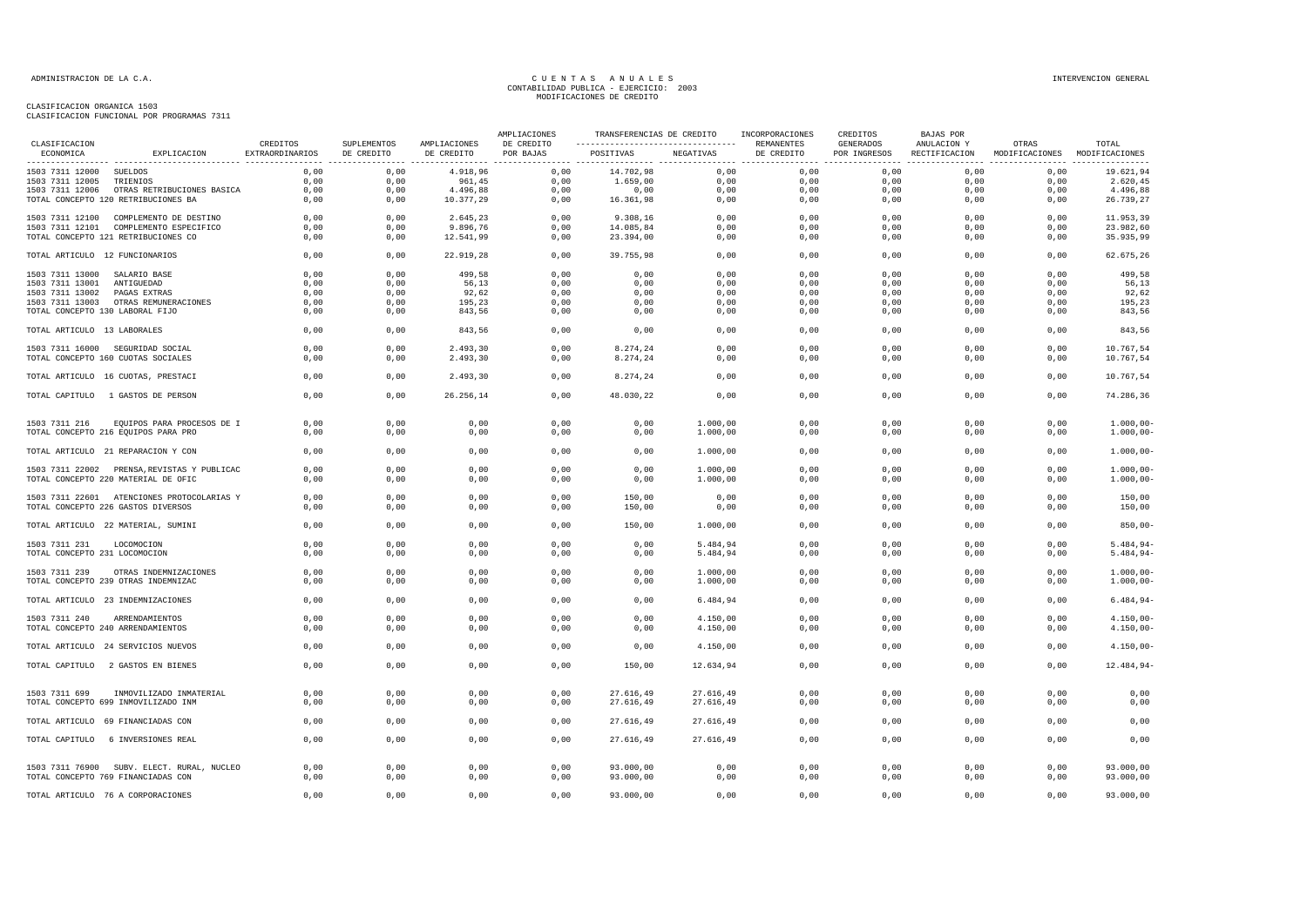## CLASIFICACION ORGANICA 1503

CLASIFICACION FUNCIONAL POR PROGRAMAS 7311

| CLASIFICACION<br>ECONOMICA | EXPLICACION                         | CREDITOS<br><b>EXTRAORDINARIOS</b> | SUPLEMENTOS<br>DE CREDITO | AMPLIACIONES<br>DE CREDITO | AMPLIACIONES<br>DE CREDITO<br>POR BAJAS | TRANSFERENCIAS DE CREDITO<br>----------------------------------<br>POSITIVAS | NEGATIVAS  | INCORPORACIONES<br>REMANENTES<br>DE CREDITO | CREDITOS<br>GENERADOS<br>POR INGRESOS | <b>BAJAS POR</b><br>ANULACION Y<br>RECTIFICACION | OTRAS<br>MODIFICACIONES | TOTAL<br>MODIFICACIONES   |
|----------------------------|-------------------------------------|------------------------------------|---------------------------|----------------------------|-----------------------------------------|------------------------------------------------------------------------------|------------|---------------------------------------------|---------------------------------------|--------------------------------------------------|-------------------------|---------------------------|
| 1503 7311 77900            | SUBV. ELECT. RURAL, NUCLEO          | 0,00                               | 0,00                      | 0,00                       | 0,00                                    | 0,00                                                                         | 427.281,68 | 0,00                                        | 0,00                                  | 0.00                                             | 0,00                    | --------<br>$427.281,68-$ |
|                            | TOTAL CONCEPTO 779 FINANCIADAS CON  | 0,00                               | 0,00                      | 0,00                       | 0,00                                    | 0,00                                                                         | 427.281,68 | 0,00                                        | 0,00                                  | 0,00                                             | 0,00                    | $427.281,68-$             |
|                            | TOTAL ARTICULO 77 A EMPRESAS PRIVA  | 0,00                               | 0,00                      | 0,00                       | 0,00                                    | 0,00                                                                         | 427.281,68 | 0,00                                        | 0,00                                  | 0,00                                             | 0,00                    | $427.281,68-$             |
| 1503 7311 78900            | SUBV. ELECT. RURAL, NUCLEOS         | 0,00                               | 0,00                      | 0,00                       | 0,00                                    | 314.000,00                                                                   | 0,00       | 0,00                                        | 0,00                                  | 0,00                                             | 0,00                    | 314.000,00                |
|                            | TOTAL CONCEPTO 789 FINANCIADAS CON  | 0,00                               | 0,00                      | 0,00                       | 0,00                                    | 314.000,00                                                                   | 0,00       | 0,00                                        | 0,00                                  | 0,00                                             | 0,00                    | 314.000,00                |
|                            | TOTAL ARTICULO 78 A FAMILIAS E INS  | 0,00                               | 0,00                      | 0,00                       | 0,00                                    | 314.000,00                                                                   | 0,00       | 0,00                                        | 0,00                                  | 0,00                                             | 0,00                    | 314.000,00                |
| TOTAL CAPITULO             | 7 TRANSFERENCIAS D                  | 0,00                               | 0,00                      | 0,00                       | 0,00                                    | 407.000,00                                                                   | 427.281,68 | 0,00                                        | 0,00                                  | 0,00                                             | 0,00                    | $20.281,68-$              |
| 1503 7311 829              | COMPRA DE ACCIONES Y PARTI          | 0,00                               | 0,00                      | 0,00                       | 0,00                                    | 0,00                                                                         | 0,00       | 0.00                                        | 88.600,00                             | 0.00                                             | 0,00                    | 88.600,00                 |
|                            | TOTAL CONCEPTO 829 COMPRA DE ACCION | 0,00                               | 0,00                      | 0,00                       | 0,00                                    | 0,00                                                                         | 0,00       | 0,00                                        | 88.600,00                             | 0,00                                             | 0,00                    | 88.600,00                 |
|                            | TOTAL ARTICULO 82 ADQUISICION DE A  | 0,00                               | 0,00                      | 0,00                       | 0,00                                    | 0,00                                                                         | 0,00       | 0,00                                        | 88.600,00                             | 0,00                                             | 0,00                    | 88.600,00                 |
| TOTAL CAPITULO             | 8 ACTIVOS FINANCIE                  | 0,00                               | 0,00                      | 0,00                       | 0,00                                    | 0,00                                                                         | 0,00       | 0,00                                        | 88.600,00                             | 0,00                                             | 0,00                    | 88.600,00                 |
| TOTAL FUNCIONAL            | 7311 FOMENTO Y GESTIO               | 0,00                               | 0,00                      | 26.256,14                  | 0,00                                    | 482.796,71                                                                   | 467.533,11 | 0,00                                        | 88.600,00                             | 0,00                                             | 0,00                    | 130.119,74                |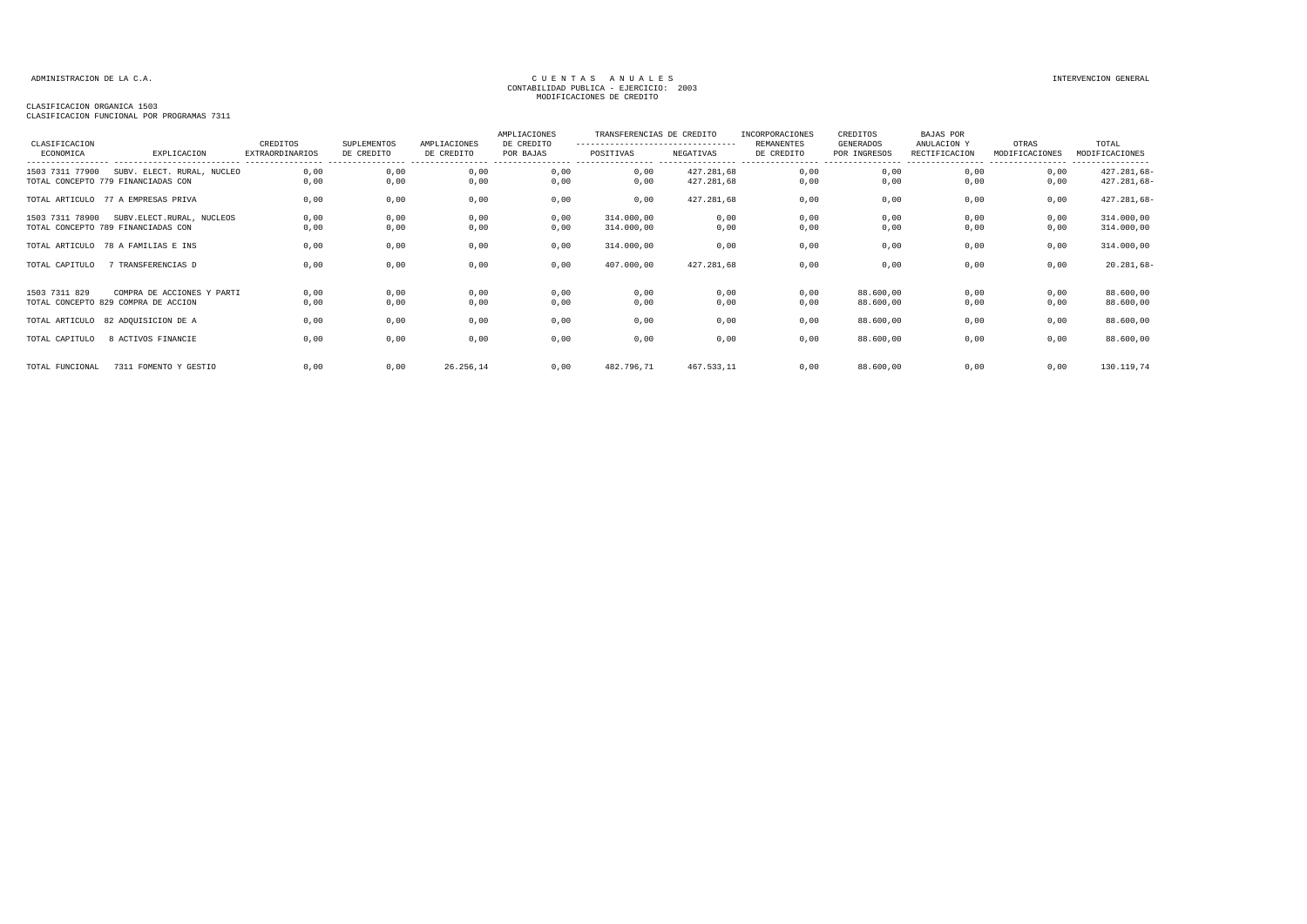|                                            |                                                             |                                                         |                                                                     |                            | AMPLIACIONES            | TRANSFERENCIAS DE CREDITO<br>---------------------------------- |                      | INCORPORACIONES<br><b>REMANENTES</b> | CREDITOS                         | <b>BAJAS POR</b>                                                    |                         |                                      |
|--------------------------------------------|-------------------------------------------------------------|---------------------------------------------------------|---------------------------------------------------------------------|----------------------------|-------------------------|-----------------------------------------------------------------|----------------------|--------------------------------------|----------------------------------|---------------------------------------------------------------------|-------------------------|--------------------------------------|
| CLASIFICACION<br>ECONOMICA                 | EXPLICACION                                                 | CREDITOS<br><b>EXTRAORDINARIOS</b><br>----------------- | SUPLEMENTOS<br>DE CREDITO<br>-------------------------------------- | AMPLIACIONES<br>DE CREDITO | DE CREDITO<br>POR BAJAS | POSITIVAS                                                       | NEGATIVAS            | DE CREDITO                           | <b>GENERADOS</b><br>POR INGRESOS | ANULACION Y<br>RECTIFICACION<br>----------------- ----------------- | OTRAS<br>MODIFICACIONES | TOTAL<br>MODIFICACIONES<br>--------- |
| 1503 7312 12000                            | SUELDOS                                                     | 0,00                                                    | 0,00                                                                | 5.617,98                   | 0,00                    | 7.805,04                                                        | 0,00                 | 0,00                                 | 0,00                             | 0,00                                                                | 0,00                    | 13.423,02                            |
| 1503 7312 12005                            | TRIENIOS                                                    | 0,00                                                    | 0,00                                                                | 939,36                     | 0,00                    | 1.280,88                                                        | 0,00                 | 0,00                                 | 0,00                             | 0,00                                                                | 0,00                    | 2.220,24                             |
| 1503 7312 12006                            | OTRAS RETRIBUCIONES BASICA                                  | 0,00                                                    | 0,00                                                                | 4.763,51                   | 0,00                    | 147,16                                                          | 0,00                 | 0,00                                 | 0,00                             | 0,00                                                                | 0,00                    | 4.910,67                             |
|                                            | TOTAL CONCEPTO 120 RETRIBUCIONES BA                         | 0.00                                                    | 0.00                                                                | 11.320,85                  | 0.00                    | 9.233,08                                                        | 0,00                 | 0,00                                 | 0.00                             | 0.00                                                                | 0,00                    | 20.553,93                            |
| 1503 7312 12100                            | COMPLEMENTO DE DESTINO                                      | 0.00                                                    | 0.00                                                                | 2.802,07                   | 0.00                    | 3.678.70                                                        | 0.00                 | 0.00                                 | 0.00                             | 0.00                                                                | 0.00                    | 6.480,77                             |
| 1503 7312 12101                            | COMPLEMENTO ESPECIFICO                                      | 0,00                                                    | 0,00                                                                | 10.165,41                  | 0,00                    | 4.060,65                                                        | 0,00                 | 0,00                                 | 0,00                             | 0,00                                                                | 0,00                    | 14.226,06                            |
|                                            | TOTAL CONCEPTO 121 RETRIBUCIONES CO                         | 0,00                                                    | 0,00                                                                | 12.967,48                  | 0,00                    | 7.739,35                                                        | 0,00                 | 0,00                                 | 0,00                             | 0,00                                                                | 0,00                    | 20.706,83                            |
| TOTAL ARTICULO 12 FUNCIONARIOS             |                                                             | 0,00                                                    | 0,00                                                                | 24.288,33                  | 0,00                    | 16.972,43                                                       | 0,00                 | 0,00                                 | 0,00                             | 0,00                                                                | 0,00                    | 41.260,76                            |
| 1503 7312 16000                            | SEGURIDAD SOCIAL                                            | 0,00                                                    | 0,00                                                                | 2.392,03                   | 0,00                    | 4.412,83                                                        | 0,00                 | 0,00                                 | 0,00                             | 0,00                                                                | 0.00                    | 6.804,86                             |
| TOTAL CONCEPTO 160 CUOTAS SOCIALES         |                                                             | 0,00                                                    | 0,00                                                                | 2.392,03                   | 0,00                    | 4.412,83                                                        | 0,00                 | 0,00                                 | 0,00                             | 0,00                                                                | 0,00                    | 6.804,86                             |
|                                            | TOTAL ARTICULO 16 CUOTAS, PRESTACI                          | 0,00                                                    | 0,00                                                                | 2.392,03                   | 0,00                    | 4.412,83                                                        | 0,00                 | 0,00                                 | 0,00                             | 0,00                                                                | 0,00                    | 6.804,86                             |
| TOTAL CAPITULO                             | 1 GASTOS DE PERSON                                          | 0,00                                                    | 0,00                                                                | 26.680,36                  | 0,00                    | 21.385,26                                                       | 0,00                 | 0,00                                 | 0,00                             | 0,00                                                                | 0,00                    | 48.065,62                            |
| 1503 7312 22004                            | MATERIAL INFORMATICO<br>TOTAL CONCEPTO 220 MATERIAL DE OFIC | 0,00<br>0.00                                            | 0,00<br>0,00                                                        | 0,00<br>0,00               | 0,00<br>0,00            | 0,00<br>0,00                                                    | 1.500,00<br>1.500,00 | 0,00<br>0,00                         | 0,00<br>0,00                     | 0,00<br>0.00                                                        | 0,00<br>0,00            | $1.500,00 -$<br>$1.500,00 -$         |
|                                            |                                                             |                                                         |                                                                     |                            |                         |                                                                 |                      |                                      |                                  |                                                                     |                         |                                      |
|                                            | TOTAL ARTICULO 22 MATERIAL, SUMINI                          | 0,00                                                    | 0,00                                                                | 0,00                       | 0,00                    | 0,00                                                            | 1.500,00             | 0,00                                 | 0,00                             | 0,00                                                                | 0,00                    | $1.500,00 -$                         |
| 1503 7312 230<br>TOTAL CONCEPTO 230 DIETAS | <b>DIETAS</b>                                               | 0,00<br>0,00                                            | 0,00<br>0,00                                                        | 0,00<br>0,00               | 0.00<br>0,00            | 0,00<br>0,00                                                    | 265,06<br>265,06     | 0,00<br>0,00                         | 0.00<br>0,00                     | 0,00<br>0,00                                                        | 0.00<br>0,00            | $265,06-$<br>$265,06 -$              |
| 1503 7312 231                              | LOCOMOCION                                                  | 0,00                                                    | 0,00                                                                | 0,00                       | 0,00                    | 0,00                                                            | 750,00               | 0,00                                 | 0,00                             | 0,00<br>0,00                                                        | 0,00                    | $750,00 -$<br>$750,00 -$             |
| TOTAL CONCEPTO 231 LOCOMOCION              |                                                             | 0,00                                                    | 0,00                                                                | 0,00                       | 0,00                    | 0,00                                                            | 750,00               | 0,00                                 | 0,00                             |                                                                     | 0,00                    |                                      |
|                                            | TOTAL ARTICULO 23 INDEMNIZACIONES                           | 0,00                                                    | 0,00                                                                | 0,00                       | 0,00                    | 0,00                                                            | 1.015,06             | 0,00                                 | 0,00                             | 0,00                                                                | 0.00                    | $1.015,06 -$                         |
| TOTAL CAPITULO                             | 2 GASTOS EN BIENES                                          | 0,00                                                    | 0,00                                                                | 0,00                       | 0,00                    | 0,00                                                            | 2.515,06             | 0,00                                 | 0,00                             | 0,00                                                                | 0,00                    | $2.515,06 -$                         |
| TOTAL FUNCIONAL                            | 7312 APOYO A LA MINER                                       | 0,00                                                    | 0,00                                                                | 26.680,36                  | 0.00                    | 21.385,26                                                       | 2.515,06             | 0,00                                 | 0,00                             | 0.00                                                                | 0,00                    | 45.550,56                            |
| TOTAL ORGANICO                             | 1503 D.G. DE ENERGIA                                        | 0,00                                                    | 0,00                                                                | 52.936,50                  | 0,00                    | 504.181,97                                                      | 470.048,17           | 0,00                                 | 88.600,00                        | 0,00                                                                | 0,00                    | 175.670,30                           |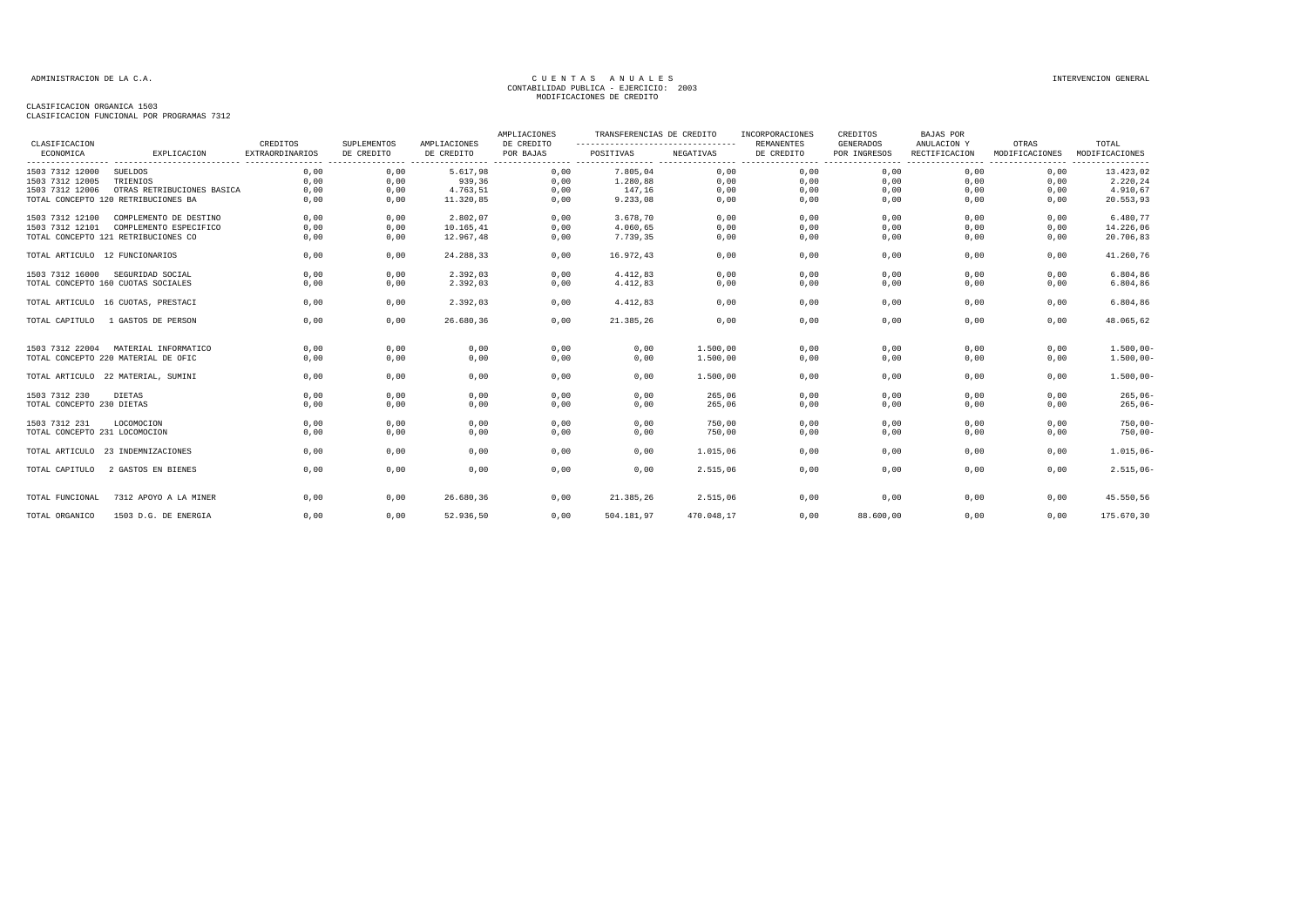|                                 |                                                                   |                             |                           |                            | AMPLIACIONES            | TRANSFERENCIAS DE CREDITO                       |                        | INCORPORACIONES          | CREDITOS                  | BAJAS POR                    |                                        |                              |
|---------------------------------|-------------------------------------------------------------------|-----------------------------|---------------------------|----------------------------|-------------------------|-------------------------------------------------|------------------------|--------------------------|---------------------------|------------------------------|----------------------------------------|------------------------------|
| CLASIFICACION<br>ECONOMICA      | EXPLICACION                                                       | CREDITOS<br>EXTRAORDINARIOS | SUPLEMENTOS<br>DE CREDITO | AMPLIACIONES<br>DE CREDITO | DE CREDITO<br>POR BAJAS | ----------------------------------<br>POSITIVAS | NEGATIVAS              | REMANENTES<br>DE CREDITO | GENERADOS<br>POR INGRESOS | ANULACION Y<br>RECTIFICACION | OTRAS<br>MODIFICACIONES MODIFICACIONES | TOTAL                        |
| 1504 6221 12000 SUELDOS         |                                                                   | 0,00                        | 0,00                      | 6.751,84                   | 0,00                    | 10.996,02                                       | 6.512,38               | 0,00                     | 0,00                      | 0,00                         | 0,00                                   | 11.235,48                    |
| 1504 6221 12005                 | TRIENIOS                                                          | 0,00                        | 0,00                      | 1.254,29                   | 0,00                    | 2.420,10                                        | 760,80                 | 0,00                     | 0,00                      | 0,00                         | 0,00                                   | 2.913,59                     |
|                                 | 1504 6221 12006 OTRAS RETRIBUCIONES BASICA                        | 0,00                        | 0,00                      | 5.923,69                   | 0,00                    | 212,37                                          | 0,00                   | 0,00                     | 0,00                      | 0,00                         | 0,00                                   | 6.136,06                     |
|                                 | TOTAL CONCEPTO 120 RETRIBUCIONES BA                               | 0,00                        | 0,00                      | 13.929,82                  | 0,00                    | 13.628,49                                       | 7.273,18               | 0,00                     | 0,00                      | 0,00                         | 0,00                                   | 20.285,13                    |
|                                 | 1504 6221 12100 COMPLEMENTO DE DESTINO                            | 0,00                        | 0,00                      | 3.484,52                   | 0,00                    | 5.309,00                                        | 3.260,50               | 0,00                     | 0,00                      | 0,00                         | 0,00                                   | 5.533,02                     |
|                                 | 1504 6221 12101 COMPLEMENTO ESPECIFICO                            | 0,00                        | 0,00                      | 12.506,63                  | 0,00                    | 6.606,85                                        | 6.024, 10              | 0,00                     | 0,00                      | 0,00                         | 0,00                                   | 13.089,38                    |
|                                 | TOTAL CONCEPTO 121 RETRIBUCIONES CO                               | 0,00                        | 0,00                      | 15.991,15                  | 0,00                    | 11.915,85                                       | 9.284,60               | 0,00                     | 0,00                      | 0,00                         | 0,00                                   | 18.622,40                    |
| TOTAL ARTICULO 12 FUNCIONARIOS  |                                                                   | 0,00                        | 0,00                      | 29.920,97                  | 0,00                    | 25.544,34                                       | 16.557,78              | 0,00                     | 0,00                      | 0,00                         | 0,00                                   | 38.907,53                    |
| 1504 6221 13000                 | SALARIO BASE                                                      | 0,00                        | 0,00                      | 1.199,30                   | 0,00                    | 0,00                                            | 0,00                   | 0,00                     | 0,00                      | 0,00                         | 0,00                                   | 1.199,30                     |
| 1504 6221 13001                 | ANTIGUEDAD                                                        | 0,00                        | 0,00                      | 74,84                      | 0,00                    | 0,00                                            | 0,00                   | 0,00                     | 0,00                      | 0,00                         | 0,00                                   | 74,84                        |
| 1504 6221 13002                 | PAGAS EXTRAS                                                      | 0,00                        | 0,00                      | 212,36                     | 0,00                    | 0,00                                            | 0,00                   | 0,00                     | 0,00                      | 0,00                         | 0,00                                   | 212,36                       |
|                                 | 1504 6221 13003 OTRAS REMUNERACIONES                              | 0,00                        | 0,00                      | 207,75                     | 0,00                    | 0,00                                            | 0,00                   | 0,00                     | 0.00                      | 0.00                         | 0,00                                   | 207,75                       |
| TOTAL CONCEPTO 130 LABORAL FIJO |                                                                   | 0,00                        | 0,00                      | 1.694,25                   | 0,00                    | 0,00                                            | 0,00                   | 0,00                     | 0,00                      | 0,00                         | 0,00                                   | 1.694,25                     |
| TOTAL ARTICULO 13 LABORALES     |                                                                   | 0,00                        | 0,00                      | 1.694,25                   | 0,00                    | 0,00                                            | 0,00                   | 0,00                     | 0,00                      | 0,00                         | 0,00                                   | 1.694,25                     |
|                                 | 1504 6221 16000 SEGURIDAD SOCIAL                                  | 0,00                        | 0,00                      | 3.514,06                   | 0,00                    | 4.002,55                                        | 4.305,02               | 0,00                     | 0,00                      | 0,00                         | 0,00                                   | 3.211,59                     |
|                                 | TOTAL CONCEPTO 160 CUOTAS SOCIALES                                | 0,00                        | 0,00                      | 3.514,06                   | 0,00                    | 4.002,55                                        | 4.305,02               | 0,00                     | 0,00                      | 0,00                         | 0,00                                   | 3.211,59                     |
|                                 | TOTAL ARTICULO 16 CUOTAS, PRESTACI                                | 0,00                        | 0,00                      | 3.514,06                   | 0,00                    | 4.002,55                                        | 4.305,02               | 0,00                     | 0,00                      | 0,00                         | 0,00                                   | 3.211,59                     |
|                                 | TOTAL CAPITULO 1 GASTOS DE PERSON                                 | 0,00                        | 0,00                      | 35.129,28                  | 0,00                    | 29.546,89                                       | 20.862,80              | 0,00                     | 0,00                      | 0,00                         | 0,00                                   | 43.813,37                    |
|                                 | OTRO INMOVILIZADO MATERIAL                                        | 0,00                        | 0,00                      | 0,00                       | 0,00                    | 0,00                                            | 150,00                 | 0,00                     | 0,00                      | 0,00                         | 0,00                                   | $150,00 -$                   |
| 1504 6221 209                   | TOTAL CONCEPTO 209 OTRO INMOVILIZAD                               | 0,00                        | 0,00                      | 0,00                       | 0,00                    | 0,00                                            | 150,00                 | 0,00                     | 0,00                      | 0,00                         | 0,00                                   | $150,00 -$                   |
|                                 | TOTAL ARTICULO 20 ARRENDAMIENTOS                                  | 0,00                        | 0,00                      | 0,00                       | 0,00                    | 0,00                                            | 150,00                 | 0,00                     | 0,00                      | 0,00                         | 0,00                                   | $150,00 -$                   |
|                                 |                                                                   | 0,00                        | 0,00                      | 0,00                       | 0,00                    | 0,00                                            | 8.000,00               | 0,00                     | 0,00                      | 0,00                         | 0,00                                   | $8.000,00 -$                 |
| 1504 6221 212                   | EDIFICIOS Y OTRAS CONSTRUC<br>TOTAL CONCEPTO 212 EDIFICIOS Y OTRA | 0,00                        | 0,00                      | 0,00                       | 0,00                    | 0,00                                            | 8.000,00               | 0,00                     | 0,00                      | 0,00                         | 0,00                                   | $8.000,00 -$                 |
|                                 |                                                                   |                             |                           |                            |                         |                                                 |                        |                          |                           |                              |                                        |                              |
|                                 | TOTAL ARTICULO 21 REPARACION Y CON                                | 0,00                        | 0,00                      | 0,00                       | 0,00                    | 0,00                                            | 8.000,00               | 0,00                     | 0,00                      | 0,00                         | 0,00                                   | $8.000,00 -$                 |
|                                 | 1504 6221 22000 ORDINARIO NO INVENTARIABLE                        | 0,00                        | 0,00                      | 0,00                       | 0,00                    | 0,00                                            | 4.000,00               | 0,00                     | 0,00                      | 0,00                         | 0,00                                   | $4.000,00 -$                 |
|                                 | TOTAL CONCEPTO 220 MATERIAL DE OFIC                               | 0,00                        | 0,00                      | 0,00                       | 0,00                    | 0,00                                            | 4.000,00               | 0,00                     | 0,00                      | 0,00                         | 0,00                                   | $4.000,00-$                  |
| 1504 6221 22200 TELEFONICAS     |                                                                   | 0,00                        | 0,00                      | 0,00                       | 0,00                    | 0,00                                            | 6.000,00               | 0,00                     | 0,00                      | 0,00                         | 0,00                                   | $6.000,00 -$                 |
|                                 | TOTAL CONCEPTO 222 COMUNICACIONES                                 | 0,00                        | 0,00                      | 0,00                       | 0,00                    | 0,00                                            | 6.000,00               | 0,00                     | 0,00                      | 0,00                         | 0,00                                   | $6.000,00 -$                 |
|                                 | 1504 6221 22601 ATENCIONES PROTOCOLARIAS Y                        | 0,00                        | 0,00                      | 0,00                       | 0,00                    | 150,00                                          | 0,00                   | 0,00                     | 0,00                      | 0,00                         | 0,00                                   | 150,00                       |
|                                 | TOTAL CONCEPTO 226 GASTOS DIVERSOS                                | 0,00                        | 0,00                      | 0,00                       | 0,00                    | 150,00                                          | 0,00                   | 0,00                     | 0,00                      | 0,00                         | 0,00                                   | 150,00                       |
|                                 | 1504 6221 22700 LIMPIEZA Y ASEO                                   | 0.00                        | 0.00                      | 0,00                       | 0.00                    | 0,00                                            | 5.000,00               | 0,00                     | 0.00                      | 0.00                         | 0,00                                   | $5.000,00 -$                 |
|                                 | TOTAL CONCEPTO 227 TRABAJOS REALIZA                               | 0,00                        | 0,00                      | 0,00                       | 0,00                    | 0,00                                            | 5.000,00               | 0,00                     | 0,00                      | 0,00                         | 0,00                                   | $5.000,00-$                  |
|                                 | TOTAL ARTICULO 22 MATERIAL, SUMINI                                | 0,00                        | 0,00                      | 0,00                       | 0,00                    | 150,00                                          | 15.000,00              | 0,00                     | 0,00                      | 0,00                         | 0,00                                   | 14.850,00-                   |
|                                 |                                                                   |                             |                           |                            |                         |                                                 |                        |                          |                           |                              |                                        |                              |
| 1504 6221 241                   | REPARACION Y CONSERVACION<br>TOTAL CONCEPTO 241 REPARACION Y CON  | 0.00<br>0,00                | 0,00<br>0,00              | 0,00<br>0,00               | 0,00<br>0,00            | 0,00<br>0,00                                    | 46.404,93<br>46.404,93 | 0,00<br>0,00             | 0.00<br>0,00              | 0.00<br>0,00                 | 0,00<br>0,00                           | $46.404,93-$<br>$46.404,93-$ |
|                                 | TOTAL ARTICULO 24 SERVICIOS NUEVOS                                | 0,00                        | 0,00                      | 0,00                       | 0,00                    | 0,00                                            | 46.404,93              | 0,00                     | 0,00                      | 0,00                         | 0,00                                   | $46.404,93-$                 |
|                                 | TOTAL CAPITULO 2 GASTOS EN BIENES                                 | 0,00                        | 0,00                      | 0,00                       | 0,00                    | 150,00                                          | 69.554,93              | 0,00                     | 0,00                      | 0,00                         | 0,00                                   | $69.404, 93 -$               |
|                                 |                                                                   |                             |                           |                            |                         |                                                 |                        |                          |                           |                              |                                        |                              |
|                                 | 1504 6221 77900 SUBV. MODERNIZACION COMERCI                       | 0,00                        | 0,00                      | 0,00                       | 0,00                    | 0,00                                            | 20.000,00              | 0,00                     | 0,00                      | 0,00                         | 0,00                                   | $20.000,00 -$                |
|                                 | TOTAL CONCEPTO 779 FINANCIADAS CON                                | 0,00                        | 0,00                      | 0,00                       | 0,00                    | 0,00                                            | 20.000,00              | 0,00                     | 0,00                      | 0,00                         | 0,00                                   | $20.000,00 -$                |
|                                 | TOTAL ARTICULO 77 A EMPRESAS PRIVA                                | 0,00                        | 0,00                      | 0,00                       | 0,00                    | 0,00                                            | 20.000,00              | 0,00                     | 0,00                      | 0,00                         | 0,00                                   | $20.000,00 -$                |
|                                 | TOTAL CAPITULO 7 TRANSFERENCIAS D                                 | 0,00                        | 0,00                      | 0,00                       | 0,00                    | 0,00                                            | 20.000,00              | 0,00                     | 0,00                      | 0,00                         | 0,00                                   | $20.000,00 -$                |
|                                 |                                                                   |                             |                           |                            |                         |                                                 |                        |                          |                           |                              |                                        |                              |
|                                 | TOTAL FUNCIONAL 6221 ORDENACION Y PRO                             | 0,00                        | 0,00                      | 35.129,28                  | 0,00                    | 29.696,89                                       | 110.417,73             | 0,00                     | 0,00                      | 0,00                         | 0,00                                   | 45.591,56-                   |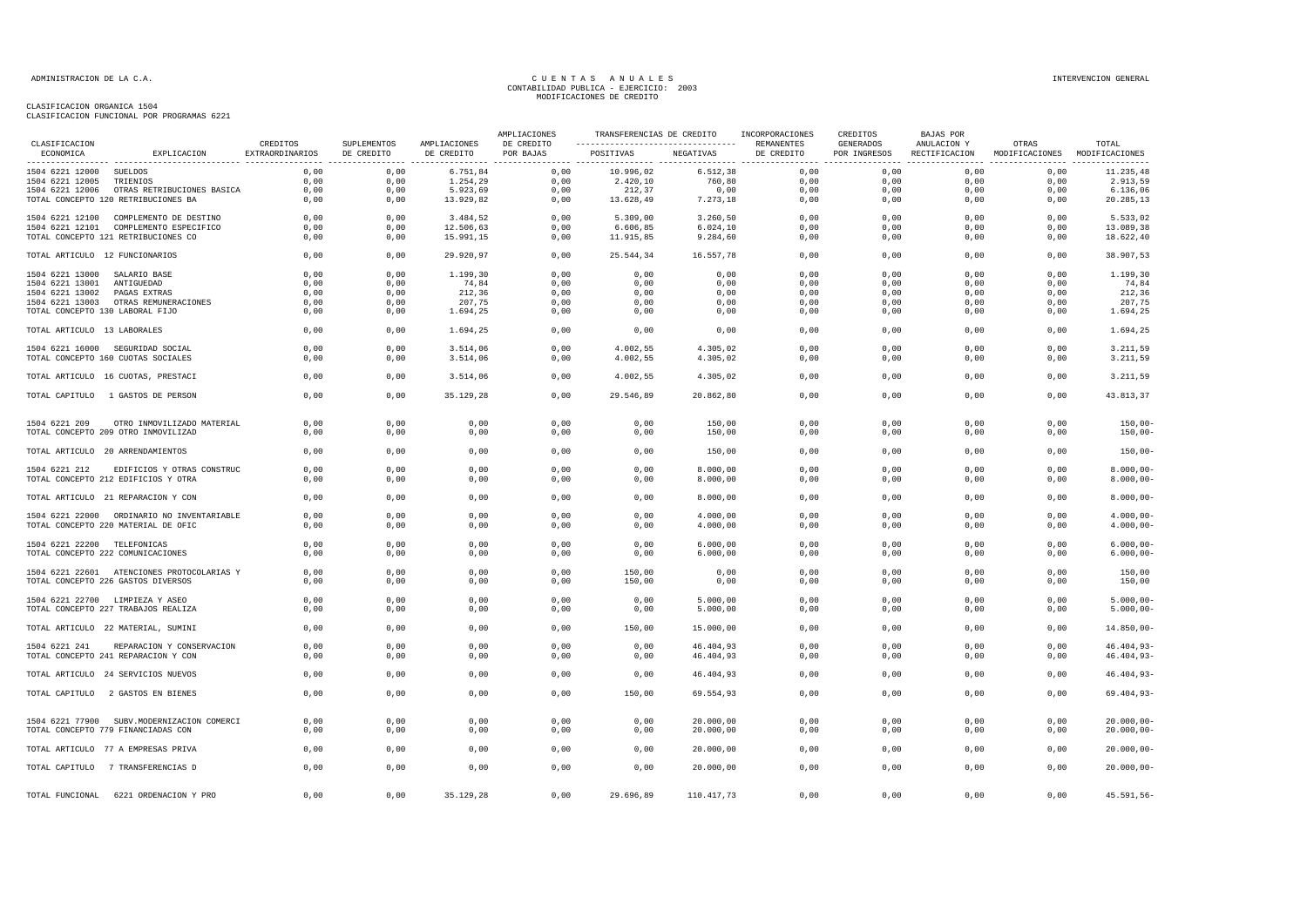|                      |              |                |            |            | <b>TRANSFERENCIAS</b> | CREDIT           | RPORACTONE: | CREDITOS        | JAS POR          |       |       |
|----------------------|--------------|----------------|------------|------------|-----------------------|------------------|-------------|-----------------|------------------|-------|-------|
|                      | REDITOS      | <b>LEMENTO</b> |            | DE CREDITO |                       |                  | REMANENTE:  | GENERADOS       | ANULACTON        | OTRA: | TOTA. |
| <b>ECONOMICA</b>     | RAORDINARIOS | DE CREDITO     | DE CREDITO | POR BAJAS  | POSITIVAS             | <b>NEGATIVAS</b> | CREDIT/     | <b>INGRESOS</b> | <b>DRATITION</b> |       |       |
| TOTAL.<br>. ORGANICO | . 00         |                |            | .00        | 29.696.89             | .417.73          | J.00        | 00              |                  |       |       |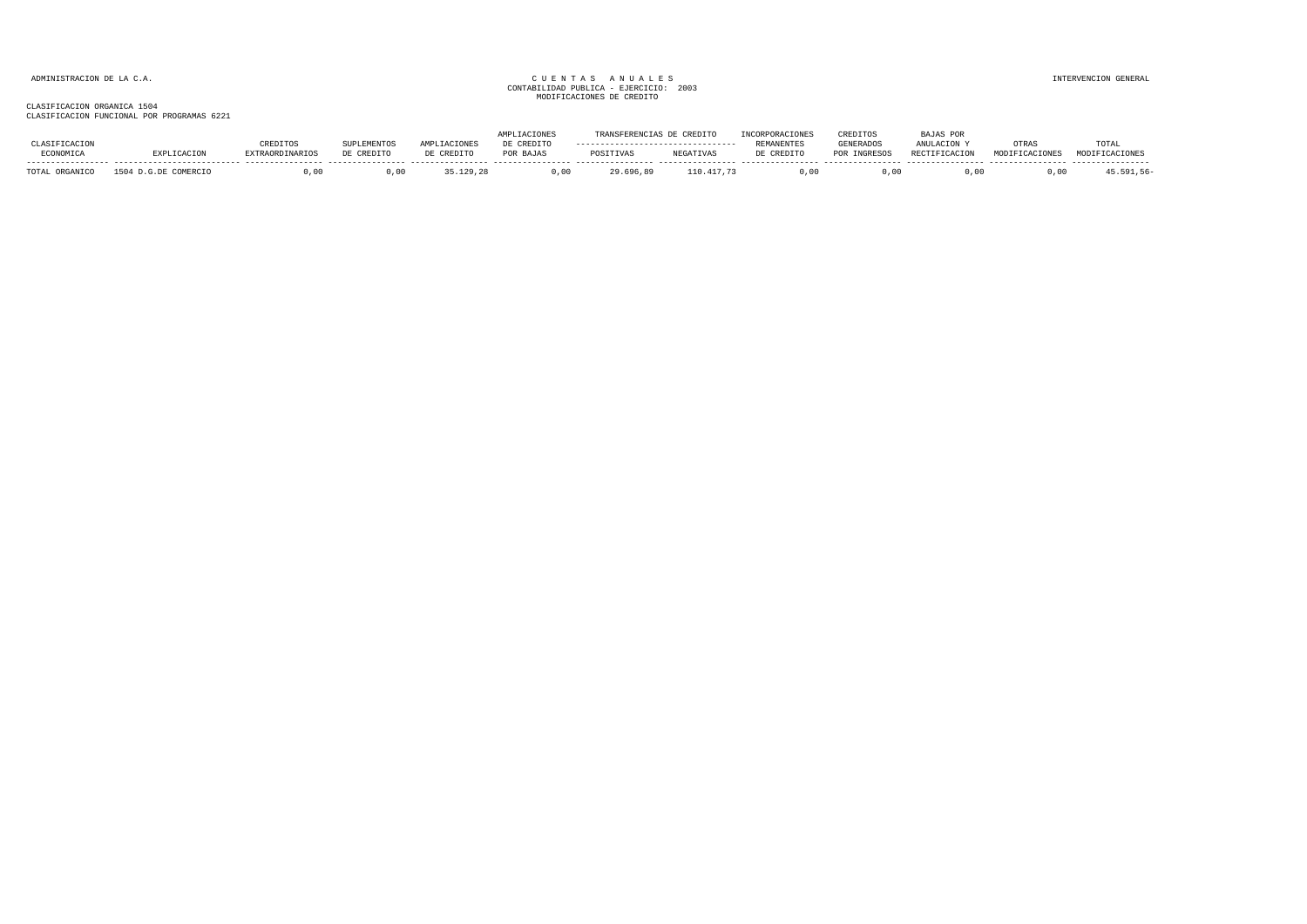| CLASIFICACION   |                                                                  | CREDITOS               | <b>SUPLEMENTOS</b> | AMPLIACIONES            | AMPLIACIONES<br>DE CREDITO | TRANSFERENCIAS DE CREDITO<br>----------------------------------- |               | INCORPORACIONES<br><b>REMANENTES</b> | CREDITOS<br><b>GENERADOS</b> | <b>BAJAS POR</b><br>ANULACION Y | OTRAS          | TOTAL             |
|-----------------|------------------------------------------------------------------|------------------------|--------------------|-------------------------|----------------------------|------------------------------------------------------------------|---------------|--------------------------------------|------------------------------|---------------------------------|----------------|-------------------|
| ECONOMICA       | EXPLICACION                                                      | <b>EXTRAORDINARIOS</b> | DE CREDITO         | DE CREDITO              | POR BAJAS                  | POSITIVAS                                                        | NEGATIVAS     | DE CREDITO                           | POR INGRESOS                 | RECTIFICACION                   | MODIFICACIONES | MODIFICACIONES    |
| 1601 3131 242   | MATERIAL, SUMINISTROS Y OT                                       | 0.00                   | 0,00               | 0,00                    | 0.00                       | 45.076.00                                                        | 0,00          | 0,00                                 | 0,00                         | 0,00                            | 0.00           | 45.076,00         |
|                 | TOTAL CONCEPTO 242 MATERIAL, SUMINI                              | 0.00                   | 0,00               | 0,00                    | 0.00                       | 45.076.00                                                        | 0,00          | 0,00                                 | 0,00                         | 0.00                            | 0,00           | 45.076,00         |
|                 | TOTAL ARTICULO 24 SERVICIOS NUEVOS                               | 0,00                   | 0,00               | 0,00                    | 0,00                       | 45.076.00                                                        | 0,00          | 0,00                                 | 0,00                         | 0,00                            | 0,00           | 45.076,00         |
| TOTAL CAPITULO  | 2 GASTOS EN BIENES                                               | 0,00                   | 0,00               | 0,00                    | 0,00                       | 45.076,00                                                        | 0,00          | 0,00                                 | 0,00                         | 0,00                            | 0,00           | 45.076,00         |
| 1601 3131 41405 | AL I.A.S.S. - PLAN GERONTO                                       | 0,00                   | 0,00               | 542.475,00              | 0,00                       | 0,00                                                             | 0,00          | 0,00                                 | 0,00                         | 0,00                            | 0,00           | 542.475,00        |
| 1601 3131 41409 | AL I.A.S.S. - PERSONAS DIS<br>TOTAL CONCEPTO 414 FINANCIADAS CON | 0,00<br>0,00           | 0,00<br>0,00       | 16.594,23<br>559.069,23 | 0,00<br>0,00               | 0,00<br>0,00                                                     | 0,00<br>0,00  | 0,00<br>0,00                         | 0,00<br>0,00                 | 0,00<br>0,00                    | 0,00<br>0,00   | 16.594,23         |
|                 |                                                                  |                        |                    |                         |                            |                                                                  |               |                                      |                              |                                 |                | 559.069,23        |
| 1601 3131 41900 | TRANSFERENCIA AL I.A.S.S.                                        | 0.00                   | 0.00               | 1.743.625.45            | 0.00                       | 479.960.82                                                       | 3.299.757.79  | 0,00                                 | 0.00                         | 0.00                            | 0.00           | 1.076.171,52-     |
|                 | TOTAL CONCEPTO 419 FINANCIADAS CON                               | 0,00                   | 0,00               | 1.743.625,45            | 0,00                       | 479.960,82                                                       | 3.299.757,79  | 0,00                                 | 0,00                         | 0,00                            | 0,00           | 1.076.171,52-     |
|                 | TOTAL ARTICULO 41 A ORGANISMOS AUT                               | 0,00                   | 0,00               | 2.302.694,68            | 0,00                       | 479.960,82                                                       | 3.299.757,79  | 0,00                                 | 0,00                         | 0,00                            | 0,00           | $517.102, 29 -$   |
| TOTAL CAPITULO  | 4 TRANSFERENCIAS C                                               | 0,00                   | 0,00               | 2.302.694,68            | 0,00                       | 479.960,82                                                       | 3.299.757,79  | 0,00                                 | 0,00                         | 0,00                            | 0,00           | $517.102, 29 -$   |
| 1601 3131 71900 | TRANSFERENCIA AL I.A.S.S.                                        | 0,00                   | 0,00               | 0,00                    | 0.00                       | 0,00                                                             | 10.321.742.67 | 0,00                                 | 0.00                         | 0,00                            | 0,00           | 10.321.742.67-    |
| 1601 3131 71980 | AL IASS-DAÑOS POR INUNDACI                                       | 0,00                   | 0,00               | 0,00                    | 0,00                       | 16.362,36                                                        | 0,00          | 0,00                                 | 0,00                         | 0,00                            | 0,00           | 16.362,36         |
|                 | TOTAL CONCEPTO 719 FINANCIADAS CON                               | 0.00                   | 0,00               | 0,00                    | 0.00                       | 16.362,36                                                        | 10.321.742,67 | 0,00                                 | 0,00                         | 0.00                            | 0,00           | $10.305.380, 31-$ |
|                 | TOTAL ARTICULO 71 A ORGANISMOS AUT                               | 0,00                   | 0,00               | 0,00                    | 0,00                       | 16.362,36                                                        | 10.321.742.67 | 0,00                                 | 0,00                         | 0,00                            | 0,00           | $10.305.380, 31-$ |
| 1601 3131 78900 | FONDO SOLIDARIDAD CON PAIS                                       | 0.00                   | 0,00               | 0,00                    | 0,00                       | 1,757,960,00                                                     | 0,00          | 0,00                                 | 0,00                         | 0,00                            | 0.00           | 1.757.960,00      |
|                 | TOTAL CONCEPTO 789 FINANCIADAS CON                               | 0,00                   | 0,00               | 0,00                    | 0,00                       | 1.757.960,00                                                     | 0,00          | 0,00                                 | 0,00                         | 0,00                            | 0,00           | 1.757.960,00      |
|                 | TOTAL ARTICULO 78 A FAMILIAS E INS                               | 0,00                   | 0,00               | 0,00                    | 0,00                       | 1.757.960,00                                                     | 0,00          | 0,00                                 | 0,00                         | 0,00                            | 0,00           | 1.757.960,00      |
| TOTAL CAPITULO  | 7 TRANSFERENCIAS D                                               | 0,00                   | 0,00               | 0,00                    | 0,00                       | 1.774.322,36                                                     | 10.321.742,67 | 0,00                                 | 0,00                         | 0,00                            | 0,00           | $8.547.420, 31-$  |
| TOTAL FUNCIONAL | 3131 PRESTACIONES ASI                                            | 0,00                   | 0,00               | 2.302.694,68            | 0,00                       | 2.299.359.18                                                     | 13.621.500.46 | 0,00                                 | 0,00                         | 0,00                            | 0,00           | $9.019.446,60 -$  |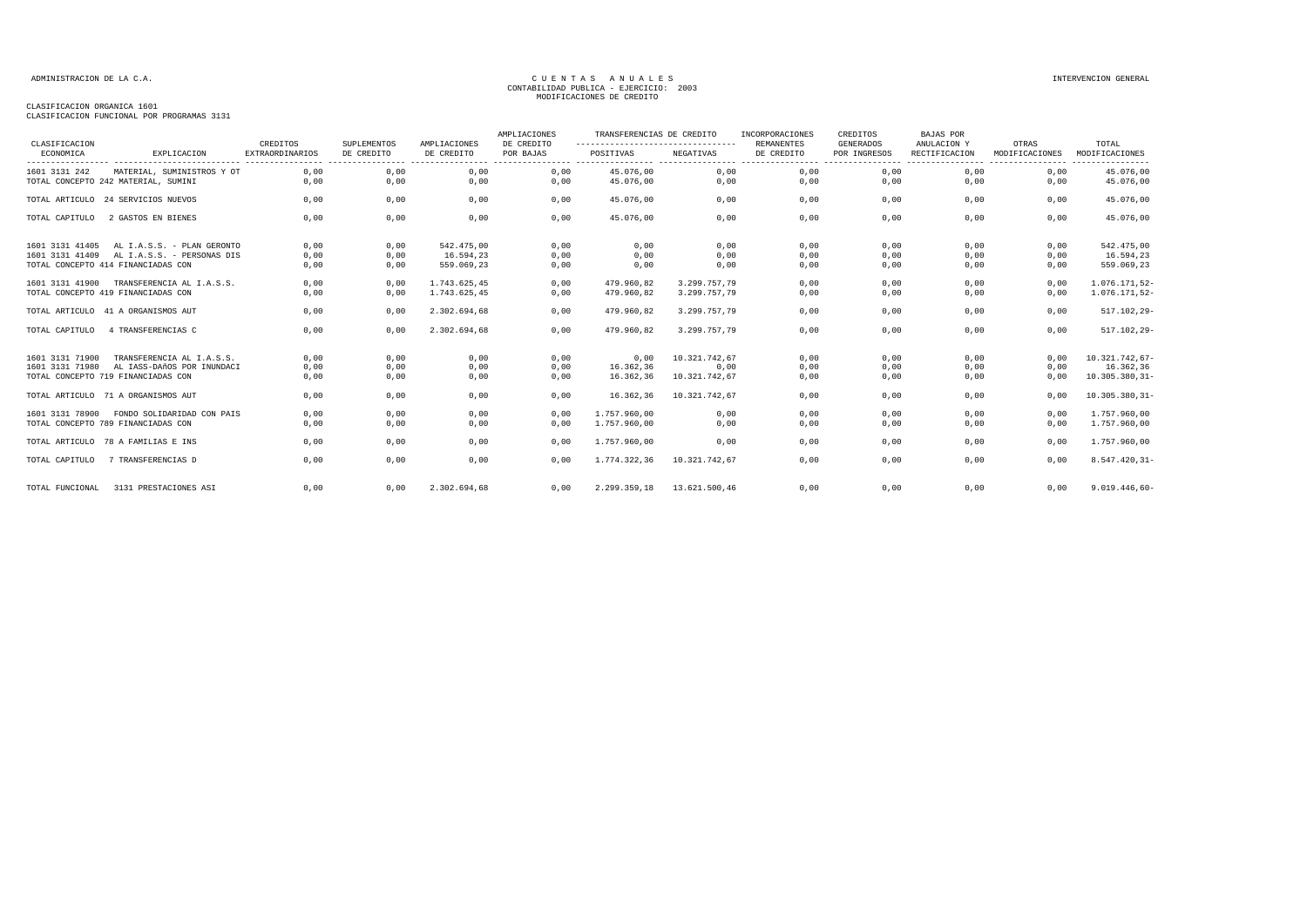|                                                           |                                                                                  |                             |                           |                            | AMPLIACIONES            |                                                             | TRANSFERENCIAS DE CREDITO INCORPORACIONES |              | CREDITOS                  | BAJAS POR    |                                                      |                            |
|-----------------------------------------------------------|----------------------------------------------------------------------------------|-----------------------------|---------------------------|----------------------------|-------------------------|-------------------------------------------------------------|-------------------------------------------|--------------|---------------------------|--------------|------------------------------------------------------|----------------------------|
| CLASIFICACION<br>ECONOMICA                                | EXPLICACION                                                                      | CREDITOS<br>EXTRAORDINARIOS | SUPLEMENTOS<br>DE CREDITO | AMPLIACIONES<br>DE CREDITO | DE CREDITO<br>POR BAJAS | ----------------------------------  REMANENTES<br>POSITIVAS | NEGATIVAS                                 | DE CREDITO   | GENERADOS<br>POR INGRESOS | ANULACION Y  | OTRAS<br>RECTIFICACION MODIFICACIONES MODIFICACIONES | TOTAL                      |
|                                                           | 1601 4111 10000 RETRIBUCIONES BASICAS                                            | 0,00                        | 0,00                      | 1.238,94                   | 0,00                    | 0,00                                                        | 0,00                                      | 0,00         | 0,00                      | 0,00         | 0,00                                                 | 1.238,94                   |
|                                                           | 1601 4111 10001 OTRAS REMUNERACIONES                                             | 0,00                        | 0,00                      | 865,32                     | 0,00                    | 0,00                                                        | 0,00                                      | 0,00         | 0,00                      | 0,00         | 0,00                                                 | 865,32                     |
|                                                           | TOTAL CONCEPTO 100 RETRIBUCIONES BA                                              | 0,00                        | 0,00                      | 2.104,26                   | 0,00                    | 0,00                                                        | 0,00                                      | 0,00         | 0,00                      | 0,00         | 0,00                                                 | 2.104,26                   |
| TOTAL ARTICULO 10 ALTOS CARGOS                            |                                                                                  | 0,00                        | 0,00                      | 2.104,26                   | 0,00                    | 0,00                                                        | 0,00                                      | 0.00         | 0,00                      | 0,00         | 0,00                                                 | 2.104,26                   |
|                                                           | 1601 4111 11000 RETRIBUCIONES BASICAS                                            | 0.00                        | 0,00                      | 1.985,34                   | 0,00                    | 0.00                                                        | 0,00                                      | 0.00         | 0.00                      | 0.00         | 0.00                                                 | 1.985,34                   |
|                                                           | 1601 4111 11001 OTRAS REMUNERACIONES                                             | 0,00                        | 0,00                      | 7.264,51                   | 0,00                    | 0,00                                                        | 0,00                                      | 0,00         | 0,00                      | 0,00         | 0,00                                                 | 7.264,51                   |
|                                                           | TOTAL CONCEPTO 110 RETRIBUCIONES BA                                              | 0,00                        | 0,00                      | 9.249,85                   | 0,00                    | 0,00                                                        | 0,00                                      | 0,00         | 0,00                      | 0,00         | 0,00                                                 | 9.249,85                   |
|                                                           | TOTAL ARTICULO 11 PERSONAL EVENTUA                                               | 0,00                        | 0,00                      | 9.249,85                   | 0,00                    | 0,00                                                        | 0,00                                      | 0,00         | 0,00                      | 0,00         | 0,00                                                 | 9.249,85                   |
| 1601 4111 12000 SUELDOS                                   |                                                                                  | 0,00                        | 0,00                      | 16.928,58                  | 0,00                    | 33.922,14                                                   | 176.912,40                                | 0,00         | 0,00                      | 0,00         | 0,00                                                 | 126.061,68-                |
| 1601 4111 12005 TRIENIOS                                  |                                                                                  | 0,00                        | 0,00                      | 3.215,70                   | 0,00                    | 5.626, 30                                                   | 49.851,04                                 | 0,00         | 0,00                      | 0,00         | 0,00                                                 | $41.009,04-$               |
|                                                           | 1601 4111 12006 OTRAS RETRIBUCIONES BASICA                                       | 0,00                        | 0,00                      | 14.912,75                  | 0,00                    | 721,40                                                      | 147,16                                    | 0,00         | 0,00                      | 0,00         | 0,00                                                 | 15.486,99                  |
|                                                           | TOTAL CONCEPTO 120 RETRIBUCIONES BA                                              | 0,00                        | 0,00                      | 35.057,03                  | 0,00                    | 40.269,84                                                   | 226.910,60                                | 0,00         | 0,00                      | 0,00         | 0,00                                                 | 151.583,73-                |
|                                                           | 1601 4111 12100 COMPLEMENTO DE DESTINO                                           | 0,00                        | 0,00                      | 8.772,20                   | 0,00                    | 14.837,09                                                   | 86.725,64                                 | 0,00         | 0,00                      | 0,00         | 0,00                                                 | $63.116, 35 -$             |
|                                                           | 1601 4111 12101 COMPLEMENTO ESPECIFICO                                           | 0,00                        | 0,00                      | 32.883,76                  | 0,00                    | 19.624,33                                                   | 157.617,36                                | 0,00         | 0,00                      | 0,00         | 0,00                                                 | $105.109, 27 -$            |
| 1601 4111 12109 OTRAS                                     |                                                                                  | 0,00                        | 0,00                      | 31,05                      | 0,00                    | 1.538,24                                                    | 0,00                                      | 0,00         | 0,00                      | 0,00         | 0,00                                                 | 1.569,29                   |
|                                                           | TOTAL CONCEPTO 121 RETRIBUCIONES CO                                              | 0,00                        | 0,00                      | 41.687,01                  | 0,00                    | 35.999,66                                                   | 244.343,00                                | 0,00         | 0,00                      | 0,00         | 0,00                                                 | $166.656, 33-$             |
|                                                           |                                                                                  |                             |                           |                            |                         |                                                             |                                           |              |                           |              |                                                      |                            |
| TOTAL ARTICULO 12 FUNCIONARIOS                            |                                                                                  | 0,00                        | 0,00                      | 76.744,04                  | 0,00                    | 76.269,50                                                   | 471.253,60                                | 0,00         | 0,00                      | 0,00         | 0,00                                                 | 318.240,06-                |
| 1601 4111 13000 SALARIO BASE                              |                                                                                  | 0,00                        | 0,00                      | 7.616,32                   | 0,00                    | 11.979,72                                                   | 0,00                                      | 0,00         | 0,00                      | 0,00         | 0,00                                                 | 19.596,04                  |
| 1601 4111 13001 ANTIGUEDAD                                |                                                                                  | 0,00                        | 0,00                      | 923,75                     | 0,00                    | 1.834,56                                                    | 0,00                                      | 0,00         | 0,00                      | 0,00         | 0,00                                                 | 2.758,31                   |
| 1601 4111 13002 PAGAS EXTRAS                              |                                                                                  | 0,00                        | 0,00                      | 1.423,34                   | 0,00                    | 2.302,38                                                    | 0,00                                      | 0,00         | 0,00                      | 0,00         | 0,00                                                 | 3.725,72                   |
|                                                           | 1601 4111 13003 OTRAS REMUNERACIONES                                             | 0,00                        | 0,00                      | 2.214,35                   | 0,00                    | 6.829,44                                                    | 0,00                                      | 0,00         | 0,00                      | 0,00         | 0,00                                                 | 9.043,79                   |
| TOTAL CONCEPTO 130 LABORAL FIJO                           |                                                                                  | 0,00                        | 0,00                      | 12.177,76                  | 0,00                    | 22.946,10                                                   | 0,00                                      | 0,00         | 0,00                      | 0,00         | 0,00                                                 | 35.123,86                  |
| TOTAL ARTICULO 13 LABORALES                               |                                                                                  | 0,00                        | 0,00                      | 12.177,76                  | 0,00                    | 22.946,10                                                   | 0,00                                      | 0,00         | 0,00                      | 0,00         | 0,00                                                 | 35.123,86                  |
|                                                           | 1601 4111 16000 SEGURIDAD SOCIAL                                                 | 0,00                        | 0,00                      | 12.979.26                  | 0,00                    | 19.627,22                                                   | 160.446,46                                | 0.00         | 0,00                      | 0,00         | 0,00                                                 | 127.839,98-                |
|                                                           | TOTAL CONCEPTO 160 CUOTAS SOCIALES                                               | 0,00                        | 0,00                      | 12.979,26                  | 0,00                    | 19.627,22                                                   | 160.446,46                                | 0,00         | 0,00                      | 0,00         | 0,00                                                 | 127.839,98-                |
|                                                           | TOTAL ARTICULO 16 CUOTAS, PRESTACI                                               | 0,00                        | 0,00                      | 12.979.26                  | 0,00                    | 19.627,22                                                   | 160.446,46                                | 0.00         | 0,00                      | 0.00         | 0.00                                                 | 127.839.98-                |
|                                                           | TOTAL CAPITULO 1 GASTOS DE PERSON                                                | 0,00                        | 0,00                      | 113.255,17                 | 0,00                    | 118.842,82                                                  | 631.700,06                                | 0,00         | 0,00                      | 0,00         | 0,00                                                 | 399.602,07-                |
|                                                           |                                                                                  |                             |                           |                            |                         |                                                             |                                           |              |                           |              |                                                      |                            |
|                                                           | 1601 4111 22000 ORDINARIO NO INVENTARIABLE                                       | 0,00                        | 0,00                      | 0,00                       | 0,00                    | 0,00                                                        | 23.796,90                                 | 0,00         | 0,00                      | 0,00         | 0,00                                                 | $23.796,90 -$              |
|                                                           | 1601 4111 22002 PRENSA, REVISTAS Y PUBLICAC                                      | 0,00                        | 0,00                      | 0,00                       | 0,00                    | 0,00                                                        | 2.770,28                                  | 0,00         | 0,00                      | 0,00         | 0,00                                                 | $2.770, 28 -$              |
|                                                           | TOTAL CONCEPTO 220 MATERIAL DE OFIC                                              | 0,00                        | 0,00                      | 0,00                       | 0,00                    | 0,00                                                        | 26.567,18                                 | 0,00         | 0,00                      | 0,00         | 0,00                                                 | $26.567, 18-$              |
| 1601 4111 22200 TELEFONICAS                               |                                                                                  | 0,00                        | 0,00                      | 0,00                       | 0,00                    | 0,00                                                        | 24.040,48                                 | 0,00         | 0,00                      | 0,00         | 0,00                                                 | $24.040, 48 -$             |
| 1601 4111 22201 POSTALES                                  |                                                                                  | 0,00                        | 0,00                      | 0,00                       | 0,00                    | 0,00                                                        | 15.025,30                                 | 0,00         | 0,00                      | 0,00         | 0,00                                                 | $15.025, 30 -$             |
|                                                           | TOTAL CONCEPTO 222 COMUNICACIONES                                                | 0,00                        | 0,00                      | 0,00                       | 0,00                    | 0,00                                                        | 39.065,78                                 | 0,00         | 0,00                      | 0,00         | 0.00                                                 | $39.065,78-$               |
|                                                           |                                                                                  |                             |                           |                            |                         |                                                             |                                           |              |                           |              |                                                      |                            |
| 1601 4111 223 TRANSPORTE<br>TOTAL CONCEPTO 223 TRANSPORTE |                                                                                  | 0,00<br>0,00                | 0,00<br>0,00              | 0,00<br>0,00               | 0,00<br>0,00            | 0,00<br>0,00                                                | 4.171,02<br>4.171,02                      | 0,00<br>0,00 | 0,00<br>0,00              | 0.00<br>0,00 | 0,00<br>0,00                                         | $4.171,02-$<br>$4.171,02-$ |
|                                                           |                                                                                  |                             |                           |                            |                         |                                                             |                                           |              |                           |              |                                                      |                            |
|                                                           | 1601 4111 22602 GASTOS DE DIVULGACION Y PR                                       | 0,00                        | 0,00                      | 0,00                       | 0,00                    | 0,00                                                        | 4.984,75                                  | 0,00         | 0,00                      | 0,00         | 0,00                                                 | 4.984,75-                  |
|                                                           | 1601 4111 22605 REUNIONES Y CONFERENCIAS                                         | 0,00                        | 0,00                      | 0,00                       | 0,00                    | 0,00                                                        | 14.187,95                                 | 0,00         | 0,00                      | 0,00         | 0,00                                                 | 14.187,95-                 |
|                                                           | TOTAL CONCEPTO 226 GASTOS DIVERSOS                                               | 0,00                        | 0,00                      | 0,00                       | 0,00                    | 0,00                                                        | 19.172,70                                 | 0,00         | 0,00                      | 0,00         | 0,00                                                 | 19.172,70-                 |
|                                                           | TOTAL ARTICULO 22 MATERIAL, SUMINI                                               | 0,00                        | 0,00                      | 0,00                       | 0,00                    | 0,00                                                        | 88.976,68                                 | 0,00         | 0,00                      | 0,00         | 0,00                                                 | 88.976,68-                 |
|                                                           | 1601 4111 25100 FINANCIADOS CON RECURSOS P                                       | 0.00                        | 0.00                      | 0.00                       | 0,00                    | 0.00                                                        | 23.585,13                                 | 0.00         | 0,00                      | 0.00         | 0,00                                                 | $23.585, 13-$              |
|                                                           | TOTAL CONCEPTO 251 GASTOS REALIZACI                                              |                             |                           |                            |                         |                                                             |                                           |              |                           |              |                                                      | $23.585, 13-$              |
|                                                           |                                                                                  | 0,00                        | 0,00                      | 0,00                       | 0,00                    | 0,00                                                        | 23.585,13                                 | 0,00         | 0,00                      | 0,00         | 0,00                                                 |                            |
| TOTAL ARTICULO 25 OTROS GASTOS                            |                                                                                  | 0,00                        | 0,00                      | 0,00                       | 0,00                    | 0,00                                                        | 23.585,13                                 | 0,00         | 0,00                      | 0,00         | 0,00                                                 | $23.585, 13-$              |
|                                                           | TOTAL CAPITULO 2 GASTOS EN BIENES                                                | 0,00                        | 0,00                      | 0,00                       | 0,00                    | 0,00                                                        | 112.561,81                                | 0,00         | 0,00                      | 0,00         | 0,00                                                 | $112.561,81-$              |
|                                                           |                                                                                  |                             |                           |                            |                         |                                                             |                                           |              |                           |              |                                                      |                            |
|                                                           | 1601 4111 48900 APOYO A ENTIDADES DE CARAC<br>TOTAL CONCEPTO 489 FINANCIADAS CON | 0,00<br>0,00                | 0,00<br>0,00              | 0,00<br>0,00               | 0,00<br>0,00            | 18.000,00<br>18.000,00                                      | 0,00<br>0,00                              | 0,00<br>0,00 | 0,00<br>0,00              | 0,00<br>0,00 | 0,00<br>0,00                                         | 18.000,00<br>18.000,00     |
|                                                           | TOTAL ARTICULO 48 A FAMILIAS E INS                                               | 0,00                        | 0,00                      | 0,00                       | 0,00                    | 18.000,00                                                   | 0,00                                      | 0,00         | 0,00                      | 0,00         | 0,00                                                 | 18.000,00                  |
|                                                           |                                                                                  |                             |                           |                            |                         |                                                             |                                           |              |                           |              |                                                      |                            |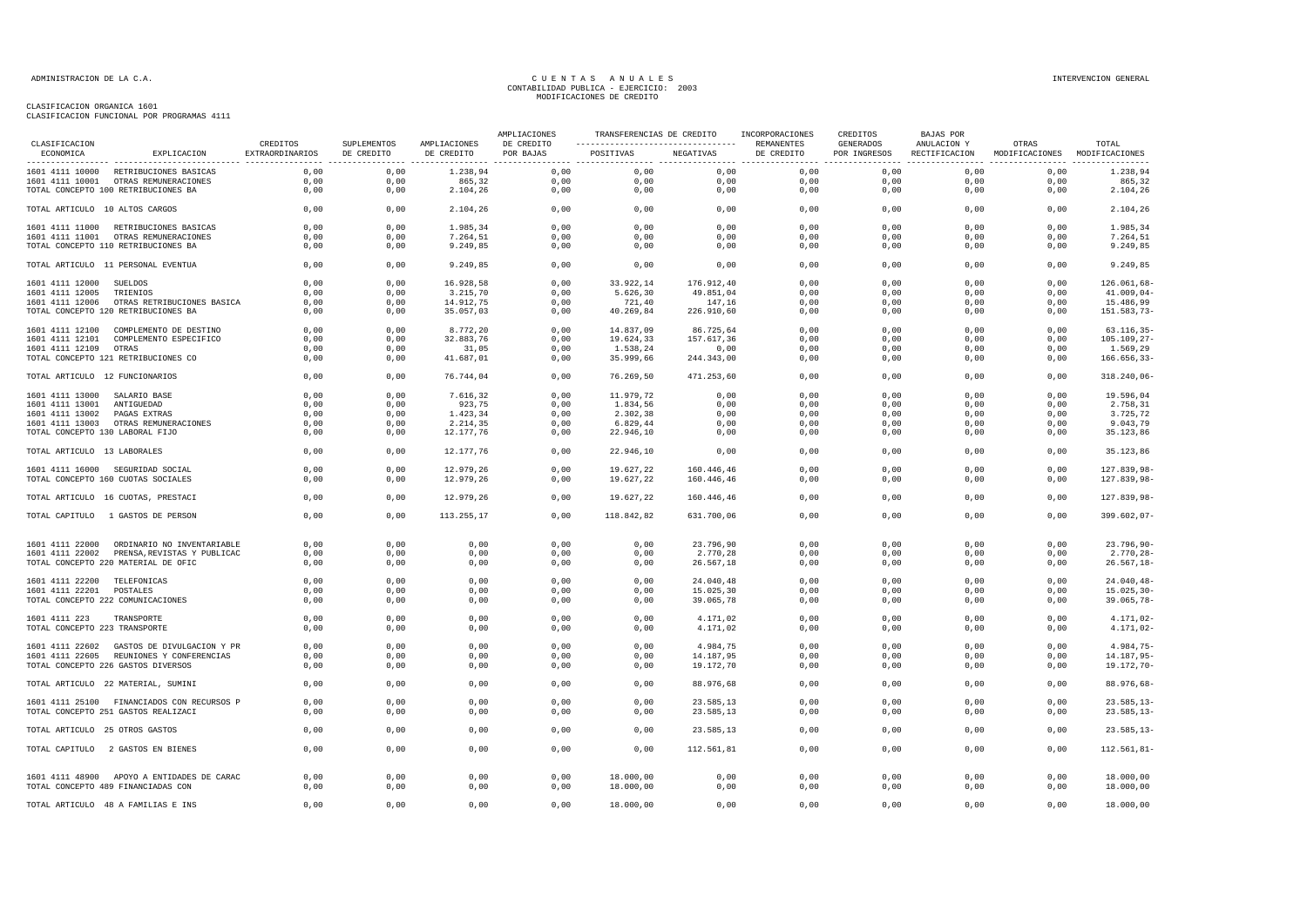| CLASIFICACION<br>ECONOMICA | EXPLICACION           | CREDITOS<br><b>EXTRAORDINARIOS</b> | SUPLEMENTOS<br>DE CREDITO | AMPLIACIONES<br>DE CREDITO | AMPLIACIONES<br>DE CREDITO<br>POR BAJAS | TRANSFERENCIAS DE CREDITO<br>----------------------------------<br>POSITIVAS | NEGATIVAS     | INCORPORACIONES<br>REMANENTES<br>DE CREDITO | CREDITOS<br>GENERADOS<br>POR INGRESOS | <b>BAJAS POR</b><br>ANULACION Y<br>RECTIFICACION | OTRAS<br>MODIFICACIONES | TOTAL<br>MODIFICACIONES |
|----------------------------|-----------------------|------------------------------------|---------------------------|----------------------------|-----------------------------------------|------------------------------------------------------------------------------|---------------|---------------------------------------------|---------------------------------------|--------------------------------------------------|-------------------------|-------------------------|
| TOTAL CAPITULO             | 4 TRANSFERENCIAS C    | 0.00                               | 0.00                      | 0,00                       | 0,00                                    | 18,000,00                                                                    | 0,00          | 0,00                                        | 0,00                                  | 0.00                                             | 0,00                    | 18.000,00               |
| TOTAL FUNCIONAL            | 4111 SERVICIOS GENERA | 0,00                               | 0,00                      | 113.255,17                 | 0,00                                    | 136.842,82                                                                   | 744.261,87    | 0,00                                        | 0,00                                  | 0,00                                             | 0,00                    | 494.163,88-             |
| TOTAL ORGANICO             | 1601 SECRETARIA GENER | 0.00                               | 0.00                      | 2.415.949.85               | 0.00                                    | 2.436.202.00                                                                 | 14.365.762.33 | 0.00                                        | 0.00                                  | 0.00                                             | 0.00                    | $9.513.610,48-$         |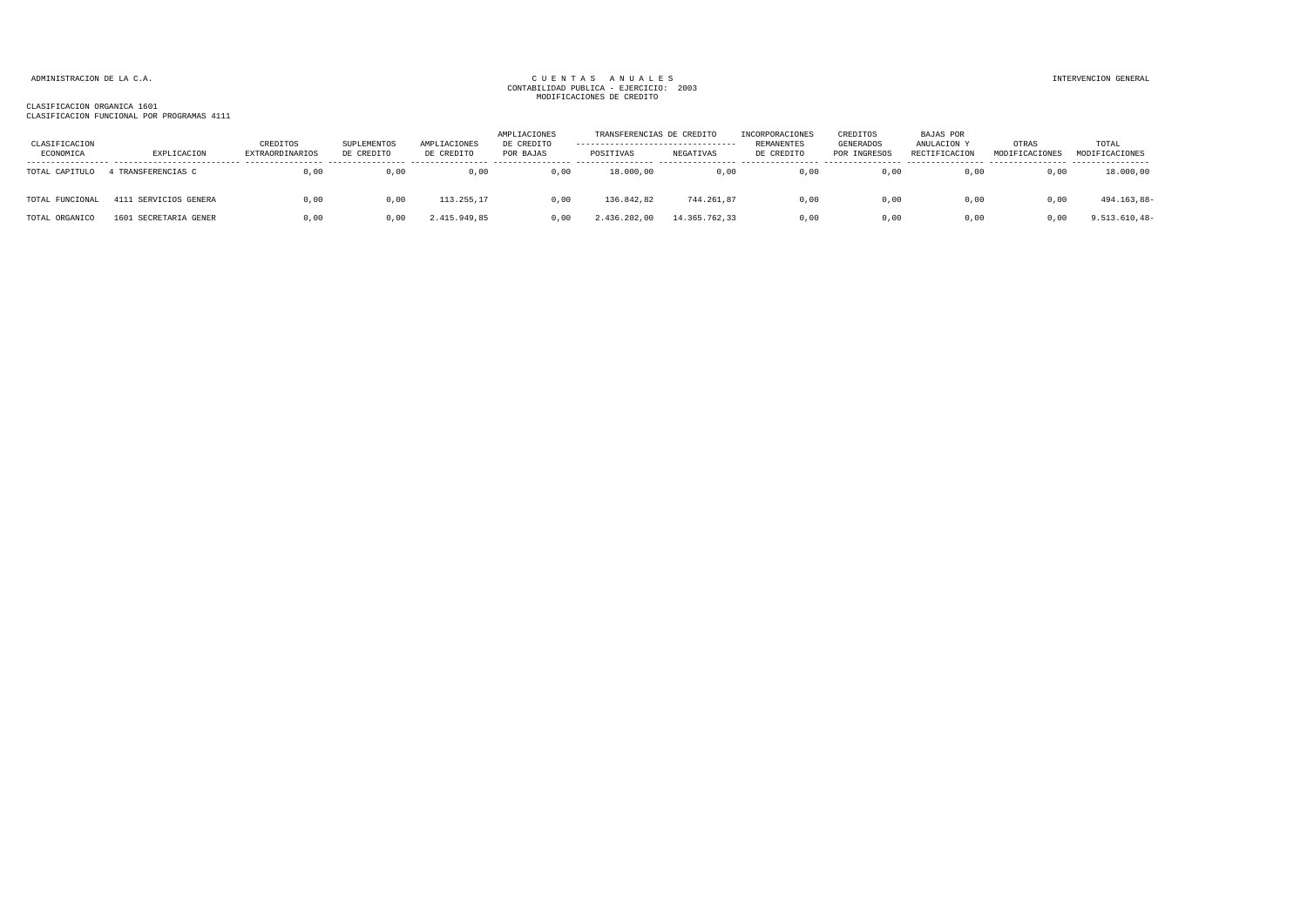|                                                                                     |                             |                           |                                | AMPLIACIONES            |                                                            |                              | TRANSFERENCIAS DE CREDITO INCORPORACIONES | CREDITOS                  | <b>BAJAS POR</b> |                                                      |                                  |
|-------------------------------------------------------------------------------------|-----------------------------|---------------------------|--------------------------------|-------------------------|------------------------------------------------------------|------------------------------|-------------------------------------------|---------------------------|------------------|------------------------------------------------------|----------------------------------|
| CLASIFICACION<br>EXPLICACION<br>ECONOMICA                                           | CREDITOS<br>EXTRAORDINARIOS | SUPLEMENTOS<br>DE CREDITO | AMPLIACIONES<br>DE CREDITO     | DE CREDITO<br>POR BAJAS | ---------------------------------- REMANENTES<br>POSITIVAS | NEGATIVAS                    | DE CREDITO                                | GENERADOS<br>POR INGRESOS | ANULACION Y      | OTRAS<br>RECTIFICACION MODIFICACIONES MODIFICACIONES | TOTAL                            |
| 1602 4131 12000 SUELDOS                                                             | 0.00                        | 0,00                      | 49.858,79                      | 0,00                    | 88.755,00                                                  | 465.150,13                   | 0.00                                      | 0,00                      | 0,00             | 0,00                                                 | $326.536, 34-$                   |
| 1602 4131 12005 TRIENIOS                                                            | 0,00                        | 0,00                      | 9.816,40                       | 0,00                    | 18.669,90                                                  | 133.687,87                   | 0,00                                      | 0,00                      | 0,00             | 0,00                                                 | $105.201, 57 -$                  |
| 1602 4131 12006 OTRAS RETRIBUCIONES BASICA                                          | 0,00                        | 0,00                      | 42.978,88                      | 0,00                    | 2.022,48                                                   | 113,68                       | 0,00                                      | 0,00                      | 0,00             | 0,00                                                 | 44.887,68                        |
| TOTAL CONCEPTO 120 RETRIBUCIONES BA                                                 | 0,00                        | 0,00                      | 102.654,07                     | 0,00                    | 109.447,38                                                 | 598.951,68                   | 0,00                                      | 0,00                      | 0,00             | 0,00                                                 | 386.850,23-                      |
| 1602 4131 12100 COMPLEMENTO DE DESTINO                                              | 0,00                        | 0,00                      | 25.281,70                      | 0,00                    | 40.448,24                                                  | 262.302,16                   | 0,00                                      | 0,00                      | 0,00             | 0,00                                                 | 196.572,22-                      |
| 1602 4131 12101 COMPLEMENTO ESPECIFICO                                              | 0,00                        | 0,00                      | 90.903,97                      | 0,00                    | 36.341,04                                                  | 401.599,76                   | 0,00                                      | 0,00                      | 0,00             | 0,00                                                 | 274.354,75-                      |
| 1602 4131 12109 OTRAS                                                               | 0,00                        | 0,00                      | 2.544,61                       | 0,00                    | 11.275,28                                                  | 39.908,68                    | 0,00                                      | 0,00                      | 0,00             | 0,00                                                 | 26.088,79-                       |
| TOTAL CONCEPTO 121 RETRIBUCIONES CO                                                 | 0.00                        | 0.00                      | 118.730.28                     | 0.00                    | 88.064,56                                                  | 703.810.60                   | 0,00                                      | 0.00                      | 0.00             | 0.00                                                 | 497.015.76-                      |
| TOTAL ARTICULO 12 FUNCIONARIOS                                                      | 0,00                        | 0,00                      | 221.384,35                     | 0,00                    | 197.511,94                                                 | 1.302.762,28                 | 0,00                                      | 0,00                      | 0,00             | 0,00                                                 | 883.865.99-                      |
|                                                                                     | 0,00                        | 0,00                      | 3.718,46                       | 0,00                    |                                                            |                              | 0,00                                      | 0,00                      | 0,00             | 0,00                                                 |                                  |
| 1602 4131 13000 SALARIO BASE                                                        |                             |                           |                                |                         | 27.032,84                                                  | 0,00                         |                                           |                           |                  |                                                      | 30.751,30                        |
| 1602 4131 13001 ANTIGUEDAD                                                          | 0,00                        | 0,00                      | 455,64                         | 0,00                    | 1.535,52                                                   | 0,00                         | 0,00                                      | 0,00                      | 0,00             | 0,00                                                 | 1.991,16                         |
| 1602 4131 13002 PAGAS EXTRAS                                                        | 0,00                        | 0,00                      | 695,68                         | 0,00                    | 6.100, 10                                                  | 0,00                         | 0,00                                      | 0,00                      | 0,00             | 0,00                                                 | 6.795,78                         |
| 1602 4131 13003 OTRAS REMUNERACIONES                                                | 0,00                        | 0.00                      | 569,04                         | 0,00                    | 1.473,24                                                   | 0,00                         | 0,00                                      | 0,00                      | 0,00             | 0,00                                                 | 2.042,28                         |
| TOTAL CONCEPTO 130 LABORAL FIJO                                                     | 0,00                        | 0,00                      | 5.438,82                       | 0,00                    | 36.141,70                                                  | 0,00                         | 0,00                                      | 0,00                      | 0,00             | 0,00                                                 | 41.580,52                        |
| TOTAL ARTICULO 13 LABORALES                                                         | 0,00                        | 0,00                      | 5.438,82                       | 0,00                    | 36.141,70                                                  | 0,00                         | 0,00                                      | 0,00                      | 0,00             | 0,00                                                 | 41.580,52                        |
|                                                                                     |                             |                           |                                |                         |                                                            |                              |                                           |                           |                  |                                                      |                                  |
| 1602 4131 16000 SEGURIDAD SOCIAL<br>TOTAL CONCEPTO 160 CUOTAS SOCIALES              | 0,00<br>0.00                | 0,00<br>0,00              | 27.175,82<br>27.175,82         | 0,00<br>0.00            | 57.083,13<br>57.083,13                                     | 413.947,95<br>413.947,95     | 0,00<br>0,00                              | 0,00<br>0.00              | 0,00<br>0.00     | 0,00<br>0.00                                         | 329.689,00-<br>$329.689,00 -$    |
|                                                                                     |                             |                           |                                |                         |                                                            |                              |                                           |                           |                  |                                                      |                                  |
| TOTAL ARTICULO 16 CUOTAS, PRESTACI                                                  | 0,00                        | 0,00                      | 27.175,82                      | 0,00                    | 57.083,13                                                  | 413.947,95                   | 0,00                                      | 0,00                      | 0,00             | 0,00                                                 | 329.689.00-                      |
| TOTAL CAPITULO 1 GASTOS DE PERSON                                                   | 0,00                        | 0,00                      | 253.998,99                     | 0,00                    | 290.736,77                                                 | 1.716.710,23                 | 0,00                                      | 0,00                      | 0,00             | 0,00                                                 | 1.171.974,47-                    |
|                                                                                     |                             |                           |                                |                         |                                                            |                              |                                           |                           |                  |                                                      |                                  |
| 1602 4131 22706 ESTUDIOS Y TRABAJOS TECNIC                                          | 0.00                        | 0.00                      | 0.00                           | 0,00                    | 0,00                                                       | 4.984,75                     | 0,00                                      | 0.00                      | 0.00             | 0.00                                                 | 4.984,75-                        |
| TOTAL CONCEPTO 227 TRABAJOS REALIZA                                                 | 0,00                        | 0,00                      | 0,00                           | 0,00                    | 0,00                                                       | 4.984,75                     | 0,00                                      | 0,00                      | 0,00             | 0,00                                                 | $4.984,75-$                      |
| TOTAL ARTICULO 22 MATERIAL, SUMINI                                                  | 0,00                        | 0,00                      | 0,00                           | 0,00                    | 0,00                                                       | 4.984,75                     | 0,00                                      | 0,00                      | 0,00             | 0,00                                                 | 4.984,75-                        |
|                                                                                     |                             |                           |                                |                         |                                                            |                              |                                           |                           |                  |                                                      |                                  |
| MATERIAL, SUMINISTROS Y OTR<br>1602 4131 242<br>TOTAL CONCEPTO 242 MATERIAL, SUMINI | 0,00<br>0.00                | 0,00<br>0,00              | 0,00<br>0,00                   | 0,00<br>0,00            | 0,00<br>0.00                                               | 427.362,48<br>427.362,48     | 0,00<br>0,00                              | 0,00<br>0,00              | 0,00<br>0.00     | 0,00<br>0.00                                         | $427.362, 48 -$<br>$427.362,48-$ |
|                                                                                     |                             |                           |                                |                         |                                                            |                              |                                           |                           |                  |                                                      |                                  |
| 1602 4131 244<br>ACCION CONCERTADA                                                  | 0,00                        | 0,00                      | 0,00                           | 0,00                    | 320.149,00                                                 | 0,00                         | 0,00                                      | 0,00                      | 0,00             | 0,00                                                 | 320.149,00                       |
| TOTAL CONCEPTO 244 SERVICIOS NUEVOS                                                 | 0,00                        | 0,00                      | 0,00                           | 0,00                    | 320.149,00                                                 | 0,00                         | 0,00                                      | 0,00                      | 0,00             | 0,00                                                 | 320.149,00                       |
|                                                                                     |                             |                           |                                |                         |                                                            |                              |                                           |                           |                  |                                                      |                                  |
| TOTAL ARTICULO 24 SERVICIOS NUEVOS                                                  | 0,00                        | 0,00                      | 0,00                           | 0,00                    | 320.149,00                                                 | 427.362,48                   | 0,00                                      | 0,00                      | 0,00             | 0,00                                                 | $107.213,48-$                    |
| 1602 4131 25100 FINANCIADOS CON RECURSOS P                                          | 0,00                        | 0,00                      | 0,00                           | 0,00                    | 0,00                                                       | 9.014,99                     | 0,00                                      | 0,00                      | 0,00             | 0,00                                                 | $9.014,99-$                      |
| TOTAL CONCEPTO 251 GASTOS REALIZACI                                                 | 0,00                        | 0,00                      | 0,00                           | 0,00                    | 0,00                                                       | 9.014,99                     | 0,00                                      | 0,00                      | 0,00             | 0,00                                                 | $9.014,99-$                      |
| TOTAL ARTICULO 25 OTROS GASTOS                                                      | 0,00                        | 0,00                      | 0,00                           | 0,00                    | 0,00                                                       | 9.014,99                     | 0,00                                      | 0,00                      | 0,00             | 0,00                                                 | $9.014,99-$                      |
|                                                                                     |                             |                           |                                |                         |                                                            |                              |                                           |                           |                  |                                                      |                                  |
| TOTAL CAPITULO 2 GASTOS EN BIENES                                                   | 0,00                        | 0,00                      | 0,00                           | 0,00                    | 320.149,00                                                 | 441.362,22                   | 0,00                                      | 0,00                      | 0,00             | 0,00                                                 | 121.213,22-                      |
|                                                                                     |                             |                           |                                |                         |                                                            |                              |                                           |                           |                  |                                                      |                                  |
| 1602 4131 41900 TRANSFERENCIA AL S.A.S.<br>TOTAL CONCEPTO 419 FINANCIADAS CON       | 0,00<br>0,00                | 0,00<br>0,00              | 20.561.358,78<br>20.561.358,78 | 0,00<br>0,00            | 25.341.222,29<br>25.341.222,29                             | 1.997.489,38<br>1.997.489,38 | 0,00<br>0,00                              | 0,00<br>0,00              | 0,00<br>0,00     | 0,00<br>0,00                                         | 43.905.091,69<br>43.905.091,69   |
|                                                                                     |                             |                           |                                |                         |                                                            |                              |                                           |                           |                  |                                                      |                                  |
| TOTAL ARTICULO 41 A ORGANISMOS AUT                                                  | 0,00                        | 0,00                      | 20.561.358,78                  | 0,00                    | 25.341.222,29                                              | 1.997.489,38                 | 0,00                                      | 0,00                      | 0,00             | 0,00                                                 | 43.905.091,69                    |
| 1602 4131 44901 DESARROLLO DE LOS SERVICIO                                          | 0,00                        | 0,00                      | 0,00                           | 0,00                    | 360.607,37                                                 | 0,00                         | 0,00                                      | 0,00                      | 0,00             | 0,00                                                 | 360.607,37                       |
| TOTAL CONCEPTO 449 FINANCIADAS CON                                                  | 0,00                        | 0,00                      | 0,00                           | 0,00                    | 360.607,37                                                 | 0,00                         | 0,00                                      | 0,00                      | 0,00             | 0,00                                                 | 360.607,37                       |
|                                                                                     |                             |                           |                                |                         |                                                            |                              |                                           |                           |                  |                                                      |                                  |
| TOTAL ARTICULO 44 A EMPRESAS PUBLI                                                  | 0,00                        | 0,00                      | 0,00                           | 0,00                    | 360.607,37                                                 | 0,00                         | 0,00                                      | 0,00                      | 0,00             | 0,00                                                 | 360.607,37                       |
| 1602 4131 46902                                                                     | 0,00                        | 0,00                      | 0,00                           | 0,00                    | 12.592,00                                                  | 0,00                         | 0,00                                      | 0,00                      | 0,00             | 0,00                                                 | 12.592,00                        |
| TOTAL CONCEPTO 469 FINANCIADAS CON                                                  | 0,00                        | 0,00                      | 0,00                           | 0,00                    | 12.592,00                                                  | 0,00                         | 0,00                                      | 0,00                      | 0,00             | 0,00                                                 | 12.592,00                        |
| TOTAL ARTICULO 46 A CORPORACIONES                                                   | 0,00                        | 0,00                      | 0,00                           | 0,00                    | 12.592,00                                                  | 0,00                         | 0,00                                      | 0,00                      | 0,00             | 0,00                                                 | 12.592,00                        |
|                                                                                     |                             |                           |                                |                         |                                                            |                              |                                           |                           |                  |                                                      |                                  |
| 1602 4131 48902 VIGILANCIA DE PROBLEMAS SA                                          | 0,00                        | 0,00                      | 0,00                           | 0,00                    | 55.860,00                                                  | 0,00                         | 0,00                                      | 0,00                      | 0,00             | 0,00                                                 | 55.860,00                        |
| TOTAL CONCEPTO 489 FINANCIADAS CON                                                  | 0,00                        | 0,00                      | 0,00                           | 0,00                    | 55.860,00                                                  | 0,00                         | 0,00                                      | 0,00                      | 0,00             | 0,00                                                 | 55.860,00                        |
|                                                                                     |                             |                           |                                |                         |                                                            |                              |                                           |                           |                  |                                                      |                                  |
| TOTAL ARTICULO 48 A FAMILIAS E INS                                                  | 0,00                        | 0,00                      | 0,00                           | 0,00                    | 55.860,00                                                  | 0,00                         | 0,00                                      | 0,00                      | 0,00             | 0,00                                                 | 55.860,00                        |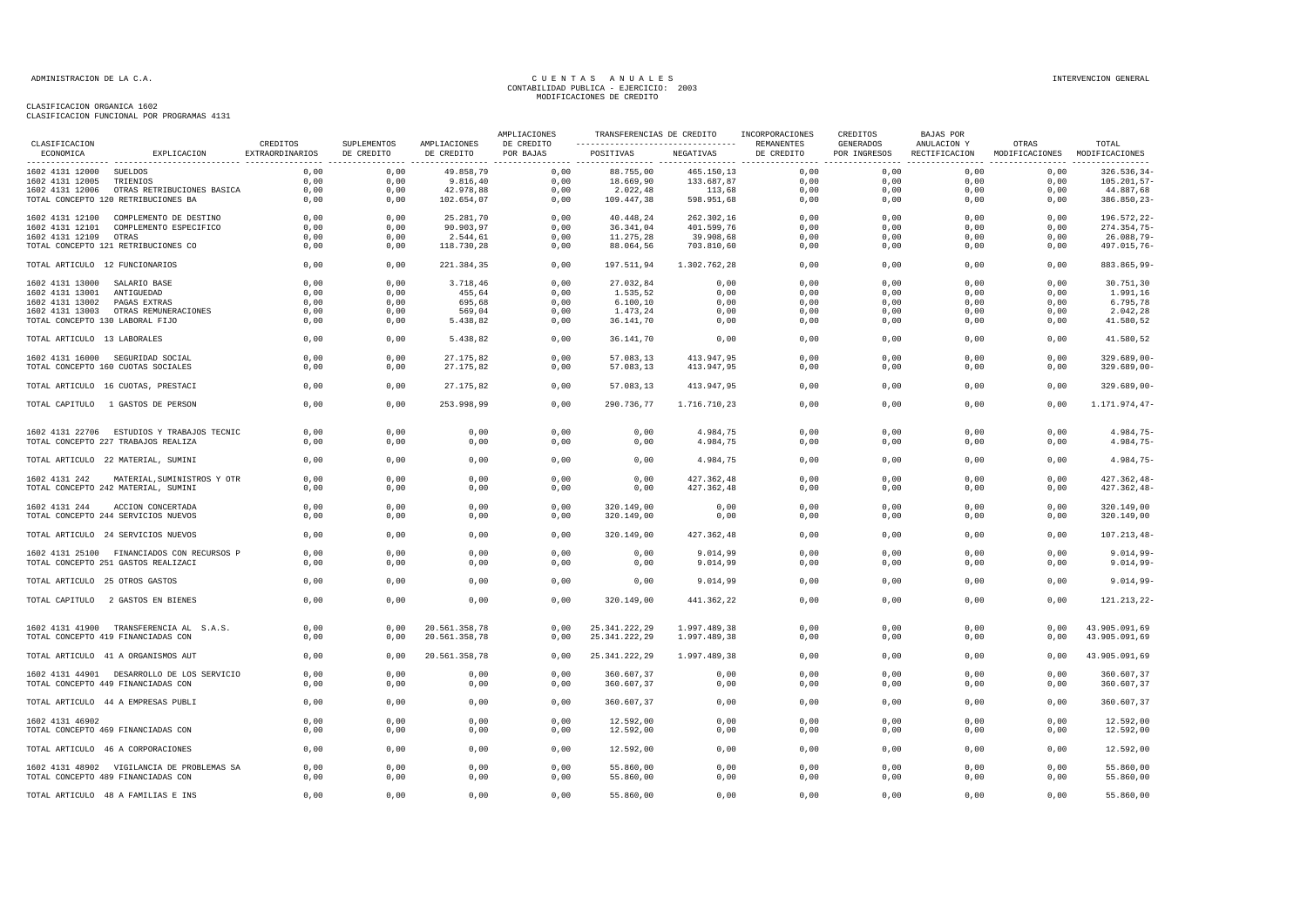| CLASIFICACION   |                                                                   | CREDITOS                                   | SUPLEMENTOS                    | AMPLIACIONES  | AMPLIACIONES<br>DE CREDITO | TRANSFERENCIAS DE CREDITO<br>--------------------------------- |                          | INCORPORACIONES<br>REMANENTES | CREDITOS<br><b>GENERADOS</b> | <b>BAJAS POR</b><br>ANULACION Y | OTRAS          | TOTAL                              |
|-----------------|-------------------------------------------------------------------|--------------------------------------------|--------------------------------|---------------|----------------------------|----------------------------------------------------------------|--------------------------|-------------------------------|------------------------------|---------------------------------|----------------|------------------------------------|
| ECONOMICA       | EXPLICACION                                                       | <b>EXTRAORDINARIOS</b><br>---------------- | DE CREDITO<br>---------------- | DE CREDITO    | POR BAJAS                  | POSITIVAS<br>----------------                                  | NEGATIVAS                | DE CREDITO                    | POR INGRESOS                 | RECTIFICACION                   | MODIFICACIONES | MODIFICACIONES<br>---------------- |
| TOTAL CAPITULO  | 4 TRANSFERENCIAS C                                                | 0.00                                       | 0,00                           | 20.561.358,78 | 0,00                       | 25.770.281,66                                                  | 1.997.489.38             | 0.00                          | 0,00                         | 0.00                            | 0,00           | 44.334.151,06                      |
| 1602 4131 692   | EDIFICIOS Y OTRAS CONSTRUC<br>TOTAL CONCEPTO 692 EDIFICIOS Y OTRA | 0,00<br>0,00                               | 0,00<br>0,00                   | 0,00<br>0,00  | 0,00<br>0,00               | 0,00<br>0,00                                                   | 1.597,90<br>1.597,90     | 0,00<br>0,00                  | 0,00<br>0,00                 | 0,00<br>0,00                    | 0,00<br>0,00   | $1.597,90 -$<br>$1.597,90 -$       |
| TOTAL ARTICULO  | 69 FINANCIADAS CON                                                | 0,00                                       | 0,00                           | 0,00          | 0,00                       | 0,00                                                           | 1.597,90                 | 0,00                          | 0,00                         | 0,00                            | 0,00           | $1.597,90 -$                       |
| TOTAL CAPITULO  | 6 INVERSIONES REAL                                                | 0,00                                       | 0,00                           | 0,00          | 0,00                       | 0,00                                                           | 1.597.90                 | 0,00                          | 0,00                         | 0,00                            | 0,00           | $1.597,90 -$                       |
| 1602 4131 71900 | TRANSFERENCIA AL S.A.S.<br>TOTAL CONCEPTO 719 FINANCIADAS CON     | 0,00<br>0,00                               | 0,00<br>0,00                   | 0,00<br>0,00  | 0,00<br>0,00               | 0,00<br>0,00                                                   | 432.241,19<br>432.241,19 | 0,00<br>0,00                  | 0,00<br>0,00                 | 0,00<br>0,00                    | 0,00<br>0,00   | 432.241,19-<br>432.241,19-         |
|                 | TOTAL ARTICULO 71 A ORGANISMOS AUT                                | 0,00                                       | 0,00                           | 0,00          | 0,00                       | 0,00                                                           | 432.241,19               | 0,00                          | 0,00                         | 0,00                            | 0,00           | 432.241,19-                        |
| 1602 4131 74901 | DESARROLLO DE LOS SERVICIO<br>TOTAL CONCEPTO 749 FINANCIADAS CON  | 0,00<br>0,00                               | 0,00<br>0,00                   | 0,00<br>0,00  | 0,00<br>0,00               | 214.974.00<br>214.974.00                                       | 0,00<br>0,00             | 0,00<br>0,00                  | 0,00<br>0,00                 | 0,00<br>0,00                    | 0,00<br>0,00   | 214.974,00<br>214.974,00           |
|                 | TOTAL ARTICULO 74 A EMPRESAS PUBLI                                | 0,00                                       | 0,00                           | 0,00          | 0,00                       | 214.974,00                                                     | 0,00                     | 0,00                          | 0,00                         | 0,00                            | 0,00           | 214.974,00                         |
| TOTAL CAPITULO  | 7 TRANSFERENCIAS D                                                | 0,00                                       | 0,00                           | 0,00          | 0,00                       | 214.974,00                                                     | 432.241,19               | 0,00                          | 0,00                         | 0,00                            | 0,00           | $217.267,19-$                      |
| TOTAL FUNCIONAL | 4131 PROTECCION Y PRO                                             | 0.00                                       | 0.00                           | 20.815.357.77 | 0.00                       | 26.596.141.43                                                  | 4.589.400.92             | 0,00                          | 0,00                         | 0.00                            | 0.00           | 42.822.098,28                      |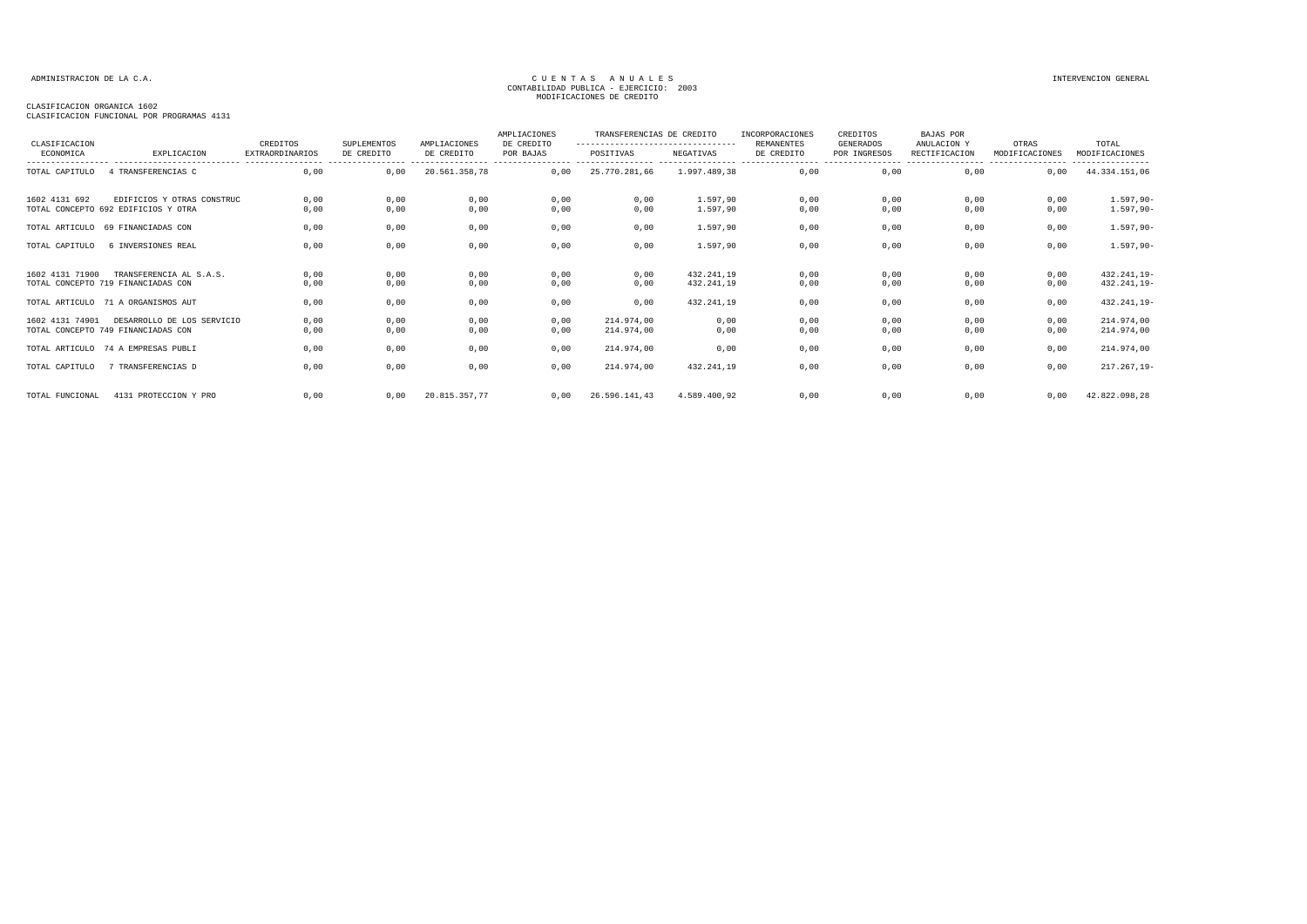|                     |                            |            |                    |                    |            |               | <b>CREDIT</b> |                        | CREDITOS         | <b>PAJAS POR</b>     |       |                |
|---------------------|----------------------------|------------|--------------------|--------------------|------------|---------------|---------------|------------------------|------------------|----------------------|-------|----------------|
| <b>LASIFICACION</b> |                            |            | <b>NUPLEMENTOS</b> | <b>AMPLIACIONE</b> | DE CREDITO |               |               | REMANENTE <sup>®</sup> | <b>GENERADOS</b> | ANIILACTON           | OTRA: | TOTAL          |
| ECONOMICA           |                            | ORDINARIOS | DE CREDITO         | DE CREDITO         | POR BAJAS  | POSITIVAS     | NEGATIVAS     | DE CREDITO             | POR INGRESOS     | <b>RECTIFICACION</b> |       | MODIFICACIONES |
| TOTAL ORGANICO      | 1602<br>. D.G. DE PLANIFIC |            |                    |                    |            | 26.596.141.43 | 1.589.400.92  | .00                    | . 00             | 00                   |       | .098.28        |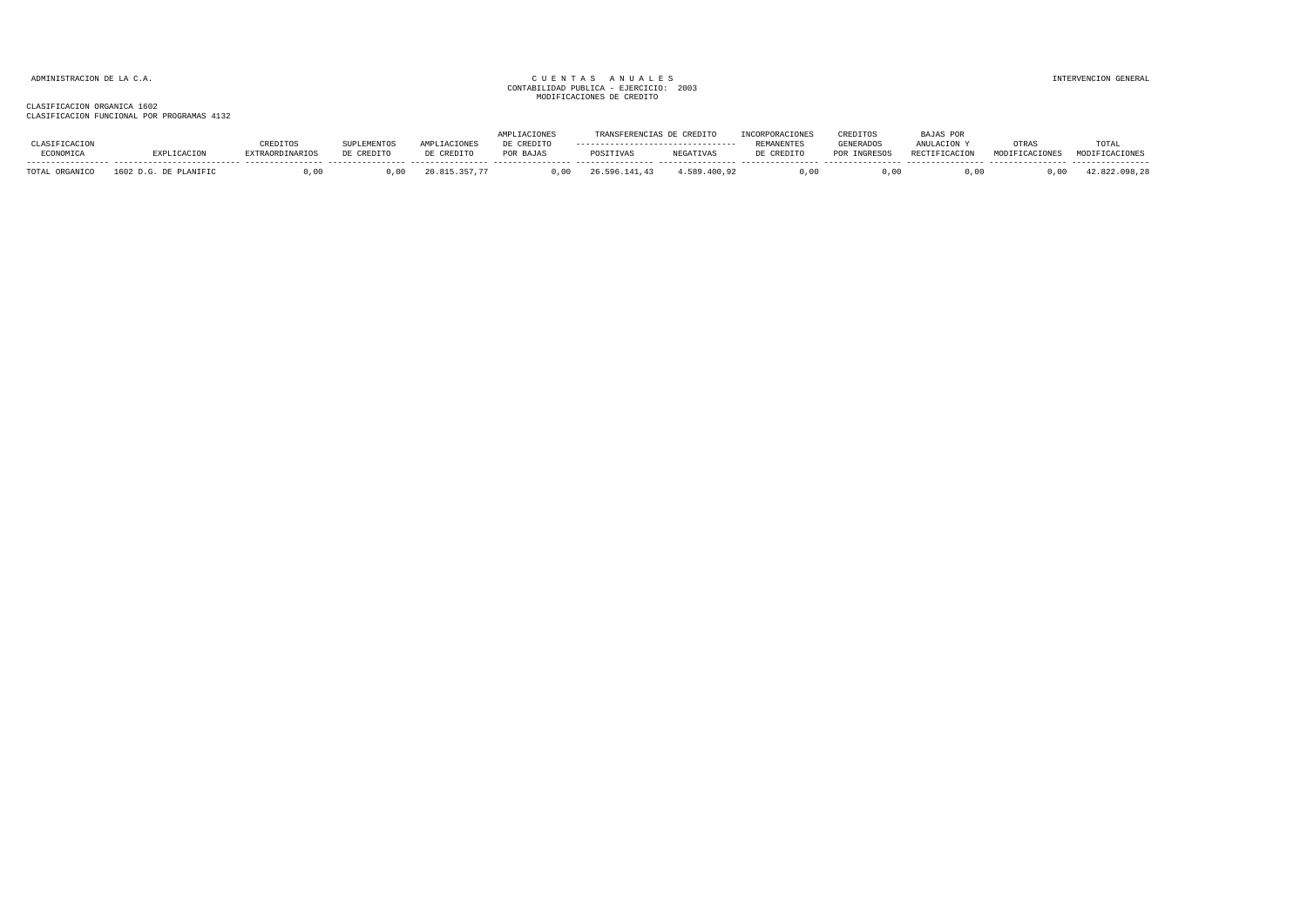| CLASIFICACION                  |                                                                    | CREDITOS        | <b>SUPLEMENTOS</b> | AMPLIACIONES | AMPLIACIONES<br>DE CREDITO | TRANSFERENCIAS DE CREDITO<br>---------------------------------- |                      | INCORPORACIONES<br>REMANENTES | CREDITOS<br>GENERADOS | BAJAS POR<br>ANULACION Y | OTRAS                         | TOTAL                          |
|--------------------------------|--------------------------------------------------------------------|-----------------|--------------------|--------------|----------------------------|-----------------------------------------------------------------|----------------------|-------------------------------|-----------------------|--------------------------|-------------------------------|--------------------------------|
| ECONOMICA                      | EXPLICACION                                                        | EXTRAORDINARIOS | DE CREDITO         | DE CREDITO   | POR BAJAS                  | POSITIVAS                                                       | NEGATIVAS            | DE CREDITO                    | POR INGRESOS          | RECTIFICACION            | MODIFICACIONES MODIFICACIONES |                                |
| 1603 4431 12000 SUELDOS        |                                                                    | 0,00            | 0,00               | 8.067,02     | 0,00                       | 0,00                                                            | 0,00                 | 0,00                          | 0,00                  | 0,00                     | 0,00                          | 8.067,02                       |
| 1603 4431 12005 TRIENIOS       |                                                                    | 0,00            | 0,00               | 1.487,52     | 0,00                       | 0,00                                                            | 0,00                 | 0,00                          | 0,00                  | 0,00                     | 0,00                          | 1.487,52                       |
|                                | 1603 4431 12006 OTRAS RETRIBUCIONES BASICA                         | 0,00            | 0,00               | 6.972,36     | 0,00                       | 0,00                                                            | 0,00                 | 0,00                          | 0,00                  | 0,00                     | 0,00                          | 6.972,36                       |
|                                | TOTAL CONCEPTO 120 RETRIBUCIONES BA                                | 0.00            | 0,00               | 16.526,90    | 0,00                       | 0,00                                                            | 0,00                 | 0,00                          | 0,00                  | 0,00                     | 0,00                          | 16.526,90                      |
|                                | 1603 4431 12100 COMPLEMENTO DE DESTINO                             | 0.00            | 0.00               | 4.101,39     | 0.00                       | 0.00                                                            | 0.00                 | 0.00                          | 0.00                  | 0.00                     | 0.00                          | 4.101,39                       |
|                                | 1603 4431 12101 COMPLEMENTO ESPECIFICO                             | 0,00            | 0,00               | 14.146,52    | 0,00                       | 0,00                                                            | 0,00                 | 0,00                          | 0,00                  | 0,00                     | 0,00                          | 14.146,52                      |
|                                | TOTAL CONCEPTO 121 RETRIBUCIONES CO                                | 0,00            | 0,00               | 18.247,91    | 0,00                       | 0,00                                                            | 0,00                 | 0,00                          | 0.00                  | 0,00                     | 0.00                          | 18.247,91                      |
| TOTAL ARTICULO 12 FUNCIONARIOS |                                                                    | 0,00            | 0,00               | 34.774,81    | 0,00                       | 0,00                                                            | 0,00                 | 0,00                          | 0,00                  | 0,00                     | 0,00                          | 34.774,81                      |
|                                | 1603 4431 16000 SEGURIDAD SOCIAL                                   | 0.00            | 0,00               | 3.874,91     | 0,00                       | 0,00                                                            | 0,00                 | 0,00                          | 0,00                  | 0.00                     | 0.00                          | 3.874,91                       |
|                                | TOTAL CONCEPTO 160 CUOTAS SOCIALES                                 | 0,00            | 0,00               | 3.874,91     | 0,00                       | 0,00                                                            | 0,00                 | 0,00                          | 0,00                  | 0,00                     | 0,00                          | 3.874,91                       |
|                                | TOTAL ARTICULO 16 CUOTAS, PRESTACI                                 | 0,00            | 0,00               | 3.874,91     | 0,00                       | 0,00                                                            | 0,00                 | 0,00                          | 0,00                  | 0,00                     | 0,00                          | 3.874,91                       |
|                                | TOTAL CAPITULO 1 GASTOS DE PERSON                                  | 0,00            | 0,00               | 38.649,72    | 0,00                       | 0,00                                                            | 0,00                 | 0,00                          | 0,00                  | 0,00                     | 0,00                          | 38.649,72                      |
|                                | 1603 4431 22000 ORDINARIO NO INVENTARIABLE                         | 0,00            | 0,00               | 0,00         | 0,00                       | 0,00                                                            | 9.015, 18            | 0,00                          | 0,00                  | 0,00                     | 0,00                          | $9.015, 18-$                   |
|                                | TOTAL CONCEPTO 220 MATERIAL DE OFIC                                | 0,00            | 0,00               | 0,00         | 0,00                       | 0,00                                                            | 9.015, 18            | 0,00                          | 0,00                  | 0,00                     | 0,00                          | $9.015, 18-$                   |
|                                | 1603 4431 22109 OTROS SUMINISTROS                                  | 0,00            | 0,00               | 0,00         | 0,00                       | 0,00                                                            | 5.409,11             | 0,00                          | 0,00                  | 0,00                     | 0,00                          | $5.409, 11-$                   |
| TOTAL CONCEPTO 221 SUMINISTROS |                                                                    | 0,00            | 0,00               | 0,00         | 0,00                       | 0,00                                                            | 5.409,11             | 0,00                          | 0,00                  | 0,00                     | 0,00                          | $5.409, 11-$                   |
| 1603 4431 22200 TELEFONICAS    |                                                                    | 0,00            | 0,00               | 0,00         | 0,00                       | 0,00                                                            | 24.040,48            | 0,00                          | 0,00                  | 0,00                     | 0,00                          | $24.040, 48 -$                 |
| 1603 4431 22201 POSTALES       |                                                                    | 0,00            | 0,00               | 0,00         | 0,00                       | 0,00                                                            | 9.075,28             | 0,00                          | 0,00                  | 0,00                     | 0,00                          | $9.075, 28 -$                  |
|                                | TOTAL CONCEPTO 222 COMUNICACIONES                                  | 0,00            | 0,00               | 0,00         | 0,00                       | 0,00                                                            | 33.115,76            | 0,00                          | 0,00                  | 0,00                     | 0,00                          | $33.115,76 -$                  |
| 1603 4431 223                  | TRANSPORTE                                                         | 0,00            | 0,00               | 0,00         | 0,00                       | 0,00                                                            | 3.135,82             | 0,00                          | 0,00                  | 0,00                     | 0,00                          | $3.135,82-$                    |
| TOTAL CONCEPTO 223 TRANSPORTE  |                                                                    | 0,00            | 0,00               | 0,00         | 0,00                       | 0,00                                                            | 3.135,82             | 0,00                          | 0,00                  | 0,00                     | 0,00                          | $3.135, 82-$                   |
| 1603 4431 22709 OTROS          |                                                                    | 0,00            | 0,00               | 0,00         | 0,00                       | 0,00                                                            | 4.507,59             | 0,00                          | 0,00                  | 0,00                     | 0,00                          | $4.507, 59-$                   |
|                                | TOTAL CONCEPTO 227 TRABAJOS REALIZA                                | 0,00            | 0,00               | 0,00         | 0,00                       | 0,00                                                            | 4.507,59             | 0,00                          | 0,00                  | 0,00                     | 0,00                          | $4.507, 59-$                   |
|                                | TOTAL ARTICULO 22 MATERIAL, SUMINI                                 | 0,00            | 0,00               | 0,00         | 0,00                       | 0,00                                                            | 55.183,46            | 0,00                          | 0,00                  | 0,00                     | 0,00                          | $55.183, 46 -$                 |
| 1603 4431 239                  | OTRAS INDEMNIZACIONES                                              | 0,00            | 0,00               | 0,00         | 0,00                       | 0,00                                                            | 0,00                 | 0,00                          | 11.387,89             | 0,00                     | 0,00                          | 11.387,89                      |
|                                | TOTAL CONCEPTO 239 OTRAS INDEMNIZAC                                | 0,00            | 0,00               | 0,00         | 0,00                       | 0,00                                                            | 0,00                 | 0,00                          | 11.387,89             | 0,00                     | 0,00                          | 11.387,89                      |
|                                | TOTAL ARTICULO 23 INDEMNIZACIONES                                  | 0,00            | 0,00               | 0,00         | 0,00                       | 0,00                                                            | 0,00                 | 0,00                          | 11.387,89             | 0,00                     | 0,00                          | 11.387,89                      |
|                                | 1603 4431 25100 FINANCIADOS CON RECURSOS P                         | 0.00            | 0,00               | 0,00         | 0,00                       | 0,00                                                            | 8.826,24             | 0,00                          | 0,00                  | 0,00                     | 0,00                          | $8.826, 24-$                   |
|                                | TOTAL CONCEPTO 251 GASTOS REALIZACI                                | 0,00            | 0,00               | 0,00         | 0,00                       | 0,00                                                            | 8.826,24             | 0,00                          | 0,00                  | 0,00                     | 0,00                          | $8.826, 24-$                   |
| TOTAL ARTICULO 25 OTROS GASTOS |                                                                    | 0,00            | 0,00               | 0,00         | 0,00                       | 0,00                                                            | 8.826,24             | 0,00                          | 0,00                  | 0,00                     | 0,00                          | $8.826, 24-$                   |
|                                | TOTAL CAPITULO 2 GASTOS EN BIENES                                  | 0,00            | 0,00               | 0,00         | 0,00                       | 0,00                                                            | 64.009,70            | 0,00                          | 11.387,89             | 0,00                     | 0,00                          | $52.621, 81 -$                 |
|                                |                                                                    | 0.00            | 0.00               | 0.00         |                            | 0.00                                                            |                      | 0.00                          | 0.00                  | 0.00                     | 0.00                          |                                |
| 1603 4431 693                  | MAQUINARIA, INSTALACIONES Y<br>TOTAL CONCEPTO 693 MAQUINARIA, INST | 0,00            | 0,00               | 0,00         | 0,00<br>0,00               | 0,00                                                            | 2.347,22<br>2.347,22 | 0,00                          | 0,00                  | 0,00                     | 0,00                          | $2.347, 22 -$<br>$2.347, 22 -$ |
|                                |                                                                    |                 |                    |              |                            |                                                                 |                      |                               |                       |                          |                               |                                |
|                                | TOTAL ARTICULO 69 FINANCIADAS CON                                  | 0,00            | 0,00               | 0,00         | 0,00                       | 0,00                                                            | 2.347,22             | 0,00                          | 0,00                  | 0,00                     | 0,00                          | $2.347, 22 -$                  |
|                                | TOTAL CAPITULO 6 INVERSIONES REAL                                  | 0,00            | 0,00               | 0,00         | 0,00                       | 0,00                                                            | 2.347,22             | 0,00                          | 0,00                  | 0,00                     | 0,00                          | $2.347, 22 -$                  |
| TOTAL FUNCIONAL                | 4431 CONTROL DEL CONS                                              | 0.00            | 0,00               | 38.649,72    | 0,00                       | 0.00                                                            | 66.356,92            | 0.00                          | 11.387,89             | 0.00                     | 0.00                          | $16.319, 31-$                  |
| TOTAL ORGANICO                 | 1603 D.G.DE CONSUMO                                                | 0.00            | 0.00               | 38.649.72    | 0.00                       | 0.00                                                            | 66.356.92            | 0.00                          | 11.387,89             | 0.00                     | 0.00                          | $16.319, 31-$                  |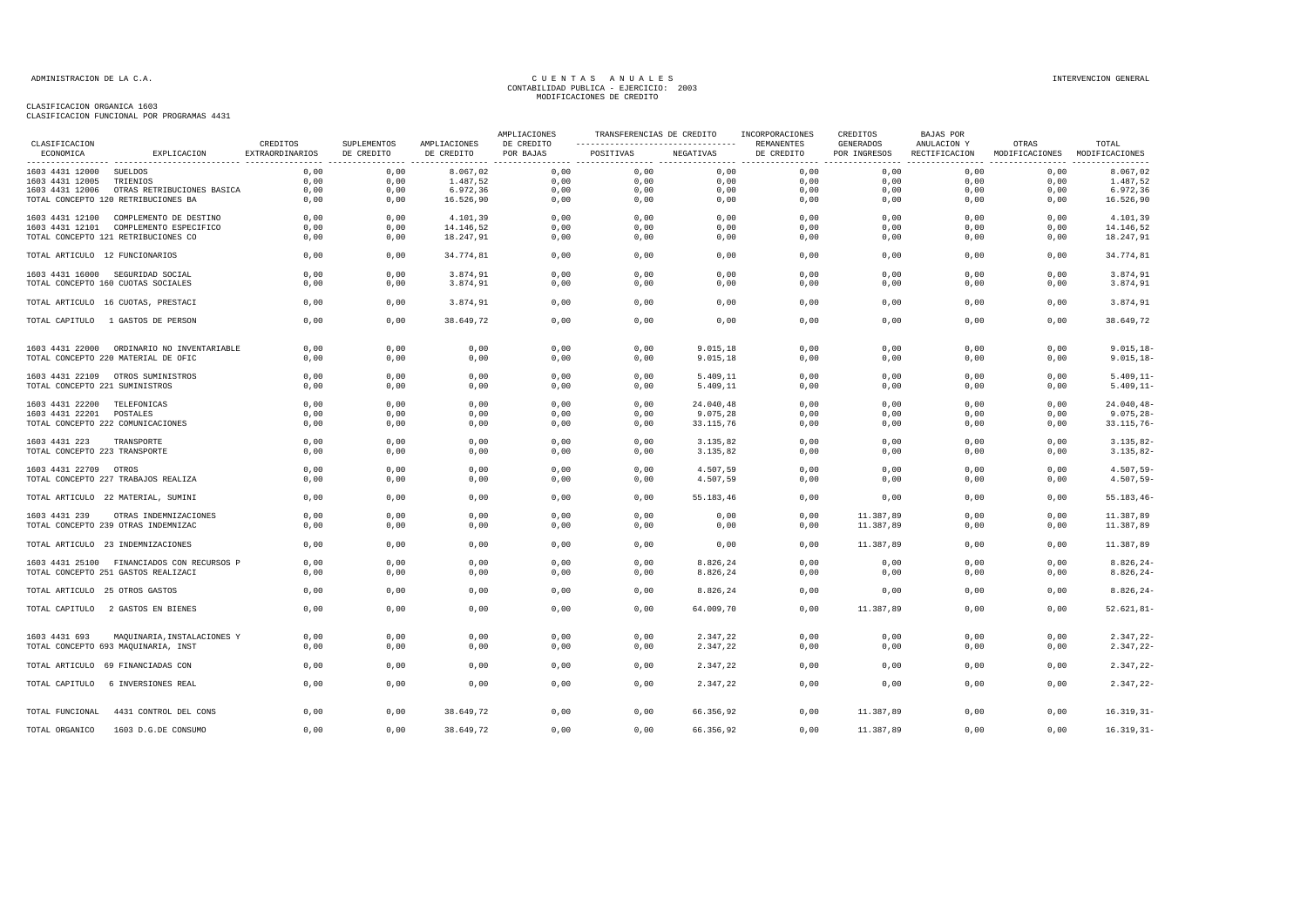| CLASIFICACION<br>ECONOMICA                            | EXPLICACION                                                                              | CREDITOS<br><b>EXTRAORDINARIOS</b> | <b>SUPLEMENTOS</b><br>DE CREDITO | AMPLIACIONES<br>DE CREDITO   | AMPLIACIONES<br>DE CREDITO<br>POR BAJAS | TRANSFERENCIAS DE CREDITO<br>----------------------------------<br>POSITIVAS | NEGATIVAS                    | INCORPORACIONES<br>REMANENTES<br>DE CREDITO | CREDITOS<br>GENERADOS<br>POR INGRESOS | BAJAS POR<br>ANULACION Y<br>RECTIFICACION | OTRAS<br>MODIFICACIONES      | TOTAL<br>MODIFICACIONES<br>----------------  |
|-------------------------------------------------------|------------------------------------------------------------------------------------------|------------------------------------|----------------------------------|------------------------------|-----------------------------------------|------------------------------------------------------------------------------|------------------------------|---------------------------------------------|---------------------------------------|-------------------------------------------|------------------------------|----------------------------------------------|
| 1604 4111 12000<br>1604 4111 12005<br>1604 4111 12006 | SUELDOS<br>TRIENIOS<br>OTRAS RETRIBUCIONES BÁSICA<br>TOTAL CONCEPTO 120 RETRIBUCIONES BA | 0,00<br>0,00<br>0,00<br>0,00       | 0,00<br>0,00<br>0,00<br>0,00     | 0,00<br>0,00<br>0,00<br>0,00 | 0,00<br>0,00<br>0,00<br>0,00            | 16.302,23<br>4.037,74<br>361,38<br>20.701,35                                 | 0,00<br>0,00<br>0,00<br>0,00 | 0,00<br>0,00<br>0,00<br>0,00                | 0,00<br>0,00<br>0,00<br>0,00          | 0,00<br>0,00<br>0,00<br>0,00              | 0,00<br>0,00<br>0,00<br>0,00 | 16.302,23<br>4.037,74<br>361,38<br>20.701,35 |
| 1604 4111 12100<br>1604 4111 12101                    | COMPLEMENTO DE DESTINO<br>COMPLEMENTO ESPECIFICO<br>TOTAL CONCEPTO 121 RETRIBUCIONES CO  | 0,00<br>0,00<br>0,00               | 0.00<br>0,00<br>0,00             | 0.00<br>0,00<br>0,00         | 0.00<br>0,00<br>0,00                    | 10.841,40<br>20.370,36<br>31.211,76                                          | 0.00<br>0,00<br>0,00         | 0.00<br>0,00<br>0,00                        | 0,00<br>0,00<br>0,00                  | 0.00<br>0,00<br>0,00                      | 0.00<br>0,00<br>0,00         | 10.841,40<br>20.370,36<br>31.211,76          |
| TOTAL ARTICULO 12 FUNCIONARIOS<br>1604 4111 16000     | SEGURIDAD SOCIAL                                                                         | 0,00<br>0,00                       | 0,00<br>0,00                     | 0,00<br>0,00                 | 0,00<br>0,00                            | 51.913,11<br>5.611,01                                                        | 0,00<br>0,00                 | 0,00<br>0,00                                | 0,00<br>0,00                          | 0,00<br>0,00                              | 0,00<br>0,00                 | 51.913,11<br>5.611,01                        |
|                                                       | TOTAL CONCEPTO 160 CUOTAS SOCIALES<br>TOTAL ARTICULO 16 CUOTAS, PRESTACI                 | 0,00<br>0,00                       | 0,00<br>0,00                     | 0,00<br>0,00                 | 0,00<br>0,00                            | 5.611,01<br>5.611,01                                                         | 0,00<br>0,00                 | 0,00<br>0,00                                | 0,00<br>0,00                          | 0,00<br>0,00                              | 0,00<br>0,00                 | 5.611,01<br>5.611,01                         |
| TOTAL CAPITULO                                        | 1 GASTOS DE PERSON                                                                       | 0.00                               | 0,00                             | 0,00                         | 0,00                                    | 57.524,12                                                                    | 0,00                         | 0,00                                        | 0,00                                  | 0,00                                      | 0,00                         | 57.524,12                                    |
| TOTAL FUNCIONAL                                       | 4111 SERVICIOS GENERA                                                                    | 0.00                               | 0,00                             | 0,00                         | 0,00                                    | 57.524,12                                                                    | 0,00                         | 0,00                                        | 0,00                                  | 0,00                                      | 0,00                         | 57.524,12                                    |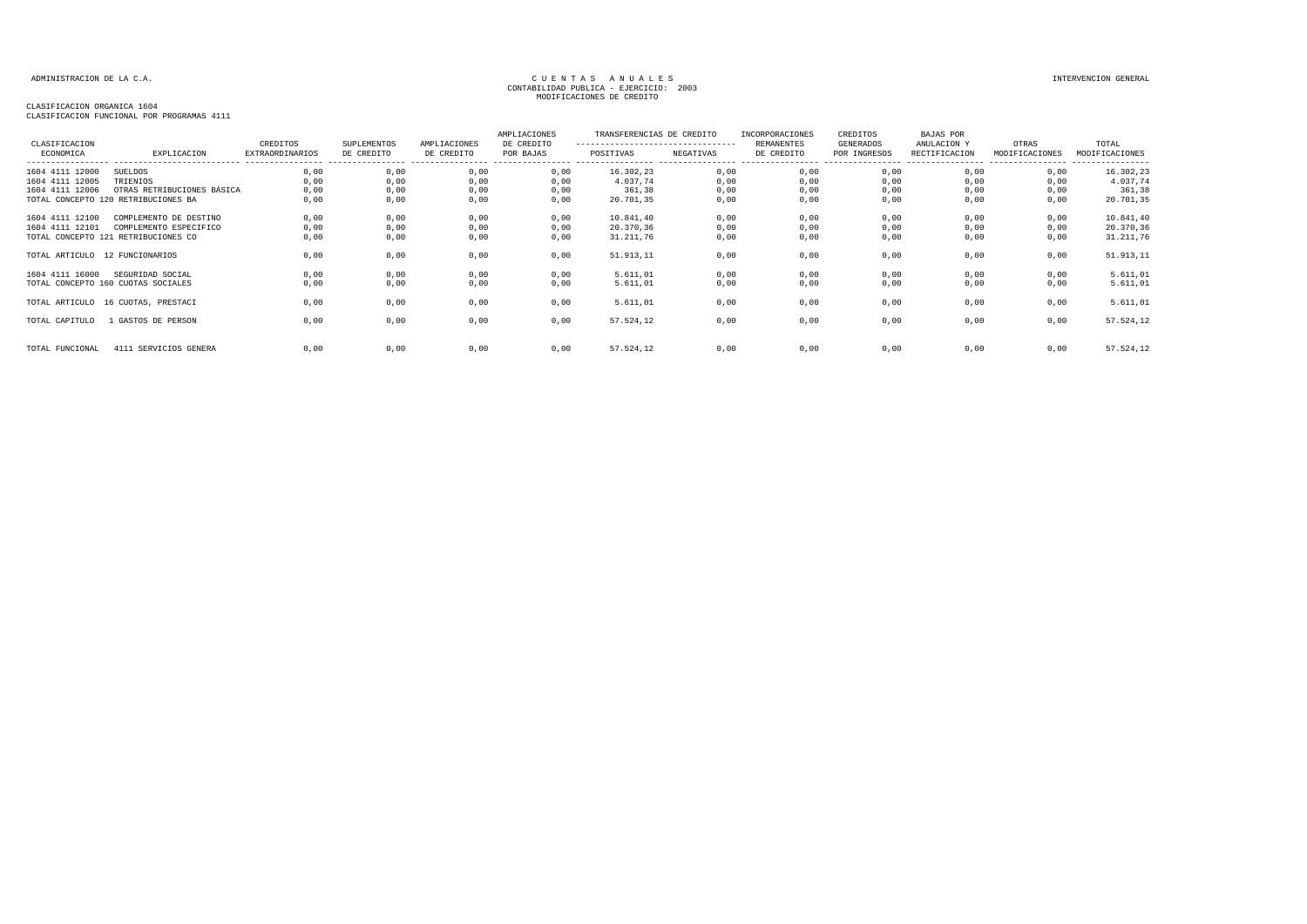|                |                       |                        |             |              | <b>AMPLIACIONES</b> | TRANSFERENCIAS DE CREDITO |           | INCORPORACIONES   | CREDITOS     | <b>BAJAS POR</b> |                |                |
|----------------|-----------------------|------------------------|-------------|--------------|---------------------|---------------------------|-----------|-------------------|--------------|------------------|----------------|----------------|
| CLASIFICACION  |                       | <b>CREDITOS</b>        | SUPLEMENTOS | AMPLIACIONES | DE CREDITO          |                           |           | <b>REMANENTES</b> | GENERADOS    | ANULACION Y      | OTRAS          | TOTAL          |
| ECONOMICA      | EXPLICACION           | <b>EXTRAORDINARIOS</b> | DE CREDITO  | DE CREDITO   | POR BAJAS           | POSITIVAS                 | NEGATIVAS | DE CREDITO        | POR INGRESOS | RECTIFICACION    | MODIFICACIONES | MODIFICACIONES |
| TOTAL ORGANICO | 1604 D.G. DE SALUD PÚ |                        | .00.        | .00          | .00                 | .524.12                   | .00       | 0.00              | 0.00         | J.00             | J.OC           | 7.524.12       |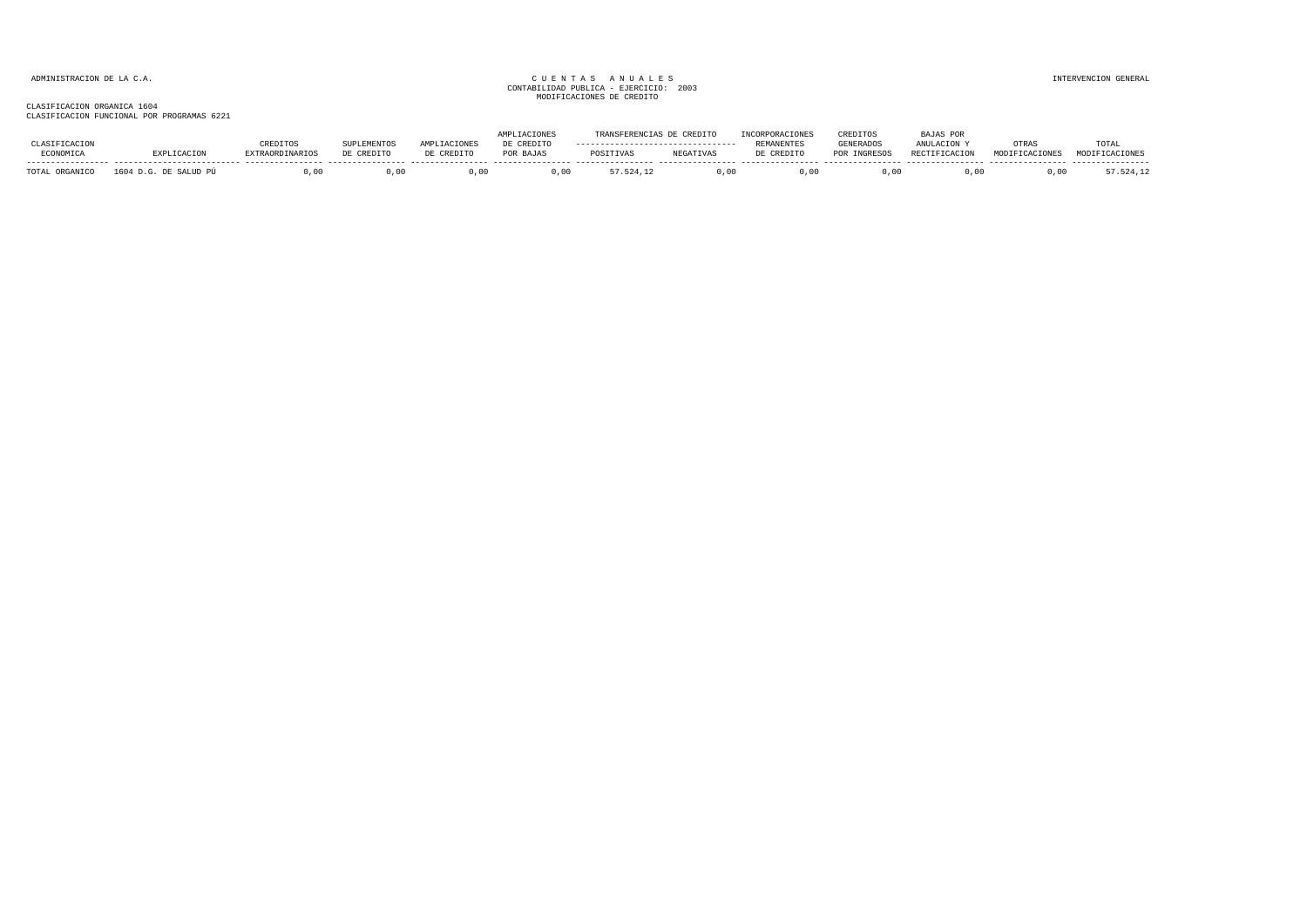| CLASIFICACION                   |                                                               | CREDITOS        | SUPLEMENTOS  | AMPLIACIONES | AMPLIACIONES<br>DE CREDITO | TRANSFERENCIAS DE CREDITO |                      | INCORPORACIONES<br>REMANENTES | CREDITOS<br>GENERADOS | <b>BAJAS POR</b><br>ANULACION Y | OTRAS                         | TOTAL                        |
|---------------------------------|---------------------------------------------------------------|-----------------|--------------|--------------|----------------------------|---------------------------|----------------------|-------------------------------|-----------------------|---------------------------------|-------------------------------|------------------------------|
| ECONOMICA                       | EXPLICACION                                                   | EXTRAORDINARIOS | DE CREDITO   | DE CREDITO   | POR BAJAS                  | POSITIVAS                 | NEGATIVAS            | DE CREDITO                    | POR INGRESOS          | RECTIFICACION                   | MODIFICACIONES MODIFICACIONES |                              |
|                                 | 1701 4511 10000 RETRIBUCIONES BASICAS                         | 0.00            | 0.00         | 1.640.65     | 0.00                       | 0.00                      | 0.00                 | 0.00                          | 0.00                  | 0.00                            | 0.00                          | 1.640.65                     |
|                                 | 1701 4511 10001 OTRAS REMUNERACIONES                          | 0,00            | 0,00         | 865,32       | 0,00                       | 0,00                      | 0,00                 | 0,00                          | 0,00                  | 0,00                            | 0,00                          | 865,32                       |
|                                 | TOTAL CONCEPTO 100 RETRIBUCIONES BA                           | 0,00            | 0,00         | 2.505,97     | 0,00                       | 0,00                      | 0,00                 | 0,00                          | 0,00                  | 0,00                            | 0,00                          | 2.505,97                     |
| TOTAL ARTICULO 10 ALTOS CARGOS  |                                                               | 0,00            | 0,00         | 2.505,97     | 0,00                       | 0,00                      | 0,00                 | 0,00                          | 0,00                  | 0,00                            | 0,00                          | 2.505,97                     |
|                                 | 1701 4511 11000 RETRIBUCIONES BASICAS                         | 0,00            | 0,00         | 1.418,10     | 0,00                       | 0,00                      | 0,00                 | 0,00                          | 0,00                  | 0,00                            | 0,00                          | 1.418,10                     |
|                                 | 1701 4511 11001 OTRAS REMUNERACIONES                          | 0.00            | 0.00         | 4.817.96     | 0.00                       | 0.00                      | 0.00                 | 0.00                          | 0.00                  | 0.00                            | 0.00                          | 4.817,96                     |
|                                 | TOTAL CONCEPTO 110 RETRIBUCIONES BA                           | 0,00            | 0,00         | 6.236,06     | 0,00                       | 0,00                      | 0,00                 | 0,00                          | 0,00                  | 0,00                            | 0,00                          | 6.236,06                     |
|                                 | TOTAL ARTICULO 11 PERSONAL EVENTUA                            | 0,00            | 0,00         | 6.236,06     | 0,00                       | 0,00                      | 0,00                 | 0,00                          | 0,00                  | 0,00                            | 0,00                          | 6.236,06                     |
| 1701 4511 12000                 | SUELDOS                                                       | 0,00            | 0,00         | 8.960,66     | 0,00                       | 0,00                      | 7.188,21             | 0,00                          | 0,00                  | 0,00                            | 0,00                          | 1.772,45                     |
| 1701 4511 12005                 | TRIENIOS                                                      | 0,00            | 0,00         | 2.073,55     | 0,00                       | 0,00                      | 665,70               | 0,00                          | 0,00                  | 0,00                            | 0,00                          | 1.407,85                     |
|                                 | 1701 4511 12006 OTRAS RETRIBUCIONES BASICA                    | 0,00            | 0,00         | 7.985,98     | 0,00                       | 0,00                      | 0,00                 | 0,00                          | 0,00                  | 0,00                            | 0,00                          | 7.985,98                     |
|                                 | TOTAL CONCEPTO 120 RETRIBUCIONES BA                           | 0,00            | 0,00         | 19.020,19    | 0,00                       | 0,00                      | 7.853,91             | 0,00                          | 0,00                  | 0,00                            | 0,00                          | 11.166,28                    |
|                                 |                                                               |                 |              |              |                            |                           |                      |                               |                       |                                 |                               |                              |
|                                 | 1701 4511 12100 COMPLEMENTO DE DESTINO                        | 0.00            | 0.00         | 4.697.63     | 0,00                       | 0.00                      | 3.287,25             | 0.00                          | 0.00                  | 0.00                            | 0,00                          | 1.410,38                     |
|                                 | 1701 4511 12101 COMPLEMENTO ESPECIFICO                        | 0,00            | 0,00         | 18.122,98    | 0,00                       | 0,00                      | 4.318,07             | 0,00                          | 0,00                  | 0,00                            | 0,00                          | 13.804,91                    |
|                                 | TOTAL CONCEPTO 121 RETRIBUCIONES CO                           | 0,00            | 0,00         | 22.820,61    | 0,00                       | 0,00                      | 7.605,32             | 0,00                          | 0,00                  | 0,00                            | 0,00                          | 15.215,29                    |
| TOTAL ARTICULO 12 FUNCIONARIOS  |                                                               | 0,00            | 0,00         | 41.840,80    | 0,00                       | 0,00                      | 15.459,23            | 0,00                          | 0,00                  | 0,00                            | 0,00                          | 26.381,57                    |
| 1701 4511 13000 SALARIO BASE    |                                                               | 0,00            | 0,00         | 4.146,80     | 0,00                       | 0,00                      | 0,00                 | 0,00                          | 0,00                  | 0,00                            | 0,00                          | 4.146,80                     |
| 1701 4511 13001 ANTIGUEDAD      |                                                               | 0,00            | 0,00         | 612,01       | 0,00                       | 272,59                    | 0,00                 | 0,00                          | 0,00                  | 0,00                            | 0,00                          | 884,60                       |
| 1701 4511 13002 PAGAS EXTRAS    |                                                               | 0,00            | 0,00         | 793,13       | 0,00                       | 0,00                      | 0,00                 | 0,00                          | 0,00                  | 0,00                            | 0,00                          | 793,13                       |
|                                 | 1701 4511 13003 OTRAS REMUNERACIONES                          | 0,00            | 0,00         | 824,39       | 0,00                       | 1.000,00                  | 0,00                 | 0,00                          | 0,00                  | 0,00                            | 0,00                          | 1.824,39                     |
| TOTAL CONCEPTO 130 LABORAL FIJO |                                                               | 0,00            | 0,00         | 6.376,33     | 0,00                       | 1.272,59                  | 0,00                 | 0,00                          | 0,00                  | 0,00                            | 0,00                          | 7.648,92                     |
|                                 |                                                               |                 |              |              |                            |                           |                      |                               |                       |                                 |                               |                              |
| 1701 4511 13100 SALARIO BASE    |                                                               | 0,00            | 0,00         | 405,99       | 0,00                       | 0,00                      | 1.272,59             | 0,00                          | 0,00                  | 0,00                            | 0,00                          | $866, 60 -$                  |
|                                 | 1701 4511 13101 OTRAS REMUNERACIONES                          | 0,00            | 0,00         | 118,88       | 0,00                       | 0,00                      | 0,00                 | 0,00                          | 0,00                  | 0,00                            | 0,00                          | 118,88                       |
|                                 | TOTAL CONCEPTO 131 LABORAL EVENTUAL                           | 0,00            | 0,00         | 524,87       | 0,00                       | 0,00                      | 1.272,59             | 0,00                          | 0,00                  | 0,00                            | 0,00                          | 747,72-                      |
| TOTAL ARTICULO 13 LABORALES     |                                                               | 0,00            | 0,00         | 6.901, 20    | 0,00                       | 1.272,59                  | 1.272,59             | 0,00                          | 0,00                  | 0,00                            | 0,00                          | 6.901, 20                    |
|                                 | 1701 4511 16000 SEGURIDAD SOCIAL                              | 0,00            | 0,00         | 5.369,67     | 0,00                       | 0,00                      | 3.985,35             | 0,00                          | 0,00                  | 0,00                            | 0,00                          | 1.384,32                     |
|                                 | TOTAL CONCEPTO 160 CUOTAS SOCIALES                            | 0,00            | 0,00         | 5.369,67     | 0,00                       | 0,00                      | 3.985,35             | 0,00                          | 0,00                  | 0,00                            | 0,00                          | 1.384,32                     |
|                                 | TOTAL ARTICULO 16 CUOTAS, PRESTACI                            | 0.00            | 0,00         | 5.369,67     | 0,00                       | 0,00                      | 3.985,35             | 0,00                          | 0,00                  | 0,00                            | 0,00                          | 1.384,32                     |
|                                 | TOTAL CAPITULO 1 GASTOS DE PERSON                             | 0,00            | 0,00         | 62.853,70    | 0,00                       | 1.272,59                  | 20.717,17            | 0,00                          | 0,00                  | 0,00                            | 0,00                          | 43.409,12                    |
|                                 |                                                               |                 |              |              |                            |                           |                      |                               |                       |                                 |                               |                              |
| 1701 4511 212                   | EDIFICIOS Y OTRAS CONSTRUC                                    | 0,00            | 0,00         | 0,00         | 0,00                       | 0,00                      | 10.592,83            | 0,00                          | 0,00                  | 0,00                            | 0,00                          | $10.592,83-$                 |
|                                 | TOTAL CONCEPTO 212 EDIFICIOS Y OTRA                           | 0,00            | 0,00         | 0,00         | 0,00                       | 0,00                      | 10.592,83            | 0,00                          | 0,00                  | 0,00                            | 0,00                          | $10.592, 83 -$               |
| 1701 4511 213                   | MAQUINARIA, INSTALACION Y U                                   | 0.00            | 0,00         | 0,00         | 0,00                       | 0.00                      | 901,51               | 0,00                          | 0,00                  | 0.00                            | 0,00                          | $901, 51 -$                  |
|                                 | TOTAL CONCEPTO 213 MAQUINARIA, INST                           | 0,00            | 0,00         | 0,00         | 0,00                       | 0,00                      | 901,51               | 0,00                          | 0,00                  | 0,00                            | 0,00                          | $901, 51 -$                  |
|                                 |                                                               |                 |              |              |                            |                           |                      |                               |                       |                                 |                               |                              |
| 1701 4511 214                   | MATERIAL DE TRANSPORTE<br>TOTAL CONCEPTO 214 MATERIAL DE TRAN | 0,00<br>0,00    | 0,00<br>0,00 | 0,00<br>0,00 | 0,00<br>0,00               | 0,00<br>0,00              | 1.979,72<br>1.979,72 | 0,00<br>0,00                  | 0,00<br>0,00          | 0,00<br>0,00                    | 0,00<br>0,00                  | $1.979, 72-$<br>$1.979, 72-$ |
|                                 |                                                               |                 |              |              |                            |                           |                      |                               |                       |                                 |                               |                              |
| 1701 4511 215                   | MOBILIARIO Y ENSERES                                          | 0.00            | 0,00         | 0,00         | 0,00                       | 0,00                      | 5.409,11             | 0,00                          | 0,00                  | 0,00                            | 0,00                          | $5.409, 11-$                 |
|                                 | TOTAL CONCEPTO 215 MOBILIARIO Y ENS                           | 0,00            | 0,00         | 0,00         | 0,00                       | 0,00                      | 5.409,11             | 0,00                          | 0,00                  | 0,00                            | 0,00                          | $5.409, 11-$                 |
| 1701 4511 216                   | EQUIPOS PARA PROCESOS DE I                                    | 0.00            | 0.00         | 0.00         | 0,00                       | 0.00                      | 3.606,07             | 0.00                          | 0,00                  | 0.00                            | 0,00                          | $3.606,07-$                  |
|                                 | TOTAL CONCEPTO 216 EQUIPOS PARA PRO                           | 0,00            | 0,00         | 0,00         | 0,00                       | 0,00                      | 3.606,07             | 0,00                          | 0,00                  | 0,00                            | 0,00                          | $3.606,07-$                  |
|                                 |                                                               |                 |              |              |                            |                           |                      |                               |                       |                                 |                               |                              |
|                                 | TOTAL ARTICULO 21 REPARACION Y CON                            | 0,00            | 0,00         | 0,00         | 0,00                       | 0,00                      | 22.489,24            | 0,00                          | 0,00                  | 0,00                            | 0,00                          | $22.489, 24 -$               |
|                                 | 1701 4511 22000 ORDINARIO NO INVENTARIABLE                    | 0,00            | 0,00         | 0,00         | 0,00                       | 0,00                      | 59.522,11            | 0,00                          | 0,00                  | 0,00                            | 0,00                          | $59.522, 11-$                |
| 1701 4511 22001                 | MOBILIARIO Y ENSERES                                          | 0,00            | 0,00         | 0,00         | 0,00                       | 0,00                      | 30.510,33            | 0,00                          | 0,00                  | 0,00                            | 0,00                          | $30.510, 33 -$               |
| 1701 4511 22002                 | PRENSA, REVISTAS Y PUBLICAC                                   | 0,00            | 0,00         | 0,00         | 0,00                       | 0,00                      | 8.306,35             | 0,00                          | 0,00                  | 0,00                            | 0,00                          | $8.306, 35 -$                |
| 1701 4511 22003                 | LIBROS Y OTRAS PUBLICACION                                    | 0,00            | 0,00         | 0,00         | 0,00                       | 0,00                      | 1.803,03             | 0,00                          | 0,00                  | 0,00                            | 0,00                          | $1.803,03-$                  |
|                                 | 1701 4511 22004 MATERIAL INFORMATICO                          | 0,00            | 0,00         | 0,00         | 0,00                       | 0,00                      | 2.253,79             | 0,00                          | 0,00                  | 0,00                            | 0,00                          | $2.253,79-$                  |
|                                 | TOTAL CONCEPTO 220 MATERIAL DE OFIC                           | 0,00            | 0,00         | 0,00         | 0,00                       | 0,00                      | 102.395,61           | 0,00                          | 0,00                  | 0,00                            | 0,00                          | $102.395,61-$                |
|                                 | 1701 4511 22100 ENERGIA ELECTRICA                             | 0,00            | 0,00         | 0,00         | 0,00                       | 0,00                      | 11.268,97            | 0,00                          | 0,00                  | 0,00                            | 0,00                          | $11.268,97-$                 |
| 1701 4511 22101                 | AGUA                                                          | 0,00            | 0,00         | 0,00         | 0,00                       | 0,00                      | 901,51               | 0,00                          | 0,00                  | 0,00                            | 0,00                          | $901, 51 -$                  |
|                                 |                                                               |                 |              |              |                            |                           |                      |                               |                       |                                 |                               |                              |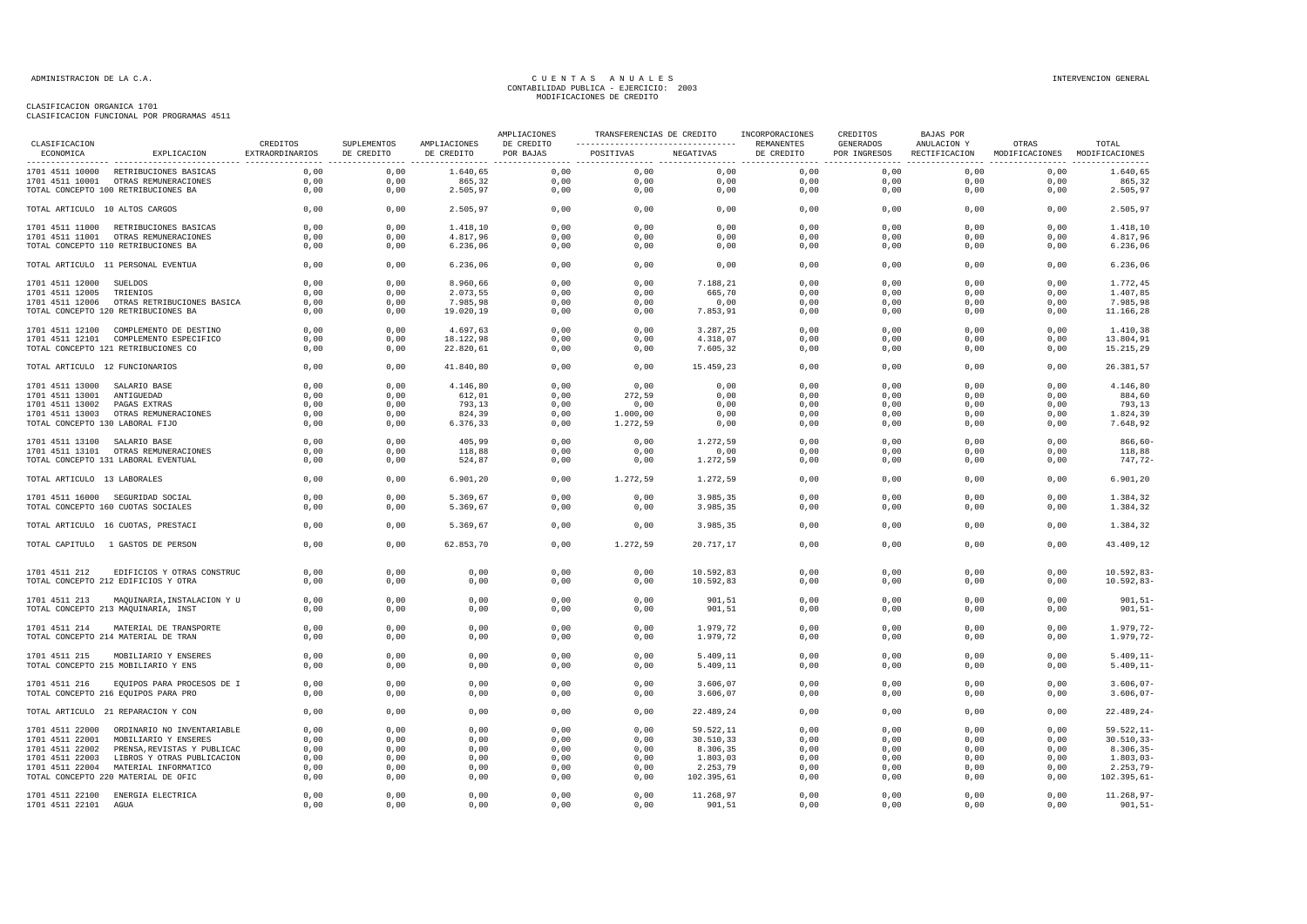| ----------------------------------<br>ECONOMICA<br>EXPLICACION<br><b>EXTRAORDINARIOS</b><br>DE CREDITO<br>DE CREDITO<br>POR BAJAS<br>POSITIVAS<br>NEGATIVAS<br>DE CREDITO<br>POR INGRESOS<br>RECTIFICACION<br>MODIFICACIONES MODIFICACIONES<br>0,00<br>0,00<br>0,00<br>0,00<br>0,00<br>0,00<br>0,00<br>$6.761, 38 -$<br>1701 4511 22103 COMBUSTIBLES<br>0,00<br>6.761,38<br>0,00<br>0.00<br>0.00<br>0.00<br>0,00<br>0.00<br>4.507,59<br>0.00<br>0.00<br>0.00<br>0,00<br>$4.507, 59 -$<br>1701 4511 22104 VESTUARIO<br>0,00<br>0,00<br>9.022, 50<br>0,00<br>0,00<br>0,00<br>$9.022, 50 -$<br>1701 4511 22109 OTROS SUMINISTROS<br>0,00<br>0,00<br>0,00<br>0,00<br>0,00<br>0,00<br>0,00<br>$32.461,95-$<br>TOTAL CONCEPTO 221 SUMINISTROS<br>0,00<br>0,00<br>0,00<br>32.461,95<br>0,00<br>0,00<br>0,00<br>0,00<br>0,00<br>0,00<br>0,00<br>0,00<br>0,00<br>0,00<br>0,00<br>0,00<br>$9.519, 12-$<br>1701 4511 22200 TELEFONICAS<br>9.519,12<br>0,00<br>0,00<br>$76.579, 92 -$<br>1701 4511 22201 POSTALES<br>0,00<br>0,00<br>0,00<br>0,00<br>0,00<br>76.579,92<br>0,00<br>0,00<br>TOTAL CONCEPTO 222 COMUNICACIONES<br>0.00<br>0.00<br>86.099,04<br>0.00<br>0.00<br>0,00<br>$86.099,04-$<br>0,00<br>0,00<br>0,00<br>0,00<br>0,00<br>0,00<br>0,00<br>0,00<br>0,00<br>$8.962, 68 -$<br>0,00<br>0,00<br>0,00<br>8.962,68<br>0,00<br>1701 4511 223<br>TRANSPORTE<br>TOTAL CONCEPTO 223 TRANSPORTE<br>0,00<br>0,00<br>0,00<br>$8.962,68-$<br>0,00<br>0,00<br>0,00<br>8.962,68<br>0,00<br>0,00<br>0,00<br>0,00<br>0,00<br>0,00<br>0,00<br>0,00<br>0,00<br>0,00<br>0,00<br>0,00<br>$2.704, 55 -$<br>1701 4511 22400<br>EDIFICIOS Y LOCALES<br>2.704,55<br>1701 4511 22401 VEHICULOS<br>0,00<br>0,00<br>0,00<br>0,00<br>0,00<br>676,14<br>0,00<br>0,00<br>0,00<br>0,00<br>$676, 14-$<br>1701 4511 22402 OTRO INMOVILIZADO<br>0,00<br>0,00<br>0,00<br>0,00<br>0,00<br>2.704,55<br>0,00<br>0,00<br>0,00<br>0,00<br>$2.704, 55 -$<br>TOTAL CONCEPTO 224 PRIMAS DE SEGURO<br>6.085,24<br>0,00<br>$6.085, 24-$<br>0,00<br>0,00<br>0,00<br>0,00<br>0,00<br>0,00<br>0,00<br>0,00<br>1701 4511 22602 GASTOS DE DIVULGACION Y PR<br>0,00<br>0,00<br>0,00<br>0,00<br>0,00<br>0,00<br>0,00<br>0,00<br>0,00<br>$2.253,79-$<br>2.253,79<br>0,00<br>0,00<br>2.253,79<br>0,00<br>0,00<br>$2.253,79-$<br>1701 4511 22605 REUNIONES Y CONFERENCIAS<br>0,00<br>0,00<br>0,00<br>0,00<br>0,00<br>1701 4511 22609 OTROS<br>0,00<br>0,00<br>0,00<br>0,00<br>0,00<br>747,99<br>0,00<br>0,00<br>0,00<br>0,00<br>747,99-<br>TOTAL CONCEPTO 226 GASTOS DIVERSOS<br>0,00<br>0,00<br>0,00<br>0,00<br>0,00<br>5.255,57<br>0,00<br>0,00<br>0,00<br>0,00<br>$5.255, 57-$<br>0,00<br>0,00<br>0,00<br>0,00<br>0,00<br>0,00<br>19.400,61<br>0,00<br>0,00<br>0,00<br>$19.400,61 -$<br>1701 4511 22700 LIMPIEZA Y ASEO<br>0,00<br>0,00<br>0,00<br>$34.828,04-$<br>1701 4511 22706<br>ESTUDIOS Y TRABAJOS TECNIC<br>0,00<br>0,00<br>0,00<br>34.828,04<br>0,00<br>0,00<br>0,00<br>$15.490, 13 -$<br>1701 4511 22709 OTROS<br>0,00<br>0,00<br>0,00<br>0,00<br>0,00<br>15.490,13<br>0,00<br>0,00<br>0,00<br>0,00<br>TOTAL CONCEPTO 227 TRABAJOS REALIZA<br>0,00<br>0,00<br>0,00<br>0,00<br>0,00<br>69.718,78<br>0,00<br>0,00<br>0,00<br>0,00<br>$69.718,78-$<br>0,00<br>0,00<br>310.978,87-<br>0,00<br>0,00<br>0,00<br>0,00<br>310.978,87<br>0,00<br>0,00<br>0,00<br>TOTAL ARTICULO 22 MATERIAL, SUMINI<br>0,00<br>0,00<br>0,00<br>0,00<br>0,00<br>5.859,87<br>0,00<br>0,00<br>0,00<br>0,00<br>$5.859, 87 -$<br>1701 4511 230<br>DIETAS<br>TOTAL CONCEPTO 230 DIETAS<br>0,00<br>0,00<br>0,00<br>5.859,87<br>0,00<br>0,00<br>0,00<br>0,00<br>0,00<br>0,00<br>LOCOMOCION<br>0,00<br>0,00<br>0,00<br>0,00<br>0,00<br>10.029,39<br>0,00<br>0,00<br>0,00<br>0,00<br>1701 4511 231<br>TOTAL CONCEPTO 231 LOCOMOCION<br>0,00<br>0,00<br>0,00<br>0,00<br>0,00<br>10.029,39<br>0,00<br>0,00<br>0,00<br>0,00<br>0,00<br>0,00<br>0,00<br>0,00<br>0,00<br>0,00<br>0,00<br>0,00<br>0,00<br>1701 4511 239<br>OTRAS INDEMNIZACIONES<br>1.690,35<br>TOTAL CONCEPTO 239 OTRAS INDEMNIZAC<br>0,00<br>0,00<br>0,00<br>0,00<br>0,00<br>1.690,35<br>0,00<br>0,00<br>0,00<br>0,00<br>TOTAL ARTICULO 23 INDEMNIZACIONES<br>0,00<br>0,00<br>0,00<br>0,00<br>0,00<br>17.579,61<br>0,00<br>0,00<br>0,00<br>0,00<br>0,00<br>0,00<br>0,00<br>0,00<br>1.958,67<br>0,00<br>0,00<br>0,00<br>0,00<br>1701 4511 242<br>MATERIAL, SUMINISTROS Y OTR<br>0,00<br>TOTAL CONCEPTO 242 MATERIAL, SUMINI<br>0,00<br>0,00<br>0,00<br>0,00<br>0,00<br>1.958,67<br>0,00<br>0,00<br>0,00<br>0,00<br>0,00<br>TOTAL ARTICULO 24 SERVICIOS NUEVOS<br>0,00<br>0,00<br>0,00<br>0,00<br>1.958,67<br>0,00<br>0,00<br>0,00<br>0,00<br>0.00<br>0,00<br>0,00<br>0.00<br>0,00<br>0.00<br>TOTAL CAPITULO 2 GASTOS EN BIENES<br>0,00<br>353.006,39<br>0.00<br>0.00<br>1701 4511 695<br>MOBILIARIO Y ENSERES<br>0.00<br>0.00<br>0.00<br>0.00<br>0.00<br>9,000,00<br>0.00<br>0.00<br>0.00<br>0.00<br>9.000,00<br>TOTAL CONCEPTO 695 MOBILIARIO Y ENS<br>0,00<br>0,00<br>0,00<br>0,00<br>0,00<br>0,00<br>0,00<br>0,00<br>0,00<br>EQUIPOS PARA PROCESOS DE I<br>0,00<br>0,00<br>0,00<br>0,00<br>0,00<br>6.010, 12<br>0,00<br>0,00<br>0,00<br>0,00<br>1701 4511 696<br>TOTAL CONCEPTO 696 EQUIPOS PARA PRO<br>0,00<br>0,00<br>0,00<br>0,00<br>0,00<br>6.010, 12<br>0,00<br>0,00<br>0,00<br>0,00<br>INMOVILIZADO INMATERIAL<br>0,00<br>0,00<br>0,00<br>0,00<br>0,00<br>8.975,88<br>0,00<br>0,00<br>0,00<br>0,00<br>1701 4511 699<br>TOTAL CONCEPTO 699 INMOVILIZADO INM<br>0,00<br>0,00<br>0,00<br>8.975,88<br>0,00<br>0,00<br>0,00<br>0,00<br>0,00<br>0,00<br>0,00<br>TOTAL ARTICULO 69 FINANCIADAS CON<br>0,00<br>0,00<br>0,00<br>0,00<br>0,00<br>23.986,00<br>0,00<br>0,00<br>0,00<br>0,00<br>0,00<br>0,00<br>0,00<br>23.986,00<br>0,00<br>0,00<br>0,00<br>0,00<br>TOTAL CAPITULO 6 INVERSIONES REAL<br>0,00<br>4511 SERVICIOS GENERA<br>0,00<br>0,00<br>62.853,70<br>0,00<br>1.272,59<br>397.709,56<br>0,00<br>0,00<br>0,00<br>0,00<br>TOTAL FUNCIONAL<br>TOTAL ORGANICO<br>1701 SECRETARIA GENER<br>0.00<br>0.00<br>62.853.70<br>0.00<br>1.272.59<br>397.709.56<br>0.00<br>0.00<br>0.00<br>0.00 | CLASIFICACION |          |             |              | AMPLIACIONES | TRANSFERENCIAS DE CREDITO | INCORPORACIONES | CREDITOS  | <b>BAJAS POR</b> |       |               |
|-----------------------------------------------------------------------------------------------------------------------------------------------------------------------------------------------------------------------------------------------------------------------------------------------------------------------------------------------------------------------------------------------------------------------------------------------------------------------------------------------------------------------------------------------------------------------------------------------------------------------------------------------------------------------------------------------------------------------------------------------------------------------------------------------------------------------------------------------------------------------------------------------------------------------------------------------------------------------------------------------------------------------------------------------------------------------------------------------------------------------------------------------------------------------------------------------------------------------------------------------------------------------------------------------------------------------------------------------------------------------------------------------------------------------------------------------------------------------------------------------------------------------------------------------------------------------------------------------------------------------------------------------------------------------------------------------------------------------------------------------------------------------------------------------------------------------------------------------------------------------------------------------------------------------------------------------------------------------------------------------------------------------------------------------------------------------------------------------------------------------------------------------------------------------------------------------------------------------------------------------------------------------------------------------------------------------------------------------------------------------------------------------------------------------------------------------------------------------------------------------------------------------------------------------------------------------------------------------------------------------------------------------------------------------------------------------------------------------------------------------------------------------------------------------------------------------------------------------------------------------------------------------------------------------------------------------------------------------------------------------------------------------------------------------------------------------------------------------------------------------------------------------------------------------------------------------------------------------------------------------------------------------------------------------------------------------------------------------------------------------------------------------------------------------------------------------------------------------------------------------------------------------------------------------------------------------------------------------------------------------------------------------------------------------------------------------------------------------------------------------------------------------------------------------------------------------------------------------------------------------------------------------------------------------------------------------------------------------------------------------------------------------------------------------------------------------------------------------------------------------------------------------------------------------------------------------------------------------------------------------------------------------------------------------------------------------------------------------------------------------------------------------------------------------------------------------------------------------------------------------------------------------------------------------------------------------------------------------------------------------------------------------------------------------------------------------------------------------------------------------------------------------------------------------------------------------------------------------------------------------------------------------------------------------------------------------------------------------------------------------------------------------------------------------------------------------------------------------------------------------------------------------------------------------------------------------------------------------------------------------------------------------------------------------------------------------------------------------------------------------------------------------------------------------------------------------------------------------------------------------------------------------------------------------------------------------------------------------------------------------------------------------------------------------------------------------------------------------------------------------------------------------------------------------------------------------------------------------------------------------------------------------------------------------------------------------------------------------------------------------------------------------------------------------------------------------------------|---------------|----------|-------------|--------------|--------------|---------------------------|-----------------|-----------|------------------|-------|---------------|
|                                                                                                                                                                                                                                                                                                                                                                                                                                                                                                                                                                                                                                                                                                                                                                                                                                                                                                                                                                                                                                                                                                                                                                                                                                                                                                                                                                                                                                                                                                                                                                                                                                                                                                                                                                                                                                                                                                                                                                                                                                                                                                                                                                                                                                                                                                                                                                                                                                                                                                                                                                                                                                                                                                                                                                                                                                                                                                                                                                                                                                                                                                                                                                                                                                                                                                                                                                                                                                                                                                                                                                                                                                                                                                                                                                                                                                                                                                                                                                                                                                                                                                                                                                                                                                                                                                                                                                                                                                                                                                                                                                                                                                                                                                                                                                                                                                                                                                                                                                                                                                                                                                                                                                                                                                                                                                                                                                                                                                                                                                                                                                                                                                                                                                                                                                                                                                                                                                                                                                                                                                                                                   |               | CREDITOS | SUPLEMENTOS | AMPLIACIONES | DE CREDITO   |                           | REMANENTES      | GENERADOS | ANULACION Y      | OTRAS | TOTAL         |
|                                                                                                                                                                                                                                                                                                                                                                                                                                                                                                                                                                                                                                                                                                                                                                                                                                                                                                                                                                                                                                                                                                                                                                                                                                                                                                                                                                                                                                                                                                                                                                                                                                                                                                                                                                                                                                                                                                                                                                                                                                                                                                                                                                                                                                                                                                                                                                                                                                                                                                                                                                                                                                                                                                                                                                                                                                                                                                                                                                                                                                                                                                                                                                                                                                                                                                                                                                                                                                                                                                                                                                                                                                                                                                                                                                                                                                                                                                                                                                                                                                                                                                                                                                                                                                                                                                                                                                                                                                                                                                                                                                                                                                                                                                                                                                                                                                                                                                                                                                                                                                                                                                                                                                                                                                                                                                                                                                                                                                                                                                                                                                                                                                                                                                                                                                                                                                                                                                                                                                                                                                                                                   |               |          |             |              |              |                           |                 |           |                  |       |               |
|                                                                                                                                                                                                                                                                                                                                                                                                                                                                                                                                                                                                                                                                                                                                                                                                                                                                                                                                                                                                                                                                                                                                                                                                                                                                                                                                                                                                                                                                                                                                                                                                                                                                                                                                                                                                                                                                                                                                                                                                                                                                                                                                                                                                                                                                                                                                                                                                                                                                                                                                                                                                                                                                                                                                                                                                                                                                                                                                                                                                                                                                                                                                                                                                                                                                                                                                                                                                                                                                                                                                                                                                                                                                                                                                                                                                                                                                                                                                                                                                                                                                                                                                                                                                                                                                                                                                                                                                                                                                                                                                                                                                                                                                                                                                                                                                                                                                                                                                                                                                                                                                                                                                                                                                                                                                                                                                                                                                                                                                                                                                                                                                                                                                                                                                                                                                                                                                                                                                                                                                                                                                                   |               |          |             |              |              |                           |                 |           |                  |       |               |
|                                                                                                                                                                                                                                                                                                                                                                                                                                                                                                                                                                                                                                                                                                                                                                                                                                                                                                                                                                                                                                                                                                                                                                                                                                                                                                                                                                                                                                                                                                                                                                                                                                                                                                                                                                                                                                                                                                                                                                                                                                                                                                                                                                                                                                                                                                                                                                                                                                                                                                                                                                                                                                                                                                                                                                                                                                                                                                                                                                                                                                                                                                                                                                                                                                                                                                                                                                                                                                                                                                                                                                                                                                                                                                                                                                                                                                                                                                                                                                                                                                                                                                                                                                                                                                                                                                                                                                                                                                                                                                                                                                                                                                                                                                                                                                                                                                                                                                                                                                                                                                                                                                                                                                                                                                                                                                                                                                                                                                                                                                                                                                                                                                                                                                                                                                                                                                                                                                                                                                                                                                                                                   |               |          |             |              |              |                           |                 |           |                  |       |               |
|                                                                                                                                                                                                                                                                                                                                                                                                                                                                                                                                                                                                                                                                                                                                                                                                                                                                                                                                                                                                                                                                                                                                                                                                                                                                                                                                                                                                                                                                                                                                                                                                                                                                                                                                                                                                                                                                                                                                                                                                                                                                                                                                                                                                                                                                                                                                                                                                                                                                                                                                                                                                                                                                                                                                                                                                                                                                                                                                                                                                                                                                                                                                                                                                                                                                                                                                                                                                                                                                                                                                                                                                                                                                                                                                                                                                                                                                                                                                                                                                                                                                                                                                                                                                                                                                                                                                                                                                                                                                                                                                                                                                                                                                                                                                                                                                                                                                                                                                                                                                                                                                                                                                                                                                                                                                                                                                                                                                                                                                                                                                                                                                                                                                                                                                                                                                                                                                                                                                                                                                                                                                                   |               |          |             |              |              |                           |                 |           |                  |       |               |
|                                                                                                                                                                                                                                                                                                                                                                                                                                                                                                                                                                                                                                                                                                                                                                                                                                                                                                                                                                                                                                                                                                                                                                                                                                                                                                                                                                                                                                                                                                                                                                                                                                                                                                                                                                                                                                                                                                                                                                                                                                                                                                                                                                                                                                                                                                                                                                                                                                                                                                                                                                                                                                                                                                                                                                                                                                                                                                                                                                                                                                                                                                                                                                                                                                                                                                                                                                                                                                                                                                                                                                                                                                                                                                                                                                                                                                                                                                                                                                                                                                                                                                                                                                                                                                                                                                                                                                                                                                                                                                                                                                                                                                                                                                                                                                                                                                                                                                                                                                                                                                                                                                                                                                                                                                                                                                                                                                                                                                                                                                                                                                                                                                                                                                                                                                                                                                                                                                                                                                                                                                                                                   |               |          |             |              |              |                           |                 |           |                  |       |               |
|                                                                                                                                                                                                                                                                                                                                                                                                                                                                                                                                                                                                                                                                                                                                                                                                                                                                                                                                                                                                                                                                                                                                                                                                                                                                                                                                                                                                                                                                                                                                                                                                                                                                                                                                                                                                                                                                                                                                                                                                                                                                                                                                                                                                                                                                                                                                                                                                                                                                                                                                                                                                                                                                                                                                                                                                                                                                                                                                                                                                                                                                                                                                                                                                                                                                                                                                                                                                                                                                                                                                                                                                                                                                                                                                                                                                                                                                                                                                                                                                                                                                                                                                                                                                                                                                                                                                                                                                                                                                                                                                                                                                                                                                                                                                                                                                                                                                                                                                                                                                                                                                                                                                                                                                                                                                                                                                                                                                                                                                                                                                                                                                                                                                                                                                                                                                                                                                                                                                                                                                                                                                                   |               |          |             |              |              |                           |                 |           |                  |       |               |
|                                                                                                                                                                                                                                                                                                                                                                                                                                                                                                                                                                                                                                                                                                                                                                                                                                                                                                                                                                                                                                                                                                                                                                                                                                                                                                                                                                                                                                                                                                                                                                                                                                                                                                                                                                                                                                                                                                                                                                                                                                                                                                                                                                                                                                                                                                                                                                                                                                                                                                                                                                                                                                                                                                                                                                                                                                                                                                                                                                                                                                                                                                                                                                                                                                                                                                                                                                                                                                                                                                                                                                                                                                                                                                                                                                                                                                                                                                                                                                                                                                                                                                                                                                                                                                                                                                                                                                                                                                                                                                                                                                                                                                                                                                                                                                                                                                                                                                                                                                                                                                                                                                                                                                                                                                                                                                                                                                                                                                                                                                                                                                                                                                                                                                                                                                                                                                                                                                                                                                                                                                                                                   |               |          |             |              |              |                           |                 |           |                  |       |               |
|                                                                                                                                                                                                                                                                                                                                                                                                                                                                                                                                                                                                                                                                                                                                                                                                                                                                                                                                                                                                                                                                                                                                                                                                                                                                                                                                                                                                                                                                                                                                                                                                                                                                                                                                                                                                                                                                                                                                                                                                                                                                                                                                                                                                                                                                                                                                                                                                                                                                                                                                                                                                                                                                                                                                                                                                                                                                                                                                                                                                                                                                                                                                                                                                                                                                                                                                                                                                                                                                                                                                                                                                                                                                                                                                                                                                                                                                                                                                                                                                                                                                                                                                                                                                                                                                                                                                                                                                                                                                                                                                                                                                                                                                                                                                                                                                                                                                                                                                                                                                                                                                                                                                                                                                                                                                                                                                                                                                                                                                                                                                                                                                                                                                                                                                                                                                                                                                                                                                                                                                                                                                                   |               |          |             |              |              |                           |                 |           |                  |       |               |
|                                                                                                                                                                                                                                                                                                                                                                                                                                                                                                                                                                                                                                                                                                                                                                                                                                                                                                                                                                                                                                                                                                                                                                                                                                                                                                                                                                                                                                                                                                                                                                                                                                                                                                                                                                                                                                                                                                                                                                                                                                                                                                                                                                                                                                                                                                                                                                                                                                                                                                                                                                                                                                                                                                                                                                                                                                                                                                                                                                                                                                                                                                                                                                                                                                                                                                                                                                                                                                                                                                                                                                                                                                                                                                                                                                                                                                                                                                                                                                                                                                                                                                                                                                                                                                                                                                                                                                                                                                                                                                                                                                                                                                                                                                                                                                                                                                                                                                                                                                                                                                                                                                                                                                                                                                                                                                                                                                                                                                                                                                                                                                                                                                                                                                                                                                                                                                                                                                                                                                                                                                                                                   |               |          |             |              |              |                           |                 |           |                  |       |               |
|                                                                                                                                                                                                                                                                                                                                                                                                                                                                                                                                                                                                                                                                                                                                                                                                                                                                                                                                                                                                                                                                                                                                                                                                                                                                                                                                                                                                                                                                                                                                                                                                                                                                                                                                                                                                                                                                                                                                                                                                                                                                                                                                                                                                                                                                                                                                                                                                                                                                                                                                                                                                                                                                                                                                                                                                                                                                                                                                                                                                                                                                                                                                                                                                                                                                                                                                                                                                                                                                                                                                                                                                                                                                                                                                                                                                                                                                                                                                                                                                                                                                                                                                                                                                                                                                                                                                                                                                                                                                                                                                                                                                                                                                                                                                                                                                                                                                                                                                                                                                                                                                                                                                                                                                                                                                                                                                                                                                                                                                                                                                                                                                                                                                                                                                                                                                                                                                                                                                                                                                                                                                                   |               |          |             |              |              |                           |                 |           |                  |       |               |
|                                                                                                                                                                                                                                                                                                                                                                                                                                                                                                                                                                                                                                                                                                                                                                                                                                                                                                                                                                                                                                                                                                                                                                                                                                                                                                                                                                                                                                                                                                                                                                                                                                                                                                                                                                                                                                                                                                                                                                                                                                                                                                                                                                                                                                                                                                                                                                                                                                                                                                                                                                                                                                                                                                                                                                                                                                                                                                                                                                                                                                                                                                                                                                                                                                                                                                                                                                                                                                                                                                                                                                                                                                                                                                                                                                                                                                                                                                                                                                                                                                                                                                                                                                                                                                                                                                                                                                                                                                                                                                                                                                                                                                                                                                                                                                                                                                                                                                                                                                                                                                                                                                                                                                                                                                                                                                                                                                                                                                                                                                                                                                                                                                                                                                                                                                                                                                                                                                                                                                                                                                                                                   |               |          |             |              |              |                           |                 |           |                  |       |               |
|                                                                                                                                                                                                                                                                                                                                                                                                                                                                                                                                                                                                                                                                                                                                                                                                                                                                                                                                                                                                                                                                                                                                                                                                                                                                                                                                                                                                                                                                                                                                                                                                                                                                                                                                                                                                                                                                                                                                                                                                                                                                                                                                                                                                                                                                                                                                                                                                                                                                                                                                                                                                                                                                                                                                                                                                                                                                                                                                                                                                                                                                                                                                                                                                                                                                                                                                                                                                                                                                                                                                                                                                                                                                                                                                                                                                                                                                                                                                                                                                                                                                                                                                                                                                                                                                                                                                                                                                                                                                                                                                                                                                                                                                                                                                                                                                                                                                                                                                                                                                                                                                                                                                                                                                                                                                                                                                                                                                                                                                                                                                                                                                                                                                                                                                                                                                                                                                                                                                                                                                                                                                                   |               |          |             |              |              |                           |                 |           |                  |       |               |
|                                                                                                                                                                                                                                                                                                                                                                                                                                                                                                                                                                                                                                                                                                                                                                                                                                                                                                                                                                                                                                                                                                                                                                                                                                                                                                                                                                                                                                                                                                                                                                                                                                                                                                                                                                                                                                                                                                                                                                                                                                                                                                                                                                                                                                                                                                                                                                                                                                                                                                                                                                                                                                                                                                                                                                                                                                                                                                                                                                                                                                                                                                                                                                                                                                                                                                                                                                                                                                                                                                                                                                                                                                                                                                                                                                                                                                                                                                                                                                                                                                                                                                                                                                                                                                                                                                                                                                                                                                                                                                                                                                                                                                                                                                                                                                                                                                                                                                                                                                                                                                                                                                                                                                                                                                                                                                                                                                                                                                                                                                                                                                                                                                                                                                                                                                                                                                                                                                                                                                                                                                                                                   |               |          |             |              |              |                           |                 |           |                  |       |               |
|                                                                                                                                                                                                                                                                                                                                                                                                                                                                                                                                                                                                                                                                                                                                                                                                                                                                                                                                                                                                                                                                                                                                                                                                                                                                                                                                                                                                                                                                                                                                                                                                                                                                                                                                                                                                                                                                                                                                                                                                                                                                                                                                                                                                                                                                                                                                                                                                                                                                                                                                                                                                                                                                                                                                                                                                                                                                                                                                                                                                                                                                                                                                                                                                                                                                                                                                                                                                                                                                                                                                                                                                                                                                                                                                                                                                                                                                                                                                                                                                                                                                                                                                                                                                                                                                                                                                                                                                                                                                                                                                                                                                                                                                                                                                                                                                                                                                                                                                                                                                                                                                                                                                                                                                                                                                                                                                                                                                                                                                                                                                                                                                                                                                                                                                                                                                                                                                                                                                                                                                                                                                                   |               |          |             |              |              |                           |                 |           |                  |       |               |
|                                                                                                                                                                                                                                                                                                                                                                                                                                                                                                                                                                                                                                                                                                                                                                                                                                                                                                                                                                                                                                                                                                                                                                                                                                                                                                                                                                                                                                                                                                                                                                                                                                                                                                                                                                                                                                                                                                                                                                                                                                                                                                                                                                                                                                                                                                                                                                                                                                                                                                                                                                                                                                                                                                                                                                                                                                                                                                                                                                                                                                                                                                                                                                                                                                                                                                                                                                                                                                                                                                                                                                                                                                                                                                                                                                                                                                                                                                                                                                                                                                                                                                                                                                                                                                                                                                                                                                                                                                                                                                                                                                                                                                                                                                                                                                                                                                                                                                                                                                                                                                                                                                                                                                                                                                                                                                                                                                                                                                                                                                                                                                                                                                                                                                                                                                                                                                                                                                                                                                                                                                                                                   |               |          |             |              |              |                           |                 |           |                  |       |               |
|                                                                                                                                                                                                                                                                                                                                                                                                                                                                                                                                                                                                                                                                                                                                                                                                                                                                                                                                                                                                                                                                                                                                                                                                                                                                                                                                                                                                                                                                                                                                                                                                                                                                                                                                                                                                                                                                                                                                                                                                                                                                                                                                                                                                                                                                                                                                                                                                                                                                                                                                                                                                                                                                                                                                                                                                                                                                                                                                                                                                                                                                                                                                                                                                                                                                                                                                                                                                                                                                                                                                                                                                                                                                                                                                                                                                                                                                                                                                                                                                                                                                                                                                                                                                                                                                                                                                                                                                                                                                                                                                                                                                                                                                                                                                                                                                                                                                                                                                                                                                                                                                                                                                                                                                                                                                                                                                                                                                                                                                                                                                                                                                                                                                                                                                                                                                                                                                                                                                                                                                                                                                                   |               |          |             |              |              |                           |                 |           |                  |       |               |
|                                                                                                                                                                                                                                                                                                                                                                                                                                                                                                                                                                                                                                                                                                                                                                                                                                                                                                                                                                                                                                                                                                                                                                                                                                                                                                                                                                                                                                                                                                                                                                                                                                                                                                                                                                                                                                                                                                                                                                                                                                                                                                                                                                                                                                                                                                                                                                                                                                                                                                                                                                                                                                                                                                                                                                                                                                                                                                                                                                                                                                                                                                                                                                                                                                                                                                                                                                                                                                                                                                                                                                                                                                                                                                                                                                                                                                                                                                                                                                                                                                                                                                                                                                                                                                                                                                                                                                                                                                                                                                                                                                                                                                                                                                                                                                                                                                                                                                                                                                                                                                                                                                                                                                                                                                                                                                                                                                                                                                                                                                                                                                                                                                                                                                                                                                                                                                                                                                                                                                                                                                                                                   |               |          |             |              |              |                           |                 |           |                  |       |               |
|                                                                                                                                                                                                                                                                                                                                                                                                                                                                                                                                                                                                                                                                                                                                                                                                                                                                                                                                                                                                                                                                                                                                                                                                                                                                                                                                                                                                                                                                                                                                                                                                                                                                                                                                                                                                                                                                                                                                                                                                                                                                                                                                                                                                                                                                                                                                                                                                                                                                                                                                                                                                                                                                                                                                                                                                                                                                                                                                                                                                                                                                                                                                                                                                                                                                                                                                                                                                                                                                                                                                                                                                                                                                                                                                                                                                                                                                                                                                                                                                                                                                                                                                                                                                                                                                                                                                                                                                                                                                                                                                                                                                                                                                                                                                                                                                                                                                                                                                                                                                                                                                                                                                                                                                                                                                                                                                                                                                                                                                                                                                                                                                                                                                                                                                                                                                                                                                                                                                                                                                                                                                                   |               |          |             |              |              |                           |                 |           |                  |       |               |
|                                                                                                                                                                                                                                                                                                                                                                                                                                                                                                                                                                                                                                                                                                                                                                                                                                                                                                                                                                                                                                                                                                                                                                                                                                                                                                                                                                                                                                                                                                                                                                                                                                                                                                                                                                                                                                                                                                                                                                                                                                                                                                                                                                                                                                                                                                                                                                                                                                                                                                                                                                                                                                                                                                                                                                                                                                                                                                                                                                                                                                                                                                                                                                                                                                                                                                                                                                                                                                                                                                                                                                                                                                                                                                                                                                                                                                                                                                                                                                                                                                                                                                                                                                                                                                                                                                                                                                                                                                                                                                                                                                                                                                                                                                                                                                                                                                                                                                                                                                                                                                                                                                                                                                                                                                                                                                                                                                                                                                                                                                                                                                                                                                                                                                                                                                                                                                                                                                                                                                                                                                                                                   |               |          |             |              |              |                           |                 |           |                  |       |               |
|                                                                                                                                                                                                                                                                                                                                                                                                                                                                                                                                                                                                                                                                                                                                                                                                                                                                                                                                                                                                                                                                                                                                                                                                                                                                                                                                                                                                                                                                                                                                                                                                                                                                                                                                                                                                                                                                                                                                                                                                                                                                                                                                                                                                                                                                                                                                                                                                                                                                                                                                                                                                                                                                                                                                                                                                                                                                                                                                                                                                                                                                                                                                                                                                                                                                                                                                                                                                                                                                                                                                                                                                                                                                                                                                                                                                                                                                                                                                                                                                                                                                                                                                                                                                                                                                                                                                                                                                                                                                                                                                                                                                                                                                                                                                                                                                                                                                                                                                                                                                                                                                                                                                                                                                                                                                                                                                                                                                                                                                                                                                                                                                                                                                                                                                                                                                                                                                                                                                                                                                                                                                                   |               |          |             |              |              |                           |                 |           |                  |       |               |
|                                                                                                                                                                                                                                                                                                                                                                                                                                                                                                                                                                                                                                                                                                                                                                                                                                                                                                                                                                                                                                                                                                                                                                                                                                                                                                                                                                                                                                                                                                                                                                                                                                                                                                                                                                                                                                                                                                                                                                                                                                                                                                                                                                                                                                                                                                                                                                                                                                                                                                                                                                                                                                                                                                                                                                                                                                                                                                                                                                                                                                                                                                                                                                                                                                                                                                                                                                                                                                                                                                                                                                                                                                                                                                                                                                                                                                                                                                                                                                                                                                                                                                                                                                                                                                                                                                                                                                                                                                                                                                                                                                                                                                                                                                                                                                                                                                                                                                                                                                                                                                                                                                                                                                                                                                                                                                                                                                                                                                                                                                                                                                                                                                                                                                                                                                                                                                                                                                                                                                                                                                                                                   |               |          |             |              |              |                           |                 |           |                  |       |               |
|                                                                                                                                                                                                                                                                                                                                                                                                                                                                                                                                                                                                                                                                                                                                                                                                                                                                                                                                                                                                                                                                                                                                                                                                                                                                                                                                                                                                                                                                                                                                                                                                                                                                                                                                                                                                                                                                                                                                                                                                                                                                                                                                                                                                                                                                                                                                                                                                                                                                                                                                                                                                                                                                                                                                                                                                                                                                                                                                                                                                                                                                                                                                                                                                                                                                                                                                                                                                                                                                                                                                                                                                                                                                                                                                                                                                                                                                                                                                                                                                                                                                                                                                                                                                                                                                                                                                                                                                                                                                                                                                                                                                                                                                                                                                                                                                                                                                                                                                                                                                                                                                                                                                                                                                                                                                                                                                                                                                                                                                                                                                                                                                                                                                                                                                                                                                                                                                                                                                                                                                                                                                                   |               |          |             |              |              |                           |                 |           |                  |       |               |
|                                                                                                                                                                                                                                                                                                                                                                                                                                                                                                                                                                                                                                                                                                                                                                                                                                                                                                                                                                                                                                                                                                                                                                                                                                                                                                                                                                                                                                                                                                                                                                                                                                                                                                                                                                                                                                                                                                                                                                                                                                                                                                                                                                                                                                                                                                                                                                                                                                                                                                                                                                                                                                                                                                                                                                                                                                                                                                                                                                                                                                                                                                                                                                                                                                                                                                                                                                                                                                                                                                                                                                                                                                                                                                                                                                                                                                                                                                                                                                                                                                                                                                                                                                                                                                                                                                                                                                                                                                                                                                                                                                                                                                                                                                                                                                                                                                                                                                                                                                                                                                                                                                                                                                                                                                                                                                                                                                                                                                                                                                                                                                                                                                                                                                                                                                                                                                                                                                                                                                                                                                                                                   |               |          |             |              |              |                           |                 |           |                  |       |               |
| $10.029, 39 -$<br>$10.029, 39 -$<br>$1.690, 35 -$<br>$1.690, 35 -$<br>$17.579.61 -$<br>$1.958,67-$<br>$1.958,67-$<br>$1.958,67-$<br>$353.006.39 -$<br>$9.000.00 -$<br>$9.000,00-$<br>$6.010, 12 -$<br>$6.010, 12 -$<br>$8.975, 88 -$<br>$8.975, 88 -$<br>$23.986,00 -$<br>$23.986,00 -$<br>$333.583, 27 -$<br>333.583,27-                                                                                                                                                                                                                                                                                                                                                                                                                                                                                                                                                                                                                                                                                                                                                                                                                                                                                                                                                                                                                                                                                                                                                                                                                                                                                                                                                                                                                                                                                                                                                                                                                                                                                                                                                                                                                                                                                                                                                                                                                                                                                                                                                                                                                                                                                                                                                                                                                                                                                                                                                                                                                                                                                                                                                                                                                                                                                                                                                                                                                                                                                                                                                                                                                                                                                                                                                                                                                                                                                                                                                                                                                                                                                                                                                                                                                                                                                                                                                                                                                                                                                                                                                                                                                                                                                                                                                                                                                                                                                                                                                                                                                                                                                                                                                                                                                                                                                                                                                                                                                                                                                                                                                                                                                                                                                                                                                                                                                                                                                                                                                                                                                                                                                                                                                         |               |          |             |              |              |                           |                 |           |                  |       | $5.859, 87 -$ |
|                                                                                                                                                                                                                                                                                                                                                                                                                                                                                                                                                                                                                                                                                                                                                                                                                                                                                                                                                                                                                                                                                                                                                                                                                                                                                                                                                                                                                                                                                                                                                                                                                                                                                                                                                                                                                                                                                                                                                                                                                                                                                                                                                                                                                                                                                                                                                                                                                                                                                                                                                                                                                                                                                                                                                                                                                                                                                                                                                                                                                                                                                                                                                                                                                                                                                                                                                                                                                                                                                                                                                                                                                                                                                                                                                                                                                                                                                                                                                                                                                                                                                                                                                                                                                                                                                                                                                                                                                                                                                                                                                                                                                                                                                                                                                                                                                                                                                                                                                                                                                                                                                                                                                                                                                                                                                                                                                                                                                                                                                                                                                                                                                                                                                                                                                                                                                                                                                                                                                                                                                                                                                   |               |          |             |              |              |                           |                 |           |                  |       |               |
|                                                                                                                                                                                                                                                                                                                                                                                                                                                                                                                                                                                                                                                                                                                                                                                                                                                                                                                                                                                                                                                                                                                                                                                                                                                                                                                                                                                                                                                                                                                                                                                                                                                                                                                                                                                                                                                                                                                                                                                                                                                                                                                                                                                                                                                                                                                                                                                                                                                                                                                                                                                                                                                                                                                                                                                                                                                                                                                                                                                                                                                                                                                                                                                                                                                                                                                                                                                                                                                                                                                                                                                                                                                                                                                                                                                                                                                                                                                                                                                                                                                                                                                                                                                                                                                                                                                                                                                                                                                                                                                                                                                                                                                                                                                                                                                                                                                                                                                                                                                                                                                                                                                                                                                                                                                                                                                                                                                                                                                                                                                                                                                                                                                                                                                                                                                                                                                                                                                                                                                                                                                                                   |               |          |             |              |              |                           |                 |           |                  |       |               |
|                                                                                                                                                                                                                                                                                                                                                                                                                                                                                                                                                                                                                                                                                                                                                                                                                                                                                                                                                                                                                                                                                                                                                                                                                                                                                                                                                                                                                                                                                                                                                                                                                                                                                                                                                                                                                                                                                                                                                                                                                                                                                                                                                                                                                                                                                                                                                                                                                                                                                                                                                                                                                                                                                                                                                                                                                                                                                                                                                                                                                                                                                                                                                                                                                                                                                                                                                                                                                                                                                                                                                                                                                                                                                                                                                                                                                                                                                                                                                                                                                                                                                                                                                                                                                                                                                                                                                                                                                                                                                                                                                                                                                                                                                                                                                                                                                                                                                                                                                                                                                                                                                                                                                                                                                                                                                                                                                                                                                                                                                                                                                                                                                                                                                                                                                                                                                                                                                                                                                                                                                                                                                   |               |          |             |              |              |                           |                 |           |                  |       |               |
|                                                                                                                                                                                                                                                                                                                                                                                                                                                                                                                                                                                                                                                                                                                                                                                                                                                                                                                                                                                                                                                                                                                                                                                                                                                                                                                                                                                                                                                                                                                                                                                                                                                                                                                                                                                                                                                                                                                                                                                                                                                                                                                                                                                                                                                                                                                                                                                                                                                                                                                                                                                                                                                                                                                                                                                                                                                                                                                                                                                                                                                                                                                                                                                                                                                                                                                                                                                                                                                                                                                                                                                                                                                                                                                                                                                                                                                                                                                                                                                                                                                                                                                                                                                                                                                                                                                                                                                                                                                                                                                                                                                                                                                                                                                                                                                                                                                                                                                                                                                                                                                                                                                                                                                                                                                                                                                                                                                                                                                                                                                                                                                                                                                                                                                                                                                                                                                                                                                                                                                                                                                                                   |               |          |             |              |              |                           |                 |           |                  |       |               |
|                                                                                                                                                                                                                                                                                                                                                                                                                                                                                                                                                                                                                                                                                                                                                                                                                                                                                                                                                                                                                                                                                                                                                                                                                                                                                                                                                                                                                                                                                                                                                                                                                                                                                                                                                                                                                                                                                                                                                                                                                                                                                                                                                                                                                                                                                                                                                                                                                                                                                                                                                                                                                                                                                                                                                                                                                                                                                                                                                                                                                                                                                                                                                                                                                                                                                                                                                                                                                                                                                                                                                                                                                                                                                                                                                                                                                                                                                                                                                                                                                                                                                                                                                                                                                                                                                                                                                                                                                                                                                                                                                                                                                                                                                                                                                                                                                                                                                                                                                                                                                                                                                                                                                                                                                                                                                                                                                                                                                                                                                                                                                                                                                                                                                                                                                                                                                                                                                                                                                                                                                                                                                   |               |          |             |              |              |                           |                 |           |                  |       |               |
|                                                                                                                                                                                                                                                                                                                                                                                                                                                                                                                                                                                                                                                                                                                                                                                                                                                                                                                                                                                                                                                                                                                                                                                                                                                                                                                                                                                                                                                                                                                                                                                                                                                                                                                                                                                                                                                                                                                                                                                                                                                                                                                                                                                                                                                                                                                                                                                                                                                                                                                                                                                                                                                                                                                                                                                                                                                                                                                                                                                                                                                                                                                                                                                                                                                                                                                                                                                                                                                                                                                                                                                                                                                                                                                                                                                                                                                                                                                                                                                                                                                                                                                                                                                                                                                                                                                                                                                                                                                                                                                                                                                                                                                                                                                                                                                                                                                                                                                                                                                                                                                                                                                                                                                                                                                                                                                                                                                                                                                                                                                                                                                                                                                                                                                                                                                                                                                                                                                                                                                                                                                                                   |               |          |             |              |              |                           |                 |           |                  |       |               |
|                                                                                                                                                                                                                                                                                                                                                                                                                                                                                                                                                                                                                                                                                                                                                                                                                                                                                                                                                                                                                                                                                                                                                                                                                                                                                                                                                                                                                                                                                                                                                                                                                                                                                                                                                                                                                                                                                                                                                                                                                                                                                                                                                                                                                                                                                                                                                                                                                                                                                                                                                                                                                                                                                                                                                                                                                                                                                                                                                                                                                                                                                                                                                                                                                                                                                                                                                                                                                                                                                                                                                                                                                                                                                                                                                                                                                                                                                                                                                                                                                                                                                                                                                                                                                                                                                                                                                                                                                                                                                                                                                                                                                                                                                                                                                                                                                                                                                                                                                                                                                                                                                                                                                                                                                                                                                                                                                                                                                                                                                                                                                                                                                                                                                                                                                                                                                                                                                                                                                                                                                                                                                   |               |          |             |              |              |                           |                 |           |                  |       |               |
|                                                                                                                                                                                                                                                                                                                                                                                                                                                                                                                                                                                                                                                                                                                                                                                                                                                                                                                                                                                                                                                                                                                                                                                                                                                                                                                                                                                                                                                                                                                                                                                                                                                                                                                                                                                                                                                                                                                                                                                                                                                                                                                                                                                                                                                                                                                                                                                                                                                                                                                                                                                                                                                                                                                                                                                                                                                                                                                                                                                                                                                                                                                                                                                                                                                                                                                                                                                                                                                                                                                                                                                                                                                                                                                                                                                                                                                                                                                                                                                                                                                                                                                                                                                                                                                                                                                                                                                                                                                                                                                                                                                                                                                                                                                                                                                                                                                                                                                                                                                                                                                                                                                                                                                                                                                                                                                                                                                                                                                                                                                                                                                                                                                                                                                                                                                                                                                                                                                                                                                                                                                                                   |               |          |             |              |              |                           |                 |           |                  |       |               |
|                                                                                                                                                                                                                                                                                                                                                                                                                                                                                                                                                                                                                                                                                                                                                                                                                                                                                                                                                                                                                                                                                                                                                                                                                                                                                                                                                                                                                                                                                                                                                                                                                                                                                                                                                                                                                                                                                                                                                                                                                                                                                                                                                                                                                                                                                                                                                                                                                                                                                                                                                                                                                                                                                                                                                                                                                                                                                                                                                                                                                                                                                                                                                                                                                                                                                                                                                                                                                                                                                                                                                                                                                                                                                                                                                                                                                                                                                                                                                                                                                                                                                                                                                                                                                                                                                                                                                                                                                                                                                                                                                                                                                                                                                                                                                                                                                                                                                                                                                                                                                                                                                                                                                                                                                                                                                                                                                                                                                                                                                                                                                                                                                                                                                                                                                                                                                                                                                                                                                                                                                                                                                   |               |          |             |              |              |                           |                 |           |                  |       |               |
|                                                                                                                                                                                                                                                                                                                                                                                                                                                                                                                                                                                                                                                                                                                                                                                                                                                                                                                                                                                                                                                                                                                                                                                                                                                                                                                                                                                                                                                                                                                                                                                                                                                                                                                                                                                                                                                                                                                                                                                                                                                                                                                                                                                                                                                                                                                                                                                                                                                                                                                                                                                                                                                                                                                                                                                                                                                                                                                                                                                                                                                                                                                                                                                                                                                                                                                                                                                                                                                                                                                                                                                                                                                                                                                                                                                                                                                                                                                                                                                                                                                                                                                                                                                                                                                                                                                                                                                                                                                                                                                                                                                                                                                                                                                                                                                                                                                                                                                                                                                                                                                                                                                                                                                                                                                                                                                                                                                                                                                                                                                                                                                                                                                                                                                                                                                                                                                                                                                                                                                                                                                                                   |               |          |             |              |              |                           |                 |           |                  |       |               |
|                                                                                                                                                                                                                                                                                                                                                                                                                                                                                                                                                                                                                                                                                                                                                                                                                                                                                                                                                                                                                                                                                                                                                                                                                                                                                                                                                                                                                                                                                                                                                                                                                                                                                                                                                                                                                                                                                                                                                                                                                                                                                                                                                                                                                                                                                                                                                                                                                                                                                                                                                                                                                                                                                                                                                                                                                                                                                                                                                                                                                                                                                                                                                                                                                                                                                                                                                                                                                                                                                                                                                                                                                                                                                                                                                                                                                                                                                                                                                                                                                                                                                                                                                                                                                                                                                                                                                                                                                                                                                                                                                                                                                                                                                                                                                                                                                                                                                                                                                                                                                                                                                                                                                                                                                                                                                                                                                                                                                                                                                                                                                                                                                                                                                                                                                                                                                                                                                                                                                                                                                                                                                   |               |          |             |              |              |                           |                 |           |                  |       |               |
|                                                                                                                                                                                                                                                                                                                                                                                                                                                                                                                                                                                                                                                                                                                                                                                                                                                                                                                                                                                                                                                                                                                                                                                                                                                                                                                                                                                                                                                                                                                                                                                                                                                                                                                                                                                                                                                                                                                                                                                                                                                                                                                                                                                                                                                                                                                                                                                                                                                                                                                                                                                                                                                                                                                                                                                                                                                                                                                                                                                                                                                                                                                                                                                                                                                                                                                                                                                                                                                                                                                                                                                                                                                                                                                                                                                                                                                                                                                                                                                                                                                                                                                                                                                                                                                                                                                                                                                                                                                                                                                                                                                                                                                                                                                                                                                                                                                                                                                                                                                                                                                                                                                                                                                                                                                                                                                                                                                                                                                                                                                                                                                                                                                                                                                                                                                                                                                                                                                                                                                                                                                                                   |               |          |             |              |              |                           |                 |           |                  |       |               |
|                                                                                                                                                                                                                                                                                                                                                                                                                                                                                                                                                                                                                                                                                                                                                                                                                                                                                                                                                                                                                                                                                                                                                                                                                                                                                                                                                                                                                                                                                                                                                                                                                                                                                                                                                                                                                                                                                                                                                                                                                                                                                                                                                                                                                                                                                                                                                                                                                                                                                                                                                                                                                                                                                                                                                                                                                                                                                                                                                                                                                                                                                                                                                                                                                                                                                                                                                                                                                                                                                                                                                                                                                                                                                                                                                                                                                                                                                                                                                                                                                                                                                                                                                                                                                                                                                                                                                                                                                                                                                                                                                                                                                                                                                                                                                                                                                                                                                                                                                                                                                                                                                                                                                                                                                                                                                                                                                                                                                                                                                                                                                                                                                                                                                                                                                                                                                                                                                                                                                                                                                                                                                   |               |          |             |              |              |                           |                 |           |                  |       |               |
|                                                                                                                                                                                                                                                                                                                                                                                                                                                                                                                                                                                                                                                                                                                                                                                                                                                                                                                                                                                                                                                                                                                                                                                                                                                                                                                                                                                                                                                                                                                                                                                                                                                                                                                                                                                                                                                                                                                                                                                                                                                                                                                                                                                                                                                                                                                                                                                                                                                                                                                                                                                                                                                                                                                                                                                                                                                                                                                                                                                                                                                                                                                                                                                                                                                                                                                                                                                                                                                                                                                                                                                                                                                                                                                                                                                                                                                                                                                                                                                                                                                                                                                                                                                                                                                                                                                                                                                                                                                                                                                                                                                                                                                                                                                                                                                                                                                                                                                                                                                                                                                                                                                                                                                                                                                                                                                                                                                                                                                                                                                                                                                                                                                                                                                                                                                                                                                                                                                                                                                                                                                                                   |               |          |             |              |              |                           |                 |           |                  |       |               |
|                                                                                                                                                                                                                                                                                                                                                                                                                                                                                                                                                                                                                                                                                                                                                                                                                                                                                                                                                                                                                                                                                                                                                                                                                                                                                                                                                                                                                                                                                                                                                                                                                                                                                                                                                                                                                                                                                                                                                                                                                                                                                                                                                                                                                                                                                                                                                                                                                                                                                                                                                                                                                                                                                                                                                                                                                                                                                                                                                                                                                                                                                                                                                                                                                                                                                                                                                                                                                                                                                                                                                                                                                                                                                                                                                                                                                                                                                                                                                                                                                                                                                                                                                                                                                                                                                                                                                                                                                                                                                                                                                                                                                                                                                                                                                                                                                                                                                                                                                                                                                                                                                                                                                                                                                                                                                                                                                                                                                                                                                                                                                                                                                                                                                                                                                                                                                                                                                                                                                                                                                                                                                   |               |          |             |              |              |                           |                 |           |                  |       |               |
|                                                                                                                                                                                                                                                                                                                                                                                                                                                                                                                                                                                                                                                                                                                                                                                                                                                                                                                                                                                                                                                                                                                                                                                                                                                                                                                                                                                                                                                                                                                                                                                                                                                                                                                                                                                                                                                                                                                                                                                                                                                                                                                                                                                                                                                                                                                                                                                                                                                                                                                                                                                                                                                                                                                                                                                                                                                                                                                                                                                                                                                                                                                                                                                                                                                                                                                                                                                                                                                                                                                                                                                                                                                                                                                                                                                                                                                                                                                                                                                                                                                                                                                                                                                                                                                                                                                                                                                                                                                                                                                                                                                                                                                                                                                                                                                                                                                                                                                                                                                                                                                                                                                                                                                                                                                                                                                                                                                                                                                                                                                                                                                                                                                                                                                                                                                                                                                                                                                                                                                                                                                                                   |               |          |             |              |              |                           |                 |           |                  |       |               |
|                                                                                                                                                                                                                                                                                                                                                                                                                                                                                                                                                                                                                                                                                                                                                                                                                                                                                                                                                                                                                                                                                                                                                                                                                                                                                                                                                                                                                                                                                                                                                                                                                                                                                                                                                                                                                                                                                                                                                                                                                                                                                                                                                                                                                                                                                                                                                                                                                                                                                                                                                                                                                                                                                                                                                                                                                                                                                                                                                                                                                                                                                                                                                                                                                                                                                                                                                                                                                                                                                                                                                                                                                                                                                                                                                                                                                                                                                                                                                                                                                                                                                                                                                                                                                                                                                                                                                                                                                                                                                                                                                                                                                                                                                                                                                                                                                                                                                                                                                                                                                                                                                                                                                                                                                                                                                                                                                                                                                                                                                                                                                                                                                                                                                                                                                                                                                                                                                                                                                                                                                                                                                   |               |          |             |              |              |                           |                 |           |                  |       |               |
|                                                                                                                                                                                                                                                                                                                                                                                                                                                                                                                                                                                                                                                                                                                                                                                                                                                                                                                                                                                                                                                                                                                                                                                                                                                                                                                                                                                                                                                                                                                                                                                                                                                                                                                                                                                                                                                                                                                                                                                                                                                                                                                                                                                                                                                                                                                                                                                                                                                                                                                                                                                                                                                                                                                                                                                                                                                                                                                                                                                                                                                                                                                                                                                                                                                                                                                                                                                                                                                                                                                                                                                                                                                                                                                                                                                                                                                                                                                                                                                                                                                                                                                                                                                                                                                                                                                                                                                                                                                                                                                                                                                                                                                                                                                                                                                                                                                                                                                                                                                                                                                                                                                                                                                                                                                                                                                                                                                                                                                                                                                                                                                                                                                                                                                                                                                                                                                                                                                                                                                                                                                                                   |               |          |             |              |              |                           |                 |           |                  |       |               |
|                                                                                                                                                                                                                                                                                                                                                                                                                                                                                                                                                                                                                                                                                                                                                                                                                                                                                                                                                                                                                                                                                                                                                                                                                                                                                                                                                                                                                                                                                                                                                                                                                                                                                                                                                                                                                                                                                                                                                                                                                                                                                                                                                                                                                                                                                                                                                                                                                                                                                                                                                                                                                                                                                                                                                                                                                                                                                                                                                                                                                                                                                                                                                                                                                                                                                                                                                                                                                                                                                                                                                                                                                                                                                                                                                                                                                                                                                                                                                                                                                                                                                                                                                                                                                                                                                                                                                                                                                                                                                                                                                                                                                                                                                                                                                                                                                                                                                                                                                                                                                                                                                                                                                                                                                                                                                                                                                                                                                                                                                                                                                                                                                                                                                                                                                                                                                                                                                                                                                                                                                                                                                   |               |          |             |              |              |                           |                 |           |                  |       |               |
|                                                                                                                                                                                                                                                                                                                                                                                                                                                                                                                                                                                                                                                                                                                                                                                                                                                                                                                                                                                                                                                                                                                                                                                                                                                                                                                                                                                                                                                                                                                                                                                                                                                                                                                                                                                                                                                                                                                                                                                                                                                                                                                                                                                                                                                                                                                                                                                                                                                                                                                                                                                                                                                                                                                                                                                                                                                                                                                                                                                                                                                                                                                                                                                                                                                                                                                                                                                                                                                                                                                                                                                                                                                                                                                                                                                                                                                                                                                                                                                                                                                                                                                                                                                                                                                                                                                                                                                                                                                                                                                                                                                                                                                                                                                                                                                                                                                                                                                                                                                                                                                                                                                                                                                                                                                                                                                                                                                                                                                                                                                                                                                                                                                                                                                                                                                                                                                                                                                                                                                                                                                                                   |               |          |             |              |              |                           |                 |           |                  |       |               |
|                                                                                                                                                                                                                                                                                                                                                                                                                                                                                                                                                                                                                                                                                                                                                                                                                                                                                                                                                                                                                                                                                                                                                                                                                                                                                                                                                                                                                                                                                                                                                                                                                                                                                                                                                                                                                                                                                                                                                                                                                                                                                                                                                                                                                                                                                                                                                                                                                                                                                                                                                                                                                                                                                                                                                                                                                                                                                                                                                                                                                                                                                                                                                                                                                                                                                                                                                                                                                                                                                                                                                                                                                                                                                                                                                                                                                                                                                                                                                                                                                                                                                                                                                                                                                                                                                                                                                                                                                                                                                                                                                                                                                                                                                                                                                                                                                                                                                                                                                                                                                                                                                                                                                                                                                                                                                                                                                                                                                                                                                                                                                                                                                                                                                                                                                                                                                                                                                                                                                                                                                                                                                   |               |          |             |              |              |                           |                 |           |                  |       |               |
|                                                                                                                                                                                                                                                                                                                                                                                                                                                                                                                                                                                                                                                                                                                                                                                                                                                                                                                                                                                                                                                                                                                                                                                                                                                                                                                                                                                                                                                                                                                                                                                                                                                                                                                                                                                                                                                                                                                                                                                                                                                                                                                                                                                                                                                                                                                                                                                                                                                                                                                                                                                                                                                                                                                                                                                                                                                                                                                                                                                                                                                                                                                                                                                                                                                                                                                                                                                                                                                                                                                                                                                                                                                                                                                                                                                                                                                                                                                                                                                                                                                                                                                                                                                                                                                                                                                                                                                                                                                                                                                                                                                                                                                                                                                                                                                                                                                                                                                                                                                                                                                                                                                                                                                                                                                                                                                                                                                                                                                                                                                                                                                                                                                                                                                                                                                                                                                                                                                                                                                                                                                                                   |               |          |             |              |              |                           |                 |           |                  |       |               |
|                                                                                                                                                                                                                                                                                                                                                                                                                                                                                                                                                                                                                                                                                                                                                                                                                                                                                                                                                                                                                                                                                                                                                                                                                                                                                                                                                                                                                                                                                                                                                                                                                                                                                                                                                                                                                                                                                                                                                                                                                                                                                                                                                                                                                                                                                                                                                                                                                                                                                                                                                                                                                                                                                                                                                                                                                                                                                                                                                                                                                                                                                                                                                                                                                                                                                                                                                                                                                                                                                                                                                                                                                                                                                                                                                                                                                                                                                                                                                                                                                                                                                                                                                                                                                                                                                                                                                                                                                                                                                                                                                                                                                                                                                                                                                                                                                                                                                                                                                                                                                                                                                                                                                                                                                                                                                                                                                                                                                                                                                                                                                                                                                                                                                                                                                                                                                                                                                                                                                                                                                                                                                   |               |          |             |              |              |                           |                 |           |                  |       |               |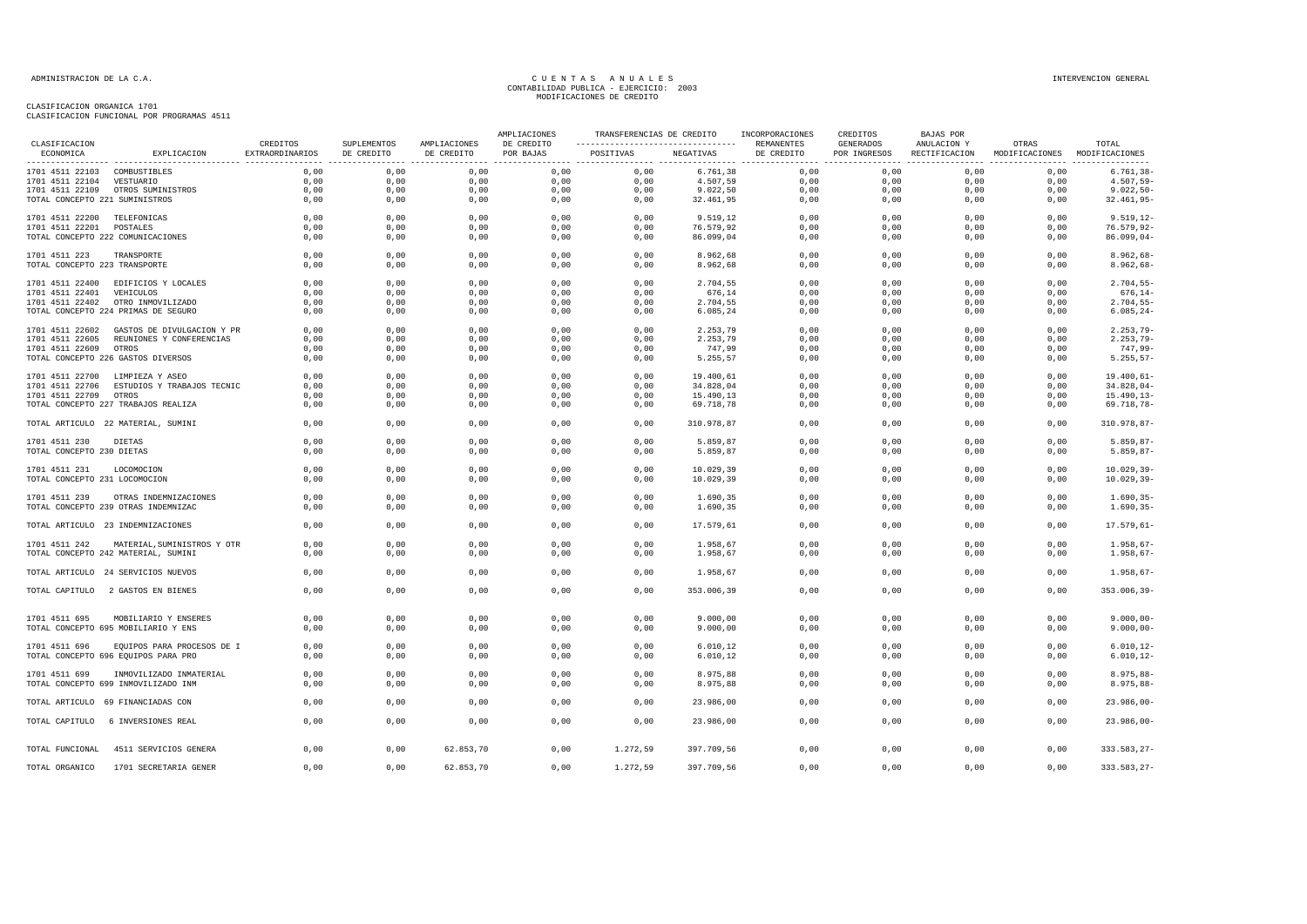| CLASIFICACION                   |                                                                   | CREDITOS        | SUPLEMENTOS  | AMPLIACIONES | AMPLIACIONES<br>DE CREDITO | TRANSFERENCIAS DE CREDITO |              | INCORPORACIONES<br>REMANENTES | CREDITOS<br><b>GENERADOS</b> | <b>BAJAS POR</b><br>ANULACION Y | OTRAS                         | TOTAL                  |
|---------------------------------|-------------------------------------------------------------------|-----------------|--------------|--------------|----------------------------|---------------------------|--------------|-------------------------------|------------------------------|---------------------------------|-------------------------------|------------------------|
| ECONOMICA                       | EXPLICACION                                                       | EXTRAORDINARIOS | DE CREDITO   | DE CREDITO   | POR BAJAS                  | POSITIVAS                 | NEGATIVAS    | DE CREDITO                    | POR INGRESOS                 | RECTIFICACION                   | MODIFICACIONES MODIFICACIONES |                        |
| 1702 4521 12000 SUELDOS         |                                                                   | 0.00            | 0,00         | 7.495,53     | 0,00                       | 4.552,94                  | 0,00         | 0,00                          | 0,00                         | 0,00                            | 0,00                          | 12.048,47              |
| 1702 4521 12005                 | TRIENIOS                                                          | 0,00            | 0,00         | 1.729,29     | 0,00                       | 0,00                      | 0,00         | $0$ , $00$                    | 0,00                         | 0,00                            | 0,00                          | 1.729,29               |
|                                 | 1702 4521 12006 OTRAS RETRIBUCIONES BASICA                        | 0,00            | 0,00         | 5.909,03     | 0,00                       | 65,21                     | 0,00         | 0,00                          | 0,00                         | 0,00                            | 0,00                          | 5.974,24               |
|                                 | TOTAL CONCEPTO 120 RETRIBUCIONES BA                               | 0,00            | 0,00         | 15.133,85    | 0,00                       | 4.618,15                  | 0,00         | 0,00                          | 0,00                         | 0,00                            | 0,00                          | 19.752,00              |
|                                 | 1702 4521 12100 COMPLEMENTO DE DESTINO                            | 0,00            | 0,00         | 3.475,90     | 0,00                       | 1.956,30                  | 0,00         | 0,00                          | 0,00                         | 0,00                            | 0,00                          | 5.432,20               |
|                                 | 1702 4521 12101 COMPLEMENTO ESPECIFICO                            | 0,00            | 0,00         | 14.124,92    | 0,00                       | 2.722,86                  | 0,00         | 0,00                          | 0,00                         | 0,00                            | 0,00                          | 16.847,78              |
|                                 | TOTAL CONCEPTO 121 RETRIBUCIONES CO                               | 0,00            | 0,00         | 17.600,82    | 0,00                       | 4.679,16                  | 0,00         | 0,00                          | 0,00                         | 0,00                            | 0,00                          | 22.279,98              |
| TOTAL ARTICULO 12 FUNCIONARIOS  |                                                                   | 0,00            | 0,00         | 32.734,67    | 0,00                       | 9.297,31                  | 0,00         | 0,00                          | 0,00                         | 0,00                            | 0,00                          | 42.031,98              |
| 1702 4521 13000 SALARIO BASE    |                                                                   | 0,00            | 0,00         | 22.884,35    | 0,00                       | 0,00                      | 0,00         | 0,00                          | 0.00                         | 0,00                            | 0,00                          | 22.884,35              |
| 1702 4521 13001 ANTIGUEDAD      |                                                                   | 0,00            | 0,00         | 2.603,42     | 0,00                       | 0,00                      | 0,00         | 0,00                          | 0,00                         | 0,00                            | 0,00                          | 2.603, 42              |
| 1702 4521 13002 PAGAS EXTRAS    |                                                                   | 0,00            | 0,00         | 4.247,96     | 0,00                       | 0,00                      | 0,00         | 0,00                          | 0,00                         | 0,00                            | 0,00                          | 4.247,96               |
|                                 | 1702 4521 13003 OTRAS REMUNERACIONES                              | 0,00            | 0,00         | 2.605,72     | 0,00                       | 6.500,00                  | 0,00         | 0,00                          | 0,00                         | 0,00                            | 0,00                          | 9.105,72               |
| TOTAL CONCEPTO 130 LABORAL FIJO |                                                                   | 0,00            | 0,00         | 32.341,45    | 0,00                       | 6.500,00                  | 0,00         | 0,00                          | 0,00                         | 0,00                            | 0,00                          | 38.841,45              |
| 1702 4521 13100 SALARIO BASE    |                                                                   | 0,00            | 0,00         | 790,49       | 0,00                       | 0,00                      | 0,00         | 0,00                          | 0,00                         | 0,00                            | 0,00                          | 790,49                 |
|                                 | 1702 4521 13101 OTRAS REMUNERACIONES                              | 0,00            | 0,00         | 131,75       | 0,00                       | 0,00                      | 0,00         | 0,00                          | 0,00                         | 0,00                            | 0,00                          | 131,75                 |
|                                 | TOTAL CONCEPTO 131 LABORAL EVENTUAL                               | 0,00            | 0,00         | 922,24       | 0,00                       | 0,00                      | 0,00         | 0,00                          | 0,00                         | 0,00                            | 0,00                          | 922,24                 |
| TOTAL ARTICULO 13 LABORALES     |                                                                   | 0,00            | 0,00         | 33.263,69    | 0,00                       | 6.500,00                  | 0,00         | 0,00                          | 0,00                         | 0,00                            | 0,00                          | 39.763,69              |
|                                 | 1702 4521 16000 SEGURIDAD SOCIAL                                  | 0,00            | 0,00         | 8.144,95     | 0,00                       | 2.899,76                  | 0,00         | 0,00                          | 0,00                         | 0,00                            | 0,00                          | 11.044,71              |
|                                 | TOTAL CONCEPTO 160 CUOTAS SOCIALES                                | 0,00            | 0,00         | 8.144,95     | 0,00                       | 2.899,76                  | 0,00         | 0,00                          | 0,00                         | 0,00                            | 0,00                          | 11.044,71              |
|                                 | TOTAL ARTICULO 16 CUOTAS, PRESTACI                                | 0,00            | 0,00         | 8.144,95     | 0,00                       | 2.899,76                  | 0,00         | 0,00                          | 0,00                         | 0,00                            | 0,00                          | 11.044,71              |
|                                 | TOTAL CAPITULO 1 GASTOS DE PERSON                                 | 0,00            | 0,00         | 74.143,31    | 0,00                       | 18.697,07                 | 0,00         | 0,00                          | 0,00                         | 0,00                            | 0,00                          | 92.840,38              |
|                                 |                                                                   | 0,00            |              |              |                            |                           |              |                               |                              |                                 |                               |                        |
| 1702 4521 212                   | EDIFICIOS Y OTRAS CONSTRUC<br>TOTAL CONCEPTO 212 EDIFICIOS Y OTRA | 0,00            | 0,00<br>0,00 | 0,00<br>0,00 | 0,00<br>0,00               | 40.000,00<br>40.000,00    | 0,00<br>0,00 | 0,00<br>0,00                  | 0,00<br>0,00                 | 0,00<br>0,00                    | 0,00<br>0,00                  | 40.000,00<br>40.000,00 |
|                                 | TOTAL ARTICULO 21 REPARACION Y CON                                | 0,00            | 0,00         | 0,00         | 0,00                       | 40.000,00                 | 0,00         | 0,00                          | 0,00                         | 0,00                            | 0,00                          | 40.000,00              |
|                                 |                                                                   |                 |              |              |                            |                           |              |                               |                              |                                 |                               |                        |
|                                 | 1702 4521 22000 ORDINARIO NO INVENTARIABLE                        | 0.00            | 0.00         | 0,00         | 0.00                       | 0.00                      | 5.409,11     | 0,00                          | 0.00                         | 0.00                            | 0.00                          | $5.409.11 -$           |
|                                 | 1702 4521 22003 LIBROS Y OTRAS PUBLICACION                        | 0,00            | 0,00         | 0,00         | 0,00                       | 0,00                      | 10.290,32    | 0,00                          | 0,00                         | 0,00                            | 0,00                          | $10.290, 32 -$         |
|                                 | TOTAL CONCEPTO 220 MATERIAL DE OFIC                               | 0,00            | 0,00         | 0,00         | 0,00                       | 0,00                      | 15.699,43    | 0,00                          | 0,00                         | 0,00                            | 0,00                          | $15.699, 43-$          |
|                                 | 1702 4521 22100 ENERGIA ELECTRICA                                 | 0,00            | 0,00         | 0,00         | 0,00                       | 48.000,00                 | 0,00         | 0,00                          | 0,00                         | 0,00                            | 0,00                          | 48.000,00              |
| 1702 4521 22102                 | GAS                                                               | 0.00            | 0.00         | 0,00         | 0,00                       | 3.631,54                  | 0,00         | 0,00                          | 0,00                         | 0.00                            | 0,00                          | 3.631,54               |
| 1702 4521 22103                 | COMBUSTIBLES                                                      | 0,00            | 0,00         | 0,00         | 0,00                       | 3.000,00                  | 0,00         | 0,00                          | 0,00                         | 0,00                            | 0,00                          | 3.000,00               |
|                                 | 1702 4521 22109 OTROS SUMINISTROS                                 | 0,00            | 0,00         | 0,00         | 0,00                       | 3.664,70                  | 0,00         | 0,00                          | 0,00                         | 0,00                            | 0,00                          | 3.664,70               |
| TOTAL CONCEPTO 221 SUMINISTROS  |                                                                   | 0,00            | 0,00         | 0,00         | 0,00                       | 58.296,24                 | 0,00         | 0,00                          | 0,00                         | 0,00                            | 0,00                          | 58.296,24              |
| 1702 4521 22200 TELEFONICAS     |                                                                   | 0,00            | 0,00         | 0,00         | 0,00                       | 8.000,00                  | 0,00         | 0,00                          | 0,00                         | 0,00                            | 0,00                          | 8.000,00               |
|                                 | TOTAL CONCEPTO 222 COMUNICACIONES                                 | 0.00            | 0.00         | 0.00         | 0.00                       | 8.000,00                  | 0,00         | 0,00                          | 0.00                         | 0.00                            | 0.00                          | 8.000,00               |
| 1702 4521 22500 LOCALES         |                                                                   | 0,00            | 0,00         | 0,00         | 0,00                       | 5.000,00                  | 0,00         | 0,00                          | 0,00                         | 0,00                            | 0,00                          | 5.000,00               |
| TOTAL CONCEPTO 225 TRIBUTOS     |                                                                   | 0,00            | 0,00         | 0,00         | 0,00                       | 5.000,00                  | 0,00         | 0,00                          | 0,00                         | 0,00                            | 0,00                          | 5.000,00               |
|                                 | 1702 4521 22706 ESTUDIOS Y TRABAJOS TECNIC                        | 0,00            | 0,00         | 0,00         | 0,00                       | 10.000,00                 | 0,00         | 0,00                          | 0,00                         | 0,00                            | 0,00                          | 10.000,00              |
| 1702 4521 22709 OTROS           |                                                                   | 0,00            | 0,00         | 0,00         | 0,00                       | 15.000,00                 | 0,00         | 0,00                          | 0,00                         | 0,00                            | 0,00                          | 15.000,00              |
|                                 | TOTAL CONCEPTO 227 TRABAJOS REALIZA                               | 0,00            | 0,00         | 0,00         | 0,00                       | 25.000,00                 | 0,00         | 0,00                          | 0,00                         | 0,00                            | 0,00                          | 25.000,00              |
|                                 | TOTAL ARTICULO 22 MATERIAL, SUMINI                                | 0,00            | 0,00         | 0,00         | 0,00                       | 96.296,24                 | 15.699,43    | 0,00                          | 0,00                         | 0,00                            | 0,00                          | 80.596,81              |
|                                 | TOTAL CAPITULO 2 GASTOS EN BIENES                                 | 0,00            | 0,00         | 0,00         | 0,00                       | 136.296,24                | 15.699,43    | 0,00                          | 0,00                         | 0,00                            | 0,00                          | 120.596,81             |
|                                 |                                                                   |                 |              |              |                            |                           |              |                               |                              |                                 |                               |                        |
|                                 | 1702 4521 44900 UNIVERSIDAD DE ZARAGOZA.CU                        | 0,00            | 0,00         | 0,00         | 0,00                       | 0,00                      | 12.020,24    | 0,00                          | 0,00                         | 0,00                            | 0,00                          | $12.020, 24 -$         |
|                                 | TOTAL CONCEPTO 449 FINANCIADAS CON                                | 0,00            | 0,00         | 0,00         | 0,00                       | 0,00                      | 12.020,24    | 0,00                          | 0,00                         | 0,00                            | 0,00                          | $12.020, 24 -$         |
|                                 | TOTAL ARTICULO 44 A EMPRESAS PUBLI                                | 0,00            | 0,00         | 0,00         | 0,00                       | 0,00                      | 12.020,24    | 0,00                          | 0,00                         | 0,00                            | 0,00                          | $12.020, 24-$          |
|                                 | 1702 4521 46900 ARCHIVOS Y MUSEOS MUNICIPA                        | 0,00            | 0.00         | 0,00         | 0,00                       | 0,00                      | 60.202,42    | 0,00                          | 0,00                         | 0,00                            | 0,00                          | $60.202, 42-$          |
|                                 | TOTAL CONCEPTO 469 FINANCIADAS CON                                | 0,00            | 0,00         | 0,00         | 0,00                       | 0,00                      | 60.202,42    | 0,00                          | 0,00                         | 0,00                            | 0,00                          | $60.202, 42-$          |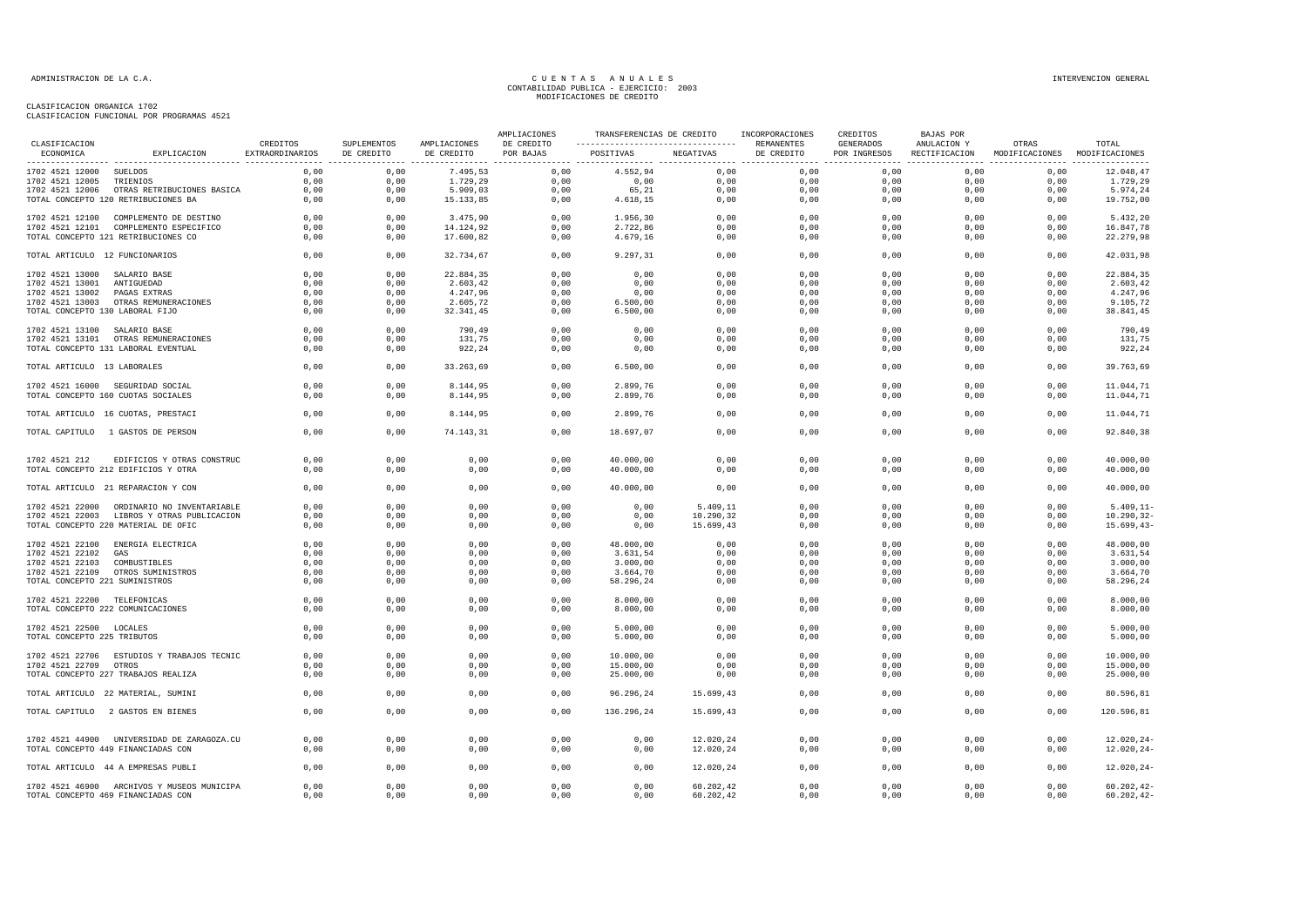|                            |                                            |                                    |                           |                            | AMPLIACIONES            | TRANSFERENCIAS DE CREDITO                       |            | INCORPORACIONES          | CREDITOS                  | <b>BAJAS POR</b>                  |                         |                         |
|----------------------------|--------------------------------------------|------------------------------------|---------------------------|----------------------------|-------------------------|-------------------------------------------------|------------|--------------------------|---------------------------|-----------------------------------|-------------------------|-------------------------|
| CLASIFICACION<br>ECONOMICA | EXPLICACION                                | CREDITOS<br><b>EXTRAORDINARIOS</b> | SUPLEMENTOS<br>DE CREDITO | AMPLIACIONES<br>DE CREDITO | DE CREDITO<br>POR BAJAS | ----------------------------------<br>POSITIVAS | NEGATIVAS  | REMANENTES<br>DE CREDITO | GENERADOS<br>POR INGRESOS | ANULACION Y<br>RECTIFICACION<br>. | OTRAS<br>MODIFICACIONES | TOTAL<br>MODIFICACIONES |
|                            | TOTAL ARTICULO 46 A CORPORACIONES          | 0,00                               | ---------------<br>0,00   | 0,00                       | 0,00                    | 0,00                                            | 60.202,42  | 0,00                     | 0,00                      | 0,00                              | 0,00                    | $60.202, 42-$           |
|                            | 1702 4521 48900 ARCHIVOS PRIVADOS Y MUSEOS | 0,00                               | 0,00                      | 0,00                       | 0,00                    | 0,00                                            | 193.586,00 | 0,00                     | 0,00                      | 0,00                              | 0,00                    | 193.586,00-             |
|                            | TOTAL CONCEPTO 489 FINANCIADAS CON         | 0,00                               | 0,00                      | 0,00                       | 0,00                    | 0,00                                            | 193.586,00 | 0,00                     | 0,00                      | 0,00                              | 0,00                    | 193.586,00-             |
|                            | TOTAL ARTICULO 48 A FAMILIAS E INS         | 0,00                               | 0,00                      | 0,00                       | 0,00                    | 0,00                                            | 193.586,00 | 0,00                     | 0,00                      | 0,00                              | 0,00                    | $193.586,00 -$          |
|                            | TOTAL CAPITULO 4 TRANSFERENCIAS C          | 0.00                               | 0,00                      | 0,00                       | 0.00                    | 0.00                                            | 265.808.66 | 0,00                     | 0,00                      | 0.00                              | 0,00                    | $265.808,66 -$          |
| 1702 4521 692              | EDIFICIOS Y OTRAS CONSTRUC                 | 0.00                               | 0,00                      | 0,00                       | 0,00                    | 0,00                                            | 37.097,86  | 0,00                     | 0,00                      | 0,00                              | 0,00                    | $37.097.86 -$           |
|                            | TOTAL CONCEPTO 692 EDIFICIOS Y OTRA        | 0,00                               | 0,00                      | 0,00                       | 0.00                    | 0,00                                            | 37.097,86  | 0,00                     | 0,00                      | 0,00                              | 0,00                    | $37.097,86-$            |
| 1702 4521 695              | MOBILIARIO Y ENSERES                       | 0,00                               | 0,00                      | 0,00                       | 0,00                    | 0,00                                            | 91.396,47  | 0,00                     | 0,00                      | 0,00                              | 0,00                    | $91.396, 47-$           |
|                            | TOTAL CONCEPTO 695 MOBILIARIO Y ENS        | 0,00                               | 0,00                      | 0,00                       | 0,00                    | 0,00                                            | 91.396,47  | 0,00                     | 0,00                      | 0,00                              | 0,00                    | $91.396, 47-$           |
| 1702 4521 696              | EQUIPOS PARA PROCESOS DE I                 | 0,00                               | 0,00                      | 0,00                       | 0,00                    | 0,00                                            | 21.137,00  | 0,00                     | 0,00                      | 0,00                              | 0,00                    | $21.137,00 -$           |
|                            | TOTAL CONCEPTO 696 EQUIPOS PARA PRO        | 0,00                               | 0,00                      | 0,00                       | 0,00                    | 0,00                                            | 21.137,00  | 0,00                     | 0,00                      | 0,00                              | 0,00                    | $21.137,00-$            |
| 1702 4521 697              | BIENES DESTINADOS PARA USO                 | 0,00                               | 0,00                      | 0,00                       | 0,00                    | 0,00                                            | 29.101,00  | 0,00                     | 0,00                      | 0,00                              | 0,00                    | 29.101,00-              |
|                            | TOTAL CONCEPTO 697 BIENES DESTINADO        | 0,00                               | 0,00                      | 0,00                       | 0,00                    | 0,00                                            | 29.101,00  | 0,00                     | 0,00                      | 0,00                              | 0,00                    | $29.101,00 -$           |
| 1702 4521 698              | OTRO INMOVILIZADO MATERIAL                 | 0,00                               | 0,00                      | 0,00                       | 0,00                    | 0,00                                            | 269.083,00 | 0,00                     | 0,00                      | 0,00                              | 0,00                    | $269.083,00 -$          |
|                            | TOTAL CONCEPTO 698 OTRO INMOVILIZAD        | 0,00                               | 0,00                      | 0,00                       | 0,00                    | 0,00                                            | 269.083,00 | 0,00                     | 0,00                      | 0,00                              | 0,00                    | $269.083,00 -$          |
| 1702 4521 699              | INMOVILIZADO INMATERIAL                    | 0,00                               | 0,00                      | 0,00                       | 0,00                    | 943.343,34                                      | 0,00       | 0,00                     | 0,00                      | 0,00                              | 0,00                    | 943.343,34              |
|                            | TOTAL CONCEPTO 699 INMOVILIZADO INM        | 0,00                               | 0,00                      | 0,00                       | 0,00                    | 943.343,34                                      | 0,00       | 0,00                     | 0,00                      | 0,00                              | 0,00                    | 943.343,34              |
|                            | TOTAL ARTICULO 69 FINANCIADAS CON          | 0.00                               | 0.00                      | 0.00                       | 0.00                    | 943.343.34                                      | 447.815.33 | 0.00                     | 0.00                      | 0.00                              | 0.00                    | 495.528.01              |
| TOTAL CAPITULO             | 6 INVERSIONES REAL                         | 0,00                               | 0,00                      | 0,00                       | 0,00                    | 943.343,34                                      | 447.815,33 | 0,00                     | 0,00                      | 0,00                              | 0,00                    | 495.528,01              |
| 1702 4521 76900            | SUBV. ARCHIVOS Y MUSEOS MU                 | 0,00                               | 0,00                      | 0,00                       | 0,00                    | 0,00                                            | 30.101,21  | 0,00                     | 0,00                      | 0,00                              | 0,00                    | 30.101,21               |
| 1702 4521 76904            | SUBV. AYUNTAMIENTO HUESCA                  | 0,00                               | 0,00                      | 0,00                       | 0,00                    | 300.506,05                                      | 0,00       | 0,00                     | 0,00                      | 0,00                              | 0,00                    | 300.506,05              |
|                            | TOTAL CONCEPTO 769 FINANCIADAS CON         | 0,00                               | 0,00                      | 0,00                       | 0,00                    | 300.506,05                                      | 30.101,21  | 0,00                     | 0,00                      | 0,00                              | 0,00                    | 270.404,84              |
|                            | TOTAL ARTICULO 76 A CORPORACIONES          | 0,00                               | 0,00                      | 0,00                       | 0,00                    | 300.506,05                                      | 30.101,21  | 0,00                     | 0,00                      | 0,00                              | 0,00                    | 270.404,84              |
|                            | 1702 4521 78900 SUBV. FAMILIAS E INST. SIN | 0,00                               | 0,00                      | 0,00                       | 0,00                    | 23.986.00                                       | 0,00       | 0,00                     | 0,00                      | 0,00                              | 0,00                    | 23.986,00               |
|                            | TOTAL CONCEPTO 789 FINANCIADAS CON         | 0,00                               | 0,00                      | 0,00                       | 0,00                    | 23.986,00                                       | 0,00       | 0,00                     | 0.00                      | 0,00                              | 0,00                    | 23.986,00               |
|                            | TOTAL ARTICULO 78 A FAMILIAS E INS         | 0,00                               | 0,00                      | 0,00                       | 0,00                    | 23.986,00                                       | 0,00       | 0,00                     | 0,00                      | 0,00                              | 0,00                    | 23.986,00               |
|                            | TOTAL CAPITULO 7 TRANSFERENCIAS D          | 0.00                               | 0,00                      | 0.00                       | 0.00                    | 324.492.05                                      | 30.101,21  | 0.00                     | 0.00                      | 0.00                              | 0.00                    | 294.390.84              |
| 1702 4521 870              | APORTACIONES PATRIMONIALES                 | 0,00                               | 0,00                      | 0,00                       | 0,00                    | 0,00                                            | 150.253,03 | 0,00                     | 0,00                      | 0,00                              | 0,00                    | $150.253,03-$           |
|                            | TOTAL CONCEPTO 870 APORTACIONES PAT        | 0,00                               | 0,00                      | 0,00                       | 0,00                    | 0,00                                            | 150.253,03 | 0,00                     | 0,00                      | 0,00                              | 0,00                    | $150.253,03-$           |
|                            |                                            |                                    |                           |                            |                         |                                                 |            |                          |                           |                                   |                         |                         |
|                            | TOTAL ARTICULO 87 APORTACIONES PAT         | 0,00                               | 0,00                      | 0,00                       | 0,00                    | 0,00                                            | 150.253,03 | 0,00                     | 0,00                      | 0,00                              | 0,00                    | $150.253,03-$           |
|                            | TOTAL CAPITULO 8 ACTIVOS FINANCIE          | 0,00                               | 0,00                      | 0,00                       | 0,00                    | 0,00                                            | 150.253,03 | 0,00                     | 0,00                      | 0,00                              | 0,00                    | $150.253,03-$           |
| TOTAL FUNCIONAL            | 4521 ARCHIVOS Y MUSEO                      | 0,00                               | 0,00                      | 74.143,31                  | 0.00                    | 1.422.828,70                                    | 909.677.66 | 0.00                     | 0.00                      | 0,00                              | 0.00                    | 587.294,35              |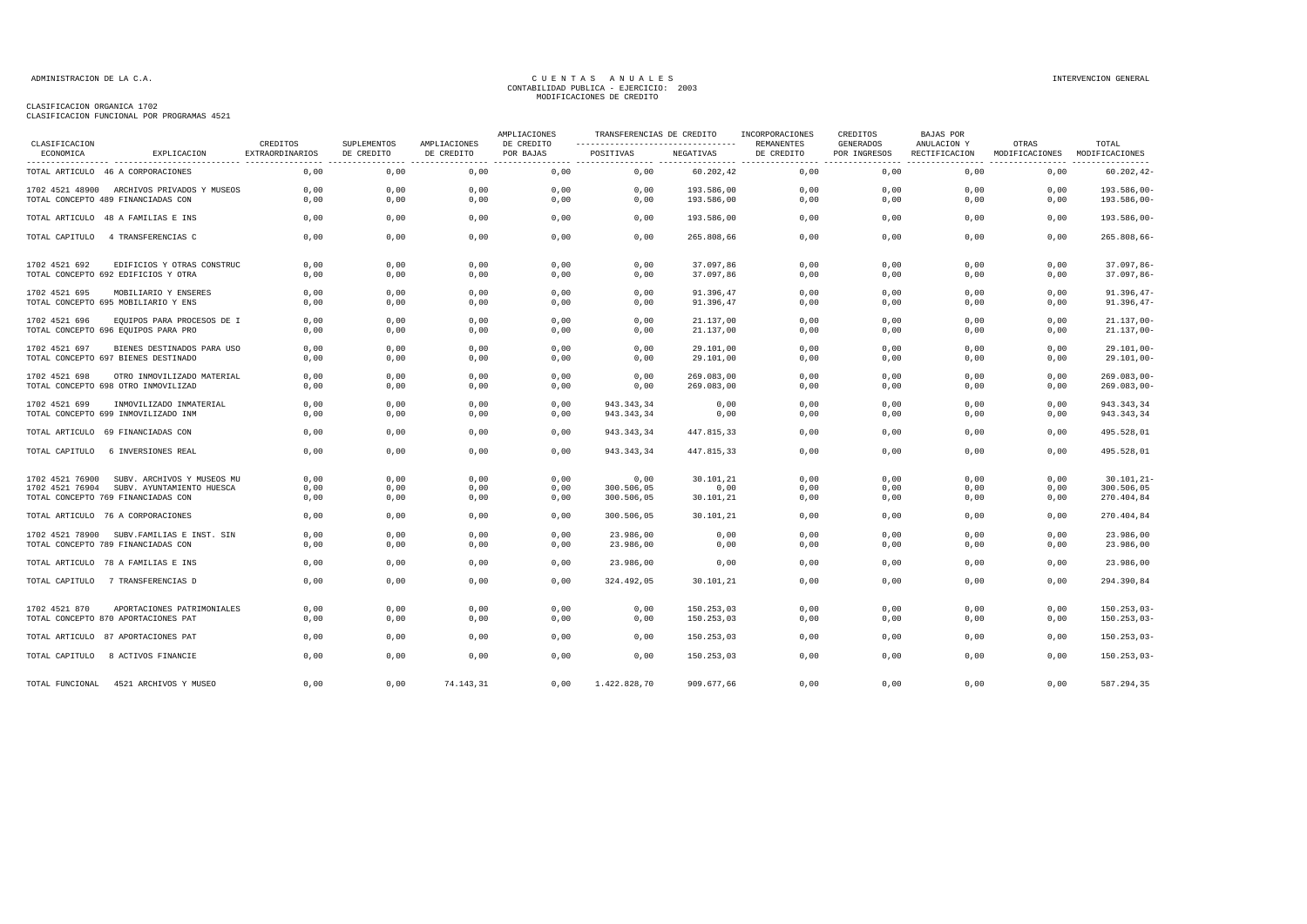|                                                 |                                                                                   |                             |                           |                            | AMPLIACIONES            | TRANSFERENCIAS DE CREDITO |                          | INCORPORACIONES          | CREDITOS                  | BAJAS POR                    |                                        |                            |
|-------------------------------------------------|-----------------------------------------------------------------------------------|-----------------------------|---------------------------|----------------------------|-------------------------|---------------------------|--------------------------|--------------------------|---------------------------|------------------------------|----------------------------------------|----------------------------|
| CLASIFICACION<br>ECONOMICA<br>----------------- | EXPLICACION                                                                       | CREDITOS<br>EXTRAORDINARIOS | SUPLEMENTOS<br>DE CREDITO | AMPLIACIONES<br>DE CREDITO | DE CREDITO<br>POR BAJAS | POSITIVAS                 | NEGATIVAS                | REMANENTES<br>DE CREDITO | GENERADOS<br>POR INGRESOS | ANULACION Y<br>RECTIFICACION | OTRAS<br>MODIFICACIONES MODIFICACIONES | TOTAL<br>----------------  |
| 1702 4522 12000 SUELDOS                         |                                                                                   | 0,00                        | 0,00                      | 15.530,46                  | 0,00                    | 17.387,33                 | 0,00                     | 0,00                     | 0,00                      | 0,00                         | 0,00                                   | 32.917,79                  |
| 1702 4522 12005                                 | TRIENIOS                                                                          | 0,00                        | 0,00                      | 3.116, 81                  | 0,00                    | 1.982,58                  | 0,00                     | 0,00                     | 0,00                      | 0,00                         | 0,00                                   | 5.099,39                   |
|                                                 | 1702 4522 12006 OTRAS RETRIBUCIONES BASICA                                        | 0,00                        | 0,00                      | 12.464,54                  | 0,00                    | 210,81                    | 0,00                     | 0,00                     | 0,00                      | 0,00                         | 0,00                                   | 12.675,35                  |
|                                                 | TOTAL CONCEPTO 120 RETRIBUCIONES BA                                               | 0.00                        | 0,00                      | 31.111,81                  | 0.00                    | 19.580,72                 | 0,00                     | 0.00                     | 0.00                      | 0.00                         | 0.00                                   | 50.692,53                  |
|                                                 | 1702 4522 12100 COMPLEMENTO DE DESTINO                                            | 0,00                        | 0,00                      | 7.332,08                   | 0,00                    | 6.444,72                  | 0,00                     | 0,00                     | 0,00                      | 0,00                         | 0,00                                   | 13.776,80                  |
|                                                 | 1702 4522 12101 COMPLEMENTO ESPECIFICO                                            | 0,00                        | 0.00                      | 27.992,89                  | 0,00                    | 16.011,47                 | 0,00                     | 0,00                     | 0,00                      | 0,00                         | 0,00                                   | 44.004,36                  |
|                                                 | TOTAL CONCEPTO 121 RETRIBUCIONES CO                                               | 0,00                        | 0,00                      | 35.324,97                  | 0,00                    | 22.456,19                 | 0,00                     | 0,00                     | 0,00                      | 0,00                         | 0,00                                   | 57.781,16                  |
| TOTAL ARTICULO 12 FUNCIONARIOS                  |                                                                                   | 0,00                        | 0,00                      | 66.436,78                  | 0,00                    | 42.036,91                 | 0,00                     | 0,00                     | 0,00                      | 0,00                         | 0,00                                   | 108.473,69                 |
| 1702 4522 13000                                 | SALARIO BASE                                                                      | 0,00                        | 0,00                      | 18.364,16                  | 0,00                    | 0,00                      | 27.460,34                | 0,00                     | 0,00                      | 0,00                         | 0,00                                   | $9.096, 18 -$              |
| 1702 4522 13001                                 | ANTIGUEDAD                                                                        | 0,00                        | 0,00                      | 2.289,04                   | 0,00                    | 0,00                      | 1.946,84                 | 0,00                     | 0,00                      | 0,00                         | 0,00                                   | 342,20                     |
| 1702 4522 13002                                 | PAGAS EXTRAS                                                                      | 0,00                        | 0,00                      | 3.442,20                   | 0,00                    | 0,00                      | 5.570,35                 | 0,00                     | 0.00                      | 0.00                         | 0,00                                   | $2.128, 15-$               |
|                                                 | 1702 4522 13003 OTRAS REMUNERACIONES                                              | 0,00                        | 0,00                      | 2.528,34                   | 0,00                    | 2.600,00                  | 4.459,38                 | 0,00                     | 0,00                      | 0,00                         | 0,00                                   | 668,96                     |
| TOTAL CONCEPTO 130 LABORAL FIJO                 |                                                                                   | 0,00                        | 0,00                      | 26.623,74                  | 0,00                    | 2.600,00                  | 39.436,91                | 0,00                     | 0,00                      | 0,00                         | 0,00                                   | $10.213, 17-$              |
| 1702 4522 13100                                 | SALARIO BASE                                                                      | 0,00                        | 0,00                      | 548,47                     | 0,00                    | 7.300,00                  | 0,00                     | 0,00                     | 0,00                      | 0,00                         | 0,00                                   | 7.848,47                   |
|                                                 | 1702 4522 13101 OTRAS REMUNERACIONES                                              | 0,00                        | 0,00                      | 108,93                     | 0,00                    | 3.040,00                  | 0,00                     | 0,00                     | 0,00                      | 0,00                         | 0,00                                   | 3.148,93                   |
|                                                 | TOTAL CONCEPTO 131 LABORAL EVENTUAL                                               | 0,00                        | 0,00                      | 657,40                     | 0,00                    | 10.340,00                 | 0,00                     | 0,00                     | 0,00                      | 0,00                         | 0,00                                   | 10.997,40                  |
| TOTAL ARTICULO 13 LABORALES                     |                                                                                   | 0,00                        | 0,00                      | 27.281,14                  | 0,00                    | 12.940,00                 | 39.436,91                | 0,00                     | 0,00                      | 0,00                         | 0,00                                   | 784,23                     |
|                                                 | 1702 4522 16000 SEGURIDAD SOCIAL                                                  | 0,00                        | 0,00                      | 10.695,66                  | 0,00                    | 0,00                      | 0,00                     | 0,00                     | 0,00                      | 0,00                         | 0,00                                   | 10.695,66                  |
|                                                 | TOTAL CONCEPTO 160 CUOTAS SOCIALES                                                | 0,00                        | 0,00                      | 10.695,66                  | 0,00                    | 0,00                      | 0,00                     | 0,00                     | 0,00                      | 0,00                         | 0,00                                   | 10.695,66                  |
|                                                 | TOTAL ARTICULO 16 CUOTAS, PRESTACI                                                | 0,00                        | 0,00                      | 10.695,66                  | 0,00                    | 0,00                      | 0,00                     | 0,00                     | 0,00                      | 0,00                         | 0.00                                   | 10.695.66                  |
|                                                 | TOTAL CAPITULO 1 GASTOS DE PERSON                                                 | 0,00                        | 0,00                      | 104.413,58                 | 0,00                    | 54.976,91                 | 39.436,91                | 0,00                     | 0,00                      | 0,00                         | 0,00                                   | 119.953,58                 |
|                                                 |                                                                                   |                             |                           |                            |                         |                           |                          |                          |                           |                              |                                        |                            |
|                                                 | 1702 4522 22000 ORDINARIO NO INVENTARIABLE                                        | 0,00                        | 0,00                      | 0,00                       | 0,00                    | 0,00                      | 31.553,13                | 0,00                     | 3.029,46                  | 0,00                         | 0,00                                   | $28.523,67-$               |
|                                                 | 1702 4522 22003 LIBROS Y OTRAS PUBLICACION                                        | 0,00                        | 0,00                      | 0,00                       | 0,00                    | 0,00                      | 49.000,00                | 0,00                     | 3.029, 46                 | 0,00                         | 0,00                                   | 45.970,54-                 |
| 1702 4522 22009 OTRO MATERIAL                   |                                                                                   | 0,00                        | 0,00                      | 0,00                       | 0,00                    | 0,00                      | 13.975,74                | 0,00                     | 0,00                      | 0,00                         | 0,00                                   | 13.975,74-                 |
|                                                 | TOTAL CONCEPTO 220 MATERIAL DE OFIC                                               | 0,00                        | 0,00                      | 0,00                       | 0,00                    | 0,00                      | 94.528,87                | 0,00                     | 6.058,92                  | 0,00                         | 0,00                                   | 88.469,95-                 |
|                                                 | 1702 4522 22602 GASTOS DE DIVULGACION Y PR                                        | 0,00                        | 0,00                      | 0,00                       | 0,00                    | 49.000,00                 | 0,00                     | 0,00                     | 0,00                      | 0,00                         | 0,00                                   | 49.000,00                  |
|                                                 | TOTAL CONCEPTO 226 GASTOS DIVERSOS                                                | 0,00                        | 0,00                      | 0,00                       | 0,00                    | 49.000,00                 | 0,00                     | 0,00                     | 0,00                      | 0,00                         | 0,00                                   | 49.000,00                  |
|                                                 |                                                                                   |                             |                           |                            |                         |                           |                          |                          |                           |                              |                                        |                            |
|                                                 | 1702 4522 22706 ESTUDIOS Y TRABAJOS TECNIC<br>TOTAL CONCEPTO 227 TRABAJOS REALIZA | 0,00<br>0,00                | 0,00<br>0,00              | 0,00<br>0,00               | 0,00<br>0,00            | 0,00<br>0,00              | 0,00<br>0,00             | 0,00<br>0,00             | 34.057,35<br>34.057,35    | 0,00<br>0,00                 | 0,00<br>0,00                           | 34.057,35<br>34.057,35     |
|                                                 |                                                                                   |                             |                           |                            |                         |                           |                          |                          |                           |                              |                                        |                            |
|                                                 | TOTAL ARTICULO 22 MATERIAL, SUMINI                                                | 0,00                        | 0,00                      | 0,00                       | 0,00                    | 49.000,00                 | 94.528,87                | 0,00                     | 40.116,27                 | 0,00                         | 0,00                                   | $5.412,60-$                |
|                                                 | TOTAL CAPITULO 2 GASTOS EN BIENES                                                 | 0.00                        | 0.00                      | 0.00                       | 0.00                    | 49,000,00                 | 94.528,87                | 0.00                     | 40.116,27                 | 0.00                         | 0.00                                   | $5.412.60 -$               |
|                                                 | 1702 4522 44900 CASA DEL TRADUCTOR DE TARA                                        | 0,00                        | 0,00                      | 0,00                       | 0,00                    | 5.959,52                  | 0,00                     | 0,00                     | 0,00                      | 0,00                         | 0,00                                   | 5.959,52                   |
|                                                 | TOTAL CONCEPTO 449 FINANCIADAS CON                                                | 0,00                        | 0,00                      | 0,00                       | 0,00                    | 5.959,52                  | 0,00                     | 0,00                     | 0,00                      | 0,00                         | 0,00                                   | 5.959,52                   |
|                                                 | TOTAL ARTICULO 44 A EMPRESAS PUBLI                                                | 0,00                        | 0,00                      | 0,00                       | 0,00                    | 5.959,52                  | 0,00                     | 0,00                     | 0,00                      | 0,00                         | 0,00                                   | 5.959,52                   |
|                                                 |                                                                                   |                             |                           |                            |                         |                           |                          |                          |                           |                              |                                        |                            |
|                                                 | 1702 4522 46900 SUBV. A BIBLIOTECAS MUNICI<br>TOTAL CONCEPTO 469 FINANCIADAS CON  | 0,00<br>0,00                | 0,00<br>0,00              | 0,00<br>0,00               | 0,00<br>0,00            | 0,00<br>0,00              | 133.140,58<br>133.140,58 | 0,00<br>0,00             | 0,00<br>0,00              | 0,00<br>0,00                 | 0,00<br>0,00                           | 133.140,58-<br>133.140,58- |
|                                                 | TOTAL ARTICULO 46 A CORPORACIONES                                                 | 0,00                        | 0,00                      | 0,00                       | 0,00                    | 0,00                      | 133.140,58               | 0,00                     | 0,00                      | 0,00                         | 0,00                                   | 133.140,58-                |
|                                                 |                                                                                   |                             |                           |                            |                         |                           |                          |                          |                           |                              |                                        |                            |
|                                                 | 1702 4522 48901 APOYO A FERIAS DEL LIBRO                                          | 0,00                        | 0,00                      | 0,00                       | 0,00                    | 0,00                      | 5.959,52                 | 0,00                     | 0,00                      | 0,00                         | 0,00                                   | 5.959,52-                  |
|                                                 | TOTAL CONCEPTO 489 FINANCIADAS CON                                                | 0,00                        | 0,00                      | 0,00                       | 0,00                    | 0,00                      | 5.959,52                 | 0,00                     | 0,00                      | 0,00                         | 0,00                                   | $5.959, 52-$               |
|                                                 | TOTAL ARTICULO 48 A FAMILIAS E INS                                                | 0,00                        | 0,00                      | 0,00                       | 0,00                    | 0,00                      | 5.959,52                 | 0,00                     | 0,00                      | 0,00                         | 0,00                                   | $5.959, 52-$               |
|                                                 | TOTAL CAPITULO 4 TRANSFERENCIAS C                                                 | 0,00                        | 0,00                      | 0,00                       | 0,00                    | 5.959,52                  | 139.100,10               | 0,00                     | 0,00                      | 0,00                         | 0,00                                   | 133.140,58-                |
|                                                 |                                                                                   |                             |                           |                            |                         |                           |                          |                          |                           |                              |                                        |                            |
| 1702 4522 692                                   | EDIFICIOS Y OTRAS CONSTRUC                                                        | 0,00                        | 0.00                      | 0,00                       | 0,00                    | 0,00                      | 17.905,25                | 0,00                     | 0,00                      | 0.00                         | 0,00                                   | 17.905,25-                 |
|                                                 | TOTAL CONCEPTO 692 EDIFICIOS Y OTRA                                               | 0,00                        | 0,00                      | 0,00                       | 0,00                    | 0,00                      | 17.905,25                | 0,00                     | 0,00                      | 0,00                         | 0,00                                   | $17.905, 25 -$             |
| 1702 4522 695                                   | MOBILIARIO Y ENSERES                                                              | 0,00                        | 0,00                      | 0,00                       | 0,00                    | 0,00                      | 12.000,00                | 0,00                     | 0,00                      | 0,00                         | 0,00                                   | $12.000,00 -$              |
|                                                 |                                                                                   |                             |                           |                            |                         |                           |                          |                          |                           |                              |                                        |                            |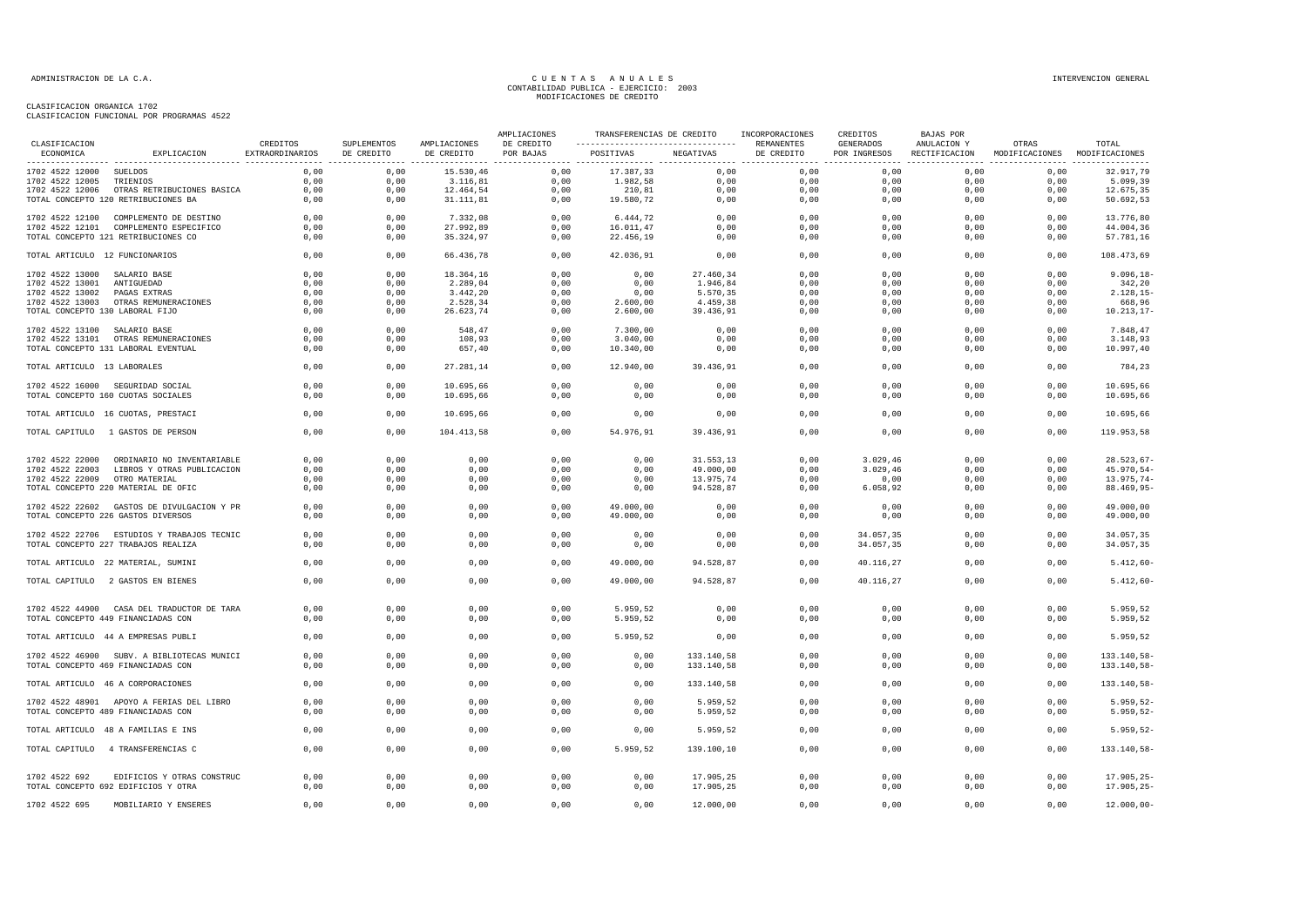| CLASIFICACION   |                                                                   | CREDITOS               | <b>SUPLEMENTOS</b> | AMPLIACIONES | AMPLIACIONES<br>DE CREDITO | TRANSFERENCIAS DE CREDITO<br>--------------------------------- |                        | INCORPORACIONES<br><b>REMANENTES</b> | CREDITOS<br>GENERADOS | BAJAS POR<br>ANULACION Y | OTRAS          | TOTAL                        |
|-----------------|-------------------------------------------------------------------|------------------------|--------------------|--------------|----------------------------|----------------------------------------------------------------|------------------------|--------------------------------------|-----------------------|--------------------------|----------------|------------------------------|
| ECONOMICA       | EXPLICACION                                                       | <b>EXTRAORDINARIOS</b> | DE CREDITO         | DE CREDITO   | POR BAJAS                  | POSITIVAS                                                      | NEGATIVAS              | DE CREDITO                           | POR INGRESOS          | RECTIFICACION            | MODIFICACIONES | MODIFICACIONES<br>---------  |
|                 | TOTAL CONCEPTO 695 MOBILIARIO Y ENS                               | 0,00                   | 0,00               | 0,00         | 0,00                       | 0,00                                                           | 12.000,00              | 0,00                                 | 0,00                  | 0,00                     | 0,00           | $12.000,00 -$                |
| 1702 4522 698   | OTRO INMOVILIZADO MATERIAL<br>TOTAL CONCEPTO 698 OTRO INMOVILIZAD | 0,00<br>0,00           | 0,00<br>0,00       | 0,00<br>0,00 | 0,00<br>0,00               | 30.750,64<br>30.750,64                                         | 845,39<br>845,39       | 0,00<br>0,00                         | 0,00<br>0,00          | 0,00<br>0,00             | 0,00<br>0,00   | 29.905,25<br>29.905,25       |
| TOTAL ARTICULO  | 69 FINANCIADAS CON                                                | 0,00                   | 0,00               | 0,00         | 0,00                       | 30.750,64                                                      | 30.750,64              | 0,00                                 | 0,00                  | 0,00                     | 0,00           | 0,00                         |
| TOTAL CAPITULO  | 6 INVERSIONES REAL                                                | 0.00                   | 0,00               | 0,00         | 0,00                       | 30.750,64                                                      | 30.750,64              | 0,00                                 | 0,00                  | 0,00                     | 0,00           | 0,00                         |
| 1702 4522 76900 | EQUIPAMIENTO E INVERSIONES<br>TOTAL CONCEPTO 769 FINANCIADAS CON  | 0,00<br>0,00           | 0,00<br>0,00       | 0,00<br>0,00 | 0,00<br>0,00               | 0,00<br>0,00                                                   | 90.303,63<br>90.303,63 | 0,00<br>0,00                         | 0,00<br>0,00          | 0,00<br>0,00             | 0,00<br>0,00   | $90.303,63-$<br>$90.303,63-$ |
|                 | TOTAL ARTICULO 76 A CORPORACIONES                                 | 0,00                   | 0,00               | 0,00         | 0,00                       | 0,00                                                           | 90.303,63              | 0,00                                 | 0,00                  | 0,00                     | 0,00           | $90.303,63-$                 |
| TOTAL CAPITULO  | 7 TRANSFERENCIAS D                                                | 0,00                   | 0,00               | 0,00         | 0,00                       | 0,00                                                           | 90.303,63              | 0,00                                 | 0,00                  | 0,00                     | 0,00           | $90.303,63-$                 |
| TOTAL FUNCIONAL | 4522 GESTION DE BIBLI                                             | 0.00                   | 0,00               | 104.413,58   | 0,00                       | 140.687,07                                                     | 394.120,15             | 0.00                                 | 40.116,27             | 0.00                     | 0,00           | $108.903, 23 -$              |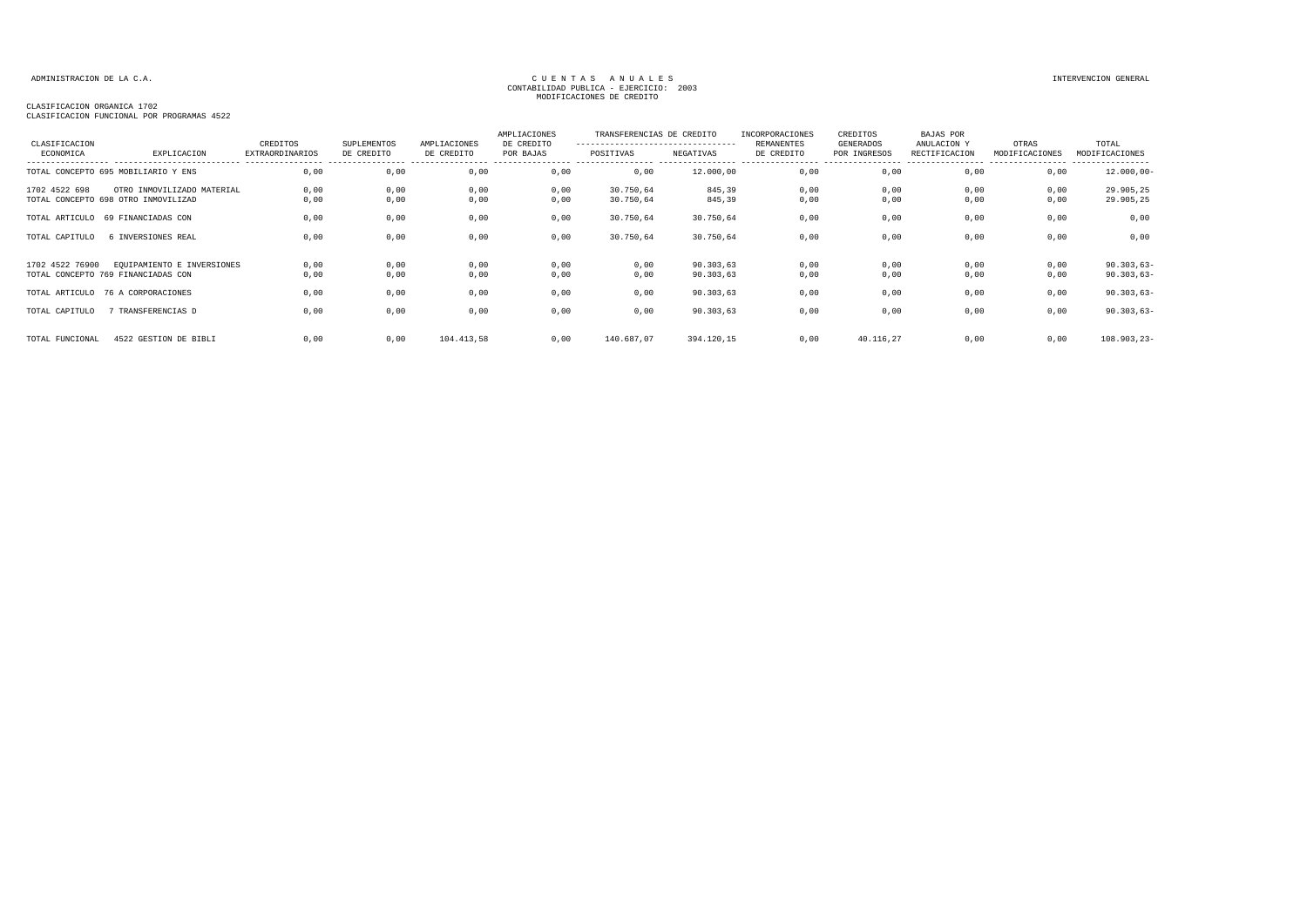|                                 |                                            |                             |                           |                            | AMPLIACIONES            |                                               | TRANSFERENCIAS DE CREDITO INCORPORACIONES |            | CREDITOS                  | BAJAS POR                    |                                        |                |
|---------------------------------|--------------------------------------------|-----------------------------|---------------------------|----------------------------|-------------------------|-----------------------------------------------|-------------------------------------------|------------|---------------------------|------------------------------|----------------------------------------|----------------|
| CLASIFICACION<br>ECONOMICA      | EXPLICACION                                | CREDITOS<br>EXTRAORDINARIOS | SUPLEMENTOS<br>DE CREDITO | AMPLIACIONES<br>DE CREDITO | DE CREDITO<br>POR BAJAS | ---------------------------------  REMANENTES | POSITIVAS NEGATIVAS                       | DE CREDITO | GENERADOS<br>POR INGRESOS | ANULACION Y<br>RECTIFICACION | OTRAS<br>MODIFICACIONES MODIFICACIONES | TOTAL          |
| 1702 4553 12000 SUELDOS         |                                            | 0,00                        | 0,00                      | 4.279,05                   | 0,00                    | 7.433,35                                      | 4.552,94                                  | 0,00       | 0,00                      | 0,00                         | 0,00                                   | 7.159,46       |
| 1702 4553 12005                 | TRIENIOS                                   | 0,00                        | 0,00                      | 1.063,67                   | 0,00                    | 1.422,00                                      | 0,00                                      | 0,00       | 0,00                      | 0,00                         | 0,00                                   | 2.485,67       |
|                                 | 1702 4553 12006 OTRAS RETRIBUCIONES BASICA | 0,00                        | 0,00                      | 3.832,16                   | 0,00                    | 230,96                                        | 65,21                                     | 0,00       | 0,00                      | 0,00                         | 0,00                                   | 3.997,91       |
|                                 | TOTAL CONCEPTO 120 RETRIBUCIONES BA        | 0,00                        | 0,00                      | 9.174,88                   | 0,00                    | 9.086,31                                      | 4.618,15                                  | 0,00       | 0,00                      | 0,00                         | 0,00                                   | 13.643,04      |
|                                 |                                            |                             |                           |                            |                         |                                               |                                           |            |                           |                              |                                        |                |
|                                 | 1702 4553 12100 COMPLEMENTO DE DESTINO     | 0.00                        | 0.00                      | 2.254,21                   | 0,00                    | 6.928,80                                      | 1.956,30                                  | 0.00       | 0.00                      | 0.00                         | 0.00                                   | 7.226.71       |
|                                 | 1702 4553 12101 COMPLEMENTO ESPECIFICO     | 0,00                        | 0,00                      | 8.641, 15                  | 0,00                    | 12.934,68                                     | 2.722,86                                  | 0,00       | 0,00                      | 0,00                         | 0,00                                   | 18.852,97      |
|                                 | TOTAL CONCEPTO 121 RETRIBUCIONES CO        | 0,00                        | 0,00                      | 10.895,36                  | 0,00                    | 19.863,48                                     | 4.679,16                                  | 0,00       | 0,00                      | 0,00                         | 0,00                                   | 26.079,68      |
| TOTAL ARTICULO 12 FUNCIONARIOS  |                                            | 0,00                        | 0,00                      | 20.070,24                  | 0,00                    | 28.949,79                                     | 9.297,31                                  | 0,00       | 0,00                      | 0,00                         | 0,00                                   | 39.722,72      |
| 1702 4553 13000 SALARIO BASE    |                                            | 0,00                        | 0,00                      | 1.652,98                   | 0,00                    | 0,00                                          | 0,00                                      | 0,00       | 0,00                      | 0,00                         | 0,00                                   | 1.652,98       |
| 1702 4553 13001 ANTIGUEDAD      |                                            | 0,00                        | 0,00                      | 142,26                     | 0,00                    | 0,00                                          | 0,00                                      | 0,00       | 0.00                      | 0,00                         | 0,00                                   | 142,26         |
| 1702 4553 13002 PAGAS EXTRAS    |                                            | 0,00                        | 0,00                      | 299,21                     | 0,00                    | 0,00                                          | 0,00                                      | 0,00       | 0,00                      | 0,00                         | 0,00                                   | 299,21         |
|                                 | 1702 4553 13003 OTRAS REMUNERACIONES       | 0,00                        | 0,00                      | 268,71                     | 0,00                    | 255,00                                        | 0,00                                      | 0,00       | 0,00                      | 0,00                         | 0,00                                   | 523,71         |
| TOTAL CONCEPTO 130 LABORAL FIJO |                                            | 0,00                        | 0,00                      | 2.363,16                   | 0,00                    | 255,00                                        | 0,00                                      | 0,00       | 0,00                      | 0,00                         | 0,00                                   | 2.618,16       |
| TOTAL ARTICULO 13 LABORALES     |                                            | 0,00                        | 0,00                      | 2.363,16                   | 0,00                    | 255,00                                        | 0,00                                      | 0,00       | 0,00                      | 0,00                         | 0,00                                   | 2.618,16       |
|                                 | 1702 4553 15100 PERSONAL FUNCIONARIO       | 0,00                        | 0,00                      | 0,00                       | 0,00                    | 2.500,00                                      | 255,00                                    | 0,00       | 0,00                      | 0,00                         | 0,00                                   | 2.245,00       |
|                                 | TOTAL CONCEPTO 151 GRATIFICACIONES         | 0,00                        | 0,00                      | 0,00                       | 0,00                    | 2.500,00                                      | 255,00                                    | 0,00       | 0,00                      | 0,00                         | 0,00                                   | 2.245,00       |
|                                 | TOTAL ARTICULO 15 INCENTIVO AL REN         | 0,00                        | 0,00                      | 0,00                       | 0,00                    | 2.500,00                                      | 255,00                                    | 0,00       | 0,00                      | 0,00                         | 0,00                                   | 2.245,00       |
|                                 | 1702 4553 16000 SEGURIDAD SOCIAL           | 0,00                        | 0,00                      | 2.509,92                   | 0,00                    | 3.458,89                                      | 2.899,76                                  | 0,00       | 0,00                      | 0,00                         | 0,00                                   | 3.069,05       |
|                                 | TOTAL CONCEPTO 160 CUOTAS SOCIALES         | 0,00                        | 0,00                      | 2.509,92                   | 0,00                    | 3.458,89                                      | 2.899,76                                  | 0,00       | 0,00                      | 0,00                         | 0,00                                   | 3.069,05       |
|                                 | TOTAL ARTICULO 16 CUOTAS, PRESTACI         | 0,00                        | 0,00                      | 2.509,92                   | 0,00                    | 3.458,89                                      | 2.899,76                                  | 0,00       | 0,00                      | 0,00                         | 0,00                                   | 3.069,05       |
|                                 | TOTAL CAPITULO 1 GASTOS DE PERSON          | 0,00                        | 0,00                      | 24.943,32                  | 0,00                    | 35.163,68                                     | 12.452,07                                 | 0,00       | 0,00                      | 0,00                         | 0,00                                   | 47.654,93      |
|                                 |                                            |                             |                           |                            |                         |                                               |                                           |            |                           |                              |                                        |                |
| 1702 4553 212                   | EDIFICIOS Y OTRAS CONSTRUC                 | 0,00                        | 0,00                      | 0,00                       | 0,00                    | 0,00                                          | 5.952,21                                  | 0,00       | 0,00                      | 0,00                         | 0,00                                   | $5.952, 21 -$  |
|                                 | TOTAL CONCEPTO 212 EDIFICIOS Y OTRA        | 0,00                        | 0,00                      | 0,00                       | 0,00                    | 0,00                                          | 5.952,21                                  | 0,00       | 0,00                      | 0,00                         | 0,00                                   | $5.952, 21 -$  |
|                                 | TOTAL ARTICULO 21 REPARACION Y CON         | 0,00                        | 0,00                      | 0,00                       | 0,00                    | 0,00                                          | 5.952,21                                  | 0,00       | 0,00                      | 0,00                         | 0,00                                   | $5.952, 21 -$  |
|                                 | 1702 4553 22000 ORDINARIO NO INVENTARIABLE | 0.00                        | 0.00                      | 0,00                       | 0.00                    | 0.00                                          | 24.248,64                                 | 0.00       | 0.00                      | 0.00                         | 0.00                                   | $24.248,64-$   |
|                                 | 1702 4553 22001 MOBILIARIO Y ENSERES       | 0.00                        | 0,00                      | 0,00                       | 0,00                    | 0,00                                          | 1.352,28                                  | 0,00       | 0,00                      | 0,00                         | 0,00                                   | $1.352, 28 -$  |
|                                 | 1702 4553 22004 MATERIAL INFORMATICO       | 0,00                        | 0,00                      | 0,00                       | 0,00                    | 0,00                                          | 6.761,38                                  | 0,00       | 0,00                      | 0,00                         | 0,00                                   | $6.761, 38 -$  |
|                                 | TOTAL CONCEPTO 220 MATERIAL DE OFIC        | 0,00                        |                           | 0,00                       | 0,00                    | 0,00                                          | 32.362,30                                 | 0,00       | 0,00                      | 0,00                         | 0,00                                   | $32.362, 30 -$ |
|                                 |                                            |                             | 0,00                      |                            |                         |                                               |                                           |            |                           |                              |                                        |                |
| 1702 4553 22200 TELEFONICAS     |                                            | 0,00                        | 0,00                      | 0,00                       | 0,00                    | 0,00                                          | 19.237,55                                 | 0,00       | 0,00                      | 0,00                         | 0,00                                   | $19.237,55-$   |
|                                 | TOTAL CONCEPTO 222 COMUNICACIONES          | 0,00                        | 0,00                      | 0,00                       | 0,00                    | 0,00                                          | 19.237,55                                 | 0,00       | 0,00                      | 0,00                         | 0,00                                   | 19.237,55-     |
|                                 | 1702 4553 22602 GASTOS DE DIVULGACION Y PR | 0,00                        | 0,00                      | 0,00                       | 0,00                    | 486.766,46                                    | 0,00                                      | 0,00       | 11.998,00                 | 0.00                         | 0,00                                   | 498.764.46     |
|                                 | TOTAL CONCEPTO 226 GASTOS DIVERSOS         | 0,00                        | 0,00                      | 0,00                       | 0,00                    | 486.766,46                                    | 0,00                                      | 0,00       | 11.998,00                 | 0,00                         | 0,00                                   | 498.764,46     |
|                                 | TOTAL ARTICULO 22 MATERIAL, SUMINI         | 0,00                        | 0,00                      | 0,00                       | 0,00                    | 486.766,46                                    | 51.599,85                                 | 0,00       | 11.998,00                 | 0,00                         | 0,00                                   | 447.164,61     |
|                                 | TOTAL CAPITULO 2 GASTOS EN BIENES          | 0.00                        | 0.00                      | 0,00                       | 0,00                    | 486.766,46                                    | 57.552,06                                 | 0.00       | 11.998,00                 | 0.00                         | 0.00                                   | 441.212,40     |
|                                 |                                            |                             |                           |                            |                         |                                               |                                           |            |                           |                              |                                        |                |
|                                 | 1702 4553 44901 GASTOS FUNCIONAMIENTO CEN  | 0,00                        | 0,00                      | 0,00                       | 0,00                    | 60.000,00                                     | 0,00                                      | 0,00       | 0,00                      | 0,00                         | 0,00                                   | 60.000,00      |
|                                 | TOTAL CONCEPTO 449 FINANCIADAS CON         | 0,00                        | 0,00                      | 0,00                       | 0,00                    | 60.000,00                                     | 0,00                                      | 0,00       | 0,00                      | 0,00                         | 0,00                                   | 60.000,00      |
|                                 | TOTAL ARTICULO 44 A EMPRESAS PUBLI         | 0,00                        | 0,00                      | 0,00                       | 0,00                    | 60.000,00                                     | 0,00                                      | 0,00       | 0,00                      | 0,00                         | 0,00                                   | 60.000,00      |
|                                 | 1702 4553 46000 FESTIVALES EN ARAGON (AINS | 0,00                        | 0,00                      | 0,00                       | 0,00                    | 0,00                                          | 180.303,63                                | 0,00       | 0,00                      | 0,00                         | 0,00                                   | $180.303,63-$  |
|                                 | 1702 4553 46001 FERIA DE TEATRO            | 0,00                        | 0,00                      | 0,00                       | 0,00                    | 0,00                                          | 72.121,45                                 | 0,00       | 0,00                      | 0,00                         | 0,00                                   | $72.121, 45-$  |
|                                 | TOTAL CONCEPTO 460 COFINANCIADAS. (U       | 0,00                        | 0,00                      | 0,00                       | 0,00                    | 0,00                                          | 252.425,08                                | 0,00       | 0,00                      | 0,00                         | 0,00                                   | 252.425,08-    |
|                                 |                                            |                             |                           |                            |                         |                                               |                                           |            |                           |                              |                                        |                |
|                                 | 1702 4553 46900 CIRCUITO ARTES ESCENICAS   | 0,00                        | 0,00                      | 0,00                       | 0,00                    | 0,00                                          | 169.657,87                                | 0,00       | 0,00                      | 0,00                         | 0,00                                   | 169.657,87-    |
|                                 | 1702 4553 46902 ACTIVIDADES CULTURALES CC. | 0.00                        | 0,00                      | 0,00                       | 0,00                    | 0,00                                          | 103.232,78                                | 0,00       | 0,00                      | 0,00                         | 0,00                                   | 103.232,78-    |
|                                 | 1702 4553 46903 CAMPAÑAS CULTURALES        | 0,00                        | 0,00                      | 0,00                       | 0,00                    | 0,00                                          | 113.313,75                                | 0,00       | 0,00                      | 0,00                         | 0,00                                   | 113.313,75-    |
|                                 | TOTAL CONCEPTO 469 FINANCIADAS CON         | 0,00                        | 0,00                      | 0,00                       | 0,00                    | 0,00                                          | 386.204,40                                | 0,00       | 0,00                      | 0,00                         | 0,00                                   | $386.204, 40-$ |
|                                 | TOTAL ARTICULO 46 A CORPORACIONES          | 0,00                        | 0,00                      | 0,00                       | 0,00                    | 0,00                                          | 638.629,48                                | 0,00       | 0,00                      | 0,00                         | 0,00                                   | $638.629, 48-$ |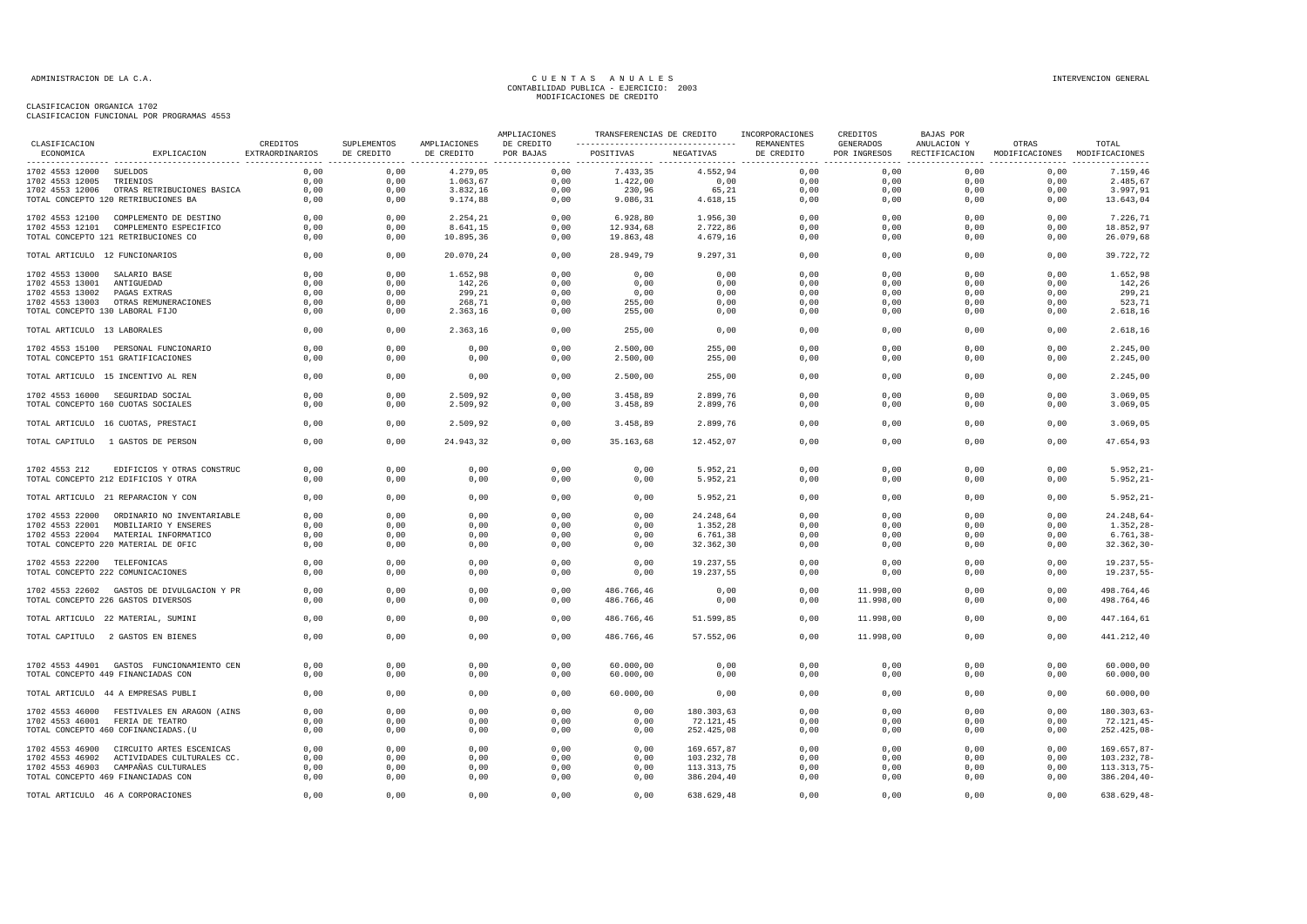| CLASIFICACION                        |                             | CREDITOS               | SUPLEMENTOS | AMPLIACIONES | AMPLIACIONES<br>DE CREDITO | TRANSFERENCIAS DE CREDITO<br>----------------------------------- |              | INCORPORACIONES<br><b>REMANENTES</b> | CREDITOS<br><b>GENERADOS</b> | BAJAS POR<br>ANULACION Y                                | OTRAS          | TOTAL                              |
|--------------------------------------|-----------------------------|------------------------|-------------|--------------|----------------------------|------------------------------------------------------------------|--------------|--------------------------------------|------------------------------|---------------------------------------------------------|----------------|------------------------------------|
| ECONOMICA                            | EXPLICACION                 | <b>EXTRAORDINARIOS</b> | DE CREDITO  | DE CREDITO   | POR BAJAS                  | POSITIVAS                                                        | NEGATIVAS    | DE CREDITO                           | POR INGRESOS<br>. <u>.</u> . | RECTIFICACION<br>-------------------------------------- | MODIFICACIONES | MODIFICACIONES<br>---------------- |
| 1702 4553 48903                      | AYUDAS A LA FOTOGRAFÍA      | 0,00                   | 0,00        | 0,00         | 0,00                       | 0,00                                                             | 15.000,00    | 0,00                                 | 0,00                         | 0,00                                                    | 0,00           | $15.000,00 -$                      |
| 1702 4553 48908                      | APOYO A ARTES PLASTICAS     | 0,00                   | 0,00        | 0,00         | 0,00                       | 0,00                                                             | 15.000,00    | 0,00                                 | 0,00                         | 0,00                                                    | 0,00           | $15.000,00 -$                      |
| 1702 4553 48911                      | AYUD. PROMOCION CULTURA ARA | 0,00                   | 0,00        | 0,00         | 0,00                       | 0,00                                                             | 30.000,00    | 0,00                                 | 0,00                         | 0,00                                                    | 0,00           | $30.000,00-$                       |
| TOTAL CONCEPTO 489 FINANCIADAS CON   |                             | 0,00                   | 0,00        | 0,00         | 0,00                       | 0,00                                                             | 60.000,00    | 0,00                                 | 0,00                         | 0,00                                                    | 0,00           | $60.000,00 -$                      |
| TOTAL ARTICULO 48 A FAMILIAS E INS   |                             | 0,00                   | 0,00        | 0,00         | 0,00                       | 0,00                                                             | 60.000,00    | 0,00                                 | 0,00                         | 0,00                                                    | 0,00           | $60.000,00 -$                      |
| TOTAL CAPITULO<br>4 TRANSFERENCIAS C |                             | 0,00                   | 0,00        | 0,00         | 0,00                       | 60.000,00                                                        | 698.629,48   | 0,00                                 | 0,00                         | 0,00                                                    | 0,00           | $638.629, 48-$                     |
| 1702 4553 692                        | EDIFICIOS Y OTRAS CONSTRUC  | 0,00                   | 0,00        | 0,00         | 0.00                       | 0.00                                                             | 5.091.931,47 | 0,00                                 | 0.00                         | 0,00                                                    | 0.00           | $5.091.931,47-$                    |
| TOTAL CONCEPTO 692 EDIFICIOS Y OTRA  |                             | 0,00                   | 0,00        | 0,00         | 0,00                       | 0,00                                                             | 5.091.931,47 | 0,00                                 | 0,00                         | 0,00                                                    | 0,00           | 5.091.931,47-                      |
| 1702 4553 699                        | INMOVILIZADO INMATERIAL     | 0,00                   | 0,00        | 0,00         | 0,00                       | 939.696.37                                                       | 120.000,00   | 0,00                                 | 0,00                         | 0,00                                                    | 0,00           | 819.696,37                         |
| TOTAL CONCEPTO 699 INMOVILIZADO INM  |                             | 0,00                   | 0,00        | 0,00         | 0,00                       | 939.696,37                                                       | 120.000,00   | 0,00                                 | 0,00                         | 0,00                                                    | 0,00           | 819.696,37                         |
| TOTAL ARTICULO 69 FINANCIADAS CON    |                             | 0,00                   | 0,00        | 0,00         | 0,00                       | 939.696,37                                                       | 5.211.931,47 | 0,00                                 | 0,00                         | 0,00                                                    | 0,00           | 4.272.235,10-                      |
| TOTAL CAPITULO<br>6 INVERSIONES REAL |                             | 0,00                   | 0,00        | 0,00         | 0.00                       | 939.696,37                                                       | 5.211.931,47 | 0,00                                 | 0,00                         | 0.00                                                    | 0,00           | 4.272.235,10-                      |
| 1702 4553 74901                      | CENTRO DRAMATICO DE ARAGON  | 0,00                   | 0,00        | 0,00         | 0,00                       | 180.303,63                                                       | 0,00         | 0,00                                 | 0,00                         | 0,00                                                    | 0,00           | 180.303,63                         |
| TOTAL CONCEPTO 749 FINANCIADAS CON   |                             | 0,00                   | 0,00        | 0,00         | 0,00                       | 180.303,63                                                       | 0,00         | 0,00                                 | 0,00                         | 0,00                                                    | 0,00           | 180.303,63                         |
| TOTAL ARTICULO 74 A EMPRESAS PUBLI   |                             | 0,00                   | 0,00        | 0,00         | 0,00                       | 180.303,63                                                       | 0,00         | 0,00                                 | 0,00                         | 0,00                                                    | 0,00           | 180.303,63                         |
| 1702 4553 76900                      | SUBV. INFRAESTRUCTURA A AU  | 0.00                   | 0.00        | 0,00         | 0.00                       | 0.00                                                             | 183.056.08   | 0,00                                 | 0.00                         | 0.00                                                    | 0.00           | 183.056,08-                        |
| 1702 4553 76901                      | SUBV. A CENTROS CULTURALES  | 0,00                   | 0,00        | 0,00         | 0,00                       | 0,00                                                             | 90.151,82    | 0,00                                 | 0,00                         | 0,00                                                    | 0,00           | $90.151,82-$                       |
| TOTAL CONCEPTO 769 FINANCIADAS CON   |                             | 0,00                   | 0,00        | 0,00         | 0,00                       | 0,00                                                             | 273.207,90   | 0,00                                 | 0,00                         | 0,00                                                    | 0,00           | $273.207,90 -$                     |
| TOTAL ARTICULO 76 A CORPORACIONES    |                             | 0,00                   | 0,00        | 0,00         | 0,00                       | 0,00                                                             | 273.207,90   | 0,00                                 | 0,00                         | 0,00                                                    | 0,00           | $273.207,90 -$                     |
| 7 TRANSFERENCIAS D<br>TOTAL CAPITULO |                             | 0.00                   | 0,00        | 0,00         | 0.00                       | 180.303,63                                                       | 273.207.90   | 0,00                                 | 0,00                         | 0.00                                                    | 0,00           | $92.904, 27 -$                     |
| TOTAL FUNCIONAL                      | 4553 PROMOCION Y ACCI       | 0,00                   | 0,00        | 24.943,32    | 0.00                       | 1.701.930,14                                                     | 6.253.772,98 | 0,00                                 | 11.998,00                    | 0,00                                                    | 0,00           | 4.514.901,52-                      |
| TOTAL ORGANICO                       | 1702 D.G. DE ACCION C       | 0,00                   | 0,00        | 203.500,21   | 0.00                       | 3.265.445,91                                                     | 7.557.570,79 | 0.00                                 | 52.114,27                    | 0.00                                                    | 0.00           | 4.036.510,40-                      |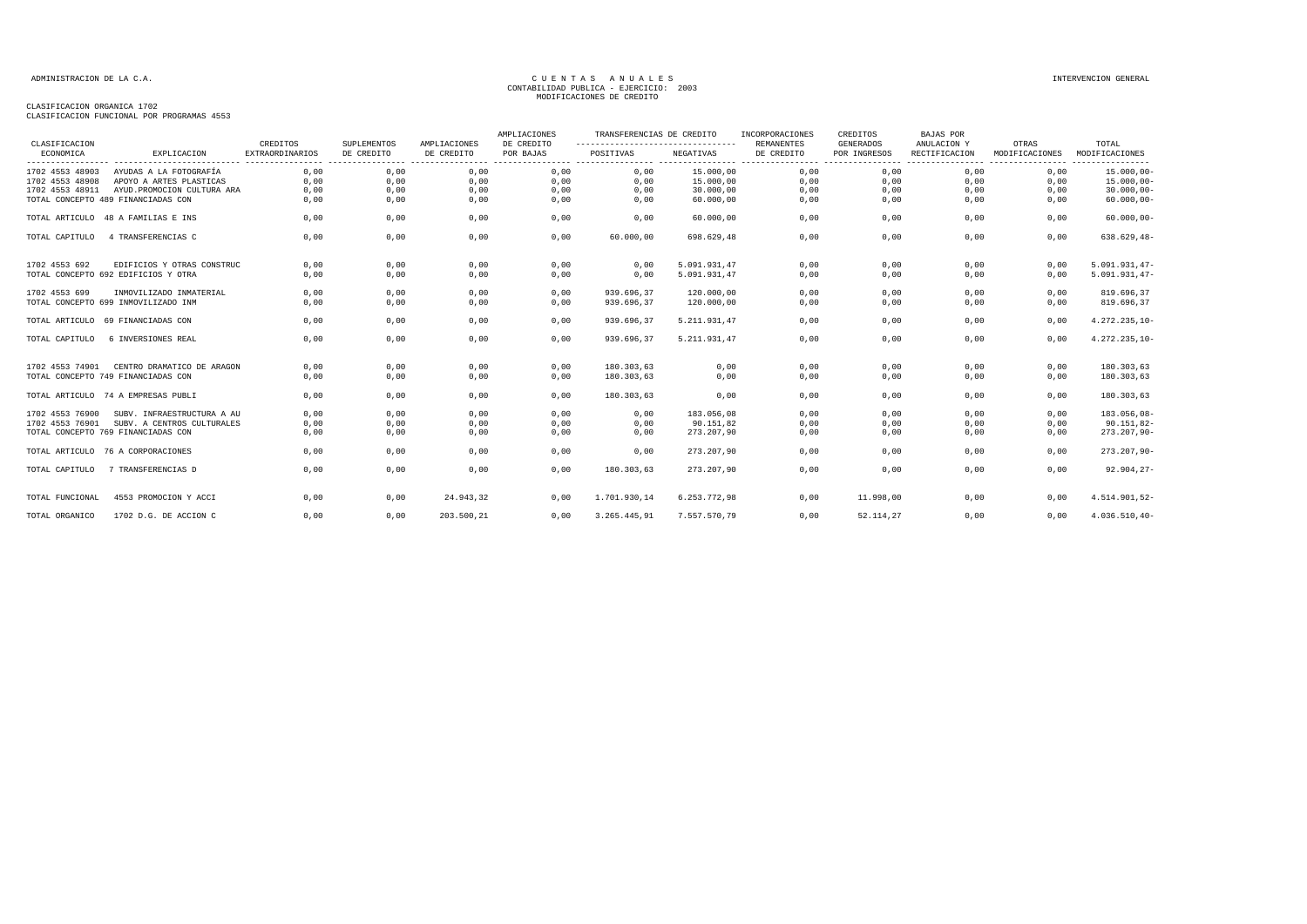| CLASIFICACION<br>ECONOMICA  | EXPLICACION                         | CREDITOS<br><b>EXTRAORDINARIOS</b> | <b>SUPLEMENTOS</b><br>DE CREDITO | AMPLIACIONES<br>DE CREDITO | AMPLIACIONES<br>DE CREDITO<br>POR BAJAS | TRANSFERENCIAS DE CREDITO<br>----------------------------------<br>POSITIVAS | NEGATIVAS  | INCORPORACIONES<br>REMANENTES<br>DE CREDITO | CREDITOS<br>GENERADOS<br>POR INGRESOS | <b>BAJAS POR</b><br>ANULACION Y<br>RECTIFICACION | OTRAS<br>MODIFICACIONES   | TOTAL<br>MODIFICACIONES        |
|-----------------------------|-------------------------------------|------------------------------------|----------------------------------|----------------------------|-----------------------------------------|------------------------------------------------------------------------------|------------|---------------------------------------------|---------------------------------------|--------------------------------------------------|---------------------------|--------------------------------|
| 1703 3222 13100             | SALARIO BASE                        | 0,00                               | 0,00                             | 28.967,00                  | 0,00                                    | 0,00                                                                         | 71.956,66  | 0,00                                        | ----------------<br>0,00              | -----------------<br>0,00                        | -----------------<br>0,00 | ----------------<br>42.989,66- |
| 1703 3222 13101             | OTRAS REMUNERACIONES                | 0,00                               | 0,00                             | 6.643,64                   | 0,00                                    | 0,00                                                                         | 18.548,11  | 0,00                                        | 0,00                                  | 0,00                                             | 0,00                      | $11.904, 47-$                  |
|                             | TOTAL CONCEPTO 131 LABORAL EVENTUAL | 0,00                               | 0,00                             | 35.610.64                  | 0,00                                    | 0,00                                                                         | 90.504,77  | 0,00                                        | 0,00                                  | 0,00                                             | 0,00                      | $54.894, 13-$                  |
| TOTAL ARTICULO 13 LABORALES |                                     | 0,00                               | 0,00                             | 35.610.64                  | 0,00                                    | 0,00                                                                         | 90.504,77  | 0,00                                        | 0,00                                  | 0,00                                             | 0,00                      | $54.894, 13-$                  |
| 1703 3222 16000             | SEGURIDAD SOCIAL                    | 0,00                               | 0,00                             | 4.496.13                   | 0,00                                    | 0,00                                                                         | 28.961.53  | 0,00                                        | 0,00                                  | 0,00                                             | 0,00                      | $24.465, 40-$                  |
|                             | TOTAL CONCEPTO 160 CUOTAS SOCIALES  | 0,00                               | 0,00                             | 4.496,13                   | 0,00                                    | 0,00                                                                         | 28.961,53  | 0,00                                        | 0,00                                  | 0,00                                             | 0,00                      | $24.465, 40-$                  |
|                             | TOTAL ARTICULO 16 CUOTAS, PRESTACI  | 0,00                               | 0,00                             | 4.496,13                   | 0,00                                    | 0,00                                                                         | 28.961,53  | 0,00                                        | 0,00                                  | 0,00                                             | 0,00                      | $24.465, 40-$                  |
| TOTAL CAPITULO              | 1 GASTOS DE PERSON                  | 0,00                               | 0,00                             | 40.106,77                  | 0,00                                    | 0,00                                                                         | 119,466,30 | 0,00                                        | 0,00                                  | 0,00                                             | 0,00                      | $79.359,53-$                   |
|                             |                                     |                                    |                                  |                            |                                         |                                                                              |            |                                             |                                       |                                                  |                           |                                |
| 1703 3222 242               | MATERIAL. SUMINISTROS Y OTR         | 0,00                               | 0,00                             | 0,00                       | 0,00                                    | 0,00                                                                         | 9.166,93   | 0,00                                        | 0,00                                  | 0,00                                             | 0,00                      | $9.166, 93 -$                  |
|                             | TOTAL CONCEPTO 242 MATERIAL, SUMINI | 0,00                               | 0,00                             | 0,00                       | 0,00                                    | 0,00                                                                         | 9.166,93   | 0,00                                        | 0,00                                  | 0,00                                             | 0,00                      | $9.166, 93 -$                  |
|                             | TOTAL ARTICULO 24 SERVICIOS NUEVOS  | 0,00                               | 0,00                             | 0,00                       | 0,00                                    | 0,00                                                                         | 9.166,93   | 0,00                                        | 0,00                                  | 0,00                                             | 0,00                      | $9.166, 93 -$                  |
| TOTAL CAPITULO              | 2 GASTOS EN BIENES                  | 0,00                               | 0,00                             | 0,00                       | 0,00                                    | 0,00                                                                         | 9.166,93   | 0,00                                        | 0,00                                  | 0,00                                             | 0,00                      | $9.166, 93 -$                  |
| TOTAL FUNCIONAL             | 3222 FOMENTO DEL EMPL               | 0.00                               | 0,00                             | 40.106.77                  | 0,00                                    | 0,00                                                                         | 128.633,23 | 0,00                                        | 0,00                                  | 0,00                                             | 0,00                      | $88.526, 46 -$                 |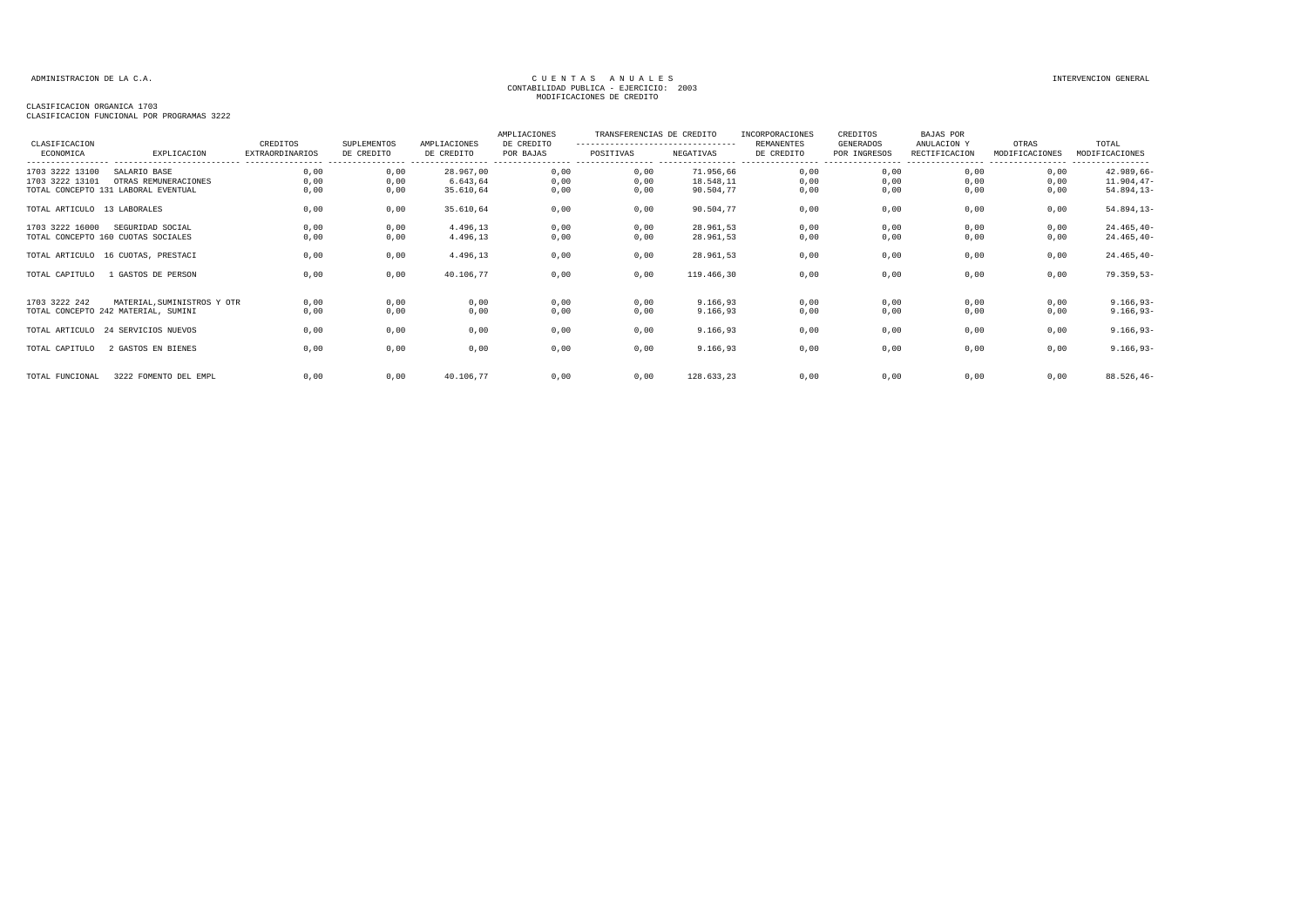| CLASIFICACION                   |                                            | CREDITOS        | SUPLEMENTOS |                            | AMPLIACIONES            | ---------------------------------- REMANENTES |            | TRANSFERENCIAS DE CREDITO INCORPORACIONES | CREDITOS<br>GENERADOS | <b>BAJAS POR</b>                                                       | OTRAS                         | TOTAL            |
|---------------------------------|--------------------------------------------|-----------------|-------------|----------------------------|-------------------------|-----------------------------------------------|------------|-------------------------------------------|-----------------------|------------------------------------------------------------------------|-------------------------------|------------------|
| ECONOMICA                       | EXPLICACION                                | EXTRAORDINARIOS | DE CREDITO  | AMPLIACIONES<br>DE CREDITO | DE CREDITO<br>POR BAJAS | POSITIVAS                                     | NEGATIVAS  | DE CREDITO                                | POR INGRESOS          | ANULACION Y<br>RECTIFICACION<br>-------------------------------------- | MODIFICACIONES MODIFICACIONES | ---------------- |
| 1703 4581 12000 SUELDOS         |                                            | 0,00            | 0,00        | 10.190,46                  | 0,00                    | 0,00                                          | 16.669,65  | 0,00                                      | 0,00                  | 0,00                                                                   | 0,00                          | $6.479, 19-$     |
| 1703 4581 12005                 | TRIENIOS                                   | 0,00            | 0,00        | 2.243,29                   | 0,00                    | 0,00                                          | 2.418,24   | 0,00                                      | 0,00                  | 0,00                                                                   | 0,00                          | 174,95-          |
|                                 | 1703 4581 12006 OTRAS RETRIBUCIONES BASICA | 0,00            | 0,00        | 8.830,59                   | 0,00                    | 0,00                                          | 230,96     | 0,00                                      | 0,00                  | 0,00                                                                   | 0,00                          | 8.599,63         |
|                                 | TOTAL CONCEPTO 120 RETRIBUCIONES BA        | 0,00            | 0,00        | 21.264,34                  | 0,00                    | 0,00                                          | 19.318,85  | 0,00                                      | 0,00                  | 0,00                                                                   | 0,00                          | 1.945,49         |
|                                 | 1703 4581 12100 COMPLEMENTO DE DESTINO     | 0.00            | 0.00        | 5.194.47                   | 0.00                    | 0.00                                          | 10.841.40  | 0.00                                      | 0.00                  | 0.00                                                                   | 0.00                          | $5.646.93-$      |
|                                 | 1703 4581 12101 COMPLEMENTO ESPECIFICO     | 0,00            | 0,00        | 19.682,25                  | 0,00                    | 0,00                                          | 18.380,40  | 0,00                                      | 0,00                  | 0,00                                                                   | 0,00                          | 1.301,85         |
|                                 | TOTAL CONCEPTO 121 RETRIBUCIONES CO        | 0,00            | 0,00        | 24.876,72                  | 0,00                    | 0,00                                          | 29.221,80  | 0,00                                      | 0,00                  | 0,00                                                                   | 0,00                          | $4.345,08-$      |
| TOTAL ARTICULO 12 FUNCIONARIOS  |                                            | 0,00            | 0,00        | 46.141,06                  | 0,00                    | 0,00                                          | 48.540,65  | 0,00                                      | 0,00                  | 0,00                                                                   | 0,00                          | $2.399,59-$      |
| 1703 4581 13000 SALARIO BASE    |                                            | 0,00            | 0,00        | 5.783,63                   | 0,00                    | 0,00                                          | 0,00       | 0,00                                      | 0,00                  | 0,00                                                                   | 0,00                          | 5.783,63         |
| 1703 4581 13001                 | ANTIGUEDAD                                 | 0,00            | 0,00        | 709,77                     | 0,00                    | 0,00                                          | 0,00       | 0,00                                      | 0,00                  | 0,00                                                                   | 0,00                          | 709,77           |
| 1703 4581 13002                 | PAGAS EXTRAS                               | 0,00            | 0,00        | 1.082,23                   | 0,00                    | 0,00                                          | 0,00       | 0,00                                      | 0,00                  | 0,00                                                                   | 0,00                          | 1.082,23         |
|                                 | 1703 4581 13003 OTRAS REMUNERACIONES       | 0,00            | 0,00        | 1.830,39                   | 0,00                    | 1.000,00                                      | 0,00       | 0,00                                      | 0,00                  | 0,00                                                                   | 0,00                          | 2.830,39         |
| TOTAL CONCEPTO 130 LABORAL FIJO |                                            | 0,00            | 0,00        | 9.406,02                   | 0,00                    | 1.000,00                                      | 0,00       | 0,00                                      | 0,00                  | 0,00                                                                   | 0.00                          | 10.406,02        |
| 1703 4581 13100 SALARIO BASE    |                                            | 0,00            | 0,00        | 405,99                     | 0,00                    | 0,00                                          | 0,00       | 0,00                                      | 0,00                  | 0,00                                                                   | 0,00                          | 405,99           |
|                                 | 1703 4581 13101 OTRAS REMUNERACIONES       | 0,00            | 0,00        | 118,88                     | 0,00                    | 0,00                                          | 0,00       | 0,00                                      | 0,00                  | 0,00                                                                   | 0,00                          | 118,88           |
|                                 | TOTAL CONCEPTO 131 LABORAL EVENTUAL        | 0,00            | 0,00        | 524,87                     | 0,00                    | 0,00                                          | 0,00       | 0,00                                      | 0,00                  | 0,00                                                                   | 0,00                          | 524,87           |
| TOTAL ARTICULO 13 LABORALES     |                                            | 0,00            | 0,00        | 9.930,89                   | 0,00                    | 1.000,00                                      | 0,00       | 0,00                                      | 0,00                  | 0,00                                                                   | 0,00                          | 10.930,89        |
|                                 | 1703 4581 16000 SEGURIDAD SOCIAL           | 0,00            | 0,00        | 6.517,90                   | 0,00                    | 0,00                                          | 8.552,51   | 0,00                                      | 0,00                  | 0,00                                                                   | 0,00                          | $2.034,61-$      |
|                                 | TOTAL CONCEPTO 160 CUOTAS SOCIALES         | 0,00            | 0,00        | 6.517,90                   | 0,00                    | 0,00                                          | 8.552,51   | 0,00                                      | 0,00                  | 0,00                                                                   | 0,00                          | $2.034,61-$      |
|                                 | TOTAL ARTICULO 16 CUOTAS, PRESTACI         | 0,00            | 0,00        | 6.517,90                   | 0,00                    | 0,00                                          | 8.552,51   | 0,00                                      | 0,00                  | 0,00                                                                   | 0,00                          | $2.034,61-$      |
|                                 | TOTAL CAPITULO 1 GASTOS DE PERSON          | 0,00            | 0,00        | 62.589,85                  | 0,00                    | 1.000,00                                      | 57.093,16  | 0,00                                      | 0,00                  | 0,00                                                                   | 0,00                          | 6.496,69         |
|                                 | 1703 4581 22000 ORDINARIO NO INVENTARIABLE | 0,00            | 0,00        | 0,00                       | 0,00                    | 0,00                                          | 14.875,05  | 0,00                                      | 0,00                  | 0,00                                                                   | 0,00                          | 14.875,05-       |
| 1703 4581 22003                 | LIBROS Y OTRAS PUBLICACION                 | 0,00            | 0,00        | 0,00                       | 0,00                    | 0,00                                          | 9.417,33   | 0,00                                      | 0,00                  | 0,00                                                                   | 0,00                          | $9.417,33-$      |
|                                 | 1703 4581 22004 MATERIAL INFORMATICO       | 0,00            | 0,00        | 0,00                       | 0,00                    | 0,00                                          | 5.409, 11  | 0,00                                      | 0,00                  | 0,00                                                                   | 0,00                          | $5.409, 11-$     |
|                                 | TOTAL CONCEPTO 220 MATERIAL DE OFIC        | 0,00            | 0,00        | 0,00                       | 0,00                    | 0,00                                          | 29.701,49  | 0,00                                      | 0,00                  | 0,00                                                                   | 0,00                          | $29.701, 49-$    |
|                                 |                                            |                 |             |                            |                         |                                               |            |                                           |                       |                                                                        |                               |                  |
|                                 | 1703 4581 22100 ENERGIA ELECTRICA          | 0,00            | 0,00        | 0,00                       | 0.00                    | 0,00                                          | 7.662,90   | 0,00                                      | 0,00                  | 0,00                                                                   | 0,00                          | $7.662.90 -$     |
| 1703 4581 22104 VESTUARIO       |                                            | 0,00            | 0,00        | 0,00                       | 0,00                    | 0,00                                          | 2.658,57   | 0,00                                      | 0,00                  | 0,00                                                                   | 0,00                          | $2.658, 57-$     |
|                                 | 1703 4581 22109 OTROS SUMINISTROS          | 0,00            | 0,00        | 0,00                       | 0,00                    | 0,00                                          | 12.545,72  | 0,00                                      | 0,00                  | 0,00                                                                   | 0,00                          | 12.545,72-       |
| TOTAL CONCEPTO 221 SUMINISTROS  |                                            | 0,00            | 0,00        | 0,00                       | 0,00                    | 0,00                                          | 22.867,19  | 0,00                                      | 0,00                  | 0,00                                                                   | 0,00                          | $22.867, 19-$    |
| 1703 4581 22200 TELEFONICAS     |                                            | 0,00            | 0,00        | 0,00                       | 0,00                    | 0,00                                          | 11.268,97  | 0,00                                      | 0,00                  | 0,00                                                                   | 0,00                          | 11.268,97-       |
| 1703 4581 22201 POSTALES        |                                            | 0,00            | 0,00        | 0,00                       | 0,00                    | 0,00                                          | 8.113,66   | 0,00                                      | 0,00                  | 0,00                                                                   | 0,00                          | $8.113,66 -$     |
|                                 | TOTAL CONCEPTO 222 COMUNICACIONES          | 0,00            | 0,00        | 0,00                       | 0,00                    | 0,00                                          | 19.382,63  | 0,00                                      | 0,00                  | 0,00                                                                   | 0,00                          | 19.382,63-       |
|                                 |                                            |                 | 0.00        |                            |                         |                                               |            |                                           |                       |                                                                        |                               |                  |
|                                 | 1703 4581 22706 ESTUDIOS Y TRABAJOS TECNIC | 0,00            |             | 0,00                       | 0,00                    | 0,00                                          | 51.518,72  | 0,00                                      | 0,00                  | 0,00                                                                   | 0,00                          | $51.518, 72-$    |
|                                 | TOTAL CONCEPTO 227 TRABAJOS REALIZA        | 0,00            | 0,00        | 0,00                       | 0,00                    | 0,00                                          | 51.518,72  | 0,00                                      | 0,00                  | 0,00                                                                   | 0,00                          | 51.518,72-       |
|                                 | TOTAL ARTICULO 22 MATERIAL, SUMINI         | 0,00            | 0,00        | 0,00                       | 0,00                    | 0,00                                          | 123.470,03 | 0,00                                      | 0,00                  | 0,00                                                                   | 0,00                          | $123.470,03-$    |
| 1703 4581 230                   | DIETAS                                     | 0,00            | 0,00        | 0,00                       | 0,00                    | 0,00                                          | 1.622,83   | 0,00                                      | 0,00                  | 0,00                                                                   | 0,00                          | $1.622, 83-$     |
| TOTAL CONCEPTO 230 DIETAS       |                                            | 0,00            | 0,00        | 0,00                       | 0,00                    | 0,00                                          | 1.622,83   | 0,00                                      | 0,00                  | 0,00                                                                   | 0,00                          | $1.622, 83-$     |
| 1703 4581 231                   | LOCOMOCION                                 | 0,00            | 0.00        | 0,00                       | 0,00                    | 0,00                                          | 15.000,00  | 0,00                                      | 0,00                  | 0,00                                                                   | 0,00                          | $15.000,00 -$    |
| TOTAL CONCEPTO 231 LOCOMOCION   |                                            | 0,00            | 0,00        | 0,00                       | 0,00                    | 0,00                                          | 15.000,00  | 0,00                                      | 0,00                  | 0,00                                                                   | 0,00                          | $15.000,00 -$    |
|                                 | TOTAL ARTICULO 23 INDEMNIZACIONES          | 0,00            | 0,00        | 0,00                       | 0,00                    | 0,00                                          | 16.622,83  | 0,00                                      | 0,00                  | 0,00                                                                   | 0,00                          | $16.622, 83-$    |
|                                 | TOTAL CAPITULO 2 GASTOS EN BIENES          | 0,00            | 0,00        | 0,00                       | 0,00                    | 0,00                                          | 140.092,86 | 0,00                                      | 0,00                  | 0,00                                                                   | 0,00                          | 140.092,86-      |
|                                 |                                            |                 |             |                            |                         |                                               |            |                                           |                       |                                                                        |                               |                  |
|                                 | 1703 4581 46900 PROMOC.DIFUS.PATRIM.LINGÜI | 0,00            | 0,00        | 0,00                       | 0,00                    | 0,00                                          | 22.070,85  | 0,00                                      | 0,00                  | 0,00                                                                   | 0,00                          | $22.070,85-$     |
|                                 | TOTAL CONCEPTO 469 FINANCIADAS CON         | 0,00            | 0,00        | 0,00                       | 0,00                    | 0,00                                          | 22.070,85  | 0,00                                      | 0,00                  | 0,00                                                                   | 0,00                          | $22.070, 85 -$   |
|                                 | TOTAL ARTICULO 46 A CORPORACIONES          | 0,00            | 0,00        | 0,00                       | 0,00                    | 0,00                                          | 22.070,85  | 0,00                                      | 0,00                  | 0,00                                                                   | 0,00                          | $22.070, 85 -$   |
|                                 | TOTAL CAPITULO 4 TRANSFERENCIAS C          | 0,00            | 0,00        | 0,00                       | 0,00                    | 0,00                                          | 22.070,85  | 0,00                                      | 0,00                  | 0,00                                                                   | 0,00                          | $22.070, 85 -$   |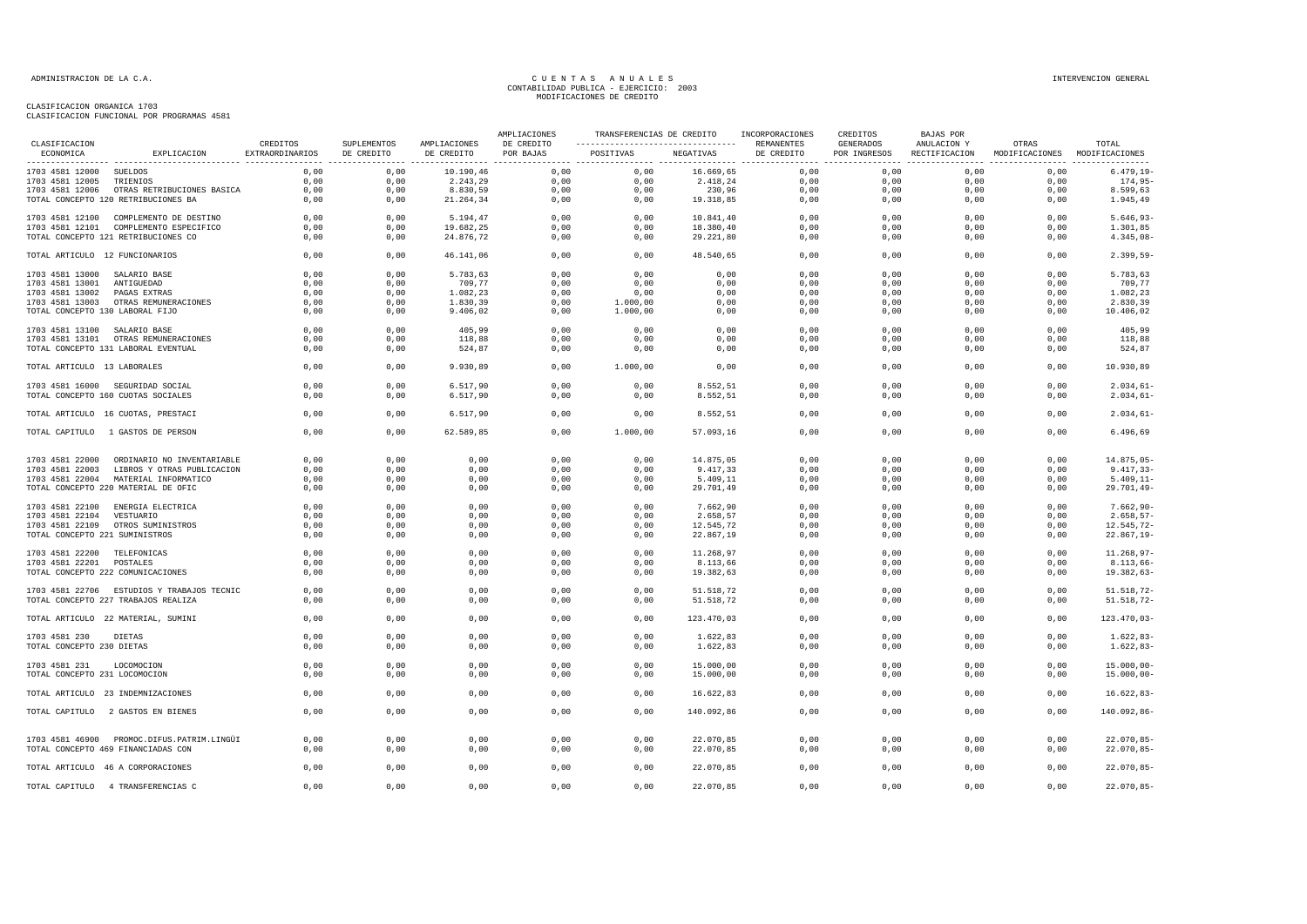| CLASIFICACION   |                                     | CREDITOS               | <b>SUPLEMENTOS</b> | AMPLIACIONES | AMPLIACIONES<br>DE CREDITO | TRANSFERENCIAS DE CREDITO<br>---------------------------------- |              | INCORPORACIONES<br><b>REMANENTES</b> | CREDITOS<br><b>GENERADOS</b> | <b>BAJAS POR</b><br>ANULACION Y | OTRAS          | TOTAL           |
|-----------------|-------------------------------------|------------------------|--------------------|--------------|----------------------------|-----------------------------------------------------------------|--------------|--------------------------------------|------------------------------|---------------------------------|----------------|-----------------|
| ECONOMICA       | EXPLICACION                         | <b>EXTRAORDINARIOS</b> | DE CREDITO         | DE CREDITO   | POR BAJAS                  | POSITIVAS                                                       | NEGATIVAS    | DE CREDITO                           | POR INGRESOS                 | RECTIFICACION                   | MODIFICACIONES | MODIFICACIONES  |
| 1703 4581 690   | TERRENOS Y BIENES NATURALE          | 0,00                   | 0,00               | 0,00         | 0,00                       | 0,00                                                            | 24.040,48    | 0,00                                 | 0,00                         | 0,00                            | 0,00           | $24.040, 48-$   |
|                 | TOTAL CONCEPTO 690 TERRENOS Y BIENE | 0,00                   | 0,00               | 0,00         | 0,00                       | 0,00                                                            | 24.040.48    | 0,00                                 | 0,00                         | 0.00                            | 0,00           | $24.040, 48 -$  |
| 1703 4581 692   | EDIFICIOS Y OTRAS CONSTRUC          | 0,00                   | 0,00               | 0,00         | 0,00                       | 2.488.664.78                                                    | 2.316.021.61 | 0,00                                 | 0,00                         | 0,00                            | 0,00           | 172.643,17      |
|                 | TOTAL CONCEPTO 692 EDIFICIOS Y OTRA | 0,00                   | 0,00               | 0,00         | 0,00                       | 2.488.664,78                                                    | 2.316.021,61 | 0,00                                 | 0,00                         | 0,00                            | 0,00           | 172.643,17      |
| 1703 4581 695   | MOBILIARIO Y ENSERES                | 0,00                   | 0,00               | 0,00         | 0,00                       | 0,00                                                            | 24.040,48    | 0,00                                 | 0,00                         | 0,00                            | 0,00           | 24.040,48-      |
|                 | TOTAL CONCEPTO 695 MOBILIARIO Y ENS | 0,00                   | 0,00               | 0,00         | 0,00                       | 0,00                                                            | 24.040.48    | 0,00                                 | 0,00                         | 0,00                            | 0,00           | $24.040, 48-$   |
| 1703 4581 697   | BIENES DESTINADOS PARA USO          | 0,00                   | 0,00               | 0,00         | 0,00                       | 0,00                                                            | 498.003.56   | 0,00                                 | 0,00                         | 0,00                            | 0,00           | 498.003,56-     |
|                 | TOTAL CONCEPTO 697 BIENES DESTINADO | 0,00                   | 0,00               | 0,00         | 0,00                       | 0,00                                                            | 498.003,56   | 0,00                                 | 0,00                         | 0,00                            | 0,00           | $498.003,56 -$  |
| 1703 4581 698   | OTRO INMOVILIZADO MATERIAL          | 0.00                   | 0.00               | 0.00         | 0.00                       | 0.00                                                            | 60.486.85    | 0,00                                 | 0.00                         | 0.00                            | 0.00           | $60.486, 85 -$  |
|                 | TOTAL CONCEPTO 698 OTRO INMOVILIZAD | 0,00                   | 0,00               | 0,00         | 0,00                       | 0,00                                                            | 60.486,85    | 0,00                                 | 0,00                         | 0,00                            | 0,00           | $60.486, 85 -$  |
| 1703 4581 699   | INMOVILIZADO INMATERIAL             | 0,00                   | 0,00               | 0,00         | 0,00                       | 0,00                                                            | 90.152,03    | 0,00                                 | 0,00                         | 0,00                            | 0,00           | $90.152,03-$    |
|                 | TOTAL CONCEPTO 699 INMOVILIZADO INM | 0,00                   | 0,00               | 0,00         | 0,00                       | 0,00                                                            | 90.152,03    | 0,00                                 | 0,00                         | 0,00                            | 0,00           | $90.152,03-$    |
|                 | TOTAL ARTICULO 69 FINANCIADAS CON   | 0.00                   | 0.00               | 0,00         | 0.00                       | 2.488.664,78                                                    | 3.012.745.01 | 0,00                                 | 0,00                         | 0.00                            | 0,00           | $524.080, 23 -$ |
| TOTAL CAPITULO  | 6 INVERSIONES REAL                  | 0.00                   | 0,00               | 0,00         | 0.00                       | 2.488.664.78                                                    | 3.012.745.01 | 0.00                                 | 0,00                         | 0.00                            | 0,00           | 524.080,23-     |
| 1703 4581 78953 | PLAN DE RESTAURACION DEL P          | 0,00                   | 0,00               | 0,00         | 0,00                       | 0,00                                                            | 42.070,85    | 0,00                                 | 0,00                         | 0,00                            | 0,00           | $42.070, 85 -$  |
| 1703 4581 78954 | PLAN DE RESTAURACION DE BI          | 0,00                   | 0,00               | 0,00         | 0,00                       | 231.150,00                                                      | 0,00         | 0,00                                 | 0,00                         | 0,00                            | 0,00           | 231.150,00      |
|                 | TOTAL CONCEPTO 789 FINANCIADAS CON  | 0,00                   | 0,00               | 0,00         | 0,00                       | 231.150,00                                                      | 42.070,85    | 0,00                                 | 0,00                         | 0,00                            | 0,00           | 189.079,15      |
|                 | TOTAL ARTICULO 78 A FAMILIAS E INS  | 0,00                   | 0,00               | 0,00         | 0,00                       | 231.150,00                                                      | 42.070,85    | 0,00                                 | 0,00                         | 0,00                            | 0,00           | 189.079,15      |
| TOTAL CAPITULO  | 7 TRANSFERENCIAS D                  | 0,00                   | 0,00               | 0,00         | 0,00                       | 231.150,00                                                      | 42.070,85    | 0,00                                 | 0,00                         | 0,00                            | 0,00           | 189.079,15      |
| TOTAL FUNCIONAL | 4581 PROTECCION Y DIF               | 0,00                   | 0,00               | 62.589.85    | 0,00                       | 2.720.814,78                                                    | 3.274.072.73 | 0,00                                 | 0,00                         | 0,00                            | 0,00           | 490.668,10-     |
| TOTAL ORGANICO  | 1703 D.G. DE PATRIMON               | 0,00                   | 0,00               | 102.696,62   | 0,00                       | 2.720.814,78                                                    | 3.402.705,96 | 0,00                                 | 0,00                         | 0,00                            | 0,00           | 579.194,56-     |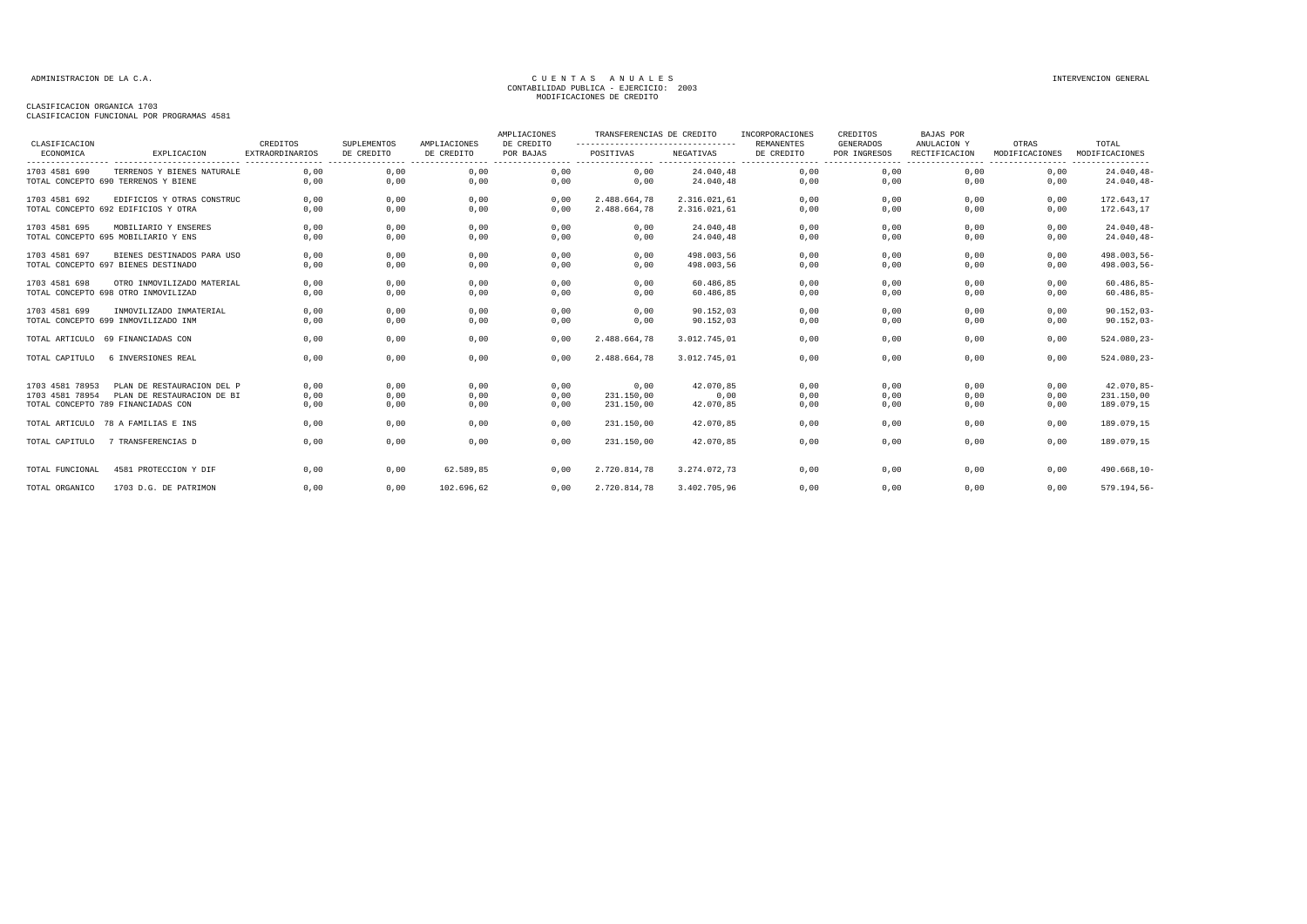|                                   |                                            |                             |                           |                            | AMPLIACIONES            | TRANSFERENCIAS DE CREDITO                       |           | INCORPORACIONES          | CREDITOS                  | BAJAS POR                    |                                        |                   |
|-----------------------------------|--------------------------------------------|-----------------------------|---------------------------|----------------------------|-------------------------|-------------------------------------------------|-----------|--------------------------|---------------------------|------------------------------|----------------------------------------|-------------------|
| CLASIFICACION<br>ECONOMICA        | EXPLICACION                                | CREDITOS<br>EXTRAORDINARIOS | SUPLEMENTOS<br>DE CREDITO | AMPLIACIONES<br>DE CREDITO | DE CREDITO<br>POR BAJAS | ----------------------------------<br>POSITIVAS | NEGATIVAS | REMANENTES<br>DE CREDITO | GENERADOS<br>POR INGRESOS | ANULACION Y<br>RECTIFICACION | OTRAS<br>MODIFICACIONES MODIFICACIONES | TOTAL<br>-------- |
| 1704 4571 12000 SUELDOS           |                                            | 0,00                        | 0,00                      | 9.571,97                   | 0,00                    | 0,00                                            | 14.215,68 | 0,00                     | 0,00                      | 0,00                         | 0,00                                   | $4.643, 71-$      |
| 1704 4571 12005                   | TRIENIOS                                   | 0,00                        | 0,00                      | 2.305,85                   | 0,00                    | 0,00                                            | 1.283,85  | 0,00                     | 0,00                      | 0,00                         | 0,00                                   | 1.022,00          |
|                                   | 1704 4571 12006 OTRAS RETRIBUCIONES BASICA | 0,00                        | 0,00                      | 7.832,65                   | 0,00                    | 0,00                                            | 0,00      | 0,00                     | 0,00                      | 0,00                         | 0,00                                   | 7.832,65          |
|                                   | TOTAL CONCEPTO 120 RETRIBUCIONES BA        | 0,00                        | 0,00                      | 19.710,47                  | 0,00                    | 0,00                                            | 15.499,53 | 0,00                     | 0,00                      | 0,00                         | 0,00                                   | 4.210,94          |
|                                   | 1704 4571 12100 COMPLEMENTO DE DESTINO     | 0,00                        | 0,00                      | 4.607,44                   | 0,00                    | 0,00                                            | 6.371, 60 | 0,00                     | 0,00                      | 0,00                         | 0,00                                   | $1.764, 16-$      |
|                                   | 1704 4571 12101 COMPLEMENTO ESPECIFICO     | 0,00                        | 0,00                      | 17.944,56                  | 0,00                    | 0,00                                            | 7.004,55  | 0,00                     | 0.00                      | 0,00                         | 0,00                                   | 10.940,01         |
| 1704 4571 12109 OTRAS             |                                            | 0,00                        | 0,00                      | 50,82                      | 0,00                    | 0,00                                            | 0,00      | 0,00                     | 0,00                      | 0,00                         | 0,00                                   | 50,82             |
|                                   | TOTAL CONCEPTO 121 RETRIBUCIONES CO        | 0,00                        | 0,00                      | 22.602,82                  | 0,00                    | 0,00                                            | 13.376,15 | 0,00                     | 0,00                      | 0,00                         | 0,00                                   | 9.226,67          |
| TOTAL ARTICULO 12 FUNCIONARIOS    |                                            | 0,00                        | 0,00                      | 42.313,29                  | 0,00                    | 0,00                                            | 28.875,68 | 0,00                     | 0,00                      | 0,00                         | 0,00                                   | 13.437,61         |
| 1704 4571 13000                   | SALARIO BASE                               | 0,00                        | 0,00                      | 12.768,00                  | 0,00                    | 0,00                                            | 0,00      | 0,00                     | 0,00                      | 0,00                         | 0,00                                   | 12.768,00         |
| 1704 4571 13001                   | ANTIGUEDAD                                 | 0,00                        | 0,00                      | 1.172,00                   | 0,00                    | 0,00                                            | 0,00      | 0,00                     | 0,00                      | 0,00                         | 0,00                                   | 1.172,00          |
| 1704 4571 13002                   | PAGAS EXTRAS                               | 0,00                        | 0,00                      | 2.323,33                   | 0,00                    | 0,00                                            | 0,00      | 0,00                     | 0,00                      | 0,00                         | 0,00                                   | 2.323,33          |
|                                   | 1704 4571 13003 OTRAS REMUNERACIONES       | 0,00                        | 0,00                      | 2.145,60                   | 0,00                    | 0,00                                            | 0,00      | 0,00                     | 800,00                    | 0,00                         | 0,00                                   | 2.945,60          |
| TOTAL CONCEPTO 130 LABORAL FIJO   |                                            | 0,00                        | 0,00                      | 18.408,93                  | 0,00                    | 0,00                                            | 0,00      | 0,00                     | 800,00                    | 0,00                         | 0,00                                   | 19.208,93         |
| 1704 4571 13100 SALARIO BASE      |                                            | 0,00                        | 0,00                      | 2.297,88                   | 0,00                    | 6.500,00                                        | 0,00      | 0,00                     | 0,00                      | 0,00                         | 0,00                                   | 8.797,88          |
|                                   | 1704 4571 13101 OTRAS REMUNERACIONES       | 0,00                        | 0,00                      | 1.147,93                   | 0,00                    | 0,00                                            | 0,00      | 0,00                     | 0,00                      | 0,00                         | 0,00                                   | 1.147,93          |
|                                   | TOTAL CONCEPTO 131 LABORAL EVENTUAL        | 0,00                        | 0,00                      | 3.445,81                   | 0,00                    | 6.500,00                                        | 0,00      | 0,00                     | 0,00                      | 0,00                         | 0,00                                   | 9.945,81          |
| TOTAL ARTICULO 13 LABORALES       |                                            | 0,00                        | 0,00                      | 21.854,74                  | 0,00                    | 6.500,00                                        | 0,00      | 0,00                     | 800,00                    | 0,00                         | 0,00                                   | 29.154,74         |
|                                   | 1704 4571 15100 PERSONAL FUNCIONARIO       | 0,00                        | 0,00                      | 0,00                       | 0,00                    | 0,00                                            | 0,00      | 0,00                     | 5.700,00                  | 0,00                         | 0,00                                   | 5.700,00          |
|                                   | TOTAL CONCEPTO 151 GRATIFICACIONES         | 0,00                        | 0,00                      | 0,00                       | 0,00                    | 0,00                                            | 0,00      | 0,00                     | 5.700,00                  | 0,00                         | 0,00                                   | 5.700,00          |
|                                   | TOTAL ARTICULO 15 INCENTIVO AL REN         | 0,00                        | 0,00                      | 0,00                       | 0,00                    | 0,00                                            | 0,00      | 0,00                     | 5.700,00                  | 0,00                         | 0,00                                   | 5.700,00          |
|                                   | 1704 4571 16000 SEGURIDAD SOCIAL           | 0.00                        | 0.00                      | 8.653.43                   | 0.00                    | 0.00                                            | 7.808.86  | 0.00                     | 0.00                      | 0.00                         | 0.00                                   | 844.57            |
|                                   | TOTAL CONCEPTO 160 CUOTAS SOCIALES         | 0,00                        | 0,00                      | 8.653, 43                  | 0,00                    | 0,00                                            | 7.808,86  | 0,00                     | 0,00                      | 0,00                         | 0,00                                   | 844,57            |
|                                   | TOTAL ARTICULO 16 CUOTAS, PRESTACI         | 0,00                        | 0,00                      | 8.653,43                   | 0,00                    | 0,00                                            | 7.808,86  | 0,00                     | 0,00                      | 0,00                         | 0,00                                   | 844,57            |
|                                   |                                            |                             |                           |                            |                         |                                                 |           |                          |                           |                              |                                        |                   |
|                                   | TOTAL CAPITULO 1 GASTOS DE PERSON          | 0,00                        | 0,00                      | 72.821,46                  | 0,00                    | 6.500,00                                        | 36.684,54 | 0,00                     | 6.500,00                  | 0,00                         | 0,00                                   | 49.136,92         |
| 1704 4571 203                     | MAQUINARIA, INSTALACION Y U                | 0.00                        | 0.00                      | 0.00                       | 0.00                    | 0.00                                            | 1.953.29  | 0.00                     | 0.00                      | 0.00                         | 0.00                                   | $1.953.29 -$      |
|                                   | TOTAL CONCEPTO 203 MAQUINARIA, INST        | 0,00                        | 0,00                      | 0,00                       | 0,00                    | 0,00                                            | 1.953,29  | 0,00                     | 0,00                      | 0,00                         | 0,00                                   | $1.953, 29-$      |
|                                   |                                            |                             |                           |                            |                         |                                                 |           |                          |                           |                              |                                        |                   |
| 1704 4571 204                     | MATERIAL DE TRANSPORTE                     | 0,00                        | 0,00                      | 0,00                       | 0,00                    | 0,00                                            | 4.869,09  | 0,00                     | 0,00                      | 0,00                         | 0,00                                   | 4.869,09-         |
|                                   | TOTAL CONCEPTO 204 MATERIAL DE TRAN        | 0,00                        | 0,00                      | 0,00                       | 0,00                    | 0,00                                            | 4.869,09  | 0,00                     | 0,00                      | 0,00                         | 0,00                                   | $4.869,09-$       |
| TOTAL ARTICULO 20 ARRENDAMIENTOS  |                                            | 0,00                        | 0,00                      | 0,00                       | 0,00                    | 0,00                                            | 6.822,38  | 0,00                     | 0,00                      | 0,00                         | 0,00                                   | $6.822, 38-$      |
| 1704 4571 215                     | MOBILIARIO Y ENSERES                       | 0,00                        | 0,00                      | 0,00                       | 0,00                    | 0,00                                            | 3.756,33  | 0,00                     | 0,00                      | 0,00                         | 0,00                                   | $3.756, 33-$      |
|                                   | TOTAL CONCEPTO 215 MOBILIARIO Y ENS        | 0,00                        | 0,00                      | 0,00                       | 0,00                    | 0,00                                            | 3.756,33  | 0,00                     | 0,00                      | 0,00                         | 0,00                                   | $3.756, 33-$      |
| 1704 4571 216                     | EQUIPOS PARA PROCESOS DE I                 | 0,00                        | 0,00                      | 0,00                       | 0,00                    | 0,00                                            | 1.016,16  | 0,00                     | 0,00                      | 0,00                         | 0,00                                   | $1.016, 16 -$     |
|                                   | TOTAL CONCEPTO 216 EQUIPOS PARA PRO        | 0,00                        | 0,00                      | 0,00                       | 0,00                    | 0,00                                            | 1.016,16  | 0,00                     | 0,00                      | 0,00                         | 0,00                                   | $1.016, 16 -$     |
|                                   | TOTAL ARTICULO 21 REPARACION Y CON         | 0,00                        | 0,00                      | 0,00                       | 0,00                    | 0,00                                            | 4.772,49  | 0,00                     | 0,00                      | 0,00                         | 0,00                                   | $4.772, 49-$      |
|                                   | 1704 4571 22000 ORDINARIO NO INVENTARIABLE | 0,00                        | 0,00                      | 0,00                       | 0,00                    | 0,00                                            | 0,00      | 0,00                     | 500,00                    | 0,00                         | 0,00                                   | 500,00            |
|                                   | 1704 4571 22001 MOBILIARIO Y ENSERES       | 0.00                        | 0,00                      | 0,00                       | 0,00                    | 0,00                                            | 4.808,10  | 0,00                     | 0,00                      | 0,00                         | 0,00                                   | 4.808,10-         |
|                                   | 1704 4571 22004 MATERIAL INFORMATICO       | 0,00                        | 0,00                      | 0,00                       | 0,00                    | 0,00                                            | 1.268,98  | 0,00                     | 2.700,00                  | 0,00                         | 0,00                                   | 1.431,02          |
|                                   | TOTAL CONCEPTO 220 MATERIAL DE OFIC        | 0,00                        | 0,00                      | 0,00                       | 0,00                    | 0,00                                            | 6.077,08  | 0,00                     | 3.200,00                  | 0,00                         | 0,00                                   | 2.877,08-         |
|                                   |                                            |                             |                           |                            |                         |                                                 |           |                          |                           |                              |                                        |                   |
|                                   | 1704 4571 22109 OTROS SUMINISTROS          | 0,00                        | 0,00                      | 0,00                       | 0,00                    | 0,00                                            | 0,00      | 0,00                     | 11.500,00                 | 0,00                         | 0,00                                   | 11.500,00         |
| TOTAL CONCEPTO 221 SUMINISTROS    |                                            | 0,00                        | 0,00                      | 0,00                       | 0,00                    | 0,00                                            | 0,00      | 0,00                     | 11.500,00                 | 0,00                         | 0,00                                   | 11.500,00         |
| 1704 4571 22200 TELEFONICAS       |                                            | 0,00                        | 0,00                      | 0,00                       | 0,00                    | 0,00                                            | 18.631,38 | 0,00                     | 0,00                      | 0,00                         | 0,00                                   | $18.631, 38 -$    |
| TOTAL CONCEPTO 222 COMUNICACIONES |                                            | 0,00                        | 0,00                      | 0,00                       | 0,00                    | 0,00                                            | 18.631,38 | 0,00                     | 0,00                      | 0,00                         | 0,00                                   | $18.631, 38 -$    |
| 1704 4571 223                     | TRANSPORTE                                 | 0,00                        | 0,00                      | 0,00                       | 0,00                    | 0,00                                            | 937,59    | 0,00                     | 0,00                      | 0,00                         | 0,00                                   | $937,59-$         |
| TOTAL CONCEPTO 223 TRANSPORTE     |                                            | 0,00                        | 0,00                      | 0,00                       | 0,00                    | 0,00                                            | 937,59    | 0,00                     | 0,00                      | 0,00                         | 0,00                                   | $937,59-$         |
|                                   |                                            |                             |                           |                            |                         |                                                 |           |                          |                           |                              |                                        |                   |
|                                   | 1704 4571 22602 GASTOS DE DIVULGACION Y PR | 0,00                        | 0,00                      | 0,00                       | 0,00                    | 0,00                                            | 1.960,55  | 0,00                     | 4.500,00                  | 0,00                         | 0,00                                   | 2.539,45          |
| 1704 4571 22609                   | OTROS                                      | 0,00                        | 0,00                      | 0,00                       | 0,00                    | 0,00                                            | 0,00      | 0,00                     | 20.858,03                 | 0,00                         | 0,00                                   | 20.858,03         |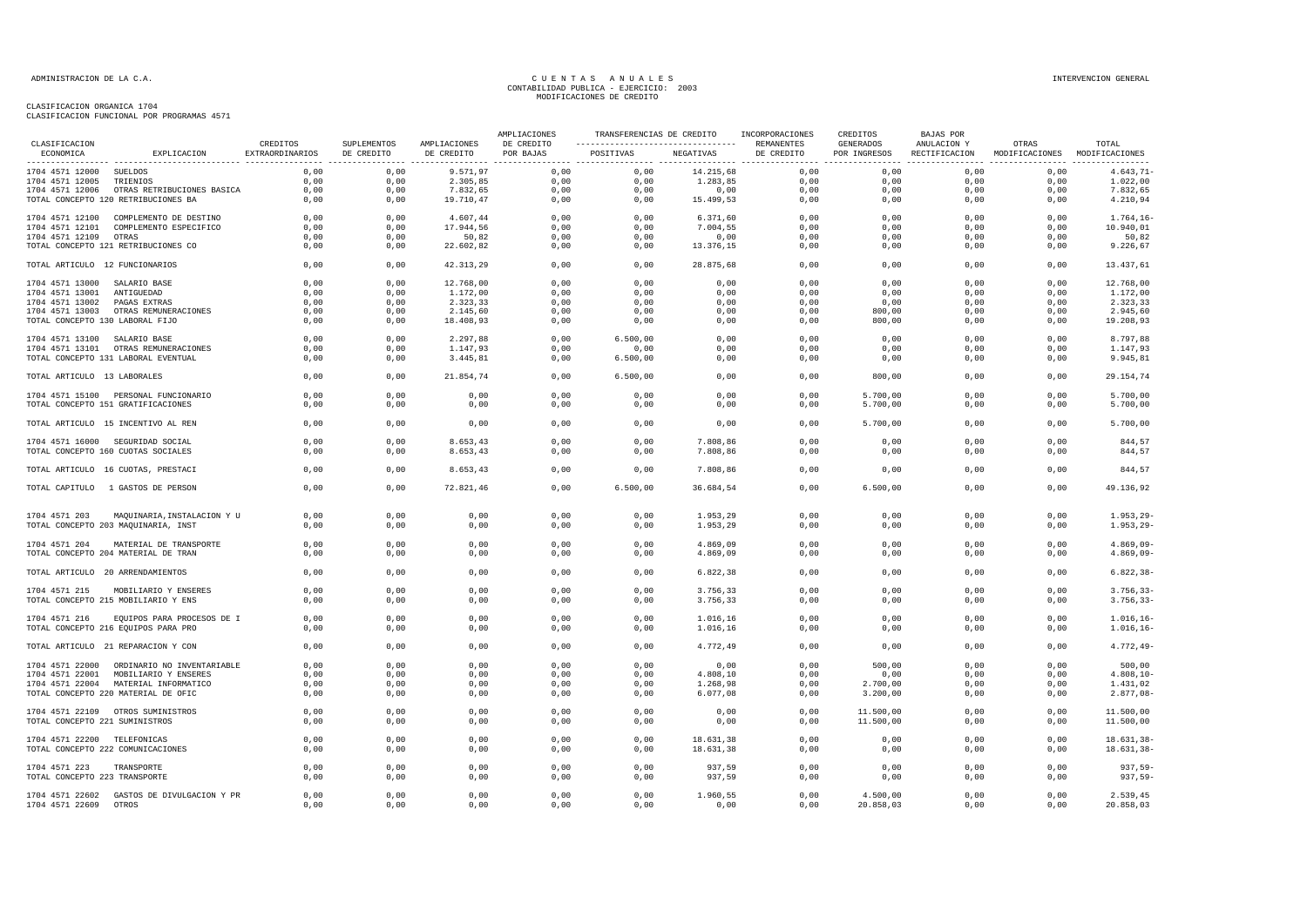| CLASIFICACION             |                                            |                             |                           |                            | AMPLIACIONES            |                                                                       |              | TRANSFERENCIAS DE CREDITO INCORPORACIONES | CREDITOS                  | BAJAS POR   |                                                      |                 |
|---------------------------|--------------------------------------------|-----------------------------|---------------------------|----------------------------|-------------------------|-----------------------------------------------------------------------|--------------|-------------------------------------------|---------------------------|-------------|------------------------------------------------------|-----------------|
| ECONOMICA                 | EXPLICACION                                | CREDITOS<br>EXTRAORDINARIOS | SUPLEMENTOS<br>DE CREDITO | AMPLIACIONES<br>DE CREDITO | DE CREDITO<br>POR BAJAS | ----------------------------------- REMANENTES<br>POSITIVAS NEGATIVAS |              | DE CREDITO                                | GENERADOS<br>POR INGRESOS | ANULACION Y | OTRAS<br>RECTIFICACION MODIFICACIONES MODIFICACIONES | TOTAL           |
|                           | TOTAL CONCEPTO 226 GASTOS DIVERSOS         | 0,00                        | 0,00                      | 0,00                       | 0,00                    | 0,00                                                                  | 1.960,55     | 0,00                                      | 25.358,03                 | 0,00        | 0,00                                                 | 23.397,48       |
|                           | 1704 4571 22706 ESTUDIOS Y TRABAJOS TECNIC | 0,00                        | 0,00                      | 0,00                       | 0,00                    | 0,00                                                                  | 9.669,51     | 0,00                                      | 0,00                      | 0,00        | 0,00                                                 | $9.669, 51 -$   |
| 1704 4571 22709 OTROS     |                                            | 0,00                        | 0,00                      | 0,00                       | 0,00                    | 0,00                                                                  | 0,00         | 0,00                                      | 130.942,84                | 0,00        | 0,00                                                 | 130.942,84      |
|                           | TOTAL CONCEPTO 227 TRABAJOS REALIZA        | 0,00                        | 0,00                      | 0,00                       | 0,00                    | 0,00                                                                  | 9.669,51     | 0,00                                      | 130.942,84                | 0,00        | 0,00                                                 | 121.273,33      |
|                           | TOTAL ARTICULO 22 MATERIAL, SUMINI         | 0,00                        | 0,00                      | 0,00                       | 0,00                    | 0,00                                                                  | 37.276,11    | 0,00                                      | 171.000,87                | 0,00        | 0,00                                                 | 133.724,76      |
| 1704 4571 230             | DIETAS                                     | 0,00                        | 0,00                      | 0,00                       | 0,00                    | 0,00                                                                  | 13.522,77    | 0,00                                      | 0,00                      | 0,00        | 0,00                                                 | 13.522,77-      |
| TOTAL CONCEPTO 230 DIETAS |                                            | 0,00                        | 0,00                      | 0,00                       | 0,00                    | 0,00                                                                  | 13.522,77    | 0,00                                      | 0,00                      | 0,00        | 0,00                                                 | 13.522,77-      |
| 1704 4571 239             | OTRAS INDEMNIZACIONES                      | 0,00                        | 0,00                      | 0,00                       | 0,00                    | 0,00                                                                  | 4.207,09     | 0,00                                      | 0,00                      | 0,00        | 0,00                                                 | $4.207,09-$     |
|                           | TOTAL CONCEPTO 239 OTRAS INDEMNIZAC        | 0,00                        | 0,00                      | 0,00                       | 0,00                    | 0,00                                                                  | 4.207,09     | 0,00                                      | 0,00                      | 0,00        | 0,00                                                 | $4.207,09-$     |
|                           | TOTAL ARTICULO 23 INDEMNIZACIONES          | 0,00                        | 0,00                      | 0,00                       | 0,00                    | 0,00                                                                  | 17.729,86    | 0,00                                      | 0,00                      | 0,00        | 0,00                                                 | 17.729,86-      |
| 1704 4571 242             | MATERIAL, SUMINISTROS Y OT                 | 0.00                        | 0,00                      | 0.00                       | 0.00                    | 140,000,00                                                            | 0.00         | 0.00                                      | 0.00                      | 0.00        | 0.00                                                 | 140.000.00      |
|                           | TOTAL CONCEPTO 242 MATERIAL, SUMINI        | 0,00                        | 0,00                      | 0,00                       | 0,00                    | 140.000,00                                                            | 0,00         | 0,00                                      | 0,00                      | 0,00        | 0,00                                                 | 140.000,00      |
|                           | TOTAL ARTICULO 24 SERVICIOS NUEVOS         | 0,00                        | 0,00                      | 0,00                       | 0,00                    | 140.000,00                                                            | 0,00         | 0,00                                      | 0,00                      | 0,00        | 0,00                                                 | 140.000,00      |
|                           | 1704 4571 25100 FINANCIADOS CON RECURSOS P | 0,00                        | 0,00                      | 0,00                       | 0,00                    | 0,00                                                                  | 6.010, 13    | 0,00                                      | 0,00                      | 0,00        | 0,00                                                 | $6.010, 13-$    |
|                           | TOTAL CONCEPTO 251 GASTOS REALIZACI        | 0,00                        | 0,00                      | 0,00                       | 0,00                    | 0,00                                                                  | 6.010, 13    | 0,00                                      | 0,00                      | 0,00        | 0,00                                                 | $6.010, 13-$    |
|                           | TOTAL ARTICULO 25 OTROS GASTOS             | 0,00                        | 0,00                      | 0,00                       | 0,00                    | 0,00                                                                  | 6.010, 13    | 0,00                                      | 0,00                      | 0,00        | 0,00                                                 | $6.010, 13-$    |
|                           | TOTAL CAPITULO 2 GASTOS EN BIENES          | 0,00                        | 0,00                      | 0,00                       | 0,00                    | 140.000,00                                                            | 72.610,97    | 0,00                                      | 171.000,87                | 0,00        | 0,00                                                 | 238.389,90      |
|                           | 1704 4571 44901 JUEGOS ESCOLARES           | 0,00                        | 0,00                      | 0,00                       | 0,00                    | 22.000,00                                                             | 0,00         | 0,00                                      | 0,00                      | 0,00        | 0,00                                                 | 22.000,00       |
|                           | TOTAL CONCEPTO 449 FINANCIADAS CON         | 0,00                        | 0,00                      | 0,00                       | 0,00                    | 22.000,00                                                             | 0,00         | 0,00                                      | 0,00                      | 0,00        | 0,00                                                 | 22.000,00       |
|                           | TOTAL ARTICULO 44 A EMPRESAS PUBLI         | 0,00                        | 0,00                      | 0,00                       | 0,00                    | 22.000,00                                                             | 0,00         | 0,00                                      | 0,00                      | 0,00        | 0,00                                                 | 22.000,00       |
|                           | 1704 4571 46901 JUEGOS ESCOLARES           | 0,00                        | 0,00                      | 0,00                       | 0,00                    | 0,00                                                                  | 92.899,18    | 0,00                                      | 0,00                      | 0,00        | 0,00                                                 | 92.899,18-      |
| 1704 4571 46902           | PROGRAMA DE LA BASE A LA E                 | 0,00                        | 0,00                      | 0,00                       | 0,00                    | 0,00                                                                  | 96.161,94    | 0,00                                      | 0,00                      | 0,00        | 0,00                                                 | $96.161, 94-$   |
| 1704 4571 46903           | SERVICIOS COMARCALES (CONV                 | 0,00                        | 0,00                      | 0,00                       | 0,00                    | 0,00                                                                  | 699.233,24   | 0,00                                      | 0,00                      | 0,00        | 0,00                                                 | 699.233,24-     |
| 1704 4571 46904           | SERVICIOS COMARCALES (ACTI                 | 0,00                        | 0,00                      | 0,00                       | 0,00                    | 0,00                                                                  | 28.000,00    | 0,00                                      | 0,00                      | 0,00        | 0,00                                                 | $28.000,00 -$   |
| 1704 4571 46905           | PATRONATOS Y SERVICIOS MUN                 | 0,00                        | 0,00                      | 0,00                       | 0,00                    | 0,00                                                                  | 87.400,22    | 0,00                                      | 0,00                      | 0,00        | 0,00                                                 | $87.400, 22 -$  |
|                           | TOTAL CONCEPTO 469 FINANCIADAS CON         | 0,00                        | 0,00                      | 0,00                       | 0,00                    | 0,00                                                                  | 1.003.694,58 | 0,00                                      | 0,00                      | 0,00        | 0,00                                                 | 1.003.694,58-   |
|                           | TOTAL ARTICULO 46 A CORPORACIONES          | 0,00                        | 0,00                      | 0,00                       | 0,00                    | 0,00                                                                  | 1.003.694,58 | 0,00                                      | 0,00                      | 0,00        | 0,00                                                 | 1.003.694,58-   |
|                           | 1704 4571 47901 PROM. ACTIV. DPTVAS. CON C | 0,00                        | 0,00                      | 0,00                       | 0,00                    | 6.000,00                                                              | 0,00         | 0,00                                      | 0,00                      | 0,00        | 0,00                                                 | 6.000,00        |
|                           | TOTAL CONCEPTO 479 FINANCIADAS CON         | 0,00                        | 0,00                      | 0,00                       | 0,00                    | 6.000,00                                                              | 0,00         | 0,00                                      | 0,00                      | 0,00        | 0,00                                                 | 6.000,00        |
|                           | TOTAL ARTICULO 47 A EMPRESAS PRIVA         | 0,00                        | 0,00                      | 0,00                       | 0,00                    | 6.000,00                                                              | 0,00         | 0,00                                      | 0,00                      | 0,00        | 0,00                                                 | 6.000,00        |
|                           | 1704 4571 48402 CENTRO TECNIF DEPORT JACA  | 0,00                        | 0,00                      | 0,00                       | 0,00                    | 0,00                                                                  | 0,00         | 72.121,00                                 | 0,00                      | 0,00        | 0,00                                                 | 72.121,00       |
|                           | 1704 4571 48403 GASTOS EXPLOT DEPORTIVA C. | 0,00                        | 0,00                      | 0,00                       | 0,00                    | 0,00                                                                  | 0,00         | 0,00                                      | 54.000,00                 | 0,00        | 0,00                                                 | 54.000,00       |
|                           | TOTAL CONCEPTO 484 FINANCIADAS CON         | 0,00                        | 0,00                      | 0,00                       | 0,00                    | 0,00                                                                  | 0,00         | 72.121,00                                 | 54.000,00                 | 0,00        | 0,00                                                 | 126.121,00      |
|                           | 1704 4571 48901 JUEGOS ESCOLARES           | 0,00                        | 0,00                      | 0,00                       | 0,00                    | 0,00                                                                  | 0,00         | 0,00                                      | 48.400,00                 | 0.00        | 0,00                                                 | 48.400,00       |
|                           | 1704 4571 48902 PROYECTOS FEDERATIVOS Y CL | 0,00                        | 0,00                      | 0,00                       | 0,00                    | 0,00                                                                  | 0,00         | 0,00                                      | 76.768,32                 | 0,00        | 0,00                                                 | 76.768,32       |
|                           | 1704 4571 48903 PROGRAMA DE LA BASE A LA E | 0,00                        | 0,00                      | 0,00                       | 0,00                    | 0,00                                                                  | 54.238,95    | 0,00                                      | 0,00                      | 0,00        | 0,00                                                 | 54.238,95-      |
|                           | TOTAL CONCEPTO 489 FINANCIADAS CON         | 0,00                        | 0,00                      | 0,00                       | 0,00                    | 0,00                                                                  | 54.238,95    | 0,00                                      | 125.168,32                | 0,00        | 0,00                                                 | 70.929,37       |
|                           | TOTAL ARTICULO 48 A FAMILIAS E INS         | 0,00                        | 0,00                      | 0,00                       | 0,00                    | 0,00                                                                  | 54.238,95    | 72.121,00                                 | 179.168,32                | 0,00        | 0,00                                                 | 197.050,37      |
|                           | TOTAL CAPITULO 4 TRANSFERENCIAS C          | 0,00                        | 0,00                      | 0,00                       | 0,00                    | 28.000,00                                                             | 1.057.933,53 | 72.121,00                                 | 179.168,32                | 0,00        | 0,00                                                 | $778.644, 21 -$ |
| 1704 4571 642             | EDIFICIOS Y OTRAS CONSTRUC                 | 0,00                        | 0,00                      | 0,00                       | 0,00                    | 0,00                                                                  | 0,00         | 0,00                                      | 58.927,52                 | 0,00        | 0,00                                                 | 58.927,52       |
|                           | TOTAL CONCEPTO 642 EDIFICIOS Y OTRA        | 0,00                        | 0,00                      | 0,00                       | 0,00                    | 0,00                                                                  | 0,00         | 0,00                                      | 58.927,52                 | 0,00        | 0,00                                                 | 58.927,52       |
| 1704 4571 643             | MAQUINARIA, INSTALACIONES                  | 0,00                        | 0,00                      | 0,00                       | 0,00                    | 0,00                                                                  | 0,00         | 0,00                                      | 20.103,36                 | 0,00        | 0,00                                                 | 20.103,36       |
|                           | TOTAL CONCEPTO 643 MAQUINARIA, INST        | 0,00                        | 0,00                      | 0,00                       | 0,00                    | 0,00                                                                  | 0,00         | 0,00                                      | 20.103,36                 | 0,00        | 0,00                                                 | 20.103,36       |
| 1704 4571 645             | MOBILIARIO Y ENSERES                       | 0,00                        | 0,00                      | 0,00                       | 0,00                    | 0,00                                                                  | 0,00         | 0,00                                      | 6.010, 12                 | 0,00        | 0,00                                                 | 6.010, 12       |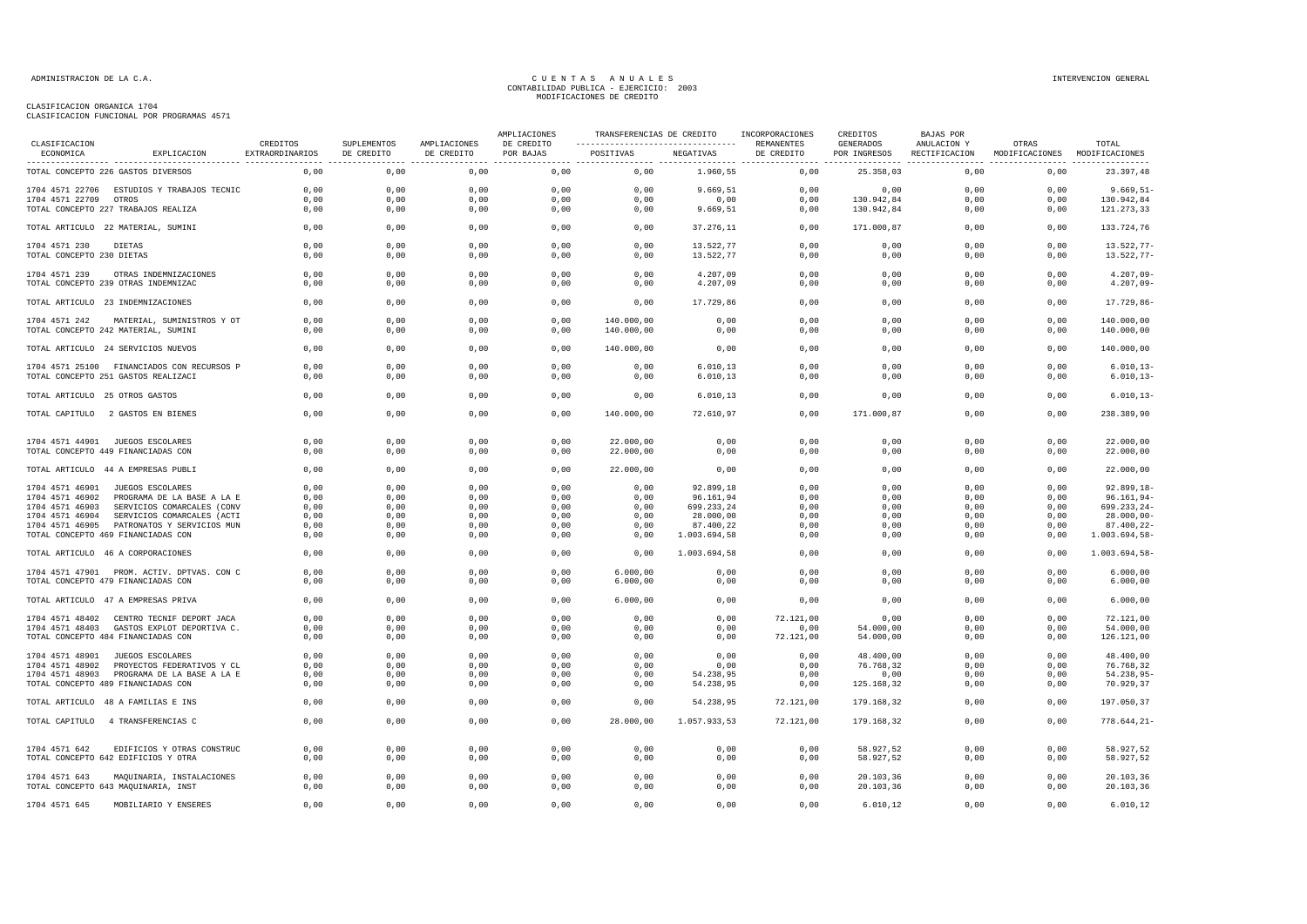### CLASIFICACION ORGANICA 1704

CLASIFICACION FUNCIONAL POR PROGRAMAS 4571

| CLASIFICACION   |                                                                 | CREDITOS                                   | SUPLEMENTOS                    | AMPLIACIONES                   | AMPLIACIONES<br>DE CREDITO | TRANSFERENCIAS DE CREDITO<br>---------------------------------- |                            | INCORPORACIONES<br><b>REMANENTES</b> | CREDITOS<br>GENERADOS            | <b>BAJAS POR</b><br>ANULACION Y   | OTRAS                               | TOTAL                              |
|-----------------|-----------------------------------------------------------------|--------------------------------------------|--------------------------------|--------------------------------|----------------------------|-----------------------------------------------------------------|----------------------------|--------------------------------------|----------------------------------|-----------------------------------|-------------------------------------|------------------------------------|
| ECONOMICA       | EXPLICACION                                                     | <b>EXTRAORDINARIOS</b><br>---------------- | DE CREDITO<br>---------------- | DE CREDITO<br>---------------- | POR BAJAS                  | POSITIVAS                                                       | NEGATIVAS                  | DE CREDITO<br>-----------------      | POR INGRESOS<br>---------------- | RECTIFICACION<br>---------------- | MODIFICACIONES<br>----------------- | MODIFICACIONES<br>---------------- |
|                 | TOTAL CONCEPTO 645 MOBILIARIO Y ENS                             | 0.00                                       | 0,00                           | 0,00                           | 0.00                       | 0.00                                                            | 0,00                       | 0,00                                 | 6.010.12                         | 0.00                              | 0,00                                | 6.010, 12                          |
|                 | TOTAL ARTICULO 64 FINANCIADAS CON                               | 0,00                                       | 0,00                           | 0,00                           | 0,00                       | 0,00                                                            | 0,00                       | 0,00                                 | 85.041,00                        | 0,00                              | 0,00                                | 85.041,00                          |
| 1704 4571 692   | EDIFICIOS Y OTRAS CONSTRUC                                      | 0,00                                       | 0,00                           | 0,00                           | 0,00                       | 928.686.97                                                      | 2.057.642.99               | 0,00                                 | 0,00                             | 0,00                              | 0,00                                | 1.128.956,02-                      |
|                 | TOTAL CONCEPTO 692 EDIFICIOS Y OTRA                             | 0,00                                       | 0,00                           | 0,00                           | 0,00                       | 928.686,97                                                      | 2.057.642,99               | 0,00                                 | 0,00                             | 0,00                              | 0,00                                | 1.128.956,02-                      |
|                 | TOTAL ARTICULO 69 FINANCIADAS CON                               | 0,00                                       | 0,00                           | 0,00                           | 0,00                       | 928.686,97                                                      | 2.057.642.99               | 0,00                                 | 0,00                             | 0.00                              | 0,00                                | 1.128.956,02-                      |
| TOTAL CAPITULO  | 6 INVERSIONES REAL                                              | 0,00                                       | 0,00                           | 0,00                           | 0,00                       | 928.686,97                                                      | 2.057.642,99               | 0,00                                 | 85.041,00                        | 0,00                              | 0,00                                | 1.043.915,02-                      |
| 1704 4571 76900 | PLAN CONSTRUC, INST. DEPOR                                      | 0,00                                       | 0,00                           | 0,00                           | 0,00                       | 558.775,13                                                      | 1.070.164,91               | 0,00                                 | 0,00                             | 0,00                              | 0,00                                | 511.389,78-                        |
| 1704 4571 76902 | PISCINA CUBIERTA DE FRAGA<br>TOTAL CONCEPTO 769 FINANCIADAS CON | 0,00<br>0,00                               | 0,00<br>0,00                   | 0,00<br>0,00                   | 0,00<br>0,00               | 0,00<br>558.775,13                                              | 134.045.78<br>1.204.210,69 | 0,00<br>0,00                         | 0,00<br>0,00                     | 0,00<br>0,00                      | 0,00<br>0,00                        | 134.045,78-<br>645.435,56-         |
|                 | TOTAL ARTICULO 76 A CORPORACIONES                               | 0,00                                       | 0,00                           | 0,00                           | 0,00                       | 558.775,13                                                      | 1.204.210,69               | 0,00                                 | 0,00                             | 0,00                              | 0,00                                | 645.435,56-                        |
| 1704 4571 78900 | CONVENIO F.A. TENIS PARA CU                                     | 0,00                                       | 0,00                           | 0,00                           | 0,00                       | 0,00                                                            | 198.167.87                 | 0,00                                 | 0,00                             | 0,00                              | 0,00                                | 198.167,87-                        |
|                 | TOTAL CONCEPTO 789 FINANCIADAS CON                              | 0,00                                       | 0,00                           | 0,00                           | 0,00                       | 0,00                                                            | 198.167,87                 | 0,00                                 | 0,00                             | 0,00                              | 0,00                                | 198.167,87-                        |
|                 | TOTAL ARTICULO 78 A FAMILIAS E INS                              | 0.00                                       | 0,00                           | 0,00                           | 0,00                       | 0,00                                                            | 198.167.87                 | 0,00                                 | 0,00                             | 0,00                              | 0,00                                | 198.167,87-                        |
| TOTAL CAPITULO  | 7 TRANSFERENCIAS D                                              | 0.00                                       | 0,00                           | 0,00                           | 0,00                       | 558.775.13                                                      | 1.402.378.56               | 0.00                                 | 0,00                             | 0.00                              | 0,00                                | 843.603,43-                        |
| TOTAL FUNCIONAL | 4571 FOMENTO Y APOYO                                            | 0.00                                       | 0,00                           | 72.821.46                      | 0,00                       | 1.661.962,10                                                    | 4.627.250.59               | 72.121,00                            | 441.710.19                       | 0.00                              | 0,00                                | 2.378.635,84-                      |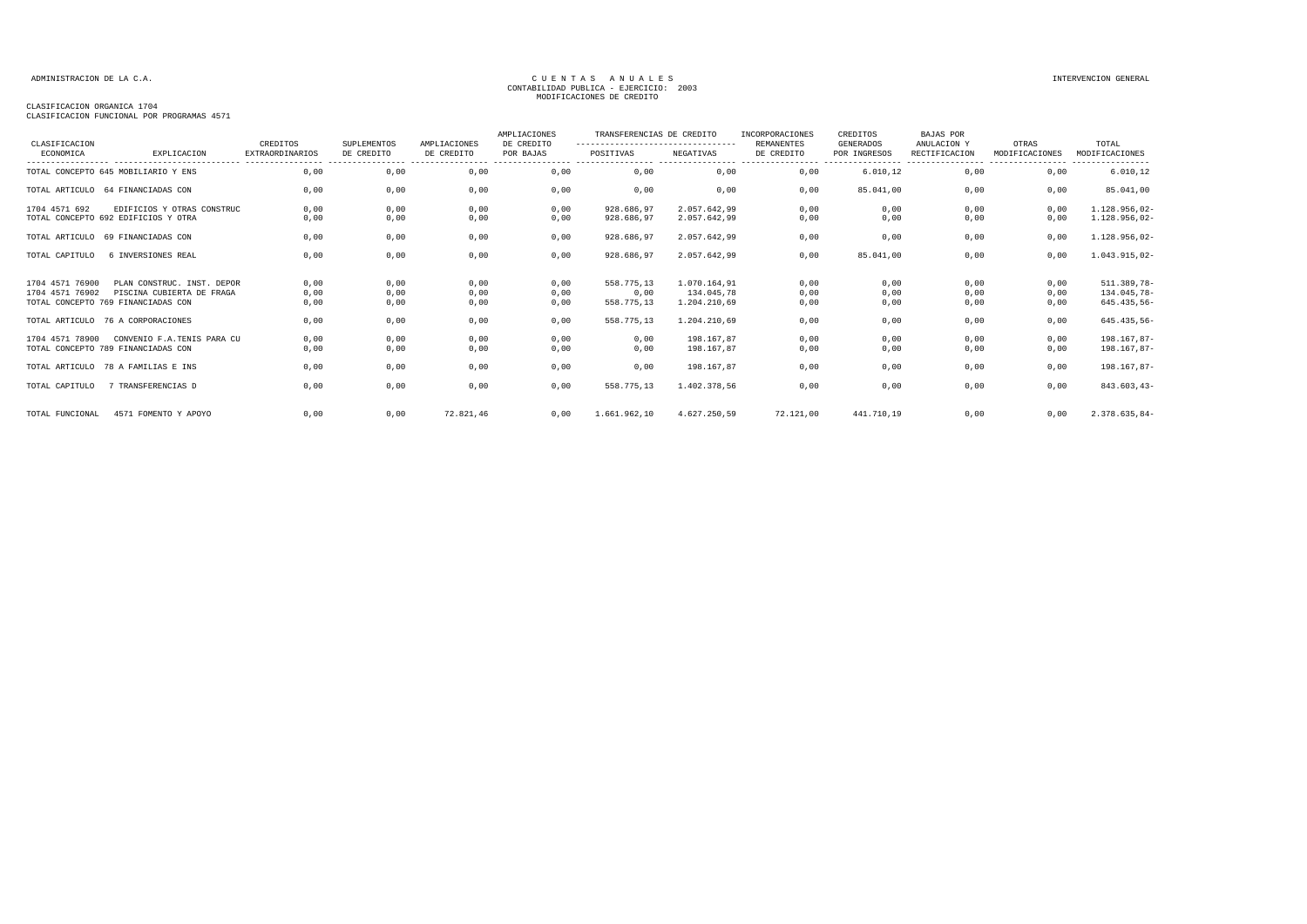|                          |                              |           |                 |            | <b>IPLIACIONES</b> | TRANSFERENCIAS DE CREDITO |                  |                   | CREDITOS         | BAJAS POR     |                     |       |
|--------------------------|------------------------------|-----------|-----------------|------------|--------------------|---------------------------|------------------|-------------------|------------------|---------------|---------------------|-------|
|                          |                              |           | <b>LEMENTOS</b> |            | DE CREDITO         |                           |                  | <b>REMANENTES</b> | <b>GENERADOS</b> | ANULACION.    | JTRA'               | TOTAL |
| CONOMICA                 |                              | RDINARTOS | DE CREDITO      | DE CREDITO | POR BAJAS          | POSITIVAS                 | <b>NEGATIVAS</b> | CREDITO           | POR INGRESOS     | RECTIFICACION | <b>MODIRIALOIDE</b> |       |
|                          |                              |           |                 |            |                    |                           |                  |                   |                  |               |                     |       |
| <b>TOTAL</b><br>ORGANICO | 1704 h<br>DEL DEPORTE<br>D G |           |                 | 72.821.46  | 00                 | 661                       | .627.250.59      | 72.121.00         | .11.710.19       |               |                     |       |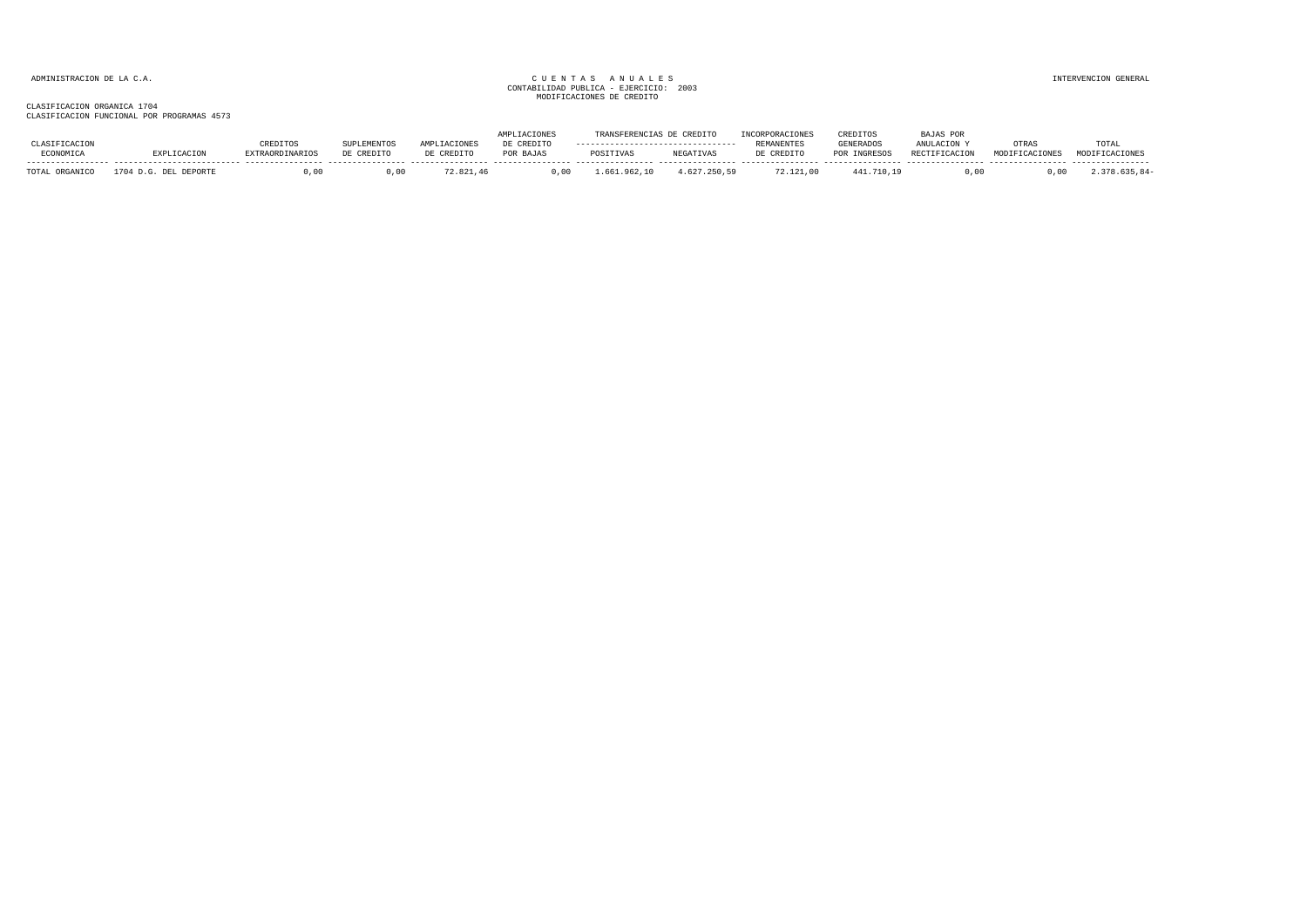| NEGATIVAS<br>ECONOMICA<br>EXPLICACION<br>EXTRAORDINARIOS<br>DE CREDITO<br>DE CREDITO<br>POSITIVAS<br>DE CREDITO<br>POR INGRESOS<br>RECTIFICACION MODIFICACIONES MODIFICACIONES<br>POR BAJAS<br>.<br>---------------<br>0,00<br>12.215,56<br>21.811,81<br>0,00<br>1705 7511 12000 SUELDOS<br>0,00<br>0,00<br>9.011,32<br>0,00<br>0,00<br>0,00<br>$584,93-$<br>0,00<br>0,00<br>1.867,71<br>0,00<br>2.212,00<br>2.324,70<br>0,00<br>0,00<br>0,00<br>0,00<br>1.755,01<br>1705 7511 12005<br>TRIENIOS<br>8.423,55<br>1705 7511 12006 OTRAS RETRIBUCIONES BASICA<br>0,00<br>0,00<br>8.259,65<br>0,00<br>163,90<br>0,00<br>0,00<br>0,00<br>0,00<br>0,00<br>TOTAL CONCEPTO 120 RETRIBUCIONES BA<br>0,00<br>0,00<br>19.138,68<br>0,00<br>14.591,46<br>24.136,51<br>0,00<br>0,00<br>0,00<br>0,00<br>9.593,63<br>0,00<br>0,00<br>0.00<br>438,87-<br>1705 7511 12100 COMPLEMENTO DE DESTINO<br>0,00<br>0,00<br>4.858,62<br>4.916,76<br>10.214,25<br>0,00<br>0,00<br>1705 7511 12101 COMPLEMENTO ESPECIFICO<br>0,00<br>0,00<br>17.043,99<br>0,00<br>4.166,76<br>15.760,43<br>0,00<br>0,00<br>0,00<br>0,00<br>5.450,32<br>21.902,61<br>0,00<br>9.083,52<br>25.974,68<br>0,00<br>0,00<br>0,00<br>5.011,45<br>TOTAL CONCEPTO 121 RETRIBUCIONES CO<br>0,00<br>0,00<br>0,00<br>41.041,29<br>0,00<br>23.674,98<br>0,00<br>0,00<br>14.605,08<br>TOTAL ARTICULO 12 FUNCIONARIOS<br>0,00<br>0,00<br>50.111,19<br>0,00<br>0,00<br>0,00<br>0,00<br>0,00<br>0,00<br>1705 7511 13000<br>SALARIO BASE<br>0,00<br>0,00<br>4.401,21<br>0,00<br>0,00<br>0,00<br>4.401,21<br>1705 7511 13001<br>0,00<br>0,00<br>519,94<br>0,00<br>0,00<br>0,00<br>0,00<br>0,00<br>0,00<br>0,00<br>519,94<br>ANTIGUEDAD<br>820,19<br>0,00<br>0,00<br>0,00<br>0,00<br>820,19<br>1705 7511 13002<br>PAGAS EXTRAS<br>0,00<br>0,00<br>0,00<br>0,00<br>0,00<br>1705 7511 13003<br>OTRAS REMUNERACIONES<br>0,00<br>0,00<br>629,50<br>0,00<br>0,00<br>0,00<br>0,00<br>0,00<br>0,00<br>0,00<br>629,50<br>6.370,84<br>0,00<br>0,00<br>0,00<br>0,00<br>0,00<br>0,00<br>0,00<br>6.370,84<br>TOTAL CONCEPTO 130 LABORAL FIJO<br>0,00<br>0,00<br>0,00<br>0,00<br>0,00<br>106,21<br>0,00<br>0,00<br>0,00<br>0,00<br>0,00<br>0,00<br>106,21<br>1705 7511 13100 SALARIO BASE<br>17,70<br>0,00<br>0,00<br>17,70<br>1705 7511 13101 OTRAS REMUNERACIONES<br>0,00<br>0,00<br>0,00<br>0,00<br>0,00<br>0,00<br>0,00<br>123,91<br>TOTAL CONCEPTO 131 LABORAL EVENTUAL<br>0,00<br>0,00<br>123,91<br>0,00<br>0,00<br>0,00<br>0,00<br>0,00<br>0,00<br>0,00<br>0,00<br>6.494,75<br>0,00<br>0,00<br>0,00<br>0,00<br>0,00<br>0,00<br>0,00<br>6.494,75<br>TOTAL ARTICULO 13 LABORALES<br>0,00<br>$864, 15-$<br>1705 7511 16000 SEGURIDAD SOCIAL<br>0.00<br>0.00<br>4.999.40<br>0,00<br>6.155, 49<br>12.019.04<br>0.00<br>0.00<br>0.00<br>0,00<br>TOTAL CONCEPTO 160 CUOTAS SOCIALES<br>0,00<br>0,00<br>4.999,40<br>0,00<br>6.155, 49<br>12.019,04<br>0,00<br>0,00<br>0,00<br>0,00<br>$864, 15-$<br>0,00<br>0,00<br>$864, 15-$<br>0,00<br>0,00<br>4.999,40<br>6.155, 49<br>12.019,04<br>0,00<br>0,00<br>0,00<br>TOTAL ARTICULO 16 CUOTAS, PRESTACI<br>TOTAL CAPITULO 1 GASTOS DE PERSON<br>0,00<br>0,00<br>52.535,44<br>0,00<br>29.830,47<br>62.130,23<br>0,00<br>0,00<br>0,00<br>0,00<br>20.235,68<br>0.00<br>0.00<br>0.00<br>0,00<br>4.056.83<br>0.00<br>0.00<br>0.00<br>0.00<br>$4.056.83-$<br>1705 7511 22000 ORDINARIO NO INVENTARIABLE<br>0.00<br>TOTAL CONCEPTO 220 MATERIAL DE OFIC<br>0,00<br>0,00<br>0,00<br>0,00<br>0,00<br>4.056,83<br>0,00<br>0,00<br>0,00<br>0,00<br>$4.056, 83-$<br>0,00<br>0,00<br>0,00<br>0,00<br>0,00<br>0,00<br>0,00<br>0,00<br>0,00<br>$5.634, 48-$<br>1705 7511 22200 TELEFONICAS<br>5.634,48<br>0,00<br>$5.634, 48-$<br>TOTAL CONCEPTO 222 COMUNICACIONES<br>0,00<br>0,00<br>0,00<br>0,00<br>5.634,48<br>0,00<br>0,00<br>0,00<br>0,00<br>0,00<br>0,00<br>0,00<br>0,00<br>0,00<br>0,00<br>0,00<br>0,00<br>5.000,00<br>1705 7511 223<br>TRANSPORTE<br>5.000,00<br>0,00<br>TOTAL CONCEPTO 223 TRANSPORTE<br>0,00<br>0,00<br>0,00<br>0,00<br>5.000,00<br>0,00<br>0,00<br>0,00<br>0,00<br>0,00<br>5.000,00<br>0.00<br>0.00<br>0.00<br>0,00<br>322.541,95<br>0.00<br>0.00<br>0.00<br>0.00<br>322.541.95-<br>1705 7511 22602 GASTOS DE DIVULGACION Y PR<br>0.00<br>0,00<br>$9.015, 18-$<br>1705 7511 22605 REUNIONES Y CONFERENCIAS<br>0.00<br>0,00<br>0,00<br>0,00<br>0.00<br>9.015,18<br>0,00<br>0,00<br>0,00<br>TOTAL CONCEPTO 226 GASTOS DIVERSOS<br>0,00<br>0,00<br>0,00<br>0,00<br>331.557,13<br>0,00<br>0,00<br>0,00<br>0,00<br>$331.557, 13-$<br>0,00<br>0,00<br>0,00<br>0,00<br>0,00<br>0,00<br>0,00<br>$12.643, 45-$<br>1705 7511 22709 OTROS<br>0,00<br>0,00<br>0,00<br>12.643,45<br>0,00<br>0,00<br>0,00<br>$12.643, 45-$<br>TOTAL CONCEPTO 227 TRABAJOS REALIZA<br>0,00<br>0,00<br>0,00<br>0,00<br>12.643,45<br>0,00<br>0,00<br>TOTAL ARTICULO 22 MATERIAL, SUMINI<br>0,00<br>0,00<br>0,00<br>0,00<br>5.000,00<br>353.891,89<br>0,00<br>0,00<br>0,00<br>0,00<br>348.891,89-<br>0.00<br>0.00<br>0,00<br>3,500,00<br>0.00<br>0.00<br>0.00<br>0.00<br>1705 7511 230<br>DIETAS<br>0.00<br>18.481.12<br>14.981.12-<br>TOTAL CONCEPTO 230 DIETAS<br>0,00<br>0,00<br>3.500,00<br>18.481,12<br>0,00<br>0,00<br>14.981,12-<br>0,00<br>0,00<br>0,00<br>0,00<br>0,00<br>0,00<br>0,00<br>0,00<br>0,00<br>0,00<br>0,00<br>0,00<br>$1.564, 67-$<br>1705 7511 231<br>LOCOMOCION<br>3.500,00<br>5.064,67<br>0,00<br>0,00<br>3.500,00<br>0,00<br>0,00<br>0,00<br>0,00<br>$1.564, 67-$<br>TOTAL CONCEPTO 231 LOCOMOCION<br>0,00<br>0,00<br>5.064,67<br>0,00<br>0,00<br>0,00<br>0,00<br>TOTAL ARTICULO 23 INDEMNIZACIONES<br>0,00<br>0,00<br>0,00<br>7.000,00<br>23.545,79<br>0,00<br>$16.545,79-$<br>0,00<br>0,00<br>12.000,00<br>377.437,68<br>0,00<br>0,00<br>0,00<br>$365.437,68-$<br>TOTAL CAPITULO 2 GASTOS EN BIENES<br>0,00<br>0,00<br>0,00<br>0,00<br>0,00<br>0,00<br>0,00<br>0,00<br>234.072,88<br>1705 7511 44900 A EMPRESAS PÚBLICAS Y OTRO<br>0,00<br>0,00<br>234.072,88<br>0,00<br>0,00<br>0,00<br>0,00<br>234.072,88<br>0,00<br>0,00<br>234.072,88<br>TOTAL CONCEPTO 449 FINANCIADAS CON<br>0,00<br>0,00<br>0,00<br>0,00<br>0,00<br>0,00<br>0,00<br>234.072,88<br>0,00<br>0,00<br>0,00<br>0,00<br>234.072,88<br>TOTAL ARTICULO 44 A EMPRESAS PUBLI<br>0,00<br>0,00<br>0,00<br>1705 7511 46900 A CORPORACIONES LOCALES FI<br>0,00<br>0,00<br>0,00<br>0,00<br>0,00<br>189.167,03<br>0,00<br>0,00<br>0,00<br>0,00<br>189.167,03-<br>TOTAL CONCEPTO 469 FINANCIADAS CON<br>0,00<br>0,00<br>0,00<br>189.167,03<br>0,00<br>0,00<br>0,00<br>189.167,03-<br>0,00<br>0,00<br>0,00<br>0,00<br>0,00<br>0,00<br>0,00<br>0,00<br>189.167,03<br>0,00<br>0,00<br>0,00<br>0,00<br>189.167,03-<br>TOTAL ARTICULO 46 A CORPORACIONES | CLASIFICACION | CREDITOS | SUPLEMENTOS |              | AMPLIACIONES | TRANSFERENCIAS DE CREDITO | INCORPORACIONES | CREDITOS  | BAJAS POR   | OTRAS | TOTAL |
|------------------------------------------------------------------------------------------------------------------------------------------------------------------------------------------------------------------------------------------------------------------------------------------------------------------------------------------------------------------------------------------------------------------------------------------------------------------------------------------------------------------------------------------------------------------------------------------------------------------------------------------------------------------------------------------------------------------------------------------------------------------------------------------------------------------------------------------------------------------------------------------------------------------------------------------------------------------------------------------------------------------------------------------------------------------------------------------------------------------------------------------------------------------------------------------------------------------------------------------------------------------------------------------------------------------------------------------------------------------------------------------------------------------------------------------------------------------------------------------------------------------------------------------------------------------------------------------------------------------------------------------------------------------------------------------------------------------------------------------------------------------------------------------------------------------------------------------------------------------------------------------------------------------------------------------------------------------------------------------------------------------------------------------------------------------------------------------------------------------------------------------------------------------------------------------------------------------------------------------------------------------------------------------------------------------------------------------------------------------------------------------------------------------------------------------------------------------------------------------------------------------------------------------------------------------------------------------------------------------------------------------------------------------------------------------------------------------------------------------------------------------------------------------------------------------------------------------------------------------------------------------------------------------------------------------------------------------------------------------------------------------------------------------------------------------------------------------------------------------------------------------------------------------------------------------------------------------------------------------------------------------------------------------------------------------------------------------------------------------------------------------------------------------------------------------------------------------------------------------------------------------------------------------------------------------------------------------------------------------------------------------------------------------------------------------------------------------------------------------------------------------------------------------------------------------------------------------------------------------------------------------------------------------------------------------------------------------------------------------------------------------------------------------------------------------------------------------------------------------------------------------------------------------------------------------------------------------------------------------------------------------------------------------------------------------------------------------------------------------------------------------------------------------------------------------------------------------------------------------------------------------------------------------------------------------------------------------------------------------------------------------------------------------------------------------------------------------------------------------------------------------------------------------------------------------------------------------------------------------------------------------------------------------------------------------------------------------------------------------------------------------------------------------------------------------------------------------------------------------------------------------------------------------------------------------------------------------------------------------------------------------------------------------------------------------------------------------------------------------------------------------------------------------------------------------------------------------------------------------------------------------------------------------------------------------------------------------------------------------------------------------------------------------------------------------------------------------------------------------------------------------------------------------------------------------------------------------------------------------------------------------------------------------------------------------------------------------------------------------------------------------------------------------------------------------------------------------------------------------------------------------------------------------------------------------------------------------------------------------------------------------------------------------------------------------------------------------------------------------------------------------------------------------------------------------------------------------------------------------------------------------------------------------------------------------------------------------------------------------------------------------------------------------------------|---------------|----------|-------------|--------------|--------------|---------------------------|-----------------|-----------|-------------|-------|-------|
|                                                                                                                                                                                                                                                                                                                                                                                                                                                                                                                                                                                                                                                                                                                                                                                                                                                                                                                                                                                                                                                                                                                                                                                                                                                                                                                                                                                                                                                                                                                                                                                                                                                                                                                                                                                                                                                                                                                                                                                                                                                                                                                                                                                                                                                                                                                                                                                                                                                                                                                                                                                                                                                                                                                                                                                                                                                                                                                                                                                                                                                                                                                                                                                                                                                                                                                                                                                                                                                                                                                                                                                                                                                                                                                                                                                                                                                                                                                                                                                                                                                                                                                                                                                                                                                                                                                                                                                                                                                                                                                                                                                                                                                                                                                                                                                                                                                                                                                                                                                                                                                                                                                                                                                                                                                                                                                                                                                                                                                                                                                                                                                                                                                                                                                                                                                                                                                                                                                                                                                                                                                                                                                                                                                                                                                                                                                                                                                                                                                                                                                                                                                                                                                                              |               |          |             | AMPLIACIONES | DE CREDITO   |                           | REMANENTES      | GENERADOS | ANULACION Y |       |       |
|                                                                                                                                                                                                                                                                                                                                                                                                                                                                                                                                                                                                                                                                                                                                                                                                                                                                                                                                                                                                                                                                                                                                                                                                                                                                                                                                                                                                                                                                                                                                                                                                                                                                                                                                                                                                                                                                                                                                                                                                                                                                                                                                                                                                                                                                                                                                                                                                                                                                                                                                                                                                                                                                                                                                                                                                                                                                                                                                                                                                                                                                                                                                                                                                                                                                                                                                                                                                                                                                                                                                                                                                                                                                                                                                                                                                                                                                                                                                                                                                                                                                                                                                                                                                                                                                                                                                                                                                                                                                                                                                                                                                                                                                                                                                                                                                                                                                                                                                                                                                                                                                                                                                                                                                                                                                                                                                                                                                                                                                                                                                                                                                                                                                                                                                                                                                                                                                                                                                                                                                                                                                                                                                                                                                                                                                                                                                                                                                                                                                                                                                                                                                                                                                              |               |          |             |              |              |                           |                 |           |             |       |       |
|                                                                                                                                                                                                                                                                                                                                                                                                                                                                                                                                                                                                                                                                                                                                                                                                                                                                                                                                                                                                                                                                                                                                                                                                                                                                                                                                                                                                                                                                                                                                                                                                                                                                                                                                                                                                                                                                                                                                                                                                                                                                                                                                                                                                                                                                                                                                                                                                                                                                                                                                                                                                                                                                                                                                                                                                                                                                                                                                                                                                                                                                                                                                                                                                                                                                                                                                                                                                                                                                                                                                                                                                                                                                                                                                                                                                                                                                                                                                                                                                                                                                                                                                                                                                                                                                                                                                                                                                                                                                                                                                                                                                                                                                                                                                                                                                                                                                                                                                                                                                                                                                                                                                                                                                                                                                                                                                                                                                                                                                                                                                                                                                                                                                                                                                                                                                                                                                                                                                                                                                                                                                                                                                                                                                                                                                                                                                                                                                                                                                                                                                                                                                                                                                              |               |          |             |              |              |                           |                 |           |             |       |       |
|                                                                                                                                                                                                                                                                                                                                                                                                                                                                                                                                                                                                                                                                                                                                                                                                                                                                                                                                                                                                                                                                                                                                                                                                                                                                                                                                                                                                                                                                                                                                                                                                                                                                                                                                                                                                                                                                                                                                                                                                                                                                                                                                                                                                                                                                                                                                                                                                                                                                                                                                                                                                                                                                                                                                                                                                                                                                                                                                                                                                                                                                                                                                                                                                                                                                                                                                                                                                                                                                                                                                                                                                                                                                                                                                                                                                                                                                                                                                                                                                                                                                                                                                                                                                                                                                                                                                                                                                                                                                                                                                                                                                                                                                                                                                                                                                                                                                                                                                                                                                                                                                                                                                                                                                                                                                                                                                                                                                                                                                                                                                                                                                                                                                                                                                                                                                                                                                                                                                                                                                                                                                                                                                                                                                                                                                                                                                                                                                                                                                                                                                                                                                                                                                              |               |          |             |              |              |                           |                 |           |             |       |       |
|                                                                                                                                                                                                                                                                                                                                                                                                                                                                                                                                                                                                                                                                                                                                                                                                                                                                                                                                                                                                                                                                                                                                                                                                                                                                                                                                                                                                                                                                                                                                                                                                                                                                                                                                                                                                                                                                                                                                                                                                                                                                                                                                                                                                                                                                                                                                                                                                                                                                                                                                                                                                                                                                                                                                                                                                                                                                                                                                                                                                                                                                                                                                                                                                                                                                                                                                                                                                                                                                                                                                                                                                                                                                                                                                                                                                                                                                                                                                                                                                                                                                                                                                                                                                                                                                                                                                                                                                                                                                                                                                                                                                                                                                                                                                                                                                                                                                                                                                                                                                                                                                                                                                                                                                                                                                                                                                                                                                                                                                                                                                                                                                                                                                                                                                                                                                                                                                                                                                                                                                                                                                                                                                                                                                                                                                                                                                                                                                                                                                                                                                                                                                                                                                              |               |          |             |              |              |                           |                 |           |             |       |       |
|                                                                                                                                                                                                                                                                                                                                                                                                                                                                                                                                                                                                                                                                                                                                                                                                                                                                                                                                                                                                                                                                                                                                                                                                                                                                                                                                                                                                                                                                                                                                                                                                                                                                                                                                                                                                                                                                                                                                                                                                                                                                                                                                                                                                                                                                                                                                                                                                                                                                                                                                                                                                                                                                                                                                                                                                                                                                                                                                                                                                                                                                                                                                                                                                                                                                                                                                                                                                                                                                                                                                                                                                                                                                                                                                                                                                                                                                                                                                                                                                                                                                                                                                                                                                                                                                                                                                                                                                                                                                                                                                                                                                                                                                                                                                                                                                                                                                                                                                                                                                                                                                                                                                                                                                                                                                                                                                                                                                                                                                                                                                                                                                                                                                                                                                                                                                                                                                                                                                                                                                                                                                                                                                                                                                                                                                                                                                                                                                                                                                                                                                                                                                                                                                              |               |          |             |              |              |                           |                 |           |             |       |       |
|                                                                                                                                                                                                                                                                                                                                                                                                                                                                                                                                                                                                                                                                                                                                                                                                                                                                                                                                                                                                                                                                                                                                                                                                                                                                                                                                                                                                                                                                                                                                                                                                                                                                                                                                                                                                                                                                                                                                                                                                                                                                                                                                                                                                                                                                                                                                                                                                                                                                                                                                                                                                                                                                                                                                                                                                                                                                                                                                                                                                                                                                                                                                                                                                                                                                                                                                                                                                                                                                                                                                                                                                                                                                                                                                                                                                                                                                                                                                                                                                                                                                                                                                                                                                                                                                                                                                                                                                                                                                                                                                                                                                                                                                                                                                                                                                                                                                                                                                                                                                                                                                                                                                                                                                                                                                                                                                                                                                                                                                                                                                                                                                                                                                                                                                                                                                                                                                                                                                                                                                                                                                                                                                                                                                                                                                                                                                                                                                                                                                                                                                                                                                                                                                              |               |          |             |              |              |                           |                 |           |             |       |       |
|                                                                                                                                                                                                                                                                                                                                                                                                                                                                                                                                                                                                                                                                                                                                                                                                                                                                                                                                                                                                                                                                                                                                                                                                                                                                                                                                                                                                                                                                                                                                                                                                                                                                                                                                                                                                                                                                                                                                                                                                                                                                                                                                                                                                                                                                                                                                                                                                                                                                                                                                                                                                                                                                                                                                                                                                                                                                                                                                                                                                                                                                                                                                                                                                                                                                                                                                                                                                                                                                                                                                                                                                                                                                                                                                                                                                                                                                                                                                                                                                                                                                                                                                                                                                                                                                                                                                                                                                                                                                                                                                                                                                                                                                                                                                                                                                                                                                                                                                                                                                                                                                                                                                                                                                                                                                                                                                                                                                                                                                                                                                                                                                                                                                                                                                                                                                                                                                                                                                                                                                                                                                                                                                                                                                                                                                                                                                                                                                                                                                                                                                                                                                                                                                              |               |          |             |              |              |                           |                 |           |             |       |       |
|                                                                                                                                                                                                                                                                                                                                                                                                                                                                                                                                                                                                                                                                                                                                                                                                                                                                                                                                                                                                                                                                                                                                                                                                                                                                                                                                                                                                                                                                                                                                                                                                                                                                                                                                                                                                                                                                                                                                                                                                                                                                                                                                                                                                                                                                                                                                                                                                                                                                                                                                                                                                                                                                                                                                                                                                                                                                                                                                                                                                                                                                                                                                                                                                                                                                                                                                                                                                                                                                                                                                                                                                                                                                                                                                                                                                                                                                                                                                                                                                                                                                                                                                                                                                                                                                                                                                                                                                                                                                                                                                                                                                                                                                                                                                                                                                                                                                                                                                                                                                                                                                                                                                                                                                                                                                                                                                                                                                                                                                                                                                                                                                                                                                                                                                                                                                                                                                                                                                                                                                                                                                                                                                                                                                                                                                                                                                                                                                                                                                                                                                                                                                                                                                              |               |          |             |              |              |                           |                 |           |             |       |       |
|                                                                                                                                                                                                                                                                                                                                                                                                                                                                                                                                                                                                                                                                                                                                                                                                                                                                                                                                                                                                                                                                                                                                                                                                                                                                                                                                                                                                                                                                                                                                                                                                                                                                                                                                                                                                                                                                                                                                                                                                                                                                                                                                                                                                                                                                                                                                                                                                                                                                                                                                                                                                                                                                                                                                                                                                                                                                                                                                                                                                                                                                                                                                                                                                                                                                                                                                                                                                                                                                                                                                                                                                                                                                                                                                                                                                                                                                                                                                                                                                                                                                                                                                                                                                                                                                                                                                                                                                                                                                                                                                                                                                                                                                                                                                                                                                                                                                                                                                                                                                                                                                                                                                                                                                                                                                                                                                                                                                                                                                                                                                                                                                                                                                                                                                                                                                                                                                                                                                                                                                                                                                                                                                                                                                                                                                                                                                                                                                                                                                                                                                                                                                                                                                              |               |          |             |              |              |                           |                 |           |             |       |       |
|                                                                                                                                                                                                                                                                                                                                                                                                                                                                                                                                                                                                                                                                                                                                                                                                                                                                                                                                                                                                                                                                                                                                                                                                                                                                                                                                                                                                                                                                                                                                                                                                                                                                                                                                                                                                                                                                                                                                                                                                                                                                                                                                                                                                                                                                                                                                                                                                                                                                                                                                                                                                                                                                                                                                                                                                                                                                                                                                                                                                                                                                                                                                                                                                                                                                                                                                                                                                                                                                                                                                                                                                                                                                                                                                                                                                                                                                                                                                                                                                                                                                                                                                                                                                                                                                                                                                                                                                                                                                                                                                                                                                                                                                                                                                                                                                                                                                                                                                                                                                                                                                                                                                                                                                                                                                                                                                                                                                                                                                                                                                                                                                                                                                                                                                                                                                                                                                                                                                                                                                                                                                                                                                                                                                                                                                                                                                                                                                                                                                                                                                                                                                                                                                              |               |          |             |              |              |                           |                 |           |             |       |       |
|                                                                                                                                                                                                                                                                                                                                                                                                                                                                                                                                                                                                                                                                                                                                                                                                                                                                                                                                                                                                                                                                                                                                                                                                                                                                                                                                                                                                                                                                                                                                                                                                                                                                                                                                                                                                                                                                                                                                                                                                                                                                                                                                                                                                                                                                                                                                                                                                                                                                                                                                                                                                                                                                                                                                                                                                                                                                                                                                                                                                                                                                                                                                                                                                                                                                                                                                                                                                                                                                                                                                                                                                                                                                                                                                                                                                                                                                                                                                                                                                                                                                                                                                                                                                                                                                                                                                                                                                                                                                                                                                                                                                                                                                                                                                                                                                                                                                                                                                                                                                                                                                                                                                                                                                                                                                                                                                                                                                                                                                                                                                                                                                                                                                                                                                                                                                                                                                                                                                                                                                                                                                                                                                                                                                                                                                                                                                                                                                                                                                                                                                                                                                                                                                              |               |          |             |              |              |                           |                 |           |             |       |       |
|                                                                                                                                                                                                                                                                                                                                                                                                                                                                                                                                                                                                                                                                                                                                                                                                                                                                                                                                                                                                                                                                                                                                                                                                                                                                                                                                                                                                                                                                                                                                                                                                                                                                                                                                                                                                                                                                                                                                                                                                                                                                                                                                                                                                                                                                                                                                                                                                                                                                                                                                                                                                                                                                                                                                                                                                                                                                                                                                                                                                                                                                                                                                                                                                                                                                                                                                                                                                                                                                                                                                                                                                                                                                                                                                                                                                                                                                                                                                                                                                                                                                                                                                                                                                                                                                                                                                                                                                                                                                                                                                                                                                                                                                                                                                                                                                                                                                                                                                                                                                                                                                                                                                                                                                                                                                                                                                                                                                                                                                                                                                                                                                                                                                                                                                                                                                                                                                                                                                                                                                                                                                                                                                                                                                                                                                                                                                                                                                                                                                                                                                                                                                                                                                              |               |          |             |              |              |                           |                 |           |             |       |       |
|                                                                                                                                                                                                                                                                                                                                                                                                                                                                                                                                                                                                                                                                                                                                                                                                                                                                                                                                                                                                                                                                                                                                                                                                                                                                                                                                                                                                                                                                                                                                                                                                                                                                                                                                                                                                                                                                                                                                                                                                                                                                                                                                                                                                                                                                                                                                                                                                                                                                                                                                                                                                                                                                                                                                                                                                                                                                                                                                                                                                                                                                                                                                                                                                                                                                                                                                                                                                                                                                                                                                                                                                                                                                                                                                                                                                                                                                                                                                                                                                                                                                                                                                                                                                                                                                                                                                                                                                                                                                                                                                                                                                                                                                                                                                                                                                                                                                                                                                                                                                                                                                                                                                                                                                                                                                                                                                                                                                                                                                                                                                                                                                                                                                                                                                                                                                                                                                                                                                                                                                                                                                                                                                                                                                                                                                                                                                                                                                                                                                                                                                                                                                                                                                              |               |          |             |              |              |                           |                 |           |             |       |       |
|                                                                                                                                                                                                                                                                                                                                                                                                                                                                                                                                                                                                                                                                                                                                                                                                                                                                                                                                                                                                                                                                                                                                                                                                                                                                                                                                                                                                                                                                                                                                                                                                                                                                                                                                                                                                                                                                                                                                                                                                                                                                                                                                                                                                                                                                                                                                                                                                                                                                                                                                                                                                                                                                                                                                                                                                                                                                                                                                                                                                                                                                                                                                                                                                                                                                                                                                                                                                                                                                                                                                                                                                                                                                                                                                                                                                                                                                                                                                                                                                                                                                                                                                                                                                                                                                                                                                                                                                                                                                                                                                                                                                                                                                                                                                                                                                                                                                                                                                                                                                                                                                                                                                                                                                                                                                                                                                                                                                                                                                                                                                                                                                                                                                                                                                                                                                                                                                                                                                                                                                                                                                                                                                                                                                                                                                                                                                                                                                                                                                                                                                                                                                                                                                              |               |          |             |              |              |                           |                 |           |             |       |       |
|                                                                                                                                                                                                                                                                                                                                                                                                                                                                                                                                                                                                                                                                                                                                                                                                                                                                                                                                                                                                                                                                                                                                                                                                                                                                                                                                                                                                                                                                                                                                                                                                                                                                                                                                                                                                                                                                                                                                                                                                                                                                                                                                                                                                                                                                                                                                                                                                                                                                                                                                                                                                                                                                                                                                                                                                                                                                                                                                                                                                                                                                                                                                                                                                                                                                                                                                                                                                                                                                                                                                                                                                                                                                                                                                                                                                                                                                                                                                                                                                                                                                                                                                                                                                                                                                                                                                                                                                                                                                                                                                                                                                                                                                                                                                                                                                                                                                                                                                                                                                                                                                                                                                                                                                                                                                                                                                                                                                                                                                                                                                                                                                                                                                                                                                                                                                                                                                                                                                                                                                                                                                                                                                                                                                                                                                                                                                                                                                                                                                                                                                                                                                                                                                              |               |          |             |              |              |                           |                 |           |             |       |       |
|                                                                                                                                                                                                                                                                                                                                                                                                                                                                                                                                                                                                                                                                                                                                                                                                                                                                                                                                                                                                                                                                                                                                                                                                                                                                                                                                                                                                                                                                                                                                                                                                                                                                                                                                                                                                                                                                                                                                                                                                                                                                                                                                                                                                                                                                                                                                                                                                                                                                                                                                                                                                                                                                                                                                                                                                                                                                                                                                                                                                                                                                                                                                                                                                                                                                                                                                                                                                                                                                                                                                                                                                                                                                                                                                                                                                                                                                                                                                                                                                                                                                                                                                                                                                                                                                                                                                                                                                                                                                                                                                                                                                                                                                                                                                                                                                                                                                                                                                                                                                                                                                                                                                                                                                                                                                                                                                                                                                                                                                                                                                                                                                                                                                                                                                                                                                                                                                                                                                                                                                                                                                                                                                                                                                                                                                                                                                                                                                                                                                                                                                                                                                                                                                              |               |          |             |              |              |                           |                 |           |             |       |       |
|                                                                                                                                                                                                                                                                                                                                                                                                                                                                                                                                                                                                                                                                                                                                                                                                                                                                                                                                                                                                                                                                                                                                                                                                                                                                                                                                                                                                                                                                                                                                                                                                                                                                                                                                                                                                                                                                                                                                                                                                                                                                                                                                                                                                                                                                                                                                                                                                                                                                                                                                                                                                                                                                                                                                                                                                                                                                                                                                                                                                                                                                                                                                                                                                                                                                                                                                                                                                                                                                                                                                                                                                                                                                                                                                                                                                                                                                                                                                                                                                                                                                                                                                                                                                                                                                                                                                                                                                                                                                                                                                                                                                                                                                                                                                                                                                                                                                                                                                                                                                                                                                                                                                                                                                                                                                                                                                                                                                                                                                                                                                                                                                                                                                                                                                                                                                                                                                                                                                                                                                                                                                                                                                                                                                                                                                                                                                                                                                                                                                                                                                                                                                                                                                              |               |          |             |              |              |                           |                 |           |             |       |       |
|                                                                                                                                                                                                                                                                                                                                                                                                                                                                                                                                                                                                                                                                                                                                                                                                                                                                                                                                                                                                                                                                                                                                                                                                                                                                                                                                                                                                                                                                                                                                                                                                                                                                                                                                                                                                                                                                                                                                                                                                                                                                                                                                                                                                                                                                                                                                                                                                                                                                                                                                                                                                                                                                                                                                                                                                                                                                                                                                                                                                                                                                                                                                                                                                                                                                                                                                                                                                                                                                                                                                                                                                                                                                                                                                                                                                                                                                                                                                                                                                                                                                                                                                                                                                                                                                                                                                                                                                                                                                                                                                                                                                                                                                                                                                                                                                                                                                                                                                                                                                                                                                                                                                                                                                                                                                                                                                                                                                                                                                                                                                                                                                                                                                                                                                                                                                                                                                                                                                                                                                                                                                                                                                                                                                                                                                                                                                                                                                                                                                                                                                                                                                                                                                              |               |          |             |              |              |                           |                 |           |             |       |       |
|                                                                                                                                                                                                                                                                                                                                                                                                                                                                                                                                                                                                                                                                                                                                                                                                                                                                                                                                                                                                                                                                                                                                                                                                                                                                                                                                                                                                                                                                                                                                                                                                                                                                                                                                                                                                                                                                                                                                                                                                                                                                                                                                                                                                                                                                                                                                                                                                                                                                                                                                                                                                                                                                                                                                                                                                                                                                                                                                                                                                                                                                                                                                                                                                                                                                                                                                                                                                                                                                                                                                                                                                                                                                                                                                                                                                                                                                                                                                                                                                                                                                                                                                                                                                                                                                                                                                                                                                                                                                                                                                                                                                                                                                                                                                                                                                                                                                                                                                                                                                                                                                                                                                                                                                                                                                                                                                                                                                                                                                                                                                                                                                                                                                                                                                                                                                                                                                                                                                                                                                                                                                                                                                                                                                                                                                                                                                                                                                                                                                                                                                                                                                                                                                              |               |          |             |              |              |                           |                 |           |             |       |       |
|                                                                                                                                                                                                                                                                                                                                                                                                                                                                                                                                                                                                                                                                                                                                                                                                                                                                                                                                                                                                                                                                                                                                                                                                                                                                                                                                                                                                                                                                                                                                                                                                                                                                                                                                                                                                                                                                                                                                                                                                                                                                                                                                                                                                                                                                                                                                                                                                                                                                                                                                                                                                                                                                                                                                                                                                                                                                                                                                                                                                                                                                                                                                                                                                                                                                                                                                                                                                                                                                                                                                                                                                                                                                                                                                                                                                                                                                                                                                                                                                                                                                                                                                                                                                                                                                                                                                                                                                                                                                                                                                                                                                                                                                                                                                                                                                                                                                                                                                                                                                                                                                                                                                                                                                                                                                                                                                                                                                                                                                                                                                                                                                                                                                                                                                                                                                                                                                                                                                                                                                                                                                                                                                                                                                                                                                                                                                                                                                                                                                                                                                                                                                                                                                              |               |          |             |              |              |                           |                 |           |             |       |       |
|                                                                                                                                                                                                                                                                                                                                                                                                                                                                                                                                                                                                                                                                                                                                                                                                                                                                                                                                                                                                                                                                                                                                                                                                                                                                                                                                                                                                                                                                                                                                                                                                                                                                                                                                                                                                                                                                                                                                                                                                                                                                                                                                                                                                                                                                                                                                                                                                                                                                                                                                                                                                                                                                                                                                                                                                                                                                                                                                                                                                                                                                                                                                                                                                                                                                                                                                                                                                                                                                                                                                                                                                                                                                                                                                                                                                                                                                                                                                                                                                                                                                                                                                                                                                                                                                                                                                                                                                                                                                                                                                                                                                                                                                                                                                                                                                                                                                                                                                                                                                                                                                                                                                                                                                                                                                                                                                                                                                                                                                                                                                                                                                                                                                                                                                                                                                                                                                                                                                                                                                                                                                                                                                                                                                                                                                                                                                                                                                                                                                                                                                                                                                                                                                              |               |          |             |              |              |                           |                 |           |             |       |       |
|                                                                                                                                                                                                                                                                                                                                                                                                                                                                                                                                                                                                                                                                                                                                                                                                                                                                                                                                                                                                                                                                                                                                                                                                                                                                                                                                                                                                                                                                                                                                                                                                                                                                                                                                                                                                                                                                                                                                                                                                                                                                                                                                                                                                                                                                                                                                                                                                                                                                                                                                                                                                                                                                                                                                                                                                                                                                                                                                                                                                                                                                                                                                                                                                                                                                                                                                                                                                                                                                                                                                                                                                                                                                                                                                                                                                                                                                                                                                                                                                                                                                                                                                                                                                                                                                                                                                                                                                                                                                                                                                                                                                                                                                                                                                                                                                                                                                                                                                                                                                                                                                                                                                                                                                                                                                                                                                                                                                                                                                                                                                                                                                                                                                                                                                                                                                                                                                                                                                                                                                                                                                                                                                                                                                                                                                                                                                                                                                                                                                                                                                                                                                                                                                              |               |          |             |              |              |                           |                 |           |             |       |       |
|                                                                                                                                                                                                                                                                                                                                                                                                                                                                                                                                                                                                                                                                                                                                                                                                                                                                                                                                                                                                                                                                                                                                                                                                                                                                                                                                                                                                                                                                                                                                                                                                                                                                                                                                                                                                                                                                                                                                                                                                                                                                                                                                                                                                                                                                                                                                                                                                                                                                                                                                                                                                                                                                                                                                                                                                                                                                                                                                                                                                                                                                                                                                                                                                                                                                                                                                                                                                                                                                                                                                                                                                                                                                                                                                                                                                                                                                                                                                                                                                                                                                                                                                                                                                                                                                                                                                                                                                                                                                                                                                                                                                                                                                                                                                                                                                                                                                                                                                                                                                                                                                                                                                                                                                                                                                                                                                                                                                                                                                                                                                                                                                                                                                                                                                                                                                                                                                                                                                                                                                                                                                                                                                                                                                                                                                                                                                                                                                                                                                                                                                                                                                                                                                              |               |          |             |              |              |                           |                 |           |             |       |       |
|                                                                                                                                                                                                                                                                                                                                                                                                                                                                                                                                                                                                                                                                                                                                                                                                                                                                                                                                                                                                                                                                                                                                                                                                                                                                                                                                                                                                                                                                                                                                                                                                                                                                                                                                                                                                                                                                                                                                                                                                                                                                                                                                                                                                                                                                                                                                                                                                                                                                                                                                                                                                                                                                                                                                                                                                                                                                                                                                                                                                                                                                                                                                                                                                                                                                                                                                                                                                                                                                                                                                                                                                                                                                                                                                                                                                                                                                                                                                                                                                                                                                                                                                                                                                                                                                                                                                                                                                                                                                                                                                                                                                                                                                                                                                                                                                                                                                                                                                                                                                                                                                                                                                                                                                                                                                                                                                                                                                                                                                                                                                                                                                                                                                                                                                                                                                                                                                                                                                                                                                                                                                                                                                                                                                                                                                                                                                                                                                                                                                                                                                                                                                                                                                              |               |          |             |              |              |                           |                 |           |             |       |       |
|                                                                                                                                                                                                                                                                                                                                                                                                                                                                                                                                                                                                                                                                                                                                                                                                                                                                                                                                                                                                                                                                                                                                                                                                                                                                                                                                                                                                                                                                                                                                                                                                                                                                                                                                                                                                                                                                                                                                                                                                                                                                                                                                                                                                                                                                                                                                                                                                                                                                                                                                                                                                                                                                                                                                                                                                                                                                                                                                                                                                                                                                                                                                                                                                                                                                                                                                                                                                                                                                                                                                                                                                                                                                                                                                                                                                                                                                                                                                                                                                                                                                                                                                                                                                                                                                                                                                                                                                                                                                                                                                                                                                                                                                                                                                                                                                                                                                                                                                                                                                                                                                                                                                                                                                                                                                                                                                                                                                                                                                                                                                                                                                                                                                                                                                                                                                                                                                                                                                                                                                                                                                                                                                                                                                                                                                                                                                                                                                                                                                                                                                                                                                                                                                              |               |          |             |              |              |                           |                 |           |             |       |       |
|                                                                                                                                                                                                                                                                                                                                                                                                                                                                                                                                                                                                                                                                                                                                                                                                                                                                                                                                                                                                                                                                                                                                                                                                                                                                                                                                                                                                                                                                                                                                                                                                                                                                                                                                                                                                                                                                                                                                                                                                                                                                                                                                                                                                                                                                                                                                                                                                                                                                                                                                                                                                                                                                                                                                                                                                                                                                                                                                                                                                                                                                                                                                                                                                                                                                                                                                                                                                                                                                                                                                                                                                                                                                                                                                                                                                                                                                                                                                                                                                                                                                                                                                                                                                                                                                                                                                                                                                                                                                                                                                                                                                                                                                                                                                                                                                                                                                                                                                                                                                                                                                                                                                                                                                                                                                                                                                                                                                                                                                                                                                                                                                                                                                                                                                                                                                                                                                                                                                                                                                                                                                                                                                                                                                                                                                                                                                                                                                                                                                                                                                                                                                                                                                              |               |          |             |              |              |                           |                 |           |             |       |       |
|                                                                                                                                                                                                                                                                                                                                                                                                                                                                                                                                                                                                                                                                                                                                                                                                                                                                                                                                                                                                                                                                                                                                                                                                                                                                                                                                                                                                                                                                                                                                                                                                                                                                                                                                                                                                                                                                                                                                                                                                                                                                                                                                                                                                                                                                                                                                                                                                                                                                                                                                                                                                                                                                                                                                                                                                                                                                                                                                                                                                                                                                                                                                                                                                                                                                                                                                                                                                                                                                                                                                                                                                                                                                                                                                                                                                                                                                                                                                                                                                                                                                                                                                                                                                                                                                                                                                                                                                                                                                                                                                                                                                                                                                                                                                                                                                                                                                                                                                                                                                                                                                                                                                                                                                                                                                                                                                                                                                                                                                                                                                                                                                                                                                                                                                                                                                                                                                                                                                                                                                                                                                                                                                                                                                                                                                                                                                                                                                                                                                                                                                                                                                                                                                              |               |          |             |              |              |                           |                 |           |             |       |       |
|                                                                                                                                                                                                                                                                                                                                                                                                                                                                                                                                                                                                                                                                                                                                                                                                                                                                                                                                                                                                                                                                                                                                                                                                                                                                                                                                                                                                                                                                                                                                                                                                                                                                                                                                                                                                                                                                                                                                                                                                                                                                                                                                                                                                                                                                                                                                                                                                                                                                                                                                                                                                                                                                                                                                                                                                                                                                                                                                                                                                                                                                                                                                                                                                                                                                                                                                                                                                                                                                                                                                                                                                                                                                                                                                                                                                                                                                                                                                                                                                                                                                                                                                                                                                                                                                                                                                                                                                                                                                                                                                                                                                                                                                                                                                                                                                                                                                                                                                                                                                                                                                                                                                                                                                                                                                                                                                                                                                                                                                                                                                                                                                                                                                                                                                                                                                                                                                                                                                                                                                                                                                                                                                                                                                                                                                                                                                                                                                                                                                                                                                                                                                                                                                              |               |          |             |              |              |                           |                 |           |             |       |       |
|                                                                                                                                                                                                                                                                                                                                                                                                                                                                                                                                                                                                                                                                                                                                                                                                                                                                                                                                                                                                                                                                                                                                                                                                                                                                                                                                                                                                                                                                                                                                                                                                                                                                                                                                                                                                                                                                                                                                                                                                                                                                                                                                                                                                                                                                                                                                                                                                                                                                                                                                                                                                                                                                                                                                                                                                                                                                                                                                                                                                                                                                                                                                                                                                                                                                                                                                                                                                                                                                                                                                                                                                                                                                                                                                                                                                                                                                                                                                                                                                                                                                                                                                                                                                                                                                                                                                                                                                                                                                                                                                                                                                                                                                                                                                                                                                                                                                                                                                                                                                                                                                                                                                                                                                                                                                                                                                                                                                                                                                                                                                                                                                                                                                                                                                                                                                                                                                                                                                                                                                                                                                                                                                                                                                                                                                                                                                                                                                                                                                                                                                                                                                                                                                              |               |          |             |              |              |                           |                 |           |             |       |       |
|                                                                                                                                                                                                                                                                                                                                                                                                                                                                                                                                                                                                                                                                                                                                                                                                                                                                                                                                                                                                                                                                                                                                                                                                                                                                                                                                                                                                                                                                                                                                                                                                                                                                                                                                                                                                                                                                                                                                                                                                                                                                                                                                                                                                                                                                                                                                                                                                                                                                                                                                                                                                                                                                                                                                                                                                                                                                                                                                                                                                                                                                                                                                                                                                                                                                                                                                                                                                                                                                                                                                                                                                                                                                                                                                                                                                                                                                                                                                                                                                                                                                                                                                                                                                                                                                                                                                                                                                                                                                                                                                                                                                                                                                                                                                                                                                                                                                                                                                                                                                                                                                                                                                                                                                                                                                                                                                                                                                                                                                                                                                                                                                                                                                                                                                                                                                                                                                                                                                                                                                                                                                                                                                                                                                                                                                                                                                                                                                                                                                                                                                                                                                                                                                              |               |          |             |              |              |                           |                 |           |             |       |       |
|                                                                                                                                                                                                                                                                                                                                                                                                                                                                                                                                                                                                                                                                                                                                                                                                                                                                                                                                                                                                                                                                                                                                                                                                                                                                                                                                                                                                                                                                                                                                                                                                                                                                                                                                                                                                                                                                                                                                                                                                                                                                                                                                                                                                                                                                                                                                                                                                                                                                                                                                                                                                                                                                                                                                                                                                                                                                                                                                                                                                                                                                                                                                                                                                                                                                                                                                                                                                                                                                                                                                                                                                                                                                                                                                                                                                                                                                                                                                                                                                                                                                                                                                                                                                                                                                                                                                                                                                                                                                                                                                                                                                                                                                                                                                                                                                                                                                                                                                                                                                                                                                                                                                                                                                                                                                                                                                                                                                                                                                                                                                                                                                                                                                                                                                                                                                                                                                                                                                                                                                                                                                                                                                                                                                                                                                                                                                                                                                                                                                                                                                                                                                                                                                              |               |          |             |              |              |                           |                 |           |             |       |       |
|                                                                                                                                                                                                                                                                                                                                                                                                                                                                                                                                                                                                                                                                                                                                                                                                                                                                                                                                                                                                                                                                                                                                                                                                                                                                                                                                                                                                                                                                                                                                                                                                                                                                                                                                                                                                                                                                                                                                                                                                                                                                                                                                                                                                                                                                                                                                                                                                                                                                                                                                                                                                                                                                                                                                                                                                                                                                                                                                                                                                                                                                                                                                                                                                                                                                                                                                                                                                                                                                                                                                                                                                                                                                                                                                                                                                                                                                                                                                                                                                                                                                                                                                                                                                                                                                                                                                                                                                                                                                                                                                                                                                                                                                                                                                                                                                                                                                                                                                                                                                                                                                                                                                                                                                                                                                                                                                                                                                                                                                                                                                                                                                                                                                                                                                                                                                                                                                                                                                                                                                                                                                                                                                                                                                                                                                                                                                                                                                                                                                                                                                                                                                                                                                              |               |          |             |              |              |                           |                 |           |             |       |       |
|                                                                                                                                                                                                                                                                                                                                                                                                                                                                                                                                                                                                                                                                                                                                                                                                                                                                                                                                                                                                                                                                                                                                                                                                                                                                                                                                                                                                                                                                                                                                                                                                                                                                                                                                                                                                                                                                                                                                                                                                                                                                                                                                                                                                                                                                                                                                                                                                                                                                                                                                                                                                                                                                                                                                                                                                                                                                                                                                                                                                                                                                                                                                                                                                                                                                                                                                                                                                                                                                                                                                                                                                                                                                                                                                                                                                                                                                                                                                                                                                                                                                                                                                                                                                                                                                                                                                                                                                                                                                                                                                                                                                                                                                                                                                                                                                                                                                                                                                                                                                                                                                                                                                                                                                                                                                                                                                                                                                                                                                                                                                                                                                                                                                                                                                                                                                                                                                                                                                                                                                                                                                                                                                                                                                                                                                                                                                                                                                                                                                                                                                                                                                                                                                              |               |          |             |              |              |                           |                 |           |             |       |       |
|                                                                                                                                                                                                                                                                                                                                                                                                                                                                                                                                                                                                                                                                                                                                                                                                                                                                                                                                                                                                                                                                                                                                                                                                                                                                                                                                                                                                                                                                                                                                                                                                                                                                                                                                                                                                                                                                                                                                                                                                                                                                                                                                                                                                                                                                                                                                                                                                                                                                                                                                                                                                                                                                                                                                                                                                                                                                                                                                                                                                                                                                                                                                                                                                                                                                                                                                                                                                                                                                                                                                                                                                                                                                                                                                                                                                                                                                                                                                                                                                                                                                                                                                                                                                                                                                                                                                                                                                                                                                                                                                                                                                                                                                                                                                                                                                                                                                                                                                                                                                                                                                                                                                                                                                                                                                                                                                                                                                                                                                                                                                                                                                                                                                                                                                                                                                                                                                                                                                                                                                                                                                                                                                                                                                                                                                                                                                                                                                                                                                                                                                                                                                                                                                              |               |          |             |              |              |                           |                 |           |             |       |       |
|                                                                                                                                                                                                                                                                                                                                                                                                                                                                                                                                                                                                                                                                                                                                                                                                                                                                                                                                                                                                                                                                                                                                                                                                                                                                                                                                                                                                                                                                                                                                                                                                                                                                                                                                                                                                                                                                                                                                                                                                                                                                                                                                                                                                                                                                                                                                                                                                                                                                                                                                                                                                                                                                                                                                                                                                                                                                                                                                                                                                                                                                                                                                                                                                                                                                                                                                                                                                                                                                                                                                                                                                                                                                                                                                                                                                                                                                                                                                                                                                                                                                                                                                                                                                                                                                                                                                                                                                                                                                                                                                                                                                                                                                                                                                                                                                                                                                                                                                                                                                                                                                                                                                                                                                                                                                                                                                                                                                                                                                                                                                                                                                                                                                                                                                                                                                                                                                                                                                                                                                                                                                                                                                                                                                                                                                                                                                                                                                                                                                                                                                                                                                                                                                              |               |          |             |              |              |                           |                 |           |             |       |       |
|                                                                                                                                                                                                                                                                                                                                                                                                                                                                                                                                                                                                                                                                                                                                                                                                                                                                                                                                                                                                                                                                                                                                                                                                                                                                                                                                                                                                                                                                                                                                                                                                                                                                                                                                                                                                                                                                                                                                                                                                                                                                                                                                                                                                                                                                                                                                                                                                                                                                                                                                                                                                                                                                                                                                                                                                                                                                                                                                                                                                                                                                                                                                                                                                                                                                                                                                                                                                                                                                                                                                                                                                                                                                                                                                                                                                                                                                                                                                                                                                                                                                                                                                                                                                                                                                                                                                                                                                                                                                                                                                                                                                                                                                                                                                                                                                                                                                                                                                                                                                                                                                                                                                                                                                                                                                                                                                                                                                                                                                                                                                                                                                                                                                                                                                                                                                                                                                                                                                                                                                                                                                                                                                                                                                                                                                                                                                                                                                                                                                                                                                                                                                                                                                              |               |          |             |              |              |                           |                 |           |             |       |       |
|                                                                                                                                                                                                                                                                                                                                                                                                                                                                                                                                                                                                                                                                                                                                                                                                                                                                                                                                                                                                                                                                                                                                                                                                                                                                                                                                                                                                                                                                                                                                                                                                                                                                                                                                                                                                                                                                                                                                                                                                                                                                                                                                                                                                                                                                                                                                                                                                                                                                                                                                                                                                                                                                                                                                                                                                                                                                                                                                                                                                                                                                                                                                                                                                                                                                                                                                                                                                                                                                                                                                                                                                                                                                                                                                                                                                                                                                                                                                                                                                                                                                                                                                                                                                                                                                                                                                                                                                                                                                                                                                                                                                                                                                                                                                                                                                                                                                                                                                                                                                                                                                                                                                                                                                                                                                                                                                                                                                                                                                                                                                                                                                                                                                                                                                                                                                                                                                                                                                                                                                                                                                                                                                                                                                                                                                                                                                                                                                                                                                                                                                                                                                                                                                              |               |          |             |              |              |                           |                 |           |             |       |       |
|                                                                                                                                                                                                                                                                                                                                                                                                                                                                                                                                                                                                                                                                                                                                                                                                                                                                                                                                                                                                                                                                                                                                                                                                                                                                                                                                                                                                                                                                                                                                                                                                                                                                                                                                                                                                                                                                                                                                                                                                                                                                                                                                                                                                                                                                                                                                                                                                                                                                                                                                                                                                                                                                                                                                                                                                                                                                                                                                                                                                                                                                                                                                                                                                                                                                                                                                                                                                                                                                                                                                                                                                                                                                                                                                                                                                                                                                                                                                                                                                                                                                                                                                                                                                                                                                                                                                                                                                                                                                                                                                                                                                                                                                                                                                                                                                                                                                                                                                                                                                                                                                                                                                                                                                                                                                                                                                                                                                                                                                                                                                                                                                                                                                                                                                                                                                                                                                                                                                                                                                                                                                                                                                                                                                                                                                                                                                                                                                                                                                                                                                                                                                                                                                              |               |          |             |              |              |                           |                 |           |             |       |       |
|                                                                                                                                                                                                                                                                                                                                                                                                                                                                                                                                                                                                                                                                                                                                                                                                                                                                                                                                                                                                                                                                                                                                                                                                                                                                                                                                                                                                                                                                                                                                                                                                                                                                                                                                                                                                                                                                                                                                                                                                                                                                                                                                                                                                                                                                                                                                                                                                                                                                                                                                                                                                                                                                                                                                                                                                                                                                                                                                                                                                                                                                                                                                                                                                                                                                                                                                                                                                                                                                                                                                                                                                                                                                                                                                                                                                                                                                                                                                                                                                                                                                                                                                                                                                                                                                                                                                                                                                                                                                                                                                                                                                                                                                                                                                                                                                                                                                                                                                                                                                                                                                                                                                                                                                                                                                                                                                                                                                                                                                                                                                                                                                                                                                                                                                                                                                                                                                                                                                                                                                                                                                                                                                                                                                                                                                                                                                                                                                                                                                                                                                                                                                                                                                              |               |          |             |              |              |                           |                 |           |             |       |       |
|                                                                                                                                                                                                                                                                                                                                                                                                                                                                                                                                                                                                                                                                                                                                                                                                                                                                                                                                                                                                                                                                                                                                                                                                                                                                                                                                                                                                                                                                                                                                                                                                                                                                                                                                                                                                                                                                                                                                                                                                                                                                                                                                                                                                                                                                                                                                                                                                                                                                                                                                                                                                                                                                                                                                                                                                                                                                                                                                                                                                                                                                                                                                                                                                                                                                                                                                                                                                                                                                                                                                                                                                                                                                                                                                                                                                                                                                                                                                                                                                                                                                                                                                                                                                                                                                                                                                                                                                                                                                                                                                                                                                                                                                                                                                                                                                                                                                                                                                                                                                                                                                                                                                                                                                                                                                                                                                                                                                                                                                                                                                                                                                                                                                                                                                                                                                                                                                                                                                                                                                                                                                                                                                                                                                                                                                                                                                                                                                                                                                                                                                                                                                                                                                              |               |          |             |              |              |                           |                 |           |             |       |       |
|                                                                                                                                                                                                                                                                                                                                                                                                                                                                                                                                                                                                                                                                                                                                                                                                                                                                                                                                                                                                                                                                                                                                                                                                                                                                                                                                                                                                                                                                                                                                                                                                                                                                                                                                                                                                                                                                                                                                                                                                                                                                                                                                                                                                                                                                                                                                                                                                                                                                                                                                                                                                                                                                                                                                                                                                                                                                                                                                                                                                                                                                                                                                                                                                                                                                                                                                                                                                                                                                                                                                                                                                                                                                                                                                                                                                                                                                                                                                                                                                                                                                                                                                                                                                                                                                                                                                                                                                                                                                                                                                                                                                                                                                                                                                                                                                                                                                                                                                                                                                                                                                                                                                                                                                                                                                                                                                                                                                                                                                                                                                                                                                                                                                                                                                                                                                                                                                                                                                                                                                                                                                                                                                                                                                                                                                                                                                                                                                                                                                                                                                                                                                                                                                              |               |          |             |              |              |                           |                 |           |             |       |       |
|                                                                                                                                                                                                                                                                                                                                                                                                                                                                                                                                                                                                                                                                                                                                                                                                                                                                                                                                                                                                                                                                                                                                                                                                                                                                                                                                                                                                                                                                                                                                                                                                                                                                                                                                                                                                                                                                                                                                                                                                                                                                                                                                                                                                                                                                                                                                                                                                                                                                                                                                                                                                                                                                                                                                                                                                                                                                                                                                                                                                                                                                                                                                                                                                                                                                                                                                                                                                                                                                                                                                                                                                                                                                                                                                                                                                                                                                                                                                                                                                                                                                                                                                                                                                                                                                                                                                                                                                                                                                                                                                                                                                                                                                                                                                                                                                                                                                                                                                                                                                                                                                                                                                                                                                                                                                                                                                                                                                                                                                                                                                                                                                                                                                                                                                                                                                                                                                                                                                                                                                                                                                                                                                                                                                                                                                                                                                                                                                                                                                                                                                                                                                                                                                              |               |          |             |              |              |                           |                 |           |             |       |       |
|                                                                                                                                                                                                                                                                                                                                                                                                                                                                                                                                                                                                                                                                                                                                                                                                                                                                                                                                                                                                                                                                                                                                                                                                                                                                                                                                                                                                                                                                                                                                                                                                                                                                                                                                                                                                                                                                                                                                                                                                                                                                                                                                                                                                                                                                                                                                                                                                                                                                                                                                                                                                                                                                                                                                                                                                                                                                                                                                                                                                                                                                                                                                                                                                                                                                                                                                                                                                                                                                                                                                                                                                                                                                                                                                                                                                                                                                                                                                                                                                                                                                                                                                                                                                                                                                                                                                                                                                                                                                                                                                                                                                                                                                                                                                                                                                                                                                                                                                                                                                                                                                                                                                                                                                                                                                                                                                                                                                                                                                                                                                                                                                                                                                                                                                                                                                                                                                                                                                                                                                                                                                                                                                                                                                                                                                                                                                                                                                                                                                                                                                                                                                                                                                              |               |          |             |              |              |                           |                 |           |             |       |       |
|                                                                                                                                                                                                                                                                                                                                                                                                                                                                                                                                                                                                                                                                                                                                                                                                                                                                                                                                                                                                                                                                                                                                                                                                                                                                                                                                                                                                                                                                                                                                                                                                                                                                                                                                                                                                                                                                                                                                                                                                                                                                                                                                                                                                                                                                                                                                                                                                                                                                                                                                                                                                                                                                                                                                                                                                                                                                                                                                                                                                                                                                                                                                                                                                                                                                                                                                                                                                                                                                                                                                                                                                                                                                                                                                                                                                                                                                                                                                                                                                                                                                                                                                                                                                                                                                                                                                                                                                                                                                                                                                                                                                                                                                                                                                                                                                                                                                                                                                                                                                                                                                                                                                                                                                                                                                                                                                                                                                                                                                                                                                                                                                                                                                                                                                                                                                                                                                                                                                                                                                                                                                                                                                                                                                                                                                                                                                                                                                                                                                                                                                                                                                                                                                              |               |          |             |              |              |                           |                 |           |             |       |       |
|                                                                                                                                                                                                                                                                                                                                                                                                                                                                                                                                                                                                                                                                                                                                                                                                                                                                                                                                                                                                                                                                                                                                                                                                                                                                                                                                                                                                                                                                                                                                                                                                                                                                                                                                                                                                                                                                                                                                                                                                                                                                                                                                                                                                                                                                                                                                                                                                                                                                                                                                                                                                                                                                                                                                                                                                                                                                                                                                                                                                                                                                                                                                                                                                                                                                                                                                                                                                                                                                                                                                                                                                                                                                                                                                                                                                                                                                                                                                                                                                                                                                                                                                                                                                                                                                                                                                                                                                                                                                                                                                                                                                                                                                                                                                                                                                                                                                                                                                                                                                                                                                                                                                                                                                                                                                                                                                                                                                                                                                                                                                                                                                                                                                                                                                                                                                                                                                                                                                                                                                                                                                                                                                                                                                                                                                                                                                                                                                                                                                                                                                                                                                                                                                              |               |          |             |              |              |                           |                 |           |             |       |       |
|                                                                                                                                                                                                                                                                                                                                                                                                                                                                                                                                                                                                                                                                                                                                                                                                                                                                                                                                                                                                                                                                                                                                                                                                                                                                                                                                                                                                                                                                                                                                                                                                                                                                                                                                                                                                                                                                                                                                                                                                                                                                                                                                                                                                                                                                                                                                                                                                                                                                                                                                                                                                                                                                                                                                                                                                                                                                                                                                                                                                                                                                                                                                                                                                                                                                                                                                                                                                                                                                                                                                                                                                                                                                                                                                                                                                                                                                                                                                                                                                                                                                                                                                                                                                                                                                                                                                                                                                                                                                                                                                                                                                                                                                                                                                                                                                                                                                                                                                                                                                                                                                                                                                                                                                                                                                                                                                                                                                                                                                                                                                                                                                                                                                                                                                                                                                                                                                                                                                                                                                                                                                                                                                                                                                                                                                                                                                                                                                                                                                                                                                                                                                                                                                              |               |          |             |              |              |                           |                 |           |             |       |       |
|                                                                                                                                                                                                                                                                                                                                                                                                                                                                                                                                                                                                                                                                                                                                                                                                                                                                                                                                                                                                                                                                                                                                                                                                                                                                                                                                                                                                                                                                                                                                                                                                                                                                                                                                                                                                                                                                                                                                                                                                                                                                                                                                                                                                                                                                                                                                                                                                                                                                                                                                                                                                                                                                                                                                                                                                                                                                                                                                                                                                                                                                                                                                                                                                                                                                                                                                                                                                                                                                                                                                                                                                                                                                                                                                                                                                                                                                                                                                                                                                                                                                                                                                                                                                                                                                                                                                                                                                                                                                                                                                                                                                                                                                                                                                                                                                                                                                                                                                                                                                                                                                                                                                                                                                                                                                                                                                                                                                                                                                                                                                                                                                                                                                                                                                                                                                                                                                                                                                                                                                                                                                                                                                                                                                                                                                                                                                                                                                                                                                                                                                                                                                                                                                              |               |          |             |              |              |                           |                 |           |             |       |       |
|                                                                                                                                                                                                                                                                                                                                                                                                                                                                                                                                                                                                                                                                                                                                                                                                                                                                                                                                                                                                                                                                                                                                                                                                                                                                                                                                                                                                                                                                                                                                                                                                                                                                                                                                                                                                                                                                                                                                                                                                                                                                                                                                                                                                                                                                                                                                                                                                                                                                                                                                                                                                                                                                                                                                                                                                                                                                                                                                                                                                                                                                                                                                                                                                                                                                                                                                                                                                                                                                                                                                                                                                                                                                                                                                                                                                                                                                                                                                                                                                                                                                                                                                                                                                                                                                                                                                                                                                                                                                                                                                                                                                                                                                                                                                                                                                                                                                                                                                                                                                                                                                                                                                                                                                                                                                                                                                                                                                                                                                                                                                                                                                                                                                                                                                                                                                                                                                                                                                                                                                                                                                                                                                                                                                                                                                                                                                                                                                                                                                                                                                                                                                                                                                              |               |          |             |              |              |                           |                 |           |             |       |       |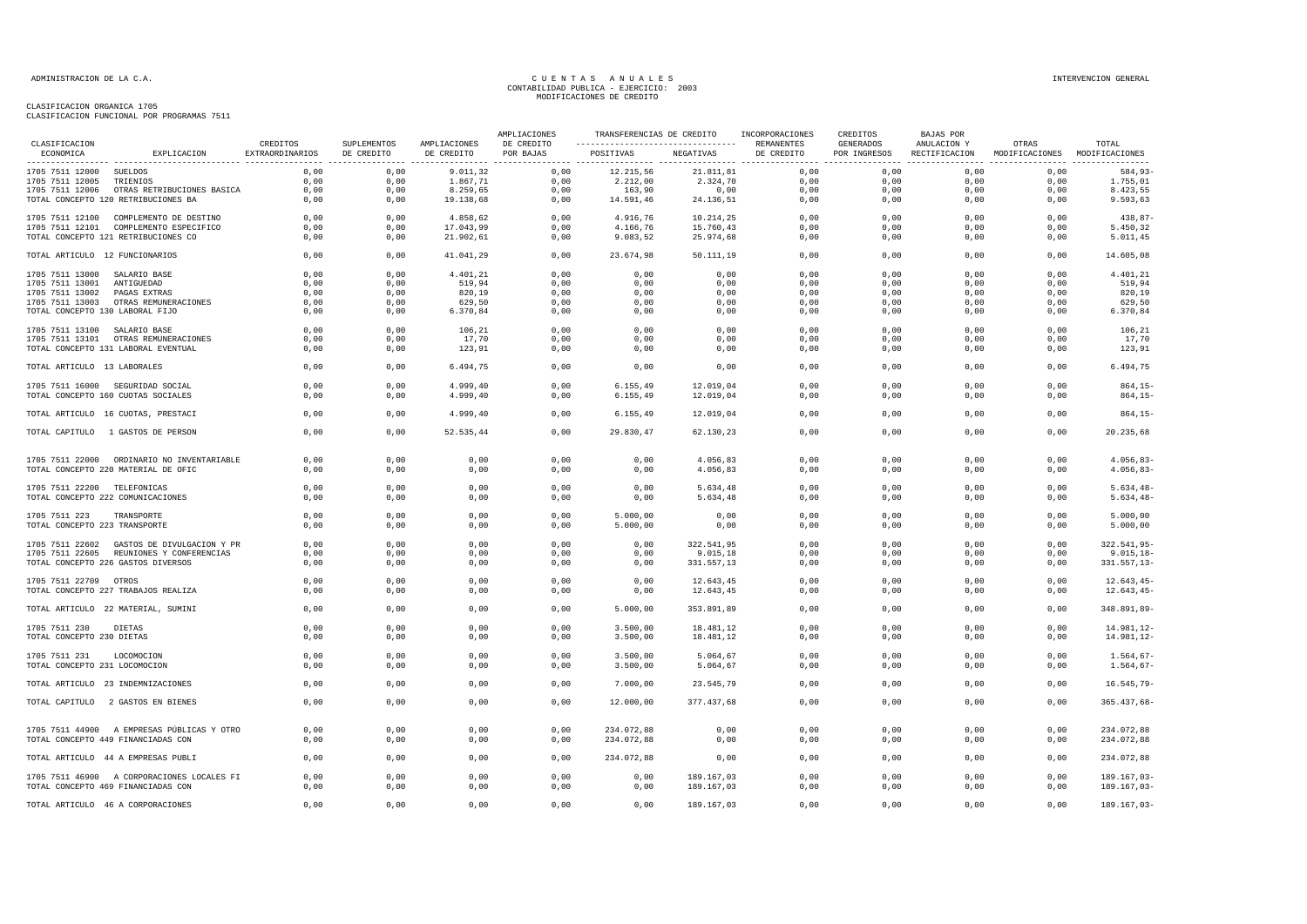### CLASIFICACION ORGANICA 1705

CLASIFICACION FUNCIONAL POR PROGRAMAS 7511

| CLASIFICACION   |                                                                                  |                             |                                              |                                                | AMPLIACIONES                 | TRANSFERENCIAS DE CREDITO    |                              | INCORPORACIONES                               | CREDITOS                                             | <b>BAJAS POR</b>             |                         |                                |
|-----------------|----------------------------------------------------------------------------------|-----------------------------|----------------------------------------------|------------------------------------------------|------------------------------|------------------------------|------------------------------|-----------------------------------------------|------------------------------------------------------|------------------------------|-------------------------|--------------------------------|
| ECONOMICA       | EXPLICACION                                                                      | CREDITOS<br>EXTRAORDINARIOS | SUPLEMENTOS<br>DE CREDITO<br>--------------- | AMPLIACIONES<br>DE CREDITO<br>---------------- | DE CREDITO<br>POR BAJAS<br>. | POSITIVAS                    | NEGATIVAS                    | REMANENTES<br>DE CREDITO<br>----------------- | <b>GENERADOS</b><br>POR INGRESOS<br>---------------- | ANULACION Y<br>RECTIFICACION | OTRAS<br>MODIFICACIONES | TOTAL<br>MODIFICACIONES        |
|                 | 1705 7511 48900 A FAMILIAS E INSTITUCIONES<br>TOTAL CONCEPTO 489 FINANCIADAS CON | 0,00<br>0,00                | 0,00<br>0,00                                 | 0,00<br>0,00                                   | 0,00<br>0,00                 | 0,00<br>0,00                 | 356.256,64<br>356.256,64     | 0,00<br>0,00                                  | 0,00<br>0,00                                         | 0,00<br>0,00                 | 0,00<br>0,00            | 356.256,64-<br>356.256,64-     |
|                 | TOTAL ARTICULO 48 A FAMILIAS E INS                                               | 0,00                        | 0,00                                         | 0,00                                           | 0,00                         | 0,00                         | 356.256,64                   | 0,00                                          | 0,00                                                 | 0,00                         | 0,00                    | 356.256,64-                    |
| TOTAL CAPITULO  | 4 TRANSFERENCIAS C                                                               | 0,00                        | 0,00                                         | 0,00                                           | 0,00                         | 234.072,88                   | 545.423,67                   | 0,00                                          | 0,00                                                 | 0,00                         | 0,00                    | 311.350,79-                    |
| 1705 7511 690   | TERRENOS Y BIENES NATURALE<br>TOTAL CONCEPTO 690 TERRENOS Y BIENE                | 0,00<br>0,00                | 0,00<br>0,00                                 | 0,00<br>0,00                                   | 0,00<br>0,00                 | 0,00<br>0,00                 | 90.151,82<br>90.151,82       | 0,00<br>0,00                                  | 0,00<br>0,00                                         | 0.00<br>0,00                 | 0,00<br>0,00            | 90.151,82-<br>90.151,82-       |
| 1705 7511 692   | EDIFICIOS Y OTRAS CONSTRUC<br>TOTAL CONCEPTO 692 EDIFICIOS Y OTRA                | 0,00<br>0,00                | 0,00<br>0,00                                 | 0,00<br>0,00                                   | 0,00<br>0,00                 | 577.347.91<br>577.347,91     | 1.110.392,94<br>1.110.392,94 | 0,00<br>0,00                                  | 11,500,79<br>11.500,79                               | 0,00<br>0,00                 | 0,00<br>0,00            | 521.544,24<br>521.544,24-      |
| 1705 7511 694   | MATERIAL DE TRANSPORTE<br>TOTAL CONCEPTO 694 MATERIAL DE TRAN                    | 0,00<br>0,00                | 0,00<br>0,00                                 | 0,00<br>0,00                                   | 0,00<br>0,00                 | 0,00<br>0,00                 | 12.020,24<br>12.020,24       | 0,00<br>0,00                                  | 0,00<br>0,00                                         | 0,00<br>0,00                 | 0,00<br>0,00            | 12.020,24<br>12.020,24-        |
| 1705 7511 696   | EQUIPOS PARA PROCESOS DE I<br>TOTAL CONCEPTO 696 EQUIPOS PARA PRO                | 0,00<br>0,00                | 0,00<br>0,00                                 | 0,00<br>0,00                                   | 0,00<br>0.00                 | 0,00<br>0,00                 | 12.020,24<br>12.020,24       | 0,00<br>0,00                                  | 0,00<br>0,00                                         | 0,00<br>0,00                 | 0,00<br>0,00            | 12.020,24-<br>$12.020, 24 -$   |
| 1705 7511 697   | BIENES DESTINADOS PARA USO<br>TOTAL CONCEPTO 697 BIENES DESTINADO                | 0,00<br>0,00                | 0,00<br>0,00                                 | 0,00<br>0,00                                   | 0,00<br>0,00                 | 82.740,92<br>82.740,92       | 651.265,13<br>651.265,13     | 0,00<br>0,00                                  | 0,00<br>0,00                                         | 0,00<br>0,00                 | 0,00<br>0,00            | 568.524,21-<br>568.524,21-     |
| 1705 7511 699   | INMOVILIZADO INMATERIAL<br>TOTAL CONCEPTO 699 INMOVILIZADO INM                   | 0,00<br>0,00                | 0,00<br>0,00                                 | 0,00<br>0,00                                   | 0,00<br>0,00                 | 0,00<br>0,00                 | 199.181,67<br>199.181,67     | 0,00<br>0,00                                  | 0,00<br>0,00                                         | 0,00<br>0,00                 | 0,00<br>0,00            | 199.181,67-<br>199.181,67-     |
|                 | TOTAL ARTICULO 69 FINANCIADAS CON                                                | 0,00                        | 0,00                                         | 0,00                                           | 0,00                         | 660.088,83                   | 2.075.032,04                 | 0,00                                          | 11.500,79                                            | 0,00                         | 0,00                    | 1.403.442,42-                  |
| TOTAL CAPITULO  | 6 INVERSIONES REAL                                                               | 0,00                        | 0,00                                         | 0,00                                           | 0,00                         | 660.088,83                   | 2.075.032,04                 | 0,00                                          | 11.500,79                                            | 0,00                         | 0,00                    | 1.403.442,42-                  |
|                 | 1705 7511 74900 A EMPRESAS PÚBLICAS Y OTRO<br>TOTAL CONCEPTO 749 FINANCIADAS CON | 0,00<br>0,00                | 0,00<br>0,00                                 | 0,00<br>0,00                                   | 0,00<br>0,00                 | 672.306,83<br>672.306,83     | 0,00<br>0,00                 | 0,00<br>0,00                                  | 0,00<br>0,00                                         | 0,00<br>0,00                 | 0,00<br>0,00            | 672.306,83<br>672.306,83       |
|                 | TOTAL ARTICULO 74 A EMPRESAS PUBLI                                               | 0,00                        | 0,00                                         | 0,00                                           | 0,00                         | 672.306,83                   | 0,00                         | 0,00                                          | 0,00                                                 | 0,00                         | 0,00                    | 672.306,83                     |
|                 | 1705 7511 76900 A CORPORACIONES LOCALES FI<br>TOTAL CONCEPTO 769 FINANCIADAS CON | 0,00<br>0,00                | 0,00<br>0,00                                 | 0,00<br>0,00                                   | 0,00<br>0,00                 | 0,00<br>0,00                 | 1.543.106,23<br>1.543.106,23 | 0,00<br>0,00                                  | 0,00<br>0,00                                         | 0,00<br>0,00                 | 0,00<br>0,00            | 1.543.106,23-<br>1.543.106,23- |
|                 | TOTAL ARTICULO 76 A CORPORACIONES                                                | 0,00                        | 0,00                                         | 0,00                                           | 0,00                         | 0,00                         | 1.543.106,23                 | 0,00                                          | 0,00                                                 | 0,00                         | 0,00                    | 1.543.106,23-                  |
|                 | 1705 7511 77900 SUBV. EMPRESAS PRIVADAS CO<br>TOTAL CONCEPTO 779 FINANCIADAS CON | 0,00<br>0,00                | 0,00<br>0,00                                 | 0,00<br>0,00                                   | 0,00<br>0,00                 | 0,00<br>0,00                 | 134.399,98<br>134.399,98     | 0,00<br>0,00                                  | 0,00<br>0,00                                         | 0,00<br>0,00                 | 0,00<br>0,00            | 134.399,98-<br>134.399,98-     |
|                 | TOTAL ARTICULO 77 A EMPRESAS PRIVA                                               | 0,00                        | 0,00                                         | 0,00                                           | 0,00                         | 0,00                         | 134.399,98                   | 0,00                                          | 0,00                                                 | 0,00                         | 0,00                    | 134.399,98-                    |
|                 | 1705 7511 78900 II PLAN REFUGIOS MONTAÑA E<br>TOTAL CONCEPTO 789 FINANCIADAS CON | 0,00<br>0.00                | 0,00<br>0,00                                 | 0,00<br>0,00                                   | 0,00<br>0.00                 | 0,00<br>0,00                 | 537.906,85<br>537.906,85     | 0,00<br>0,00                                  | 0,00<br>0,00                                         | 0,00<br>0,00                 | 0,00<br>0,00            | 537.906,85-<br>537.906,85-     |
|                 | TOTAL ARTICULO 78 A FAMILIAS E INS                                               | 0,00                        | 0,00                                         | 0,00                                           | 0,00                         | 0.00                         | 537.906,85                   | 0,00                                          | 0,00                                                 | 0,00                         | 0,00                    | 537.906,85-                    |
|                 | TOTAL CAPITULO 7 TRANSFERENCIAS D                                                | 0,00                        | 0,00                                         | 0,00                                           | 0,00                         | 672.306,83                   | 2.215.413,06                 | 0,00                                          | 0,00                                                 | 0,00                         | 0,00                    | 1.543.106,23-                  |
| 1705 7511 819   | COMPRA DE ACCIONES Y PARTI<br>TOTAL CONCEPTO 819 COMPRA DE ACCION                | 0,00<br>0,00                | 0,00<br>0,00                                 | 0,00<br>0,00                                   | 0,00<br>0,00                 | 0,00<br>0,00                 | 6.989.848,94<br>6.989.848,94 | 0,00<br>0,00                                  | 0,00<br>0,00                                         | 0,00<br>0,00                 | 0,00<br>0,00            | 6.989.848,94-<br>6.989.848,94- |
|                 | TOTAL ARTICULO 81 ADQUISICION DE A                                               | 0,00                        | 0,00                                         | 0,00                                           | 0,00                         | 0,00                         | 6.989.848,94                 | 0,00                                          | 0,00                                                 | 0,00                         | 0,00                    | 6.989.848,94-                  |
| 1705 7511 829   | COMPRA DE ACCIONES DEL S.P<br>TOTAL CONCEPTO 829 COMPRA DE ACCION                | 0,00<br>0,00                | 0,00<br>0,00                                 | 0,00<br>0,00                                   | 0,00<br>0,00                 | 6.635.228,00<br>6.635.228,00 | 0,00<br>0,00                 | 0,00<br>0,00                                  | 0,00<br>0,00                                         | 0,00<br>0,00                 | 0,00<br>0,00            | 6.635.228,00<br>6.635.228,00   |
|                 | TOTAL ARTICULO 82 ADQUISICION DE A                                               | 0,00                        | 0,00                                         | 0,00                                           | 0.00                         | 6.635.228.00                 | 0.00                         | 0,00                                          | 0.00                                                 | 0.00                         | 0.00                    | 6.635.228.00                   |
|                 | TOTAL CAPITULO 8 ACTIVOS FINANCIE                                                | 0,00                        | 0,00                                         | 0,00                                           | 0,00                         | 6.635.228,00                 | 6.989.848,94                 | 0,00                                          | 0,00                                                 | 0,00                         | 0,00                    | 354.620,94-                    |
| TOTAL FUNCIONAL | 7511 ORDENACION, PROM                                                            | 0,00                        | 0,00                                         | 52.535,44                                      | 0,00                         | 8.243.527,01                 | 12.265.285,62                | 0,00                                          | 11.500,79                                            | 0,00                         | 0,00                    | 3.957.722,38-                  |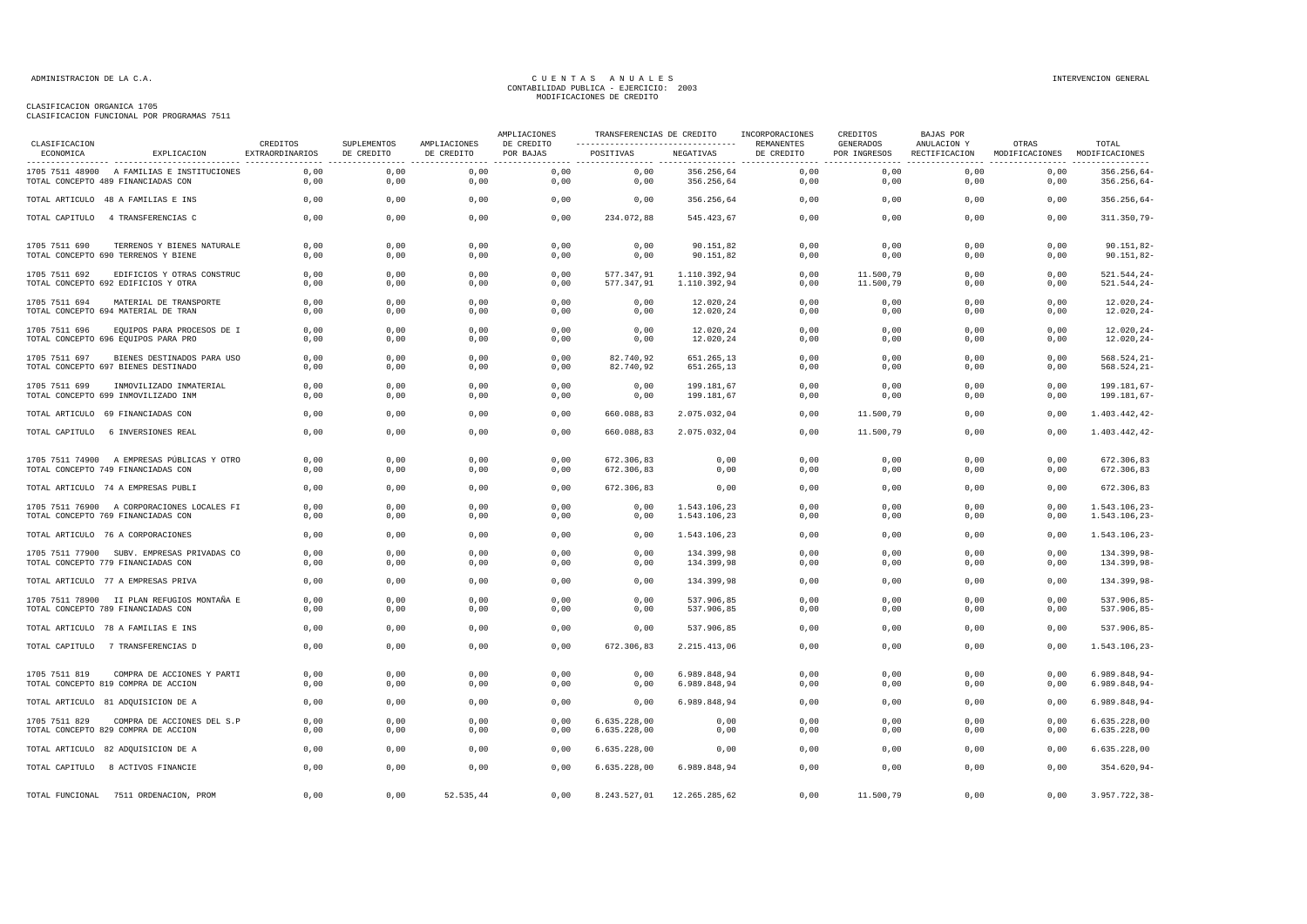|                     |            |                        |            |                | <b>ACTONES</b> | TRANSFERENCESS C |                  |            | CREDITOS         | AJAS POR             |                |                |
|---------------------|------------|------------------------|------------|----------------|----------------|------------------|------------------|------------|------------------|----------------------|----------------|----------------|
|                     |            | REDITOS                |            | <b>ACTOMES</b> | CREDITO        |                  |                  | REMANENTES | <b>GENERADOS</b> | ANULACION Y          | OTRAS          | TOTAL          |
| ECONOMICA           |            | <b>EXTRAORDINARIOS</b> | DE CREDITO | DE CREDITO     | POR BAJAS      | POSITIVAS        | <b>NEGATIVAS</b> | DE CREDITO | <b>INGRESOS</b>  | <b>RECTIFICACION</b> | MODIFICACIONES | MODIFICACIONES |
| TOTAL 1<br>ORGANICO | TITR T SMO |                        |            | 52.535.44      | .00            |                  | 12.265.285.62    |            | 500              |                      |                |                |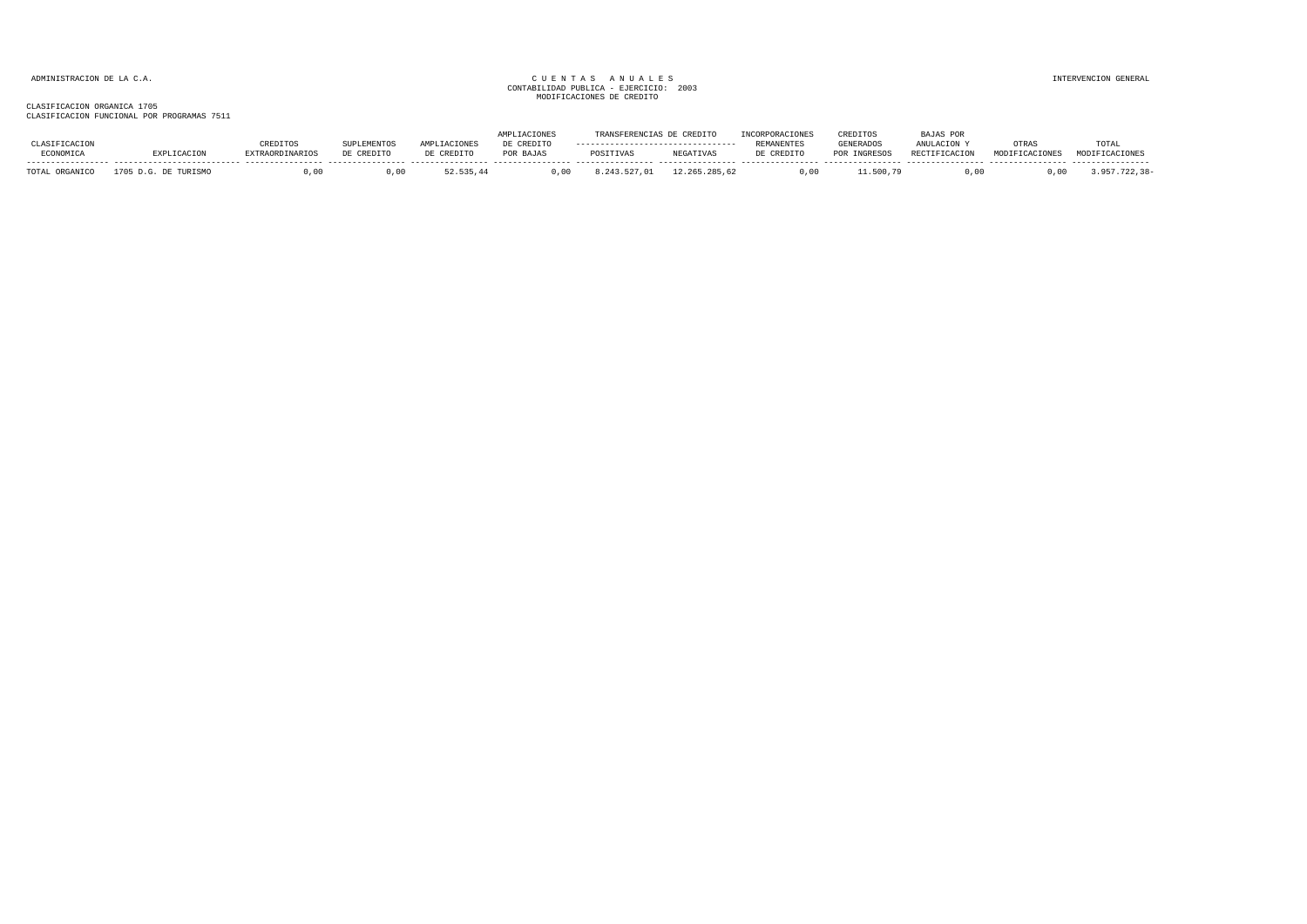| CLASIFICACION                                                                   | CREDITOS        | SUPLEMENTOS  | AMPLIACIONES    | AMPLIACIONES<br>DE CREDITO | ---------------------------------- REMANENTES |                  | TRANSFERENCIAS DE CREDITO INCORPORACIONES | CREDITOS<br>GENERADOS | BAJAS POR<br>ANULACION Y | OTRAS                                       | TOTAL                  |
|---------------------------------------------------------------------------------|-----------------|--------------|-----------------|----------------------------|-----------------------------------------------|------------------|-------------------------------------------|-----------------------|--------------------------|---------------------------------------------|------------------------|
| ECONOMICA<br>EXPLICACION                                                        | EXTRAORDINARIOS | DE CREDITO   | DE CREDITO      | POR BAJAS                  | POSITIVAS NEGATIVAS                           |                  | DE CREDITO                                | POR INGRESOS          |                          | RECTIFICACION MODIFICACIONES MODIFICACIONES |                        |
| 1801 4211 10000 RETRIBUCIONES BASICAS                                           | 0.00            | 0.00         | 1.238.94        |                            | $0.00$ $0.00$ $0.00$                          |                  | 0.00                                      | 0.00                  | 0.00                     | 0.00                                        | 1.238.94               |
| 1801 4211 10001 OTRAS REMUNERACIONES                                            | 0,00            | 0,00         | 865,32          | 0,00                       | 0,00                                          | 0,00             | 0,00                                      | 0,00                  | 0,00                     | 0.00                                        | 865,32                 |
| TOTAL CONCEPTO 100 RETRIBUCIONES BA                                             | 0,00            | 0,00         | 2.104,26        | 0,00                       | 0,00                                          | 0,00             | 0,00                                      | 0,00                  | 0,00                     | 0,00                                        | 2.104,26               |
| TOTAL ARTICULO 10 ALTOS CARGOS                                                  | 0,00            | 0,00         | 2.104,26        |                            | 0,00<br>0,00                                  | 0,00             | 0,00                                      | 0,00                  | 0,00                     | 0,00                                        | 2.104,26               |
| 1801 4211 11000 RETRIBUCIONES BASICAS                                           | 0,00            | 0,00         | 1.418,10        | 0,00                       | 0,00                                          | 0,00             | 0,00                                      | 0,00                  | 0,00                     | 0,00                                        | 1.418,10               |
| 1801 4211 11001 OTRAS REMUNERACIONES                                            | 0,00            | 0,00         | 4.817,96        | 0,00                       | 0,00                                          | 0,00             | 0,00                                      | 0,00                  | 0,00                     | 0,00                                        | 4.817,96               |
| TOTAL CONCEPTO 110 RETRIBUCIONES BA                                             | 0,00            | 0,00         | 6.236,06        | 0,00                       | 0,00                                          | 0,00             | 0,00                                      | 0,00                  | 0,00                     | 0,00                                        | 6.236,06               |
| TOTAL ARTICULO 11 PERSONAL EVENTUA                                              | 0,00            | 0,00         | 6.236,06        | 0,00                       | 0,00                                          | 0,00             | 0,00                                      | 0,00                  | 0,00                     | 0,00                                        | 6.236,06               |
| 1801 4211 12000 SUELDOS                                                         | 0,00            | 0,00         | 63.049,21       | 0.00                       | 58.368,94                                     | 113.605,58       | 0,00                                      | 0,00                  | 0,00                     | 0,00                                        | 7.812,57               |
| 1801 4211 12005 TRIENIOS                                                        | 0,00            | 0,00         | 14.036,68       | 0,00                       | 2.323,44                                      | 122.468,34       | 0,00                                      | 0,00                  | 0,00                     | 0,00                                        | 106.108,22-            |
| 1801 4211 12006 OTRAS RETRIBUCIONES BÁSICA                                      | 0,00            | 0,00         | 55.272,50       | 0,00                       | 1.107,46                                      | 0,00             | 0,00                                      | 0,00                  | 0,00                     | 0,00                                        | 56.379,96              |
| TOTAL CONCEPTO 120 RETRIBUCIONES BA                                             | 0,00            | 0,00         | 132.358,39      | 0,00                       | 61.799,84                                     | 236.073,92       | 0,00                                      | 0,00                  | 0,00                     | 0,00                                        | 41.915,69-             |
| 1801 4211 12100 COMPLEMENTO DE DESTINO                                          | 0,00            | 0,00         | 32.513,24       | 0,00                       | 33.506,80                                     | 59.035,83        | 0,00                                      | 0,00                  | 0,00                     | 0,00                                        | 6.984,21               |
| 1801 4211 12101 COMPLEMENTO ESPECIFICO                                          | 0,00            | 0,00         | 129.247,14      | 0,00                       | 51.984,43                                     | 94.670,33        | 0,00                                      | 0,00                  | 0,00                     | 0,00                                        | 86.561,24              |
| 1801 4211 12109 OTRAS                                                           | 0.00            | 0.00         | 63,09           | 0.00                       | 0,00                                          | 0,00             | 0.00                                      | 0,00                  | 0.00                     | 0,00                                        | 63,09                  |
| TOTAL CONCEPTO 121 RETRIBUCIONES CO                                             | 0,00            | 0,00         | 161.823,47      | 0,00                       | 85.491,23                                     | 153.706,16       | 0,00                                      | 0,00                  | 0,00                     | 0,00                                        | 93.608,54              |
| TOTAL ARTICULO 12 FUNCIONARIOS                                                  | 0,00            | 0,00         | 294.181,86      | 0,00                       | 147.291,07                                    | 389.780,08       | 0,00                                      | 0,00                  | 0,00                     | 0,00                                        | 51.692,85              |
| 1801 4211 13000 SALARIO BASE                                                    | 0,00            | 0,00         | 18.420,13       | 0,00                       | 0,00                                          | 2.114,81         | 0,00                                      | 0,00                  | 0,00                     | 0,00                                        | 16.305,32              |
| 1801 4211 13001 ANTIGUEDAD                                                      | 0,00            | 0,00         | 2.207,80        | 0,00                       | 0,00                                          | 0,00             | 0,00                                      | 0,00                  | 0,00                     | 0,00                                        | 2.207,80               |
| 1801 4211 13002 PAGAS EXTRAS                                                    | 0,00            | 0,00         | 3.437,99        | 0,00                       | 0,00                                          | 0,00             | 0,00                                      | 0,00                  | 0,00                     | 0,00                                        | 3.437,99               |
| 1801 4211 13003 OTRAS REMUNERACIONES                                            | 0,00            | 0,00         | 1.059,93        | 0,00                       | 6.000,00                                      | 0,00             | 0,00                                      | 0,00                  | 0,00                     | 0,00                                        | 7.059,93               |
| TOTAL CONCEPTO 130 LABORAL FIJO                                                 | 0,00            | 0,00         | 25.125,85       | 0,00                       | 6.000,00                                      | 2.114,81         | 0,00                                      | 0,00                  | 0,00                     | 0,00                                        | 29.011,04              |
|                                                                                 |                 |              |                 |                            |                                               |                  |                                           |                       |                          |                                             |                        |
| 1801 4211 13100 SALARIO BASE                                                    | 0,00            | 0,00         | 88,60           | 0,00                       | 20.043,11                                     | 9.430,43         | 0,00                                      | 0,00                  | 0,00                     | 0,00                                        | 10.701,28              |
| 1801 4211 13101 OTRAS REMUNERACIONES<br>TOTAL CONCEPTO 131 LABORAL EVENTUAL     | 0,00<br>0,00    | 0,00<br>0,00 | 22,56<br>111,16 | 0,00<br>0,00               | 3.463,79<br>23.506,90                         | 0,00<br>9.430,43 | 0,00<br>0,00                              | 0,00<br>0,00          | 0,00<br>0,00             | 0,00<br>0,00                                | 3.486,35<br>14.187,63  |
|                                                                                 |                 |              |                 |                            |                                               |                  |                                           |                       |                          |                                             |                        |
| TOTAL ARTICULO 13 LABORALES                                                     | 0,00            | 0,00         | 25.237,01       | 0,00                       | 29.506,90                                     | 11.545,24        | 0,00                                      | 0,00                  | 0,00                     | 0,00                                        | 43.198,67              |
| 1801 4211 15100 PERSONAL FUNCIONARIO                                            | 0,00            | 0,00         | 0,00            | 0,00                       | 12.688,55                                     | 0,00             | 0,00                                      | 0,00                  | 0,00                     | 0,00                                        | 12.688,55              |
| TOTAL CONCEPTO 151 GRATIFICACIONES                                              | 0,00            | 0,00         | 0,00            | 0,00                       | 12.688,55                                     | 0,00             | 0,00                                      | 0,00                  | 0,00                     | 0,00                                        | 12.688,55              |
| TOTAL ARTICULO 15 INCENTIVO AL REN                                              | 0,00            | 0,00         | 0.00            | 0,00                       | 12.688,55                                     | 0,00             | 0,00                                      | 0,00                  | 0,00                     | 0,00                                        | 12.688,55              |
| 1801 4211 16000 SEGURIDAD SOCIAL                                                | 0,00            | 0,00         | 18.237,95       | 0,00                       | 40.140,91                                     | 6.940,28         | 0,00                                      | 0,00                  | 0,00                     | 0,00                                        | 51.438,58              |
| TOTAL CONCEPTO 160 CUOTAS SOCIALES                                              | 0,00            | 0,00         | 18.237,95       | 0,00                       | 40.140,91                                     | 6.940,28         | 0,00                                      | 0,00                  | 0,00                     | 0,00                                        | 51.438,58              |
| 1801 4211 16500 FONDO ACCION SOCIAL                                             | 0,00            | 0,00         | 0,00            | 0,00                       | 1.111.873,00                                  | 0,00             | 0,00                                      | 0,00                  | 0,00                     | 0,00                                        | 1.111.873,00           |
| TOTAL CONCEPTO 165 FONDO DE ACCION                                              | 0,00            | 0,00         | 0,00            | 0,00                       | 1.111.873,00                                  | 0,00             | 0,00                                      | 0,00                  | 0,00                     | 0,00                                        | 1.111.873,00           |
| TOTAL ARTICULO 16 CUOTAS, PRESTACI                                              | 0,00            | 0,00         | 18.237,95       | 0,00                       | 1.152.013,91                                  | 6.940,28         | 0,00                                      | 0,00                  | 0,00                     | 0,00                                        | 1.163.311,58           |
| TOTAL CAPITULO 1 GASTOS DE PERSON                                               | 0,00            | 0,00         | 345.997,14      | 0,00                       | 1.341.500,43                                  | 408.265,60       | 0,00                                      | 0,00                  | 0,00                     | 0,00                                        | 1.279.231,97           |
|                                                                                 |                 |              |                 |                            |                                               |                  |                                           |                       |                          |                                             |                        |
| 1801 4211 202 EDIFICIOS Y OTRAS CONSTRUC                                        | 0,00            | 0,00         | 0,00            | 0,00                       | 79.352,78                                     | 0,00             | 0,00                                      | 0,00                  | 0,00                     | 0,00                                        | 79.352,78              |
| TOTAL CONCEPTO 202 EDIFICIOS Y OTRA                                             | 0,00            | 0,00         | 0,00            | 0,00                       | 79.352,78                                     | 0,00             | 0,00                                      | 0,00                  | 0,00                     | 0,00                                        | 79.352,78              |
| TOTAL ARTICULO 20 ARRENDAMIENTOS                                                | 0,00            | 0,00         | 0,00            | 0,00                       | 79.352,78                                     | 0,00             | 0,00                                      | 0,00                  | 0,00                     | 0,00                                        | 79.352,78              |
|                                                                                 |                 |              |                 |                            |                                               |                  | 0.00                                      |                       | 0.00                     |                                             |                        |
| 1801 4211 216 EQUIPOS PARA PROCESOS DE I<br>TOTAL CONCEPTO 216 EQUIPOS PARA PRO | 0.00<br>0,00    | 0.00<br>0,00 | 0.00<br>0,00    | 0,00<br>0,00               | 51.350.47<br>51.350,47                        | 0.00<br>0,00     | 0,00                                      | 0,00<br>0,00          | 0,00                     | 0.00<br>0,00                                | 51.350,47<br>51.350,47 |
|                                                                                 |                 |              |                 |                            |                                               |                  |                                           |                       |                          |                                             |                        |
| TOTAL ARTICULO 21 REPARACION Y CON                                              | 0,00            | 0,00         | 0,00            | 0,00                       | 51.350,47                                     | 0,00             | 0,00                                      | 0,00                  | 0,00                     | 0,00                                        | 51.350,47              |
| 1801 4211 22000 ORDINARIO NO INVENTARIABLE                                      | 0,00            | 0,00         | 0,00            | 0,00                       | 0,00                                          | 120.000,00       | 0,00                                      | 0,00                  | 0,00                     | 0,00                                        | $120.000,00-$          |
| 1801 4211 22001 MOBILIARIO Y ENSERES                                            | 0,00            | 0,00         | 0,00            | 0,00                       | 0,00                                          | 8.000,00         | 0,00                                      | 0,00                  | 0,00                     | 0,00                                        | $8.000,00 -$           |
| 1801 4211 22003 LIBROS Y OTRAS PUBLICACION                                      | 0,00            | 0,00         | 0,00            | 0,00                       | 0,00                                          | 1.000,00         | 0,00                                      | 0,00                  | 0,00                     | 0,00                                        | $1.000,00-$            |
| TOTAL CONCEPTO 220 MATERIAL DE OFIC                                             | 0,00            | 0,00         | 0,00            | 0,00                       | 0,00                                          | 129.000,00       | 0,00                                      | 0,00                  | 0,00                     | 0,00                                        | 129.000,00-            |
| 1801 4211 22100 ENERGIA ELECTRICA                                               | 0,00            | 0,00         | 0,00            | 0,00                       | 0,00                                          | 31.000,00        | 0,00                                      | 0,00                  | 0,00                     | 0,00                                        | $31.000,00 -$          |
| TOTAL CONCEPTO 221 SUMINISTROS                                                  | 0,00            | 0,00         | 0,00            | 0,00                       | 0,00                                          | 31.000,00        | 0,00                                      | 0,00                  | 0,00                     | 0,00                                        | $31.000,00 -$          |
|                                                                                 |                 |              |                 |                            |                                               |                  |                                           |                       |                          |                                             |                        |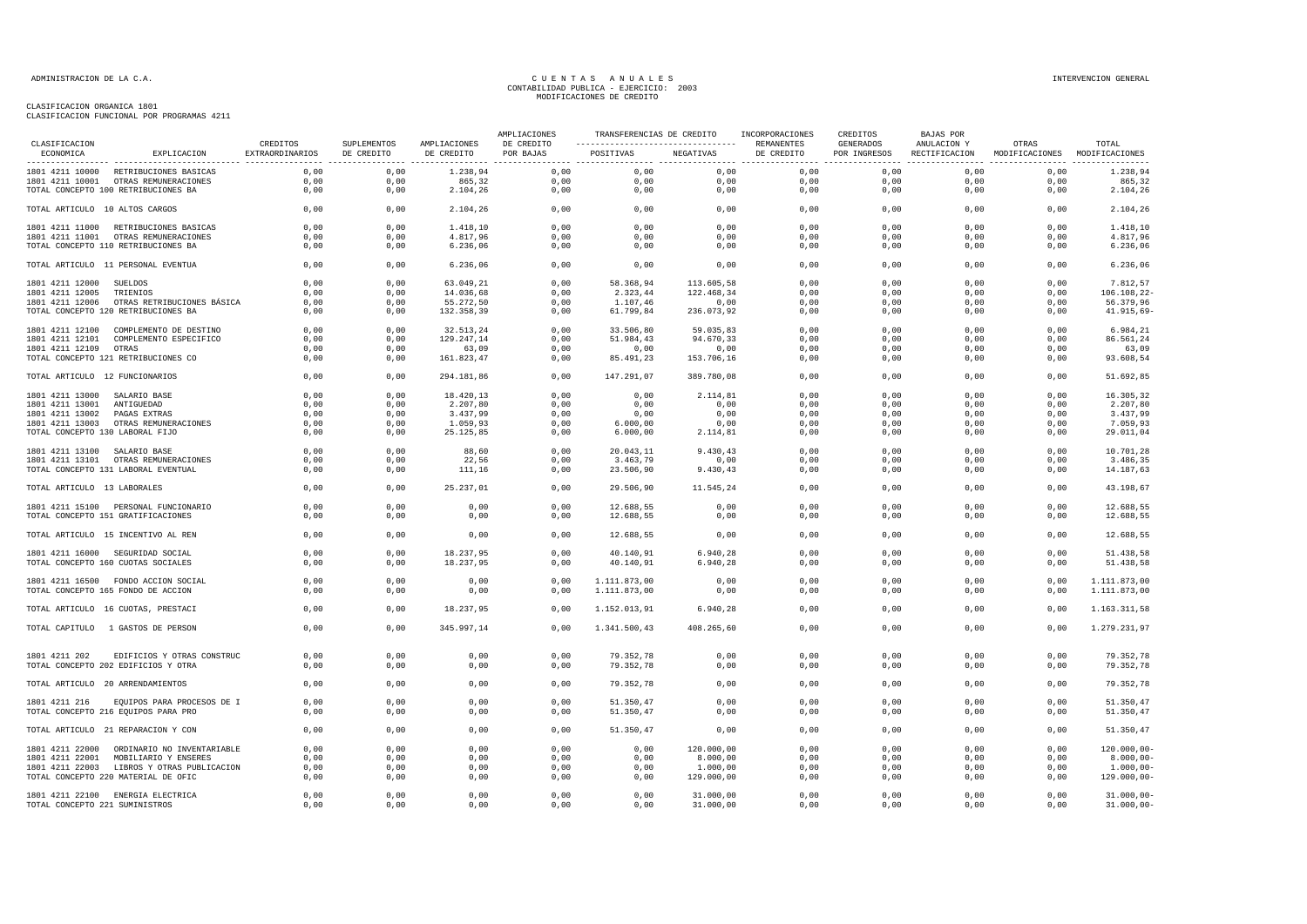| CLASIFICACION                                  |                                                                    |              |                           |                            | AMPLIACIONES            |                                                            |                              | TRANSFERENCIAS DE CREDITO INCORPORACIONES | CREDITOS                  | BAJAS POR                                                  | OTRAS        | TOTAL                        |
|------------------------------------------------|--------------------------------------------------------------------|--------------|---------------------------|----------------------------|-------------------------|------------------------------------------------------------|------------------------------|-------------------------------------------|---------------------------|------------------------------------------------------------|--------------|------------------------------|
| ECONOMICA                                      | EXPLICACION EXTRAORDINARIOS                                        | CREDITOS     | SUPLEMENTOS<br>DE CREDITO | AMPLIACIONES<br>DE CREDITO | DE CREDITO<br>POR BAJAS | ---------------------------------- REMANENTES<br>POSITIVAS | NEGATIVAS                    | DE CREDITO                                | GENERADOS<br>POR INGRESOS | ANULACION Y<br>RECTIFICACION MODIFICACIONES MODIFICACIONES |              |                              |
| 1801 4211 22200 TELEFONICAS                    |                                                                    | 0,00         | 0,00                      | 0,00                       | 0,00                    | 0,00                                                       | 137.400,00                   | 0,00                                      | 0,00                      | 0,00                                                       | 0,00         | 137.400,00-                  |
| 1801 4211 22201 POSTALES                       |                                                                    | 0,00         | 0,00                      | 0,00                       | 0,00                    | 0,00                                                       | 31.800,00                    | 0,00                                      | 0,00                      | 0,00                                                       | 0,00         | 31.800,00                    |
| 1801 4211 22202                                | TELEGRAFICAS                                                       | 0,00         | 0,00                      | 0,00                       | 0,00                    | 0,00                                                       | 90,00                        | 0,00                                      | 0,00                      | 0,00                                                       | 0,00         | 90,00-                       |
|                                                | 1801 4211 22203 TELEX Y TELEFAX                                    | 0,00         | 0,00                      | 0,00                       | 0,00                    | 0,00                                                       | 5.297,00                     | 0,00                                      | 0,00                      | 0,00                                                       | 0,00         | 5.297,00                     |
|                                                | TOTAL CONCEPTO 222 COMUNICACIONES                                  | 0,00         | 0,00                      | 0,00                       | 0,00                    | 0,00                                                       | 174.587,00                   | 0,00                                      | 0,00                      | 0,00                                                       | 0,00         | 174.587,00-                  |
| 1801 4211 223                                  | TRANSPORTE                                                         | 0,00         | 0,00                      | 0,00                       | 0,00                    | 233.120,05                                                 | 0,00                         | 0,00                                      | 0,00                      | 0,00                                                       | 0,00         | 233.120,05                   |
| TOTAL CONCEPTO 223 TRANSPORTE                  |                                                                    | 0,00         | 0,00                      | 0,00                       | 0,00                    | 233.120,05                                                 | 0,00                         | 0,00                                      | 0,00                      | 0,00                                                       | 0,00         | 233.120,05                   |
|                                                | 1801 4211 22601 ATENCIONES PROTOCOLARIAS Y                         | 0,00         | 0,00                      | 0,00                       | 0,00                    | 8.000,00                                                   | 0,00                         | 0,00                                      | 0,00                      | 0,00                                                       | 0,00         | 8.000,00                     |
|                                                | 1801 4211 22602 GASTOS DE DIVULGACION Y PR                         | 0,00         | 0,00                      | 0,00                       | 0,00                    | 0,00                                                       | 8.000,00                     | 0,00                                      | 0,00                      | 0,00                                                       | 0,00         | 8.000,00                     |
|                                                | 1801 4211 22603 JURIDICOS, CONTENCIOSOS                            | 0,00         | 0,00                      | 0,00                       | 0,00                    | 0,00                                                       | 10.000,00                    | 0,00                                      | 0,00                      | 0,00                                                       | 0,00         | $10.000,00 -$                |
|                                                | TOTAL CONCEPTO 226 GASTOS DIVERSOS                                 | 0,00         | 0,00                      | 0,00                       | 0,00                    | 8.000,00                                                   | 18.000,00                    | 0,00                                      | 0,00                      | 0,00                                                       | 0,00         | $10.000,00 -$                |
|                                                | 1801 4211 22700 LIMPIEZA Y ASEO                                    | 0.00         | 0.00                      | 0.00                       | 0.00                    | 0.00                                                       | 31,003,00                    | 0.00                                      | 0.00                      | 0.00                                                       | 0.00         | $31.003.00 -$                |
| 1801 4211 22701 SEGURIDAD                      |                                                                    | 0.00         | 0.00                      | 0,00                       | 0,00                    | 38.768,75                                                  | 0,00                         | 0,00                                      | 0.00                      | 0.00                                                       | 0,00         | 38.768,75                    |
|                                                | TOTAL CONCEPTO 227 TRABAJOS REALIZA                                | 0,00         | 0,00                      | 0,00                       | 0,00                    | 38.768,75                                                  | 31.003,00                    | 0,00                                      | 0,00                      | 0,00                                                       | 0,00         | 7.765,75                     |
|                                                | TOTAL ARTICULO 22 MATERIAL, SUMINI                                 | 0,00         | 0,00                      | 0,00                       | 0,00                    | 279.888,80                                                 | 383.590,00                   | 0,00                                      | 0,00                      | 0,00                                                       | 0,00         | 103.701,20-                  |
| 1801 4211 230                                  | DIETAS                                                             | 0,00         | 0,00                      | 0,00                       | 0,00                    | 0,00                                                       | 99.865,17                    | 0,00                                      | 0,00                      | 0,00                                                       | 0,00         | 99.865,17-                   |
| TOTAL CONCEPTO 230 DIETAS                      |                                                                    | 0,00         | 0,00                      | 0,00                       | 0,00                    | 0,00                                                       | 99.865,17                    | 0,00                                      | 0,00                      | 0,00                                                       | 0,00         | $99.865, 17 -$               |
|                                                |                                                                    |              |                           |                            |                         |                                                            |                              |                                           |                           |                                                            |              |                              |
| 1801 4211 231<br>TOTAL CONCEPTO 231 LOCOMOCION | LOCOMOCION                                                         | 0,00<br>0,00 | 0,00<br>0,00              | 0,00<br>0,00               | 0,00<br>0,00            | 0,00<br>0,00                                               | 45.000,00<br>45.000,00       | 0,00<br>0,00                              | 0,00<br>0,00              | 0,00<br>0,00                                               | 0,00<br>0,00 | 45.000,00-<br>$45.000,00 -$  |
|                                                | TOTAL ARTICULO 23 INDEMNIZACIONES                                  | 0,00         | 0,00                      | 0,00                       | 0,00                    | 0,00                                                       | 144.865,17                   | 0,00                                      | 0,00                      | 0,00                                                       | 0,00         | 144.865,17-                  |
|                                                |                                                                    |              |                           |                            |                         |                                                            |                              |                                           |                           |                                                            |              |                              |
| 1801 4211 242                                  | MATERIAL, SUMINISTROS Y OTR<br>TOTAL CONCEPTO 242 MATERIAL, SUMINI | 0,00<br>0,00 | 0,00<br>0,00              | 0,00<br>0,00               | 0,00<br>0,00            | 0,00<br>0,00                                               | 20.000,00<br>20.000,00       | 0,00<br>0,00                              | 0,00<br>0,00              | 0,00<br>0,00                                               | 0,00<br>0,00 | $20.000,00-$<br>$20.000,00-$ |
|                                                |                                                                    |              |                           |                            |                         |                                                            |                              |                                           |                           |                                                            |              |                              |
|                                                | TOTAL ARTICULO 24 SERVICIOS NUEVOS                                 | 0,00         | 0,00                      | 0,00                       | 0,00                    | 0,00                                                       | 20.000,00                    | 0,00                                      | 0,00                      | 0,00                                                       | 0,00         | $20.000,00 -$                |
|                                                | 1801 4211 250 GASTOS PRUEBAS SELECTIVAS                            | 0.00         | 0.00                      | 0.00                       | 0.00                    | 9.177.22                                                   | 0.00                         | 0.00                                      | 0.00                      | 0.00                                                       | 0.00         | 9.177.22                     |
|                                                | TOTAL CONCEPTO 250 GASTOS PRUEBAS S                                | 0.00         | 0,00                      | 0,00                       | 0,00                    | 9.177,22                                                   | 0,00                         | 0,00                                      | 0,00                      | 0,00                                                       | 0,00         | 9.177,22                     |
|                                                | TOTAL ARTICULO 25 OTROS GASTOS                                     | 0,00         | 0,00                      | 0,00                       | 0,00                    | 9.177,22                                                   | 0,00                         | 0,00                                      | 0,00                      | 0,00                                                       | 0,00         | 9.177,22                     |
|                                                | TOTAL CAPITULO 2 GASTOS EN BIENES                                  | 0,00         | 0,00                      | 0,00                       | 0,00                    | 419.769,27                                                 | 548.455,17                   | 0,00                                      | 0,00                      | 0,00                                                       | 0,00         | 128.685,90-                  |
|                                                | 1801 4211 48900 AYUDAS AL TRANSPORTE ESCOL                         | 0,00         | 0,00                      | 0,00                       | 0,00                    | 54.299,45                                                  | 0,00                         | 0,00                                      | 0,00                      | 0,00                                                       | 0,00         | 54.299,45                    |
|                                                | 1801 4211 48901 SUBVENCIONES A CENTRALES S                         | 0,00         | 0,00                      | 0,00                       | 0,00                    | 0,00                                                       | 84.142,00                    | 0,00                                      | 0,00                      | 0,00                                                       | 0,00         | 84.142,00                    |
|                                                | TOTAL CONCEPTO 489 FINANCIADAS CON                                 | 0,00         | 0,00                      | 0,00                       | 0,00                    | 54.299,45                                                  | 84.142,00                    | 0,00                                      | 0,00                      | 0,00                                                       | 0,00         | 29.842,55-                   |
|                                                |                                                                    |              |                           |                            |                         |                                                            |                              |                                           |                           |                                                            |              |                              |
|                                                | TOTAL ARTICULO 48 A FAMILIAS E INS                                 | 0,00         | 0,00                      | 0,00                       | 0,00                    | 54.299,45                                                  | 84.142,00                    | 0,00                                      | 0,00                      | 0,00                                                       | 0,00         | $29.842,55-$                 |
|                                                | TOTAL CAPITULO 4 TRANSFERENCIAS C                                  | 0,00         | 0,00                      | 0,00                       | 0,00                    | 54.299,45                                                  | 84.142,00                    | 0,00                                      | 0,00                      | 0,00                                                       | 0,00         | $29.842,55-$                 |
|                                                |                                                                    |              |                           |                            |                         |                                                            |                              |                                           |                           |                                                            |              |                              |
| 1801 4211 692                                  | EDIFICIOS Y OTRAS CONSTRUC<br>TOTAL CONCEPTO 692 EDIFICIOS Y OTRA  | 0,00<br>0,00 | 0,00<br>0,00              | 0,00<br>0,00               | 0,00<br>0,00            | 5.086.693,90<br>5.086.693,90                               | 4.491.949,42<br>4.491.949,42 | 0,00<br>0,00                              | 0,00<br>0,00              | 0,00<br>0,00                                               | 0,00<br>0,00 | 594.744,48<br>594.744,48     |
|                                                |                                                                    |              |                           |                            |                         |                                                            |                              |                                           |                           |                                                            |              |                              |
| 1801 4211 694                                  | MATERIAL DE TRANSPORTE                                             | 0.00         | 0.00                      | 0,00                       | 0,00                    | 28.100,00                                                  | 0,00                         | 0.00                                      | 0,00                      | 0.00                                                       | 0,00         | 28.100,00                    |
|                                                | TOTAL CONCEPTO 694 MATERIAL DE TRAN                                | 0,00         | 0,00                      | 0,00                       | 0,00                    | 28.100,00                                                  | 0,00                         | 0,00                                      | 0,00                      | 0,00                                                       | 0,00         | 28.100,00                    |
| 1801 4211 695                                  | MOBILIARIO Y ENSERES                                               | 0,00         | 0,00                      | 0,00                       | 0,00                    | 183.801,49                                                 | 481.623,45                   | 0,00                                      | 71.709,89                 | 0,00                                                       | 0,00         | 226.112,07                   |
|                                                | TOTAL CONCEPTO 695 MOBILIARIO Y ENS                                | 0,00         | 0,00                      | 0,00                       | 0,00                    | 183.801,49                                                 | 481.623,45                   | 0,00                                      | 71.709,89                 | 0,00                                                       | 0,00         | $226.112,07-$                |
| 1801 4211 696                                  | EQUIPOS PARA PROCESOS DE I                                         | 0,00         | 0,00                      | 0,00                       | 0,00                    | 0,00                                                       | 390.667,00                   | 0,00                                      | 366.617,39                | 0,00                                                       | 0,00         | 24.049,61                    |
|                                                | TOTAL CONCEPTO 696 EQUIPOS PARA PRO                                | 0,00         | 0,00                      | 0,00                       | 0,00                    | 0,00                                                       | 390.667,00                   | 0,00                                      | 366.617,39                | 0,00                                                       | 0,00         | 24.049,61                    |
|                                                |                                                                    |              |                           |                            |                         |                                                            |                              |                                           |                           |                                                            |              |                              |
| 1801 4211 697                                  | BIENES DESTINADOS PARA USO                                         | 0,00         | 0,00                      | 0,00                       | 0,00                    | 218.129,00                                                 | 0,00                         | 0.00                                      | 0,00                      | 0,00                                                       | 0.00         | 218.129,00                   |
|                                                | TOTAL CONCEPTO 697 BIENES DESTINADO                                | 0,00         | 0,00                      | 0,00                       | 0,00                    | 218.129,00                                                 | 0,00                         | 0,00                                      | 0,00                      | 0,00                                                       | 0,00         | 218.129,00                   |
| 1801 4211 699                                  | INMOVILIZADO INMATERIAL                                            | 0,00         | 0,00                      | 0,00                       | 0,00                    | 390.667,00                                                 | 0,00                         | 0,00                                      | 0,00                      | 0,00                                                       | 0,00         | 390.667,00                   |
|                                                | TOTAL CONCEPTO 699 INMOVILIZADO INM                                | 0,00         | 0,00                      | 0,00                       | 0,00                    | 390.667,00                                                 | 0,00                         | 0,00                                      | 0,00                      | 0,00                                                       | 0,00         | 390.667,00                   |
|                                                | TOTAL ARTICULO 69 FINANCIADAS CON                                  | 0,00         | 0,00                      | 0,00                       | 0,00                    | 5.907.391,39                                               | 5.364.239,87                 | 0,00                                      | 438.327,28                | 0,00                                                       | 0,00         | 981.478,80                   |
|                                                |                                                                    |              |                           |                            |                         |                                                            |                              |                                           |                           |                                                            |              |                              |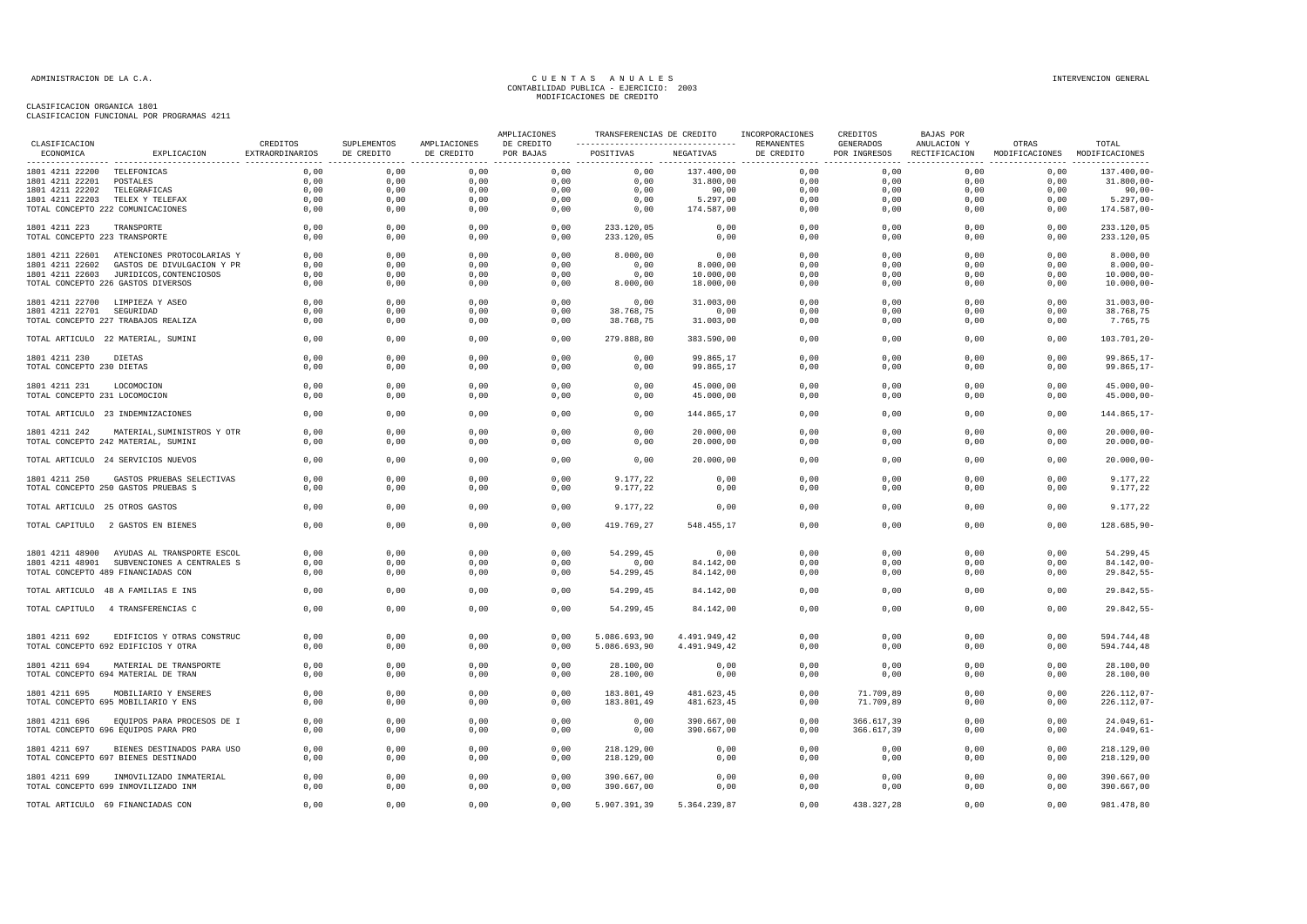| CLASIFICACION   |                                                                 | CREDITOS               | SUPLEMENTOS  | AMPLIACIONES | AMPLIACIONES<br>DE CREDITO | TRANSFERENCIAS DE CREDITO<br>---------------------------------- |              | INCORPORACIONES<br>REMANENTES | CREDITOS<br>GENERADOS | BAJAS POR<br>ANULACION Y | OTRAS          | TOTAL                      |
|-----------------|-----------------------------------------------------------------|------------------------|--------------|--------------|----------------------------|-----------------------------------------------------------------|--------------|-------------------------------|-----------------------|--------------------------|----------------|----------------------------|
| ECONOMICA       | EXPLICACION                                                     | <b>EXTRAORDINARIOS</b> | DE CREDITO   | DE CREDITO   | POR BAJAS                  | POSITIVAS                                                       | NEGATIVAS    | DE CREDITO                    | POR INGRESOS          | RECTIFICACION            | MODIFICACIONES | MODIFICACIONES             |
| TOTAL CAPITULO  | INVERSIONES REAL                                                | 0,00                   | 0,00         | 0,00         | 0,00                       | 5.907.391,39                                                    | 5.364.239,87 | 0,00                          | 438.327,28            | 0,00                     | 0,00           | ------------<br>981.478,80 |
| 1801 4211 76900 | CONVENIOS COLABORACION CC<br>TOTAL CONCEPTO 769 FINANCIADAS CON | 0,00<br>0,00           | 0,00<br>0,00 | 0,00<br>0,00 | 0,00<br>0,00               | 116.440,11<br>116.440,11                                        | 0,00<br>0,00 | 0,00<br>0,00                  | 0,00<br>0,00          | 0,00<br>0,00             | 0,00<br>0,00   | 116.440,11<br>116.440,11   |
|                 | TOTAL ARTICULO 76 A CORPORACIONES                               | 0,00                   | 0,00         | 0,00         | 0,00                       | 116.440,11                                                      | 0,00         | 0,00                          | 0,00                  | 0,00                     | 0,00           | 116.440,11                 |
| TOTAL CAPITULO  | TRANSFERENCIAS D                                                | 0,00                   | 0,00         | 0,00         | 0,00                       | 116.440,11                                                      | 0,00         | 0,00                          | 0,00                  | 0,00                     | 0,00           | 116.440,11                 |
| TOTAL FUNCIONAL | 4211 SERVICIOS GENERA                                           | 0,00                   | 0,00         | 345.997,14   | 0.00                       | 7.839.400,65                                                    | 6.405.102,64 | 0,00                          | 438.327,28            | 0,00                     | 0,00           | 2.218.622,43               |
| TOTAL ORGANICO  | 1801 SECRETARIA GENER                                           | 0,00                   | 0,00         | 345.997,14   | 0,00                       | 7.839.400,65                                                    | 6.405.102.64 | 0,00                          | 438.327.28            | 0.00                     | 0,00           | 2.218.622,43               |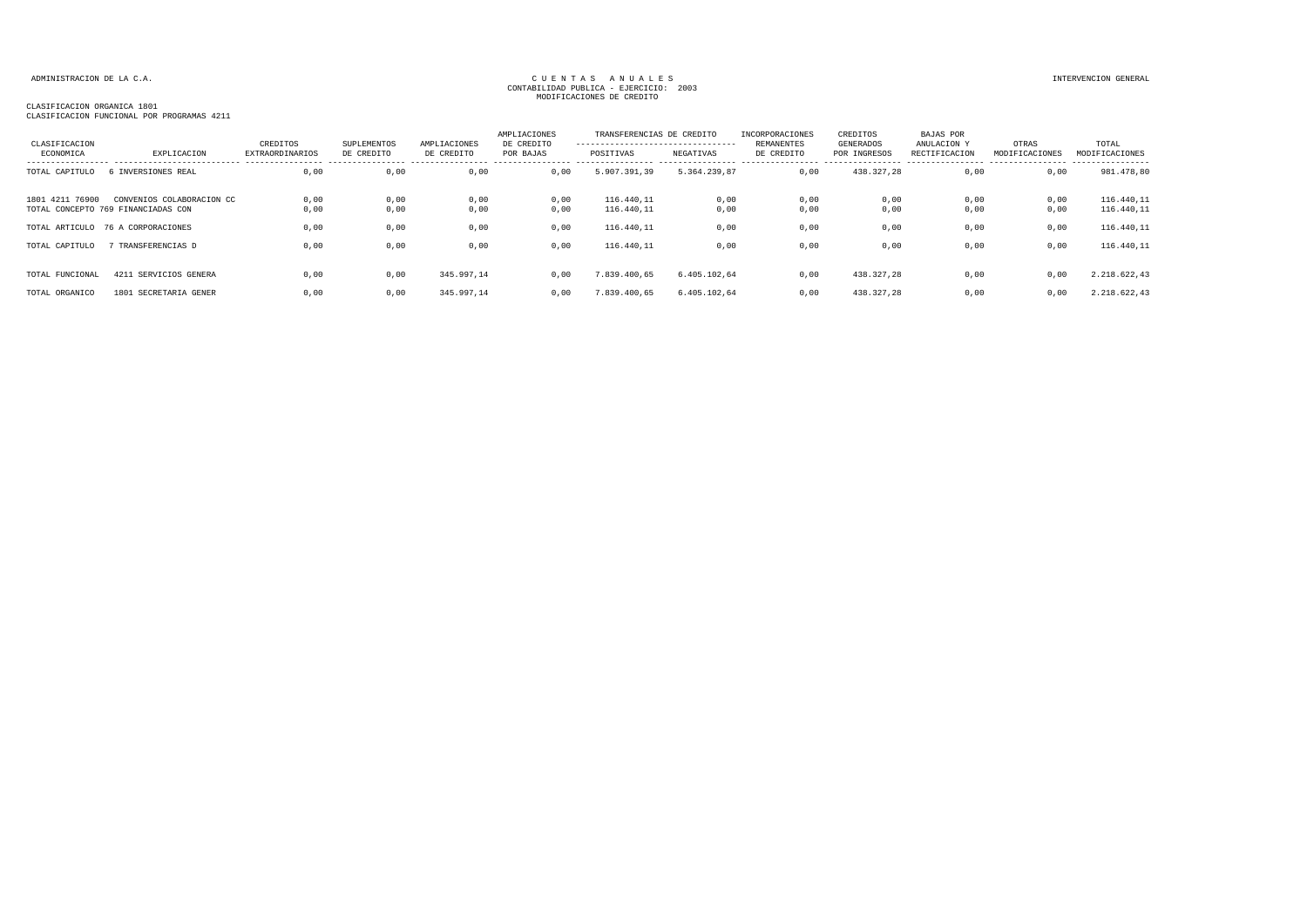|                                 |                                            |                             |                           |                            | AMPLIACIONES            | TRANSFERENCIAS DE CREDITO<br>----------------------------------- |            | INCORPORACIONES          | CREDITOS                  | BAJAS POR                    |                                        | TOTAL           |
|---------------------------------|--------------------------------------------|-----------------------------|---------------------------|----------------------------|-------------------------|------------------------------------------------------------------|------------|--------------------------|---------------------------|------------------------------|----------------------------------------|-----------------|
| CLASIFICACION<br>ECONOMICA      | EXPLICACION                                | CREDITOS<br>EXTRAORDINARIOS | SUPLEMENTOS<br>DE CREDITO | AMPLIACIONES<br>DE CREDITO | DE CREDITO<br>POR BAJAS | POSITIVAS                                                        | NEGATIVAS  | REMANENTES<br>DE CREDITO | GENERADOS<br>POR INGRESOS | ANULACION Y<br>RECTIFICACION | OTRAS<br>MODIFICACIONES MODIFICACIONES |                 |
| 1802 4212 12000 SUELDOS         |                                            | 0.00                        | 0,00                      | 10.042.12                  | 0,00                    | 0.00                                                             | 50.581.69  | 0,00                     | 0,00                      | 0.00                         | 0.00                                   | 40.539,57-      |
| 1802 4212 12005 TRIENIOS        |                                            | 0,00                        | 0,00                      | 2.063,45                   | 0,00                    | 0,00                                                             | 25.000,00  | 0,00                     | 0,00                      | 0,00                         | 0,00                                   | 22.936,55-      |
|                                 | 1802 4212 12006 OTRAS RETRIBUCIONES BASICA | 0,00                        | 0,00                      | 8.800,00                   | 0,00                    | 0,00                                                             | 0,00       | 0,00                     | 0,00                      | 0,00                         | 0,00                                   | 8.800,00        |
|                                 | TOTAL CONCEPTO 120 RETRIBUCIONES BA        | 0,00                        | 0,00                      | 20.905,57                  | 0,00                    | 0,00                                                             | 75.581,69  | 0,00                     | 0,00                      | 0,00                         | 0,00                                   | 54.676,12-      |
|                                 | 1802 4212 12100 COMPLEMENTO DE DESTINO     | 0,00                        | 0,00                      | 5.176,47                   | 0,00                    | 0,00                                                             | 12.185,05  | 0,00                     | 0,00                      | 0,00                         | 0,00                                   | $7.008,58-$     |
|                                 | 1802 4212 12101 COMPLEMENTO ESPECIFICO     | 0,00                        | 0,00                      | 19.351,06                  | 0,00                    | 0,00                                                             | 15.211,97  | 0,00                     | 0,00                      | 0,00                         | 0,00                                   | 4.139,09        |
|                                 | TOTAL CONCEPTO 121 RETRIBUCIONES CO        | 0,00                        | 0,00                      | 24.527,53                  | 0,00                    | 0,00                                                             | 27.397,02  | 0,00                     | 0,00                      | 0,00                         | 0,00                                   | $2.869, 49-$    |
| TOTAL ARTICULO 12 FUNCIONARIOS  |                                            | 0,00                        | 0,00                      | 45.433,10                  | 0,00                    | 0,00                                                             | 102.978,71 | 0,00                     | 0,00                      | 0,00                         | 0,00                                   | $57.545,61-$    |
| 1802 4212 13000 SALARIO BASE    |                                            | 0,00                        | 0,00                      | 1.586,62                   | 0,00                    | 0,00                                                             | 0,00       | 0,00                     | 0,00                      | 0,00                         | 0,00                                   | 1.586,62        |
| 1802 4212 13001 ANTIGUEDAD      |                                            | 0.00                        | 0.00                      | 281,35                     | 0,00                    | 0,00                                                             | 0,00       | 0,00                     | 0.00                      | 0,00                         | 0.00                                   | 281,35          |
| 1802 4212 13002 PAGAS EXTRAS    |                                            | 0,00                        | 0,00                      | 311,33                     | 0,00                    | 0,00                                                             | 0,00       | 0,00                     | 0,00                      | 0,00                         | 0,00                                   | 311,33          |
|                                 | 1802 4212 13003 OTRAS REMUNERACIONES       | 0,00                        | 0,00                      | 470,29                     | 0,00                    | 0,00                                                             | 0,00       | 0,00                     | 0,00                      | 0,00                         | 0,00                                   | 470,29          |
| TOTAL CONCEPTO 130 LABORAL FIJO |                                            | 0.00                        | 0,00                      | 2.649,59                   | 0,00                    | 0,00                                                             | 0,00       | 0,00                     | 0,00                      | 0,00                         | 0,00                                   | 2.649,59        |
| TOTAL ARTICULO 13 LABORALES     |                                            | 0,00                        | 0,00                      | 2.649,59                   | 0,00                    | 0,00                                                             | 0,00       | 0,00                     | 0,00                      | 0,00                         | 0,00                                   | 2.649,59        |
|                                 | 1802 4212 15100 PERSONAL FUNCIONARIO       | 0.00                        | 0.00                      | 0,00                       | 0,00                    | 2.978.71                                                         | 0,00       | 0.00                     | 0.00                      | 0.00                         | 0.00                                   | 2.978,71        |
|                                 | TOTAL CONCEPTO 151 GRATIFICACIONES         | 0,00                        | 0,00                      | 0,00                       | 0,00                    | 2.978,71                                                         | 0,00       | 0,00                     | 0,00                      | 0,00                         | 0,00                                   | 2.978,71        |
|                                 | TOTAL ARTICULO 15 INCENTIVO AL REN         | 0.00                        | 0.00                      | 0,00                       | 0.00                    | 2.978.71                                                         | 0.00       | 0,00                     | 0.00                      | 0.00                         | 0.00                                   | 2.978.71        |
|                                 | 1802 4212 16000 SEGURIDAD SOCIAL           | 0,00                        | 0,00                      | 3.730,82                   | 0,00                    | 0,00                                                             | 0,00       | 0,00                     | 0,00                      | 0,00                         | 0,00                                   | 3.730,82        |
|                                 | TOTAL CONCEPTO 160 CUOTAS SOCIALES         | 0,00                        | 0,00                      | 3.730,82                   | 0,00                    | 0,00                                                             | 0,00       | 0,00                     | 0,00                      | 0,00                         | 0,00                                   | 3.730,82        |
|                                 | TOTAL ARTICULO 16 CUOTAS, PRESTACI         | 0,00                        | 0,00                      | 3.730,82                   | 0,00                    | 0,00                                                             | 0,00       | 0,00                     | 0,00                      | 0,00                         | 0,00                                   | 3.730,82        |
|                                 | TOTAL CAPITULO 1 GASTOS DE PERSON          | 0,00                        | 0.00                      | 51.813,51                  | 0,00                    | 2.978,71                                                         | 102.978,71 | 0.00                     | 0,00                      | 0.00                         | 0.00                                   | $48.186, 49-$   |
|                                 | 1802 4212 22000 ORDINARIO NO INVENTARIABLE | 0,00                        | 0,00                      | 0,00                       | 0,00                    | 0,00                                                             | 17.000,00  | 0,00                     | 0,00                      | 0,00                         | 0,00                                   | $17.000,00 -$   |
|                                 | TOTAL CONCEPTO 220 MATERIAL DE OFIC        | 0,00                        | 0,00                      | 0,00                       | 0,00                    | 0,00                                                             | 17.000,00  | 0,00                     | 0,00                      | 0,00                         | 0,00                                   | $17.000,00 -$   |
|                                 |                                            |                             |                           |                            |                         |                                                                  |            |                          |                           |                              |                                        |                 |
| 1802 4212 22200 TELEFONICAS     |                                            | 0,00                        | 0,00                      | 0,00                       | 0,00                    | 0,00                                                             | 4.000,00   | 0,00                     | 0,00                      | 0,00                         | 0,00                                   | $4.000,00 -$    |
| 1802 4212 22201 POSTALES        |                                            | 0,00                        | 0,00                      | 0,00                       | 0,00                    | 0,00                                                             | 1.000,00   | 0,00                     | 0,00                      | 0,00                         | 0,00                                   | $1.000,00 -$    |
|                                 | TOTAL CONCEPTO 222 COMUNICACIONES          | 0,00                        | 0,00                      | 0,00                       | 0,00                    | 0,00                                                             | 5.000,00   | 0,00                     | 0,00                      | 0,00                         | 0,00                                   | $5.000,00 -$    |
|                                 | 1802 4212 22706 ESTUDIOS Y TRABAJOS TECNIC | 0,00                        | 0,00                      | 0,00                       | 0,00                    | 0,00                                                             | 50.454,01  | 0,00                     | 0,00                      | 0,00                         | 0,00                                   | $50.454, 01 -$  |
|                                 | TOTAL CONCEPTO 227 TRABAJOS REALIZA        | 0.00                        | 0,00                      | 0,00                       | 0,00                    | 0,00                                                             | 50.454,01  | 0,00                     | 0,00                      | 0,00                         | 0,00                                   | $50.454, 01 -$  |
|                                 | TOTAL ARTICULO 22 MATERIAL, SUMINI         | 0,00                        | 0,00                      | 0,00                       | 0,00                    | 0,00                                                             | 72.454,01  | 0,00                     | 0,00                      | 0,00                         | 0,00                                   | $72.454,01-$    |
| 1802 4212 231                   | LOCOMOCION                                 | 0,00                        | 0,00                      | 0,00                       | 0,00                    | 0,00                                                             | 2.000,00   | 0,00                     | 0,00                      | 0,00                         | 0,00                                   | $2.000,00 -$    |
| TOTAL CONCEPTO 231 LOCOMOCION   |                                            | 0,00                        | 0,00                      | 0,00                       | 0,00                    | 0,00                                                             | 2.000,00   | 0,00                     | 0,00                      | 0,00                         | 0,00                                   | $2.000,00 -$    |
|                                 | TOTAL ARTICULO 23 INDEMNIZACIONES          | 0.00                        | 0.00                      | 0.00                       | 0.00                    | 0.00                                                             | 2.000,00   | 0.00                     | 0.00                      | 0.00                         | 0.00                                   | $2.000,00 -$    |
|                                 | 1802 4212 25100 FINANCIADOS CON RECURSOS P | 0,00                        | 0,00                      | 0,00                       | 0,00                    | 0,00                                                             | 6.000,00   | 0,00                     | 0,00                      | 0,00                         | 0,00                                   | $6.000,00 -$    |
|                                 | TOTAL CONCEPTO 251 GASTOS REALIZACI        | 0.00                        | 0.00                      | 0.00                       | 0.00                    | 0.00                                                             | 6.000.00   | 0.00                     | 0.00                      | 0.00                         | 0.00                                   | $6.000,00 -$    |
| TOTAL ARTICULO 25 OTROS GASTOS  |                                            | 0,00                        | 0,00                      | 0,00                       | 0,00                    | 0,00                                                             | 6.000,00   | 0,00                     | 0,00                      | 0,00                         | 0,00                                   | $6.000,00 -$    |
|                                 |                                            | 0,00                        | 0,00                      | 0,00                       | 0,00                    | 0.00                                                             | 80.454,01  | 0,00                     | 0,00                      | 0.00                         | 0.00                                   | $80.454,01-$    |
|                                 | TOTAL CAPITULO 2 GASTOS EN BIENES          |                             |                           |                            |                         |                                                                  |            |                          |                           |                              |                                        |                 |
| TOTAL FUNCIONAL                 | 4212 GESTION DE PERSO                      | 0.00                        | 0.00                      | 51.813,51                  | 0.00                    | 2.978,71                                                         | 183.432,72 | 0,00                     | 0.00                      | 0.00                         | 0.00                                   | $128.640, 50 -$ |
| TOTAL ORGANICO                  | 1802 D.G. GESTION DE                       | 0,00                        | 0,00                      | 51.813,51                  | 0,00                    | 2.978,71                                                         | 183.432,72 | 0.00                     | 0,00                      | 0.00                         | 0.00                                   | 128.640,50-     |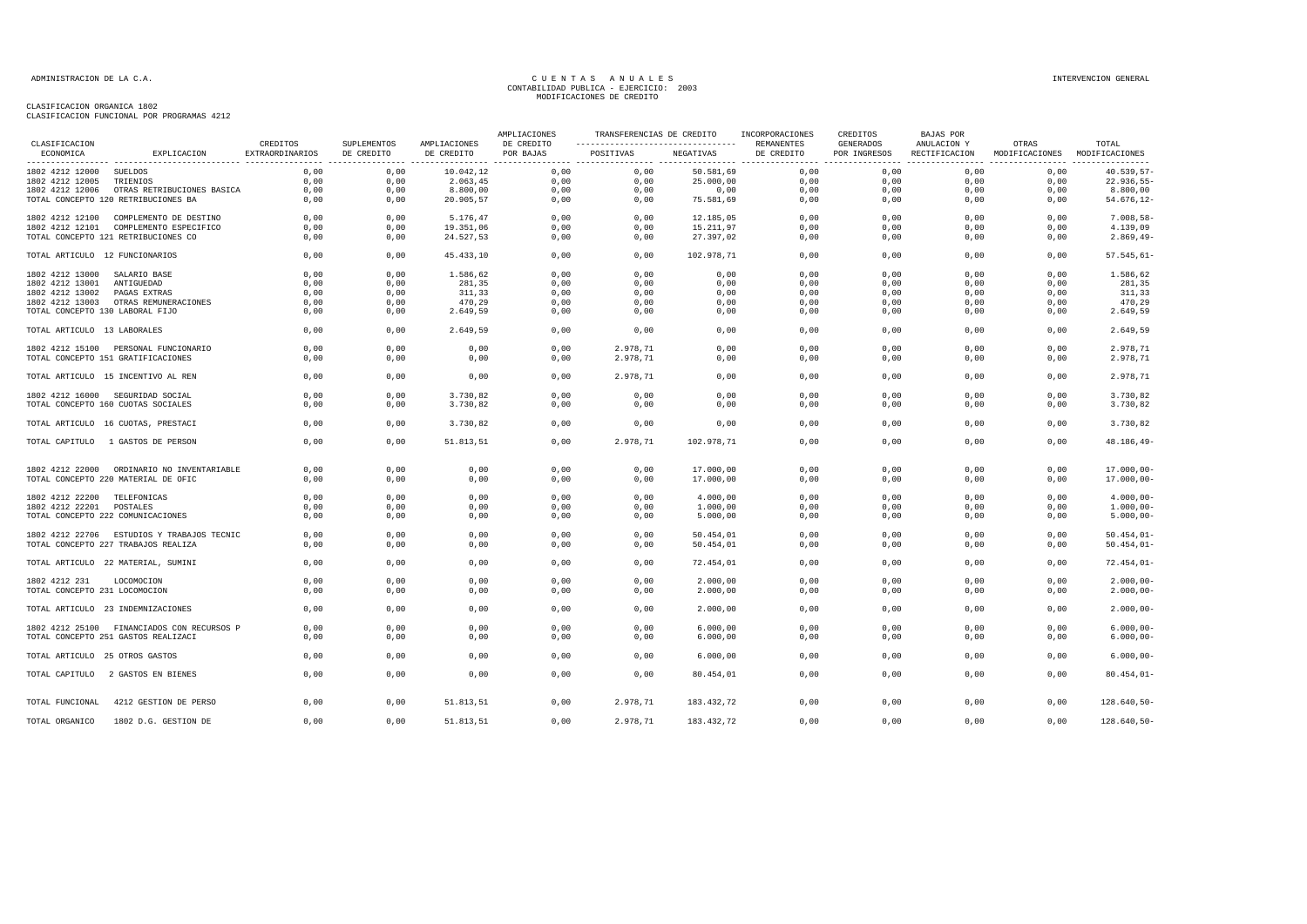|                                 |                                                                                  |                             |                                                |                            | AMPLIACIONES            | TRANSFERENCIAS DE CREDITO                       |                          | INCORPORACIONES          | CREDITOS                         | BAJAS POR                    |                                        |                            |
|---------------------------------|----------------------------------------------------------------------------------|-----------------------------|------------------------------------------------|----------------------------|-------------------------|-------------------------------------------------|--------------------------|--------------------------|----------------------------------|------------------------------|----------------------------------------|----------------------------|
| CLASIFICACION<br>ECONOMICA      | EXPLICACION                                                                      | CREDITOS<br>EXTRAORDINARIOS | SUPLEMENTOS<br>DE CREDITO<br>----------------- | AMPLIACIONES<br>DE CREDITO | DE CREDITO<br>POR BAJAS | ----------------------------------<br>POSITIVAS | NEGATIVAS                | REMANENTES<br>DE CREDITO | <b>GENERADOS</b><br>POR INGRESOS | ANULACION Y<br>RECTIFICACION | OTRAS<br>MODIFICACIONES MODIFICACIONES | TOTAL                      |
| 1803 4221 12000 SUELDOS         |                                                                                  | 0,00                        | 0,00                                           | 1.217.587,96               | 0,00                    | 2.926,89                                        | 717.116,92               | 0,00                     | 0,00                             | 0,00                         | 0,00                                   | 503.397,93                 |
| 1803 4221 12005                 | TRIENIOS                                                                         | 0,00                        | 0,00                                           | 253.759,97                 | 0,00                    | 0,00                                            | 1.997,52                 | 0,00                     | 0,00                             | 0,00                         | 0,00                                   | 251.762,45                 |
|                                 | 1803 4221 12006 OTRAS RETRIBUCIONES BASICA                                       | 0.00                        | 0,00                                           | 897.100,55                 | 0,00                    | 32,61                                           | 0,00                     | 0,00                     | 0,00                             | 0.00                         | 0,00                                   | 897.133,16                 |
|                                 | TOTAL CONCEPTO 120 RETRIBUCIONES BA                                              | 0,00                        | 0,00                                           | 2.368.448,48               | 0,00                    | 2.959,50                                        | 719.114,44               | 0,00                     | 0,00                             | 0,00                         | 0,00                                   | 1.652.293,54               |
| 1803 4221 12100                 | COMPLEMENTO DE DESTINO                                                           | 0,00                        | 0,00                                           | 527.706,21                 | 0,00                    | 1.304,20                                        | 3.410,40                 | 0,00                     | 0,00                             | 0,00                         | 0,00                                   | 525.600,01                 |
| 1803 4221 12101                 | COMPLEMENTO ESPECIFICO                                                           | 0,00                        | 0,00                                           | 2.136.453,26               | 0,00                    | 1.062,24                                        | 2.954,04                 | 0,00                     | 0,00                             | 0,00                         | 0,00                                   | 2.134.561,46               |
| 1803 4221 12109                 | OTRAS                                                                            | 0,00                        | 0,00                                           | 2.329,32                   | 0,00                    | 0,00                                            | 0,00                     | 0,00                     | 0,00                             | 0,00                         | 0,00                                   | 2.329,32                   |
|                                 | TOTAL CONCEPTO 121 RETRIBUCIONES CO                                              | 0,00                        | 0,00                                           | 2.666.488,79               | 0,00                    | 2.366,44                                        | 6.364,44                 | 0,00                     | 0,00                             | 0,00                         | 0,00                                   | 2.662.490,79               |
| 1803 4221 12200 CASA VIVIENDA   |                                                                                  | 0,00                        | 0,00                                           | 604,14                     | 0,00                    | 0,00                                            | 0,00                     | 0,00                     | 0,00                             | 0,00                         | 0,00                                   | 604,14                     |
|                                 | TOTAL CONCEPTO 122 RETRIBUCIONES EN                                              | 0,00                        | 0,00                                           | 604,14                     | 0,00                    | 0,00                                            | 0,00                     | 0,00                     | 0,00                             | 0,00                         | 0,00                                   | 604,14                     |
| TOTAL ARTICULO 12 FUNCIONARIOS  |                                                                                  | 0,00                        | 0,00                                           | 5.035.541,41               | 0,00                    | 5.325,94                                        | 725.478,88               | 0,00                     | 0,00                             | 0,00                         | 0,00                                   | 4.315.388,47               |
| 1803 4221 13000 SALARIO BASE    |                                                                                  | 0,00                        | 0,00                                           | 100.981,92                 | 0,00                    | 12.345,46                                       | 100.669,77               | 0,00                     | 0,00                             | 0,00                         | 0,00                                   | 12.657,61                  |
| 1803 4221 13001 ANTIGUEDAD      |                                                                                  | 0,00                        | 0,00                                           | 10.634,76                  | 0,00                    | 786,24                                          | 19.868,11                | 0,00                     | 0,00                             | 0,00                         | 0,00                                   | 8.447,11-                  |
| 1803 4221 13002                 | PAGAS EXTRAS                                                                     | 0,00                        | 0,00                                           | 18.611,53                  | 0,00                    | 2.027,54                                        | 16.770,70                | 0,00                     | 0,00                             | 0,00                         | 0,00                                   | 3.868,37                   |
|                                 | 1803 4221 13003 OTRAS REMUNERACIONES                                             | 0,00                        | 0,00                                           | 1.060,85                   | 0,00                    | 0,00                                            | 0,00                     | 0,00                     | 0,00                             | 0,00                         | 0,00                                   | 1.060,85                   |
| TOTAL CONCEPTO 130 LABORAL FIJO |                                                                                  | 0,00                        | 0,00                                           | 131.289,06                 | 0,00                    | 15.159,24                                       | 137.308,58               | 0,00                     | 0,00                             | 0,00                         | 0,00                                   | 9.139,72                   |
|                                 |                                                                                  |                             |                                                |                            |                         |                                                 |                          |                          |                                  |                              |                                        |                            |
| 1803 4221 13100 SALARIO BASE    |                                                                                  | 0,00                        | 0,00                                           | 16.415,64                  | 0,00                    | 287.429,16                                      | 0,00                     | 0,00                     | 0,00                             | 0,00                         | 0,00                                   | 303.844,80                 |
|                                 | 1803 4221 13101 OTRAS REMUNERACIONES                                             | 0,00                        | 0,00                                           | 2.843,91                   | 0,00                    | 50.995,54                                       | 0,00                     | 0,00                     | 0,00                             | 0,00                         | 0,00                                   | 53.839,45                  |
|                                 | TOTAL CONCEPTO 131 LABORAL EVENTUAL                                              | 0,00                        | 0,00                                           | 19.259,55                  | 0,00                    | 338.424,70                                      | 0,00                     | 0,00                     | 0,00                             | 0,00                         | 0,00                                   | 357.684,25                 |
| TOTAL ARTICULO 13 LABORALES     |                                                                                  | 0,00                        | 0,00                                           | 150.548,61                 | 0,00                    | 353.583,94                                      | 137.308,58               | 0,00                     | 0,00                             | 0,00                         | 0,00                                   | 366.823,97                 |
|                                 | 1803 4221 16000 SEGURIDAD SOCIAL                                                 | 0,00                        | 0,00                                           | 145.188,72                 | 0,00                    | 552.834,39                                      | 0,00                     | 0,00                     | 0,00                             | 0,00                         | 0,00                                   | 698.023,11                 |
|                                 | TOTAL CONCEPTO 160 CUOTAS SOCIALES                                               | 0,00                        | 0,00                                           | 145.188,72                 | 0,00                    | 552.834,39                                      | 0,00                     | 0,00                     | 0,00                             | 0,00                         | 0,00                                   | 698.023,11                 |
|                                 | TOTAL ARTICULO 16 CUOTAS, PRESTACI                                               | 0,00                        | 0,00                                           | 145.188,72                 | 0,00                    | 552.834,39                                      | 0,00                     | 0,00                     | 0,00                             | 0,00                         | 0,00                                   | 698.023,11                 |
|                                 | TOTAL CAPITULO 1 GASTOS DE PERSON                                                | 0,00                        | 0,00                                           | 5.331.278,74               | 0,00                    | 911.744,27                                      | 862.787,46               | 0,00                     | 0,00                             | 0,00                         | 0,00                                   | 5.380.235,55               |
|                                 | 1803 4221 22900 GASTOS DE FUNCIONAMIENTO C                                       | 0,00                        | 0,00                                           | 0,00                       | 0,00                    | 923.827,64                                      | 0,00                     | 0,00                     | 83.997,50                        | 0,00                         | 0,00                                   | 1.007.825,14               |
|                                 | 1803 4221 22901 GASTOS COMEDOR ESCOLAR                                           | 0,00                        | 0,00                                           | 0,00                       | 0,00                    | 0,00                                            | 0,00                     | 0,00                     | 10.080,00                        | 0,00                         | 0,00                                   | 10.080,00                  |
|                                 | TOTAL CONCEPTO 229 GASTOS DE FUNCIO                                              | 0,00                        | 0,00                                           | 0,00                       | 0,00                    | 923.827,64                                      | 0,00                     | 0,00                     | 94.077,50                        | 0,00                         | 0,00                                   | 1.017.905,14               |
|                                 |                                                                                  |                             |                                                |                            |                         |                                                 |                          |                          |                                  |                              |                                        |                            |
|                                 | TOTAL ARTICULO 22 MATERIAL, SUMINI                                               | 0.00                        | 0,00                                           | 0,00                       | 0.00                    | 923.827,64                                      | 0,00                     | 0.00                     | 94.077,50                        | 0.00                         | 0.00                                   | 1.017.905.14               |
|                                 | TOTAL CAPITULO 2 GASTOS EN BIENES                                                | 0,00                        | 0,00                                           | 0,00                       | 0,00                    | 923.827,64                                      | 0,00                     | 0,00                     | 94.077,50                        | 0,00                         | 0,00                                   | 1.017.905,14               |
|                                 | 1803 4221 46400 GUARDERIAS INFANTILES MUNI                                       | 0,00                        | 0,00                                           | 0,00                       | 0,00                    | 32.838,05                                       | 0,00                     | 21.889,73                | 20.514,53                        | 0,00                         | 0,00                                   | 75.242,31                  |
|                                 | TOTAL CONCEPTO 464 FINANCIADAS CON                                               | 0.00                        | 0,00                                           | 0,00                       | 0,00                    | 32.838,05                                       | 0,00                     | 21.889,73                | 20.514,53                        | 0,00                         | 0,00                                   | 75.242,31                  |
|                                 |                                                                                  | 0,00                        |                                                |                            |                         |                                                 |                          |                          |                                  |                              |                                        | 923.827,64-                |
|                                 | 1803 4221 46901 CONVENIOS E.I. CON CC.LL<br>TOTAL CONCEPTO 469 FINANCIADAS CON   | 0,00                        | 0,00<br>0,00                                   | 0,00<br>0,00               | 0,00<br>0,00            | 0,00<br>0,00                                    | 923.827,64<br>923.827,64 | 0,00<br>0,00             | 0,00<br>0,00                     | 0,00<br>0,00                 | 0,00<br>0,00                           | 923.827,64-                |
|                                 | TOTAL ARTICULO 46 A CORPORACIONES                                                | 0,00                        | 0,00                                           | 0,00                       | 0,00                    | 32.838,05                                       | 923.827,64               | 21.889,73                | 20.514,53                        | 0,00                         | 0,00                                   | 848.585,33-                |
|                                 |                                                                                  |                             |                                                |                            |                         |                                                 |                          |                          |                                  |                              |                                        |                            |
|                                 | 1803 4221 48400 GUARDERIAS INFANTILES NO M<br>TOTAL CONCEPTO 484 FINANCIADAS CON | 0,00<br>0,00                | 0,00<br>0,00                                   | 0,00<br>0,00               | 0,00<br>0,00            | 0,00<br>0,00                                    | 32.838,05<br>32.838,05   | 0,00<br>0,00             | 0,00<br>0,00                     | 0,00<br>0,00                 | 0,00<br>0,00                           | $32.838,05-$<br>32.838,05- |
|                                 |                                                                                  |                             |                                                |                            |                         |                                                 |                          |                          |                                  |                              |                                        |                            |
|                                 | 1803 4221 48901 ENSEÑANZA CONCERTADA                                             | 0,00                        | 0,00                                           | 0,00                       | 0,00                    | 0,00                                            | 0,00                     | 0,00                     | 10.400,34                        | 0,00                         | 0,00                                   | 10.400,34                  |
|                                 | 1803 4221 48902 BECAS COMEDOR-VACACIONES                                         | 0,00                        | 0,00                                           | 0,00                       | 0,00                    | 0,00                                            | 44.686,00                | 0,00                     | 0,00                             | 0,00                         | 0,00                                   | 44.686,00-                 |
|                                 | TOTAL CONCEPTO 489 FINANCIADAS CON                                               | 0,00                        | 0,00                                           | 0,00                       | 0,00                    | 0,00                                            | 44.686,00                | 0,00                     | 10.400,34                        | 0,00                         | 0,00                                   | $34.285,66-$               |
|                                 | TOTAL ARTICULO 48 A FAMILIAS E INS                                               | 0,00                        | 0,00                                           | 0,00                       | 0,00                    | 0,00                                            | 77.524,05                | 0,00                     | 10.400,34                        | 0,00                         | 0,00                                   | $67.123, 71 -$             |
|                                 | TOTAL CAPITULO 4 TRANSFERENCIAS C                                                | 0,00                        | 0,00                                           | 0,00                       | 0,00                    | 32.838,05                                       | 1.001.351,69             | 21.889,73                | 30.914,87                        | 0,00                         | 0,00                                   | $915.709,04-$              |
|                                 |                                                                                  |                             |                                                |                            |                         |                                                 |                          |                          |                                  |                              |                                        |                            |
|                                 | 1803 4221 76400 CONVENIOS EDUCACION INFANT<br>TOTAL CONCEPTO 764 FINANCIADAS CON | 0,00<br>0,00                | 0,00<br>0,00                                   | 0,00<br>0,00               | 0,00<br>0,00            | 0,00<br>0,00                                    | 0,00<br>0,00             | 0,00<br>0,00             | 193.542,65<br>193.542,65         | 0,00<br>0,00                 | 0,00<br>0,00                           | 193.542,65<br>193.542,65   |
|                                 |                                                                                  |                             |                                                |                            |                         |                                                 |                          |                          |                                  |                              |                                        |                            |
|                                 | TOTAL ARTICULO 76 A CORPORACIONES                                                | 0,00                        | 0,00                                           | 0,00                       | 0,00                    | 0,00                                            | 0,00                     | 0,00                     | 193.542,65                       | 0,00                         | 0,00                                   | 193.542,65                 |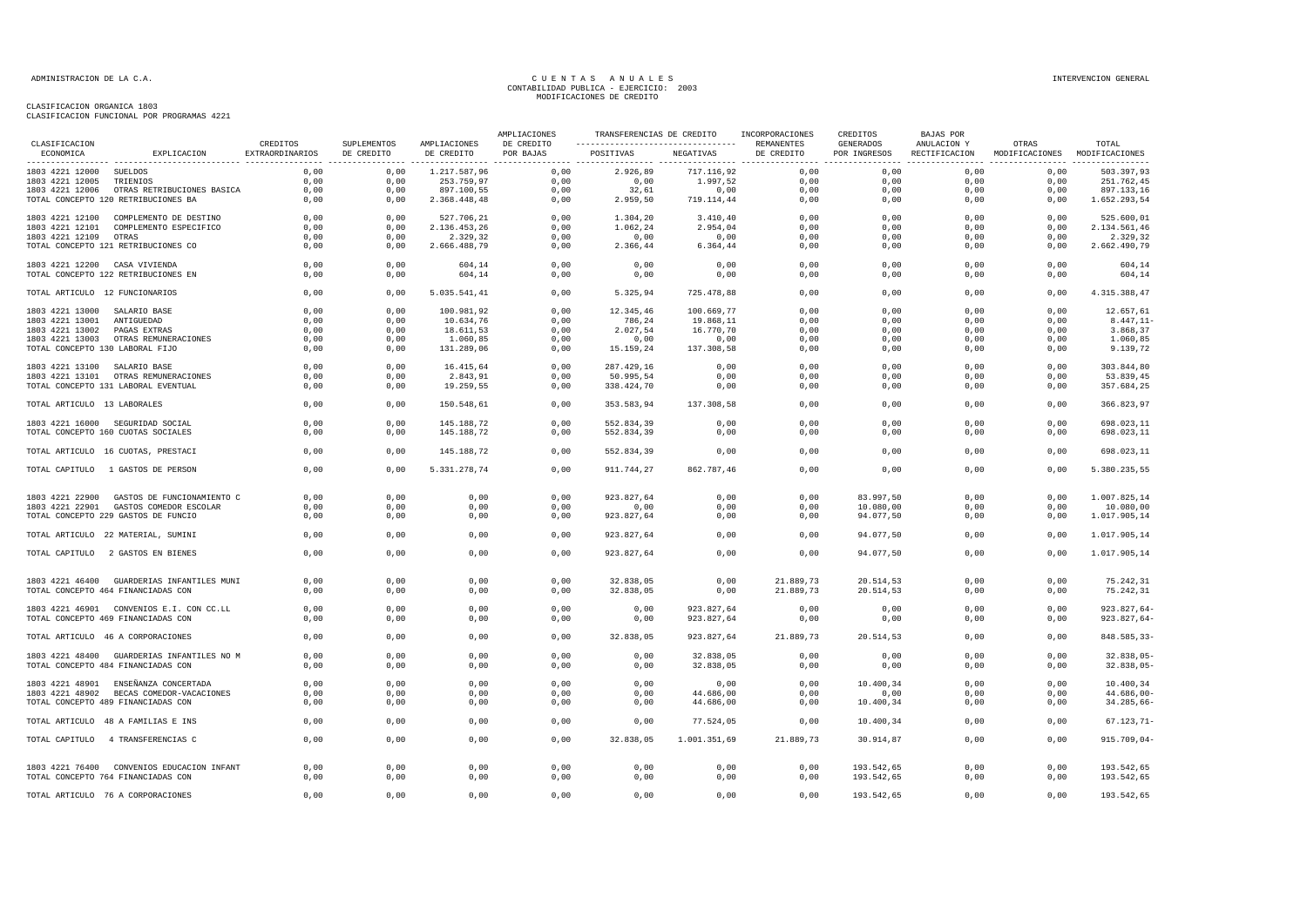### ADMINISTRACION DE LA C.A. INTERVENCION GENERAL CONTABILIDAD PUBLICA - EJERCICIO: 2003<br>CONTABILIDAD PUBLICA - EJERCICIO: 2003 MODIFICACIONES DE CREDITO

| CLASIFICACION<br>ECONOMICA | EXPLICACION           | CREDITOS<br>EXTRAORDINARIOS | SUPLEMENTOS<br>DE CREDITO | AMPLIACIONES<br>DE CREDITO | AMPLIACIONES<br>DE CREDITO<br>POR BAJAS | TRANSFERENCIAS DE CREDITO<br>----------------------------------<br>POSITIVAS | NEGATIVAS    | INCORPORACIONES<br>REMANENTES<br>DE CREDITO | CREDITOS<br>GENERADOS<br>POR INGRESOS | BAJAS POR<br><b>ANULACION</b><br>RECTIFICACION | OTRAS<br>MODIFICACIONES | TOTAL<br>MODIFICACIONES |
|----------------------------|-----------------------|-----------------------------|---------------------------|----------------------------|-----------------------------------------|------------------------------------------------------------------------------|--------------|---------------------------------------------|---------------------------------------|------------------------------------------------|-------------------------|-------------------------|
| TOTAL CAPITULO             | 7 TRANSFERENCIAS D    | 0.00                        | .00.                      | 0,00                       | 0.00                                    | 0.00                                                                         | 0.00         | 0.00                                        | 193.542.65                            | 0.00                                           | 0.00                    | 193.542,65              |
| TOTAL FUNCIONAL            | 4221 EDUCACION INFANT | .00                         | . 00                      | 5.331.278.74               | 0.00                                    | 1.868.409.96                                                                 | 1.864.139,15 | 21.889.73                                   | 318.535.02                            | J,00                                           | 0,00                    | 5.675.974,30            |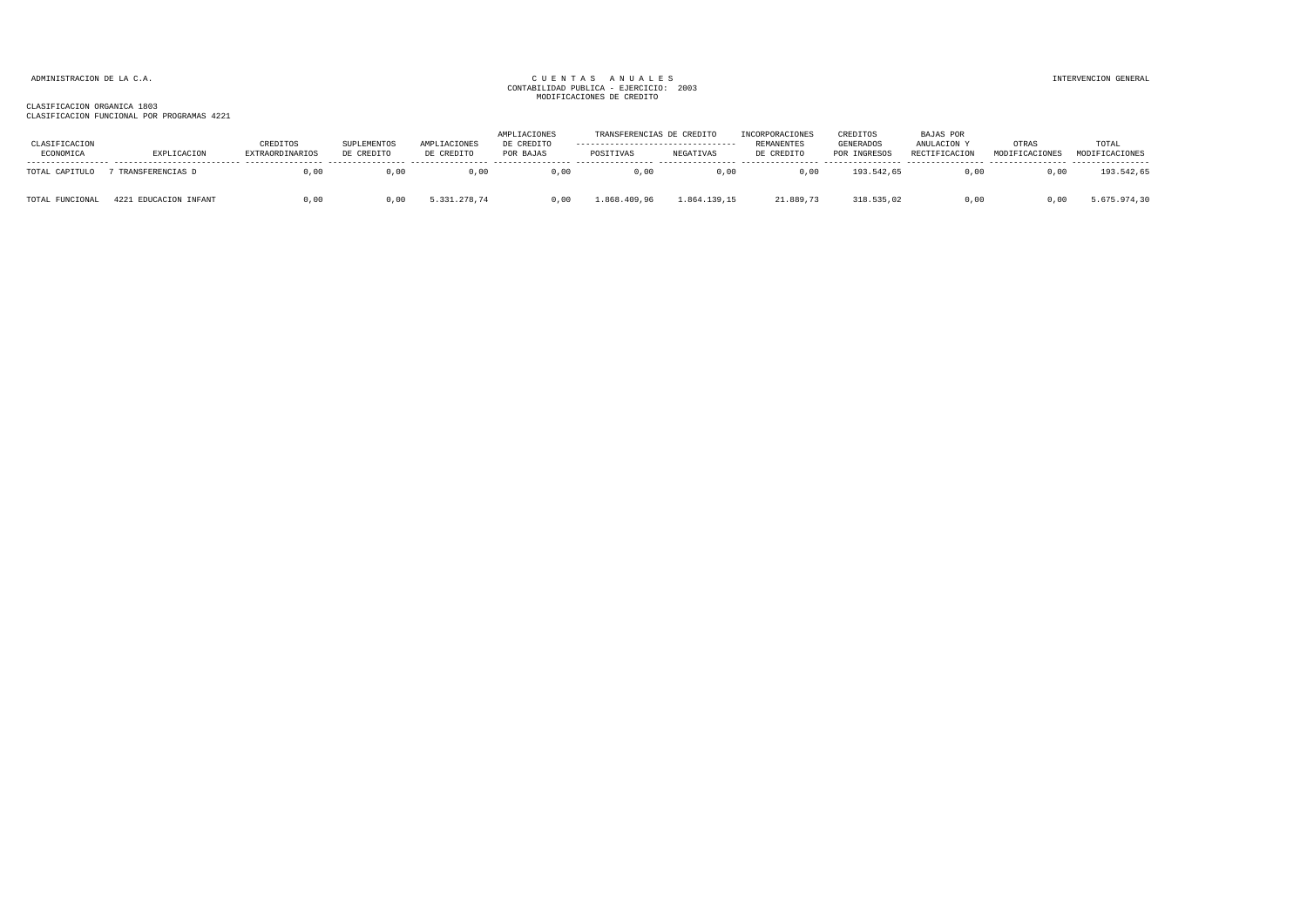|                                  |                                            |                             |                           |                            | AMPLIACIONES            | TRANSFERENCIAS DE CREDITO                                    |              | INCORPORACIONES | CREDITOS                  | BAJAS POR                    |                                        |                |
|----------------------------------|--------------------------------------------|-----------------------------|---------------------------|----------------------------|-------------------------|--------------------------------------------------------------|--------------|-----------------|---------------------------|------------------------------|----------------------------------------|----------------|
| CLASIFICACION<br>ECONOMICA       | EXPLICACION                                | CREDITOS<br>EXTRAORDINARIOS | SUPLEMENTOS<br>DE CREDITO | AMPLIACIONES<br>DE CREDITO | DE CREDITO<br>POR BAJAS | -----------------------------------  REMANENTES<br>POSITIVAS | NEGATIVAS    | DE CREDITO      | GENERADOS<br>POR INGRESOS | ANULACION Y<br>RECTIFICACION | OTRAS<br>MODIFICACIONES MODIFICACIONES | TOTAL          |
| 1803 4222 12000 SUELDOS          |                                            | 0,00                        | 0,00                      | 1.516.939,48               | 0,00                    | 0,00                                                         | 917.044,01   | 0,00            | 0,00                      | 0,00                         | 0,00                                   | 599.895,47     |
| 1803 4222 12005                  | TRIENIOS                                   | 0,00                        | 0,00                      | 266.911,08                 | 0,00                    | 0,00                                                         | 57.393,16    | 0,00            | 0,00                      | 0,00                         | 0,00                                   | 209.517,92     |
|                                  | 1803 4222 12006 OTRAS RETRIBUCIONES BASICA | 0,00                        | 0,00                      | 1.233.022,49               | 0,00                    | 0,00                                                         | 0,00         | 0.00            | 0,00                      | 0.00                         | 0.00                                   | 1.233.022,49   |
|                                  | TOTAL CONCEPTO 120 RETRIBUCIONES BA        | 0,00                        | 0,00                      | 3.016.873,05               | 0,00                    | 0,00                                                         | 974.437,17   | 0,00            | 0,00                      | 0,00                         | 0,00                                   | 2.042.435,88   |
|                                  | 1803 4222 12100 COMPLEMENTO DE DESTINO     | 0,00                        | 0,00                      | 717.485,49                 | 0,00                    | 0,00                                                         | 68.026,36    | 0,00            | 0,00                      | 0,00                         | 0,00                                   | 649.459,13     |
| 1803 4222 12101                  | COMPLEMENTO ESPECIFICO                     | 0,00                        | 0,00                      | 2.314.703,98               | 0,00                    | 0,00                                                         | 71.714,65    | 0,00            | 0,00                      | 0,00                         | 0,00                                   | 2.242.989,33   |
| 1803 4222 12109 OTRAS            |                                            | 0,00                        | 0,00                      | 2.474,96                   | 0,00                    | 0,00                                                         | 0,00         | 0,00            | 0,00                      | 0,00                         | 0,00                                   | 2.474,96       |
|                                  | TOTAL CONCEPTO 121 RETRIBUCIONES CO        | 0,00                        | 0,00                      | 3.034.664,43               | 0,00                    | 0,00                                                         | 139.741,01   | 0,00            | 0,00                      | 0,00                         | 0,00                                   | 2.894.923,42   |
| 1803 4222 12200 CASA VIVIENDA    |                                            | 0,00                        | 0,00                      | 63,67                      | 0,00                    | 0,00                                                         | 0,00         | 0,00            | 0,00                      | 0,00                         | 0,00                                   | 63,67          |
|                                  | TOTAL CONCEPTO 122 RETRIBUCIONES EN        | 0,00                        | 0,00                      | 63,67                      | 0,00                    | 0,00                                                         | 0,00         | 0,00            | 0,00                      | 0,00                         | 0,00                                   | 63,67          |
| TOTAL ARTICULO 12 FUNCIONARIOS   |                                            | 0,00                        | 0,00                      | 6.051.601,15               | 0,00                    | 0,00                                                         | 1.114.178,18 | 0.00            | 0.00                      | 0.00                         | 0.00                                   | 4.937.422,97   |
| 1803 4222 13000 SALARIO BASE     |                                            | 0,00                        | 0,00                      | 344.793,42                 | 0,00                    | 19.655,50                                                    | 95.351,88    | 0,00            | 0,00                      | 0,00                         | 0,00                                   | 269.097,04     |
| 1803 4222 13001 ANTIGUEDAD       |                                            | 0,00                        | 0,00                      | 34.726,91                  | 0,00                    | 2.758,56                                                     | 85.700,16    | 0,00            | 0,00                      | 0,00                         | 0,00                                   | 48.214,69      |
| 1803 4222 13002                  | PAGAS EXTRAS                               | 0,00                        | 0,00                      | 63.253,39                  | 0,00                    | 3.762,99                                                     | 9.522,24     | 0,00            | 0,00                      | 0,00                         | 0,00                                   | 57.494,14      |
|                                  | 1803 4222 13003 OTRAS REMUNERACIONES       | 0,00                        | 0,00                      | 4.639,81                   | 0,00                    | 2.608,16                                                     | 0,00         | 0,00            | 0,00                      | 0,00                         | 0,00                                   | 7.247,97       |
| TOTAL CONCEPTO 130 LABORAL FIJO  |                                            | 0,00                        | 0,00                      | 447.413,53                 | 0,00                    | 28.785,21                                                    | 190.574,28   | 0,00            | 0,00                      | 0,00                         | 0,00                                   | 285.624,46     |
| 1803 4222 13100 SALARIO BASE     |                                            | 0,00                        | 0,00                      | 9.026,01                   | 0,00                    | 679.886,08                                                   | 48.113,31    | 0.00            | 0.00                      | 0.00                         | 0,00                                   | 640.798,78     |
|                                  | 1803 4222 13101 OTRAS REMUNERACIONES       | 0.00                        | 0.00                      | 2.558,22                   | 0,00                    | 118.762,56                                                   | 0,00         | 0.00            | 0,00                      | 0.00                         | 0,00                                   | 121.320,78     |
|                                  | TOTAL CONCEPTO 131 LABORAL EVENTUAL        | 0,00                        | 0,00                      | 11.584,23                  | 0,00                    | 798.648,64                                                   | 48.113,31    | 0,00            | 0,00                      | 0,00                         | 0,00                                   | 762.119,56     |
| TOTAL ARTICULO 13 LABORALES      |                                            | 0,00                        | 0,00                      | 458.997,76                 | 0,00                    | 827.433,85                                                   | 238.687,59   | 0,00            | 0,00                      | 0,00                         | 0,00                                   | 1.047.744,02   |
| 1803 4222 140 OTRO PERSONAL      |                                            | 0,00                        | 0,00                      | 58.948.67                  | 0,00                    | 0,00                                                         | 0,00         | 0,00            | 0,00                      | 0,00                         | 0,00                                   | 58.948,67      |
| TOTAL CONCEPTO 140 OTRO PERSONAL |                                            | 0,00                        | 0,00                      | 58.948,67                  | 0,00                    | 0,00                                                         | 0,00         | 0,00            | 0,00                      | 0,00                         | 0,00                                   | 58.948,67      |
| TOTAL ARTICULO 14 OTRO PERSONAL  |                                            | 0,00                        | 0,00                      | 58.948,67                  | 0,00                    | 0,00                                                         | 0,00         | 0,00            | 0,00                      | 0,00                         | 0,00                                   | 58.948,67      |
|                                  | 1803 4222 15100 PERSONAL FUNCIONARIO       | 0,00                        | 0,00                      | 0,00                       | 0,00                    | 344,32                                                       | 0,00         | 0,00            | 8.123,27                  | 0,00                         | 0,00                                   | 8.467,59       |
|                                  | TOTAL CONCEPTO 151 GRATIFICACIONES         | 0,00                        | 0,00                      | 0,00                       | 0,00                    | 344,32                                                       | 0,00         | 0,00            | 8.123,27                  | 0,00                         | 0,00                                   | 8.467,59       |
|                                  | TOTAL ARTICULO 15 INCENTIVO AL REN         | 0,00                        | 0,00                      | 0,00                       | 0,00                    | 344,32                                                       | 0,00         | 0,00            | 8.123,27                  | 0,00                         | 0,00                                   | 8.467,59       |
|                                  | 1803 4222 16000 SEGURIDAD SOCIAL           | 0,00                        | 0,00                      | 318.721,12                 | 0,00                    | 0,00                                                         | 19.719,17    | 0,00            | 0,00                      | 0,00                         | 0,00                                   | 299.001,95     |
|                                  | TOTAL CONCEPTO 160 CUOTAS SOCIALES         | 0.00                        | 0.00                      | 318.721,12                 | 0,00                    | 0.00                                                         | 19.719,17    | 0.00            | 0.00                      | 0.00                         | 0.00                                   | 299.001.95     |
|                                  |                                            |                             |                           |                            |                         |                                                              |              |                 |                           |                              |                                        |                |
|                                  | TOTAL ARTICULO 16 CUOTAS, PRESTACI         | 0,00                        | 0,00                      | 318.721,12                 | 0,00                    | 0,00                                                         | 19.719,17    | 0,00            | 0,00                      | 0,00                         | 0,00                                   | 299.001,95     |
|                                  | TOTAL CAPITULO 1 GASTOS DE PERSON          | 0,00                        | 0,00                      | 6.888.268,70               | 0,00                    | 827.778,17                                                   | 1.372.584,94 | 0,00            | 8.123,27                  | 0,00                         | 0,00                                   | 6.351.585,20   |
| 1803 4222 22000                  | ORDINARIO NO INVENTARIABLE                 | 0,00                        | 0,00                      | 0,00                       | 0,00                    | 0,00                                                         | 15.000,00    | 0,00            | 0,00                      | 0,00                         | 0,00                                   | $15.000,00 -$  |
| 1803 4222 22002                  | PRENSA, REVISTAS Y PUBLICAC                | 0,00                        | 0,00                      | 0,00                       | 0,00                    | 0,00                                                         | 4.000,00     | 0,00            | 0,00                      | 0,00                         | 0,00                                   | $4.000,00 -$   |
|                                  | 1803 4222 22004 MATERIAL INFORMATICO       | 0,00                        | 0,00                      | 0,00                       | 0,00                    | 0,00                                                         | 3.000,00     | 0,00            | 0,00                      | 0,00                         | 0,00                                   | $3.000,00 -$   |
|                                  | TOTAL CONCEPTO 220 MATERIAL DE OFIC        | 0,00                        | 0,00                      | 0,00                       | 0,00                    | 0,00                                                         | 22.000,00    | 0,00            | 0,00                      | 0,00                         | 0,00                                   | $22.000,00 -$  |
|                                  | 1803 4222 22109 OTROS SUMINISTROS          | 0,00                        | 0,00                      | 0,00                       | 0,00                    | 0,00                                                         | 100,00       | 0,00            | 0,00                      | 0,00                         | 0,00                                   | $100,00 -$     |
| TOTAL CONCEPTO 221 SUMINISTROS   |                                            | 0,00                        | 0,00                      | 0,00                       | 0,00                    | 0,00                                                         | 100,00       | 0,00            | 0,00                      | 0,00                         | 0,00                                   | $100,00 -$     |
| 1803 4222 22201 POSTALES         |                                            | 0,00                        | 0,00                      | 0,00                       | 0,00                    | 0,00                                                         | 2.450,00     | 0,00            | 0.00                      | 0.00                         | 0,00                                   | $2.450,00 -$   |
| 1803 4222 22202 TELEGRAFICAS     |                                            | 0,00                        | 0,00                      | 0,00                       | 0,00                    | 0,00                                                         | 600,00       | 0,00            | 0,00                      | 0,00                         | 0,00                                   | $600,00 -$     |
|                                  | TOTAL CONCEPTO 222 COMUNICACIONES          | 0.00                        | 0,00                      | 0.00                       | 0.00                    | 0.00                                                         | 3.050.00     | 0.00            | 0.00                      | 0.00                         | 0.00                                   | $3.050.00 -$   |
|                                  | 1803 4222 22602 GASTOS DE DIVULGACION Y PR | 0,00                        | 0,00                      | 0,00                       | 0,00                    | 0,00                                                         | 23.661,22    | 0,00            | 0,00                      | 0,00                         | 0,00                                   | 23.661,22-     |
|                                  | TOTAL CONCEPTO 226 GASTOS DIVERSOS         | 0,00                        | 0,00                      | 0,00                       | 0,00                    | 0,00                                                         | 23.661,22    | 0,00            | 0,00                      | 0,00                         | 0,00                                   | $23.661, 22 -$ |
|                                  | 1803 4222 22700 LIMPIEZA Y ASEO            | 0,00                        | 0,00                      | 0,00                       | 0,00                    | 0,00                                                         | 18.000,00    | 0,00            | 0,00                      | 0,00                         | 0,00                                   | $18.000,00 -$  |
|                                  | 1803 4222 22706 ESTUDIOS Y TRABAJOS TECNIC | 0,00                        | 0,00                      | 0,00                       | 0,00                    | 0,00                                                         | 5.145,00     | 0,00            | 0,00                      | 0,00                         | 0,00                                   | $5.145,00 -$   |
| 1803 4222 22709 OTROS            |                                            | 0,00                        | 0,00                      | 0,00                       | 0,00                    | 0,00                                                         | 0,00         | 0,00            | 22.217,72                 | 0,00                         | 0,00                                   | 22.217,72      |
|                                  | TOTAL CONCEPTO 227 TRABAJOS REALIZA        | 0,00                        | 0,00                      | 0,00                       | 0,00                    | 0,00                                                         | 23.145,00    | 0,00            | 22.217,72                 | 0,00                         | 0,00                                   | $927, 28 -$    |
|                                  | 1803 4222 22900 GASTOS DE FUNCIONAMIENTO C | 0,00                        | 0,00                      | 0,00                       | 0,00                    | 0,00                                                         | 0,00         | 0,00            | 113.367,00                | 0,00                         | 0,00                                   | 113.367,00     |
|                                  | TOTAL CONCEPTO 229 GASTOS DE FUNCIO        | 0,00                        | 0,00                      | 0,00                       | 0,00                    | 0,00                                                         | 0,00         | 0,00            | 113.367,00                | 0,00                         | 0,00                                   | 113.367,00     |
|                                  | TOTAL ARTICULO 22 MATERIAL, SUMINI         | 0,00                        | 0,00                      | 0,00                       | 0,00                    | 0,00                                                         | 71.956,22    | 0,00            | 135.584,72                | 0,00                         | 0,00                                   | 63.628,50      |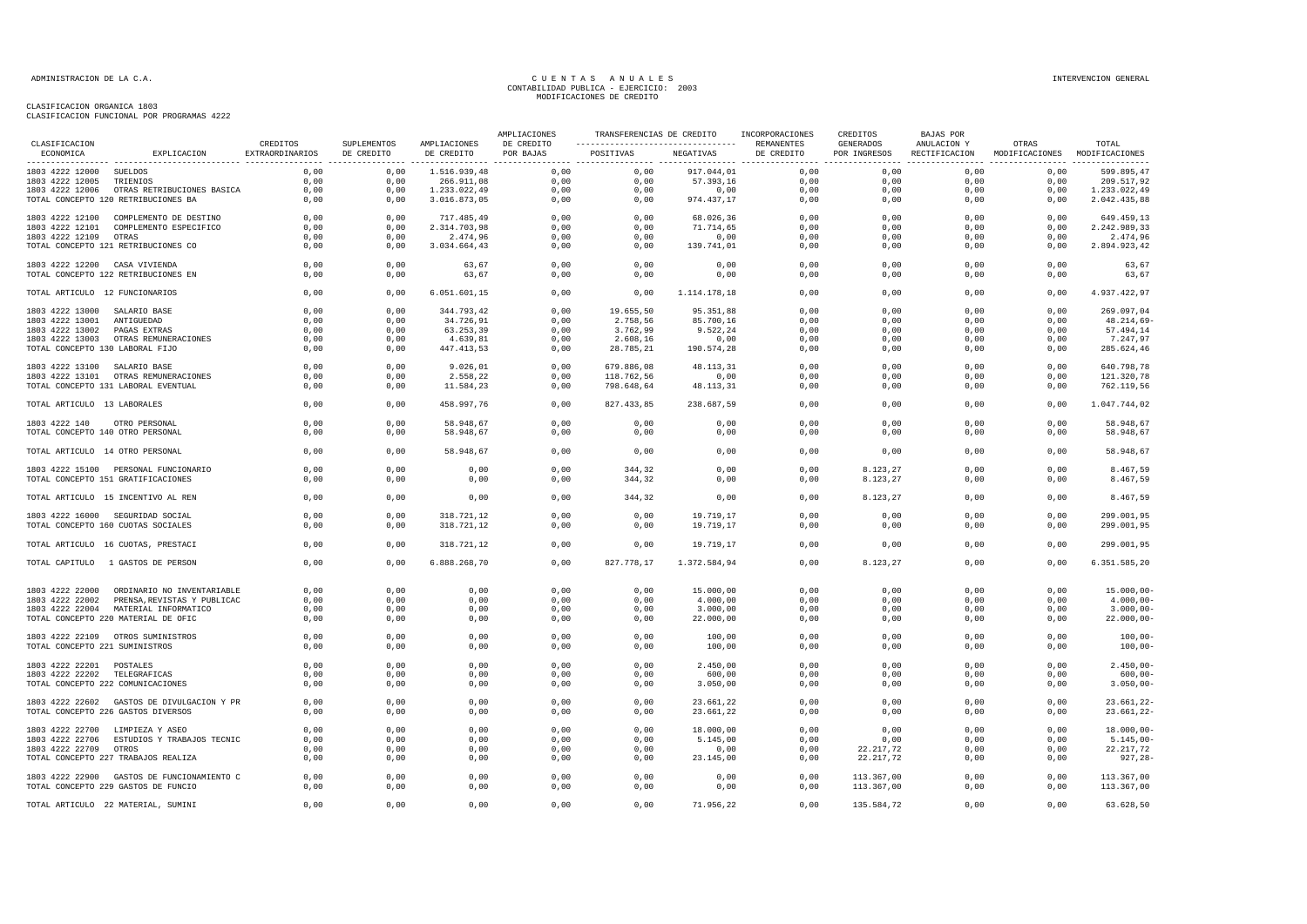| CLASIFICACIUN FUNCIUNAL PUR PRUGRAMAS 4222 |  |  |
|--------------------------------------------|--|--|
|                                            |  |  |

| CLASIFICACION                 |                                     | CREDITOS               | SUPLEMENTOS | AMPLIACIONES | AMPLIACIONES<br>DE CREDITO | TRANSFERENCIAS DE CREDITO                      |              | INCORPORACIONES                 | CREDITOS<br><b>GENERADOS</b> | <b>BAJAS POR</b><br>ANULACION Y                       |                         |                                             |
|-------------------------------|-------------------------------------|------------------------|-------------|--------------|----------------------------|------------------------------------------------|--------------|---------------------------------|------------------------------|-------------------------------------------------------|-------------------------|---------------------------------------------|
| ECONOMICA                     | EXPLICACION                         | <b>EXTRAORDINARIOS</b> | DE CREDITO  | DE CREDITO   | POR BAJAS                  | ---------------------------------<br>POSITIVAS | NEGATIVAS    | <b>REMANENTES</b><br>DE CREDITO | POR INGRESOS<br>. <u>.</u> . | RECTIFICACION<br>------------------------------------ | OTRAS<br>MODIFICACIONES | TOTAL<br>MODIFICACIONES<br>---------------- |
| 1803 4222 231                 | LOCOMOCION                          | 0,00                   | 0,00        | 0,00         | 0,00                       | 0,00                                           | 5.700,00     | 0,00                            | 0,00                         | 0,00                                                  | 0,00                    | $5.700,00 -$                                |
| TOTAL CONCEPTO 231 LOCOMOCION |                                     | 0,00                   | 0,00        | 0,00         | 0,00                       | 0,00                                           | 5.700,00     | 0,00                            | 0,00                         | 0,00                                                  | 0,00                    | $5.700,00 -$                                |
|                               | TOTAL ARTICULO 23 INDEMNIZACIONES   | 0,00                   | 0,00        | 0,00         | 0,00                       | 0,00                                           | 5.700,00     | 0,00                            | 0,00                         | 0,00                                                  | 0,00                    | $5.700,00 -$                                |
| 1803 4222 242                 | MATERIAL, SUMINISTROS Y OTR         | 0,00                   | 0,00        | 0,00         | 0,00                       | 0,00                                           | 6.005, 80    | 0,00                            | 0,00                         | 0,00                                                  | 0,00                    | $6.005, 80 -$                               |
|                               | TOTAL CONCEPTO 242 MATERIAL, SUMINI | 0.00                   | 0,00        | 0,00         | 0,00                       | 0.00                                           | 6.005.80     | 0,00                            | 0,00                         | 0.00                                                  | 0.00                    | $6.005, 80 -$                               |
|                               | TOTAL ARTICULO 24 SERVICIOS NUEVOS  | 0.00                   | 0,00        | 0,00         | 0,00                       | 0.00                                           | 6.005.80     | 0,00                            | 0.00                         | 0.00                                                  | 0.00                    | $6.005, 80 -$                               |
| TOTAL CAPITULO                | 2 GASTOS EN BIENES                  | 0.00                   | 0,00        | 0,00         | 0,00                       | 0.00                                           | 83.662.02    | 0.00                            | 135.584.72                   | 0.00                                                  | 0.00                    | 51.922,70                                   |
| 1803 4222 44900               | ESCUELA HOSTELERIA DE ARAG          | 0.00                   | 0,00        | 0,00         | 0,00                       | 35,460,00                                      | 0.00         | 0,00                            | 0.00                         | 0,00                                                  | 0,00                    | 35.460,00                                   |
|                               | TOTAL CONCEPTO 449 FINANCIADAS CON  | 0,00                   | 0,00        | 0,00         | 0.00                       | 35,460,00                                      | 0,00         | 0,00                            | 0,00                         | 0.00                                                  | 0,00                    | 35.460,00                                   |
|                               | TOTAL ARTICULO 44 A EMPRESAS PUBLI  | 0,00                   | 0,00        | 0,00         | 0,00                       | 35.460,00                                      | 0,00         | 0,00                            | 0,00                         | 0,00                                                  | 0,00                    | 35.460,00                                   |
| 1803 4222 46900               | GARANTIA SOCIAL CC.LL.              | 0,00                   | 0,00        | 0,00         | 0,00                       | 0,00                                           | 246.196,87   | 0,00                            | 0,00                         | 0,00                                                  | 0.00                    | 246.196,87-                                 |
|                               | TOTAL CONCEPTO 469 FINANCIADAS CON  | 0,00                   | 0,00        | 0,00         | 0,00                       | 0,00                                           | 246.196,87   | 0,00                            | 0,00                         | 0,00                                                  | 0,00                    | 246.196,87-                                 |
|                               | TOTAL ARTICULO 46 A CORPORACIONES   | 0.00                   | 0,00        | 0,00         | 0,00                       | 0,00                                           | 246.196.87   | 0,00                            | 0,00                         | 0,00                                                  | 0,00                    | $246.196,87-$                               |
| 1803 4222 48900               | GARANTIA SOCIAL ISFL                | 0,00                   | 0,00        | 0,00         | 0,00                       | 0,00                                           | 308.818.45   | 0,00                            | 0.00                         | 0,00                                                  | 0.00                    | $308.818, 45-$                              |
| 1803 4222 48901               | ENSEÑANZA CONCERTADA                | 0,00                   | 0,00        | 0,00         | 0,00                       | 0,00                                           | 0,00         | 0,00                            | 28.590,88                    | 0,00                                                  | 0,00                    | 28.590,88                                   |
| 1803 4222 48902               | PROGRAMAS DE INSERCION LAB          | 0,00                   | 0,00        | 0,00         | 0,00                       | 0,00                                           | 4.507,98     | 0,00                            | 0,00                         | 0,00                                                  | 0,00                    | $4.507,98 -$                                |
|                               | TOTAL CONCEPTO 489 FINANCIADAS CON  | 0,00                   | 0,00        | 0,00         | 0,00                       | 0,00                                           | 313.326,43   | 0,00                            | 28.590,88                    | 0,00                                                  | 0,00                    | 284.735,55-                                 |
|                               | TOTAL ARTICULO 48 A FAMILIAS E INS  | 0.00                   | 0,00        | 0,00         | 0,00                       | 0,00                                           | 313.326,43   | 0,00                            | 28.590,88                    | 0,00                                                  | 0,00                    | 284.735,55-                                 |
| TOTAL CAPITULO                | 4 TRANSFERENCIAS C                  | 0,00                   | 0,00        | 0,00         | 0,00                       | 35,460,00                                      | 559.523,30   | 0.00                            | 28.590,88                    | 0.00                                                  | 0,00                    | 495.472,42-                                 |
| TOTAL FUNCIONAL               | 4222 EDUCACION SECUND               | 0,00                   | 0,00        | 6.888.268,70 | 0,00                       | 863.238,17                                     | 2.015.770,26 | 0,00                            | 172.298,87                   | 0,00                                                  | 0,00                    | 5.908.035,48                                |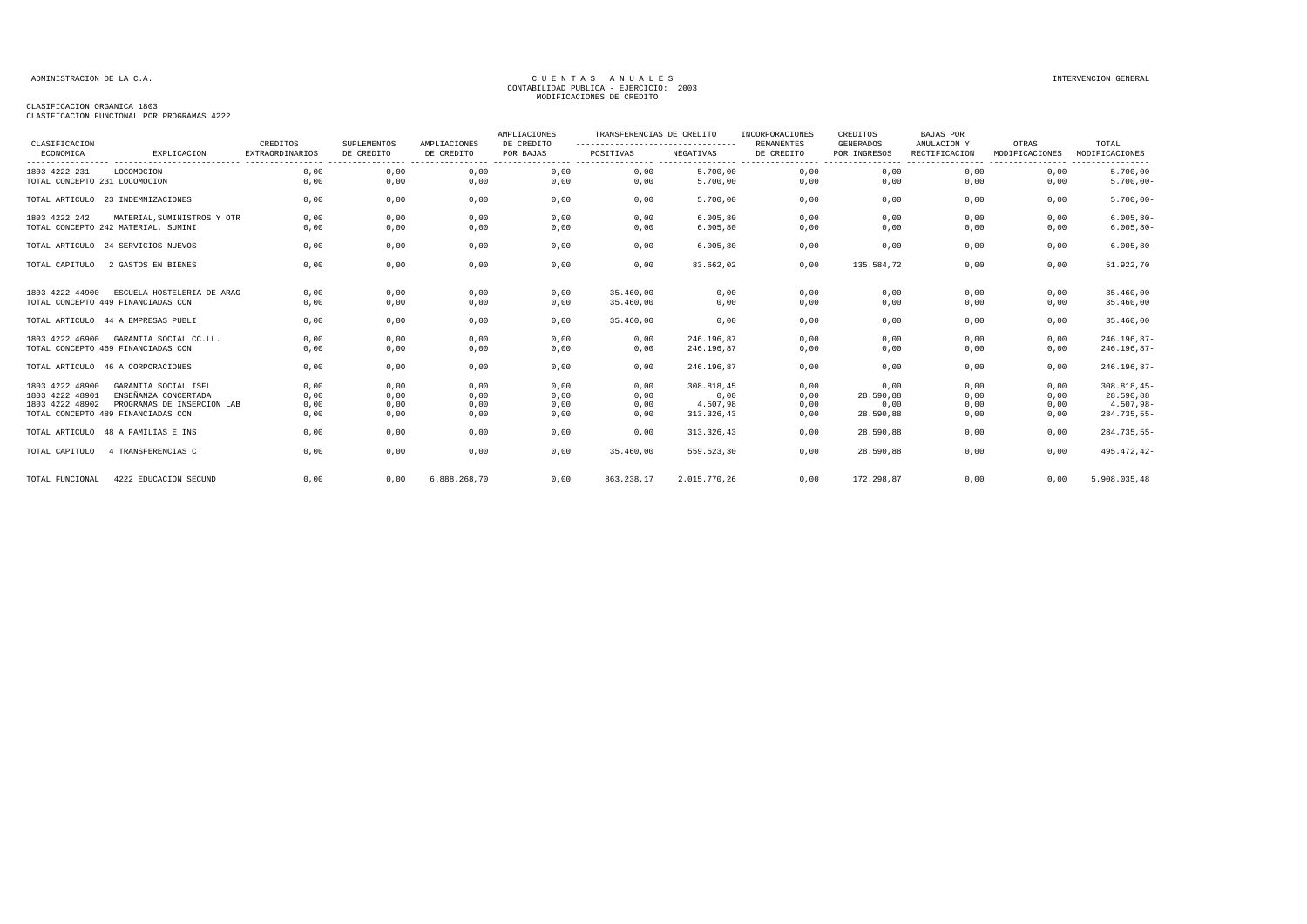|                                 |                                      |                                    |                           |                            | AMPLIACIONES            | TRANSFERENCIAS DE CREDITO                         |            | INCORPORACIONES                 | CREDITOS                         | BAJAS POR                    |                         |                         |
|---------------------------------|--------------------------------------|------------------------------------|---------------------------|----------------------------|-------------------------|---------------------------------------------------|------------|---------------------------------|----------------------------------|------------------------------|-------------------------|-------------------------|
| CLASIFICACION<br>ECONOMICA      | EXPLICACION                          | CREDITOS<br><b>EXTRAORDINARIOS</b> | SUPLEMENTOS<br>DE CREDITO | AMPLIACIONES<br>DE CREDITO | DE CREDITO<br>POR BAJAS | ------------------------------------<br>POSITIVAS | NEGATIVAS  | <b>REMANENTES</b><br>DE CREDITO | <b>GENERADOS</b><br>POR INGRESOS | ANULACION Y<br>RECTIFICACION | OTRAS<br>MODIFICACIONES | TOTAL<br>MODIFICACIONES |
| 1803 4223 12000                 | <b>SUELDOS</b>                       | 0,00                               | 0,00                      | 175.823,73                 | 0,00                    | 607.000,00                                        | 224.193,95 | 0,00                            | 0,00                             | 0,00                         | 0,00                    | 558.629,78              |
| 1803 4223 12005                 | TRIENIOS                             | 0,00                               | 0,00                      | 24.988,00                  | 0,00                    | 0,00                                              | 2.654,40   | 0,00                            | 0,00                             | 0,00                         | 0,00                    | 22.333,60               |
| 1803 4223 12006                 | OTRAS RETRIBUCIONES BASICA           | 0,00                               | 0,00                      | 131.606,61                 | 0,00                    | 0,00                                              | 0,00       | 0,00                            | 0,00                             | 0,00                         | 0,00                    | 131.606,61              |
|                                 | TOTAL CONCEPTO 120 RETRIBUCIONES BA  | 0,00                               | 0,00                      | 332.418,34                 | 0,00                    | 607.000,00                                        | 226.848,35 | 0,00                            | 0,00                             | 0,00                         | 0,00                    | 712.569,99              |
| 1803 4223 12100                 | COMPLEMENTO DE DESTINO               | 0,00                               | 0,00                      | 77.415,66                  | 0,00                    | 0,00                                              | 5.849,13   | 0,00                            | 0,00                             | 0,00                         | 0,00                    | 71.566,53               |
| 1803 4223 12101                 | COMPLEMENTO ESPECIFICO               | 0,00                               | 0,00                      | 270.756,76                 | 0,00                    | 0,00                                              | 5.055,40   | 0,00                            | 0,00                             | 0,00                         | 0,00                    | 265.701,36              |
| 1803 4223 12109                 | OTRAS                                | 0,00                               | 0,00                      | 677,87                     | 0,00                    | 0,00                                              | 0,00       | 0,00                            | 0,00                             | 0,00                         | 0,00                    | 677,87                  |
|                                 | TOTAL CONCEPTO 121 RETRIBUCIONES CO  | 0,00                               | 0,00                      | 348.850,29                 | 0,00                    | 0,00                                              | 10.904,53  | 0,00                            | 0,00                             | 0,00                         | 0,00                    | 337.945,76              |
| 1803 4223 12200 CASA VIVIENDA   |                                      | 0.00                               | 0.00                      | 35,09                      | 0.00                    | 0.00                                              | 0.00       | 0.00                            | 0.00                             | 0.00                         | 0.00                    | 35,09                   |
|                                 | TOTAL CONCEPTO 122 RETRIBUCIONES EN  | 0,00                               | 0,00                      | 35,09                      | 0,00                    | 0,00                                              | 0,00       | 0,00                            | 0,00                             | 0,00                         | 0,00                    | 35,09                   |
| TOTAL ARTICULO 12 FUNCIONARIOS  |                                      | 0,00                               | 0,00                      | 681.303,72                 | 0,00                    | 607.000,00                                        | 237.752,88 | 0,00                            | 0,00                             | 0,00                         | 0,00                    | 1.050.550,84            |
| 1803 4223 13000                 | SALARIO BASE                         | 0,00                               | 0,00                      | 64.842,57                  | 0,00                    | 0,00                                              | 26.437,71  | 0,00                            | 0,00                             | 0,00                         | 0,00                    | 38.404,86               |
| 1803 4223 13001                 | ANTIGUEDAD                           | 0.00                               | 0.00                      | 5.928,98                   | 0.00                    | 0,00                                              | 16.437.71  | 0,00                            | 0.00                             | 0.00                         | 0.00                    | $10.508,73-$            |
| 1803 4223 13002                 | PAGAS EXTRAS                         | 0,00                               | 0,00                      | 11.795,26                  | 0,00                    | 0,00                                              | 16.437,71  | 0,00                            | 0,00                             | 0,00                         | 0,00                    | $4.642, 45-$            |
|                                 | 1803 4223 13003 OTRAS REMUNERACIONES | 0,00                               | 0,00                      | 667,36                     | 0,00                    | 0,00                                              | 0,00       | 0,00                            | 0,00                             | 0,00                         | 0,00                    | 667,36                  |
| TOTAL CONCEPTO 130 LABORAL FIJO |                                      | 0,00                               | 0,00                      | 83.234,17                  | 0,00                    | 0,00                                              | 59.313,13  | 0,00                            | 0,00                             | 0,00                         | 0,00                    | 23.921,04               |
| 1803 4223 13100                 | SALARIO BASE                         | 0,00                               | 0,00                      | 3.307,57                   | 0,00                    | 247.235,64                                        | 0,00       | 0,00                            | 0,00                             | 0,00                         | 0,00                    | 250.543,21              |
| 1803 4223 13101                 | OTRAS REMUNERACIONES                 | 0,00                               | 0,00                      | 842,08                     | 0,00                    | 49.830,38                                         | 0,00       | 0,00                            | 0.00                             | 0.00                         | 0,00                    | 50.672,46               |
|                                 | TOTAL CONCEPTO 131 LABORAL EVENTUAL  | 0,00                               | 0,00                      | 4.149,65                   | 0,00                    | 297.066,02                                        | 0,00       | 0,00                            | 0,00                             | 0,00                         | 0,00                    | 301.215,67              |
| TOTAL ARTICULO 13 LABORALES     |                                      | 0,00                               | 0,00                      | 87.383,82                  | 0,00                    | 297.066,02                                        | 59.313,13  | 0,00                            | 0,00                             | 0,00                         | 0.00                    | 325.136,71              |
|                                 | 1803 4223 16000 SEGURIDAD SOCIAL     | 0,00                               | 0,00                      | 47.898,71                  | 0,00                    | 120.000,00                                        | 0,00       | 0,00                            | 0,00                             | 0,00                         | 0,00                    | 167.898,71              |
|                                 | TOTAL CONCEPTO 160 CUOTAS SOCIALES   | 0.00                               | 0,00                      | 47.898,71                  | 0,00                    | 120.000,00                                        | 0,00       | 0,00                            | 0,00                             | 0,00                         | 0,00                    | 167.898,71              |
|                                 | TOTAL ARTICULO 16 CUOTAS, PRESTACI   | 0,00                               | 0,00                      | 47.898,71                  | 0,00                    | 120.000,00                                        | 0,00       | 0,00                            | 0,00                             | 0,00                         | 0,00                    | 167.898,71              |
|                                 | TOTAL CAPITULO 1 GASTOS DE PERSON    | 0,00                               | 0,00                      | 816.586,25                 | 0,00                    | 1.024.066,02                                      | 297.066,01 | 0,00                            | 0,00                             | 0,00                         | 0,00                    | 1.543.586,26            |
| 1803 4223 22900                 | GASTOS DE FUNCIONAMIENTO C           | 0,00                               | 0,00                      | 0,00                       | 0,00                    | 0,00                                              | 5.884,00   | 0,00                            | 0,00                             | 0,00                         | 0,00                    | $5.884,00-$             |
| 1803 4223 22901                 | GASTOS COMEDOR ESCOLAR               | 0,00                               | 0,00                      | 0,00                       | 0,00                    | 0,00                                              | 4.116,00   | 0,00                            | 0,00                             | 0,00                         | 0,00                    | $4.116,00-$             |
|                                 | TOTAL CONCEPTO 229 GASTOS DE FUNCIO  | 0,00                               | 0,00                      | 0,00                       | 0,00                    | 0,00                                              | 10.000,00  | 0,00                            | 0,00                             | 0,00                         | 0,00                    | $10.000,00 -$           |
|                                 | TOTAL ARTICULO 22 MATERIAL, SUMINI   | 0,00                               | 0,00                      | 0,00                       | 0,00                    | 0,00                                              | 10.000,00  | 0,00                            | 0.00                             | 0,00                         | 0.00                    | $10.000,00 -$           |
|                                 | TOTAL CAPITULO 2 GASTOS EN BIENES    | 0,00                               | 0,00                      | 0,00                       | 0,00                    | 0,00                                              | 10.000,00  | 0,00                            | 0,00                             | 0,00                         | 0,00                    | $10.000,00 -$           |
| 1803 4223 48901                 | ENSEÑANZA CONCERTADA                 | 0,00                               | 0,00                      | 0,00                       | 0,00                    | 0,00                                              | 0,00       | 0,00                            | 1.963,97                         | 0,00                         | 0,00                    | 1.963,97                |
|                                 |                                      |                                    |                           |                            |                         | 0,00                                              |            | 0,00                            |                                  | 0,00                         |                         |                         |
| 1803 4223 48902                 | BECAS VACACIONES                     | 0,00                               | 0,00                      | 0,00                       | 0,00                    |                                                   | 17.511,46  |                                 | 0,00                             |                              | 0,00                    | $17.511, 46 -$          |
|                                 | TOTAL CONCEPTO 489 FINANCIADAS CON   | 0.00                               | 0,00                      | 0,00                       | 0.00                    | 0.00                                              | 17.511,46  | 0.00                            | 1.963.97                         | 0.00                         | 0.00                    | $15.547, 49-$           |
|                                 | TOTAL ARTICULO 48 A FAMILIAS E INS   | 0,00                               | 0,00                      | 0,00                       | 0,00                    | 0,00                                              | 17.511,46  | 0,00                            | 1.963,97                         | 0,00                         | 0,00                    | $15.547, 49-$           |
|                                 | TOTAL CAPITULO 4 TRANSFERENCIAS C    | 0,00                               | 0,00                      | 0,00                       | 0,00                    | 0,00                                              | 17.511,46  | 0,00                            | 1.963,97                         | 0,00                         | 0,00                    | $15.547, 49-$           |
| TOTAL FUNCIONAL                 | 4223 EDUCACION ESPECI                | 0,00                               | 0,00                      | 816.586,25                 | 0,00                    | 1.024.066,02                                      | 324.577,47 | 0.00                            | 1.963,97                         | 0,00                         | 0,00                    | 1.518.038,77            |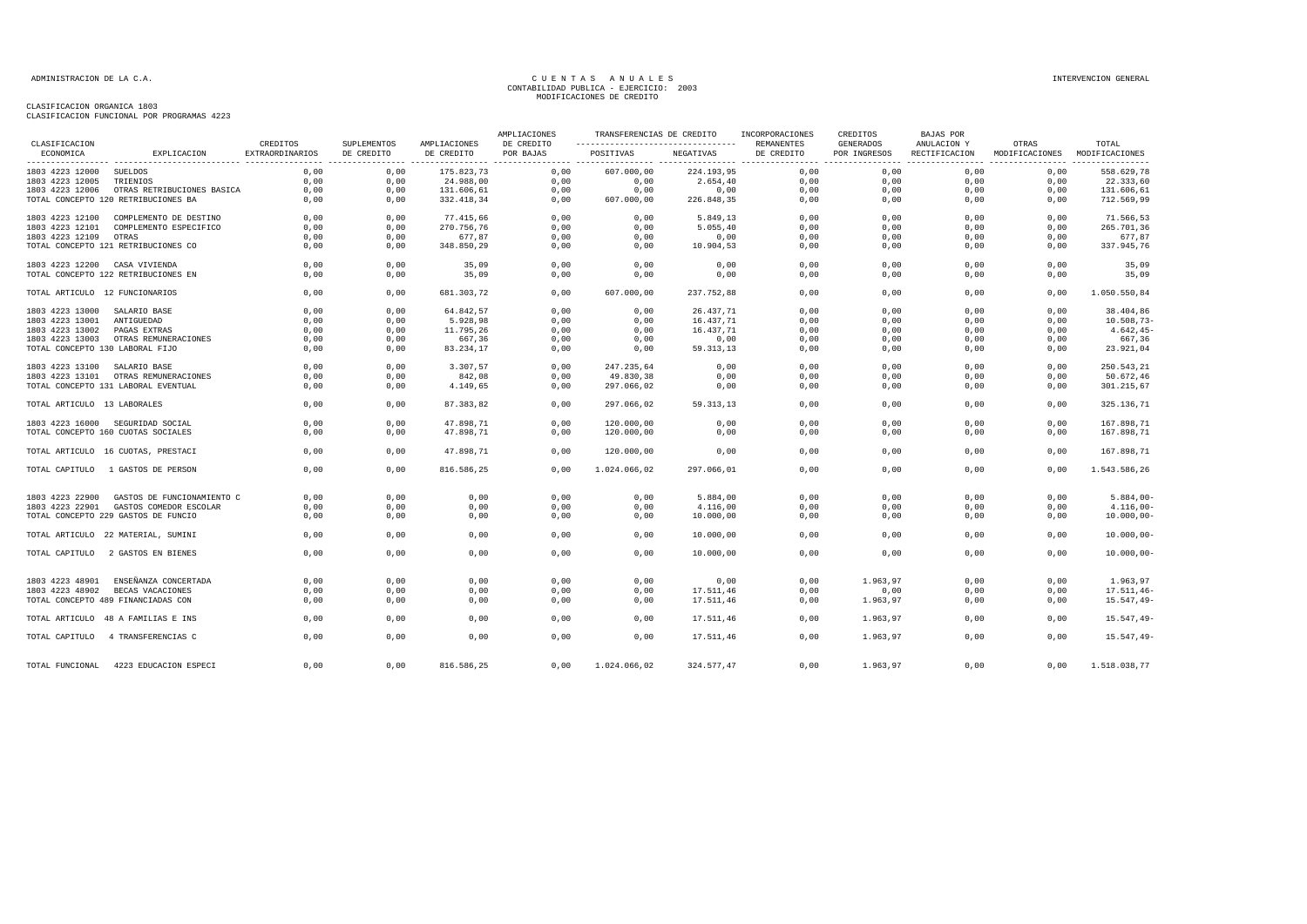|                   |              |                        |            |                              | TACTONE:   | <b>FRANSI</b> | <b>CREDITO</b>   | <b><i>INCORPORACIONES</i></b> | CREDITOS         | <b>BAJAS POR</b>     |       |                |
|-------------------|--------------|------------------------|------------|------------------------------|------------|---------------|------------------|-------------------------------|------------------|----------------------|-------|----------------|
|                   |              | CREDITOS               | UPLEMENTO  | <i>L</i> ACIONE <sup>C</sup> | DE CREDITO |               |                  | <b>REMANENTES</b>             | <b>GENERADOS</b> | ANULACTON            | OTRAS | TOTAL          |
| ECONOMICA         | EXPLICACION  | <b>EXTRAORDINARIOS</b> | DE CREDITC | DE CREDITO                   | POR BAJAS  | POSITIVAS     | <b>NEGATIVAS</b> | DE CREDITO                    | POR INGRESOS     | <b>RECTIFICACION</b> |       | <b>CALOMES</b> |
|                   | 1803         | 00                     |            |                              |            |               |                  |                               | 492              |                      |       |                |
| ORGANICO<br>TOTAL | G.DE CENTROS |                        |            |                              | J.00       | /14           | .204.486.88      | 21.889.73                     | .797.86          | .00                  |       |                |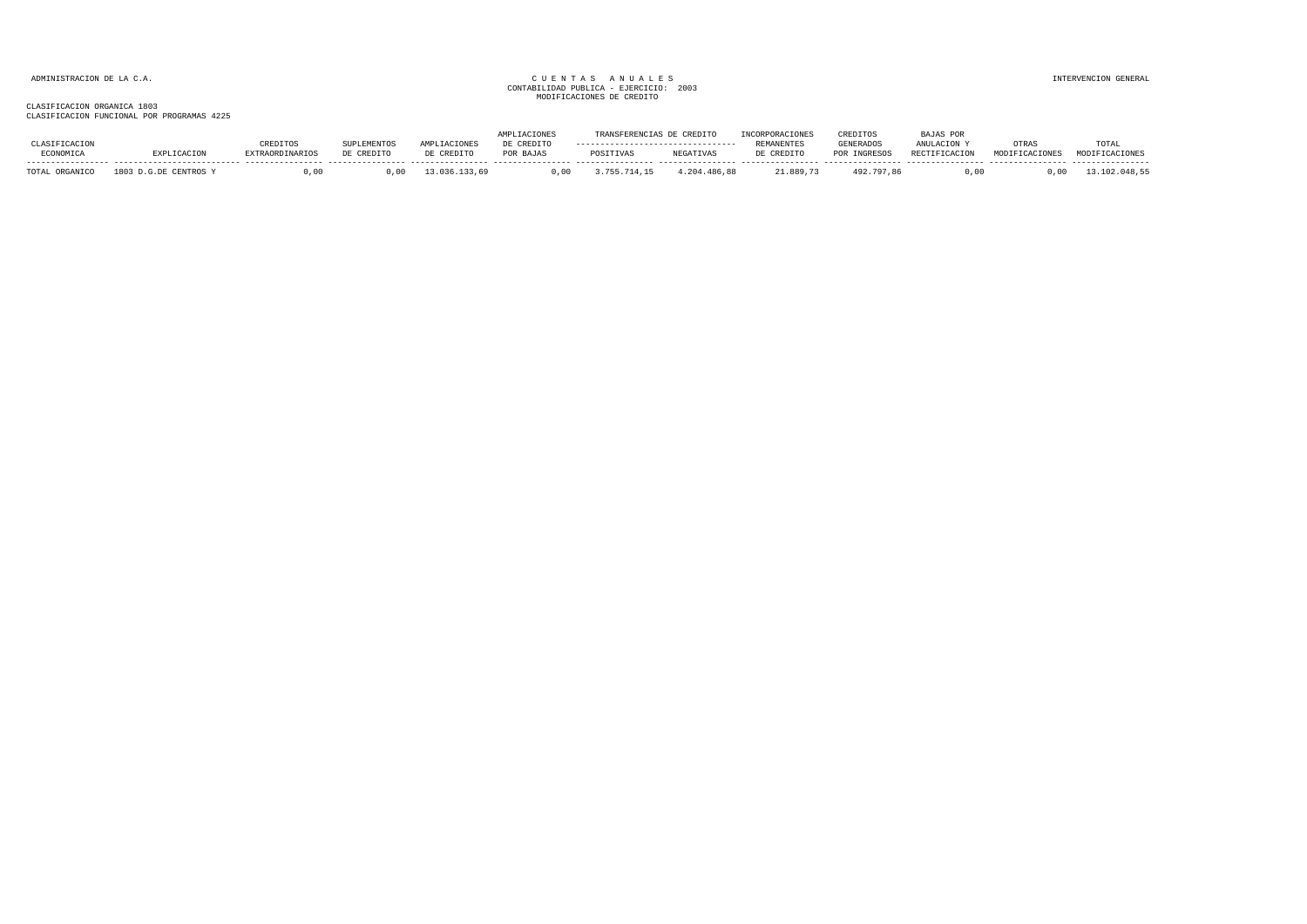| CLASIFICACION                   |                                                                                  |                             |                           | AMPLIACIONES               | TRANSFERENCIAS DE CREDITO |                                                   | INCORPORACIONES        | CREDITOS                 | BAJAS POR                 |                                                                   |                         |                                             |
|---------------------------------|----------------------------------------------------------------------------------|-----------------------------|---------------------------|----------------------------|---------------------------|---------------------------------------------------|------------------------|--------------------------|---------------------------|-------------------------------------------------------------------|-------------------------|---------------------------------------------|
| ECONOMICA                       | EXPLICACION                                                                      | CREDITOS<br>EXTRAORDINARIOS | SUPLEMENTOS<br>DE CREDITO | AMPLIACIONES<br>DE CREDITO | DE CREDITO<br>POR BAJAS   | ------------------------------------<br>POSITIVAS | NEGATIVAS              | REMANENTES<br>DE CREDITO | GENERADOS<br>POR INGRESOS | ANULACION Y<br>RECTIFICACION<br>---------------- ---------------- | OTRAS<br>MODIFICACIONES | TOTAL<br>MODIFICACIONES<br>---------------- |
| 1804 4227 12000 SUELDOS         |                                                                                  | 0,00                        | 0,00                      | 35.663,75                  | 0,00                      | 0,00                                              | 5.951,96               | 0,00                     | 0,00                      | 0,00                                                              | 0,00                    | 29.711,79                                   |
| 1804 4227 12005                 | TRIENIOS                                                                         | 0,00                        | 0,00                      | 7.289,70                   | 0,00                      | 0,00                                              | 5.667,83               | 0,00                     | 0,00                      | 0,00                                                              | 0,00                    | 1.621,87                                    |
| 1804 4227 12006                 | OTRAS RETRIBUCIONES BASICA                                                       | 0,00                        | 0,00                      | 28.253,56                  | 0,00                      | 0,00                                              | 0,00                   | 0,00                     | 0,00                      | 0,00                                                              | 0,00                    | 28.253,56                                   |
|                                 | TOTAL CONCEPTO 120 RETRIBUCIONES BA                                              | 0,00                        | 0,00                      | 71.207,01                  | 0,00                      | 0,00                                              | 11.619,79              | 0,00                     | 0,00                      | 0,00                                                              | 0,00                    | 59.587,22                                   |
| 1804 4227 12100                 | COMPLEMENTO DE DESTINO                                                           | 0.00                        | 0,00                      | 16.619,74                  | 0,00                      | 0.00                                              | 3.333,48               | 0,00                     | 0.00                      | 0.00                                                              | 0,00                    | 13.286,26                                   |
|                                 | 1804 4227 12101 COMPLEMENTO ESPECIFICO                                           | 0,00                        | 0,00                      | 62.841,40                  | 0,00                      | 0,00                                              | 3.455,39               | 0,00                     | 0,00                      | 0,00                                                              | 0,00                    | 59.386,01                                   |
|                                 | TOTAL CONCEPTO 121 RETRIBUCIONES CO                                              | 0,00                        | 0,00                      | 79.461,14                  | 0,00                      | 0,00                                              | 6.788,87               | 0,00                     | 0,00                      | 0,00                                                              | 0,00                    | 72.672,27                                   |
| 1804 4227 12200 CASA VIVIENDA   |                                                                                  | 0,00                        | 0,00                      | 0, 33                      | 0,00                      | 0,00                                              | 0,00                   | 0,00                     | 0,00                      | 0,00                                                              | 0,00                    | 0, 33                                       |
|                                 | TOTAL CONCEPTO 122 RETRIBUCIONES EN                                              | 0,00                        | 0,00                      | 0, 33                      | 0,00                      | 0,00                                              | 0,00                   | 0,00                     | 0,00                      | 0,00                                                              | 0,00                    | 0, 33                                       |
| TOTAL ARTICULO 12 FUNCIONARIOS  |                                                                                  | 0,00                        | 0,00                      | 150.668,48                 | 0,00                      | 0,00                                              | 18.408,66              | 0,00                     | 0,00                      | 0,00                                                              | 0,00                    | 132.259,82                                  |
| 1804 4227 13000 SALARIO BASE    |                                                                                  | 0,00                        | 0,00                      | 13.665,57                  | 0,00                      | 4.014,75                                          | 4.253,30               | 0,00                     | 0,00                      | 0,00                                                              | 0,00                    | 13.427,02                                   |
| 1804 4227 13001                 | ANTIGUEDAD                                                                       | 0,00                        | 0,00                      | 1.234,87                   | 0,00                      | 0,00                                              | 0,00                   | 0,00                     | 0,00                      | 0,00                                                              | 0,00                    | 1.234,87                                    |
| 1804 4227 13002                 | PAGAS EXTRAS                                                                     | 0,00                        | 0,00                      | 2.483, 41                  | 0,00                      | 0,00                                              | 0,00                   | 0,00                     | 0,00                      | 0,00                                                              | 0,00                    | 2.483,41                                    |
|                                 | 1804 4227 13003 APERTURA PARA PAGO TURNOS                                        | 0,00                        | 0,00                      | 0,00                       | 0,00                      | 7.216,22                                          | 0,00                   | 0,00                     | 0,00                      | 0,00                                                              | 0,00                    | 7.216,22                                    |
| TOTAL CONCEPTO 130 LABORAL FIJO |                                                                                  | 0,00                        | 0,00                      | 17.383,85                  | 0,00                      | 11.230,97                                         | 4.253,30               | 0,00                     | 0,00                      | 0,00                                                              | 0,00                    | 24.361,52                                   |
| 1804 4227 13100 SALARIO BASE    |                                                                                  | 0.00                        | 0,00                      | 127,99                     | 0,00                      | 8.872,34                                          | 0,00                   | 0,00                     | 0.00                      | 0,00                                                              | 0,00                    | 9.000,33                                    |
|                                 | 1804 4227 13101 OTRAS REMUNERACIONES                                             | 0,00                        | 0,00                      | 32,58                      | 0,00                      | 1.490,22                                          | 0,00                   | 0,00                     | 0,00                      | 0,00                                                              | 0,00                    | 1.522,80                                    |
|                                 | TOTAL CONCEPTO 131 LABORAL EVENTUAL                                              | 0,00                        | 0,00                      | 160,57                     | 0,00                      | 10.362,56                                         | 0,00                   | 0,00                     | 0,00                      | 0,00                                                              | 0,00                    | 10.523,13                                   |
| TOTAL ARTICULO 13 LABORALES     |                                                                                  | 0,00                        | 0,00                      | 17.544,42                  | 0,00                      | 21.593,53                                         | 4.253,30               | 0,00                     | 0,00                      | 0,00                                                              | 0,00                    | 34.884,65                                   |
|                                 | 1804 4227 15100 PERSONAL FUNCIONARIO                                             | 0,00                        | 0,00                      | 0,00                       | 0,00                      | 1.188,43                                          | 0,00                   | 0,00                     | 0,00                      | 0,00                                                              | 0,00                    | 1.188,43                                    |
|                                 | TOTAL CONCEPTO 151 GRATIFICACIONES                                               | 0,00                        | 0,00                      | 0,00                       | 0,00                      | 1.188,43                                          | 0,00                   | 0,00                     | 0,00                      | 0,00                                                              | 0,00                    | 1.188,43                                    |
|                                 | TOTAL ARTICULO 15 INCENTIVO AL REN                                               | 0,00                        | 0,00                      | 0,00                       | 0,00                      | 1.188,43                                          | 0,00                   | 0,00                     | 0,00                      | 0,00                                                              | 0,00                    | 1.188,43                                    |
|                                 | 1804 4227 16000 SEGURIDAD SOCIAL                                                 | 0,00                        | 0,00                      | 4.250,24                   | 0,00                      | 38,40                                             | 0,00                   | 0,00                     | 0,00                      | 0,00                                                              | 0,00                    | 4.288,64                                    |
|                                 | TOTAL CONCEPTO 160 CUOTAS SOCIALES                                               | 0,00                        | 0,00                      | 4.250,24                   | 0,00                      | 38,40                                             | 0,00                   | 0,00                     | 0,00                      | 0,00                                                              | 0,00                    | 4.288,64                                    |
|                                 | TOTAL ARTICULO 16 CUOTAS, PRESTACI                                               | 0,00                        | 0,00                      | 4.250,24                   | 0,00                      | 38,40                                             | 0,00                   | 0,00                     | 0,00                      | 0,00                                                              | 0,00                    | 4.288,64                                    |
|                                 | TOTAL CAPITULO 1 GASTOS DE PERSON                                                | 0,00                        | 0,00                      | 172.463,14                 | 0,00                      | 22.820,36                                         | 22.661,96              | 0,00                     | 0,00                      | 0,00                                                              | 0,00                    | 172.621,54                                  |
|                                 | 1804 4227 22706 ESTUDIOS Y TRABAJOS TECNIC                                       | 0,00                        | 0,00                      | 0,00                       | 0,00                      | 0,00                                              | 24.040,00              | 0,00                     | 0,00                      | 0,00                                                              | 0,00                    | $24.040,00 -$                               |
|                                 | TOTAL CONCEPTO 227 TRABAJOS REALIZA                                              | 0,00                        | 0,00                      | 0,00                       | 0,00                      | 0,00                                              | 24.040,00              | 0,00                     | 0,00                      | 0,00                                                              | 0,00                    | $24.040,00 -$                               |
|                                 |                                                                                  |                             |                           |                            |                           |                                                   |                        |                          |                           |                                                                   |                         |                                             |
|                                 | 1804 4227 22900 GASTOS DE FUNCIONAMIENTO C                                       | 0,00                        | 0,00                      | 0,00                       | 0,00                      | 0,00                                              | 11.768,00              | 0,00                     | 0,00                      | 0,00                                                              | 0,00                    | $11.768,00 -$                               |
|                                 | TOTAL CONCEPTO 229 GASTOS DE FUNCIO                                              | 0,00                        | 0,00                      | 0,00                       | 0,00                      | 0,00                                              | 11.768,00              | 0,00                     | 0,00                      | 0,00                                                              | 0,00                    | $11.768,00 -$                               |
|                                 | TOTAL ARTICULO 22 MATERIAL, SUMINI                                               | 0,00                        | 0,00                      | 0,00                       | 0,00                      | 0,00                                              | 35.808,00              | 0,00                     | 0,00                      | 0,00                                                              | 0,00                    | $35.808,00 -$                               |
| 1804 4227 242                   | MATERIAL, SUMINISTROS Y OTR                                                      | 0.00                        | 0.00                      | 0,00                       | 0,00                      | 71.319.80                                         | 0,00                   | 0,00                     | 0.00                      | 0.00                                                              | 0,00                    | 71.319,80                                   |
|                                 | TOTAL CONCEPTO 242 MATERIAL, SUMINI                                              | 0,00                        | 0,00                      | 0,00                       | 0,00                      | 71.319,80                                         | 0,00                   | 0,00                     | 0,00                      | 0,00                                                              | 0,00                    | 71.319,80                                   |
|                                 | TOTAL ARTICULO 24 SERVICIOS NUEVOS                                               | 0,00                        | 0,00                      | 0,00                       | 0,00                      | 71.319,80                                         | 0,00                   | 0,00                     | 0,00                      | 0,00                                                              | 0,00                    | 71.319,80                                   |
|                                 | TOTAL CAPITULO 2 GASTOS EN BIENES                                                | 0.00                        | 0,00                      | 0,00                       | 0,00                      | 71.319,80                                         | 35.808,00              | 0,00                     | 0,00                      | 0,00                                                              | 0,00                    | 35.511,80                                   |
|                                 |                                                                                  | 0.00                        | 0,00                      | 0,00                       | 0,00                      |                                                   |                        | 0,00                     | 0,00                      | 0,00                                                              | 0,00                    | 18.080,85-                                  |
|                                 | 1804 4227 44900 CONVENIO COLABORACION UNIV<br>TOTAL CONCEPTO 449 FINANCIADAS CON | 0,00                        | 0,00                      | 0,00                       | 0,00                      | 0,00<br>0,00                                      | 18.080,85<br>18.080,85 | 0,00                     | 0,00                      | 0,00                                                              | 0,00                    | 18.080,85-                                  |
|                                 |                                                                                  |                             |                           |                            |                           |                                                   |                        |                          |                           |                                                                   |                         |                                             |
|                                 | TOTAL ARTICULO 44 A EMPRESAS PUBLI                                               | 0,00                        | 0,00                      | 0,00                       | 0,00                      | 0,00                                              | 18.080,85              | 0,00                     | 0,00                      | 0,00                                                              | 0,00                    | 18.080,85-                                  |
| 1804 4227 48900 AYUDAS A IFSL   |                                                                                  | 0,00                        | 0,00                      | 0,00                       | 0,00                      | 0,00                                              | 19.649,00              | 0,00                     | 0,00                      | 0,00                                                              | 0,00                    | $19.649,00 -$                               |
|                                 | 1804 4227 48901 AYUDAS INDIVIDUALES                                              | 0.00                        | 0,00                      | 0,00                       | 0,00                      | 0,00                                              | 57.640,95              | 0,00                     | 0,00                      | 0,00                                                              | 0,00                    | $57.640, 95 -$                              |
|                                 | TOTAL CONCEPTO 489 FINANCIADAS CON                                               | 0,00                        | 0,00                      | 0,00                       | 0,00                      | 0,00                                              | 77.289,95              | 0,00                     | 0,00                      | 0,00                                                              | 0,00                    | $77.289,95 -$                               |
|                                 | TOTAL ARTICULO 48 A FAMILIAS E INS                                               | 0,00                        | 0,00                      | 0,00                       | 0,00                      | 0,00                                              | 77.289,95              | 0,00                     | 0,00                      | 0,00                                                              | 0,00                    | $77.289,95 -$                               |
|                                 | TOTAL CAPITULO 4 TRANSFERENCIAS C                                                | 0,00                        | 0,00                      | 0,00                       | 0,00                      | 0,00                                              | 95.370,80              | 0,00                     | 0,00                      | 0,00                                                              | 0,00                    | 95.370,80-                                  |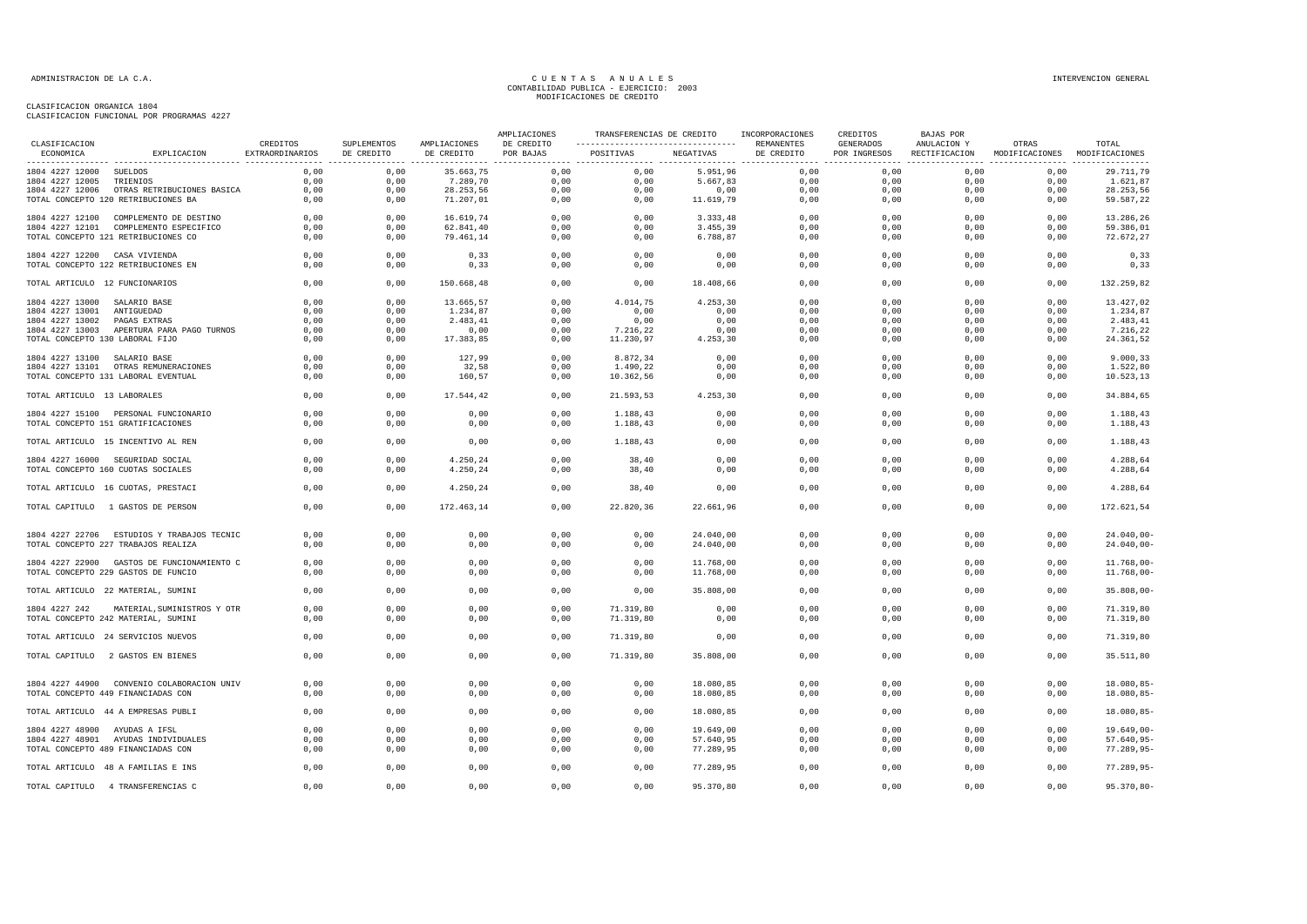|                             |        |             |                                      |            |            |           | <b>CREDITO</b>   |            | CREDITOS         | TAS POR              |       |                |
|-----------------------------|--------|-------------|--------------------------------------|------------|------------|-----------|------------------|------------|------------------|----------------------|-------|----------------|
|                             |        | REDITOS     | <sup>otid</sup> LEMENT <sub>Up</sub> |            | DE CREDITO |           |                  | REMANENTES | <b>GENERADOS</b> |                      | OTRA? | TOTAL          |
| ECONOMICA                   |        | AORDINARIOS | DE CREDITO                           | CREDITO אם | POR BAJAS  | POSITIVAS | <b>NEGATIVAS</b> | DE CREDITO | POR INGRESOS     | <b>RECTIFICACION</b> |       | MODIFICACIONES |
| <b>DIBICEONIA</b><br>TOTAL. | DEL PR |             |                                      |            |            | 140.16 ء  | 153.840.76       | . oc       | . 00             |                      |       | 112.762,54     |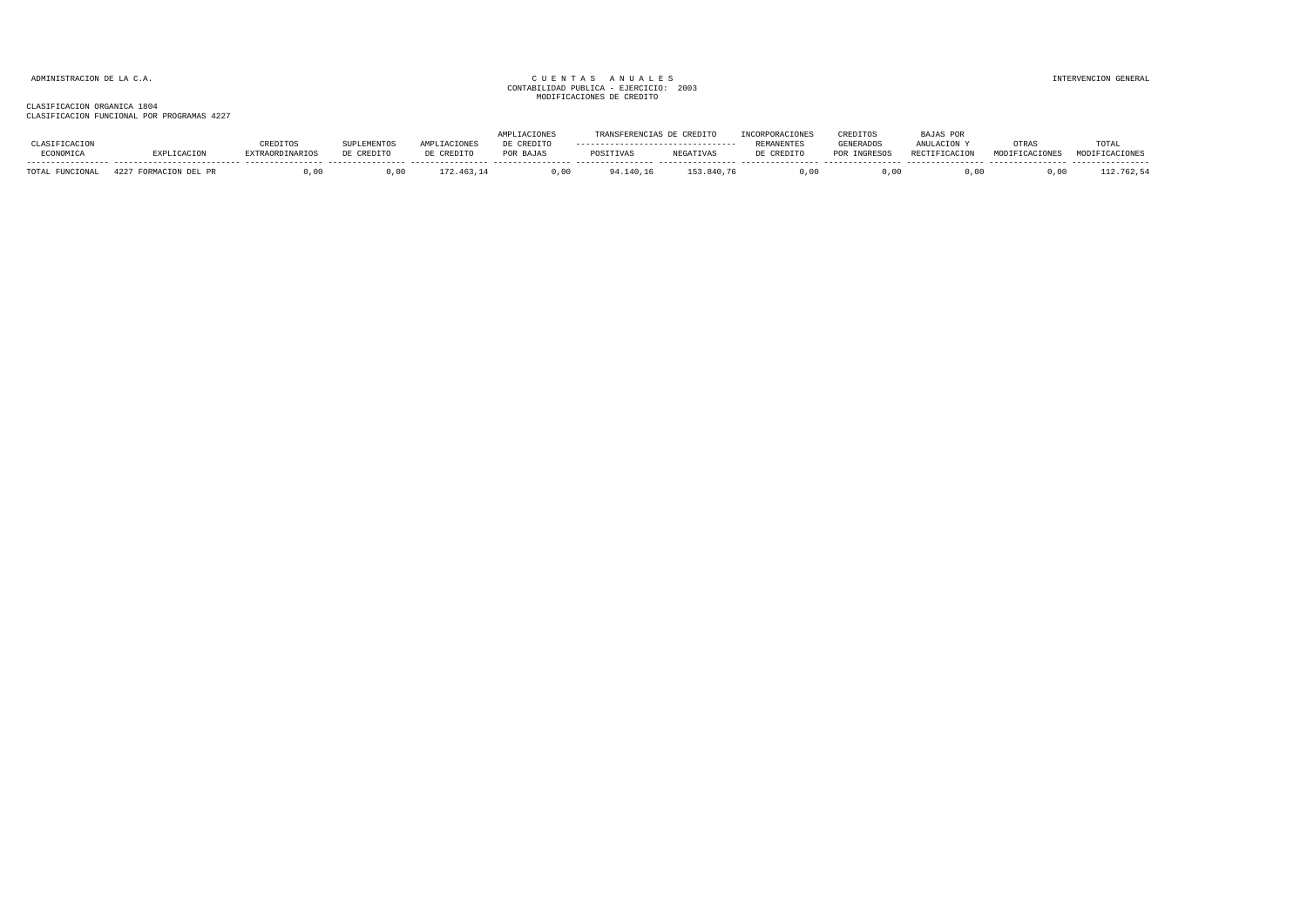|                                |                                            |                             |                           |                            | AMPLIACIONES            | TRANSFERENCIAS DE CREDITO |            | INCORPORACIONES          | CREDITOS                  | BAJAS POR                    |                                        |                |
|--------------------------------|--------------------------------------------|-----------------------------|---------------------------|----------------------------|-------------------------|---------------------------|------------|--------------------------|---------------------------|------------------------------|----------------------------------------|----------------|
| CLASIFICACION<br>ECONOMICA     | EXPLICACION                                | CREDITOS<br>EXTRAORDINARIOS | SUPLEMENTOS<br>DE CREDITO | AMPLIACIONES<br>DE CREDITO | DE CREDITO<br>POR BAJAS | POSITIVAS                 | NEGATIVAS  | REMANENTES<br>DE CREDITO | GENERADOS<br>POR INGRESOS | ANULACION Y<br>RECTIFICACION | OTRAS<br>MODIFICACIONES MODIFICACIONES | TOTAL          |
| 1804 4231 12000 SUELDOS        |                                            | 0.00                        | 0,00                      | 1.974.74                   | 0.00                    | 0.00                      | 0,00       | 0.00                     | 0.00                      | 0.00                         | 0.00                                   | 1.974,74       |
| 1804 4231 12005                | TRIENIOS                                   | 0,00                        | 0,00                      | 429,72                     | 0,00                    | 0,00                      | 858,81     | 0,00                     | 0,00                      | 0,00                         | 0,00                                   | 429,09         |
|                                | 1804 4231 12006 OTRAS RETRIBUCIONES BASICA | 0,00                        | 0,00                      | 1.945,52                   | 0,00                    | 0,00                      | 0,00       | 0,00                     | 0,00                      | 0,00                         | 0,00                                   | 1.945,52       |
|                                | TOTAL CONCEPTO 120 RETRIBUCIONES BA        | 0,00                        | 0,00                      | 4.349,98                   | 0,00                    | 0,00                      | 858,81     | 0,00                     | 0,00                      | 0,00                         | 0,00                                   | 3.491,17       |
|                                | 1804 4231 12100 COMPLEMENTO DE DESTINO     | 0.00                        | 0,00                      | 1.144,42                   | 0,00                    | 0,00                      | 0,00       | 0,00                     | 0.00                      | 0.00                         | 0,00                                   | 1.144,42       |
|                                | 1804 4231 12101 COMPLEMENTO ESPECIFICO     | 0,00                        | 0,00                      | 4.018,55                   | 0,00                    | 0,00                      | 0,00       | 0,00                     | 0,00                      | 0,00                         | 0,00                                   | 4.018,55       |
|                                | TOTAL CONCEPTO 121 RETRIBUCIONES CO        | 0,00                        | 0,00                      | 5.162,97                   | 0,00                    | 0,00                      | 0,00       | 0,00                     | 0,00                      | 0,00                         | 0,00                                   | 5.162,97       |
| TOTAL ARTICULO 12 FUNCIONARIOS |                                            | 0,00                        | 0,00                      | 9.512,95                   | 0,00                    | 0,00                      | 858,81     | 0,00                     | 0,00                      | 0,00                         | 0,00                                   | 8.654,14       |
|                                | 1804 4231 15100 PERSONAL FUNCIONARIO       | 0,00                        | 0,00                      | 0,00                       | 0,00                    | 858,81                    | 0,00       | 0,00                     | 0,00                      | 0,00                         | 0,00                                   | 858,81         |
|                                | TOTAL CONCEPTO 151 GRATIFICACIONES         | 0,00                        | 0,00                      | 0,00                       | 0,00                    | 858,81                    | 0,00       | 0,00                     | 0,00                      | 0,00                         | 0,00                                   | 858,81         |
|                                | TOTAL ARTICULO 15 INCENTIVO AL REN         | 0,00                        | 0,00                      | 0,00                       | 0.00                    | 858,81                    | 0,00       | 0,00                     | 0,00                      | 0,00                         | 0,00                                   | 858,81         |
|                                | 1804 4231 16000 SEGURIDAD SOCIAL           | 0,00                        | 0,00                      | 511,06                     | 0,00                    | 0,00                      | 0,00       | 0,00                     | 0,00                      | 0,00                         | 0,00                                   | 511,06         |
|                                | TOTAL CONCEPTO 160 CUOTAS SOCIALES         | 0,00                        | 0,00                      | 511,06                     | 0,00                    | 0,00                      | 0,00       | 0,00                     | 0,00                      | 0,00                         | 0,00                                   | 511,06         |
|                                | TOTAL ARTICULO 16 CUOTAS, PRESTACI         | 0,00                        | 0,00                      | 511,06                     | 0.00                    | 0,00                      | 0,00       | 0,00                     | 0,00                      | 0,00                         | 0,00                                   | 511,06         |
|                                | TOTAL CAPITULO 1 GASTOS DE PERSON          | 0,00                        | 0,00                      | 10.024,01                  | 0,00                    | 858,81                    | 858,81     | 0,00                     | 0,00                      | 0,00                         | 0,00                                   | 10.024,01      |
|                                | 1804 4231 22000 ORDINARIO NO INVENTARIABLE | 0,00                        | 0,00                      | 0,00                       | 0,00                    | 0,00                      | 8.000,00   | 0,00                     | 0,00                      | 0,00                         | 0,00                                   | $8.000,00 -$   |
|                                | 1804 4231 22003 LIBROS Y OTRAS PUBLICACION | 0,00                        | 0,00                      | 0,00                       | 0,00                    | 0,00                      | 1.000,00   | 0,00                     | 0,00                      | 0,00                         | 0,00                                   | $1.000,00 -$   |
|                                | TOTAL CONCEPTO 220 MATERIAL DE OFIC        | 0,00                        | 0,00                      | 0,00                       | 0,00                    | 0,00                      | 9.000,00   | 0,00                     | 0,00                      | 0,00                         | 0,00                                   | $9.000,00 -$   |
| 1804 4231 22201 POSTALES       |                                            | 0.00                        | 0.00                      | 0.00                       | 0.00                    | 0.00                      | 2,000,00   | 0.00                     | 0.00                      | 0.00                         | 0.00                                   | $2.000.00 -$   |
| 1804 4231 22202 TELEGRAFICAS   |                                            | 0,00                        | 0,00                      | 0,00                       | 0,00                    | 0,00                      | 600,00     | 0,00                     | 0,00                      | 0,00                         | 0,00                                   | $600,00 -$     |
|                                | TOTAL CONCEPTO 222 COMUNICACIONES          | 0,00                        | 0,00                      | 0,00                       | 0,00                    | 0,00                      | 2.600,00   | 0,00                     | 0,00                      | 0,00                         | 0,00                                   | $2.600,00 -$   |
|                                | 1804 4231 22706 ESTUDIOS Y TRABAJOS TECNIC | 0.00                        | 0.00                      | 0,00                       | 0,00                    | 0.00                      | 84.385,00  | 0,00                     | 0.00                      | 0.00                         | 0.00                                   | 84.385.00-     |
| 1804 4231 22709 OTROS          |                                            | 0.00                        | 0,00                      | 0,00                       | 0,00                    | 0,00                      | 13.000,00  | 0,00                     | 0,00                      | 0,00                         | 0,00                                   | $13.000,00 -$  |
|                                | TOTAL CONCEPTO 227 TRABAJOS REALIZA        | 0,00                        | 0,00                      | 0,00                       | 0,00                    | 0,00                      | 97.385,00  | 0,00                     | 0,00                      | 0,00                         | 0,00                                   | $97.385,00 -$  |
|                                | TOTAL ARTICULO 22 MATERIAL, SUMINI         | 0,00                        | 0,00                      | 0,00                       | 0,00                    | 0,00                      | 108.985,00 | 0,00                     | 0,00                      | 0,00                         | 0,00                                   | 108.985,00-    |
| 1804 4231 231                  | LOCOMOCION                                 | 0,00                        | 0,00                      | 0,00                       | 0,00                    | 0,00                      | 3.500,00   | 0,00                     | 0,00                      | 0,00                         | 0,00                                   | $3.500,00 -$   |
| TOTAL CONCEPTO 231 LOCOMOCION  |                                            | 0,00                        | 0,00                      | 0,00                       | 0,00                    | 0,00                      | 3.500,00   | 0,00                     | 0,00                      | 0,00                         | 0,00                                   | $3.500,00 -$   |
|                                | TOTAL ARTICULO 23 INDEMNIZACIONES          | 0.00                        | 0.00                      | 0,00                       | 0.00                    | 0.00                      | 3,500,00   | 0.00                     | 0.00                      | 0.00                         | 0.00                                   | $3.500.00 -$   |
| 1804 4231 242                  | MATERIAL, SUMINISTROS Y OTR                | 0,00                        | 0,00                      | 0,00                       | 0,00                    | 35.734,42                 | 0,00       | 0,00                     | 0,00                      | 0,00                         | 0,00                                   | 35.734,42      |
|                                | TOTAL CONCEPTO 242 MATERIAL, SUMINI        | 0,00                        | 0,00                      | 0,00                       | 0,00                    | 35.734,42                 | 0,00       | 0,00                     | 0,00                      | 0,00                         | 0,00                                   | 35.734,42      |
|                                | TOTAL ARTICULO 24 SERVICIOS NUEVOS         | 0,00                        | 0,00                      | 0,00                       | 0,00                    | 35.734,42                 | 0,00       | 0,00                     | 0,00                      | 0.00                         | 0.00                                   | 35.734,42      |
|                                | TOTAL CAPITULO 2 GASTOS EN BIENES          | 0,00                        | 0,00                      | 0,00                       | 0,00                    | 35.734,42                 | 112.485,00 | 0,00                     | 0,00                      | 0,00                         | 0,00                                   | $76.750, 58 -$ |
|                                |                                            |                             |                           |                            |                         |                           |            |                          |                           |                              |                                        |                |
|                                | 1804 4231 46900 CONVENIOS DD.PP. Y CC.LL.  | 0.00                        | 0,00                      | 0,00                       | 0,00                    | 0,00                      | 6.009,99   | 0,00                     | 0,00                      | 0,00                         | 0,00                                   | $6.009, 99 -$  |
|                                | TOTAL CONCEPTO 469 FINANCIADAS CON         | 0,00                        | 0,00                      | 0,00                       | 0,00                    | 0,00                      | 6.009,99   | 0,00                     | 0,00                      | 0,00                         | 0,00                                   | $6.009, 99 -$  |
|                                | TOTAL ARTICULO 46 A CORPORACIONES          | 0,00                        | 0,00                      | 0,00                       | 0,00                    | 0,00                      | 6.009,99   | 0,00                     | 0,00                      | 0,00                         | 0,00                                   | $6.009, 99 -$  |
| 1804 4231 48900 AYUDAS         |                                            | 0.00                        | 0,00                      | 0.00                       | 0.00                    | 0.00                      | 35.734,42  | 0.00                     | 0.00                      | 0.00                         | 0,00                                   | $35.734.42 -$  |
|                                | TOTAL CONCEPTO 489 FINANCIADAS CON         | 0,00                        | 0,00                      | 0,00                       | 0,00                    | 0,00                      | 35.734,42  | 0,00                     | 0,00                      | 0,00                         | 0,00                                   | 35.734,42-     |
|                                | TOTAL ARTICULO 48 A FAMILIAS E INS         | 0,00                        | 0,00                      | 0,00                       | 0,00                    | 0,00                      | 35.734,42  | 0,00                     | 0,00                      | 0,00                         | 0,00                                   | $35.734, 42-$  |
|                                | TOTAL CAPITULO 4 TRANSFERENCIAS C          | 0,00                        | 0,00                      | 0,00                       | 0,00                    | 0,00                      | 41.744,41  | 0,00                     | 0,00                      | 0,00                         | 0,00                                   | $41.744, 41-$  |
| TOTAL FUNCIONAL                | 4231 BECAS Y AYUDAS.                       | 0,00                        | 0,00                      | 10.024,01                  | 0,00                    | 36.593,23                 | 155.088,22 | 0,00                     | 0,00                      | 0,00                         | 0,00                                   | 108.470,98-    |
| TOTAL ORGANICO                 | 1804 D.G. RENOVACION                       | 0,00                        | 0,00                      | 182.487,15                 | 0,00                    | 130.733,39                | 308.928,98 | 0,00                     | 0,00                      | 0,00                         | 0,00                                   | 4.291,56       |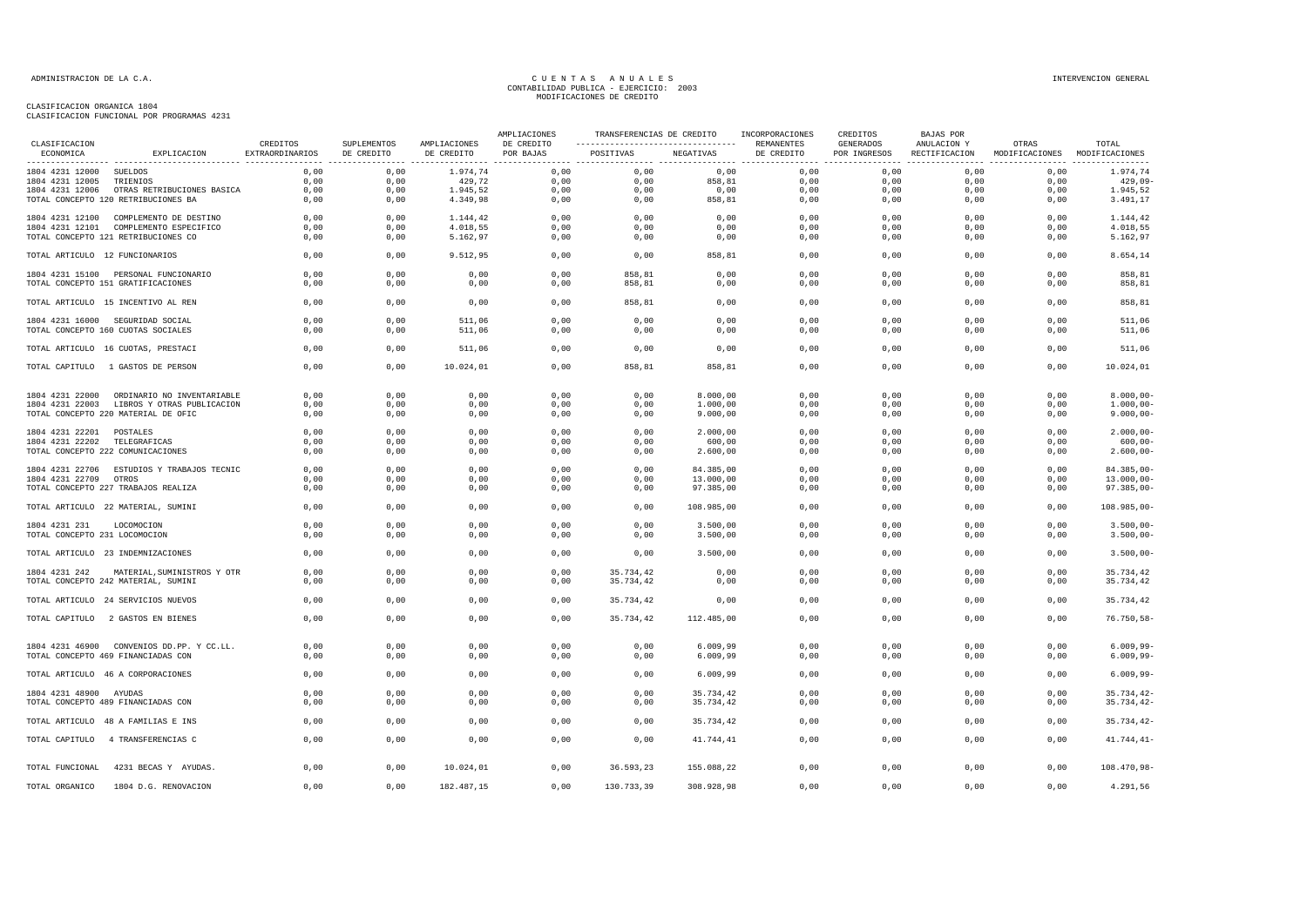|                                 |                                                                   |                             |                           |                            | AMPLIACIONES            | TRANSFERENCIAS DE CREDITO |            | INCORPORACIONES          | CREDITOS                  | BAJAS POR                    |                                        |                |
|---------------------------------|-------------------------------------------------------------------|-----------------------------|---------------------------|----------------------------|-------------------------|---------------------------|------------|--------------------------|---------------------------|------------------------------|----------------------------------------|----------------|
| CLASIFICACION<br>ECONOMICA      | EXPLICACION                                                       | CREDITOS<br>EXTRAORDINARIOS | SUPLEMENTOS<br>DE CREDITO | AMPLIACIONES<br>DE CREDITO | DE CREDITO<br>POR BAJAS | POSITIVAS                 | NEGATIVAS  | REMANENTES<br>DE CREDITO | GENERADOS<br>POR INGRESOS | ANULACION Y<br>RECTIFICACION | OTRAS<br>MODIFICACIONES MODIFICACIONES | TOTAL          |
| 1805 4228 12000 SUELDOS         |                                                                   | 0,00                        | 0,00                      | 3.052,02                   | 0,00                    | 0,00                      | 0,00       | 0,00                     | 0,00                      | 0,00                         | 0,00                                   | 3.052,02       |
| 1805 4228 12005                 | TRIENIOS                                                          | 0,00                        | 0,00                      | 656,39                     | 0,00                    | 0,00                      | 0,00       | 0,00                     | 0,00                      | 0,00                         | 0,00                                   | 656,39         |
|                                 | 1805 4228 12006 OTRAS RETRIBUCIONES BASICA                        | 0,00                        | 0,00                      | 2.941,48                   | 0,00                    | 0,00                      | 0,00       | 0,00                     | 0,00                      | 0,00                         | 0,00                                   | 2.941,48       |
|                                 | TOTAL CONCEPTO 120 RETRIBUCIONES BA                               | 0,00                        | 0,00                      | 6.649,89                   | 0,00                    | 0,00                      | 0,00       | 0,00                     | 0,00                      | 0,00                         | 0,00                                   | 6.649,89       |
|                                 | 1805 4228 12100 COMPLEMENTO DE DESTINO                            | 0,00                        | 0,00                      | 1.730,28                   | 0,00                    | 0,00                      | 0,00       | 0,00                     | 0,00                      | 0,00                         | 0,00                                   | 1.730,28       |
|                                 | 1805 4228 12101 COMPLEMENTO ESPECIFICO                            | 0,00                        | 0,00                      | 6.281, 10                  | 0,00                    | 0,00                      | 0,00       | 0,00                     | 0,00                      | 0,00                         | 0,00                                   | 6.281, 10      |
|                                 | TOTAL CONCEPTO 121 RETRIBUCIONES CO                               | 0,00                        | 0,00                      | 8.011,38                   | 0,00                    | 0,00                      | 0,00       | 0,00                     | 0,00                      | 0,00                         | 0,00                                   | 8.011,38       |
| TOTAL ARTICULO 12 FUNCIONARIOS  |                                                                   | 0,00                        | 0,00                      | 14.661,27                  | 0,00                    | 0,00                      | 0,00       | 0,00                     | 0,00                      | 0,00                         | 0,00                                   | 14.661,27      |
| 1805 4228 13000 SALARIO BASE    |                                                                   | 0,00                        | 0,00                      | 499,58                     | 0,00                    | 0,00                      | 0,00       | 0,00                     | 0,00                      | 0,00                         | 0,00                                   | 499,58         |
| 1805 4228 13001 ANTIGUEDAD      |                                                                   | 0,00                        | 0,00                      | 77,93                      | 0,00                    | 0,00                      | 0,00       | 0,00                     | 0,00                      | 0,00                         | 0,00                                   | 77,93          |
| 1805 4228 13002                 | PAGAS EXTRAS                                                      | 0.00                        | 0.00                      | 96,25                      | 0,00                    | 0,00                      | 0,00       | 0,00                     | 0,00                      | 0.00                         | 0,00                                   | 96,25          |
|                                 | 1805 4228 13003 OTRAS REMUNERACIONES                              | 0,00                        | 0,00                      | 151,61                     | 0,00                    | 0,00                      | 0,00       | $0$ , $00$               | 0,00                      | 0,00                         | 0,00                                   | 151,61         |
| TOTAL CONCEPTO 130 LABORAL FIJO |                                                                   | 0,00                        | 0,00                      | 825,37                     | 0,00                    | 0,00                      | 0,00       | 0,00                     | 0,00                      | 0,00                         | 0,00                                   | 825,37         |
| TOTAL ARTICULO 13 LABORALES     |                                                                   | 0,00                        | 0,00                      | 825,37                     | 0,00                    | 0,00                      | 0,00       | 0,00                     | 0,00                      | 0,00                         | 0,00                                   | 825,37         |
|                                 | 1805 4228 16000 SEGURIDAD SOCIAL                                  | 0,00                        | 0,00                      | 1.776,44                   | 0,00                    | 0,00                      | 0,00       | 0,00                     | 0,00                      | 0,00                         | 0,00                                   | 1.776,44       |
|                                 | TOTAL CONCEPTO 160 CUOTAS SOCIALES                                | 0,00                        | 0,00                      | 1.776,44                   | 0,00                    | 0,00                      | 0,00       | 0,00                     | 0,00                      | 0,00                         | 0,00                                   | 1.776,44       |
|                                 | TOTAL ARTICULO 16 CUOTAS, PRESTACI                                | 0,00                        | 0,00                      | 1.776,44                   | 0,00                    | 0,00                      | 0,00       | 0,00                     | 0,00                      | 0,00                         | 0,00                                   | 1.776,44       |
|                                 | TOTAL CAPITULO 1 GASTOS DE PERSON                                 | 0,00                        | 0,00                      | 17.263,08                  | 0,00                    | 0,00                      | 0,00       | 0,00                     | 0,00                      | 0,00                         | 0,00                                   | 17.263,08      |
|                                 | 1805 4228 22001 MOBILIARIO Y ENSERES                              | 0,00                        | 0,00                      | 0,00                       | 0,00                    | 0,00                      | 3.000,00   | 0,00                     | 0,00                      | 0,00                         | 0,00                                   | $3.000,00 -$   |
|                                 | 1805 4228 22004 MATERIAL INFORMATICO                              | 0.00                        | 0.00                      | 0,00                       | 0.00                    | 0.00                      | 3.000,00   | 0.00                     | 0.00                      | 0.00                         | 0.00                                   | $3.000,00 -$   |
|                                 | TOTAL CONCEPTO 220 MATERIAL DE OFIC                               | 0,00                        | 0,00                      | 0,00                       | 0,00                    | 0,00                      | 6.000,00   | 0,00                     | 0,00                      | 0,00                         | 0,00                                   | $6.000,00 -$   |
|                                 |                                                                   |                             |                           |                            |                         |                           |            |                          |                           |                              |                                        |                |
| 1805 4228 22201 POSTALES        |                                                                   | 0,00                        | 0,00                      | 0,00                       | 0,00                    | 0,00                      | 500,00     | 0,00                     | 0,00                      | 0,00                         | 0,00                                   | $500,00-$      |
| 1805 4228 22202 TELEGRAFICAS    |                                                                   | 0,00                        | 0,00                      | 0,00                       | 0,00                    | 0,00                      | 300,00     | 0,00                     | 0,00                      | 0,00                         | 0,00                                   | $300,00-$      |
|                                 | TOTAL CONCEPTO 222 COMUNICACIONES                                 | 0,00                        | 0,00                      | 0,00                       | 0,00                    | 0,00                      | 800,00     | 0,00                     | 0,00                      | 0,00                         | 0,00                                   | $800,00-$      |
|                                 | 1805 4228 22706 ESTUDIOS Y TRABAJOS TECNIC                        | 0,00                        | 0,00                      | 0,00                       | 0,00                    | 0,00                      | 10.522,40  | 0,00                     | 0,00                      | 0,00                         | 0,00                                   | $10.522, 40 -$ |
| 1805 4228 22709 OTROS           |                                                                   | 0,00                        | 0,00                      | 0,00                       | 0,00                    | 0,00                      | 11.707,60  | 0,00                     | 0,00                      | 0,00                         | 0,00                                   | 11.707,60-     |
|                                 | TOTAL CONCEPTO 227 TRABAJOS REALIZA                               | 0,00                        | 0,00                      | 0,00                       | 0,00                    | 0,00                      | 22.230,00  | 0,00                     | 0,00                      | 0,00                         | 0,00                                   | $22.230,00 -$  |
|                                 | TOTAL ARTICULO 22 MATERIAL, SUMINI                                | 0,00                        | 0,00                      | 0,00                       | 0,00                    | 0,00                      | 29.030,00  | 0,00                     | 0,00                      | 0,00                         | 0,00                                   | $29.030,00 -$  |
| 1805 4228 231                   | LOCOMOCION                                                        | 0,00                        | 0,00                      | 0,00                       | 0,00                    | 0,00                      | 4.000,00   | 0,00                     | 0,00                      | 0,00                         | 0,00                                   | $4.000,00 -$   |
| TOTAL CONCEPTO 231 LOCOMOCION   |                                                                   | 0,00                        | 0,00                      | 0,00                       | 0,00                    | 0,00                      | 4.000,00   | 0,00                     | 0,00                      | 0,00                         | 0,00                                   | $4.000,00 -$   |
|                                 | TOTAL ARTICULO 23 INDEMNIZACIONES                                 | 0,00                        | 0,00                      | 0,00                       | 0,00                    | 0,00                      | 4.000,00   | 0,00                     | 0,00                      | 0,00                         | 0,00                                   | $4.000,00 -$   |
|                                 | TOTAL CAPITULO 2 GASTOS EN BIENES                                 | 0,00                        | 0,00                      | 0,00                       | 0,00                    | 0,00                      | 33.030,00  | 0,00                     | 0,00                      | 0,00                         | 0,00                                   | $33.030,00 -$  |
|                                 |                                                                   |                             |                           |                            |                         |                           |            |                          |                           |                              |                                        |                |
|                                 | 1805 4228 44904 CONVENIO EQUILIBRIO PRESUP                        | 0,00                        | 0,00                      | 0,00                       | 0,00                    | 0,00                      | 44.862,71  | 0,00                     | 0,00                      | 0,00                         | 0,00                                   | 44.862,71-     |
|                                 | 1805 4228 44907 CONTRATO PROGRAMA LEY DE C                        | 0,00                        | 0,00                      | 1.502.530,00               | 0,00                    | 0,00                      | 0,00       | 0,00                     | 0,00                      | 0,00                         | 0,00                                   | 1.502.530,00   |
|                                 | TOTAL CONCEPTO 449 FINANCIADAS CON                                | 0,00                        | 0,00                      | 1.502.530,00               | 0,00                    | 0,00                      | 44.862,71  | 0,00                     | 0,00                      | 0,00                         | 0,00                                   | 1.457.667,29   |
|                                 | TOTAL ARTICULO 44 A EMPRESAS PUBLI                                | 0.00                        | 0,00                      | 1.502.530,00               | 0,00                    | 0,00                      | 44.862,71  | 0,00                     | 0,00                      | 0.00                         | 0,00                                   | 1.457.667,29   |
|                                 | TOTAL CAPITULO 4 TRANSFERENCIAS C                                 | 0,00                        | 0,00                      | 1.502.530,00               | 0,00                    | 0,00                      | 44.862,71  | 0,00                     | 0,00                      | 0,00                         | 0,00                                   | 1.457.667,29   |
|                                 |                                                                   |                             |                           |                            |                         |                           |            |                          |                           |                              |                                        |                |
| 1805 4228 690                   | TERRENOS                                                          | 0.00                        | 0.00                      | 0,00                       | 0,00                    | 524,000,00                | 0,00       | 0.00                     | 0.00                      | 0.00                         | 0.00                                   | 524.000,00     |
|                                 | TOTAL CONCEPTO 690 TERRENOS Y BIENE                               | 0,00                        | 0,00                      | 0,00                       | 0,00                    | 524.000,00                | 0,00       | 0,00                     | 0,00                      | 0,00                         | 0,00                                   | 524.000,00     |
|                                 |                                                                   | 0,00                        | 0,00                      | 0,00                       | 0,00                    |                           | 152.500,00 | 0,00                     | 0,00                      | 0,00                         | 0,00                                   | $152.500,00 -$ |
| 1805 4228 692                   | EDIFICIOS Y OTRAS CONSTRUC<br>TOTAL CONCEPTO 692 EDIFICIOS Y OTRA | 0,00                        | 0,00                      | 0,00                       | 0,00                    | 0,00<br>0,00              | 152.500,00 | 0,00                     | 0,00                      | 0,00                         | 0,00                                   | $152.500,00 -$ |
|                                 | TOTAL ARTICULO 69 FINANCIADAS CON                                 | 0,00                        | 0,00                      | 0,00                       | 0,00                    | 524.000,00                | 152.500,00 | 0,00                     | 0,00                      | 0,00                         | 0,00                                   | 371.500,00     |
|                                 |                                                                   |                             |                           |                            |                         |                           |            |                          |                           |                              |                                        |                |
|                                 | TOTAL CAPITULO 6 INVERSIONES REAL                                 | 0,00                        | 0,00                      | 0,00                       | 0,00                    | 524.000,00                | 152.500,00 | 0,00                     | 0,00                      | 0,00                         | 0,00                                   | 371.500,00     |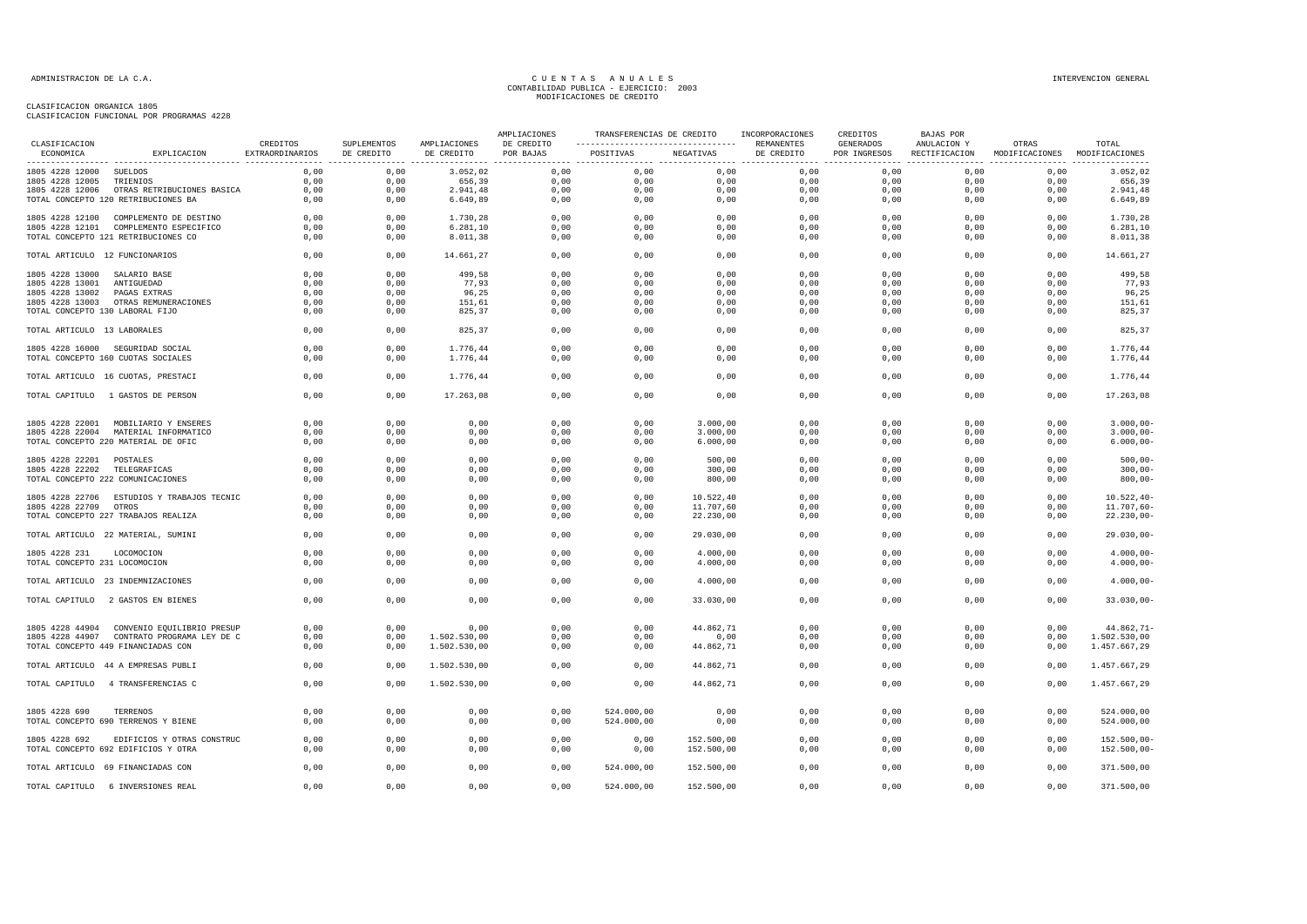| CLASIFICACION<br>ECONOMICA | EXPLICACION                                                     | CREDITOS<br>EXTRAORDINARIOS | SUPLEMENTOS<br>DE CREDITO | AMPLIACIONES<br>DE CREDITO | AMPLIACIONES<br>DE CREDITO<br>POR BAJAS | TRANSFERENCIAS DE CREDITO<br>---------------------------------<br>POSITIVAS | NEGATIVAS                | <b>INCORPORACIONES</b><br>REMANENTES<br>DE CREDITO | CREDITOS<br>GENERADOS<br>POR INGRESOS | BAJAS POR<br>ANULACION Y<br>RECTIFICACION | OTRAS<br>MODIFICACIONES | TOTAL<br>MODIFICACIONES              |
|----------------------------|-----------------------------------------------------------------|-----------------------------|---------------------------|----------------------------|-----------------------------------------|-----------------------------------------------------------------------------|--------------------------|----------------------------------------------------|---------------------------------------|-------------------------------------------|-------------------------|--------------------------------------|
| 1805 4228 74901            | UNIVERSIDAD-PROGRAMA 2000<br>TOTAL CONCEPTO 749 FINANCIADAS CON | 0.00<br>0.00                | 0,00<br>0,00              | 0,00<br>0,00               | 0.00<br>0.00                            | 0.00<br>0.00                                                                | 371.500,00<br>371,500,00 | 0.00<br>0.00                                       | 0.00<br>0.00                          | 1.502.530.00<br>1.502.530,00              | 0,00<br>0,00            | $1.874.030,00 -$<br>$1.874.030,00 -$ |
| TOTAL ARTICULO             | 74 A EMPRESAS PUBLI                                             | 0,00                        | 0,00                      | 0,00                       | 0,00                                    | 0,00                                                                        | 371.500,00               | 0,00                                               | 0,00                                  | 1.502.530,00                              | 0,00                    | $1.874.030,00 -$                     |
| TOTAL CAPITULO             | TRANSFERENCIAS D                                                | 0,00                        | 0,00                      | 0,00                       | 0,00                                    | 0,00                                                                        | 371.500,00               | 0,00                                               | 0.00                                  | 1.502.530,00                              | 0,00                    | $1.874.030,00 -$                     |
| TOTAL FUNCIONAL            | 4228 ENSEÑANZA UNIVER                                           | 0.00                        | 0,00                      | 1.519.793,08               | 0.00                                    | 524.000,00                                                                  | 601.892,71               | 0,00                                               | 0.00                                  | 1.502.530,00                              | 0,00                    | $60.629, 63 -$                       |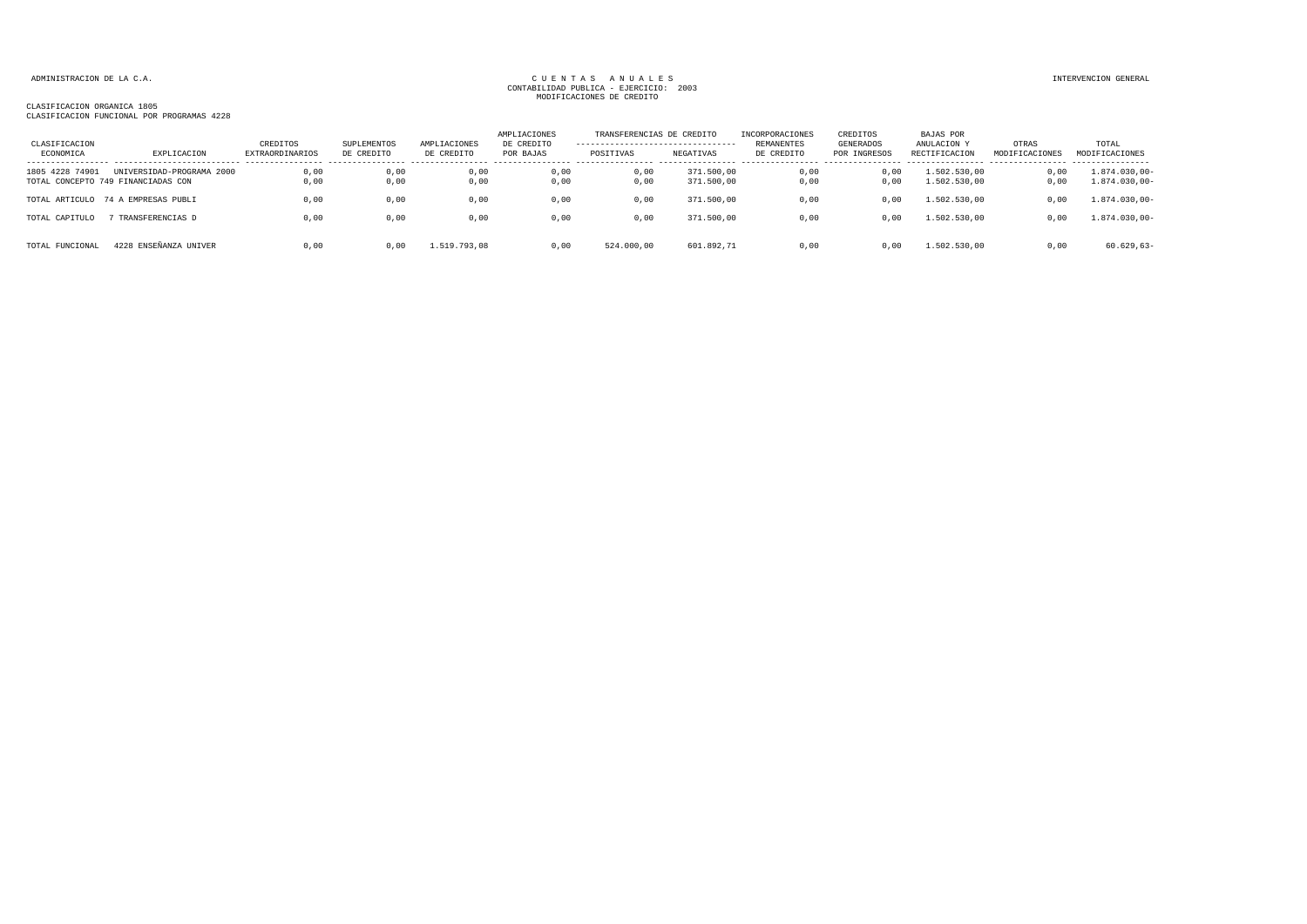| CLASIFICACION                 |                                     | CREDITOS               | <b>SUPLEMENTOS</b> | AMPLIACIONES | AMPLIACIONES<br>DE CREDITO | TRANSFERENCIAS DE CREDITO<br>---------------------------------- |            | INCORPORACIONES<br><b>REMANENTES</b> | CREDITOS<br>GENERADOS            | BAJAS POR<br>ANULACION Y | OTRAS          | TOTAL          |
|-------------------------------|-------------------------------------|------------------------|--------------------|--------------|----------------------------|-----------------------------------------------------------------|------------|--------------------------------------|----------------------------------|--------------------------|----------------|----------------|
| ECONOMICA                     | EXPLICACION                         | <b>EXTRAORDINARIOS</b> | DE CREDITO         | DE CREDITO   | POR BAJAS                  | POSITIVAS                                                       | NEGATIVAS  | DE CREDITO                           | POR INGRESOS<br>---------------- | RECTIFICACION            | MODIFICACIONES | MODIFICACIONES |
| 1805 5423 22403 OTROS RIESGOS |                                     | 0,00                   | 0,00               | 0,00         | 0,00                       | 52.789,60                                                       | 0,00       | 0,00                                 | 0,00                             | 0,00                     | 0,00           | 52.789,60      |
|                               | TOTAL CONCEPTO 224 PRIMAS DE SEGURO | 0,00                   | 0,00               | 0,00         | 0,00                       | 52.789,60                                                       | 0,00       | 0,00                                 | 0,00                             | 0,00                     | 0,00           | 52.789,60      |
| 1805 5423 22609               | OTROS                               | 0,00                   | 0,00               | 0,00         | 0,00                       | 6.000.00                                                        | 0,00       | 0,00                                 | 0,00                             | 0,00                     | 0,00           | 6.000,00       |
|                               | TOTAL CONCEPTO 226 GASTOS DIVERSOS  | 0,00                   | 0,00               | 0,00         | 0,00                       | 6.000,00                                                        | 0,00       | 0,00                                 | 0,00                             | 0,00                     | 0,00           | 6.000,00       |
|                               | TOTAL ARTICULO 22 MATERIAL, SUMINI  | 0,00                   | 0,00               | 0,00         | 0,00                       | 58.789,60                                                       | 0,00       | 0,00                                 | 0,00                             | 0,00                     | 0,00           | 58.789,60      |
| 1805 5423 239                 | OTRAS INDEMNIZACIONES               | 0,00                   | 0,00               | 0,00         | 0,00                       | 3.100,00                                                        | 0,00       | 0,00                                 | 0,00                             | 0,00                     | 0,00           | 3.100,00       |
|                               | TOTAL CONCEPTO 239 OTRAS INDEMNIZAC | 0,00                   | 0,00               | 0,00         | 0,00                       | 3.100,00                                                        | 0,00       | 0,00                                 | 0,00                             | 0,00                     | 0,00           | 3.100,00       |
|                               | TOTAL ARTICULO 23 INDEMNIZACIONES   | 0,00                   | 0,00               | 0,00         | 0,00                       | 3.100,00                                                        | 0,00       | 0,00                                 | 0,00                             | 0,00                     | 0,00           | 3.100,00       |
| TOTAL CAPITULO                | 2 GASTOS EN BIENES                  | 0,00                   | 0,00               | 0,00         | 0,00                       | 61.889,60                                                       | 0,00       | 0,00                                 | 0,00                             | 0,00                     | 0,00           | 61.889,60      |
| 1805 5423 48900               | FOMENTO A LA INVESTIGACION          | 0,00                   | 0,00               | 0,00         | 0,00                       | 0,00                                                            | 61.889.60  | 0,00                                 | 0,00                             | 0,00                     | 0,00           | $61.889, 60 -$ |
|                               | TOTAL CONCEPTO 489 FINANCIADAS CON  | 0,00                   | 0,00               | 0,00         | 0,00                       | 0,00                                                            | 61.889,60  | 0,00                                 | 0,00                             | 0,00                     | 0,00           | $61.889, 60 -$ |
|                               | TOTAL ARTICULO 48 A FAMILIAS E INS  | 0,00                   | 0,00               | 0,00         | 0,00                       | 0,00                                                            | 61.889,60  | 0,00                                 | 0,00                             | 0,00                     | 0,00           | $61.889, 60 -$ |
| TOTAL CAPITULO                | 4 TRANSFERENCIAS C                  | 0,00                   | 0,00               | 0,00         | 0,00                       | 0,00                                                            | 61.889.60  | 0,00                                 | 0,00                             | 0.00                     | 0,00           | $61.889, 60 -$ |
| TOTAL FUNCIONAL               | 5423 INVESTIGACIÓN, D               | 0,00                   | 0,00               | 0,00         | 0,00                       | 61.889,60                                                       | 61.889,60  | 0,00                                 | 0,00                             | 0,00                     | 0,00           | 0,00           |
| TOTAL ORGANICO                | 1805 D.G. ENSEÑANZA S               | 0,00                   | 0,00               | 1.519.793.08 | 0,00                       | 585.889,60                                                      | 663.782,31 | 0,00                                 | 0,00                             | 1.502.530,00             | 0,00           | $60.629, 63 -$ |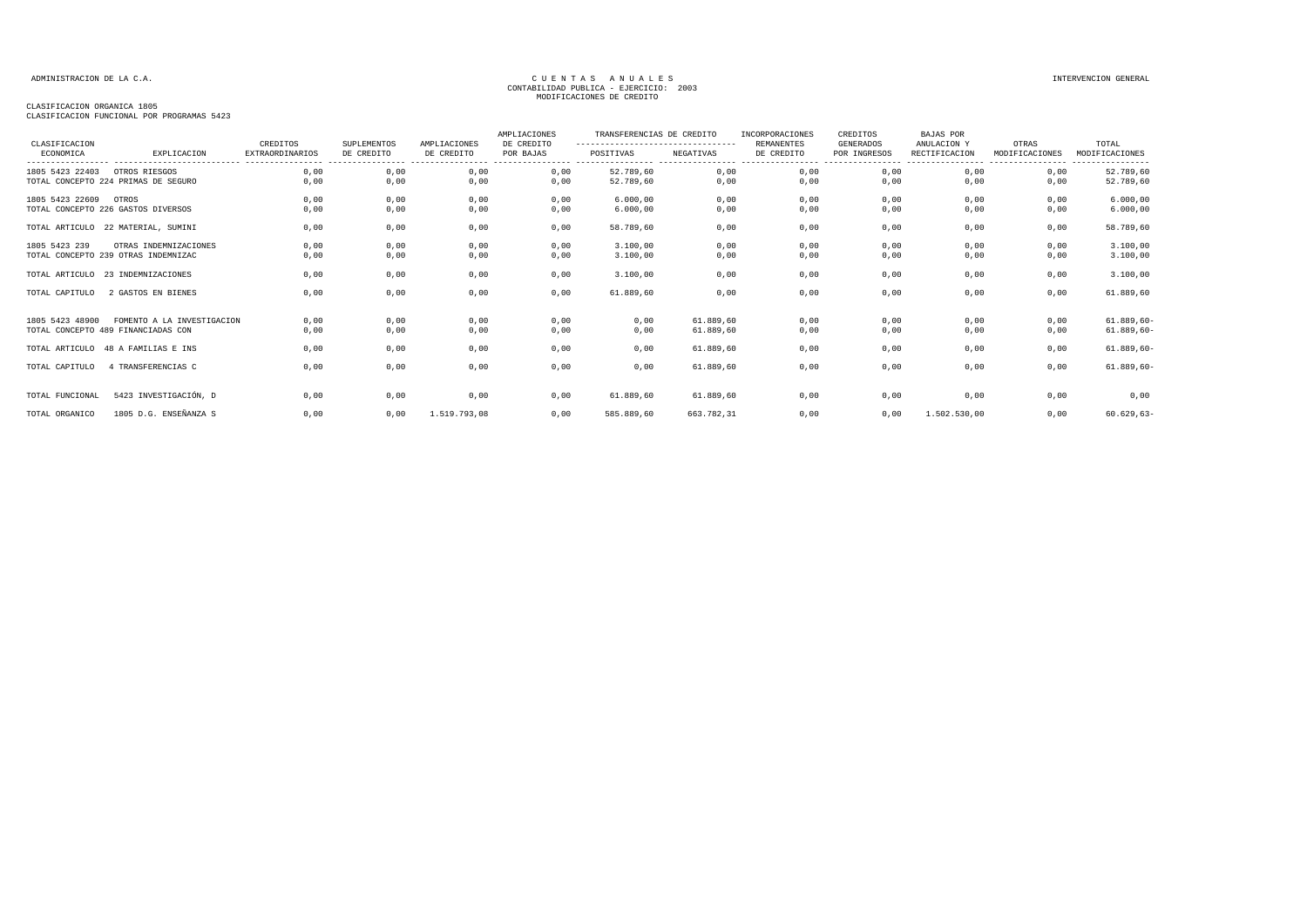| CLASIFICACION                  |                                            | CREDITOS               | SUPLEMENTOS | AMPLIACIONES | AMPLIACIONES<br>DE CREDITO | TRANSFERENCIAS DE CREDITO<br>------------------------------------ |            | INCORPORACIONES<br>REMANENTES | CREDITOS<br>GENERADOS | BAJAS POR<br>ANULACION Y | OTRAS                         | TOTAL          |
|--------------------------------|--------------------------------------------|------------------------|-------------|--------------|----------------------------|-------------------------------------------------------------------|------------|-------------------------------|-----------------------|--------------------------|-------------------------------|----------------|
| ECONOMICA                      | EXPLICACION                                | <b>EXTRAORDINARIOS</b> | DE CREDITO  | DE CREDITO   | POR BAJAS                  | POSITIVAS                                                         | NEGATIVAS  | DE CREDITO<br>------- -       | POR INGRESOS          | RECTIFICACION            | MODIFICACIONES MODIFICACIONES |                |
| 1806 4224 12000                | SUELDOS                                    | 0,00                   | 0,00        | 123.662,59   | 0,00                       | 0,00                                                              | 252.687,03 | 0,00                          | 0,00                  | 0,00                     | 0,00                          | $129.024,44-$  |
| 1806 4224 12005                | TRIENIOS                                   | 0,00                   | 0,00        | 8.863,40     | 0,00                       | 0,00                                                              | 0,00       | 0,00                          | 0,00                  | 0,00                     | 0,00                          | 8.863,40       |
|                                | 1806 4224 12006 OTRAS RETRIBUCIONES BASICA | 0,00                   | 0,00        | 98.385,69    | 0,00                       | 0,00                                                              | 0,00       | 0,00                          | 0,00                  | 0,00                     | 0,00                          | 98.385,69      |
|                                | TOTAL CONCEPTO 120 RETRIBUCIONES BA        | 0,00                   | 0,00        | 230.911,68   | 0,00                       | 0,00                                                              | 252.687,03 | 0,00                          | 0,00                  | 0,00                     | 0,00                          | $21.775, 35 -$ |
| 1806 4224 12100                | COMPLEMENTO DE DESTINO                     | 0,00                   | 0,00        | 57.873,93    | 0,00                       | 0,00                                                              | 1.500,00   | 0,00                          | 0,00                  | 0,00                     | 0,00                          | 56.373,93      |
|                                | 1806 4224 12101 COMPLEMENTO ESPECIFICO     | 0,00                   | 0,00        | 155.687,50   | 0,00                       | 0,00                                                              | 2.000,00   | 0,00                          | 0,00                  | 0,00                     | 0,00                          | 153.687,50     |
|                                | TOTAL CONCEPTO 121 RETRIBUCIONES CO        | 0,00                   | 0,00        | 213.561,43   | 0,00                       | 0,00                                                              | 3.500,00   | 0,00                          | 0,00                  | 0,00                     | 0,00                          | 210.061,43     |
|                                |                                            |                        |             |              |                            |                                                                   |            |                               |                       |                          |                               |                |
| TOTAL ARTICULO 12 FUNCIONARIOS |                                            | 0,00                   | 0,00        | 444.473,11   | 0,00                       | 0,00                                                              | 256.187,03 | 0,00                          | 0,00                  | 0,00                     | 0,00                          | 188.286,08     |
| 1806 4224 13000                | SALARIO BASE                               | 0,00                   | 0,00        | 25.162,95    | 0,00                       | 0,00                                                              | 13.160,80  | 0,00                          | 0,00                  | 0,00                     | 0,00                          | 12.002,15      |
| 1806 4224 13001                | ANTIGUEDAD                                 | 0,00                   | 0,00        | 2.404,26     | 0,00                       | 0,00                                                              | 0,00       | 0,00                          | 0,00                  | 0,00                     | 0,00                          | 2.404,26       |
| 1806 4224 13002                | PAGAS EXTRAS                               | 0,00                   | 0,00        | 4.594,53     | 0,00                       | 0,00                                                              | 0,00       | 0,00                          | 0.00                  | 0,00                     | 0.00                          | 4.594,53       |
| 1806 4224 13003                | OTRAS REMUNERACIONES                       | 0,00                   | 0,00        | 55,66        | 0,00                       | 0,00                                                              | 0,00       | 0,00                          | 0,00                  | 0,00                     | 0,00                          | 55,66          |
|                                | TOTAL CONCEPTO 130 LABORAL FIJO            | 0,00                   | 0,00        | 32.217,40    | 0,00                       | 0,00                                                              | 13.160,80  | 0,00                          | 0,00                  | 0,00                     | 0,00                          | 19.056,60      |
| 1806 4224 13100 SALARIO BASE   |                                            | 0.00                   | 0.00        | 489,46       | 0.00                       | 55.223,80                                                         | 0.00       | 0.00                          | 0.00                  | 0.00                     | 0.00                          | 55.713,26      |
|                                | 1806 4224 13101 OTRAS REMUNERACIONES       | 0.00                   | 0.00        | 124,61       | 0,00                       | 13.281,76                                                         | 0,00       | 0,00                          | 0.00                  | 0.00                     | 0,00                          | 13.406,37      |
|                                | TOTAL CONCEPTO 131 LABORAL EVENTUAL        | 0,00                   | 0,00        | 614,07       | 0,00                       | 68.505,56                                                         | 0,00       | 0,00                          | 0,00                  | 0,00                     | 0,00                          | 69.119,63      |
|                                |                                            |                        |             |              |                            |                                                                   |            |                               |                       |                          |                               |                |
| TOTAL ARTICULO 13 LABORALES    |                                            | 0,00                   | 0,00        | 32.831,47    | 0,00                       | 68.505,56                                                         | 13.160,80  | 0,00                          | 0,00                  | 0,00                     | 0,00                          | 88.176,23      |
|                                | 1806 4224 15100 PERSONAL FUNCIONARIO       | 0,00                   | 0,00        | 0,00         | 0,00                       | 842,27                                                            | 0,00       | 0,00                          | 0,00                  | 0,00                     | 0,00                          | 842,27         |
|                                | TOTAL CONCEPTO 151 GRATIFICACIONES         | 0,00                   | 0,00        | 0,00         | 0,00                       | 842,27                                                            | 0,00       | 0,00                          | 0,00                  | 0,00                     | 0,00                          | 842,27         |
|                                | TOTAL ARTICULO 15 INCENTIVO AL REN         | 0.00                   | 0,00        | 0,00         | 0.00                       | 842,27                                                            | 0,00       | 0,00                          | 0,00                  | 0.00                     | 0,00                          | 842,27         |
|                                | 1806 4224 16000 SEGURIDAD SOCIAL           | 0,00                   | 0,00        | 47.338,64    | 0,00                       | 0,00                                                              | 0,00       | 0,00                          | 0,00                  | 0,00                     | 0,00                          | 47.338,64      |
|                                | TOTAL CONCEPTO 160 CUOTAS SOCIALES         | 0,00                   | 0,00        | 47.338,64    | 0,00                       | 0,00                                                              | 0,00       | 0,00                          | 0,00                  | 0,00                     | 0,00                          | 47.338,64      |
|                                |                                            |                        |             |              |                            |                                                                   |            |                               |                       |                          |                               |                |
|                                | TOTAL ARTICULO 16 CUOTAS, PRESTACI         | 0,00                   | 0,00        | 47.338,64    | 0,00                       | 0,00                                                              | 0,00       | 0,00                          | 0,00                  | 0,00                     | 0,00                          | 47.338,64      |
|                                | TOTAL CAPITULO 1 GASTOS DE PERSON          | 0.00                   | 0.00        | 524.643,22   | 0.00                       | 69.347.83                                                         | 269.347.83 | 0.00                          | 0.00                  | 0.00                     | 0.00                          | 324.643,22     |
|                                |                                            |                        |             |              |                            |                                                                   |            |                               |                       |                          |                               |                |
|                                | 1806 4224 22900 GASTOS DE FUNCIONAMIENTO C | 0,00                   | 0,00        | 0,00         | 0,00                       | 68.700,00                                                         | 0,00       | 0,00                          | 0,00                  | 0,00                     | 0,00                          | 68.700,00      |
|                                | TOTAL CONCEPTO 229 GASTOS DE FUNCIO        | 0,00                   | 0,00        | 0,00         | 0,00                       | 68.700,00                                                         | 0,00       | 0,00                          | 0,00                  | 0,00                     | 0,00                          | 68.700,00      |
|                                | TOTAL ARTICULO 22 MATERIAL, SUMINI         | 0,00                   | 0,00        | 0,00         | 0,00                       | 68.700,00                                                         | 0,00       | 0,00                          | 0,00                  | 0,00                     | 0,00                          | 68.700,00      |
|                                | TOTAL CAPITULO 2 GASTOS EN BIENES          | 0,00                   | 0,00        | 0,00         | 0,00                       | 68.700,00                                                         | 0,00       | 0,00                          | 0,00                  | 0,00                     | 0,00                          | 68.700,00      |
|                                |                                            |                        |             |              |                            |                                                                   |            |                               |                       |                          |                               |                |
|                                | 1806 4224 46900 ESCUELAS MUNICIPALES MUSIC | 0,00                   | 0,00        | 0,00         | 0,00                       | 0,00                                                              | 68.700,00  | 0,00                          | 0,00                  | 0,00                     | 0,00                          | $68.700,00 -$  |
|                                | TOTAL CONCEPTO 469 FINANCIADAS CON         | 0,00                   | 0,00        | 0,00         | 0,00                       | 0,00                                                              | 68.700,00  | 0,00                          | 0,00                  | 0,00                     | 0,00                          | $68.700,00 -$  |
|                                | TOTAL ARTICULO 46 A CORPORACIONES          | 0.00                   | 0,00        | 0.00         | 0.00                       | 0.00                                                              | 68,700,00  | 0.00                          | 0.00                  | 0.00                     | 0.00                          | $68.700,00 -$  |
|                                |                                            |                        |             |              |                            |                                                                   |            |                               |                       |                          |                               |                |
| TOTAL CAPITULO                 | 4 TRANSFERENCIAS C                         | 0,00                   | 0,00        | 0,00         | 0,00                       | 0,00                                                              | 68.700,00  | 0,00                          | 0,00                  | 0,00                     | 0,00                          | $68.700,00 -$  |
|                                | TOTAL FUNCIONAL 4224 ENSEÑANZAS ARTIS      | 0,00                   | 0,00        | 524.643,22   | 0,00                       | 138.047,83                                                        | 338.047,83 | 0,00                          | 0,00                  | 0,00                     | 0,00                          | 324.643,22     |
|                                |                                            |                        |             |              |                            |                                                                   |            |                               |                       |                          |                               |                |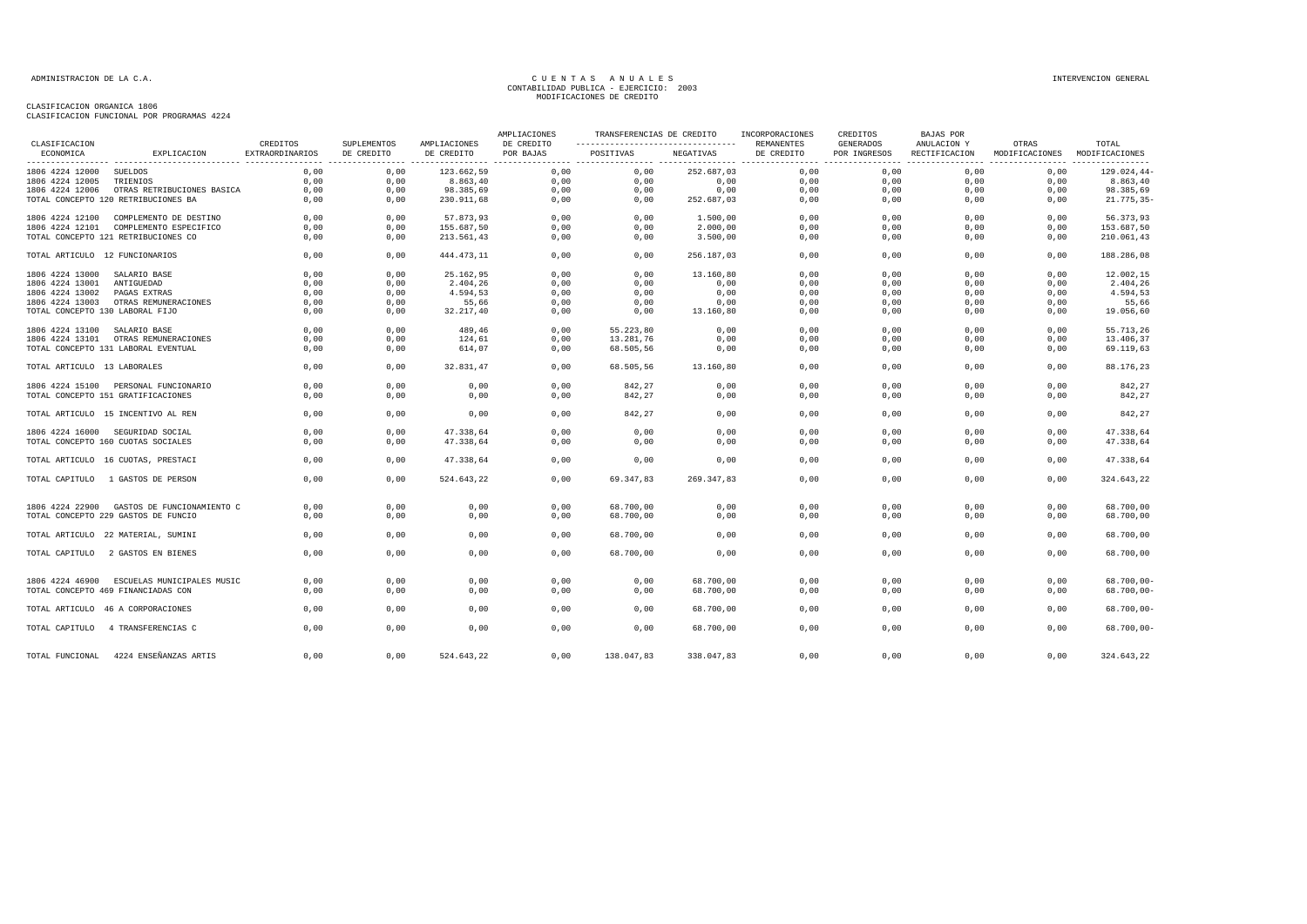| ----------------------------------<br>ECONOMICA<br>EXPLICACION<br>POSITIVAS<br>NEGATIVAS<br>POR INGRESOS<br>EXTRAORDINARIOS<br>DE CREDITO<br>DE CREDITO<br>POR BAJAS<br>DE CREDITO<br>RECTIFICACION<br>MODIFICACIONES<br>MODIFICACIONES<br>0,00<br>0,00<br>0,00<br>154.964,54<br>0,00<br>0,00<br>0,00<br>1806 4225 12000<br>SUELDOS<br>0,00<br>55.868,48<br>0,00<br>0,00<br>0,00<br>1806 4225 12005<br>TRIENIOS<br>0,00<br>0,00<br>8.669,69<br>0,00<br>0,00<br>0,00<br>0,00<br>0,00<br>8.669,69<br>0,00<br>0,00<br>0,00<br>0,00<br>0,00<br>0,00<br>43.033,13<br>1806 4225 12006 OTRAS RETRIBUCIONES BASICA<br>0,00<br>0,00<br>43.033,13<br>0,00<br>TOTAL CONCEPTO 120 RETRIBUCIONES BA<br>0,00<br>107.571,30<br>0,00<br>0,00<br>154.964,54<br>0,00<br>0,00<br>0,00<br>0,00<br>47.393,24-<br>0,00<br>0,00<br>0,00<br>0,00<br>0,00<br>0,00<br>0,00<br>0,00<br>0,00<br>1806 4225 12100 COMPLEMENTO DE DESTINO<br>25.313,60<br>0,00<br>25.313,60<br>0.00<br>0.00<br>0,00<br>92.114,41<br>0,00<br>0.00<br>0,00<br>0,00<br>0.00<br>0,00<br>92.114,41<br>1806 4225 12101<br>COMPLEMENTO ESPECIFICO<br>0,00<br>236,65<br>0,00<br>0,00<br>0,00<br>236,65<br>1806 4225 12109<br>0,00<br>0,00<br>0,00<br>0,00<br>0,00<br>OTRAS<br>0,00<br>TOTAL CONCEPTO 121 RETRIBUCIONES CO<br>0,00<br>117.664,66<br>0,00<br>0,00<br>0,00<br>0,00<br>0,00<br>117.664,66<br>0,00<br>0,00<br>1806 4225 12200 CASA VIVIENDA<br>0,00<br>0,00<br>10,12<br>0,00<br>0,00<br>0,00<br>0,00<br>0,00<br>0,00<br>0,00<br>10,12<br>TOTAL CONCEPTO 122 RETRIBUCIONES EN<br>0,00<br>0,00<br>10,12<br>0,00<br>0,00<br>0,00<br>0,00<br>0,00<br>0,00<br>0,00<br>10,12<br>TOTAL ARTICULO 12 FUNCIONARIOS<br>0,00<br>0,00<br>225.246,08<br>0.00<br>0.00<br>154.964,54<br>0,00<br>0,00<br>0.00<br>0,00<br>70.281,54<br>0.00<br>0.00<br>0.00<br>0.00<br>0.00<br>0.00<br>4.386,67<br>0.00<br>393.43<br>0.00<br>3.993.24<br>1806 4225 13000<br>SALARIO BASE<br>46,78<br>262,08<br>0,00<br>308,86<br>1806 4225 13001<br>0,00<br>0,00<br>0,00<br>0,00<br>0,00<br>0,00<br>0,00<br>ANTIGUEDAD<br>0,00<br>73,37<br>0,00<br>0,00<br>782,59<br>1806 4225 13002<br>0,00<br>0,00<br>709,22<br>0,00<br>0,00<br>0,00<br>PAGAS EXTRAS<br>TOTAL CONCEPTO 130 LABORAL FIJO<br>0,00<br>513,58<br>0,00<br>4.964,54<br>0,00<br>0,00<br>5.478,12<br>0,00<br>0,00<br>0,00<br>0,00<br>TOTAL ARTICULO 13 LABORALES<br>0,00<br>0,00<br>513,58<br>0,00<br>4.964,54<br>0,00<br>0,00<br>0,00<br>0,00<br>0,00<br>5.478,12<br>0.00<br>0.00<br>13,960,05<br>0.00<br>0.00<br>0.00<br>0.00<br>0.00<br>1806 4225 16000 SEGURIDAD SOCIAL<br>0.00<br>0.00<br>13.960.05<br>0.00<br>0,00<br>0,00<br>0,00<br>0.00<br>0.00<br>13.960,05<br>TOTAL CONCEPTO 160 CUOTAS SOCIALES<br>13.960,05<br>0,00<br>0,00<br>0,00<br>0,00<br>0,00<br>TOTAL ARTICULO 16 CUOTAS, PRESTACI<br>0,00<br>0,00<br>13.960,05<br>0,00<br>0,00<br>0,00<br>0,00<br>0,00<br>13.960,05<br>0,00<br>0,00<br>0,00<br>4.964,54<br>0,00<br>0,00<br>0,00<br>0,00<br>TOTAL CAPITULO 1 GASTOS DE PERSON<br>239.719,71<br>154.964,54<br>89.719,71<br>1806 4225 22709 OTROS<br>0,00<br>0,00<br>0,00<br>0,00<br>0,00<br>30.000,00<br>0,00<br>0,00<br>0,00<br>0,00<br>$30.000,00-$<br>TOTAL CONCEPTO 227 TRABAJOS REALIZA<br>0,00<br>0,00<br>0,00<br>0,00<br>0,00<br>30.000,00<br>0,00<br>0,00<br>0,00<br>0,00<br>0.00<br>0.00<br>0,00<br>0,00<br>88.956.13<br>0,00<br>0,00<br>0.00<br>0.00<br>0.00<br>88.956.13<br>1806 4225 22900 GASTOS DE FUNCIONAMIENTO C<br>88.956,13<br>0,00<br>88.956,13<br>TOTAL CONCEPTO 229 GASTOS DE FUNCIO<br>0,00<br>0,00<br>0,00<br>0,00<br>0,00<br>0,00<br>0,00<br>0,00<br>0,00<br>0,00<br>0,00<br>0,00<br>88.956,13<br>30.000,00<br>0,00<br>0,00<br>0,00<br>0,00<br>58.956,13<br>TOTAL ARTICULO 22 MATERIAL, SUMINI<br>0,00<br>0,00<br>0,00<br>0,00<br>0,00<br>0,00<br>0,00<br>0,00<br>58.956,13<br>TOTAL CAPITULO 2 GASTOS EN BIENES<br>88.956,13<br>30.000,00<br>0.00<br>0,00<br>0,00<br>0,00<br>22.296,87<br>0,00<br>0,00<br>0,00<br>0,00<br>22.296,87<br>1806 4225 46900 CONVENIOS CC.LL.EDUCACION<br>0,00<br>0,00<br>0.00<br>22.296.87<br>0,00<br>0.00<br>0.00<br>0.00<br>22.296,87<br>TOTAL CONCEPTO 469 FINANCIADAS CON<br>0.00<br>0,00<br>0,00<br>0,00<br>0,00<br>0,00<br>0.00<br>0.00<br>0.00<br>22.296,87<br>0,00<br>0.00<br>22.296,87<br>0,00<br>TOTAL ARTICULO 46 A CORPORACIONES<br>1806 4225 48900 PROGRAMAS EDUCACION ADULTO<br>0,00<br>0,00<br>0,00<br>0,00<br>0,00<br>111.253,00<br>0,00<br>0,00<br>0,00<br>0,00<br>TOTAL CONCEPTO 489 FINANCIADAS CON<br>0,00<br>0,00<br>0,00<br>0,00<br>0,00<br>111.253,00<br>0,00<br>0,00<br>0,00<br>0,00<br>0,00<br>0,00<br>0,00<br>0,00<br>0,00<br>111.253,00<br>0,00<br>0,00<br>0,00<br>0,00<br>TOTAL ARTICULO 48 A FAMILIAS E INS<br>0.00<br>0.00<br>0.00<br>0.00<br>0.00<br>0.00<br>0.00<br>0,00<br>22.296.87<br>111.253.00<br>TOTAL CAPITULO 4 TRANSFERENCIAS C<br>4225 EDUCACION PERMAN<br>0,00<br>0,00<br>239.719,71<br>0,00<br>0,00<br>0,00<br>0,00<br>59.719,71<br>TOTAL FUNCIONAL<br>0,00<br>116.217,54<br>296.217,54<br>1806 D.G.DE FORMACIÓN<br>0,00<br>0,00<br>0,00<br>254.265,37<br>634.265,37<br>0,00<br>0,00<br>0,00<br>0,00<br>384.362,93<br>TOTAL ORGANICO<br>764.362,93 | CLASIFICACION | CREDITOS | SUPLEMENTOS |              | AMPLIACIONES | TRANSFERENCIAS DE CREDITO | INCORPORACIONES<br>REMANENTES | CREDITOS  | <b>BAJAS POR</b><br>ANULACION Y | OTRAS | TOTAL          |
|----------------------------------------------------------------------------------------------------------------------------------------------------------------------------------------------------------------------------------------------------------------------------------------------------------------------------------------------------------------------------------------------------------------------------------------------------------------------------------------------------------------------------------------------------------------------------------------------------------------------------------------------------------------------------------------------------------------------------------------------------------------------------------------------------------------------------------------------------------------------------------------------------------------------------------------------------------------------------------------------------------------------------------------------------------------------------------------------------------------------------------------------------------------------------------------------------------------------------------------------------------------------------------------------------------------------------------------------------------------------------------------------------------------------------------------------------------------------------------------------------------------------------------------------------------------------------------------------------------------------------------------------------------------------------------------------------------------------------------------------------------------------------------------------------------------------------------------------------------------------------------------------------------------------------------------------------------------------------------------------------------------------------------------------------------------------------------------------------------------------------------------------------------------------------------------------------------------------------------------------------------------------------------------------------------------------------------------------------------------------------------------------------------------------------------------------------------------------------------------------------------------------------------------------------------------------------------------------------------------------------------------------------------------------------------------------------------------------------------------------------------------------------------------------------------------------------------------------------------------------------------------------------------------------------------------------------------------------------------------------------------------------------------------------------------------------------------------------------------------------------------------------------------------------------------------------------------------------------------------------------------------------------------------------------------------------------------------------------------------------------------------------------------------------------------------------------------------------------------------------------------------------------------------------------------------------------------------------------------------------------------------------------------------------------------------------------------------------------------------------------------------------------------------------------------------------------------------------------------------------------------------------------------------------------------------------------------------------------------------------------------------------------------------------------------------------------------------------------------------------------------------------------------------------------------------------------------------------------------------------------------------------------------------------------------------------------------------------------------------------------------------------------------------------------------------------------------------------------------------------------------------------------------------------------------------------------------------------------------------------------------------------------------------------------------------------------------------------------------------------------------------------------------------------------------------------------------------------------------------------------------------------------------------------------------------------------------------------------------------------------------------------------------------------------------------------------------------------------------------------------------------------------|---------------|----------|-------------|--------------|--------------|---------------------------|-------------------------------|-----------|---------------------------------|-------|----------------|
|                                                                                                                                                                                                                                                                                                                                                                                                                                                                                                                                                                                                                                                                                                                                                                                                                                                                                                                                                                                                                                                                                                                                                                                                                                                                                                                                                                                                                                                                                                                                                                                                                                                                                                                                                                                                                                                                                                                                                                                                                                                                                                                                                                                                                                                                                                                                                                                                                                                                                                                                                                                                                                                                                                                                                                                                                                                                                                                                                                                                                                                                                                                                                                                                                                                                                                                                                                                                                                                                                                                                                                                                                                                                                                                                                                                                                                                                                                                                                                                                                                                                                                                                                                                                                                                                                                                                                                                                                                                                                                                                                                                                                                                                                                                                                                                                                                                                                                                                                                                                                                                                                                                                                    |               |          |             | AMPLIACIONES | DE CREDITO   |                           |                               | GENERADOS |                                 |       |                |
|                                                                                                                                                                                                                                                                                                                                                                                                                                                                                                                                                                                                                                                                                                                                                                                                                                                                                                                                                                                                                                                                                                                                                                                                                                                                                                                                                                                                                                                                                                                                                                                                                                                                                                                                                                                                                                                                                                                                                                                                                                                                                                                                                                                                                                                                                                                                                                                                                                                                                                                                                                                                                                                                                                                                                                                                                                                                                                                                                                                                                                                                                                                                                                                                                                                                                                                                                                                                                                                                                                                                                                                                                                                                                                                                                                                                                                                                                                                                                                                                                                                                                                                                                                                                                                                                                                                                                                                                                                                                                                                                                                                                                                                                                                                                                                                                                                                                                                                                                                                                                                                                                                                                                    |               |          |             |              |              |                           |                               |           |                                 |       | 99.096,06-     |
|                                                                                                                                                                                                                                                                                                                                                                                                                                                                                                                                                                                                                                                                                                                                                                                                                                                                                                                                                                                                                                                                                                                                                                                                                                                                                                                                                                                                                                                                                                                                                                                                                                                                                                                                                                                                                                                                                                                                                                                                                                                                                                                                                                                                                                                                                                                                                                                                                                                                                                                                                                                                                                                                                                                                                                                                                                                                                                                                                                                                                                                                                                                                                                                                                                                                                                                                                                                                                                                                                                                                                                                                                                                                                                                                                                                                                                                                                                                                                                                                                                                                                                                                                                                                                                                                                                                                                                                                                                                                                                                                                                                                                                                                                                                                                                                                                                                                                                                                                                                                                                                                                                                                                    |               |          |             |              |              |                           |                               |           |                                 |       |                |
|                                                                                                                                                                                                                                                                                                                                                                                                                                                                                                                                                                                                                                                                                                                                                                                                                                                                                                                                                                                                                                                                                                                                                                                                                                                                                                                                                                                                                                                                                                                                                                                                                                                                                                                                                                                                                                                                                                                                                                                                                                                                                                                                                                                                                                                                                                                                                                                                                                                                                                                                                                                                                                                                                                                                                                                                                                                                                                                                                                                                                                                                                                                                                                                                                                                                                                                                                                                                                                                                                                                                                                                                                                                                                                                                                                                                                                                                                                                                                                                                                                                                                                                                                                                                                                                                                                                                                                                                                                                                                                                                                                                                                                                                                                                                                                                                                                                                                                                                                                                                                                                                                                                                                    |               |          |             |              |              |                           |                               |           |                                 |       |                |
|                                                                                                                                                                                                                                                                                                                                                                                                                                                                                                                                                                                                                                                                                                                                                                                                                                                                                                                                                                                                                                                                                                                                                                                                                                                                                                                                                                                                                                                                                                                                                                                                                                                                                                                                                                                                                                                                                                                                                                                                                                                                                                                                                                                                                                                                                                                                                                                                                                                                                                                                                                                                                                                                                                                                                                                                                                                                                                                                                                                                                                                                                                                                                                                                                                                                                                                                                                                                                                                                                                                                                                                                                                                                                                                                                                                                                                                                                                                                                                                                                                                                                                                                                                                                                                                                                                                                                                                                                                                                                                                                                                                                                                                                                                                                                                                                                                                                                                                                                                                                                                                                                                                                                    |               |          |             |              |              |                           |                               |           |                                 |       |                |
|                                                                                                                                                                                                                                                                                                                                                                                                                                                                                                                                                                                                                                                                                                                                                                                                                                                                                                                                                                                                                                                                                                                                                                                                                                                                                                                                                                                                                                                                                                                                                                                                                                                                                                                                                                                                                                                                                                                                                                                                                                                                                                                                                                                                                                                                                                                                                                                                                                                                                                                                                                                                                                                                                                                                                                                                                                                                                                                                                                                                                                                                                                                                                                                                                                                                                                                                                                                                                                                                                                                                                                                                                                                                                                                                                                                                                                                                                                                                                                                                                                                                                                                                                                                                                                                                                                                                                                                                                                                                                                                                                                                                                                                                                                                                                                                                                                                                                                                                                                                                                                                                                                                                                    |               |          |             |              |              |                           |                               |           |                                 |       |                |
|                                                                                                                                                                                                                                                                                                                                                                                                                                                                                                                                                                                                                                                                                                                                                                                                                                                                                                                                                                                                                                                                                                                                                                                                                                                                                                                                                                                                                                                                                                                                                                                                                                                                                                                                                                                                                                                                                                                                                                                                                                                                                                                                                                                                                                                                                                                                                                                                                                                                                                                                                                                                                                                                                                                                                                                                                                                                                                                                                                                                                                                                                                                                                                                                                                                                                                                                                                                                                                                                                                                                                                                                                                                                                                                                                                                                                                                                                                                                                                                                                                                                                                                                                                                                                                                                                                                                                                                                                                                                                                                                                                                                                                                                                                                                                                                                                                                                                                                                                                                                                                                                                                                                                    |               |          |             |              |              |                           |                               |           |                                 |       |                |
|                                                                                                                                                                                                                                                                                                                                                                                                                                                                                                                                                                                                                                                                                                                                                                                                                                                                                                                                                                                                                                                                                                                                                                                                                                                                                                                                                                                                                                                                                                                                                                                                                                                                                                                                                                                                                                                                                                                                                                                                                                                                                                                                                                                                                                                                                                                                                                                                                                                                                                                                                                                                                                                                                                                                                                                                                                                                                                                                                                                                                                                                                                                                                                                                                                                                                                                                                                                                                                                                                                                                                                                                                                                                                                                                                                                                                                                                                                                                                                                                                                                                                                                                                                                                                                                                                                                                                                                                                                                                                                                                                                                                                                                                                                                                                                                                                                                                                                                                                                                                                                                                                                                                                    |               |          |             |              |              |                           |                               |           |                                 |       |                |
|                                                                                                                                                                                                                                                                                                                                                                                                                                                                                                                                                                                                                                                                                                                                                                                                                                                                                                                                                                                                                                                                                                                                                                                                                                                                                                                                                                                                                                                                                                                                                                                                                                                                                                                                                                                                                                                                                                                                                                                                                                                                                                                                                                                                                                                                                                                                                                                                                                                                                                                                                                                                                                                                                                                                                                                                                                                                                                                                                                                                                                                                                                                                                                                                                                                                                                                                                                                                                                                                                                                                                                                                                                                                                                                                                                                                                                                                                                                                                                                                                                                                                                                                                                                                                                                                                                                                                                                                                                                                                                                                                                                                                                                                                                                                                                                                                                                                                                                                                                                                                                                                                                                                                    |               |          |             |              |              |                           |                               |           |                                 |       |                |
|                                                                                                                                                                                                                                                                                                                                                                                                                                                                                                                                                                                                                                                                                                                                                                                                                                                                                                                                                                                                                                                                                                                                                                                                                                                                                                                                                                                                                                                                                                                                                                                                                                                                                                                                                                                                                                                                                                                                                                                                                                                                                                                                                                                                                                                                                                                                                                                                                                                                                                                                                                                                                                                                                                                                                                                                                                                                                                                                                                                                                                                                                                                                                                                                                                                                                                                                                                                                                                                                                                                                                                                                                                                                                                                                                                                                                                                                                                                                                                                                                                                                                                                                                                                                                                                                                                                                                                                                                                                                                                                                                                                                                                                                                                                                                                                                                                                                                                                                                                                                                                                                                                                                                    |               |          |             |              |              |                           |                               |           |                                 |       |                |
|                                                                                                                                                                                                                                                                                                                                                                                                                                                                                                                                                                                                                                                                                                                                                                                                                                                                                                                                                                                                                                                                                                                                                                                                                                                                                                                                                                                                                                                                                                                                                                                                                                                                                                                                                                                                                                                                                                                                                                                                                                                                                                                                                                                                                                                                                                                                                                                                                                                                                                                                                                                                                                                                                                                                                                                                                                                                                                                                                                                                                                                                                                                                                                                                                                                                                                                                                                                                                                                                                                                                                                                                                                                                                                                                                                                                                                                                                                                                                                                                                                                                                                                                                                                                                                                                                                                                                                                                                                                                                                                                                                                                                                                                                                                                                                                                                                                                                                                                                                                                                                                                                                                                                    |               |          |             |              |              |                           |                               |           |                                 |       |                |
|                                                                                                                                                                                                                                                                                                                                                                                                                                                                                                                                                                                                                                                                                                                                                                                                                                                                                                                                                                                                                                                                                                                                                                                                                                                                                                                                                                                                                                                                                                                                                                                                                                                                                                                                                                                                                                                                                                                                                                                                                                                                                                                                                                                                                                                                                                                                                                                                                                                                                                                                                                                                                                                                                                                                                                                                                                                                                                                                                                                                                                                                                                                                                                                                                                                                                                                                                                                                                                                                                                                                                                                                                                                                                                                                                                                                                                                                                                                                                                                                                                                                                                                                                                                                                                                                                                                                                                                                                                                                                                                                                                                                                                                                                                                                                                                                                                                                                                                                                                                                                                                                                                                                                    |               |          |             |              |              |                           |                               |           |                                 |       |                |
|                                                                                                                                                                                                                                                                                                                                                                                                                                                                                                                                                                                                                                                                                                                                                                                                                                                                                                                                                                                                                                                                                                                                                                                                                                                                                                                                                                                                                                                                                                                                                                                                                                                                                                                                                                                                                                                                                                                                                                                                                                                                                                                                                                                                                                                                                                                                                                                                                                                                                                                                                                                                                                                                                                                                                                                                                                                                                                                                                                                                                                                                                                                                                                                                                                                                                                                                                                                                                                                                                                                                                                                                                                                                                                                                                                                                                                                                                                                                                                                                                                                                                                                                                                                                                                                                                                                                                                                                                                                                                                                                                                                                                                                                                                                                                                                                                                                                                                                                                                                                                                                                                                                                                    |               |          |             |              |              |                           |                               |           |                                 |       |                |
|                                                                                                                                                                                                                                                                                                                                                                                                                                                                                                                                                                                                                                                                                                                                                                                                                                                                                                                                                                                                                                                                                                                                                                                                                                                                                                                                                                                                                                                                                                                                                                                                                                                                                                                                                                                                                                                                                                                                                                                                                                                                                                                                                                                                                                                                                                                                                                                                                                                                                                                                                                                                                                                                                                                                                                                                                                                                                                                                                                                                                                                                                                                                                                                                                                                                                                                                                                                                                                                                                                                                                                                                                                                                                                                                                                                                                                                                                                                                                                                                                                                                                                                                                                                                                                                                                                                                                                                                                                                                                                                                                                                                                                                                                                                                                                                                                                                                                                                                                                                                                                                                                                                                                    |               |          |             |              |              |                           |                               |           |                                 |       |                |
|                                                                                                                                                                                                                                                                                                                                                                                                                                                                                                                                                                                                                                                                                                                                                                                                                                                                                                                                                                                                                                                                                                                                                                                                                                                                                                                                                                                                                                                                                                                                                                                                                                                                                                                                                                                                                                                                                                                                                                                                                                                                                                                                                                                                                                                                                                                                                                                                                                                                                                                                                                                                                                                                                                                                                                                                                                                                                                                                                                                                                                                                                                                                                                                                                                                                                                                                                                                                                                                                                                                                                                                                                                                                                                                                                                                                                                                                                                                                                                                                                                                                                                                                                                                                                                                                                                                                                                                                                                                                                                                                                                                                                                                                                                                                                                                                                                                                                                                                                                                                                                                                                                                                                    |               |          |             |              |              |                           |                               |           |                                 |       |                |
|                                                                                                                                                                                                                                                                                                                                                                                                                                                                                                                                                                                                                                                                                                                                                                                                                                                                                                                                                                                                                                                                                                                                                                                                                                                                                                                                                                                                                                                                                                                                                                                                                                                                                                                                                                                                                                                                                                                                                                                                                                                                                                                                                                                                                                                                                                                                                                                                                                                                                                                                                                                                                                                                                                                                                                                                                                                                                                                                                                                                                                                                                                                                                                                                                                                                                                                                                                                                                                                                                                                                                                                                                                                                                                                                                                                                                                                                                                                                                                                                                                                                                                                                                                                                                                                                                                                                                                                                                                                                                                                                                                                                                                                                                                                                                                                                                                                                                                                                                                                                                                                                                                                                                    |               |          |             |              |              |                           |                               |           |                                 |       |                |
|                                                                                                                                                                                                                                                                                                                                                                                                                                                                                                                                                                                                                                                                                                                                                                                                                                                                                                                                                                                                                                                                                                                                                                                                                                                                                                                                                                                                                                                                                                                                                                                                                                                                                                                                                                                                                                                                                                                                                                                                                                                                                                                                                                                                                                                                                                                                                                                                                                                                                                                                                                                                                                                                                                                                                                                                                                                                                                                                                                                                                                                                                                                                                                                                                                                                                                                                                                                                                                                                                                                                                                                                                                                                                                                                                                                                                                                                                                                                                                                                                                                                                                                                                                                                                                                                                                                                                                                                                                                                                                                                                                                                                                                                                                                                                                                                                                                                                                                                                                                                                                                                                                                                                    |               |          |             |              |              |                           |                               |           |                                 |       |                |
|                                                                                                                                                                                                                                                                                                                                                                                                                                                                                                                                                                                                                                                                                                                                                                                                                                                                                                                                                                                                                                                                                                                                                                                                                                                                                                                                                                                                                                                                                                                                                                                                                                                                                                                                                                                                                                                                                                                                                                                                                                                                                                                                                                                                                                                                                                                                                                                                                                                                                                                                                                                                                                                                                                                                                                                                                                                                                                                                                                                                                                                                                                                                                                                                                                                                                                                                                                                                                                                                                                                                                                                                                                                                                                                                                                                                                                                                                                                                                                                                                                                                                                                                                                                                                                                                                                                                                                                                                                                                                                                                                                                                                                                                                                                                                                                                                                                                                                                                                                                                                                                                                                                                                    |               |          |             |              |              |                           |                               |           |                                 |       |                |
|                                                                                                                                                                                                                                                                                                                                                                                                                                                                                                                                                                                                                                                                                                                                                                                                                                                                                                                                                                                                                                                                                                                                                                                                                                                                                                                                                                                                                                                                                                                                                                                                                                                                                                                                                                                                                                                                                                                                                                                                                                                                                                                                                                                                                                                                                                                                                                                                                                                                                                                                                                                                                                                                                                                                                                                                                                                                                                                                                                                                                                                                                                                                                                                                                                                                                                                                                                                                                                                                                                                                                                                                                                                                                                                                                                                                                                                                                                                                                                                                                                                                                                                                                                                                                                                                                                                                                                                                                                                                                                                                                                                                                                                                                                                                                                                                                                                                                                                                                                                                                                                                                                                                                    |               |          |             |              |              |                           |                               |           |                                 |       |                |
|                                                                                                                                                                                                                                                                                                                                                                                                                                                                                                                                                                                                                                                                                                                                                                                                                                                                                                                                                                                                                                                                                                                                                                                                                                                                                                                                                                                                                                                                                                                                                                                                                                                                                                                                                                                                                                                                                                                                                                                                                                                                                                                                                                                                                                                                                                                                                                                                                                                                                                                                                                                                                                                                                                                                                                                                                                                                                                                                                                                                                                                                                                                                                                                                                                                                                                                                                                                                                                                                                                                                                                                                                                                                                                                                                                                                                                                                                                                                                                                                                                                                                                                                                                                                                                                                                                                                                                                                                                                                                                                                                                                                                                                                                                                                                                                                                                                                                                                                                                                                                                                                                                                                                    |               |          |             |              |              |                           |                               |           |                                 |       |                |
|                                                                                                                                                                                                                                                                                                                                                                                                                                                                                                                                                                                                                                                                                                                                                                                                                                                                                                                                                                                                                                                                                                                                                                                                                                                                                                                                                                                                                                                                                                                                                                                                                                                                                                                                                                                                                                                                                                                                                                                                                                                                                                                                                                                                                                                                                                                                                                                                                                                                                                                                                                                                                                                                                                                                                                                                                                                                                                                                                                                                                                                                                                                                                                                                                                                                                                                                                                                                                                                                                                                                                                                                                                                                                                                                                                                                                                                                                                                                                                                                                                                                                                                                                                                                                                                                                                                                                                                                                                                                                                                                                                                                                                                                                                                                                                                                                                                                                                                                                                                                                                                                                                                                                    |               |          |             |              |              |                           |                               |           |                                 |       |                |
|                                                                                                                                                                                                                                                                                                                                                                                                                                                                                                                                                                                                                                                                                                                                                                                                                                                                                                                                                                                                                                                                                                                                                                                                                                                                                                                                                                                                                                                                                                                                                                                                                                                                                                                                                                                                                                                                                                                                                                                                                                                                                                                                                                                                                                                                                                                                                                                                                                                                                                                                                                                                                                                                                                                                                                                                                                                                                                                                                                                                                                                                                                                                                                                                                                                                                                                                                                                                                                                                                                                                                                                                                                                                                                                                                                                                                                                                                                                                                                                                                                                                                                                                                                                                                                                                                                                                                                                                                                                                                                                                                                                                                                                                                                                                                                                                                                                                                                                                                                                                                                                                                                                                                    |               |          |             |              |              |                           |                               |           |                                 |       |                |
|                                                                                                                                                                                                                                                                                                                                                                                                                                                                                                                                                                                                                                                                                                                                                                                                                                                                                                                                                                                                                                                                                                                                                                                                                                                                                                                                                                                                                                                                                                                                                                                                                                                                                                                                                                                                                                                                                                                                                                                                                                                                                                                                                                                                                                                                                                                                                                                                                                                                                                                                                                                                                                                                                                                                                                                                                                                                                                                                                                                                                                                                                                                                                                                                                                                                                                                                                                                                                                                                                                                                                                                                                                                                                                                                                                                                                                                                                                                                                                                                                                                                                                                                                                                                                                                                                                                                                                                                                                                                                                                                                                                                                                                                                                                                                                                                                                                                                                                                                                                                                                                                                                                                                    |               |          |             |              |              |                           |                               |           |                                 |       | $30.000,00-$   |
|                                                                                                                                                                                                                                                                                                                                                                                                                                                                                                                                                                                                                                                                                                                                                                                                                                                                                                                                                                                                                                                                                                                                                                                                                                                                                                                                                                                                                                                                                                                                                                                                                                                                                                                                                                                                                                                                                                                                                                                                                                                                                                                                                                                                                                                                                                                                                                                                                                                                                                                                                                                                                                                                                                                                                                                                                                                                                                                                                                                                                                                                                                                                                                                                                                                                                                                                                                                                                                                                                                                                                                                                                                                                                                                                                                                                                                                                                                                                                                                                                                                                                                                                                                                                                                                                                                                                                                                                                                                                                                                                                                                                                                                                                                                                                                                                                                                                                                                                                                                                                                                                                                                                                    |               |          |             |              |              |                           |                               |           |                                 |       |                |
|                                                                                                                                                                                                                                                                                                                                                                                                                                                                                                                                                                                                                                                                                                                                                                                                                                                                                                                                                                                                                                                                                                                                                                                                                                                                                                                                                                                                                                                                                                                                                                                                                                                                                                                                                                                                                                                                                                                                                                                                                                                                                                                                                                                                                                                                                                                                                                                                                                                                                                                                                                                                                                                                                                                                                                                                                                                                                                                                                                                                                                                                                                                                                                                                                                                                                                                                                                                                                                                                                                                                                                                                                                                                                                                                                                                                                                                                                                                                                                                                                                                                                                                                                                                                                                                                                                                                                                                                                                                                                                                                                                                                                                                                                                                                                                                                                                                                                                                                                                                                                                                                                                                                                    |               |          |             |              |              |                           |                               |           |                                 |       |                |
|                                                                                                                                                                                                                                                                                                                                                                                                                                                                                                                                                                                                                                                                                                                                                                                                                                                                                                                                                                                                                                                                                                                                                                                                                                                                                                                                                                                                                                                                                                                                                                                                                                                                                                                                                                                                                                                                                                                                                                                                                                                                                                                                                                                                                                                                                                                                                                                                                                                                                                                                                                                                                                                                                                                                                                                                                                                                                                                                                                                                                                                                                                                                                                                                                                                                                                                                                                                                                                                                                                                                                                                                                                                                                                                                                                                                                                                                                                                                                                                                                                                                                                                                                                                                                                                                                                                                                                                                                                                                                                                                                                                                                                                                                                                                                                                                                                                                                                                                                                                                                                                                                                                                                    |               |          |             |              |              |                           |                               |           |                                 |       |                |
|                                                                                                                                                                                                                                                                                                                                                                                                                                                                                                                                                                                                                                                                                                                                                                                                                                                                                                                                                                                                                                                                                                                                                                                                                                                                                                                                                                                                                                                                                                                                                                                                                                                                                                                                                                                                                                                                                                                                                                                                                                                                                                                                                                                                                                                                                                                                                                                                                                                                                                                                                                                                                                                                                                                                                                                                                                                                                                                                                                                                                                                                                                                                                                                                                                                                                                                                                                                                                                                                                                                                                                                                                                                                                                                                                                                                                                                                                                                                                                                                                                                                                                                                                                                                                                                                                                                                                                                                                                                                                                                                                                                                                                                                                                                                                                                                                                                                                                                                                                                                                                                                                                                                                    |               |          |             |              |              |                           |                               |           |                                 |       |                |
|                                                                                                                                                                                                                                                                                                                                                                                                                                                                                                                                                                                                                                                                                                                                                                                                                                                                                                                                                                                                                                                                                                                                                                                                                                                                                                                                                                                                                                                                                                                                                                                                                                                                                                                                                                                                                                                                                                                                                                                                                                                                                                                                                                                                                                                                                                                                                                                                                                                                                                                                                                                                                                                                                                                                                                                                                                                                                                                                                                                                                                                                                                                                                                                                                                                                                                                                                                                                                                                                                                                                                                                                                                                                                                                                                                                                                                                                                                                                                                                                                                                                                                                                                                                                                                                                                                                                                                                                                                                                                                                                                                                                                                                                                                                                                                                                                                                                                                                                                                                                                                                                                                                                                    |               |          |             |              |              |                           |                               |           |                                 |       |                |
|                                                                                                                                                                                                                                                                                                                                                                                                                                                                                                                                                                                                                                                                                                                                                                                                                                                                                                                                                                                                                                                                                                                                                                                                                                                                                                                                                                                                                                                                                                                                                                                                                                                                                                                                                                                                                                                                                                                                                                                                                                                                                                                                                                                                                                                                                                                                                                                                                                                                                                                                                                                                                                                                                                                                                                                                                                                                                                                                                                                                                                                                                                                                                                                                                                                                                                                                                                                                                                                                                                                                                                                                                                                                                                                                                                                                                                                                                                                                                                                                                                                                                                                                                                                                                                                                                                                                                                                                                                                                                                                                                                                                                                                                                                                                                                                                                                                                                                                                                                                                                                                                                                                                                    |               |          |             |              |              |                           |                               |           |                                 |       |                |
|                                                                                                                                                                                                                                                                                                                                                                                                                                                                                                                                                                                                                                                                                                                                                                                                                                                                                                                                                                                                                                                                                                                                                                                                                                                                                                                                                                                                                                                                                                                                                                                                                                                                                                                                                                                                                                                                                                                                                                                                                                                                                                                                                                                                                                                                                                                                                                                                                                                                                                                                                                                                                                                                                                                                                                                                                                                                                                                                                                                                                                                                                                                                                                                                                                                                                                                                                                                                                                                                                                                                                                                                                                                                                                                                                                                                                                                                                                                                                                                                                                                                                                                                                                                                                                                                                                                                                                                                                                                                                                                                                                                                                                                                                                                                                                                                                                                                                                                                                                                                                                                                                                                                                    |               |          |             |              |              |                           |                               |           |                                 |       |                |
|                                                                                                                                                                                                                                                                                                                                                                                                                                                                                                                                                                                                                                                                                                                                                                                                                                                                                                                                                                                                                                                                                                                                                                                                                                                                                                                                                                                                                                                                                                                                                                                                                                                                                                                                                                                                                                                                                                                                                                                                                                                                                                                                                                                                                                                                                                                                                                                                                                                                                                                                                                                                                                                                                                                                                                                                                                                                                                                                                                                                                                                                                                                                                                                                                                                                                                                                                                                                                                                                                                                                                                                                                                                                                                                                                                                                                                                                                                                                                                                                                                                                                                                                                                                                                                                                                                                                                                                                                                                                                                                                                                                                                                                                                                                                                                                                                                                                                                                                                                                                                                                                                                                                                    |               |          |             |              |              |                           |                               |           |                                 |       |                |
|                                                                                                                                                                                                                                                                                                                                                                                                                                                                                                                                                                                                                                                                                                                                                                                                                                                                                                                                                                                                                                                                                                                                                                                                                                                                                                                                                                                                                                                                                                                                                                                                                                                                                                                                                                                                                                                                                                                                                                                                                                                                                                                                                                                                                                                                                                                                                                                                                                                                                                                                                                                                                                                                                                                                                                                                                                                                                                                                                                                                                                                                                                                                                                                                                                                                                                                                                                                                                                                                                                                                                                                                                                                                                                                                                                                                                                                                                                                                                                                                                                                                                                                                                                                                                                                                                                                                                                                                                                                                                                                                                                                                                                                                                                                                                                                                                                                                                                                                                                                                                                                                                                                                                    |               |          |             |              |              |                           |                               |           |                                 |       | $111.253.00 -$ |
|                                                                                                                                                                                                                                                                                                                                                                                                                                                                                                                                                                                                                                                                                                                                                                                                                                                                                                                                                                                                                                                                                                                                                                                                                                                                                                                                                                                                                                                                                                                                                                                                                                                                                                                                                                                                                                                                                                                                                                                                                                                                                                                                                                                                                                                                                                                                                                                                                                                                                                                                                                                                                                                                                                                                                                                                                                                                                                                                                                                                                                                                                                                                                                                                                                                                                                                                                                                                                                                                                                                                                                                                                                                                                                                                                                                                                                                                                                                                                                                                                                                                                                                                                                                                                                                                                                                                                                                                                                                                                                                                                                                                                                                                                                                                                                                                                                                                                                                                                                                                                                                                                                                                                    |               |          |             |              |              |                           |                               |           |                                 |       | $111.253.00 -$ |
|                                                                                                                                                                                                                                                                                                                                                                                                                                                                                                                                                                                                                                                                                                                                                                                                                                                                                                                                                                                                                                                                                                                                                                                                                                                                                                                                                                                                                                                                                                                                                                                                                                                                                                                                                                                                                                                                                                                                                                                                                                                                                                                                                                                                                                                                                                                                                                                                                                                                                                                                                                                                                                                                                                                                                                                                                                                                                                                                                                                                                                                                                                                                                                                                                                                                                                                                                                                                                                                                                                                                                                                                                                                                                                                                                                                                                                                                                                                                                                                                                                                                                                                                                                                                                                                                                                                                                                                                                                                                                                                                                                                                                                                                                                                                                                                                                                                                                                                                                                                                                                                                                                                                                    |               |          |             |              |              |                           |                               |           |                                 |       | $111.253.00 -$ |
|                                                                                                                                                                                                                                                                                                                                                                                                                                                                                                                                                                                                                                                                                                                                                                                                                                                                                                                                                                                                                                                                                                                                                                                                                                                                                                                                                                                                                                                                                                                                                                                                                                                                                                                                                                                                                                                                                                                                                                                                                                                                                                                                                                                                                                                                                                                                                                                                                                                                                                                                                                                                                                                                                                                                                                                                                                                                                                                                                                                                                                                                                                                                                                                                                                                                                                                                                                                                                                                                                                                                                                                                                                                                                                                                                                                                                                                                                                                                                                                                                                                                                                                                                                                                                                                                                                                                                                                                                                                                                                                                                                                                                                                                                                                                                                                                                                                                                                                                                                                                                                                                                                                                                    |               |          |             |              |              |                           |                               |           |                                 |       | 88.956,13-     |
|                                                                                                                                                                                                                                                                                                                                                                                                                                                                                                                                                                                                                                                                                                                                                                                                                                                                                                                                                                                                                                                                                                                                                                                                                                                                                                                                                                                                                                                                                                                                                                                                                                                                                                                                                                                                                                                                                                                                                                                                                                                                                                                                                                                                                                                                                                                                                                                                                                                                                                                                                                                                                                                                                                                                                                                                                                                                                                                                                                                                                                                                                                                                                                                                                                                                                                                                                                                                                                                                                                                                                                                                                                                                                                                                                                                                                                                                                                                                                                                                                                                                                                                                                                                                                                                                                                                                                                                                                                                                                                                                                                                                                                                                                                                                                                                                                                                                                                                                                                                                                                                                                                                                                    |               |          |             |              |              |                           |                               |           |                                 |       |                |
|                                                                                                                                                                                                                                                                                                                                                                                                                                                                                                                                                                                                                                                                                                                                                                                                                                                                                                                                                                                                                                                                                                                                                                                                                                                                                                                                                                                                                                                                                                                                                                                                                                                                                                                                                                                                                                                                                                                                                                                                                                                                                                                                                                                                                                                                                                                                                                                                                                                                                                                                                                                                                                                                                                                                                                                                                                                                                                                                                                                                                                                                                                                                                                                                                                                                                                                                                                                                                                                                                                                                                                                                                                                                                                                                                                                                                                                                                                                                                                                                                                                                                                                                                                                                                                                                                                                                                                                                                                                                                                                                                                                                                                                                                                                                                                                                                                                                                                                                                                                                                                                                                                                                                    |               |          |             |              |              |                           |                               |           |                                 |       |                |
|                                                                                                                                                                                                                                                                                                                                                                                                                                                                                                                                                                                                                                                                                                                                                                                                                                                                                                                                                                                                                                                                                                                                                                                                                                                                                                                                                                                                                                                                                                                                                                                                                                                                                                                                                                                                                                                                                                                                                                                                                                                                                                                                                                                                                                                                                                                                                                                                                                                                                                                                                                                                                                                                                                                                                                                                                                                                                                                                                                                                                                                                                                                                                                                                                                                                                                                                                                                                                                                                                                                                                                                                                                                                                                                                                                                                                                                                                                                                                                                                                                                                                                                                                                                                                                                                                                                                                                                                                                                                                                                                                                                                                                                                                                                                                                                                                                                                                                                                                                                                                                                                                                                                                    |               |          |             |              |              |                           |                               |           |                                 |       |                |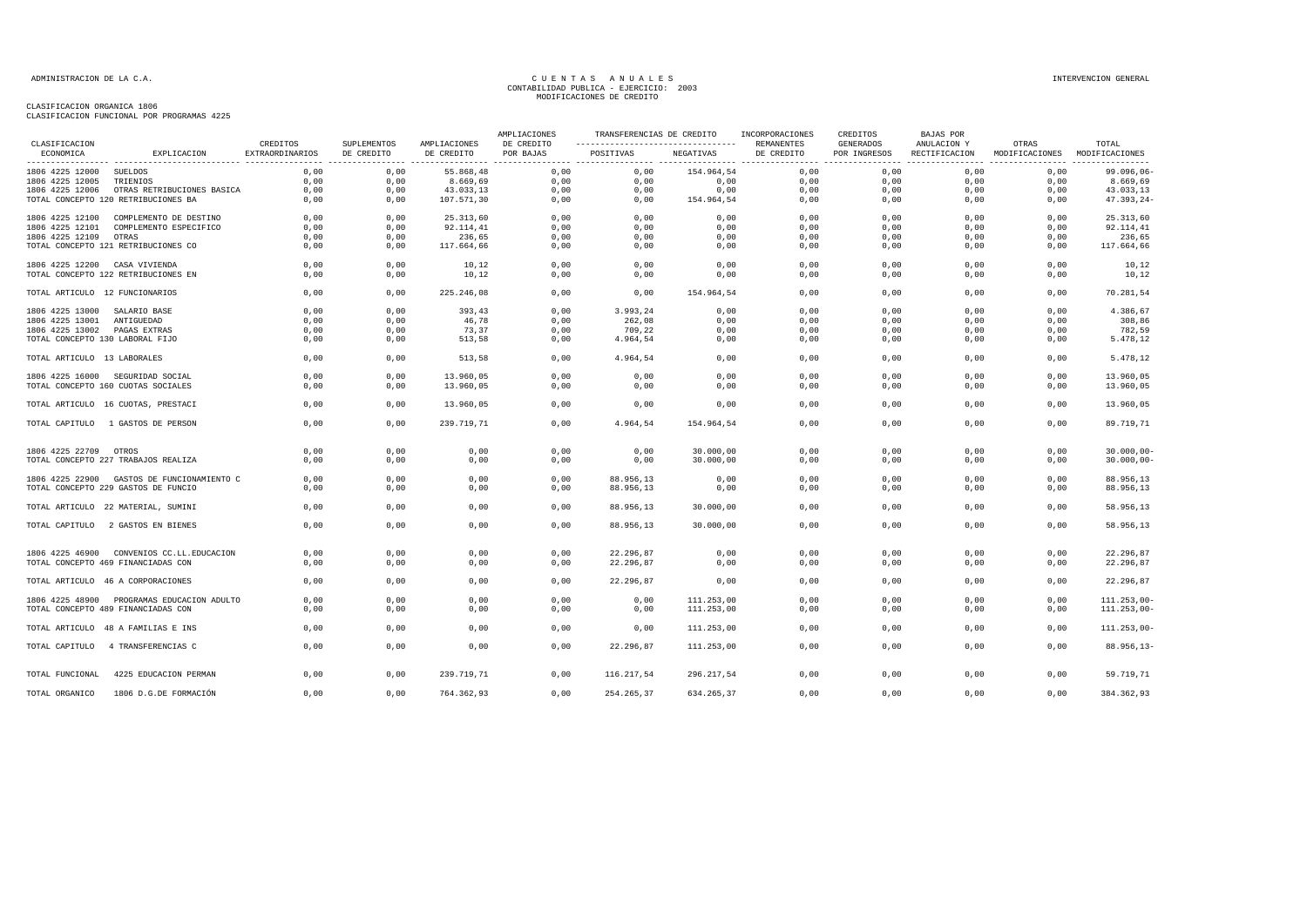| CLASIFICACION                   |                                            | CREDITOS        | SUPLEMENTOS | AMPLIACIONES | AMPLIACIONES<br>DE CREDITO | ---------------------------------  REMANENTES | TRANSFERENCIAS DE CREDITO INCORPORACIONES |            | CREDITOS<br>GENERADOS | <b>BAJAS POR</b><br>ANULACION Y | OTRAS                                       | TOTAL          |
|---------------------------------|--------------------------------------------|-----------------|-------------|--------------|----------------------------|-----------------------------------------------|-------------------------------------------|------------|-----------------------|---------------------------------|---------------------------------------------|----------------|
| ECONOMICA                       | EXPLICACION                                | EXTRAORDINARIOS | DE CREDITO  | DE CREDITO   | POR BAJAS                  | POSITIVAS NEGATIVAS                           |                                           | DE CREDITO | POR INGRESOS          |                                 | RECTIFICACION MODIFICACIONES MODIFICACIONES |                |
|                                 | 1901 4421 10000 RETRIBUCIONES BASICAS      | 0.00            | 0.00        | 1.238.94     | 0.00                       | 485.22                                        | 0.00                                      | 0.00       | 0.00                  | 0.00                            | 0.00                                        | 1.724,16       |
|                                 | 1901 4421 10001 OTRAS REMUNERACIONES       | 0,00            | 0,00        | 865,32       | 0,00                       | 0,00                                          | 0.00                                      | 0.00       | 0,00                  | 0.00                            | 0.00                                        | 865,32         |
|                                 | TOTAL CONCEPTO 100 RETRIBUCIONES BA        | 0,00            | 0,00        | 2.104,26     | 0,00                       | 485,22                                        | 0,00                                      | 0,00       | 0,00                  | 0,00                            | 0,00                                        | 2.589,48       |
| TOTAL ARTICULO 10 ALTOS CARGOS  |                                            | 0,00            | 0,00        | 2.104,26     | 0,00                       | 485,22                                        | 0,00                                      | 0,00       | 0,00                  | 0,00                            | 0,00                                        | 2.589,48       |
|                                 | 1901 4421 11000 RETRIBUCIONES BASICAS      | 0,00            | 0,00        | 1.418,10     | 0,00                       | 0,00                                          | 0,00                                      | 0,00       | 0,00                  | 0,00                            | 0,00                                        | 1.418,10       |
|                                 | 1901 4421 11001 OTRAS REMUNERACIONES       | 0,00            | 0,00        | 4.817,96     | 0,00                       | 0,00                                          | 0,00                                      | 0,00       | 0,00                  | 0,00                            | 0,00                                        | 4.817,96       |
|                                 | TOTAL CONCEPTO 110 RETRIBUCIONES BA        | 0,00            | 0,00        | 6.236,06     | 0,00                       | 0,00                                          | 0,00                                      | 0,00       | 0,00                  | 0,00                            | 0,00                                        | 6.236,06       |
|                                 | TOTAL ARTICULO 11 PERSONAL EVENTUA         | 0,00            | 0,00        | 6.236,06     | 0,00                       | 0,00                                          | 0,00                                      | 0,00       | 0,00                  | 0,00                            | 0,00                                        | 6.236,06       |
| 1901 4421 12000 SUELDOS         |                                            | 0,00            | 0,00        | 15.130,42    | 0,00                       | 992,44                                        | 23.951,31                                 | 0,00       | 0,00                  | 0,00                            | 0.00                                        | $7.828, 45-$   |
| 1901 4421 12005 TRIENIOS        |                                            | 0,00            | 0,00        | 3.038,85     | 0,00                       | 7,48                                          | 2.526,31                                  | 0,00       | 0,00                  | 0,00                            | 0,00                                        | 520,02         |
| 1901 4421 12006                 | OTRAS RETRIBUCIONES BASICA                 | 0,00            | 0,00        | 12.782,62    | 0,00                       | 43,43                                         | 196,19                                    | 0,00       | 0,00                  | 0,00                            | 0,00                                        | 12.629,86      |
|                                 | TOTAL CONCEPTO 120 RETRIBUCIONES BA        | 0,00            | 0,00        | 30.951,89    | 0,00                       | 1.043,35                                      | 26.673,81                                 | 0,00       | 0,00                  | 0,00                            | 0,00                                        | 5.321,43       |
|                                 | 1901 4421 12100 COMPLEMENTO DE DESTINO     | 0,00            | 0,00        | 7.519,19     | 0,00                       | 217,15                                        | 8.840,89                                  | 0,00       | 0,00                  | 0,00                            | 0,00                                        | 1.104, 55      |
|                                 | 1901 4421 12101 COMPLEMENTO ESPECIFICO     | 0,00            | 0,00        | 29.558,99    | 0,00                       | 288,28                                        | 12.824,25                                 | 0,00       | 0,00                  | 0,00                            | 0,00                                        | 17.023,02      |
|                                 | TOTAL CONCEPTO 121 RETRIBUCIONES CO        | 0,00            | 0,00        | 37.078,18    | 0.00                       | 505,43                                        | 21.665,14                                 | 0.00       | 0,00                  | 0.00                            | 0.00                                        | 15.918.47      |
| TOTAL ARTICULO 12 FUNCIONARIOS  |                                            | 0,00            | 0,00        | 68.030,07    | 0,00                       | 1.548,78                                      | 48.338,95                                 | 0,00       | 0,00                  | 0,00                            | 0,00                                        | 21.239,90      |
| 1901 4421 13000 SALARIO BASE    |                                            | 0,00            | 0,00        | 2.694,77     | 0,00                       | 0,00                                          | 0,00                                      | 0,00       | 0,00                  | 0,00                            | 0,00                                        | 2.694,77       |
| 1901 4421 13001 ANTIGUEDAD      |                                            | 0,00            | 0,00        | 309,20       | 0,00                       | 0,00                                          | 0,00                                      | 0,00       | 0,00                  | 0,00                            | 0,00                                        | 309,20         |
| 1901 4421 13002 PAGAS EXTRAS    |                                            | 0,00            | 0,00        | 500,66       | 0,00                       | 0,00                                          | 0,00                                      | 0,00       | 0,00                  | 0,00                            | 0,00                                        | 500,66         |
|                                 | 1901 4421 13003 OTRAS REMUNERACIONES       | 0,00            | 0,00        | 992,46       | 0,00                       | 0,00                                          | 0,00                                      | 0,00       | 0,00                  | 0,00                            | 0,00                                        | 992,46         |
| TOTAL CONCEPTO 130 LABORAL FIJO |                                            | 0,00            | 0,00        | 4.497,09     | 0,00                       | 0,00                                          | 0,00                                      | 0,00       | 0,00                  | 0,00                            | 0,00                                        | 4.497,09       |
| TOTAL ARTICULO 13 LABORALES     |                                            | 0,00            | 0,00        | 4.497.09     | 0,00                       | 0,00                                          | 0,00                                      | 0,00       | 0,00                  | 0,00                            | 0,00                                        | 4.497,09       |
|                                 | 1901 4421 15100 PERSONAL FUNCIONARIO       | 0,00            | 0,00        | 0,00         | 0,00                       | 0.00                                          | 1.710,00                                  | 0,00       | 0,00                  | 0,00                            | 0,00                                        | $1.710,00 -$   |
|                                 | TOTAL CONCEPTO 151 GRATIFICACIONES         | 0,00            | 0,00        | 0,00         | 0,00                       | 0,00                                          | 1.710,00                                  | 0,00       | 0,00                  | 0,00                            | 0,00                                        | $1.710,00 -$   |
|                                 |                                            |                 |             |              |                            |                                               |                                           |            |                       |                                 |                                             |                |
|                                 | TOTAL ARTICULO 15 INCENTIVO AL REN         | 0,00            | 0,00        | 0,00         | 0,00                       | 0,00                                          | 1.710,00                                  | 0,00       | 0,00                  | 0,00                            | 0,00                                        | $1.710,00 -$   |
|                                 | 1901 4421 16000 SEGURIDAD SOCIAL           | 0,00            | 0,00        | 9.429,60     | 0,00                       | 120,44                                        | 10.289,57                                 | 0,00       | 0,00                  | 0,00                            | 0,00                                        | $739,53-$      |
|                                 | TOTAL CONCEPTO 160 CUOTAS SOCIALES         | 0,00            | 0,00        | 9.429,60     | 0,00                       | 120,44                                        | 10.289,57                                 | 0,00       | 0,00                  | 0,00                            | 0,00                                        | $739,53-$      |
| 1901 4421 16109 OTROS           |                                            | 0,00            | 0,00        | 0,00         | 0,00                       | 0,00                                          | 12.232,95                                 | 0.00       | 0,00                  | 0.00                            | 0,00                                        | $12.232.95 -$  |
|                                 | TOTAL CONCEPTO 161 GASTOS SOCIALES         | 0,00            | 0,00        | 0,00         | 0,00                       | 0,00                                          | 12.232,95                                 | 0,00       | 0,00                  | 0,00                            | 0,00                                        | $12.232,95-$   |
|                                 | TOTAL ARTICULO 16 CUOTAS, PRESTACI         | 0,00            | 0,00        | 9.429,60     | 0,00                       | 120,44                                        | 22.522,52                                 | 0,00       | 0,00                  | 0,00                            | 0,00                                        | $12.972, 48-$  |
|                                 |                                            |                 |             |              |                            |                                               |                                           |            |                       |                                 |                                             |                |
|                                 | TOTAL CAPITULO 1 GASTOS DE PERSON          | 0,00            | 0,00        | 90.297,08    | 0,00                       | 2.154,44                                      | 72.571,47                                 | 0,00       | 0,00                  | 0,00                            | 0,00                                        | 19.880,05      |
| 1901 4421 202                   | EDIFICIOS Y OTRAS CONSTRUC                 | 0,00            | 0,00        | 0,00         | 0,00                       | 1.230,87                                      | 74.004,62                                 | 0,00       | 0,00                  | 0,00                            | 0,00                                        | 72.773,75-     |
|                                 | TOTAL CONCEPTO 202 EDIFICIOS Y OTRA        | 0,00            | 0,00        | 0,00         | 0,00                       | 1.230,87                                      | 74.004,62                                 | 0,00       | 0,00                  | 0,00                            | 0,00                                        | 72.773,75-     |
|                                 | TOTAL ARTICULO 20 ARRENDAMIENTOS           | 0,00            | 0,00        | 0,00         | 0,00                       | 1.230,87                                      | 74.004,62                                 | 0,00       | 0,00                  | 0,00                            | 0,00                                        | $72.773.75 -$  |
| 1901 4421 215                   | MOBILIARIO Y ENSERES                       | 0,00            | 0,00        | 0,00         | 0,00                       | 3.208,63                                      | 0,00                                      | 0,00       | 0,00                  | 0,00                            | 0,00                                        | 3.208,63       |
|                                 | TOTAL CONCEPTO 215 MOBILIARIO Y ENS        | 0,00            | 0,00        | 0,00         | 0,00                       | 3.208, 63                                     | 0,00                                      | 0,00       | 0,00                  | 0,00                            | 0,00                                        | 3.208,63       |
|                                 | TOTAL ARTICULO 21 REPARACION Y CON         | 0,00            | 0,00        | 0,00         | 0,00                       | 3.208,63                                      | 0,00                                      | 0,00       | 0,00                  | 0,00                            | 0,00                                        | 3.208,63       |
|                                 | 1901 4421 22000 ORDINARIO NO INVENTARIABLE | 0.00            | 0,00        | 0,00         | 0.00                       | 2.113.58                                      | 0.00                                      | 0.00       | 0.00                  | 0.00                            | 0.00                                        | 2.113.58       |
|                                 | 1901 4421 22001 MOBILIARIO Y ENSERES       | 0,00            | 0,00        | 0,00         | 0,00                       | 74,00                                         | 0,00                                      | 0,00       | 0,00                  | 0,00                            | 0,00                                        | 74,00          |
|                                 | TOTAL CONCEPTO 220 MATERIAL DE OFIC        | 0,00            | 0,00        | 0,00         | 0,00                       | 2.187,58                                      | 0,00                                      | 0,00       | 0,00                  | 0,00                            | 0,00                                        | 2.187,58       |
|                                 |                                            |                 |             |              |                            |                                               |                                           |            |                       |                                 |                                             |                |
|                                 | 1901 4421 22100 ENERGIA ELECTRICA          | 0,00            | 0,00        | 0,00         | 0,00                       | 16.267,30                                     | 49.984,88                                 | 0,00       | 0,00                  | 0,00                            | 0,00                                        | 33.717,58-     |
| 1901 4421 22101 AGUA            |                                            | 0,00            | 0,00        | 0,00         | 0,00                       | 316,57                                        | 0,00                                      | 0,00       | 0,00                  | 0,00                            | 0,00                                        | 316,57         |
| 1901 4421 22103 COMBUSTIBLES    |                                            | 0,00            | 0,00        | 0,00         | 0,00                       | 3.979,63                                      | 20.000,00                                 | 0,00       | 0,00                  | 0,00                            | 0,00                                        | $16.020, 37 -$ |
| TOTAL CONCEPTO 221 SUMINISTROS  |                                            | 0,00            | 0,00        | 0,00         | 0,00                       | 20.563,50                                     | 69.984,88                                 | 0,00       | 0,00                  | 0,00                            | 0,00                                        | 49.421,38-     |
| 1901 4421 22200 TELEFONICAS     |                                            | 0,00            | 0,00        | 0,00         | 0,00                       | 8.071.17                                      | 0.00                                      | 0,00       | 0,00                  | 0,00                            | 0,00                                        | 8.071,17       |
| 1901 4421 22201 POSTALES        |                                            | 0,00            | 0,00        | 0,00         | 0,00                       | 311,36                                        | 0,00                                      | 0,00       | 0,00                  | 0,00                            | 0,00                                        | 311,36         |
|                                 | TOTAL CONCEPTO 222 COMUNICACIONES          | 0,00            | 0,00        | 0,00         | 0,00                       | 8.382,53                                      | 0,00                                      | 0,00       | 0,00                  | 0,00                            | 0,00                                        | 8.382,53       |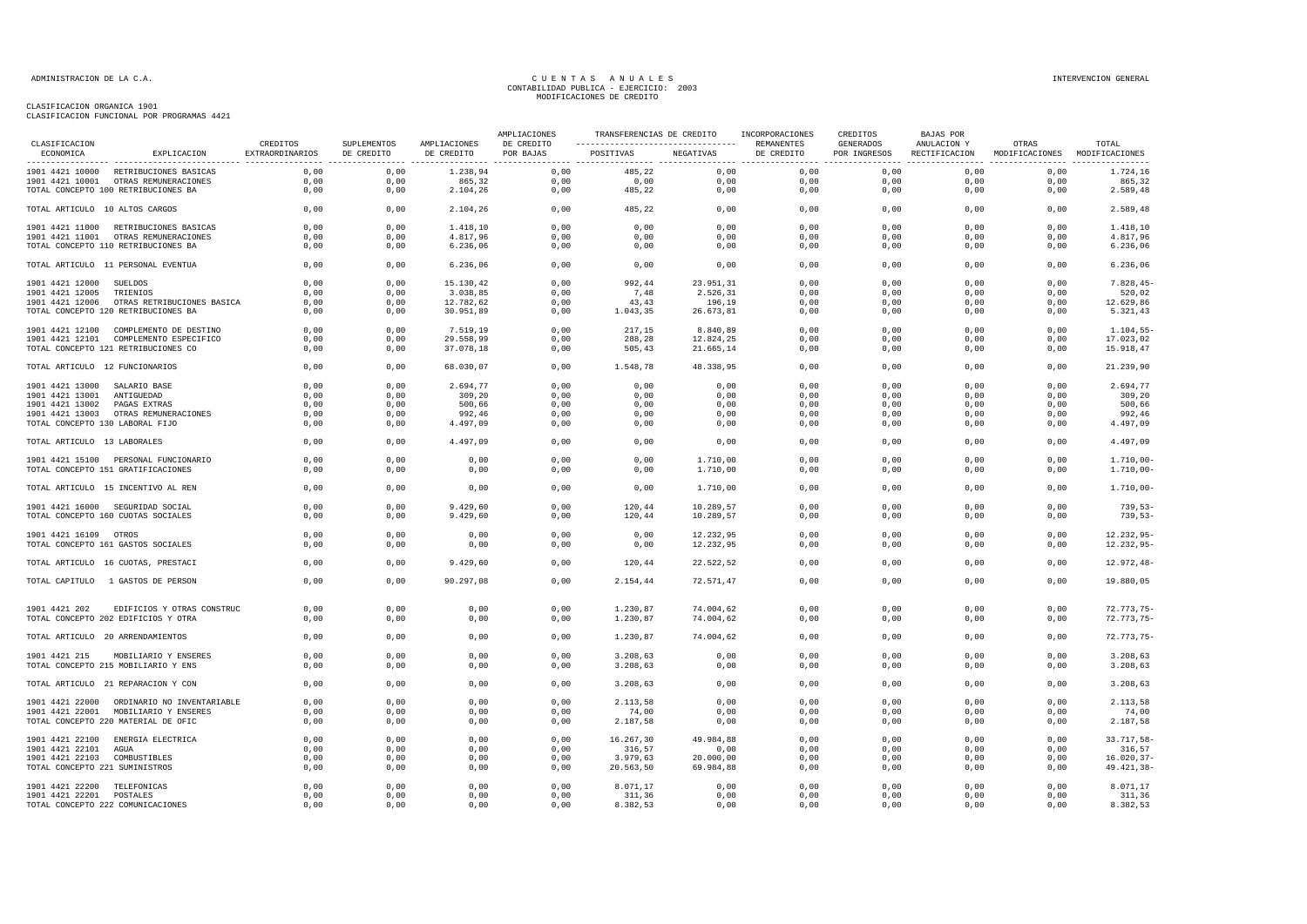| CLASIFICACION                      |                                                                   |                             |                           |                            | AMPLIACIONES            | TRANSFERENCIAS DE CREDITO |                          | INCORPORACIONES          | CREDITOS                         | <b>BAJAS POR</b>             |                         |                            |
|------------------------------------|-------------------------------------------------------------------|-----------------------------|---------------------------|----------------------------|-------------------------|---------------------------|--------------------------|--------------------------|----------------------------------|------------------------------|-------------------------|----------------------------|
| ECONOMICA                          | EXPLICACION                                                       | CREDITOS<br>EXTRAORDINARIOS | SUPLEMENTOS<br>DE CREDITO | AMPLIACIONES<br>DE CREDITO | DE CREDITO<br>POR BAJAS | POSITIVAS                 | NEGATIVAS                | REMANENTES<br>DE CREDITO | <b>GENERADOS</b><br>POR INGRESOS | ANULACION Y<br>RECTIFICACION | OTRAS<br>MODIFICACIONES | TOTAL<br>MODIFICACIONES    |
| 1901 4421 22403 OTROS RIESGOS      |                                                                   | 0,00                        | 0,00                      | ----------------<br>0,00   | 0,00                    | 0,00                      | 25.264,60                | 0,00                     | ---------------<br>0,00          | 0,00                         | 0,00                    | $25.264,60 -$              |
|                                    | TOTAL CONCEPTO 224 PRIMAS DE SEGURO                               | 0,00                        | 0,00                      | 0,00                       | 0,00                    | 0,00                      | 25.264,60                | 0,00                     | 0,00                             | 0,00                         | 0,00                    | $25.264,60 -$              |
| 1901 4421 22602                    | GASTOS DE DIVULGACION Y PR                                        | 0,00                        | 0,00                      | 0,00                       | 0,00                    | 0,00                      | 36.864,56                | 0,00                     | 0,00                             | 0,00                         | 0,00                    | $36.864,56-$               |
| 1901 4421 22603                    | JURIDICOS, CONTENCIOSOS                                           | 0,00                        | 0,00                      | 0,00                       | 0,00                    | 122,01                    | 0,00                     | 0,00                     | 0,00                             | 0,00                         | 0,00                    | 122,01                     |
| 1901 4421 22605<br>1901 4421 22609 | REUNIONES Y CONFERENCIAS<br>OTROS                                 | 0,00<br>0,00                | 0,00<br>0,00              | 0,00<br>0,00               | 0,00<br>0,00            | 10.000,00<br>0,00         | 0,00<br>482.431,35       | 0,00<br>0,00             | 0,00<br>0,00                     | 0,00<br>0,00                 | 0,00<br>0,00            | 10.000,00<br>482.431,35-   |
|                                    | TOTAL CONCEPTO 226 GASTOS DIVERSOS                                | 0,00                        | 0,00                      | 0,00                       | 0,00                    | 10.122,01                 | 519.295,91               | 0,00                     | 0,00                             | 0,00                         | 0,00                    | 509.173,90-                |
|                                    | 1901 4421 22700 LIMPIEZA Y ASEO                                   | 0.00                        | 0,00                      | 0,00                       | 0,00                    | 3.623,59                  |                          | 0,00                     | 0.00                             | 0.00                         | 0,00                    | 3.623,59                   |
|                                    | TOTAL CONCEPTO 227 TRABAJOS REALIZA                               | 0,00                        | 0,00                      | 0,00                       | 0,00                    | 3.623, 59                 | 0,00<br>0,00             | 0,00                     | 0,00                             | 0,00                         | 0,00                    | 3.623,59                   |
|                                    | TOTAL ARTICULO 22 MATERIAL, SUMINI                                | 0,00                        | 0,00                      | 0,00                       | 0,00                    | 44.879,21                 | 614.545,39               | 0,00                     | 0,00                             | 0,00                         | 0,00                    | $569.666, 18-$             |
| 1901 4421 230                      | DIETAS                                                            | 0,00                        | 0,00                      | 0,00                       | 0,00                    | 43.697,52                 | 177.392,48               | 0,00                     | 0,00                             | 0,00                         | 0,00                    | 133.694,96-                |
| TOTAL CONCEPTO 230 DIETAS          |                                                                   | 0,00                        | 0,00                      | 0,00                       | 0,00                    | 43.697,52                 | 177.392,48               | 0,00                     | 0,00                             | 0,00                         | 0,00                    | 133.694,96-                |
| 1901 4421 231                      | LOCOMOCION                                                        | 0,00                        | 0,00                      | 0,00                       | 0,00                    | 6.475, 43                 | 15.264,59                | 0,00                     | 0,00                             | 0,00                         | 0,00                    | $8.789, 16 -$              |
| TOTAL CONCEPTO 231 LOCOMOCION      |                                                                   | 0,00                        | 0,00                      | 0,00                       | 0,00                    | 6.475,43                  | 15.264,59                | 0,00                     | 0,00                             | 0,00                         | 0,00                    | $8.789, 16 -$              |
|                                    | TOTAL ARTICULO 23 INDEMNIZACIONES                                 | 0,00                        | 0,00                      | 0,00                       | 0,00                    | 50.172,95                 | 192.657,07               | 0,00                     | 0,00                             | 0,00                         | 0,00                    | 142.484,12-                |
|                                    | 1901 4421 25100 FINANCIADOS CON RECURSOS P                        | 0,00                        | 0,00                      | 0,00                       | 0,00                    | 0,00                      | 14.721,82                | 0,00                     | 0,00                             | 0.00                         | 0,00                    | 14.721,82-                 |
|                                    | TOTAL CONCEPTO 251 GASTOS REALIZACI                               | 0,00                        | 0,00                      | 0,00                       | 0,00                    | 0,00                      | 14.721,82                | 0,00                     | 0,00                             | 0,00                         | 0,00                    | 14.721,82-                 |
| TOTAL ARTICULO 25 OTROS GASTOS     |                                                                   | 0,00                        | 0,00                      | 0,00                       | 0,00                    | 0,00                      | 14.721,82                | 0,00                     | 0,00                             | 0,00                         | 0,00                    | 14.721,82-                 |
|                                    | TOTAL CAPITULO 2 GASTOS EN BIENES                                 | 0,00                        | 0,00                      | 0,00                       | 0,00                    | 99.491,66                 | 895.928,90               | 0,00                     | 0,00                             | 0,00                         | 0,00                    | $796.437, 24 -$            |
|                                    | 1901 4421 44900 AL INSTITUTO ARAGONÉS DEL                         | 0,00                        | 0,00                      | 0,00                       | 0,00                    | 0,00                      | 170.308,86               | 0,00                     | 0,00                             | 0,00                         | 0,00                    | 170.308,86-                |
|                                    | TOTAL CONCEPTO 449 FINANCIADAS CON                                | 0,00                        | 0,00                      | 0,00                       | 0,00                    | 0,00                      | 170.308,86               | 0,00                     | 0,00                             | 0,00                         | 0,00                    | 170.308,86-                |
|                                    | TOTAL ARTICULO 44 A EMPRESAS PUBLI                                | 0,00                        | 0,00                      | 0,00                       | 0,00                    | 0,00                      | 170.308,86               | 0,00                     | 0,00                             | 0,00                         | 0,00                    | 170.308,86-                |
|                                    | 1901 4421 46900 ACTIVIDADES AMBIENTALES                           | 0.00                        | 0.00                      | 0,00                       | 0,00                    | 0,00                      | 51.607,24                | 0,00                     | 0.00                             | 0.00                         | 0,00                    | $51.607.24 -$              |
|                                    | TOTAL CONCEPTO 469 FINANCIADAS CON                                | 0,00                        | 0,00                      | 0,00                       | 0,00                    | 0,00                      | 51.607,24                | 0,00                     | 0,00                             | 0,00                         | 0,00                    | $51.607, 24-$              |
|                                    | TOTAL ARTICULO 46 A CORPORACIONES                                 | 0,00                        | 0,00                      | 0,00                       | 0,00                    | 0,00                      | 51.607,24                | 0,00                     | 0,00                             | 0,00                         | 0,00                    | $51.607, 24-$              |
|                                    | 1901 4421 48900 ACTIVIDADES AMBIENTALES                           | 0,00                        | 0,00                      | 0,00                       | 0,00                    | 0,00                      | 4.276,86                 | 0,00                     | 0,00                             | 0,00                         | 0,00                    | $4.276, 86 -$              |
|                                    | TOTAL CONCEPTO 489 FINANCIADAS CON                                | 0,00                        | 0,00                      | 0,00                       | 0,00                    | 0,00                      | 4.276,86                 | 0,00                     | 0,00                             | 0,00                         | 0,00                    | $4.276, 86 -$              |
|                                    | TOTAL ARTICULO 48 A FAMILIAS E INS                                | 0,00                        | 0,00                      | 0,00                       | 0,00                    | 0,00                      | 4.276,86                 | 0,00                     | 0,00                             | 0,00                         | 0,00                    | $4.276,86-$                |
|                                    | TOTAL CAPITULO 4 TRANSFERENCIAS C                                 | 0,00                        | 0,00                      | 0,00                       | 0,00                    | 0,00                      | 226.192,96               | 0,00                     | 0,00                             | 0,00                         | 0,00                    | $226.192,96 -$             |
|                                    |                                                                   |                             |                           |                            |                         |                           |                          |                          |                                  |                              |                         |                            |
| 1901 4421 692                      | EDIFICIOS Y OTRAS CONSTRUC<br>TOTAL CONCEPTO 692 EDIFICIOS Y OTRA | 0.00<br>0,00                | 0,00<br>0,00              | 0,00<br>0,00               | 0,00<br>0,00            | 0,00<br>0,00              | 161.800,00<br>161.800,00 | 0,00<br>0,00             | 0,00<br>0,00                     | 0,00<br>0,00                 | 0,00<br>0,00            | 161.800,00-<br>161.800,00- |
| 1901 4421 694                      | MATERIAL DE TRANSPORTE                                            | 0,00                        | 0,00                      | 0,00                       | 0,00                    | 51.300,00                 | 0,00                     | 0,00                     | 0,00                             | 0,00                         | 0,00                    | 51.300,00                  |
|                                    | TOTAL CONCEPTO 694 MATERIAL DE TRAN                               | 0,00                        | 0,00                      | 0,00                       | 0,00                    | 51.300,00                 | 0,00                     | 0,00                     | 0,00                             | 0,00                         | 0,00                    | 51.300,00                  |
| 1901 4421 695                      | MOBILIARIO Y ENSERES                                              | 0,00                        | 0,00                      | 0,00                       | 0,00                    | 10.500,00                 | 0,00                     | 0,00                     | 0,00                             | 0,00                         | 0,00                    | 10.500,00                  |
|                                    | TOTAL CONCEPTO 695 MOBILIARIO Y ENS                               | 0,00                        | 0,00                      | 0,00                       | 0,00                    | 10.500,00                 | 0,00                     | 0,00                     | 0,00                             | 0,00                         | 0,00                    | 10.500,00                  |
|                                    | TOTAL ARTICULO 69 FINANCIADAS CON                                 | 0,00                        | 0,00                      | 0,00                       | 0,00                    | 61.800,00                 | 161.800,00               | 0,00                     | 0,00                             | 0,00                         | 0,00                    | $100.000,00-$              |
|                                    | TOTAL CAPITULO 6 INVERSIONES REAL                                 | 0.00                        | 0.00                      | 0,00                       | 0.00                    | 61,800,00                 | 161,800,00               | 0.00                     | 0.00                             | 0.00                         | 0.00                    | $100.000,00-$              |
|                                    | 1901 4421 76900 SUBVENCION CON FONDOS PROP                        | 0,00                        | 0,00                      | 0,00                       | 0,00                    | 24.072,82                 | 0,00                     | 0,00                     | 0,00                             | 0,00                         | 0,00                    | 24.072,82                  |
|                                    | TOTAL CONCEPTO 769 FINANCIADAS CON                                | 0,00                        | 0,00                      | 0,00                       | 0,00                    | 24.072,82                 | 0,00                     | 0,00                     | 0,00                             | 0,00                         | 0,00                    | 24.072,82                  |
|                                    | TOTAL ARTICULO 76 A CORPORACIONES                                 | 0,00                        | 0,00                      | 0,00                       | 0,00                    | 24.072,82                 | 0,00                     | 0,00                     | 0,00                             | 0,00                         | 0,00                    | 24.072,82                  |
|                                    | 1901 4421 78900 INVERSIONES AMBIENTALES                           | 0,00                        | 0,00                      | 0,00                       | 0,00                    | 100.000,00                | 0,00                     | 0,00                     | 0,00                             | 0,00                         | 0,00                    | 100.000,00                 |
|                                    | TOTAL CONCEPTO 789 FINANCIADAS CON                                | 0,00                        | 0,00                      | 0,00                       | 0,00                    | 100.000,00                | 0,00                     | 0,00                     | 0,00                             | 0,00                         | 0,00                    | 100.000,00                 |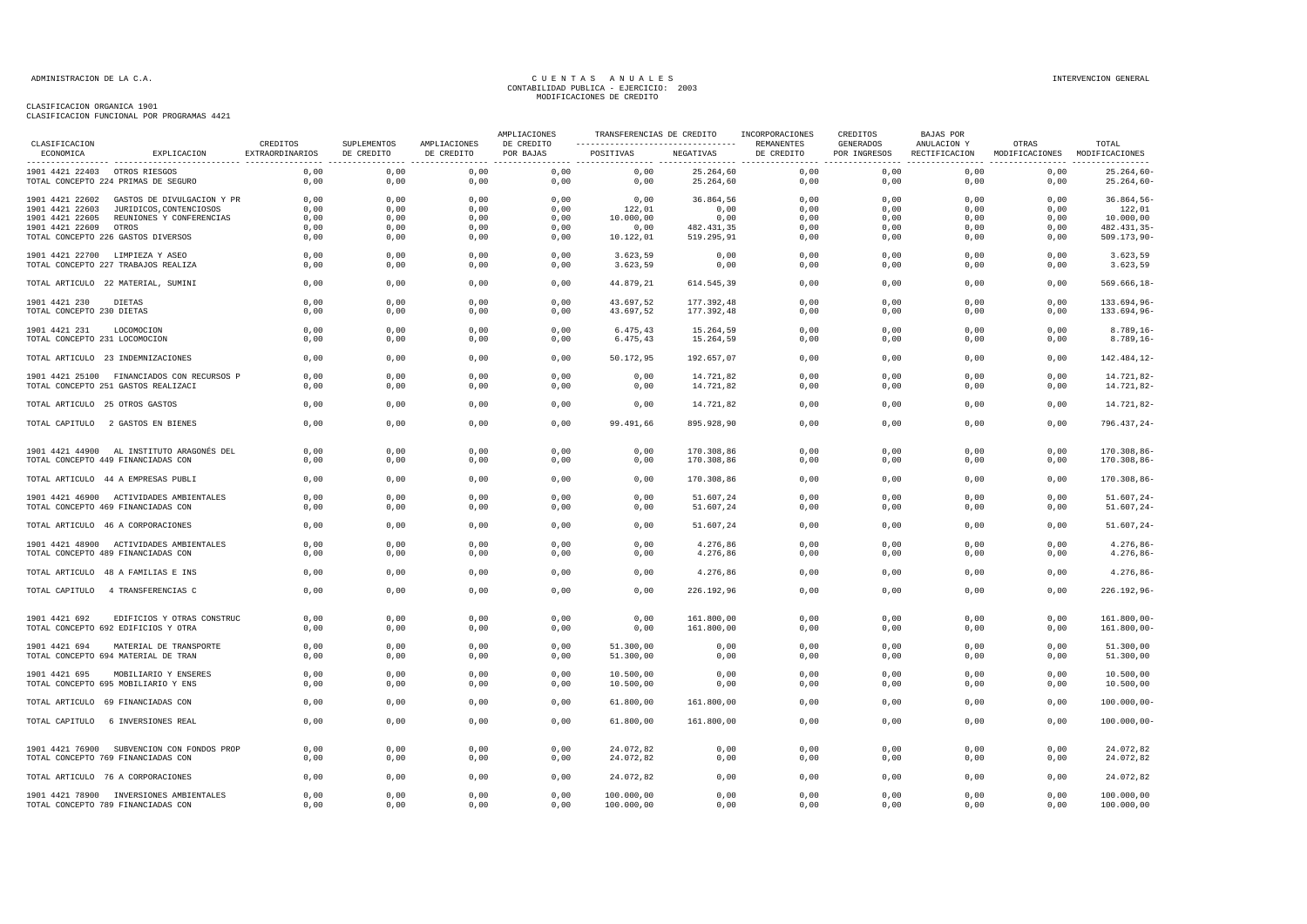| CLASIFICACION<br>ECONOMICA | EXPLICACION           | CREDITOS<br><b>EXTRAORDINARIOS</b> | SUPLEMENTOS<br>DE CREDITO | AMPLIACIONES<br>DE CREDITO | AMPLIACIONES<br>DE CREDITO<br>POR BAJAS | TRANSFERENCIAS DE CREDITO<br>----------------------------------<br>POSITIVAS | NEGATIVAS    | INCORPORACIONES<br>REMANENTES<br>DE CREDITO | CREDITOS<br>GENERADOS<br>POR INGRESOS | BAJAS POR<br>ANULACION Y<br>RECTIFICACION | OTRAS<br>MODIFICACIONES | TOTAL<br>MODIFICACIONES |
|----------------------------|-----------------------|------------------------------------|---------------------------|----------------------------|-----------------------------------------|------------------------------------------------------------------------------|--------------|---------------------------------------------|---------------------------------------|-------------------------------------------|-------------------------|-------------------------|
| TOTAL ARTICULO             | 78 A FAMILIAS E INS   | 0,00                               | 0,00                      | 0,00                       | 0,00                                    | 100.000,00                                                                   | 0,00         | 0,00                                        | 0,00                                  | 0,00                                      | 0,00                    | 100.000,00              |
| TOTAL CAPITULO             | TRANSFERENCIAS D      | 0.00                               | 0.00                      | 0,00                       | 0,00                                    | 124.072.82                                                                   | 0,00         | 0.00                                        | 0,00                                  | 0.00                                      | 0,00                    | 124.072,82              |
| TOTAL FUNCIONAL            | 4421 SERVICIOS GENERA | 0,00                               | 0,00                      | 90.297,08                  | 0,00                                    | 287.518,92                                                                   | 1.356.493,33 | 0,00                                        | 0,00                                  | 0,00                                      | 0,00                    | $978.677, 33 -$         |
| TOTAL ORGANICO             | 1901 SECRETARIA GENER | 0,00                               | 0,00                      | 90.297,08                  | 0,00                                    | 287.518,92                                                                   | 1.356.493,33 | 0,00                                        | 0,00                                  | 0,00                                      | 0,00                    | $978.677, 33 -$         |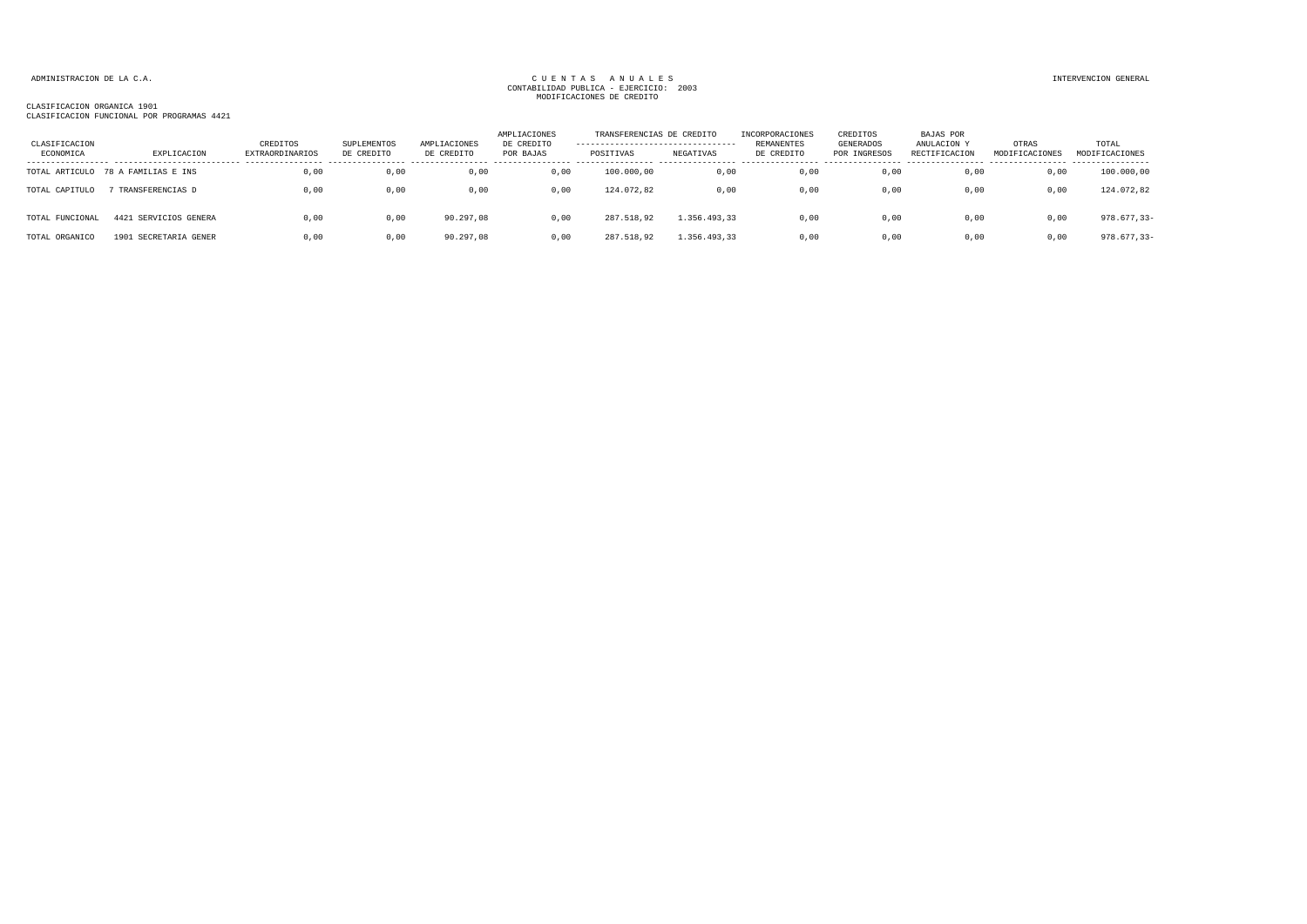|                                 |                                                                        |                             |                           |                            | AMPLIACIONES            | TRANSFERENCIAS DE CREDITO                       |                              | INCORPORACIONES          | CREDITOS                         | BAJAS POR                    |                                                                              |                                |
|---------------------------------|------------------------------------------------------------------------|-----------------------------|---------------------------|----------------------------|-------------------------|-------------------------------------------------|------------------------------|--------------------------|----------------------------------|------------------------------|------------------------------------------------------------------------------|--------------------------------|
| CLASIFICACION<br>ECONOMICA      | EXPLICACION                                                            | CREDITOS<br>EXTRAORDINARIOS | SUPLEMENTOS<br>DE CREDITO | AMPLIACIONES<br>DE CREDITO | DE CREDITO<br>POR BAJAS | ----------------------------------<br>POSITIVAS | NEGATIVAS                    | REMANENTES<br>DE CREDITO | <b>GENERADOS</b><br>POR INGRESOS | ANULACION Y<br>RECTIFICACION | OTRAS<br>MODIFICACIONES MODIFICACIONES<br>----------------- ---------------- | TOTAL                          |
| 1902 5331 12000 SUELDOS         |                                                                        | 0.00                        | 0.00                      | 94.722,41                  | 0.00                    | 23.002,97                                       | 243.600,29                   | 0.00                     | 0.00                             | 0.00                         | 0.00                                                                         | 125.874,91-                    |
| 1902 5331 12005                 | TRIENIOS                                                               | 0,00                        | 0,00                      | 15.995,51                  | 0,00                    | 2.894,46                                        | 57.966,03                    | 0,00                     | 0,00                             | 0,00                         | 0,00                                                                         | 39.076,06-                     |
|                                 | 1902 5331 12006 OTRAS RETRIBUCIONES BASICA                             | 0,00                        | 0,00                      | 71.881,46                  | 0,00                    | 294,32                                          | 450,53                       | 0,00                     | 0,00                             | 0,00                         | 0,00                                                                         | 71.725,25                      |
|                                 | TOTAL CONCEPTO 120 RETRIBUCIONES BA                                    | 0,00                        | 0,00                      | 182.599,38                 | 0,00                    | 26.191,75                                       | 302.016,85                   | 0,00                     | 0,00                             | 0,00                         | 0,00                                                                         | 93.225,72-                     |
| 1902 5331 12100                 | COMPLEMENTO DE DESTINO                                                 | 0,00                        | 0,00                      | 42.283,21                  | 0,00                    | 9.564,62                                        | 20.614,93                    | 0,00                     | 0,00                             | 0,00                         | 0,00                                                                         | 31.232,90                      |
| 1902 5331 12101                 | COMPLEMENTO ESPECIFICO                                                 | 0,00                        | 0,00                      | 209.254,62                 | 0,00                    | 290.584,63                                      | 114.605,92                   | 0,00                     | 0,00                             | 0,00                         | 0,00                                                                         | 385.233,33                     |
| 1902 5331 12109                 | OTRAS                                                                  | 0,00                        | 0,00                      | 1.080,07                   | 0,00                    | 0,00                                            | 3.786,45                     | 0,00                     | 0,00                             | 0,00                         | 0,00                                                                         | 2.706,38                       |
|                                 | TOTAL CONCEPTO 121 RETRIBUCIONES CO                                    | 0,00                        | 0,00                      | 252.617,90                 | 0,00                    | 300.149,25                                      | 139.007,30                   | 0,00                     | 0,00                             | 0,00                         | 0,00                                                                         | 413.759,85                     |
| TOTAL ARTICULO 12 FUNCIONARIOS  |                                                                        | 0,00                        | 0,00                      | 435.217,28                 | 0,00                    | 326.341,00                                      | 441.024,15                   | 0,00                     | 0,00                             | 0,00                         | 0,00                                                                         | 320.534,13                     |
| 1902 5331 13000 SALARIO BASE    |                                                                        | 0,00                        | 0,00                      | 59.194,67                  | 0,00                    | 11.000,00                                       | 83.293,29                    | 0,00                     | 0.00                             | 0.00                         | 0,00                                                                         | 13.098,62-                     |
| 1902 5331 13001                 | ANTIGUEDAD                                                             | 0,00                        | 0.00                      | 7.688,57                   | 0,00                    | 1.500,00                                        | 11.071,41                    | 0,00                     | 0,00                             | 0,00                         | 0,00                                                                         | 1.882,84-                      |
| 1902 5331 13002                 | PAGAS EXTRAS                                                           | 0,00                        | 0,00                      | 11.025,21                  | 0,00                    | 3.000,00                                        | 11.342,60                    | 0,00                     | 0,00                             | 0,00                         | 0,00                                                                         | 2.682,61                       |
|                                 | 1902 5331 13003 OTRAS REMUNERACIONES                                   | 0,00                        | 0,00                      | 7.081,53                   | 0,00                    | 39.500,00                                       | 6.641,79                     | 0,00                     | 0,00                             | 0,00                         | 0,00                                                                         | 39.939,74                      |
| TOTAL CONCEPTO 130 LABORAL FIJO |                                                                        | 0,00                        | 0,00                      | 84.989,98                  | 0,00                    | 55.000,00                                       | 112.349,09                   | 0,00                     | 0,00                             | 0,00                         | 0,00                                                                         | 27.640,89                      |
| 1902 5331 13100 SALARIO BASE    |                                                                        | 0,00                        | 0,00                      | 2.220,00                   | 0,00                    | 0,00                                            | 20.000,00                    | 0,00                     | 0,00                             | 0,00                         | 0,00                                                                         | 17.780,00-                     |
|                                 | TOTAL CONCEPTO 131 LABORAL EVENTUAL                                    | 0,00                        | 0,00                      | 2.220,00                   | 0,00                    | 0,00                                            | 20.000,00                    | 0,00                     | 0,00                             | 0,00                         | 0,00                                                                         | 17.780,00-                     |
| TOTAL ARTICULO 13 LABORALES     |                                                                        | 0,00                        | 0,00                      | 87.209,98                  | 0,00                    | 55.000,00                                       | 132.349,09                   | 0,00                     | 0,00                             | 0,00                         | 0,00                                                                         | 9.860,89                       |
|                                 |                                                                        |                             |                           |                            |                         |                                                 |                              |                          |                                  |                              |                                                                              |                                |
|                                 | 1902 5331 16000 SEGURIDAD SOCIAL<br>TOTAL CONCEPTO 160 CUOTAS SOCIALES | 0.00<br>0,00                | 0.00<br>0,00              | 71.644.62<br>71.644,62     | 0,00<br>0,00            | 255.772.23<br>255.772,23                        | 53.387,48<br>53.387,48       | 0,00<br>0,00             | 0.00<br>0,00                     | 0.00<br>0,00                 | 0.00<br>0,00                                                                 | 274.029,37<br>274.029,37       |
|                                 |                                                                        |                             |                           |                            |                         |                                                 |                              |                          |                                  |                              |                                                                              |                                |
|                                 | TOTAL ARTICULO 16 CUOTAS, PRESTACI                                     | 0,00                        | 0,00                      | 71.644,62                  | 0,00                    | 255.772,23                                      | 53.387,48                    | 0,00                     | 0,00                             | 0,00                         | 0,00                                                                         | 274.029,37                     |
|                                 | TOTAL CAPITULO 1 GASTOS DE PERSON                                      | 0,00                        | 0,00                      | 594.071,88                 | 0,00                    | 637.113,23                                      | 626.760,72                   | 0,00                     | 0,00                             | 0,00                         | 0,00                                                                         | 604.424,39                     |
| 1902 5331 22403 OTROS RIESGOS   |                                                                        | 0,00                        | 0,00                      | 0,00                       | 0,00                    | 0,00                                            | 490.863,22                   | 0,00                     | 0,00                             | 0,00                         | 0,00                                                                         | 490.863,22-                    |
|                                 | TOTAL CONCEPTO 224 PRIMAS DE SEGURO                                    | 0,00                        | 0,00                      | 0,00                       | 0,00                    | 0,00                                            | 490.863,22                   | 0,00                     | 0,00                             | 0,00                         | 0,00                                                                         | 490.863,22-                    |
|                                 | TOTAL ARTICULO 22 MATERIAL, SUMINI                                     | 0,00                        | 0,00                      | 0,00                       | 0,00                    | 0,00                                            | 490.863,22                   | 0,00                     | 0,00                             | 0,00                         | 0,00                                                                         | 490.863,22-                    |
|                                 | TOTAL CAPITULO 2 GASTOS EN BIENES                                      | 0,00                        | 0,00                      | 0,00                       | 0,00                    | 0,00                                            | 490.863,22                   | 0,00                     | 0,00                             | 0,00                         | 0,00                                                                         | 490.863,22-                    |
|                                 |                                                                        |                             |                           |                            |                         |                                                 |                              |                          |                                  |                              |                                                                              |                                |
| 1902 5331 647                   | BIENES DESTINADOS PARA USO<br>TOTAL CONCEPTO 647 BIENES DESTINADO      | 0,00<br>0.00                | 0,00<br>0,00              | 0,00<br>0,00               | 0,00<br>0,00            | 1.301.986,05<br>1.301.986,05                    | 1.301.986,05<br>1.301.986,05 | 0,00<br>0,00             | 0,00<br>0,00                     | 0,00<br>0,00                 | 0,00<br>0,00                                                                 | 0,00<br>0,00                   |
|                                 | TOTAL ARTICULO 64 FINANCIADAS CON                                      | 0,00                        | 0,00                      | 0,00                       | 0,00                    | 1.301.986,05                                    | 1.301.986,05                 | 0,00                     | 0,00                             | 0,00                         | 0,00                                                                         | 0,00                           |
|                                 |                                                                        |                             |                           |                            |                         |                                                 |                              |                          |                                  |                              |                                                                              |                                |
| 1902 5331 683                   | MAQUINARIA, INSTALACION Y<br>TOTAL CONCEPTO 683 MAQUINARIA, INST       | 0,00<br>0,00                | 0,00<br>0,00              | 0,00<br>0,00               | 0,00<br>0,00            | 64.000,20<br>64.000,20                          | 64.000,20<br>64.000,20       | 0,00<br>0,00             | 0,00<br>0,00                     | 0,00<br>0,00                 | 0,00<br>0,00                                                                 | 0,00<br>0,00                   |
|                                 |                                                                        |                             |                           |                            |                         |                                                 |                              |                          |                                  |                              |                                                                              |                                |
| 1902 5331 687                   | BIENES DESTINADOS PARA USO<br>TOTAL CONCEPTO 687 BIENES DESTINADO      | 0,00<br>0,00                | 0,00<br>0,00              | 0,00<br>0,00               | 0,00<br>0,00            | 6.415.768,27<br>6.415.768,27                    | 6.415.768,27<br>6.415.768,27 | 0,00<br>0,00             | 0,00<br>0,00                     | 0,00<br>0,00                 | 0,00<br>0,00                                                                 | 0,00<br>0,00                   |
|                                 |                                                                        |                             |                           |                            |                         |                                                 |                              |                          |                                  |                              |                                                                              |                                |
| 1902 5331 689                   | INMOVILIZADO INMATERIAL<br>TOTAL CONCEPTO 689 INMOVILIZADO INM         | 0.00<br>0,00                | 0,00<br>0,00              | 0,00<br>0,00               | 0,00<br>0,00            | 447.546,27<br>447.546,27                        | 447.546,27<br>447.546,27     | 0.00<br>0,00             | 0,00<br>0,00                     | 0.00<br>0,00                 | 0,00<br>0,00                                                                 | 0,00<br>0,00                   |
|                                 | TOTAL ARTICULO 68 FINANCIADAS CON                                      | 0,00                        | 0,00                      | 0,00                       | 0,00                    | 6.927.314,74                                    | 6.927.314,74                 | 0,00                     | 0,00                             | 0,00                         | 0,00                                                                         | 0,00                           |
|                                 |                                                                        |                             |                           |                            |                         |                                                 |                              |                          |                                  |                              |                                                                              |                                |
| 1902 5331 693                   | MAQUINARIA, INSTALACIONES Y<br>TOTAL CONCEPTO 693 MAQUINARIA, INST     | 0,00<br>0,00                | 0,00<br>0,00              | 0,00<br>0,00               | 0,00<br>0,00            | 64.000,20<br>64.000,20                          | 64.000,20<br>64.000,20       | 0,00<br>0,00             | 0,00<br>0,00                     | 0,00<br>0,00                 | 0,00<br>0,00                                                                 | 0,00<br>0,00                   |
| 1902 5331 694                   | MATERIAL DE TRANSPORTE                                                 | 0,00                        | 0,00                      | 0,00                       | 0,00                    | 1.570.050,73                                    | 1.570.050,73                 | 0,00                     | 0,00                             | 0.00                         | 0,00                                                                         | 0,00                           |
|                                 | TOTAL CONCEPTO 694 MATERIAL DE TRAN                                    | 0,00                        | 0,00                      | 0,00                       | 0,00                    | 1.570.050,73                                    | 1.570.050,73                 | 0,00                     | 0,00                             | 0,00                         | 0,00                                                                         | 0,00                           |
| 1902 5331 697                   | BIENES DESTINADOS PARA USO                                             | 0,00                        | 0,00                      | 0,00                       | 0,00                    | 13.229.784,60                                   | 10.365.613,47                | 0,00                     | 0,00                             | 0,00                         | 0,00                                                                         | 2.864.171,13                   |
|                                 | TOTAL CONCEPTO 697 BIENES DESTINADO                                    | 0,00                        | 0,00                      | 0,00                       | 0,00                    | 13.229.784,60                                   | 10.365.613,47                | 0,00                     | 0,00                             | 0,00                         | 0,00                                                                         | 2.864.171,13                   |
|                                 |                                                                        |                             |                           |                            |                         |                                                 |                              |                          |                                  |                              |                                                                              |                                |
| 1902 5331 699                   | INMOVILIZADO INMATERIAL<br>TOTAL CONCEPTO 699 INMOVILIZADO INM         | 0,00<br>0,00                | 0,00<br>0,00              | 0,00<br>0,00               | 0,00<br>0,00            | 1.035.785,85<br>1.035.785,85                    | 1.095.785,85<br>1.095.785,85 | 0,00<br>0,00             | 0,00<br>0,00                     | 0,00<br>0,00                 | 0,00<br>0,00                                                                 | $60.000,00 -$<br>$60.000,00 -$ |
|                                 | TOTAL ARTICULO 69 FINANCIADAS CON                                      | 0,00                        | 0,00                      | 0,00                       | 0,00                    | 15.899.621,38                                   | 13.095.450,25                | 0,00                     | 0,00                             | 0,00                         | 0,00                                                                         | 2.804.171,13                   |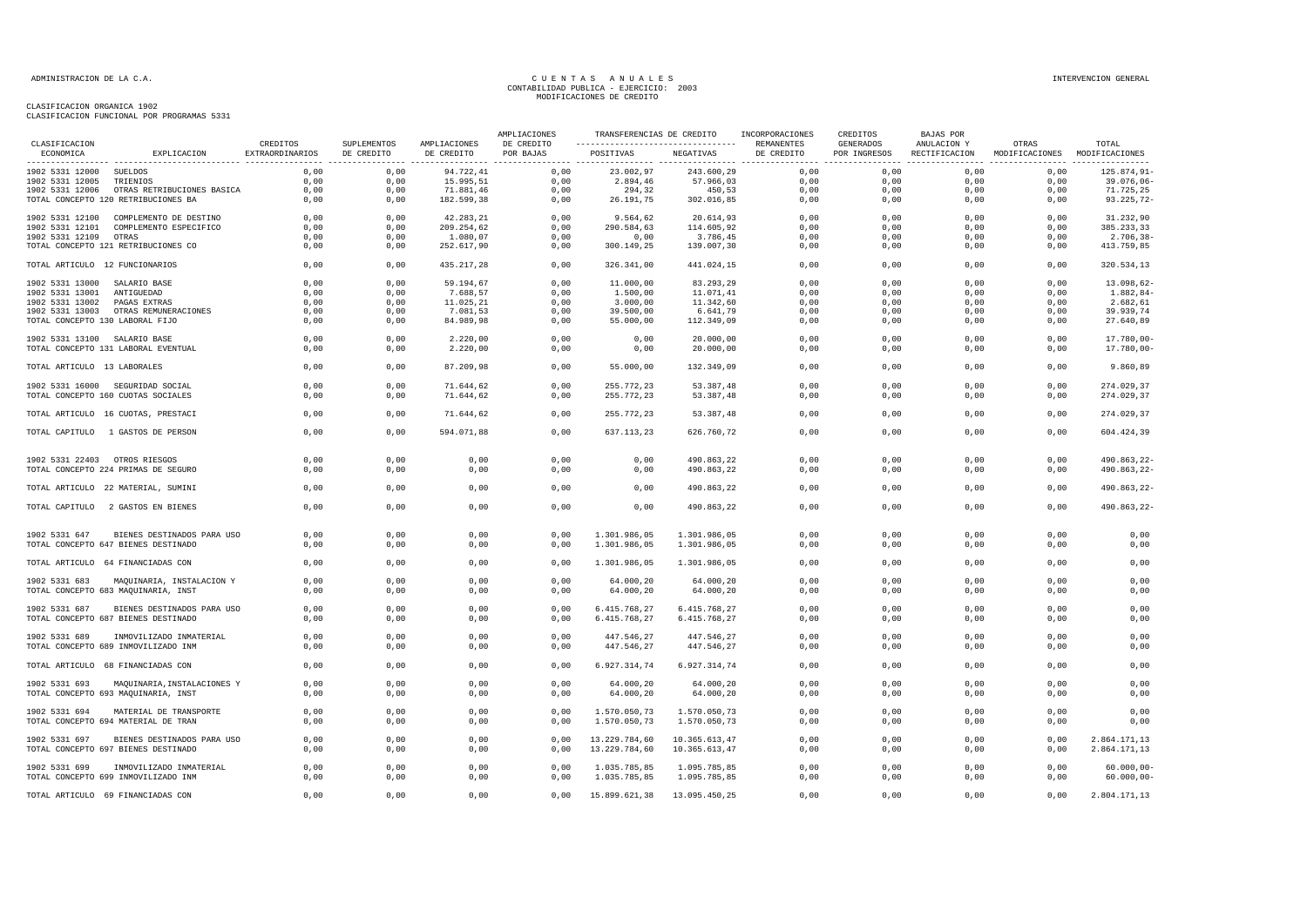| CLASIFICACION   |                                            | CREDITOS               | <b>SUPLEMENTOS</b> | AMPLIACIONES | AMPLIACIONES<br>DE CREDITO                  | TRANSFERENCIAS DE CREDITO<br>--------------------------------- |               | INCORPORACIONES<br><b>REMANENTES</b> | CREDITOS<br><b>GENERADOS</b> | <b>BAJAS POR</b><br>ANULACION Y | OTRAS          | TOTAL          |
|-----------------|--------------------------------------------|------------------------|--------------------|--------------|---------------------------------------------|----------------------------------------------------------------|---------------|--------------------------------------|------------------------------|---------------------------------|----------------|----------------|
| ECONOMICA       | EXPLICACION                                | <b>EXTRAORDINARIOS</b> | DE CREDITO<br>.    | DE CREDITO   | POR BAJAS<br>------- ---------------- ----- | POSITIVAS<br>                                                  | NEGATIVAS     | DE CREDITO                           | POR INGRESOS                 | RECTIFICACION                   | MODIFICACIONES | MODIFICACIONES |
| TOTAL CAPITULO  | 6 INVERSIONES REAL                         | 0,00                   | 0,00               | 0,00         | 0,00                                        | 24.128.922,17                                                  | 21.324.751,04 | 0,00                                 | 0,00                         | 0,00                            | 0,00           | 2.804.171,13   |
|                 | 1902 5331 76800 APLICACION DECRETO 210/00. | 0,00                   | 0,00               | 0,00         | 0,00                                        | 42.000,00                                                      | 0,00          | 0,00                                 | 0,00                         | 0,00                            | 0,00           | 42.000,00      |
|                 | TOTAL CONCEPTO 768 FINANCIADAS CON         | 0,00                   | 0,00               | 0,00         | 0,00                                        | 42.000,00                                                      | 0,00          | 0,00                                 | 0,00                         | 0.00                            | 0,00           | 42.000,00      |
| 1902 5331 76900 | APLICACION DECRETO 210/200                 | 0,00                   | 0,00               | 0,00         | 0,00                                        | 292.347.26                                                     | 0,00          | 0,00                                 | 0,00                         | 0,00                            | 0,00           | 292.347,26     |
|                 | TOTAL CONCEPTO 769 FINANCIADAS CON         | 0,00                   | 0,00               | 0,00         | 0,00                                        | 292.347,26                                                     | 0,00          | 0,00                                 | 0,00                         | 0,00                            | 0,00           | 292.347,26     |
|                 | TOTAL ARTICULO 76 A CORPORACIONES          | 0,00                   | 0,00               | 0,00         | 0,00                                        | 334.347,26                                                     | 0,00          | 0,00                                 | 0,00                         | 0,00                            | 0,00           | 334.347,26     |
| 1902 5331 77801 | SUBV, DECRETO 57/01, Y AC                  | 0,00                   | 0,00               | 0.00         | 0,00                                        | 0,00                                                           | 87.015.00     | 0.00                                 | 0,00                         | 0,00                            | 0.00           | $87.015,00 -$  |
|                 | TOTAL CONCEPTO 778 FINANCIADAS CON         | 0,00                   | 0,00               | 0,00         | 0,00                                        | 0,00                                                           | 87.015,00     | 0,00                                 | 0,00                         | 0,00                            | 0,00           | $87.015,00 -$  |
| 1902 5331 77900 | PROGRAMA MEDIDAS AGROAMBIE                 | 0,00                   | 0,00               | 0,00         | 0,00                                        | 0,00                                                           | 250.347,26    | 0,00                                 | 0,00                         | 0,00                            | 0,00           | 250.347,26-    |
| 1902 5331 77901 | SUB. DECRETO 57/2001 Y ACC                 | 0,00                   | 0,00               | 0,00         | 0,00                                        | 0,00                                                           | 87.015.00     | 0,00                                 | 0,00                         | 0,00                            | 0,00           | $87.015.00 -$  |
|                 | TOTAL CONCEPTO 779 FINANCIADAS CON         | 0,00                   | 0,00               | 0,00         | 0,00                                        | 0,00                                                           | 337.362,26    | 0,00                                 | 0,00                         | 0,00                            | 0,00           | 337.362,26-    |
|                 | TOTAL ARTICULO 77 A EMPRESAS PRIVA         | 0.00                   | 0,00               | 0,00         | 0.00                                        | 0,00                                                           | 424.377.26    | 0,00                                 | 0.00                         | 0.00                            | 0.00           | 424.377,26-    |
| 1902 5331 78801 | SUBV. EN MATERIA CINEGÉTI                  | 0,00                   | 0,00               | 0,00         | 0,00                                        | 45.015,00                                                      | 0,00          | 0,00                                 | 0,00                         | 0,00                            | 0,00           | 45.015,00      |
|                 | TOTAL CONCEPTO 788 FINANCIADAS CON         | 0,00                   | 0,00               | 0,00         | 0,00                                        | 45.015,00                                                      | 0,00          | 0,00                                 | 0,00                         | 0,00                            | 0,00           | 45.015,00      |
|                 | 1902 5331 78901 SUBV. DECRETO 57/01. Y ACC | 0,00                   | 0,00               | 0,00         | 0,00                                        | 45.015,00                                                      | 0,00          | 0,00                                 | 0,00                         | 0,00                            | 0,00           | 45.015,00      |
|                 | TOTAL CONCEPTO 789 FINANCIADAS CON         | 0,00                   | 0,00               | 0,00         | 0,00                                        | 45.015,00                                                      | 0,00          | 0,00                                 | 0,00                         | 0,00                            | 0,00           | 45.015,00      |
|                 | TOTAL ARTICULO 78 A FAMILIAS E INS         | 0,00                   | 0,00               | 0,00         | 0,00                                        | 90.030,00                                                      | 0,00          | 0,00                                 | 0,00                         | 0,00                            | 0,00           | 90.030,00      |
| TOTAL CAPITULO  | 7 TRANSFERENCIAS D                         | 0,00                   | 0,00               | 0,00         | 0,00                                        | 424.377,26                                                     | 424.377,26    | 0,00                                 | 0,00                         | 0,00                            | 0,00           | 0,00           |
| 1902 5331 819   | COMPRA DE ACCIONES Y PARTI                 | 0,00                   | 0,00               | 0,00         | 0,00                                        | 300.000,00                                                     | 0,00          | 0,00                                 | 0,00                         | 0,00                            | 0,00           | 300.000,00     |
|                 | TOTAL CONCEPTO 819 COMPRA DE ACCION        | 0.00                   | 0,00               | 0.00         | 0.00                                        | 300,000,00                                                     | 0,00          | 0.00                                 | 0.00                         | 0.00                            | 0.00           | 300.000,00     |
|                 | TOTAL ARTICULO 81 ADQUISICION DE A         | 0,00                   | 0,00               | 0,00         | 0,00                                        | 300.000,00                                                     | 0,00          | 0,00                                 | 0,00                         | 0,00                            | 0,00           | 300.000,00     |
| TOTAL CAPITULO  | 8 ACTIVOS FINANCIE                         | 0,00                   | 0,00               | 0,00         | 0,00                                        | 300.000,00                                                     | 0,00          | 0,00                                 | 0,00                         | 0,00                            | 0,00           | 300.000,00     |
| TOTAL FUNCIONAL | 5331 PROTECCION Y MEJ                      | 0,00                   | 0,00               | 594.071,88   | 0,00                                        | 25.490.412,66                                                  | 22.866.752,24 | 0,00                                 | 0,00                         | 0,00                            | 0,00           | 3.217.732,30   |
| TOTAL ORGANICO  | 1902 D.G.DEL MEDIO NA                      | 0.00                   | 0,00               | 594.071.88   | 0.00                                        | 25.490.412,66                                                  | 22.866.752,24 | 0.00                                 | 0.00                         | 0.00                            | 0.00           | 3.217.732,30   |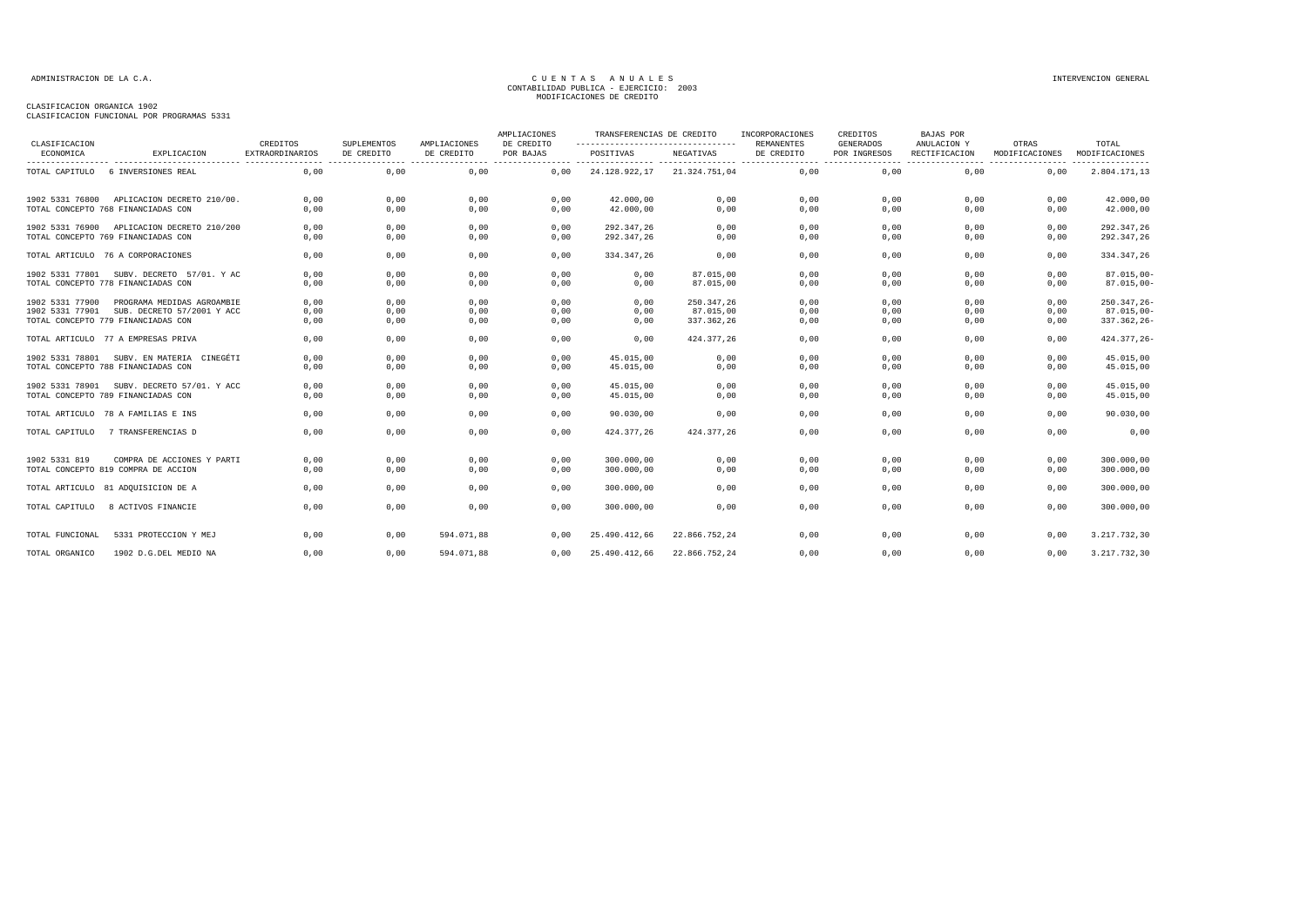|                                 |                                                                                  |                             |                           |                            | AMPLIACIONES            | TRANSFERENCIAS DE CREDITO                        |                      | INCORPORACIONES          | CREDITOS                  | BAJAS POR                    |                                        |                              |
|---------------------------------|----------------------------------------------------------------------------------|-----------------------------|---------------------------|----------------------------|-------------------------|--------------------------------------------------|----------------------|--------------------------|---------------------------|------------------------------|----------------------------------------|------------------------------|
| CLASIFICACION<br>ECONOMICA      | EXPLICACION                                                                      | CREDITOS<br>EXTRAORDINARIOS | SUPLEMENTOS<br>DE CREDITO | AMPLIACIONES<br>DE CREDITO | DE CREDITO<br>POR BAJAS | -----------------------------------<br>POSITIVAS | NEGATIVAS            | REMANENTES<br>DE CREDITO | GENERADOS<br>POR INGRESOS | ANULACION Y<br>RECTIFICACION | OTRAS<br>MODIFICACIONES MODIFICACIONES | TOTAL<br>.                   |
| 1903 4422 12000 SUELDOS         |                                                                                  | 0,00                        | 0,00                      | 14.238,39                  | 0,00                    | 5.140,25                                         | 0,00                 | 0,00                     | 0,00                      | 0,00                         | 0,00                                   | 19.378,64                    |
| 1903 4422 12005 TRIENIOS        |                                                                                  | 0,00                        | 0,00                      | 2.114,64                   | 0,00                    | 2.360,70                                         | 0,00                 | 0,00                     | 0,00                      | 0,00                         | 0,00                                   | 4.475,34                     |
|                                 | 1903 4422 12006 OTRAS RETRIBUCIONES BASICA                                       | 0,00                        | 0,00                      | 11.250,29                  | 0,00                    | 215,26                                           | 0,00                 | 0,00                     | 0,00                      | 0,00                         | 0,00                                   | 11.465,55                    |
|                                 | TOTAL CONCEPTO 120 RETRIBUCIONES BA                                              | 0,00                        | 0,00                      | 27.603,32                  | 0,00                    | 7.716,21                                         | 0,00                 | 0,00                     | 0,00                      | 0,00                         | 0,00                                   | 35.319,53                    |
|                                 | 1903 4422 12100 COMPLEMENTO DE DESTINO                                           | 0,00                        | 0,00                      | 6.617,82                   | 0,00                    | 3.505,50                                         | 0,00                 | 0,00                     | 0,00                      | 0,00                         | 0,00                                   | 10.123,32                    |
|                                 | 1903 4422 12101 COMPLEMENTO ESPECIFICO                                           | 0,00                        | 0,00                      | 26.490,79                  | 0,00                    | 5.313,09                                         | 0,00                 | 0,00                     | 0,00                      | 0,00                         | 0,00                                   | 31.803,88                    |
|                                 | TOTAL CONCEPTO 121 RETRIBUCIONES CO                                              | 0,00                        | 0,00                      | 33.108,61                  | 0,00                    | 8.818,59                                         | 0,00                 | 0,00                     | 0,00                      | 0,00                         | 0,00                                   | 41.927,20                    |
| TOTAL ARTICULO 12 FUNCIONARIOS  |                                                                                  | 0,00                        | 0,00                      | 60.711,93                  | 0,00                    | 16.534,80                                        | 0,00                 | 0,00                     | 0,00                      | 0,00                         | 0,00                                   | 77.246,73                    |
| 1903 4422 13000                 | SALARIO BASE                                                                     | 0,00                        | 0,00                      | 833,42                     | 0,00                    | 0,00                                             | 0,00                 | 0,00                     | 0,00                      | 0,00                         | 0,00                                   | 833,42                       |
| 1903 4422 13001                 | ANTIGUEDAD                                                                       | 0,00                        | 0,00                      | 233,88                     | 0,00                    | 0,00                                             | 0,00                 | 0,00                     | 0,00                      | 0,00                         | 0,00                                   | 233,88                       |
| 1903 4422 13002                 | PAGAS EXTRAS                                                                     | 0,00                        | 0,00                      | 177,88                     | 0,00                    | 0,00                                             | 0,00                 | 0,00                     | 0,00                      | 0,00                         | 0,00                                   | 177,88                       |
|                                 | 1903 4422 13003 OTRAS REMUNERACIONES                                             | 0,00                        | 0,00                      | 214,96                     | 0,00                    | 0,00                                             | 0,00                 | 0,00                     | 0,00                      | 0,00                         | 0,00                                   | 214,96                       |
| TOTAL CONCEPTO 130 LABORAL FIJO |                                                                                  | 0,00                        | 0,00                      | 1.460,14                   | 0,00                    | 0,00                                             | 0,00                 | 0,00                     | 0,00                      | 0,00                         | 0,00                                   | 1.460,14                     |
| TOTAL ARTICULO 13 LABORALES     |                                                                                  | 0,00                        | 0,00                      | 1.460,14                   | 0,00                    | 0,00                                             | 0,00                 | 0,00                     | 0,00                      | 0,00                         | 0,00                                   | 1.460,14                     |
|                                 | 1903 4422 15100 PERSONAL FUNCIONARIO                                             | 0,00                        | 0,00                      | 0,00                       | 0,00                    | 1.710,00                                         | 0,00                 | 0,00                     | 0.00                      | 0.00                         | 0,00                                   | 1.710,00                     |
|                                 | TOTAL CONCEPTO 151 GRATIFICACIONES                                               | 0,00                        | 0,00                      | 0,00                       | 0,00                    | 1.710,00                                         | 0,00                 | 0,00                     | 0,00                      | 0,00                         | 0,00                                   | 1.710,00                     |
|                                 | TOTAL ARTICULO 15 INCENTIVO AL REN                                               | 0,00                        | 0,00                      | 0,00                       | 0,00                    | 1.710,00                                         | 0,00                 | 0,00                     | 0,00                      | 0,00                         | 0,00                                   | 1.710,00                     |
|                                 | 1903 4422 16000 SEGURIDAD SOCIAL                                                 | 0,00                        | 0,00                      | 7.490,23                   | 0,00                    | 1.379,04                                         | 0,00                 | 0,00                     | 0,00                      | 0,00                         | 0,00                                   | 8.869,27                     |
|                                 | TOTAL CONCEPTO 160 CUOTAS SOCIALES                                               | 0,00                        | 0,00                      | 7.490,23                   | 0,00                    | 1.379,04                                         | 0,00                 | 0,00                     | 0,00                      | 0,00                         | 0,00                                   | 8.869,27                     |
|                                 |                                                                                  |                             |                           |                            |                         |                                                  |                      |                          |                           |                              |                                        |                              |
|                                 | 1903 4422 16100 FORMACION Y PERFECCIONAMIE<br>TOTAL CONCEPTO 161 GASTOS SOCIALES | 0,00<br>0,00                | 0,00<br>0,00              | 0,00<br>0,00               | 0,00<br>0,00            | 0,00<br>0,00                                     | 2.605,06<br>2.605,06 | 0,00<br>0,00             | 0,00<br>0,00              | 0,00<br>0,00                 | 0,00<br>0,00                           | $2.605,06 -$<br>$2.605,06 -$ |
|                                 | TOTAL ARTICULO 16 CUOTAS, PRESTACI                                               | 0,00                        | 0,00                      | 7.490,23                   | 0.00                    | 1.379.04                                         | 2.605.06             | 0.00                     | 0.00                      | 0.00                         | 0,00                                   | 6.264.21                     |
|                                 | TOTAL CAPITULO 1 GASTOS DE PERSON                                                | 0,00                        | 0,00                      | 69.662,30                  | 0,00                    | 19.623,84                                        | 2.605,06             | 0,00                     | 0,00                      | 0,00                         | 0,00                                   | 86.681,08                    |
|                                 | 1903 4422 22602 GASTOS DE DIVULGACION Y PR                                       | 0,00                        | 0,00                      | 0,00                       | 0,00                    | 0,00                                             | 5.977,81             | 0,00                     | 0,00                      | 0,00                         | 0,00                                   | $5.977, 81 -$                |
|                                 | 1903 4422 22605 REUNIONES Y CONFERENCIAS                                         | 0,00                        | 0,00                      | 0,00                       | 0,00                    | 0,00                                             | 18.000,00            | 0,00                     | 0,00                      | 0,00                         | 0,00                                   | $18.000,00 -$                |
|                                 | TOTAL CONCEPTO 226 GASTOS DIVERSOS                                               | 0,00                        | 0,00                      | 0,00                       | 0,00                    | 0,00                                             | 23.977,81            | 0,00                     | 0,00                      | 0,00                         | 0,00                                   | $23.977, 81 -$               |
|                                 |                                                                                  |                             |                           |                            |                         |                                                  |                      |                          |                           |                              |                                        |                              |
| 1903 4422 22709 OTROS           |                                                                                  | 0.00                        | 0.00                      | 0.00                       | 0.00                    | 18,000,00                                        | 0,00                 | 0.00                     | 0.00                      | 0.00                         | 0.00                                   | 18,000,00                    |
|                                 | TOTAL CONCEPTO 227 TRABAJOS REALIZA                                              | 0,00                        | 0,00                      | 0,00                       | 0,00                    | 18.000,00                                        | 0,00                 | 0,00                     | 0,00                      | 0,00                         | 0,00                                   | 18.000,00                    |
|                                 | TOTAL ARTICULO 22 MATERIAL, SUMINI                                               | 0,00                        | 0,00                      | 0,00                       | 0,00                    | 18.000,00                                        | 23.977,81            | 0,00                     | 0,00                      | 0,00                         | 0,00                                   | $5.977, 81 -$                |
|                                 | TOTAL CAPITULO 2 GASTOS EN BIENES                                                | 0,00                        | 0,00                      | 0,00                       | 0,00                    | 18.000,00                                        | 23.977,81            | 0,00                     | 0,00                      | 0,00                         | 0,00                                   | $5.977, 81 -$                |
|                                 |                                                                                  |                             |                           |                            |                         |                                                  |                      |                          |                           |                              |                                        |                              |
| 1903 4422 649                   | INMOVILIZADO INMATERIAL                                                          | 0.00                        | 0.00                      | 0.00                       | 0.00                    | 0.00                                             | 0.00                 | 0.00                     | 51.155.84                 | 0.00                         | 0.00                                   | 51.155.84                    |
|                                 | TOTAL CONCEPTO 649 INMOVILIZADO INM                                              | 0,00                        | 0,00                      | 0,00                       | 0,00                    | 0,00                                             | 0,00                 | 0,00                     | 51.155,84                 | 0,00                         | 0,00                                   | 51.155,84                    |
|                                 | TOTAL ARTICULO 64 FINANCIADAS CON                                                | 0,00                        | 0,00                      | 0,00                       | 0,00                    | 0,00                                             | 0,00                 | 0,00                     | 51.155,84                 | 0,00                         | 0,00                                   | 51.155,84                    |
| 1903 4422 693                   | MAQUINARIA, INSTALACIONES Y                                                      | 0,00                        | 0,00                      | 0,00                       | 0,00                    | 0,00                                             | 60.101,21            | 0,00                     | 0,00                      | 0,00                         | 0,00                                   | $60.101, 21 -$               |
|                                 | TOTAL CONCEPTO 693 MAQUINARIA, INST                                              | 0,00                        | 0,00                      | 0,00                       | 0,00                    | 0,00                                             | 60.101,21            | 0,00                     | 0,00                      | 0,00                         | 0,00                                   | $60.101, 21 -$               |
| 1903 4422 697                   | BIENES DESTINADOS PARA USO                                                       | 0,00                        | 0,00                      | 0,00                       | 0,00                    | 0,00                                             | 2.967.308,21         | 0,00                     | 0,00                      | 0,00                         | 0,00                                   | 2.967.308,21-                |
|                                 | TOTAL CONCEPTO 697 BIENES DESTINADO                                              | 0,00                        | 0,00                      | 0,00                       | 0,00                    | 0,00                                             | 2.967.308,21         | 0,00                     | 0,00                      | 0,00                         | 0,00                                   | $2.967.308, 21-$             |
|                                 |                                                                                  |                             |                           |                            |                         |                                                  |                      |                          |                           |                              |                                        |                              |
| 1903 4422 699                   | INMOVILIZADO INMATERIAL                                                          | 0,00                        | 0,00                      | 0,00                       | 0,00                    | 15.000,00                                        | 195.303,63           | 0.00                     | 0,00                      | 0,00                         | 0,00                                   | 180.303,63-                  |
|                                 | TOTAL CONCEPTO 699 INMOVILIZADO INM                                              | 0,00                        | 0,00                      | 0,00                       | 0,00                    | 15.000,00                                        | 195.303,63           | 0,00                     | 0,00                      | 0,00                         | 0,00                                   | $180.303,63-$                |
|                                 | TOTAL ARTICULO 69 FINANCIADAS CON                                                | 0,00                        | 0,00                      | 0,00                       | 0,00                    | 15.000,00                                        | 3.222.713,05         | 0,00                     | 0,00                      | 0,00                         | 0,00                                   | 3.207.713,05-                |
|                                 | TOTAL CAPITULO 6 INVERSIONES REAL                                                | 0,00                        | 0,00                      | 0,00                       | 0,00                    | 15.000,00                                        | 3.222.713,05         | 0,00                     | 51.155,84                 | 0,00                         | 0,00                                   | $3.156.557, 21-$             |
|                                 |                                                                                  |                             |                           |                            |                         |                                                  |                      |                          |                           |                              |                                        |                              |
| 1903 4422 76950                 | FOMENTO INVERSIONES MEDIOA                                                       | 0,00                        | 0,00                      | 0,00                       | 0,00                    | 0,00                                             | 2.448.929,27         | 0,00                     | 0,00                      | 0,00                         | 0,00                                   | 2.448.929,27-                |
| 1903 4422 76951                 | FOMENTO INVERSIONES MEDIOA                                                       | 0,00                        | 0,00                      | 0,00                       | 0,00                    | 0,00                                             | 202.024,21           | 0,00                     | 0,00                      | 0,00                         | 0,00                                   | $202.024, 21 -$              |
| 1903 4422 76952                 | FOMENTO INVERSIONES MEDIOA                                                       | 0,00                        | 0,00                      | 0,00                       | 0,00                    | 0,00                                             | 300.506,05           | 0,00                     | 0,00                      | 0,00                         | 0,00                                   | $300.506,05 -$               |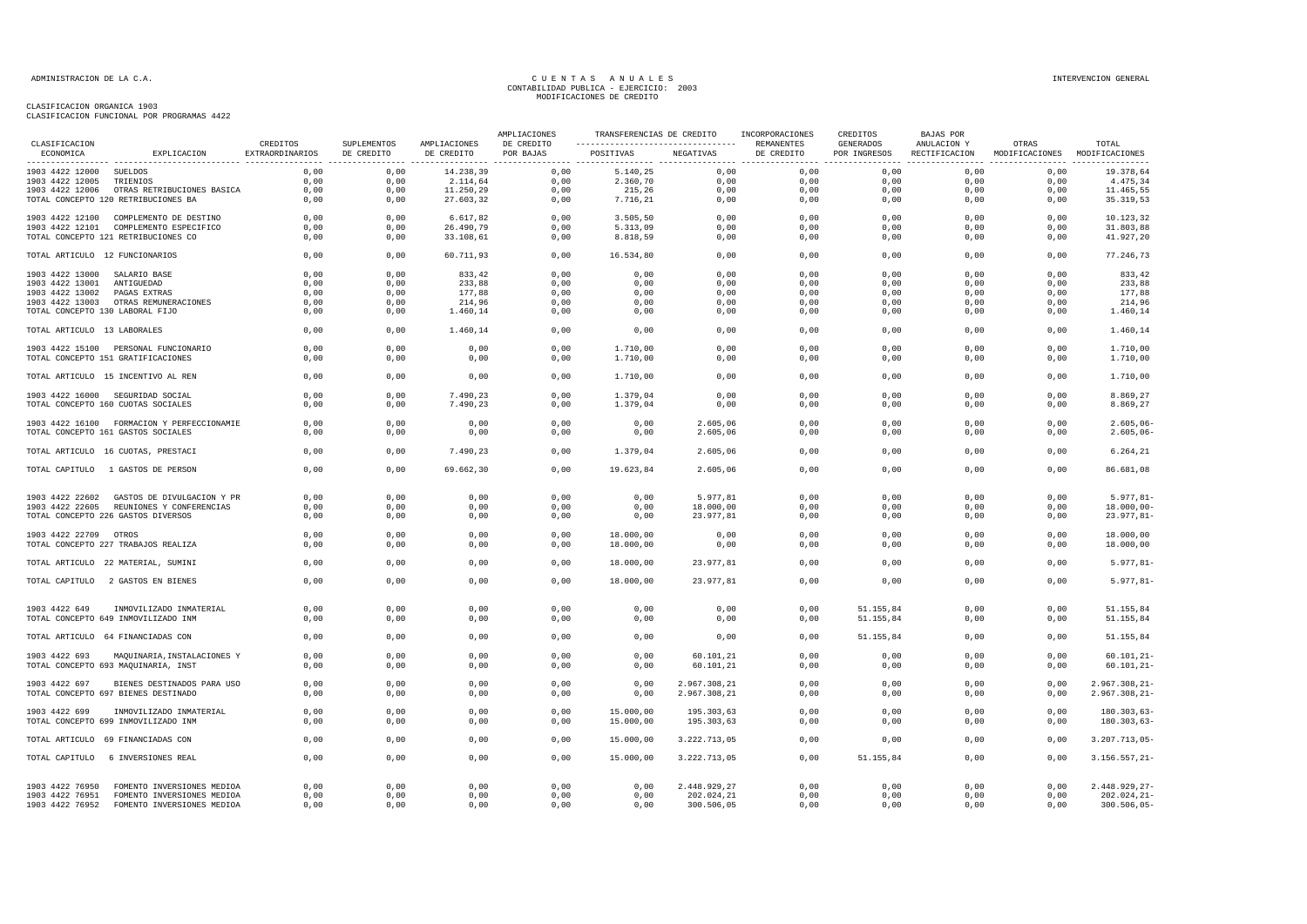### CLASIFICACION ORGANICA 1903

CLASIFICACION FUNCIONAL POR PROGRAMAS 4422

| CLASIFICACION   |                                    | CREDITOS               | SUPLEMENTOS | AMPLIACIONES | AMPLIACIONES<br>DE CREDITO | TRANSFERENCIAS DE CREDITO<br>---------------------------------- |              | INCORPORACIONES<br>REMANENTES | CREDITOS<br><b>GENERADOS</b> | BAJAS POR<br>ANULACION Y | OTRAS          | TOTAL                              |
|-----------------|------------------------------------|------------------------|-------------|--------------|----------------------------|-----------------------------------------------------------------|--------------|-------------------------------|------------------------------|--------------------------|----------------|------------------------------------|
| ECONOMICA       | EXPLICACION                        | <b>EXTRAORDINARIOS</b> | DE CREDITO  | DE CREDITO   | POR BAJAS                  | POSITIVAS                                                       | NEGATIVAS    | DE CREDITO                    | POR INGRESOS                 | RECTIFICACION            | MODIFICACIONES | MODIFICACIONES<br>---------------- |
|                 | TOTAL CONCEPTO 769 FINANCIADAS CON | 0,00                   | 0,00        | 0,00         | 0,00                       | 0,00                                                            | 2.951.459,53 | 0,00                          | 0,00                         | 0,00                     | 0,00           | $2.951.459,53-$                    |
|                 | TOTAL ARTICULO 76 A CORPORACIONES  | 0.00                   | 0,00        | 0,00         | 0,00                       | 0.00                                                            | 2.951.459,53 | 0,00                          | 0,00                         | 0.00                     | 0,00           | $2.951.459,53-$                    |
| 1903 4422 77950 | FOMENTO INVERSIONES MEDIOA         | 0,00                   | 0,00        | 0,00         | 0,00                       | 0,00                                                            | 1.580.731,76 | 0,00                          | 0,00                         | 0,00                     | 0,00           | 1.580.731,76-                      |
|                 | TOTAL CONCEPTO 779 FINANCIADAS CON | 0,00                   | 0,00        | 0,00         | 0,00                       | 0,00                                                            | 1.580.731,76 | 0,00                          | 0,00                         | 0,00                     | 0,00           | 1.580.731,76-                      |
|                 | TOTAL ARTICULO 77 A EMPRESAS PRIVA | 0,00                   | 0,00        | 0,00         | 0,00                       | 0,00                                                            | 1.580.731,76 | 0,00                          | 0,00                         | 0,00                     | 0,00           | 1.580.731,76-                      |
| 1903 4422 78950 | FOMENTO INVERSIONES MEDIOA         | 0.00                   | 0.00        | 0.00         | 0,00                       | 0.00                                                            | 88.837.70    | 0.00                          | 0,00                         | 0.00                     | 0.00           | 88.837,70-                         |
| 1903 4422 78951 | FOMENTO INVERSIONES MEDIOA         | 0,00                   | 0,00        | 0,00         | 0,00                       | 0,00                                                            | 1.518,16     | 0,00                          | 0,00                         | 0,00                     | 0,00           | $1.518, 16-$                       |
|                 | TOTAL CONCEPTO 789 FINANCIADAS CON | 0,00                   | 0,00        | 0,00         | 0,00                       | 0,00                                                            | 90.355,86    | 0,00                          | 0,00                         | 0,00                     | 0,00           | $90.355,86 -$                      |
|                 | TOTAL ARTICULO 78 A FAMILIAS E INS | 0,00                   | 0,00        | 0,00         | 0,00                       | 0,00                                                            | 90.355,86    | 0,00                          | 0,00                         | 0,00                     | 0,00           | $90.355,86 -$                      |
| TOTAL CAPITULO  | 7 TRANSFERENCIAS D                 | 0.00                   | 0,00        | 0,00         | 0,00                       | 0.00                                                            | 4.622.547,15 | 0,00                          | 0,00                         | 0,00                     | 0,00           | $4.622.547,15-$                    |
| TOTAL FUNCIONAL | 4422 PROTECCION Y MEJ              | 0.00                   | 0,00        | 69.662,30    | 0,00                       | 52.623,84                                                       | 7.871.843,07 | 0.00                          | 51.155,84                    | 0.00                     | 0,00           | 7.698.401,09-                      |
|                 |                                    |                        |             |              |                            |                                                                 |              |                               |                              |                          |                |                                    |
| TOTAL ORGANICO  | 1903 D.G. DE CALIDAD,              | 0,00                   | 0,00        | 69.662,30    | 0,00                       | 52.623,84                                                       | 7.871.843,07 | 0,00                          | 51.155,84                    | 0,00                     | 0,00           | $7.698.401,09-$                    |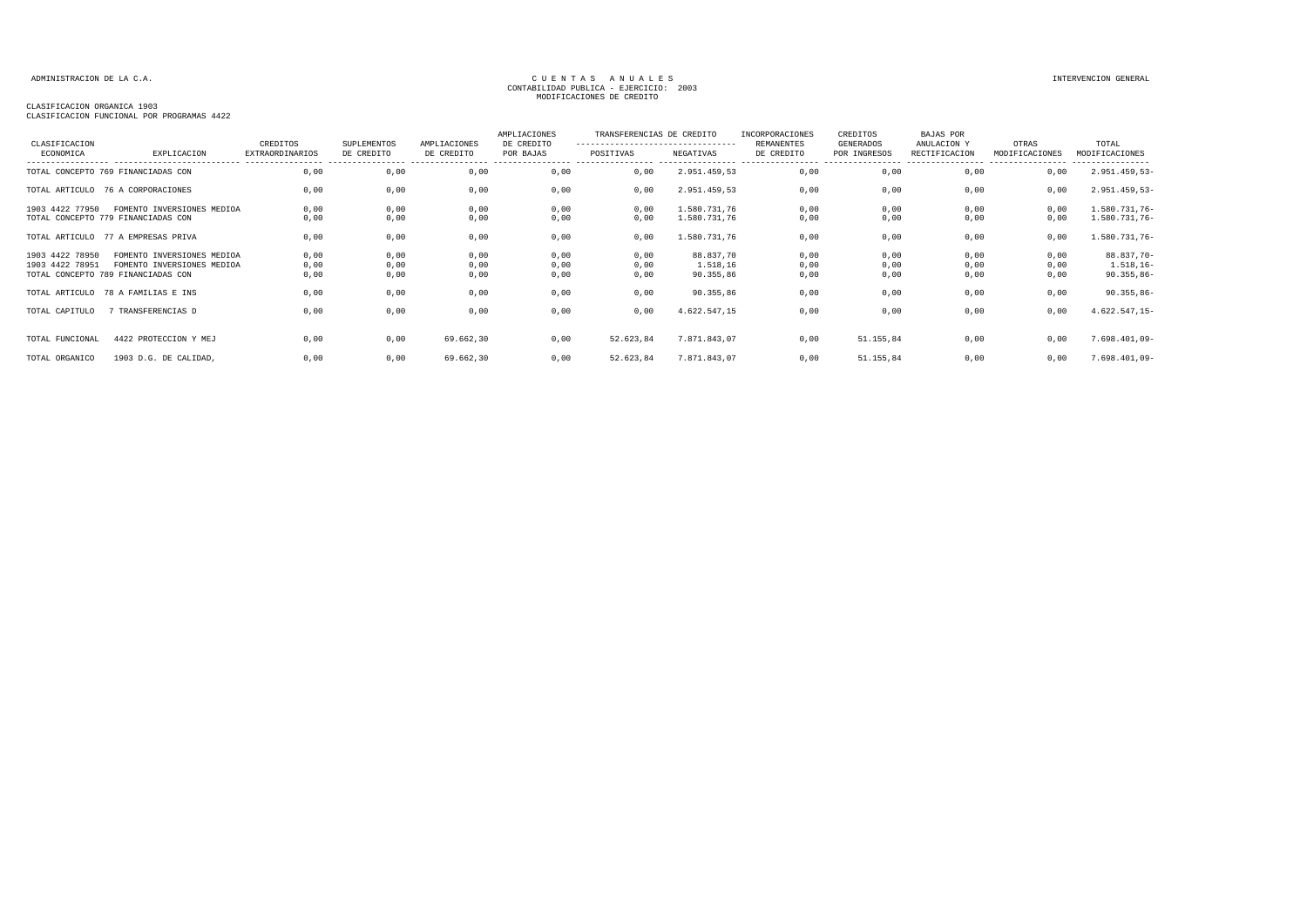| CLASIFICACION<br>ECONOMICA | EXPLICACION<br>--------------------------- | CREDITOS<br><b>EXTRAORDINARIOS</b> | SUPLEMENTOS<br>DE CREDITO | AMPLIACIONES<br>DE CREDITO | AMPLIACIONES<br>DE CREDITO<br>POR BAJAS<br>---------------- --------------- | TRANSFERENCIAS DE CREDITO<br>---------------------------------- |                               | INCORPORACIONES<br>REMANENTES | CREDITOS<br>GENERADOS             | <b>BAJAS POR</b><br>ANULACION Y | OTRAS          | TOTAL                              |
|----------------------------|--------------------------------------------|------------------------------------|---------------------------|----------------------------|-----------------------------------------------------------------------------|-----------------------------------------------------------------|-------------------------------|-------------------------------|-----------------------------------|---------------------------------|----------------|------------------------------------|
|                            |                                            |                                    |                           |                            |                                                                             | POSITIVAS                                                       | NEGATIVAS<br>---------------- | DE CREDITO<br>. <u>.</u> .    | POR INGRESOS<br>----------------- | RECTIFICACION                   | MODIFICACIONES | MODIFICACIONES<br>---------------- |
| 2001 6123 647              | BIENES DESTINADOS PARA USO                 | 0,00                               | 0,00                      | 0,00                       | 0,00                                                                        | 0,00                                                            | 26.079.871,74                 | 15.647.966,18                 | 0,00                              | 0,00                            | 0,00           | 10.431.905,56-                     |
|                            | TOTAL CONCEPTO 647 BIENES DESTINADO        | 0,00                               | 0,00                      | 0,00                       | 0,00                                                                        | 0,00                                                            | 26.079.871,74                 | 15.647.966,18                 | 0,00                              | 0,00                            | 0,00           | 10.431.905,56-                     |
|                            | TOTAL ARTICULO 64 FINANCIADAS CON          | 0.00                               | 0,00                      | 0,00                       | 0,00                                                                        | 0.00                                                            | 26.079.871.74                 | 15.647.966.18                 | 0,00                              | 0.00                            | 0,00           | 10.431.905,56-                     |
| TOTAL CAPITULO             | 6 INVERSIONES REAL                         | 0,00                               | 0,00                      | 0,00                       | 0,00                                                                        | 0.00                                                            | 26.079.871,74                 | 15.647.966.18                 | 0,00                              | 0.00                            | 0,00           | 10.431.905,56-                     |
| 2001 6123 74400            | TRANSFERENCIAS A EMPRESAS                  | 0,00                               | 0,00                      | 0,00                       | 0,00                                                                        | 901.518,75                                                      | 0,00                          | 0,00                          | 0,00                              | 0,00                            | 0,00           | 901.518,75                         |
|                            | TOTAL CONCEPTO 744 FINANCIADAS CON         | 0,00                               | 0,00                      | 0,00                       | 0,00                                                                        | 901.518,75                                                      | 0,00                          | 0,00                          | 0,00                              | 0,00                            | 0,00           | 901.518,75                         |
|                            | TOTAL ARTICULO 74 A EMPRESAS PUBLI         | 0,00                               | 0,00                      | 0,00                       | 0,00                                                                        | 901.518,75                                                      | 0,00                          | 0,00                          | 0,00                              | 0,00                            | 0,00           | 901.518,75                         |
| 2001 6123 76400            | DESARROLLO ALTERNATIVO COM                 | 0,00                               | 0,00                      | 0,00                       | 0,00                                                                        | 38.640.043,34                                                   | 2.813.228,85                  | 0,00                          | 0,00                              | 0,00                            | 0,00           | 35.826.814,49                      |
|                            | TOTAL CONCEPTO 764 FINANCIADAS CON         | 0,00                               | 0,00                      | 0,00                       | 0,00                                                                        | 38.640.043,34                                                   | 2.813.228,85                  | 0,00                          | 0,00                              | 0,00                            | 0,00           | 35.826.814,49                      |
|                            | TOTAL ARTICULO 76 A CORPORACIONES          | 0,00                               | 0,00                      | 0,00                       | 0,00                                                                        | 38.640.043,34                                                   | 2.813.228,85                  | 0,00                          | 0,00                              | 0,00                            | 0,00           | 35.826.814,49                      |
| 2001 6123 77400            | DESARROLLO ALTERNATIVO COM                 | 0,00                               | 0,00                      | 0,00                       | 0,00                                                                        | 0,00                                                            | 13.522.773.00                 | 0,00                          | 0,00                              | 0,00                            | 0,00           | 13.522.773,00-                     |
|                            | TOTAL CONCEPTO 774 FINANCIADAS CON         | 0,00                               | 0,00                      | 0,00                       | 0,00                                                                        | 0,00                                                            | 13.522.773,00                 | 0,00                          | 0,00                              | 0,00                            | 0,00           | 13.522.773,00-                     |
|                            | TOTAL ARTICULO 77 A EMPRESAS PRIVA         | 0.00                               | 0,00                      | 0,00                       | 0,00                                                                        | 0.00                                                            | 13.522.773.00                 | 0,00                          | 0,00                              | 0.00                            | 0,00           | 13.522.773,00-                     |
| TOTAL CAPITULO             | 7 TRANSFERENCIAS D                         | 0,00                               | 0,00                      | 0,00                       | 0,00                                                                        | 39.541.562,09                                                   | 16.336.001,85                 | 0,00                          | 0,00                              | 0,00                            | 0,00           | 23.205.560,24                      |
| TOTAL FUNCIONAL            | 6123 PLAN MINERIA CAR                      | 0,00                               | 0,00                      | 0,00                       | 0,00                                                                        | 39.541.562,09                                                   | 42.415.873,59                 | 15.647.966.18                 | 0,00                              | 0,00                            | 0,00           | 12.773.654,68                      |
| TOTAL ORGANICO             | 2001 SECRETARIA GENER                      | 0,00                               | 0,00                      | 0,00                       | 0,00                                                                        | 39.541.562,09                                                   | 42.415.873,59                 | 15.647.966.18                 | 0,00                              | 0,00                            | 0,00           | 12.773.654,68                      |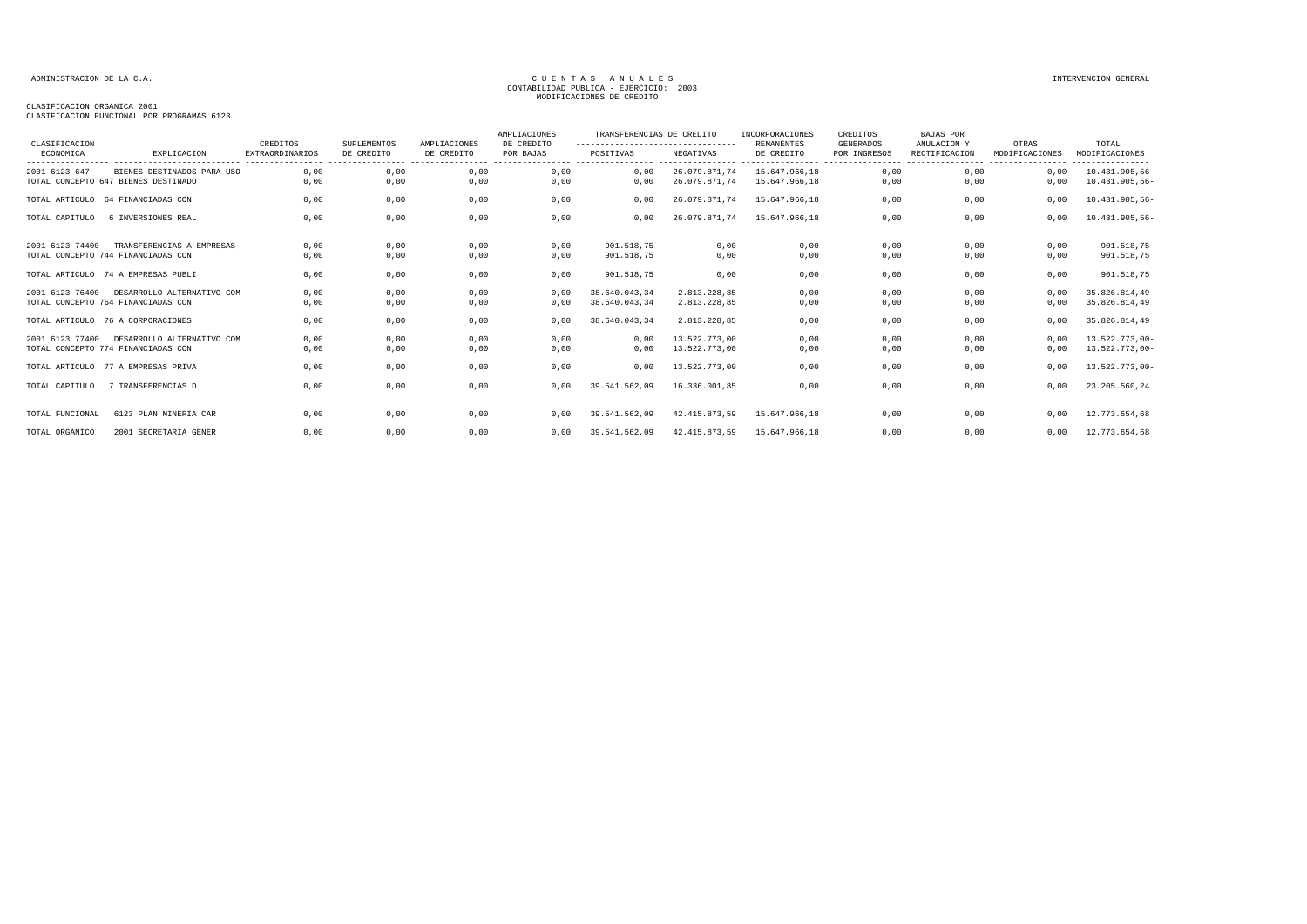## CLASIFICACION ORGANICA 2002

| CLASIFICACION FUNCIONAL POR PROGRAMAS 3135 |  |  |  |
|--------------------------------------------|--|--|--|
|                                            |  |  |  |

| CLASIFICACION                                         |                                                                                                                                                                  | CREDITOS<br>SUPLEMENTOS                        | AMPLIACIONES                         | AMPLIACIONES                         | TRANSFERENCIAS DE CREDITO            |                                      | INCORPORACIONES                                                        | CREDITOS                             | BAJAS POR                            |                                                                       |                                        |                                                                                    |
|-------------------------------------------------------|------------------------------------------------------------------------------------------------------------------------------------------------------------------|------------------------------------------------|--------------------------------------|--------------------------------------|--------------------------------------|--------------------------------------|------------------------------------------------------------------------|--------------------------------------|--------------------------------------|-----------------------------------------------------------------------|----------------------------------------|------------------------------------------------------------------------------------|
| ECONOMICA                                             | EXPLICACION                                                                                                                                                      | EXTRAORDINARIOS                                | DE CREDITO                           | DE CREDITO                           | DE CREDITO<br>POR BAJAS              | POSITIVAS                            | NEGATIVAS                                                              | REMANENTES<br>DE CREDITO             | GENERADOS<br>POR INGRESOS            | ANULACION Y<br>RECTIFICACION<br>------------------------------------- | OTRAS<br>MODIFICACIONES MODIFICACIONES | TOTAL                                                                              |
|                                                       | 2002 3135 16500 FONDO DE ACCION SOCIAL<br>TOTAL CONCEPTO 165 FONDO DE ACCION                                                                                     | 0,00<br>0,00                                   | 0,00<br>0,00                         | 0,00<br>0,00                         | 0,00<br>0,00                         | 0,00<br>0,00                         | 4.700.000,00<br>4.700.000,00                                           | 0,00<br>0,00                         | 0,00<br>0,00                         | 0,00<br>0,00                                                          | 0,00<br>0,00                           | 4.700.000,00-<br>4.700.000,00-                                                     |
|                                                       | TOTAL ARTICULO 16 CUOTAS, PRESTACI                                                                                                                               | 0,00                                           | 0,00                                 | 0,00                                 | 0,00                                 | 0,00                                 | 4.700.000,00                                                           | 0,00                                 | 0,00                                 | 0,00                                                                  | 0,00                                   | 4.700.000,00-                                                                      |
| 2002 6129 170                                         | FONDO INCREMENTO NORMATIVO<br>TOTAL CONCEPTO 170 FONDO DE INCREME                                                                                                | 0,00<br>0,00                                   | 0,00<br>0,00                         | 0,00<br>0,00                         | 0,00<br>0,00                         | 0,00<br>0,00                         | 1.972.010,68<br>1.972.010,68                                           | 0,00<br>0,00                         | 0,00<br>0,00                         | 42.886.774,22<br>42.886.774,22                                        | 0,00<br>0,00                           | 44.858.784,90-<br>44.858.784,90-                                                   |
| 2002 6129 171                                         | FONDOS ADICIONALES<br>TOTAL CONCEPTO 171 FONDO ADICIONAL                                                                                                         | 0,00<br>0,00                                   | 0,00<br>0,00                         | 0,00<br>0,00                         | 0,00<br>0,00                         | 0,00<br>0,00                         | 2.683.152,00<br>2.683.152,00                                           | 0,00<br>0,00                         | 0,00<br>0,00                         | 0,00<br>0,00                                                          | 0,00<br>0,00                           | $2.683.152,00 -$<br>$2.683.152,00 -$                                               |
| 2002 6129 172                                         | OTROS FONDOS ADICIONALES<br>TOTAL CONCEPTO 172 OTROS FONDOS ADI                                                                                                  | 0,00<br>0.00                                   | 0,00<br>0,00                         | 0,00<br>0,00                         | 0,00<br>0,00                         | 0,00<br>0,00                         | 12.426.394,33<br>12.426.394,33                                         | 0,00<br>0,00                         | 0,00<br>0.00                         | 0,00<br>0.00                                                          | 0,00<br>0,00                           | 12.426.394,33-<br>12.426.394,33-                                                   |
|                                                       | TOTAL ARTICULO 17 GASTOS DE PERSON                                                                                                                               | 0,00                                           | 0,00                                 | 0,00                                 | 0,00                                 | 0,00                                 | 17.081.557,01                                                          | 0,00                                 | 0,00                                 | 42.886.774,22                                                         | 0,00                                   | 59.968.331,23-                                                                     |
|                                                       | TOTAL CAPITULO 1 GASTOS DE PERSON                                                                                                                                | 0,00                                           | 0,00                                 | 0,00                                 | 0,00                                 | 0,00                                 | 21.781.557,01                                                          | 0,00                                 | 0,00                                 | 42.886.774,22                                                         | 0,00                                   | 64.668.331,23-                                                                     |
| 2002 6129 22609 OTROS                                 | TOTAL CONCEPTO 226 GASTOS DIVERSOS                                                                                                                               | 0,00<br>0,00                                   | 0,00<br>0,00                         | 0,00<br>0,00                         | 0,00<br>0,00                         | 0,00<br>0,00                         | 4.521.027,51<br>4.521.027,51                                           | 0,00<br>0,00                         | 0,00<br>0,00                         | 0,00<br>0,00                                                          | 0,00<br>0,00                           | $4.521.027, 51 -$<br>$4.521.027, 51 -$                                             |
|                                                       | TOTAL ARTICULO 22 MATERIAL, SUMINI                                                                                                                               | 0,00                                           | 0,00                                 | 0,00                                 | 0,00                                 | 0,00                                 | 4.521.027,51                                                           | 0,00                                 | 0,00                                 | 0,00                                                                  | 0,00                                   | $4.521.027,51-$                                                                    |
| 2002 6129 239                                         | OTRAS INDEMNIZACIONES<br>TOTAL CONCEPTO 239 OTRAS INDEMNIZAC                                                                                                     | 0,00<br>0.00                                   | 0,00<br>0.00                         | 0,00<br>0.00                         | 0,00<br>0.00                         | 21.000,00<br>21,000,00               | 0,00<br>0.00                                                           | 0,00<br>0.00                         | 0,00<br>0.00                         | 0,00<br>0.00                                                          | 0,00<br>0,00                           | 21.000,00<br>21.000,00                                                             |
|                                                       | TOTAL ARTICULO 23 INDEMNIZACIONES                                                                                                                                | 0,00                                           | 0,00                                 | 0,00                                 | 0,00                                 | 21.000,00                            | 0,00                                                                   | 0,00                                 | 0,00                                 | 0,00                                                                  | 0,00                                   | 21.000,00                                                                          |
|                                                       | TOTAL CAPITULO 2 GASTOS EN BIENES                                                                                                                                | 0,00                                           | 0,00                                 | 0,00                                 | 0,00                                 | 21.000,00                            | 4.521.027,51                                                           | 0,00                                 | 0,00                                 | 0,00                                                                  | 0,00                                   | $4.500.027, 51 -$                                                                  |
|                                                       | 2002 6129 41900 HOMOLOGACIONES I.A.S.S.<br>TOTAL CONCEPTO 419 FINANCIADAS CON                                                                                    | 0,00<br>0,00                                   | 0,00<br>0,00                         | 0,00<br>0,00                         | 0,00<br>0,00                         | 0,00<br>0,00                         | 3.155.314,00<br>3.155.314,00                                           | 0,00<br>0,00                         | 0,00<br>0,00                         | 0,00<br>0,00                                                          | 0,00<br>0,00                           | $3.155.314,00-$<br>$3.155.314,00-$                                                 |
|                                                       | TOTAL ARTICULO 41 A ORGANISMOS AUT                                                                                                                               | 0,00                                           | 0,00                                 | 0,00                                 | 0,00                                 | 0,00                                 | 3.155.314,00                                                           | 0,00                                 | 0,00                                 | 0,00                                                                  | 0,00                                   | $3.155.314,00-$                                                                    |
| 2002 6129 48903<br>2002 6129 48904<br>2002 6129 48906 | 2002 6129 48900 APOYO A FAMILIAS E INSTITU<br>RESPONSABILIDAD CIVIL Y SE<br>VIGILANCIA SALUD<br>CONSORCIO PRO-EXPO ZARAGOZ<br>TOTAL CONCEPTO 489 FINANCIADAS CON | 0,00<br>0,00<br>0.00<br>0,00<br>0,00           | 0,00<br>0,00<br>0,00<br>0,00<br>0,00 | 0,00<br>0,00<br>0,00<br>0,00<br>0,00 | 0,00<br>0,00<br>0,00<br>0,00<br>0,00 | 0,00<br>0,00<br>0,00<br>0,00<br>0,00 | 6.588.393,83<br>983.526,68<br>117.197,36<br>360.607,00<br>8.049.724,87 | 0,00<br>0,00<br>0,00<br>0,00<br>0,00 | 0,00<br>0,00<br>0,00<br>0,00<br>0,00 | 0,00<br>0,00<br>0,00<br>0,00<br>0,00                                  | 0,00<br>0,00<br>0,00<br>0,00<br>0,00   | $6.588.393, 83 -$<br>983.526,68-<br>117.197,36-<br>$360.607,00 -$<br>8.049.724,87- |
|                                                       | TOTAL ARTICULO 48 A FAMILIAS E INS                                                                                                                               | 0,00                                           | 0,00                                 | 0,00                                 | 0,00                                 | 0,00                                 | 8.049.724,87                                                           | 0,00                                 | 0,00                                 | 0,00                                                                  | 0,00                                   | 8.049.724,87-                                                                      |
|                                                       | TOTAL CAPITULO 4 TRANSFERENCIAS C                                                                                                                                | 0,00                                           | 0,00                                 | 0,00                                 | 0,00                                 | 0,00                                 | 11.205.038,87                                                          | 0,00                                 | 0,00                                 | 0,00                                                                  | 0,00                                   | 11.205.038,87-                                                                     |
| 2002 6129 692                                         | EDIFICIOS Y OTRAS CONSTRUC<br>TOTAL CONCEPTO 692 EDIFICIOS Y OTRA                                                                                                | 0,00<br>0,00                                   | 0,00<br>0,00                         | 0,00<br>0,00                         | 0,00<br>0,00                         | 0,00<br>0,00                         | 346.043,85<br>346.043,85                                               | 0,00<br>0,00                         | 0,00<br>0,00                         | 0,00<br>0,00                                                          | 0,00<br>0,00                           | $346.043,85-$<br>346.043,85-                                                       |
| 2002 6129 697                                         | BIENES DESTINADOS PARA USO<br>TOTAL CONCEPTO 697 BIENES DESTINADO                                                                                                | 0,00<br>0.00                                   | 0,00<br>0.00                         | 0,00<br>0,00                         | 0,00<br>0,00                         | 0,00<br>0.00                         | 2.772.631,47<br>2.772.631.47                                           | 0,00<br>0.00                         | 0,00<br>0.00                         | 0,00<br>0.00                                                          | 0,00<br>0.00                           | $2.772.631,47-$<br>$2.772.631,47-$                                                 |
|                                                       | TOTAL ARTICULO 69 FINANCIADAS CON                                                                                                                                | 0,00                                           | 0,00                                 | 0,00                                 | 0,00                                 | 0,00                                 | 3.118.675,32                                                           | 0,00                                 | 0,00                                 | 0,00                                                                  | 0,00                                   | $3.118.675, 32-$                                                                   |
| TOTAL CAPITULO                                        | 6 INVERSIONES REAL                                                                                                                                               | 0,00                                           | 0,00                                 | 0,00                                 | 0,00                                 | 0,00                                 | 3.118.675,32                                                           | 0,00                                 | 0,00                                 | 0,00                                                                  | 0,00                                   | $3.118.675, 32-$                                                                   |
| 2002 6129 76000                                       | FINANCIADAS CON OTROS RECU<br>2002 6129 76001 FINANCIADAS CON OTROS RECU<br>TOTAL CONCEPTO 760 FINANCIADAS CON                                                   | 18.000.000,00<br>6.612.000,00<br>24.612.000,00 | 0,00<br>0,00<br>0,00                 | 0,00<br>0,00<br>0,00                 | 0,00<br>0,00<br>0,00                 | 0,00<br>0,00<br>0,00                 | 17.667.501,00<br>5.709.614,99<br>23.377.115,99                         | 0,00<br>0,00<br>0,00                 | 0,00<br>0,00<br>0,00                 | 0,00<br>0,00<br>0,00                                                  | 0,00<br>0,00<br>0,00                   | 332.499,00<br>902.385,01<br>1.234.884,01                                           |
|                                                       | TOTAL ARTICULO 76 A CORPORACIONES                                                                                                                                | 24.612.000,00                                  | 0,00                                 | 0,00                                 | 0,00                                 | 0,00                                 | 23.377.115,99                                                          | 0,00                                 | 0,00                                 | 0,00                                                                  | 0,00                                   | 1.234.884,01                                                                       |
|                                                       | 2002 6129 78900 PROGRAMAS EUROPEOS<br>TOTAL CONCEPTO 789 FINANCIADAS CON                                                                                         | 0.00<br>0,00                                   | 0.00<br>0,00                         | 0,00<br>0,00                         | 0.00<br>0,00                         | 0.00<br>0,00                         | 21.563,41<br>21.563,41                                                 | 0.00<br>0,00                         | 0.00<br>0,00                         | 0.00<br>0,00                                                          | 0,00<br>0,00                           | $21.563.41 -$<br>$21.563, 41-$                                                     |
|                                                       | TOTAL ARTICULO 78 A FAMILIAS E INS                                                                                                                               | 0,00                                           | 0,00                                 | 0,00                                 | 0,00                                 | 0,00                                 | 21.563,41                                                              | 0,00                                 | 0,00                                 | 0,00                                                                  | 0,00                                   | $21.563, 41-$                                                                      |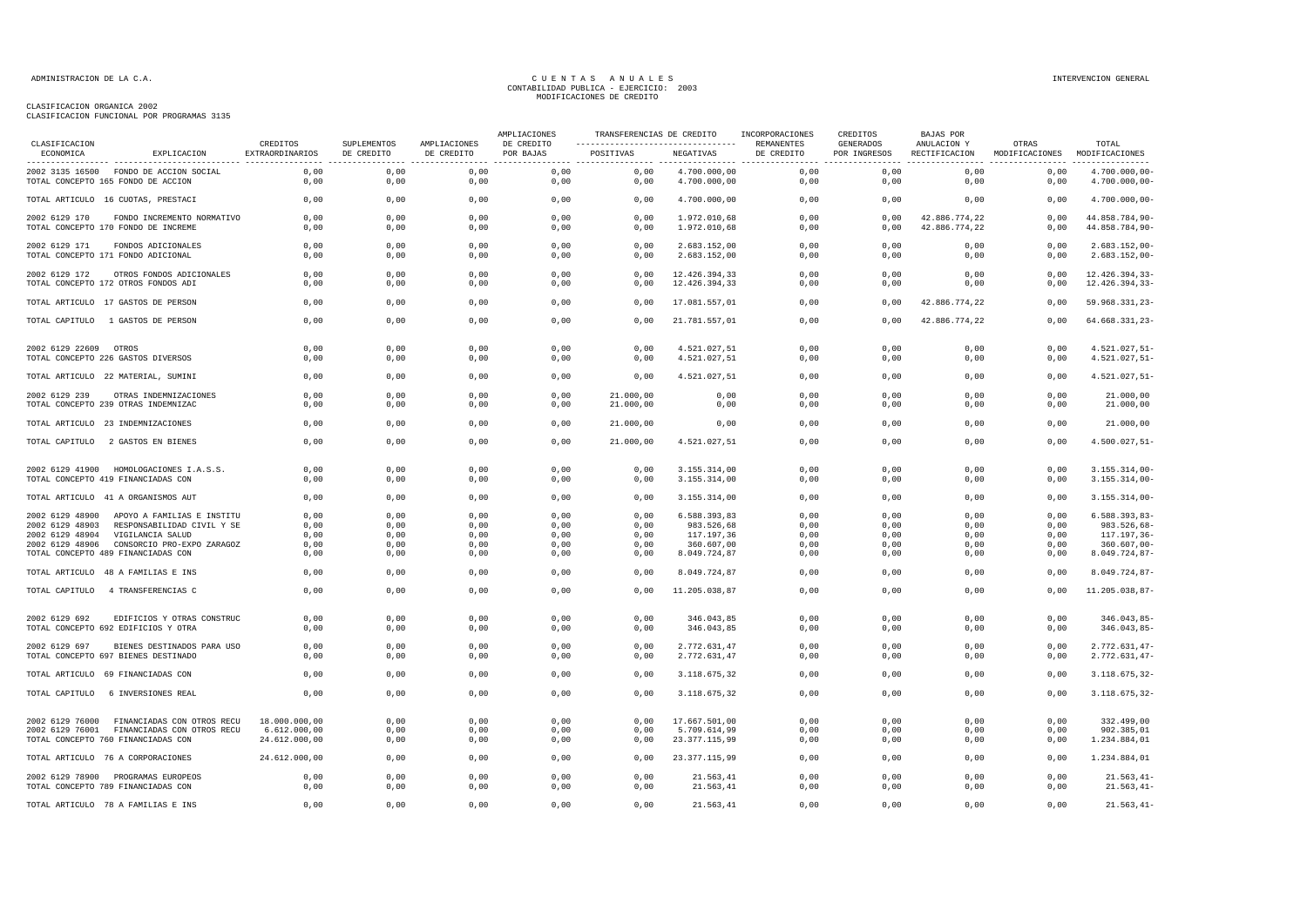### CLASIFICACION ORGANICA 2002 CLASIFICACION FUNCIONAL POR PROGRAMAS 3135

| CLASIFICACION<br>ECONOMICA | EXPLICACION           | CREDITOS<br>EXTRAORDINARIOS | SUPLEMENTOS<br>DE CREDITO | AMPLIACIONES<br>DE CREDITO | AMPLIACIONES<br>DE CREDITO<br>POR BAJAS | TRANSFERENCIAS DE CREDITO<br>----------------------------------<br>POSITIVAS | NEGATIVAS     | INCORPORACIONES<br>REMANENTES<br>DE CREDITO | CREDITOS<br>GENERADOS<br>POR INGRESOS | BAJAS POR<br>ANULACION Y<br>RECTIFICACION | OTRAS<br>MODIFICACIONES | TOTAL<br>MODIFICACIONES |
|----------------------------|-----------------------|-----------------------------|---------------------------|----------------------------|-----------------------------------------|------------------------------------------------------------------------------|---------------|---------------------------------------------|---------------------------------------|-------------------------------------------|-------------------------|-------------------------|
| TOTAL CAPITULO             | TRANSFERENCIAS D      | 24.612.000,00               | 0,00                      | 0,00                       | 0,00                                    | D.OO                                                                         | 23.398.679,40 | 0,00                                        | 0,00                                  | 0,00                                      | 0,00                    | 1.213.320,60            |
| TOTAL FUNCIONAL            | 3135 ACCION SOCIAL EN | 24.612.000.00               | 0,00                      | 0,00                       | 0,00                                    | 21,000,00                                                                    | 64.024.978.11 | 0,00                                        | 0.00                                  | 42.886.774.22                             | 0.00                    | 82.278.752,33-          |
| TOTAL ORGANICO             | 2002 D.G. DE PRESUPUE | 24.612.000.00               | 0,00                      | 0.00                       | 0.00                                    | 21,000,00                                                                    | 64.024.978.11 | 0.00                                        | 0.00                                  | 42.886.774.22                             | 0.00                    | 82.278.752,33-          |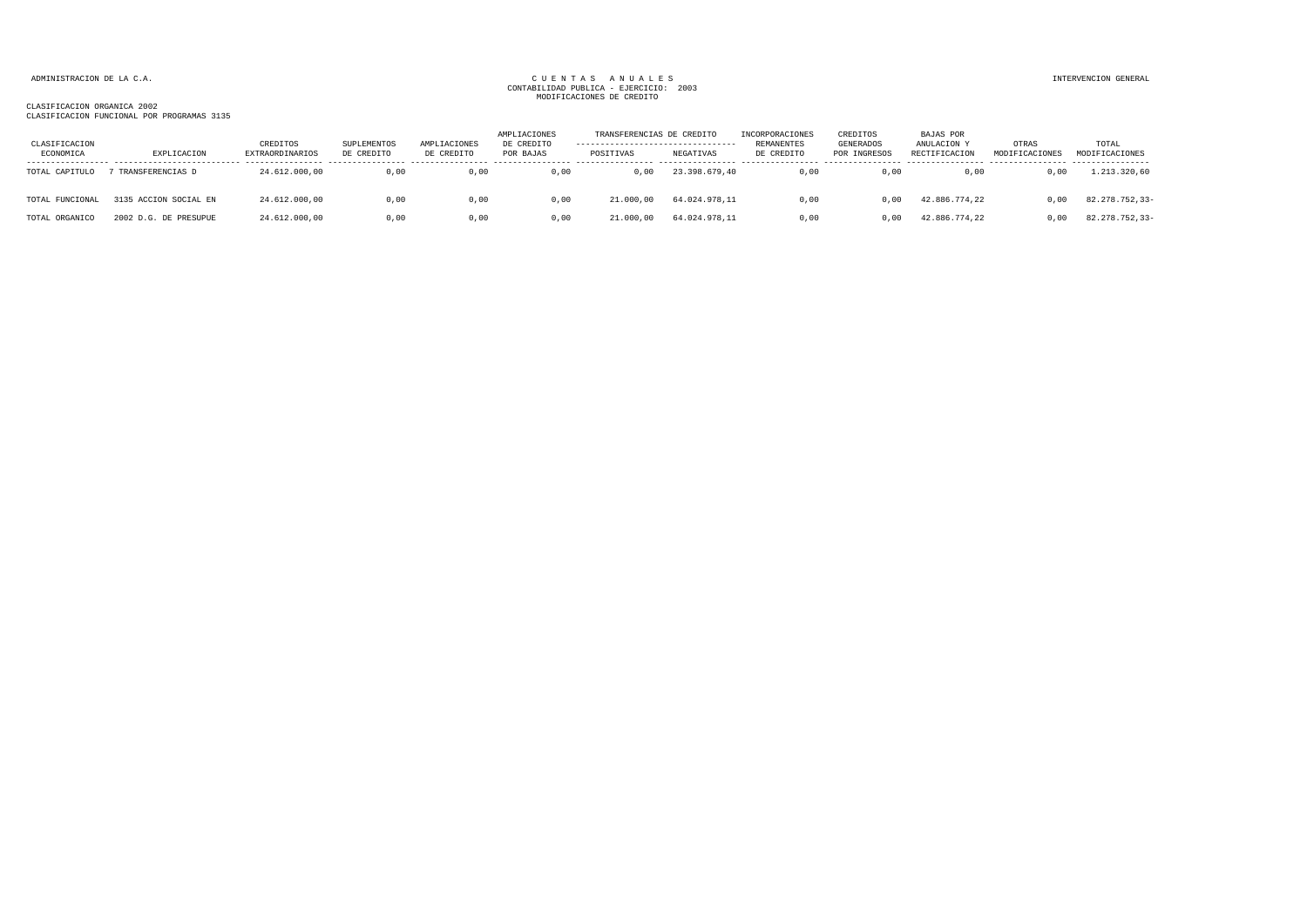### CLASIFICACION ORGANICA 2003 CLASIFICACION FUNCIONAL POR PROGRAMAS 6122

| CLASIFICACION<br>ECONOMICA | EXPLICACION                                                      | CREDITOS<br><b>EXTRAORDINARIOS</b> | SUPLEMENTOS<br>DE CREDITO | AMPLIACIONES<br>DE CREDITO | AMPLIACIONES<br>DE CREDITO<br>POR BAJAS | TRANSFERENCIAS DE CREDITO<br>---------------------------------<br>POSITIVAS | NEGATIVAS                    | INCORPORACIONES<br><b>REMANENTES</b><br>DE CREDITO | CREDITOS<br>GENERADOS<br>POR INGRESOS | BAJAS POR<br>ANULACION Y<br>RECTIFICACION | OTRAS<br>MODIFICACIONES | TOTAL<br>MODIFICACIONES                                 |
|----------------------------|------------------------------------------------------------------|------------------------------------|---------------------------|----------------------------|-----------------------------------------|-----------------------------------------------------------------------------|------------------------------|----------------------------------------------------|---------------------------------------|-------------------------------------------|-------------------------|---------------------------------------------------------|
| 2003 6122 74900            | FONDO INVERSIONES PROVINCI<br>TOTAL CONCEPTO 749 FINANCIADAS CON | 0,00<br>0,00                       | 0,00<br>0,00              | 0,00<br>0,00               | 0,00<br>0,00                            | 0,00<br>0,00                                                                | 4.210.000,00<br>4.210.000,00 | 0,00<br>0,00                                       | 0,00<br>0,00                          | 0,00<br>0,00                              | 0,00<br>0,00            | ----------------<br>$4.210.000,00 -$<br>$4.210.000,00-$ |
|                            | TOTAL ARTICULO 74 A EMPRESAS PUBLI                               | 0.00                               | 0,00                      | 0,00                       | 0,00                                    | 0.00                                                                        | 4.210.000.00                 | 0,00                                               | 0,00                                  | 0,00                                      | 0,00                    | $4.210.000,00 -$                                        |
| TOTAL CAPITULO             | TRANSFERENCIAS D                                                 | 0,00                               | 0,00                      | 0,00                       | 0,00                                    | 0,00                                                                        | 4.210.000,00                 | 0,00                                               | 0,00                                  | 0,00                                      | 0,00                    | $4.210.000,00-$                                         |
| TOTAL FUNCIONAL            | 6122 PROMOCION Y DESA                                            | 0.00                               | 0,00                      | 0,00                       | 0,00                                    | 0,00                                                                        | 4.210.000.00                 | 0,00                                               | 0,00                                  | 0.00                                      | 0,00                    | $4.210.000,00 -$                                        |
| TOTAL ORGANICO             | 2003 D.G. DE ECONOMIA                                            | 0.00                               | 0.00                      | 0.00                       | 0.00                                    | 0.00                                                                        | 4.210.000.00                 | 0.00                                               | 0.00                                  | 0.00                                      | 0.00                    | $4.210.000,00-$                                         |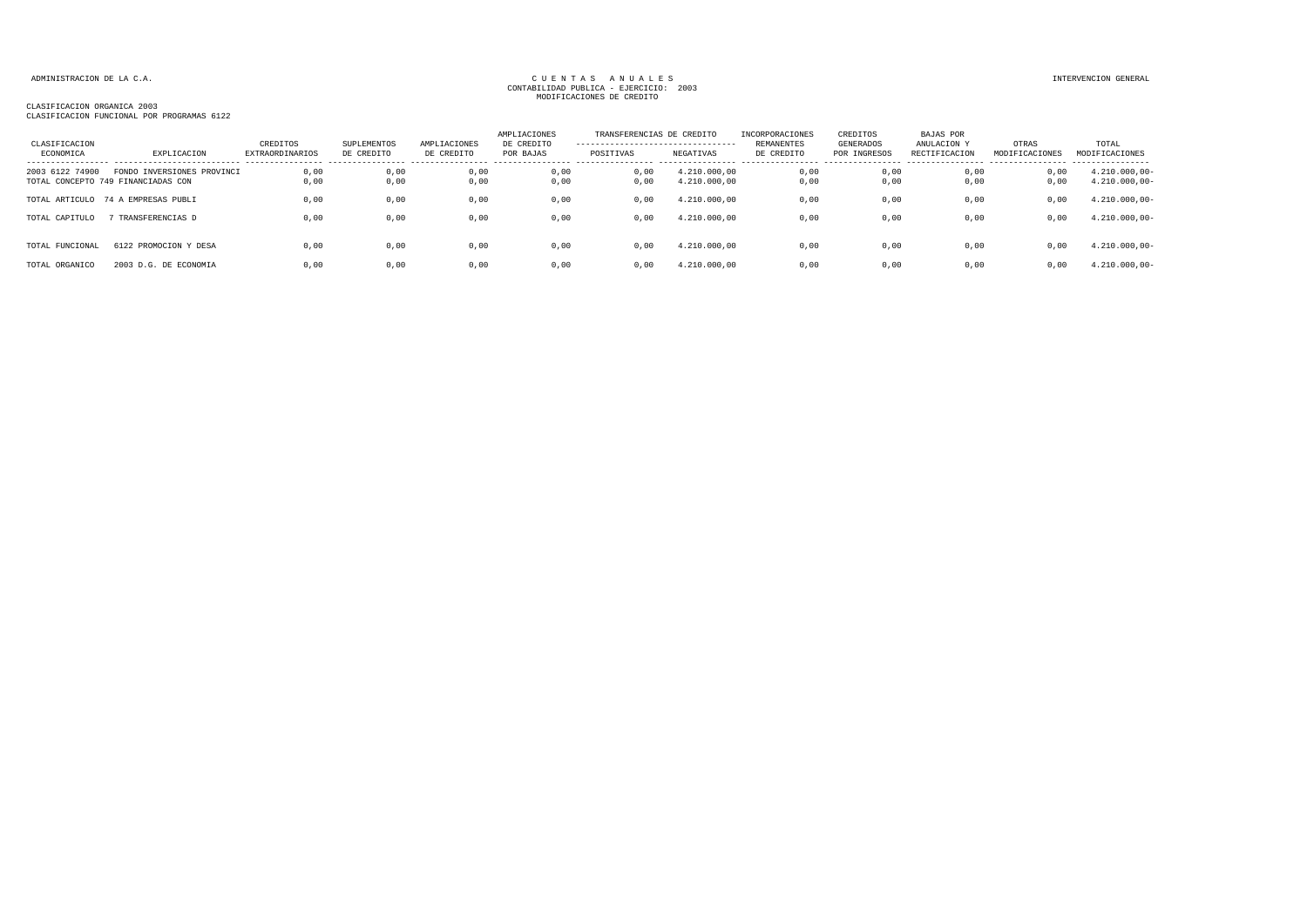### CLASIFICACION ORGANICA 2011 CLASIFICACION FUNCIONAL POR PROGRAMAS 1265

| CLASIFICACION<br>ECONOMICA | EXPLICACION                         | CREDITOS<br><b>EXTRAORDINARIOS</b> | <b>SUPLEMENTOS</b><br>DE CREDITO | AMPLIACIONES<br>DE CREDITO | AMPLIACIONES<br>DE CREDITO<br>POR BAJAS | TRANSFERENCIAS DE CREDITO<br>----------------------------------<br>POSITIVAS | NEGATIVAS    | INCORPORACIONES<br>REMANENTES<br>DE CREDITO | CREDITOS<br>GENERADOS<br>POR INGRESOS | BAJAS POR<br>ANULACION Y<br>RECTIFICACION | OTRAS<br>MODIFICACIONES | TOTAL<br>MODIFICACIONES |
|----------------------------|-------------------------------------|------------------------------------|----------------------------------|----------------------------|-----------------------------------------|------------------------------------------------------------------------------|--------------|---------------------------------------------|---------------------------------------|-------------------------------------------|-------------------------|-------------------------|
| 2011 1265 647              | BIENES DESTINADOS AL USO G          | 0,00                               | 0,00                             | 0,00                       | 0,00                                    | 2.544.085,00                                                                 | 0,00         | 0,00                                        | 0,00                                  | 0.00                                      | 0,00                    | 2.544.085,00            |
| 2013 5131 647              | BIENES DESTINADOS PARA USO          | 0,00                               | 0,00                             | 0,00                       | 0,00                                    | 4.692.763,95                                                                 | 4.692.763.95 | 0,00                                        | 0,00                                  | 0,00                                      | 0,00                    | 0,00                    |
|                            | TOTAL CONCEPTO 647 BIENES DESTINADO | 0,00                               | 0,00                             | 0,00                       | 0,00                                    | 7.236.848,95                                                                 | 4.692.763,95 | 0,00                                        | 0,00                                  | 0,00                                      | 0,00                    | 2.544.085,00            |
|                            | TOTAL ARTICULO 64 FINANCIADAS CON   | 0,00                               | 0,00                             | 0,00                       | 0,00                                    | 7.236.848,95                                                                 | 4.692.763,95 | 0,00                                        | 0,00                                  | 0,00                                      | 0,00                    | 2.544.085,00            |
| 2013 5136 697              | BIENES DESTINADOS PARA USO          | 0,00                               | 0,00                             | 0,00                       | 0,00                                    | 4.210.000,00                                                                 | 0,00         | 0,00                                        | 0,00                                  | 0,00                                      | 0,00                    | 4.210.000,00            |
|                            | TOTAL CONCEPTO 697 BIENES DESTINADO | 0,00                               | 0,00                             | 0,00                       | 0,00                                    | 4.210.000,00                                                                 | 0,00         | 0,00                                        | 0,00                                  | 0,00                                      | 0,00                    | 4.210.000,00            |
|                            | TOTAL ARTICULO 69 FINANCIADAS CON   | 0,00                               | 0,00                             | 0,00                       | 0,00                                    | 4.210.000,00                                                                 | 0,00         | 0,00                                        | 0,00                                  | 0,00                                      | 0,00                    | 4.210.000,00            |
| 2014 5311 647              | BIENES DESTINADOS AL USO G          | 0,00                               | 0,00                             | 0,00                       | 0,00                                    | 330.226,50                                                                   | 0,00         | 0,00                                        | 0,00                                  | 0,00                                      | 0,00                    | 330.226,50              |
|                            | TOTAL CONCEPTO 647 BIENES DESTINADO | 0,00                               | 0,00                             | 0,00                       | 0,00                                    | 330.226,50                                                                   | 0,00         | 0,00                                        | 0,00                                  | 0,00                                      | 0,00                    | 330.226,50              |
|                            | TOTAL ARTICULO 64 FINANCIADAS CON   | 0.00                               | 0,00                             | 0,00                       | 0,00                                    | 330.226,50                                                                   | 0,00         | 0,00                                        | 0,00                                  | 0.00                                      | 0,00                    | 330.226,50              |
| TOTAL CAPITULO             | 6 INVERSIONES REAL                  | 0.00                               | 0,00                             | 0,00                       | 0.00                                    | 11.777.075,45                                                                | 4.692.763.95 | 0,00                                        | 0,00                                  | 0,00                                      | 0,00                    | 7.084.311,50            |
| TOTAL FUNCIONAL            | 1265 ARAGONESA DE SER               | 0,00                               | 0,00                             | 0,00                       | 0.00                                    | 11.777.075,45                                                                | 4.692.763.95 | 0,00                                        | 0,00                                  | 0,00                                      | 0,00                    | 7.084.311,50            |
| TOTAL ORGANICO             | 2011 DEPTO.PRESIDENCI               | 0,00                               | 0,00                             | 0,00                       | 0.00                                    | 11.777.075,45                                                                | 4.692.763,95 | 0,00                                        | 0,00                                  | 0,00                                      | 0,00                    | 7.084.311,50            |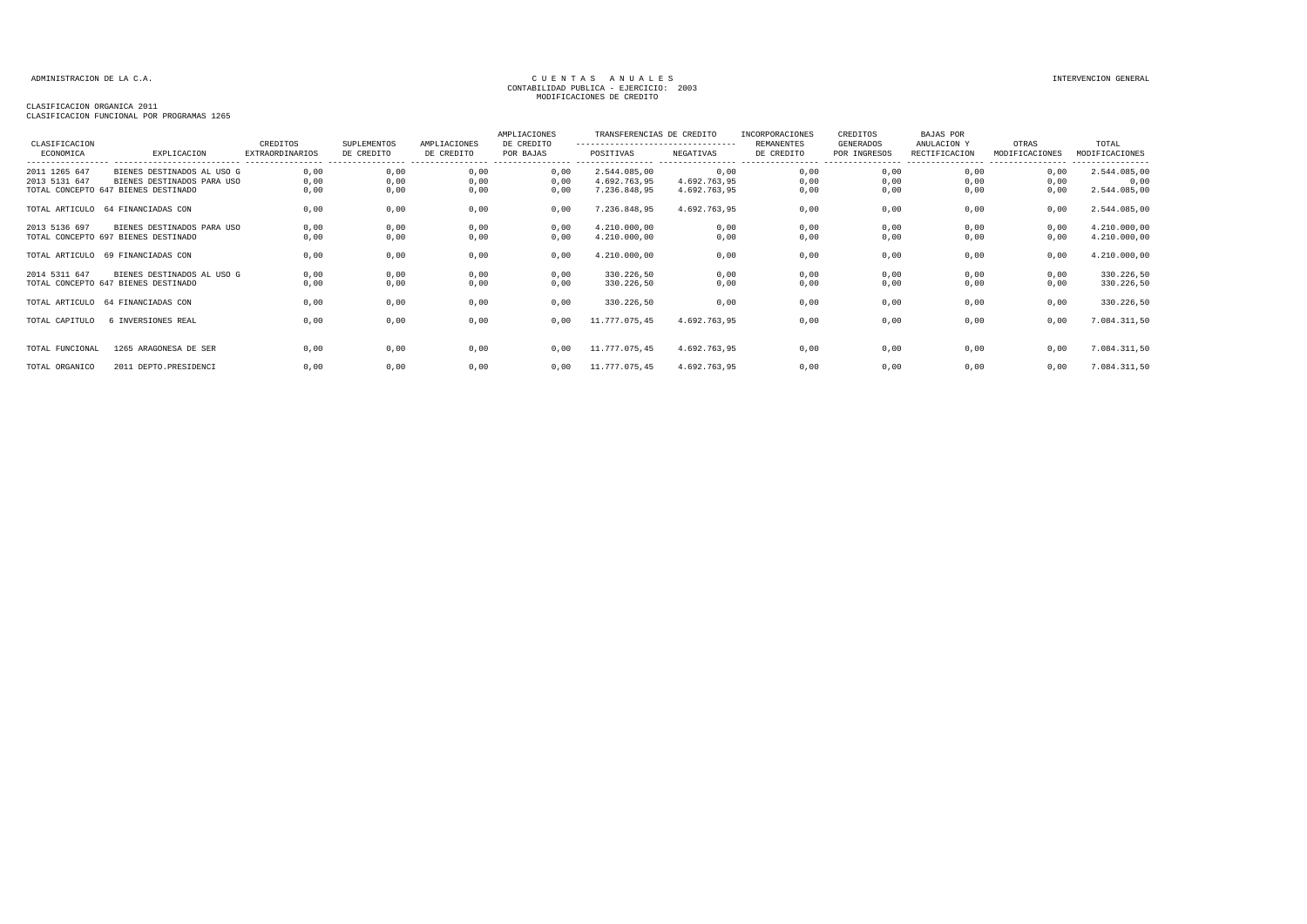CLASIFICACION ORGANICA 2101 CLASIFICACION FUNCIONAL POR PROGRAMAS 5411

| ----------------------------------<br>POSITIVAS<br>NEGATIVAS<br>DE CREDITO<br>ECONOMICA<br>EXPLICACION<br>EXTRAORDINARIOS<br>DE CREDITO<br>DE CREDITO<br>POR BAJAS<br>POR INGRESOS<br>RECTIFICACION<br>MODIFICACIONES MODIFICACIONES<br>0,00<br>960,60<br>0,00<br>7.062,30<br>0,00<br>0,00<br>0,00<br>0,00<br>0,00<br>8.022,90<br>2101 5411 10000 RETRIBUCIONES BASICAS<br>0,00<br>21.955,92<br>0,00<br>0,00<br>21.955,92<br>0,00<br>0,00<br>0,00<br>0,00<br>0,00<br>0,00<br>0,00<br>2101 5411 10001 OTRAS REMUNERACIONES<br>TOTAL CONCEPTO 100 RETRIBUCIONES BA<br>0,00<br>0,00<br>960,60<br>0,00<br>29.018,22<br>0,00<br>0,00<br>0,00<br>0.00<br>0,00<br>29.978,82<br>TOTAL ARTICULO 10 ALTOS CARGOS<br>0.00<br>0,00<br>960.60<br>0.00<br>29.018.22<br>0,00<br>0,00<br>0.00<br>0.00<br>0,00<br>29.978,82<br>2101 5411 11000 RETRIBUCIONES BASICAS<br>0.00<br>0.00<br>0.00<br>0.00<br>35.981,75<br>0.00<br>0.00<br>0.00<br>0.00<br>0.00<br>35.981,75<br>0,00<br>0,00<br>0,00<br>0,00<br>51.407,82<br>0,00<br>0,00<br>0,00<br>0,00<br>0,00<br>51.407,82<br>2101 5411 11001 OTRAS REMUNERACIONES<br>TOTAL CONCEPTO 110 RETRIBUCIONES BA<br>0,00<br>0,00<br>0,00<br>0,00<br>87.389,57<br>0,00<br>0,00<br>0,00<br>0,00<br>0,00<br>87.389,57<br>0,00<br>0,00<br>87.389,57<br>TOTAL ARTICULO 11 PERSONAL EVENTUA<br>0,00<br>0,00<br>0,00<br>87.389,57<br>0,00<br>0,00<br>0,00<br>0,00<br>0,00<br>0,00<br>0,00<br>32.832,91<br>0,00<br>0,00<br>0,00<br>0,00<br>0,00<br>32.832,91<br>2101 5411 12000<br>SUELDOS<br>0,00<br>7.895,53<br>2101 5411 12005<br>TRIENIOS<br>0,00<br>0,00<br>0,00<br>0,00<br>7.895,53<br>0,00<br>0,00<br>0,00<br>0,00<br>0,00<br>2101 5411 12006 OTRAS RETRIBUCIONES BÁSICA<br>0,00<br>0,00<br>0,00<br>0,00<br>0,00<br>0,00<br>0,00<br>713,84<br>0,00<br>0,00<br>713,84<br>TOTAL CONCEPTO 120 RETRIBUCIONES BA<br>0,00<br>0,00<br>0,00<br>0,00<br>41.442,28<br>0,00<br>0,00<br>0,00<br>0,00<br>0,00<br>41.442,28<br>0,00<br>0,00<br>0,00<br>0,00<br>0,00<br>0,00<br>0,00<br>22.569,57<br>2101 5411 12100 COMPLEMENTO DE DESTINO<br>0,00<br>22.569,57<br>0,00<br>0,00<br>36.336,72<br>0,00<br>0,00<br>0,00<br>36.336,72<br>2101 5411 12101 COMPLEMENTO ESPECIFICO<br>0,00<br>0,00<br>0,00<br>0,00<br>0,00<br>TOTAL CONCEPTO 121 RETRIBUCIONES CO<br>0,00<br>58.906,29<br>0,00<br>0,00<br>0,00<br>58.906,29<br>0,00<br>0,00<br>0,00<br>0,00<br>0,00<br>TOTAL ARTICULO 12 FUNCIONARIOS<br>0,00<br>0,00<br>0,00<br>0,00<br>100.348,57<br>0,00<br>0,00<br>0,00<br>0,00<br>0,00<br>100.348,57<br>2101 5411 13000 SALARIO BASE<br>0,00<br>0,00<br>0,00<br>0,00<br>7.618,44<br>0,00<br>0,00<br>0.00<br>0.00<br>0,00<br>7.618,44<br>0,00<br>0,00<br>0,00<br>3.296,37<br>0,00<br>0,00<br>0,00<br>0,00<br>0,00<br>0,00<br>3.296,37<br>2101 5411 13001<br>ANTIGUEDAD<br>2101 5411 13002<br>PAGAS EXTRAS<br>0.00<br>0,00<br>0,00<br>0,00<br>1.335,26<br>0,00<br>0,00<br>0,00<br>0.00<br>0,00<br>1.335,26<br>8.514,70<br>2101 5411 13003<br>OTRAS REMUNERACIONES<br>0,00<br>0,00<br>0,00<br>0,00<br>8.514,70<br>0,00<br>0,00<br>0,00<br>0,00<br>0,00<br>TOTAL CONCEPTO 130 LABORAL FIJO<br>0,00<br>0,00<br>0,00<br>0,00<br>20.764,77<br>0,00<br>0,00<br>0,00<br>0,00<br>0,00<br>20.764,77<br>0,00<br>0,00<br>0,00<br>0,00<br>0,00<br>0,00<br>0,00<br>20.764,77<br>TOTAL ARTICULO 13 LABORALES<br>0,00<br>20.764,77<br>0,00<br>0,00<br>0,00<br>0,00<br>0,00<br>5.000,00<br>0,00<br>0,00<br>0,00<br>0,00<br>0,00<br>5.000,00<br>2101 5411 15100 GRATIFICACIONES PERSONAL F<br>TOTAL CONCEPTO 151 GRATIFICACIONES<br>0,00<br>0,00<br>0,00<br>0,00<br>5.000,00<br>0,00<br>0,00<br>0,00<br>0,00<br>0,00<br>5.000,00<br>TOTAL ARTICULO 15 INCENTIVO AL REN<br>0,00<br>0,00<br>0,00<br>0,00<br>5.000,00<br>0,00<br>0,00<br>0,00<br>0,00<br>0,00<br>5.000,00<br>0,00<br>0,00<br>0,00<br>51.959,60<br>0,00<br>0,00<br>0,00<br>0,00<br>0,00<br>51.959,60<br>2101 5411 16000 SEGURIDAD SOCIAL<br>0,00<br>0,00<br>51.959,60<br>TOTAL CONCEPTO 160 CUOTAS SOCIALES<br>0,00<br>0,00<br>0,00<br>0,00<br>51.959,60<br>0,00<br>0,00<br>0,00<br>0,00<br>0,00<br>0,00<br>0,00<br>0,00<br>0,00<br>0,00<br>0,00<br>0,00<br>0,00<br>51.959,60<br>TOTAL ARTICULO 16 CUOTAS, PRESTACI<br>51.959,60<br>0,00<br>960,60<br>0,00<br>0,00<br>0,00<br>0,00<br>0,00<br>295.441,33<br>TOTAL CAPITULO 1 GASTOS DE PERSON<br>0,00<br>294.480,73<br>0,00<br>0.00<br>2101 5411 242<br>MATERIAL, SUMINISTROS Y OTR<br>0.00<br>0.00<br>0.00<br>0.00<br>0.00<br>84.030.92<br>0.00<br>0.00<br>0.00<br>0,00<br>0,00<br>0,00<br>0,00<br>0,00<br>0,00<br>TOTAL CONCEPTO 242 MATERIAL, SUMINI<br>0,00<br>0,00<br>0,00<br>84.030,92<br>0,00<br>0,00<br>0,00<br>0,00<br>0,00<br>0,00<br>0,00<br>0,00<br>TOTAL ARTICULO 24 SERVICIOS NUEVOS<br>0,00<br>84.030,92<br>0,00<br>0,00<br>0,00<br>0,00<br>0,00<br>84.030,92<br>0,00<br>0,00<br>0,00<br>0,00<br>TOTAL CAPITULO 2 GASTOS EN BIENES<br>0,00<br>0,00<br>0,00<br>0,00<br>0,00<br>2.000.000,00<br>0,00<br>0,00<br>0,00<br>0,00<br>2.000.000,00<br>2101 5411 870<br>APORTACIONES PATRIMONIALES<br>TOTAL CONCEPTO 870 APORTACIONES PAT<br>0,00<br>0,00<br>0,00<br>0,00<br>2.000.000,00<br>0,00<br>0,00<br>0,00<br>0,00<br>0.00<br>2.000.000,00<br>0,00<br>0,00<br>0,00<br>TOTAL ARTICULO 87 APORTACIONES PAT<br>0,00<br>0,00<br>0,00<br>2.000.000,00<br>0,00<br>0,00<br>0,00<br>2.000.000,00<br>0,00<br>2.000.000,00<br>TOTAL CAPITULO 8 ACTIVOS FINANCIE<br>0,00<br>0,00<br>0,00<br>0,00<br>2.000.000,00<br>0,00<br>0,00<br>0,00<br>0,00<br>0,00<br>2.211.410,41<br>5411 SERVICIOS GENERA<br>0,00<br>0,00<br>960,60<br>0,00<br>2.294.480,73<br>84.030,92<br>0,00<br>0,00<br>0,00<br>TOTAL FUNCIONAL<br>0,00<br>960,60<br>84.030,92<br>0,00<br>0,00<br>2.211.410,41<br>TOTAL ORGANICO<br>2101 SECRETARIA GENER<br>0,00<br>0,00<br>2.294.480,73<br>0,00<br>0,00 |               |          |             |              | AMPLIACIONES | TRANSFERENCIAS DE CREDITO | INCORPORACIONES | CREDITOS  | BAJAS POR   |       |            |
|-----------------------------------------------------------------------------------------------------------------------------------------------------------------------------------------------------------------------------------------------------------------------------------------------------------------------------------------------------------------------------------------------------------------------------------------------------------------------------------------------------------------------------------------------------------------------------------------------------------------------------------------------------------------------------------------------------------------------------------------------------------------------------------------------------------------------------------------------------------------------------------------------------------------------------------------------------------------------------------------------------------------------------------------------------------------------------------------------------------------------------------------------------------------------------------------------------------------------------------------------------------------------------------------------------------------------------------------------------------------------------------------------------------------------------------------------------------------------------------------------------------------------------------------------------------------------------------------------------------------------------------------------------------------------------------------------------------------------------------------------------------------------------------------------------------------------------------------------------------------------------------------------------------------------------------------------------------------------------------------------------------------------------------------------------------------------------------------------------------------------------------------------------------------------------------------------------------------------------------------------------------------------------------------------------------------------------------------------------------------------------------------------------------------------------------------------------------------------------------------------------------------------------------------------------------------------------------------------------------------------------------------------------------------------------------------------------------------------------------------------------------------------------------------------------------------------------------------------------------------------------------------------------------------------------------------------------------------------------------------------------------------------------------------------------------------------------------------------------------------------------------------------------------------------------------------------------------------------------------------------------------------------------------------------------------------------------------------------------------------------------------------------------------------------------------------------------------------------------------------------------------------------------------------------------------------------------------------------------------------------------------------------------------------------------------------------------------------------------------------------------------------------------------------------------------------------------------------------------------------------------------------------------------------------------------------------------------------------------------------------------------------------------------------------------------------------------------------------------------------------------------------------------------------------------------------------------------------------------------------------------------------------------------------------------------------------------------------------------------------------------------------------------------------------------------------------------------------------------------------------------------------------------------------------------------------------------------------------------------------------------------------------------------------------------------------------------------------------------------------------------------------------------------------------------------------------------------------------------------------------------------------------------------------------------------------------------------------------------------------------------------------------------------------------------------------------------------------------------------------------------------------------------------------------------------------------------------------------------------------------------------------------------------------------------------------------------------------------------------------------------------------------------------------------------------------------------------------------------------------------------------------------------------------------------------------------------------------------------------------------------------------------------------------------------------------------------------------------------------------------------------------------|---------------|----------|-------------|--------------|--------------|---------------------------|-----------------|-----------|-------------|-------|------------|
|                                                                                                                                                                                                                                                                                                                                                                                                                                                                                                                                                                                                                                                                                                                                                                                                                                                                                                                                                                                                                                                                                                                                                                                                                                                                                                                                                                                                                                                                                                                                                                                                                                                                                                                                                                                                                                                                                                                                                                                                                                                                                                                                                                                                                                                                                                                                                                                                                                                                                                                                                                                                                                                                                                                                                                                                                                                                                                                                                                                                                                                                                                                                                                                                                                                                                                                                                                                                                                                                                                                                                                                                                                                                                                                                                                                                                                                                                                                                                                                                                                                                                                                                                                                                                                                                                                                                                                                                                                                                                                                                                                                                                                                                                                                                                                                                                                                                                                                                                                                                                                                                                                                                                                                                                                                                                                                                                                                                                                                                                                                                                                                                                                                                                                                                                                       | CLASIFICACION | CREDITOS | SUPLEMENTOS | AMPLIACIONES | DE CREDITO   |                           | REMANENTES      | GENERADOS | ANULACION Y | OTRAS | TOTAL      |
|                                                                                                                                                                                                                                                                                                                                                                                                                                                                                                                                                                                                                                                                                                                                                                                                                                                                                                                                                                                                                                                                                                                                                                                                                                                                                                                                                                                                                                                                                                                                                                                                                                                                                                                                                                                                                                                                                                                                                                                                                                                                                                                                                                                                                                                                                                                                                                                                                                                                                                                                                                                                                                                                                                                                                                                                                                                                                                                                                                                                                                                                                                                                                                                                                                                                                                                                                                                                                                                                                                                                                                                                                                                                                                                                                                                                                                                                                                                                                                                                                                                                                                                                                                                                                                                                                                                                                                                                                                                                                                                                                                                                                                                                                                                                                                                                                                                                                                                                                                                                                                                                                                                                                                                                                                                                                                                                                                                                                                                                                                                                                                                                                                                                                                                                                                       |               |          |             |              |              |                           |                 |           |             |       |            |
|                                                                                                                                                                                                                                                                                                                                                                                                                                                                                                                                                                                                                                                                                                                                                                                                                                                                                                                                                                                                                                                                                                                                                                                                                                                                                                                                                                                                                                                                                                                                                                                                                                                                                                                                                                                                                                                                                                                                                                                                                                                                                                                                                                                                                                                                                                                                                                                                                                                                                                                                                                                                                                                                                                                                                                                                                                                                                                                                                                                                                                                                                                                                                                                                                                                                                                                                                                                                                                                                                                                                                                                                                                                                                                                                                                                                                                                                                                                                                                                                                                                                                                                                                                                                                                                                                                                                                                                                                                                                                                                                                                                                                                                                                                                                                                                                                                                                                                                                                                                                                                                                                                                                                                                                                                                                                                                                                                                                                                                                                                                                                                                                                                                                                                                                                                       |               |          |             |              |              |                           |                 |           |             |       |            |
|                                                                                                                                                                                                                                                                                                                                                                                                                                                                                                                                                                                                                                                                                                                                                                                                                                                                                                                                                                                                                                                                                                                                                                                                                                                                                                                                                                                                                                                                                                                                                                                                                                                                                                                                                                                                                                                                                                                                                                                                                                                                                                                                                                                                                                                                                                                                                                                                                                                                                                                                                                                                                                                                                                                                                                                                                                                                                                                                                                                                                                                                                                                                                                                                                                                                                                                                                                                                                                                                                                                                                                                                                                                                                                                                                                                                                                                                                                                                                                                                                                                                                                                                                                                                                                                                                                                                                                                                                                                                                                                                                                                                                                                                                                                                                                                                                                                                                                                                                                                                                                                                                                                                                                                                                                                                                                                                                                                                                                                                                                                                                                                                                                                                                                                                                                       |               |          |             |              |              |                           |                 |           |             |       |            |
|                                                                                                                                                                                                                                                                                                                                                                                                                                                                                                                                                                                                                                                                                                                                                                                                                                                                                                                                                                                                                                                                                                                                                                                                                                                                                                                                                                                                                                                                                                                                                                                                                                                                                                                                                                                                                                                                                                                                                                                                                                                                                                                                                                                                                                                                                                                                                                                                                                                                                                                                                                                                                                                                                                                                                                                                                                                                                                                                                                                                                                                                                                                                                                                                                                                                                                                                                                                                                                                                                                                                                                                                                                                                                                                                                                                                                                                                                                                                                                                                                                                                                                                                                                                                                                                                                                                                                                                                                                                                                                                                                                                                                                                                                                                                                                                                                                                                                                                                                                                                                                                                                                                                                                                                                                                                                                                                                                                                                                                                                                                                                                                                                                                                                                                                                                       |               |          |             |              |              |                           |                 |           |             |       |            |
|                                                                                                                                                                                                                                                                                                                                                                                                                                                                                                                                                                                                                                                                                                                                                                                                                                                                                                                                                                                                                                                                                                                                                                                                                                                                                                                                                                                                                                                                                                                                                                                                                                                                                                                                                                                                                                                                                                                                                                                                                                                                                                                                                                                                                                                                                                                                                                                                                                                                                                                                                                                                                                                                                                                                                                                                                                                                                                                                                                                                                                                                                                                                                                                                                                                                                                                                                                                                                                                                                                                                                                                                                                                                                                                                                                                                                                                                                                                                                                                                                                                                                                                                                                                                                                                                                                                                                                                                                                                                                                                                                                                                                                                                                                                                                                                                                                                                                                                                                                                                                                                                                                                                                                                                                                                                                                                                                                                                                                                                                                                                                                                                                                                                                                                                                                       |               |          |             |              |              |                           |                 |           |             |       |            |
|                                                                                                                                                                                                                                                                                                                                                                                                                                                                                                                                                                                                                                                                                                                                                                                                                                                                                                                                                                                                                                                                                                                                                                                                                                                                                                                                                                                                                                                                                                                                                                                                                                                                                                                                                                                                                                                                                                                                                                                                                                                                                                                                                                                                                                                                                                                                                                                                                                                                                                                                                                                                                                                                                                                                                                                                                                                                                                                                                                                                                                                                                                                                                                                                                                                                                                                                                                                                                                                                                                                                                                                                                                                                                                                                                                                                                                                                                                                                                                                                                                                                                                                                                                                                                                                                                                                                                                                                                                                                                                                                                                                                                                                                                                                                                                                                                                                                                                                                                                                                                                                                                                                                                                                                                                                                                                                                                                                                                                                                                                                                                                                                                                                                                                                                                                       |               |          |             |              |              |                           |                 |           |             |       |            |
|                                                                                                                                                                                                                                                                                                                                                                                                                                                                                                                                                                                                                                                                                                                                                                                                                                                                                                                                                                                                                                                                                                                                                                                                                                                                                                                                                                                                                                                                                                                                                                                                                                                                                                                                                                                                                                                                                                                                                                                                                                                                                                                                                                                                                                                                                                                                                                                                                                                                                                                                                                                                                                                                                                                                                                                                                                                                                                                                                                                                                                                                                                                                                                                                                                                                                                                                                                                                                                                                                                                                                                                                                                                                                                                                                                                                                                                                                                                                                                                                                                                                                                                                                                                                                                                                                                                                                                                                                                                                                                                                                                                                                                                                                                                                                                                                                                                                                                                                                                                                                                                                                                                                                                                                                                                                                                                                                                                                                                                                                                                                                                                                                                                                                                                                                                       |               |          |             |              |              |                           |                 |           |             |       |            |
|                                                                                                                                                                                                                                                                                                                                                                                                                                                                                                                                                                                                                                                                                                                                                                                                                                                                                                                                                                                                                                                                                                                                                                                                                                                                                                                                                                                                                                                                                                                                                                                                                                                                                                                                                                                                                                                                                                                                                                                                                                                                                                                                                                                                                                                                                                                                                                                                                                                                                                                                                                                                                                                                                                                                                                                                                                                                                                                                                                                                                                                                                                                                                                                                                                                                                                                                                                                                                                                                                                                                                                                                                                                                                                                                                                                                                                                                                                                                                                                                                                                                                                                                                                                                                                                                                                                                                                                                                                                                                                                                                                                                                                                                                                                                                                                                                                                                                                                                                                                                                                                                                                                                                                                                                                                                                                                                                                                                                                                                                                                                                                                                                                                                                                                                                                       |               |          |             |              |              |                           |                 |           |             |       |            |
|                                                                                                                                                                                                                                                                                                                                                                                                                                                                                                                                                                                                                                                                                                                                                                                                                                                                                                                                                                                                                                                                                                                                                                                                                                                                                                                                                                                                                                                                                                                                                                                                                                                                                                                                                                                                                                                                                                                                                                                                                                                                                                                                                                                                                                                                                                                                                                                                                                                                                                                                                                                                                                                                                                                                                                                                                                                                                                                                                                                                                                                                                                                                                                                                                                                                                                                                                                                                                                                                                                                                                                                                                                                                                                                                                                                                                                                                                                                                                                                                                                                                                                                                                                                                                                                                                                                                                                                                                                                                                                                                                                                                                                                                                                                                                                                                                                                                                                                                                                                                                                                                                                                                                                                                                                                                                                                                                                                                                                                                                                                                                                                                                                                                                                                                                                       |               |          |             |              |              |                           |                 |           |             |       |            |
|                                                                                                                                                                                                                                                                                                                                                                                                                                                                                                                                                                                                                                                                                                                                                                                                                                                                                                                                                                                                                                                                                                                                                                                                                                                                                                                                                                                                                                                                                                                                                                                                                                                                                                                                                                                                                                                                                                                                                                                                                                                                                                                                                                                                                                                                                                                                                                                                                                                                                                                                                                                                                                                                                                                                                                                                                                                                                                                                                                                                                                                                                                                                                                                                                                                                                                                                                                                                                                                                                                                                                                                                                                                                                                                                                                                                                                                                                                                                                                                                                                                                                                                                                                                                                                                                                                                                                                                                                                                                                                                                                                                                                                                                                                                                                                                                                                                                                                                                                                                                                                                                                                                                                                                                                                                                                                                                                                                                                                                                                                                                                                                                                                                                                                                                                                       |               |          |             |              |              |                           |                 |           |             |       |            |
|                                                                                                                                                                                                                                                                                                                                                                                                                                                                                                                                                                                                                                                                                                                                                                                                                                                                                                                                                                                                                                                                                                                                                                                                                                                                                                                                                                                                                                                                                                                                                                                                                                                                                                                                                                                                                                                                                                                                                                                                                                                                                                                                                                                                                                                                                                                                                                                                                                                                                                                                                                                                                                                                                                                                                                                                                                                                                                                                                                                                                                                                                                                                                                                                                                                                                                                                                                                                                                                                                                                                                                                                                                                                                                                                                                                                                                                                                                                                                                                                                                                                                                                                                                                                                                                                                                                                                                                                                                                                                                                                                                                                                                                                                                                                                                                                                                                                                                                                                                                                                                                                                                                                                                                                                                                                                                                                                                                                                                                                                                                                                                                                                                                                                                                                                                       |               |          |             |              |              |                           |                 |           |             |       |            |
|                                                                                                                                                                                                                                                                                                                                                                                                                                                                                                                                                                                                                                                                                                                                                                                                                                                                                                                                                                                                                                                                                                                                                                                                                                                                                                                                                                                                                                                                                                                                                                                                                                                                                                                                                                                                                                                                                                                                                                                                                                                                                                                                                                                                                                                                                                                                                                                                                                                                                                                                                                                                                                                                                                                                                                                                                                                                                                                                                                                                                                                                                                                                                                                                                                                                                                                                                                                                                                                                                                                                                                                                                                                                                                                                                                                                                                                                                                                                                                                                                                                                                                                                                                                                                                                                                                                                                                                                                                                                                                                                                                                                                                                                                                                                                                                                                                                                                                                                                                                                                                                                                                                                                                                                                                                                                                                                                                                                                                                                                                                                                                                                                                                                                                                                                                       |               |          |             |              |              |                           |                 |           |             |       |            |
|                                                                                                                                                                                                                                                                                                                                                                                                                                                                                                                                                                                                                                                                                                                                                                                                                                                                                                                                                                                                                                                                                                                                                                                                                                                                                                                                                                                                                                                                                                                                                                                                                                                                                                                                                                                                                                                                                                                                                                                                                                                                                                                                                                                                                                                                                                                                                                                                                                                                                                                                                                                                                                                                                                                                                                                                                                                                                                                                                                                                                                                                                                                                                                                                                                                                                                                                                                                                                                                                                                                                                                                                                                                                                                                                                                                                                                                                                                                                                                                                                                                                                                                                                                                                                                                                                                                                                                                                                                                                                                                                                                                                                                                                                                                                                                                                                                                                                                                                                                                                                                                                                                                                                                                                                                                                                                                                                                                                                                                                                                                                                                                                                                                                                                                                                                       |               |          |             |              |              |                           |                 |           |             |       |            |
|                                                                                                                                                                                                                                                                                                                                                                                                                                                                                                                                                                                                                                                                                                                                                                                                                                                                                                                                                                                                                                                                                                                                                                                                                                                                                                                                                                                                                                                                                                                                                                                                                                                                                                                                                                                                                                                                                                                                                                                                                                                                                                                                                                                                                                                                                                                                                                                                                                                                                                                                                                                                                                                                                                                                                                                                                                                                                                                                                                                                                                                                                                                                                                                                                                                                                                                                                                                                                                                                                                                                                                                                                                                                                                                                                                                                                                                                                                                                                                                                                                                                                                                                                                                                                                                                                                                                                                                                                                                                                                                                                                                                                                                                                                                                                                                                                                                                                                                                                                                                                                                                                                                                                                                                                                                                                                                                                                                                                                                                                                                                                                                                                                                                                                                                                                       |               |          |             |              |              |                           |                 |           |             |       |            |
|                                                                                                                                                                                                                                                                                                                                                                                                                                                                                                                                                                                                                                                                                                                                                                                                                                                                                                                                                                                                                                                                                                                                                                                                                                                                                                                                                                                                                                                                                                                                                                                                                                                                                                                                                                                                                                                                                                                                                                                                                                                                                                                                                                                                                                                                                                                                                                                                                                                                                                                                                                                                                                                                                                                                                                                                                                                                                                                                                                                                                                                                                                                                                                                                                                                                                                                                                                                                                                                                                                                                                                                                                                                                                                                                                                                                                                                                                                                                                                                                                                                                                                                                                                                                                                                                                                                                                                                                                                                                                                                                                                                                                                                                                                                                                                                                                                                                                                                                                                                                                                                                                                                                                                                                                                                                                                                                                                                                                                                                                                                                                                                                                                                                                                                                                                       |               |          |             |              |              |                           |                 |           |             |       |            |
|                                                                                                                                                                                                                                                                                                                                                                                                                                                                                                                                                                                                                                                                                                                                                                                                                                                                                                                                                                                                                                                                                                                                                                                                                                                                                                                                                                                                                                                                                                                                                                                                                                                                                                                                                                                                                                                                                                                                                                                                                                                                                                                                                                                                                                                                                                                                                                                                                                                                                                                                                                                                                                                                                                                                                                                                                                                                                                                                                                                                                                                                                                                                                                                                                                                                                                                                                                                                                                                                                                                                                                                                                                                                                                                                                                                                                                                                                                                                                                                                                                                                                                                                                                                                                                                                                                                                                                                                                                                                                                                                                                                                                                                                                                                                                                                                                                                                                                                                                                                                                                                                                                                                                                                                                                                                                                                                                                                                                                                                                                                                                                                                                                                                                                                                                                       |               |          |             |              |              |                           |                 |           |             |       |            |
|                                                                                                                                                                                                                                                                                                                                                                                                                                                                                                                                                                                                                                                                                                                                                                                                                                                                                                                                                                                                                                                                                                                                                                                                                                                                                                                                                                                                                                                                                                                                                                                                                                                                                                                                                                                                                                                                                                                                                                                                                                                                                                                                                                                                                                                                                                                                                                                                                                                                                                                                                                                                                                                                                                                                                                                                                                                                                                                                                                                                                                                                                                                                                                                                                                                                                                                                                                                                                                                                                                                                                                                                                                                                                                                                                                                                                                                                                                                                                                                                                                                                                                                                                                                                                                                                                                                                                                                                                                                                                                                                                                                                                                                                                                                                                                                                                                                                                                                                                                                                                                                                                                                                                                                                                                                                                                                                                                                                                                                                                                                                                                                                                                                                                                                                                                       |               |          |             |              |              |                           |                 |           |             |       |            |
|                                                                                                                                                                                                                                                                                                                                                                                                                                                                                                                                                                                                                                                                                                                                                                                                                                                                                                                                                                                                                                                                                                                                                                                                                                                                                                                                                                                                                                                                                                                                                                                                                                                                                                                                                                                                                                                                                                                                                                                                                                                                                                                                                                                                                                                                                                                                                                                                                                                                                                                                                                                                                                                                                                                                                                                                                                                                                                                                                                                                                                                                                                                                                                                                                                                                                                                                                                                                                                                                                                                                                                                                                                                                                                                                                                                                                                                                                                                                                                                                                                                                                                                                                                                                                                                                                                                                                                                                                                                                                                                                                                                                                                                                                                                                                                                                                                                                                                                                                                                                                                                                                                                                                                                                                                                                                                                                                                                                                                                                                                                                                                                                                                                                                                                                                                       |               |          |             |              |              |                           |                 |           |             |       |            |
|                                                                                                                                                                                                                                                                                                                                                                                                                                                                                                                                                                                                                                                                                                                                                                                                                                                                                                                                                                                                                                                                                                                                                                                                                                                                                                                                                                                                                                                                                                                                                                                                                                                                                                                                                                                                                                                                                                                                                                                                                                                                                                                                                                                                                                                                                                                                                                                                                                                                                                                                                                                                                                                                                                                                                                                                                                                                                                                                                                                                                                                                                                                                                                                                                                                                                                                                                                                                                                                                                                                                                                                                                                                                                                                                                                                                                                                                                                                                                                                                                                                                                                                                                                                                                                                                                                                                                                                                                                                                                                                                                                                                                                                                                                                                                                                                                                                                                                                                                                                                                                                                                                                                                                                                                                                                                                                                                                                                                                                                                                                                                                                                                                                                                                                                                                       |               |          |             |              |              |                           |                 |           |             |       |            |
|                                                                                                                                                                                                                                                                                                                                                                                                                                                                                                                                                                                                                                                                                                                                                                                                                                                                                                                                                                                                                                                                                                                                                                                                                                                                                                                                                                                                                                                                                                                                                                                                                                                                                                                                                                                                                                                                                                                                                                                                                                                                                                                                                                                                                                                                                                                                                                                                                                                                                                                                                                                                                                                                                                                                                                                                                                                                                                                                                                                                                                                                                                                                                                                                                                                                                                                                                                                                                                                                                                                                                                                                                                                                                                                                                                                                                                                                                                                                                                                                                                                                                                                                                                                                                                                                                                                                                                                                                                                                                                                                                                                                                                                                                                                                                                                                                                                                                                                                                                                                                                                                                                                                                                                                                                                                                                                                                                                                                                                                                                                                                                                                                                                                                                                                                                       |               |          |             |              |              |                           |                 |           |             |       |            |
|                                                                                                                                                                                                                                                                                                                                                                                                                                                                                                                                                                                                                                                                                                                                                                                                                                                                                                                                                                                                                                                                                                                                                                                                                                                                                                                                                                                                                                                                                                                                                                                                                                                                                                                                                                                                                                                                                                                                                                                                                                                                                                                                                                                                                                                                                                                                                                                                                                                                                                                                                                                                                                                                                                                                                                                                                                                                                                                                                                                                                                                                                                                                                                                                                                                                                                                                                                                                                                                                                                                                                                                                                                                                                                                                                                                                                                                                                                                                                                                                                                                                                                                                                                                                                                                                                                                                                                                                                                                                                                                                                                                                                                                                                                                                                                                                                                                                                                                                                                                                                                                                                                                                                                                                                                                                                                                                                                                                                                                                                                                                                                                                                                                                                                                                                                       |               |          |             |              |              |                           |                 |           |             |       |            |
|                                                                                                                                                                                                                                                                                                                                                                                                                                                                                                                                                                                                                                                                                                                                                                                                                                                                                                                                                                                                                                                                                                                                                                                                                                                                                                                                                                                                                                                                                                                                                                                                                                                                                                                                                                                                                                                                                                                                                                                                                                                                                                                                                                                                                                                                                                                                                                                                                                                                                                                                                                                                                                                                                                                                                                                                                                                                                                                                                                                                                                                                                                                                                                                                                                                                                                                                                                                                                                                                                                                                                                                                                                                                                                                                                                                                                                                                                                                                                                                                                                                                                                                                                                                                                                                                                                                                                                                                                                                                                                                                                                                                                                                                                                                                                                                                                                                                                                                                                                                                                                                                                                                                                                                                                                                                                                                                                                                                                                                                                                                                                                                                                                                                                                                                                                       |               |          |             |              |              |                           |                 |           |             |       |            |
|                                                                                                                                                                                                                                                                                                                                                                                                                                                                                                                                                                                                                                                                                                                                                                                                                                                                                                                                                                                                                                                                                                                                                                                                                                                                                                                                                                                                                                                                                                                                                                                                                                                                                                                                                                                                                                                                                                                                                                                                                                                                                                                                                                                                                                                                                                                                                                                                                                                                                                                                                                                                                                                                                                                                                                                                                                                                                                                                                                                                                                                                                                                                                                                                                                                                                                                                                                                                                                                                                                                                                                                                                                                                                                                                                                                                                                                                                                                                                                                                                                                                                                                                                                                                                                                                                                                                                                                                                                                                                                                                                                                                                                                                                                                                                                                                                                                                                                                                                                                                                                                                                                                                                                                                                                                                                                                                                                                                                                                                                                                                                                                                                                                                                                                                                                       |               |          |             |              |              |                           |                 |           |             |       |            |
|                                                                                                                                                                                                                                                                                                                                                                                                                                                                                                                                                                                                                                                                                                                                                                                                                                                                                                                                                                                                                                                                                                                                                                                                                                                                                                                                                                                                                                                                                                                                                                                                                                                                                                                                                                                                                                                                                                                                                                                                                                                                                                                                                                                                                                                                                                                                                                                                                                                                                                                                                                                                                                                                                                                                                                                                                                                                                                                                                                                                                                                                                                                                                                                                                                                                                                                                                                                                                                                                                                                                                                                                                                                                                                                                                                                                                                                                                                                                                                                                                                                                                                                                                                                                                                                                                                                                                                                                                                                                                                                                                                                                                                                                                                                                                                                                                                                                                                                                                                                                                                                                                                                                                                                                                                                                                                                                                                                                                                                                                                                                                                                                                                                                                                                                                                       |               |          |             |              |              |                           |                 |           |             |       |            |
|                                                                                                                                                                                                                                                                                                                                                                                                                                                                                                                                                                                                                                                                                                                                                                                                                                                                                                                                                                                                                                                                                                                                                                                                                                                                                                                                                                                                                                                                                                                                                                                                                                                                                                                                                                                                                                                                                                                                                                                                                                                                                                                                                                                                                                                                                                                                                                                                                                                                                                                                                                                                                                                                                                                                                                                                                                                                                                                                                                                                                                                                                                                                                                                                                                                                                                                                                                                                                                                                                                                                                                                                                                                                                                                                                                                                                                                                                                                                                                                                                                                                                                                                                                                                                                                                                                                                                                                                                                                                                                                                                                                                                                                                                                                                                                                                                                                                                                                                                                                                                                                                                                                                                                                                                                                                                                                                                                                                                                                                                                                                                                                                                                                                                                                                                                       |               |          |             |              |              |                           |                 |           |             |       |            |
|                                                                                                                                                                                                                                                                                                                                                                                                                                                                                                                                                                                                                                                                                                                                                                                                                                                                                                                                                                                                                                                                                                                                                                                                                                                                                                                                                                                                                                                                                                                                                                                                                                                                                                                                                                                                                                                                                                                                                                                                                                                                                                                                                                                                                                                                                                                                                                                                                                                                                                                                                                                                                                                                                                                                                                                                                                                                                                                                                                                                                                                                                                                                                                                                                                                                                                                                                                                                                                                                                                                                                                                                                                                                                                                                                                                                                                                                                                                                                                                                                                                                                                                                                                                                                                                                                                                                                                                                                                                                                                                                                                                                                                                                                                                                                                                                                                                                                                                                                                                                                                                                                                                                                                                                                                                                                                                                                                                                                                                                                                                                                                                                                                                                                                                                                                       |               |          |             |              |              |                           |                 |           |             |       |            |
|                                                                                                                                                                                                                                                                                                                                                                                                                                                                                                                                                                                                                                                                                                                                                                                                                                                                                                                                                                                                                                                                                                                                                                                                                                                                                                                                                                                                                                                                                                                                                                                                                                                                                                                                                                                                                                                                                                                                                                                                                                                                                                                                                                                                                                                                                                                                                                                                                                                                                                                                                                                                                                                                                                                                                                                                                                                                                                                                                                                                                                                                                                                                                                                                                                                                                                                                                                                                                                                                                                                                                                                                                                                                                                                                                                                                                                                                                                                                                                                                                                                                                                                                                                                                                                                                                                                                                                                                                                                                                                                                                                                                                                                                                                                                                                                                                                                                                                                                                                                                                                                                                                                                                                                                                                                                                                                                                                                                                                                                                                                                                                                                                                                                                                                                                                       |               |          |             |              |              |                           |                 |           |             |       |            |
|                                                                                                                                                                                                                                                                                                                                                                                                                                                                                                                                                                                                                                                                                                                                                                                                                                                                                                                                                                                                                                                                                                                                                                                                                                                                                                                                                                                                                                                                                                                                                                                                                                                                                                                                                                                                                                                                                                                                                                                                                                                                                                                                                                                                                                                                                                                                                                                                                                                                                                                                                                                                                                                                                                                                                                                                                                                                                                                                                                                                                                                                                                                                                                                                                                                                                                                                                                                                                                                                                                                                                                                                                                                                                                                                                                                                                                                                                                                                                                                                                                                                                                                                                                                                                                                                                                                                                                                                                                                                                                                                                                                                                                                                                                                                                                                                                                                                                                                                                                                                                                                                                                                                                                                                                                                                                                                                                                                                                                                                                                                                                                                                                                                                                                                                                                       |               |          |             |              |              |                           |                 |           |             |       |            |
|                                                                                                                                                                                                                                                                                                                                                                                                                                                                                                                                                                                                                                                                                                                                                                                                                                                                                                                                                                                                                                                                                                                                                                                                                                                                                                                                                                                                                                                                                                                                                                                                                                                                                                                                                                                                                                                                                                                                                                                                                                                                                                                                                                                                                                                                                                                                                                                                                                                                                                                                                                                                                                                                                                                                                                                                                                                                                                                                                                                                                                                                                                                                                                                                                                                                                                                                                                                                                                                                                                                                                                                                                                                                                                                                                                                                                                                                                                                                                                                                                                                                                                                                                                                                                                                                                                                                                                                                                                                                                                                                                                                                                                                                                                                                                                                                                                                                                                                                                                                                                                                                                                                                                                                                                                                                                                                                                                                                                                                                                                                                                                                                                                                                                                                                                                       |               |          |             |              |              |                           |                 |           |             |       |            |
|                                                                                                                                                                                                                                                                                                                                                                                                                                                                                                                                                                                                                                                                                                                                                                                                                                                                                                                                                                                                                                                                                                                                                                                                                                                                                                                                                                                                                                                                                                                                                                                                                                                                                                                                                                                                                                                                                                                                                                                                                                                                                                                                                                                                                                                                                                                                                                                                                                                                                                                                                                                                                                                                                                                                                                                                                                                                                                                                                                                                                                                                                                                                                                                                                                                                                                                                                                                                                                                                                                                                                                                                                                                                                                                                                                                                                                                                                                                                                                                                                                                                                                                                                                                                                                                                                                                                                                                                                                                                                                                                                                                                                                                                                                                                                                                                                                                                                                                                                                                                                                                                                                                                                                                                                                                                                                                                                                                                                                                                                                                                                                                                                                                                                                                                                                       |               |          |             |              |              |                           |                 |           |             |       |            |
|                                                                                                                                                                                                                                                                                                                                                                                                                                                                                                                                                                                                                                                                                                                                                                                                                                                                                                                                                                                                                                                                                                                                                                                                                                                                                                                                                                                                                                                                                                                                                                                                                                                                                                                                                                                                                                                                                                                                                                                                                                                                                                                                                                                                                                                                                                                                                                                                                                                                                                                                                                                                                                                                                                                                                                                                                                                                                                                                                                                                                                                                                                                                                                                                                                                                                                                                                                                                                                                                                                                                                                                                                                                                                                                                                                                                                                                                                                                                                                                                                                                                                                                                                                                                                                                                                                                                                                                                                                                                                                                                                                                                                                                                                                                                                                                                                                                                                                                                                                                                                                                                                                                                                                                                                                                                                                                                                                                                                                                                                                                                                                                                                                                                                                                                                                       |               |          |             |              |              |                           |                 |           |             |       | 84.030.92- |
|                                                                                                                                                                                                                                                                                                                                                                                                                                                                                                                                                                                                                                                                                                                                                                                                                                                                                                                                                                                                                                                                                                                                                                                                                                                                                                                                                                                                                                                                                                                                                                                                                                                                                                                                                                                                                                                                                                                                                                                                                                                                                                                                                                                                                                                                                                                                                                                                                                                                                                                                                                                                                                                                                                                                                                                                                                                                                                                                                                                                                                                                                                                                                                                                                                                                                                                                                                                                                                                                                                                                                                                                                                                                                                                                                                                                                                                                                                                                                                                                                                                                                                                                                                                                                                                                                                                                                                                                                                                                                                                                                                                                                                                                                                                                                                                                                                                                                                                                                                                                                                                                                                                                                                                                                                                                                                                                                                                                                                                                                                                                                                                                                                                                                                                                                                       |               |          |             |              |              |                           |                 |           |             |       | 84.030,92- |
|                                                                                                                                                                                                                                                                                                                                                                                                                                                                                                                                                                                                                                                                                                                                                                                                                                                                                                                                                                                                                                                                                                                                                                                                                                                                                                                                                                                                                                                                                                                                                                                                                                                                                                                                                                                                                                                                                                                                                                                                                                                                                                                                                                                                                                                                                                                                                                                                                                                                                                                                                                                                                                                                                                                                                                                                                                                                                                                                                                                                                                                                                                                                                                                                                                                                                                                                                                                                                                                                                                                                                                                                                                                                                                                                                                                                                                                                                                                                                                                                                                                                                                                                                                                                                                                                                                                                                                                                                                                                                                                                                                                                                                                                                                                                                                                                                                                                                                                                                                                                                                                                                                                                                                                                                                                                                                                                                                                                                                                                                                                                                                                                                                                                                                                                                                       |               |          |             |              |              |                           |                 |           |             |       | 84.030,92- |
|                                                                                                                                                                                                                                                                                                                                                                                                                                                                                                                                                                                                                                                                                                                                                                                                                                                                                                                                                                                                                                                                                                                                                                                                                                                                                                                                                                                                                                                                                                                                                                                                                                                                                                                                                                                                                                                                                                                                                                                                                                                                                                                                                                                                                                                                                                                                                                                                                                                                                                                                                                                                                                                                                                                                                                                                                                                                                                                                                                                                                                                                                                                                                                                                                                                                                                                                                                                                                                                                                                                                                                                                                                                                                                                                                                                                                                                                                                                                                                                                                                                                                                                                                                                                                                                                                                                                                                                                                                                                                                                                                                                                                                                                                                                                                                                                                                                                                                                                                                                                                                                                                                                                                                                                                                                                                                                                                                                                                                                                                                                                                                                                                                                                                                                                                                       |               |          |             |              |              |                           |                 |           |             |       | 84.030,92- |
|                                                                                                                                                                                                                                                                                                                                                                                                                                                                                                                                                                                                                                                                                                                                                                                                                                                                                                                                                                                                                                                                                                                                                                                                                                                                                                                                                                                                                                                                                                                                                                                                                                                                                                                                                                                                                                                                                                                                                                                                                                                                                                                                                                                                                                                                                                                                                                                                                                                                                                                                                                                                                                                                                                                                                                                                                                                                                                                                                                                                                                                                                                                                                                                                                                                                                                                                                                                                                                                                                                                                                                                                                                                                                                                                                                                                                                                                                                                                                                                                                                                                                                                                                                                                                                                                                                                                                                                                                                                                                                                                                                                                                                                                                                                                                                                                                                                                                                                                                                                                                                                                                                                                                                                                                                                                                                                                                                                                                                                                                                                                                                                                                                                                                                                                                                       |               |          |             |              |              |                           |                 |           |             |       |            |
|                                                                                                                                                                                                                                                                                                                                                                                                                                                                                                                                                                                                                                                                                                                                                                                                                                                                                                                                                                                                                                                                                                                                                                                                                                                                                                                                                                                                                                                                                                                                                                                                                                                                                                                                                                                                                                                                                                                                                                                                                                                                                                                                                                                                                                                                                                                                                                                                                                                                                                                                                                                                                                                                                                                                                                                                                                                                                                                                                                                                                                                                                                                                                                                                                                                                                                                                                                                                                                                                                                                                                                                                                                                                                                                                                                                                                                                                                                                                                                                                                                                                                                                                                                                                                                                                                                                                                                                                                                                                                                                                                                                                                                                                                                                                                                                                                                                                                                                                                                                                                                                                                                                                                                                                                                                                                                                                                                                                                                                                                                                                                                                                                                                                                                                                                                       |               |          |             |              |              |                           |                 |           |             |       |            |
|                                                                                                                                                                                                                                                                                                                                                                                                                                                                                                                                                                                                                                                                                                                                                                                                                                                                                                                                                                                                                                                                                                                                                                                                                                                                                                                                                                                                                                                                                                                                                                                                                                                                                                                                                                                                                                                                                                                                                                                                                                                                                                                                                                                                                                                                                                                                                                                                                                                                                                                                                                                                                                                                                                                                                                                                                                                                                                                                                                                                                                                                                                                                                                                                                                                                                                                                                                                                                                                                                                                                                                                                                                                                                                                                                                                                                                                                                                                                                                                                                                                                                                                                                                                                                                                                                                                                                                                                                                                                                                                                                                                                                                                                                                                                                                                                                                                                                                                                                                                                                                                                                                                                                                                                                                                                                                                                                                                                                                                                                                                                                                                                                                                                                                                                                                       |               |          |             |              |              |                           |                 |           |             |       |            |
|                                                                                                                                                                                                                                                                                                                                                                                                                                                                                                                                                                                                                                                                                                                                                                                                                                                                                                                                                                                                                                                                                                                                                                                                                                                                                                                                                                                                                                                                                                                                                                                                                                                                                                                                                                                                                                                                                                                                                                                                                                                                                                                                                                                                                                                                                                                                                                                                                                                                                                                                                                                                                                                                                                                                                                                                                                                                                                                                                                                                                                                                                                                                                                                                                                                                                                                                                                                                                                                                                                                                                                                                                                                                                                                                                                                                                                                                                                                                                                                                                                                                                                                                                                                                                                                                                                                                                                                                                                                                                                                                                                                                                                                                                                                                                                                                                                                                                                                                                                                                                                                                                                                                                                                                                                                                                                                                                                                                                                                                                                                                                                                                                                                                                                                                                                       |               |          |             |              |              |                           |                 |           |             |       |            |
|                                                                                                                                                                                                                                                                                                                                                                                                                                                                                                                                                                                                                                                                                                                                                                                                                                                                                                                                                                                                                                                                                                                                                                                                                                                                                                                                                                                                                                                                                                                                                                                                                                                                                                                                                                                                                                                                                                                                                                                                                                                                                                                                                                                                                                                                                                                                                                                                                                                                                                                                                                                                                                                                                                                                                                                                                                                                                                                                                                                                                                                                                                                                                                                                                                                                                                                                                                                                                                                                                                                                                                                                                                                                                                                                                                                                                                                                                                                                                                                                                                                                                                                                                                                                                                                                                                                                                                                                                                                                                                                                                                                                                                                                                                                                                                                                                                                                                                                                                                                                                                                                                                                                                                                                                                                                                                                                                                                                                                                                                                                                                                                                                                                                                                                                                                       |               |          |             |              |              |                           |                 |           |             |       |            |
|                                                                                                                                                                                                                                                                                                                                                                                                                                                                                                                                                                                                                                                                                                                                                                                                                                                                                                                                                                                                                                                                                                                                                                                                                                                                                                                                                                                                                                                                                                                                                                                                                                                                                                                                                                                                                                                                                                                                                                                                                                                                                                                                                                                                                                                                                                                                                                                                                                                                                                                                                                                                                                                                                                                                                                                                                                                                                                                                                                                                                                                                                                                                                                                                                                                                                                                                                                                                                                                                                                                                                                                                                                                                                                                                                                                                                                                                                                                                                                                                                                                                                                                                                                                                                                                                                                                                                                                                                                                                                                                                                                                                                                                                                                                                                                                                                                                                                                                                                                                                                                                                                                                                                                                                                                                                                                                                                                                                                                                                                                                                                                                                                                                                                                                                                                       |               |          |             |              |              |                           |                 |           |             |       |            |
|                                                                                                                                                                                                                                                                                                                                                                                                                                                                                                                                                                                                                                                                                                                                                                                                                                                                                                                                                                                                                                                                                                                                                                                                                                                                                                                                                                                                                                                                                                                                                                                                                                                                                                                                                                                                                                                                                                                                                                                                                                                                                                                                                                                                                                                                                                                                                                                                                                                                                                                                                                                                                                                                                                                                                                                                                                                                                                                                                                                                                                                                                                                                                                                                                                                                                                                                                                                                                                                                                                                                                                                                                                                                                                                                                                                                                                                                                                                                                                                                                                                                                                                                                                                                                                                                                                                                                                                                                                                                                                                                                                                                                                                                                                                                                                                                                                                                                                                                                                                                                                                                                                                                                                                                                                                                                                                                                                                                                                                                                                                                                                                                                                                                                                                                                                       |               |          |             |              |              |                           |                 |           |             |       |            |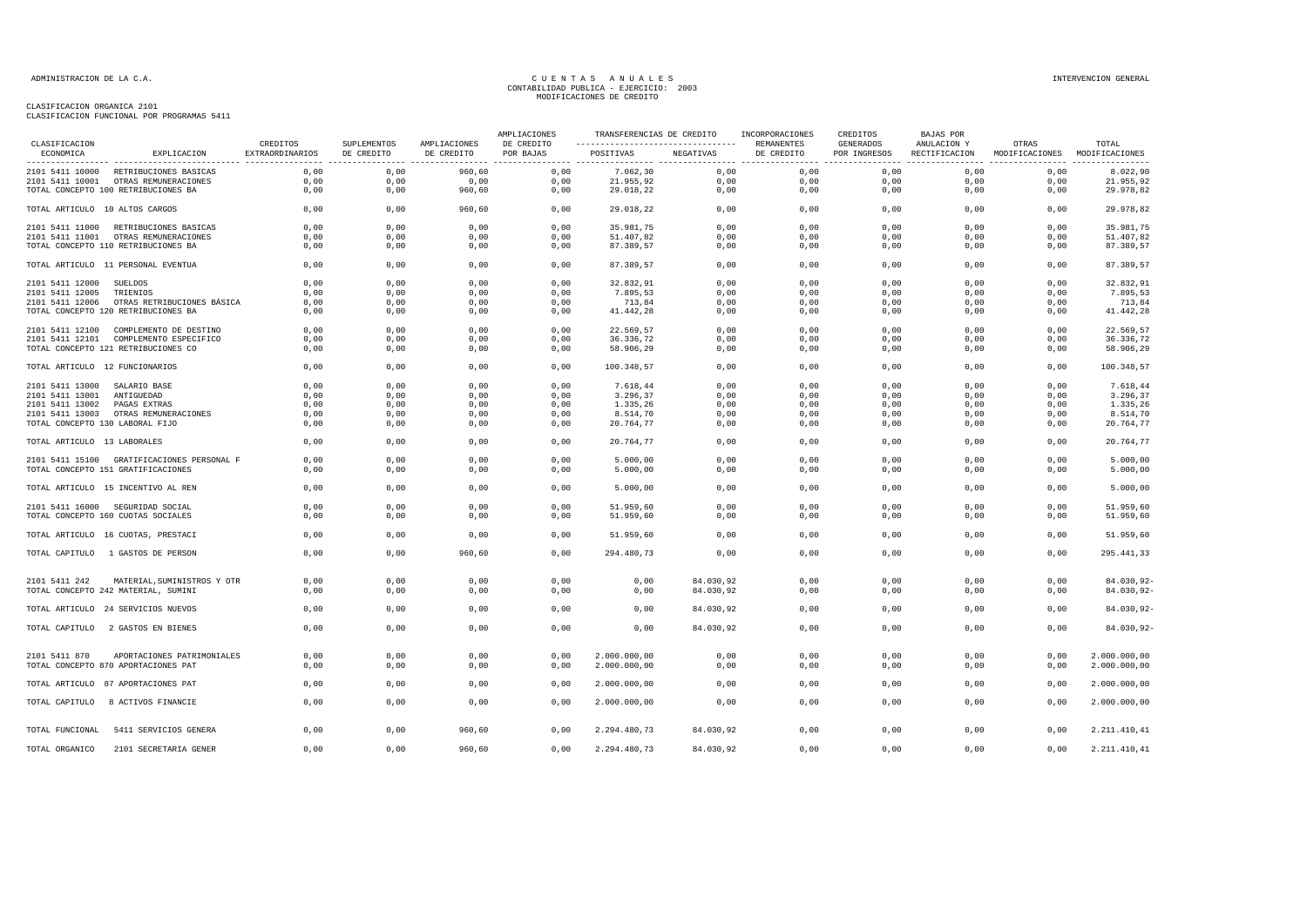### CLASIFICACION ORGANICA 2103 CLASIFICACION FUNCIONAL POR PROGRAMAS 5411

| CLASIFICACION                   | CREDITOS<br>SUPLEMENTOS                    | AMPLIACIONES    | AMPLIACIONES | TRANSFERENCIAS DE CREDITO INCORPORACIONES<br>---------------------------------- REMANENTES |                         |                     | CREDITOS | BAJAS POR  |                           |                              |                                        |           |
|---------------------------------|--------------------------------------------|-----------------|--------------|--------------------------------------------------------------------------------------------|-------------------------|---------------------|----------|------------|---------------------------|------------------------------|----------------------------------------|-----------|
| ECONOMICA                       | EXPLICACION                                | EXTRAORDINARIOS | DE CREDITO   | DE CREDITO                                                                                 | DE CREDITO<br>POR BAJAS | POSITIVAS NEGATIVAS |          | DE CREDITO | GENERADOS<br>POR INGRESOS | ANULACION Y<br>RECTIFICACION | OTRAS<br>MODIFICACIONES MODIFICACIONES | TOTAL     |
| 2103 5411 12000 SUELDOS         |                                            | 0,00            | 0,00         | 0,00                                                                                       | 0,00                    | 16.302,23           | 0,00     | 0,00       | 0,00                      | 0,00                         | 0,00                                   | 16.302,23 |
| 2103 5411 12005 TRIENIOS        |                                            | 0,00            | 0,00         | 0,00                                                                                       | 0,00                    | 996,24              | 0,00     | 0,00       | 0,00                      | 0,00                         | 0,00                                   | 996,24    |
|                                 | 2103 5411 12006 OTRAS RETRIBUCIONES BÁSICA | 0,00            | 0,00         | 0,00                                                                                       | 0,00                    | 361,38              | 0,00     | 0,00       | 0,00                      | 0,00                         | 0,00                                   | 361,38    |
|                                 | TOTAL CONCEPTO 120 RETRIBUCIONES BA        | 0,00            | 0,00         | 0,00                                                                                       | 0,00                    | 17.659,85           | 0,00     | 0,00       | 0,00                      | 0,00                         | 0,00                                   | 17.659,85 |
|                                 | 2103 5411 12100 COMPLEMENTO DE DESTINO     | 0,00            | 0,00         | 0,00                                                                                       | 0,00                    | 10.841,40           | 0,00     | 0,00       | 0,00                      | 0,00                         | 0,00                                   | 10.841,40 |
|                                 | 2103 5411 12101 COMPLEMENTO ESPECIFICO     | 0,00            | 0,00         | 0,00                                                                                       | 0,00                    | 20.370,36           | 0,00     | 0,00       | 0,00                      | 0,00                         | 0,00                                   | 20.370,36 |
|                                 | TOTAL CONCEPTO 121 RETRIBUCIONES CO        | 0,00            | 0,00         | 0,00                                                                                       | 0,00                    | 31.211,76           | 0,00     | 0,00       | 0,00                      | 0,00                         | 0,00                                   | 31.211,76 |
| TOTAL ARTICULO 12 FUNCIONARIOS  |                                            | 0,00            | 0,00         | 0,00                                                                                       | 0,00                    | 48.871,61           | 0,00     | 0,00       | 0,00                      | 0,00                         | 0,00                                   | 48.871,61 |
| 2103 5411 13001 ANTIGUEDAD      |                                            | 0,00            | 0,00         | 0,00                                                                                       | 0,00                    | 580,65              | 0,00     | 0,00       | 0,00                      | 0,00                         | 0,00                                   | 580,65    |
| TOTAL CONCEPTO 130 LABORAL FIJO |                                            | 0,00            | 0,00         | 0,00                                                                                       | 0,00                    | 580,65              | 0,00     | 0,00       | 0,00                      | 0,00                         | 0,00                                   | 580,65    |
| TOTAL ARTICULO 13 LABORALES     |                                            | 0,00            | 0,00         | 0,00                                                                                       | 0,00                    | 580,65              | 0,00     | 0,00       | 0,00                      | 0,00                         | 0,00                                   | 580,65    |
|                                 | 2103 5411 16000 SEGURIDAD SOCIAL           | 0.00            | 0.00         | 0.00                                                                                       | 0,00                    | 10.702,85           | 0,00     | 0,00       | 0.00                      | 0.00                         | 0.00                                   | 10.702,85 |
|                                 | TOTAL CONCEPTO 160 CUOTAS SOCIALES         | 0,00            | 0,00         | 0,00                                                                                       | 0,00                    | 10.702,85           | 0,00     | 0,00       | 0,00                      | 0,00                         | 0,00                                   | 10.702,85 |
|                                 | TOTAL ARTICULO 16 CUOTAS, PRESTACI         | 0,00            | 0,00         | 0,00                                                                                       | 0,00                    | 10.702,85           | 0,00     | 0,00       | 0,00                      | 0,00                         | 0,00                                   | 10.702,85 |
| 2104 5411 12000 SUELDOS         |                                            | 0,00            | 0,00         | 0,00                                                                                       | 0,00                    | 16.302,23           | 0,00     | 0,00       | 0,00                      | 0,00                         | 0,00                                   | 16.302,23 |
| 2104 5411 12005                 | TRIENIOS                                   | 0,00            | 0,00         | 0,00                                                                                       | 0,00                    | 996,24              | 0,00     | 0,00       | 0,00                      | 0,00                         | 0,00                                   | 996,24    |
|                                 | 2104 5411 12006 OTRAS RETRIBUCIONES BÁSICA | 0.00            | 0,00         | 0,00                                                                                       | 0,00                    | 361,38              | 0,00     | 0,00       | 0,00                      | 0,00                         | 0,00                                   | 361,38    |
|                                 | TOTAL CONCEPTO 120 RETRIBUCIONES BA        | 0,00            | 0,00         | 0,00                                                                                       | 0,00                    | 17.659,85           | 0,00     | 0,00       | 0,00                      | 0,00                         | 0,00                                   | 17.659,85 |
|                                 |                                            |                 |              |                                                                                            |                         |                     |          |            |                           |                              |                                        |           |
|                                 | 2104 5411 12100 COMPLEMENTO DE DESTINO     | 0,00            | 0,00         | 0,00                                                                                       | 0,00                    | 10.841,40           | 0,00     | 0,00       | 0,00                      | 0,00                         | 0,00                                   | 10.841,40 |
|                                 | 2104 5411 12101 COMPLEMENTO ESPECIFICO     | 0,00            | 0,00         | 0,00                                                                                       | 0,00                    | 20.370,36           | 0,00     | 0,00       | 0,00                      | 0,00                         | 0,00                                   | 20.370,36 |
|                                 | TOTAL CONCEPTO 121 RETRIBUCIONES CO        | 0,00            | 0,00         | 0,00                                                                                       | 0,00                    | 31.211,76           | 0,00     | 0,00       | 0,00                      | 0,00                         | 0,00                                   | 31.211,76 |
| TOTAL ARTICULO 12 FUNCIONARIOS  |                                            | 0,00            | 0,00         | 0,00                                                                                       | 0,00                    | 48.871,61           | 0,00     | 0,00       | 0,00                      | 0,00                         | 0,00                                   | 48.871,61 |
| 2104 5411 13001 ANTIGUEDAD      |                                            | 0,00            | 0,00         | 0,00                                                                                       | 0,00                    | 580,65              | 0,00     | 0,00       | 0,00                      | 0,00                         | 0,00                                   | 580,65    |
| TOTAL CONCEPTO 130 LABORAL FIJO |                                            | 0,00            | 0,00         | 0,00                                                                                       | 0,00                    | 580,65              | 0,00     | 0,00       | 0,00                      | 0,00                         | 0,00                                   | 580,65    |
| TOTAL ARTICULO 13 LABORALES     |                                            | 0,00            | 0,00         | 0,00                                                                                       | 0,00                    | 580,65              | 0,00     | 0,00       | 0,00                      | 0,00                         | 0,00                                   | 580,65    |
|                                 | 2104 5411 16000 SEGURIDAD SOCIAL           | 0,00            | 0,00         | 0,00                                                                                       | 0,00                    | 10.702,85           | 0,00     | 0,00       | 0,00                      | 0,00                         | 0,00                                   | 10.702,85 |
|                                 | TOTAL CONCEPTO 160 CUOTAS SOCIALES         | 0,00            | 0,00         | 0,00                                                                                       | 0,00                    | 10.702,85           | 0,00     | 0,00       | 0,00                      | 0,00                         | 0,00                                   | 10.702,85 |
|                                 | TOTAL ARTICULO 16 CUOTAS, PRESTACI         | 0,00            | 0,00         | 0,00                                                                                       | 0,00                    | 10.702,85           | 0,00     | 0,00       | 0,00                      | 0,00                         | 0,00                                   | 10.702,85 |
|                                 |                                            |                 |              |                                                                                            |                         |                     |          |            |                           |                              |                                        |           |
| 2201 3111 12000 SUELDO          |                                            | 0,00            | 0,00         | 0,00                                                                                       | 0,00                    | 2.800,42            | 0,00     | 0,00       | 0,00                      | 0,00                         | 0,00                                   | 2.800,42  |
| 2201 3111 12005                 | TRIENIOS                                   | 0,00            | 0,00         | 0,00                                                                                       | 0,00                    | 306,38              | 0,00     | 0,00       | 0,00                      | 0,00                         | 0,00                                   | 306,38    |
|                                 | 2201 3111 12006 OTRAS RETRIBUCIONES BASICA | 0,00            | 0,00         | 0,00                                                                                       | 0,00                    | 30,79               | 0,00     | 0,00       | 0,00                      | 0,00                         | 0,00                                   | 30,79     |
|                                 | TOTAL CONCEPTO 120 RETRIBUCIONES BA        | 0,00            | 0,00         | 0,00                                                                                       | 0,00                    | 3.137,59            | 0,00     | 0,00       | 0,00                      | 0,00                         | 0,00                                   | 3.137,59  |
|                                 | 2201 3111 12100 COMPLEMENTO DE DESTINO     | 0,00            | 0,00         | 0,00                                                                                       | 0,00                    | 1.249,86            | 0,00     | 0,00       | 0,00                      | 0,00                         | 0,00                                   | 1.249,86  |
|                                 | 2201 3111 12101 COMPLEMENTO ESPECIFICO     | 0,00            | 0,00         | 0,00                                                                                       | 0,00                    | 2.375,29            | 0,00     | 0,00       | 0,00                      | 0,00                         | 0,00                                   | 2.375,29  |
|                                 | TOTAL CONCEPTO 121 RETRIBUCIONES CO        | 0,00            | 0,00         | 0,00                                                                                       | 0,00                    | 3.625,15            | 0,00     | 0,00       | 0,00                      | 0,00                         | 0,00                                   | 3.625,15  |
| TOTAL ARTICULO 12 FUNCIONARIOS  |                                            | 0,00            | 0,00         | 0,00                                                                                       | 0,00                    | 6.762,74            | 0,00     | 0,00       | 0,00                      | 0,00                         | 0,00                                   | 6.762,74  |
|                                 |                                            |                 |              |                                                                                            |                         |                     |          |            |                           |                              |                                        |           |
|                                 | 2201 3111 16000 SEGURIDAD SOCIAL           | 0.00            | 0.00         | 0.00                                                                                       | 0,00                    | 1.758,31            | 0.00     | 0.00       | 0.00                      | 0.00                         | 0.00                                   | 1.758,31  |
|                                 | TOTAL CONCEPTO 160 CUOTAS SOCIALES         | 0,00            | 0,00         | 0,00                                                                                       | 0,00                    | 1.758,31            | 0,00     | 0,00       | 0,00                      | 0,00                         | 0,00                                   | 1.758,31  |
|                                 | TOTAL ARTICULO 16 CUOTAS, PRESTACI         | 0,00            | 0,00         | 0,00                                                                                       | 0,00                    | 1.758,31            | 0,00     | 0,00       | 0,00                      | 0,00                         | 0,00                                   | 1.758,31  |
| 2202 3111 12000                 | SUELDOS                                    | 0,00            | 0,00         | 0,00                                                                                       | 0,00                    | 16.302,23           | 0,00     | 0,00       | 0,00                      | 0,00                         | 0,00                                   | 16.302,23 |
| 2202 3111 12005                 | TRIENIOS                                   | 0,00            | 0,00         | 0,00                                                                                       | 0,00                    | 996,24              | 0,00     | 0,00       | 0,00                      | 0,00                         | 0,00                                   | 996,24    |
|                                 | 2202 3111 12006 OTRAS RETRIBUCIONES BÁSICA | 0.00            | 0.00         | 0,00                                                                                       | 0,00                    | 361,38              | 0,00     | 0,00       | 0.00                      | 0.00                         | 0.00                                   | 361,38    |
|                                 | TOTAL CONCEPTO 120 RETRIBUCIONES BA        | 0,00            | 0,00         | 0,00                                                                                       | 0,00                    | 17.659,85           | 0,00     | 0,00       | 0,00                      | 0,00                         | 0,00                                   | 17.659,85 |
|                                 | 2202 3111 12100 COMPLEMENTO DE DESTINO     | 0,00            | 0,00         | 0,00                                                                                       | 0,00                    | 10.841,40           | 0,00     | 0,00       | 0,00                      | 0,00                         | 0,00                                   | 10.841,40 |
|                                 | 2202 3111 12101 COMPLEMENTO ESPECIFICO     | 0,00            | 0,00         | 0,00                                                                                       | 0,00                    | 20.370,36           | 0,00     | 0,00       | 0,00                      | 0,00                         | 0,00                                   | 20.370,36 |
|                                 | TOTAL CONCEPTO 121 RETRIBUCIONES CO        | 0,00            | 0,00         | 0,00                                                                                       | 0,00                    | 31.211,76           | 0,00     | 0,00       | 0,00                      | 0,00                         | 0,00                                   | 31.211,76 |
|                                 |                                            |                 |              |                                                                                            |                         |                     |          |            |                           |                              |                                        |           |
| TOTAL ARTICULO 12 FUNCIONARIOS  |                                            | 0,00            | 0,00         | 0.00                                                                                       | 0,00                    | 48.871,61           | 0,00     | 0,00       | 0,00                      | 0,00                         | 0,00                                   | 48.871,61 |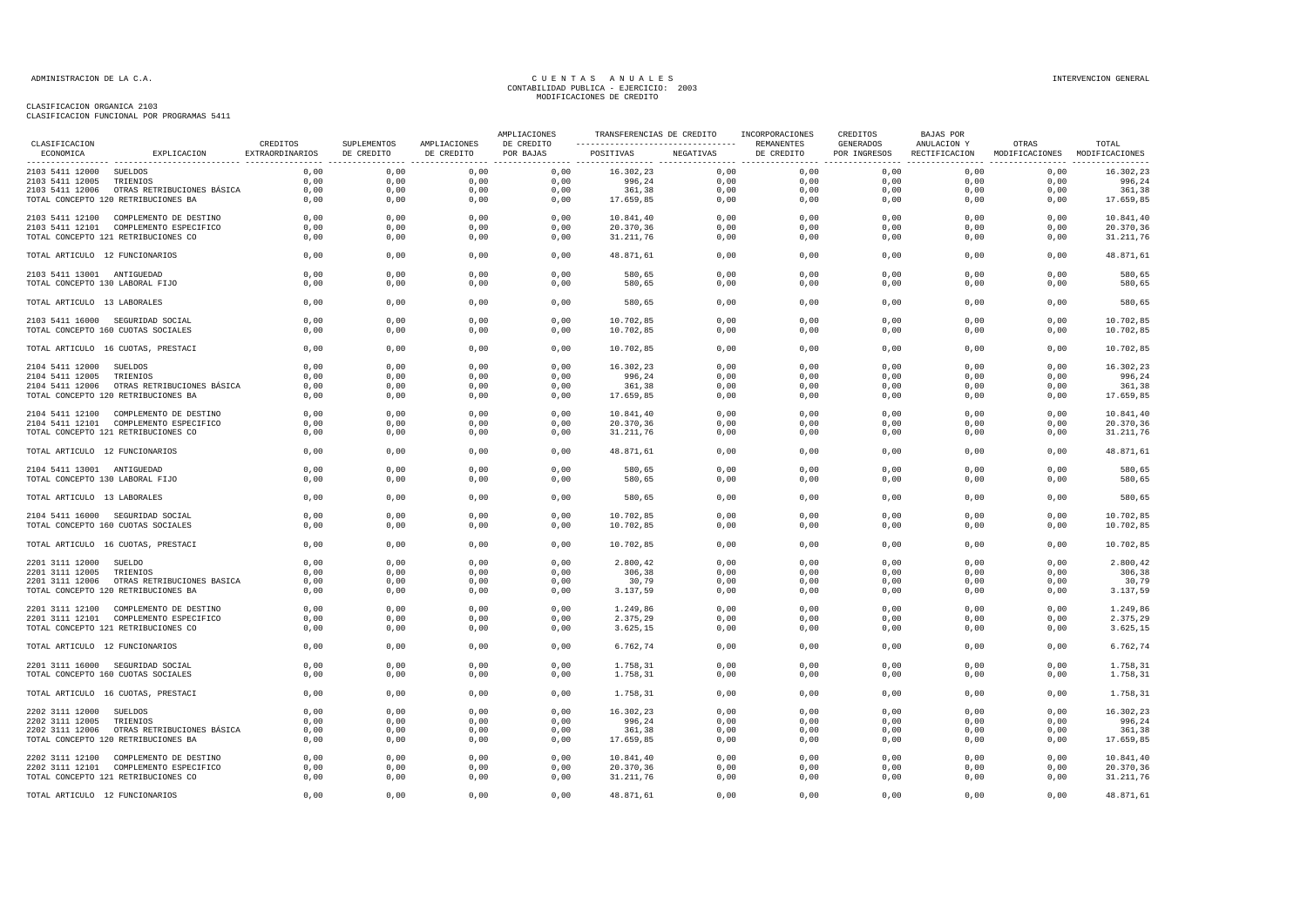### CLASIFICACION ORGANICA 2103

| CLASIFICACION   |                                            | CREDITOS        | SUPLEMENTOS | AMPLIACIONES | AMPLIACIONES<br>DE CREDITO |              | TRANSFERENCIAS DE CREDITO<br>INCORPORACIONES |                                 | CREDITOS<br><b>GENERADOS</b> | <b>BAJAS POR</b><br>ANULACION Y | OTRAS          | TOTAL                              |
|-----------------|--------------------------------------------|-----------------|-------------|--------------|----------------------------|--------------|----------------------------------------------|---------------------------------|------------------------------|---------------------------------|----------------|------------------------------------|
| ECONOMICA       | EXPLICACION                                | EXTRAORDINARIOS | DE CREDITO  | DE CREDITO   | POR BAJAS                  | POSITIVAS    | NEGATIVAS                                    | <b>REMANENTES</b><br>DE CREDITO | POR INGRESOS<br>. <u>.</u> . | RECTIFICACION                   | MODIFICACIONES | MODIFICACIONES<br>---------------- |
| 2202 3111 16000 | SEGURIDAD SOCIAL                           | 0.00            | 0.00        | 0.00         | 0,00                       | 10.702.85    | 0,00                                         | 0.00                            | 0.00                         | 0.00                            | 0.00           | 10.702.85                          |
|                 | TOTAL CONCEPTO 160 CUOTAS SOCIALES         | 0.00            | 0,00        | 0,00         | 0,00                       | 10.702,85    | 0,00                                         | 0,00                            | 0,00                         | 0,00                            | 0,00           | 10.702,85                          |
|                 | TOTAL ARTICULO 16 CUOTAS, PRESTACI         | 0.00            | 0,00        | 0,00         | 0,00                       | 10.702,85    | 0,00                                         | 0,00                            | 0,00                         | 0.00                            | 0,00           | 10.702,85                          |
| TOTAL CAPITULO  | 1 GASTOS DE PERSON                         | 0,00            | 0,00        | 0,00         | 0,00                       | 188.405,73   | 0,00                                         | 0,00                            | 0,00                         | 0,00                            | 0,00           | 188.405,73                         |
| 2202 3111 242   | MATERIAL, SUMINISTROS Y OTR                | 0,00            | 0,00        | 0,00         | 0,00                       | 0,00         | 90.193,30                                    | 0,00                            | 0,00                         | 0,00                            | 0,00           | $90.193, 30 -$                     |
|                 | TOTAL CONCEPTO 242 MATERIAL, SUMINI        | 0,00            | 0,00        | 0,00         | 0,00                       | 0,00         | 90.193,30                                    | 0,00                            | 0,00                         | 0,00                            | 0,00           | $90.193, 30 -$                     |
|                 | TOTAL ARTICULO 24 SERVICIOS NUEVOS         | 0,00            | 0,00        | 0,00         | 0,00                       | 0,00         | 90.193,30                                    | 0,00                            | 0,00                         | 0,00                            | 0,00           | $90.193, 30 -$                     |
| TOTAL CAPITULO  | 2 GASTOS EN BIENES                         | 0,00            | 0,00        | 0,00         | 0,00                       | 0,00         | 90.193,30                                    | 0,00                            | 0,00                         | 0,00                            | 0,00           | $90.193, 30 -$                     |
| 2202 3111 46900 | SUBVENCIONES CORPORACIONES                 | 0,00            | 0,00        | 0,00         | 0,00                       | 12.000,00    | 0,00                                         | 0,00                            | 0,00                         | 0,00                            | 0,00           | 12.000,00                          |
|                 | TOTAL CONCEPTO 469 FINANCIADAS CON         | 0,00            | 0,00        | 0,00         | 0,00                       | 12.000,00    | 0,00                                         | 0,00                            | 0,00                         | 0,00                            | 0,00           | 12.000,00                          |
|                 | TOTAL ARTICULO 46 A CORPORACIONES          | 0,00            | 0,00        | 0,00         | 0,00                       | 12.000,00    | 0,00                                         | 0,00                            | 0,00                         | 0,00                            | 0,00           | 12.000,00                          |
|                 | 2202 3111 48900 SUBV. A FAMILIAS Y ENTES S | 0,00            | 0,00        | 0,00         | 0,00                       | 78.193,30    | 0,00                                         | 0,00                            | 0,00                         | 0,00                            | 0,00           | 78.193,30                          |
|                 | TOTAL CONCEPTO 489 FINANCIADAS CON         | 0,00            | 0,00        | 0,00         | 0,00                       | 78.193,30    | 0,00                                         | 0,00                            | 0,00                         | 0,00                            | 0,00           | 78.193,30                          |
|                 | TOTAL ARTICULO 48 A FAMILIAS E INS         | 0,00            | 0,00        | 0,00         | 0,00                       | 78.193,30    | 0,00                                         | 0,00                            | 0,00                         | 0,00                            | 0,00           | 78.193,30                          |
| 2601 9111 46902 | MTTO.FUNCTO.INVERSIONES SU                 | 0,00            | 0,00        | 0,00         | 0,00                       | 83.841,19    | 0,00                                         | 0,00                            | 0,00                         | 0,00                            | 0,00           | 83.841,19                          |
| 2601 9111 46903 | SUBVENCION A CORPORACIONES                 | 0,00            | 0,00        | 0,00         | 0,00                       | 1.596.156,83 | 0,00                                         | 0,00                            | 0,00                         | 0,00                            | 0,00           | 1.596.156,83                       |
|                 | TOTAL CONCEPTO 469 FINANCIADAS CON         | 0,00            | 0,00        | 0,00         | 0,00                       | 1.679.998,02 | 0,00                                         | 0,00                            | 0,00                         | 0,00                            | 0,00           | 1.679.998,02                       |
|                 | TOTAL ARTICULO 46 A CORPORACIONES          | 0,00            | 0,00        | 0,00         | 0,00                       | 1.679.998,02 | 0,00                                         | 0,00                            | 0,00                         | 0,00                            | 0,00           | 1.679.998,02                       |
| TOTAL CAPITULO  | 4 TRANSFERENCIAS C                         | 0,00            | 0,00        | 0,00         | 0,00                       | 1.770.191,32 | 0,00                                         | 0,00                            | 0,00                         | 0,00                            | 0,00           | 1.770.191,32                       |
| 2601 9111 76901 | SUBV A CCLL                                | 0,00            | 0,00        | 0,00         | 0,00                       | 510.968,51   | 0,00                                         | 0,00                            | 0,00                         | 0,00                            | 0,00           | 510.968,51                         |
|                 | 2601 9111 76902 CO'PERACION. PUESTA EN MAR | 0,00            | 0,00        | 0,00         | 0,00                       | 150.253,03   | 0,00                                         | 0,00                            | 0,00                         | 0,00                            | 0,00           | 150.253,03                         |
|                 | TOTAL CONCEPTO 769 FINANCIADAS CON         | 0,00            | 0,00        | 0,00         | 0,00                       | 661.221,54   | 0,00                                         | 0,00                            | 0,00                         | 0,00                            | 0,00           | 661.221,54                         |
|                 | TOTAL ARTICULO 76 A CORPORACIONES          | 0,00            | 0,00        | 0,00         | 0,00                       | 661.221,54   | 0,00                                         | 0,00                            | 0,00                         | 0,00                            | 0,00           | 661.221,54                         |
| TOTAL CAPITULO  | 7 TRANSFERENCIAS D                         | 0,00            | 0,00        | 0,00         | 0,00                       | 661.221,54   | 0,00                                         | 0,00                            | 0,00                         | 0,00                            | 0,00           | 661.221,54                         |
| TOTAL FUNCIONAL | 5411 SERVICIOS GENERA                      | 0,00            | 0,00        | 0,00         | 0.00                       | 2.619.818.59 | 90.193,30                                    | 0,00                            | 0,00                         | 0,00                            | 0,00           | 2.529.625,29                       |
| TOTAL ORGANICO  | 2103 D.G. INVESTIGACI                      | 0,00            | 0,00        | 0,00         | 0,00                       | 2.619.818,59 | 90.193,30                                    | 0,00                            | 0,00                         | 0,00                            | 0,00           | 2.529.625,29                       |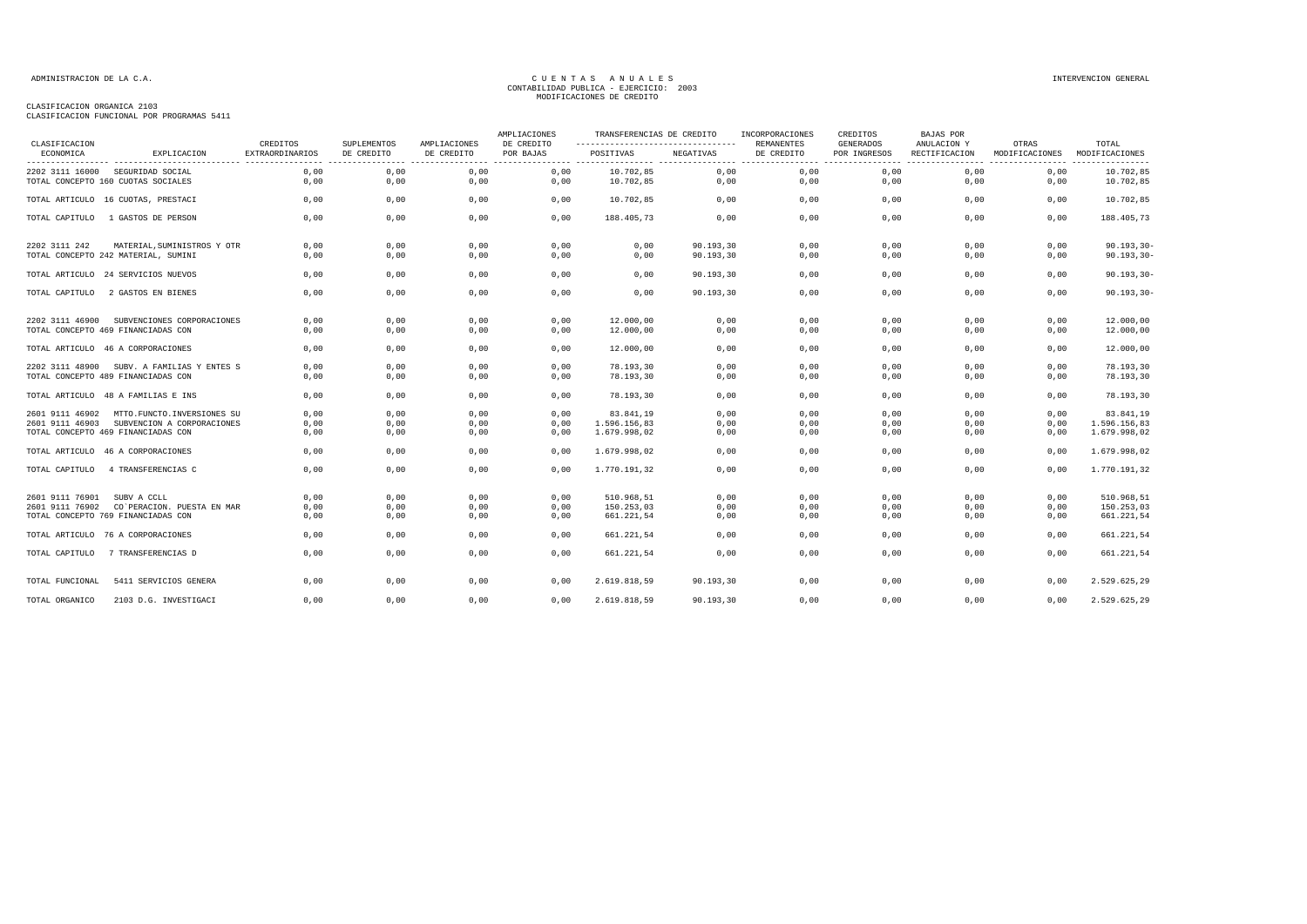## CLASIFICACION ORGANICA 2602 CLASIFICACION FUNCIONAL POR PROGRAMAS 9111

| CLASIFICACION FUNCIONAL FOR FROGRAMAS JIII |  |  |
|--------------------------------------------|--|--|
|                                            |  |  |

| CLASIFICACION                                         |                                                                                                              | CREDITOS                                                      | SUPLEMENTOS                  | AMPLIACIONES                    | AMPLIACIONES<br>DE CREDITO   | TRANSFERENCIAS DE CREDITO<br>---------------------------------- |                              | <b>INCORPORACIONES</b><br>REMANENTES | CREDITOS<br>GENERADOS             | <b>BAJAS POR</b><br>ANULACION Y | OTRAS                        | TOTAL                                                |
|-------------------------------------------------------|--------------------------------------------------------------------------------------------------------------|---------------------------------------------------------------|------------------------------|---------------------------------|------------------------------|-----------------------------------------------------------------|------------------------------|--------------------------------------|-----------------------------------|---------------------------------|------------------------------|------------------------------------------------------|
| ECONOMICA                                             | EXPLICACION                                                                                                  | <b>EXTRAORDINARIOS</b><br>----------------- ----------------- | DE CREDITO                   | DE CREDITO<br>----------------- | POR BAJAS                    | POSITIVAS                                                       | NEGATIVAS                    | DE CREDITO<br>-----------------      | POR INGRESOS<br>----------------- | RECTIFICACION                   | MODIFICACIONES               | MODIFICACIONES<br>----------------                   |
| 2602 9111 46902                                       | MTTO.FUNCTO.INVERSIONES SU<br>TOTAL CONCEPTO 469 FINANCIADAS CON                                             | 0.00<br>0,00                                                  | 0,00<br>0,00                 | 0,00<br>0,00                    | 0,00<br>0,00                 | 145.745,44<br>145.745,44                                        | 0,00<br>0,00                 | 0,00<br>0,00                         | 0,00<br>0,00                      | 0,00<br>0,00                    | 0,00<br>0,00                 | 145.745,44<br>145.745,44                             |
|                                                       | TOTAL ARTICULO 46 A CORPORACIONES                                                                            | 0,00                                                          | 0,00                         | 0,00                            | 0,00                         | 145.745,44                                                      | 0,00                         | 0,00                                 | 0,00                              | 0,00                            | 0,00                         | 145.745,44                                           |
| TOTAL CAPITULO                                        | 4 TRANSFERENCIAS C                                                                                           | 0,00                                                          | 0,00                         | 0,00                            | 0,00                         | 145.745,44                                                      | 0,00                         | 0,00                                 | 0,00                              | 0,00                            | 0,00                         | 145.745,44                                           |
| 2602 9111 76901<br>2602 9111 76902<br>2602 9111 76903 | SUB A CCLL<br>COOPERACION PUESTA EN MARC<br>TRASPASO DE FUNCIONES Y SE<br>TOTAL CONCEPTO 769 FINANCIADAS CON | 0,00<br>0,00<br>0,00<br>0,00                                  | 0,00<br>0,00<br>0,00<br>0,00 | 0,00<br>0,00<br>0,00<br>0,00    | 0,00<br>0,00<br>0,00<br>0,00 | 423.708,91<br>150.253,03<br>237.782,97<br>811.744,91            | 0,00<br>0,00<br>0,00<br>0,00 | 0,00<br>0,00<br>0,00<br>0,00         | 0,00<br>0,00<br>0,00<br>0,00      | 0,00<br>0,00<br>0,00<br>0,00    | 0,00<br>0,00<br>0,00<br>0,00 | 423.708,91<br>150.253,03<br>237.782,97<br>811.744,91 |
|                                                       | TOTAL ARTICULO 76 A CORPORACIONES                                                                            | 0,00                                                          | 0,00                         | 0,00                            | 0,00                         | 811.744,91                                                      | 0,00                         | 0,00                                 | 0,00                              | 0,00                            | 0,00                         | 811.744,91                                           |
| TOTAL CAPITULO                                        | 7 TRANSFERENCIAS D                                                                                           | 0,00                                                          | 0,00                         | 0,00                            | 0,00                         | 811.744,91                                                      | 0,00                         | 0,00                                 | 0,00                              | 0,00                            | 0,00                         | 811.744,91                                           |
| TOTAL FUNCIONAL                                       | 9111 TRANSFERENCIAS A                                                                                        | 0,00                                                          | 0,00                         | 0,00                            | 0,00                         | 957.490,35                                                      | 0,00                         | 0,00                                 | 0,00                              | 0,00                            | 0,00                         | 957.490,35                                           |
| TOTAL ORGANICO                                        | 2602 COMARCA DEL ALTO                                                                                        | 0,00                                                          | 0,00                         | 0,00                            | 0,00                         | 957.490,35                                                      | 0,00                         | 0,00                                 | 0,00                              | 0,00                            | 0,00                         | 957.490,35                                           |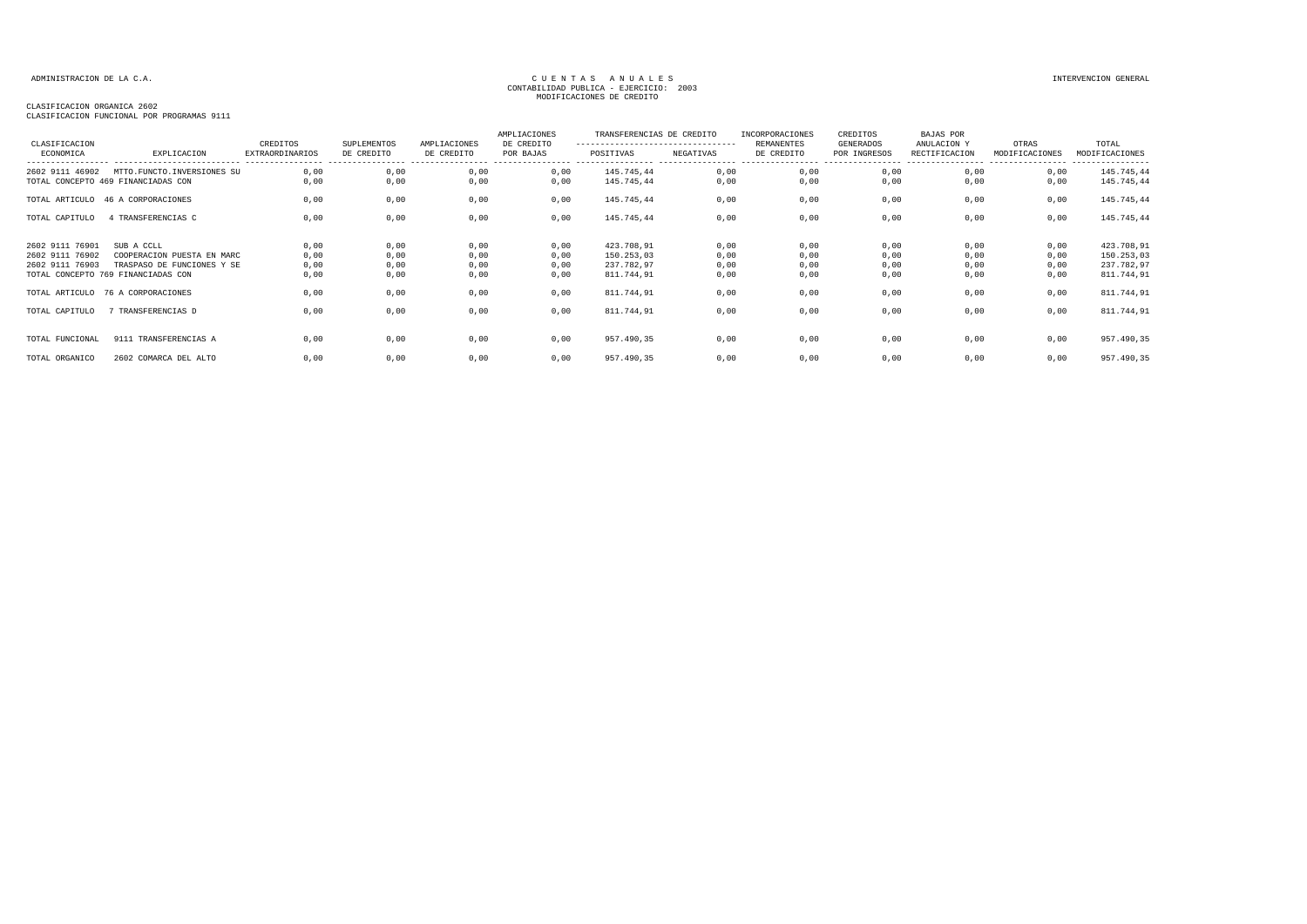## CLASIFICACION ORGANICA 2603

| CLASIFICACION<br>ECONOMICA                            | EXPLICACION                                                                            | CREDITOS<br><b>EXTRAORDINARIOS</b> | SUPLEMENTOS<br>DE CREDITO | AMPLIACIONES<br>DE CREDITO | AMPLIACIONES<br>DE CREDITO<br>POR BAJAS | TRANSFERENCIAS DE CREDITO<br>---------------------------------<br>POSITIVAS | NEGATIVAS            | INCORPORACIONES<br><b>REMANENTES</b><br>DE CREDITO | CREDITOS<br>GENERADOS<br>POR INGRESOS | BAJAS POR<br>ANULACION Y<br>RECTIFICACION | OTRAS<br>MODIFICACIONES | TOTAL<br>MODIFICACIONES<br>---------  |
|-------------------------------------------------------|----------------------------------------------------------------------------------------|------------------------------------|---------------------------|----------------------------|-----------------------------------------|-----------------------------------------------------------------------------|----------------------|----------------------------------------------------|---------------------------------------|-------------------------------------------|-------------------------|---------------------------------------|
| 2603 9111 46902                                       | SUBVENCION A CORPORACIONES<br>TOTAL CONCEPTO 469 FINANCIADAS CON                       | 0,00<br>0,00                       | 0,00<br>0,00              | 0,00<br>0,00               | 0,00<br>0,00                            | 204.344,12<br>204.344,12                                                    | 0,00<br>0,00         | 0,00<br>0,00                                       | 0,00<br>0,00                          | 0,00<br>0,00                              | 0,00<br>0,00            | 204.344,12<br>204.344,12              |
|                                                       | TOTAL ARTICULO 46 A CORPORACIONES                                                      | 0,00                               | 0,00                      | 0,00                       | 0,00                                    | 204.344,12                                                                  | 0,00                 | 0,00                                               | 0,00                                  | 0,00                                      | 0,00                    | 204.344,12                            |
| TOTAL CAPITULO                                        | 4 TRANSFERENCIAS C                                                                     | 0,00                               | 0,00                      | 0,00                       | 0,00                                    | 204.344,12                                                                  | 0,00                 | 0,00                                               | 0,00                                  | 0,00                                      | 0,00                    | 204.344,12                            |
| 2603 9111 76901<br>2603 9111 76902<br>2603 9111 76903 | SUBVENCION A CORPORACIONES<br>SUBVENCION A CORPORACIONES<br>SUBVENCION A CORPORACIONES | 0,00<br>0,00<br>0,00               | 0,00<br>0,00<br>0,00      | 0,00<br>0,00<br>0,00       | 0,00<br>0,00<br>0,00                    | 470.882,69<br>77.901,05<br>908.185,32                                       | 0,00<br>0,00<br>0,00 | 0,00<br>0,00<br>0,00                               | 0,00<br>0,00<br>0,00                  | 0,00<br>0,00<br>0,00                      | 0,00<br>0,00<br>0,00    | 470.882,69<br>77.901,05<br>908.185,32 |
|                                                       | TOTAL CONCEPTO 769 FINANCIADAS CON<br>TOTAL ARTICULO 76 A CORPORACIONES                | 0,00<br>0,00                       | 0,00<br>0,00              | 0,00<br>0,00               | 0,00<br>0,00                            | 1.456.969,06<br>1.456.969,06                                                | 0,00<br>0,00         | 0,00<br>0,00                                       | 0,00<br>0,00                          | 0,00<br>0,00                              | 0,00<br>0,00            | 1.456.969,06<br>1.456.969,06          |
| TOTAL CAPITULO                                        | 7 TRANSFERENCIAS D                                                                     | 0,00                               | 0,00                      | 0,00                       | 0,00                                    | 1.456.969,06                                                                | 0,00                 | 0,00                                               | 0,00                                  | 0,00                                      | 0,00                    | 1.456.969,06                          |
| TOTAL FUNCIONAL                                       | 9111 TRANSFERENCIAS A                                                                  | 0.00                               | 0,00                      | 0,00                       | 0.00                                    | 1.661.313,18                                                                | 0,00                 | 0,00                                               | 0,00                                  | 0.00                                      | 0,00                    | 1.661.313,18                          |
| TOTAL ORGANICO                                        | 2603 COMARCA DEL SOBR                                                                  | 0,00                               | 0,00                      | 0,00                       | 0,00                                    | 1.661.313,18                                                                | 0,00                 | 0,00                                               | 0,00                                  | 0,00                                      | 0,00                    | 1.661.313,18                          |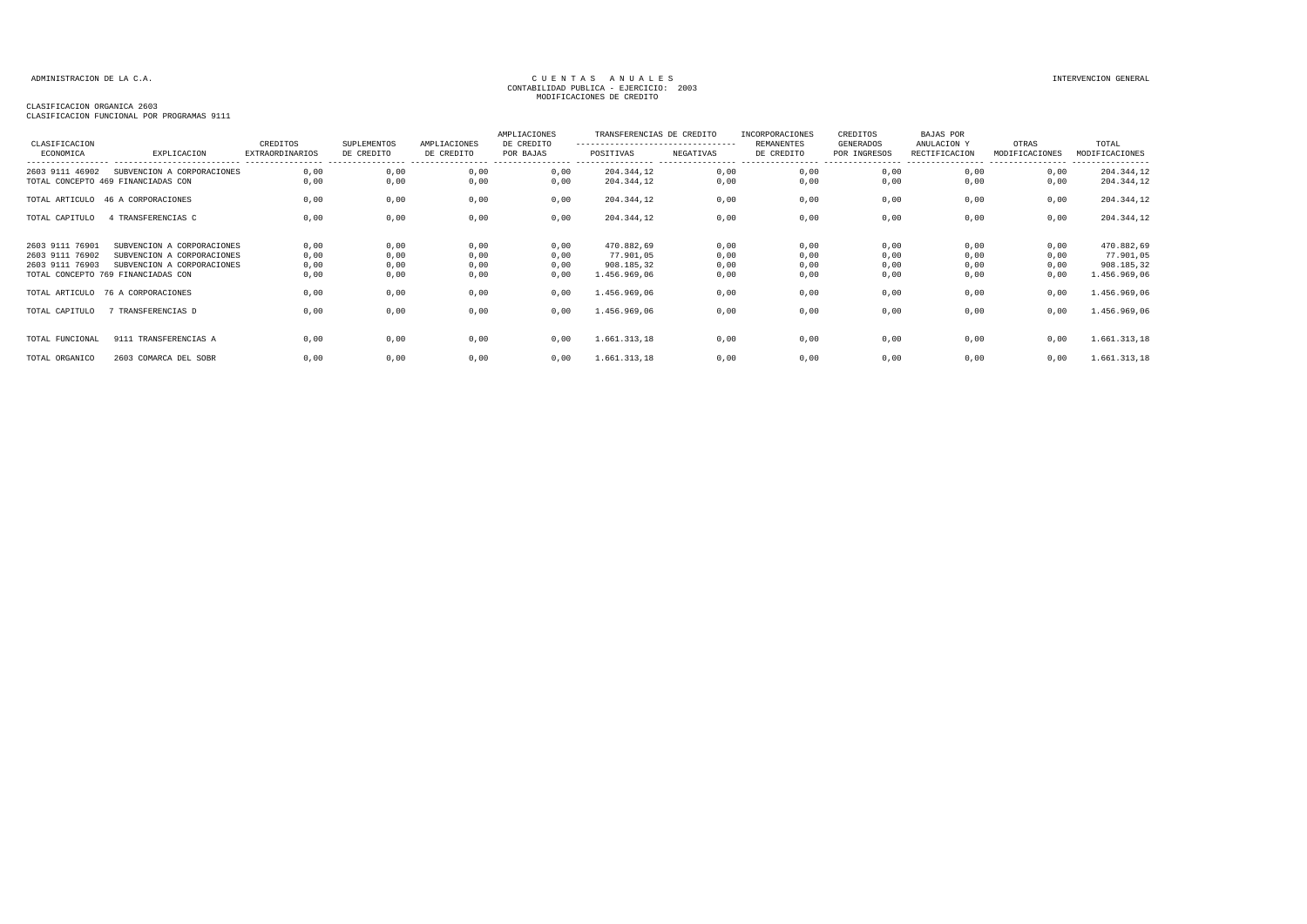### CLASIFICACION ORGANICA 2604 CLASIFICACION FUNCIONAL POR PROGRAMAS 9111

| CLASIFICACION<br>ECONOMICA | EXPLICACION<br>_____________________________ | CREDITOS<br><b>EXTRAORDINARIOS</b><br>----------------- | SUPLEMENTOS<br>DE CREDITO | AMPLIACIONES<br>DE CREDITO<br>---------------- | AMPLIACIONES<br>DE CREDITO<br>POR BAJAS<br>-------------- --- | TRANSFERENCIAS DE CREDITO<br>----------------------------------<br>POSITIVAS<br>----------- | NEGATIVAS<br>----------------- | INCORPORACIONES<br>REMANENTES<br>DE CREDITO | CREDITOS<br><b>GENERADOS</b><br>POR INGRESOS | <b>BAJAS POR</b><br>ANULACION Y<br>RECTIFICACION | OTRAS<br>MODIFICACIONES<br>---------------- | TOTAL<br>MODIFICACIONES<br>---------------- |
|----------------------------|----------------------------------------------|---------------------------------------------------------|---------------------------|------------------------------------------------|---------------------------------------------------------------|---------------------------------------------------------------------------------------------|--------------------------------|---------------------------------------------|----------------------------------------------|--------------------------------------------------|---------------------------------------------|---------------------------------------------|
| 2604 9111 46902            | MTO.FUNCTO.INVERSIONES SUP                   | 0,00                                                    | 0,00                      | 0,00                                           | 0,00                                                          | 193.225,39                                                                                  | 0,00                           | 0,00                                        | 0,00                                         | 0,00                                             | 0,00                                        | 193.225,39                                  |
| 2604 9111 46903            | TRASPASO DE FUNCIONES Y SE                   | 0,00                                                    | 0,00                      | 0,00                                           | 0,00                                                          | 688,60                                                                                      | 0,00                           | 0,00                                        | 0,00                                         | 0,00                                             | 0,00                                        | 688,60                                      |
|                            | TOTAL CONCEPTO 469 FINANCIADAS CON           | 0,00                                                    | 0,00                      | 0,00                                           | 0,00                                                          | 193.913,99                                                                                  | 0,00                           | 0,00                                        | 0,00                                         | 0,00                                             | 0,00                                        | 193.913,99                                  |
|                            | TOTAL ARTICULO 46 A CORPORACIONES            | 0,00                                                    | 0,00                      | 0,00                                           | 0,00                                                          | 193.913,99                                                                                  | 0,00                           | 0,00                                        | 0,00                                         | 0,00                                             | 0,00                                        | 193.913,99                                  |
| TOTAL CAPITULO             | 4 TRANSFERENCIAS C                           | 0,00                                                    | 0,00                      | 0,00                                           | 0,00                                                          | 193.913,99                                                                                  | 0,00                           | 0,00                                        | 0,00                                         | 0,00                                             | 0,00                                        | 193.913,99                                  |
| 2604 9111 76901            | SUBV A CCLL                                  | 0,00                                                    | 0,00                      | 0,00                                           | 0,00                                                          | 578.758,08                                                                                  | 0,00                           | 0,00                                        | 0,00                                         | 0,00                                             | 0,00                                        | 578.758,08                                  |
| 2604 9111 76902            | SUBV. CC.LL                                  | 0,00                                                    | 0,00                      | 0,00                                           | 0,00                                                          | 150.253,03                                                                                  | 0,00                           | 0,00                                        | 0,00                                         | 0,00                                             | 0,00                                        | 150.253,03                                  |
| 2604 9111 76903            | TRASPASO DE FUNCIONES Y SE                   | 0,00                                                    | 0,00                      | 0,00                                           | 0,00                                                          | 1.397.892,40                                                                                | 0,00                           | 0,00                                        | 0,00                                         | 0,00                                             | 0,00                                        | 1.397.892,40                                |
|                            | TOTAL CONCEPTO 769 FINANCIADAS CON           | 0,00                                                    | 0,00                      | 0,00                                           | 0,00                                                          | 2.126.903,51                                                                                | 0,00                           | 0,00                                        | 0,00                                         | 0,00                                             | 0,00                                        | 2.126.903,51                                |
| TOTAL ARTICULO             | 76 A CORPORACIONES                           | 0.00                                                    | 0,00                      | 0,00                                           | 0,00                                                          | 2.126.903,51                                                                                | 0,00                           | 0,00                                        | 0,00                                         | 0,00                                             | 0,00                                        | 2.126.903,51                                |
| TOTAL CAPITULO             | 7 TRANSFERENCIAS D                           | 0.00                                                    | 0,00                      | 0,00                                           | 0.00                                                          | 2.126.903,51                                                                                | 0,00                           | 0,00                                        | 0,00                                         | 0.00                                             | 0.00                                        | 2.126.903,51                                |
|                            |                                              |                                                         |                           |                                                |                                                               |                                                                                             |                                |                                             |                                              |                                                  |                                             |                                             |
| TOTAL FUNCIONAL            | 9111 TRANSFERENCIAS A                        | 0,00                                                    | 0,00                      | 0,00                                           | 0,00                                                          | 2.320.817,50                                                                                | 0,00                           | 0,00                                        | 0,00                                         | 0,00                                             | 0,00                                        | 2.320.817,50                                |
| TOTAL ORGANICO             | 2604 COMARCA DE LA R                         | 0.00                                                    | 0,00                      | 0,00                                           | 0,00                                                          | 2.320.817,50                                                                                | 0,00                           | 0,00                                        | 0,00                                         | 0,00                                             | 0,00                                        | 2.320.817,50                                |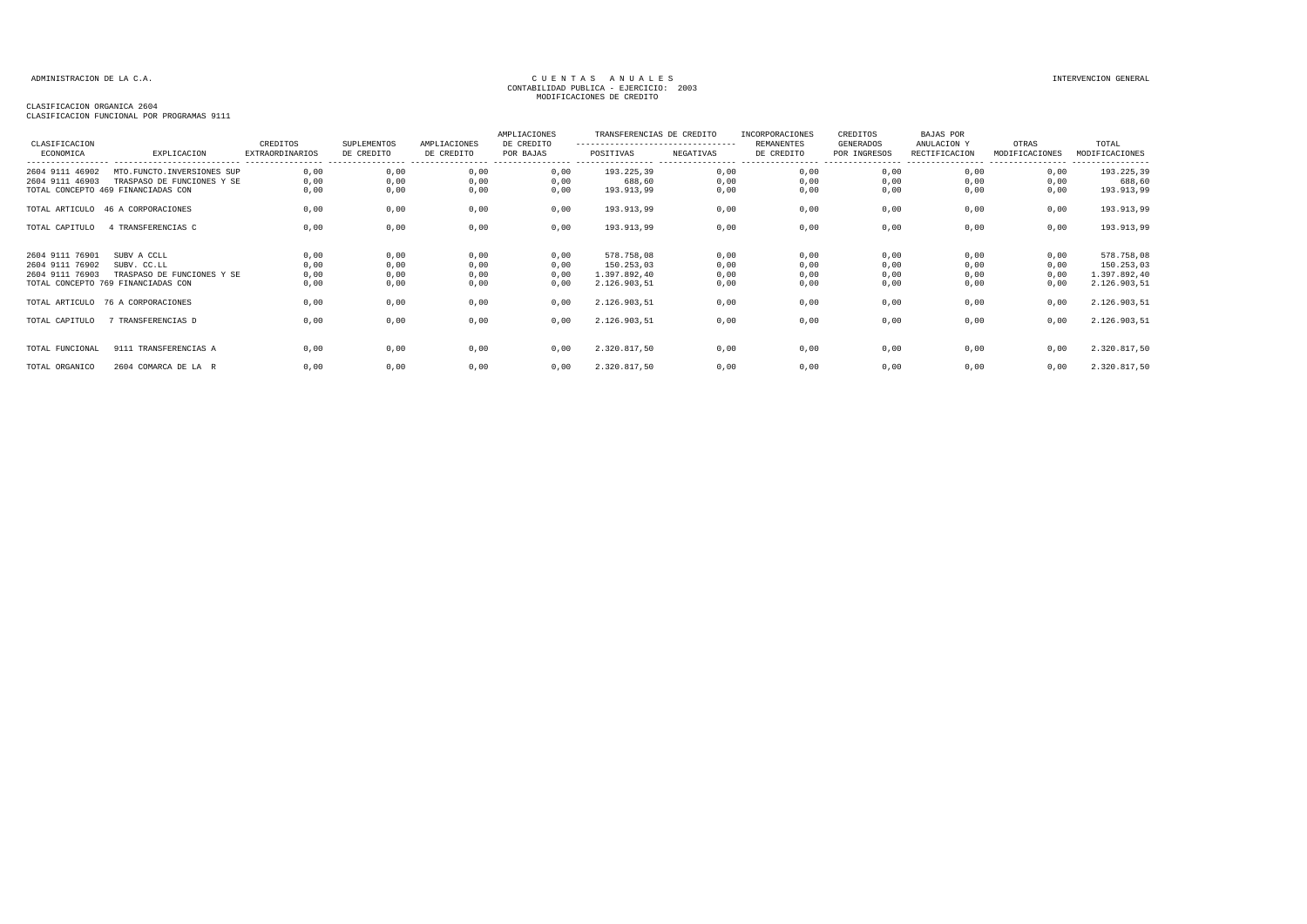### CLASIFICACION ORGANICA 2605

| CLASIFICACION<br>ECONOMICA                            | EXPLICACION                                                                                    | CREDITOS<br><b>EXTRAORDINARIOS</b> | SUPLEMENTOS<br>DE CREDITO    | AMPLIACIONES<br>DE CREDITO   | AMPLIACIONES<br>DE CREDITO<br>POR BAJAS | TRANSFERENCIAS DE CREDITO<br>---------------------------------<br>POSITIVAS | NEGATIVAS                    | INCORPORACIONES<br><b>REMANENTES</b><br>DE CREDITO | CREDITOS<br>GENERADOS<br>POR INGRESOS | BAJAS POR<br>ANULACION Y<br>RECTIFICACION | OTRAS<br>MODIFICACIONES      | TOTAL<br>MODIFICACIONES                                  |
|-------------------------------------------------------|------------------------------------------------------------------------------------------------|------------------------------------|------------------------------|------------------------------|-----------------------------------------|-----------------------------------------------------------------------------|------------------------------|----------------------------------------------------|---------------------------------------|-------------------------------------------|------------------------------|----------------------------------------------------------|
| 2605 9111 46902                                       | MTO.FUNCTO.INVERSIONES SUP<br>TOTAL CONCEPTO 469 FINANCIADAS CON                               | 0,00<br>0.00                       | 0,00<br>0,00                 | 0,00<br>0,00                 | 0,00<br>0,00                            | 159.268,21<br>159.268,21                                                    | 0,00<br>0,00                 | 0,00<br>0,00                                       | 0,00<br>0,00                          | 0,00<br>0.00                              | 0,00<br>0,00                 | ---------------<br>159.268,21<br>159.268,21              |
|                                                       | TOTAL ARTICULO 46 A CORPORACIONES                                                              | 0,00                               | 0,00                         | 0,00                         | 0,00                                    | 159.268,21                                                                  | 0,00                         | 0,00                                               | 0,00                                  | 0,00                                      | 0,00                         | 159.268,21                                               |
| TOTAL CAPITULO                                        | 4 TRANSFERENCIAS C                                                                             | 0,00                               | 0,00                         | 0,00                         | 0,00                                    | 159.268,21                                                                  | 0,00                         | 0,00                                               | 0,00                                  | 0,00                                      | 0,00                         | 159.268,21                                               |
| 2605 9111 76901<br>2605 9111 76902<br>2605 9111 76903 | SUBV A CCLL<br>SUBV. CC.LL<br>SUBVENCION A CORPORACIONES<br>TOTAL CONCEPTO 769 FINANCIADAS CON | 0,00<br>0,00<br>0,00<br>0,00       | 0,00<br>0,00<br>0,00<br>0,00 | 0,00<br>0,00<br>0,00<br>0,00 | 0,00<br>0,00<br>0,00<br>0,00            | 618.556,23<br>205.743,73<br>1.682.107,54<br>2.506.407,50                    | 0,00<br>0,00<br>0,00<br>0,00 | 0,00<br>0,00<br>0,00<br>0,00                       | 0,00<br>0,00<br>0,00<br>0,00          | 0,00<br>0,00<br>0,00<br>0,00              | 0.00<br>0,00<br>0,00<br>0,00 | 618.556,23<br>205.743,73<br>1.682.107,54<br>2.506.407,50 |
|                                                       | TOTAL ARTICULO 76 A CORPORACIONES                                                              | 0,00                               | 0,00                         | 0,00                         | 0,00                                    | 2.506.407,50                                                                | 0,00                         | 0,00                                               | 0,00                                  | 0,00                                      | 0,00                         | 2.506.407,50                                             |
| TOTAL CAPITULO                                        | 7 TRANSFERENCIAS D                                                                             | 0,00                               | 0,00                         | 0,00                         | 0,00                                    | 2.506.407,50                                                                | 0,00                         | 0,00                                               | 0,00                                  | 0,00                                      | 0,00                         | 2.506.407,50                                             |
| TOTAL FUNCIONAL<br>TOTAL ORGANICO                     | 9111 TRANSFERENCIAS A<br>2605 COMARCA DE LAS C                                                 | 0.00<br>0,00                       | 0,00<br>0,00                 | 0,00<br>0,00                 | 0.00<br>0,00                            | 2.665.675,71<br>2.665.675,71                                                | 0,00<br>0,00                 | 0,00<br>0,00                                       | 0,00<br>0,00                          | 0,00<br>0,00                              | 0,00<br>0,00                 | 2.665.675,71<br>2.665.675,71                             |
|                                                       |                                                                                                |                                    |                              |                              |                                         |                                                                             |                              |                                                    |                                       |                                           |                              |                                                          |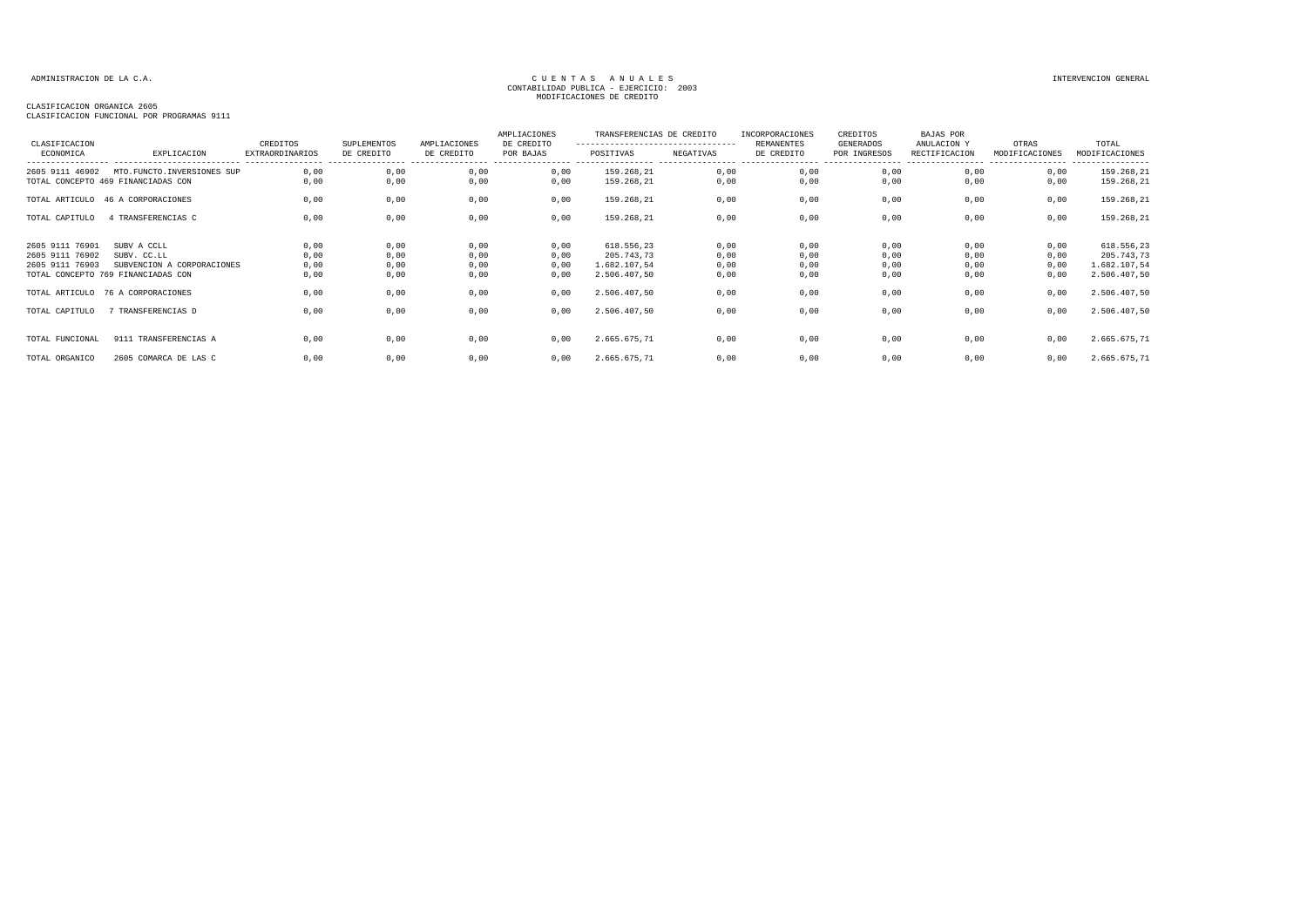### CLASIFICACION ORGANICA 2606

| CLASIFICACION                                         |                                                                                                | CREDITOS                            | SUPLEMENTOS                    | AMPLIACIONES                   | AMPLIACIONES<br>DE CREDITO   | TRANSFERENCIAS DE CREDITO<br>--------------------------------- |                              | INCORPORACIONES<br><b>REMANENTES</b> | CREDITOS<br>GENERADOS            | BAJAS POR<br>ANULACION Y                             | OTRAS                        | TOTAL                                                    |
|-------------------------------------------------------|------------------------------------------------------------------------------------------------|-------------------------------------|--------------------------------|--------------------------------|------------------------------|----------------------------------------------------------------|------------------------------|--------------------------------------|----------------------------------|------------------------------------------------------|------------------------------|----------------------------------------------------------|
| ECONOMICA                                             | EXPLICACION<br>----------------------------                                                    | EXTRAORDINARIOS<br>---------------- | DE CREDITO<br>---------------- | DE CREDITO<br>---------------- | POR BAJAS                    | POSITIVAS                                                      | NEGATIVAS                    | DE CREDITO<br>----------------       | POR INGRESOS<br>---------------- | RECTIFICACION<br>----------------- ----------------- | MODIFICACIONES               | MODIFICACIONES<br>----------------                       |
| 2606 9111 46902                                       | MTO. FUNCTO. INVERSIONES SUP<br>TOTAL CONCEPTO 469 FINANCIADAS CON                             | 0.00<br>0.00                        | 0,00<br>0,00                   | 0,00<br>0,00                   | 0,00<br>0,00                 | 59.199,69<br>59.199,69                                         | 0,00<br>0,00                 | 0,00<br>0,00                         | 0,00<br>0,00                     | 0,00<br>0.00                                         | 0,00<br>0,00                 | 59.199,69<br>59.199,69                                   |
|                                                       | TOTAL ARTICULO 46 A CORPORACIONES                                                              | 0,00                                | 0,00                           | 0,00                           | 0,00                         | 59.199,69                                                      | 0,00                         | 0,00                                 | 0,00                             | 0,00                                                 | 0,00                         | 59.199,69                                                |
| TOTAL CAPITULO                                        | 4 TRANSFERENCIAS C                                                                             | 0,00                                | 0,00                           | 0,00                           | 0,00                         | 59.199,69                                                      | 0,00                         | 0,00                                 | 0,00                             | 0,00                                                 | 0,00                         | 59.199,69                                                |
| 2606 9111 76901<br>2606 9111 76902<br>2606 9111 76903 | SUBV A CCLL<br>SUBV. CC.LL<br>SUBVENCION A CORPORACIONES<br>TOTAL CONCEPTO 769 FINANCIADAS CON | 0,00<br>0,00<br>0,00<br>0,00        | 0,00<br>0,00<br>0,00<br>0,00   | 0,00<br>0,00<br>0,00<br>0,00   | 0,00<br>0,00<br>0,00<br>0,00 | 619.698,71<br>224.119,88<br>2.849.490,15<br>3.693.308,74       | 0,00<br>0,00<br>0,00<br>0,00 | 0,00<br>0,00<br>0,00<br>0,00         | 0,00<br>0,00<br>0,00<br>0,00     | 0.00<br>0,00<br>0,00<br>0,00                         | 0,00<br>0,00<br>0,00<br>0,00 | 619.698,71<br>224.119,88<br>2.849.490,15<br>3.693.308,74 |
|                                                       | TOTAL ARTICULO 76 A CORPORACIONES                                                              | 0,00                                | 0,00                           | 0,00                           | 0,00                         | 3.693.308,74                                                   | 0,00                         | 0,00                                 | 0,00                             | 0,00                                                 | 0,00                         | 3.693.308,74                                             |
| TOTAL CAPITULO                                        | 7 TRANSFERENCIAS D                                                                             | 0,00                                | 0,00                           | 0,00                           | 0,00                         | 3.693.308,74                                                   | 0,00                         | 0,00                                 | 0,00                             | 0,00                                                 | 0,00                         | 3.693.308,74                                             |
| TOTAL FUNCIONAL                                       | 9111 TRANSFERENCIAS A                                                                          | 0.00                                | 0,00                           | 0,00                           | 0,00                         | 3.752.508,43                                                   | 0,00                         | 0,00                                 | 0,00                             | 0,00                                                 | 0,00                         | 3.752.508,43                                             |
| TOTAL ORGANICO                                        | 2606 COMARCA DE LA HO                                                                          | 0,00                                | 0,00                           | 0,00                           | 0,00                         | 3.752.508,43                                                   | 0,00                         | 0,00                                 | 0,00                             | 0,00                                                 | 0,00                         | 3.752.508,43                                             |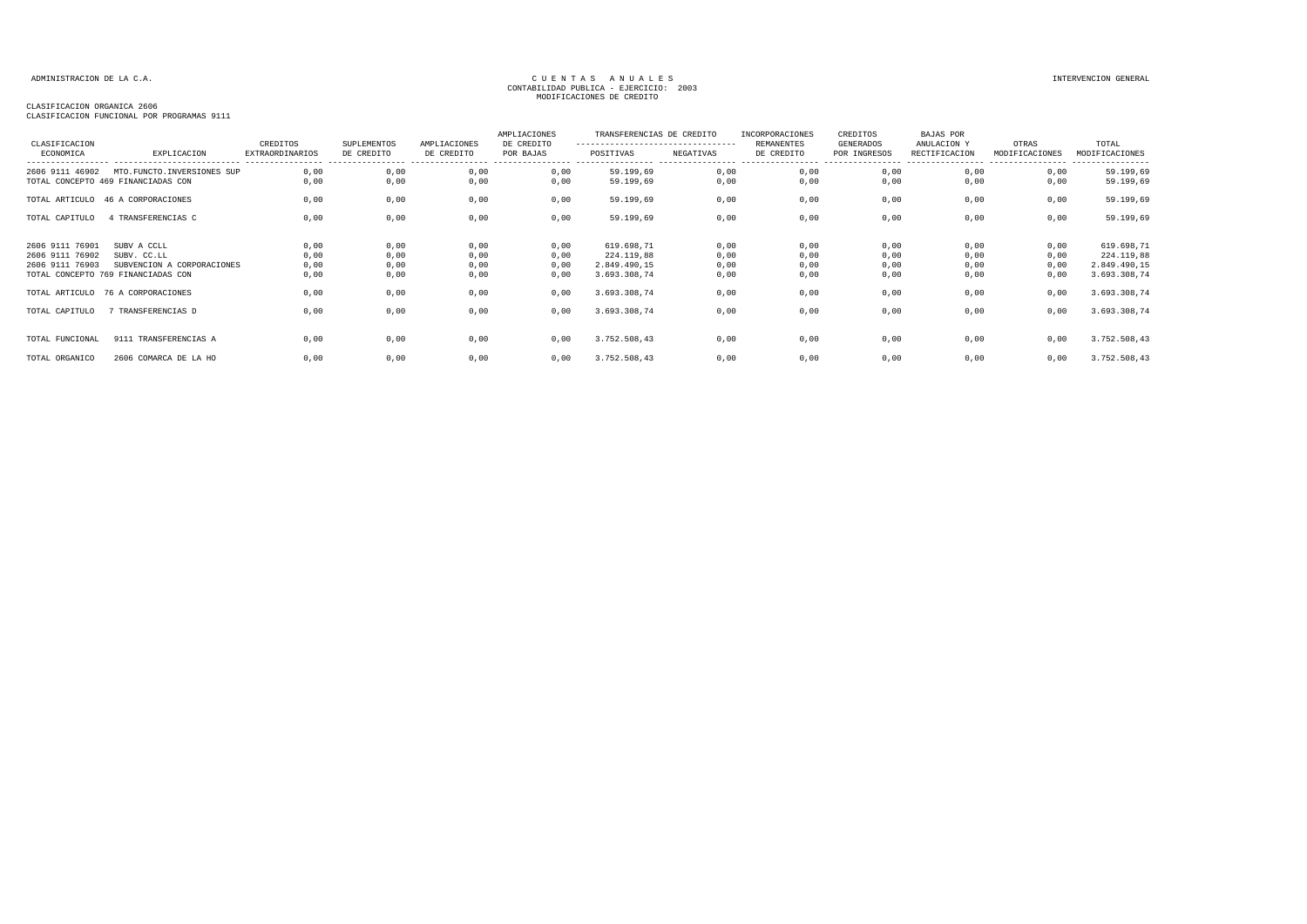### CLASIFICACION ORGANICA 2607 CLASIFICACION FUNCIONAL POR PROGRAMAS 9111

| CLASIFICACION                                         |                                                                                                | CREDITOS                     | SUPLEMENTOS                  | AMPLIACIONES                                      | AMPLIACIONES<br>DE CREDITO   | TRANSFERENCIAS DE CREDITO<br>---------------------------------- |                              | INCORPORACIONES<br>REMANENTES | CREDITOS<br><b>GENERADOS</b> | BAJAS POR<br>ANULACION Y     | OTRAS                               | TOTAL                                                  |
|-------------------------------------------------------|------------------------------------------------------------------------------------------------|------------------------------|------------------------------|---------------------------------------------------|------------------------------|-----------------------------------------------------------------|------------------------------|-------------------------------|------------------------------|------------------------------|-------------------------------------|--------------------------------------------------------|
| ECONOMICA                                             | EXPLICACION                                                                                    | <b>EXTRAORDINARIOS</b>       | DE CREDITO                   | DE CREDITO<br>----------------- ----------------- | POR BAJAS                    | POSITIVAS                                                       | NEGATIVAS<br>.               | DE CREDITO                    | POR INGRESOS                 | RECTIFICACION                | MODIFICACIONES<br>----------------- | MODIFICACIONES<br>----------------                     |
| 2607 9111 46902                                       | MTO.FUNCTO.INVERSIONES SUP<br>TOTAL CONCEPTO 469 FINANCIADAS CON                               | 0,00<br>0,00                 | 0,00<br>0,00                 | 0,00<br>0,00                                      | 0,00<br>0,00                 | 192.323,87<br>192.323,87                                        | 0,00<br>0,00                 | 0,00<br>0,00                  | 0,00<br>0,00                 | 0.00<br>0.00                 | 0,00<br>0,00                        | 192.323,87<br>192.323,87                               |
|                                                       | TOTAL ARTICULO 46 A CORPORACIONES                                                              | 0,00                         | 0,00                         | 0,00                                              | 0,00                         | 192.323,87                                                      | 0,00                         | 0,00                          | 0,00                         | 0,00                         | 0,00                                | 192.323,87                                             |
| TOTAL CAPITULO                                        | 4 TRANSFERENCIAS C                                                                             | 0,00                         | 0,00                         | 0,00                                              | 0,00                         | 192.323,87                                                      | 0,00                         | 0,00                          | 0,00                         | 0,00                         | 0,00                                | 192.323,87                                             |
| 2607 9111 76901<br>2607 9111 76902<br>2607 9111 76903 | SUBV A CCLL<br>SUBV. CC.LL<br>TRASPASO DE FUNCIONES Y SE<br>TOTAL CONCEPTO 769 FINANCIADAS CON | 0,00<br>0,00<br>0,00<br>0,00 | 0,00<br>0,00<br>0,00<br>0,00 | 0,00<br>0,00<br>0,00<br>0,00                      | 0,00<br>0,00<br>0,00<br>0,00 | 585.798,92<br>150.253,03<br>826.112,93<br>1.562.164,88          | 0,00<br>0,00<br>0,00<br>0,00 | 0,00<br>0,00<br>0,00<br>0,00  | 0,00<br>0,00<br>0,00<br>0,00 | 0,00<br>0,00<br>0,00<br>0,00 | 0,00<br>0,00<br>0,00<br>0,00        | 585.798,92<br>150.253,03<br>826.112,93<br>1.562.164,88 |
|                                                       | TOTAL ARTICULO 76 A CORPORACIONES                                                              | 0,00                         | 0,00                         | 0,00                                              | 0,00                         | 1.562.164,88                                                    | 0,00                         | 0,00                          | 0,00                         | 0,00                         | 0,00                                | 1.562.164,88                                           |
| TOTAL CAPITULO                                        | 7 TRANSFERENCIAS D                                                                             | 0.00                         | 0,00                         | 0,00                                              | 0,00                         | 1.562.164,88                                                    | 0,00                         | 0,00                          | 0,00                         | 0,00                         | 0,00                                | 1.562.164,88                                           |
| TOTAL FUNCIONAL                                       | 9111 TRANSFERENCIAS A                                                                          | 0.00                         | 0,00                         | 0,00                                              | 0,00                         | 1.754.488,75                                                    | 0,00                         | 0,00                          | 0,00                         | 0.00                         | 0,00                                | 1.754.488,75                                           |
| TOTAL ORGANICO                                        | 2607 COMARCA DEL SOMO                                                                          | 0,00                         | 0,00                         | 0,00                                              | 0,00                         | 1.754.488,75                                                    | 0,00                         | 0,00                          | 0,00                         | 0,00                         | 0,00                                | 1.754.488,75                                           |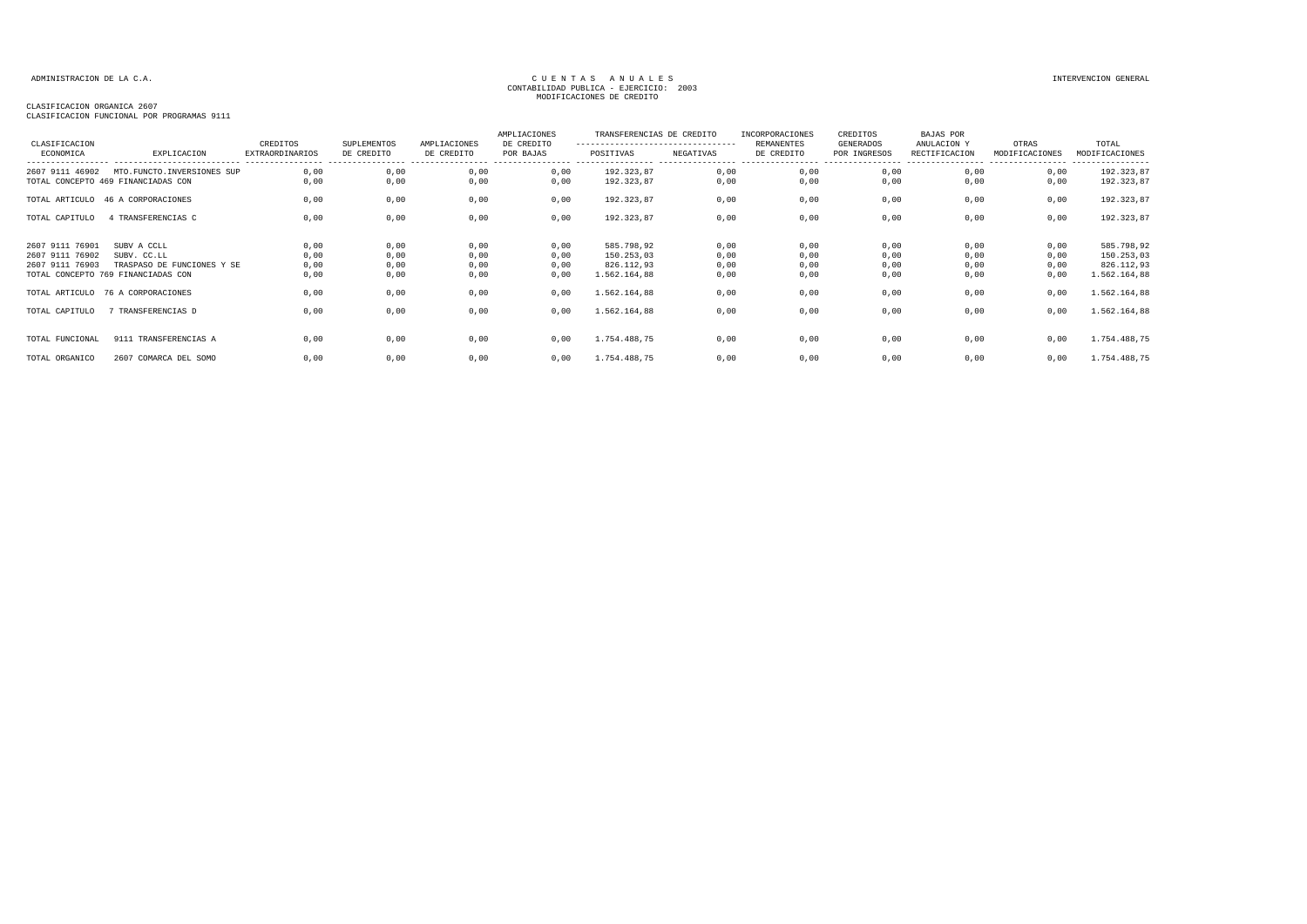### CLASIFICACION ORGANICA 2608

| CLASIFICACION                                         |                                                                                               | CREDITOS                     | <b>SUPLEMENTOS</b>           | AMPLIACIONES                    | AMPLIACIONES<br>DE CREDITO   | TRANSFERENCIAS DE CREDITO<br>--------------------------------- |                              | INCORPORACIONES<br><b>REMANENTES</b> | CREDITOS<br>GENERADOS             | BAJAS POR<br>ANULACION Y                               | OTRAS                        | TOTAL                                                  |
|-------------------------------------------------------|-----------------------------------------------------------------------------------------------|------------------------------|------------------------------|---------------------------------|------------------------------|----------------------------------------------------------------|------------------------------|--------------------------------------|-----------------------------------|--------------------------------------------------------|------------------------------|--------------------------------------------------------|
| ECONOMICA                                             | EXPLICACION<br>----------------------------                                                   | EXTRAORDINARIOS              | DE CREDITO                   | DE CREDITO<br>----------------- | POR BAJAS                    | POSITIVAS                                                      | NEGATIVAS                    | DE CREDITO                           | POR INGRESOS<br>----------------- | RECTIFICACION<br>------------------------------------- | MODIFICACIONES               | MODIFICACIONES<br>----------------                     |
| 2608 9111 46902                                       | MTO. FUNCTO. INVERSIONES SUP<br>TOTAL CONCEPTO 469 FINANCIADAS CON                            | 0.00<br>0,00                 | 0,00<br>0,00                 | 0,00<br>0,00                    | 0,00<br>0,00                 | 114.192,30<br>114.192,30                                       | 0,00<br>0,00                 | 0,00<br>0,00                         | 0,00<br>0,00                      | 0,00<br>0,00                                           | 0,00<br>0,00                 | 114.192,30<br>114.192,30                               |
|                                                       | TOTAL ARTICULO 46 A CORPORACIONES                                                             | 0,00                         | 0,00                         | 0,00                            | 0,00                         | 114.192,30                                                     | 0,00                         | 0,00                                 | 0,00                              | 0,00                                                   | 0,00                         | 114.192,30                                             |
| TOTAL CAPITULO                                        | 4 TRANSFERENCIAS C                                                                            | 0,00                         | 0,00                         | 0,00                            | 0,00                         | 114.192,30                                                     | 0,00                         | 0,00                                 | 0,00                              | 0,00                                                   | 0,00                         | 114.192,30                                             |
| 2608 9111 76901<br>2608 9111 76902<br>2608 9111 76903 | SUBV A CCLL<br>SUBV CC.LL<br>TRASPASO DE FUNCIONES Y SE<br>TOTAL CONCEPTO 769 FINANCIADAS CON | 0,00<br>0,00<br>0,00<br>0,00 | 0,00<br>0,00<br>0,00<br>0,00 | 0,00<br>0,00<br>0,00<br>0,00    | 0,00<br>0,00<br>0,00<br>0,00 | 463.245,48<br>150.253,03<br>751.858,77<br>1.365.357,28         | 0,00<br>0,00<br>0,00<br>0,00 | 0,00<br>0,00<br>0,00<br>0,00         | 0,00<br>0,00<br>0,00<br>0,00      | 0,00<br>0,00<br>0,00<br>0,00                           | 0,00<br>0,00<br>0,00<br>0,00 | 463.245,48<br>150.253,03<br>751.858,77<br>1.365.357,28 |
|                                                       | TOTAL ARTICULO 76 A CORPORACIONES                                                             | 0,00                         | 0,00                         | 0,00                            | 0,00                         | 1.365.357,28                                                   | 0,00                         | 0,00                                 | 0,00                              | 0,00                                                   | 0,00                         | 1.365.357,28                                           |
| TOTAL CAPITULO                                        | 7 TRANSFERENCIAS D                                                                            | 0,00                         | 0,00                         | 0,00                            | 0,00                         | 1.365.357,28                                                   | 0,00                         | 0,00                                 | 0,00                              | 0,00                                                   | 0,00                         | 1.365.357,28                                           |
| TOTAL FUNCIONAL                                       | 9111 TRANSFERENCIAS A                                                                         | 0,00                         | 0,00                         | 0,00                            | 0,00                         | 1.479.549,58                                                   | 0,00                         | 0,00                                 | 0,00                              | 0,00                                                   | 0,00                         | 1.479.549,58                                           |
| TOTAL ORGANICO                                        | 2608 COMARCA DEL CINC                                                                         | 0,00                         | 0,00                         | 0,00                            | 0,00                         | 1.479.549,58                                                   | 0,00                         | 0,00                                 | 0,00                              | 0,00                                                   | 0,00                         | 1.479.549,58                                           |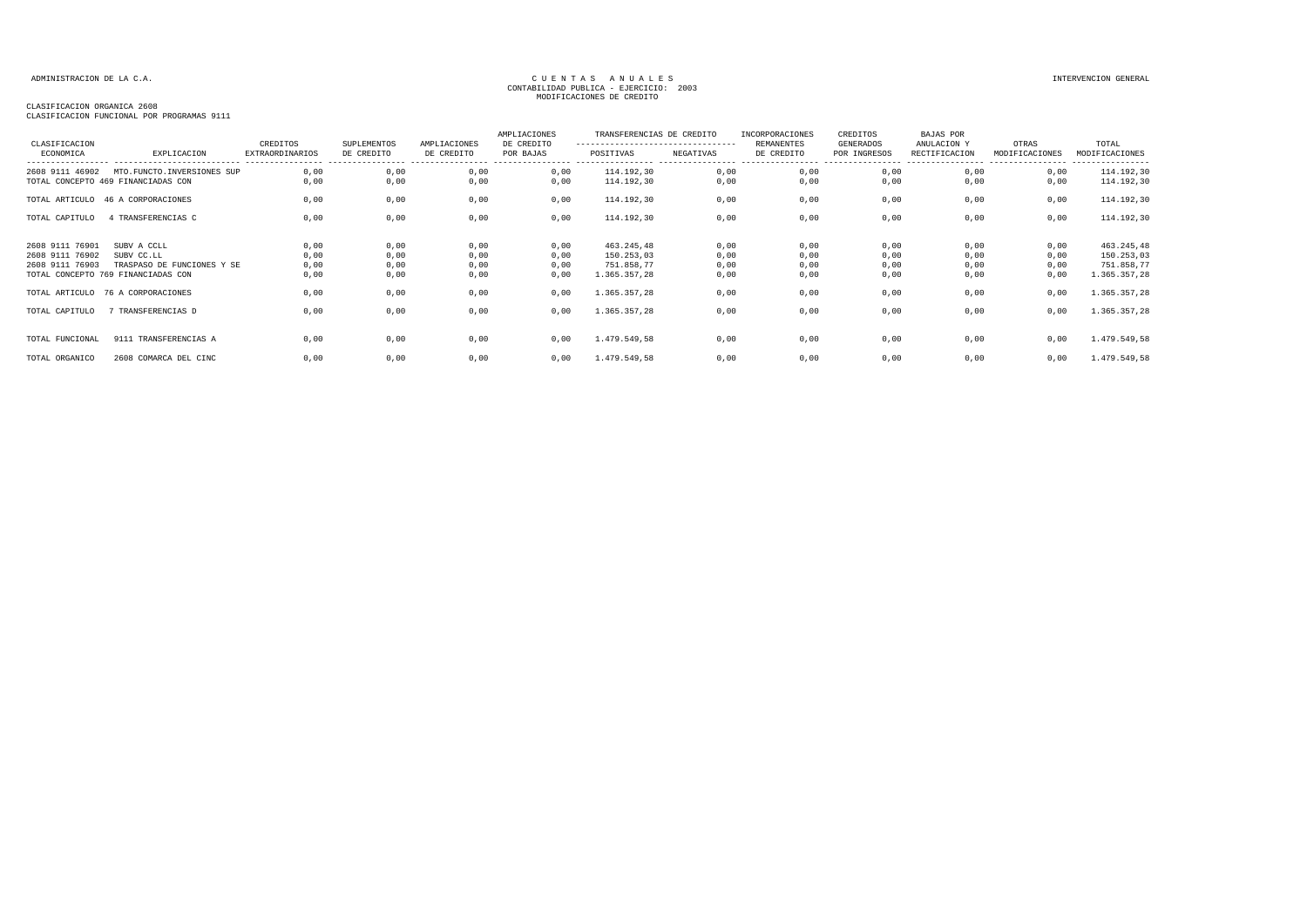### CLASIFICACION ORGANICA 2609 CLASIFICACION FUNCIONAL POR PROGRAMAS 9111

| CLASIFICACION   |                                    | CREDITOS                                    | SUPLEMENTOS                    | AMPLIACIONES                    | AMPLIACIONES<br>DE CREDITO         | TRANSFERENCIAS DE CREDITO<br>--------------------------------- |                                | INCORPORACIONES<br><b>REMANENTES</b> | CREDITOS<br>GENERADOS            | BAJAS POR<br>ANULACION Y | OTRAS          | TOTAL                              |
|-----------------|------------------------------------|---------------------------------------------|--------------------------------|---------------------------------|------------------------------------|----------------------------------------------------------------|--------------------------------|--------------------------------------|----------------------------------|--------------------------|----------------|------------------------------------|
| ECONOMICA       | EXPLICACION                        | <b>EXTRAORDINARIOS</b><br>----------------- | DE CREDITO<br>---------------- | DE CREDITO<br>----------------- | POR BAJAS<br>----------------- --- | POSITIVAS                                                      | NEGATIVAS<br>----------------- | DE CREDITO<br>-----------------      | POR INGRESOS<br>---------------- | RECTIFICACION            | MODIFICACIONES | MODIFICACIONES<br>---------------- |
| 2609 9111 46902 | MTO.FUNCTO.INVERSIONES SUP         | 0,00                                        | 0,00                           | 0,00                            | 0,00                               | 115.694,83                                                     | 0,00                           | 0,00                                 | 0,00                             | 0,00                     | 0,00           | 115.694,83                         |
|                 | TOTAL CONCEPTO 469 FINANCIADAS CON | 0,00                                        | 0,00                           | 0,00                            | 0,00                               | 115.694,83                                                     | 0,00                           | 0,00                                 | 0,00                             | 0,00                     | 0,00           | 115.694,83                         |
|                 | TOTAL ARTICULO 46 A CORPORACIONES  | 0,00                                        | 0,00                           | 0,00                            | 0,00                               | 115.694,83                                                     | 0,00                           | 0,00                                 | 0,00                             | 0,00                     | 0,00           | 115.694,83                         |
| TOTAL CAPITULO  | 4 TRANSFERENCIAS C                 | 0,00                                        | 0,00                           | 0,00                            | 0,00                               | 115.694,83                                                     | 0,00                           | 0,00                                 | 0,00                             | 0,00                     | 0,00           | 115.694,83                         |
| 2609 9111 76901 | SUBV A CCLL                        | 0,00                                        | 0,00                           | 0,00                            | 0,00                               | 482.884,45                                                     | 0,00                           | 0,00                                 | 0,00                             | 0,00                     | 0,00           | 482.884,45                         |
| 2609 9111 76902 | SUBV. CC.LL                        | 0,00                                        | 0,00                           | 0,00                            | 0,00                               | 149.018,07                                                     | 0,00                           | 0,00                                 | 0,00                             | 0,00                     | 0,00           | 149.018,07                         |
| 2609 9111 76903 | SUBVENCION A CORPORACIONES         | 0,00                                        | 0,00                           | 0,00                            | 0,00                               | 1.307.332,19                                                   | 0,00                           | 0,00                                 | 0,00                             | 0,00                     | 0,00           | 1.307.332,19                       |
|                 | TOTAL CONCEPTO 769 FINANCIADAS CON | 0,00                                        | 0,00                           | 0,00                            | 0,00                               | 1.939.234,71                                                   | 0,00                           | 0,00                                 | 0,00                             | 0,00                     | 0,00           | 1.939.234,71                       |
|                 | TOTAL ARTICULO 76 A CORPORACIONES  | 0,00                                        | 0,00                           | 0,00                            | 0,00                               | 1.939.234,71                                                   | 0,00                           | 0,00                                 | 0,00                             | 0,00                     | 0,00           | 1.939.234,71                       |
| TOTAL CAPITULO  | 7 TRANSFERENCIAS D                 | 0,00                                        | 0,00                           | 0,00                            | 0,00                               | 1.939.234,71                                                   | 0,00                           | 0,00                                 | 0,00                             | 0,00                     | 0,00           | 1.939.234,71                       |
|                 |                                    |                                             |                                |                                 |                                    |                                                                |                                |                                      |                                  |                          |                |                                    |
| TOTAL FUNCIONAL | 9111 TRANSFERENCIAS A              | 0.00                                        | 0,00                           | 0,00                            | 0,00                               | 2.054.929,54                                                   | 0,00                           | 0,00                                 | 0,00                             | 0,00                     | 0,00           | 2.054.929,54                       |
| TOTAL ORGANICO  | 2609 COMARCA DE LA LI              | 0.00                                        | 0,00                           | 0,00                            | 0,00                               | 2.054.929,54                                                   | 0,00                           | 0,00                                 | 0,00                             | 0,00                     | 0,00           | 2.054.929,54                       |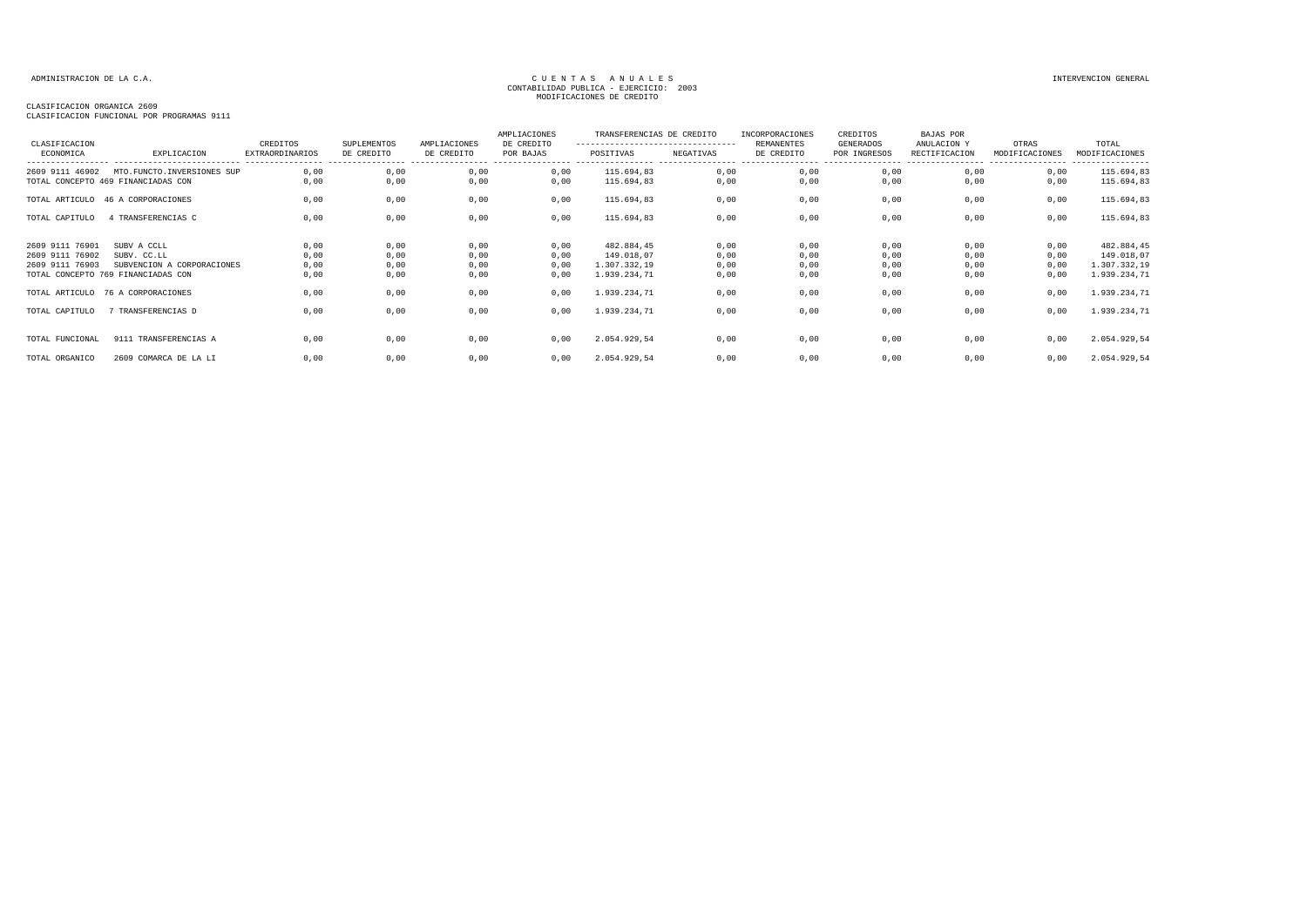## CLASIFICACION ORGANICA 2610

| CLASIFICACION                      |                                                                  | CREDITOS                                    | SUPLEMENTOS                     | AMPLIACIONES                    | AMPLIACIONES<br>DE CREDITO   | TRANSFERENCIAS DE CREDITO<br>--------------------------------- |                                | INCORPORACIONES<br><b>REMANENTES</b> | CREDITOS<br>GENERADOS            | BAJAS POR<br>ANULACION Y | OTRAS          | TOTAL                              |
|------------------------------------|------------------------------------------------------------------|---------------------------------------------|---------------------------------|---------------------------------|------------------------------|----------------------------------------------------------------|--------------------------------|--------------------------------------|----------------------------------|--------------------------|----------------|------------------------------------|
| ECONOMICA                          | EXPLICACION                                                      | <b>EXTRAORDINARIOS</b><br>----------------- | DE CREDITO<br>----------------- | DE CREDITO<br>----------------- | POR BAJAS<br>---------- ---- | POSITIVAS                                                      | NEGATIVAS<br>----------------- | DE CREDITO<br>-----------------      | POR INGRESOS<br>---------------- | RECTIFICACION            | MODIFICACIONES | MODIFICACIONES<br>---------------- |
| 2610 9111 46902                    | MTO.FUNCTO.INVERSIONES SUP<br>TOTAL CONCEPTO 469 FINANCIADAS CON | 0,00<br>0,00                                | 0,00<br>0,00                    | 0,00<br>0,00                    | 0,00<br>0,00                 | 46.578,44<br>46.578,44                                         | 0,00<br>0,00                   | 0,00<br>0,00                         | 0,00<br>0,00                     | 0,00<br>0,00             | 0,00<br>0,00   | 46.578,44<br>46.578,44             |
|                                    | TOTAL ARTICULO 46 A CORPORACIONES                                | 0,00                                        | 0,00                            | 0,00                            | 0,00                         | 46.578,44                                                      | 0,00                           | 0,00                                 | 0,00                             | 0,00                     | 0,00           | 46.578,44                          |
| TOTAL CAPITULO                     | 4 TRANSFERENCIAS C                                               | 0,00                                        | 0,00                            | 0,00                            | 0,00                         | 46.578,44                                                      | 0,00                           | 0,00                                 | 0,00                             | 0,00                     | 0,00           | 46.578,44                          |
|                                    |                                                                  |                                             |                                 |                                 |                              |                                                                |                                |                                      |                                  |                          |                |                                    |
| 2610 9111 76901                    | SUBV A CCLL                                                      | 0,00                                        | 0,00                            | 0,00                            | 0,00                         | 588.046,15                                                     | 0,00                           | 0,00                                 | 0,00                             | 0,00                     | 0,00           | 588.046,15                         |
| 2610 9111 76902<br>2610 9111 76903 | SUBV. CC.LL<br>SUBVENCION A CORPORACIONES                        | 0,00<br>0,00                                | 0,00<br>0,00                    | 0,00<br>0,00                    | 0,00<br>0,00                 | 185.243,46<br>1.609.218,50                                     | 0,00<br>0,00                   | 0,00<br>0,00                         | 0,00<br>0,00                     | 0,00<br>0,00             | 0,00<br>0,00   | 185.243,46<br>1.609.218,50         |
|                                    | TOTAL CONCEPTO 769 FINANCIADAS CON                               | 0,00                                        | 0,00                            | 0,00                            | 0,00                         | 2.382.508,11                                                   | 0,00                           | 0,00                                 | 0,00                             | 0,00                     | 0,00           | 2.382.508,11                       |
|                                    | TOTAL ARTICULO 76 A CORPORACIONES                                | 0,00                                        | 0,00                            | 0,00                            | 0,00                         | 2.382.508,11                                                   | 0,00                           | 0,00                                 | 0,00                             | 0,00                     | 0,00           | 2.382.508,11                       |
| TOTAL CAPITULO                     | 7 TRANSFERENCIAS D                                               | 0,00                                        | 0,00                            | 0,00                            | 0,00                         | 2.382.508,11                                                   | 0,00                           | 0,00                                 | 0,00                             | 0,00                     | 0,00           | 2.382.508,11                       |
|                                    |                                                                  |                                             |                                 |                                 |                              |                                                                |                                |                                      |                                  |                          |                |                                    |
| TOTAL FUNCIONAL                    | 9111 TRANSFERENCIAS A                                            | 0.00                                        | 0,00                            | 0,00                            | 0,00                         | 2.429.086,55                                                   | 0,00                           | 0,00                                 | 0,00                             | 0,00                     | 0,00           | 2.429.086,55                       |
| TOTAL ORGANICO                     | 2610 COMARCA DE LOS                                              | 0.00                                        | 0,00                            | 0,00                            | 0,00                         | 2.429.086,55                                                   | 0,00                           | 0,00                                 | 0,00                             | 0,00                     | 0,00           | 2.429.086,55                       |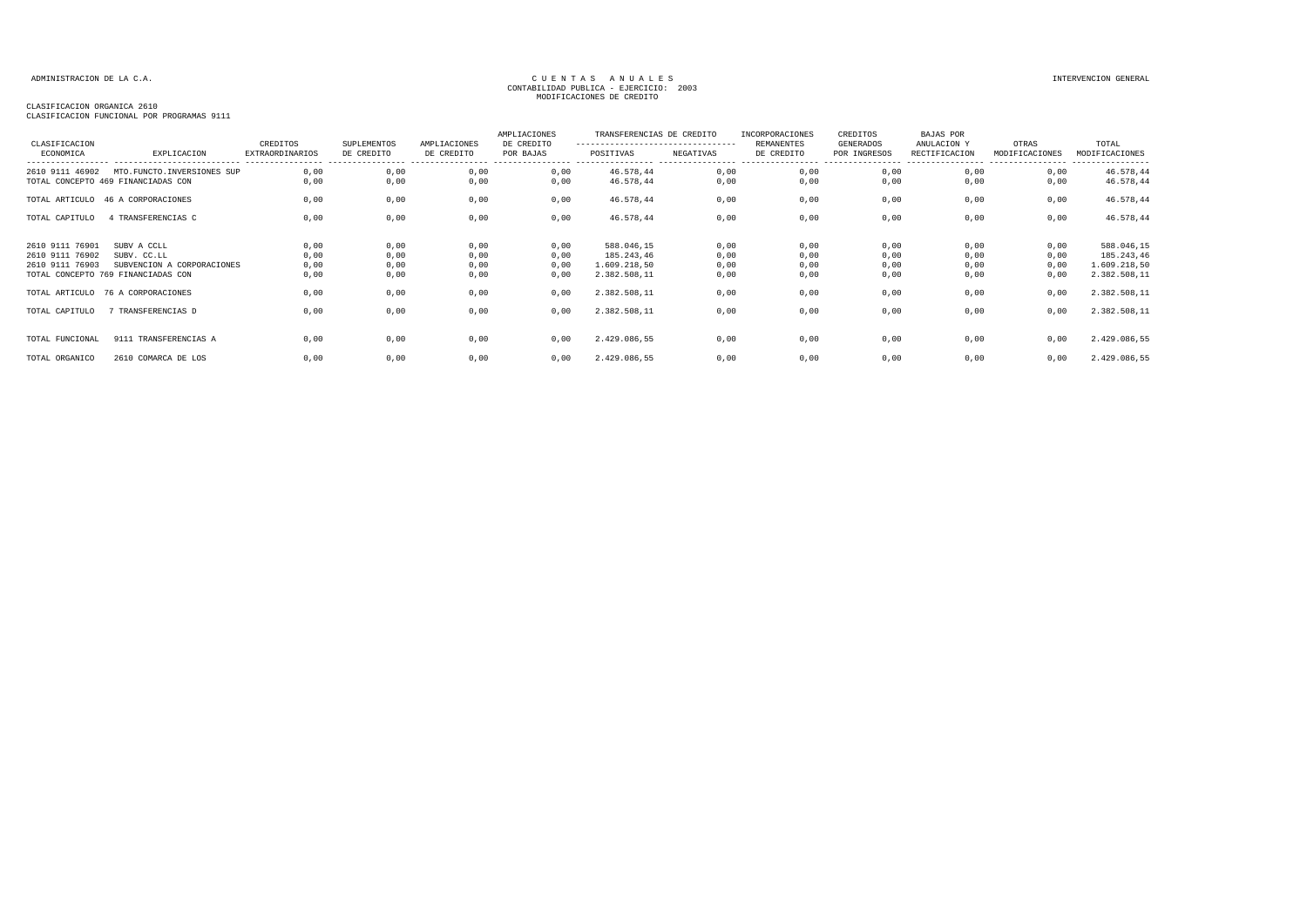### CLASIFICACION ORGANICA 2611

| CLASIFICACION                                         |                                                                                                | CREDITOS                                   | SUPLEMENTOS                  | AMPLIACIONES                 | AMPLIACIONES<br>DE CREDITO   | TRANSFERENCIAS DE CREDITO<br>--------------------------------- |                              | <b>INCORPORACIONES</b><br>REMANENTES | CREDITOS<br>GENERADOS             | <b>BAJAS POR</b><br>ANULACION Y                        | OTRAS                        | TOTAL                                                    |
|-------------------------------------------------------|------------------------------------------------------------------------------------------------|--------------------------------------------|------------------------------|------------------------------|------------------------------|----------------------------------------------------------------|------------------------------|--------------------------------------|-----------------------------------|--------------------------------------------------------|------------------------------|----------------------------------------------------------|
| ECONOMICA                                             | EXPLICACION<br>----------------------------                                                    | <b>EXTRAORDINARIOS</b><br>---------------- | DE CREDITO                   | DE CREDITO                   | POR BAJAS                    | POSITIVAS                                                      | NEGATIVAS                    | DE CREDITO<br>-----------------      | POR INGRESOS<br>----------------- | RECTIFICACION<br>------------------------------------- | MODIFICACIONES               | MODIFICACIONES<br>----------------                       |
| 2611 9111 46902                                       | MTO.FUNCTO.INVERSIONES SUP<br>TOTAL CONCEPTO 469 FINANCIADAS CON                               | 0.00<br>0,00                               | 0,00<br>0,00                 | 0,00<br>0,00                 | 0,00<br>0,00                 | 30.050,61<br>30.050,61                                         | 0,00<br>0,00                 | 0,00<br>0,00                         | 0,00<br>0,00                      | 0,00<br>0,00                                           | 0,00<br>0,00                 | 30.050,61<br>30.050,61                                   |
|                                                       | TOTAL ARTICULO 46 A CORPORACIONES                                                              | 0,00                                       | 0,00                         | 0,00                         | 0,00                         | 30.050,61                                                      | 0,00                         | 0,00                                 | 0,00                              | 0,00                                                   | 0,00                         | 30.050,61                                                |
| TOTAL CAPITULO                                        | 4 TRANSFERENCIAS C                                                                             | 0,00                                       | 0,00                         | 0,00                         | 0,00                         | 30.050,61                                                      | 0,00                         | 0,00                                 | 0,00                              | 0,00                                                   | 0,00                         | 30.050,61                                                |
| 2611 9111 76901<br>2611 9111 76902<br>2611 9111 76903 | SUBV A CCLL<br>SUBV. CC.LL<br>SUBVENCION A CORPORACIONES<br>TOTAL CONCEPTO 769 FINANCIADAS CON | 0,00<br>0,00<br>0,00<br>0,00               | 0,00<br>0,00<br>0,00<br>0,00 | 0,00<br>0,00<br>0,00<br>0,00 | 0,00<br>0,00<br>0,00<br>0,00 | 477.305,36<br>164.249,20<br>1.498.668,84<br>2.140.223,40       | 0,00<br>0,00<br>0,00<br>0,00 | 0,00<br>0,00<br>0,00<br>0,00         | 0,00<br>0,00<br>0,00<br>0,00      | 0,00<br>0,00<br>0,00<br>0,00                           | 0,00<br>0,00<br>0,00<br>0,00 | 477.305,36<br>164.249,20<br>1.498.668,84<br>2.140.223,40 |
|                                                       | TOTAL ARTICULO 76 A CORPORACIONES                                                              | 0,00                                       | 0,00                         | 0,00                         | 0,00                         | 2.140.223,40                                                   | 0,00                         | 0,00                                 | 0,00                              | 0,00                                                   | 0,00                         | 2.140.223,40                                             |
| TOTAL CAPITULO                                        | 7 TRANSFERENCIAS D                                                                             | 0,00                                       | 0,00                         | 0,00                         | 0,00                         | 2.140.223,40                                                   | 0,00                         | 0,00                                 | 0,00                              | 0,00                                                   | 0,00                         | 2.140.223,40                                             |
| TOTAL FUNCIONAL                                       | 9111 TRANSFERENCIAS A                                                                          | 0,00                                       | 0,00                         | 0,00                         | 0,00                         | 2.170.274,01                                                   | 0,00                         | 0,00                                 | 0,00                              | 0,00                                                   | 0,00                         | 2.170.274,01                                             |
| TOTAL ORGANICO                                        | 2611 COMARCA DEL BAJO                                                                          | 0,00                                       | 0,00                         | 0,00                         | 0,00                         | 2.170.274,01                                                   | 0,00                         | 0,00                                 | 0,00                              | 0,00                                                   | 0,00                         | 2.170.274,01                                             |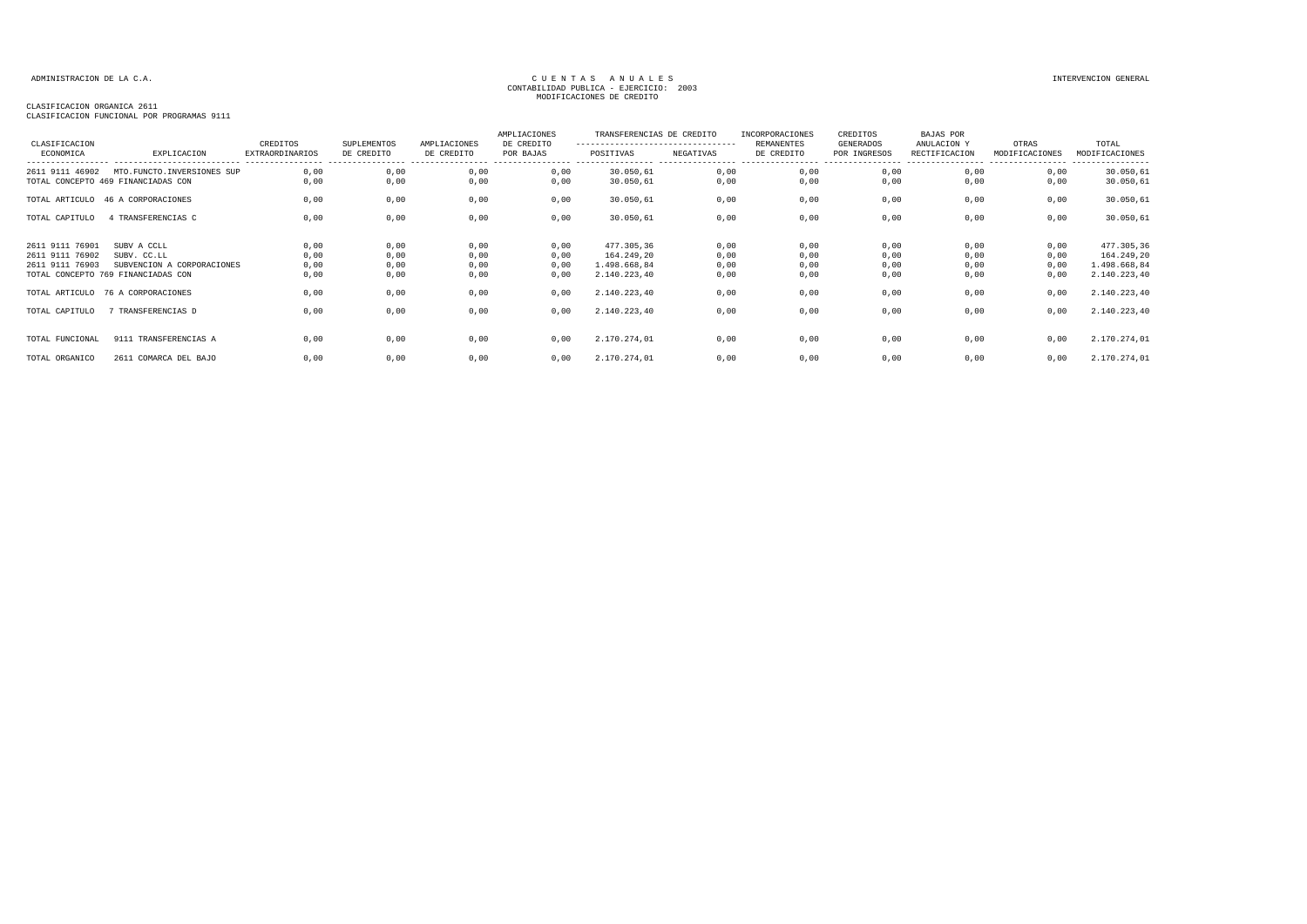### CLASIFICACION ORGANICA 2612

| CLASIFICACION                                         |                                                                                                | CREDITOS                                               | <b>SUPLEMENTOS</b>           | AMPLIACIONES                    | AMPLIACIONES<br>DE CREDITO   | TRANSFERENCIAS DE CREDITO<br>--------------------------------- |                              | INCORPORACIONES<br><b>REMANENTES</b> | CREDITOS<br>GENERADOS            | BAJAS POR<br>ANULACION Y                               | OTRAS                        | TOTAL                                                |
|-------------------------------------------------------|------------------------------------------------------------------------------------------------|--------------------------------------------------------|------------------------------|---------------------------------|------------------------------|----------------------------------------------------------------|------------------------------|--------------------------------------|----------------------------------|--------------------------------------------------------|------------------------------|------------------------------------------------------|
| ECONOMICA                                             | EXPLICACION<br>----------------------------                                                    | EXTRAORDINARIOS<br>----------------- ----------------- | DE CREDITO                   | DE CREDITO<br>----------------- | POR BAJAS                    | POSITIVAS                                                      | NEGATIVAS                    | DE CREDITO                           | POR INGRESOS<br>---------------- | RECTIFICACION<br>------------------------------------- | MODIFICACIONES               | MODIFICACIONES<br>----------------                   |
| 2612 9111 46902                                       | MTO. FUNCTO. INVERSIONES SUP<br>TOTAL CONCEPTO 469 FINANCIADAS CON                             | 0.00<br>0,00                                           | 0,00<br>0,00                 | 0,00<br>0,00                    | 0,00<br>0,00                 | 130.359,53<br>130.359,53                                       | 0,00<br>0,00                 | 0,00<br>0,00                         | 0,00<br>0,00                     | 0,00<br>0,00                                           | 0,00<br>0,00                 | 130.359,53<br>130.359,53                             |
|                                                       | TOTAL ARTICULO 46 A CORPORACIONES                                                              | 0,00                                                   | 0,00                         | 0,00                            | 0,00                         | 130.359,53                                                     | 0,00                         | 0,00                                 | 0,00                             | 0,00                                                   | 0,00                         | 130.359,53                                           |
| TOTAL CAPITULO                                        | 4 TRANSFERENCIAS C                                                                             | 0,00                                                   | 0,00                         | 0,00                            | 0,00                         | 130.359,53                                                     | 0,00                         | 0,00                                 | 0,00                             | 0,00                                                   | 0,00                         | 130.359,53                                           |
| 2612 9111 76901<br>2612 9111 76902<br>2612 9111 76903 | SUBV A CCLL<br>SUBV. CC.LL<br>TRASPASO DE FUNCIONES Y SE<br>TOTAL CONCEPTO 769 FINANCIADAS CON | 0,00<br>0,00<br>0,00<br>0,00                           | 0,00<br>0,00<br>0,00<br>0,00 | 0,00<br>0,00<br>0,00<br>0,00    | 0,00<br>0,00<br>0,00<br>0,00 | 478.619,03<br>150.253,03<br>199.861,21<br>828.733,27           | 0,00<br>0,00<br>0,00<br>0,00 | 0,00<br>0,00<br>0,00<br>0,00         | 0,00<br>0,00<br>0,00<br>0,00     | 0,00<br>0,00<br>0,00<br>0,00                           | 0,00<br>0,00<br>0,00<br>0,00 | 478.619,03<br>150.253,03<br>199.861,21<br>828.733,27 |
|                                                       | TOTAL ARTICULO 76 A CORPORACIONES                                                              | 0,00                                                   | 0,00                         | 0,00                            | 0,00                         | 828.733,27                                                     | 0,00                         | 0,00                                 | 0,00                             | 0,00                                                   | 0,00                         | 828.733,27                                           |
| TOTAL CAPITULO                                        | 7 TRANSFERENCIAS D                                                                             | 0,00                                                   | 0,00                         | 0,00                            | 0,00                         | 828.733,27                                                     | 0,00                         | 0,00                                 | 0,00                             | 0,00                                                   | 0,00                         | 828.733,27                                           |
| TOTAL FUNCIONAL                                       | 9111 TRANSFERENCIAS A                                                                          | 0,00                                                   | 0,00                         | 0,00                            | 0,00                         | 959.092,80                                                     | 0,00                         | 0,00                                 | 0,00                             | 0,00                                                   | 0,00                         | 959.092,80                                           |
| TOTAL ORGANICO                                        | 2612 COMARCA DE TARAZ                                                                          | 0,00                                                   | 0,00                         | 0,00                            | 0,00                         | 959.092,80                                                     | 0,00                         | 0,00                                 | 0,00                             | 0,00                                                   | 0,00                         | 959.092,80                                           |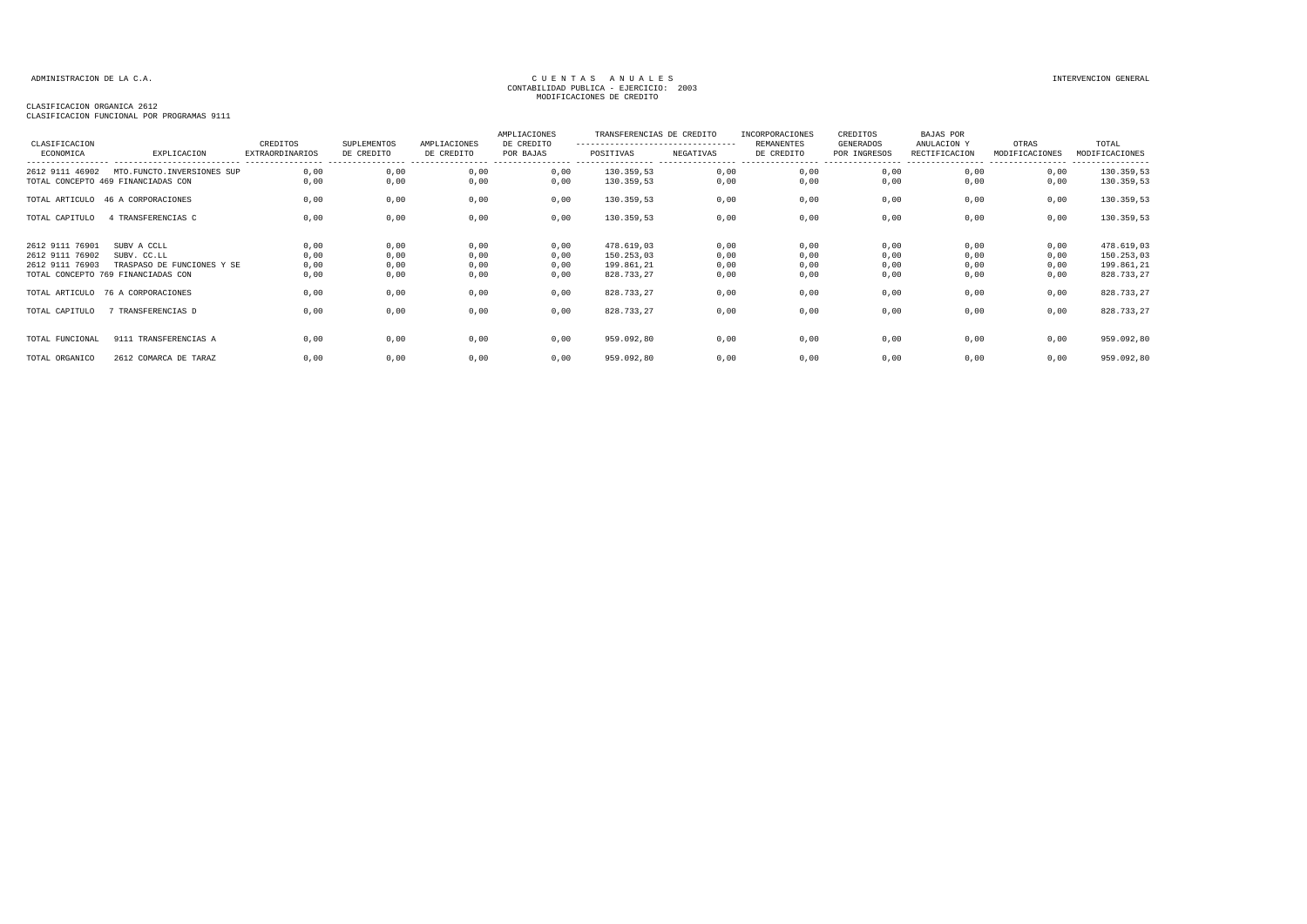### CLASIFICACION ORGANICA 2613

| CLASIFICACION                                         |                                                                                                | CREDITOS                                   | SUPLEMENTOS                    | AMPLIACIONES                   | AMPLIACIONES<br>DE CREDITO   | TRANSFERENCIAS DE CREDITO<br>--------------------------------- |                              | INCORPORACIONES<br><b>REMANENTES</b> | CREDITOS<br>GENERADOS            | BAJAS POR<br>ANULACION Y                             | OTRAS                        | TOTAL                                                |
|-------------------------------------------------------|------------------------------------------------------------------------------------------------|--------------------------------------------|--------------------------------|--------------------------------|------------------------------|----------------------------------------------------------------|------------------------------|--------------------------------------|----------------------------------|------------------------------------------------------|------------------------------|------------------------------------------------------|
| ECONOMICA                                             | EXPLICACION<br>----------------------------                                                    | <b>EXTRAORDINARIOS</b><br>---------------- | DE CREDITO<br>---------------- | DE CREDITO<br>---------------- | POR BAJAS                    | POSITIVAS                                                      | NEGATIVAS                    | DE CREDITO<br>----------------       | POR INGRESOS<br>---------------- | RECTIFICACION<br>----------------- ----------------- | MODIFICACIONES               | MODIFICACIONES<br>----------------                   |
| 2613 9111 46902                                       | MTO.FUNCTO.INVERSIONES SUP<br>TOTAL CONCEPTO 469 FINANCIADAS CON                               | 0.00<br>0.00                               | 0,00<br>0,00                   | 0,00<br>0,00                   | 0,00<br>0,00                 | 30.050,61<br>30.050,61                                         | 0,00<br>0,00                 | 0,00<br>0,00                         | 0,00<br>0,00                     | 0,00<br>0.00                                         | 0,00<br>0,00                 | 30.050,61<br>30.050,61                               |
|                                                       | TOTAL ARTICULO 46 A CORPORACIONES                                                              | 0,00                                       | 0,00                           | 0,00                           | 0,00                         | 30.050,61                                                      | 0,00                         | 0,00                                 | 0,00                             | 0,00                                                 | 0,00                         | 30.050,61                                            |
| TOTAL CAPITULO                                        | 4 TRANSFERENCIAS C                                                                             | 0,00                                       | 0,00                           | 0,00                           | 0,00                         | 30.050,61                                                      | 0,00                         | 0,00                                 | 0,00                             | 0,00                                                 | 0,00                         | 30.050,61                                            |
| 2613 9111 76901<br>2613 9111 76902<br>2613 9111 76903 | SUBV A CCLL<br>SUBV. CC.LL<br>TRASPASO DE FUNCIONES Y SE<br>TOTAL CONCEPTO 769 FINANCIADAS CON | 0,00<br>0,00<br>0,00<br>0,00               | 0,00<br>0,00<br>0,00<br>0,00   | 0,00<br>0,00<br>0,00<br>0,00   | 0,00<br>0,00<br>0,00<br>0,00 | 490.338,40<br>150.253,03<br>301.577,22<br>942.168,65           | 0,00<br>0,00<br>0,00<br>0,00 | 0,00<br>0,00<br>0,00<br>0,00         | 0,00<br>0,00<br>0,00<br>0,00     | 0.00<br>0,00<br>0,00<br>0,00                         | 0,00<br>0,00<br>0,00<br>0,00 | 490.338,40<br>150.253,03<br>301.577,22<br>942.168,65 |
|                                                       | TOTAL ARTICULO 76 A CORPORACIONES                                                              | 0,00                                       | 0,00                           | 0,00                           | 0,00                         | 942.168,65                                                     | 0,00                         | 0,00                                 | 0,00                             | 0,00                                                 | 0,00                         | 942.168,65                                           |
| TOTAL CAPITULO                                        | 7 TRANSFERENCIAS D                                                                             | 0,00                                       | 0,00                           | 0,00                           | 0,00                         | 942.168,65                                                     | 0,00                         | 0,00                                 | 0,00                             | 0,00                                                 | 0,00                         | 942.168,65                                           |
| TOTAL FUNCIONAL                                       | 9111 TRANSFERENCIAS A                                                                          | 0,00                                       | 0,00                           | 0,00                           | 0,00                         | 972.219,26                                                     | 0,00                         | 0,00                                 | 0,00                             | 0,00                                                 | 0,00                         | 972.219,26                                           |
| TOTAL ORGANICO                                        | 2613 COMARCA DEL CAMP                                                                          | 0,00                                       | 0,00                           | 0,00                           | 0,00                         | 972.219,26                                                     | 0,00                         | 0,00                                 | 0,00                             | 0,00                                                 | 0,00                         | 972.219,26                                           |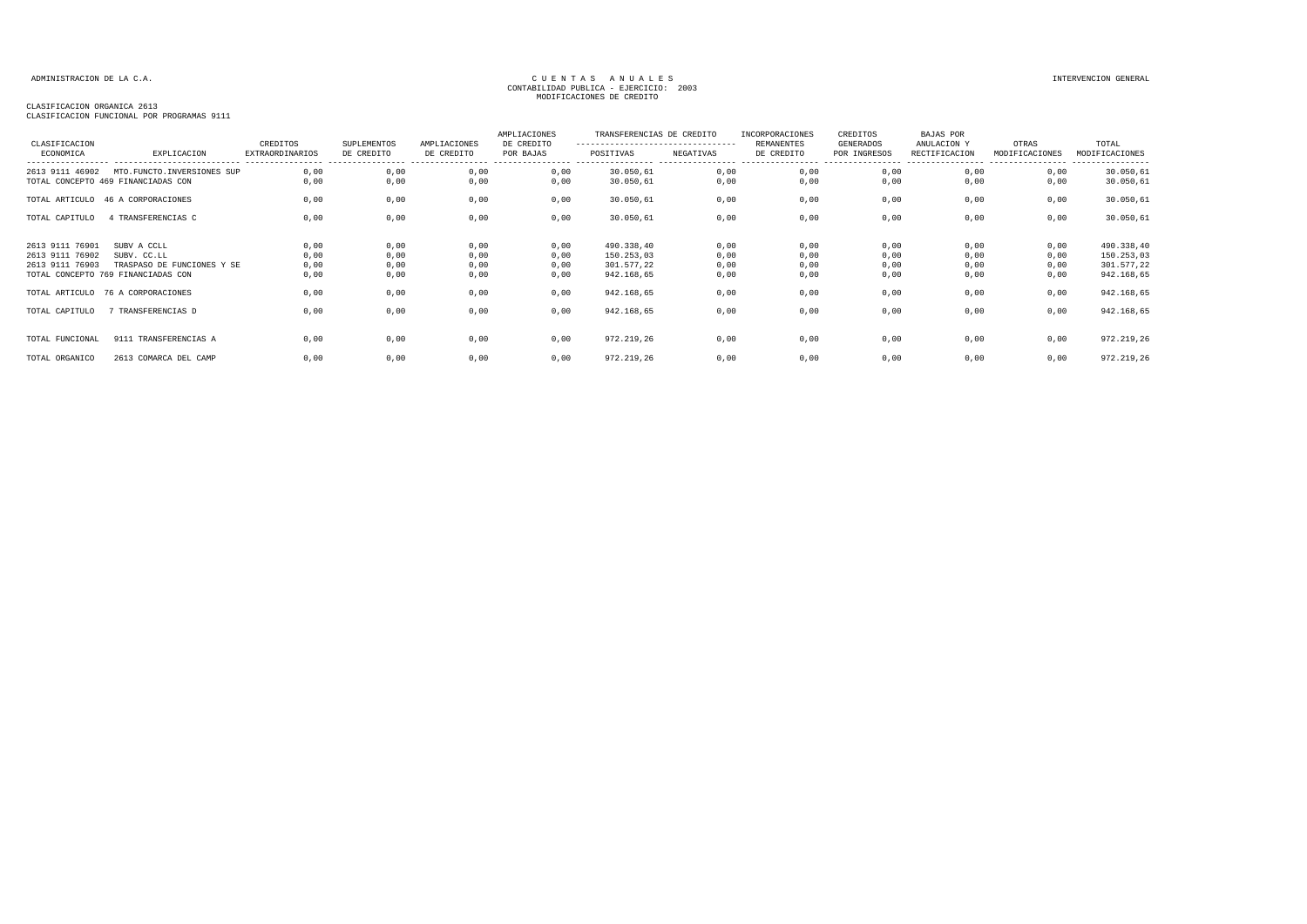### CLASIFICACION ORGANICA 2614

| CLASIFICACION<br>ECONOMICA                            | EXPLICACION                                                                                  | CREDITOS<br><b>EXTRAORDINARIOS</b> | SUPLEMENTOS<br>DE CREDITO    | AMPLIACIONES<br>DE CREDITO   | AMPLIACIONES<br>DE CREDITO<br>POR BAJAS | TRANSFERENCIAS DE CREDITO<br>---------------------------------<br>POSITIVAS | NEGATIVAS                    | INCORPORACIONES<br><b>REMANENTES</b><br>DE CREDITO | CREDITOS<br>GENERADOS<br>POR INGRESOS | <b>BAJAS POR</b><br>ANULACION Y<br>RECTIFICACION | OTRAS<br>MODIFICACIONES      | TOTAL<br>MODIFICACIONES<br>---------                 |
|-------------------------------------------------------|----------------------------------------------------------------------------------------------|------------------------------------|------------------------------|------------------------------|-----------------------------------------|-----------------------------------------------------------------------------|------------------------------|----------------------------------------------------|---------------------------------------|--------------------------------------------------|------------------------------|------------------------------------------------------|
| 2614 9111 46902                                       | MTO.FUNCTO.INVERSIONES SUP<br>TOTAL CONCEPTO 469 FINANCIADAS CON                             | 0,00<br>0.00                       | 0,00<br>0,00                 | 0,00<br>0,00                 | 0,00<br>0,00                            | 24.040,48<br>24.040,48                                                      | 0,00<br>0,00                 | 0,00<br>0,00                                       | 0,00<br>0,00                          | 0,00<br>0,00                                     | 0,00<br>0,00                 | 24.040,48<br>24.040,48                               |
|                                                       | TOTAL ARTICULO 46 A CORPORACIONES                                                            | 0,00                               | 0,00                         | 0,00                         | 0,00                                    | 24.040,48                                                                   | 0,00                         | 0,00                                               | 0,00                                  | 0,00                                             | 0,00                         | 24.040,48                                            |
| TOTAL CAPITULO                                        | 4 TRANSFERENCIAS C                                                                           | 0,00                               | 0,00                         | 0,00                         | 0,00                                    | 24.040,48                                                                   | 0,00                         | 0,00                                               | 0,00                                  | 0,00                                             | 0,00                         | 24.040,48                                            |
| 2614 9111 76901<br>2614 9111 76902<br>2614 9111 76903 | SUBV CCLL<br>SUBV. CC.LL<br>TRASPASO DE FUNCIONES Y SE<br>TOTAL CONCEPTO 769 FINANCIADAS CON | 0,00<br>0,00<br>0,00<br>0,00       | 0,00<br>0,00<br>0,00<br>0,00 | 0,00<br>0,00<br>0,00<br>0,00 | 0,00<br>0,00<br>0,00<br>0,00            | 439.803,87<br>114.192,30<br>152.656,46<br>706.652,63                        | 0,00<br>0,00<br>0,00<br>0,00 | 0,00<br>0,00<br>0,00<br>0,00                       | 0,00<br>0,00<br>0,00<br>0,00          | 0,00<br>0,00<br>0,00<br>0,00                     | 0,00<br>0,00<br>0,00<br>0,00 | 439.803,87<br>114.192,30<br>152.656,46<br>706.652,63 |
|                                                       | TOTAL ARTICULO 76 A CORPORACIONES                                                            | 0,00                               | 0,00                         | 0,00                         | 0,00                                    | 706.652,63                                                                  | 0,00                         | 0,00                                               | 0,00                                  | 0,00                                             | 0,00                         | 706.652,63                                           |
| TOTAL CAPITULO                                        | 7 TRANSFERENCIAS D                                                                           | 0,00                               | 0,00                         | 0,00                         | 0,00                                    | 706.652,63                                                                  | 0,00                         | 0,00                                               | 0,00                                  | 0,00                                             | 0,00                         | 706.652,63                                           |
| TOTAL FUNCIONAL                                       | 9111 TRANSFERENCIAS A                                                                        | 0.00                               | 0,00                         | 0,00                         | 0.00                                    | 730.693,11                                                                  | 0,00                         | 0,00                                               | 0,00                                  | 0.00                                             | 0,00                         | 730.693,11                                           |
| TOTAL ORGANICO                                        | 2614 COMARCA DEL ARAN                                                                        | 0,00                               | 0,00                         | 0,00                         | 0,00                                    | 730.693,11                                                                  | 0,00                         | 0,00                                               | 0,00                                  | 0,00                                             | 0,00                         | 730.693,11                                           |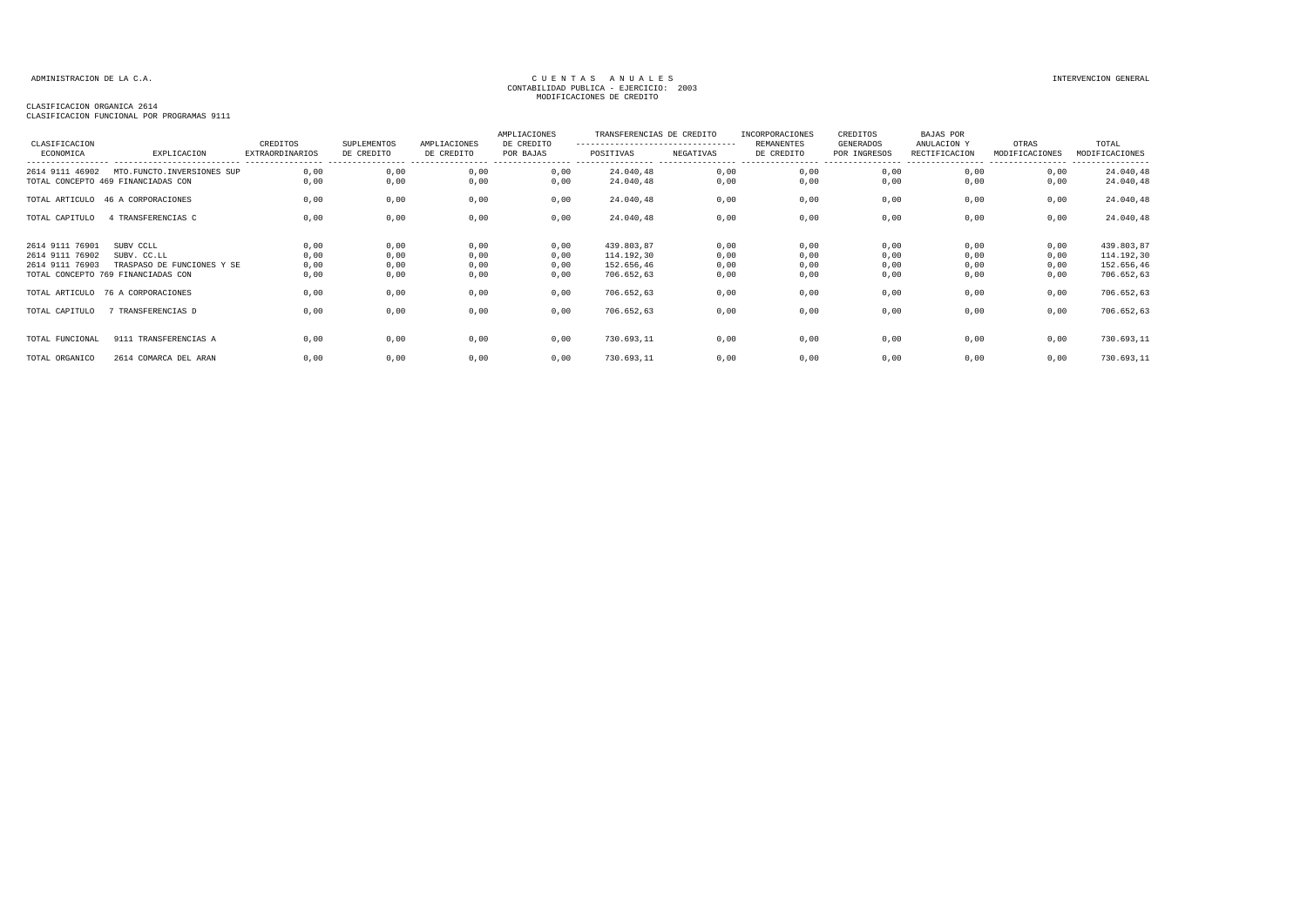### CLASIFICACION ORGANICA 2615

| CLASIFICACION                                         |                                                                                                | CREDITOS                                   | SUPLEMENTOS                  | AMPLIACIONES                 | AMPLIACIONES<br>DE CREDITO   | TRANSFERENCIAS DE CREDITO<br>--------------------------------- |                              | <b>INCORPORACIONES</b><br>REMANENTES | CREDITOS<br>GENERADOS             | <b>BAJAS POR</b><br>ANULACION Y                        | OTRAS                        | TOTAL                                                  |
|-------------------------------------------------------|------------------------------------------------------------------------------------------------|--------------------------------------------|------------------------------|------------------------------|------------------------------|----------------------------------------------------------------|------------------------------|--------------------------------------|-----------------------------------|--------------------------------------------------------|------------------------------|--------------------------------------------------------|
| ECONOMICA                                             | EXPLICACION<br>----------------------------                                                    | <b>EXTRAORDINARIOS</b><br>---------------- | DE CREDITO                   | DE CREDITO                   | POR BAJAS                    | POSITIVAS                                                      | NEGATIVAS                    | DE CREDITO<br>-----------------      | POR INGRESOS<br>----------------- | RECTIFICACION<br>------------------------------------- | MODIFICACIONES               | MODIFICACIONES<br>----------------                     |
| 2615 9111 46902                                       | MTO.FUNCTO.IVNERSIONES SUP<br>TOTAL CONCEPTO 469 FINANCIADAS CON                               | 0.00<br>0,00                               | 0,00<br>0,00                 | 0,00<br>0,00                 | 0,00<br>0,00                 | 30.050,61<br>30.050,61                                         | 0,00<br>0,00                 | 0,00<br>0,00                         | 0,00<br>0,00                      | 0,00<br>0,00                                           | 0,00<br>0,00                 | 30.050,61<br>30.050,61                                 |
|                                                       | TOTAL ARTICULO 46 A CORPORACIONES                                                              | 0,00                                       | 0,00                         | 0,00                         | 0,00                         | 30.050,61                                                      | 0,00                         | 0,00                                 | 0,00                              | 0,00                                                   | 0,00                         | 30.050,61                                              |
| TOTAL CAPITULO                                        | 4 TRANSFERENCIAS C                                                                             | 0,00                                       | 0,00                         | 0,00                         | 0,00                         | 30.050,61                                                      | 0,00                         | 0,00                                 | 0,00                              | 0,00                                                   | 0,00                         | 30.050,61                                              |
| 2615 9111 76901<br>2615 9111 76902<br>2615 9111 76903 | SUBV A CCLL<br>SUBV. CC.LL<br>TRASPASO DE FUNCIONES Y SE<br>TOTAL CONCEPTO 769 FINANCIADAS CON | 0,00<br>0,00<br>0,00<br>0,00               | 0,00<br>0,00<br>0,00<br>0,00 | 0,00<br>0,00<br>0,00<br>0,00 | 0,00<br>0,00<br>0,00<br>0,00 | 511.011,58<br>150.253,03<br>776.354,32<br>1.437.618,93         | 0,00<br>0,00<br>0,00<br>0,00 | 0,00<br>0,00<br>0,00<br>0,00         | 0,00<br>0,00<br>0,00<br>0,00      | 0,00<br>0,00<br>0,00<br>0,00                           | 0,00<br>0,00<br>0,00<br>0,00 | 511.011,58<br>150.253,03<br>776.354,32<br>1.437.618,93 |
|                                                       | TOTAL ARTICULO 76 A CORPORACIONES                                                              | 0,00                                       | 0,00                         | 0,00                         | 0,00                         | 1.437.618,93                                                   | 0,00                         | 0,00                                 | 0,00                              | 0,00                                                   | 0,00                         | 1.437.618,93                                           |
| TOTAL CAPITULO                                        | 7 TRANSFERENCIAS D                                                                             | 0,00                                       | 0,00                         | 0,00                         | 0,00                         | 1.437.618,93                                                   | 0,00                         | 0,00                                 | 0,00                              | 0,00                                                   | 0,00                         | 1.437.618,93                                           |
| TOTAL FUNCIONAL                                       | 9111 TRANSFERENCIAS A                                                                          | 0,00                                       | 0,00                         | 0,00                         | 0,00                         | 1.467.669,54                                                   | 0,00                         | 0,00                                 | 0,00                              | 0,00                                                   | 0,00                         | 1.467.669,54                                           |
| TOTAL ORGANICO                                        | 2615 COMARCA DE LA RI                                                                          | 0,00                                       | 0,00                         | 0,00                         | 0,00                         | 1.467.669,54                                                   | 0,00                         | 0,00                                 | 0,00                              | 0,00                                                   | 0,00                         | 1.467.669,54                                           |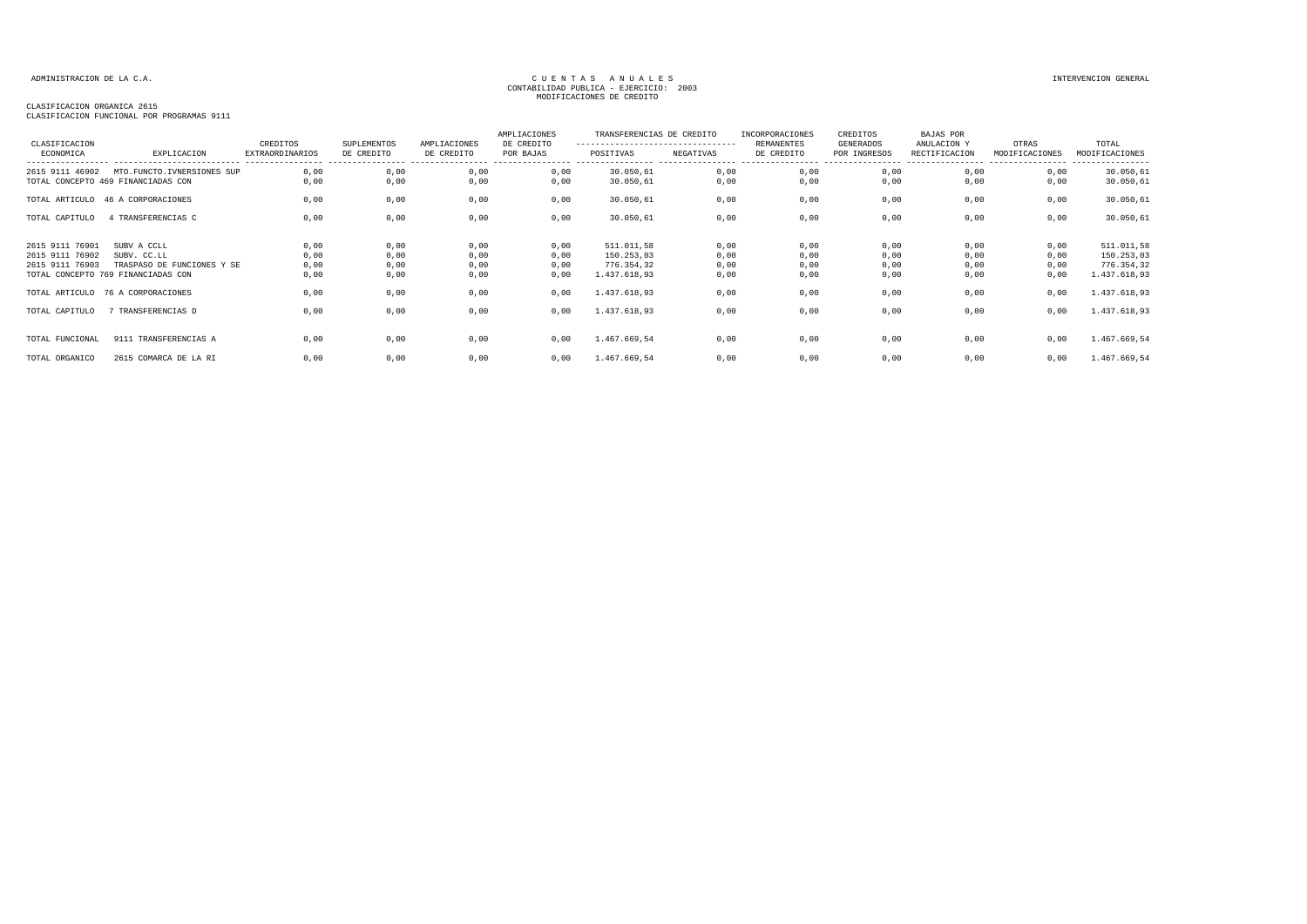## CLASIFICACION ORGANICA 2616

| CLASIFICACION<br>ECONOMICA                            | EXPLICACION                                                                                    | CREDITOS<br><b>EXTRAORDINARIOS</b> | SUPLEMENTOS<br>DE CREDITO    | AMPLIACIONES<br>DE CREDITO   | AMPLIACIONES<br>DE CREDITO<br>POR BAJAS | TRANSFERENCIAS DE CREDITO<br>---------------------------------<br>POSITIVAS | NEGATIVAS                    | INCORPORACIONES<br><b>REMANENTES</b><br>DE CREDITO | CREDITOS<br>GENERADOS<br>POR INGRESOS | BAJAS POR<br>ANULACION Y<br>RECTIFICACION | OTRAS<br>MODIFICACIONES      | TOTAL<br>MODIFICACIONES<br>--------                    |
|-------------------------------------------------------|------------------------------------------------------------------------------------------------|------------------------------------|------------------------------|------------------------------|-----------------------------------------|-----------------------------------------------------------------------------|------------------------------|----------------------------------------------------|---------------------------------------|-------------------------------------------|------------------------------|--------------------------------------------------------|
| 2616 9111 46902                                       | MTO.FUNCTO.INVERSIONES SUP<br>TOTAL CONCEPTO 469 FINANCIADAS CON                               | 0.00<br>0,00                       | 0,00<br>0,00                 | 0,00<br>0,00                 | 0,00<br>0,00                            | 30.050,61<br>30.050,61                                                      | 0,00<br>0,00                 | 0,00<br>0,00                                       | 0,00<br>0,00                          | 0,00<br>0,00                              | 0,00<br>0,00                 | 30.050,61<br>30.050,61                                 |
|                                                       | TOTAL ARTICULO 46 A CORPORACIONES                                                              | 0,00                               | 0,00                         | 0,00                         | 0,00                                    | 30.050,61                                                                   | 0,00                         | 0,00                                               | 0,00                                  | 0,00                                      | 0,00                         | 30.050,61                                              |
| TOTAL CAPITULO                                        | 4 TRANSFERENCIAS C                                                                             | 0,00                               | 0,00                         | 0,00                         | 0,00                                    | 30.050,61                                                                   | 0,00                         | 0,00                                               | 0,00                                  | 0,00                                      | 0,00                         | 30.050,61                                              |
| 2616 9111 76901<br>2616 9111 76902<br>2616 9111 76903 | SUBV A CCLL<br>SUBV. CC.LL<br>TRASPASO DE FUNCIONES Y SE<br>TOTAL CONCEPTO 769 FINANCIADAS CON | 0,00<br>0,00<br>0,00<br>0,00       | 0,00<br>0,00<br>0,00<br>0,00 | 0,00<br>0,00<br>0,00<br>0,00 | 0,00<br>0,00<br>0,00<br>0,00            | 510.276,89<br>150.253,03<br>418.751,93<br>1.079.281,85                      | 0,00<br>0,00<br>0,00<br>0,00 | 0,00<br>0,00<br>0,00<br>0,00                       | 0,00<br>0,00<br>0,00<br>0,00          | 0,00<br>0,00<br>0,00<br>0,00              | 0,00<br>0,00<br>0,00<br>0,00 | 510.276,89<br>150.253,03<br>418.751,93<br>1.079.281,85 |
|                                                       | TOTAL ARTICULO 76 A CORPORACIONES                                                              | 0,00                               | 0,00                         | 0,00                         | 0,00                                    | 1.079.281,85                                                                | 0,00                         | 0,00                                               | 0,00                                  | 0,00                                      | 0,00                         | 1.079.281,85                                           |
| TOTAL CAPITULO                                        | 7 TRANSFERENCIAS D                                                                             | 0,00                               | 0,00                         | 0,00                         | 0,00                                    | 1.079.281,85                                                                | 0,00                         | 0,00                                               | 0,00                                  | 0,00                                      | 0,00                         | 1.079.281,85                                           |
| TOTAL FUNCIONAL                                       | 9111 TRANSFERENCIAS A                                                                          | 0.00                               | 0,00                         | 0,00                         | 0.00                                    | 1.109.332,46                                                                | 0,00                         | 0,00                                               | 0,00                                  | 0,00                                      | 0,00                         | 1.109.332,46                                           |
| TOTAL ORGANICO                                        | 2616 COMARCA DE VALDE                                                                          | 0.00                               | 0,00                         | 0,00                         | 0,00                                    | 1.109.332,46                                                                | 0,00                         | 0,00                                               | 0,00                                  | 0,00                                      | 0,00                         | 1.109.332,46                                           |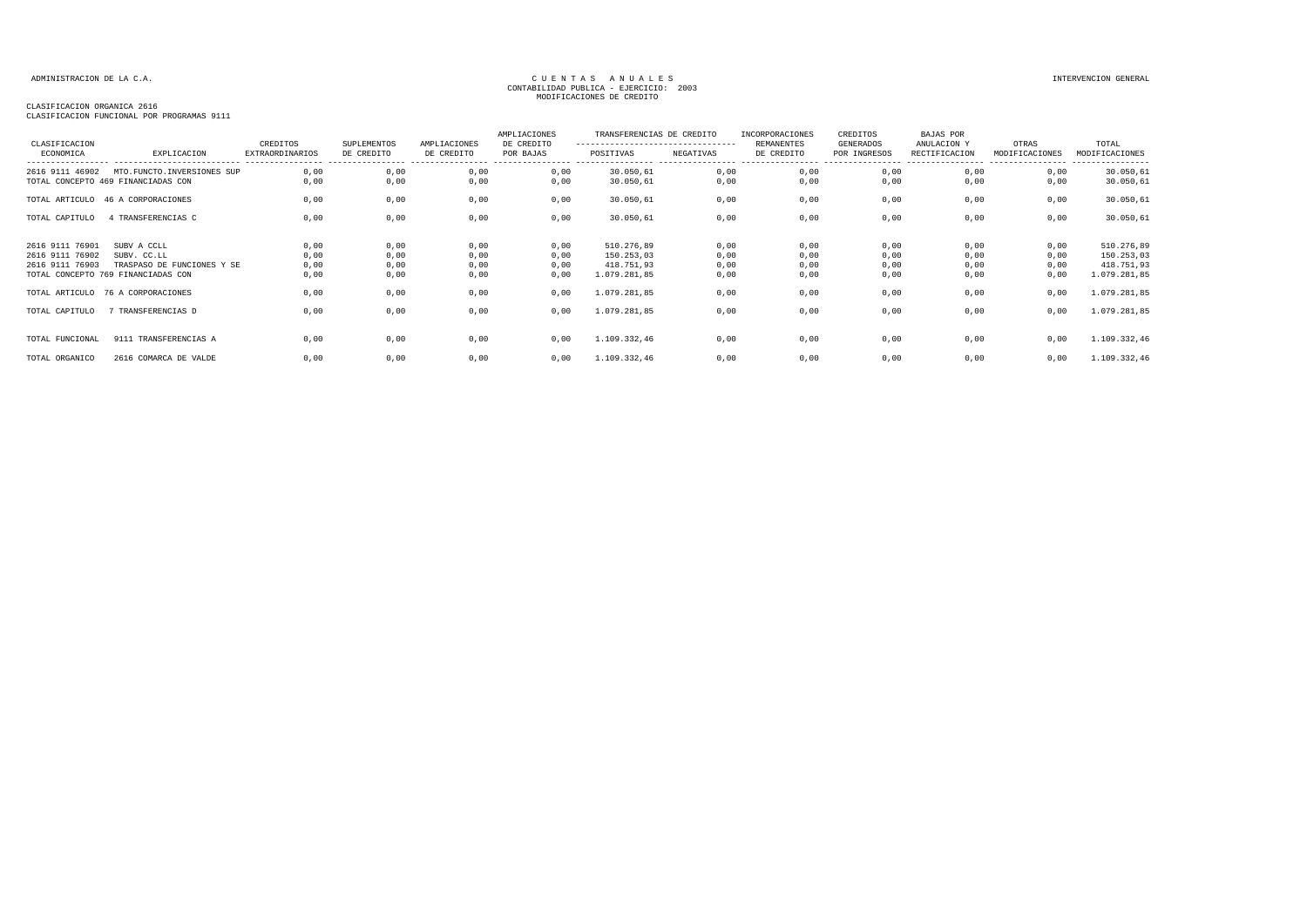### CLASIFICACION ORGANICA 2618

| CLASIFICACION<br>ECONOMICA                            | EXPLICACION                                                                                    | CREDITOS<br><b>EXTRAORDINARIOS</b> | SUPLEMENTOS<br>DE CREDITO    | AMPLIACIONES<br>DE CREDITO   | AMPLIACIONES<br>DE CREDITO<br>POR BAJAS | TRANSFERENCIAS DE CREDITO<br>---------------------------------<br>POSITIVAS | NEGATIVAS                    | INCORPORACIONES<br><b>REMANENTES</b><br>DE CREDITO | CREDITOS<br>GENERADOS<br>POR INGRESOS | <b>BAJAS POR</b><br>ANULACION Y<br>RECTIFICACION | OTRAS<br>MODIFICACIONES      | TOTAL<br>MODIFICACIONES                                |
|-------------------------------------------------------|------------------------------------------------------------------------------------------------|------------------------------------|------------------------------|------------------------------|-----------------------------------------|-----------------------------------------------------------------------------|------------------------------|----------------------------------------------------|---------------------------------------|--------------------------------------------------|------------------------------|--------------------------------------------------------|
| 2618 9111 46902                                       | MTO.FUNCTO.INVERSIONES SUP<br>TOTAL CONCEPTO 469 FINANCIADAS CON                               | 0,00<br>0.00                       | 0,00<br>0.00                 | 0,00<br>0,00                 | 0,00<br>0,00                            | 24.040,48<br>24.040,48                                                      | 0,00<br>0,00                 | 0,00<br>0,00                                       | 0,00<br>0,00                          | 0,00<br>0.00                                     | 0,00<br>0,00                 | ----------------<br>24.040,48<br>24.040,48             |
|                                                       | TOTAL ARTICULO 46 A CORPORACIONES                                                              | 0,00                               | 0,00                         | 0,00                         | 0,00                                    | 24.040,48                                                                   | 0,00                         | 0,00                                               | 0,00                                  | 0,00                                             | 0,00                         | 24.040,48                                              |
| TOTAL CAPITULO                                        | 4 TRANSFERENCIAS C                                                                             | 0,00                               | 0,00                         | 0,00                         | 0,00                                    | 24.040,48                                                                   | 0,00                         | 0,00                                               | 0,00                                  | 0,00                                             | 0,00                         | 24.040,48                                              |
| 2618 9111 76901<br>2618 9111 76902<br>2618 9111 76903 | SUBV A CCLL<br>SUBV. CC.LL<br>TRASPASO DE FUNCIONES Y SE<br>TOTAL CONCEPTO 769 FINANCIADAS CON | 0,00<br>0,00<br>0,00<br>0,00       | 0,00<br>0,00<br>0,00<br>0,00 | 0,00<br>0,00<br>0,00<br>0,00 | 0,00<br>0,00<br>0,00<br>0,00            | 426.835,92<br>114.192,30<br>739.810,90<br>1.280.839,12                      | 0,00<br>0,00<br>0,00<br>0,00 | 0,00<br>0,00<br>0,00<br>0,00                       | 0,00<br>0,00<br>0,00<br>0,00          | 0,00<br>0,00<br>0,00<br>0,00                     | 0,00<br>0,00<br>0,00<br>0,00 | 426.835,92<br>114.192,30<br>739.810,90<br>1.280.839,12 |
|                                                       | TOTAL ARTICULO 76 A CORPORACIONES                                                              | 0,00                               | 0,00                         | 0,00                         | 0,00                                    | 1.280.839,12                                                                | 0,00                         | 0,00                                               | 0,00                                  | 0,00                                             | 0,00                         | 1.280.839,12                                           |
| TOTAL CAPITULO                                        | 7 TRANSFERENCIAS D                                                                             | 0,00                               | 0,00                         | 0,00                         | 0,00                                    | 1.280.839,12                                                                | 0,00                         | 0,00                                               | 0,00                                  | 0,00                                             | 0,00                         | 1.280.839,12                                           |
| TOTAL FUNCIONAL                                       | 9111 TRANSFERENCIAS A                                                                          | 0,00                               | 0,00                         | 0,00                         | 0.00                                    | 1.304.879,60                                                                | 0,00                         | 0,00                                               | 0,00                                  | 0,00                                             | 0,00                         | 1.304.879,60                                           |
| TOTAL ORGANICO                                        | 2618 COMARCA DE LA RI                                                                          | 0,00                               | 0,00                         | 0,00                         | 0,00                                    | 1.304.879,60                                                                | 0,00                         | 0,00                                               | 0,00                                  | 0,00                                             | 0,00                         | 1.304.879,60                                           |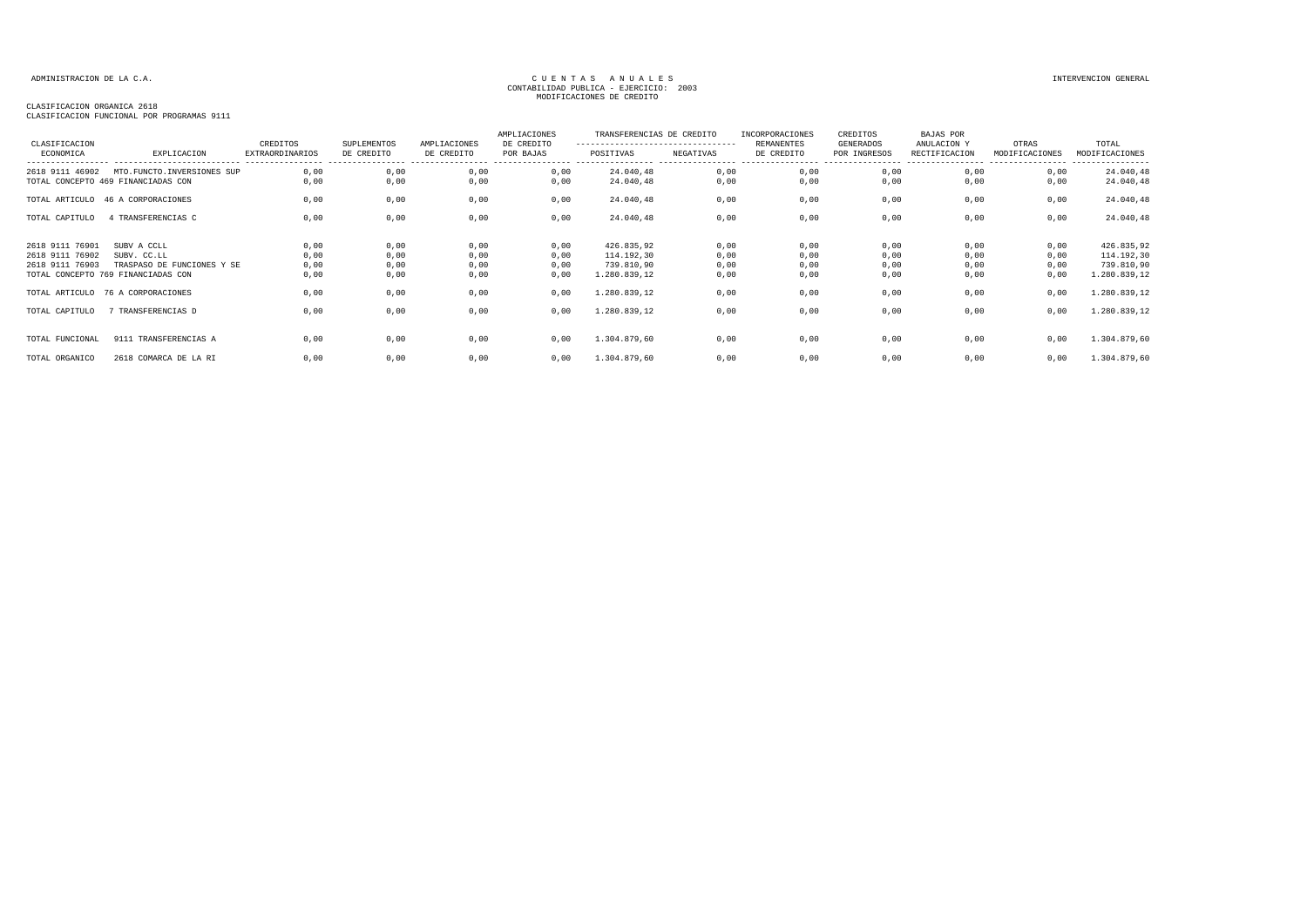### CLASIFICACION ORGANICA 2619

| CLASIFICACION   |                                    | CREDITOS                                    | SUPLEMENTOS                     | AMPLIACIONES                    | AMPLIACIONES<br>DE CREDITO           | TRANSFERENCIAS DE CREDITO<br>--------------------------------- |           | INCORPORACIONES<br><b>REMANENTES</b> | CREDITOS<br>GENERADOS            | BAJAS POR<br>ANULACION Y                             | OTRAS          | TOTAL                              |
|-----------------|------------------------------------|---------------------------------------------|---------------------------------|---------------------------------|--------------------------------------|----------------------------------------------------------------|-----------|--------------------------------------|----------------------------------|------------------------------------------------------|----------------|------------------------------------|
| ECONOMICA       | EXPLICACION                        | <b>EXTRAORDINARIOS</b><br>----------------- | DE CREDITO<br>----------------- | DE CREDITO<br>----------------- | POR BAJAS<br>----------------- ----- | POSITIVAS                                                      | NEGATIVAS | DE CREDITO<br>-----------------      | POR INGRESOS<br>---------------- | RECTIFICACION<br>----------------- ----------------- | MODIFICACIONES | MODIFICACIONES<br>---------------- |
| 2619 9111 46902 | SUBVENCION A CORPORACIONES         | 0,00                                        | 0,00                            | 0,00                            | 0,00                                 | 30.050,61                                                      | 0,00      | 0,00                                 | 0,00                             | 0,00                                                 | 0,00           | 30.050,61                          |
|                 | TOTAL CONCEPTO 469 FINANCIADAS CON | 0,00                                        | 0,00                            | 0,00                            | 0,00                                 | 30.050,61                                                      | 0,00      | 0,00                                 | 0,00                             | 0,00                                                 | 0,00           | 30.050,61                          |
|                 | TOTAL ARTICULO 46 A CORPORACIONES  | 0,00                                        | 0,00                            | 0,00                            | 0,00                                 | 30.050,61                                                      | 0,00      | 0,00                                 | 0,00                             | 0,00                                                 | 0,00           | 30.050,61                          |
| TOTAL CAPITULO  | 4 TRANSFERENCIAS C                 | 0,00                                        | 0,00                            | 0,00                            | 0,00                                 | 30.050,61                                                      | 0,00      | 0,00                                 | 0,00                             | 0,00                                                 | 0,00           | 30.050,61                          |
| 2619 9111 76901 | SUBVENCION A CORPORACIONES         | 0,00                                        | 0,00                            | 0,00                            | 0,00                                 | 416.217,04                                                     | 0,00      | 0,00                                 | 0,00                             | 0,00                                                 | 0,00           | 416.217,04                         |
| 2619 9111 76902 | SUBVENCION A CORPORACIONES         | 0,00                                        | 0,00                            | 0,00                            | 0,00                                 | 97.561,55                                                      | 0,00      | 0,00                                 | 0,00                             | 0,00                                                 | 0,00           | 97.561,55                          |
| 2619 9111 76903 | SUBVENCION A CORPORACIONES         | 0,00                                        | 0,00                            | 0,00                            | 0,00                                 | 277.296,59                                                     | 0,00      | 0,00                                 | 0,00                             | 0,00                                                 | 0,00           | 277.296,59                         |
|                 | TOTAL CONCEPTO 769 FINANCIADAS CON | 0,00                                        | 0,00                            | 0,00                            | 0,00                                 | 791.075,18                                                     | 0,00      | 0,00                                 | 0,00                             | 0,00                                                 | 0,00           | 791.075,18                         |
|                 | TOTAL ARTICULO 76 A CORPORACIONES  | 0,00                                        | 0,00                            | 0,00                            | 0,00                                 | 791.075,18                                                     | 0,00      | 0,00                                 | 0,00                             | 0,00                                                 | 0,00           | 791.075,18                         |
| TOTAL CAPITULO  | 7 TRANSFERENCIAS D                 | 0,00                                        | 0,00                            | 0,00                            | 0,00                                 | 791.075,18                                                     | 0,00      | 0,00                                 | 0,00                             | 0,00                                                 | 0,00           | 791.075,18                         |
| TOTAL FUNCIONAL | 9111 TRANSFERENCIAS A              | 0.00                                        | 0,00                            | 0,00                            | 0,00                                 | 821.125,79                                                     | 0,00      | 0,00                                 | 0,00                             | 0,00                                                 | 0,00           | 821.125,79                         |
|                 |                                    |                                             |                                 |                                 |                                      |                                                                |           |                                      |                                  |                                                      |                |                                    |
| TOTAL ORGANICO  | 2619 COMARCA DE CASPE              | 0.00                                        | 0,00                            | 0,00                            | 0,00                                 | 821.125,79                                                     | 0,00      | 0,00                                 | 0,00                             | 0,00                                                 | 0,00           | 821.125,79                         |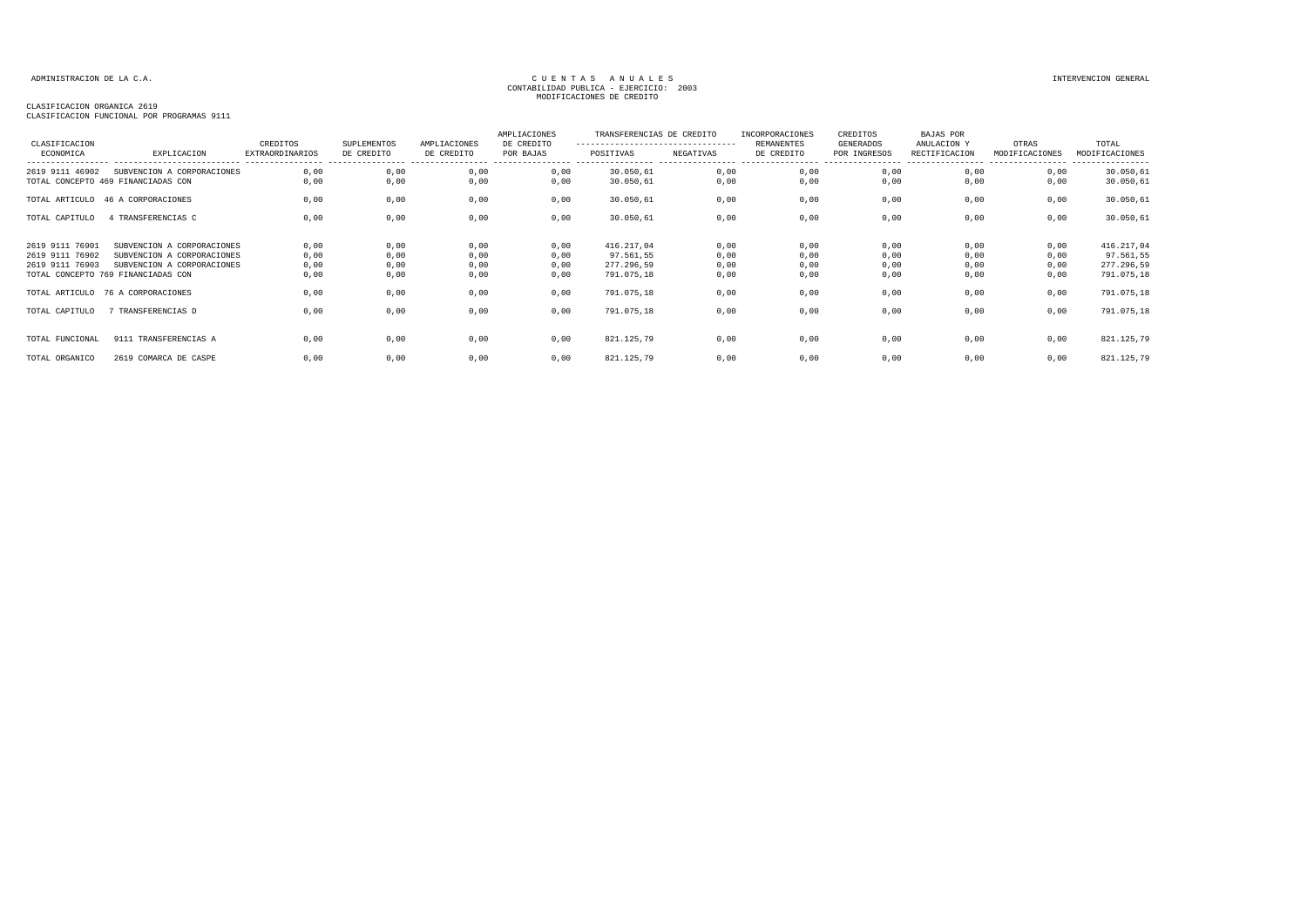### CLASIFICACION ORGANICA 2620

| CLASIFICACION                                         |                                                                                                | CREDITOS                                    | SUPLEMENTOS                  | AMPLIACIONES                 | AMPLIACIONES<br>DE CREDITO   | TRANSFERENCIAS DE CREDITO<br>---------------------------------- |                              | INCORPORACIONES<br>REMANENTES | CREDITOS<br><b>GENERADOS</b> | BAJAS POR<br>ANULACION Y     | OTRAS                               | TOTAL                                                  |
|-------------------------------------------------------|------------------------------------------------------------------------------------------------|---------------------------------------------|------------------------------|------------------------------|------------------------------|-----------------------------------------------------------------|------------------------------|-------------------------------|------------------------------|------------------------------|-------------------------------------|--------------------------------------------------------|
| ECONOMICA                                             | EXPLICACION                                                                                    | <b>EXTRAORDINARIOS</b><br>----------------- | DE CREDITO                   | DE CREDITO                   | POR BAJAS                    | POSITIVAS                                                       | NEGATIVAS<br>.               | DE CREDITO                    | POR INGRESOS                 | RECTIFICACION                | MODIFICACIONES<br>----------------- | MODIFICACIONES<br>----------------                     |
| 2620 9111 46902                                       | MTO.FUNCTO.INVERSIONES SUP<br>TOTAL CONCEPTO 469 FINANCIADAS CON                               | 0,00<br>0,00                                | 0,00<br>0,00                 | 0,00<br>0,00                 | 0,00<br>0,00                 | 57.997,67<br>57.997,67                                          | 0,00<br>0,00                 | 0,00<br>0,00                  | 0,00<br>0,00                 | 0.00<br>0.00                 | 0,00<br>0,00                        | 57.997,67<br>57.997,67                                 |
|                                                       | TOTAL ARTICULO 46 A CORPORACIONES                                                              | 0,00                                        | 0,00                         | 0,00                         | 0,00                         | 57.997,67                                                       | 0,00                         | 0,00                          | 0,00                         | 0,00                         | 0,00                                | 57.997,67                                              |
| TOTAL CAPITULO                                        | 4 TRANSFERENCIAS C                                                                             | 0,00                                        | 0,00                         | 0,00                         | 0,00                         | 57.997,67                                                       | 0,00                         | 0,00                          | 0,00                         | 0,00                         | 0,00                                | 57.997,67                                              |
| 2620 9111 76901<br>2620 9111 76902<br>2620 9111 76903 | SUBV A CCLL<br>SUBV. CC.LL<br>TRASPASO DE FUNCIONES Y SE<br>TOTAL CONCEPTO 769 FINANCIADAS CON | 0,00<br>0,00<br>0,00<br>0,00                | 0,00<br>0,00<br>0,00<br>0,00 | 0,00<br>0,00<br>0,00<br>0,00 | 0,00<br>0,00<br>0,00<br>0,00 | 872.993,83<br>210.354,24<br>403.552,98<br>1.486.901,05          | 0,00<br>0,00<br>0,00<br>0,00 | 0,00<br>0,00<br>0,00<br>0,00  | 0,00<br>0,00<br>0,00<br>0,00 | 0,00<br>0,00<br>0,00<br>0,00 | 0,00<br>0,00<br>0,00<br>0,00        | 872.993,83<br>210.354,24<br>403.552,98<br>1.486.901,05 |
|                                                       | TOTAL ARTICULO 76 A CORPORACIONES                                                              | 0,00                                        | 0,00                         | 0,00                         | 0,00                         | 1.486.901,05                                                    | 0,00                         | 0,00                          | 0,00                         | 0,00                         | 0,00                                | 1.486.901,05                                           |
| TOTAL CAPITULO                                        | TRANSFERENCIAS D                                                                               | 0.00                                        | 0,00                         | 0,00                         | 0,00                         | 1.486.901,05                                                    | 0,00                         | 0,00                          | 0,00                         | 0,00                         | 0,00                                | 1.486.901,05                                           |
| TOTAL FUNCIONAL                                       | 9111 TRANSFERENCIAS A                                                                          | 0.00                                        | 0,00                         | 0,00                         | 0,00                         | 1.544.898,72                                                    | 0,00                         | 0,00                          | 0,00                         | 0.00                         | 0,00                                | 1.544.898,72                                           |
| TOTAL ORGANICO                                        | 2620 COMARCA DE LA CO                                                                          | 0,00                                        | 0,00                         | 0,00                         | 0,00                         | 1.544.898,72                                                    | 0,00                         | 0,00                          | 0,00                         | 0,00                         | 0,00                                | 1.544.898,72                                           |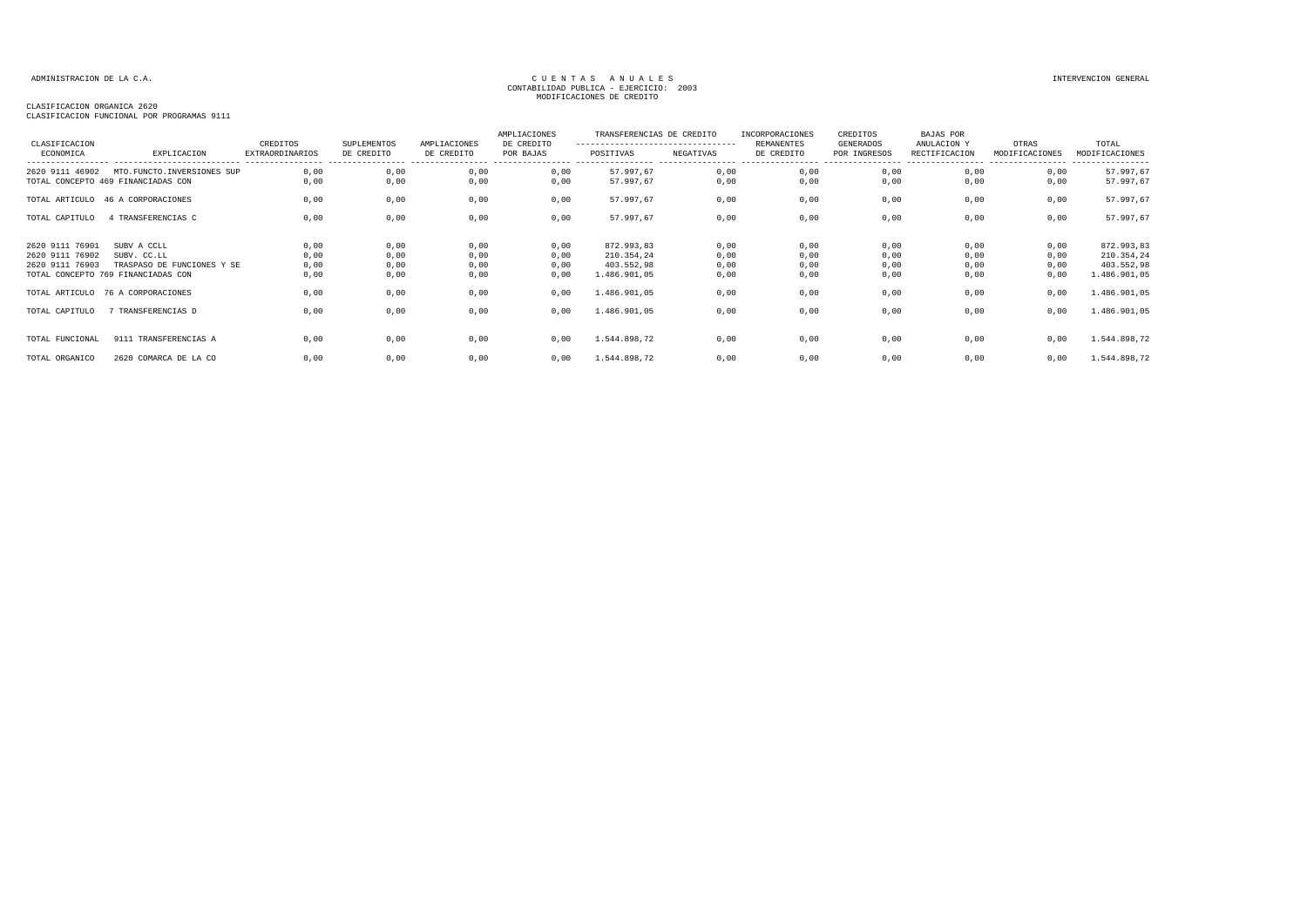### CLASIFICACION ORGANICA 2621

| CLASIFICACION                                         |                                                                                                               | CREDITOS                                   | SUPLEMENTOS                  | AMPLIACIONES                 | AMPLIACIONES<br>DE CREDITO   | TRANSFERENCIAS DE CREDITO<br>--------------------------------- |                              | INCORPORACIONES<br>REMANENTES   | CREDITOS<br>GENERADOS             | <b>BAJAS POR</b><br>ANULACION Y                        | OTRAS                        | TOTAL                                                  |
|-------------------------------------------------------|---------------------------------------------------------------------------------------------------------------|--------------------------------------------|------------------------------|------------------------------|------------------------------|----------------------------------------------------------------|------------------------------|---------------------------------|-----------------------------------|--------------------------------------------------------|------------------------------|--------------------------------------------------------|
| ECONOMICA                                             | EXPLICACION<br>----------------------------                                                                   | <b>EXTRAORDINARIOS</b><br>---------------- | DE CREDITO                   | DE CREDITO                   | POR BAJAS                    | POSITIVAS                                                      | NEGATIVAS                    | DE CREDITO<br>----------------- | POR INGRESOS<br>----------------- | RECTIFICACION<br>------------------------------------- | MODIFICACIONES               | MODIFICACIONES<br>----------------                     |
| 2621 9111 46902                                       | MTO.FUNCTO.INVERSIONES SUP<br>TOTAL CONCEPTO 469 FINANCIADAS CON                                              | 0.00<br>0,00                               | 0,00<br>0,00                 | 0,00<br>0,00                 | 0,00<br>0,00                 | 24.040,48<br>24.040,48                                         | 0,00<br>0,00                 | 0,00<br>0,00                    | 0,00<br>0,00                      | 0,00<br>0,00                                           | 0,00<br>0,00                 | 24.040,48<br>24.040,48                                 |
|                                                       | TOTAL ARTICULO 46 A CORPORACIONES                                                                             | 0,00                                       | 0,00                         | 0,00                         | 0,00                         | 24.040,48                                                      | 0,00                         | 0,00                            | 0,00                              | 0,00                                                   | 0,00                         | 24.040,48                                              |
| TOTAL CAPITULO                                        | 4 TRANSFERENCIAS C                                                                                            | 0,00                                       | 0,00                         | 0,00                         | 0,00                         | 24.040,48                                                      | 0,00                         | 0,00                            | 0,00                              | 0,00                                                   | 0,00                         | 24.040,48                                              |
| 2621 9111 76901<br>2621 9111 76902<br>2621 9111 76903 | SUBVENCION A CORPORACIONES<br>SUBV. CC.LL<br>SUBVENCION A CORPORACIONES<br>TOTAL CONCEPTO 769 FINANCIADAS CON | 0,00<br>0,00<br>0,00<br>0,00               | 0,00<br>0,00<br>0,00<br>0,00 | 0,00<br>0,00<br>0,00<br>0,00 | 0,00<br>0,00<br>0,00<br>0,00 | 451.856,95<br>130.082,07<br>789.638,72<br>1.371.577,74         | 0,00<br>0,00<br>0,00<br>0,00 | 0,00<br>0,00<br>0,00<br>0,00    | 0,00<br>0,00<br>0,00<br>0,00      | 0,00<br>0,00<br>0,00<br>0,00                           | 0,00<br>0,00<br>0,00<br>0,00 | 451.856,95<br>130.082,07<br>789.638,72<br>1.371.577,74 |
|                                                       | TOTAL ARTICULO 76 A CORPORACIONES                                                                             | 0,00                                       | 0,00                         | 0,00                         | 0,00                         | 1.371.577,74                                                   | 0,00                         | 0,00                            | 0,00                              | 0,00                                                   | 0,00                         | 1.371.577,74                                           |
| TOTAL CAPITULO                                        | 7 TRANSFERENCIAS D                                                                                            | 0,00                                       | 0,00                         | 0,00                         | 0,00                         | 1.371.577,74                                                   | 0,00                         | 0,00                            | 0,00                              | 0,00                                                   | 0,00                         | 1.371.577,74                                           |
| TOTAL FUNCIONAL                                       | 9111 TRANSFERENCIAS A                                                                                         | 0,00                                       | 0,00                         | 0,00                         | 0,00                         | 1.395.618,22                                                   | 0,00                         | 0,00                            | 0,00                              | 0,00                                                   | 0,00                         | 1.395.618,22                                           |
| TOTAL ORGANICO                                        | 2621 COMARCA DE CARIÑ                                                                                         | 0,00                                       | 0,00                         | 0,00                         | 0,00                         | 1.395.618,22                                                   | 0,00                         | 0,00                            | 0,00                              | 0,00                                                   | 0,00                         | 1.395.618,22                                           |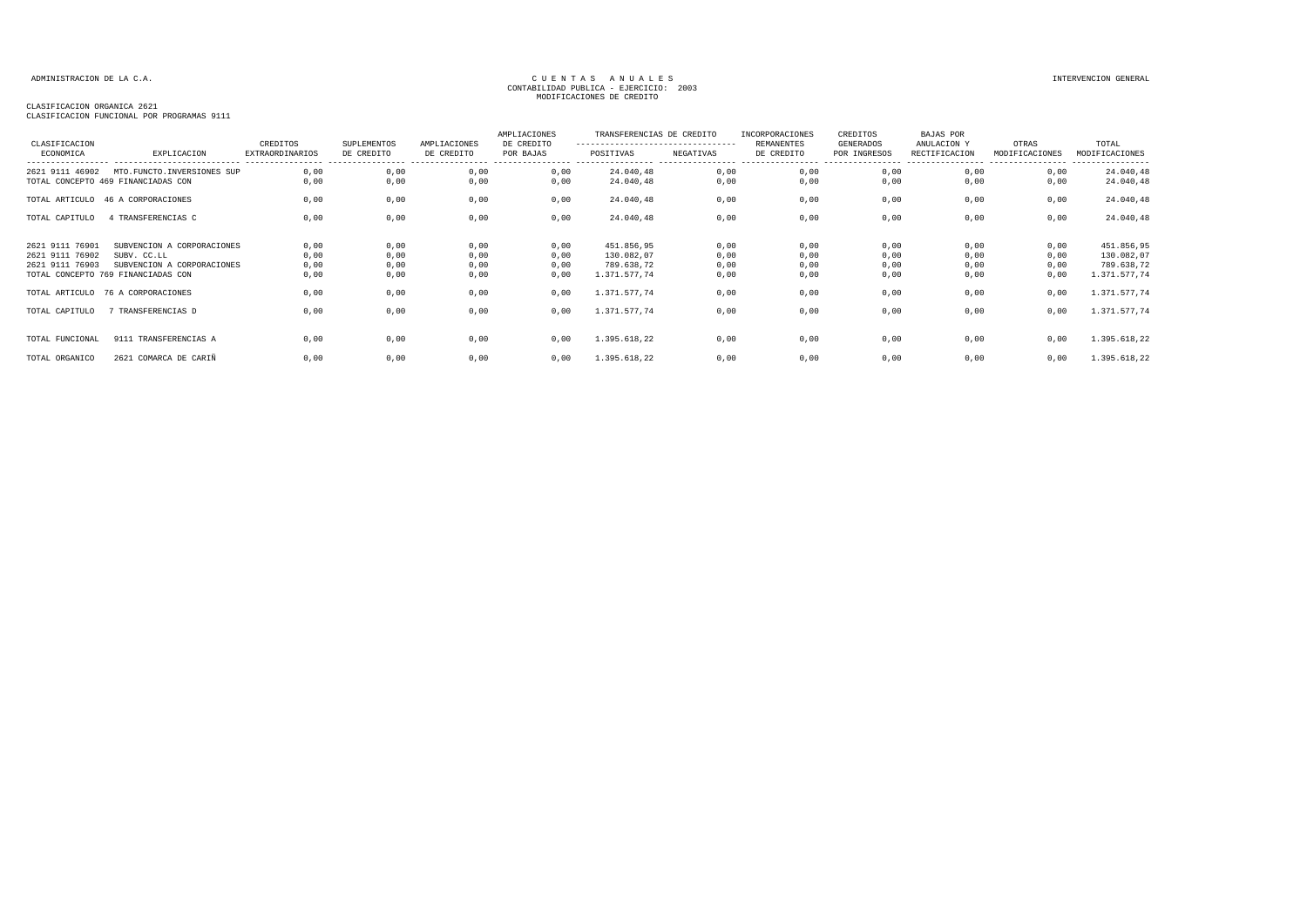### CLASIFICACION ORGANICA 2622

| CLASIFICACION                                         |                                                                                                | CREDITOS                                   | SUPLEMENTOS                  | AMPLIACIONES                 | AMPLIACIONES<br>DE CREDITO   | TRANSFERENCIAS DE CREDITO<br>--------------------------------- |                              | INCORPORACIONES<br>REMANENTES | CREDITOS<br>GENERADOS             | <b>BAJAS POR</b><br>ANULACION Y                        | OTRAS                        | TOTAL                                                  |
|-------------------------------------------------------|------------------------------------------------------------------------------------------------|--------------------------------------------|------------------------------|------------------------------|------------------------------|----------------------------------------------------------------|------------------------------|-------------------------------|-----------------------------------|--------------------------------------------------------|------------------------------|--------------------------------------------------------|
| ECONOMICA                                             | EXPLICACION<br>----------------------------                                                    | <b>EXTRAORDINARIOS</b><br>---------------- | DE CREDITO                   | DE CREDITO                   | POR BAJAS                    | POSITIVAS                                                      | NEGATIVAS                    | DE CREDITO                    | POR INGRESOS<br>----------------- | RECTIFICACION<br>------------------------------------- | MODIFICACIONES               | MODIFICACIONES<br>----------------                     |
| 2622 9111 46902                                       | MTO.FUNCTO.INVERSIONES SUP<br>TOTAL CONCEPTO 469 FINANCIADAS CON                               | 0.00<br>0,00                               | 0,00<br>0,00                 | 0,00<br>0,00                 | 0,00<br>0,00                 | 24.040,48<br>24.040,48                                         | 0,00<br>0,00                 | 0,00<br>0,00                  | 0,00<br>0,00                      | 0,00<br>0,00                                           | 0,00<br>0,00                 | 24.040,48<br>24.040,48                                 |
|                                                       | TOTAL ARTICULO 46 A CORPORACIONES                                                              | 0,00                                       | 0,00                         | 0,00                         | 0,00                         | 24.040,48                                                      | 0,00                         | 0,00                          | 0,00                              | 0,00                                                   | 0,00                         | 24.040,48                                              |
| TOTAL CAPITULO                                        | 4 TRANSFERENCIAS C                                                                             | 0,00                                       | 0,00                         | 0,00                         | 0,00                         | 24.040,48                                                      | 0,00                         | 0,00                          | 0,00                              | 0,00                                                   | 0,00                         | 24.040,48                                              |
| 2622 9111 76901<br>2622 9111 76902<br>2622 9111 76903 | SUBV A CCLL<br>SUBV. CC.LL<br>SUBVENCION A CORPORACIONES<br>TOTAL CONCEPTO 769 FINANCIADAS CON | 0,00<br>0,00<br>0,00<br>0,00               | 0,00<br>0,00<br>0,00<br>0,00 | 0,00<br>0,00<br>0,00<br>0,00 | 0,00<br>0,00<br>0,00<br>0,00 | 443.291,20<br>115.443,72<br>795.968,57<br>1.354.703,49         | 0,00<br>0,00<br>0,00<br>0,00 | 0,00<br>0,00<br>0,00<br>0,00  | 0,00<br>0,00<br>0,00<br>0,00      | 0,00<br>0,00<br>0,00<br>0,00                           | 0,00<br>0,00<br>0,00<br>0,00 | 443.291,20<br>115.443,72<br>795.968,57<br>1.354.703,49 |
|                                                       | TOTAL ARTICULO 76 A CORPORACIONES                                                              | 0,00                                       | 0,00                         | 0,00                         | 0,00                         | 1.354.703,49                                                   | 0,00                         | 0,00                          | 0,00                              | 0,00                                                   | 0,00                         | 1.354.703,49                                           |
| TOTAL CAPITULO                                        | 7 TRANSFERENCIAS D                                                                             | 0,00                                       | 0,00                         | 0,00                         | 0,00                         | 1.354.703,49                                                   | 0,00                         | 0,00                          | 0,00                              | 0,00                                                   | 0,00                         | 1.354.703,49                                           |
| TOTAL FUNCIONAL                                       | 9111 TRANSFERENCIAS A                                                                          | 0,00                                       | 0,00                         | 0,00                         | 0,00                         | 1.378.743,97                                                   | 0,00                         | 0,00                          | 0,00                              | 0,00                                                   | 0,00                         | 1.378.743,97                                           |
| TOTAL ORGANICO                                        | 2622 COMARCA DE BELCH                                                                          | 0,00                                       | 0,00                         | 0,00                         | 0,00                         | 1.378.743,97                                                   | 0,00                         | 0,00                          | 0,00                              | 0,00                                                   | 0,00                         | 1.378.743,97                                           |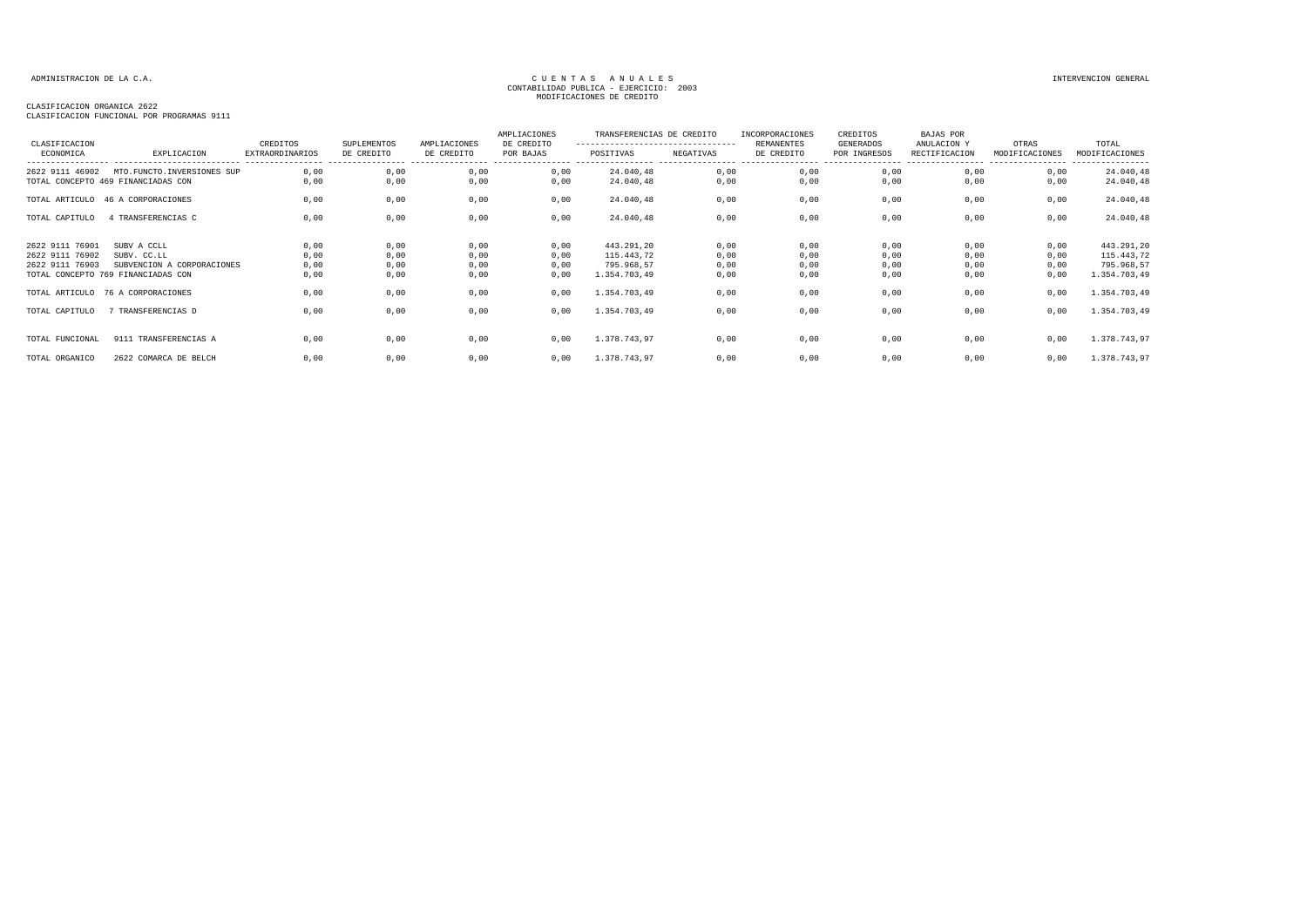### CLASIFICACION ORGANICA 2623

| CLASIFICACION                                         |                                                                                                                              | CREDITOS                            | <b>SUPLEMENTOS</b>              | AMPLIACIONES                    | AMPLIACIONES<br>DE CREDITO   | TRANSFERENCIAS DE CREDITO<br>--------------------------------- |                              | INCORPORACIONES<br><b>REMANENTES</b> | CREDITOS<br>GENERADOS            | <b>BAJAS POR</b><br>ANULACION Y                        | OTRAS                        | TOTAL                                                 |
|-------------------------------------------------------|------------------------------------------------------------------------------------------------------------------------------|-------------------------------------|---------------------------------|---------------------------------|------------------------------|----------------------------------------------------------------|------------------------------|--------------------------------------|----------------------------------|--------------------------------------------------------|------------------------------|-------------------------------------------------------|
| ECONOMICA                                             | EXPLICACION<br>---------------------------                                                                                   | EXTRAORDINARIOS<br>---------------- | DE CREDITO<br>----------------- | DE CREDITO<br>----------------- | POR BAJAS                    | POSITIVAS                                                      | NEGATIVAS                    | DE CREDITO<br>-----------------      | POR INGRESOS<br>---------------- | RECTIFICACION<br>------------------------------------- | MODIFICACIONES               | MODIFICACIONES<br>----------------                    |
| 2623 9111 46902                                       | SUBVENCION A CORPORACIONES<br>TOTAL CONCEPTO 469 FINANCIADAS CON                                                             | 0.00<br>0,00                        | 0,00<br>0,00                    | 0,00<br>0,00                    | 0,00<br>0,00                 | 24.040,48<br>24.040,48                                         | 0,00<br>0,00                 | 0,00<br>0,00                         | 0,00<br>0,00                     | 0,00<br>0,00                                           | 0,00<br>0,00                 | 24.040,48<br>24.040,48                                |
| TOTAL ARTICULO                                        | 46 A CORPORACIONES                                                                                                           | 0,00                                | 0,00                            | 0,00                            | 0,00                         | 24.040,48                                                      | 0,00                         | 0,00                                 | 0,00                             | 0,00                                                   | 0,00                         | 24.040,48                                             |
| TOTAL CAPITULO                                        | 4 TRANSFERENCIAS C                                                                                                           | 0,00                                | 0,00                            | 0,00                            | 0,00                         | 24.040,48                                                      | 0,00                         | 0,00                                 | 0,00                             | 0,00                                                   | 0,00                         | 24.040,48                                             |
| 2623 9111 76901<br>2623 9111 76902<br>2623 9111 76903 | SUBVENCION A CORPORACIONES<br>SUBVENCION A CORPORACIONES<br>SUBVENCION A CORPORACIONES<br>TOTAL CONCEPTO 769 FINANCIADAS CON | 0,00<br>0,00<br>0,00<br>0,00        | 0,00<br>0,00<br>0,00<br>0,00    | 0,00<br>0,00<br>0,00<br>0,00    | 0,00<br>0,00<br>0,00<br>0,00 | 414.447,94<br>78.526,76<br>531.710,50<br>1.024.685,20          | 0,00<br>0,00<br>0,00<br>0,00 | 0,00<br>0,00<br>0,00<br>0,00         | 0,00<br>0,00<br>0,00<br>0,00     | 0,00<br>0,00<br>0,00<br>0,00                           | 0,00<br>0,00<br>0,00<br>0,00 | 414.447,94<br>78.526,76<br>531.710,50<br>1.024.685,20 |
|                                                       | TOTAL ARTICULO 76 A CORPORACIONES                                                                                            | 0,00                                | 0,00                            | 0,00                            | 0,00                         | 1.024.685,20                                                   | 0,00                         | 0,00                                 | 0,00                             | 0,00                                                   | 0,00                         | 1.024.685,20                                          |
| TOTAL CAPITULO                                        | 7 TRANSFERENCIAS D                                                                                                           | 0,00                                | 0,00                            | 0,00                            | 0,00                         | 1.024.685,20                                                   | 0,00                         | 0,00                                 | 0,00                             | 0,00                                                   | 0,00                         | 1.024.685,20                                          |
| TOTAL FUNCIONAL                                       | 9111 TRANSFERENCIAS A                                                                                                        | 0,00                                | 0,00                            | 0,00                            | 0,00                         | 1.048.725,68                                                   | 0,00                         | 0,00                                 | 0,00                             | 0,00                                                   | 0,00                         | 1.048.725,68                                          |
| TOTAL ORGANICO                                        | 2623 COMARCA DEL BAJO                                                                                                        | 0,00                                | 0,00                            | 0,00                            | 0,00                         | 1.048.725,68                                                   | 0,00                         | 0,00                                 | 0,00                             | 0,00                                                   | 0,00                         | 1.048.725,68                                          |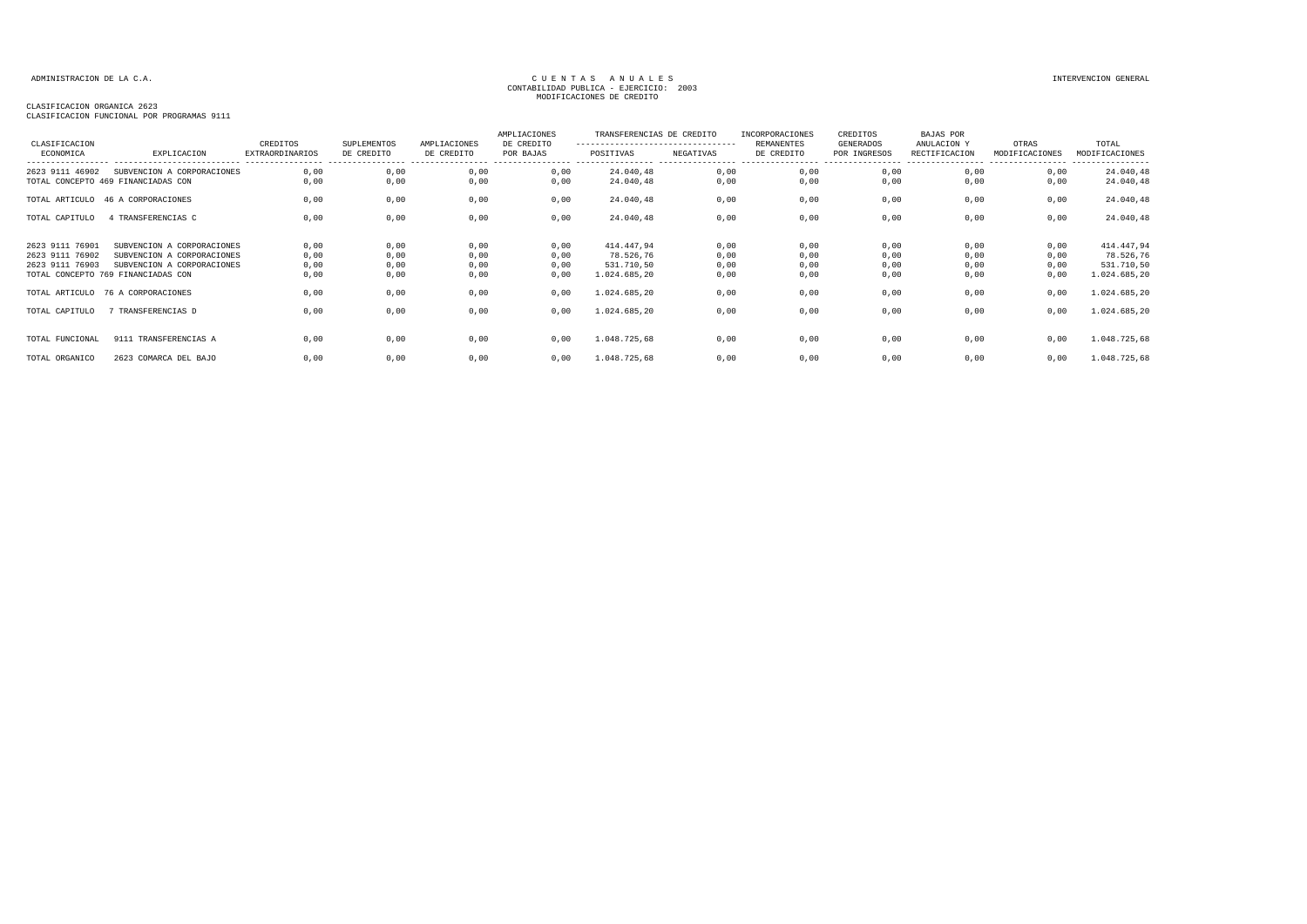### CLASIFICACION ORGANICA 2624

| CLASIFICACION                                         |                                                                                                | CREDITOS                     | SUPLEMENTOS                  | AMPLIACIONES                 | AMPLIACIONES<br>DE CREDITO   | TRANSFERENCIAS DE CREDITO<br>---------------------------------- |                              | INCORPORACIONES<br>REMANENTES | CREDITOS<br><b>GENERADOS</b> | BAJAS POR<br>ANULACION Y     | OTRAS                               | TOTAL                                                    |
|-------------------------------------------------------|------------------------------------------------------------------------------------------------|------------------------------|------------------------------|------------------------------|------------------------------|-----------------------------------------------------------------|------------------------------|-------------------------------|------------------------------|------------------------------|-------------------------------------|----------------------------------------------------------|
| ECONOMICA                                             | EXPLICACION                                                                                    | <b>EXTRAORDINARIOS</b>       | DE CREDITO                   | DE CREDITO                   | POR BAJAS                    | POSITIVAS                                                       | NEGATIVAS<br>.               | DE CREDITO                    | POR INGRESOS                 | RECTIFICACION                | MODIFICACIONES<br>----------------- | MODIFICACIONES<br>----------------                       |
| 2624 9111 46902                                       | MTO.FUNCTO.INVERSIONES SUP<br>TOTAL CONCEPTO 469 FINANCIADAS CON                               | 0,00<br>0,00                 | 0,00<br>0,00                 | 0,00<br>0,00                 | 0,00<br>0,00                 | 24.040,48<br>24.040,48                                          | 0,00<br>0,00                 | 0,00<br>0,00                  | 0,00<br>0,00                 | 0.00<br>0.00                 | 0,00<br>0,00                        | 24.040,48<br>24.040,48                                   |
|                                                       | TOTAL ARTICULO 46 A CORPORACIONES                                                              | 0,00                         | 0,00                         | 0,00                         | 0,00                         | 24.040,48                                                       | 0,00                         | 0,00                          | 0,00                         | 0,00                         | 0,00                                | 24.040,48                                                |
| TOTAL CAPITULO                                        | 4 TRANSFERENCIAS C                                                                             | 0,00                         | 0,00                         | 0,00                         | 0,00                         | 24.040,48                                                       | 0,00                         | 0,00                          | 0,00                         | 0,00                         | 0,00                                | 24.040,48                                                |
| 2624 9111 76901<br>2624 9111 76902<br>2624 9111 76903 | SUBV A CCLL<br>SUBV. CC.LL<br>SUBVENCION A CORPORACIONES<br>TOTAL CONCEPTO 769 FINANCIADAS CON | 0,00<br>0,00<br>0,00<br>0,00 | 0,00<br>0,00<br>0,00<br>0,00 | 0,00<br>0,00<br>0,00<br>0,00 | 0,00<br>0,00<br>0,00<br>0,00 | 567.331,52<br>135.779,34<br>1.010.653,16<br>1.713.764,02        | 0,00<br>0,00<br>0,00<br>0,00 | 0,00<br>0,00<br>0,00<br>0,00  | 0,00<br>0,00<br>0,00<br>0,00 | 0,00<br>0,00<br>0,00<br>0,00 | 0,00<br>0,00<br>0,00<br>0,00        | 567.331,52<br>135.779,34<br>1.010.653,16<br>1.713.764,02 |
|                                                       | TOTAL ARTICULO 76 A CORPORACIONES                                                              | 0,00                         | 0,00                         | 0,00                         | 0,00                         | 1.713.764,02                                                    | 0,00                         | 0,00                          | 0,00                         | 0,00                         | 0,00                                | 1.713.764,02                                             |
| TOTAL CAPITULO                                        | 7 TRANSFERENCIAS D                                                                             | 0.00                         | 0,00                         | 0,00                         | 0,00                         | 1.713.764.02                                                    | 0,00                         | 0,00                          | 0,00                         | 0,00                         | 0,00                                | 1.713.764,02                                             |
| TOTAL FUNCIONAL                                       | 9111 TRANSFERENCIAS A                                                                          | 0.00                         | 0,00                         | 0,00                         | 0,00                         | 1.737.804,50                                                    | 0,00                         | 0,00                          | 0,00                         | 0.00                         | 0,00                                | 1.737.804,50                                             |
| TOTAL ORGANICO                                        | 2624 COMARCA DEL CAMP                                                                          | 0,00                         | 0,00                         | 0,00                         | 0,00                         | 1.737.804,50                                                    | 0,00                         | 0,00                          | 0,00                         | 0,00                         | 0,00                                | 1.737.804,50                                             |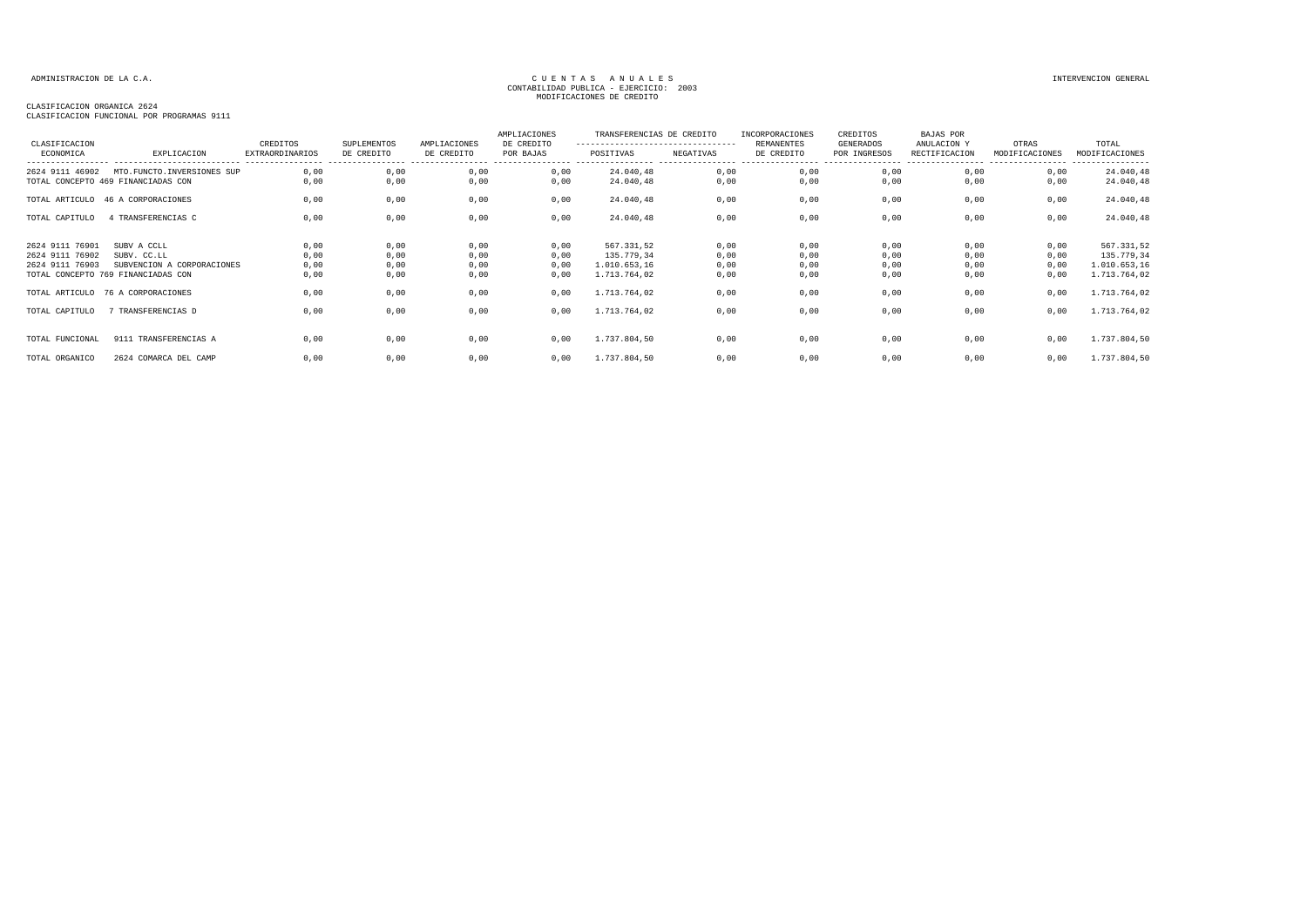### CLASIFICACION ORGANICA 2625

| CLASIFICACION                                         |                                                                                                                              | CREDITOS                                               | SUPLEMENTOS                  | AMPLIACIONES                    | AMPLIACIONES<br>DE CREDITO   | TRANSFERENCIAS DE CREDITO<br>--------------------------------- |                              | INCORPORACIONES<br><b>REMANENTES</b> | CREDITOS<br>GENERADOS            | <b>BAJAS POR</b><br>ANULACION Y | OTRAS                                                   | TOTAL                                                 |
|-------------------------------------------------------|------------------------------------------------------------------------------------------------------------------------------|--------------------------------------------------------|------------------------------|---------------------------------|------------------------------|----------------------------------------------------------------|------------------------------|--------------------------------------|----------------------------------|---------------------------------|---------------------------------------------------------|-------------------------------------------------------|
| ECONOMICA                                             | EXPLICACION<br>----------------------------                                                                                  | EXTRAORDINARIOS<br>----------------- ----------------- | DE CREDITO                   | DE CREDITO<br>----------------- | POR BAJAS                    | POSITIVAS                                                      | NEGATIVAS                    | DE CREDITO                           | POR INGRESOS<br>---------------- | RECTIFICACION                   | MODIFICACIONES<br>------------------------------------- | MODIFICACIONES<br>----------------                    |
| 2625 9111 46902                                       | SUBVENCIONES A CORPORACION<br>TOTAL CONCEPTO 469 FINANCIADAS CON                                                             | 0.00<br>0,00                                           | 0,00<br>0,00                 | 0,00<br>0,00                    | 0,00<br>0,00                 | 42.070,85<br>42.070,85                                         | 0,00<br>0,00                 | 0,00<br>0,00                         | 0,00<br>0,00                     | 0,00<br>0,00                    | 0,00<br>0,00                                            | 42.070,85<br>42.070,85                                |
| TOTAL ARTICULO                                        | 46 A CORPORACIONES                                                                                                           | 0,00                                                   | 0,00                         | 0,00                            | 0,00                         | 42.070,85                                                      | 0,00                         | 0,00                                 | 0,00                             | 0,00                            | 0,00                                                    | 42.070,85                                             |
| TOTAL CAPITULO                                        | 4 TRANSFERENCIAS C                                                                                                           | 0,00                                                   | 0,00                         | 0,00                            | 0,00                         | 42.070,85                                                      | 0,00                         | 0,00                                 | 0,00                             | 0,00                            | 0,00                                                    | 42.070,85                                             |
| 2625 9111 76901<br>2625 9111 76902<br>2625 9111 76903 | SUBVENCION A CORPORACIONES<br>SUBVENCION A CORPORACIONES<br>SUBV.A CORPORACIONES LOCAL<br>TOTAL CONCEPTO 769 FINANCIADAS CON | 0,00<br>0,00<br>0,00<br>0,00                           | 0,00<br>0,00<br>0,00<br>0,00 | 0,00<br>0,00<br>0,00<br>0,00    | 0,00<br>0,00<br>0,00<br>0,00 | 623.120,81<br>98.796,51<br>345.008,02<br>1.066.925,34          | 0,00<br>0,00<br>0,00<br>0,00 | 0,00<br>0,00<br>0,00<br>0,00         | 0,00<br>0,00<br>0,00<br>0,00     | 0,00<br>0,00<br>0,00<br>0,00    | 0,00<br>0,00<br>0,00<br>0,00                            | 623.120,81<br>98.796,51<br>345.008,02<br>1.066.925,34 |
|                                                       | TOTAL ARTICULO 76 A CORPORACIONES                                                                                            | 0,00                                                   | 0,00                         | 0,00                            | 0,00                         | 1.066.925,34                                                   | 0,00                         | 0,00                                 | 0,00                             | 0,00                            | 0,00                                                    | 1.066.925,34                                          |
| TOTAL CAPITULO                                        | 7 TRANSFERENCIAS D                                                                                                           | 0,00                                                   | 0,00                         | 0,00                            | 0,00                         | 1.066.925,34                                                   | 0,00                         | 0,00                                 | 0,00                             | 0,00                            | 0,00                                                    | 1.066.925,34                                          |
| TOTAL FUNCIONAL                                       | 9111 TRANSFERENCIAS A                                                                                                        | 0,00                                                   | 0,00                         | 0,00                            | 0,00                         | 1.108.996,19                                                   | 0,00                         | 0,00                                 | 0,00                             | 0,00                            | 0,00                                                    | 1.108.996,19                                          |
| TOTAL ORGANICO                                        | 2625 COMARCA DE CALAM                                                                                                        | 0,00                                                   | 0,00                         | 0,00                            | 0,00                         | 1.108.996,19                                                   | 0,00                         | 0,00                                 | 0,00                             | 0,00                            | 0,00                                                    | 1.108.996,19                                          |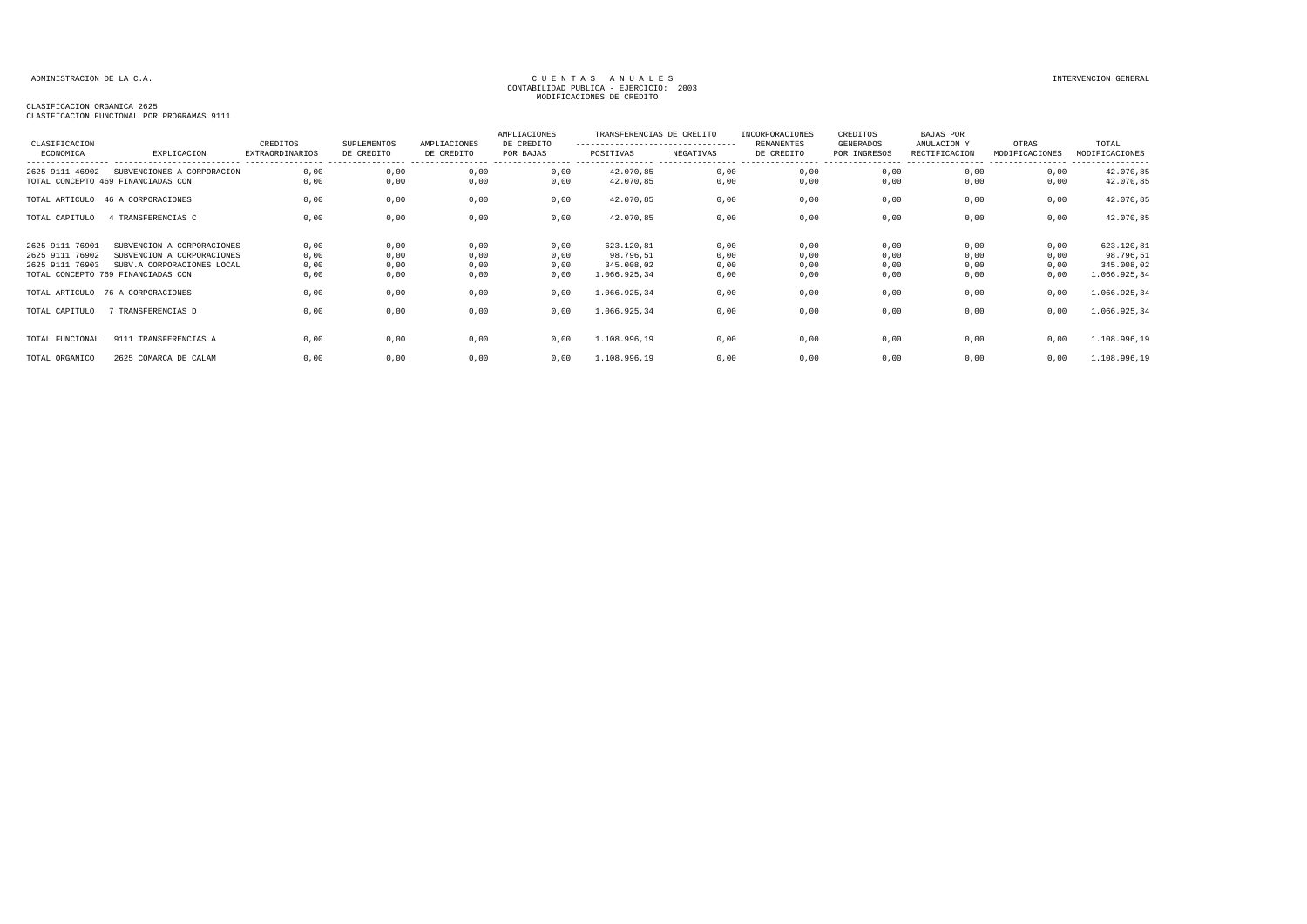### CLASIFICACION ORGANICA 2626

| CLASIFICACION                                         |                                                                                                | CREDITOS                     | SUPLEMENTOS                  | AMPLIACIONES                 | AMPLIACIONES<br>DE CREDITO   | TRANSFERENCIAS DE CREDITO<br>--------------------------------- |                              | INCORPORACIONES<br><b>REMANENTES</b> | CREDITOS<br>GENERADOS        | <b>BAJAS POR</b><br>ANULACION Y | OTRAS                        | TOTAL                                                 |
|-------------------------------------------------------|------------------------------------------------------------------------------------------------|------------------------------|------------------------------|------------------------------|------------------------------|----------------------------------------------------------------|------------------------------|--------------------------------------|------------------------------|---------------------------------|------------------------------|-------------------------------------------------------|
| ECONOMICA                                             | EXPLICACION                                                                                    | EXTRAORDINARIOS              | DE CREDITO                   | DE CREDITO                   | POR BAJAS                    | POSITIVAS                                                      | NEGATIVAS                    | DE CREDITO                           | POR INGRESOS                 | RECTIFICACION                   | MODIFICACIONES               | MODIFICACIONES                                        |
| 2626 9111 46902                                       | SUBV A CCLL<br>TOTAL CONCEPTO 469 FINANCIADAS CON                                              | 0.00<br>0,00                 | 0,00<br>0,00                 | 0,00<br>0,00                 | 0,00<br>0,00                 | 53.790,58<br>53.790,58                                         | 0,00<br>0,00                 | 0,00<br>0,00                         | 0,00<br>0,00                 | 0,00<br>0,00                    | 0,00<br>0,00                 | 53.790,58<br>53.790,58                                |
|                                                       | TOTAL ARTICULO 46 A CORPORACIONES                                                              | 0,00                         | 0,00                         | 0,00                         | 0,00                         | 53.790,58                                                      | 0,00                         | 0,00                                 | 0,00                         | 0,00                            | 0,00                         | 53.790,58                                             |
| TOTAL CAPITULO                                        | 4 TRANSFERENCIAS C                                                                             | 0,00                         | 0,00                         | 0,00                         | 0,00                         | 53.790,58                                                      | 0,00                         | 0,00                                 | 0,00                         | 0,00                            | 0,00                         | 53.790,58                                             |
| 2626 9111 76901<br>2626 9111 76902<br>2626 9111 76903 | SUBV A CCLL<br>SUBV. CC.LL<br>SUBVENCION A CORPORACIONES<br>TOTAL CONCEPTO 769 FINANCIADAS CON | 0,00<br>0,00<br>0,00<br>0,00 | 0,00<br>0,00<br>0,00<br>0,00 | 0,00<br>0,00<br>0,00<br>0,00 | 0,00<br>0,00<br>0,00<br>0,00 | 554.112,73<br>96.359,53<br>865.038,71<br>1.515.510,97          | 0,00<br>0,00<br>0,00<br>0,00 | 0,00<br>0,00<br>0,00<br>0,00         | 0,00<br>0,00<br>0,00<br>0,00 | 0,00<br>0,00<br>0,00<br>0,00    | 0,00<br>0,00<br>0,00<br>0,00 | 554.112,73<br>96.359,53<br>865.038,71<br>1.515.510,97 |
|                                                       | TOTAL ARTICULO 76 A CORPORACIONES                                                              | 0,00                         | 0,00                         | 0,00                         | 0,00                         | 1.515.510,97                                                   | 0,00                         | 0,00                                 | 0,00                         | 0,00                            | 0,00                         | 1.515.510,97                                          |
| TOTAL CAPITULO                                        | 7 TRANSFERENCIAS D                                                                             | 0,00                         | 0,00                         | 0,00                         | 0,00                         | 1.515.510,97                                                   | 0,00                         | 0,00                                 | 0,00                         | 0,00                            | 0,00                         | 1.515.510,97                                          |
| TOTAL FUNCIONAL                                       | 9111 TRANSFERENCIAS A                                                                          | 0,00                         | 0,00                         | 0,00                         | 0,00                         | 1.569.301,55                                                   | 0,00                         | 0,00                                 | 0,00                         | 0,00                            | 0,00                         | 1.569.301,55                                          |
| TOTAL ORGANICO                                        | 2626 COMARCA DE LAS C                                                                          | 0,00                         | 0,00                         | 0,00                         | 0,00                         | 1.569.301,55                                                   | 0,00                         | 0,00                                 | 0,00                         | 0,00                            | 0,00                         | 1.569.301,55                                          |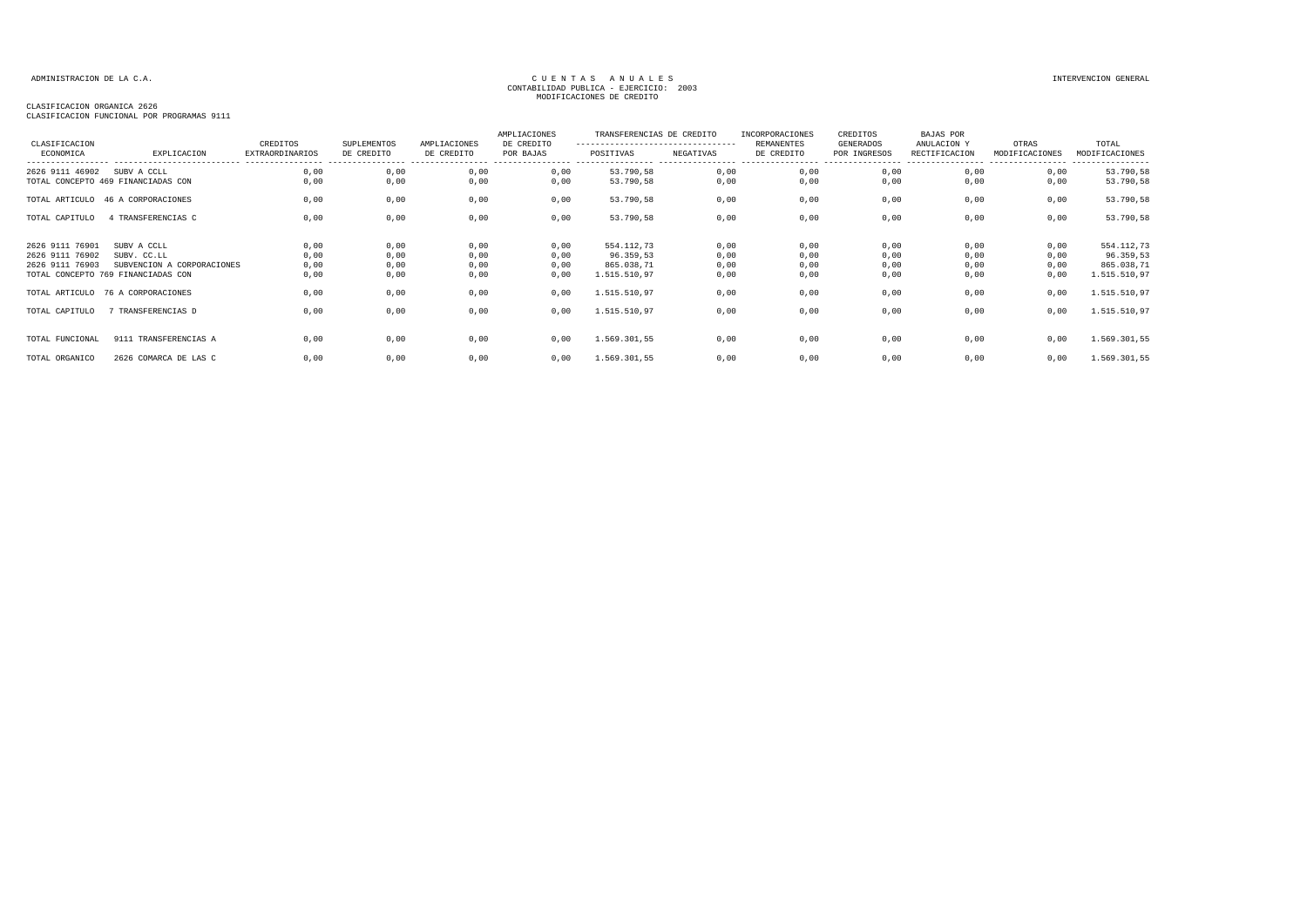CLASIFICACION ORGANICA 2627

| CLASIFICACION<br>ECONOMICA                            | EXPLICACION                                                                                    | CREDITOS<br><b>EXTRAORDINARIOS</b> | SUPLEMENTOS<br>DE CREDITO    | AMPLIACIONES<br>DE CREDITO   | AMPLIACIONES<br>DE CREDITO<br>POR BAJAS | TRANSFERENCIAS DE CREDITO<br>----------------------------------<br>POSITIVAS | NEGATIVAS                    | INCORPORACIONES<br><b>REMANENTES</b><br>DE CREDITO | CREDITOS<br>GENERADOS<br>POR INGRESOS | <b>BAJAS POR</b><br>ANULACION Y<br>RECTIFICACION | OTRAS<br>MODIFICACIONES      | TOTAL<br>MODIFICACIONES<br>---------                   |
|-------------------------------------------------------|------------------------------------------------------------------------------------------------|------------------------------------|------------------------------|------------------------------|-----------------------------------------|------------------------------------------------------------------------------|------------------------------|----------------------------------------------------|---------------------------------------|--------------------------------------------------|------------------------------|--------------------------------------------------------|
| 2627 9111 46902                                       | MTO. FUNCTO. INVERSIONES MUN<br>TOTAL CONCEPTO 469 FINANCIADAS CON                             | 0,00<br>0.00                       | 0,00<br>0,00                 | 0,00<br>0,00                 | 0,00<br>0,00                            | 30.050,61<br>30.050,61                                                       | 0,00<br>0,00                 | 0,00<br>0,00                                       | 0,00<br>0,00                          | 0,00<br>0,00                                     | 0,00<br>0,00                 | 30.050,61<br>30.050,61                                 |
|                                                       | TOTAL ARTICULO 46 A CORPORACIONES                                                              | 0.00                               | 0,00                         | 0,00                         | 0,00                                    | 30.050,61                                                                    | 0,00                         | 0,00                                               | 0,00                                  | 0,00                                             | 0,00                         | 30.050,61                                              |
| TOTAL CAPITULO                                        | 4 TRANSFERENCIAS C                                                                             | 0,00                               | 0,00                         | 0,00                         | 0,00                                    | 30.050,61                                                                    | 0,00                         | 0,00                                               | 0,00                                  | 0,00                                             | 0,00                         | 30.050,61                                              |
| 2627 9111 76901<br>2627 9111 76902<br>2627 9111 76903 | SUBV A CCLL<br>SUBV. CC.LL<br>TRASPASO DE FUNCIONES Y SE<br>TOTAL CONCEPTO 769 FINANCIADAS CON | 0,00<br>0,00<br>0,00<br>0,00       | 0,00<br>0,00<br>0,00<br>0,00 | 0,00<br>0,00<br>0,00<br>0,00 | 0,00<br>0,00<br>0,00<br>0,00            | 422.802,09<br>150.253,03<br>783.793,19<br>1.356.848,31                       | 0,00<br>0,00<br>0,00<br>0,00 | 0,00<br>0,00<br>0,00<br>0,00                       | 0,00<br>0,00<br>0,00<br>0,00          | 0,00<br>0,00<br>0,00<br>0,00                     | 0,00<br>0,00<br>0,00<br>0,00 | 422.802,09<br>150.253,03<br>783.793,19<br>1.356.848,31 |
|                                                       | TOTAL ARTICULO 76 A CORPORACIONES                                                              | 0.00                               | 0,00                         | 0,00                         | 0,00                                    | 1.356.848,31                                                                 | 0,00                         | 0,00                                               | 0,00                                  | 0,00                                             | 0,00                         | 1.356.848,31                                           |
| TOTAL CAPITULO                                        | 7 TRANSFERENCIAS D                                                                             | 0.00                               | 0,00                         | 0,00                         | 0,00                                    | 1.356.848,31                                                                 | 0,00                         | 0,00                                               | 0,00                                  | 0,00                                             | 0,00                         | 1.356.848,31                                           |
| TOTAL FUNCIONAL                                       | 9111 TRANSFERENCIAS A                                                                          | 0.00                               | 0,00                         | 0,00                         | 0.00                                    | 1.386.898,92                                                                 | 0,00                         | 0,00                                               | 0,00                                  | 0.00                                             | 0,00                         | 1.386.898,92                                           |
| TOTAL ORGANICO                                        | 2627 COMARCA DE ANDOR                                                                          | 0,00                               | 0,00                         | 0,00                         | 0,00                                    | 1.386.898,92                                                                 | 0,00                         | 0,00                                               | 0,00                                  | 0,00                                             | 0,00                         | 1.386.898,92                                           |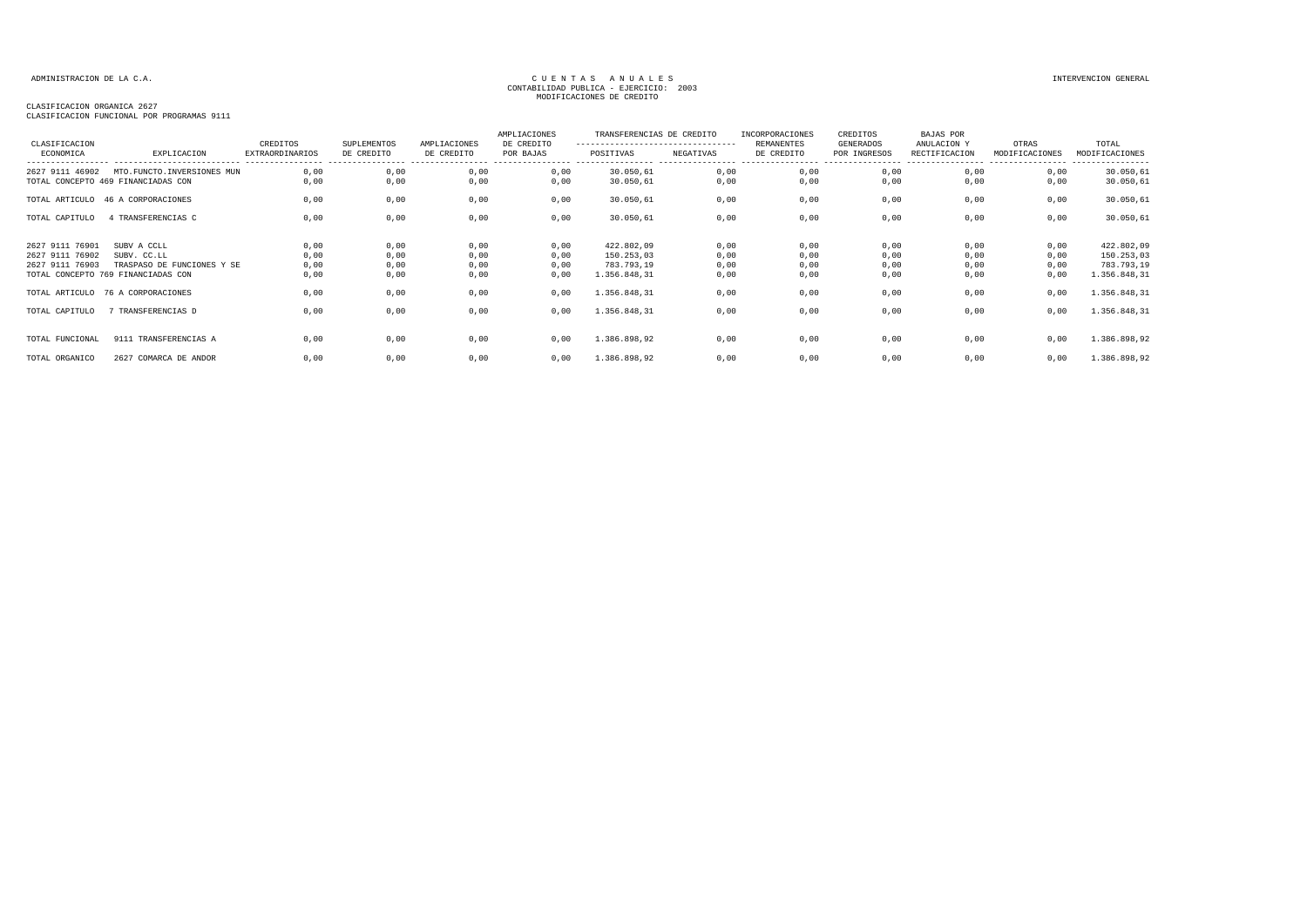### CLASIFICACION ORGANICA 2628

| CLASIFICACION                                         |                                                                                                | CREDITOS                     | SUPLEMENTOS                  | AMPLIACIONES                 | AMPLIACIONES<br>DE CREDITO   | TRANSFERENCIAS DE CREDITO<br>--------------------------------- |                              | <b>INCORPORACIONES</b><br>REMANENTES | CREDITOS<br>GENERADOS             | <b>BAJAS POR</b><br>ANULACION Y                        | OTRAS                        | TOTAL                                                    |
|-------------------------------------------------------|------------------------------------------------------------------------------------------------|------------------------------|------------------------------|------------------------------|------------------------------|----------------------------------------------------------------|------------------------------|--------------------------------------|-----------------------------------|--------------------------------------------------------|------------------------------|----------------------------------------------------------|
| ECONOMICA                                             | EXPLICACION<br>----------------------------                                                    | <b>EXTRAORDINARIOS</b>       | DE CREDITO                   | DE CREDITO                   | POR BAJAS                    | POSITIVAS                                                      | NEGATIVAS                    | DE CREDITO<br>-----------------      | POR INGRESOS<br>----------------- | RECTIFICACION<br>------------------------------------- | MODIFICACIONES               | MODIFICACIONES<br>----------------                       |
| 2628 9111 46902                                       | MTO.FUNCTO.INVERSIONES MUN<br>TOTAL CONCEPTO 469 FINANCIADAS CON                               | 0.00<br>0,00                 | 0,00<br>0,00                 | 0,00<br>0,00                 | 0,00<br>0,00                 | 36.060,73<br>36.060,73                                         | 0,00<br>0,00                 | 0,00<br>0,00                         | 0,00<br>0,00                      | 0,00<br>0,00                                           | 0,00<br>0,00                 | 36.060,73<br>36.060,73                                   |
|                                                       | TOTAL ARTICULO 46 A CORPORACIONES                                                              | 0,00                         | 0,00                         | 0,00                         | 0,00                         | 36.060,73                                                      | 0,00                         | 0,00                                 | 0,00                              | 0,00                                                   | 0,00                         | 36.060,73                                                |
| TOTAL CAPITULO                                        | 4 TRANSFERENCIAS C                                                                             | 0,00                         | 0,00                         | 0,00                         | 0,00                         | 36.060,73                                                      | 0,00                         | 0,00                                 | 0,00                              | 0,00                                                   | 0,00                         | 36.060,73                                                |
| 2628 9111 76901<br>2628 9111 76902<br>2628 9111 76903 | SUBV A CCLL<br>SUBV. CC.LL<br>TRASPASO DE FUNCIONES Y SE<br>TOTAL CONCEPTO 769 FINANCIADAS CON | 0,00<br>0,00<br>0,00<br>0,00 | 0,00<br>0,00<br>0,00<br>0,00 | 0,00<br>0,00<br>0,00<br>0,00 | 0,00<br>0,00<br>0,00<br>0,00 | 555.839,04<br>210.354,24<br>1.253.224,63<br>2.019.417,91       | 0,00<br>0,00<br>0,00<br>0,00 | 0,00<br>0,00<br>0,00<br>0,00         | 0,00<br>0,00<br>0,00<br>0,00      | 0,00<br>0,00<br>0,00<br>0,00                           | 0,00<br>0,00<br>0,00<br>0,00 | 555.839,04<br>210.354,24<br>1.253.224,63<br>2.019.417,91 |
|                                                       | TOTAL ARTICULO 76 A CORPORACIONES                                                              | 0,00                         | 0,00                         | 0,00                         | 0,00                         | 2.019.417,91                                                   | 0,00                         | 0,00                                 | 0,00                              | 0,00                                                   | 0,00                         | 2.019.417,91                                             |
| TOTAL CAPITULO                                        | 7 TRANSFERENCIAS D                                                                             | 0,00                         | 0,00                         | 0,00                         | 0,00                         | 2.019.417,91                                                   | 0,00                         | 0,00                                 | 0,00                              | 0,00                                                   | 0,00                         | 2.019.417,91                                             |
| TOTAL FUNCIONAL                                       | 9111 TRANSFERENCIAS A                                                                          | 0,00                         | 0,00                         | 0,00                         | 0,00                         | 2.055.478,64                                                   | 0,00                         | 0,00                                 | 0,00                              | 0,00                                                   | 0,00                         | 2.055.478,64                                             |
| TOTAL ORGANICO                                        | 2628 COMARCA DE BAJO                                                                           | 0,00                         | 0,00                         | 0,00                         | 0,00                         | 2.055.478,64                                                   | 0,00                         | 0,00                                 | 0,00                              | 0,00                                                   | 0,00                         | 2.055.478,64                                             |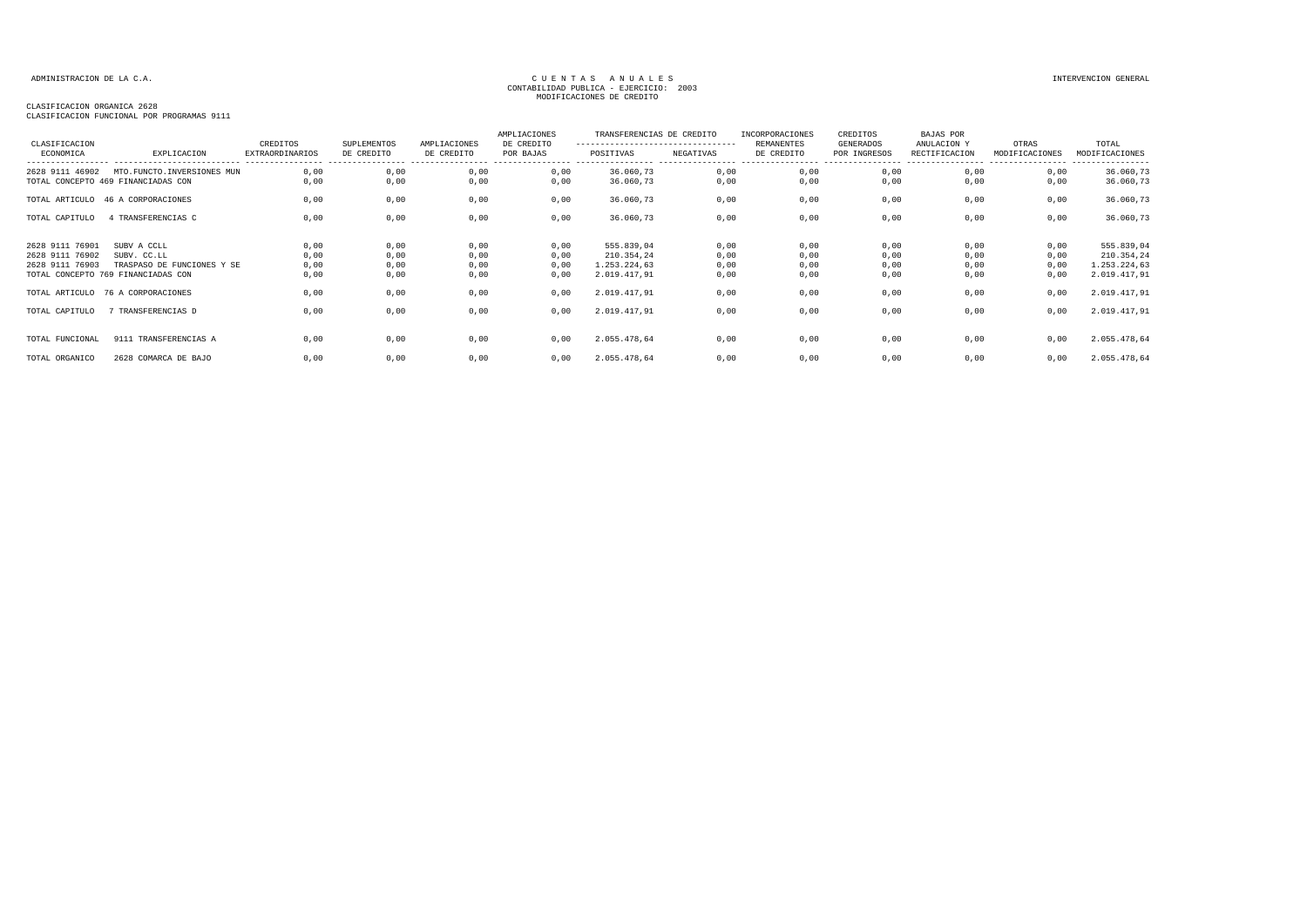## CLASIFICACION ORGANICA 2629

| CLASIFICACION FUNCIONAL POR PROGRAMAS 9111 |  |  |  |
|--------------------------------------------|--|--|--|
|                                            |  |  |  |

| CLASIFICACION   |                                                                  | CREDITOS                                    | <b>SUPLEMENTOS</b>             | AMPLIACIONES | AMPLIACIONES<br>DE CREDITO | TRANSFERENCIAS DE CREDITO<br>--------------------------------- |                      | INCORPORACIONES<br><b>REMANENTES</b> | CREDITOS<br>GENERADOS | BAJAS POR<br>ANULACION Y | OTRAS                               | TOTAL                              |
|-----------------|------------------------------------------------------------------|---------------------------------------------|--------------------------------|--------------|----------------------------|----------------------------------------------------------------|----------------------|--------------------------------------|-----------------------|--------------------------|-------------------------------------|------------------------------------|
| ECONOMICA       | EXPLICACION                                                      | <b>EXTRAORDINARIOS</b><br>----------------- | DE CREDITO<br>---------------- | DE CREDITO   | POR BAJAS                  | POSITIVAS                                                      | NEGATIVAS<br>------- | DE CREDITO                           | POR INGRESOS          | RECTIFICACION            | MODIFICACIONES<br>----------------- | MODIFICACIONES<br>---------------- |
| 2629 9111 46902 | SUBVENCION A CORPORACIONES<br>TOTAL CONCEPTO 469 FINANCIADAS CON | 0,00<br>0,00                                | 0,00<br>0,00                   | 0,00<br>0,00 | 0,00<br>0,00               | 38.765,28<br>38.765,28                                         | 0,00<br>0,00         | 0,00<br>0,00                         | 0,00<br>0,00          | 0,00<br>0,00             | 0,00<br>0,00                        | 38.765,28<br>38.765,28             |
|                 | TOTAL ARTICULO 46 A CORPORACIONES                                | 0,00                                        | 0,00                           | 0,00         | 0,00                       | 38.765,28                                                      | 0,00                 | 0,00                                 | 0,00                  | 0,00                     | 0,00                                | 38.765,28                          |
| TOTAL CAPITULO  | 4 TRANSFERENCIAS C                                               | 0,00                                        | 0,00                           | 0,00         | 0,00                       | 38.765,28                                                      | 0,00                 | 0,00                                 | 0,00                  | 0.00                     | 0,00                                | 38.765,28                          |
| 2629 9111 76901 | SUBVENCION A CORPORACIONES                                       | 0,00                                        | 0,00                           | 0,00         | 0,00                       | 652.011,13                                                     | 0,00                 | 0,00                                 | 0,00                  | 0,00                     | 0,00                                | 652.011,13                         |
| 2629 9111 76902 | SUBVENCION A CORPORACIONES                                       | 0,00                                        | 0,00                           | 0,00         | 0,00                       | 142.349,31                                                     | 0,00                 | 0,00                                 | 0,00                  | 0,00                     | 0,00                                | 142.349,31                         |
| 2629 9111 76903 | SUBV. A CORPORACIONES LOCA                                       | 0,00                                        | 0,00                           | 0,00         | 0,00                       | 625.038,37                                                     | 0,00                 | 0,00                                 | 0,00                  | 0,00                     | 0,00                                | 625.038,37                         |
|                 | TOTAL CONCEPTO 769 FINANCIADAS CON                               | 0,00                                        | 0,00                           | 0,00         | 0,00                       | 1.419.398,81                                                   | 0,00                 | 0,00                                 | 0,00                  | 0.00                     | 0,00                                | 1.419.398,81                       |
|                 | TOTAL ARTICULO 76 A CORPORACIONES                                | 0,00                                        | 0,00                           | 0,00         | 0,00                       | 1.419.398,81                                                   | 0,00                 | 0,00                                 | 0,00                  | 0,00                     | 0,00                                | 1.419.398,81                       |
| TOTAL CAPITULO  | 7 TRANSFERENCIAS D                                               | 0,00                                        | 0,00                           | 0,00         | 0,00                       | 1.419.398,81                                                   | 0,00                 | 0,00                                 | 0,00                  | 0,00                     | 0,00                                | 1.419.398,81                       |
| TOTAL FUNCIONAL | 9111 TRANSFERENCIAS A                                            | 0.00                                        | 0,00                           | 0,00         | 0.00                       | 1.458.164,09                                                   | 0,00                 | 0,00                                 | 0,00                  | 0.00                     | 0,00                                | 1.458.164,09                       |
| TOTAL ORGANICO  | 2629 COMARCA DE TERUE                                            | 0,00                                        | 0,00                           | 0,00         | 0,00                       | 1.458.164,09                                                   | 0,00                 | 0,00                                 | 0,00                  | 0,00                     | 0,00                                | 1.458.164,09                       |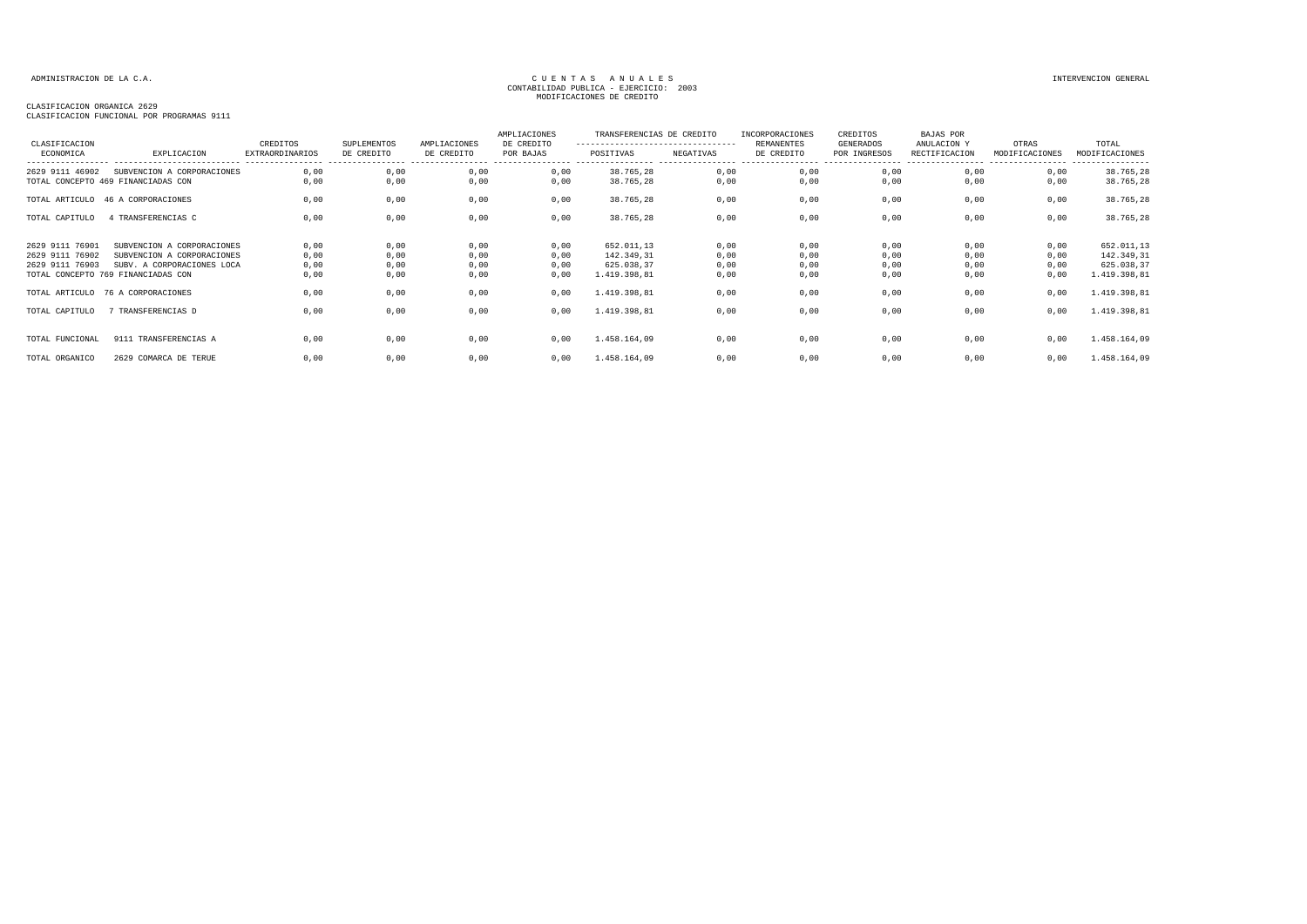## CLASIFICACION ORGANICA 2630

| CLASIFICACION FUNCIONAL POR PROGRAMAS 9111 |  |  |  |
|--------------------------------------------|--|--|--|
|                                            |  |  |  |

| CLASIFICACION<br>ECONOMICA | EXPLICACION                        | CREDITOS<br>EXTRAORDINARIOS | <b>SUPLEMENTOS</b><br>DE CREDITO | AMPLIACIONES<br>DE CREDITO | AMPLIACIONES<br>DE CREDITO<br>POR BAJAS | TRANSFERENCIAS DE CREDITO<br>----------------------------------<br>POSITIVAS | NEGATIVAS | INCORPORACIONES<br>REMANENTES<br>DE CREDITO | CREDITOS<br>GENERADOS<br>POR INGRESOS | <b>BAJAS POR</b><br>ANULACION Y<br>RECTIFICACION | OTRAS<br>MODIFICACIONES | TOTAL<br>MODIFICACIONES<br>--------- |
|----------------------------|------------------------------------|-----------------------------|----------------------------------|----------------------------|-----------------------------------------|------------------------------------------------------------------------------|-----------|---------------------------------------------|---------------------------------------|--------------------------------------------------|-------------------------|--------------------------------------|
| 2630 9111 46902            | MTO.FUNCTO.INVERSIONES SUP         | 0,00                        | 0,00                             | 0,00                       | 0,00                                    | 24.040,48                                                                    | 0,00      | 0,00                                        | 0,00                                  | 0,00                                             | 0,00                    | 24.040,48                            |
| 2630 9111 46903            | TRASPASO DE FUNCIONES Y SE         | 0,00                        | 0,00                             | 0,00                       | 0,00                                    | 103,08                                                                       | 0,00      | 0,00                                        | 0,00                                  | 0,00                                             | 0,00                    | 103,08                               |
|                            | TOTAL CONCEPTO 469 FINANCIADAS CON | 0.00                        | 0,00                             | 0,00                       | 0,00                                    | 24.143,56                                                                    | 0,00      | 0,00                                        | 0,00                                  | 0,00                                             | 0,00                    | 24.143,56                            |
|                            | TOTAL ARTICULO 46 A CORPORACIONES  | 0,00                        | 0,00                             | 0,00                       | 0,00                                    | 24.143,56                                                                    | 0,00      | 0,00                                        | 0,00                                  | 0,00                                             | 0,00                    | 24.143,56                            |
| TOTAL CAPITULO             | 4 TRANSFERENCIAS C                 | 0,00                        | 0,00                             | 0,00                       | 0,00                                    | 24.143,56                                                                    | 0,00      | 0,00                                        | 0,00                                  | 0,00                                             | 0,00                    | 24.143,56                            |
| 2630 9111 76901            | SUBV A CCLL                        | 0,00                        | 0,00                             | 0,00                       | 0,00                                    | 431.105,46                                                                   | 0,00      | 0,00                                        | 0,00                                  | 0,00                                             | 0,00                    | 431.105,46                           |
| 2630 9111 76902            | SUBV. CC.LL                        | 0.00                        | 0.00                             | 0,00                       | 0.00                                    | 114.192,30                                                                   | 0.00      | 0,00                                        | 0.00                                  | 0.00                                             | 0.00                    | 114.192,30                           |
| 2630 9111 76903            | TRASPASO DE FUNCIONES Y SE         | 0,00                        | 0,00                             | 0,00                       | 0,00                                    | 648.059,24                                                                   | 0,00      | 0,00                                        | 0,00                                  | 0,00                                             | 0,00                    | 648.059,24                           |
|                            | TOTAL CONCEPTO 769 FINANCIADAS CON | 0,00                        | 0,00                             | 0,00                       | 0,00                                    | 1.193.357,00                                                                 | 0,00      | 0,00                                        | 0,00                                  | 0,00                                             | 0,00                    | 1.193.357,00                         |
| TOTAL ARTICULO             | 76 A CORPORACIONES                 | 0,00                        | 0,00                             | 0,00                       | 0,00                                    | 1.193.357,00                                                                 | 0,00      | 0,00                                        | 0,00                                  | 0,00                                             | 0,00                    | 1.193.357,00                         |
| TOTAL CAPITULO             | 7 TRANSFERENCIAS D                 | 0,00                        | 0,00                             | 0,00                       | 0,00                                    | 1.193.357,00                                                                 | 0,00      | 0,00                                        | 0,00                                  | 0,00                                             | 0,00                    | 1.193.357,00                         |
| TOTAL FUNCIONAL            | 9111 TRANSFERENCIAS A              | 0,00                        | 0,00                             | 0,00                       | 0,00                                    | 1.217.500,56                                                                 | 0,00      | 0,00                                        | 0,00                                  | 0,00                                             | 0,00                    | 1.217.500,56                         |
| TOTAL ORGANICO             | 2630 COMARCA DEL MAES              | 0,00                        | 0,00                             | 0,00                       | 0,00                                    | 1.217.500,56                                                                 | 0,00      | 0,00                                        | 0,00                                  | 0,00                                             | 0,00                    | 1.217.500,56                         |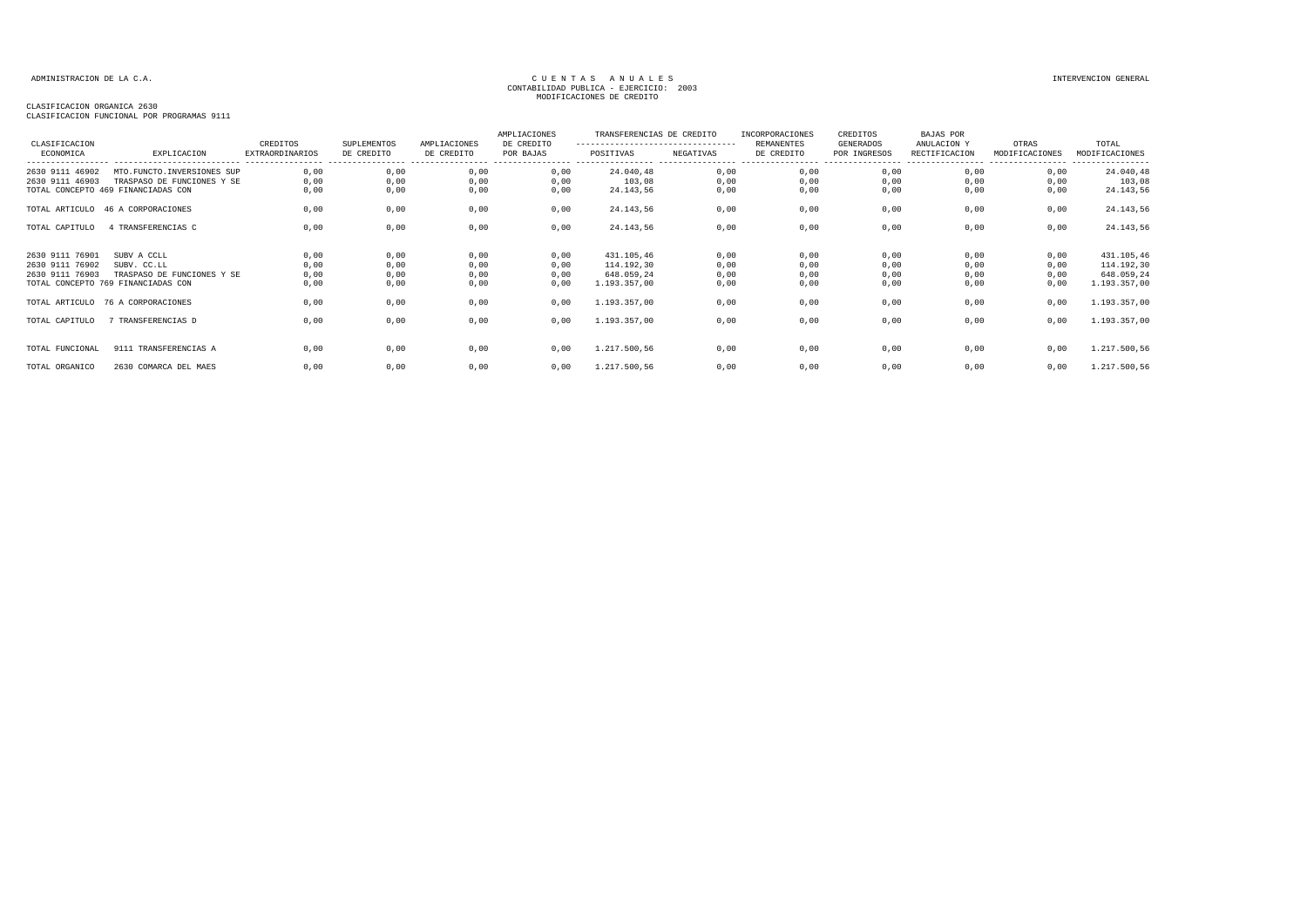## CLASIFICACION ORGANICA 2631

| CLASIFICACION<br>ECONOMICA | EXPLICACION                        | CREDITOS<br><b>EXTRAORDINARIOS</b> | <b>SUPLEMENTOS</b><br>DE CREDITO | AMPLIACIONES<br>DE CREDITO | AMPLIACIONES<br>DE CREDITO<br>POR BAJAS | TRANSFERENCIAS DE CREDITO<br>---------------------------------<br>POSITIVAS | NEGATIVAS | INCORPORACIONES<br><b>REMANENTES</b><br>DE CREDITO | CREDITOS<br>GENERADOS<br>POR INGRESOS | <b>BAJAS POR</b><br>ANULACION Y<br>RECTIFICACION | OTRAS<br>MODIFICACIONES | TOTAL<br>MODIFICACIONES       |
|----------------------------|------------------------------------|------------------------------------|----------------------------------|----------------------------|-----------------------------------------|-----------------------------------------------------------------------------|-----------|----------------------------------------------------|---------------------------------------|--------------------------------------------------|-------------------------|-------------------------------|
| 2631 9111 46902            | SUBVENCION A CORPORACIONES         | 0,00                               | 0,00                             | 0,00                       | 0,00                                    | 72.121,45                                                                   | 0,00      | 0,00                                               | ---------------<br>0,00               | ----------------- -----------------<br>0,00      | 0,00                    | ----------------<br>72.121,45 |
|                            | TOTAL CONCEPTO 469 FINANCIADAS CON | 0,00                               | 0,00                             | 0,00                       | 0,00                                    | 72.121,45                                                                   | 0,00      | 0,00                                               | 0,00                                  | 0,00                                             | 0,00                    | 72.121,45                     |
|                            | TOTAL ARTICULO 46 A CORPORACIONES  | 0,00                               | 0,00                             | 0,00                       | 0,00                                    | 72.121,45                                                                   | 0,00      | 0,00                                               | 0,00                                  | 0,00                                             | 0,00                    | 72.121,45                     |
| TOTAL CAPITULO             | 4 TRANSFERENCIAS C                 | 0,00                               | 0,00                             | 0,00                       | 0,00                                    | 72.121,45                                                                   | 0,00      | 0,00                                               | 0,00                                  | 0,00                                             | 0,00                    | 72.121,45                     |
| 2631 9111 76901            | SUBVENCION A CORPORACIONES         | 0,00                               | 0,00                             | 0,00                       | 0,00                                    | 497.624,26                                                                  | 0,00      | 0,00                                               | 0,00                                  | 0,00                                             | 0,00                    | 497.624,26                    |
| 2631 9111 76902            | SUBVENCION A CORPORACIONES         | 0,00                               | 0,00                             | 0,00                       | 0,00                                    | 86.035,29                                                                   | 0,00      | 0,00                                               | 0,00                                  | 0,00                                             | 0,00                    | 86.035,29                     |
| 2631 9111 76903            | SUBVENCION A CORPORACIONES         | 0,00                               | 0,00                             | 0,00                       | 0,00                                    | 531.996,91                                                                  | 0,00      | 0,00                                               | 0,00                                  | 0,00                                             | 0,00                    | 531.996,91                    |
|                            | TOTAL CONCEPTO 769 FINANCIADAS CON | 0,00                               | 0,00                             | 0,00                       | 0,00                                    | 1.115.656,46                                                                | 0,00      | 0,00                                               | 0,00                                  | 0,00                                             | 0,00                    | 1.115.656,46                  |
|                            | TOTAL ARTICULO 76 A CORPORACIONES  | 0,00                               | 0,00                             | 0,00                       | 0,00                                    | 1.115.656,46                                                                | 0,00      | 0,00                                               | 0,00                                  | 0.00                                             | 0,00                    | 1.115.656,46                  |
| TOTAL CAPITULO             | 7 TRANSFERENCIAS D                 | 0,00                               | 0,00                             | 0,00                       | 0,00                                    | 1.115.656,46                                                                | 0,00      | 0,00                                               | 0,00                                  | 0,00                                             | 0,00                    | 1.115.656,46                  |
| TOTAL FUNCIONAL            | 9111 TRANSFERENCIAS A              | 0.00                               | 0,00                             | 0.00                       | 0.00                                    | 1.187.777.91                                                                | 0,00      | 0,00                                               | 0,00                                  | 0.00                                             | 0.00                    | 1.187.777,91                  |
| TOTAL ORGANICO             | 2631 COMARCA DE ALBAR              | 0.00                               | 0,00                             | 0,00                       | 0.00                                    | 1.187.777.91                                                                | 0,00      | 0,00                                               | 0,00                                  | 0.00                                             | 0,00                    | 1.187.777,91                  |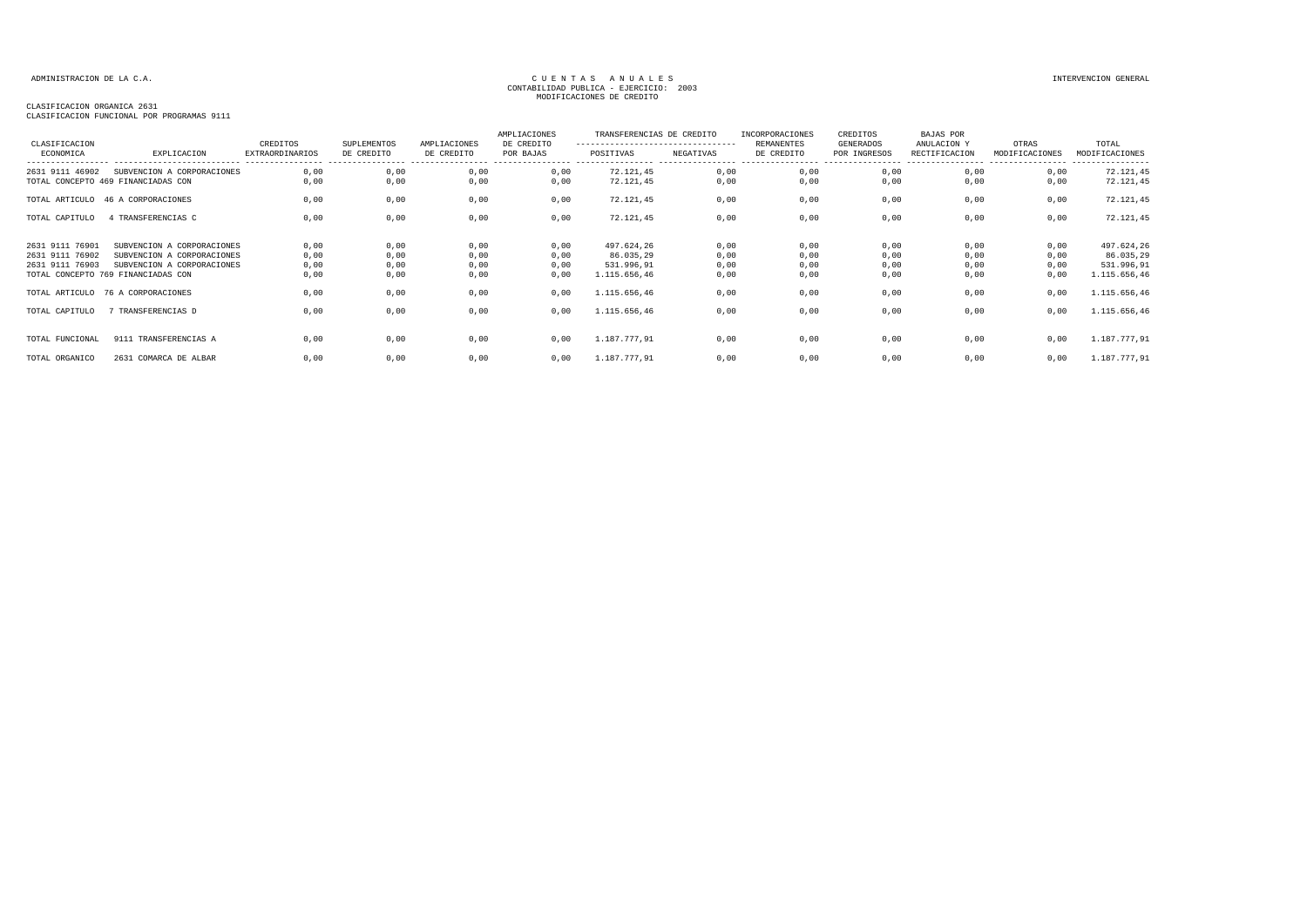### CLASIFICACION ORGANICA 2632

CLASIFICACION FUNCIONAL POR PROGRAMAS 9111

| CLASIFICACION                                         |                                                                    | CREDITOS                                    | SUPLEMENTOS                     | AMPLIACIONES                    | AMPLIACIONES<br>DE CREDITO | TRANSFERENCIAS DE CREDITO<br>---------------------------------- |                      | INCORPORACIONES<br>REMANENTES   | CREDITOS<br><b>GENERADOS</b> | BAJAS POR<br>ANULACION Y           | OTRAS                               | TOTAL                                  |
|-------------------------------------------------------|--------------------------------------------------------------------|---------------------------------------------|---------------------------------|---------------------------------|----------------------------|-----------------------------------------------------------------|----------------------|---------------------------------|------------------------------|------------------------------------|-------------------------------------|----------------------------------------|
| ECONOMICA                                             | EXPLICACION                                                        | <b>EXTRAORDINARIOS</b><br>----------------- | DE CREDITO<br>----------------- | DE CREDITO<br>----------------- | POR BAJAS<br>----------    | POSITIVAS                                                       | NEGATIVAS<br>.       | DE CREDITO<br>----------------- | POR INGRESOS                 | RECTIFICACION<br>----------------- | MODIFICACIONES<br>----------------- | MODIFICACIONES<br>----------------     |
| 2632 9111 46902                                       | MTO. FUNCTO. INVERSIONES SUP<br>TOTAL CONCEPTO 469 FINANCIADAS CON | 0,00<br>0,00                                | 0,00<br>0,00                    | 0,00<br>0,00                    | 0,00<br>0,00               | 24.040,48<br>24.040,48                                          | 0,00<br>0,00         | 0,00<br>0,00                    | 0,00<br>0,00                 | 0,00<br>0,00                       | 0,00<br>0,00                        | 24.040,48<br>24.040,48                 |
|                                                       | TOTAL ARTICULO 46 A CORPORACIONES                                  | 0,00                                        | 0,00                            | 0,00                            | 0,00                       | 24.040,48                                                       | 0,00                 | 0,00                            | 0,00                         | 0,00                               | 0,00                                | 24.040,48                              |
| TOTAL CAPITULO                                        | 4 TRANSFERENCIAS C                                                 | 0,00                                        | 0,00                            | 0,00                            | 0,00                       | 24.040,48                                                       | 0,00                 | 0,00                            | 0,00                         | 0,00                               | 0,00                                | 24.040,48                              |
| 2632 9111 76901<br>2632 9111 76902<br>2632 9111 76903 | SUBV A CCLL<br>SUBV. CC.LL<br>TRASPASO DE FUNCIONES Y SE           | 0,00<br>0,00<br>0,00                        | 0,00<br>0,00<br>0,00            | 0,00<br>0,00<br>0,00            | 0,00<br>0,00<br>0,00       | 504.743,20<br>114.192,30<br>597.167,12                          | 0,00<br>0,00<br>0,00 | 0,00<br>0,00<br>0,00            | 0,00<br>0,00<br>0,00         | 0,00<br>0,00<br>0,00               | 0,00<br>0,00<br>0,00                | 504.743,20<br>114.192,30<br>597.167,12 |
|                                                       | TOTAL CONCEPTO 769 FINANCIADAS CON                                 | 0,00                                        | 0,00                            | 0,00                            | 0,00                       | 1.216.102,62                                                    | 0,00                 | 0,00                            | 0,00                         | 0,00                               | 0,00                                | 1.216.102,62                           |
|                                                       | TOTAL ARTICULO 76 A CORPORACIONES                                  | 0,00                                        | 0,00                            | 0,00                            | 0,00                       | 1.216.102,62                                                    | 0,00                 | 0,00                            | 0,00                         | 0,00                               | 0,00                                | 1.216.102,62                           |
| TOTAL CAPITULO                                        | 7 TRANSFERENCIAS D                                                 | 0,00                                        | 0,00                            | 0,00                            | 0,00                       | 1.216.102,62                                                    | 0,00                 | 0,00                            | 0,00                         | 0,00                               | 0,00                                | 1.216.102,62                           |
| TOTAL FUNCIONAL                                       | 9111 TRANSFERENCIAS A                                              | 0.00                                        | 0,00                            | 0,00                            | 0.00                       | 1.240.143,10                                                    | 0,00                 | 0,00                            | 0,00                         | 0,00                               | 0,00                                | 1.240.143,10                           |
| TOTAL ORGANICO                                        | 2632 COMARCA DE GUDAR                                              | 0.00                                        | 0,00                            | 0,00                            | 0,00                       | 1.240.143,10                                                    | 0,00                 | 0,00                            | 0,00                         | 0,00                               | 0,00                                | 1.240.143,10                           |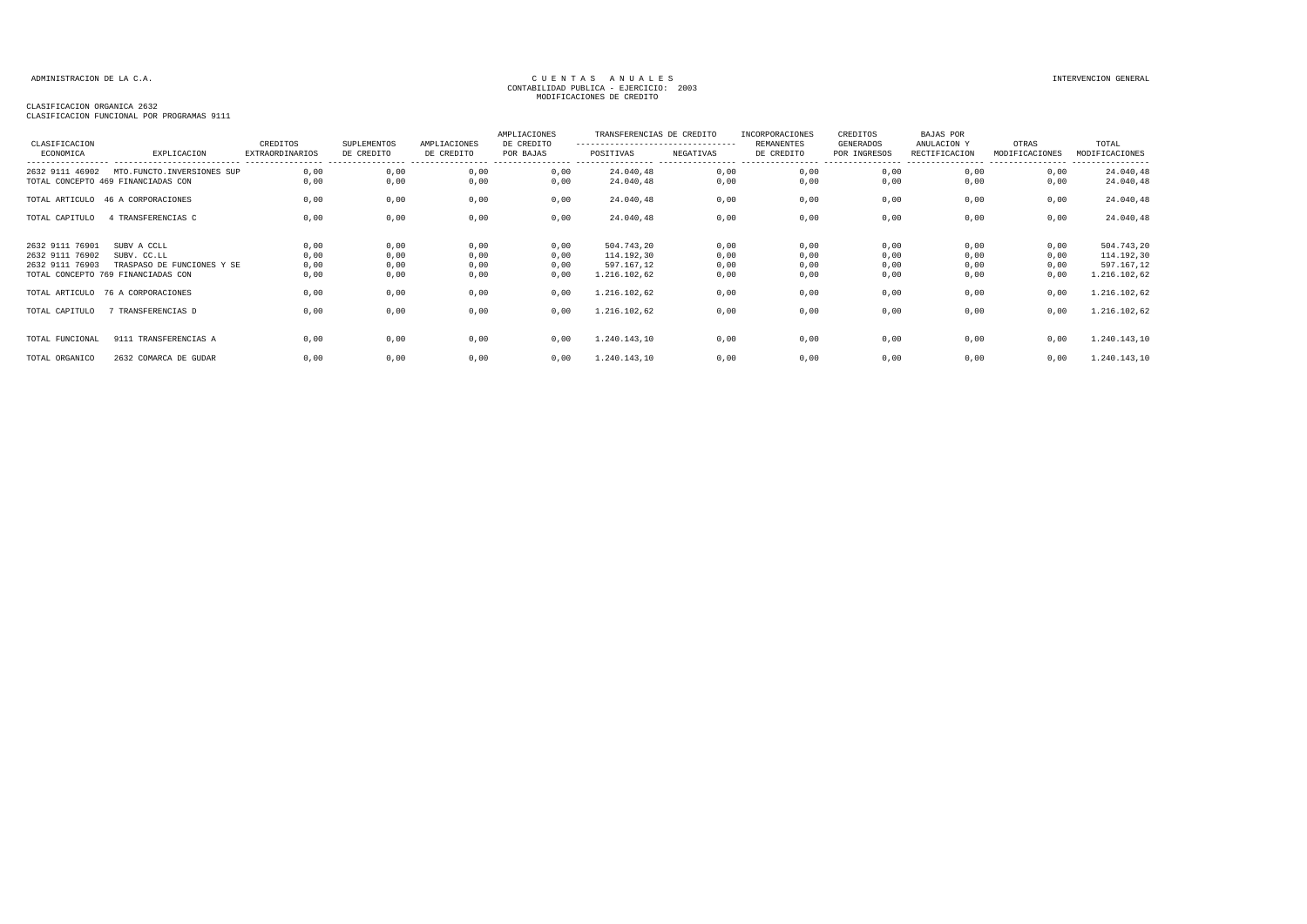### CLASIFICACION ORGANICA 2633

CLASIFICACION FUNCIONAL POR PROGRAMAS 9111

| CLASIFICACION                                         |                                                                  | CREDITOS                                    | SUPLEMENTOS                     | AMPLIACIONES                    | AMPLIACIONES<br>DE CREDITO   | TRANSFERENCIAS DE CREDITO<br>--------------------------------- |                        | INCORPORACIONES<br><b>REMANENTES</b> | CREDITOS<br>GENERADOS            | BAJAS POR<br>ANULACION Y           | OTRAS                               | TOTAL                                  |
|-------------------------------------------------------|------------------------------------------------------------------|---------------------------------------------|---------------------------------|---------------------------------|------------------------------|----------------------------------------------------------------|------------------------|--------------------------------------|----------------------------------|------------------------------------|-------------------------------------|----------------------------------------|
| ECONOMICA                                             | EXPLICACION                                                      | <b>EXTRAORDINARIOS</b><br>----------------- | DE CREDITO<br>----------------- | DE CREDITO<br>----------------- | POR BAJAS<br>---------- ---- | POSITIVAS                                                      | NEGATIVAS<br>--------- | DE CREDITO<br>-----------------      | POR INGRESOS<br>---------------- | RECTIFICACION<br>----------------- | MODIFICACIONES<br>----------------- | MODIFICACIONES<br>----------------     |
| 2633 9111 46902                                       | MTO.FUNCTO.INVERSIONES SUP<br>TOTAL CONCEPTO 469 FINANCIADAS CON | 0,00<br>0,00                                | 0,00<br>0,00                    | 0,00<br>0,00                    | 0,00<br>0,00                 | 24.641,50<br>24.641,50                                         | 0,00<br>0,00           | 0,00<br>0,00                         | 0,00<br>0,00                     | 0,00<br>0,00                       | 0,00<br>0,00                        | 24.641,50<br>24.641,50                 |
|                                                       | TOTAL ARTICULO 46 A CORPORACIONES                                | 0,00                                        | 0,00                            | 0,00                            | 0,00                         | 24.641,50                                                      | 0,00                   | 0,00                                 | 0,00                             | 0,00                               | 0,00                                | 24.641,50                              |
| TOTAL CAPITULO                                        | 4 TRANSFERENCIAS C                                               | 0,00                                        | 0,00                            | 0,00                            | 0,00                         | 24.641,50                                                      | 0,00                   | 0,00                                 | 0,00                             | 0,00                               | 0,00                                | 24.641,50                              |
| 2633 9111 76901<br>2633 9111 76902<br>2633 9111 76903 | SUBV A CCLL<br>SUBV. CC.LL<br>TRASPASO DE FUNCIONES Y SE         | 0,00<br>0,00<br>0,00                        | 0,00<br>0,00<br>0,00            | 0,00<br>0,00<br>0,00            | 0,00<br>0,00<br>0,00         | 466.823,29<br>114.192,30<br>516.215,13                         | 0,00<br>0,00<br>0,00   | 0,00<br>0,00<br>0,00                 | 0,00<br>0,00<br>0,00             | 0,00<br>0,00<br>0,00               | 0,00<br>0,00<br>0,00                | 466.823,29<br>114.192,30<br>516.215,13 |
|                                                       | TOTAL CONCEPTO 769 FINANCIADAS CON                               | 0,00                                        | 0,00                            | 0,00                            | 0,00                         | 1.097.230,72                                                   | 0,00                   | 0,00                                 | 0,00                             | 0,00                               | 0,00                                | 1.097.230,72                           |
|                                                       | TOTAL ARTICULO 76 A CORPORACIONES                                | 0,00                                        | 0,00                            | 0,00                            | 0,00                         | 1.097.230,72                                                   | 0,00                   | 0,00                                 | 0,00                             | 0,00                               | 0,00                                | 1.097.230,72                           |
| TOTAL CAPITULO                                        | 7 TRANSFERENCIAS D                                               | 0,00                                        | 0,00                            | 0,00                            | 0,00                         | 1.097.230,72                                                   | 0,00                   | 0,00                                 | 0,00                             | 0,00                               | 0,00                                | 1.097.230,72                           |
| TOTAL FUNCIONAL                                       | 9111 TRANSFERENCIAS A                                            | 0.00                                        | 0,00                            | 0,00                            | 0,00                         | 1.121.872,22                                                   | 0,00                   | 0,00                                 | 0,00                             | 0,00                               | 0,00                                | 1.121.872,22                           |
| TOTAL ORGANICO                                        | 2633 COMARCA DEL MATA                                            | 0.00                                        | 0,00                            | 0,00                            | 0,00                         | 1.121.872,22                                                   | 0,00                   | 0,00                                 | 0,00                             | 0,00                               | 0,00                                | 1.121.872,22                           |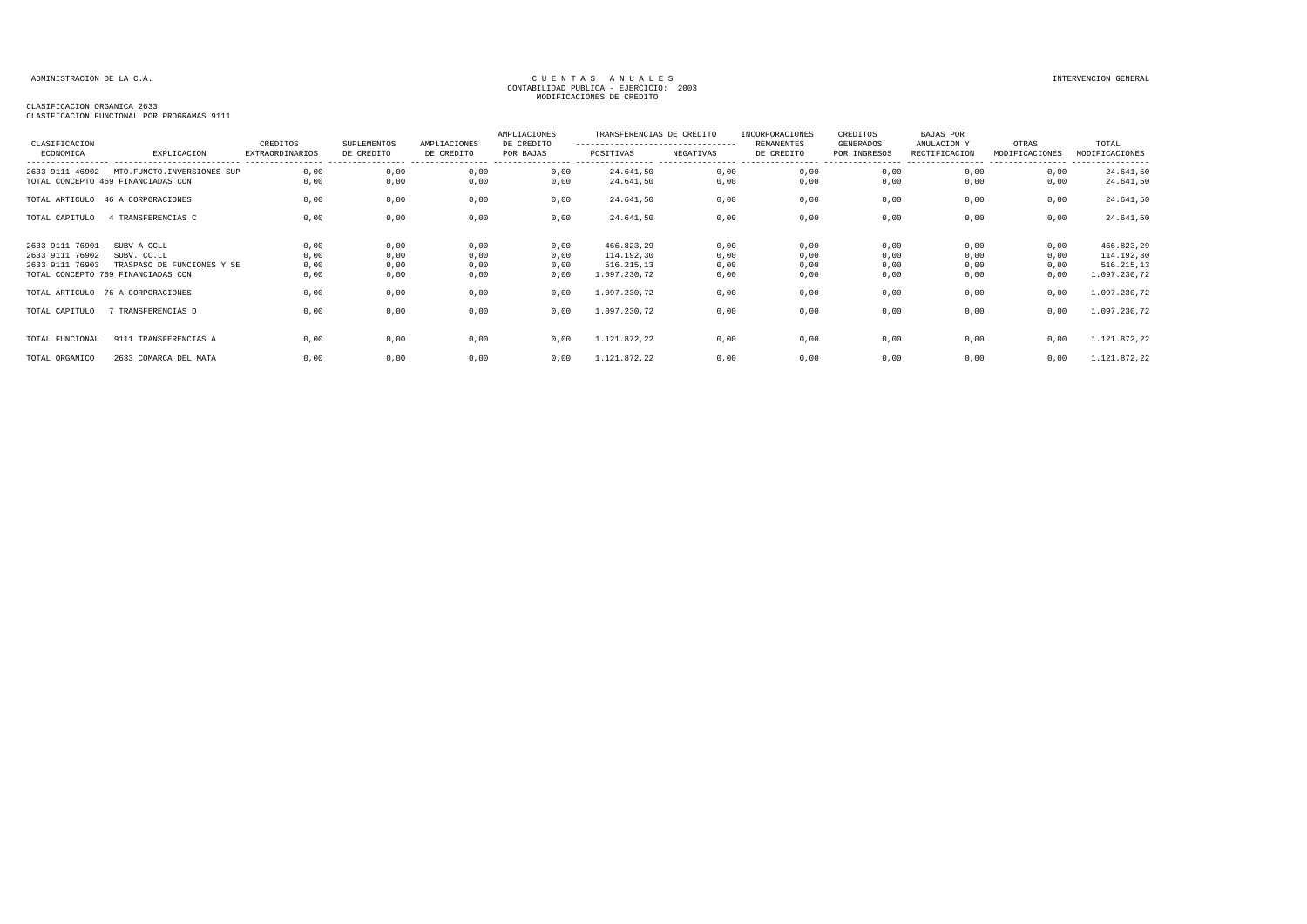CLASIFICACION ORGANICA 2634 CLASIFICACION FUNCIONAL POR PROGRAMAS 9112

| CLASIFICACION<br>ECONOMICA | EXPLICACION                                                                                                                                 | CREDITOS<br>EXTRAORDINARIOS  | SUPLEMENTOS<br>DE CREDITO    | AMPLIACIONES<br>DE CREDITO   | AMPLIACIONES<br>DE CREDITO<br>POR BAJAS | TRANSFERENCIAS DE CREDITO<br>----------------------------------<br>POSITIVAS | NEGATIVAS                    | INCORPORACIONES<br><b>REMANENTES</b><br>DE CREDITO | CREDITOS<br><b>GENERADOS</b><br>POR INGRESOS | BAJAS POR<br>ANULACION Y<br>RECTIFICACION | OTRAS<br>MODIFICACIONES      | TOTAL<br>MODIFICACIONES<br>------------                      |
|----------------------------|---------------------------------------------------------------------------------------------------------------------------------------------|------------------------------|------------------------------|------------------------------|-----------------------------------------|------------------------------------------------------------------------------|------------------------------|----------------------------------------------------|----------------------------------------------|-------------------------------------------|------------------------------|--------------------------------------------------------------|
| 2634 9112 46900            | T. DEL FONDO DE COHESIÀN C<br>TOTAL CONCEPTO 469 FINANCIADAS CON                                                                            | 0,00<br>0,00                 | 0,00<br>0,00                 | 0,00<br>0,00                 | 0,00<br>0,00                            | 2.493.677,73<br>2.493.677,73                                                 | 2.232.301,16<br>2.232.301,16 | 0,00<br>0,00                                       | 0,00<br>0,00                                 | 0,00<br>0,00                              | 0,00<br>0,00                 | 261.376,57<br>261.376,57                                     |
|                            | TOTAL ARTICULO 46 A CORPORACIONES                                                                                                           | 0.00                         | 0,00                         | 0,00                         | 0,00                                    | 2.493.677.73                                                                 | 2.232.301.16                 | 0,00                                               | 0,00                                         | 0,00                                      | 0,00                         | 261.376,57                                                   |
| TOTAL CAPITULO             | 4 TRANSFERENCIAS C                                                                                                                          | 0,00                         | 0,00                         | 0,00                         | 0.00                                    | 2.493.677.73                                                                 | 2.232.301,16                 | 0,00                                               | 0,00                                         | 0,00                                      | 0,00                         | 261.376,57                                                   |
| TOTAL CAPITULO             | 2634 9112 76900 T. DEL FONDO DE COHESIÀN C<br>TOTAL CONCEPTO 769 FINANCIADAS CON<br>TOTAL ARTICULO 76 A CORPORACIONES<br>7 TRANSFERENCIAS D | 0.00<br>0,00<br>0,00<br>0.00 | 0,00<br>0,00<br>0,00<br>0,00 | 0,00<br>0,00<br>0,00<br>0,00 | 0,00<br>0,00<br>0,00<br>0.00            | 6.545.866,44<br>6.545.866,44<br>6.545.866,44<br>6.545.866.44                 | 0,00<br>0,00<br>0,00<br>0.00 | 0,00<br>0,00<br>0,00<br>0,00                       | 0,00<br>0,00<br>0,00<br>0,00                 | 0.00<br>0,00<br>0,00<br>0.00              | 0,00<br>0,00<br>0,00<br>0.00 | 6.545.866,44<br>6.545.866,44<br>6.545.866,44<br>6.545.866,44 |
| TOTAL FUNCIONAL            | 9112 COHESIÓN COMARCA                                                                                                                       | 0.00                         | 0,00                         | 0,00                         | 0.00                                    | 9.039.544,17                                                                 | 2.232.301,16                 | 0,00                                               | 0,00                                         | 0.00                                      | 0,00                         | 6.807.243,01                                                 |
| TOTAL ORGANICO             | 2634 FONDO DE COHESIÓ                                                                                                                       | 0.00                         | 0,00                         | 0,00                         | 0.00                                    | 9.039.544,17                                                                 | 2.232.301,16                 | 0,00                                               | 0,00                                         | 0.00                                      | 0.00                         | 6.807.243,01                                                 |
|                            |                                                                                                                                             |                              |                              |                              |                                         |                                                                              |                              |                                                    |                                              |                                           |                              |                                                              |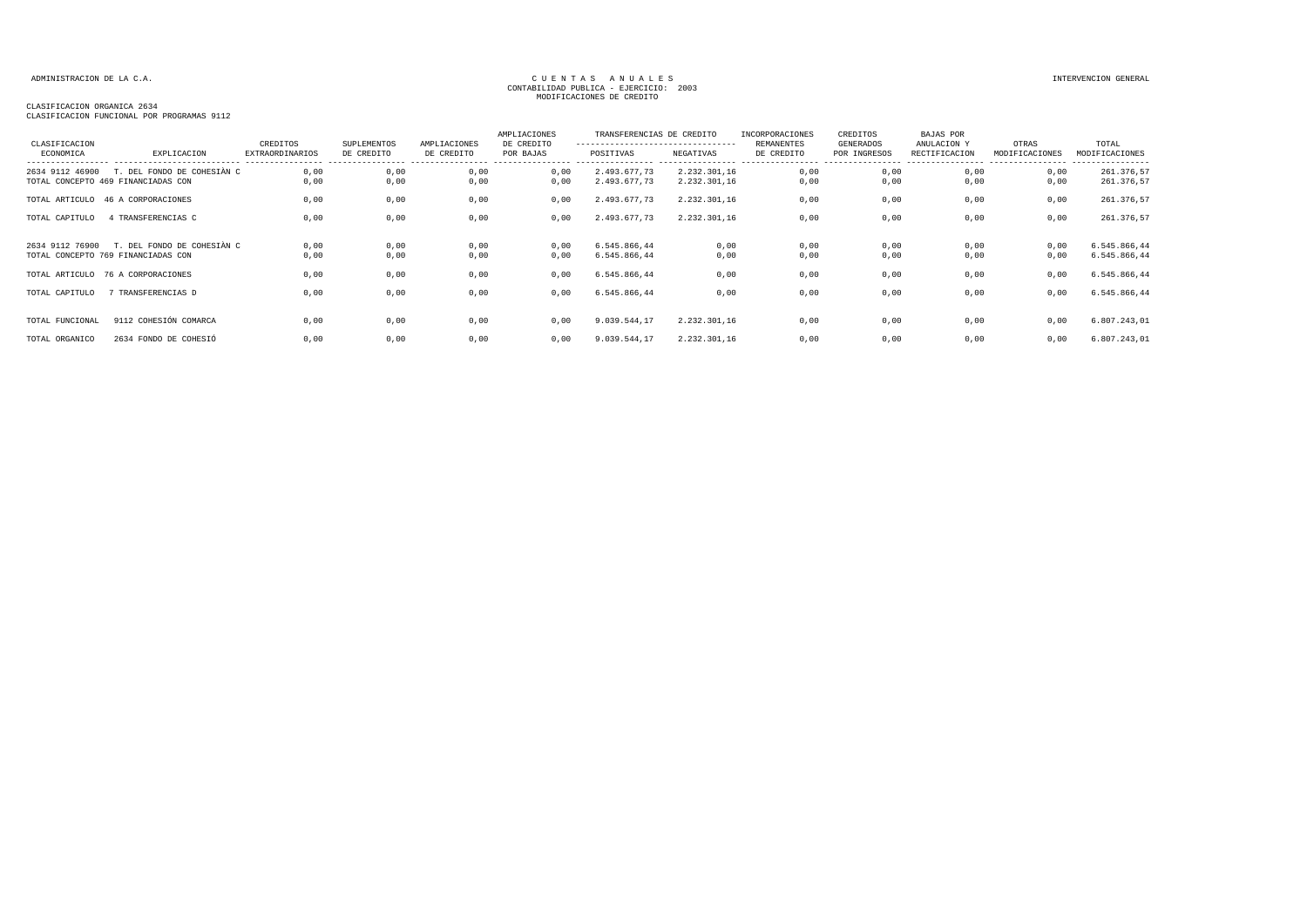### CLASIFICACION ORGANICA 2635 CLASIFICACION FUNCIONAL POR PROGRAMAS 9111

| CLASIFICACION<br>ECONOMICA | EXPLICACION                                                      | CREDITOS<br><b>EXTRAORDINARIOS</b> | SUPLEMENTOS<br>DE CREDITO | AMPLIACIONES<br>DE CREDITO | AMPLIACIONES<br>DE CREDITO<br>POR BAJAS | TRANSFERENCIAS DE CREDITO<br>---------------------------------<br>POSITIVAS | NEGATIVAS    | INCORPORACIONES<br><b>REMANENTES</b><br>DE CREDITO | CREDITOS<br>GENERADOS<br>POR INGRESOS | BAJAS POR<br>ANULACION Y<br>RECTIFICACION | OTRAS<br>MODIFICACIONES | TOTAL<br>MODIFICACIONES      |
|----------------------------|------------------------------------------------------------------|------------------------------------|---------------------------|----------------------------|-----------------------------------------|-----------------------------------------------------------------------------|--------------|----------------------------------------------------|---------------------------------------|-------------------------------------------|-------------------------|------------------------------|
| 2635 9111 46901            | FONDO DE GASTOS DE PERSONA<br>TOTAL CONCEPTO 469 FINANCIADAS CON | 0.00<br>0,00                       | 0,00<br>0,00              | 0.00<br>0,00               | 0.00<br>0,00                            | 2.414.387.99<br>2.414.387,99                                                | 0,00<br>0,00 | 0,00<br>0,00                                       | 0.00<br>0,00                          | 0.00<br>0.00                              | 0,00<br>0,00            | 2.414.387,99<br>2.414.387,99 |
| TOTAL ARTICULO             | 46 A CORPORACIONES                                               | 0,00                               | 0,00                      | 0,00                       | 0,00                                    | 2.414.387.99                                                                | 0,00         | 0,00                                               | 0,00                                  | 0,00                                      | 0,00                    | 2.414.387,99                 |
| TOTAL CAPITULO             | TRANSFERENCIAS C                                                 | 0,00                               | 0.00                      | 0,00                       | 0,00                                    | 2.414.387.99                                                                | 0,00         | 0,00                                               | 0,00                                  | 0.00                                      | 0,00                    | 2.414.387,99                 |
| TOTAL FUNCIONAL            | 9111 TRANSFERENCIAS A                                            | 0,00                               | 0.00                      | 0,00                       | 0,00                                    | 2.414.387,99                                                                | 0,00         | 0,00                                               | 0,00                                  | 0.00                                      | 0,00                    | 2.414.387,99                 |
| TOTAL ORGANICO             | 2635 FONDO DE GASTOS                                             | 0.00                               | 0.00                      | 0.00                       | 0.00                                    | 2.414.387.99                                                                | 0.00         | 0.00                                               | 0.00                                  | 0.00                                      | 0,00                    | 2.414.387,99                 |